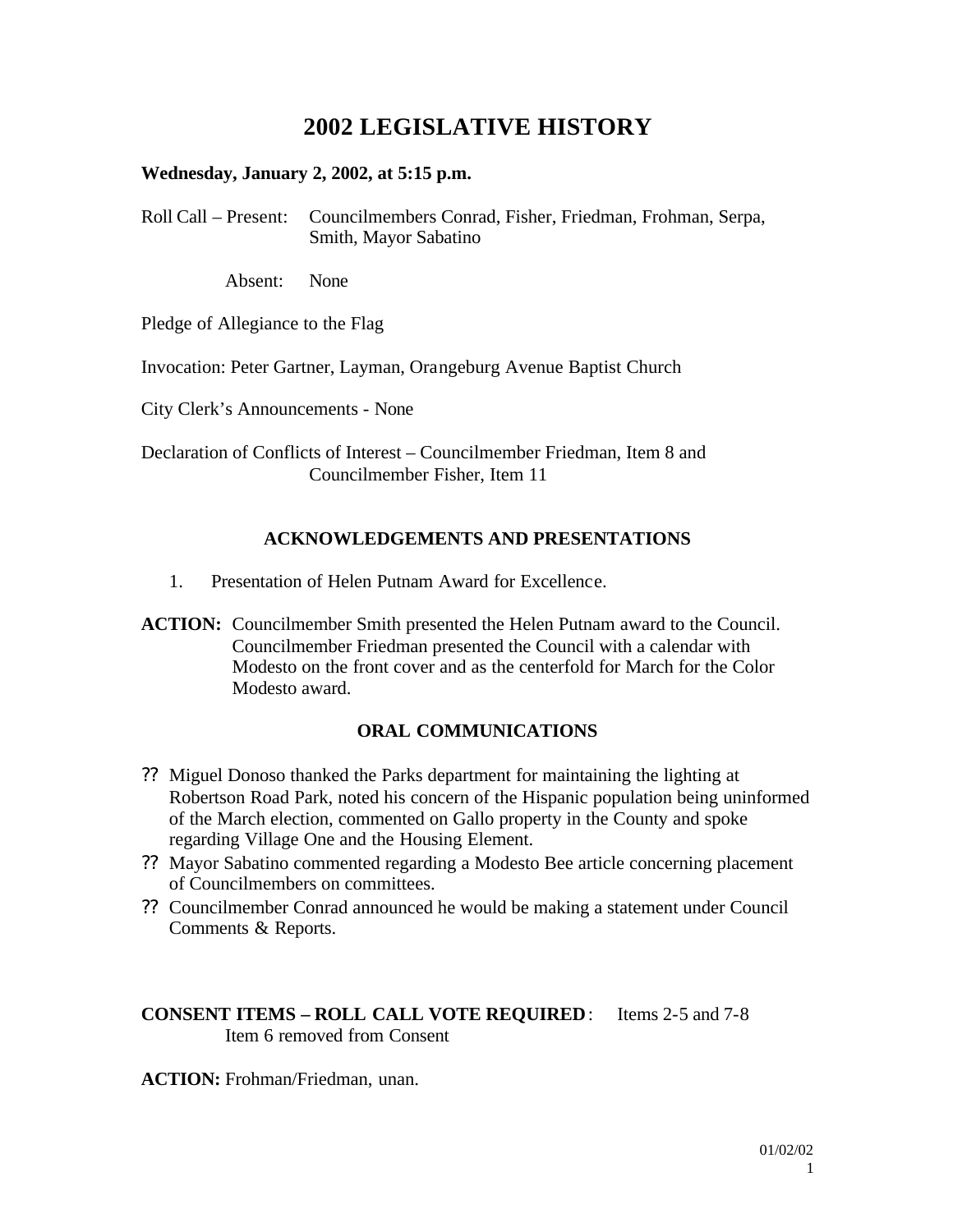# **CONSENT ITEM – ROLL CALL VOTE REQUIRED**: Item 8

**ACTION:** Fisher/Sabatino, unan.; Friedman, absent

#### **CONSENT ITEMS**

# **An item may be removed from consent and discussed at the request of an audience member or Councilmember.**

#### **CONSENT**

2. Approval of the minutes of the regular City Council meetings of December 11, 12 and 21, 2001. (Motion approving needed.) *Clerk; Rebecca Bartholomew, 577-5397, rbartholomew@modestogov.com*

**ACTION:** By Motion (Frohman/Friedman, unan.) approved the minutes of December 11, 12, and 21, 2001.

#### CONSENT

3. Consider accepting with regret the resignation of Rodney DeCristofaro from the Planning Commission. (Resolution accepting with regret the resignation of Rodney DeCristofaro from the Planning Commission recommended.) *Manager; Esther Puckett, 571-5101, epuckett@modestogov.com*

**ACTION: Res. No. 2002-1** (Frohman/Friedman, unan.) accepting with regret the resignation of Rodney DeCristofaro from the Planning Commission.

- CONSENT
- 4. Consider accepting with regret the resignation of Chris Davidson from the Housing Rehabilitation Loan Committee. (Resolution accepting with regret the resignation of Chris Davidson from the Housing Rehabilitation Loan Committee recommended.) *Manager; Esther Puckett, 571-5101, epuckett@modestogov.com*
- **ACTION: Res. No. 2002-2** (Frohman/Friedman, unan.) accepting with regret the resignation of Chris Davidson from the Housing Rehabilitation Loan Committee.

#### **CONSENT**

5. Consider the 2002 Council meeting calendar. (Motion approving the 2002 Council meeting calendar recommended.) *Clerk; Jean Zahr, 577-5398, jzahr@modestogov.com*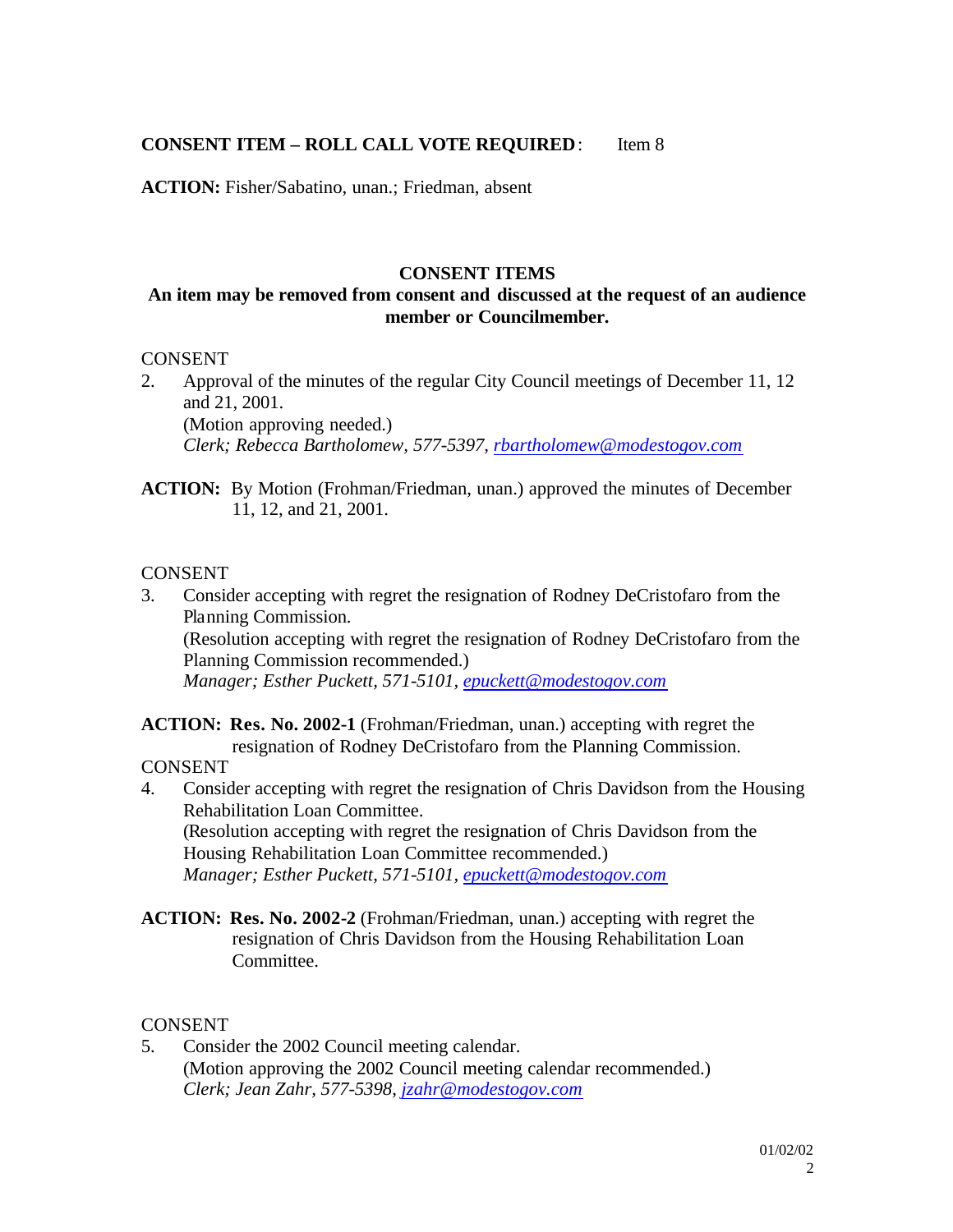**ACTION:** By Motion (Frohman/Friedman, unan.) approved the 2002 Council meeting calendar.

#### Removed from Consent

6. Consider approving the submittal a Federal Airport Improvement Program Application in the amount of \$14,735,000 to the Federal Aviation Administration (FAA), and authorizing the City Manager to execute necessary documentation. (Resolution approving the submittal a Federal Airport Improvement Program Application in the amount of \$14,735,000 to the Federal Aviation Administration (FAA), and authorizing the City Manager to execute necessary documentation recommended.)

*Engineering & Transportation; Howard Cook, 5775318, hcook@modestogov.com*

**ACTION: Res. No. 2002-3** (Fisher/Friedman, unan.) approving the submittal of a Federal Aviation Administration (FAA), and authorizing the City Manager to execute necessary documentation.

# CONSENT

- 7. Consider authorizing City to access state and local summary criminal history information for employment, licensing or certification purposes. (Resolution authorizing City to access state and local summary criminal history information for employment, licensing or certification purposes recommended.) *Personnel; Janice Stewart, 577-5408, jstewart@modestogov.com*
- **ACTION: Res. No. 2002-4** (Frohman/Friedman, unan.) authorizing City to access state and local summary criminal history information for employment, licensing or certification purposes.

#### *Councilmember Friedman absent due to conflict of interest* **CONSENT**

8. Consider approving a Planter Maintenance agreement with Memorial Hospitals Association for the purpose of providing permanent irrigation and landscape in designated planter area and authorizing the City Manager to execute necessary documentation. Fiscal impact to City - \$4,225 for installation of landscaping and irrigation equipment. On-going maintenance to be done by Memorial Hospital Association.

(Resolution approving a Planter Maintenance agreement with Memorial Hospitals Association for the purpose of providing permanent irrigation and landscape in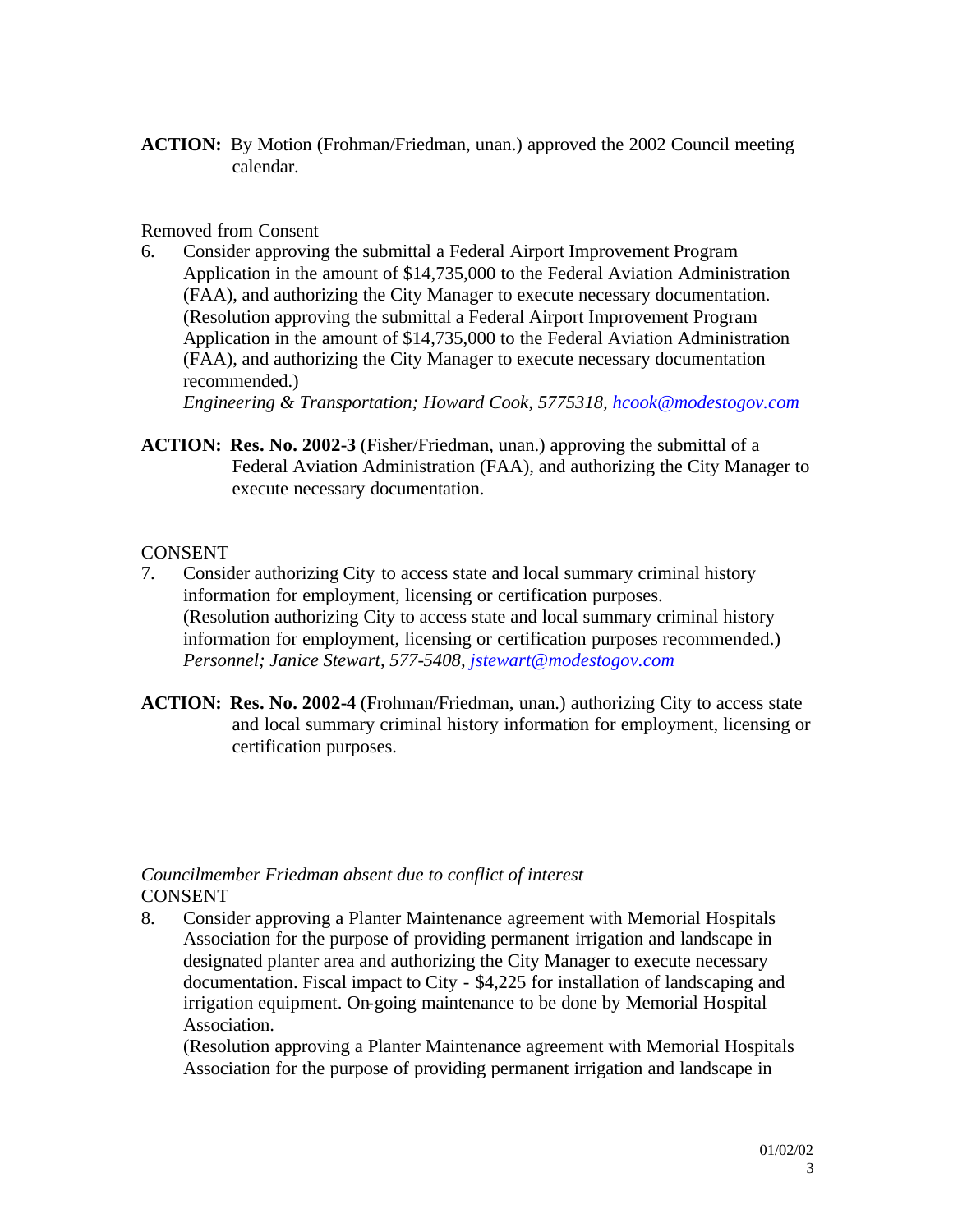designated planter area and authorizing the City Manager to execute necessary documentation recommended.) *Operations & Maintenance; Peter Cowles, 342-2280, pcowles@modestogov.com*

**ACTION: Res. No. 2002-5** (Fisher/Sabatino, unan.; Friedman, absent) approving a Planter Maintenance agreement with Memorial Hospitals Association for the purpose of providing permanent irrigation and landscape in designated planter area and authorizing the City Manager to execute necessary documentation.

#### **UNFINISHED BUSINESS**

- 9. Oral report and presentation on the final design of the signage for the "Safer Intersection" program. (Motion acknowledging receipt of report recommended) *City Manager; George Britton, 577-5404, gbritton@modestogov.com*
- **ACTION:** By Motion (Fisher/Frohman, majority; Serpa, no) acknowledged receipt of report.

#### **HEARINGS**

#### *Councilmember Conrad & Vice Mayor Fisher excused due to conflict of interest*

- 10. Hearing to consider the application of Florsheim Brothers for a Precise Plan for Area No. 28 of the Village One Specific Plan and for concurrent rezoning from Specific Plan-Holding Zone to Specific Plan-Overlay Zone, property located on the North side of Merle Avenue East of Dermond Road. (Introduction of an ordinance adopting the precise plan for Area No. 28 recommended; Introduction of an ordinance rezoning the area from Specific Plan-Holding Zone to Specific Plan-Overlay Zone recommended; Resolution finding the proposed precise plan and rezoning within the scope of the previously-certified Village One Specific Plan Program EIR recommended.) *Community Development; George Osner, 577-5267, gosner@modestogov.com*
- **ACTION:** By Motion (Friedman/Frohman, unan.; Conrad & Fisher, absent) **introduced Ordinance No. 3241–C.S.** adopting the precise plan for Area No. 28.

By Motion (Friedman/Frohman, unan.; Conrad & Fisher, absent) **introduced Ordinance No. 3242–C.S.** rezoning the area from Specific Plan-Holding Zone to Specific Plan-Overlay Zone.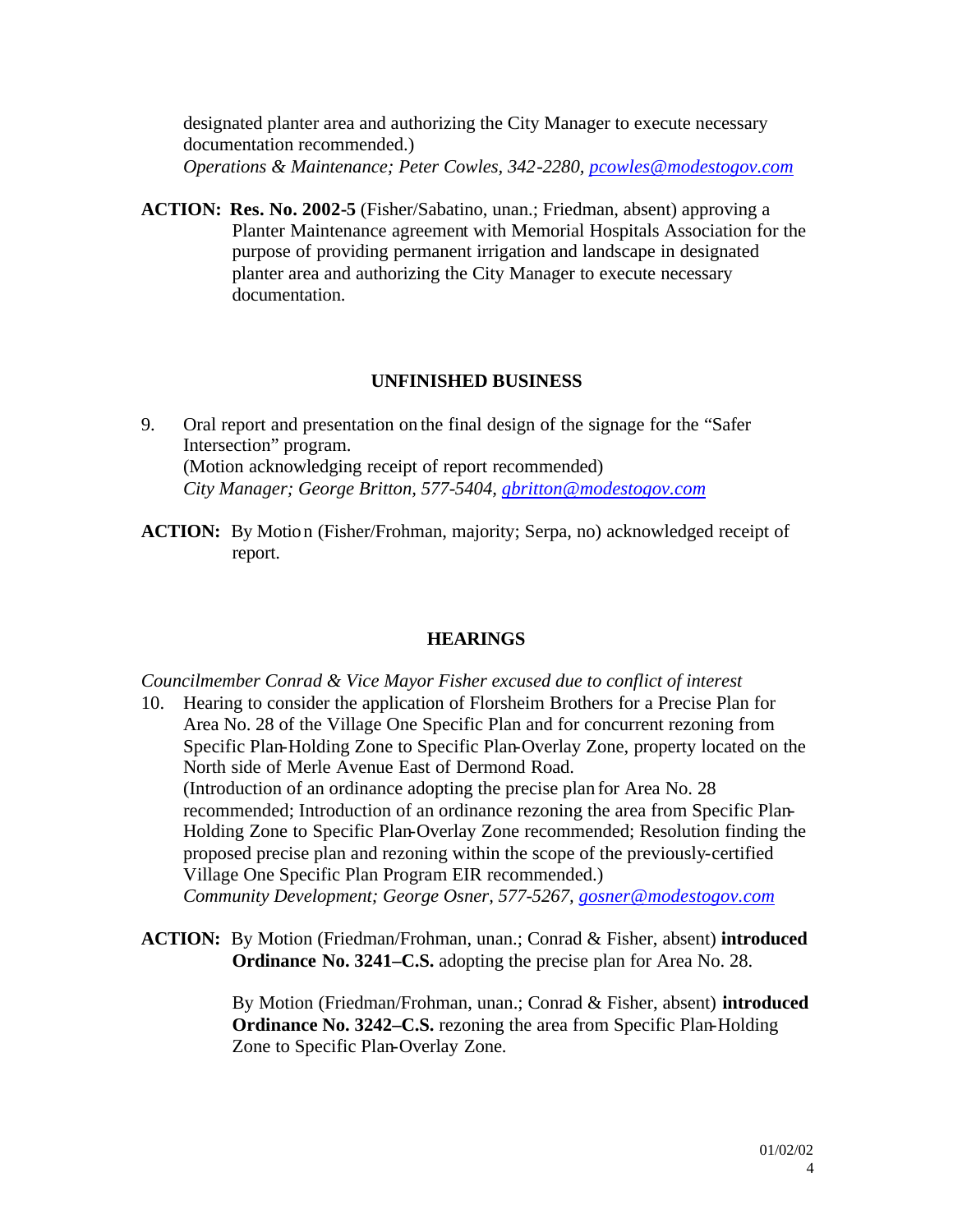**Res. No. 2002-6** (Friedman/Frohman, unan.; Conrad & Fisher, absent) finding the proposed precise plan and rezoning within the scope of the previously-certified Village One Specific Plan Program EIR.

#### *Vice Mayor Fisher absent due to conflict of interest*

- 11. Hearing to consider the application of Architecture Plus Inc. for an amendment to Section 21-3-9 of the Zoning Map of the City of Modesto to rezone from R-3 to P-D(552) for a 40-unit two- and three-story apartment development, property located on the North side of East Coolidge Avenue opposite Ila Way. (Introduction of an ordinance rezoning from R-3 to P-D(552) recommended; Resolution approving development plan recommended; Resolution pertaining to CEQA findings of conformance with General Plan Master EIR recommended.) *Community Development; George Osner, 577-5267, gosner@modestogov.com*
- **ACTION:** By Motion () **introduced Ordinance No. 3243–C.S.** rezoning from R-3 to P-D(552).

**Res. No. 2002-7** (Friedman/Frohman, unan.; Fisher, absent) approving development plan.

**Res. No. 2002-8** (Friedman/Frohman, unan.; Fisher, absent) pertaining to CEQA findings of conformance with General Plan Master EIR.

#### **NEW BUSINESS**

- 12. Consider appointing a new vice mayor for calendar year 2002. (Resolution approving a vice mayor for calendar year 2002 recommended.) *Attorney; Mike Milich, 577-5284, mmilich@modestogov.com*
- **ACTION: Res. No. 2002-9** (Frohman/Sabatino, unan.) approving Councilmember Conrad as vice mayor for calendar year 2002.
- 13. Consider opposing any and all State reductions in traditional City revenue sources. (Resolution opposing any and all State reductions in traditional City revenue sources and encouraging all California cities and residents to contact their legislators and candidates to urge that they oppose any efforts to balance the State budget with local government revenues recommended.) *Finance; Rob Stout, 577-5370, rstout@modestogov.com*
- **ACTION: Res. No. 2002-10** (Conrad/Fisher, unan.) opposing any and all State reduction in traditional City revenue sources and encouraging all California cities and residents to contract their legislators and candidates to urge that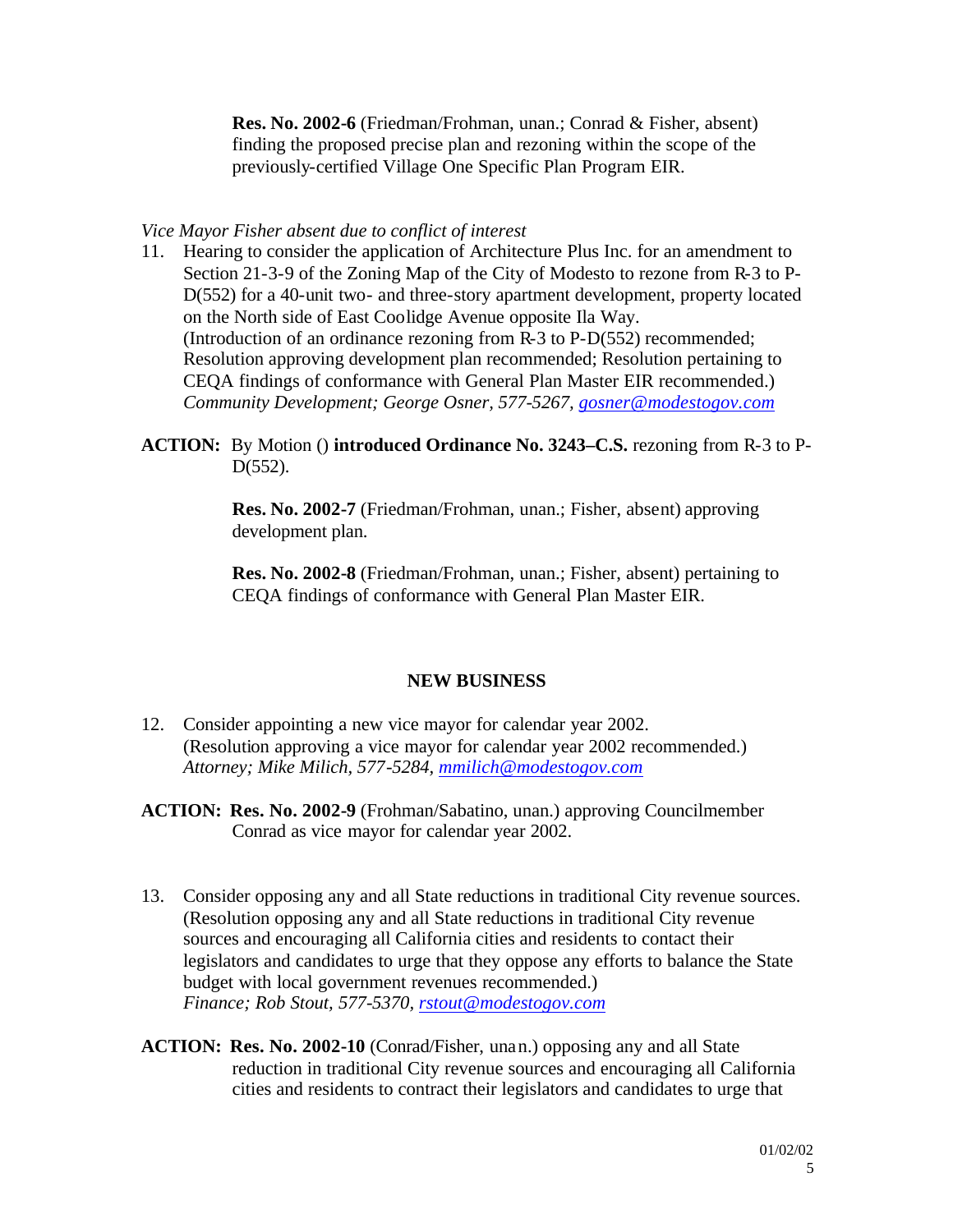they oppose any efforts to balance the State budget with local government revenues.

#### **COUNCIL COMMENTS & REPORTS**

- ?? Vice Mayor Conrad recommended the Economic Development, Community & Intergovernmental Relations Committee review a possible charter amendment regarding Councilmember terms of office.
- ?? Mayor Sabatino announced the State of the City address is scheduled at the Centre Plaza on January 7 at 7:00 p.m. with a wine & cheese reception at 6:00 p.m., with proceeds going to the Parent Resource Center.
- ?? Mayor Sabatino offered condolences to Vice Mayor Conrad for the loss of his father.

# **MATTERS TOO LATE FOR THE AGENDA**

None.

# **ADJOURNMENT**

The meeting adjourned at 6:41 p.m. to the following closed session:

# **CLOSED SESSION**

CONFERENCE WITH LEGAL COUNSEL – EXISTING LITIGATION (Pursuant to Section 54956.9(a) of the Government Code)

> Name of case: Moises Sepulveda, et al. V. David Hawn, Art Garza, Craig Grogan, City of Modesto, et al., United States District Court Eastern District of California, Case No. CIV F-01-5054 AWI DLB

This meeting adjourned at 6:51 p.m. to report that no action had been taken.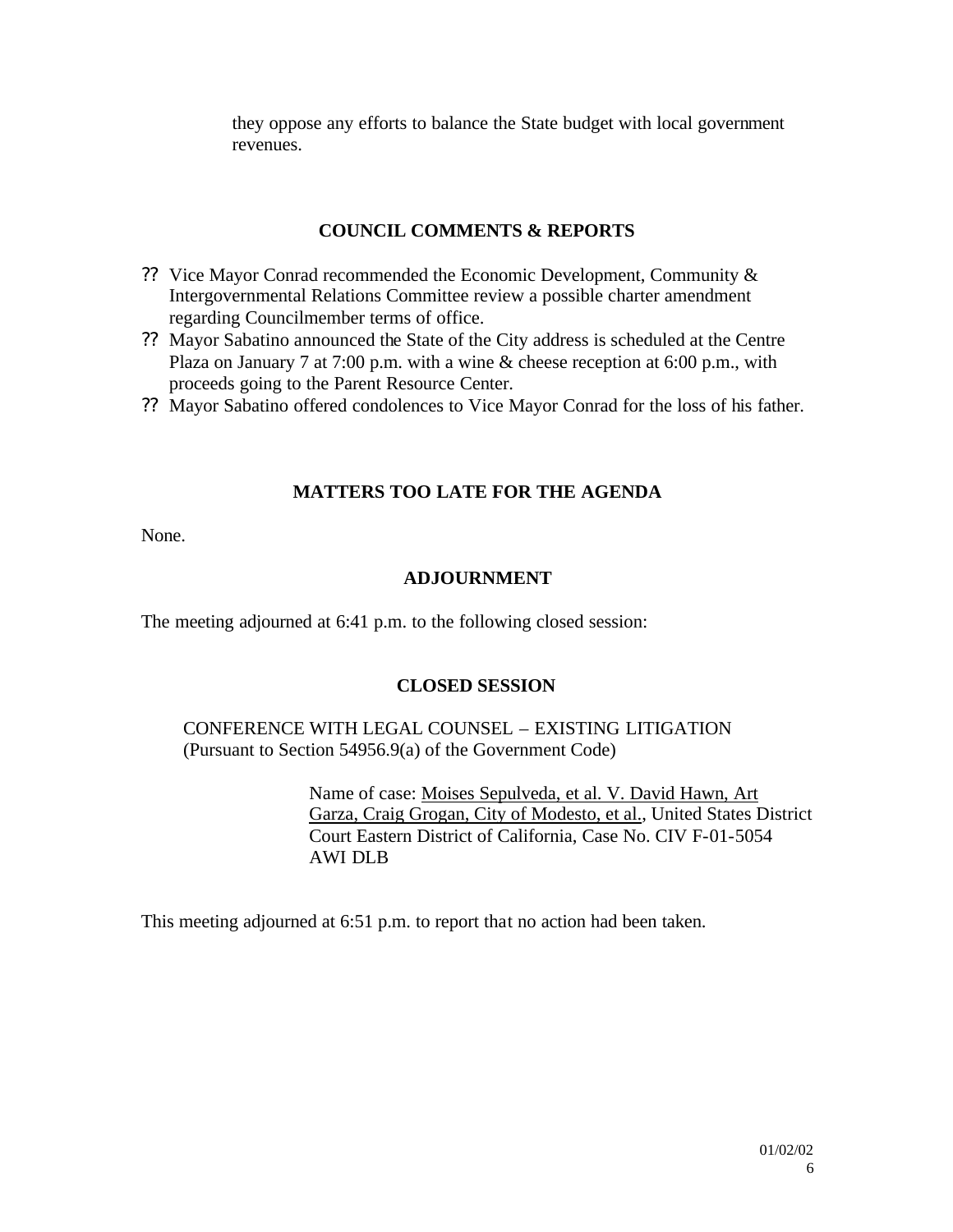#### **Tuesday, January 8, 2002, at 5:15 p.m.**

Roll Call – Present: Councilmembers Conrad, Fisher, Friedman, Frohman, Serpa, Smith, Mayor Sabatino

Absent: None

Pledge of Allegiance to the Flag

Invocation: Rev. Buddy Gray, Davis Park Church of Christ

City Clerk's Announcements

Declaration of Conflicts of Interest: *Councilmember Smith & Mayor Sabatino; Item 9*

#### **ACKNOWLEDGEMENTS AND PRESENTATIONS**

None.

#### **ORAL COMMUNICATIONS**

- ?? Rob Ellett, on behalf of the Chamber, spoke against the project labor agreement being considered by UC Merced.
- ?? Chris Stetsko spoke against the project labor agreement being considered by UC Merced.
- ?? Clayton Smith spoke against the project labor agreement being considered by UC Merced.
- ?? Ed Friedberg, from Breshears, Inc., addressed the Council regarding the fleet fueling contract. The Mayor requested this item be placed on the next Audit Committee agenda.
- ?? Russ Mayfield, from Braun Electric, expressed his opposition to the project labor agreement being considered by UC Merced.
- ?? Denny Jackman noted the Regional Transportation Plan being considered in the Chambers on January 9, 2002 by STANCOG.
- ?? Demetri Guzman spoke against the project labor agreement being considered by UC Merced.

# **CONSENT ITEMS – ROLL CALL VOTE REQUIRED**:*Items 1-8, 10-11, & 13 Item 12 removed from*

*Consent*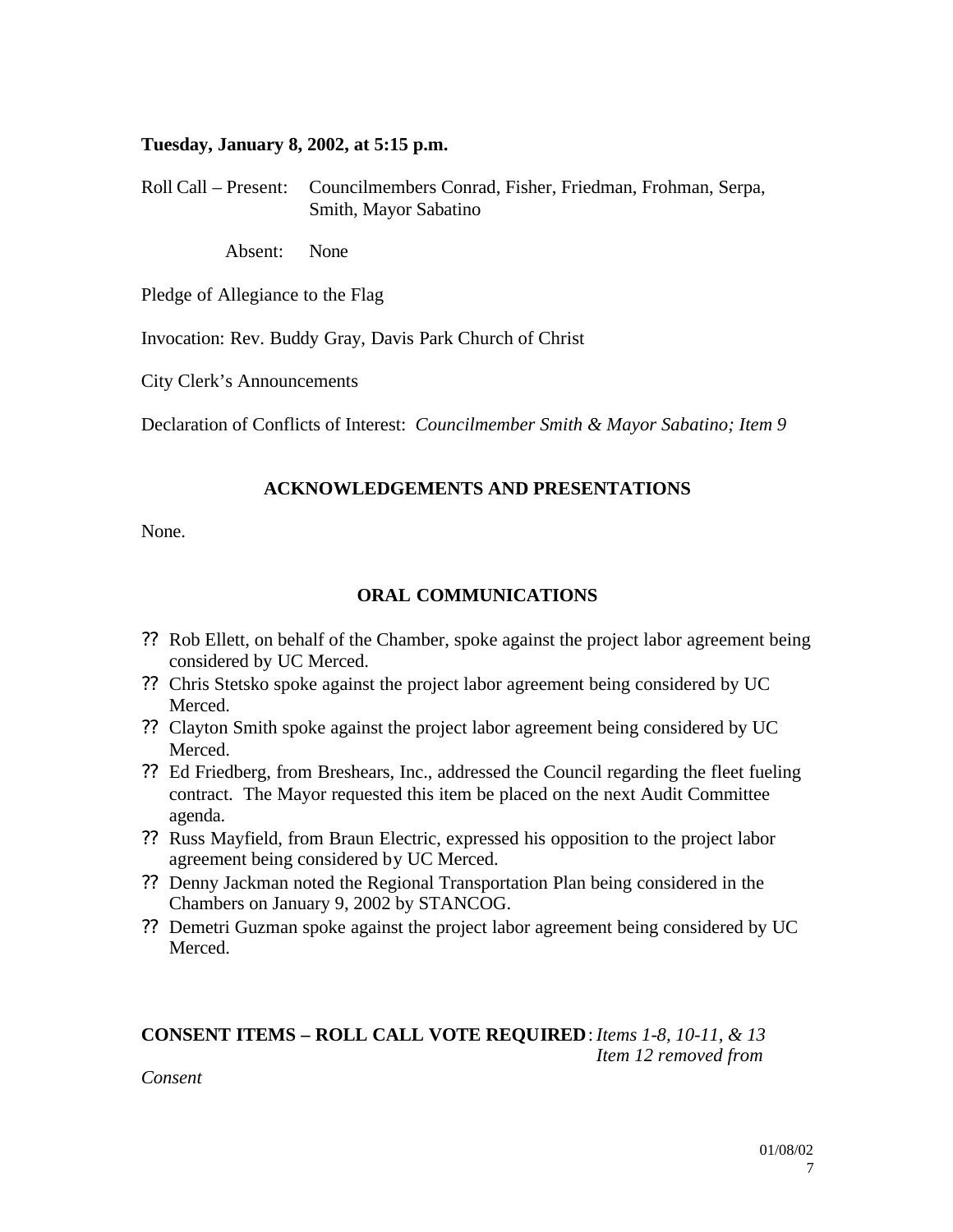*absent.*

# **ACTION Items 1-8, 10-11, & 13: Friedman/Smith; unan. ACTION Item 9: Friedman/Fisher; unan.; Smith & Sabatino, absent ACTION Item 12: Serpa/Fisher; unan.**

#### CONSENT

- 1. Approval of the minutes of the regular City Council meeting of January 2, 2002. (Motion approving needed.) *Clerk; Rebecca Bartholomew, 577-5397, rbartholomew@modestogov.com*
- **ACTION:** By motion, (Friedman/Smith; unan.) approved the minutes of the regular City Council meeting of January 2, 2002.

# **CONSENT**

2. Consider amending the Classification Plan to create the classification of Deputy Director of Finance. Consider amending the Class Range Table for this position. (Resolution amending the Classification Plan to create the classification of Deputy Director of Finance recommended; Resolution amending the Class Range Table for this position recommended.)

*Personnel; Janice Stewart, 577-5466, jstewart@modestogov.com*

**ACTION: Res. 2002-11** (Friedman/Smith; unan.) approved amending the Classification Plan to create the classification of Deputy Director of Finance.

> **Res. 2002-12** (Friedman/Smith; unan.) approved amending the Class Range Table for the classification of Deputy Director of Finance.

# **CONSENT**

3. Consider a second amendment to an agreement with Minagar & Associates for \$7,121 to provide traffic engineering services for the project entitled "Traffic Signal Retiming Project Outside the Central Business District", and authorizing the City Manager to execute the necessary documents.

(Resolution approving a second amendment to an agreement with Minagar & Associates for \$7,121 to provide traffic engineering services for the project entitled "Traffic Signal Retiming Project Outside the Central Business District", and authorizing the City Manager to execute the necessary documents recommended.) *Engineering & Transportation; Firoz Vohra, 577-5429, fvohra@modestogov.com*

**ACTION: Res. 2002-13** (Friedman/Smith; unan.) approving a second amendment to an agreement with Minagar & Associates for \$7,121 to provide traffic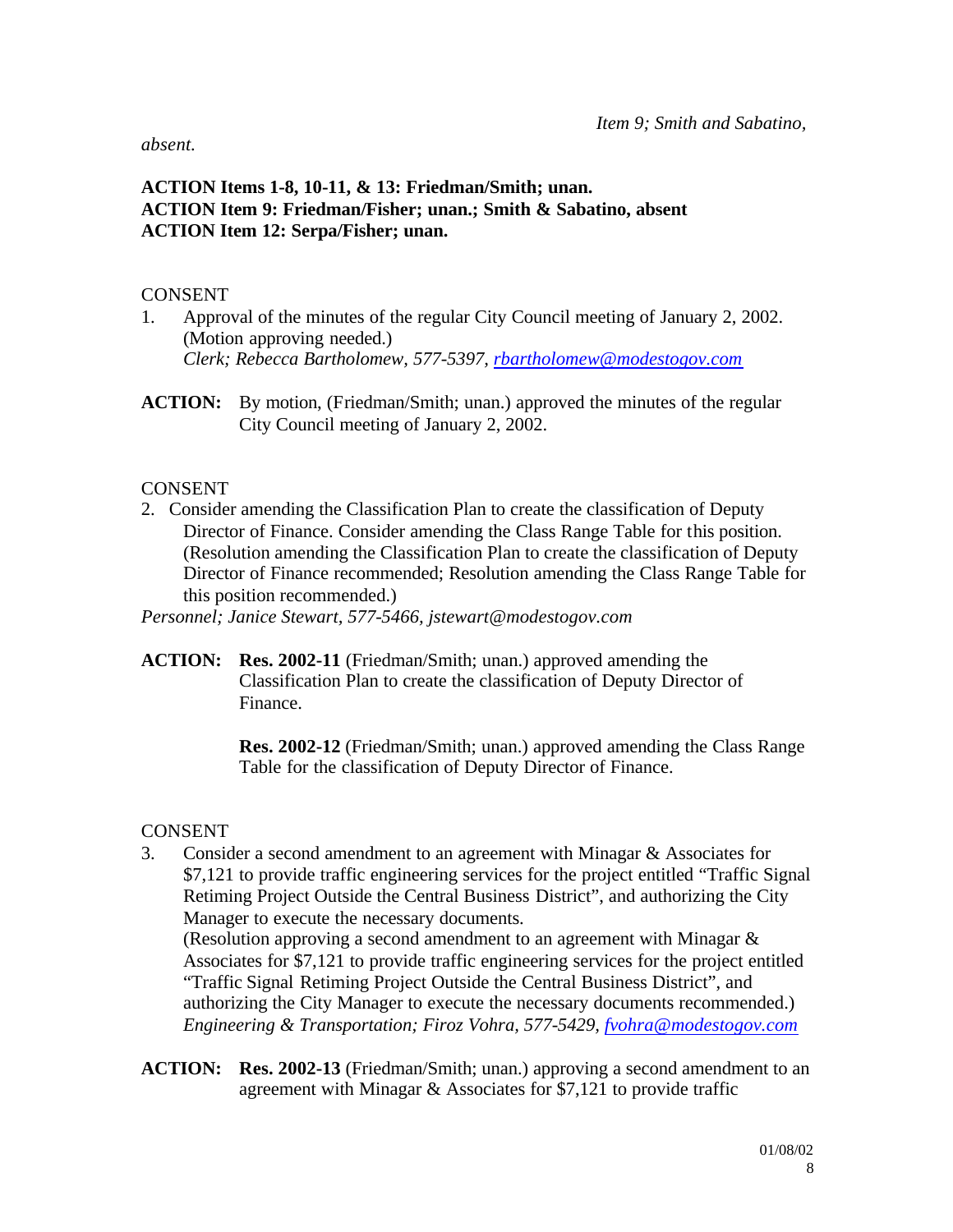engineering services for the project entitled "Traffic Signal Retiming Project Outside the Central Business District", and authorizing the City Manager to execute the necessary documents.

# **CONSENT**

4. Consider accepting the work of Tennyson Electric Inc. for "Traffic Signal at Hatch Road and Dallas Street" as complete and authorizing the City Clerk to file a Notice of Completion.

(Resolution accepting the work of Tennyson Electric Inc. for "Traffic Signal at Hatch Road and Dallas Street" as complete and authorizing the City Clerk to file a Notice of Completion recommended.)

*Engineering & Transportation; Robert Snell, 577-5452, rsnell@modestogov.com*

**ACTION: Res. 2002-14** (Friedman/Smith; unan.) approved accepting the work of Tennyson Electric Inc. for "Traffic Signal at Hatch Road and Dallas Street" as complete and authorizing the City Clerk to file a Notice of Completion.

# **CONSENT**

5. Consider accepting the work of W.M. Lyles Company for the contract "Water Main Construction on Church Street in Empire" as complete and authorizing the City Clerk to file a Notice of Completion.

(Resolution accepting the work of W.M. Lyles Company for the contract "Water Main Construction on Church Street in Empire" as complete and authorizing the City Clerk to file a Notice of Completion recommended.) *Engineering & Transportation; Robert Snell, 577-5452, rsnell@modestogov.com*

**ACTION: Res. 2002-15** (Friedman/Smith; unan.) approved accepting the work of W.M. Lyles Company for the contract "Water Main Construction on Church Street in Empire" as complete and authorizing the City Clerk to file a Notice of Completion.

# **CONSENT**

6. Consider accepting the work of California ISS Inc. for the contract "Cape Seal and Restripe Bus Yard" as complete and authorizing the City Clerk to file a Notice of Completion.

(Resolution accepting the work of California ISS Inc. for the contract "Cape Seal and Restripe Bus Yard" as complete and authorizing the City Clerk to file a Notice of Completion recommended.)

*Engineering & Transportation; Robert Snell, 577-5452, rsnell@modestogov.com*

**ACTION: Res. 2002-16** (Friedman/Smith; unan.) approved accepting the work of California ISS Inc. for the contract "Cape Seal and Restripe Bus Yard" as complete and authorizing the City Clerk to file a Notice of Completion.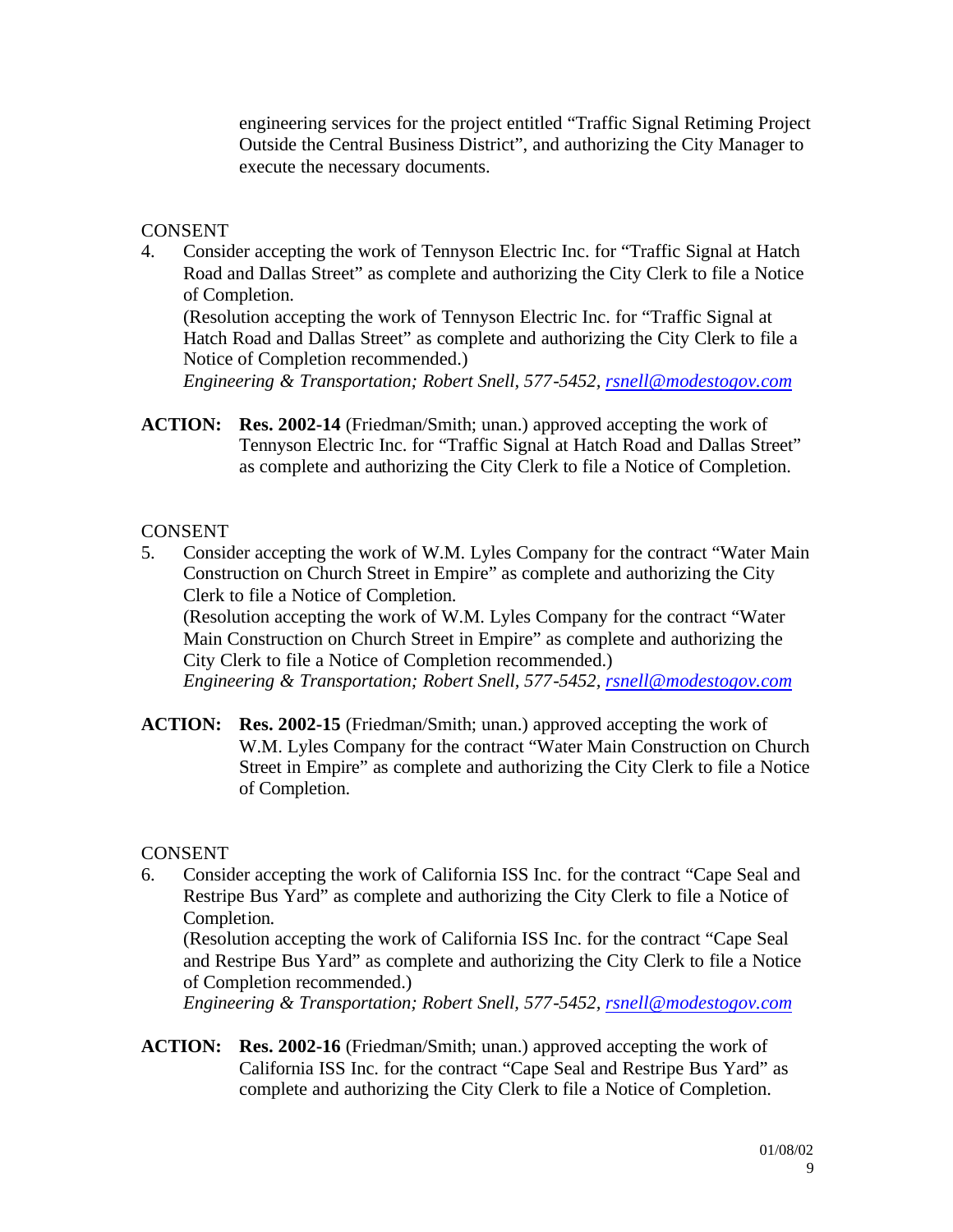#### **CONSENT**

7. Consider accepting the work of Tennyson Electric Inc. for the "Installation of Traffic Signal at  $9<sup>th</sup>$  Street and Carver Road" as complete and authorizing the City Clerk to file a Notice of Completion; consider amending the budget to declare additional revenue of \$42,000 in federal funds into the project account, and approving an appropriation transfer to remove \$38,000 from the project. (Resolution accepting the work of Tennyson Electric Inc. for the "Installation of Traffic Signal at 9<sup>th</sup> Street and Carver Road" as complete and authorizing the City Clerk to file a Notice of Completion recommended; Resolution amending the budget to declare additional revenue of \$42,000 in federal funds into the project account, and approving an appropriation transfer to remove \$38,000 from the project recommended.)

*Engineering & Transportation; Robert Snell, 577-5452, rsnell@modestogov.com*

**ACTION: Res. 2002-17** (Friedman/Smith; unan.) approved accepting the work of Tennyson Electric Inc. for the "Installation of Traffic Signal at 9<sup>th</sup> Street and Carver Road" as complete and authorizing the City Clerk to file a Notice of Completion.

> **Res. 2002-18** (Friedman/Smith; unan.) approved amending the budget to declare additional revenue of \$42,000 in federal funds into the project account, and approving an appropriation transfer to remove \$38,000 from the project.

# CONSENT

8. Consider authorizing the City Manager to execute the Grant Deed and Right of Entry agreement with Union Pacific Railroad for the Kansas/Needham Overcrossing Project.

(Resolution authorizing the City Manager to execute the Grant Deed and Right of Entry agreement with Union Pacific Railroad for the Kansas/Needham Overcrossing Project recommended.)

*Engineering & Transportation; Kevin Becker, 577-5253, kbecker@modestogov.com*

**ACTION: Res. 2002-19** (Friedman/Smith; unan.) approved authorizing the City Manager to execute the Grant Deed agreement with Union Pacific Railroad for the Kansas/Needham Overcrossing Project.

> **Res. 2002-19A** (Friedman/Smith; unan.) approved authorizing the City Manager to execute a Right of Entry agreement with Union Pacific Railroad for the Kansas/Needham Overcrossing Project.

# CONSENT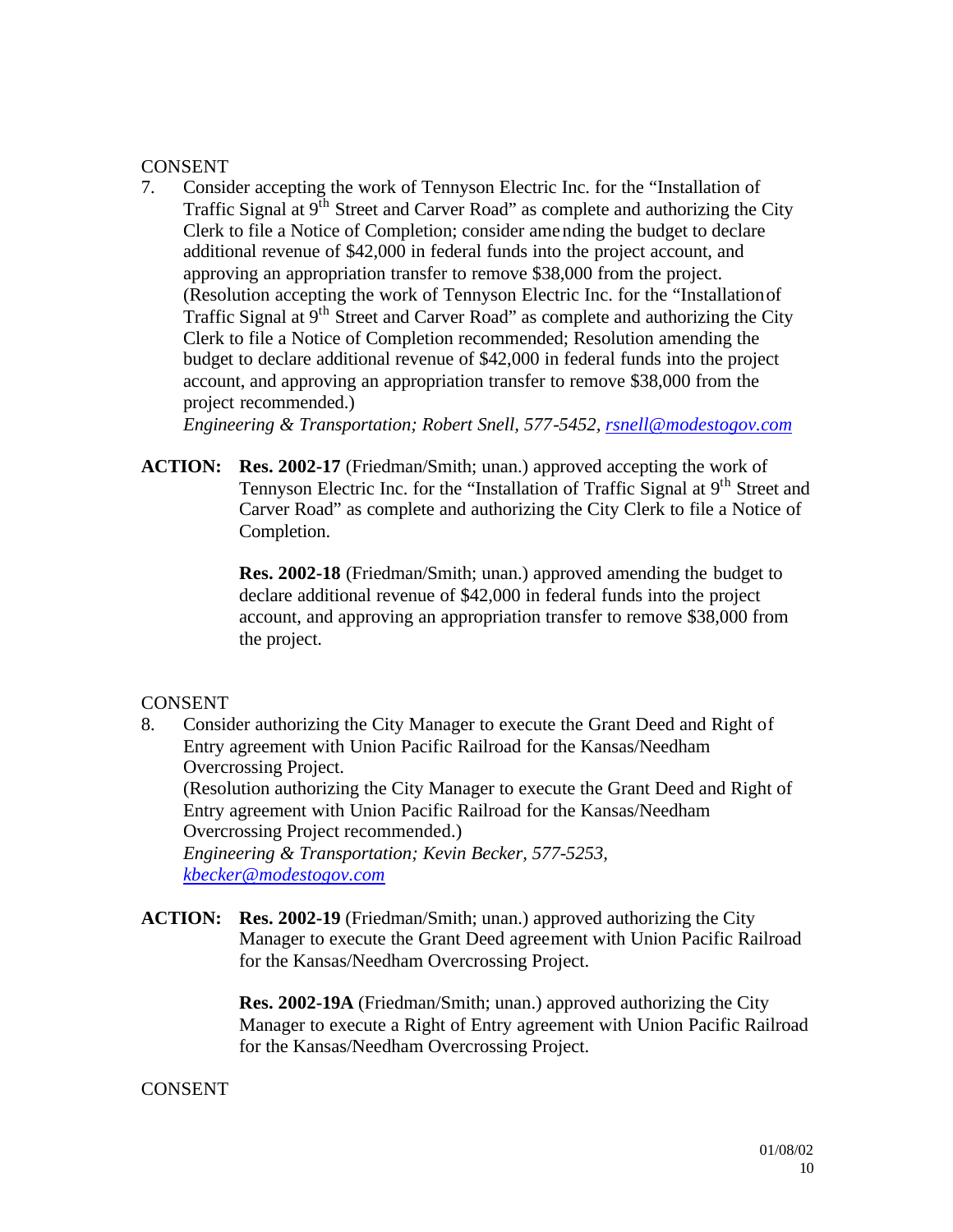*Councilmember Smith & Mayor Sabatino absent due to conflict of interest.*

9. Consider increasing the encumbrance and expenditure authorization by \$520,000 on the 9<sup>th</sup> Street railroad project for work by the Union Pacific Railroad on Phase II of the project.

(Resolution approving increasing the encumbrance and expenditure authorization by \$520,000 on the  $9<sup>th</sup>$  Street railroad project for work by the Union Pacific Railroad on Phase II of the project recommended.)

*Engineering & Transportation; Kevin Becker, 577-5253, kbecker@modestogov.com*

**ACTION: Res. 2002-20** (Friedman/Fisher; unan.; Smith & Sabatino, absent) approved increasing the encumbrance and expenditure authorization by \$520,000 on the 9<sup>th</sup> Street railroad project for work by the Union Pacific Railroad on Phase II of the project.

# **CONSENT**

10. Consider approving an agreement with Salida Sanitary District to provide the District with emergency sewer collection services and repair of specialized equipment and authorizing the City Manager to execute the necessary documents. (Resolution approving an agreement with Salida Sanitary District to provide the District with emergency sewer collection services and repair of specialized equipment and authorizing the City Manager to execute the necessary documents recommended.)

*Operations & Maintenance; Peter Cowles, 342-2279, pcowles@modestogov.com*

**ACTION: Res. 2002-21** (Friedman/Smith; unan.) approving an agreement with Salida Sanitary District to provide the District with emergency sewer collection services and repair of specialized equipment and authorizing the City Manager to execute the necessary documents.

# **CONSENT**

- 11. Consider establishing a fine of \$75.00 per violation of the Oversized Vehicles and Trailers Parking in Residential Areas ordinance. (Resolution establishing a fine of \$75.00 per violation of the Oversized Vehicles and Trailers Parking in Residential Areas ordinance recommended.) *Police; Ron Sale, 572-9674, saler@modestppd.com*
- **ACTION: Res. 2002-22** (Friedman/Smith; unan.) approved establishing a fine of \$75.00 per violation of the Oversized Vehicles and Trailers Parking in Residential Areas ordinance.

# REMOVED FROM CONSENT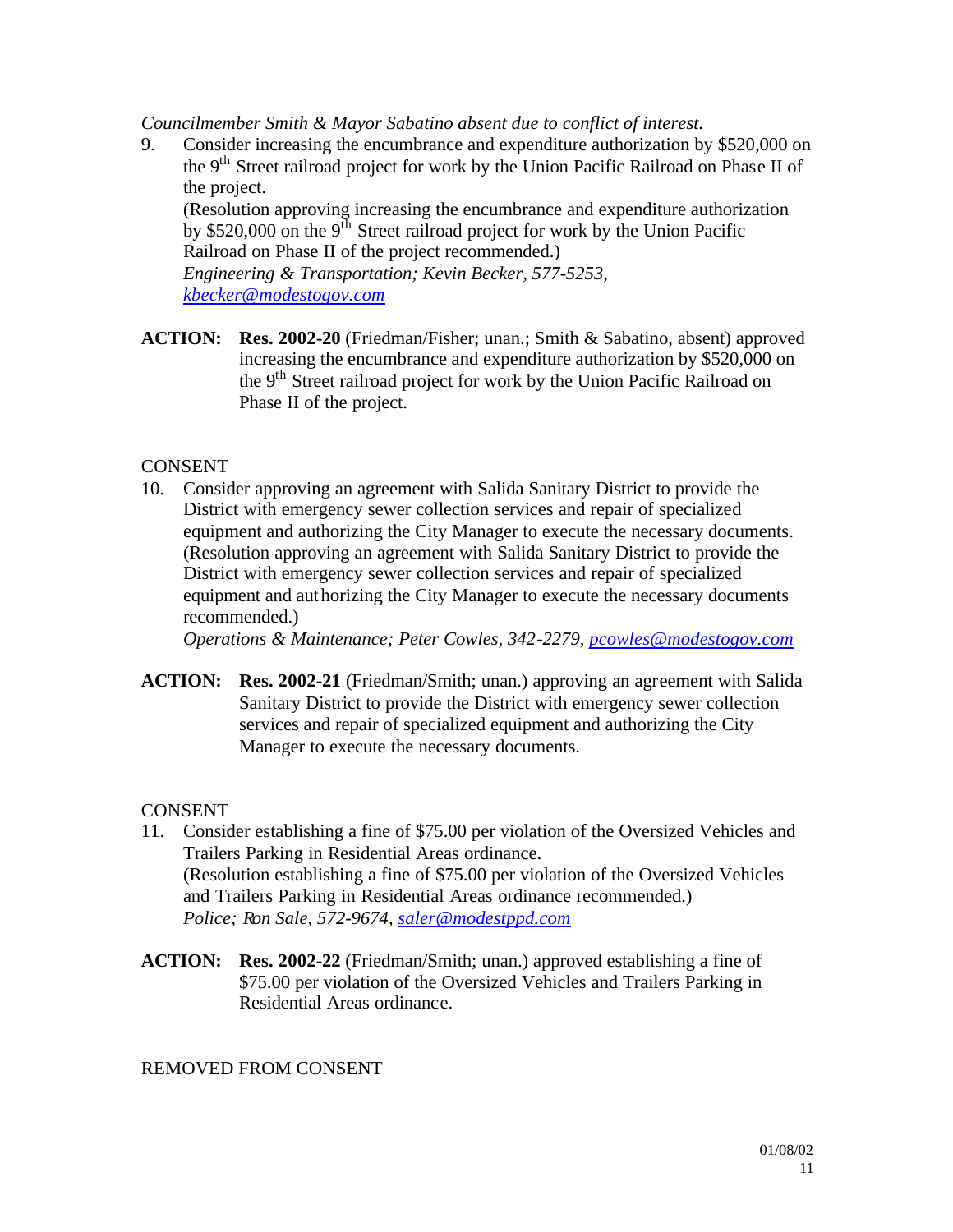12. Consider declaring as surplus from January 1, 2002 through December 31, 2002 the following items: (1) obsolete traffic signal heads; (2) lost, stolen, unclaimed and/or seized property, and excess property accumulated by the City; Unclaimed bicycles accumulated at the Police Department Evidence and Property Room; (3) and surplus City vehicles and authorizing the Purchasing Division to sell same by sealed bid, by auction, or sell as scrap. Public auction will be conducted by Roger Ernst and Associates at 824 W. Kiernan Avenue in accordance with auctioneering agreement dated August 14, 2001.

(Resolution declaring as surplus from January 1, 2002 through December 31, 2002 the following items: (1) obsolete traffic signal heads; (2) lost, stolen, unclaimed and/or seized property, and excess property accumulated by the City; Unclaimed bicycles accumulated at the Police Department Evidence and Property Room; (3) and surplus City vehicles and authorizing the Purchasing Division to sell same by sealed bid, by auction, or sell as scrap recommended.)

*Finance; Tom Reddie; 577-5406, treddie@modestogov.com*

**ACTION: Res. 2002-23**(Serpa/Fisher; unan.) approved declaring as surplus from January 1, 2002 through December 31, 2002 the following items: (1) obsolete traffic signal heads; (2) lost, stolen, unclaimed and/or seized property, and excess property accumulated by the City; Unclaimed bicycles accumulated at the Police Department Evidence and Property Room; (3) and surplus City vehicles and authorizing the Purchasing Division to sell same by sealed bid, by auction, or sell as scrap. Public auction will be conducted by Roger Ernst and Associates at 824 W. Kiernan Avenue in accordance with auctioneering agreement dated August 14, 2001.

# **CONSENT**

- 13. Consider annexation of additional territory to the Coffee-Claratina Community Facilities District No. 2000-2 (Annexation #1). (Resolution of intention to annex territory to the Coffee-Claratina Community Facilities District No. 2000-2 (Annexation #1) recommended.) *CFD Team; Tina Rocha, 577-5321; trocha@modestogov.com*
- **ACTION: Res. 2002-24** (Friedman/Smith; unan.) approved annexation of additional territory to the Coffee-Claratina Community Facilities District No. 2000-2 (Annexation #1).

# **HEARINGS**

14. Hearing to consider application of James Watt, Save Mart Supermarkets for an amendment to P-D(353) to remove hours limitations and to all C-2 Zone uses in the Standiford Square Shopping Center at the South West corner of Standiford Avenue on Prescott Road.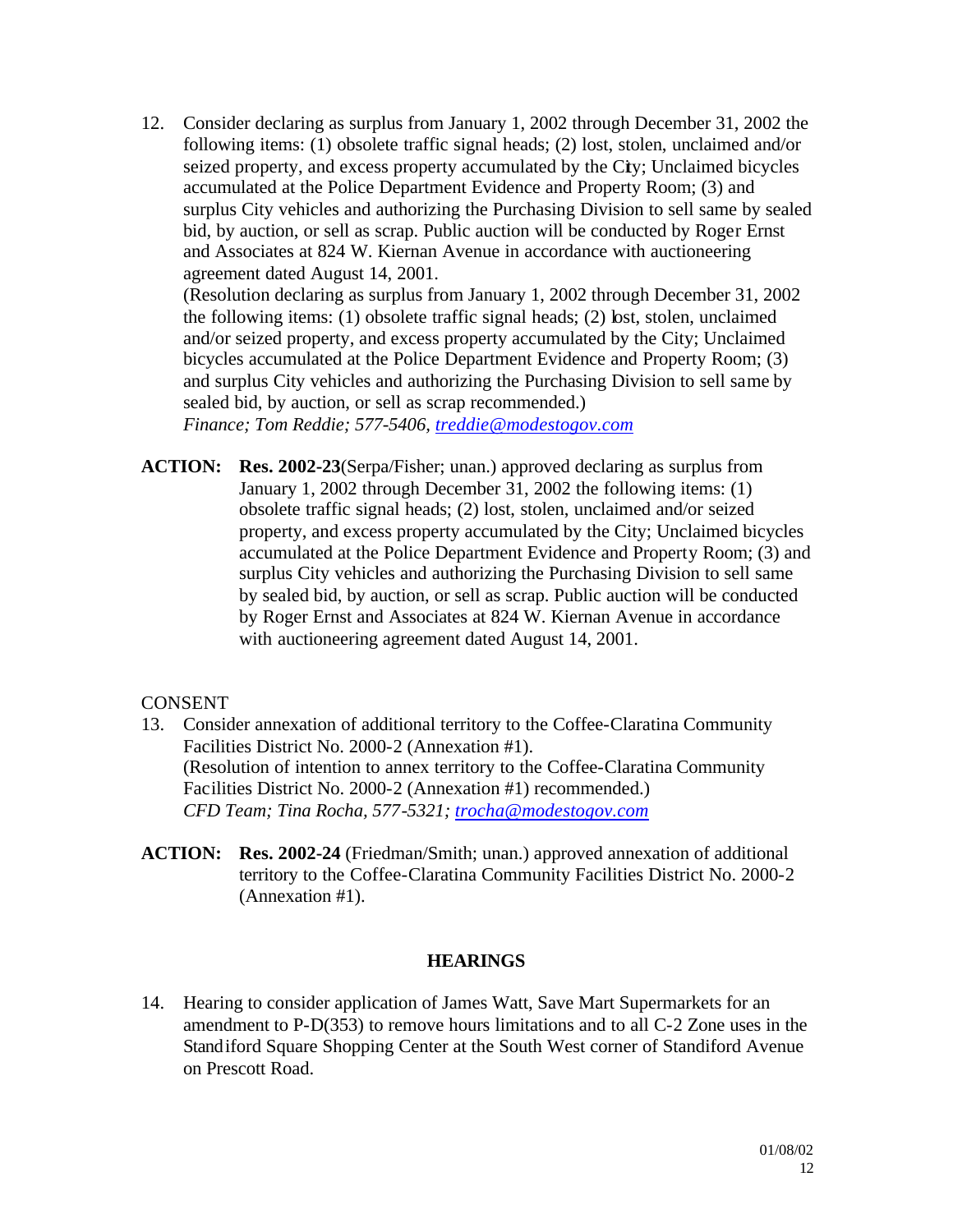(Introduce ordinance amending P-D(353) to allow C-2 Zone uses; Resolution removing hours limitations by deleting Condition #s 10 & 13 of Modesto City Council Resolution 84-362; Resolution finding the project to be within the scope of the GP MEIR (SCH 92052017).

*Community Development; Steve Mitchell, 577-5267, smitchell@modestogov.com*

**ACTION: By motion**, (Friedman/Fisher; unan.) **introduced Ordinance 3244-C.S.**  amending P-D(353) to allow C-2 Zone uses.

> **Res. 2002-25** (Friedman/Fisher; unan.) approved removing hours limitations by deleting Condition #s 10 & 13 of Modesto City Council Resolution 84- 362.

**Res. 2002-26** (Friedman/Fisher; unan.) approved finding the project to be within the scope of the GP MEIR (SCH 92052017).

# *Item requested to be continued to January 22, 2002*

15. Consider amendment to City's FY 01-02 Annual Action Plan to re-allocate \$360,979 in Community Deve lopment Block Grant funds, and consider amending the FY 01-02 operating and Capital Improvement budgets to reflect changes. (Resolution amending the FY 01-02 Annual Action Plan recommended; Resolution amending the FY 01-02 operating and Capital Improvement budgets recommended.) *Parks, Recreation & Neighborhoods; Sherry Velarde, 577-5368, svelarde@modestogov.com*

**ACTION:** By Order of the Chair, item 15 continued to January 22, 2002.

# UNFINISHED BUSINESS

- 15a. Status report regarding the March 5, 2002 Election from Interim Clerk Recorder.
- **ACTION:** Report presented by Interim Clerk Recorder, Paul Baxter, regarding the March 5, 2002 Election. Councilmember Fisher volunteered to participate on the Election Oversight Committee.

#### *NEW BUSINESS*

16. Consider authorizing the City Manager to enter into an agreement with Dittos (Acme Printing Company, Modesto, CA), to set up and manage an online store for the sale of logo clothing and promotional items to City of Modesto employees and citizens.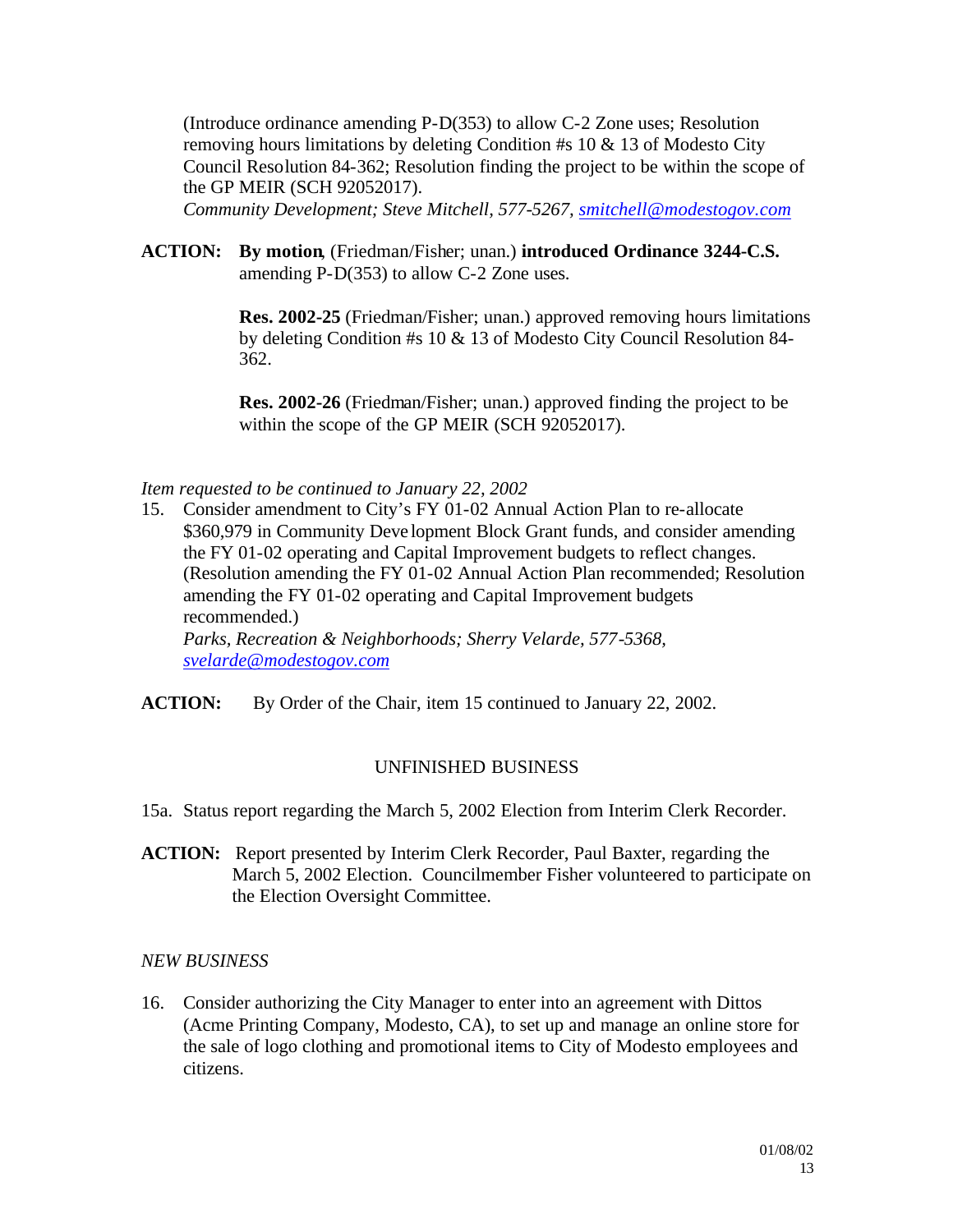(Resolution authorizing the City Manager to enter into an agreement with Dittos (Acme Printing Company, Modesto, CA), to set up and manage an online store for the sale of logo clothing and promotional items to City of Modesto employees and citizens recommended.)

*Finance; Mark Averell; 577-5412; maverell@modestogov.com*

**ACTION: Res. 2002-27** (Frohman/Fisher; unan.) approved authorizing the City Manager to negotiate an agreement with Dittos (Acme Printing Company, Modesto, CA), to set up and manage an online store for the sale of logo clothing and promotional items to City of Modesto employees and citizens. The final agreement will be returned to Council to finalize exclusivity terms and term of agreement.

# **COUNCIL COMMENTS & REPORTS**

17. At the request of Mayor Sabatino, discussion of status of \$150,000 loan to Prescott Estates Homeowners Association.

**ACTION:** Item was referred to the Audit Committee for review.

# **MATTERS TOO LATE FOR THE AGENDA**

None.

# **ADJOURNMENT**

The meeting adjourned at 7:10 p.m.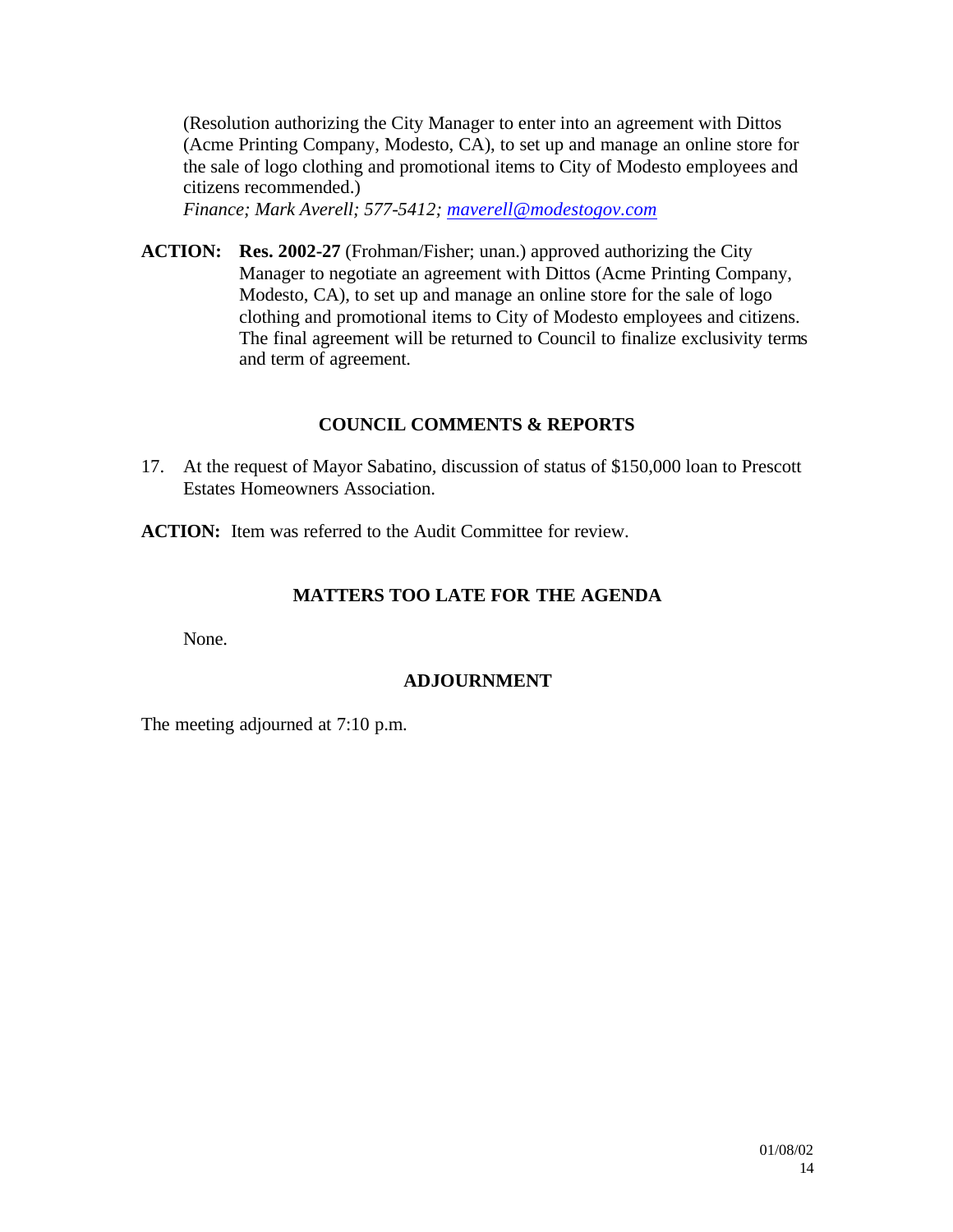#### **Tuesday, January 15, 2002, at 5:15 p.m.**

Roll Call – Present: Councilmembers Conrad, Fisher, Friedman, Frohman, Serpa, Smith, Mayor Sabatino

Absent: None

Pledge of Allegiance to the Flag

Invocation: Pastor Rick Fritzemeyer, Youth for Christ

City Clerk's Announcements: *Item 4 removed from agenda*

Declaration of Conflicts of Interest: *Fisher, Item 5—3241, 3242, 3243 Conrad, Item 5—3240, 3241, 3242*

#### **ORAL COMMUNICATIONS**

?? Mayor Sabatino commented on an article printed in the Modesto Bee from Dick LeGrand.

**CONSENT ITEMS – ROLL CALL VOTE REQUIRED**: Items 1 through 3 *Item 4 removed from agenda*

**ACTION Items 1-3: Frohman/Fisher; unan.** 

#### **CONSENT ITEMS**

# **An item may be removed from consent and discussed at the request of an audience member or Councilmember.**

#### **CONSENT**

- 1. Approval of the minutes of the regular City Council meeting of January 8, 2002. (Motion approving needed.) *Clerk; Rebecca Bartholomew, 577-5397, rbartholomew@modestogov.com*
- **ACTION:** By Motion (Frohman/Fisher; unan.) approved the minutes of January 8, 2002.

CONSENT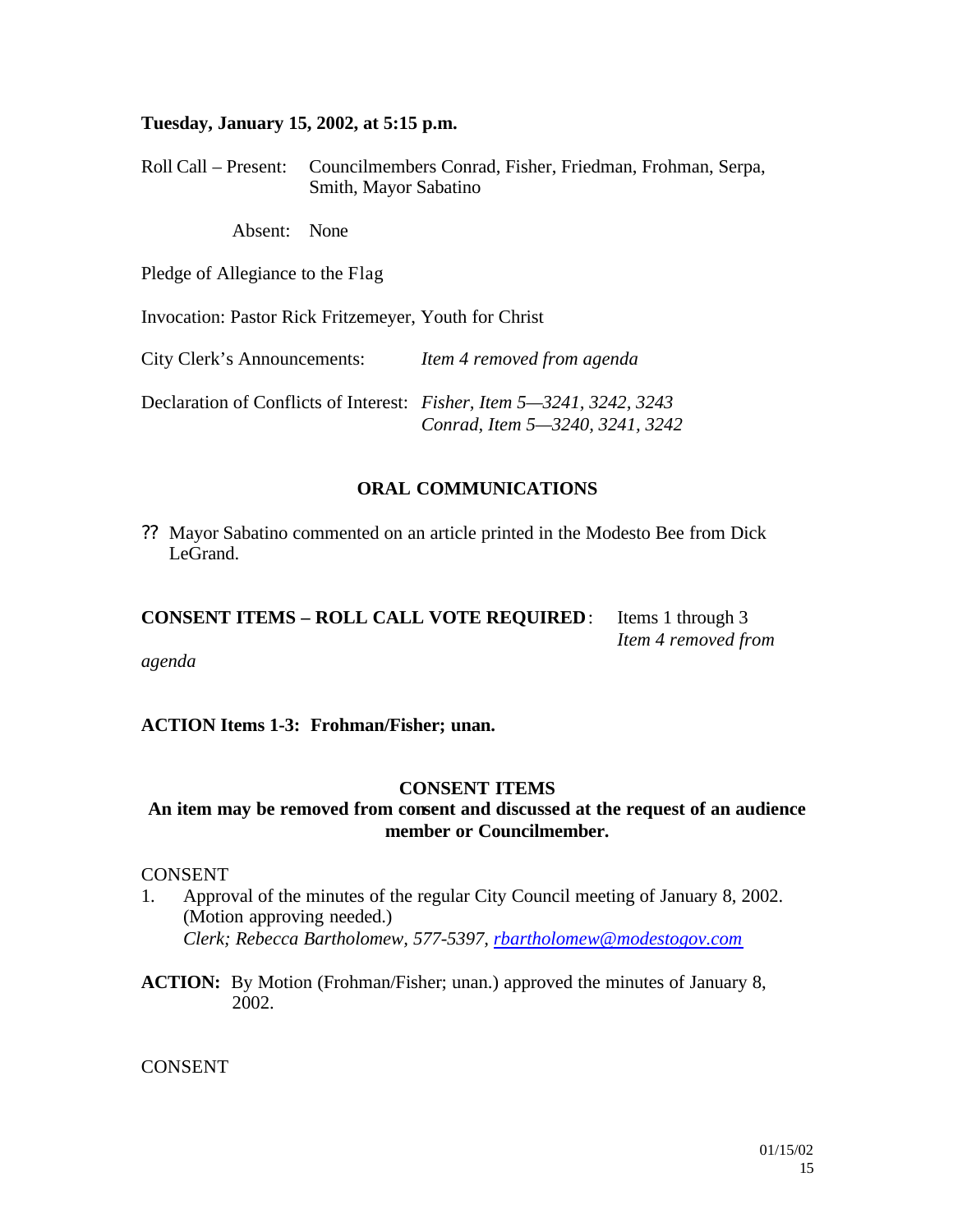2. Consider waiving formal bid procedures by five affirmative votes and authorizing the Purchase of Microsoft Office software licenses in the amount of \$68,419. Funds are budgeted.

(Resolution waiving formal bid procedures by five affirmative votes and authorizing the Purchase of Microsoft Office software licenses in the amount of \$68,419 recommended.)

*City Manager; Jeff Lewis, 571-5595, jlewis@modestogov.com*

**ACTION: Res. No. 2002-28** (Frohman/Fisher; unan.) waiving the formal bid procedures by five affirmative votes and authorizing the Purchase of Microsoft Office software licenses in the amount of \$68,419.

# **CONSENT**

- 3. Consider awarding a \$79,216 contract to Detrick Corporation for the project titled "East Broadway Avenue Waterline Relining". Funds are budgeted. (Resolution awarding a \$79,216 contract to Detrick Corporation for the project titled "East Broadway Avenue Waterline Relining" recommended.) *Engineering & Transportation; Dean Phillips, 577-5260, dphillips@modestogov.com*
- **ACTION: Res. No. 2002-29** (Frohman/Fisher; unan.) awarding a \$79,216 contract to Detrick Corporation for the project titled "East Broadway Avenue Waterline Relining."

# *Removed from agenda*

4. Consider approving an agreement with URS Corporation to provide system engineering services to assist the City in selecting and implementing an Automated Vehicle Location (AVL) system for the Modesto Area Express (MAX) bus system for an estimated cost of \$55,000. The AVL system will provide real-time communication of exact bus location to a central dispatcher. Funds are budgeted. (Resolution approving an agreement with URS Corporation to provide system engineering services to assist the City in selecting and implementing an Automated Vehicle Location (AVL) system for the Modesto Area Express (MAX) bus system for an estimated cost of \$55,000 recommended.) *Finance; Tom Reddie, 577-5406, treddie@modestogov.com*

# **ACTION: Item 4 removed from agenda.**

# **UNFINISHED BUSINESS**

5. Final adoption of:

*Councilmember Conrad absent due to conflict of interest*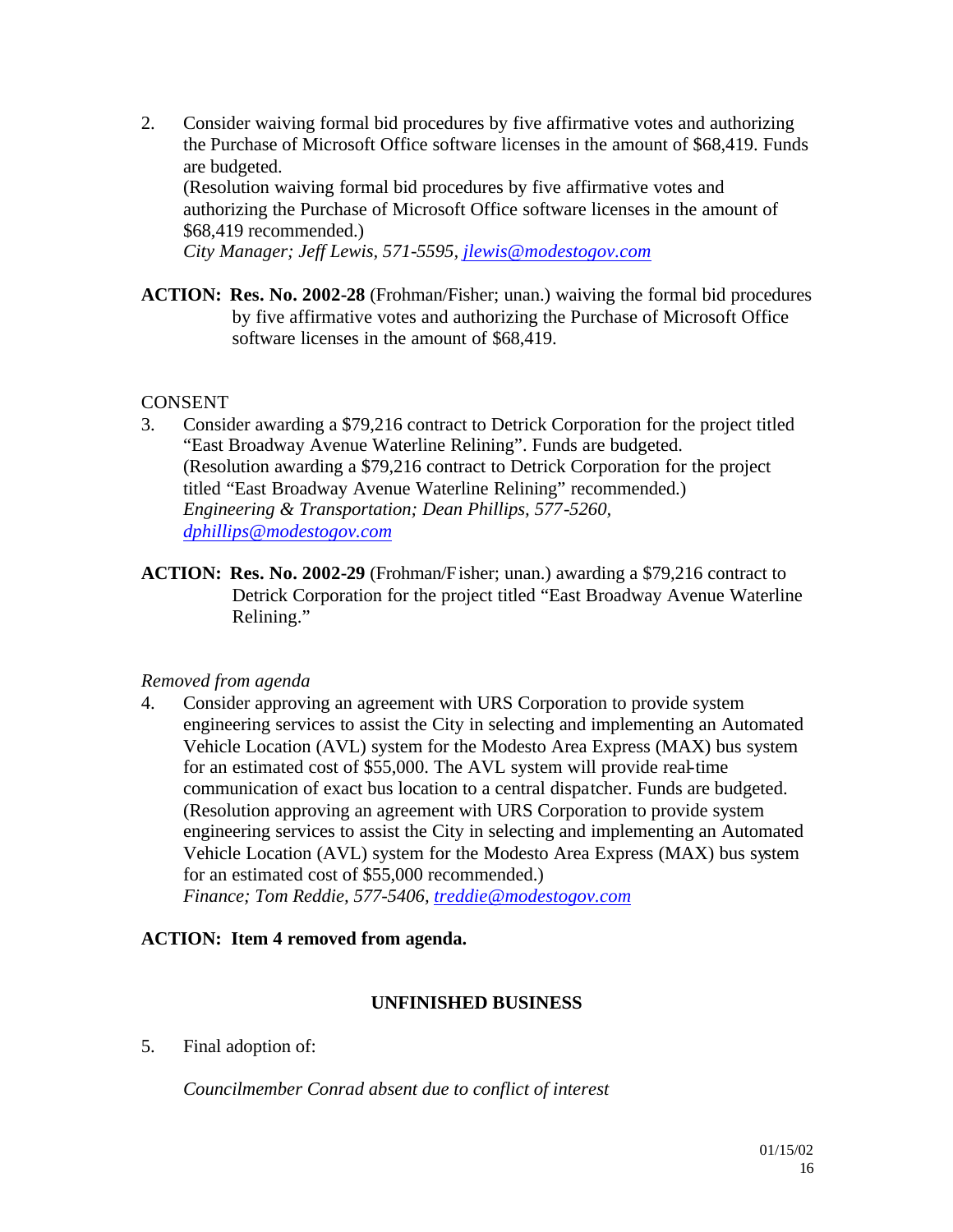- ?? **Ordinance No. 3240-C.S.** an ordinance amending Section 27-3-9 of the Zoning Map to rezone from Low-Density Residential zone, R-1, to Planned Development zone, P-D(551), property located on the North side of Scenic Drive West of Brighton Avenue. (Jeff and Christi Carver)
- **ACTION:** By Motion (Friedman/Fisher; unan.; Conrad, absent) approved the **final adoption of Ordinance No. 3240-C.S.** an ordinance amending Section 27-3- 9 of the Zoning Map to rezone from Low-Density Residential zone, R-1, to Planned Development zone, P-D(551), property located on the North side of Scenic Drive West of Brighton Avenue. (Jeff and Christi Carver)

*Councilmembers Conrad & Fisher absent due to conflict of interest*

- ?? **Ordinance 3241-C.S.** an ordinance adopting a Precise Plan for Area No. 28 of the Village One Specific Plan relating to property located on the North side of Merle Avenue East of Dermond Road. (Florsheim Brothers)
- **ACTION:** By Motion (Friedman/Sabatino; unan.; Conrad, Fisher, absent) approved the **final adoption of Ordinance 3241-C.S.** an ordinance adopting a Precise Plan for Area No. 28 of the Village One Specific Plan relating to property located on the North side of Merle Avenue East of Dermond Road. (Florsheim Brothers)

*Councilmembers Conrad & Fisher absent due to conflict of interest*

- ?? **Ordinance 3242-C.S.** an ordinance rezoning Village One property from Specific Plan-Holding zone, SP-H, to Specific Plan-Overlay zone, SP-O, for property located on the North side of Merle Avenue East of Dermond Road. (Precise Plan for Area No. 28 – Florsheim Brothers)
- **ACTION:** By Motion (Friedman/Sabatino; unan.; Fisher, Conrad, absent) approved the **final adoption of Ordinance 3242-C.S.** an ordinance rezoning Village One property from Specific Plan-Holding zone, SP-H, to Specific Plan-Overlay zone, SP-O, for property located on the North side of Merle Avenue East of Dermond Road. (Precise Plan for Area No. 28 – Florsheim Brothers)

#### *Councilmember Fisher absent due to conflict of interest*

- ?? **Ordinance 3243-C.S.** an ordinance amending Section 21-3-9 of the Zoning Map to rezone from Medium-High Density Residential zone, R-3, to Planned Development zone, P-D(552), property located on the North side of East Coolidge Avenue opposite Ila Way. (Architecture Plus Inc.)
- **ACTION:** By Motion (Conrad/Friedman; unan.; Fisher, absent) approved the **final adoption of Ordinance 3243-C.S.** an ordinance amending Section 21-3-9 of the Zoning Map to rezone from Medium-High Density Residential zone, R-3, to Planned Development zone, P-D(552), property located on the North side of East Coolidge Avenue opposite Ila Way. (Architecture Plus Inc.)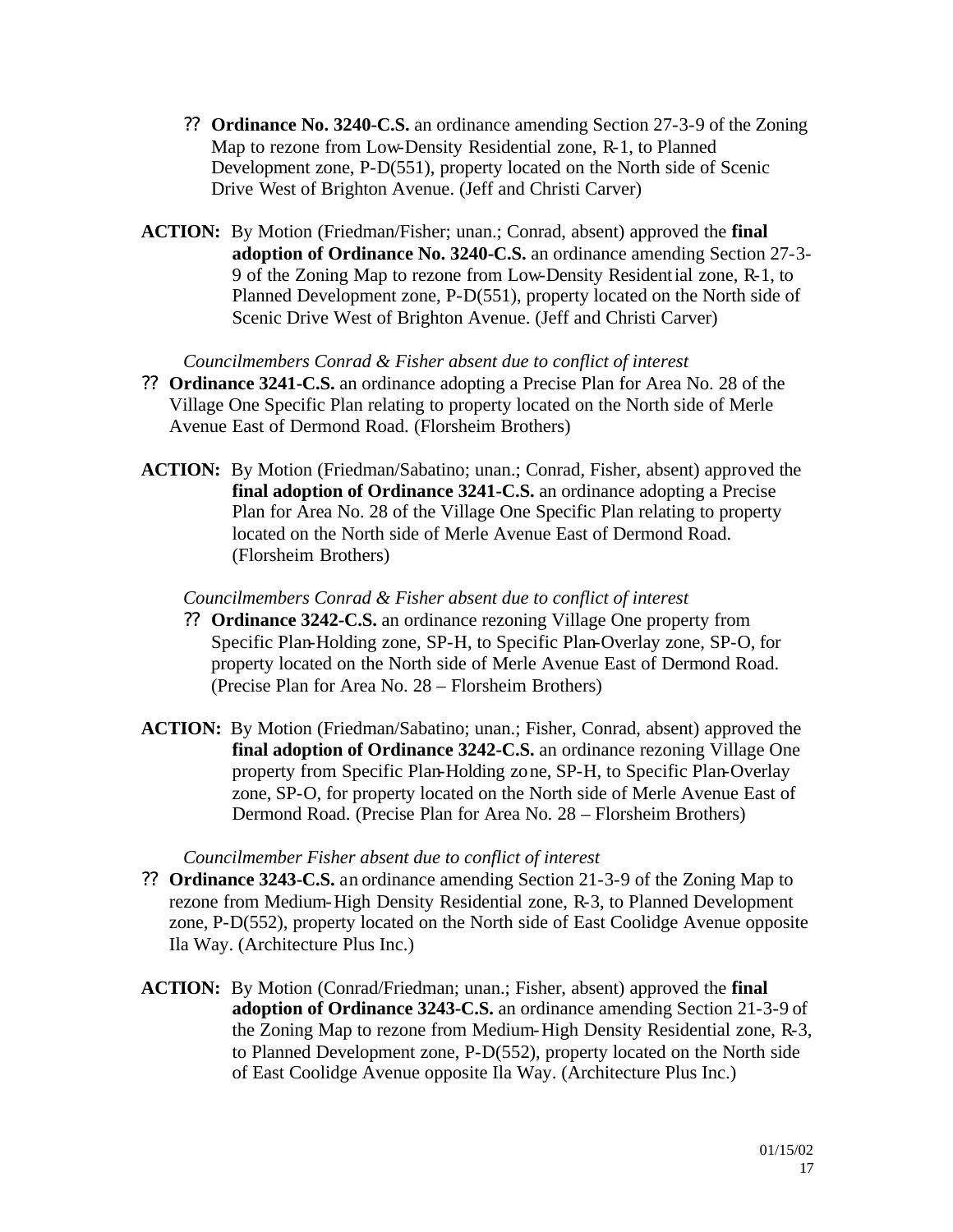#### **NEW BUSINESS**

- 6. Consider a request for an expressway access ramp on Pelandale Avenue Expressway East of Dale Road for the new O'Brien's Center. (Resolution denying access to the general public from Pelandale Avenue Expressway, but granting access from Pelandale to delivery trucks and service vehicles recommended.) *Engineering & Transportation; Van Switzer, 577-5214, vswitzer@modestogov.com*
- **ACTION:** By Motion (Conrad/Friedman; majority; Fisher, Frohman, no) directed staff to prepare a resolution granting both the general public and service trucks and vehicles access, to negotiate a hold-harmless agreement and closure provisions if accidents occur and if the deceleration lane results in being an impediment to traffic flow. Staff was directed to review the design and traffic analysis in two years, and if warranted, based on the review, the City may close the access.

#### **COUNCIL COMMENTS & REPORTS**

- 7. At the request of Mayor Sabatino, discussion on downtown parking enforcement during mid-day.
- **ACTION:** Item was referred to the Downtown Improvement District, Downtown Merchant's Association and Transportation Policy Committee.

Mayor Sabatino commented on an article in the Modesto Bee regarding the use of his City cell phone.

#### **MATTERS TOO LATE FOR THE AGENDA**

None.

#### **ADJOURNMENT**

This meeting adjourned at 7:04 p.m.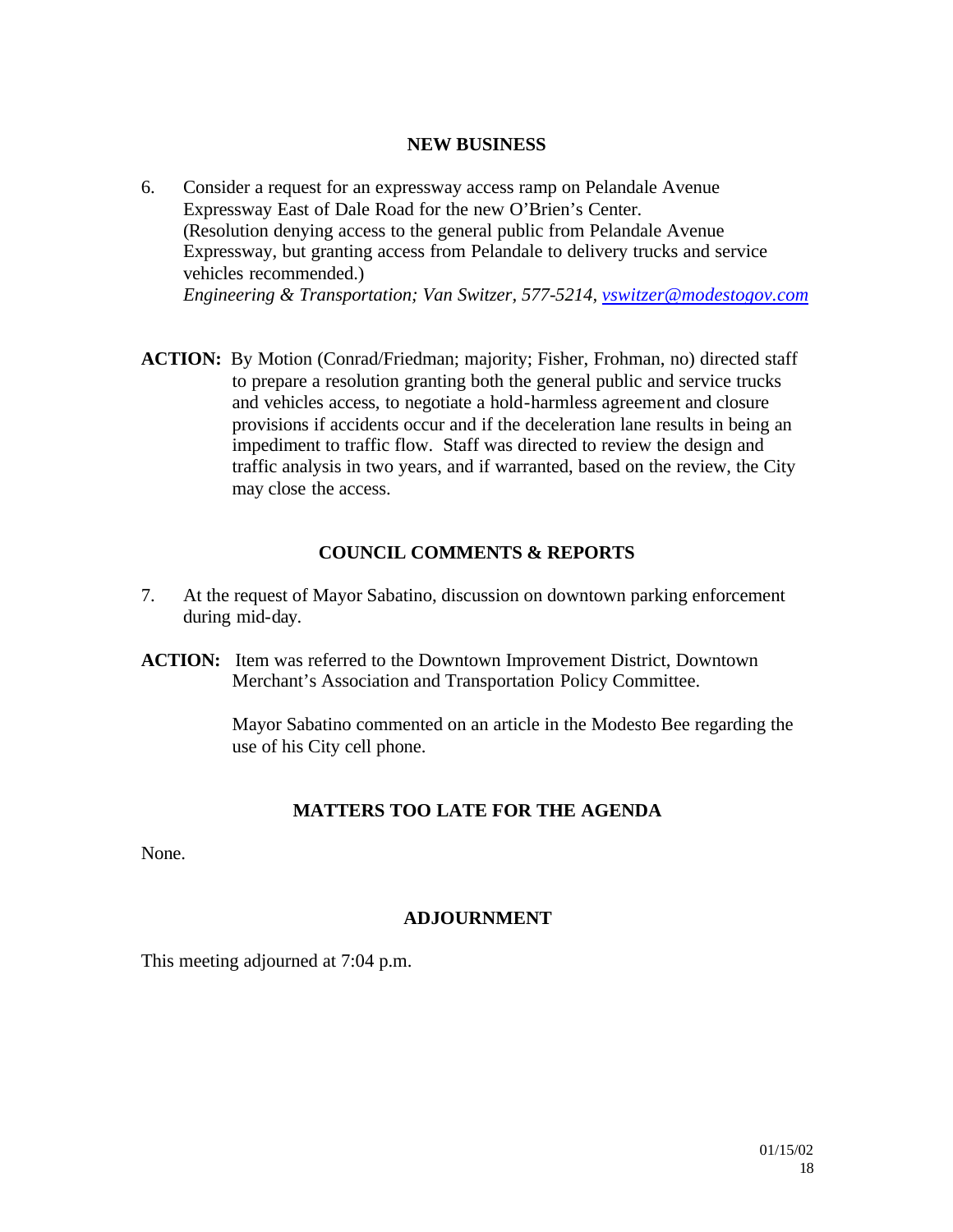#### **Tuesday, January 22, 2002, at 5:15 p.m**.

Roll Call – Present: Councilmembers Conrad, Fisher, Friedman, Frohman, Serpa, Smith, Mayor Sabatino

Absent: None

Pledge of Allegiance to the Flag

Invocation: Peter Gartner, Layman

City Clerk's Announcements: Arbor Day Presentation moved to March 6, 2002.

Declaration of Conflicts of Interest: None

#### **ACKNOWLEDGEMENTS AND PRESENTATIONS**

1. Presentation of a Certificate of Recognition to Dennis Want in recognition of being named as the "Collection System Person of the Year" by the Greater Central Valley Collection System Association.

**ACTION:** Mayor Sabatino presented certificate of Recognition to Dennis Want.

#### *Request received to move this item to March 6, 2002*

2. Presentation of a Proclamation declaring March 8, 2002, as National Arbor Day in recognition of the importance of trees to a healthy environment and beautiful community.

#### **ACTION:** Moved to March 6, 2002.

?? Jean Miller from Cricket Communications presented the Mayor with a cell phone with free service for one month.

# **ORAL COMMUNICATIONS**

?? Mayor Sabatino commented on the spaced used in the Bee on stories regarding the Mayor and that the space could have been used for candidates. The Mayor also noted his upcoming trip to Washington, D.C., and New York with the conference of Mayors.

# **CONSENT ITEMS – ROLL CALL VOTE REQUIRED**: Items 3-5, 7-13

*Item 6 removed from* 

*consent*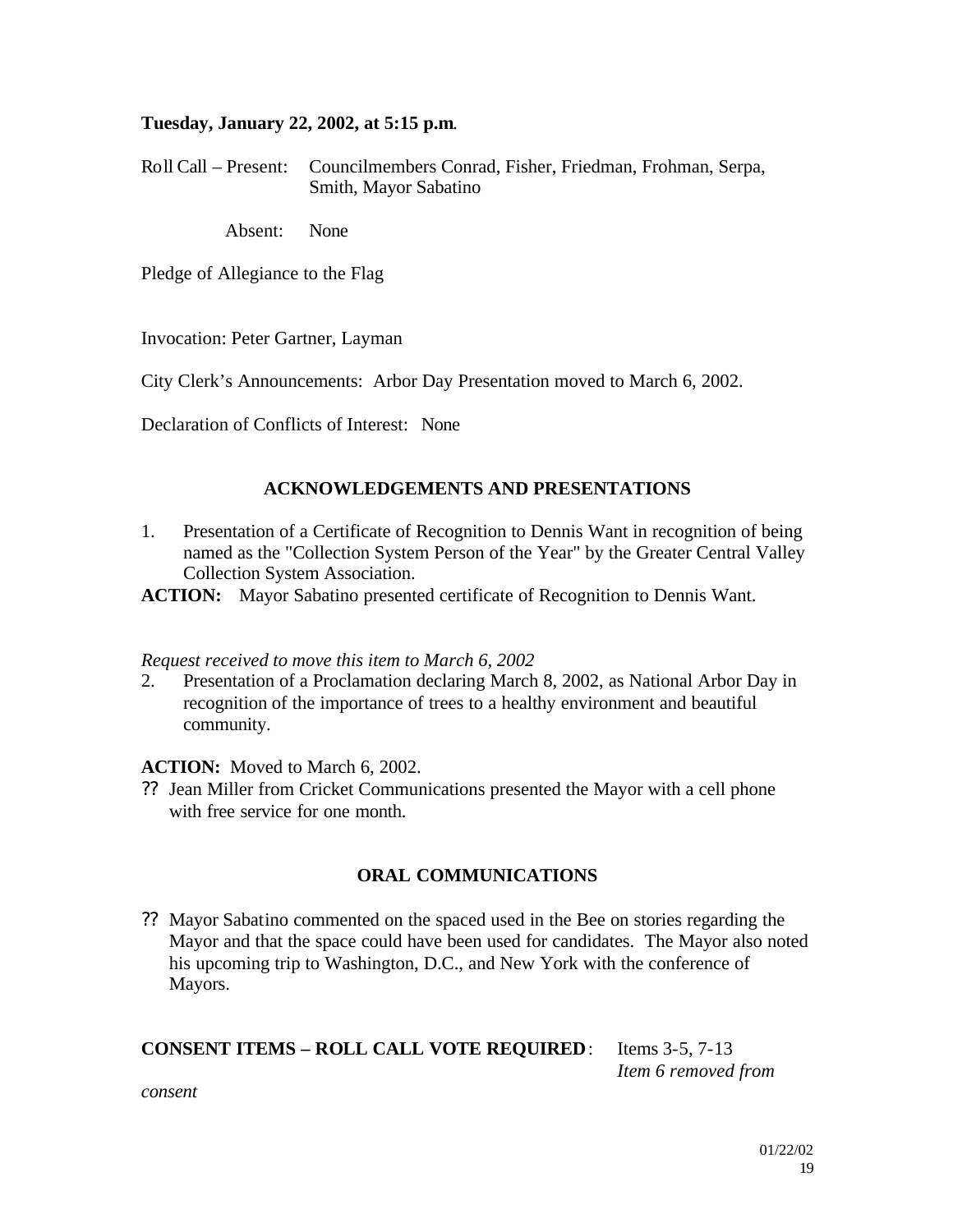# **ACTION Items 3-5, 7-13: Frohman/Friedman; unan.**

# **ACTION Item 6: Friedman/Conrad; unan.**

#### **CONSENT ITEMS**

#### **An item may be removed from consent and discussed at the request of an audience member or Councilmember.**

#### **CONSENT**

- 3. Approval of the minutes of the regular City Council meeting of January 15, 2002. (Motion approving needed.) *Clerk; Rebecca Bartholomew, 577-5397, rbartholomew@modestogov.com*
- **ACTION: By motion** (Frohman/Friedman; unan.), approved the minutes of the regular City Council meeting of January 15, 2002.

#### **CONSENT**

- 4. Final adoption of Ordinance No. 3244-C.S. amending Section 2 of Ordinance No. 2262-C.S. entitled "An Ordinance Amending Section Map 12-3-8 of the Zoning Map of the City of Modesto, prezoning certain property located thereon. (Elwyn Young)." (Save Mart Supermarkets) (Motion approving adoption recommended.)
- **ACTION: By motion,** (Frohman/Friedman; unan.) approving **final adoption of Ordinance No. 3244-C.S.** amending Section 2 of Ordinance No. 2262-C.S. entitled "An Ordinance Amending Section Map 12-3-8 of the Zoning Map of the City of Modesto, prezoning certain property located thereon. (Elwyn Young)." (Save Mart Supermarkets)

#### **CONSENT**

- 5. Consider Resolution of Intention to form a Mello-Roos Community Facilities District for NorthPointe (CFD No. 2002-1). (Resolution of Intention to form a Mello-Roos Community Facilities District for NorthPointe (CFD No. 2002-1) recommended.) *CFD Administration Team; Tina Rocha, 577-5321, trocha@modestogov.com*
- **ACTION: Res. 2002-30** (Frohman/Friedman; unan.) approving a Resolution of Intention to form a Mello-Roos Community Facilities District for NorthPointe (CFD No. 2002-1).

# REMOVED FROM CONSENT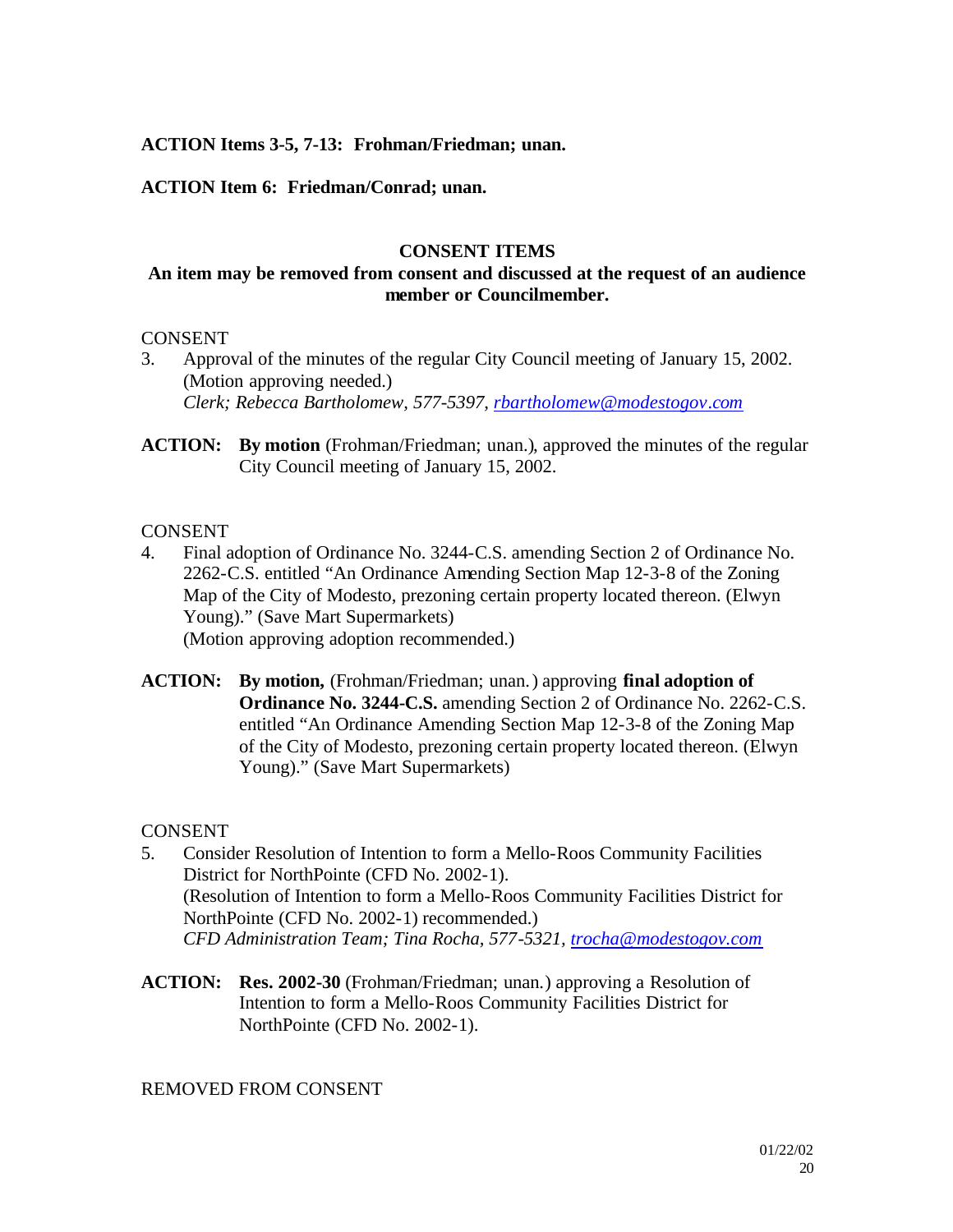- 6. Consider Fiscal Year 2000-2001 Equal Opportunity Status Report. (Motion acknowledging receipt of report recommended.) *Personnel; Jason Mauga, 577-5209, jmauga@modestogov.com*
- **ACTION: By motion** (Friedman/Conrad; unan.) referred item to Human Service Committee.

# **CONSENT**

7. Consider a month-to-month lease with Vintage Limousine and Answering Service for an office in the airport's old administration building in the amount of \$239 per month and authorize the City Manager to execute necessary documents. (Resolution approving a month-to-month lease with Vintage Limousine and Answering Service for an office in the airport's old administration building in the amount of \$239 per month and authorizing the City Manager to execute necessary documents recommended.)

*Engineering & Transportation; Howard Cook, 577-5318, hcook@modestogov.com*

**ACTION: Res. 2002-31** (Frohman/Friedman; unan.) approving a month-to-month lease with Vintage Limousine and Answering Service for an office in the airport's old administration building in the amount of \$239 per month and authorizing the City Manager to execute necessary documents

# **CONSENT**

- 8. Consider supporting Caltrans' restriction of limited vehicular access to State Route 219 (SR219) and limit left turn movements to signalized intersections. Caltrans is in the planning stages of widening SR219 (Kiernan Ave) from SR99 to SR108 and has requested the City of Modesto adopt a resolution to limit left turn movements to signalized intersections and not allow additional driveways to access SR219. (Resolution supporting Caltrans' restriction of limited vehicular access to SR219 and limit left turn movements to signalized intersections recommended.) *Engineering & Transportation; Dean Phillips, 577-5260, dphillips@modestogov.com*
- **ACTION: Res. 2002-32** (Frohman/Friedman; unan.) supporting Caltrans' restriction of limited vehicular access to SR219 and limit left turn movements to signalized intersections

# **CONSENT**

9. Consider accepting with regret the resignation of Dan Thayer from the Planning Commission effective immediately. (Resolution accepting with regret the resignation of Dan Thayer from the Planning Commission effective this date recommended.)

*City Manager; Esther Puckett, 571-5101, epuckett@modestogov.com*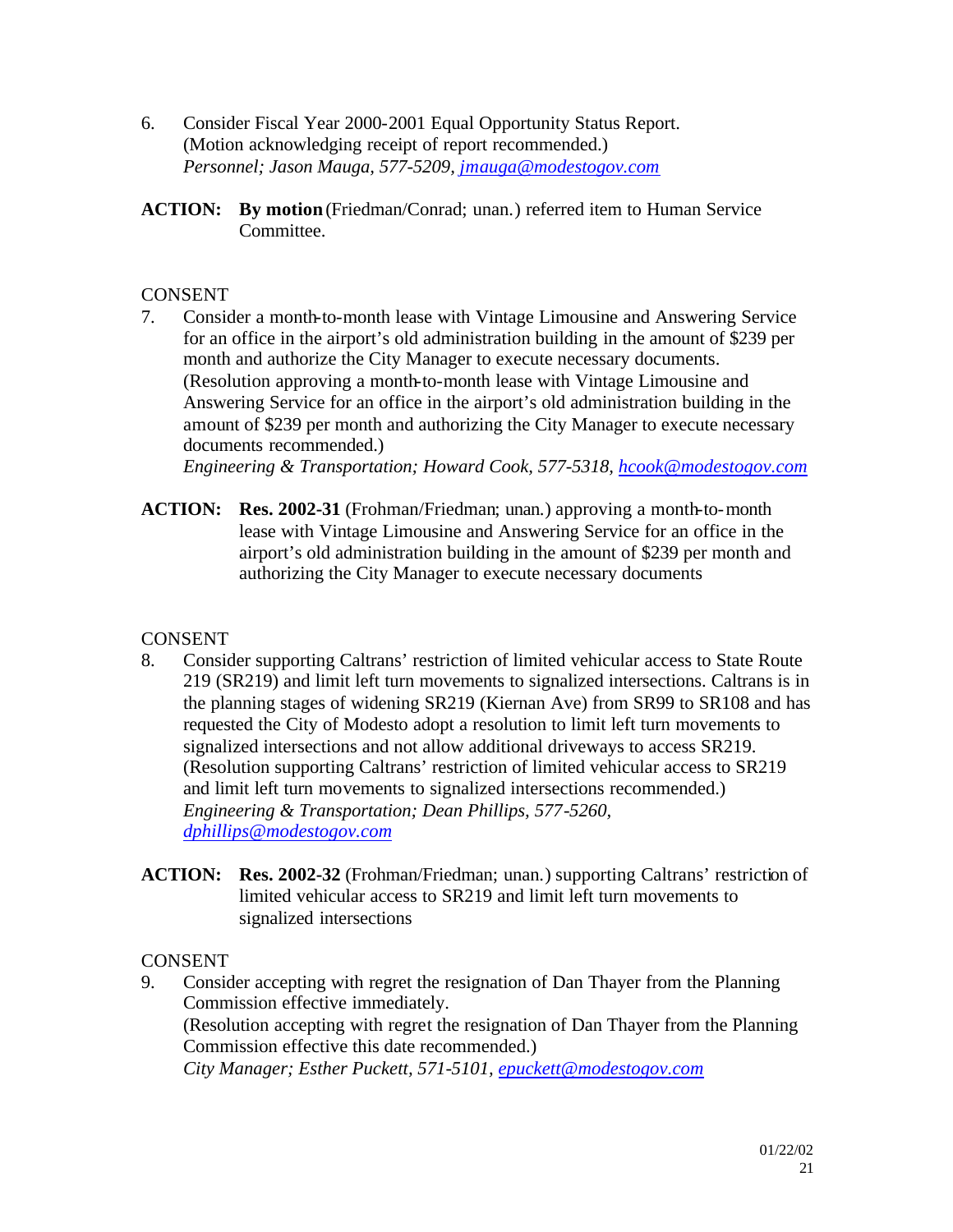**ACTION: Res. 2002-33** (Frohman/Friedman; unan.) accepting with regret the resignation of Dan Thayer from the Planning Commission effective January 22, 2002.

# **CONSENT**

- 10. Consider authorizing the Purchasing Supervisor to issue a purchase order to ADT Security Services Inc. for video security system for the Operations & Maintenance Department, Water Quality Control (WQC) Plants in the amount of \$51,937.41. Funds are budgeted. (Resolution authorizing the Purchasing Supervisor to issue a purchase order to ADT Security Services Inc. for video security system for the Operations & Maintenance Department, Water Quality Control (WQC) Plants in the amount of \$51,937.41 recommended.) *Finance; Tom Reddie, 577-5406, treddie@modestogov.com*
- **ACTION: Res. 2002-34** (Frohman/Friedman; unan.) authorizing the Purchasing Supervisor to issue a purchase order to ADT Security Services Inc. for video security system for the Operations & Maintenance Department, Water Quality Control (WQC) Plants in the amount of \$51,937.41.

# **CONSENT**

11. Consider authorizing the Purchasing Supervisor to formally solicit bids for a Pharmacy Benefits Manager Program for the City of Modesto, Workers' Compensation Program, for an estimated annual cost of \$110,000. Funds are budgeted.

(Resolution authorizing the Purchasing Supervisor to formally solicit bids for a Pharmacy Benefits Manager Program for the City of Modesto, Workers' Compensation Program, for an estimated annual cost of \$110,000 recommended.) *Finance; Mark Averell, 577-5412, maverell@modestogov.com*

**ACTION: Res. 2002-35** (Frohman/Friedman; unan.) authorizing the Purchasing Supervisor to formally solicit bids for a Pharmacy Benefits Manager Program for the City of Modesto, Workers' Compensation Program, for an estimated annual cost of \$110,000.

# **CONSENT**

12. Consider grant application for \$400,000 in funding under the Safe Neighborhood Parks, Clean Water, Clean Air and Coastal Protection Bond Act of 2000, Riparian and Riverine Habitat Grant Program for development of the Gateway portion of the Tuolumne River Regional Park and authorizing the City Manager execute necessary documents.

(Resolution approving submission of application for \$400,000 in funding under the Safe Neighborhood Parks, Clean Water, Clean Air and Coastal Protection Bond Act of 2000, Riparian and Riverine Habitat Grant Program for development of the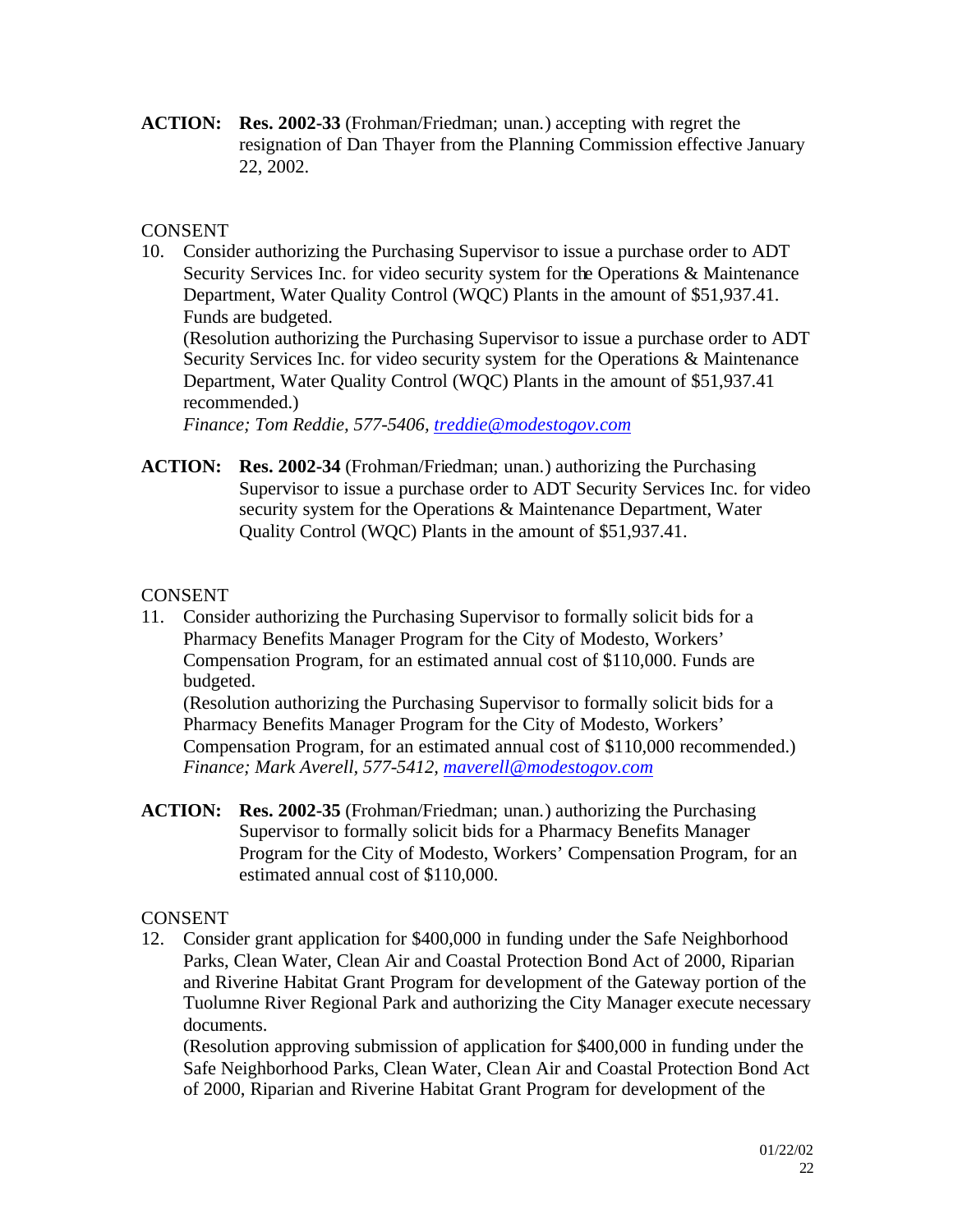Gateway portion of the Tuolumne River Regional Park and authorizing the City Manager execute necessary documents recommended.) *Parks, Recreation & Neighborhoods; Carolyn Eubank, 577-5349, ceubank@modestogov.com*

**ACTION: Res. 2002-36** (Frohman/Friedman; unan.) approving submission of application for \$400,000 in funding under the Safe Neighborhood Parks, Clean Water, Clean Air and Coastal Protection Bond Act of 2000, Riparian and Riverine Habitat Grant Program for development of the Gateway portion of the Tuolumne River Regional Park and authorizing the City Manager execute necessary documents.

# **CONSENT**

13. Consider grant application for \$40,000 in funding under the Safe Neighborhood Parks, Clean Water, Clean Air and Coastal Protection Bond Act of 2000, Riparian and Riverine Habitat Grant Program for further development of the Peggy Mensinger Trail, and authorizing the City Manager to execute necessary documents.

(Resolution approving submission of grant application for \$40,000 in funding under the Safe Neighborhood Parks, Clean Water, Clean Air and Coastal Protection Bond Act of 2000, Riparian and Riverine Habitat Grant Program for further development of the Peggy Mensinger Trail, and authorizing the City Manager to execute necessary documents recommended.)

*Parks, Recreation & Neighborhoods; Carolyn Eubank, 577-5349, ceubank@modestogov.com*

**ACTION: Res. 2002-37** (Frohman/Friedman; unan.) approving submission of grant application for \$40,000 in funding under the Safe Neighborhood Parks, Clean Water, Clean Air and Coastal Protection Bond Act of 2000, Riparian and Riverine Habitat Grant Program for further development of the Peggy Mensinger Trail, and authorizing the City Manager to execute necessary documents.

# **UNFINISHED BUSINESS**

14. Consider approving transfer of the Community Facilities District (CFD) administration from the City Attorney's Office to the City Manager's Office, and consider appointing George W. Britton, Deputy City Manager as CFD Administrator and authorize Mr. Britton to designate an acting CFD Administrator if needed to assure continuity and service. (Resolution approving transfer of the Community Facilities District (CFD) administration from the City Attorney's Office to the City Manager's Office recommended; Resolution approving appointment of George W. Britton, Deputy City Manager, as CFD Administrator and authorizing Mr. Britton to designate an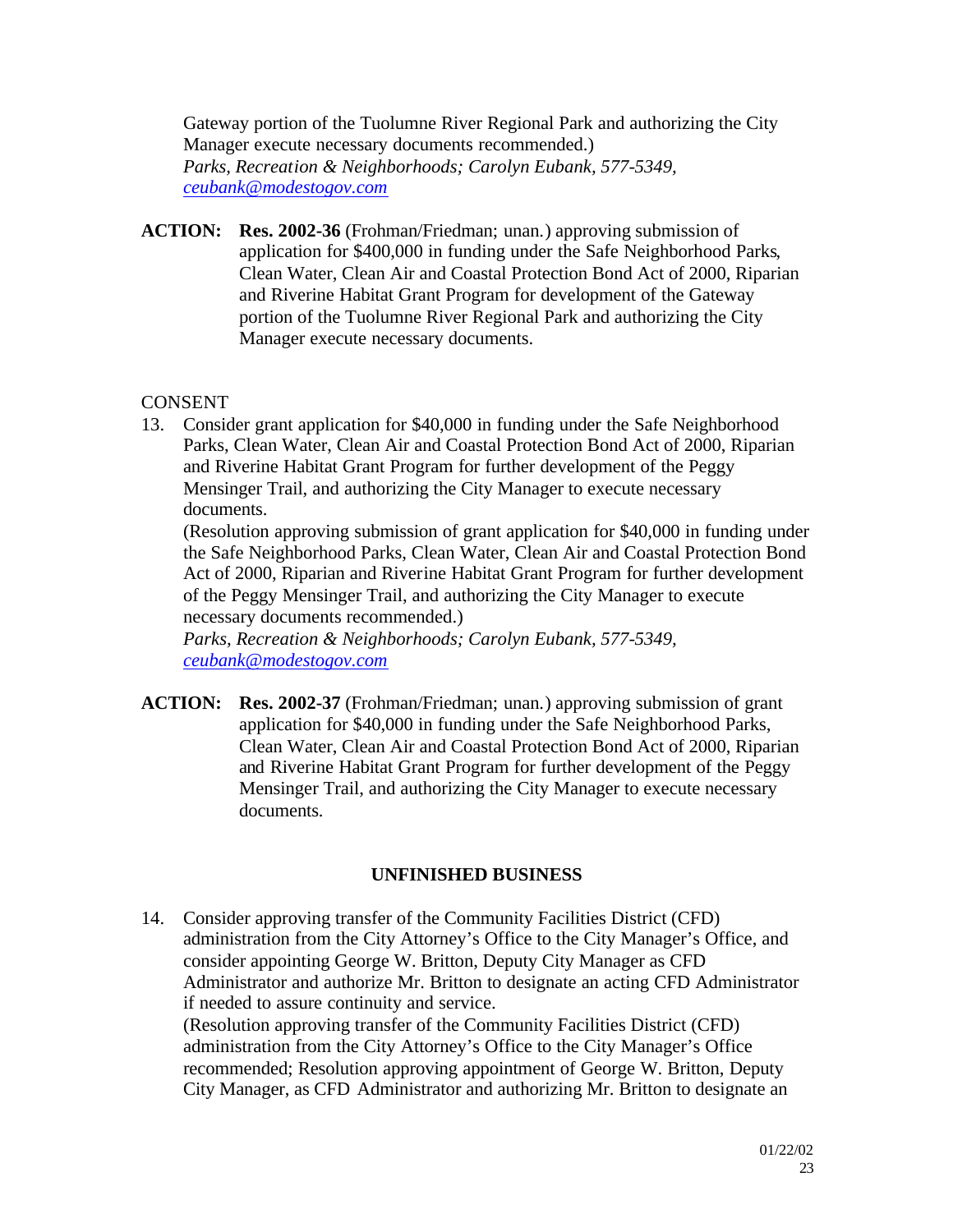acting CFD Administrator, if needed, to assure continuity and service recommended.) *City Manager; George Britton, 577-5404, gbritton@modestogov.com*

#### **ACTION: Res. number 2002-38 was not used.**

**By Motion** (Fisher/Friedman; unan.) approving transfer of the Community Facilities District (CFD) administration from the City Attorney's Office to the City Manager's Office.

**Res. 2002-39** (Fisher/Friedman; unan.) approving appointment of George W. Britton, Deputy City Manager, as CFD Administrator and authorizing Mr. Britton to designate an acting CFD Administrator, if needed, to assure continuity and service.

- 15. Consider the Strategic Plan Progress Report January 2002, a guide for the City's policy and resource decisions in the near future. (Motion acknowledging receipt of report recommended.) *City Manager; Jana Coons, 571-5580, jcoons@modestogov.com*
- **ACTION: By motion,** (Friedman/Fisher; unan.) acknowledged receipt of the Strategic Plan Progress Report – January 2002.

# **HEARINGS**

- 16. Consider amendment to City's FY 01-02 Annual Action Plan to re-allocate \$360,979 in Community Development Block Grant funds, and consider amending the FY 01-02 Operating and Capital Improvement budgets to reflect changes. (Resolution amending the FY 01-02 Annual Action Plan recommended; Resolution amending the FY 01-02 operating and Capital Improvement budgets recommended.) *Parks, Recreation & Neighborhoods; Sherry Velarde, 577-5368, svelarde@modestogov.com*
- **ACTION: Res. 2002-40** (Conrad/Smith; unan.) amending the FY 01-02 Annual Action Plan

**Res. 2002-41** (Conrad/Smith; unan.) amending the FY 01-02 operating and Capital Improvement budgets.

#### **NEW BUSINESS**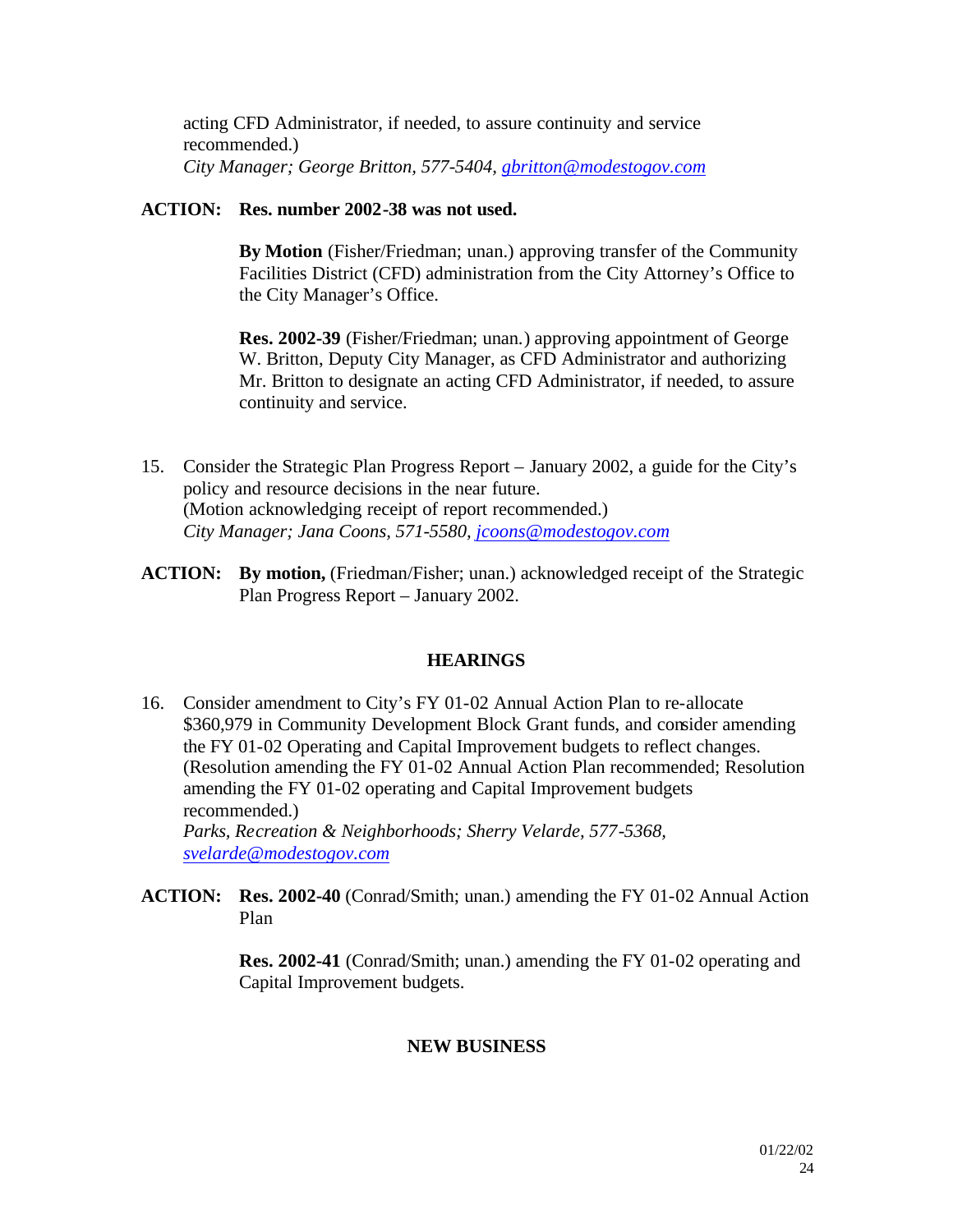- 17. Consider report of City of Modesto compliance with AB939 Disposal Reduction Mandates (California Integrated Waste Management Act of 1989 which requires all cities and counties in California to reduce disposal). (Motion acknowledging receipt of report recommended.) *Engineering & Transportation; Jocelyn Reed, 577-5492, jreed@modestogov.com*
- **ACTION: By motion,** (Friedman/Conrad; unan.) acknowledged receipt of the report of the City of Modesto compliance with AB939 Disposal Reduction Mandates (California Integrated Waste Management Act of 1989 which requires all cities and counties in California to reduce disposal).

# **COUNCIL COMMENTS & REPORTS**

- 18. At the request of Councilmember Frohman, consider approving a resolution urging computer and other hazardous electronics producers to take responsibility for reuse and recycling of their products.
- **ACTION: By motion** (Fisher/Friedman; unan.), referred item to Recycling Committee with a request to the Committee to review the item as soon as possible.
- ?? Mayor Sabatino commented regarding the photo in the Bee with his cell phone and on a letter from a citizen on the opinion page.
- ?? Councilmember Frohman noted areas he would like to see the City focus on in 2002 which included funding the City's storm drain system, urban limit lines, coping with new growth with a possible restructure of development fees, address poor air quality and promote job creation.

# **MATTERS TOO LATE FOR THE AGENDA**

None.

# **ADJOURNMENT**

The meeting adjourned at 7:05 p.m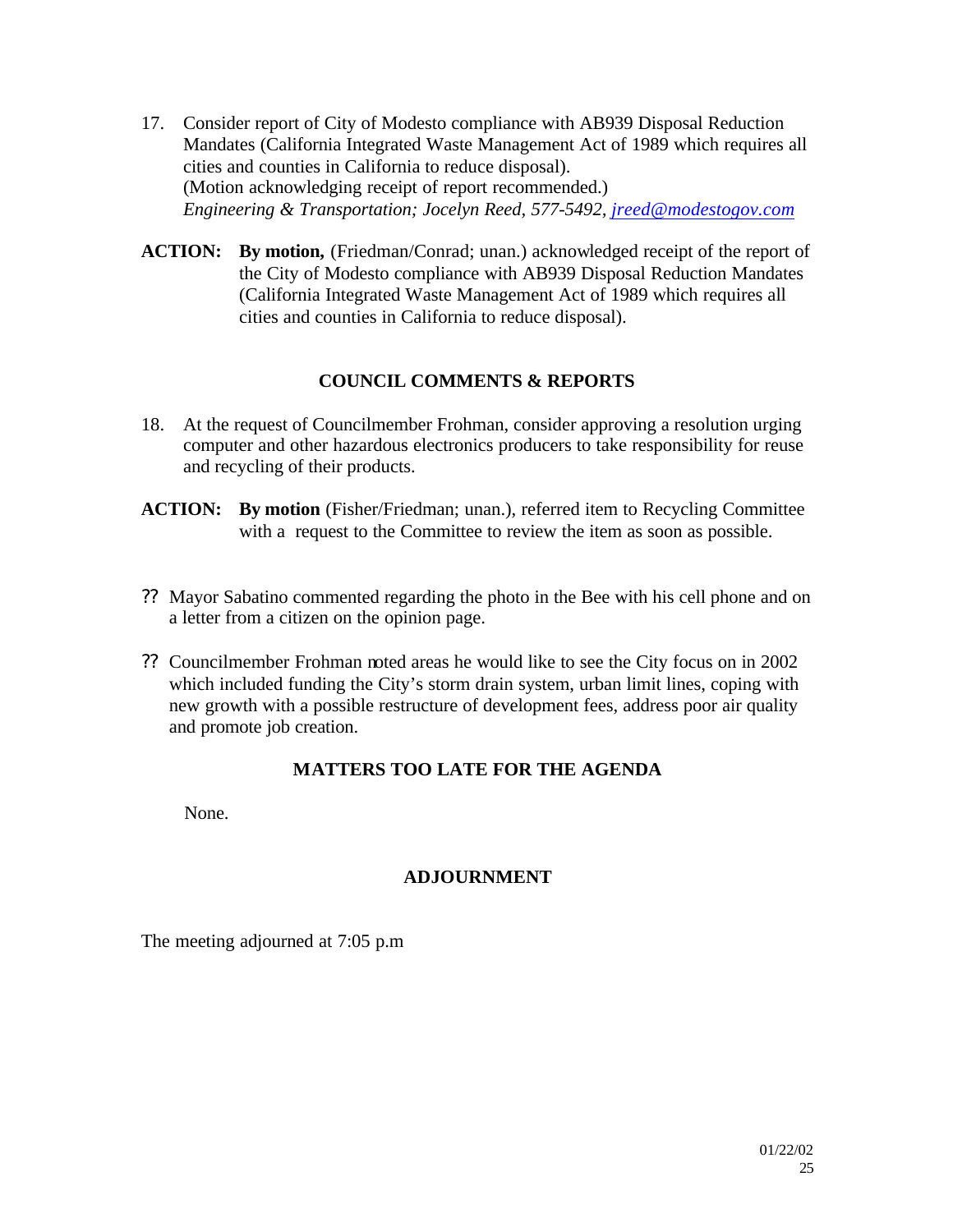# **Special City Council Workshop Meeting with the Financial Policy Committee**

# **Thursday January 24, 2002 at 5:30 p.m.**

Roll Call: Present – Councilmembers Friedman, Frohman, Smith

Absent: Councilmembers Conrad, Fisher, Serpa, Mayor Sabatino

Pledge of Allegiance to the Flag

City Clerk's Announcements

Declaration of Conflicts of Interest

# **ORAL COMMUNICATIONS**

None

1. Budget workshop – Capital Projects Reporting

There was no quorum for this meeting.

# **ADJOURNMENT**

This meeting adjourned at 6:12 pm.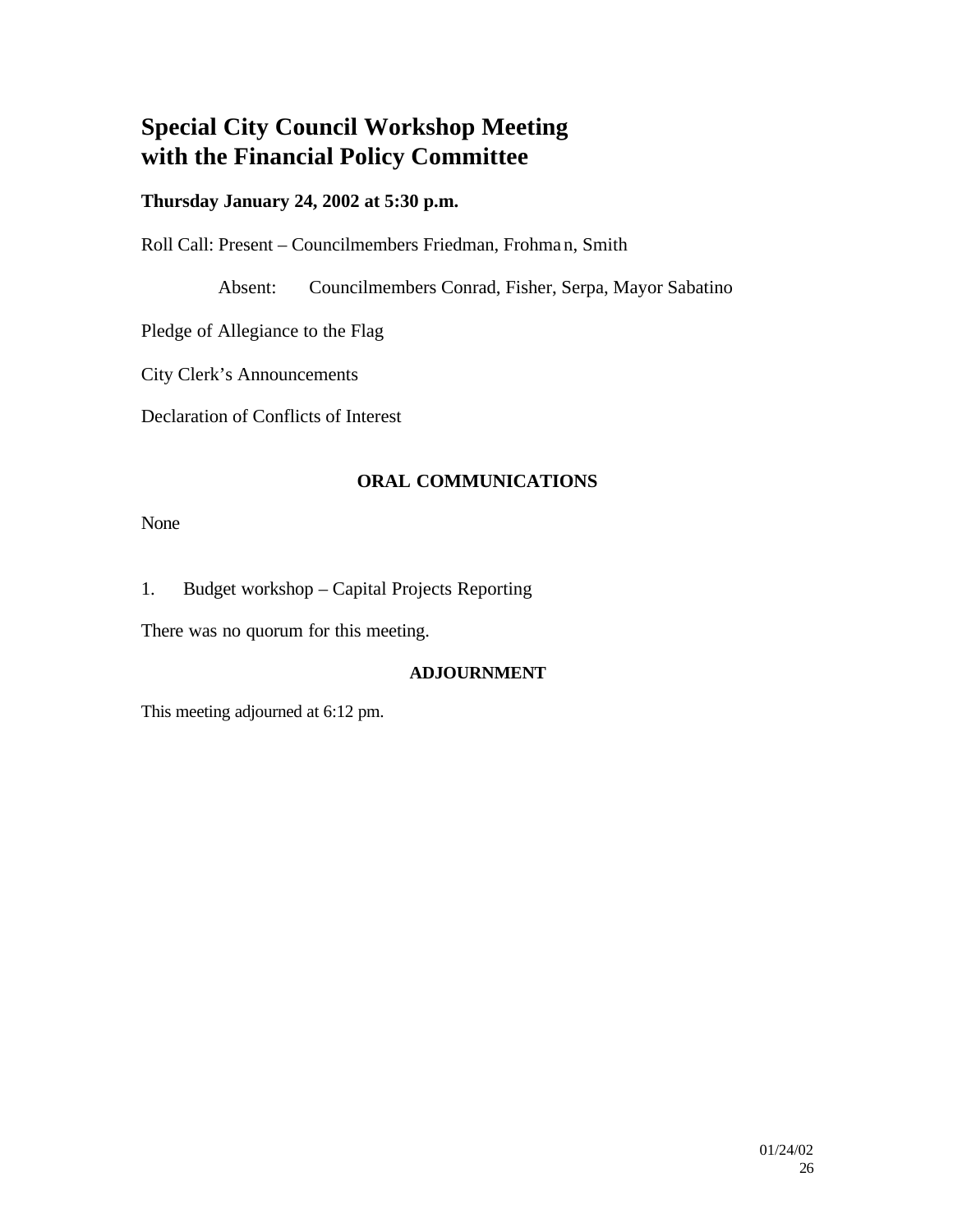# **Special City Council Workshop Meeting**

# **Tuesday, January 29, 2002 at 5:15 p.m.**

Roll Call – Councilmembers Conrad, Fisher, Friedman, Frohman, Serpa, Smith, Mayor Sabatino

Pledge of Allegiance to the Flag

City Clerk's Announcements: None

Declaration of Conflicts of Interest: None

Invocation: Vice Mayor Conrad

# **ORAL COMMUNICATIONS**

- ?? Richard Edgecomb noted the Veterans Memorial District of Stanislaus County was being established which would provide for construction of the meeting facility.
	- o This item was referred to the Financial Policy Committee.
- ?? Raul Ortega expressed his support of the Veterans Memorial District.
- ?? Pete Kolf noted concern over the amount of money being reserved in the Employee Benefit Management Fund was excessive and requested it be returned to the General Fund.
- ?? Mayor Sabatino noted his concern of the County's proposed use of Tobacco Tax money.
- 1. Budget workshop
- **ACTION:** By Motion (Friedman/Fisher; unan.) adopted in concept the staff directions and assigned the policy questions to the appropriate committees, lifted the hiring chill as set forth in staff's recommendation, approved the notion of transferring one half of the departments' ABS savings for general City use and directed staff to address the budget changes as they relate to the Strategic Plan goals. After committee input implementing resolutions will be returned to Council for its consideration and approval.

# **ADJOURNMENT**

This meeting adjourned at 6:55 p.m.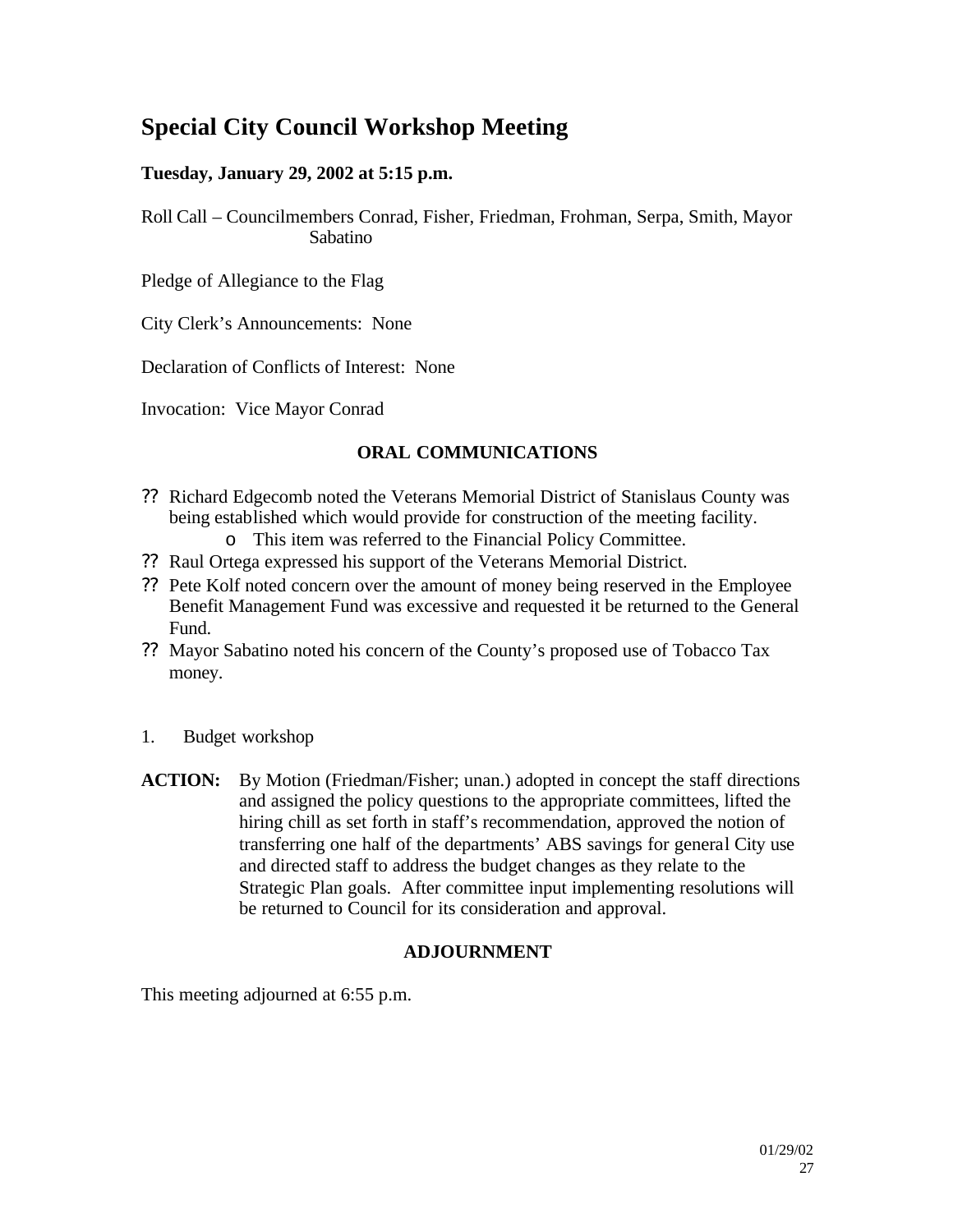#### Modesto City Council **SPECIAL CITY COUNCIL WORKSHOP MINUTES Monday, February 4, 2002 5:00 P.M.**  Second Floor, Room 2001

| <b>Roll Call:</b> | <b>Present:</b> | Bill Conrad, Chair -left at 6:00 |
|-------------------|-----------------|----------------------------------|
|                   |                 | <b>Bruce Frohman, Vice Chair</b> |
|                   |                 | Carmen Sabatino - left at 6:00   |
|                   |                 | Tim Fisher – Alt. Chair,         |
|                   |                 | Kenni Friedman                   |
|                   |                 | <b>Armour Smith</b>              |
|                   |                 |                                  |

**Absent: Mike Serpa**

#### *NEW BUSINESS*

**Information Items:** none

#### **Consent Items -Approval**: none

#### **Items Where Staff Expects Discussion, Guidance and /or Recommendation**

- 1) Elks Lodge Neighborhood Relations
	- ?? Input was taken from the neighbors regarding R.V. parking and other activities at the Elks Lodge
	- ?? Consensus of the Elks, Council, and the neighbors was reached regarding the following issues:
		- o Maximum of 7 R.V.'s permitted on the premises. Signage and rules for R.V. and Jonathon's Catering required. Signage to include a hotline for complaints.
		- o Maximum of 72 hour parking unless by exception permit.
		- o Elks Lodge is to discourage visitors from parking on neighboring streets.
		- o Driveway to Douglas is to be blocked.
		- o Elks Lodge is to maintain adequate landscaping of Oleanders and regularly dispose of trash and debris on the premises.
		- o Regulations to be published in the Elks R.V. Publication.

#### ORAL COMMUNICATIONS

None.

#### MATTERS TOO LATE FOR THE AGENDA None

#### ADJOURNMENT

This meeting adjourned at 7:10 p.m.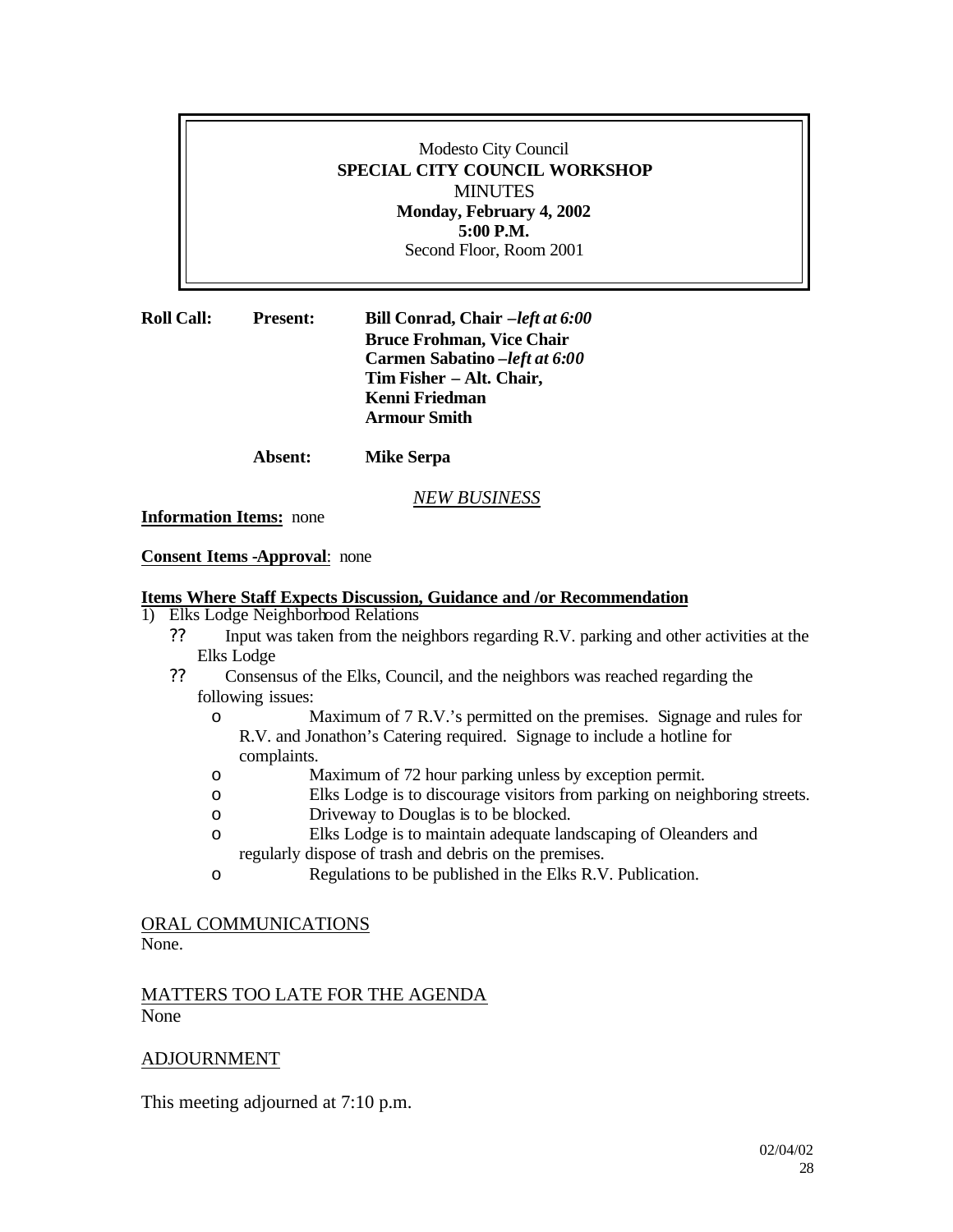# **MINUTES**

# City of Modesto **City Council Meeting** Tenth Street Place  $1010$   $10^{th}$  Street Modesto, California

Tuesday, February 5, 2002, at 5:15 p.m.

| Roll Call – Present: Councilmembers Conrad, Fisher, Friedman, Frohman, Serpa, |  |  |
|-------------------------------------------------------------------------------|--|--|
| Smith, Mayor Sabatino                                                         |  |  |

Absent: None

Pledge of Allegiance to the Flag

Invocation: Pastor Joel Richards, La Loma Grace Brethren

City Clerk's Announcements: *Item 18 removed from agenda*

Declaration of Conflicts of Interest: *None*

#### *ACKNOWLEDGEMENTS & PRESENTATIONS*

?? Mayor Sabatino presented a proclamation to Joe and Michelle Williams to acknowledge Reconciliation Month.

#### **ORAL COMMUNICATIONS**

- ?? Mayor Sabatino discussed his reimbursement for personal phone use, showed a video of a portion of the Chamber Installation Dinner and stated that checks drawn on Modesto Commerce Bank will no longer be accepted at the Mediterranean Market.
- ?? Miguel Donoso discussed the Equal Opportunity Report and noted a concern that the City may be in violation.
- ?? Raul Ortega invited the Council to the Black and White Ball scheduled for February 9<sup>th</sup> at the Centre Plaza.
- ?? Joan Ruttschow commented on a dental health grant for children ages zero to five.
- ?? Dave Geer spoke in opposition to the proposed Heritage Tree Ordinance.
- ?? Mayor Sabatino commented on Stanislaus County's Campaign Ordinance.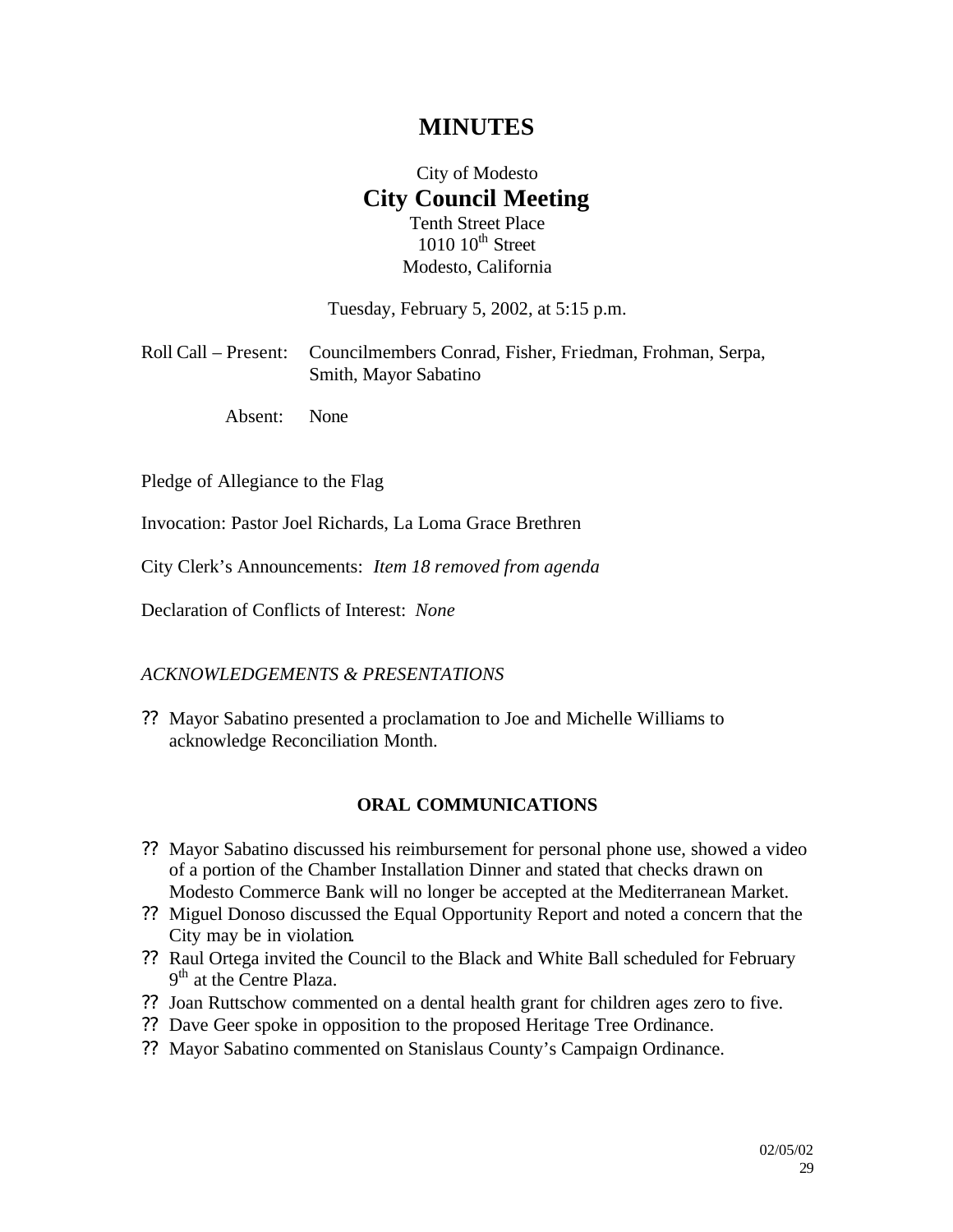?? Councilmember Frohman commented on the homelessness issue and lack of affordable housing in the community and requested the CD&H committee review this subject.

**CONSENT ITEMS – ROLL CALL VOTE REQUIRED:** Items  $1, 2, 5, 6, 8 \& 9$ *Items 3, 4, & 7 removed from* 

*Consent*

**ACTION Items 1, 2, 5, 6, 8, 9: Friedman/Fisher; unan.**

**ACTION Item 3: Friedman/Fisher; majority; Frohman, no**

**ACTION Item 4: Frohman/Conrad; unan.**

**ACTION Item 7: Fishe r/Smith; unan.** 

# **CONSENT ITEMS**

# **An item may be removed from consent and discussed at the request of an audience member or Councilmember.**

# **CONSENT**

- 1. Approval of the minutes of the regular City Council meeting of January 22, and the special meeting of January 29, 2002. (Motion approving needed.) *Clerk; Rebecca Bartholomew, 577-5397, rbartholomew@modestogov.com*
- **ACTION:** By Motion (Friedman/Fisher; unan.) approved the minutes of January 22 and January 29, 2002.

# CONSENT

2. Consider an amendment to the grade separation agreement with the State of California, Department of Transportation to extend the completion date to December 21, 2004 and change the project alignment of the Kansas/Needham Overcrossing Project and authorizing the City Manager to execute the necessary documents.

(Resolution approving an amendment to the grade separation agreement with the State of California, Department of Transportation to extend the completion date to December 21, 2004 and change the project alignment of the Kansas/Needham Overcrossing Project and authorizing the City Manager to execute the necessary documents recommended.)

*Engineering & Transportation; Kevin Becker, 577-5253, kbecker@modestogov.com*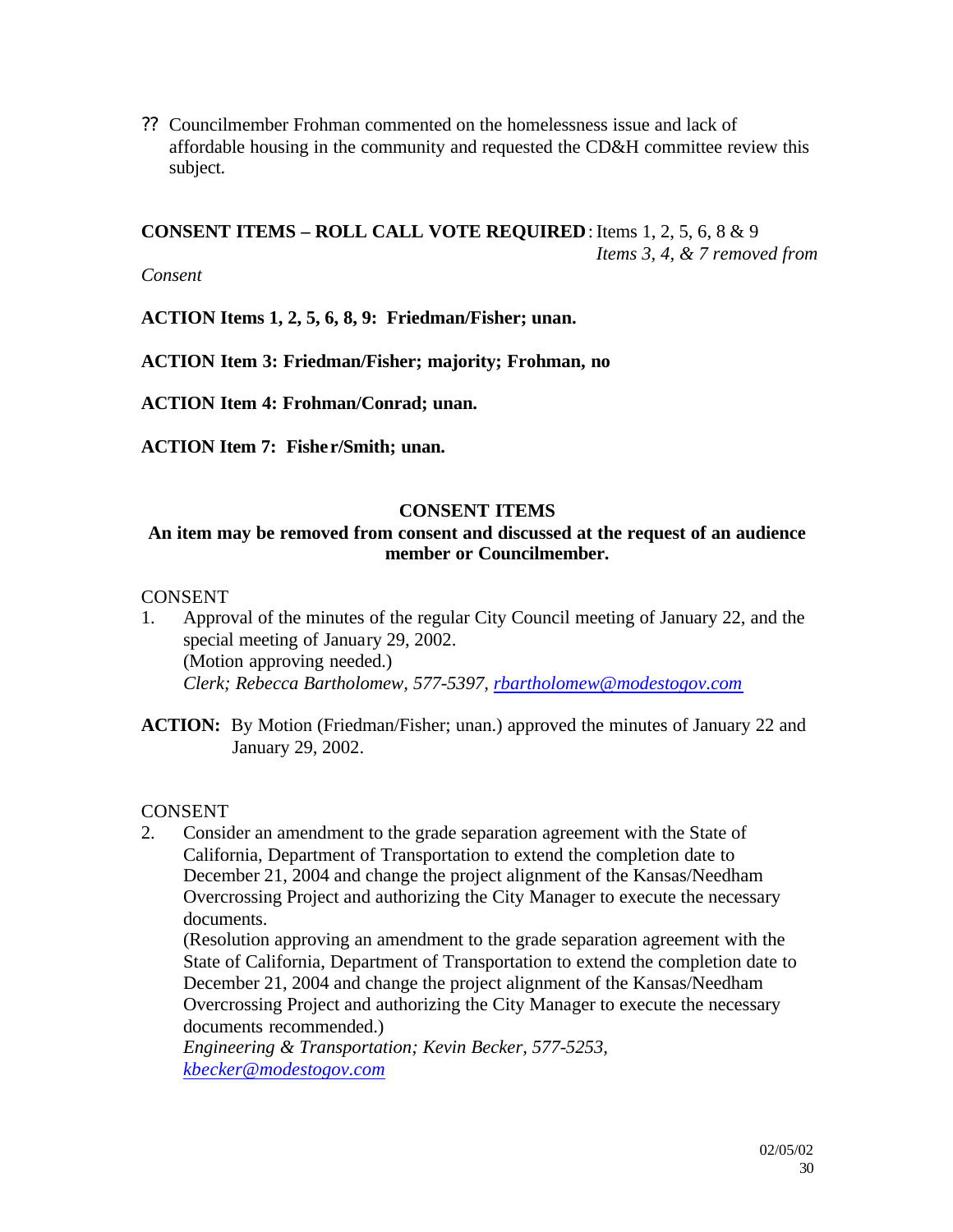**ACTION: Res. No. 2002-42** (Friedman/Fisher; unan.) approving an amendment to the grade separation agreement with the State of California, Department of Transportation to extend the completion date to December 21, 2004 and change the project alignment of the Kansas/Needham Overcrossing Project and authorizing the City Manager to execute the necessary documents.

#### *Removed from Consent*

- 3. Consider reasonably available transportation control measures as required by the federal government to improve air quality in the San Joaquin Valley. (Resolution adopting Transportation Control Measures recommended.) *Engineering & Transportation; Fred Cavanah, 577-5295, fcavanah@modestogov.com*
- **ACTION: Res. No. 2002-43** (Friedman/Fisher; majority; Frohman, no) adopting Transportation Control Measures.

#### *Removed from Consent*

4. Consider joining in 8 Friend of the Court briefs as recommended by the League of California Cities.

(Motion authorizing the City to join in amicus briefs: 99 Cents Only Stores v. Lancaster Redevelopment Agency; County of Orange County Assessment Appeals Board No. 3; California Dump Truck Owners Association v. Gray Davis, et.al; International Society for Krishna Consciousness v. City of Los Angeles; Bonanno v. Central Contra Costa Transit Authority; Border Business Park v. City of San Diego; Oak Creek Estates v. Town of Paradise; and Harvest Church v. City of Concord, and directing the City Attorney to execute and forward letters of support to respective counsel preparing the amicus briefs.) *City Attorney; Mike Milich, 577-5284, mmilich@modestogov.com*

**ACTION:** By Motion (Frohman/Conrad; unan.) referred item to the Economic Development, Community & Intergovernmental Relations Committee.

# CONSENT

5. Consider authorizing the award of water valve gates and fire hydrant caps to American AVK for an estimated total cost of \$46,176 for the remainder of Fiscal Year 2002 and award hydrants and valves to Ferguson Enterprises for an estimated cost of \$76,395 for the remainder of Fiscal Year 2002. Total estimated cost for Fiscal Year 2002 is \$122,571; initial agreement period January 29, 2002 through March 20, 2002, with two one-year extension options. Funds are budgeted. (Resolution authorizing the award of water valve gates and fire hydrant caps to American AVK for an estimated total cost of \$46,176 for the remainder of Fiscal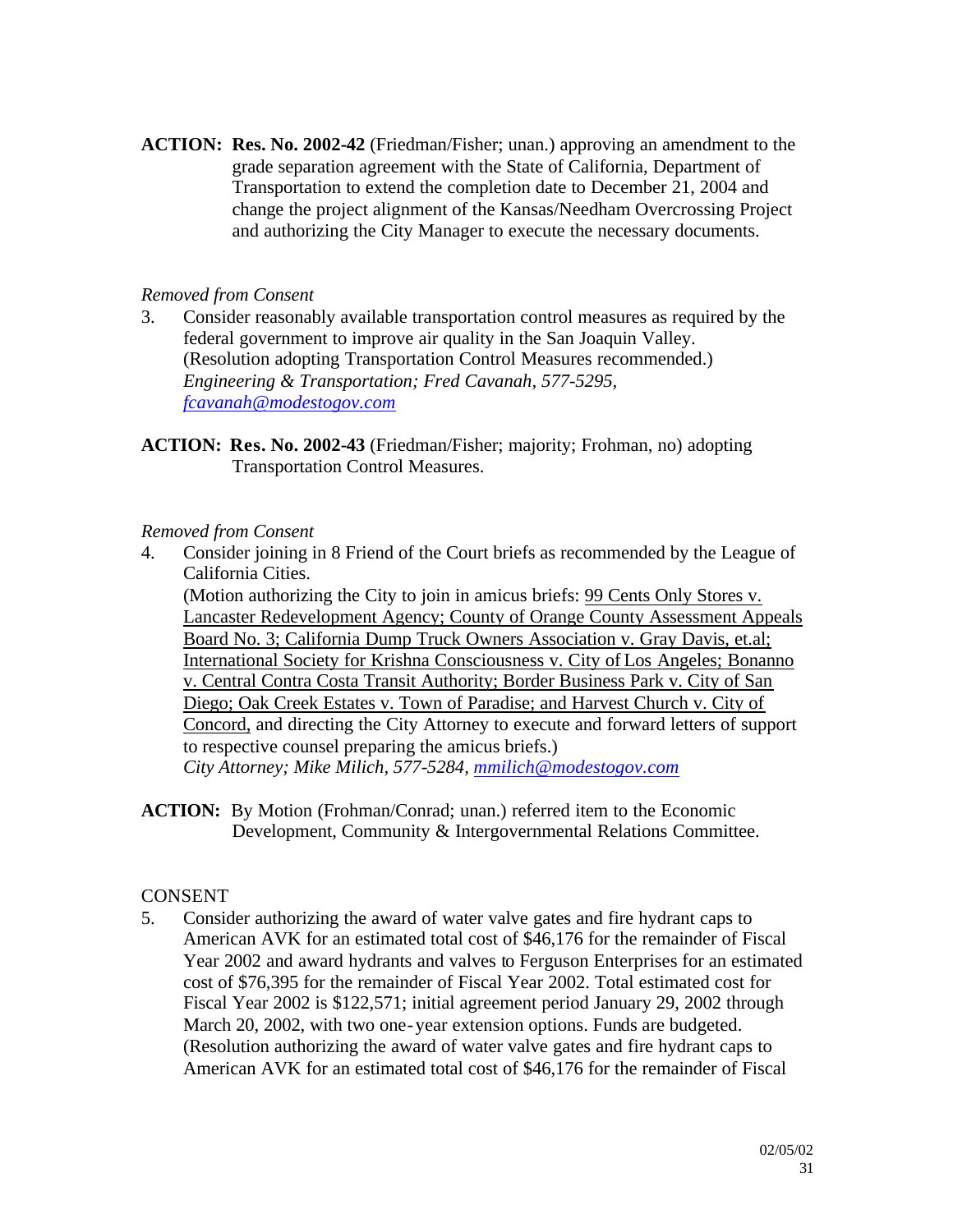Year 2002 and award hydrants and valves to Ferguson Enterprises for an estimated cost of \$76,395 for the remainder of Fiscal Year 2002 recommended.) *Finance; Lori Martinez, 577-5420, lmartinez@modestogov.com*

**ACTION: Res. No. 2002-44** (Friedman/Fisher; unan.) authorizing the award of water valve gates and fire hydrant caps to American AVK; and award hydrants and valves to Ferguson Enterprises.

#### **CONSENT**

- 6. Consider approval of a timeline for Public Service Grants and Action Plan for 2002- 2003/Citizen Participation Calendar of Events. (Resolution approving timeline for Public Service Grants and Action Plan for 2002- 2003/Citizen Participation Calendar of Events recommended.) *Parks, Recreation & Neighborhoods; Sherry Velarde, 577-5368, svelarde@modestogov.com*
- **ACTION: Res. No. 2002-45** (Friedman/Fisher; unan.) approving timeline for Public Service Grants and Action Plan for 2002/2003 Citizen Participation Calendar of Events.

#### *Removed from Consent*

- 7. Consider annexation of additional territory to the Village One Mello-Roos Community Facilities District No. 1996-1 (Annexation #8). The 71.78 acres are located at the Northwest corner of Floyd & Esta Avenues. (Resolution of Intention to annex territory to the Village One Community Facilities District No. 1996-1 recommended.) *City Manager; George Britton, 577-5404, gbritton@modestogov.com*
- **ACTION: Res. No. 2002-46** (Fisher/Smith; unan.), a Resolution of Intention to annex territory to the Village One Community Facilities District No. 1996-1.

# **CONSENT**

- 8. Consider a new agreement with the Housing Authority of Stanislaus County for special police services to the Westview Gardens Housing Project and authorizing the City Manager to execute the necessary documents. Revenue, \$61,392. (Resolution approving a new agreement with the Housing Authority of Stanislaus County for special police services to the Westview Gardens Housing Project and authorizing the City Manager to execute the necessary documents recommended.) *Police; Ron Sale, 572-9674, saler@modestopd.com*
- **ACTION: Res. No. 2002-47** (Friedman/Fisher; unan.) approving a new agreement with the Housing Authority of Stanislaus County for special police services to the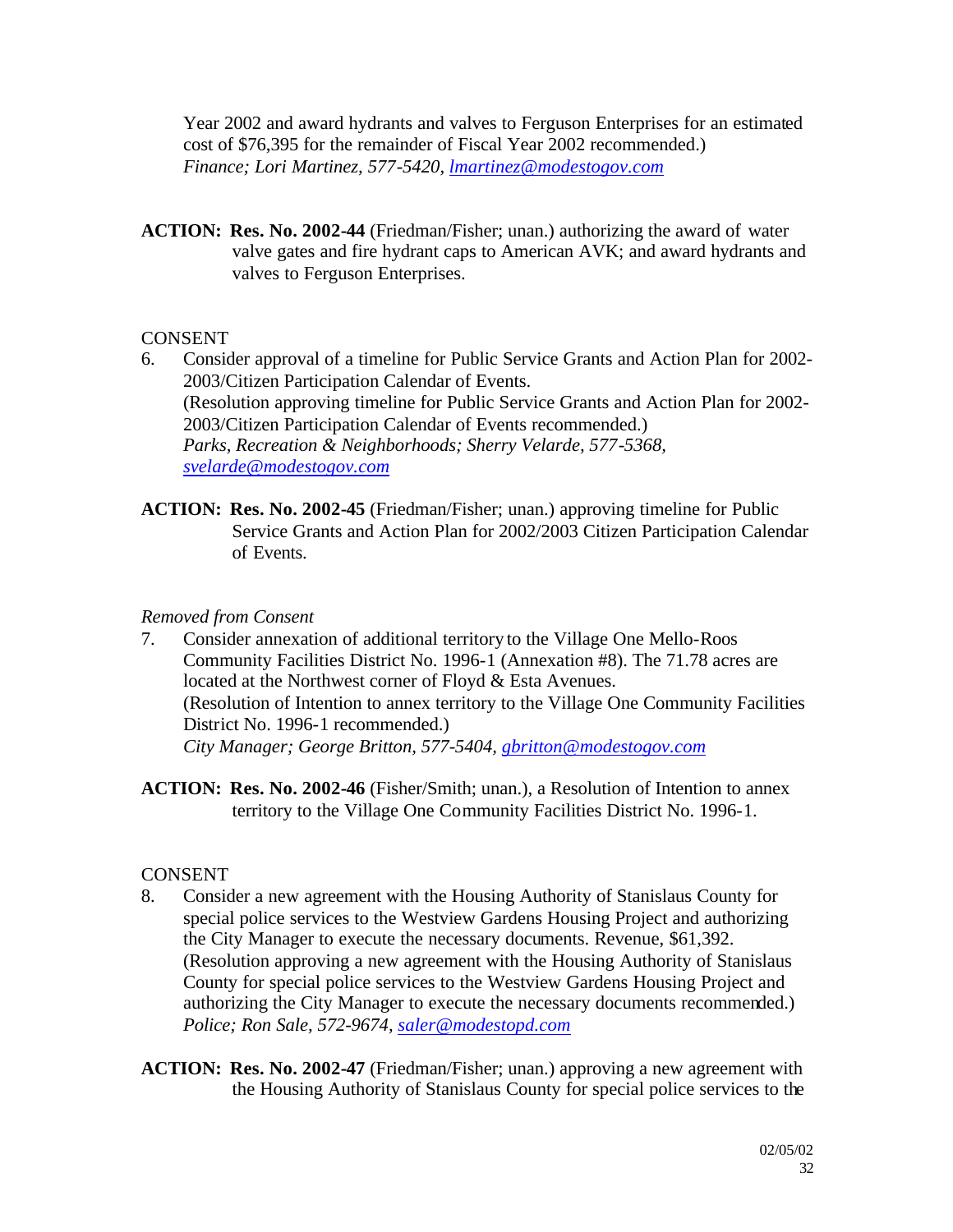Westview Gardens Housing Project and authorizing the City Manager to execute the necessary documents.

# **CONSENT**

9. Consider a contract with Modesto City Schools to provide on Modesto Police Officer at Bret Harte and Shackelford Elementary Schools and authorizing the City Manager to execute the necessary documents; Consider amending the fiscal year 2001/2002 annual budget estimating revenue and appropriating funds. Revenue, \$47,398.

(Resolution approving a contract with Modesto City Schools to provide on Modesto Police Officer at Bret Harte and Shackelford Elementary Schools and authorizing the City Manager to execute the necessary documents recommended; Resolution approving amending the fiscal year 2001/2002 annual budget estimating revenue and appropriating funds recommended.)

*Police; Ron Sale, 572-9674, saler@modestopd.com*

**ACTION: Res. No. 2002-48** (Friedman/Fisher; unan.) approving a contract with Modesto City Schools to provide on Modesto Police Officer at Bret Harte and Shackelford Elementary Schools and authorizing the City Manager to execute the necessary documents.

> **Res. No. 2002-49** (Friedman/Fisher; unan.) approving amending the fiscal year 2001/2002 annual budget estimating revenue and appropriating funds.

# **WRITTEN COMMUNICATIONS**

- 10. Consider request from Attorney Charles Brunn for a City Ordinance regulating residential picketing.
- **ACTION:** By Motion (Fisher/Smith; Conrad, no) directed the City Attorney to draft an Ordinance addressing target picketing with the participation of Attorney Brunn and Attorney Supton from OE3.

# **UNFINISHED BUSINESS**

- 11. Consider supporting legislation on Hazardous Electronic Wastes. (Resolution supporting legislation on Hazardous Electronic Wastes recommended.) *Engineering & Transportation; Jocelyn Reed, 577-5492, jreed@modestogov.com*
- **ACTION: Res. No. 2002-50** (Smith/Friedman; majority; Sabatino, no) supporting legislation on Hazardous Electronic Wastes as recommended in the Staff Report Attachment C.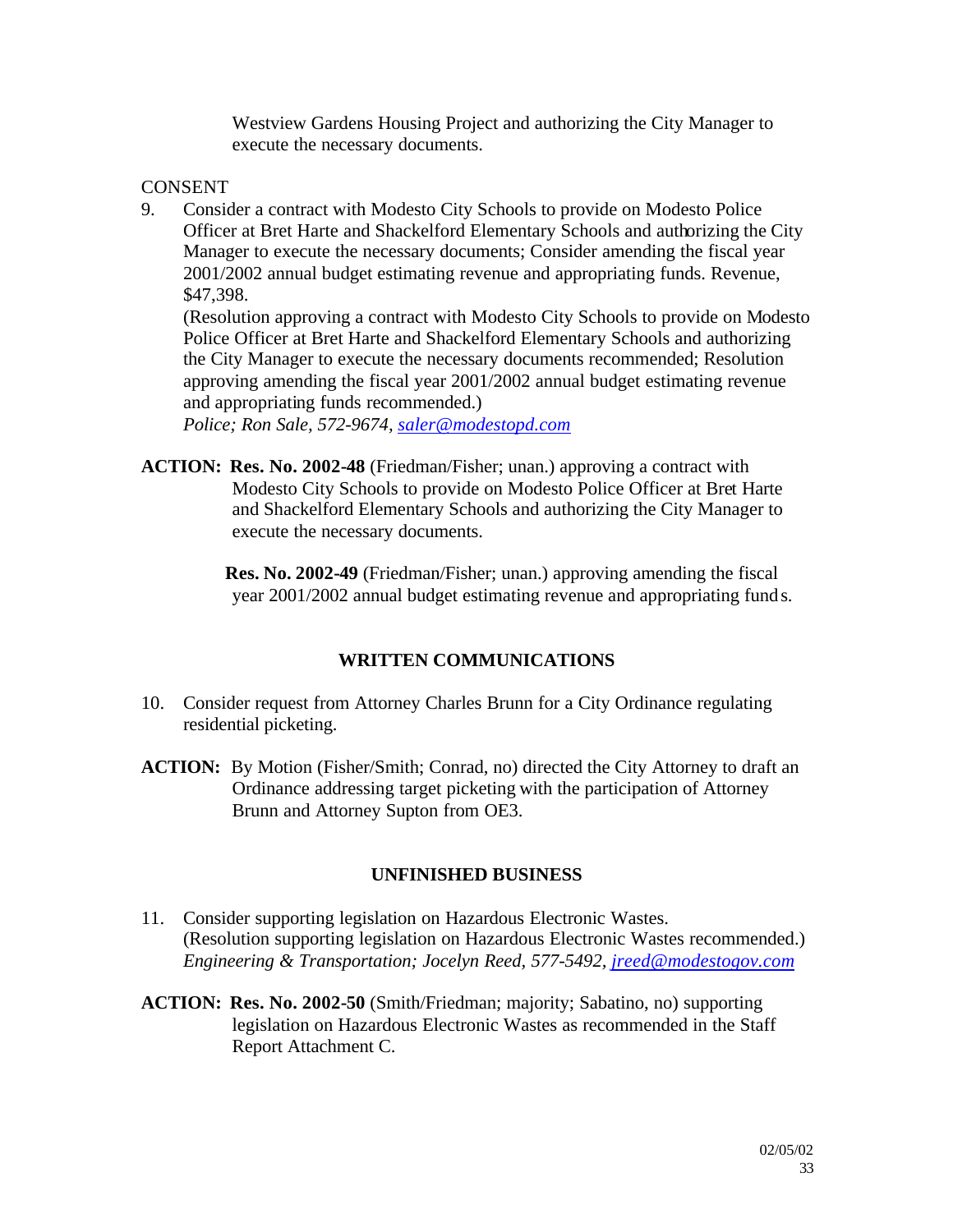12. Consider various actions necessary to conduct a Proposition 218 property owner election on April 29, 2002 to seek approval of a proposed increase in storm drain sewer surcharge rates.

(**R**esolution approving the proposed procedures for conducting a Proposition 218 process property owner ballot vote for a storm drainage sewer surcharge rate increase recommended; **R**esolution approving the call for a special, all-mail ballot vote of property owners, tentatively scheduled for April 29, 2002, to consider a proposed rate increase to fund operations, maintenance, and facility replacement costs related to the existing storm drainage system, along with authorizing staff to send ballots to the affected property owners, and perform other ballot voting related tasks recommended; **R**esolution awarding a professional services agreement to Harris & Associates for professional service related to assisting City staff in completing the property owner ballot vote recommended; **R**esolution amending the budget by approving an appropriation transfer of \$70,000 to the Storm Drainage Reserve Fund to cover the costs of conducting the ballot vote recommended; **I**ntroduction of an Ord amending Municipal Code Section 2-9.01 to implement the election procedure set forth in Proposition 218 and the Proposition 218 Omnibus Implementation Act recommended.)

*Engineering & Transportation; Richard Ulm, 577-5215, rulm@modestogov.com*

**ACTION: Res. No. 2002-51** (Friedman/Fisher; majority; Conrad, Serpa & Sabatino, no) approving the proposed procedures for conducting a Proposition 218 process property owner ballot vote for a storm drainage sewer surcharge rate increase

> **Res. No. 2002-52** (Friedman/Fisher; majority; Conrad, Serpa & Sabatino, no) approving the call for a special, all-mail ballot vote of property owners, tentatively scheduled for April 29, 2002, to consider a proposed rate increase to fund operations, maintenance, and facility replacement costs related to the existing storm drainage system, along with authorizing staff to send ballots to the affected property owners, and perform other ballot voting related tasks as amended to include the ballot question in the sample ballot as Exhibit "A" and amending the inflator to 3.5% for four years.

> **Res. No. 2002-53** (Friedman/Fisher; majority; Conrad, Serpa & Sabatino, no) awarding a professional services agreement to Harris & Associates for professional service related to assisting City staff in completing the property owner ballot vote

> **Res. No. 2002-54** (Friedman/Fisher; majority; Conrad, Serpa & Sabatino, no) amending the budget by approving an appropriation transfer of \$70,000 to the Storm Drainage Reserve Fund to cover the costs of conducting the ballot vote

> By Motion (Friedman/Fisher; majority; Conrad, Serpa & Sabatino, no) **introduced Ordinance No. 3245–C.S.** amending Municipal Code Section 2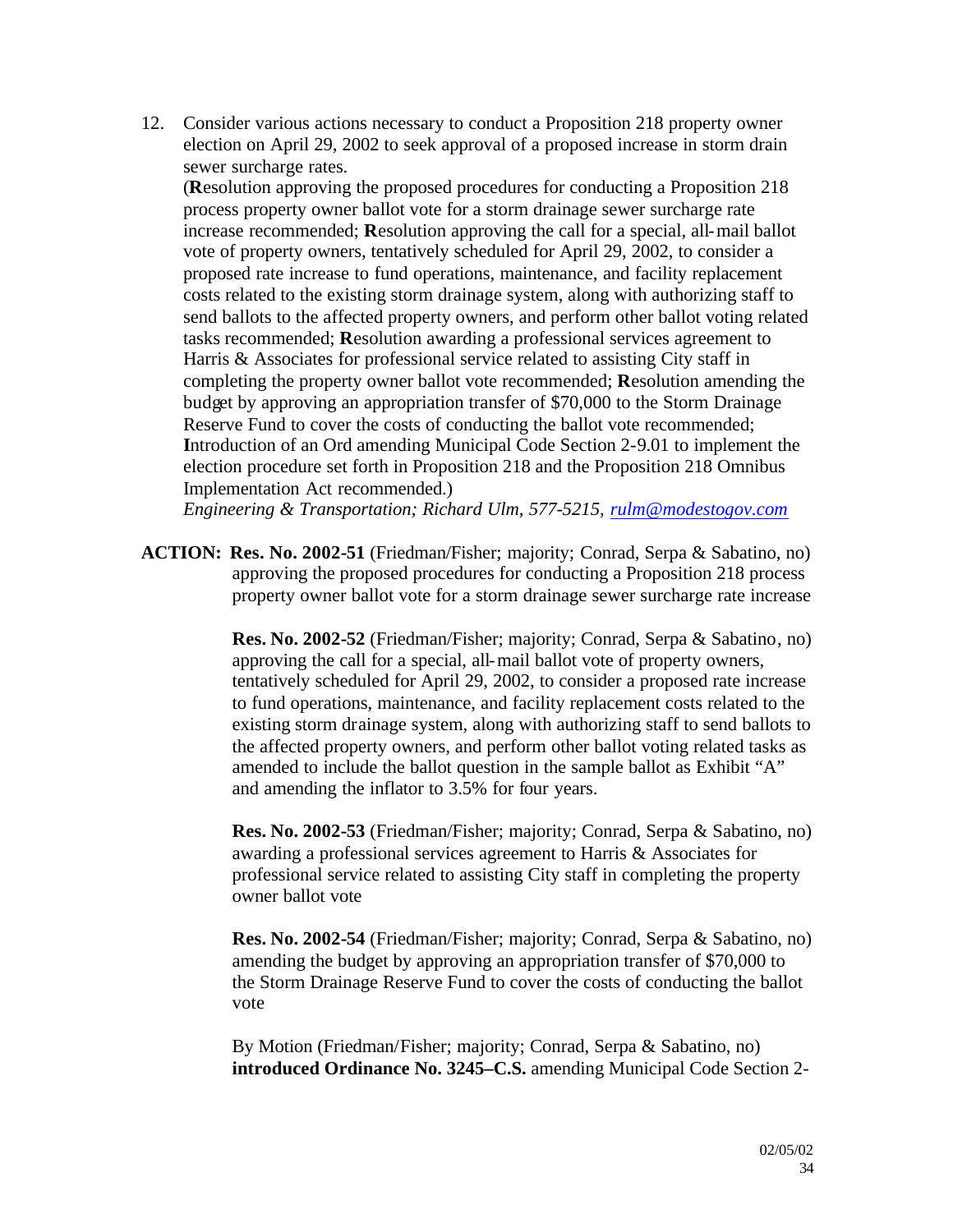9.01 to implement the election procedure set forth in Proposition 218 and the Proposition 218 Omnibus Implementation Act.

By Motion (Frohman/Conrad; majority; Fisher, Friedman & Smith, no) to pay postage on ballots returned by property owners.

#### **HEARINGS**

#### *Conrad absent due to conflict of interest.*

13. Hearing to consider pre-zoning and California Environmental Quality Act (CEQA) review for a 24.4 acre site South of Parker Road. (Introduce an ordinance prezoning the 24.4 acre property located on the South side of Parker Road, East of the Burlington Northern and Santa Fe Railroad, North of Dry Creek, to Specific Plan-Overlay (SP-O) zone recommended; Resolution finding that the project is consistent with the scope of the Empire North Unit One Focused EIR recommended.)

*Community Development; Patrick Kelly, 577-5283, pkelly@modestogov.com*

**ACTION:** By Motion (Fisher/Friedman; majority, Frohman &Serpa, no, Conrad, absent) **introduced Ordinance No. 3246–C.S.** prezoning the 24.4 acre property located on the South side of Parker Road, East of the Burlington Northern and Santa Fe Railroad, North of Dry Creek, to Specific Plan-Overlay (SP-O) zone

> **Res. No. 2002-55** (Fisher/Friedman; majority, Frohman &Serpa, no, Conrad, absent) finding that the project is consistent with the scope of the Empire North Unit One Focused EIR

#### **NEW BUSINESS**

#### *Conrad absent due to conflict of interest*

14. Consider an application to the Stanislaus County Local Agency Formation Commission (LAFCO) requesting annexation of a 24.4 acre property located on the South side of Parker Road, East of the Burlington Northern and Santa Fe Railroad, North of Dry Creek within the Empire North Unit One Specific Plan and adoption of findings that the project is within the scope of the Empire North Unit One Focused EIR, submitted by John J. and Judy A. Machado. (Resolution approving submittal of an application to the Stanislaus County Local Agency Formation Commission (LAFCO) requesting annexation of a 24.4 acre property located on the South side of Parker Road, East of the Burlington Northern and Santa Fe Railroad, North of Dry Creek within the Empire North Unit One Specific Plan recommended; Resolution adopting findings that the project is within the scope of the Empire North Unit One Focused EIR recommended.) *Community Development; Patrick Kelly, 577-5283, pkelly@modestogov.com*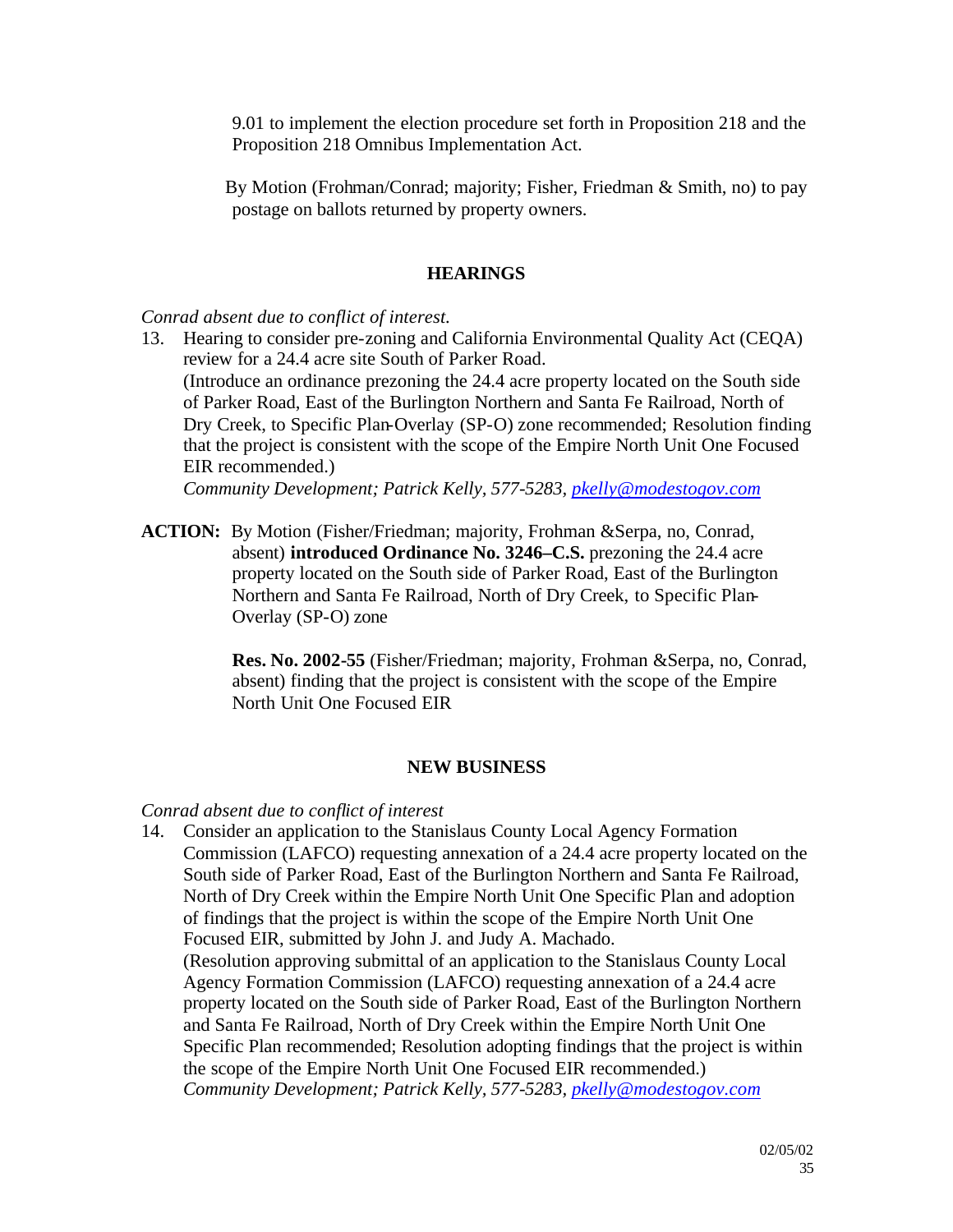**ACTION: Res. No. 2002-56** (Fisher/Friedman; majority; Frohman & Serpa, no; Conrad, absent) approving submittal of an application to the Stanislaus County Local Agency Formation Commission (LAFCO) requesting annexation of a 24.4 acre property located on the South side of Parker Road, East of the Burlington Northern and Santa Fe Railroad, North of Dry Creek within the Empire North Unit One Specific Plan.

> **Res. No. 2002-57** (Fisher/Friedman; majority; Frohman & Serpa, no; Conrad, absent) adopting findings that the project is within the scope of the Empire North Unit One Focused EIR.

15. Status report by staff regarding street projects. (Motion acknowledging receipt of report recommended.) *Engineering & Transportation; Dean Phillips, 577-5260, dphillips@modestogov.com*

**ACTION:** Item was continued to the February 12, 2002 meeting**.**

# **COUNCIL COMMENTS & REPORTS**

- 16. At the request of Mayor Sabatino, discussion regarding street repair to I Street between 14<sup>th</sup> and Downey Streets. Refer to Financial Policy Committee (FPC) for consideration to increase the budget approximately \$300,000 to complete the street repair project.
- **ACTION:** Item was referred to the Financial Policy Committee.
- 17. At the request of Vice Mayor Conrad, consider placing a Measure M (sewer extension) Advisory Vote on the November ballot for the Shackleford Neighborhood and all full and partial islands in order to improve sanitation and health.
- **ACTION**: Item was referred to the Community Development and Housing Committee with the Roselawn Triangle at the request of Councilmember Fisher.

Item 18 removed from agenda

18. At the request of Vice Mayor Conrad, discussion of a new campaign contribution disclosure ordinance similar to the one recently adopted by Stanislaus County. Copy of County Ordinance attached.

**ACTION:** Removed from agenda.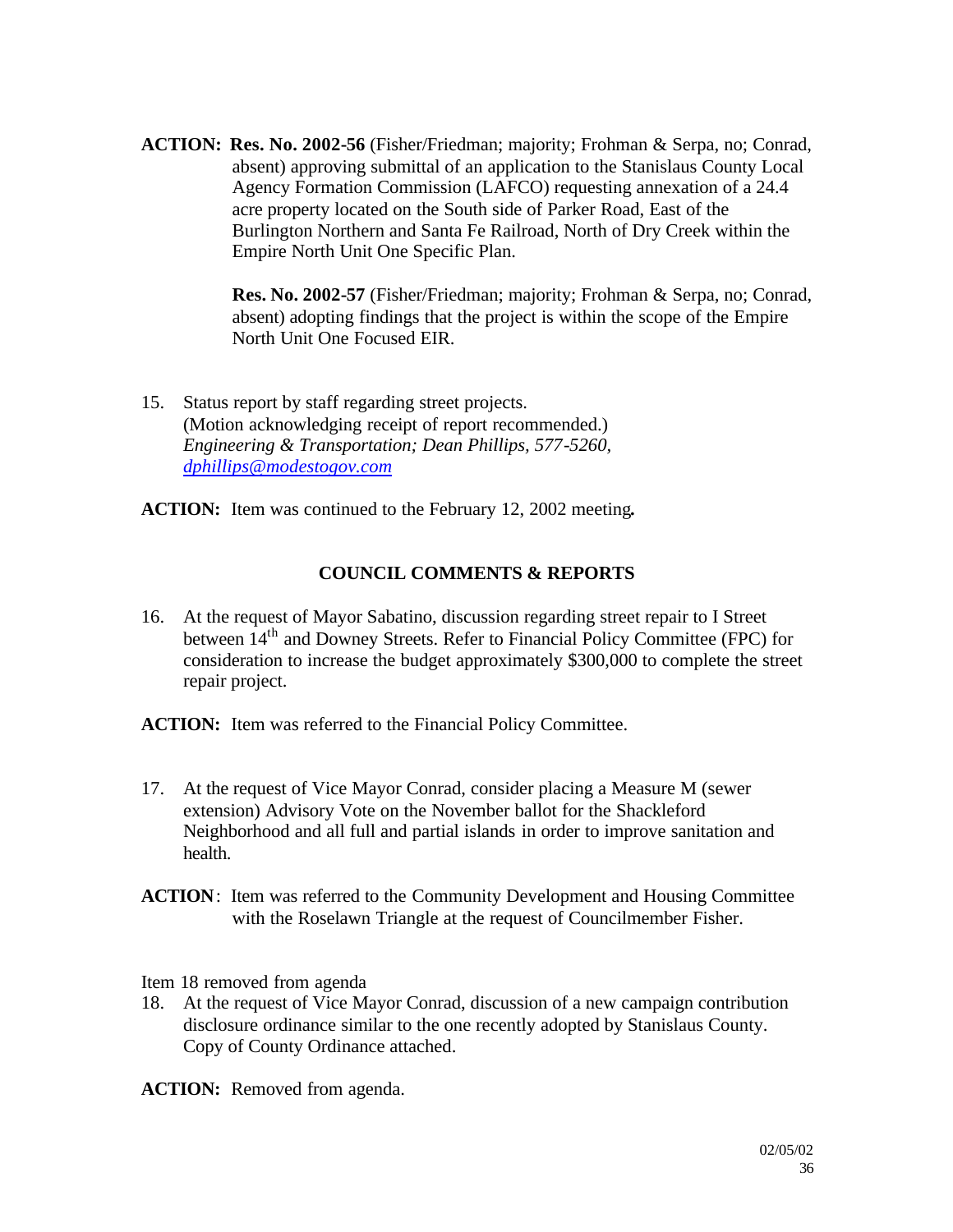19. Mayor Sabatino's report on the U.S. Conference of Mayor's Washington, DC trip.

**ACTION:** No action taken.

?? Councilmember Fisher requested a policy addressing personal cell phone use by Councilmembers be placed on the February 12, 2002 agenda.

### **MATTERS TOO LATE FOR THE AGENDA**

None

### **ADJOURNMENT**

This meeting adjourned at 10:03p.m.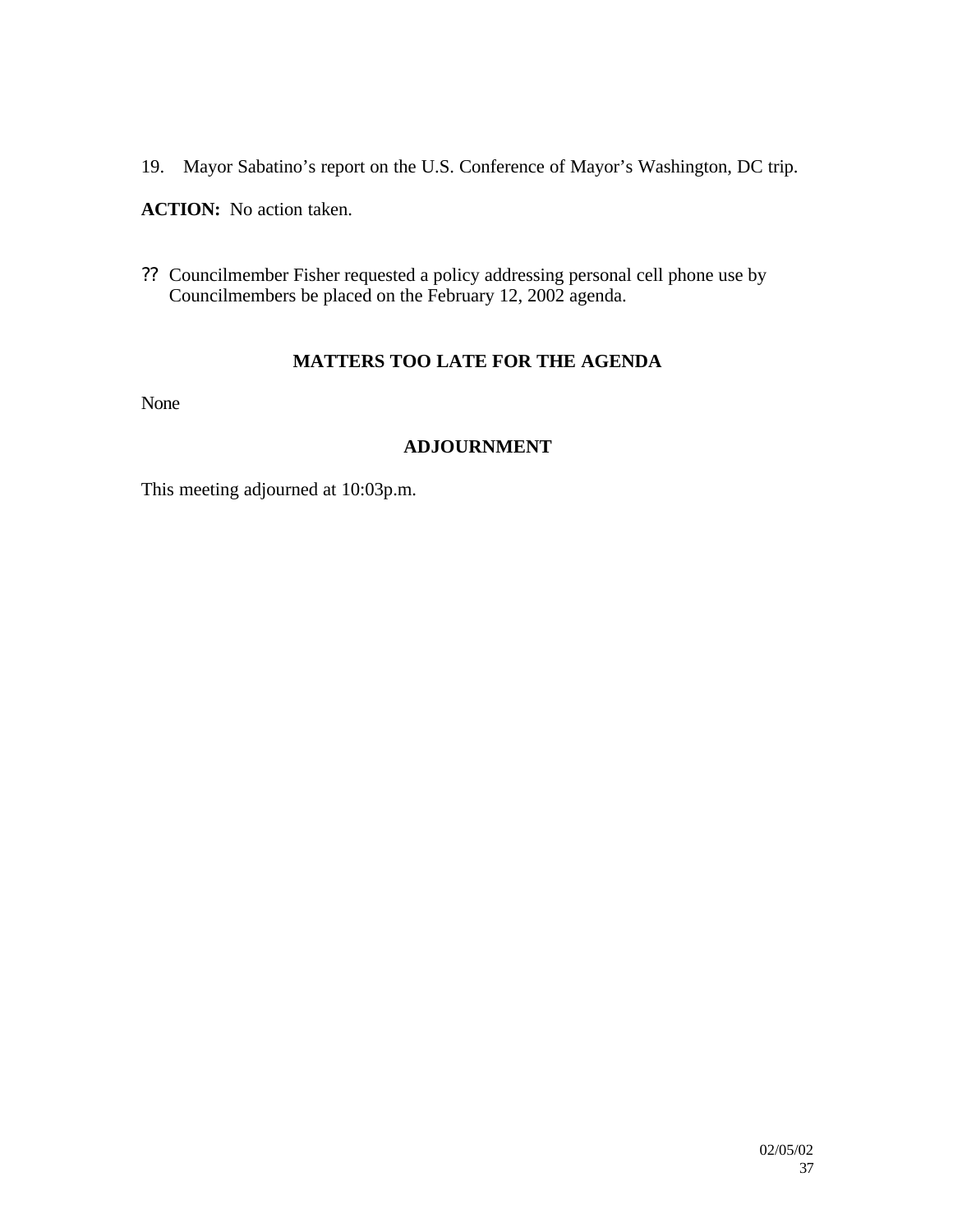# **MINUTES**

# City of Modesto **City Council Meeting** Tenth Street Place

 $1010$   $10^{th}$  Street Modesto, California

Tuesday, February 12, 2002, at 5:15 p.m.

| Roll Call – Present: Councilmembers Conrad, Fisher, Friedman, Frohman, Serpa, |
|-------------------------------------------------------------------------------|
| Smith, Mayor Sabatino                                                         |

Absent: None

Pledge of Allegiance to the Flag

Invocation: Fathe r Bill McDonald, St. Stanislaus

City Clerk's Announcements: The Clerk announced that Vice Mayor Conrad needed to leave the meeting at 6:15 p.m.

Declaration of Conflicts of Interest: None

#### **ACKNOWLEDGEMENTS AND PRESENTATIONS**

None

#### **ORAL COMMUNICATIONS**

- ?? Dave Geer requested the Council to acknowledge Abraham Lincoln's birthday and expressed his concern with the State of New Jersey in using a text book that does not include acknowledgement of Presidents Washington, Adams and Lincoln.
- ?? Mayor Sabatino discussed the Modesto Bee article regarding conference expense, the removal of Councilmember Friedman from the FPC, and CDBG money that was reallocated for the MJC West project.
- ?? Councilmember Smith commented on his effort in following City Policy regarding conference expenses
- ?? Councilmember Friedman confirmed the FPC discussion regarding employee policies regarding conferences.
- ?? Councilmember Fisher responded regarding the use of CDBG money and the reallocation for the MJC West project.
- ?? Councilmember Frohman requested Council conference and travel policy details be discussed at the February 19, 2002 Council meeting.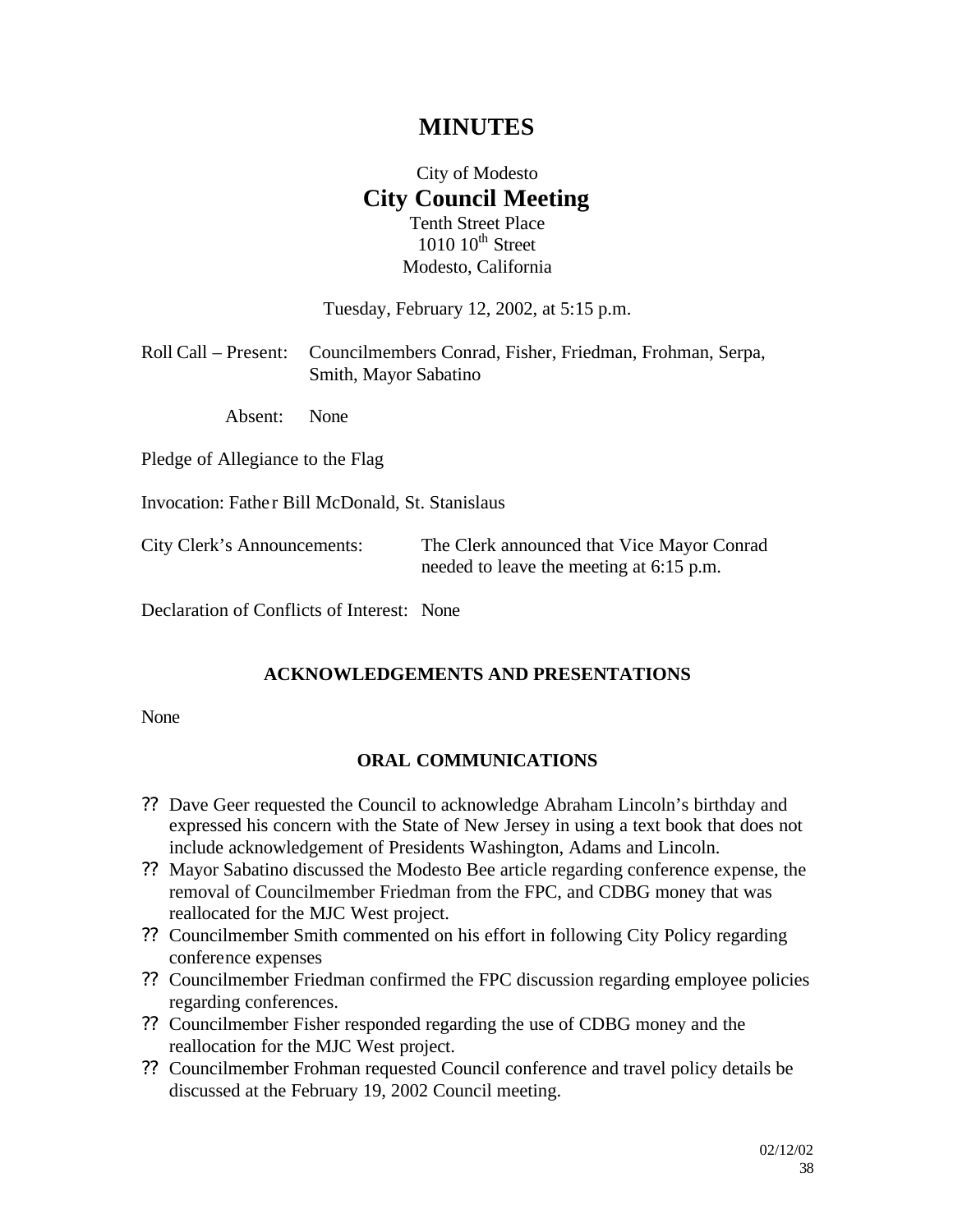- ?? Dale Williams commented on the use of CDBG funds on the MJC West project.
- ?? Councilmember Friedman commented on League of California Cities policy committees attendance requirement.
- ?? Kenneth Doer spoke in opposition to a project labor agreement for the U.C. Merced project.
- ?? Chris Stetsko spoke regarding the same subject as Mr. Doer.
- ?? Clayton Smith spoke regarding the same subject as Misters. Doer and Smith.
- ?? Raul Ortega commented regarding Veteran Workers on the U.C. Merced project.
- ?? Councilmember Fisher requested the project labor agreement issue be referred to the EDCIGR Committee.
- ?? Mayor Sabatino requested the I Street construction project be referred to the EDCIGR Committee.

### **CONSENT ITEMS – ROLL CALL VOTE REQUIRED**: Items 1, 2, 4-7

*Item 3 removed from* 

*Consent*

**ACTION Items 1, 2, 4-7: Fisher/Friedman; unan.**

### **ACTION Item 3: Friedman/Fisher; unan.**

#### **CONSENT ITEMS**

### **An item may be removed from consent and discussed at the request of an audience member or Councilmember.**

#### CONSENT

- 1. Approval of the minutes of the special workshop meeting of February 4, 2002 and the regular City Council meeting of February 5, 2002.
- ?? Motion approving recommended. *Clerk; Rebecca Bartholomew, 577-5397, rbartholomew@modestogov.com*
- **ACTION:** By Motion (Fisher/Friedman; unan.) approved the minutes of February 4 and February 5, 2002.

### **CONSENT**

- 2. Consider California Integrated Waste Management Board and California Department of Conservation grant documents.
	- ?? Resolution authorizing the City Manager or Deputy City Manager to sign solid waste grant related documents from the California Integrated Waste Management Board and rescind Resolution 98-287 recommended;
	- ?? Resolution authorizing the City Manager or Deputy City Manager to sign solid waste grant related documents from the California Department of Conservation recommended.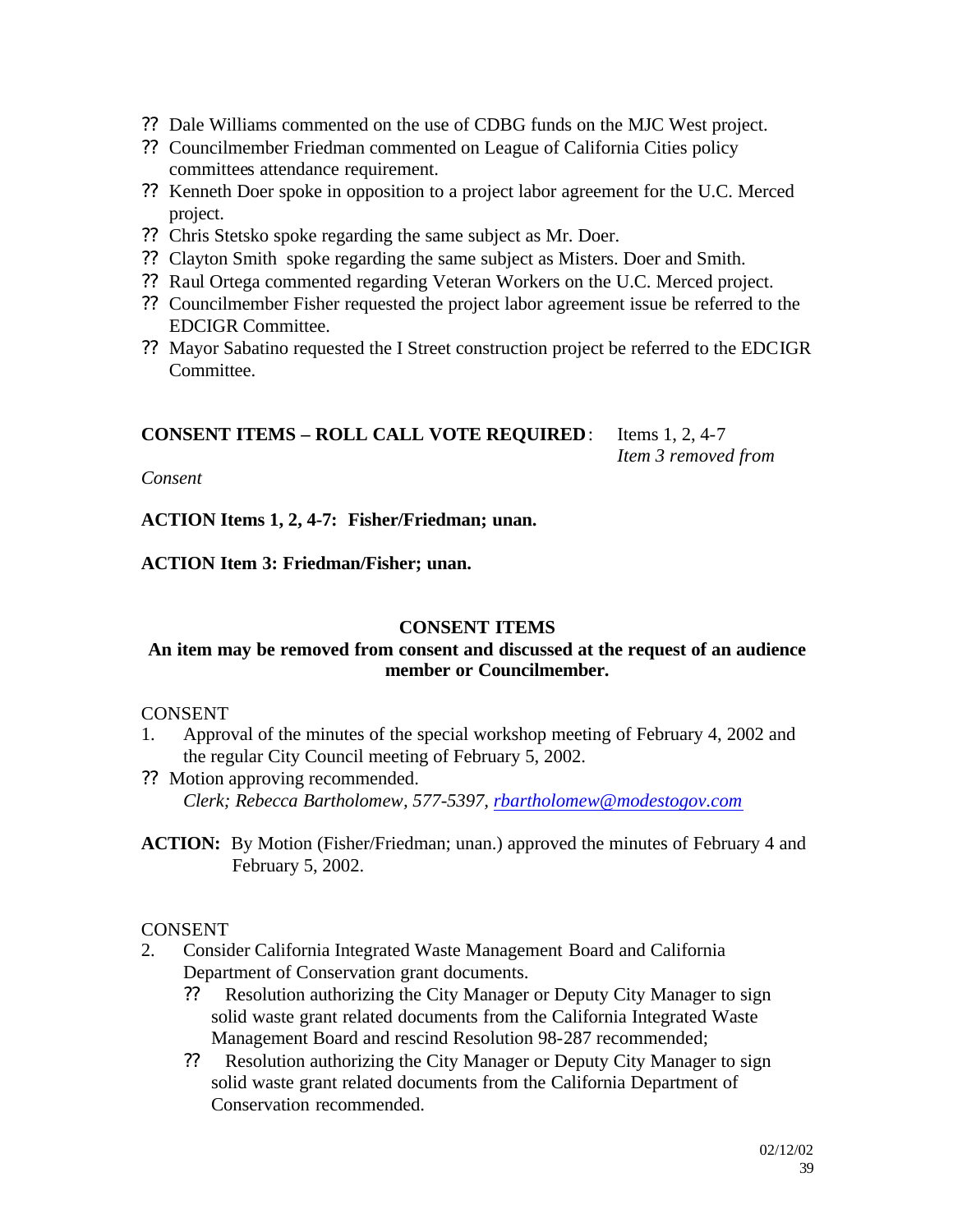*Engineering & Transportation; Beverly McCullough, 577-5495, bmccullough@modestogov.com*

**ACTION: Res. No. 2002-58** (Fisher/Friedman; unan.) authorizing the City Manager or Deputy City Manager to sign solid waste grant related documents from the California Integrated Waste Management Board and rescind Resolution 98- 287

> **Res. No. 2002-59** (Fisher/Friedman; unan.) authorizing the City Manager or Deputy City Manager to sign solid waste grant related documents from the California Department of Conservation recommended.

### REMOVED FROM CONSENT

- 3. Consider the resignation of Richard Almanza from the Economic Development Loan Committee and the Citizens Housing & Community Development Committee; Consider resignation of Randy Clark, Judy Kenyon, and Lee Sturgill from the Community Qualities Forum.
	- ?? Resolution accepting with regret the resignation of Richard Almanza from the Economic Development Loan Committee and the Citizens Housing & Community Development Committee recommended.
	- ?? Resolution accepting with regret the resignation of Randy Clark from the Community Qualities Forum recommended.
	- ?? Resolution accepting with regret the resignation of Judy Kenyon from the Community Qualities Forum recommended.
	- ?? Resolution accepting with regret the resignation of Lee Sturgill from the Community Qualities Forum recommended.

*City Manager; Esther Puckett, 571-5101, epuckett@modestogov.com*

**ACTION: Res. No. 2002-60** (Friedman/Fisher; unan.) accepting with regret the resignation of Richard Almanza from the Economic Development Loan Committee and the Citizens Housing & Community Development Committee.

> **Res. No. 2002-61** (Friedman/Fisher; unan.) accepting with regret the resignation of Randy Clark from the Community Qualities Forum.

> **Res. No. 2002-62** (Friedman/Fisher; unan.) accepting with regret the resignation of Judy Kenyon from the Community Qualities Forum.

> **Res. No. 2002-63** (Friedman/Fisher; unan.) accepting with regret the resignation of Lee Sturgill from the Community Qualities Forum.

### **CONSENT**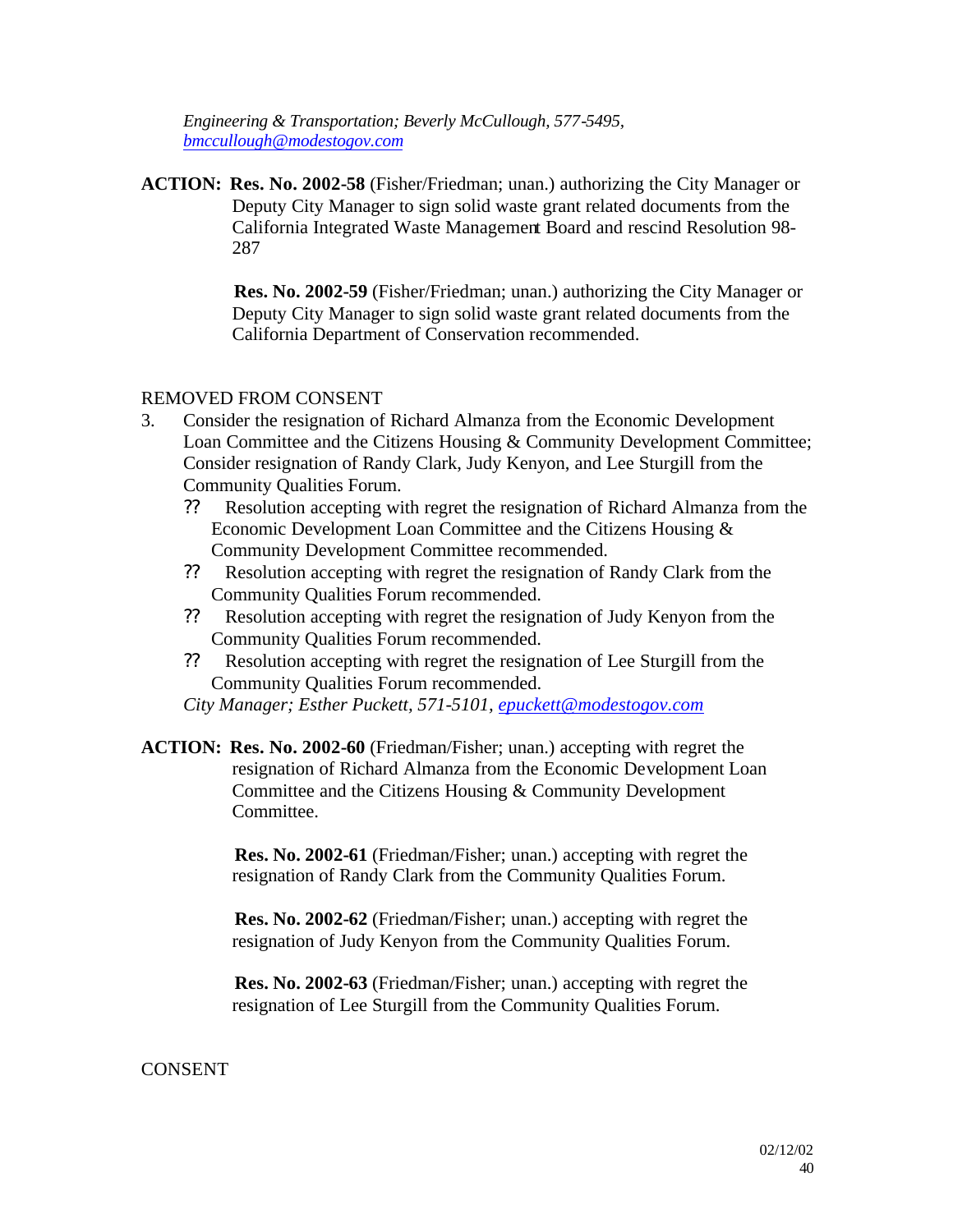- 4. Consider supporting Proposition 42, the Transportation Congestion Improvement Act which proposes revenue from motor vehicle fuel sales and use taxes be used for transportation purposes.
	- ?? Resolution supporting Proposition 42, the Transportation Congestion Improvement Act recommended.

*City Manager; Beverly Hatcher, 577-5220, bhatcher@modestogov.com*

**ACTION: Res. No. 2002-64** (Fisher/Friedman; unan.) supporting Proposition 42, the Transportation Congestion Improvement Act

### **CONSENT**

- 5. Consider budget amendment to fund settlement of a construction claim filed on the Ranch Cannery Pump Station Project by Rutherford & Smith Construction Inc.
	- ?? Resolution amending the budget to fund costs related to the settlement of a construction claim filed on the Ranch Cannery Pump Station Project by Rutherford & Smith Construction Inc. recommended.

*Engineering & Transportation; Robert Snell, 577-5452, rsnell@modestogov.com*

**ACTION: Res. No. 2002-65** (Fisher/Friedman; unan.) amending the budget to fund costs related to the settlement of a construction claim filed on the Ranch Cannery Pump Station Project by Rutherford & Smith Construction Inc.

### **CONSENT**

- 6. Consider award of bid to Traffic Safety Supply Inc. for \$69,192.45 for purchase of traffic control devices.
	- ?? Resolution awarding the bid to Traffic Safety Supply Inc. for \$69,192.45 for purchase of twelve Model 170E Controller Assemblies with 332 cabinets and authorizing the Purchasing Supervisor to issue a purchase order recommended.) *Finance; Tom Reddie, 577-5406, treddie@modestogov.com*
- **ACTION: Res. No. 2002-66** (Fisher/Friedman; unan.) awarding the bid to Traffic Safety Supply Inc. for \$69,192.45 for purchase of twelve Model 170E Controller Assemblies with 332 cabinets and authorizing the Purchasing Supervisor to issue a purchase order.

### **CONSENT**

- 7. Consider requesting proposals for purchase of fuel card lock services, bulk fuel and bulk lubricant purchases.
	- ?? Resolution authorizing the Purchasing Supervisor to solicit proposals for fuel card lock services, bulk fuel and lubricants for an annual estimated cost of \$1,500,000 recommended.

*Finance; Lori Martinez, 577-5420, lmartinez@modestogov.com*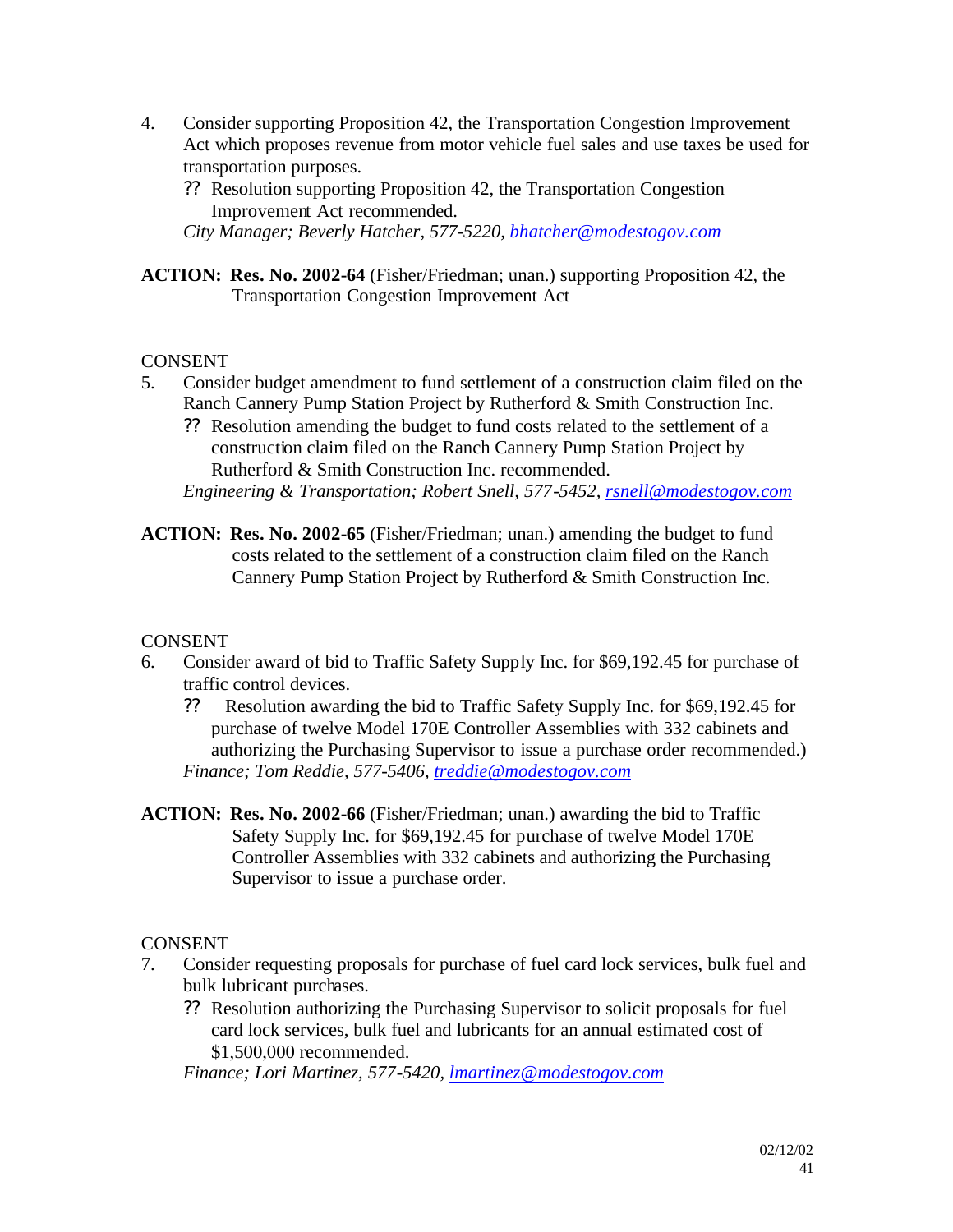**ACTION: Res. No. 2002-67** (Fisher/Friedman; unan.) authorizing the Purchasing Supervisor to solicit proposals for fuel card lock services, bulk fuel and lubricants for an annual estimated cost of \$1,500,000

### **UNFINISHED BUSINESS**

- 8. Final adoption of:
	- a. Ordinance 3245-C.S. an ordinance amending Section 2-9.01 of Chapter 9 of Title 2 of the Modesto Municipal Code relating to mail ballot elections. ?? Motion approving final adoption recommended.
- **ACTION:** By Motion (Friedman/Fisher; majority; Conrad & Serpa, no) approved **final adoption of Ordinance 3245-C.S.** an ordinance amending Section 2-9.01 of Chapter 9 of Title 2 of the Modesto Municipal Code relating to mail ballot elections.
	- b. Ordinance 3246-C.S. an ordinance amending a portion of Sections 19-3-10 and 18-3-10 of the Zoning Map of the City of Modesto prezoning certain property located thereon. (John and Judy Machado).
		- ?? Motion approving final adoption recommended.
- **ACTION:** By Motion (Friedman/Fisher; majority; Frohman & Serpa, no; Conrad, absent) approved **final adoption of Ordinance 3246-C.S.** an ordinance amending a portion of Sections 19-3-10 and 18-3-10 of the Zoning Map of the City of Modesto prezoning certain property located thereon. (John and Judy Machado).

### **HEARINGS**

9. Hearing to consider the application of Mr. Rasul Ghulum to operate a taxicab company in Modesto.

??Resolution approving the issuance of five Certificates of Public Convenience and Necessity to Rasul Ghulum to operate a taxicab company in the city of Modesto.

*Engineering & Transportation; Fred Cavanah, 577-5298, fcavanah@modestogov.com*

**ACTION:** By Motion (Fisher/Smith; unan; Conrad, absent), item was continued to March 26, 2002.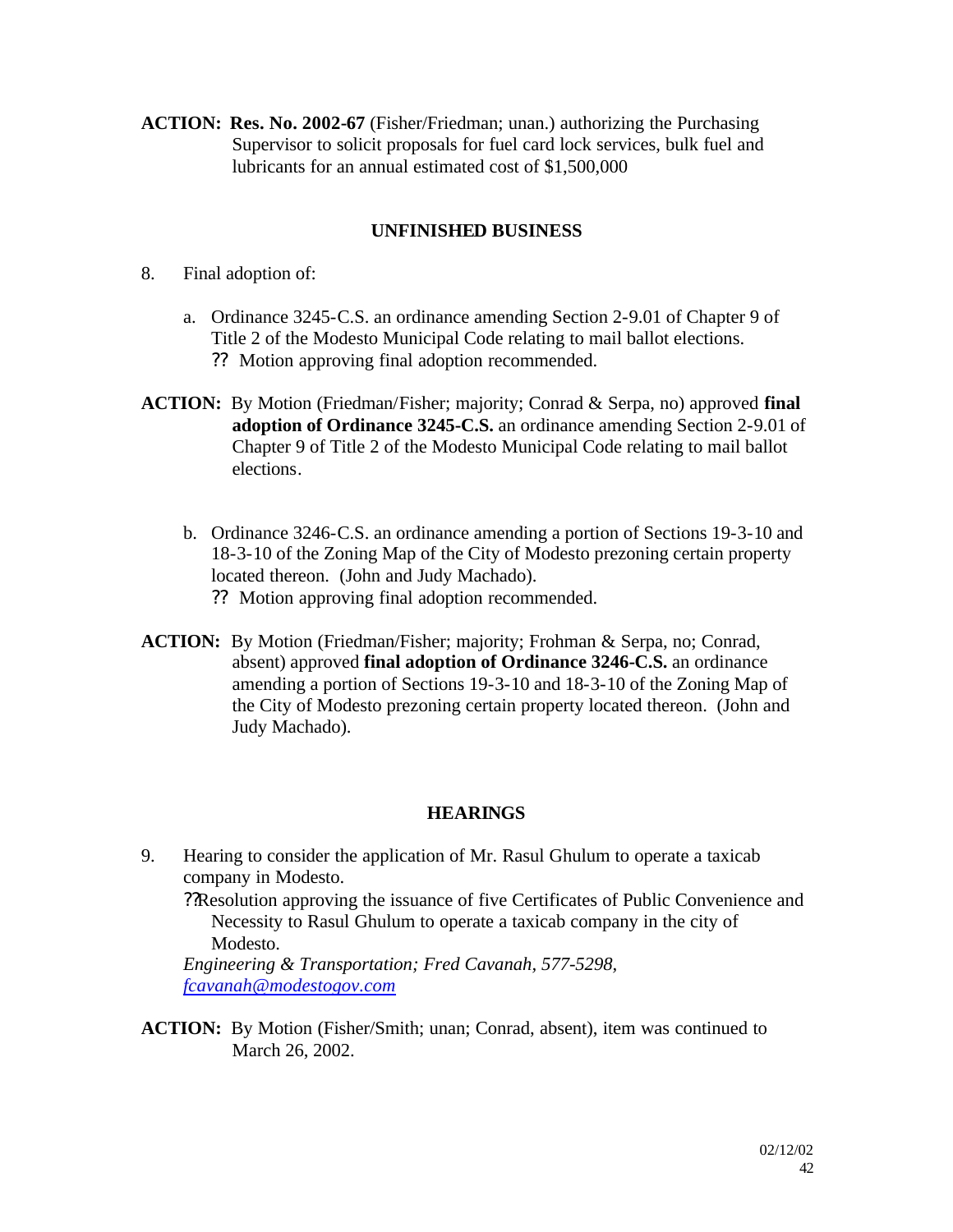10. Hearing to consider the appeal of Erik and Catrina Lundeberg to a decision by the Board of Zoning Adjustment which denied their appeal of staff's decision that approved a second-story addition to the home at 1013 Encina Avenue.

??Resolution denying the appeal and uphold the decision of the board of Zoning Adjustment which denied the appeal of Erik and Catrina Lundeberg of staff's approval of a second story addition to the home at 1013 Encina Avenue recommended.

*Community Development; Josh Bridegroom, 571-5540, jbridegroom@modestogov.com*

**ACTION:** By Motion (Firedman/Fisher; unan.; Conrad, absent), item was continued to April 2, 2002.

- 11. Hearing to consider annexation of property already in the City to the Coffee-Claratina Mello-Roos Community Facilities District No. 2000-2, and consider calling election (Annexation #1).
	- ??Resolution calling an election of the purpose of submitting the levy of a special tax to the qualified electors of the territory proposed to be annexed to the Coffee-Claratina Community Facilities District No. 2000-2 (Annexation #1) recommended.

*City Manager; Tina Rocha, 577-5321, trocha@modestogov.com*

**ACTION: Res. No. 2002-68** (Fisher/Smith; unan.; Conrad, absent) calling an election of the purpose of submitting the levy of a special tax to the qualified electors of the territory proposed to be annexed to the Coffee-Claratina Community Facilities District No. 2000-2 (Annexation #1).

#### **NEW BUSINESS**

*Item #12 continued from February 5, 2002*

12. Status report by staff regarding street projects. ??Motion acknowledging receipt of report recommended. *Engineering & Transportation; Dean Phillips, 577-5260, dphillips@modestogov.com*

**ACTION:** By Motion (Frohman/Smith; unan.; Conrad, absent) acknowledged receipt of report.

13. Technology Update and Demonstration. ??Motion acknowledging receipt of report recommended.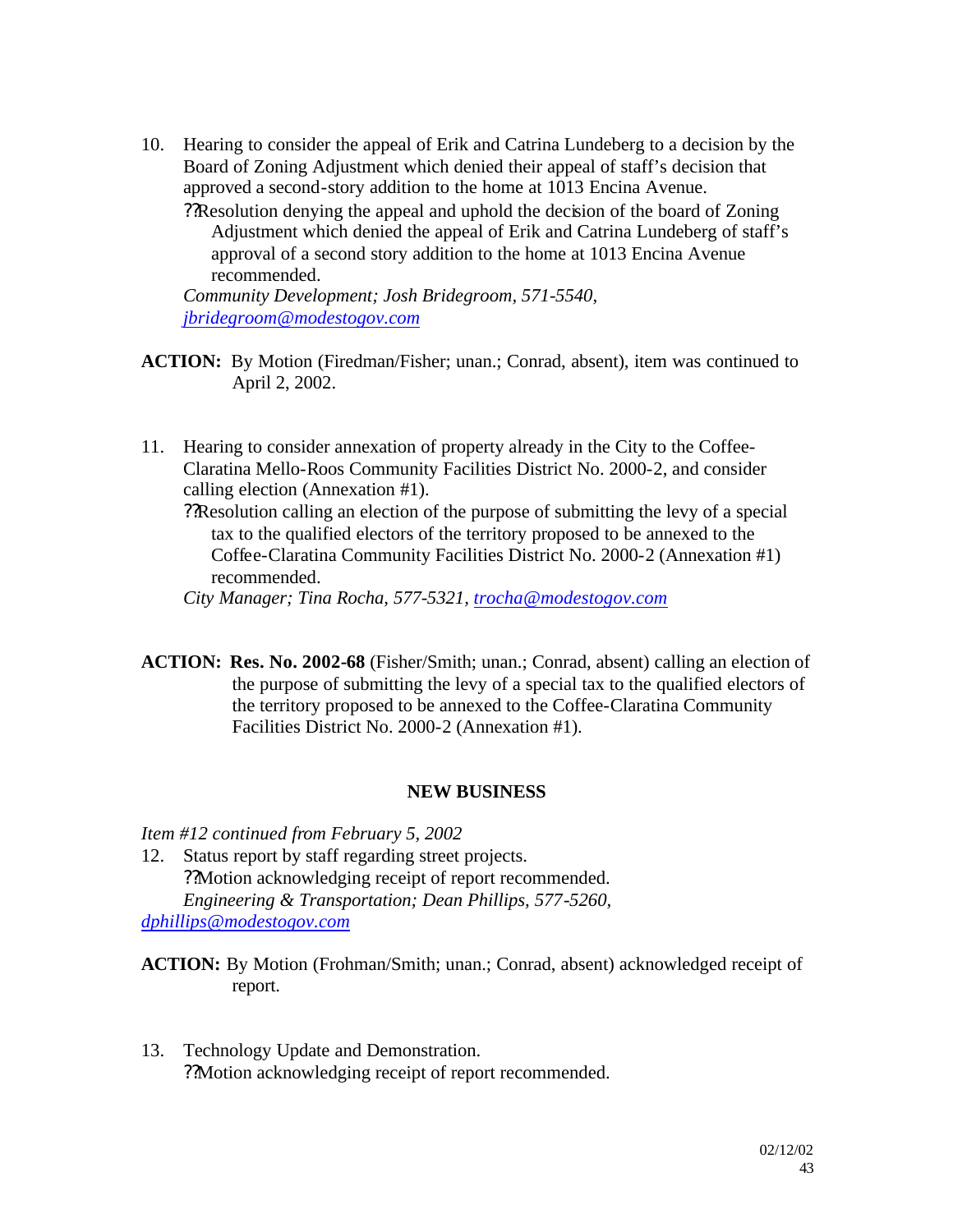*City Manager; Donna Hansen, 571-5125, dhansen@modestogov.com*

- **ACTION:** By Motion (Frohman/Serpa; unan; Conrad, absent) acknowledged receipt of report.
- 13a. At the request of Mayor/Chairperson Sabatino, discussion of a potential redevelopment project on the South side of Scenic Avenue between Coffee Road and the former County Hospital, consisting 9.79 acres (APN 34-18-6). Items to be discussed include status of the Federal Transportation Enhancement Act (TEA) grant acquisition of a portion of the parcel described above owned by Scenic Road Partners.
- **ACTION:** By Motion (Fisher/Friedman; majority; Sabatino, no; Conrad, absent), directed staff to continue with action given at July 17, 2001 Council Meeting.

### **MISCELLANEOUS**

Appointments

14. Consider appointments to the following board, committee or commission:

??Airport Advisory Committee

- ?? One vacancy with term expiration of 1/1/06, one appointment for next available vacancy representing non-provider user/general aviation side.
- **ACTION: Res. No. 2002-69** (Friedman/Fisher; unan.; Conrad, absent) appointing Dr. Gaylord Boyer, term expiring January 1, 2006, to the Airport Advisory Committee.

James Davis was designated as a future appointee 1for the next available vacancy representing non-provider user/general aviation side.

- ?? Community Qualities Forum
	- ?? Two vacancies with term expiration of 1/1/06
- **ACTION: Res. No. 2002-70** (Friedman/Fisher; unan.; Conrad, absent) appointing Gene Carhart and Mark Heinzinger to the Community Qualities Forum with a term expiration date of January 1, 2006
- ?? Equal Opportunity/Disability Commission
	- ?? One vacancy with term expiration of 1/1/04, one vacancy with term expiration of 1/1/05, and one vacancy with term expiration of 1/1/06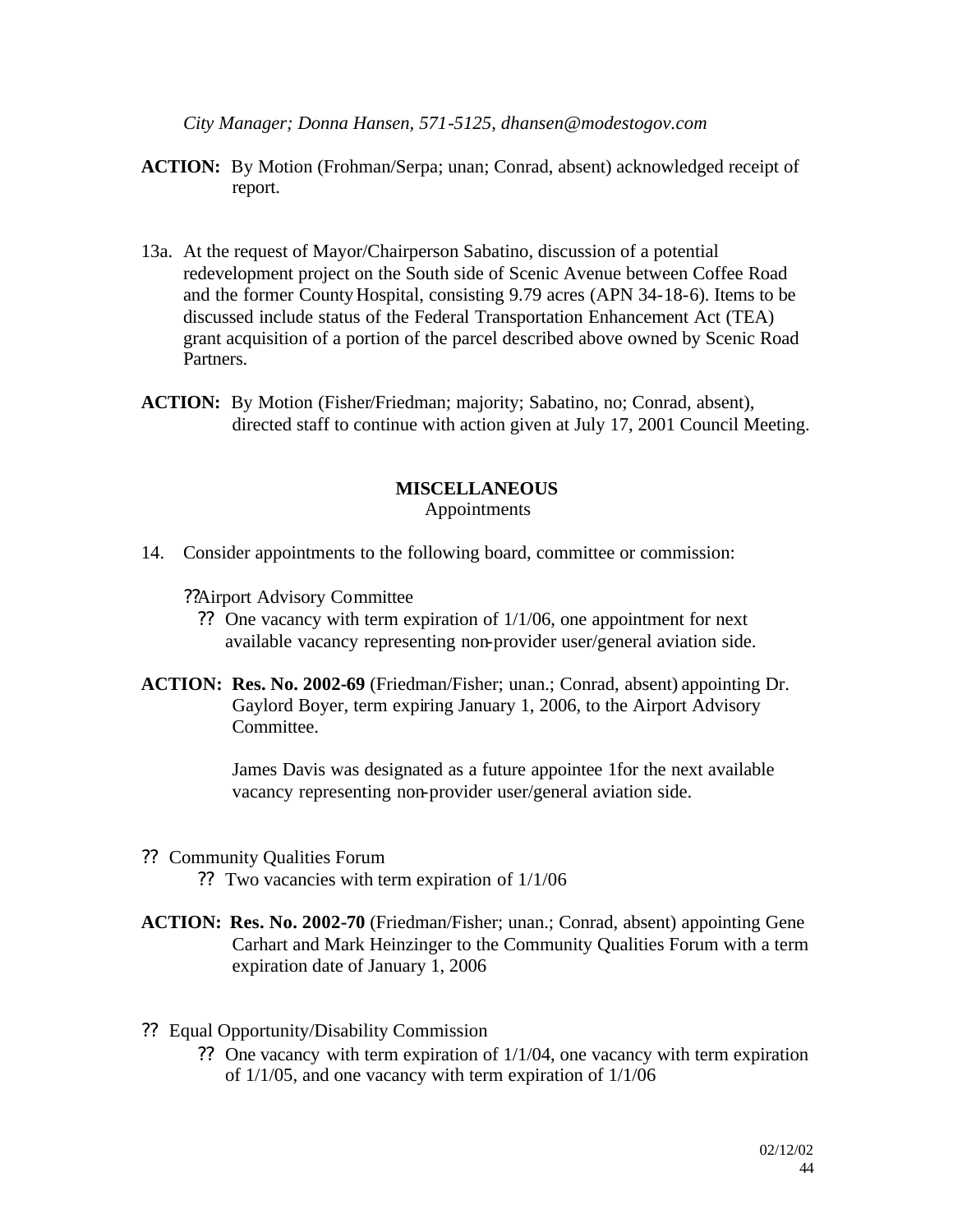- **ACTION: Res. No. 2002-71** (Friedman/Fisher; unan.; Conrad, absent) appointing Joann Gee, term expiring January 1, 2004, Edwin Lopes, term expiring January 1, 2005, and Brian Carson, term expiring January 1, 2006 to the Equal Opportunity/Disability Commission.
- ?? Housing Rehabilitation Loan Committee ?? One vacancy with term expiration of 1/1/05
- **ACTION: Res. No. 2002-72** (Friedman/Fisher; unan.; Conrad, absent) appointing Laura Norwood, term expiring January 1, 2005, to the Housing Rehabilitation Loan Committee.
- 15. Consider re-appointments to the following board, committee or commission:
	- ??Equal Opportunity/Disability Commission ?? Three positions with terms expiring 1/1/06
- **ACTION: Res. No. 2002-73** (Friedman/Fisher; unan.; Conrad, absent) re-appointing Dwight Bateman, Scott Hallmon, and Edwin Penfold, terms expiring January 1, 2006, to the Equal Opportunity/Disability Commission.
	- ??Housing Rehabilitation Loan Committee
		- ?? One position with term expiring of 1/1/06
- **ACTION: Res. No. 2002-74** (Friedman/Fisher; unan.; Conrad, absent) re-appointing Ricardo Cordova, term expiring January 1, 2006, to the Housing Rehabilitation Loan Committee.
- ?? Landmark Preservation Commission ?? Three positions with terms expiring 1/1/06
- **ACTION: Res. No. 2002-75** (Friedman/Fisher; unan.; Conrad, absent) appointing Jerome Beamish, William Stewart, and Thom Torvend, terms expiring January 1, 2006, to the Landmark Preservation Commission.
	- ?? Planning Commission representative to the Board of Zoning Adjustment and to the Redevelopment Advisory Commission
		- ?? One position for the 2002 calendar year to the BZA & RAC.

**ACTION:** BZA re-appointment was dropped from agenda.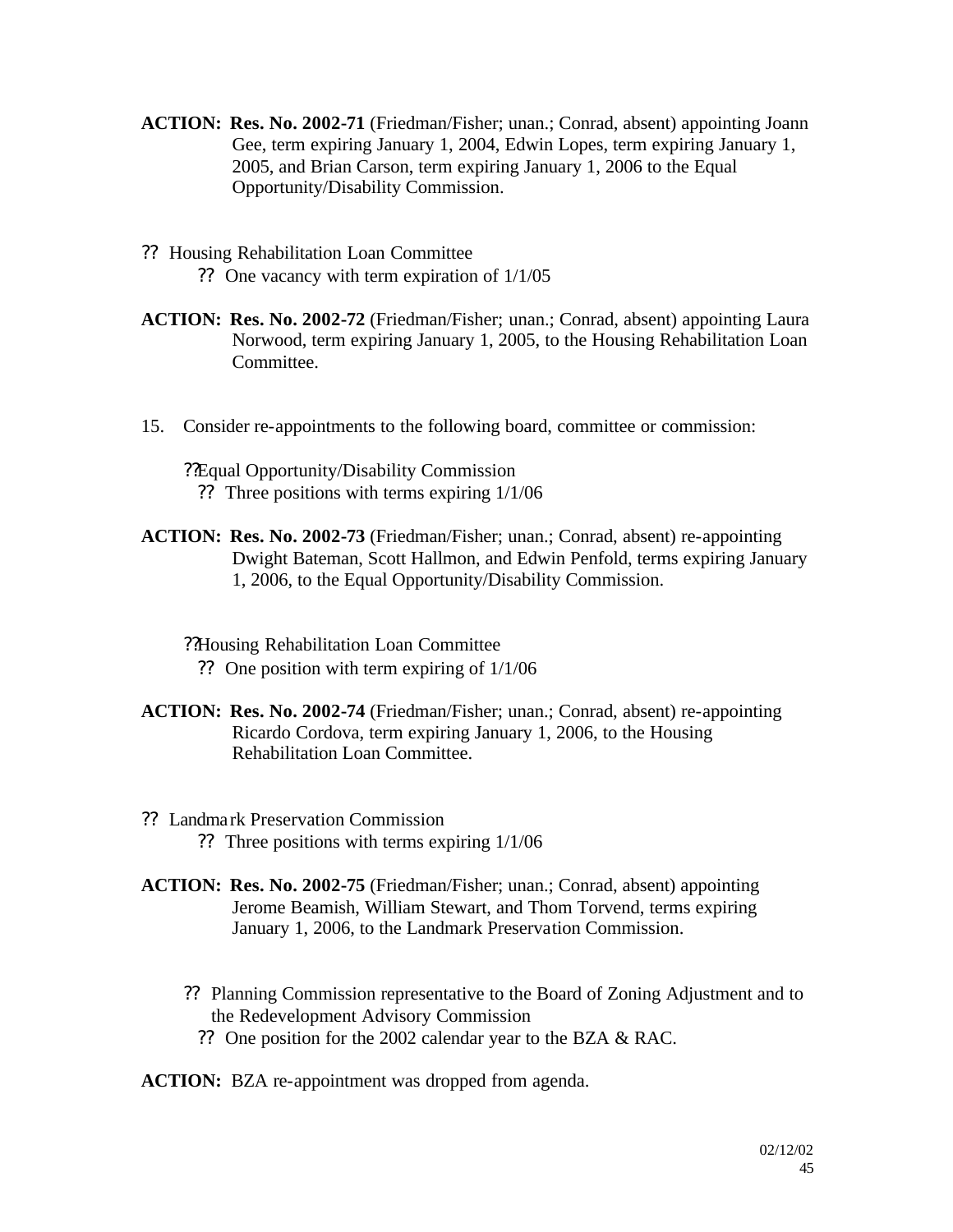**Res. No. 2002-76** (Friedman/Fisher; unan.; Conrad, absent) re-appointing Alita Roberts as the Planning Commission Representative to the Redevelopment Advisory Commission for the 2002 calendar year.

### **COUNCIL COMMENTS & REPORTS**

- 16. At the request of Councilmember Fisher, consider a policy to address cell phone use by Councilmembers.
- **ACTION: Res. No. 2002-77** (Fisher/Smith; unan.; Conrad, absent) establishing a policy to address cell phone use by Councilmembers.

By Motion (Fisher/Smith; unan., Conrad, absent) directed the City Manager to draft an overall strategy for Council reimbursements and expenses.

17. At the request of Mayor Sabatino, consider Charter Amendment for Mayor and Councilmember salary adjustment.

**ACTION:** Item was referred to the EDCIGR Committee.

- ?? Councilmember Serpa requested a microphone be attached to the side of the podium for those with disabilities.
- ?? Councilmember Smith spoke regarding his work with the formation of neighborhood associations.

### **MATTERS TOO LATE FOR THE AGENDA**

None

### **ADJOURNMENT**

This meeting adjourned at 9:40 p.m.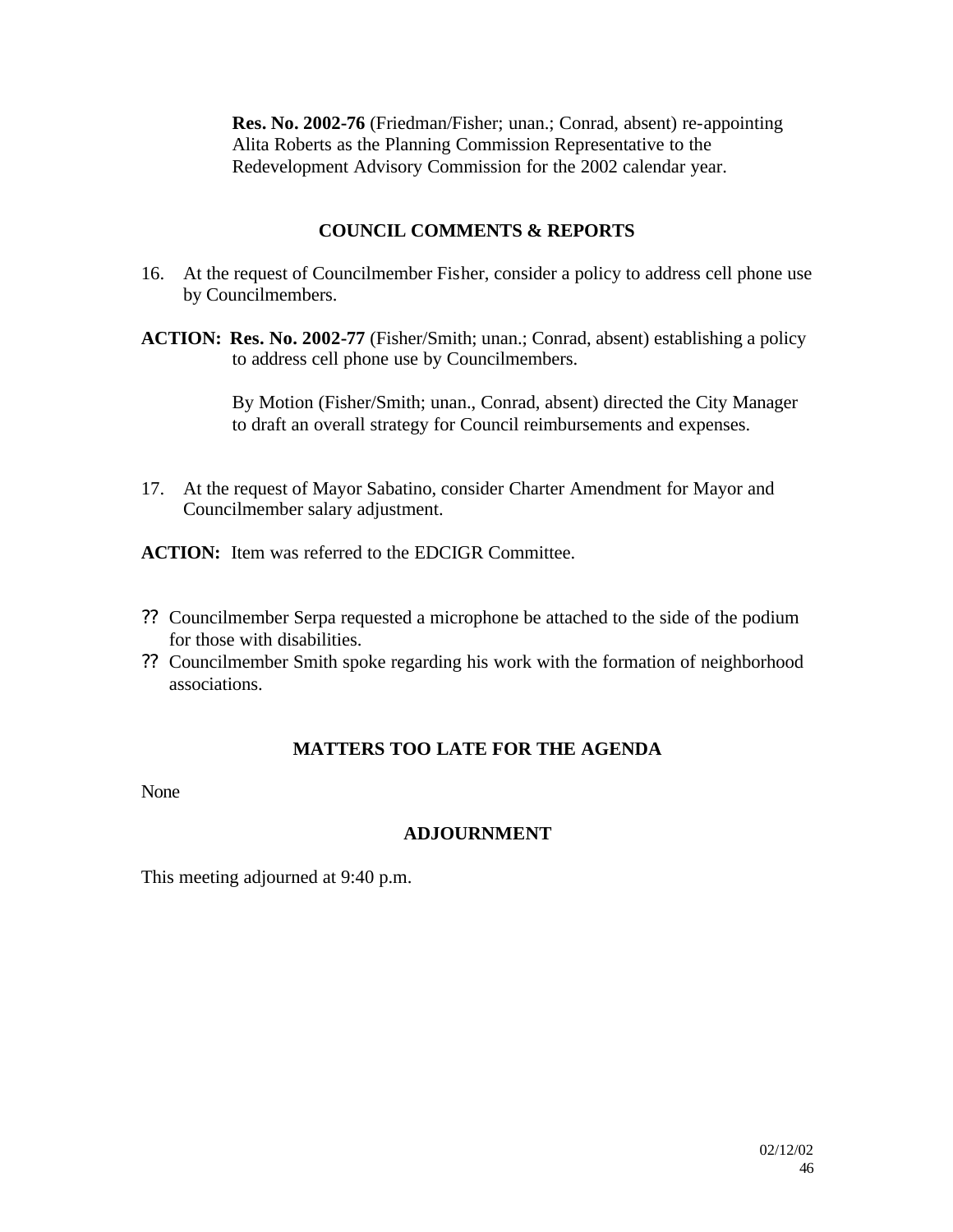# **MINUTES**

# City of Modesto **City Council Meeting** Tenth Street Place

 $1010~10$ <sup>th</sup> Street Modesto, California

Tuesday, February 19, 2002, at 5:15 p.m.

| Roll Call – Present Councilmembers Conrad, Fisher, Friedman, Frohman, Serpa, |
|------------------------------------------------------------------------------|
| Smith, Mayor Sabatino                                                        |

Absent: None

Pledge of Allegiance to the Flag

Invocation: Peter Gartner, Orangeburg Ave Baptist, Layman

*City Clerk's Announcements: None*

Declaration of Conflicts of Interest: *Friedman, Item 6*

#### **ACKNOWLEDGEMENTS AND PRESENTATIONS**

1. Presentation of American Flag to Modesto City Council by the Stanislaus Chinese Association.

**ACTION:** Flag was presented by the Chinese Association to the City Council.

2. Presentation of the Commander's Recognition Award to City Manager Jack Crist by Raul Ortega, Commander, American GI Forum.

**ACTION:** Presentation made by Raul Ortega to City Manager Jack Crist.

### **ORAL COMMUNICATIONS**

- ?? Dan Monteroso discussed the status of the property on Scenic and Coffee and requested to meet with staff.
- ?? Mayor Sabatino read his letter to the Modesto Bee dated September 9, 2001 regarding the landfill and Waste to Energy Plant, and noted his concern of the ratepayers being overcharged by the County.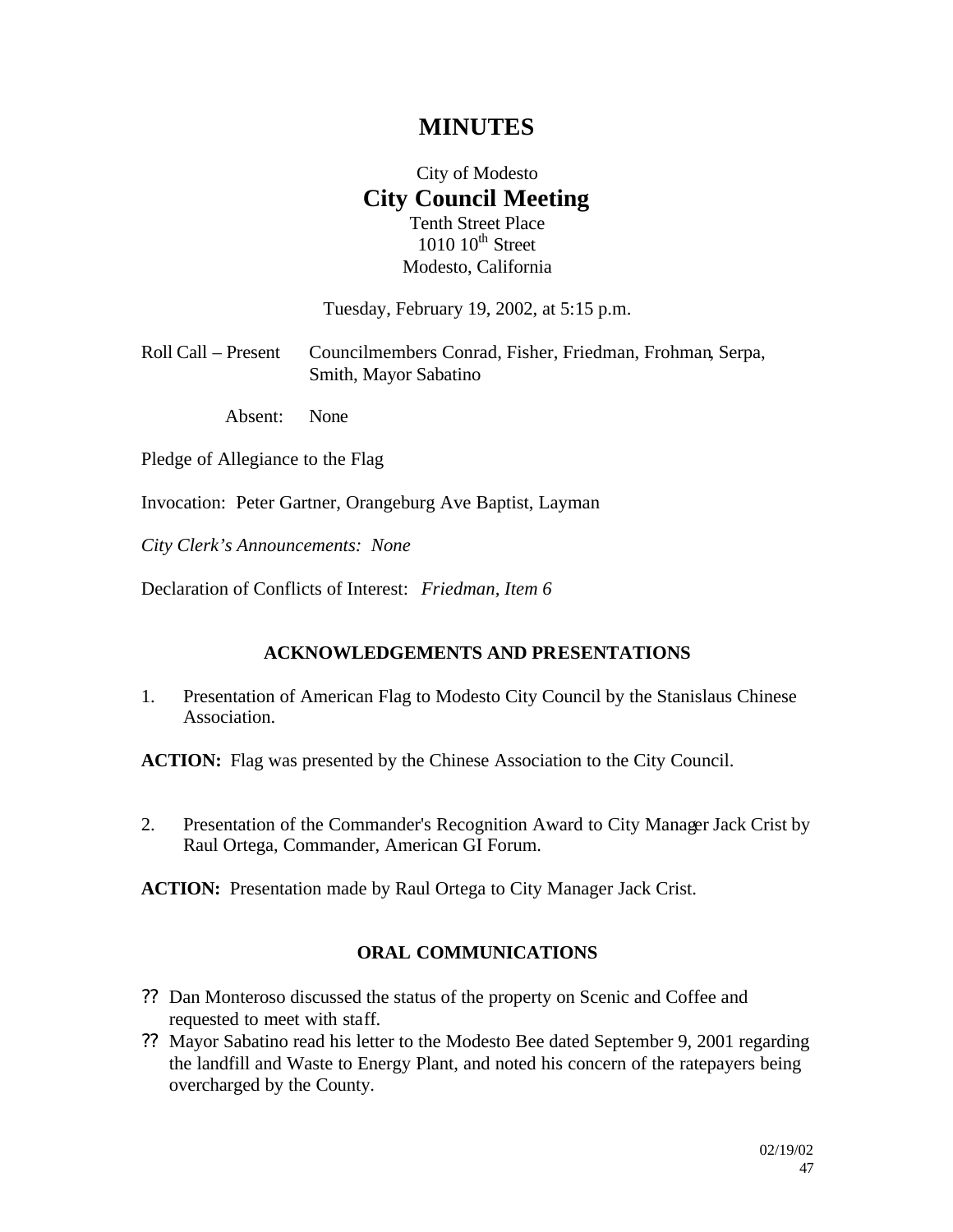**CONSENT ITEMS – ROLL CALL VOTE REQUIRED**: Items 3, 4, 7 & 8

**ACTION Items 3, 4, 7 & 8: Fisher/Frohman; unan.**

**ACTION Item 5: Frohman/Friedman; majority; Conrad, no**

**ACTION Item 6: Frohman/Fisher; unan.; Friedman, absent**

#### **CONSENT ITEMS**

#### **An item may be removed from consent and discussed at the request of an audience member or Councilmember.**

#### **CONSENT**

- 3. Approval of the minutes of the regular City Council meeting of February 12, 2002. ?? Motion approving needed. *Clerk; Rebecca Bartholomew, 577-5397, rbartholomew@modestogov.com*
- **ACTION:** By Motion (Fisher/Frohman; unan.) approved the minutes of February 12, 2002.

#### CONSENT

- 4. Consider accepting as complete the work of Clayborn Contracting Group for traffic signal installation at three intersections in Modesto: Oakdale/Mable, Coffee/Mable, Hatch/Ustick.
- ?? Resolution accepting as complete the work of Clayborn Contracting Group for the project titled "Installation of Traffic Signals at Oakdale Road and Mable Avenue, Coffee Road and Mable Avenue, and at Hatch Road and Ustick Avenue" recommended.

*Engineering & Transportation; Robert Snell, 577-5452, rsnell@modestogov.com*

**ACTION: Res. No. 2002-78** (Fisher/Frohman; unan.) accepting as complete the work of Clayborn Contracting Group for the project titled "Installation of Traffic Signals at Oakdale Road and Mable Avenue, Coffee Road and Mable Avenue, and at Hatch Road and Ustick Avenue".

#### REMOVED FROM CONSENT

- 5. Consider supporting a measure that has been placed on the March 5, 2002 ballot (Proposition 40) which would provide funding to help clean air and water, keep parks safe and protect coastal areas.
	- ?? Resolution supporting Proposition 40, Clean Water, Clean Air, Safe Parks and Coastal Protection Bond Act of 2002.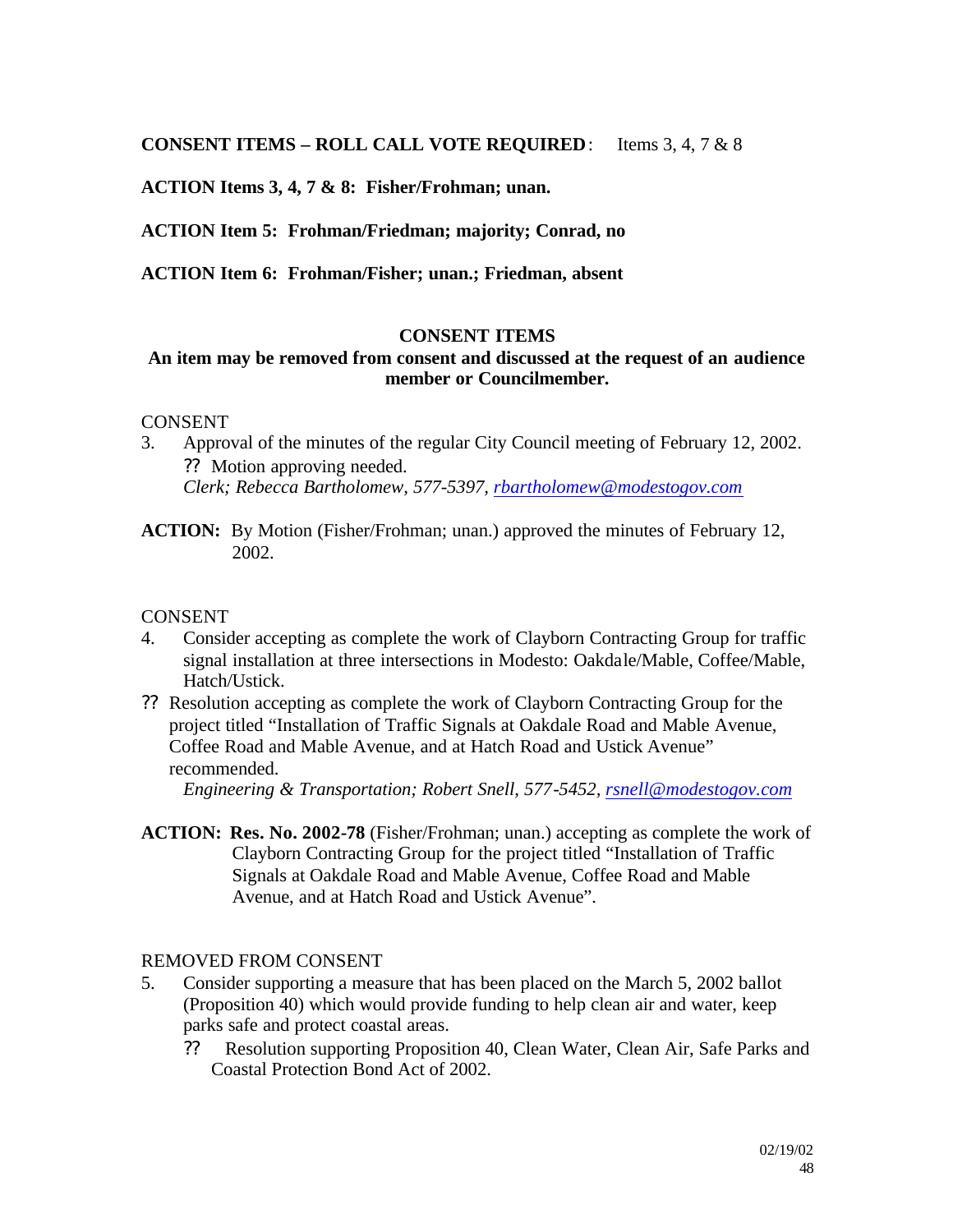*Parks, Recreation & Neighborhoods; Carolyn Eubank; 577-5349; ceubank@modestogov.com*

**ACTION: Res. No. 2002-79** (Frohman/Friedman; majority; Conrad, no) supporting Proposition 40, Clean Water, Clean Air, Safe Parks and Coastal Protection Bond Act of 2002.

#### *Friedman absent due to conflict of interest*

- 6. Consider waiving fees for use of Graceada Park on March 9, 2002 for a Vigil of Hope to raise funds for families of missing persons and murder victims.
	- ?? Resolution approving request from Carole Sund/Carrington Memorial Reward Foundation for direct city assistance for the Vigil of Hope at Graceada Park on March 9, 2002 recommended.
	- ?? Resolution amending the FY 01-02 budget to appropriate \$850 from the General Fund Reserve.

*Parks, Recreation & Neighborhoods; Linda McDermott; 571-5863; lmcdermott@modestogov.com*

**ACTION: Res. No. 2002-80** (Frohman/Fisher; unan.; Friedman, absent) approving request from Carole Sund/Carrington Memorial Reward Foundation for direct city assistance for the Vigil of Hope at Graceada Park on March 9, 2002.

> **Res. No. 2002-81** (Frohman/Fisher; unan.; Friedman, absent) amending the FY 01-02 budget to appropriate \$850 from the General Fund Reserve.

### **CONSENT**

- 7. Consider additional funding, \$12,000, to complete the traffic study and landscape architecture for Sutton Park located adjacent to Johansen High School.
	- ?? Resolution amending the FY 01-02 Capital Improvement Program budget to appropriate \$12,000 to fund additiona l landscape architectural services and traffic study for Sutton Park.

*Parks, Recreation and Neighborhoods; Bob Ford; 577-5437; bford@modestogov.com*

**ACTION: Res. No. 2002-82** (Fisher/Frohman; unan.) amending the FY 01-02 Capital Improvement Program budget to appropriate \$12,000 to fund additional landscape architectural services and traffic study for Sutton Park.

#### **CONSENT**

8. Consider hiring a part-time Redevelopment Administrator for project administration of redevelopment commercial and housing projects. Funds are budgeted.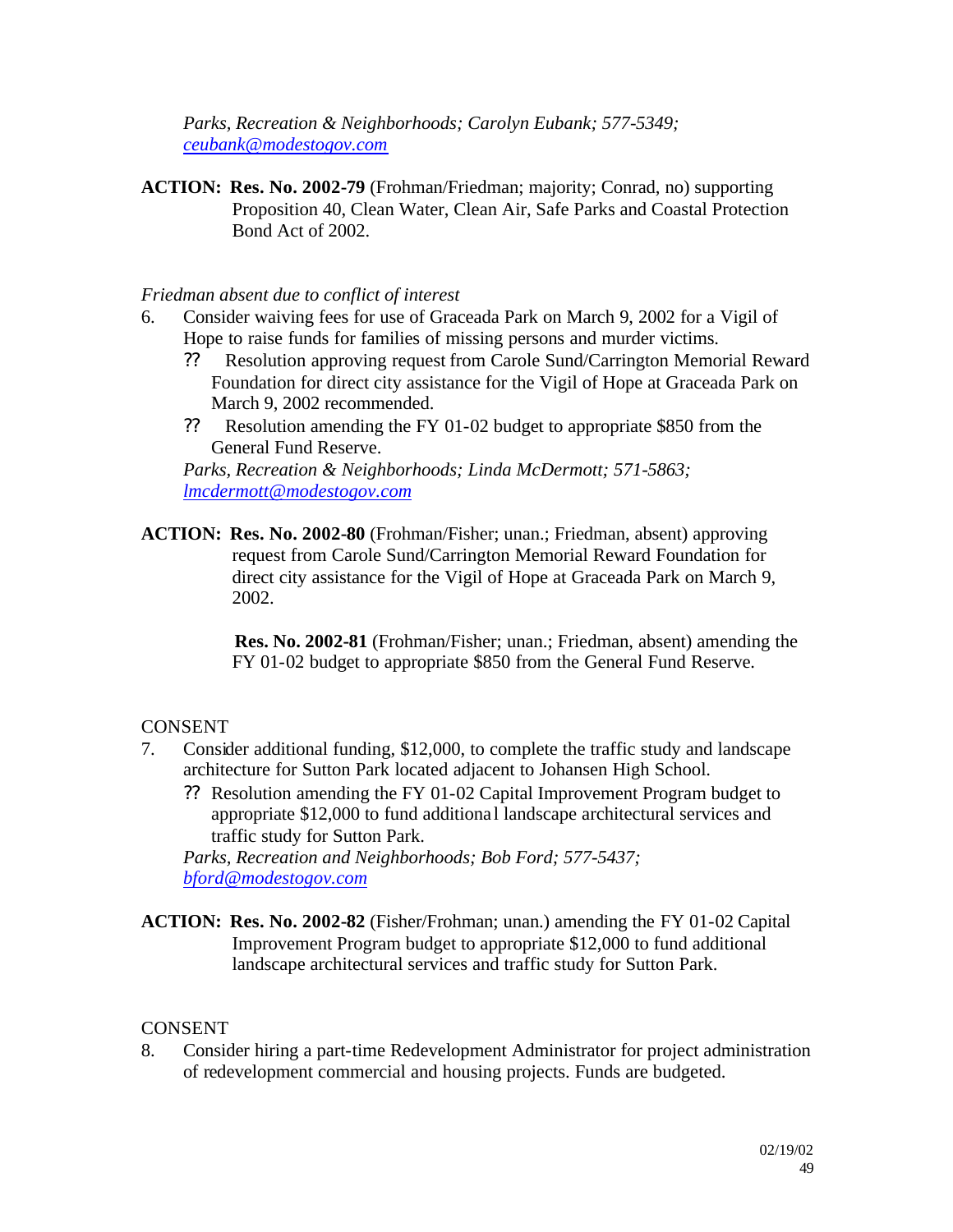?? Resolution approving an agreement for a part-time Redevelopment Administrator to perform project administration for redevelopment commercial and housing projects recommended. *Community Development; Linda Boston; 571-5179; lboston@modestogov.com*

**ACTION: Res. No. 2002-83** (Fisher/Frohman; unan.) approving an agreement for a

part-time Redevelopment Administrator to perform project administration for redevelopment commercial and housing projects.

### **UNFINISHED BUSINESS**

- 9. Consider an ordinance prohibiting targeted picketing within 300 feet of the targeted residence. *Attorney; Mike Milich; 577-5284; mmilich@modestogov.com*
- **ACTION:** By Motion (Sabatino/Frohman; unan.), item was continued to a future meeting after a meeting of all parties involved and additional research is conducted.
- 10. Oral report from the City Manager on City Council Administrative Policies regarding travel, conference expense, and telephone use.
- **ACTION:** Item was continued to February 26, 2002 meeting.

### **MISCELLANEOUS**

### Appointments

- 11. Consider a re-appointment of a Planning Commission representative to the Board of Zoning Adjustment. ??Resolution appointing a Planning Commission representative to the Board of Zoning for the 2002 calendar year to the BZA recommended.
- **ACTION: Res. No. 2002-84** (Frohman/Friedman; unan.) appointing Ray Feller, a Planning Commission representative, to the Board of Zoning for the 2002 calendar year to the BZA

### **COUNCIL COMMENTS & REPORTS**

12. At the request of Councilmember Frohman, further discussion of a conference and travel policy for Councilmembers.

**ACTION:** Item was continued to February 26, 2002 meeting.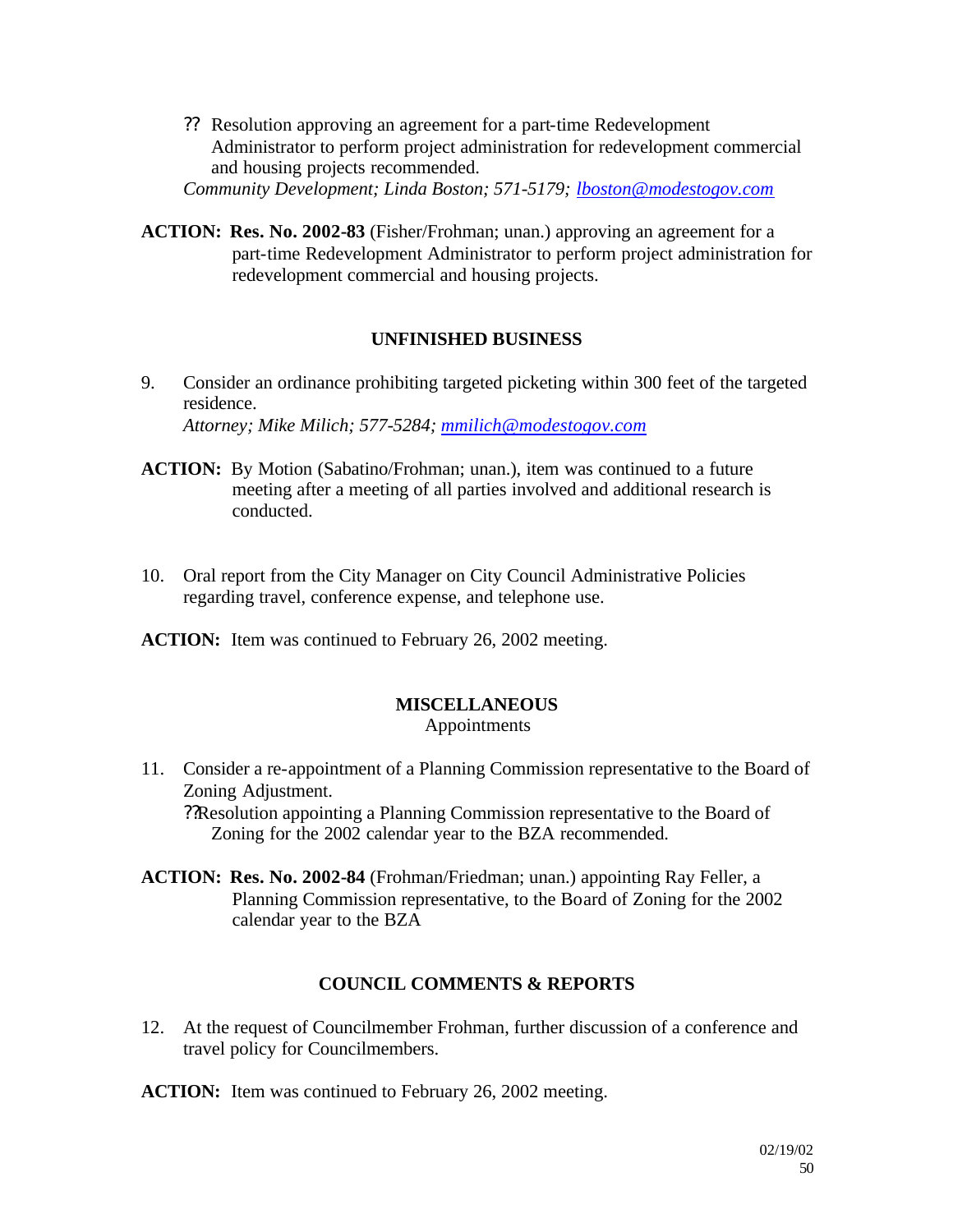# **MATTERS TOO LATE FOR THE AGENDA**

None

## **ADJOURNMENT**

This meeting adjourned at 7:00 p.m.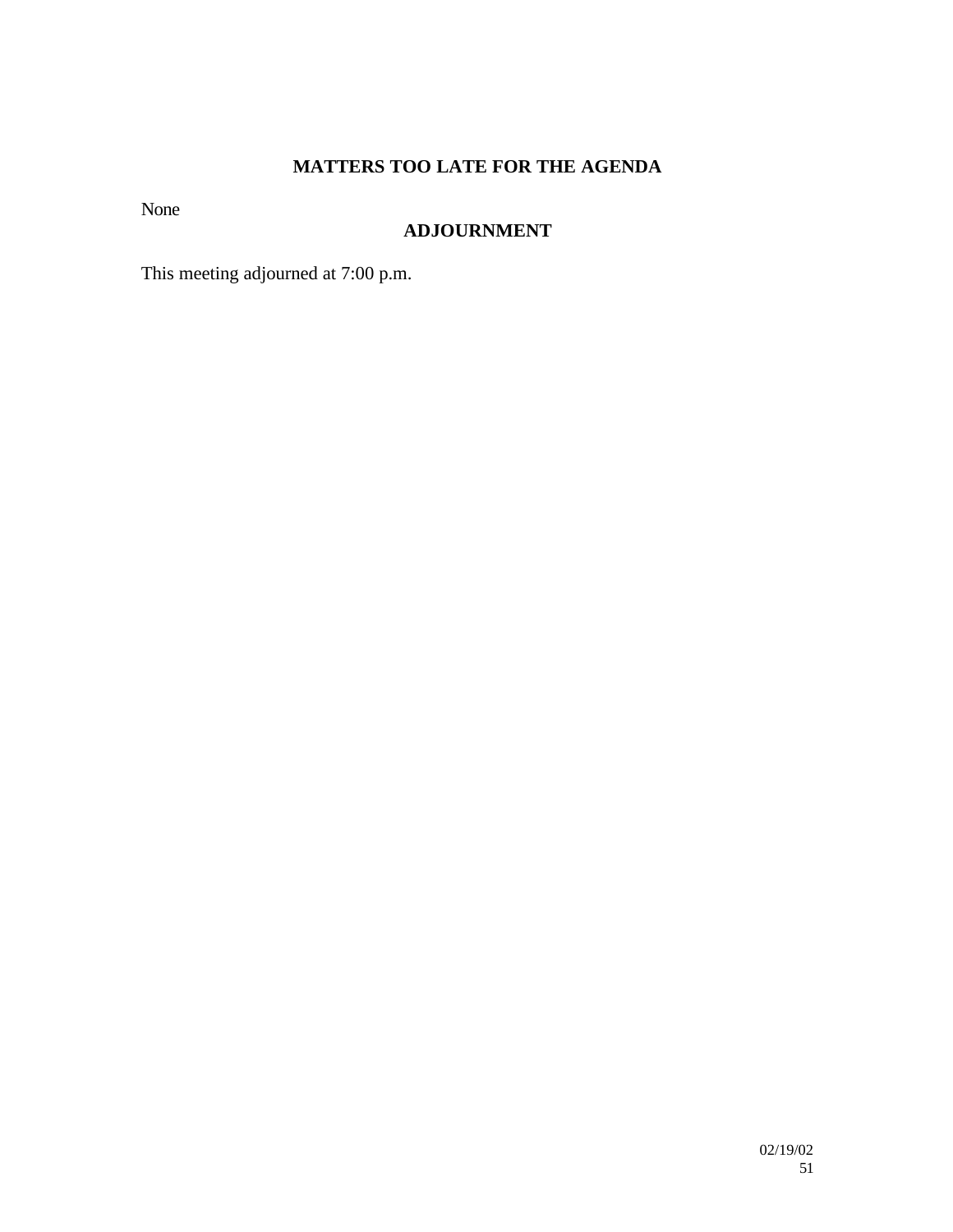#### **MINUTES Tuesday, February 26, 2002, at 5:15 p.m.**

Roll Call – Present: Councilmembers, Fisher, Friedman, Serpa, Smith, Mayor Sabatino Vice Mayor Conrad arrived at 7:19 p.m.

Absent: Councilmember Frohman

Pledge of Allegiance to the Flag

Invocation: Ms. Peggy Britt, Director of Operations, Medical Ambassadors International

City Clerk's Announcements: *The Clerk noted Vice Mayor Conrad's attendance at an MJC Forum for Congressional Candidates and that he would arrive late to the Council meeting.*

*Declaration of Conflicts of Interest:* Friedman, Item 18 *Smith, Item 18*

#### **ACKNOWLEDGEMENTS AND PRESENTATIONS**

1. Presentation to various local businesses for their participation in the Waste Reduction Award Program (WRAP) by the California Integrated Waste Management Board (CIWMB). *Engineering & Transportation; Bev McCullough; 577-5495; bmccullough@modestogov.com*

ACTION: Bev McCullough made the presentation to local businesses.

2. Presentation acknowledging Ed Osborne for his leadership and efforts in collecting monies and organizing the Modesto Firefighter's "Fill the Boot" fundraiser to benefit families of the fallen fire fighters from September 11, 2001 attack on the World Trade Center.

**ACTION:** Presentation made by Mayor Sabatino and Chief Hannink.

?? Michael Maxwell from Sister Cities International invited Mayor Sabatino to Kurume, Japan for the 10-year anniversary for the Sister City relationship between Kurume and Modesto.

#### **ORAL COMMUNICATIONS**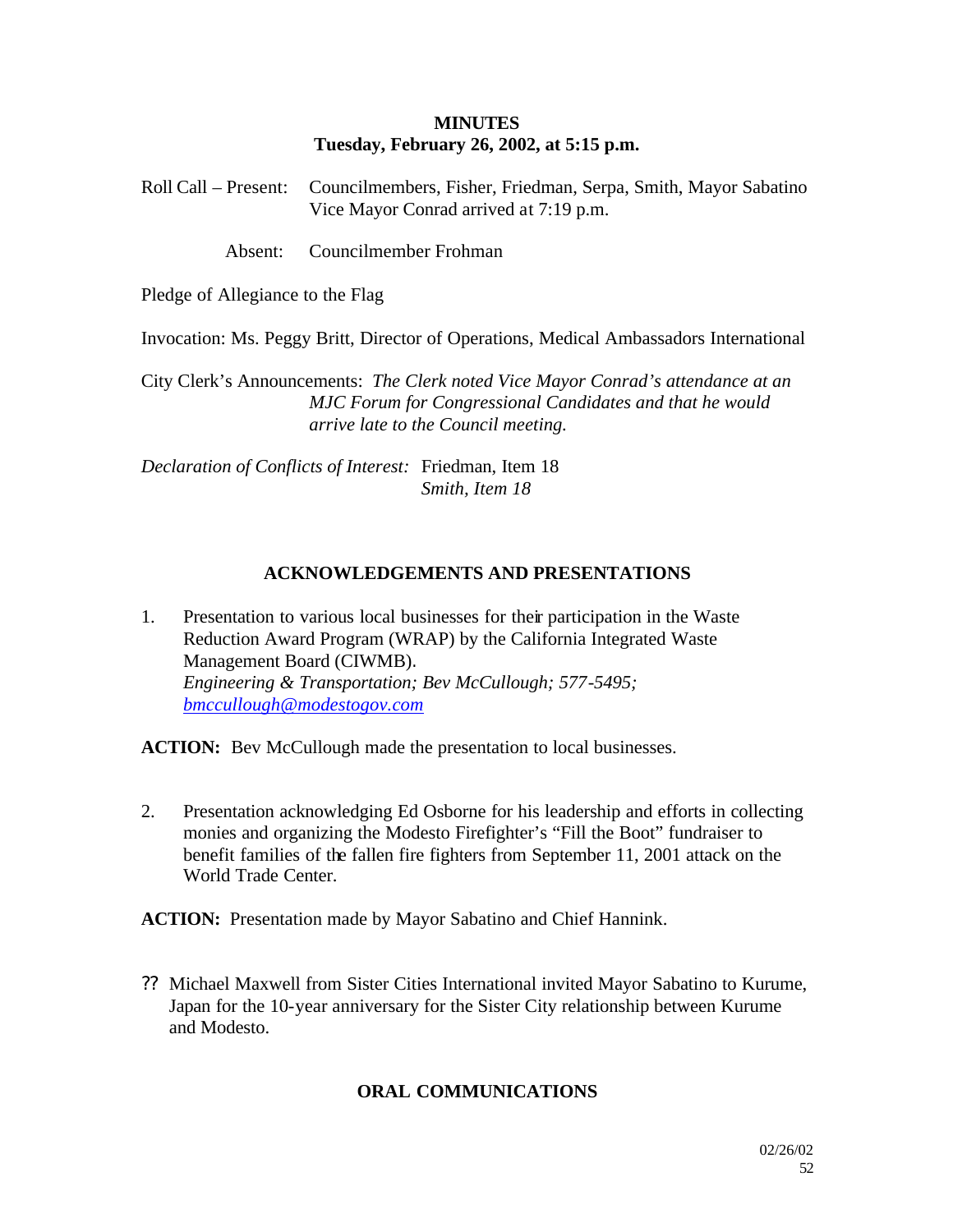None.

#### **CONSENT ITEMS – ROLL CALL VOTE REQUIRED**: Items 3-9, & 11 Item 10 continued to a future date.

**ACTION Items 3-9, & 11: Friedman/Fisher; unan.; Frohman & Conrad, absent.**

### **CONSENT ITEMS**

### **An item may be removed from consent and discussed at the request of an audience member or Councilmember.**

#### **CONSENT**

- 3. Approval of the minutes of the regular City Council meeting of February 19, 2002. (Motion approving needed.) *Clerk; Rebecca Bartholomew, 577-5397, rbartholomew@modestogov.com*
- **ACTION:** By Motion (Fisher/Friedman; unan.; Frohman & Conrad, absent) approved the minutes of February 19, 2002.

### **CONSENT**

- 4. Consider approval of Final Map of Sundance Lake No 2 Subdivision in the Village One Specific Plan Area and authorizing the City Manager to sign an agreement with the Subdividers (Owners: Sundance Lake Modesto, LLC, a Delaware Limited Liability Company, and Joseph Darwin Colby, Trustee of the Joseph Darwin Colby Trust dated April 1, 1994).
	- ?? Resolution approving the final map of Sundance Lake Unit No. 2 Subdivision and authorizing the City Manager to execute subdivision agreement recommended.

*Engineering & Transportation; Robert Granberg; 577-5259; rgranberg@modestogov.com*

**ACTION: Res. No. 2002-85** (Fisher/Friedman; unan.; Frohman & Conrad, absent) approving the final map of Sundance Lake Unit No. 2 Subdivision and authorizing the City Manager to execute subdivision agreement.

### **CONSENT**

5. Consider Amendment No. 14 to increase the contract by \$189,689 for Engineering Services for 9<sup>th</sup> Street Railroad Relocation Project with DeLeuw, Cather  $\&$ Company (now Parsons Transportation Group).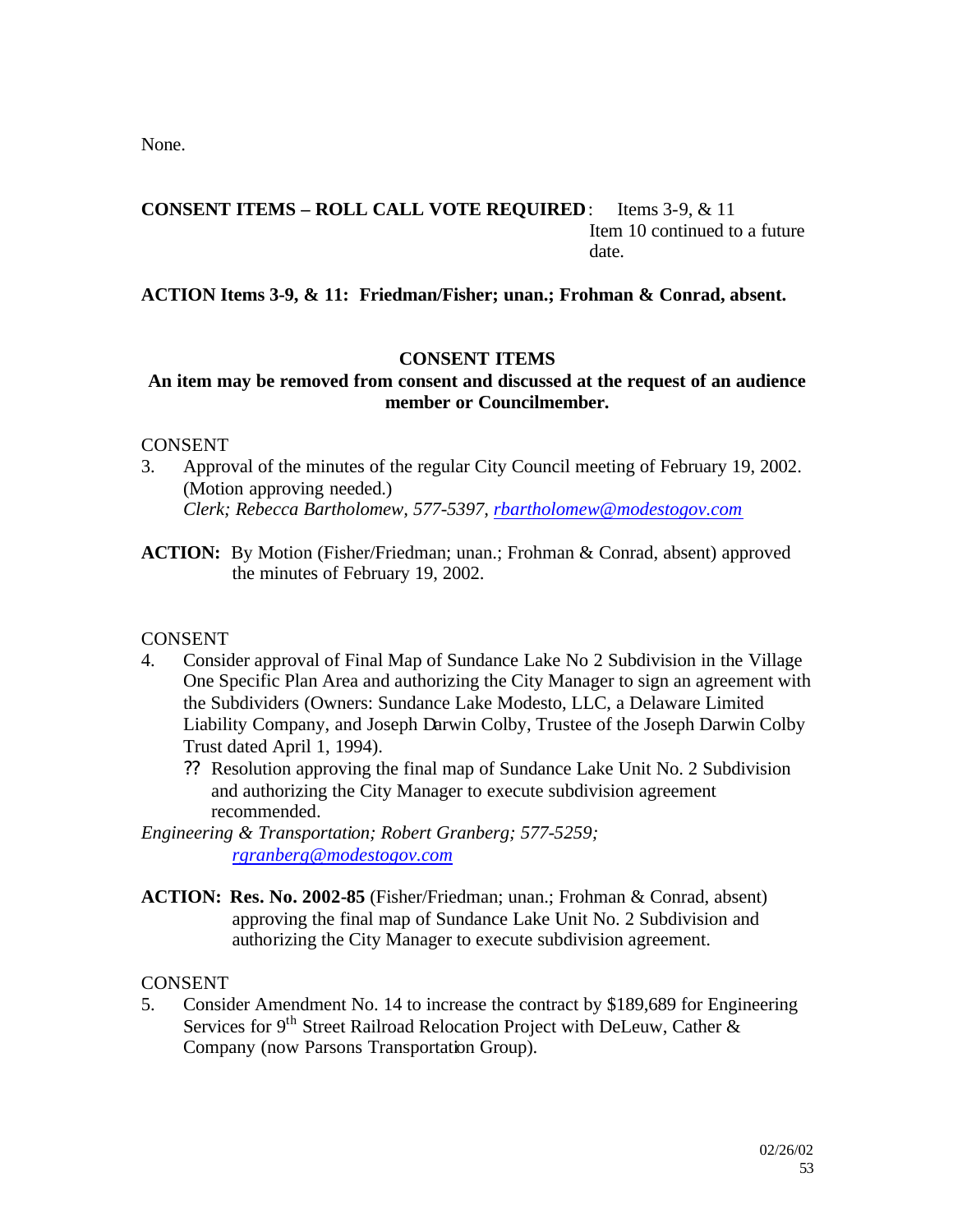- ?? Resolution approving Amendment No. 14 to the Agreement for Engineering Services for  $9^{th}$  Street Railroad Relocation Project with DeLeuw, Cather & Company (now Parsons Transportation Group recommended. *Engineering & Transportation; Glen Lewis, 577-5213, glewis@modestogov.com*
- **ACTION: Res. No. 2002-86** (Fisher/Friedman; unan.; Frohman & Conrad, absent) approving Amendment No. 14 to the Agreement for Engineering Services for  $9<sup>th</sup>$  Street Railroad Relocation Project with DeLeuw, Cather & Company (now Parsons Transportation Group.

### **CONSENT**

- 6. Consider approving an Amendment to the Agreement with RRM Design Group, Inc. to provide additional services related to the preparation of design development and construc tion documents for the remodel and addition work at the Maddux Youth Center.
	- ?? Resolution approving an Amendment to Agreement with RRM Design Group to provide additional services related to the preparation of design development and construction documents for the remodel and addition work at the Maddux Youth Center recommended.

*Parks, Recreation & Neighborhoods; Bob Ford; 577-5437; bford@modestogov.com*

**ACTION: Res. No. 2002-87** (Fisher/Friedman; unan.; Frohman & Conrad, absent) approving an Amendment to Agreement with RRM Design Group to provide additional services related to the preparation of design development and construction documents for the remodel and addition work at the Maddux Youth Center.

### **CONSENT**

- 7. Consider an appropriation of \$110,000 from the General Fund Reserve to fund the Golf Course Wells project.
	- ?? Resolution amending the FY 01-02 Capital Improvement Program to appropriate \$110,000 from the General Fund Reserve, 0100-800-800-8003 to project 6600-610-M264, Golf Course Wells.

*Parks, Recreation & Neighborhoods; Bob Quintella; 577-6444; bquintella@modestogov.com*

**ACTION: Res. No. 2002-88** (Fisher/Friedman; unan.; Frohman & Conrad, absent) amending the FY 01-02 Capital Improvement Program to appropriate \$110,000 from the General Fund Reserve, 0100-800-800-8003 to project 6600-610-M264, Golf Course Wells.

#### CONSENT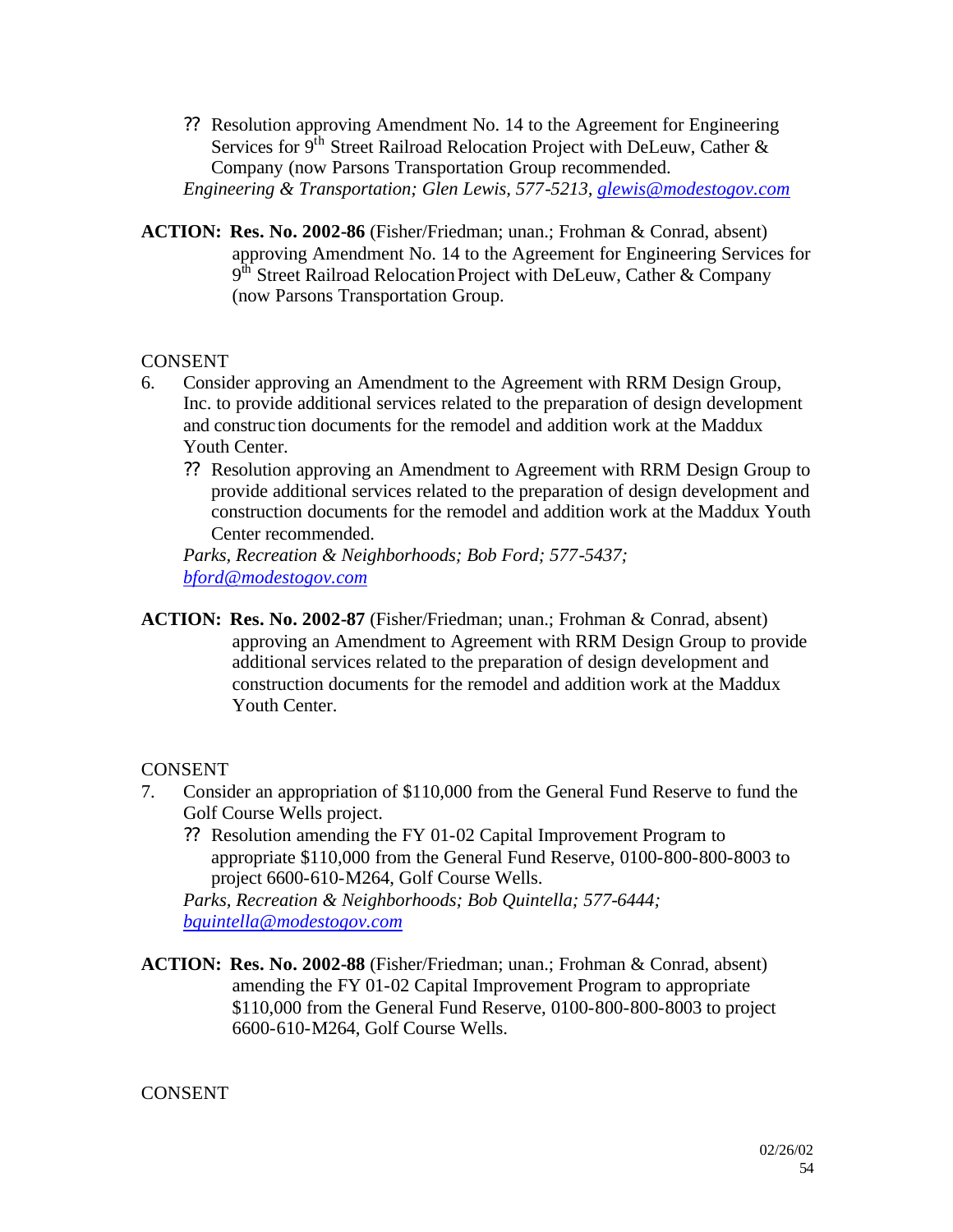- 8. Consider authorizing the City Manager to execute a contract in the amount of \$55,000 between the City of Modesto and URS Corporation of Santa Ana, California to provide system engineering services that will assist the City in selecting and implementing the Automated Vehicle Location (AVL) system for the Modesto Area Express (MAX) bus system.
	- ?? Resolution awarding a bid in the amount of \$55,000.00 to URS Corporation of Santa Ana, California to provide system engineering services that will assist the City in selecting and implementing an AVL system for the MAX bus system, and authorizing the City Manager to execute a contract with URS Corporation for the system engineering services recommended.

*Finance; Tom Reddie; 577-5406; treddie@modestogov.com*

**ACTION: Res. No. 2002-89** (Fisher/Friedman; unan.; Frohman & Conrad, absent) awarding a bid in the amount of \$55,000.00 to URS Corporation of Santa Ana, California to provide system engineering services that will assist the City in selecting and implementing an AVL system for the MAX bus system, and authorizing the City Manager to execute a contract with URS Corporation for the system engineering services.

### **CONSENT**

- 9. Consider approving a resolution canvassing the election for the Coffee-Claratina Community Facilities District No. 2000-2 (Coffee-Claratina Annexation #1), and ordering annexation of territory to the Coffee-Claratina Community Facilities District No. 2000-2.
	- ?? Resolution canvassing the results of the February 19, 2002, Election held within the territory to be annexed to the Coffee-Claratina Community Facilities District 2000-2, and ordering annexation of certain territory to the District (Annexation #1).

*City Manager's Office—CFD Formation Group; Tina Rocha; 577-5321; trocha@modestogov.com*

**ACTION: Res. No. 2002-90** (Fisher/Friedman; unan.; Frohman & Conrad, absent) canvassing the results of the February 19, 2002, Election held within the territory to be annexed to the Coffee-Claratina Community Facilities District 2000-2, and ordering annexation of certain territory to the District (Annexation #1).

### REMOVED FROM AGENDA

- 10. Consider accepting the 2000-2001 Equal Opportunity Status Report. ?? Motion acknowledging receipt of report recommended. *Personnel; Jason Mauga; 577-5209; jmauga@modestogov.com*
- **ACTION:** By Motion (Serpa/Friedman; unan; Conrad & Frohman, absent) item was removed from agenda and continued to a future date.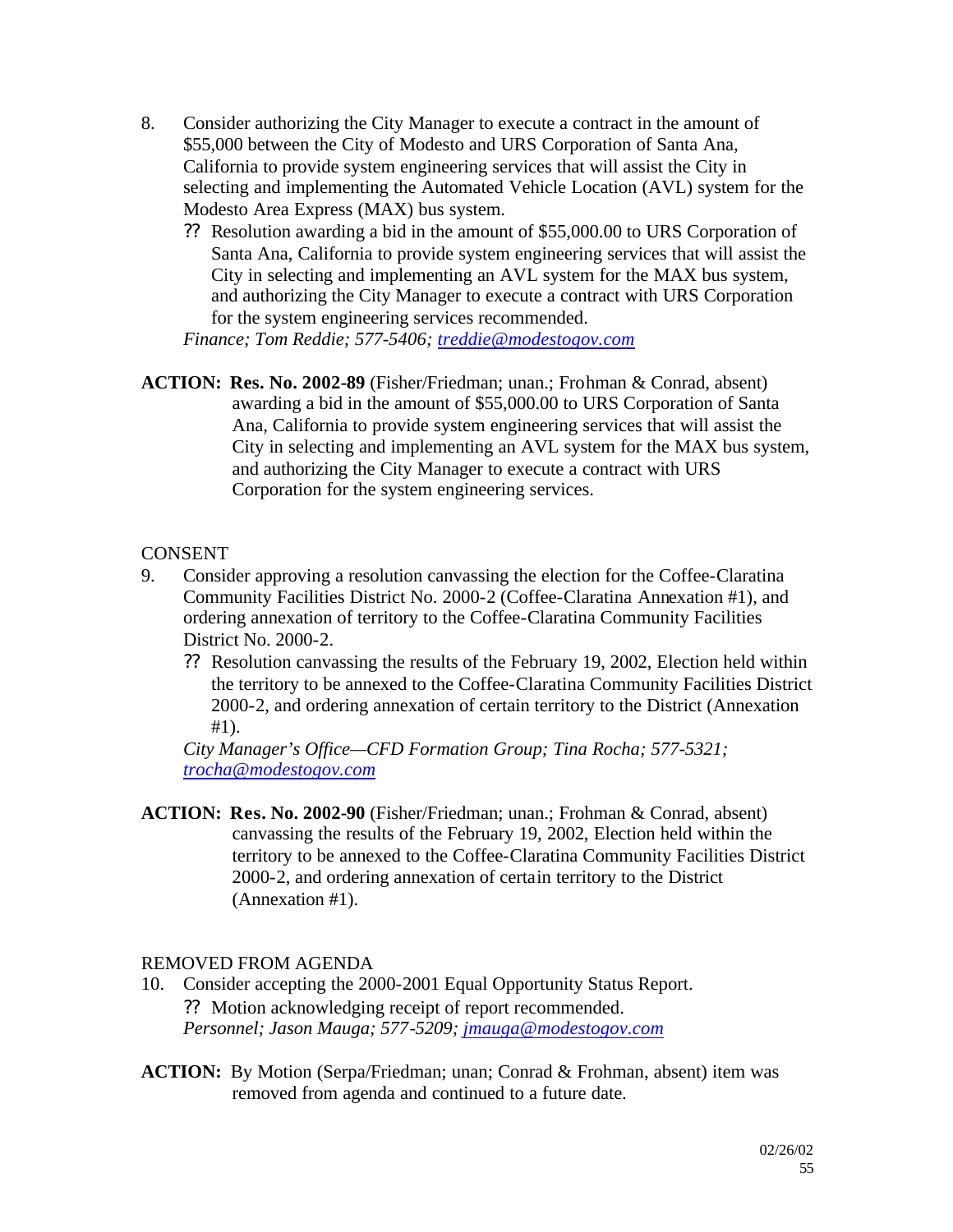### CONSENT

- 11. Consider increasing the Director of Engineering and Transportation's authority to issue change orders from 8% to 9.5% of the original contract price with George Reed, Inc. on the "Sisk Road Recycle—Briggsmore to Dale" Project.
	- ?? Resolution increasing the Director of Engineering and Transportation's authority to issue change orders from 8% to 9.5% to the original contract price with George Reed, Inc. on the "Sisk Road Recycle—Briggsmore to Dale" project.
	- ?? Resolution amending the 2001-02 Annual Budget (1) to reduce the appropriation of Gas Tax funds for the Capital Improvement Project 2300-430- M206, "Kansas Avenue—Emerald to  $8<sup>th</sup>$ ", \$32,000, (2) to reduce the appropriation of Gas Tax funds for the Capital Improvement Project, 0700-430- L916, "Coldwell Avenue—Tully to  $9^{th}$ ", \$12,000, and (3) to increase the Gas Tax Fund appropriation to Capital Improvement Project 2300-430-M205, "Sisk Road—Evergreen to Dale", \$44,000.

*Engineering & Transportation; Robert Snell; 577-5452; rsnell@modestogov.com*

**ACTION: Res. No. 2002-91** (Fisher/Friedman; unan.; Frohman & Conrad, absent) increasing the Director of Engineering and Transportation's authority to issue change orders from 8% to 9.5% to the original contract price with George Reed, Inc. on the "Sisk Road Recycle—Briggsmore to Dale" project.

> **Res. No. 2002-92** (Fisher/Friedman; unan.; Frohman & Conrad, absent) amending the 2001-02 Annual Budget (1) to reduce the appropriation of Gas Tax funds for the Capital Improvement Project 2300-430-M206, "Kansas Avenue—Emerald to  $8^{\text{th}}$ ", \$32,000, (2) to reduce the appropriation of Gas Tax funds for the Capital Improvement Project, 0700-430-L916, "Coldwell Avenue—Tully to  $9^{\text{th}}$ , \$12,000, and (3) to increase the Gas Tax Fund appropriation to Capital Improvement Project 2300-430-M205, "Sisk Road— Evergreen to Dale", \$44,000.

### **UNFINISHED BUSINESS**

- 12. Oral report from the City Manager on City Council Administrative Policies regarding travel, conference, and telephone use. Item continued from the February 19, 2002 meeting.
- **ACTION:** By Motion (Friedman/Smith; unan; Conrad & Frohman, absent) directed City Manager to finalize the policy for conference, travel and communications, and return to Council for consideration and adoption.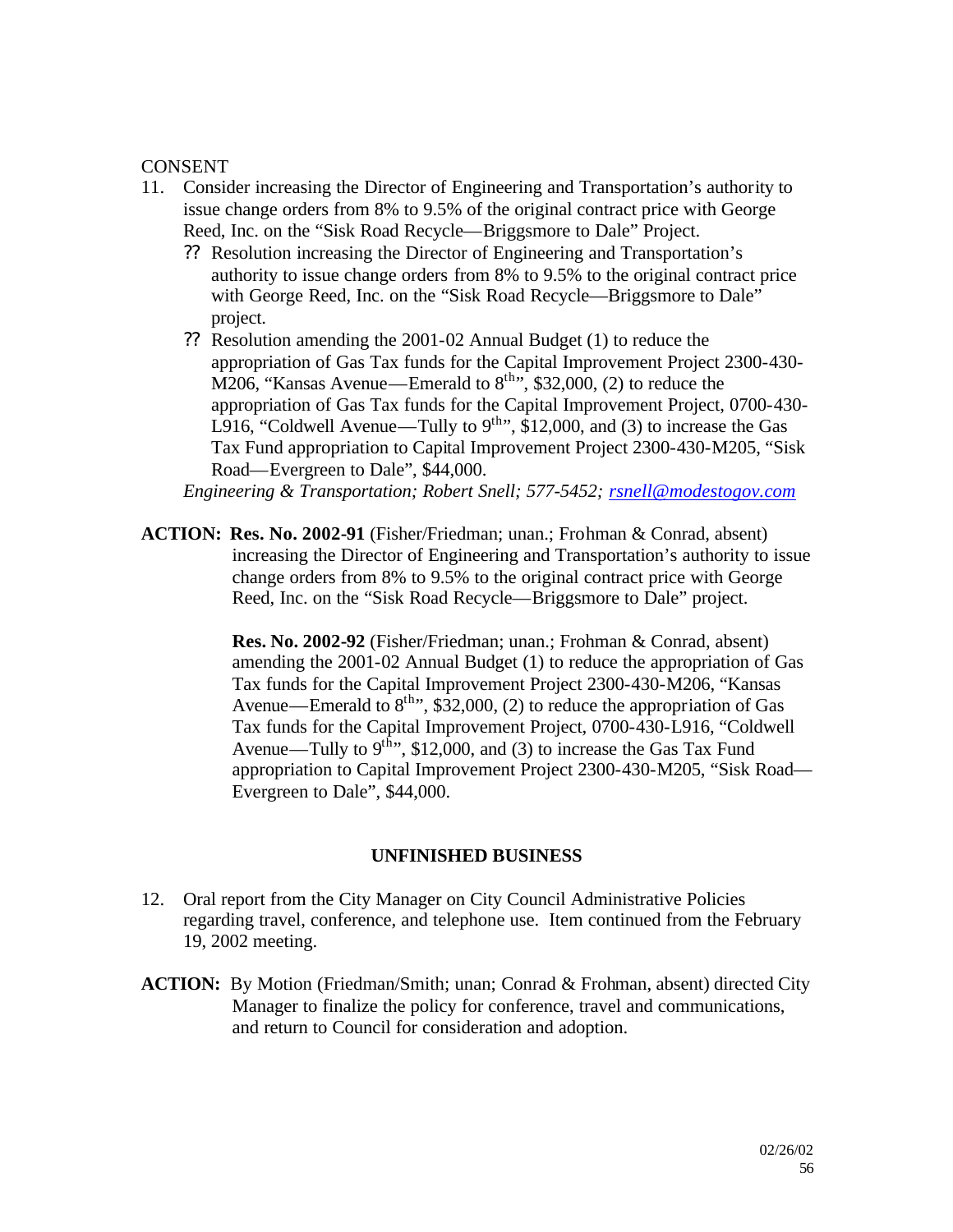- 13. At the request of Councilmember Frohman, further discussion of a conference and travel policy for Councilmembers. Item continued from the February 19, 2002 meeting.
- **ACTION:** Refer to action taken on Item 12.

### **HEARINGS**

- 14. Hearing to consider the application of Garrad Marsh for land use entitlements in the Village One to allow 180 single-family homes on 49 acres, in the area bounded by Roselle Avenue, Hillglen Avenue, Millbrook Avenue and Kodiak Drive.
	- ?? Introduce an Ordinance adopting the precise plan for Area No. 13 recommended.
	- ?? Introduce an Ordinance rezoning the area from Specific Plan-Holding Zone to Specific Plan-Overlay Zone recommended.
	- ?? A resolution finding the proposed precise plan and rezoning within the scope of the previously-certified Village One Specific Plan Program EIR recommended. *Community Development—Planning; Steve Mitchell; 577-5283;*

*smitchell@modestogov.com*

**ACTION:** By Motion (Fisher/Friedman; majority; Serpa, no; Conrad & Frohman, absent) **introduced an Ordinance No. 3247-C.S.** adopting the precise plan for Area No. 13.

> By Motion (Fisher/Friedman; majority; Serpa, no; Conrad & Frohman, absent) **introduced an Ordinance No. 3248-C.S.** rezoning the area from Specific Plan-Holding Zone to Specific Plan-Overlay Zone.

**Res. No. 2002-93** (Fisher/Friedman; majority; Serpa, no; Conrad & Frohman, absent) finding the proposed precise plan and rezoning within the scope of the previously-certified Village One Specific Plan Program EIR

*Vice Mayor Conrad arrived at the meeting at 7:19*

- 15. Hearing to consider the application of Wayne Brigman for land use entitlements in Village One to allow up to a 62 lot single-family subdivision on 15 acres located at the Southwest Corner of Sylvan Avenue and the future Claus Road Expressway.
	- ?? Introduce an Ordinance approving Precise Plan No. 9. recommended.
	- ?? Introduce an Ordinance approving rezoning from Specific Plan-Holding Zone to Specific Plan-Overlay Zone.
	- ?? Resolution finding the Precise Plan and rezoning within the scope of the Village One Specific Plan Program EIR recommended.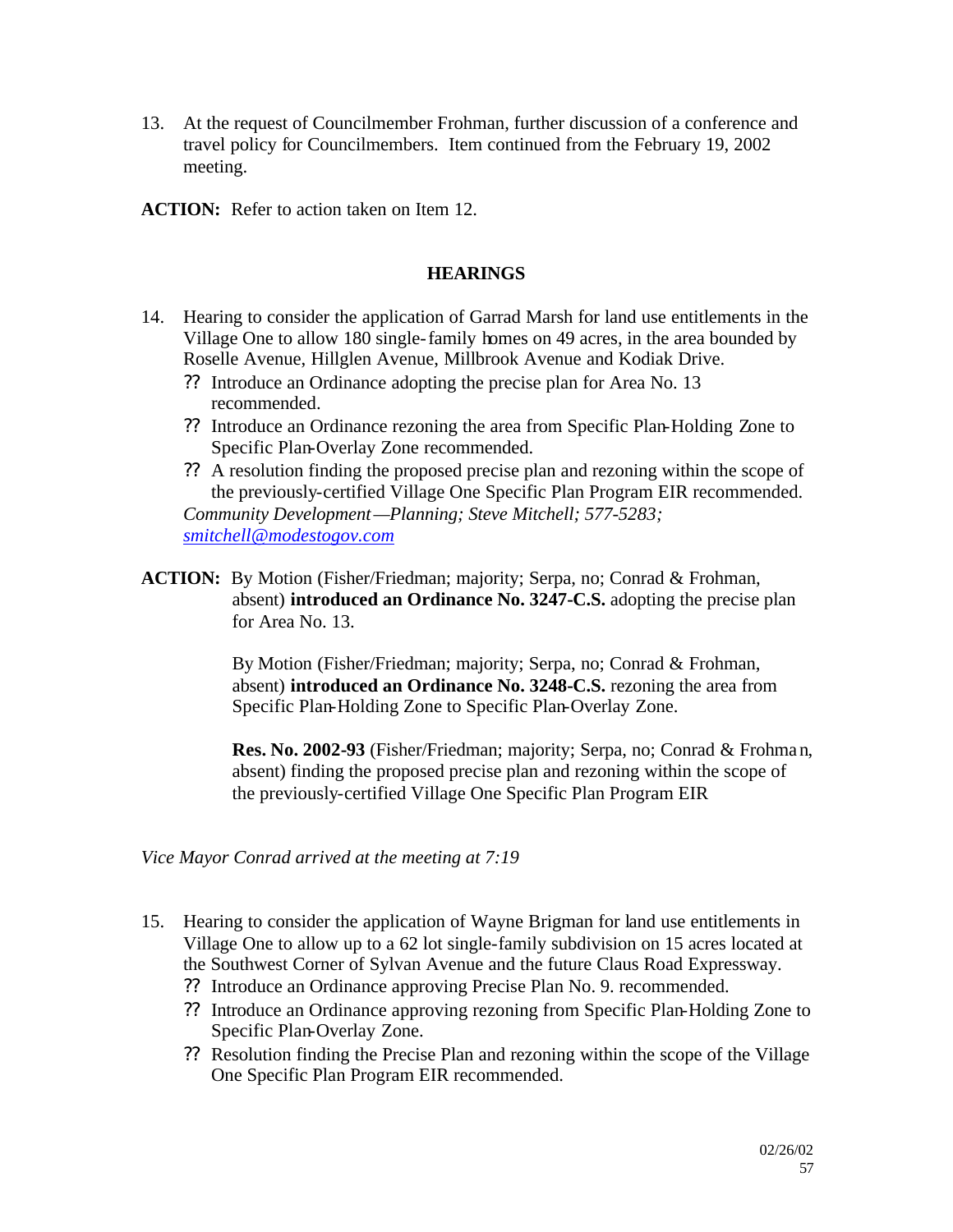*Community Development—Planning; Brad Wall; 577-5283; bwall@modestogov.com*

**ACTION:** By Motion (Fisher/Conrad; majority; Serpa, no; Frohman, absent) **introduced an Ordinance No. 3249-C.S.** approving Precise Plan No. 9

> By Motion (Fisher/Conrad; majority; Serpa, no; Frohman, absent) introduced an Ordinance No. 3250-C.S. approving rezoning from Specific Plan-Holding Zone to Specific Plan-Overlay Zone.

**Res. No. 2002-94** (Fisher/Conrad; majority; Serpa, no; Frohman, absent) finding the Precise Plan and rezoning within the scope of the Village One Specific Plan Program EIR.

- 16. Hearing to consider designating site located at 1418-1430 I Street as City of Modesto Landmark Preservation Site No. 53.
	- ?? Resolution designating site located at 1418-1430 I Street as City of Modesto Landmark Preservation Site No. 53 recommended.

*Parks, Recreation & Neighborhoods; Wayne Mathes; 652-6060; wmathes@modestogov.com*

- **ACTION: Res. No. 2002-95** (Fisher/Serpa; unan.; Frohman, absent) designating site located at 1418-1430 I Street as City of Modesto Landmark Preservation Site No. 53.
- 17. Hearing to consider adopting a Resolution of Formation and introducing an Ordinance authorizing levy of a special tax within Community Facilities District 2002-1 (NorthPointe).
	- ?? Resolution of Formation for Community Facilities District 2002-1(NorthPointe) recommended.
	- ?? Introduction of an Ordinance authorizing levy of a special tax within Community Facilities District 2002-1 (NorthPointe) recommended. *City Manager's Office—CFD Formation Team; Tina Rocha; 577-5321; trocha@modestogov.com*
- **ACTION: Res. No. 2002-96** (Friedman/Fisher; unan; Frohman, absent), a Resolution of Formation for Community Facilities District 2002-1(NorthPointe).

By Motion (Friedman/Fisher; unan.; Frohman, absent) **introduced an Ordinance No. 3250A-C.S**. authorizing levy of a special tax within Community Facilities District 2002-1 (NorthPointe).

*Fisher & Smith absent due to conflict of interest*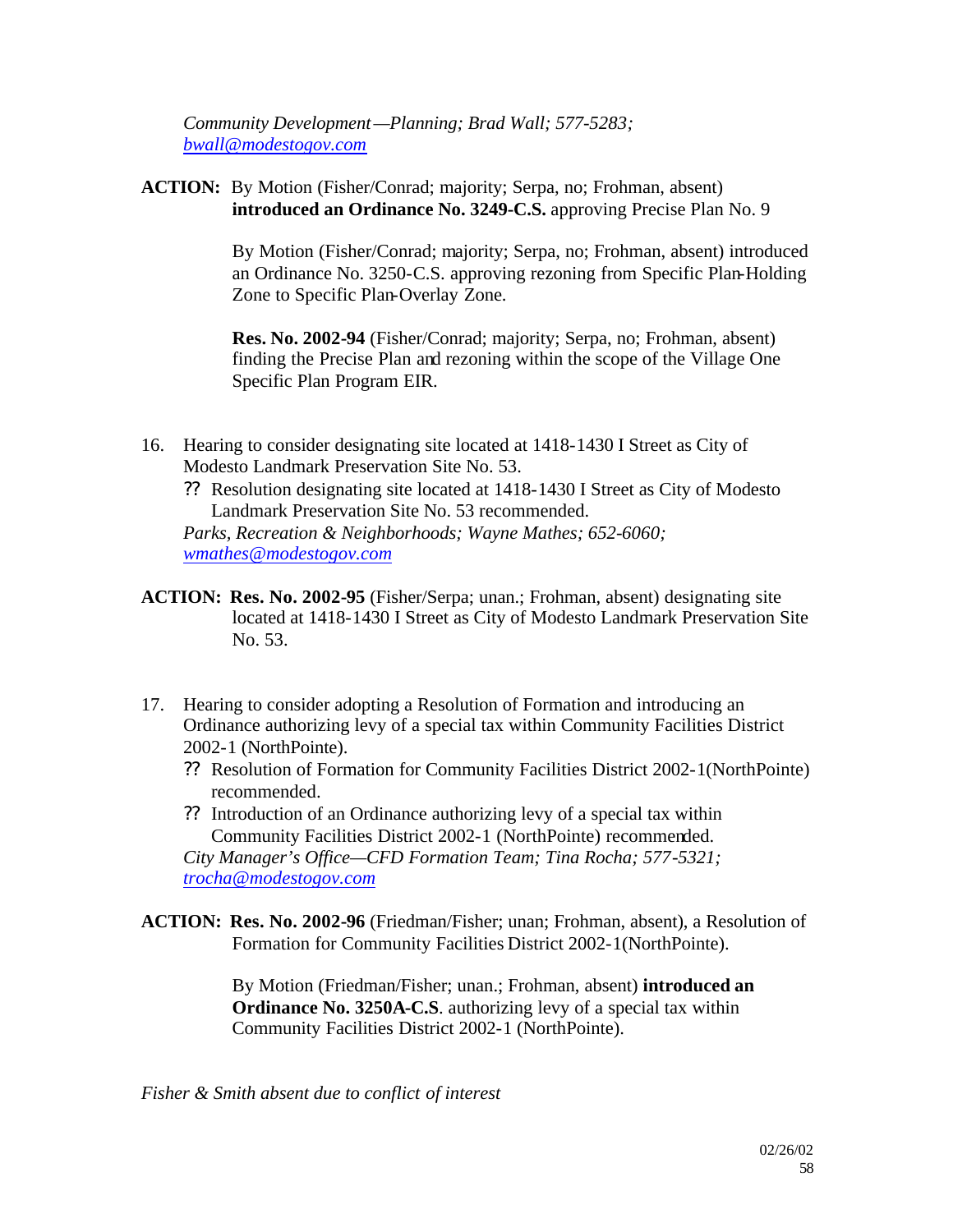- 18. Public Hearing and approval of \$250,000,000 in California Statewide Communities Development Authority revenue Bonds for the benefit of Sutter Health; approximately \$28,100,000 of the total will be spent locally.
	- ?? Resolution approving the issuance of California Statewide Communities Development Authority Revenue Bonds (Sutter Health), Series 2002 recommended.

*Finance; Barry Newlin; 577-5373; bnewlin@modestogov.com*

*Councilmember Friedman declared a conflict of interest however no quorum existed to take action. The names of those Councilmembers with a conflict were drawn by lot to reach a quorum and Councilmember Friedman was selected.*

**ACTION: Res. No. 2002-97** (Friedman/Conrad; unan.; Fisher, Frohman, & Smith, absent) approving the issuance of California Statewide Communities Development Authority Revenue Bonds (Sutter Health), Series 2002.

#### **NEW BUSINESS**

19. Consider approving the X-Fest 2002 to be hosted by Chris Ricci Presents, Inc. and JCD Concepts 2000, Inc., to be held in downtown Modesto on Saturday, July 20, 2002.

?? Resolution approving X-Fest 2002 to be held Saturday, July 20, 2002. *Parks, Recreation & Neighborhoods; Bob Quintella; 577-6444; bquintell@modestogov.com*

**ACTION: Res. No. 2002-98** (Serpa/Fisher; unan.; Frohman, absent) approving X-Fest 2002 to be held Saturday, July 20, 2002.

*Item 20 moved to immediately follow Item 11.*

- 20. Consider changing the name of West Side Park to Cesar E. Chavez Park. ?? Resolution approving name change from West Side Park to Cesar E. Chavez Park recommended. *Parks, Recreation & Neighborhoods; Wayne Mathes; 652-6060; wmathes@modestogov.com*
- **ACTION: Res. No. 2002-99** (Serpa/Smith; unan.; Frohman, absent) approving name change from West Side Park to Cesar E. Chavez Park.

#### **COUNCIL COMMENTS & REPORTS**

21. At the request of Mayor Sabatino, consider rescinding Resolution No. 2002-77, which established a policy to address cell phone use by Councilmembers, and refer the matter to Financial Policy Committee.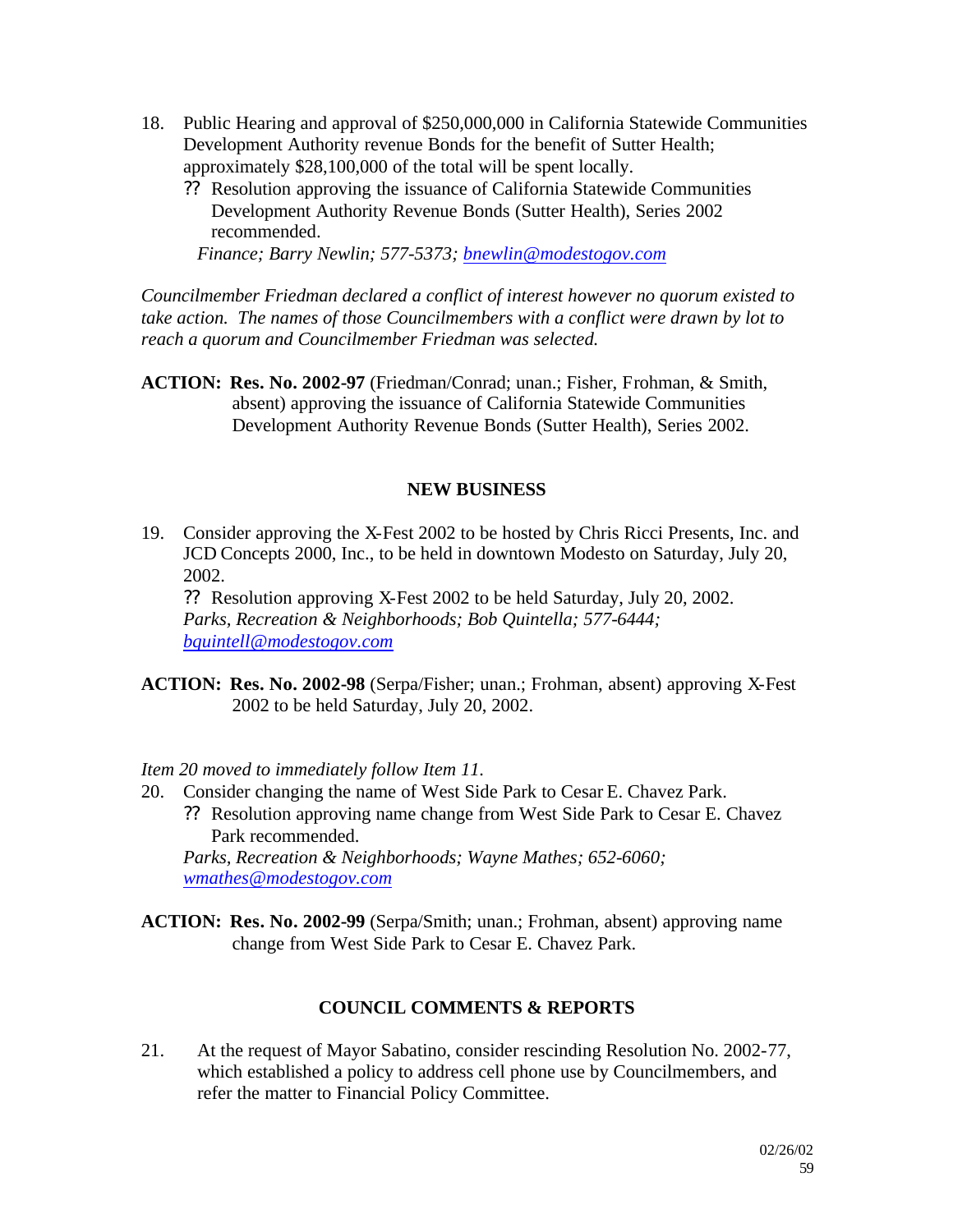### **ACTION:** Refer to action taken on Item 12.

?? Mayor Sabatino discussed the separation of the Convention and Visitors Bureau and the Chamber of Commerce.

### **MATTERS TOO LATE FOR THE AGENDA**

None.

### **ADJOURNMENT**

This meeting adjourned at 8:05 p.m.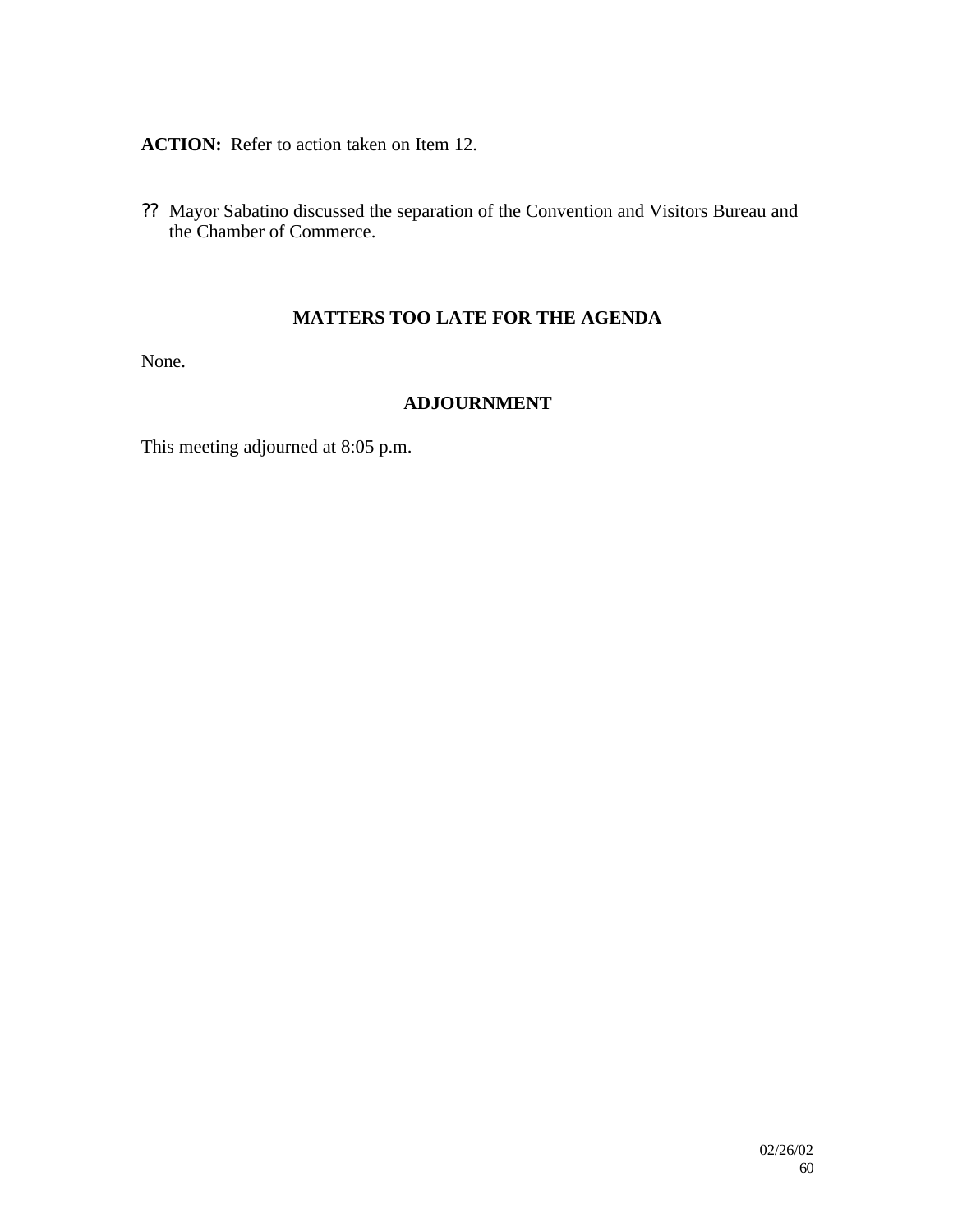#### **MINUTES Thursday, February 28, 2002 at 5:30 p.m.**

Roll Call – Present: Councilmembers Friedman, Serpa, Smith, Mayor Sabatino

Absent: Councilmembers Conrad, Fisher, Frohman *Councilmember Friedman left the meeting at 6:18 p.m. Councilmember Serpa left the meeting at 6:35 p.m.*

Pledge of Allegiance to the Flag

City Clerk's Announcements: None

Declaration of Conflicts of Interest: None

#### **ORAL COMMUNICATIONS**

None.

*No quorum was present at this point in the meeting as only Councilmember Smith and Mayor Sabatino were present* **Budget workshop**– Personnel Dept. In-depth Review (Robin Renwick, Janice Stewart and Don Norris) ??*Report given by Personnel Staff.* Engineering & Transportation Dept. In-depth Review (Glen Lewis and Julie Hendee) ??*Report given by Engineering & Transportation Staff* Cash & Investment Management (Barry Newlin and Debra Eggerman) ??*Report given by the Finance Director during the FPC portion of the meeting.*

#### **ADJOURNMENT**

This meeting adjourned at 7:00 p.m.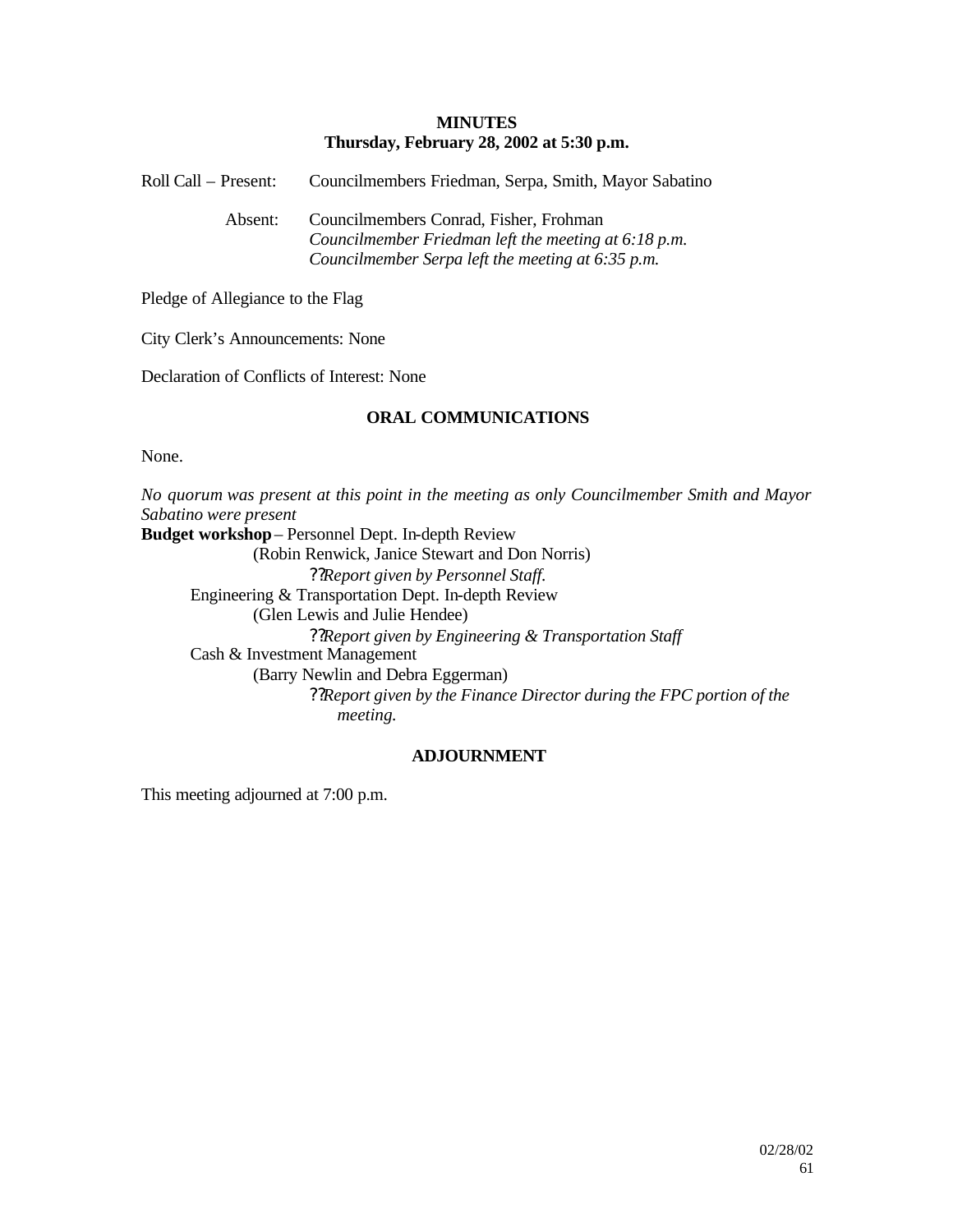#### **MINUTES Wednesday, March 6, 2002, at 5:15 p.m.**

| Roll Call – Present: Councilmembers Conrad, Fisher, Friedman, Frohman, Serpa, |
|-------------------------------------------------------------------------------|
| Smith, Mayor Sabatino                                                         |

Absent: None

Pledge of Allegiance to the Flag

Invocation: Father Tom Foster, Christ the King Church

City Clerk's Announcements:None

Declaration of Conflicts of Interest: *Councilmember Fisher*, *Item 9*

### **ACKNOWLEDGEMENTS AND PRESENTATIONS**

- 1. Presentation of a Proclamation declaring March 8, 2002 as National Arbor Day in recognition of the importance of trees to a healthy environment and beautiful community.
- **ACTION:** Mayor Sabatino presented the proclamation to staff and the president of La Loma Junior High.

Tom Francis presented City with Tree City USA award.

?? Mayor Sabatino presented Kathy Espinoza, Executive Assistant to the Council, with a proclamation of appreciation.

#### **ORAL COMMUNICATIONS**

None.

CONSENT ITEMS – ROLL CALL VOTE REQUIRED: Items 2 & 4 *Items 3,5, 6, & 7 were removed from* 

*Consent*

**ACTION Items 2 & 4: Smith/Friedman; unan.**

**ACTION Item 3: Frohman/Smith; unan.**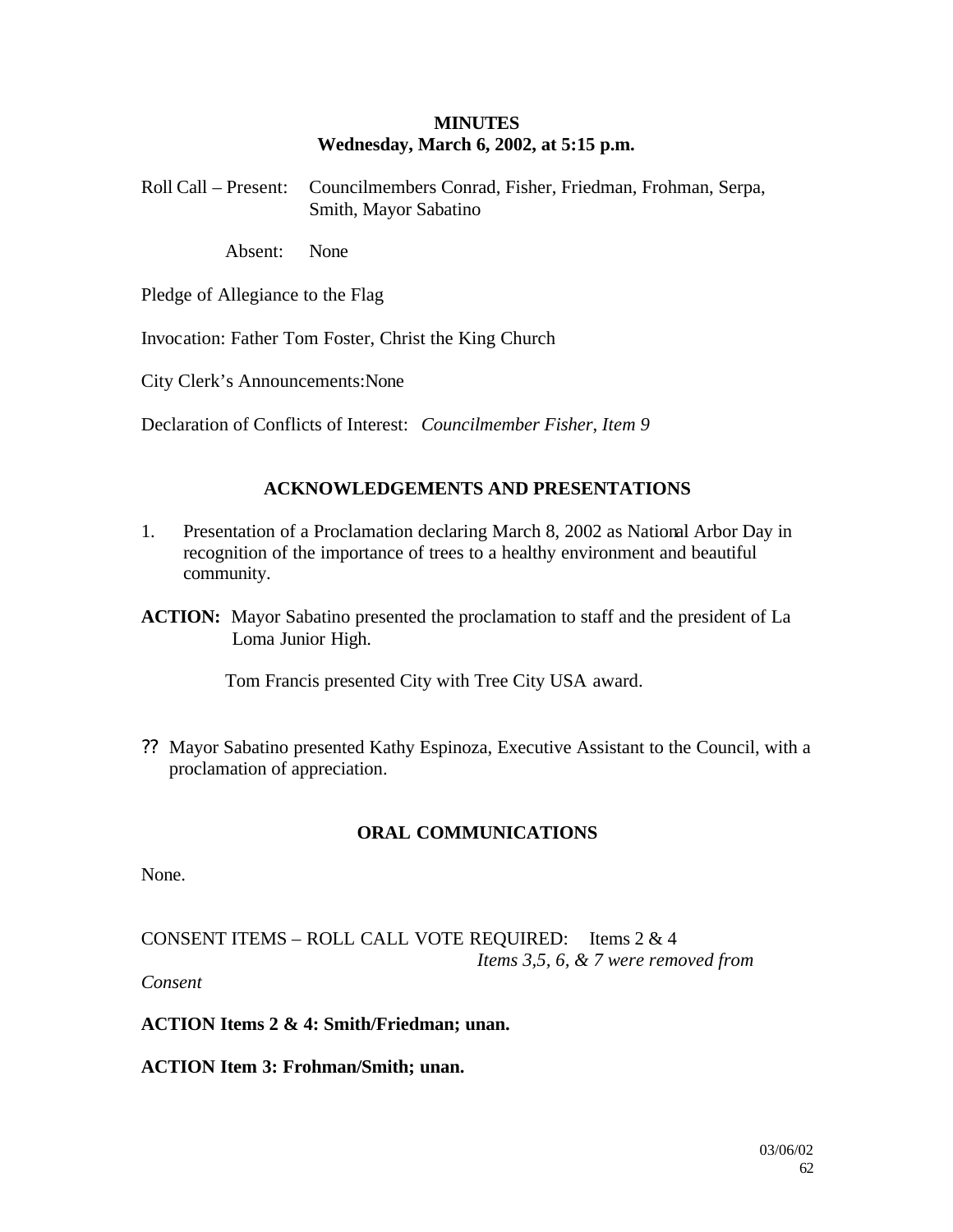**ACTION Item 5:Smith/Frohman; unan.**

**ACTION Item 6: Serpa/Friedman; unan.**

**ACTION Item 7: Friedman/Fisher; unan.**

#### **CONSENT ITEMS**

### **An item may be removed from consent and discussed at the request of an audience member or Councilmember.**

#### **CONSENT**

- 2. Approval of the minutes of the regular City Council meeting of February 26, 2002. ?? Motion approving recommended.
	- *Clerk; Rebecca Bartholomew, 577-5397, rbartholomew@modestogov.com*

**ACTION:** By Motion (Smith/Friedman; unan.) approved minutes of February 26, 2002.

#### REMOVED FROM CONSENT

- 3. Consider creating the classification of Community Facilities Districts Administrative Officer, including adding a salary range. Consider revising the job description of Maintenance Worker I/II. Consider adjusting the salary range for Fire Chief and Personnel Director.
	- ?? Resolution amending the Position Classification Plan to create the classification of Community Facilities Districts Administrative Officer and revise the classification of Maintenance Worker I/II recommended.
	- ?? Resolution amending the Class Range Tables for Management/Confidential to add the salary for Community Facilities Districts Administrative Officer, effective March 6, 2002 recommended.
	- ?? Resolution to amend the Class Range Table for Executive Management to adjust the salary for fire Chief and Personnel Director, effective March 12, 2002 recommended.
- **ACTION: Res. No. 2002-100** (Frohman/Smith; unan.) amending the Position Classification Plan to create the classification of Community Facilities Districts Administrative Officer and revise the classification of Maintenance Worker I/II

**Res. No. 2002-101** (Frohman/Smith; unan.) amending the Class Range Tables for Management/Confidential to add the salary for Community Facilities Districts Administrative Officer, effective March 6, 2002.

**Res. No. 2002-102** (Frohman/Smith; unan.)amending the Class Range Table for Executive Management to adjust the salary for fire Chief and Personnel Director, effective March 12, 2002.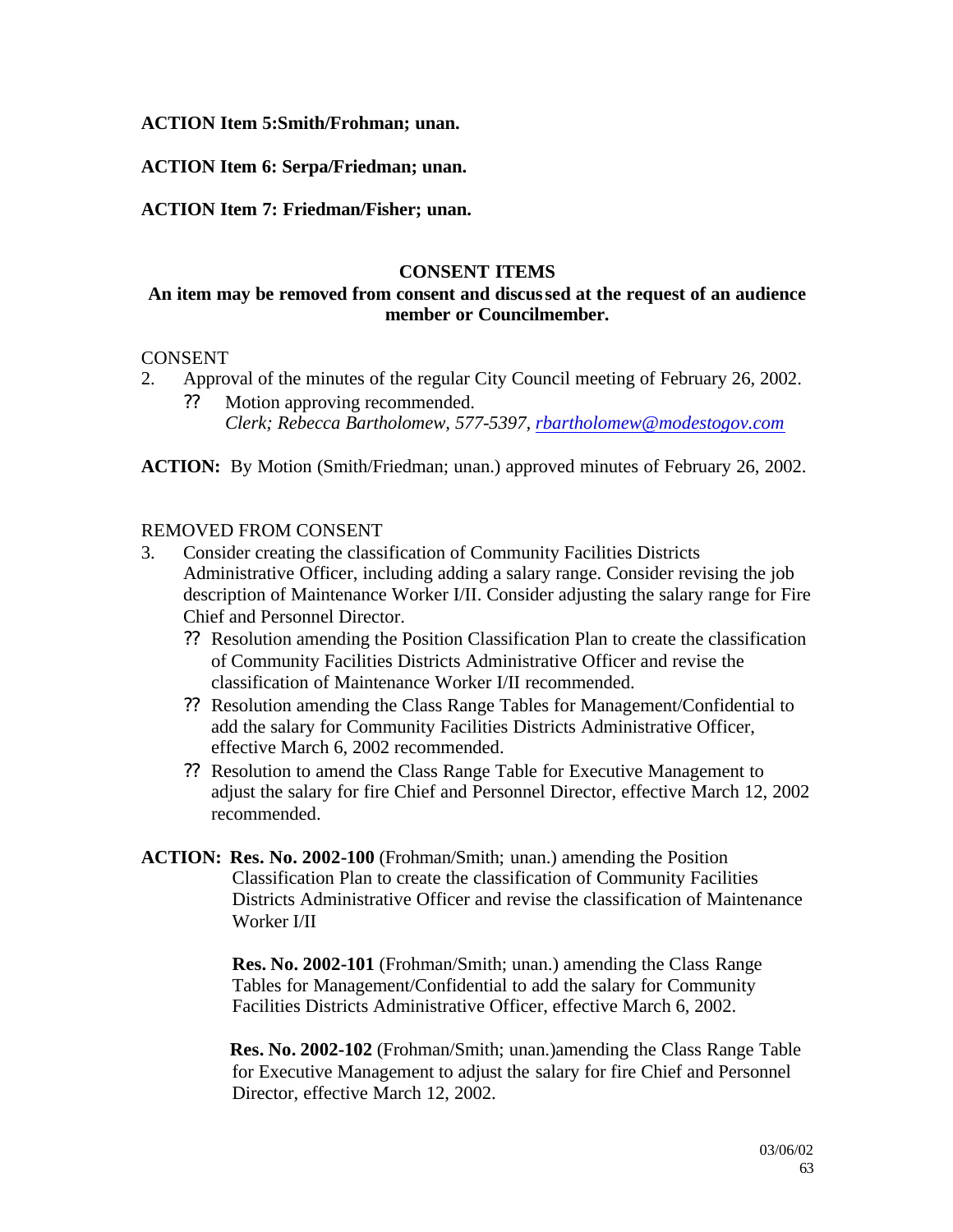### **Item was referred to Financial Policy Committee.**

#### **CONSENT**

- 4. Consider awarding the contract for purchase of body armor for the Police Department to L.C. Action for a total cost of \$91,087. Funds are budgeted.
	- ?? Resolution awarding the contract for purchase of body armor for the Police Department to L.C. Action for a total cost of \$91,087 recommended. *Finance; Lori Martinez, 577-5420, lmartinez@modestogov.com*
- **ACTION: Res. No. 2002-103**(Smith/Friedman; unan.) awarding the contract for purchase of body armor for the Police Department to L.C. Action for a total cost of \$91,087

#### REMOVED FROM CONSENT

5. Consider awarding a contract for computer support services from ComputerWare for City Attorney's office.

?? Resolution authorizing the City Manager to execute agreement recommended. *Attorney; Mike Milich, 577-5284, mmilich@modestogov.com*

**ACTION: Res. No. 2002-104** (Smith/Frohman; unan.) authorizing the City Manager to execute agreement.

#### REMOVED FROM CONSENT

- 6. Consider awarding a contract to WLC Architects for professional architectural services to design and develop a new joint Fire, Police and Parks, Recreation & Neighborhoods building at a cost not to exceed \$197,500 and consider amending the CIP accordingly.
	- ?? Resolution awarding a contract to WLC Architects for professional architectural service to prepare schematic design, design development and contract documents for a new joint Fire, Police and Parks, Recreation & Neighborhoods building at a cost not to exceed \$197,500 recommended.
	- ?? Resolution amending the CIP to re-allocate funding to fully cover the cost of the architectural services provided by WLC Architects for the preparation of schematic design, design development and contract documents for a new joint Fire, Police and Parks, Recreation & Neighborhoods building recommended. *Parks, Recreation & Neighborhoods; Bob Ford, 577-5437, bford@modestogov.com*
- **ACTION: Res. No. 2002-105** (Serpa/Friedman; unan.) awarding a contract to WLC Architects for professional architectural service to prepare schematic design, design development and contract documents for a new joint Fire, Police and Parks, Recreation & Neighborhoods building at a cost not to exceed \$197,500.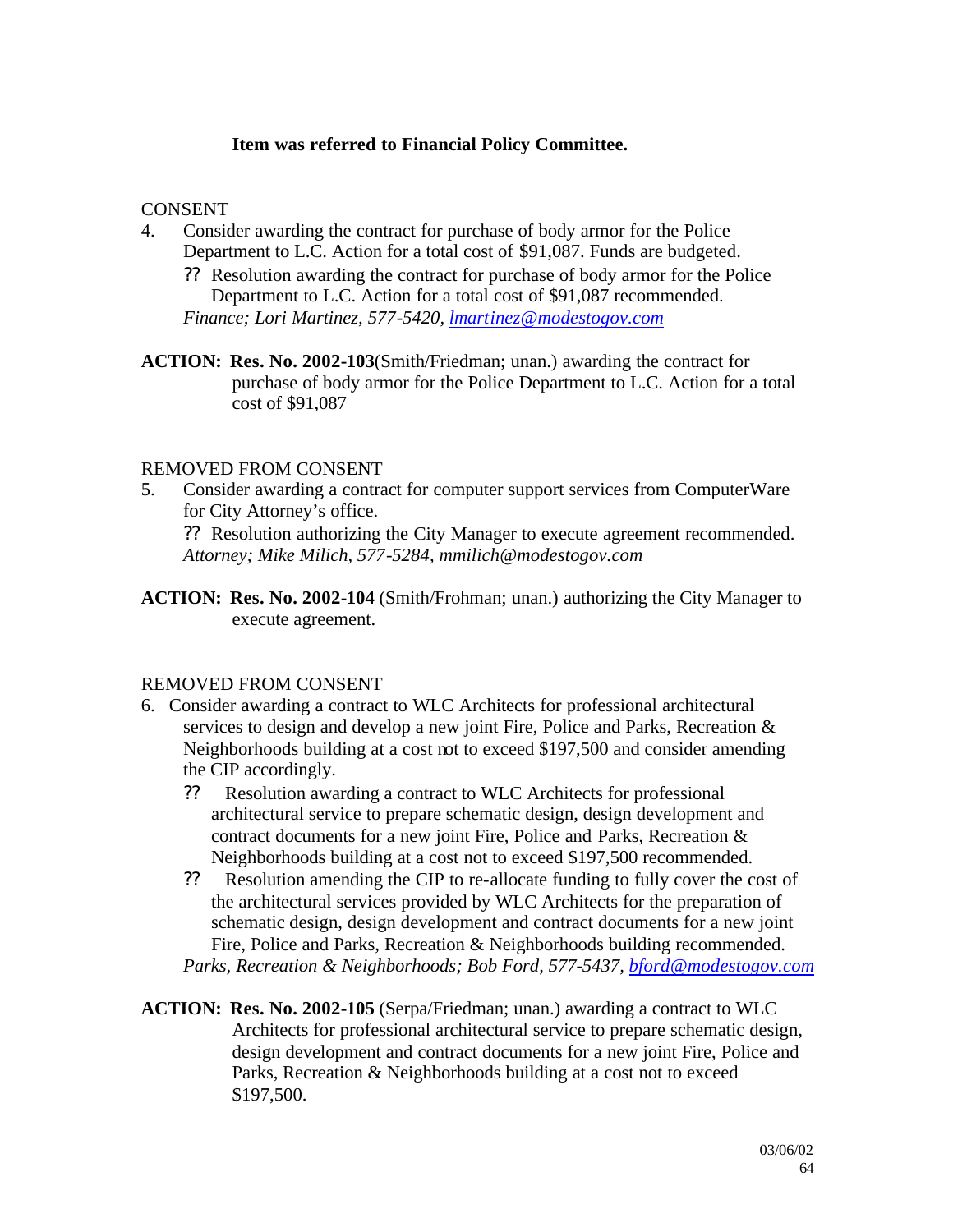**Res. No. 2002-106** (Serpa/Friedman; unan.) amending the CIP to re-allocate funding to fully cover the cost of the architectural services provided by WLC Architects for the preparation of schematic design, design development and contract documents for a new joint Fire, Police and Parks, Recreation & Neighborhoods building

### REMOVED FROM CONSENT

7. Consider streamlining the procedures used when processing federally funded loans initiated by the Parks, Recreation & Neighborhoods Department.

?? Resolution approving a process for federally funded loans initiated by the Parks, Recreation & Neighborhoods Department recommended. *Parks, Recreation & Neighborhoods; Julie Hannon, 577-5417, jhannon@modestgov.com*

**ACTION: Res. No. 2002-107** (Friedman/Fisher; unan.) approving a process for federally funded loans initiated by the Parks, Recreation & Neighborhoods Department.

### **WRITTEN COMMUNICATIONS**

8. Letter from Dale Gene Williams regarding issues related to affordable housing and the benefits received by the City of Modesto from SCEDCO.

**ACTION:** Item was referred to Citizen's Housing and Community Development Committee.

*Fisher absent due to conflict of interest.*

- 9. Letter from Dennis Wilson, on behalf of Renee Ellis, requesting waiver of the 15-day appeal limitation. This waiver would allow an appeal of conditions imposed by the Planning Commission on a vesting tentative subdivision map for Banyon Estates.
- **ACTION:** Time waiver denied and item was referred to Transportation Policy Committee.

#### **NEW BUSINESS**

10. Oral report regarding the receipt of two grants received from the California Integrated Waste Management Board for Beardbrook Park playground and Orville Wright Park playground. *Engineering & Transportation; Bev McCullough; 577-5495; bmccullough@modestogov.com*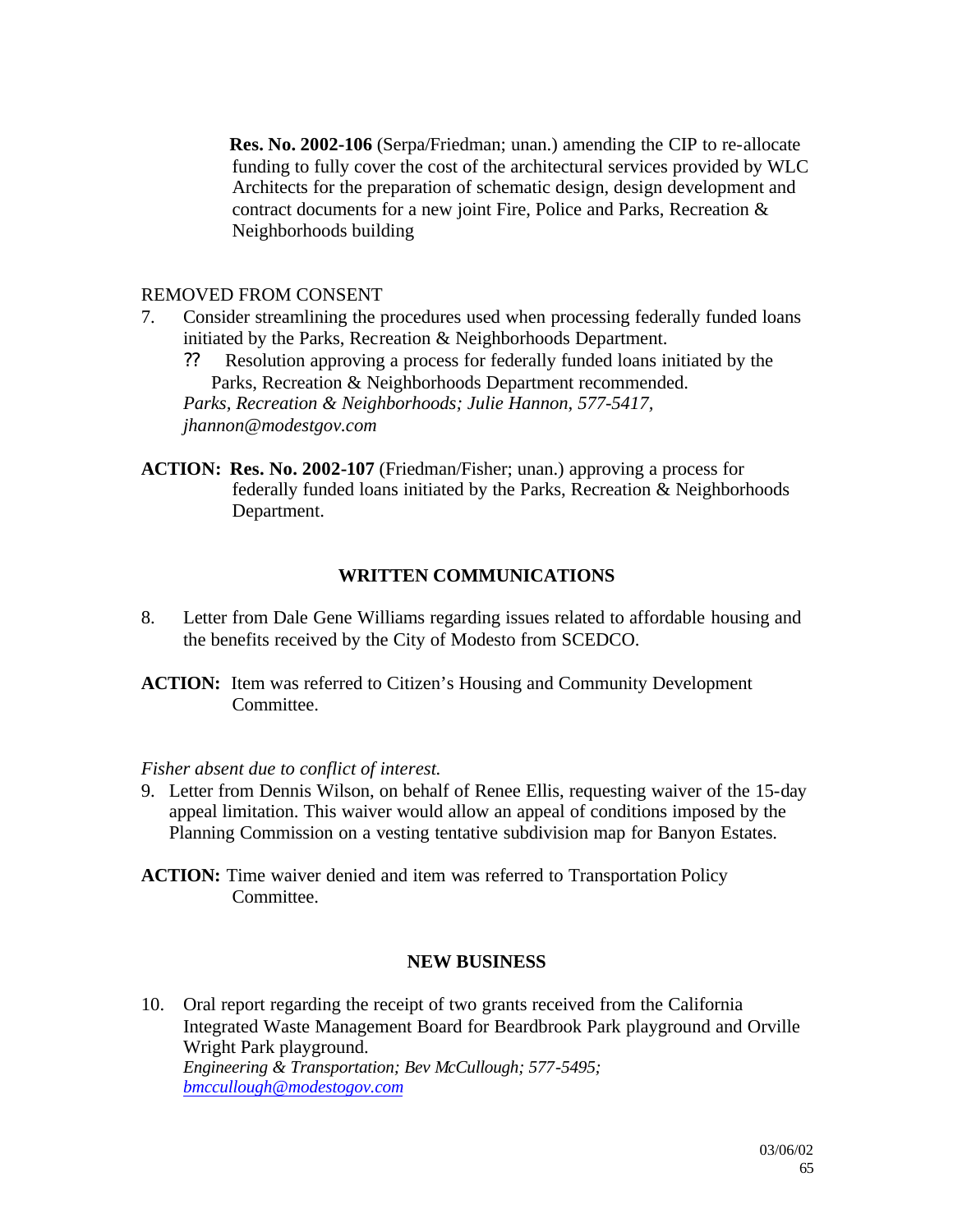**ACTION:** By Motion (Smith/Friedman; unan.) acknowledged receipt of report.

- 11. Consider annual report of the Capital Facilities Fees (CFF) Fund Summaries.
- ?? Motion acknowledging receipt of report recommended. *Finance; Rob Stout, 577-5369, rstout@modestogov.com*
- **ACTION:** By Motion (Fisher/Conrad; unan.) acknowledged receipt of report and report was referred to Financial Policy Committee.
- 12. Consider a two-month continuance of a contract with Stanislaus County for animal shelter services. Funds are budgeted.
	- ?? Resolution approving the two-month extension of a contract with Stanislaus County for animal shelter services and authorizing the City Manager to execute the necessary documents recommended.

*Police; Ron Sale, 572-9674, saler@modestopd.com*

**ACTION: Res. No. 2002-108** (Fisher/Frohman; unan.) approving the two-month extension of a contract with Stanislaus County for animal shelter services and authorizing the City Manager to execute the necessary documents

### **COUNCIL COMMENTS & REPORTS**

None.

### **MATTERS TOO LATE FOR THE AGENDA**

None

### **ADJOURNMENT**

This meeting adjourned at 7:00 p.m.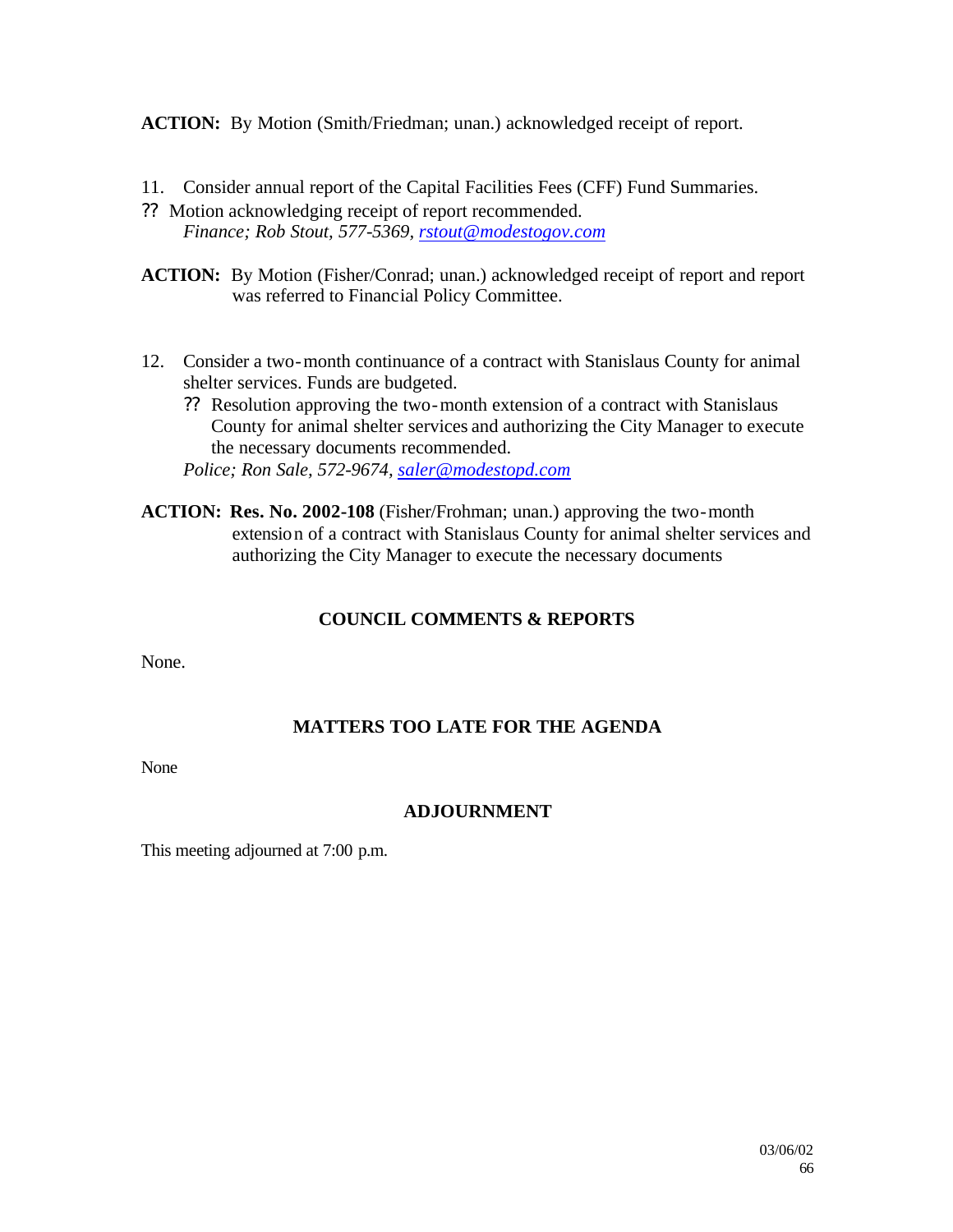#### **MINUTES Tuesday, March 12, 2002, at 5:15 p.m.**

Roll Call – Present: Councilmembers Conrad, Fisher, Friedman, Frohman, Serpa, Mayor Sabatino

Absent: Councilmember Smith

Pledge of Allegiance to the Flag - Girl Scout Troop performed the flag ceremony

Invocation: Pastor Lonnie Skiles, Big Valley Grace Community Church

City Clerk's Announcements: *Item 18 was continued to March 19, 2002. Item 17 continued to April 2, 2002.*

Declaration of Conflicts of Interest: *Fisher, Item 9*

### **ACKNOWLEDGEMENTS AND PRESENTATIONS**

1. Proclamation acknowledging the  $90<sup>th</sup>$  Anniversary of the Girl Scouts of the USA, and declaring March 10-16, 2002, as Girl Scout Week and March 12, 2002, as Girl Scout Day.

**ACTION:** Mayor Presented proclamation.

?? Business Development Manager, Linda Boston, presented Council with the Joint Center Sustainable Communities Award

#### **ORAL COMMUNICATIONS**

- ?? Dale Williams asked questions regarding the status of discussions of affordable housing.
	- o Councilmembers responded to Mr. Williams noting the issue is being discussed by Community Development & Housing and Citizens Housing & Community Development Committees
- ?? Dave Geer commented about the child attacked by the Pit Bull dogs and requested the Council to tighten the existing ordinance regarding animal regulations.
	- o Council and the City Attorney responded to Mr. Geer's concerns.

### **CONSENT ITEMS – ROLL CALL VOTE REQUIRED**: Items 4-13, & 15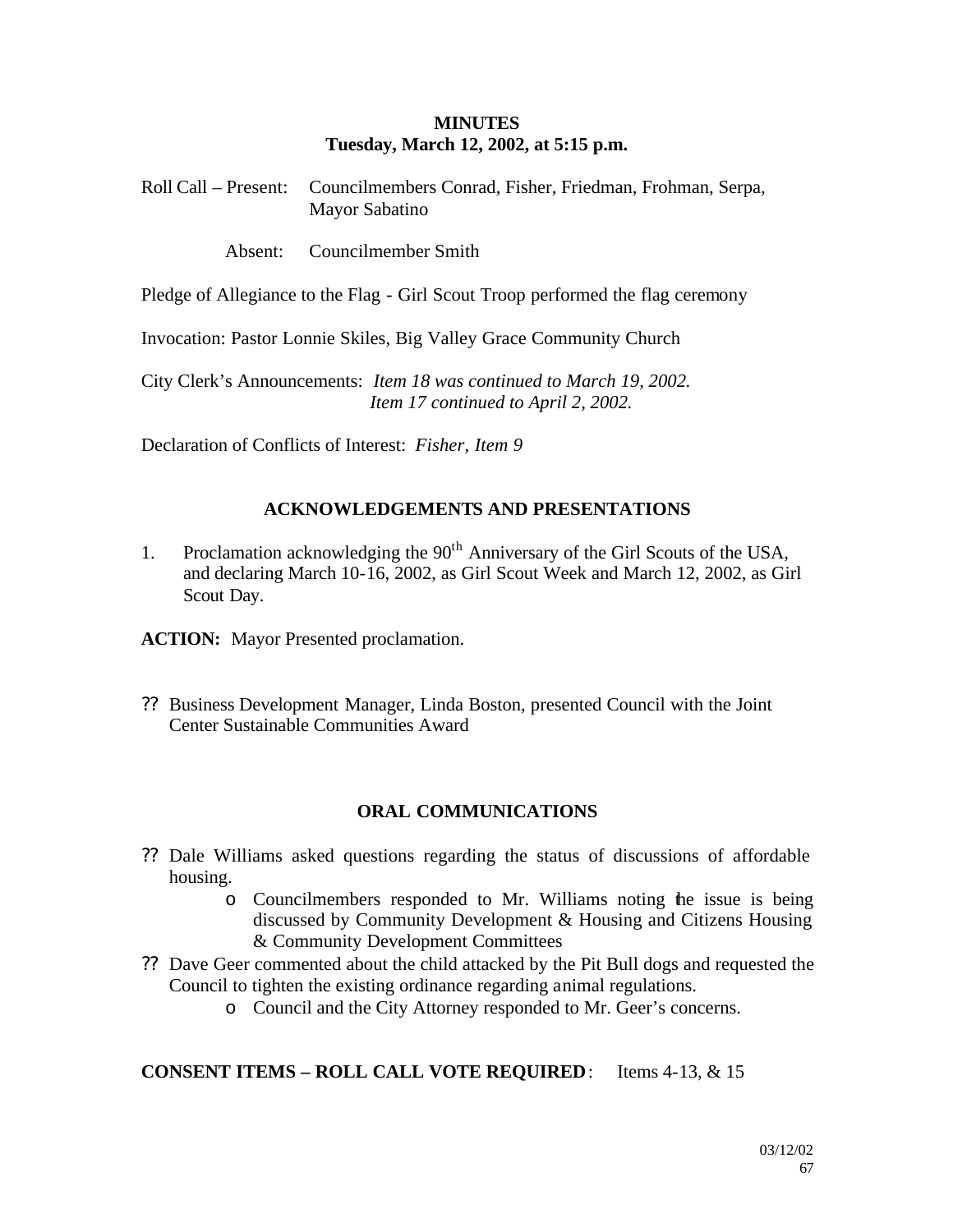#### *Consent*

#### **ACTION Items 4-13, & 15: Frohman/Friedman; unan.; Smith, absent**

**ACTION Item 2: Conrad/Fisher; unan.; Smith, absent**

**ACTION Item 3: Frohman/Fisher; unan.; Smith absent**

**ACTION Item 14: Frohman/Fisher; unan.; Smith, absent** 

#### **CONSENT ITEMS**

#### **An item may be removed from consent and discussed at the request of an audience member or Councilmember.**

#### REMOVED FROM CONSENT

- 2. Approval of the minutes of the special City Council meetings of February 28 and March 6, 2002. (Motion approving recommended.) *Clerk; Rebecca Bartholomew, 577-5397, rbartholomew@modestogov.com*
- **ACTION:** By motion (Conrad/Fisher; unan.; Smith, absent) approved the minutes of February 28 and March 6, 2002.

### REMOVED FROM CONSENT

- 3. Consider awarding a \$206,465.20 contract to Mozingo Construction Inc. for the replacement of the water main in West Orangeburg Avenue from Carver Road to Tully Road; project titled "Orangeburg Avenue Waterline".
- ?? Resolution awarding a \$206,465.20 contract to Mozingo Construction Inc. for the project titled "Orangeburg Avenue Waterline" recommended. *Engineering & Transportation; Dean Phillips, 577-5260, dphillips@modestogov.com*

**ACTION: Res. No. 2002-109** (Frohman/Fisher; unan.; Smith, absent) awarding a \$206,465.20 contract to Mozingo Construction Inc. for the project titled "Orangeburg Avenue Waterline."

#### **CONSENT**

4. Consider authorizing the Purchasing Supervisor to formally solicit a request for bids for a gravity belt thickener (GBT) for approximately \$200,000. This piece of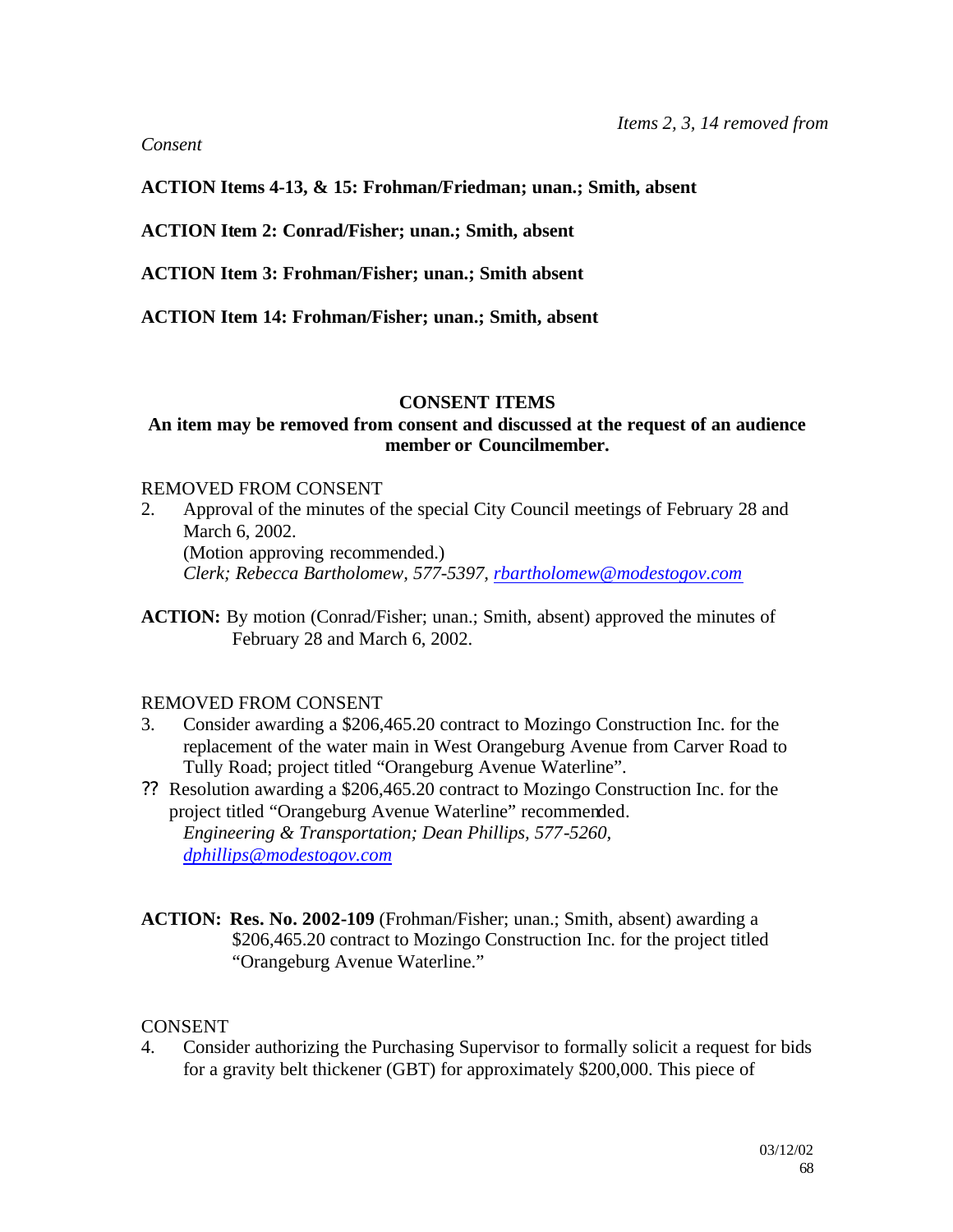equipment is used to thicken sludge for one of the Water Quality Control's primary digesters.

?? Resolution authorizing the Purchasing Supervisor to formally solicit a request for bids for a gravity belt thickener (GBT) recommended.

*Finance; Tom Reddie, 577-5406, treddie@modestogov.com*

**ACTION: Res. No. 2002-110** (Frohman/Friedman; unan.; Smith, absent) authorizing the Purchasing Supervisor to formally solicit a request for bids for a gravity belt thickener (GBT).

### **CONSENT**

- 5. Consider approving a final map of Olympic Park Unit No.3, a subdivision in the Village One Specific Plan Area, accepting the public improvements, and authorizing the City Manager to sign the standard subdivision agreement with the subdividers.
	- ?? Resolution approving a final map of Olympic Park Unit No.3 subdivision in the Village One Specific Plan Area, accepting the public improvements, and authorizing the City Manager to sign an agreement with the subdividers as required by Section 4-4.604(c) of the Municipal Code (Owners: Warren Smith Lawson Family Inc., a California Corporation) recommended.

*Engineering & Transportation; Robert Granberg, 577-5259, rgranberg@modestogov.com*

**ACTION: Res. No. 2002-111** (Frohman/Friedman; unan.; Smith, absent) approving a final map of Olympic Park Unit No. 3 subdivision in the Village One Specific Plan Area, accepting the pubic improvements, and authorizing the City Manager to sign an agreement with the subdividers as required by Section 4-4.604(c) of the Municipal Code.

### **CONSENT**

- 6. Consider approving a final map of a subdivision in the Village One Specific Plan Area, (Olympic Park Unit No. 2), accepting the public improvements except for the landscaping and irrigation improvements, and authorizing the City Manager to sign the standard subdivision agreement with the subdividers.
	- ?? Resolution approving a final map of Olympic Park Unit No. 2, a subdivision in the Village One Specific Plan Area, accepting the public improvements except the landscaping and irrigation improvements, and authorizing the City Manager to sign an agreement with the subdividers as required by Section 4-4.604(c) of the Municipal Code (Owners: Warren Smith Lawson Family Inc., a California Corporation) recommended.

*Engineering & Transportation; Robert Granberg, 577-5259, rgranberg@modestogov.com*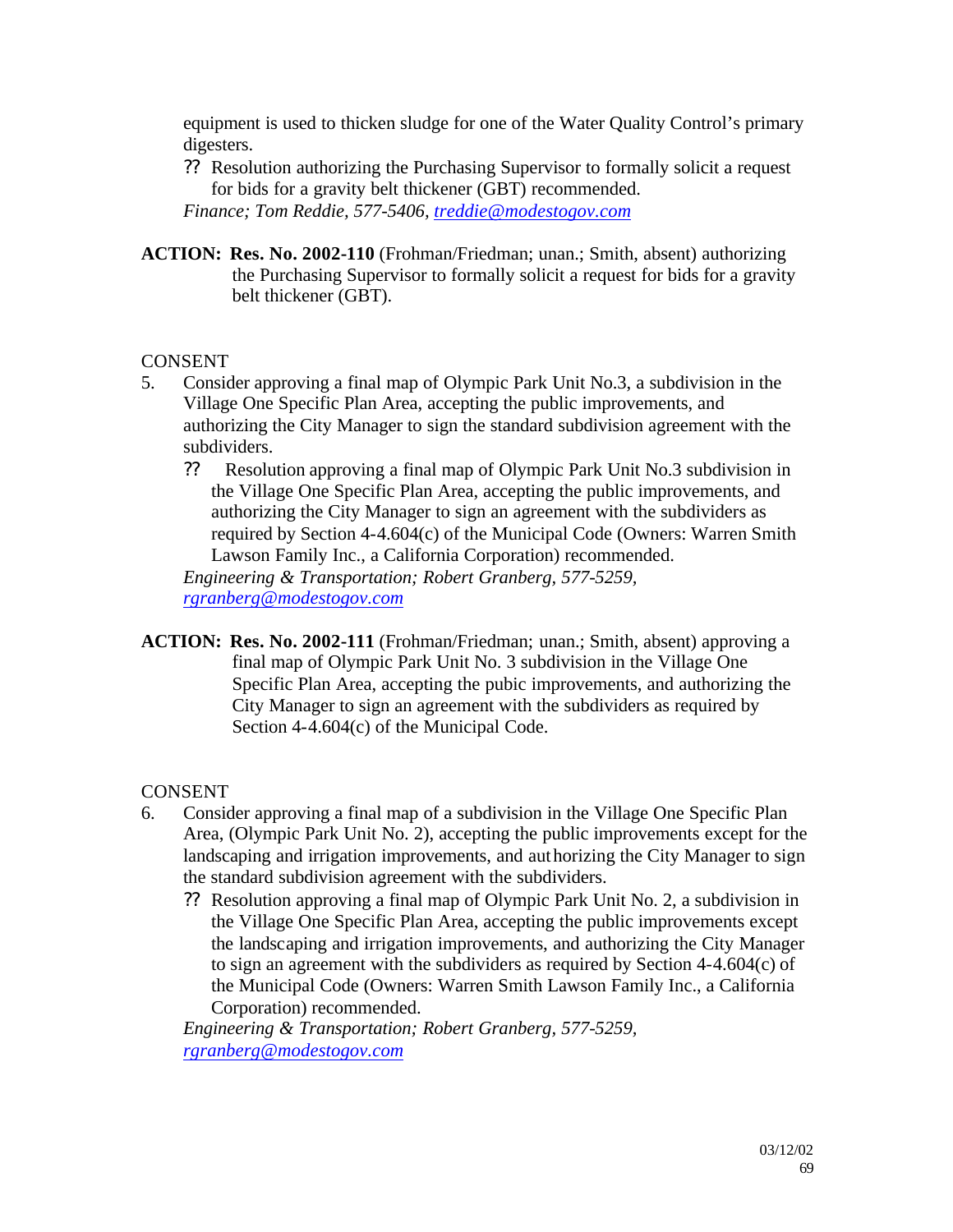**ACTION: Res. No. 2002-112** (Frohman/Friedman; unan.; Smith, absent) approving final map of Olympic Park Unit No. 2, a subdivision in the Village One Specific Plan Area, accepting the public improvements except the landscaping and irrigation improvements, and authorizing the City Manager to sign an agreement with the subdividers as required by Section 4-4.604(c) of the Municipal Code

### **CONSENT**

- 7. Consider accepting the improvements for Enterprise Business Park subdivision and authorizing the City Clerk to file Notice of Completion and to release subdivision securities.
	- ?? Resolution accepting the improvements for Enterprise Business Park subdivision and authorize the City Clerk to file Notice of Completion and to release subdivision securities upon expiration of statutory periods (owners; Marvin L. Oates and Jesus O. Garcia) recommended.

*Engineering & Transportation; Robert Granberg, 577-5259, rgranberg@modestogov.com*

**ACTION: Res. No. 2002-113** (Frohman/Friedman; unan.; Smith, absent) accepting the improvements for Enterprise Business Park subdivision and authorize the City Clerk to file Notice of Completion and to release subdivision securities upon expiration of statutory periods.

> Councilmember Fisher requested an appropriate buffer be placed between the Business Park and the neighborhood.

### **CONSENT**

- 8. Consider approving a final map for Fernwood Phase 3 subdivision in the Village One Specific Plan Area and authorizing the City Manager to sign the standard subdivision agreement with the subdividers.
	- ?? Resolution approving a final map for Fernwood Phase 3 subdivision in the Village One Specific Plan Area and authorizing the City Manager to sign an agreement with the subdivides as required by Section 4-4.604(c) of the Municipal Code (Owners: Fernwood Properties LLC, a California Limited Liability Company by its manager member, Bennett Development Inc., a California Corporation) recommended.

*Engineering & Transportation; Robert Granberg, 577-5259, rgranberg@modestogov.com*

**ACTION: Res. No. 2002-114** (Frohman/Friedman; unan.; Smith, absent) approving a final map for Fernwood Phase 3 subdivision in the Village One Specific Plan Area and authorizing the City Manager to sign an agreement with the subdivides as required by Section 4-4.604(c) of the Municipal Code.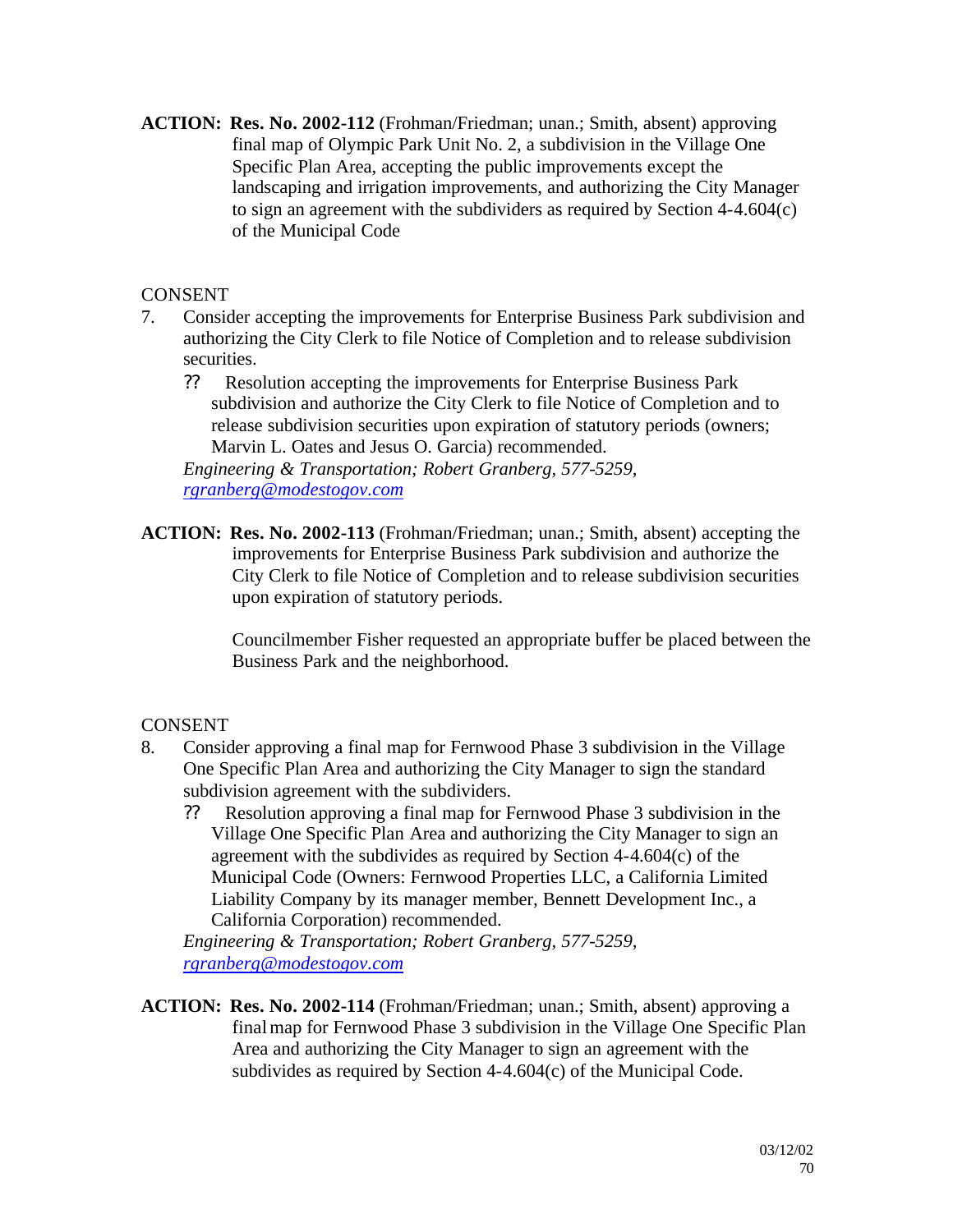#### **CONSENT**

- 9. Consider approving a final map of Snyder Apartment and Mini Storage subdivision in the Pelandale-Snyder Specific Plan Area, accepting the public improvements, and authorizing the City Manager to sign the standard subdivision agreement with the subdividers.
	- ?? Resolution approving a final map of Snyder Apartment and Mini Storage subdivision in the Pelandale-Snyder Specific Plan Area, accepting the public improvements, and authorizing the City Manager to sign an agreement with the subdividers as required by Section 4-4.604(c) of the Municipal Code (Owners: TRS Enterprises, Inc., a California Corporation) recommended.

*Engineering & Transportation; Robert Granberg, 577-5259, rgranberg@modestogov.com*

**ACTION: Res. No. 2002-115** (Frohman/Friedman; unan.; Smith, absent) approving a final map of Snyder Apartment and Mini Storage subdivision in the Pelandale-Snyder Specific Plan Area, accepting the public improvements, and authorizing the City Manager to sign an agreement with the subdividers as required by Section 4-4.604(c) of the Municipal Code.

### CONSENT

- 10. Consider ordering the Engineering & Transportation Director to prepare and file the Annual Report for Landscape Maintenance District No. 1 for Dry Creek Meadows subdivision Nos. 1 through 6.
	- ?? Resolution ordering the Engineering & Transportation Director to prepare and file the Annual Report for Landscape Maintenance District No. 1 for Dry Creek Meadows subdivision Nos. 1 through 6 recommended.

*Engineering & Transportation; Robert Granberg, 577-5259, rgranberg@modestogov.com*

**ACTION: Res. No. 2002-116** (Frohman/Friedman; unan.; Smith, absent) ordering the Engineering & Transportation Director to prepare and file the Annual Report for Landscape Maintenance District No. 1 for Dry Creek Meadows subdivision Nos. 1 through 6.

### CONSENT

- 11. Consider ordering the Engineering & Transportation Director to prepare and file the Annual Report for Landscape Maintenance District No. 2 for Dry Creek Meadows subdivisions Nos. 7 through 10, Creekwood Meadows, subdivision and Yosemite Meadows subdivision Units 1 & 2.
	- ?? Resolution ordering the Engineering & Transportation Director to prepare and file the Annual Report for Landscape Maintenance District No. 2 for Dry Creek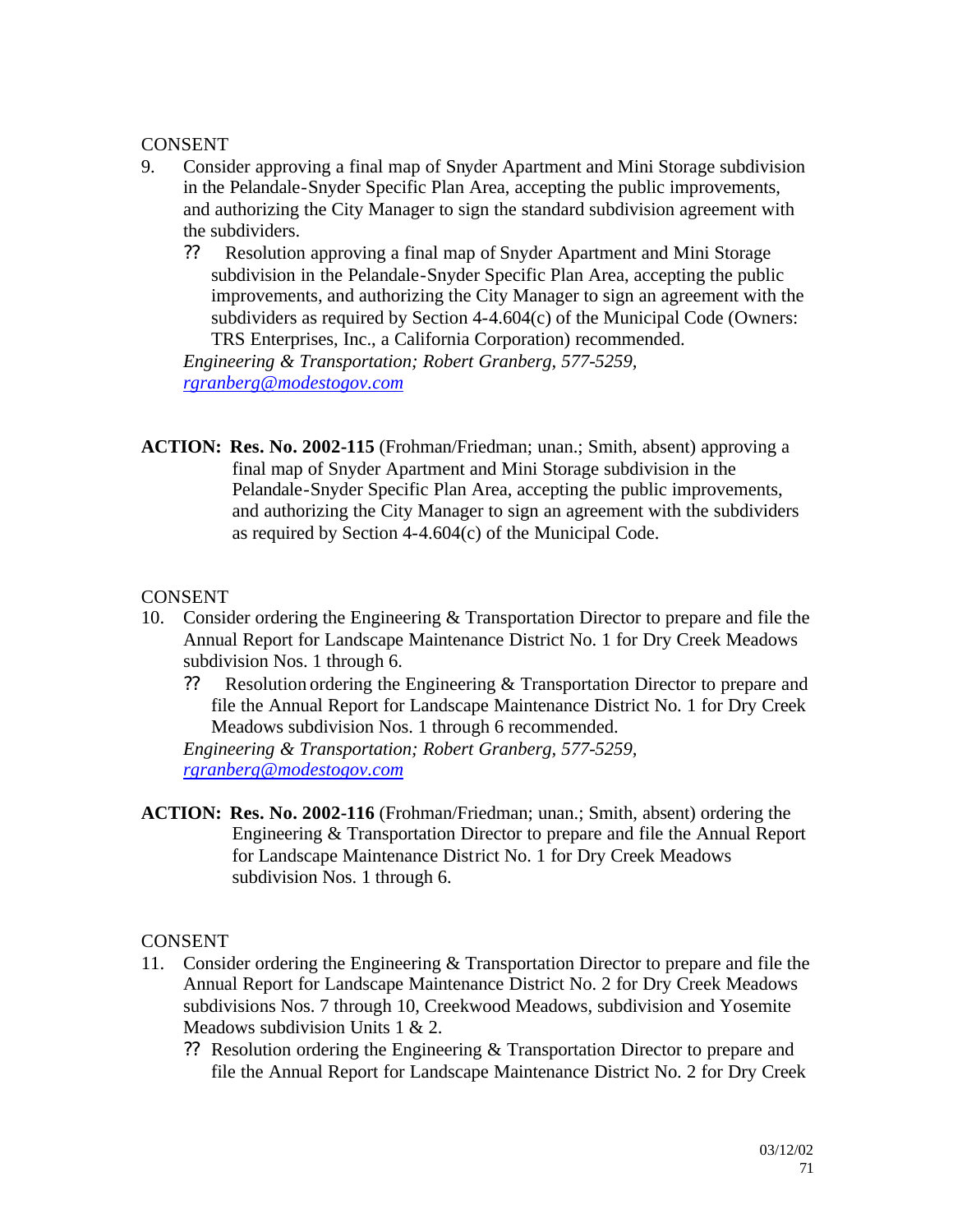Meadows subdivisions Nos. 7 through 10, Creekwood Meadows, subdivision and Yosemite Meadows subdivision Units 1 & 2 recommended. *Engineering & Transportation; Robert Granberg, 577-5259, rgranberg@modestogov.com*

**ACTION: Res. No. 2002-117** (Frohman/Friedman; unan.; Smith, absent) ordering the Engineering & Transportation Director to prepare and file the Annual Report for Landscape Maintenance District No. 2 for Dry Creek Meadows subdivisions Nos. 7 through 10, Creekwood Meadows, subdivision and Yosemite Meadows subdivision Units 1 & 2.

#### **CONSENT**

- 12. Consider awarding annual well rehabilitation to Don Pedro Pump as the primary provider, Howk Systems as the secondary, and Hennings Brothers as the third provider for an estimated annual cost of \$80,000. Funds are budgeted.
	- ?? Resolution awarding annual well rehabilitation to Don Pedro Pump as the primary provider, Howk Systems as the secondary, and Hennings Brothers as the third provider for an estimated annual cost of \$80,000 recommended. *Finance; Lori Martinez, 577-5420, lmartinez@modestogov.com*
- **ACTION: Res. No. 2002-118** (Frohman/Friedman; unan.; Smith, absent) awarding annual well rehabilitation to Don Pedro Pump as the primary provider, Howk Systems as the secondary, and Hennings Brothers as the third provider for an estimated annual cost of \$80,000.

#### **CONSENT**

- 13. Consider awarding annual pump station rejuvenation to Amerine Systems as the primary, Don Pedro Pumps as the secondary, and Howk Systems as the third provider for an estimated annual cost of \$500,000. Funds are budgeted.
	- ?? Resolution awarding annual pump station rejuvenation to Amerine Systems as the primary, Don Pedro Pumps as the secondary, and Howk Systems as the third provider for an estimated annual cost of \$500,000 recommended.

*Finance; Lori Martinez, 577-5420, lmartinez@modestogov.com*

**ACTION: Res. No. 2002-119** (Frohman/Friedman; unan.; Smith, absent) awarding annual pump station rejuvenation to Amerine Systems as the primary, Don Pedro Pumps as the secondary, and Howk Systems as the third provider for an estimated annual cost of \$500,000.

#### REMOVED FROM CONSENT

14. Consider change of name from Community Development Department (CDD) to Community & Economic Development Department (CEDD).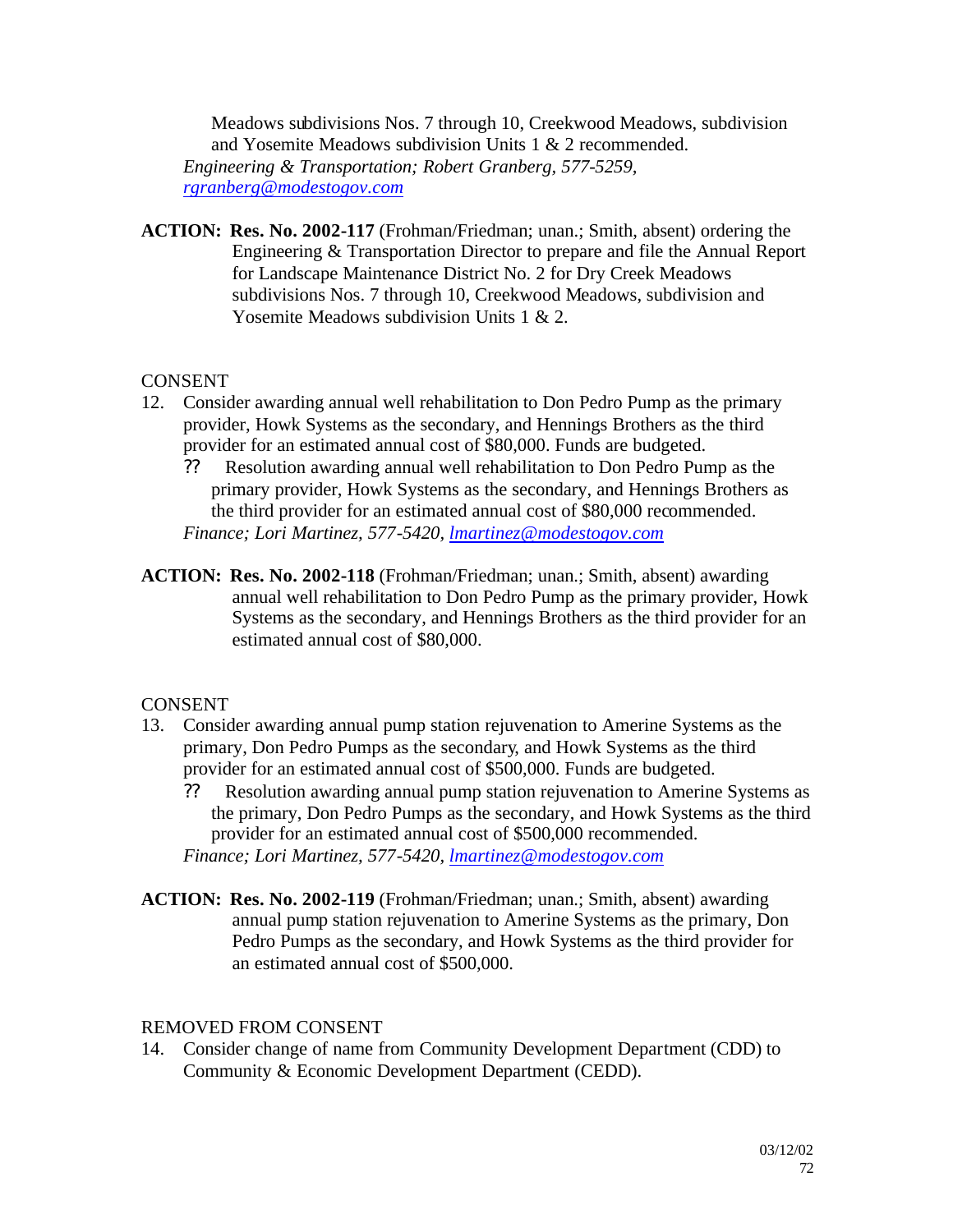- ?? Introduction of an ordinance amending Article 8 of Chapter 3 of Title 2 changing the title of the Community Development Department to the Community & Economic Development Department recommended. *City Manager; Beverly Hatcher, 577-5220, bhatcher@modestogov.com*
- **ACTION:** By Motion (Frohman/Fisher; unan.; Smith, absent) **introduced Ordinance No**. **3251–C.S.** amending Article 8 of Chapter 3 of Title 2 changing the title of the Community Development Department to the Community & Economic Development Department.

- 15. Consider purchasing a 7-ton vibratory roller and trailer, for the Streets Division of the Operations & Maintenance Department, from Holt Brothers for a total cost of \$97,352; and Consider amending the budget to fully fund the project.
	- ?? Resolution authorizing the purchase of a 7-ton vibratory roller and trailer for the Streets Division of the Operations & Maintenance Department from Holt Brothers of California for a total cost of \$97,352 recommended.
	- ?? Resolution amending the budget by \$97,352 to fund the purchase of a 7-ton vibratory roller and trailer recommended.

*Finance; Lori Martinez, lmartinez@modestogov.com*

**ACTION: Res. No. 2002-120** (Frohman/Friedman; unan.; Smith, absent) authorizing the purchase of a 7-ton vibratory roller and trailer for the Streets Division of the Operations & Maintenance Department from Holt Brothers of California for a total cost of \$97,352

> **Res. No. 2002-121** (Frohman/Friedman; unan.; Smith, absent) amending the budget by \$97,352 to fund the purchase of a 7-ton vibratory roller and trailer

### **WRITTEN COMMUNICATIONS**

- 16. Presentation of SCEDCO's mid-year report.
- **ACTION:** Report received and no action taken.

### **UNFINISHED BUSINESS**

- 17. Letter from Georgia Olvera, Western Pacific Housing, to hear an appeal of a decision by CFD Administrator regarding Chateau Maison. This item was continued from the September 18, 2001 Council meeting.
- **ACTION:** By Motion (Friedman/Fisher; unan.; Smith, absent) item was continued to the Council meeting of April 2, 2002.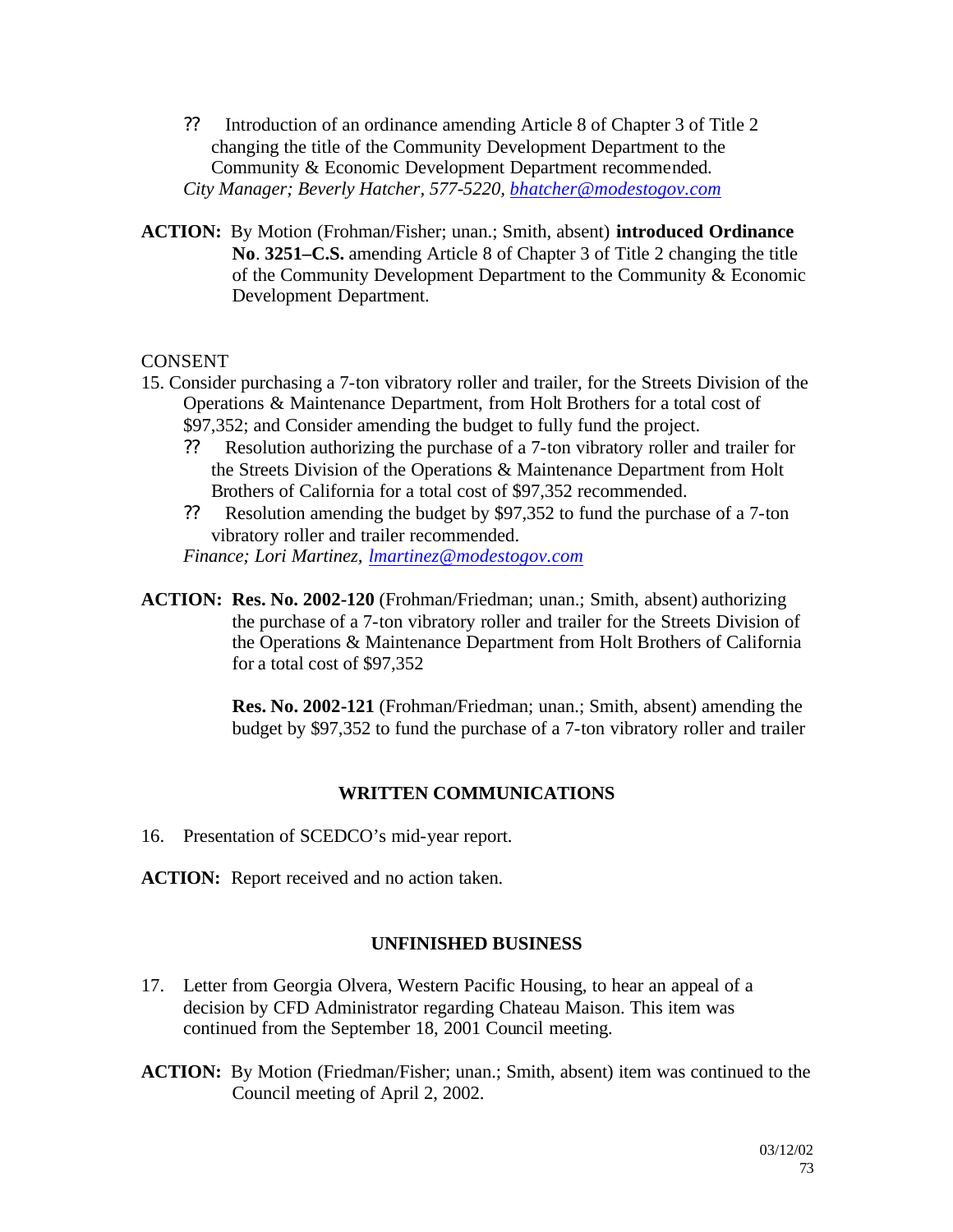- 18. Final adoption of:
	- a. ORDINANCE NO. 3247-C.S. an ordinance adopting a Precise Plan for Area No. 13 of the Village One Specific Plan, relating to property bounded by Roselle Avenue, Hillglen Avenue, Millbrook Avenue and Kodiak Drive. (Garrad Marsh)
	- b. ORDINANCE NO. 3248-C.S. an ordinance rezoning Village One property from Specific Plan-Holding Zone, SP-H, to Specific Plan-Overlay Zone, SP-O, for property bounded by Roselle Avenue, Hillglen Avenue, Millbrook Avenue and Kodiak Drive. (Precise Plan for Area No. 13 - Garrad Marsh)
	- c. ORDINANCE NO. 3249-C.S. an ordinance adopting a Precise Plan for Area No. 9 of the Village One Specific Plan, relating to property located at the Southwest corner of Sylvan Avenue and the future Claus Road Expressway. (Wayne Brigman)
	- d. ORDINANCE NO. 3250-C.S. an ordinance rezoning Village One property from Specific Plan-Holding Zone, SP-H, to Specific Plan-Overlay Zone, SP-O, for property located at the Southwest corner of Sylvan Avenue and the future Claus Road Expressway. (Precise Plan for Area No. 9 - Wayne Brigman)
- **ACTION:** By Motion (Friedman/Fisher; unan.; Smith, absent) Item was continued to the Council meeting of March 19, 2002.

### **HEARINGS**

- 19. Consider annexing territory to the Village One Mello-Roos Community Facilities District No. 1996-1 and call for an election. This will be annexation #8.
	- ?? Resolution calling for an election to annexing territory to Village One Mello-Roos Community Facilities District 1996-1(8) recommended.
	- *CFD Administration; Tina Rocha, 577-5321, trocha@modestogov.com*
- **ACTION: Res. No. 2002-122** (Friedman/Fisher; unan.; Smith, absent) calling for an election to annexing territory to Village One Mello-Roos Community Facilities District 1996-1(8).

#### **NEW BUSINESS**

20. Consider granting a request from Dr. Tesluk to eliminate Zone 2 fire protection charges (water rate).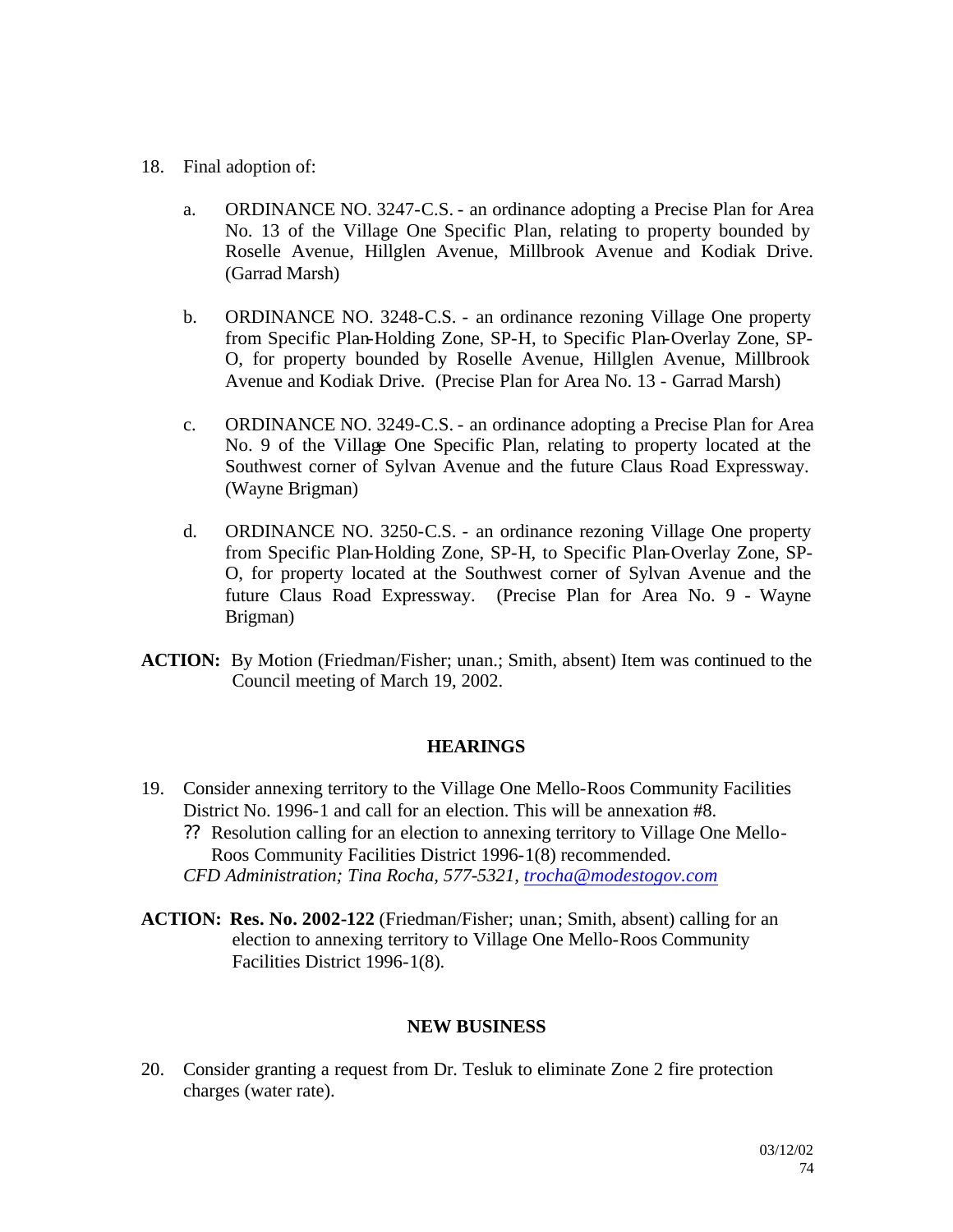?? Resolution allowing the existing charges to remain in place at this time and directing staff to determine the feasibility and impacts of consolidating the water rates of Zones 1 and 2 by conducting a rate review and cost of services analysis for the proposed consolidation, and at the same time perform a similar analysis for Zone 3 for consistency purposes recommended.

*Engineering & Transportation; Jack Bond, 577-5424, jbond@modestogov.com*

**ACTION:** Council directed staff to place an emphasis on completing the fire protection charges first.

> **Res. No. 2002-123** (Sabatino/Fisher; unan.; Smith, absent) allowing the existing charges to remain in place at this time and directing staff to determine the feasibility and impacts of consolidating the water rates of Zones 1 and 2 by conducting a rate review and cost of services analysis for the proposed consolidation, and at the same time perform a similar analysis for Zone 3 for consistency purposes. Rate review will focus on fire protection charges.

## **COUNCIL COMMENTS & REPORTS**

?? Mayor Sabatino noted that MJC West commercial project had been removed from the City's business park list.

## **MATTERS TOO LATE FOR THE AGENDA**

None

## **ADJOURNMENT**

This meeting adjourned at 7:21 p.m.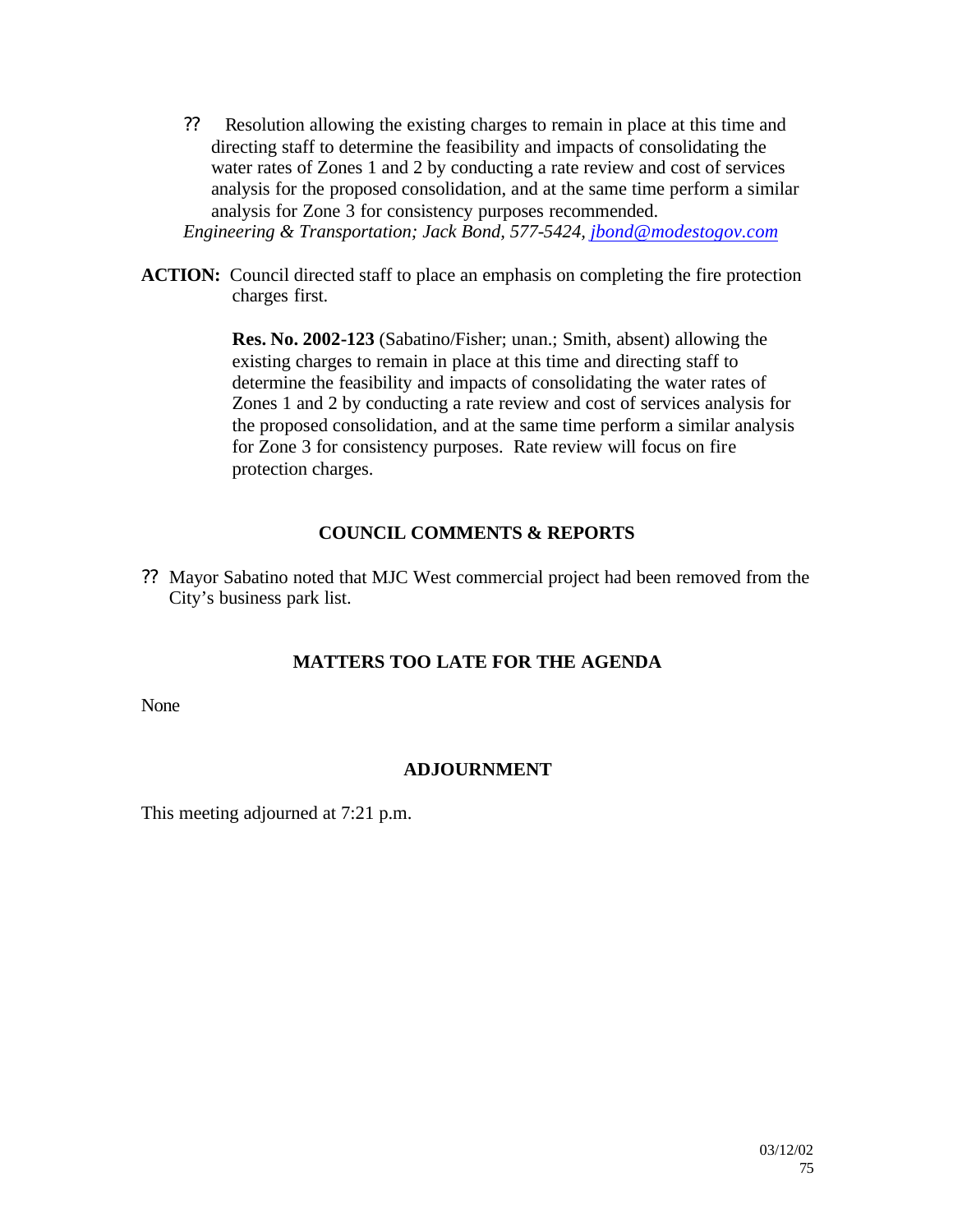## **MINUTES Tuesday, March 19, 2002, at 5:15 p.m.**

Roll Call – Present: Councilmembers Conrad, Fisher, Friedman, Frohman, Serpa, Mayor Sabatino

Absent: Councilmember Smith

Pledge of Allegiance to the Flag

Invocation: Pastor Jeff Norman, Modesto Covenant Church

City Clerk's Announcements:None

Declaration of Conflicts of Interest: *Mayor Sabatino, Item 15*

### **ORAL COMMUNICATIONS**

None

**CONSENT ITEMS – ROLL CALL VOTE REQUIRED**: Items 1-3, 5-8, & 10 *Items 4 & 9 removed from* 

*consent*

**ACTION Items 1-3, 5-8, & 10: Fisher/Frohman; unan.; Smith, absent**

**ACTION Item 4: Fisher/Frohman; unan.; Smith, absent**

**ACTION Item 9: Fisher/Friedman; unan.; Smith, absent**

### **CONSENT ITEMS**

### **An item may be removed from consent and discussed at the request of an audience member or Councilmember.**

### CONSENT

- 1. Approval of the minutes of the regular City Council meeting of March 12, 2002. (Motion approving recommended.) *Clerk; Rebecca Bartholomew, 577-5397, rbartholomew@modestogov.com*
- **ACTION:** By Motion (Fisher/Frohman; unan.; Smith, absent) approved the minutes of March 12, 2002.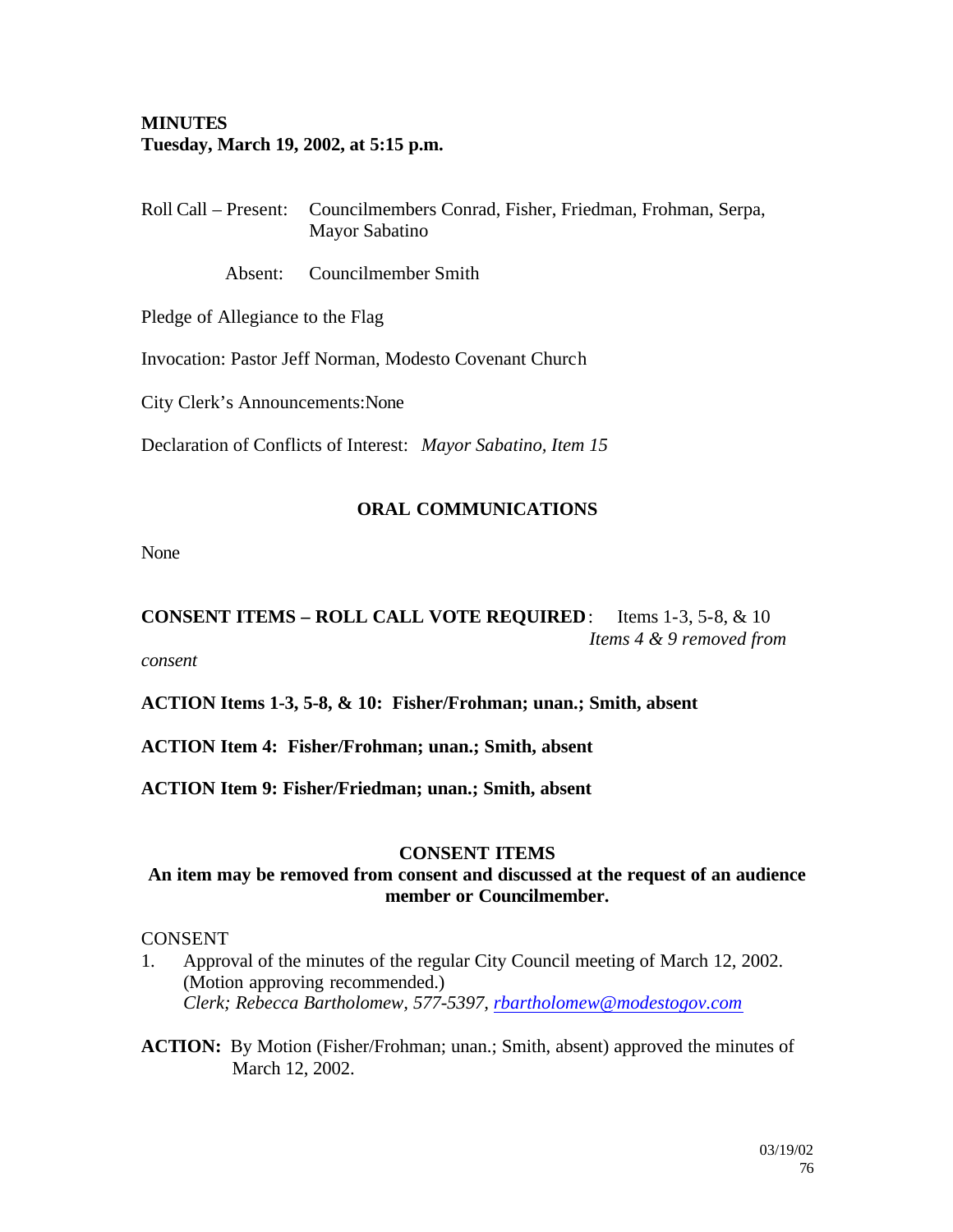- 2. Consider Cash Analysis and Quarterly Treasurer's Report. ??Motion acknowledging Cash and Quarterly Treasurer's Report recommended. *Finance; Rob Stout, 577-5369, rstout@modestogov.com*
- **ACTION:** By Motion (Fisher/Frohman; unan.; Smith, absent) acknowledged Cash and Quarterly Treasurer's Report.

### **CONSENT**

3. Consider accepting with regret the resignation of Carolyn Fraser from the Human Relations Commission.

?? Resolution accepting with regret the resignation of Carolyn Fraser from the Human Relations Commission recommended.

*City Manager; Esther Puckett, 571-5101, epuckett@modestogov.com*

**ACTION: Res. No. 2002-124** (Fisher/Frohman; unan.; Smith, absent) accepting with regret the resignation of Carolyn Fraser from the Human Relations Commission.

### REMOVED FROM CONSENT

- 4. Consider authorizing a call for bids for the project titled "Bowen Avenue Roundabouts" for the removal of temporary roundabouts, and installation of permanent roundabouts, where Bowen intersects with Phelps and Fremont Avenues. Funds are budgeted.
	- ?? Resolution authorizing staff to solicit bids for the project titled "Bowen Avenue Roundabouts" recommended.

*Engineering & Transportation; Dean Phillips, 577-5260, dphillips@modestogov.com*

**ACTION: Res. No. 2002-125** (Fisher/Frohman; unan.; Smith, absent) authorizing staff to solicit bids for the project titled "Bowen Avenue Roundabouts."

## **CONSENT**

- 5. Consider adopting standard specifications for installation of lighted crosswalks in the City of Modesto.
	- ?? Resolution adopting priority criterion and standard specifications for installation of lighted crosswalks in the City of Modesto recommended. *Engineering & Transportation; Firoz Vohra, 577-5429, fvohra@modestogov.com*
- **ACTION: Res. No. 2002-126** (Fisher/Frohman; unan.; Smith, absent) adopting priority criterion and standard specifications for installation of lighted crosswalks in the City of Modesto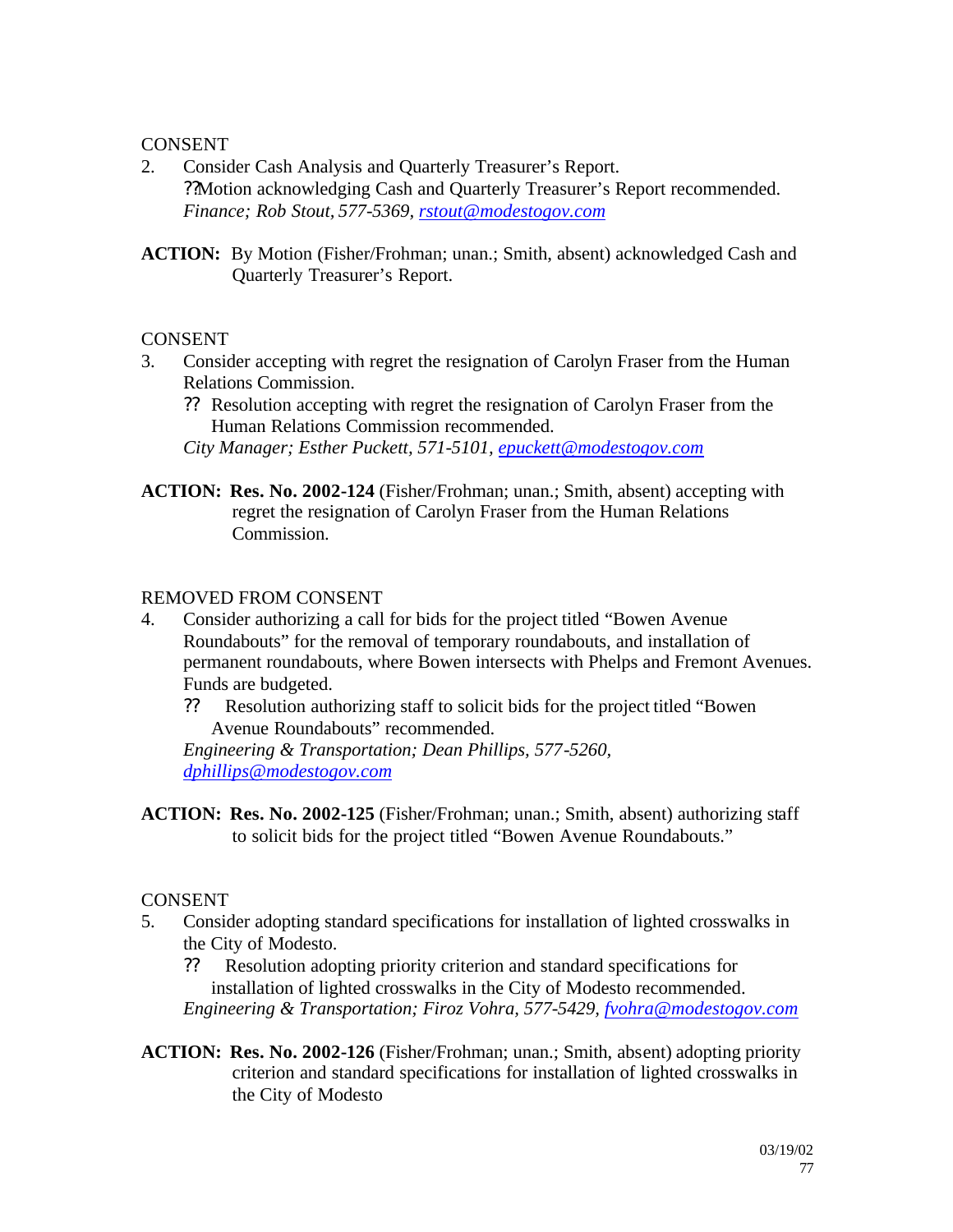- 6. Consider submitting the City's annual Local Transportation Fund (LTF) Non-Transit Claim for \$3,124,101 to Stanislaus Council of Government (StanCOG) and consider amending the budget for \$443,000 of LTF Supplement funds to priority projects.
	- ??Resolution approving the 2002 Local Transportation Fund Non-Transit Claim for \$3,124,101 and authorizing the City Manager to submit the claim to the Stanislaus Council of Governments for payment recommended.

??Resolution authorizing the budgeting of \$443,000 of new funds to the following six projects: McHenry Median Landscaping, \$120,000; ATMS NE, \$100,000; Bowen Roundabout, \$40,000; City Sidewalk Maintenance Program, \$71,000; FY2002-03 Annual Pavement Maintenance Program, \$72,000; and a reserve for future right-of-way acquisition \$40,000 recommended.

- *Finance; Tom Douglas, 571-5574; tdouglas@modestogov.com*
- **ACTION: Res. No. 2002-127** (Fisher/Frohman; unan.; Smith, absent) approving the 2002 Local Transportation Fund Non-Transit Claim for \$3,124,101 and authorizing the City Manager to submit the claim to the Stanislaus Council of Governments for payment.

**Res. No. 2002-128** (Fisher/Frohman; unan.; Smith, absent) authorizing the budgeting of \$443,000 of new funds to the following six projects: McHenry Median Landscaping, \$120,000; ATMS NE, \$100,000; Bowen Roundabout, \$40,000; City Sidewalk Maintenance Program, \$71,000; FY2002-03 Annual Pavement Maintenance Program, \$72,000; and a reserve for future right-ofway acquisition \$40,000

## **CONSENT**

- 7. Consider canvassing the election for Community Facilities District 2002-1 (NorthPointe), and asserting compliance with all of the provisions of Proposition 218.
	- ?? Resolution accepting canvassing of election for Community Facilities District 2002-1 (NorthPointe) and asserting compliance with all of the provisions of Proposition 218 recommended.

*Community Facilities Administrator; Tina Rocha, 577-5321, trocha@modestogov.com*

**ACTION: Res. No. 2002-129** (Fisher/Frohman; unan.; Smith, absent) accepting canvassing of election for Community Facilities District 2002-1 (NorthPointe) and asserting compliance with all of the provisions of Proposition 218.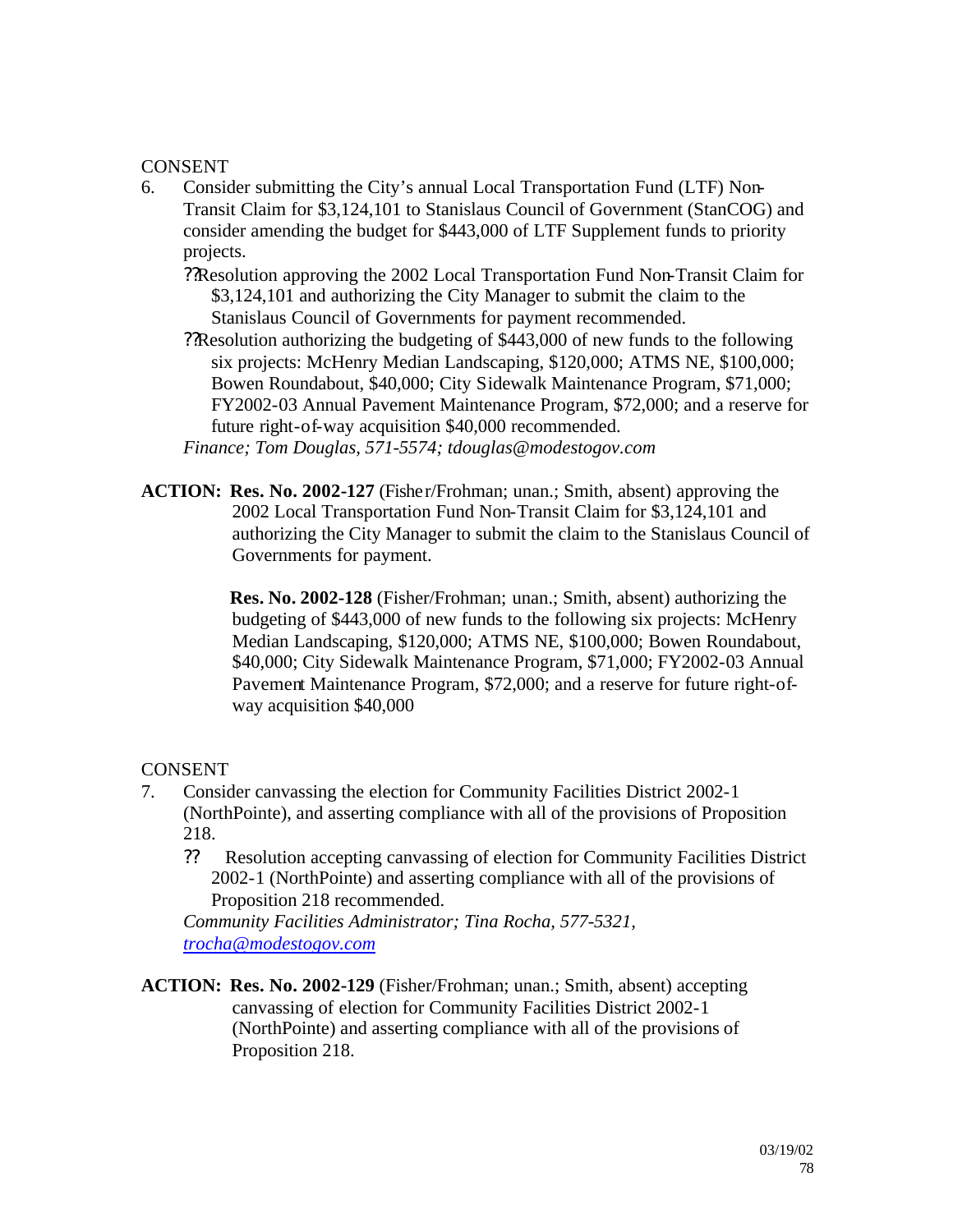- 8. Consider purchasing adjustable staging from StageRight for a total cost of \$84,394 for Modesto Centre Plaza use.
	- ?? Resolution authorizing the purchase of adjustable staging from StageRight for a total cost of \$84,394. Funds are budgeted.

*Finance; Lori Martinez, 577-5420, lmartinez@modestogov.com*

**ACTION: Res. No. 2002-130** (Fisher/Frohman; unan.; Smith, absent) authorizing the purchase of adjustable staging from StageRight for a total cost of \$84,394

### REMOVED FROM CONSENT

- 9. Consider awarding purchase of granulated activated carbon (GAC) purchase to Calgon Carbon for an estimated cost of \$300,000. GAC tanks filter the groundwater at the City's water wells to remove various contaminants from the City's domestic water supply, including DBCP.
	- ?? Resolution awarding granulated activated carbon purchase to Calgon Carbon for an estimated annual cost of \$300,000 recommended.

*Finance; Lori Martinez, 577-5420, lmartinez@modestogov.com*

**ACTION: Res. No. 2002-131** (Fisher/Friedman; unan.; Smith, absent) awarding granulated activated carbon purchase to Calgon Carbon for an estimated annual cost of \$300,000.

**CONSENT** 

- 10. Final adoption of Ordinance 3251-C.S. an ordinance amending Article 8 of Chapter 3 of Title 2 of the Modesto Municipal Code to change the title of the Community Development Department to Community and Economic Development Department.
	- ?? Motion approving final adoption recommended.
- **ACTION:** By Motion (Fisher/Frohman; unan.; Smith, absent) approved the **final adoption of Ordinance 3251-C.S.** an ordinance amending Article 8 of Chapter 3 of Title 2 of the Modesto Municipal Code to change the title of the Community Development Department to Community and Economic Development Department.

## **WRITTEN COMMUNICATIONS**

11. Letter from Dale Gene Williams requesting a review of March 6, 2002 minutes regarding direction of Council as to affordable housing issues going to specific committees.

**ACTION:** No action taken.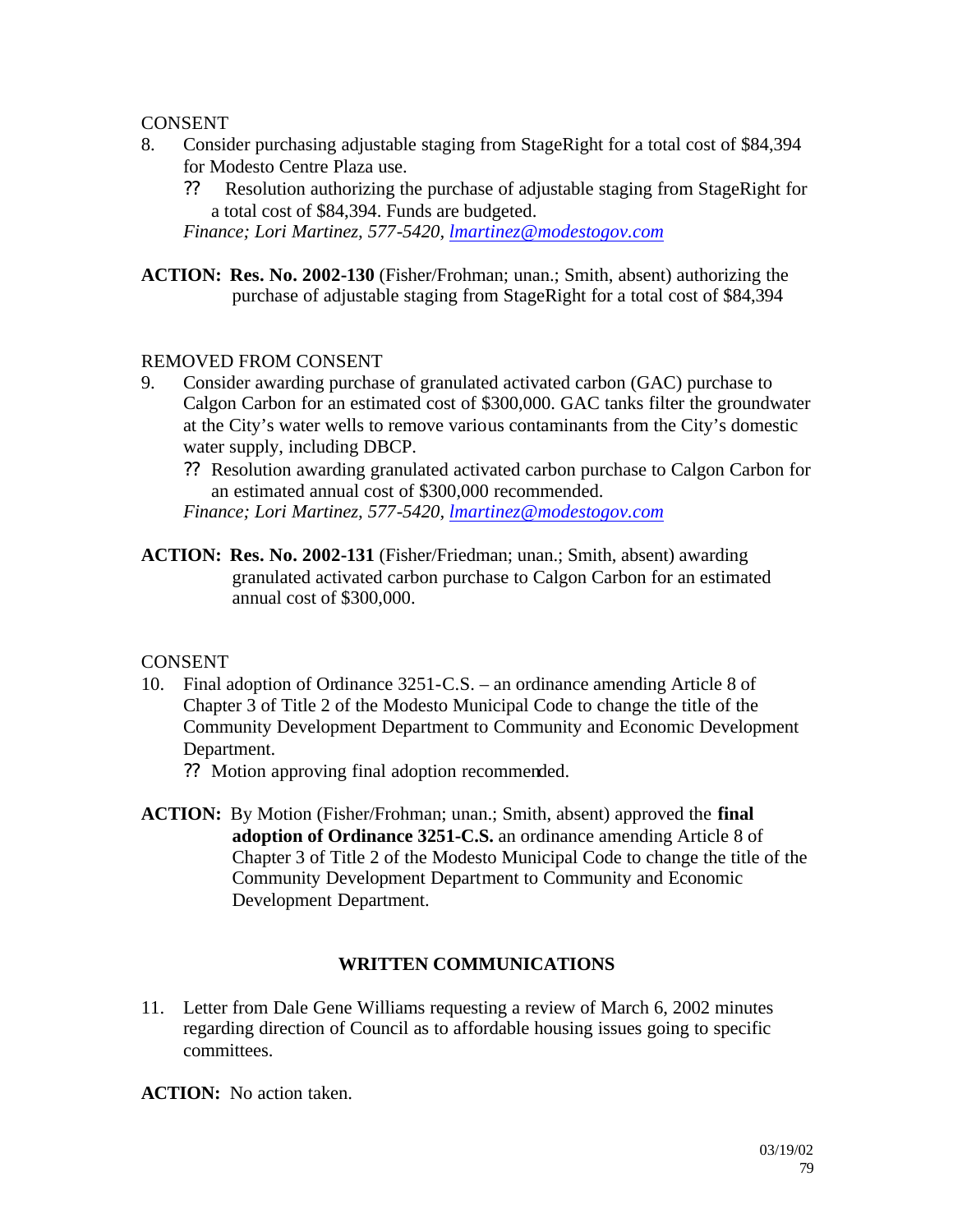### **UNFINISHED BUSINESS**

- 12. Final adoption of:
	- a. ORDINANCE NO. 3247-C.S. an ordinance adopting a Precise Plan for Area No. 13 of the Village One Specific Plan, relating to property bounded by Roselle Avenue, Hillglen Avenue, Millbrook Avenue and Kodiak Drive. (Garrad Marsh)
		- ?? Motion approving final adoption recommended.
- **ACTION:** By Motion (Fisher/Friedman; majority; Serpa, no; Smith, absent) approved the **final adoption of Ordinance No. 3247-C.S.** . - an ordinance adopting a Precise Plan for Area No. 13 of the Village One Specific Plan, relating to property bounded by Roselle Avenue, Hillglen Avenue, Millbrook Avenue and Kodiak Drive. (Garrad Marsh)
	- b. ORDINANCE NO. 3248-C.S. an ordinance rezoning Village One property from Specific Plan-Holding Zone, SP-H, to Specific Plan-Overlay Zone, SP-O, for property bounded by Roselle Avenue, Hillglen Avenue, Millbrook Avenue and Kodiak Drive. (Precise Plan for Area No. 13 - Garrad Marsh) ?? Motion approving final adoption recommended.
- **ACTION:** By Motion (Friedman/Conrad; majority; Serpa, no; Smith, absent) approved the **final adoption of Ordinance No. 3248-C.S.** . - an ordinance rezoning Village One property from Specific Plan-Holding Zone, SP-H, to Specific Plan-Overlay Zone, SP-O, for property bounded by Roselle Avenue, Hillglen Avenue, Millbrook Avenue and Kodiak Drive. (Precise Plan for Area No. 13 - Garrad Marsh)
	- c. ORDINANCE NO. 3249-C.S. an ordinance adopting a Precise Plan for Area No. 9 of the Village One Specific Plan, relating to property located at the Southwest corner of Sylvan Avenue and the future Claus Road Expressway. (Wayne Brigman)
		- ?? Motion approving final adoption recommended.
- **ACTION:** By Motion (Conrad/Friedman; Serpa, no; Smith, absent) approved the **final adoption of Ordinance No. 3249-C.S.** . - an ordinance adopting a Precise Plan for Area No. 9 of the Village One Specific Plan, relating to property located at the Southwest corner of Sylvan Avenue and the future Claus Road Expressway. (Wayne Brigman)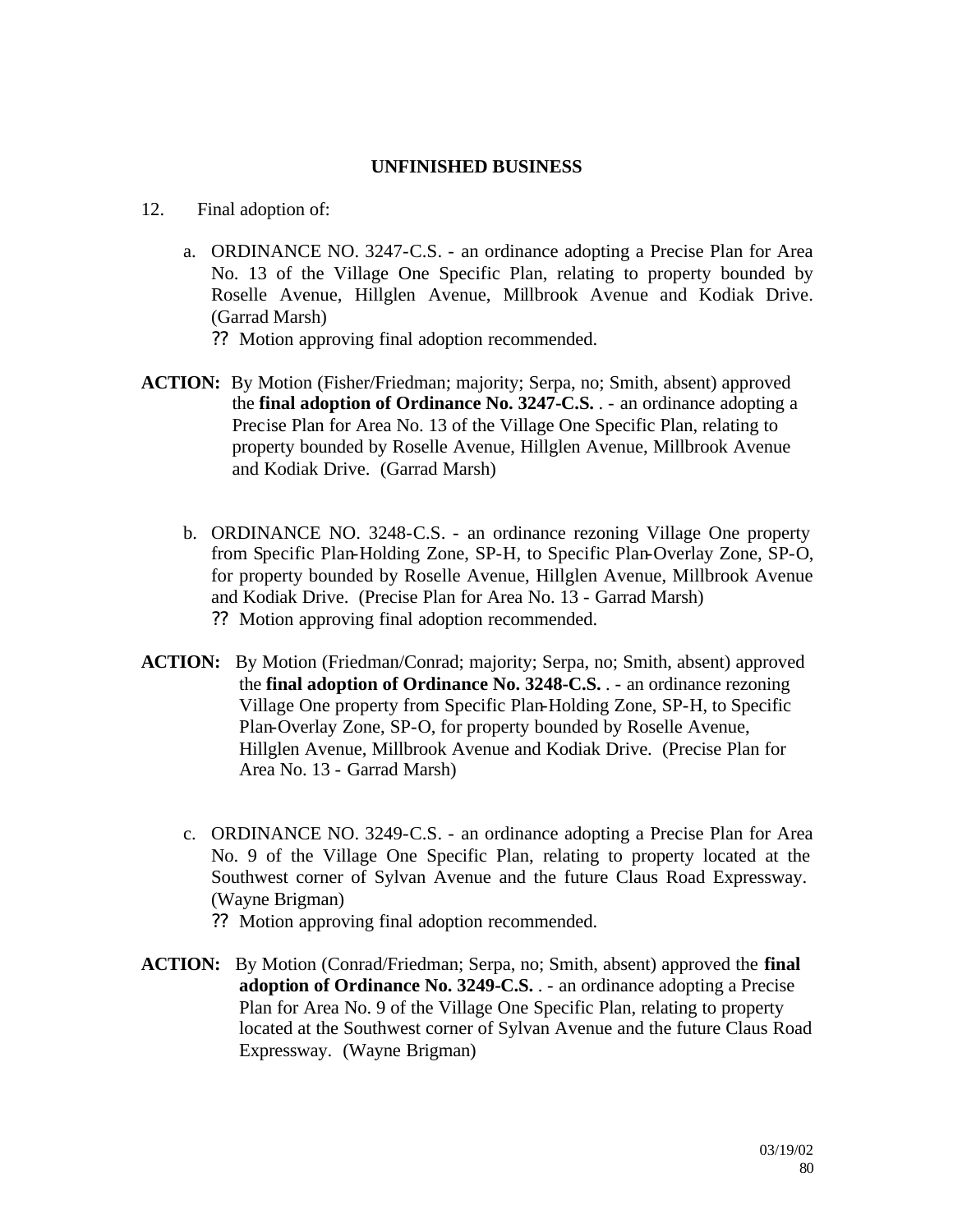- d. ORDINANCE NO. 3250-C.S. an ordinance rezoning Village One property from Specific Plan-Holding Zone, SP-H, to Specific Plan-Overlay Zone, SP-O, for property located at the Southwest corner of Sylvan Avenue and the future Claus Road Expressway. (Precise Plan for Area No. 9 - Wayne Brigman) ?? Motion approving final adoption recommended.
- **ACTION:** By Motion (Conrad/Friedman; majority; Serpa, no; Smith, absent) approved the **final adoption of Ordinance No. 3250-C.S.** - an ordinance rezoning Village One property from Specific Plan-Holding Zone, SP-H, to Specific Plan-Overlay Zone, SP-O, for property located at the Southwest corner of Sylvan Avenue and the future Claus Road Expressway. (Precise Plan for Area No. 9 - Wayne Brigman).
- 13. Consider 2000-2001 Equal Opportunity Report. This report measures the City's progress in hiring women and minorities, as well as used to measure progress in implementing a socially rich and culturally diverse workforce as outlined in the City's strategic plan.
	- ?? Motion acknowledging receipt of 2000-2001 Equal Opportunity Report recommended.

*Personnel; Jason Mauga, 577-5209, jmauga@modestogov.com*

**ACTION:** By Motion (Serpa/Friedman; unan.; Smith, absent) acknowledged receipt of 2000-01 Equal Opportunity Report.

## **HEARINGS**

- 14. Consider Cable Television Customer Service Regulations.
	- ?? Introduction of an ordinance adopting the California Video Customer Services Act and establishing penalties for violations of the act.
	- ?? Resolution approving implementation of FCC Cable Television Customer Service Regulations.
	- ?? Motion acknowledging receipt of report on Cable Franchise Agreement issues.

*City Manager; Jana Coons, 571-5580, jcoons@modestogov.com*

**ACTION:** By Motion (Frohman/Conrad; unan.; Smith, absent) **introduced Ordinance No. 3251A–C.S.** adopting the California Video Customer Services Act and establishing penalties for violations of the act.

> **Res. No. 2002-132** (Frohman/Conrad; unan.; Smith, absent) approving implementation of FCC Cable Television Customer Service Regulations.

By Motion (Frohman/Conrad; unan; Smith, absent)acknowledged receipt of report on Cable Franchise Agreement issues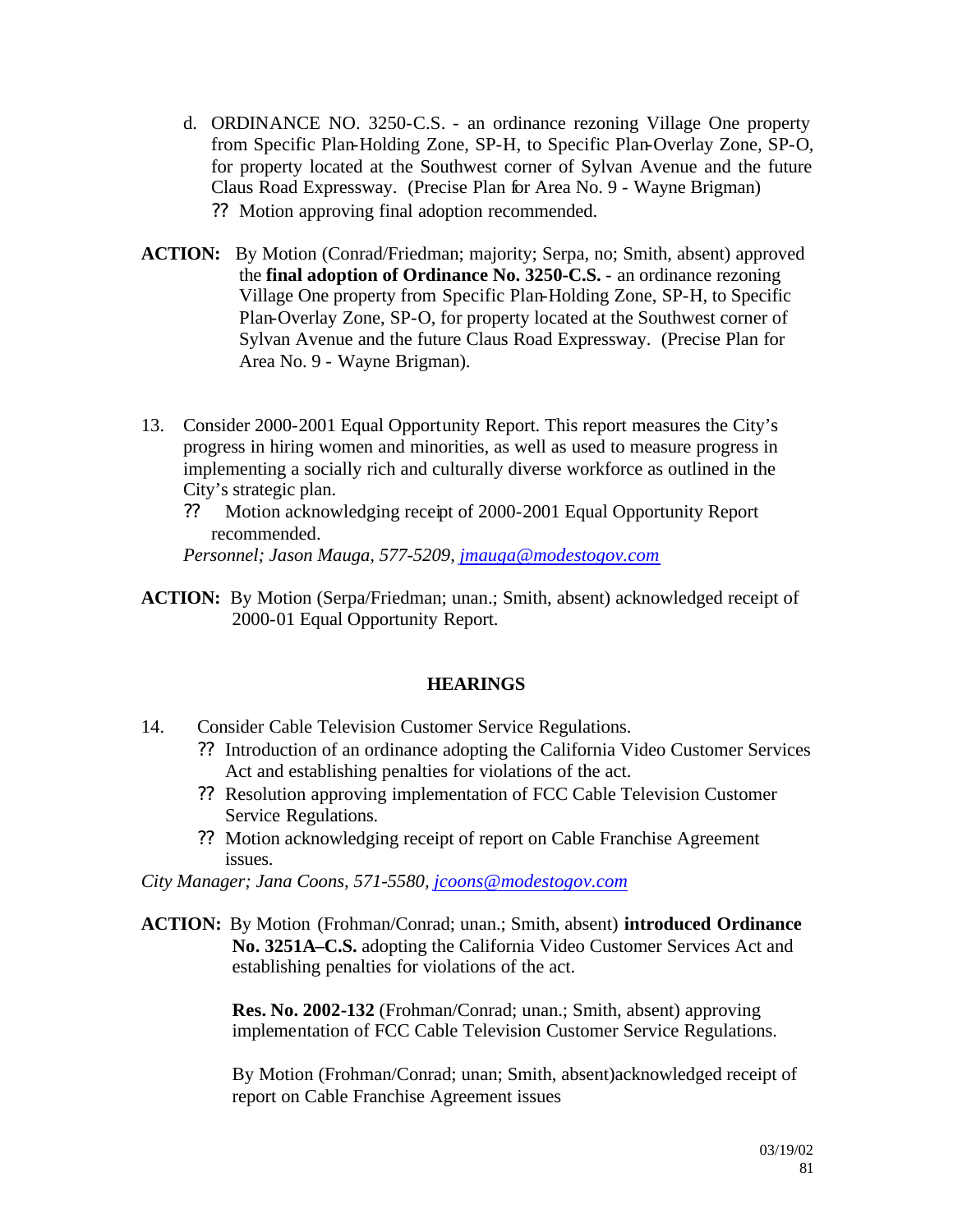### **NEW BUSINESS**

### *Mayor Sabatino absent due to conflict of interest.*

- 15. Consider accepting a grant of \$441,000 from the Federal Safe Routes to School program, to be used for improvements to the Virginia Corridor project, and consider amending the FY 01-02 budget to accept the revenue and establishing a new Capital Improvement Program project fund.
	- ?? Resolution accepting the Federal Safe Routes To School grant in the amount of \$441,000 and authorizing the City Manager to execute necessary documents recommended.
	- ?? Resolution amending the FY 01-02 Capital Improvement Budget to accept the grant and to establish a new CIP project fund recommended. *Engineering & Transportation; Firoz Vohra, 577-5429, fvohra@modestogov.com*
- **ACTION: Res. No. 2002-133** (Friedman/Serpa; unan; Smith & Sabatino, absent)
	- accepting the Federal Safe Routes To School grant in the amount of \$441,000 and authorizing the City Manager to execute necessary documents.

**Res. No. 2002-134** (Friedman/Serpa; unan; Smith & Sabatino, absent) amending the FY 01-02 Capital Improvement Budget to accept the grant and to establish a new CIP project fund

## **COUNCIL COMMENTS & REPORTS**

16. At the request of Councilmember Fisher, discussion of project labor agreements, and consider adopting a resolution urging the Regents of the University of California not to require a Project Labor Agreement for the construction of the UC Merced Campus.

**ACTION:** No action taken.

- 17. At the request of Mayor Sabatino and Councilmember Conrad, consider a motion directing the City Manager to formulate a plan for reorganizing and streamlining the council committee system.
- **ACTION:** By Motion (Sabatino/Conrad; majority; Serpa, no; Smith, absent) directed the City Manager to formulate a plan for reorganizing and streamlining the Council committee system.

## **MATTERS TOO LATE FOR THE AGENDA**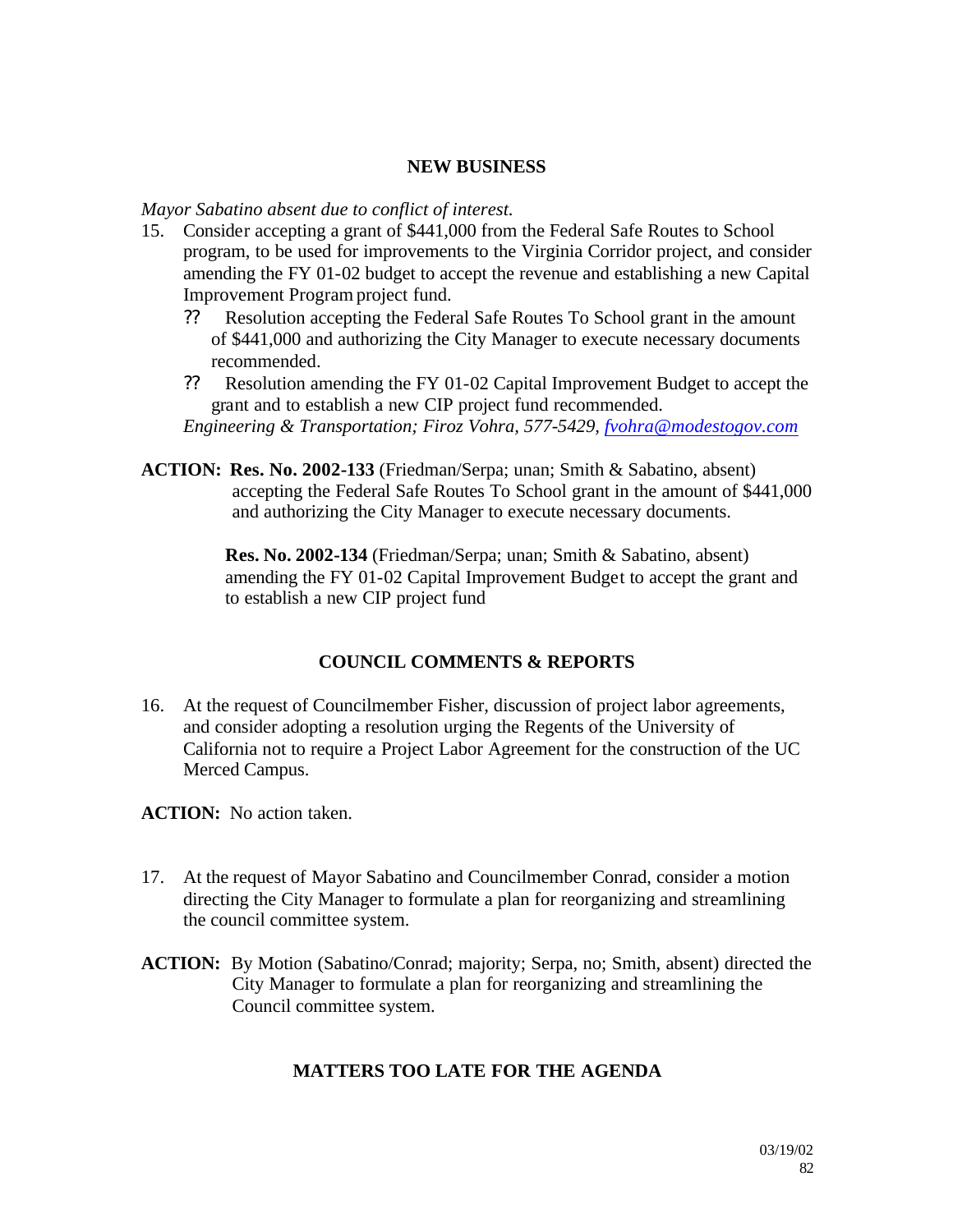None

## **ADJOURNMENT**

This meeting adjourned at 9:35 p.m.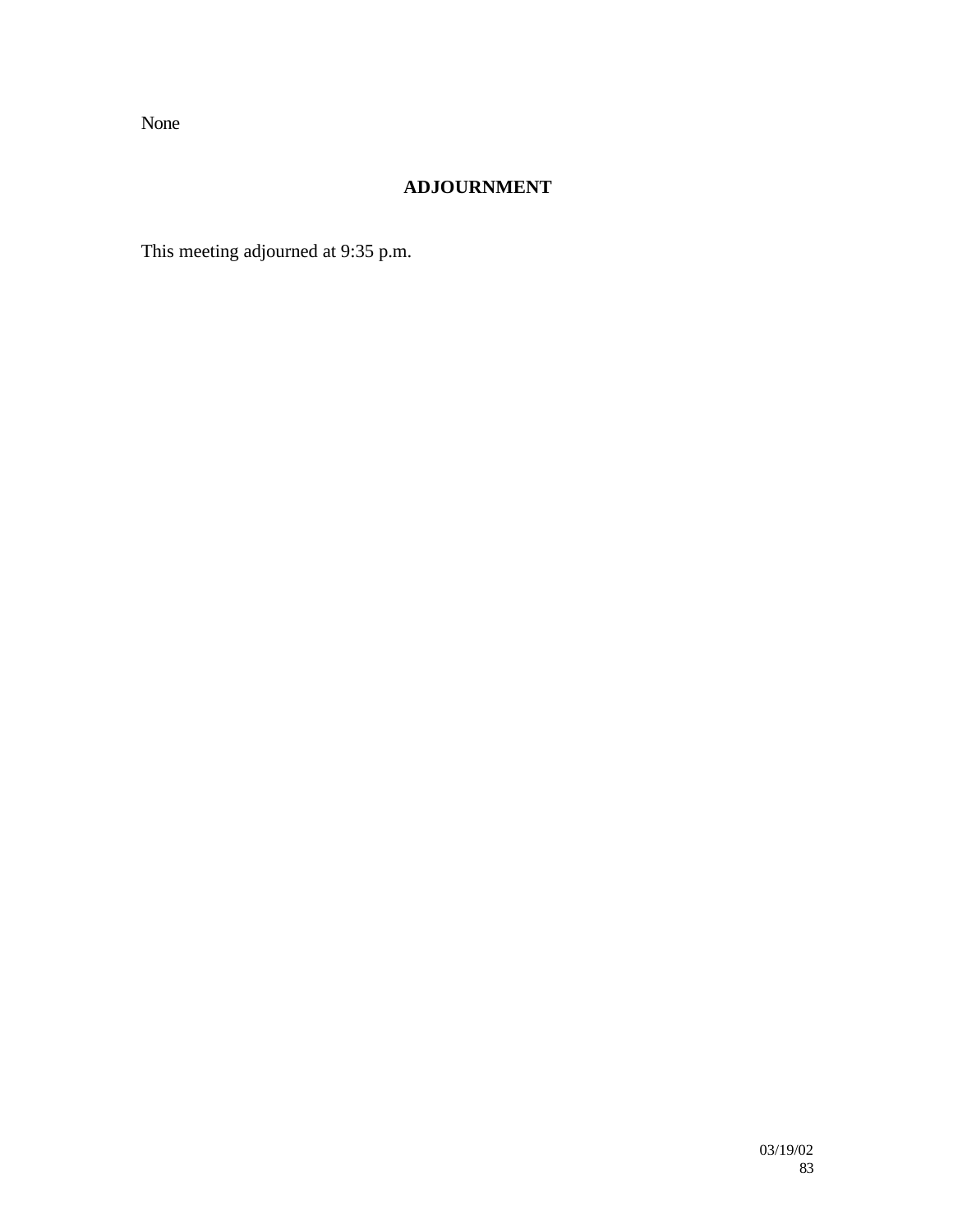## **MINUTES – Joint Workshop with Stanislaus County Monday, March 25, 2002, 5:30-7:00 p.m.**

## **Centre Plaza Ash-Magnolia Room K Street @ Tenth Street Modesto California**

**City of Mode sto Roll Call** – Present: Councilmembers Conrad, Frohman, Serpa, Mayor Sabatino

Absent: Councilmembers Fisher, Friedman, Smith

**Stanislaus County Roll Call** – Supervisors Blom, Caruso, Paul, Simon, Chairperson Mayfield

## NEW BUSINESS

1. Presentation of the Regional Sports Facility Study Final Draft Action Plan Report by The Beals Group, City and County staff. (No action required.) *Parks, Recreation and Neighborhoods Department, Nathan Houx, Project Coordinator, nhoux@modestogov.com 571-5526* 

**ACTION:** Presentation was given by Staff and Consultant. No action was taken.

Councilmember Serpa left the meeting at 6:00 p.m.

### PUBLIC COMMENT PERIOD

None

## ADJOURNMENT

This meeting adjourned at 7:02 p.m.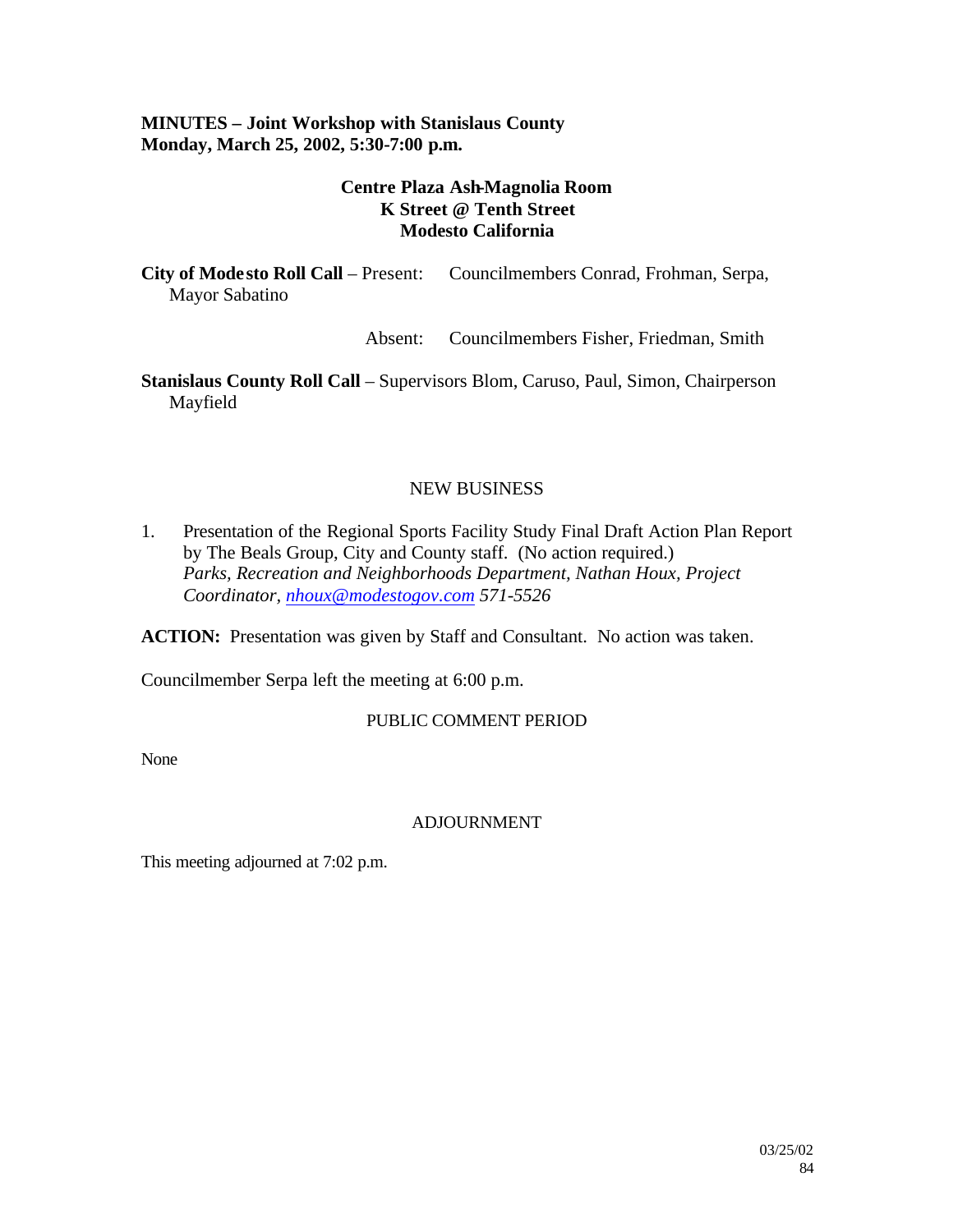## **Tuesday, March 26, 2002, at 5:15 p.m.**

Roll Call – Present: Councilmembers Conrad, Fisher, Friedman, Frohman, Serpa, Smith, Mayor Sabatino

Absent: None

Pledge of Allegiance to the Flag

Invocation: Chuck Adams, Pastor of Assembly of God

- 1. Certification of canvass of votes at March 5, 2002 Second Regular Municipal Election.
	- ?? Resolution certifying the canvass of votes of the March 5, 2002 Second Regular Municipal Election recommended.

Remarks from out-going Councilmembers Friedman, Smith and Serpa.

**ACTION: Res. No. 2002-135** (Fisher/Friedman) certifying the canvass of votes of the March 5, 2002 Second Regular Municipal Election.

2. Oath of Office administered to newly elected Councilmembers for Chair 2, 4, and 5 by the City Clerk. New Councilmembers will then take their respective seat at the dais.

Remarks from incoming Councilmembers O'Bryant, Keating, and Jackman.

City Clerk's Announcements: None

Declaration of Conflicts of Interest, including basis for conflict: None

### **ACKNOWLEDGEMENTS AND PRESENTATIONS**

3. Presentation by the Modesto A's Professional Baseball Club.

**ACTION:** Presentation kicking off the Modesto A's season made by Modesto A's Staff.

4. Presentation by the Modesto Garden Club regarding the *Liberty Garden Contest*. (Judi Ray requested)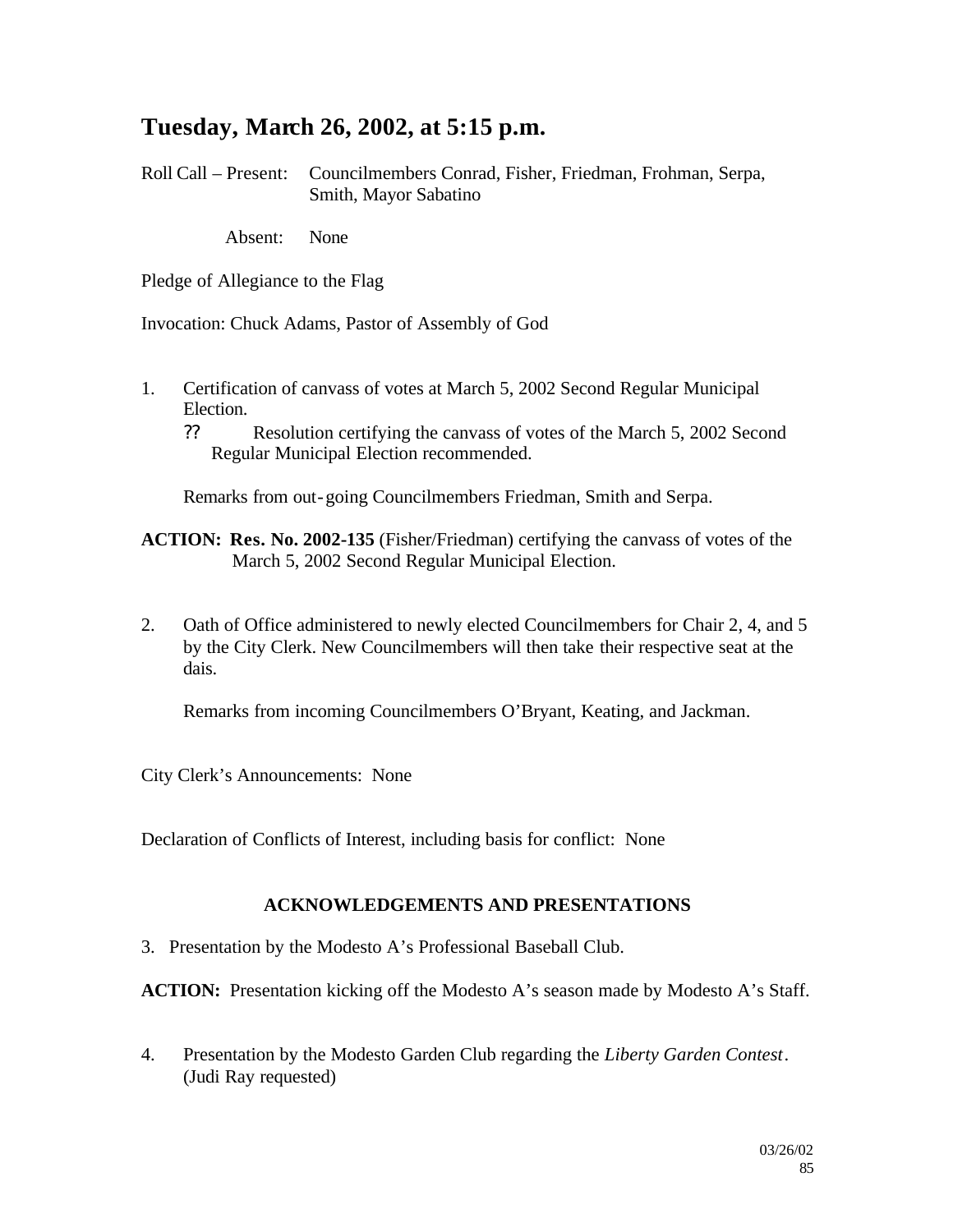**ACTION:** Presentation made by Cheryl Carmichael of the Modesto Garden Club.

## **ORAL COMMUNICATIONS**

- ?? Tom Maher commented on the Modesto Bee article regarding the increase of homicides.
- ?? Larrell Fortner commented on the issue of project labor agreements.

## **CONSENT ITEMS – ROLL CALL VOTE REQUIRED**: Items 5 through 12

**ACTION Consent Items 5-12: Frohman/Fisher; unan.**

### **CONSENT ITEMS**

## **An item may be removed from consent and discussed at the request of an audience member or Councilmember.**

## CONSENT

- 5. Approval of the minutes of the regular City Council meeting of March 19, 2002. (Motion approving recommended.) *Clerk; Rebecca Bartholomew, 577-5397, rbartholomew@modestogov.com*
- **ACTION:** By Motion (Frohman/Fisher; unan.) approved the minutes of March 19, 2002.

## **CONSENT**

- 6. Consider accepting the landscape and irrigation related improvements for Atherton Place subdivision in the Village One Specific Plan Area and authorize the City Clerk to file Notice of Completion and to release securities upon expiration of statutory periods (Owners: John T. Verner and Kathleen M. Verner, and Edward A. Machado)
	- ?? Resolution accepting the landscape and irrigation related improvements for Atherton Place subdivision in the Village One Specific Plan Area and authorize the City Clerk to file Notice of Completion and to release securities upon expiration of statutory periods (Owners: John T. Verner and Kathleen M. Verner, and Edward A. Machado) recommended.

*Engineering & Transportation; Robert Granberg, 577-5259, rgranberg@modestogov.com*

**ACTION: Res. No. 2002-136** (Frohman/Fisher; unan.) accepting the landscape and irrigation related improvements for Atherton Place subdivision in the Village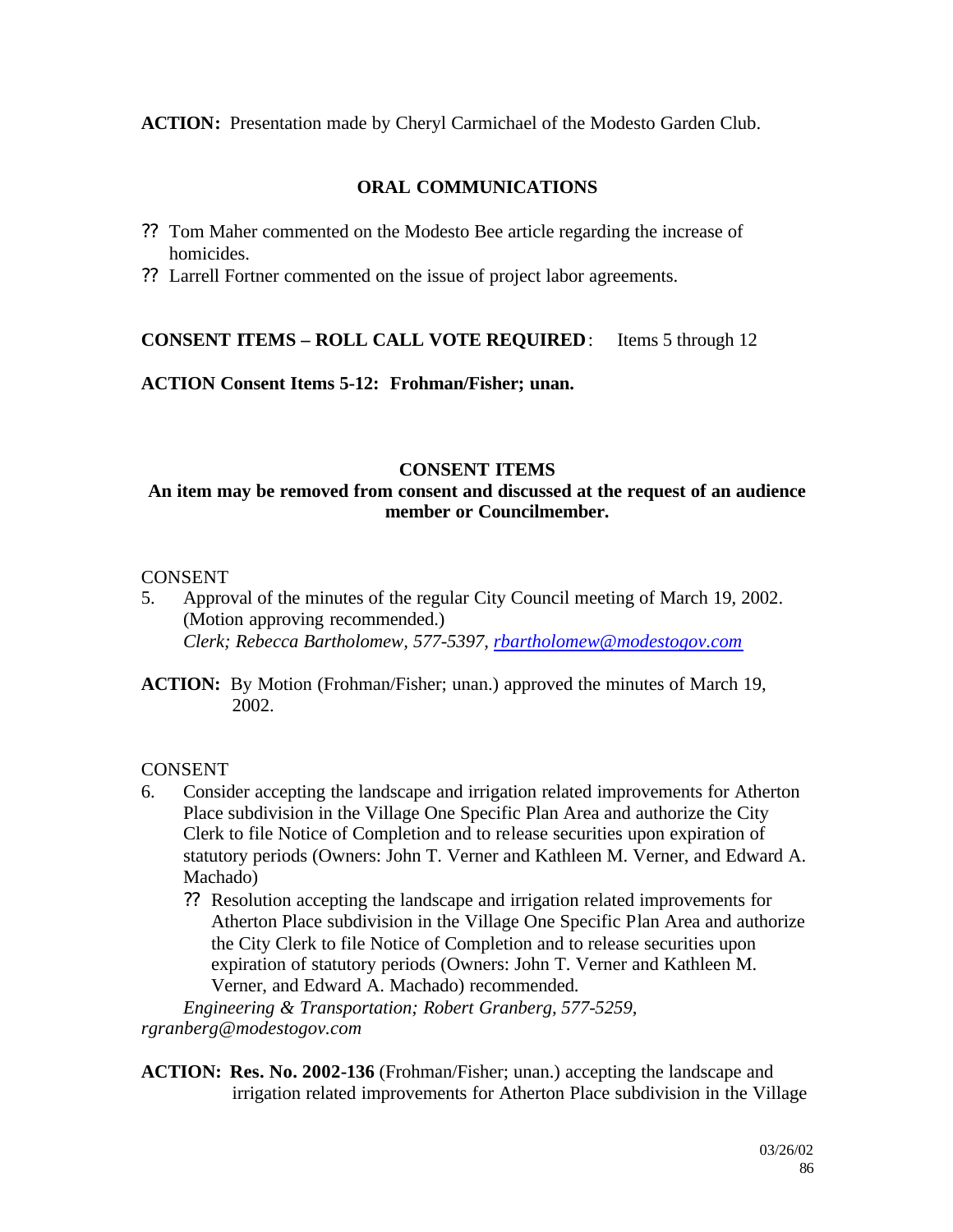One Specific Plan Area and authorize the City Clerk to file Notice of Completion and to release securities upon expiration of statutory periods.

## **CONSENT**

7. Consider awarding a \$50,142.50 contract to Southwest Recreational Ind. Inc. for project titled "Roosevelt Park Tennis Courts Renovation".

??Resolution awarding a \$50,142.50 contract to Southwest Recreational Ind. Inc. for project titled "Roosevelt Park Tennis Courts Renovation" recommended. *Engineering & Transportation; Dean Phillips, 577-5260, dphillips@modestogov.com*

**ACTION: Res. No. 2002-137** (Frohman/Fisher; unan.) awarding a \$50,142.50 contract to Southwest Recreational Ind. Inc. for project titled "Roosevelt Park Tennis Courts Renovation"

## **CONSENT**

8. Consider accepting the work of Barham Inc. for "Park Site Restroom Construction" as complete and authorizing the City Clerk to file a Notice of Completion; and Consider amending the 2001-02 Annual Budget to fully fund the project. This project was for installation of modular steel restrooms at the following parks: Mildred Perkins, Floyd No. 2, Orchard, Robertson Road, and Riverside.

??Resolution accepting the work of Barham Inc. for "Park Site Restroom Construction" as complete and authorizing the City Clerk to file a Notice of Completion recommended.

??Resolution amending the 2001-02 Annual Budget to fully fund the Park Site Restroom Construction project recommended.

*Engineering & Transportation; Robert Snell, 577-5452, rsnell@modestogov.com*

**ACTION: Res. No. 2002-138** (Frohman/Fisher; unan.) accepting the work of Barham Inc. for "Park Site Restroom Construction" as complete and authorizing the City Clerk to file a Notice of Completion.

> **Res. No. 2002-139** (Frohman/Fisher; unan.) amending the 2001-02 Annual Budget to fully fund the Park Site Restroom Construction project.

### **CONSENT**

9. Consider authorizing staff to submit applications for \$1,708,000 in grant funds for the development and/or renovation of safe recreational areas; and Consider authorizing staff to submit applications for \$548,262 in grant funds for high priority projects in disadvantaged areas.

??Resolution authorizing staff to submit applications for \$1,708,000 in Per Capita Funding under the Safe Neighborhood Parks, Clean Water, Clean Air and Coastal Protection Bond Act of 2000 (Prop 12) recommended.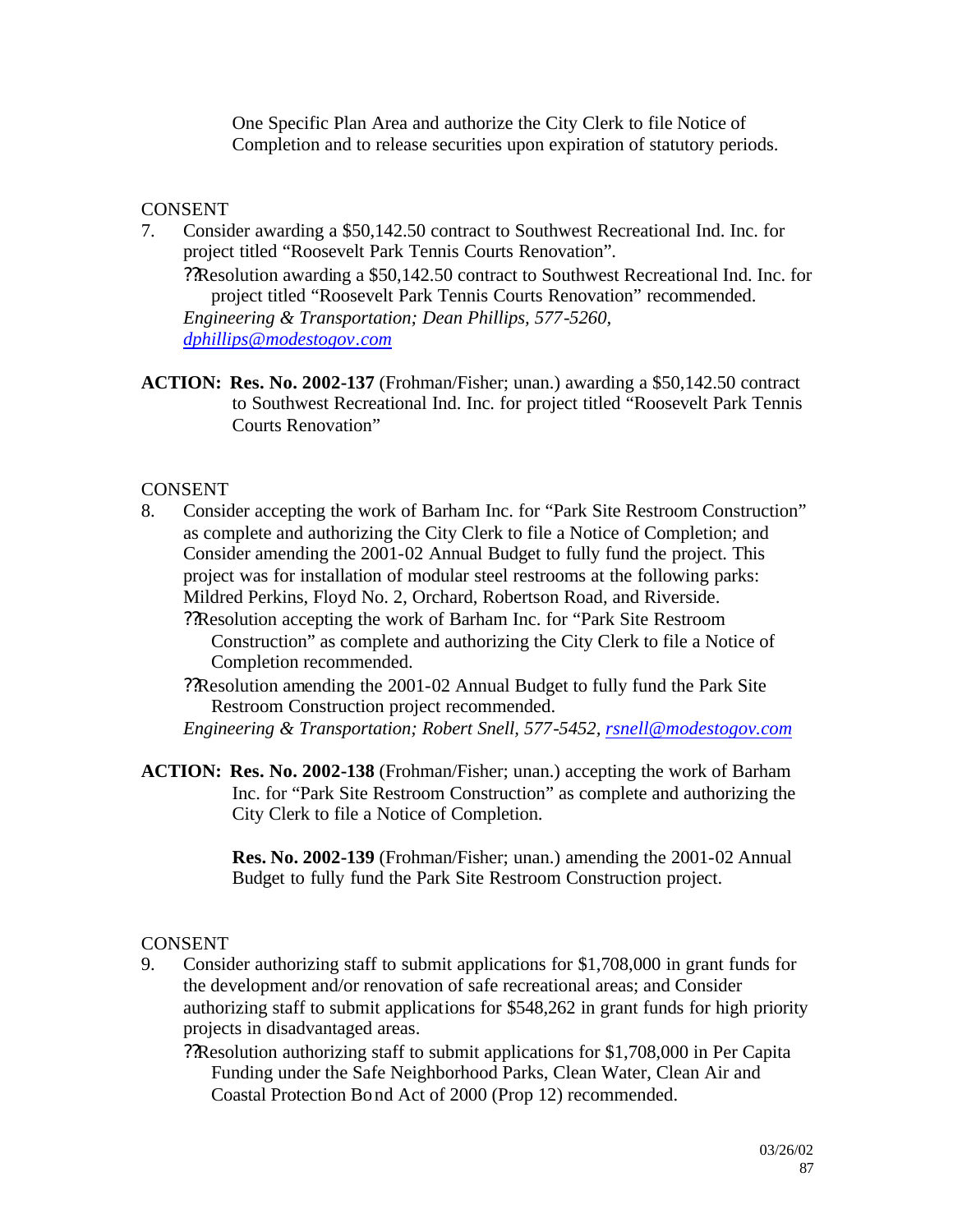??Resolution authorizing staff to submit applications for \$548,262 in Roberti-Z'Berg-Harris (RZH) Block Grant Funding under Prop 12 recommended. *Parks, Recreation & Neighborhoods; Carolyn Eubank, 577-5349, ceubank@modestogov.com*

**ACTION: Res. No. 2002-140** (Frohman/Fisher; unan.) authorizing staff to submit applications for \$1,708,000 in Per Capita Funding under the Safe Neighborhood Parks, Clean Water, Clean Air and Coastal Protection Bond Act of 2000 (Prop 12).

> **Res. No. 2002-141** (Frohman/Fisher; unan.) authorizing staff to submit applications for \$548,262 in Roberti-Z'Berg-Harris (RZH) Block Grant Funding under Prop 12.

## **CONSENT**

- 10. Consider authorizing the City Manager to submit an application to the National Fire Safety Campaign Grant Program for \$355,721 for fire fighting equipment and fire prevention programs.
	- ?? Resolution authorizing the City Manager to submit an application to the National Fire Safety Campaign Grant Program for \$355,721 for fire fighting equipment and fire prevention programs recommended.

*Fire Department; Doug Hannink, 572-9590, dhannink@modestogov.com*

**ACTION: Res. No. 2002-142** (Frohman/Fisher; unan.) authorizing the City Manager to submit an application to the National Fire Safety Campaign Grant Program for \$355,721 for fire fighting equipment and fire prevention programs.

## CONSENT

- 11. Consider approving an extension of the agreement with Macias, Gini & Company, Independent Auditors, for one (1) year. ??Resolution extending the Macias, Gini & Company agreement for one year. *Finance; Rob Stout, 577-5370, rstout@modestogov.com*
- **ACTION: Res. No. 2002-143** (Frohman/Fisher; unan.) extending the Macias, Gini & Company agreement for one year.

## **CONSENT**

- 12. Consider approving the canvass of the election for the Community Facilities District No. 1996-1 (Village One – Annexation #8) and ordering annexation of territory to CFD No. 1996-1(8).
	- ??Resolution approving the canvass of the election for the Community Facilities District No. 1996-1 (Village One – Annexation #8) and ordering annexation of territory to CFD No. 1996-1(8) recommended.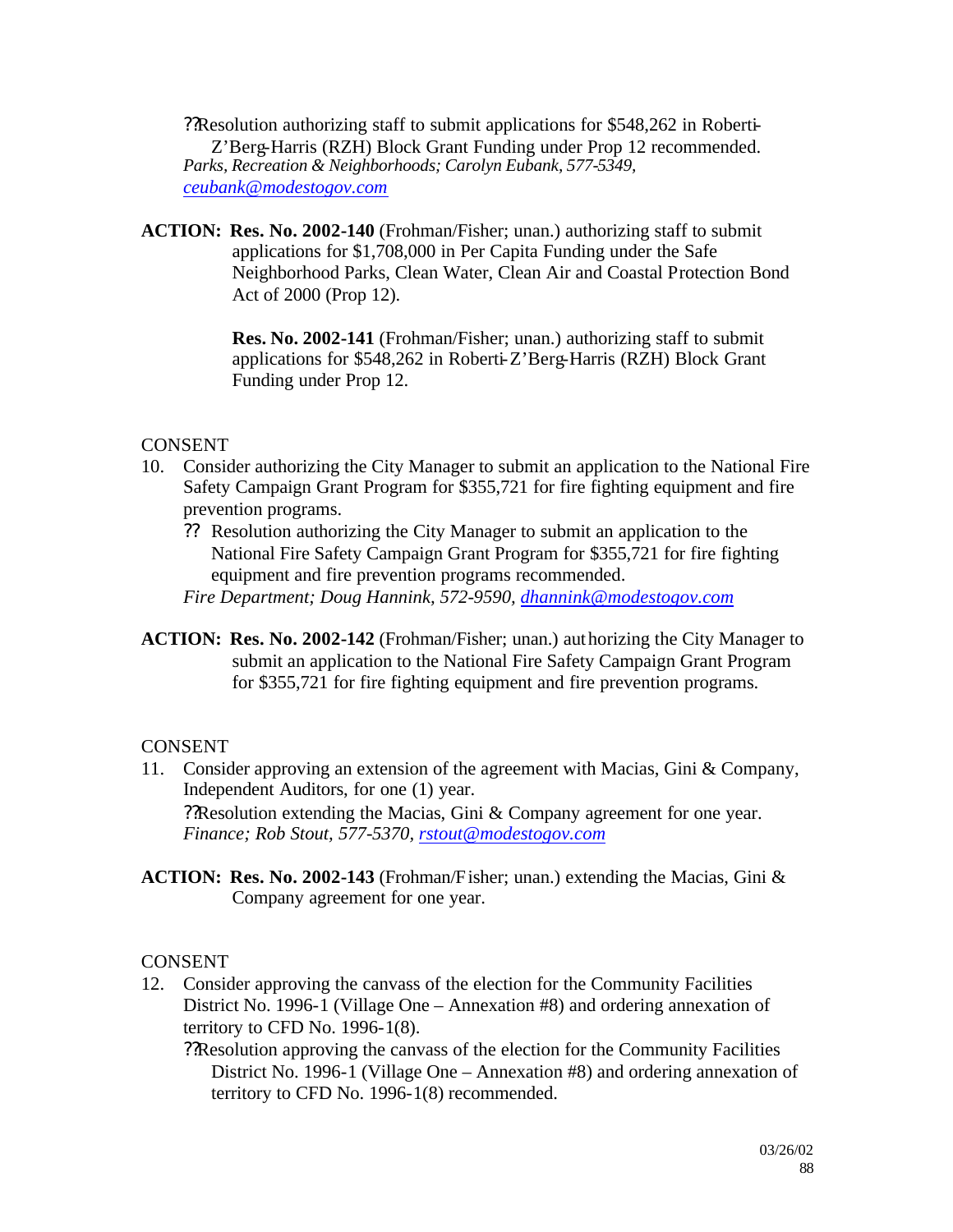*CFD Administrator; Tina Rocha, 577-5321, trocha@modestogov.com*

**ACTION: Res. No. 2002-144** (Frohman/Fisher; unan.) approving the canvass of the election for the Community Facilities District No. 1996-1 (Village One – Annexation #8) and ordering annexation of territory to CFD No. 1996-1(8).

## **UNFINISHED BUSINESS**

- 13. Consider proposal to reorganize the City Council Committee system.
	- ?? Motion acknowledging receipt of report and continue to April 16, 2002 or April 30, 2002, a Council Workshop for further discussion.
	- ?? Mayor may choose to make interim committee appointments.
	- *City Manager; Jack Crist, 577-5224, jcrist@modestogov.com*
- **ACTION:** By Motion (Conrad/Fisher; unan.) acknowledged receipt of report and continued item to April 16, 2002.

## **HEARINGS**

### **Item has been requested to be continued to April 9, 2002.**

- 14. Hearing to consider the application of Mr. Rasul Ghulum to operate a taxicab company in Modesto. Item continued from February 12, 2002 meeting.
- ?? Resolution approving the issuance of five Certificates of Public Convenience and Necessity to Rasul Ghulum to operate a taxicab company in the city of Modesto. *Engineering & Transportation; Fred Cavanah, 577-5298, fcavanah@modestogov.com*

**ACTION:** By Motion (Frohman/Fisher; unan.) item continued to April 9, 2002.

### **Item has been requested to be continued to April 23, 2002.**

15. "Public hearing to consider whether the City should stop relying on its own Environmental Impact Report for the sale and use of bulk biosolids, and start relying on the State Water Board's Environmental Impact Report for the sale and use of bulk biosolids". Council action required: Approve a Mitigated Negative Declaration to void the City's 1998 Master Environmental Impact Report and rely on the State Water Board's EIR for it's General Order for biosolids land application. The practical effect of this action will be to allow the City to market biosolids compost from the co-composting facility in bulk directly to end-users of the material, who will apply the co-compost under the terms of the Water Board's General Order.

*Engineering & Transportation; Jocelyn Reed, 577-5492, jreed@modestogov.com*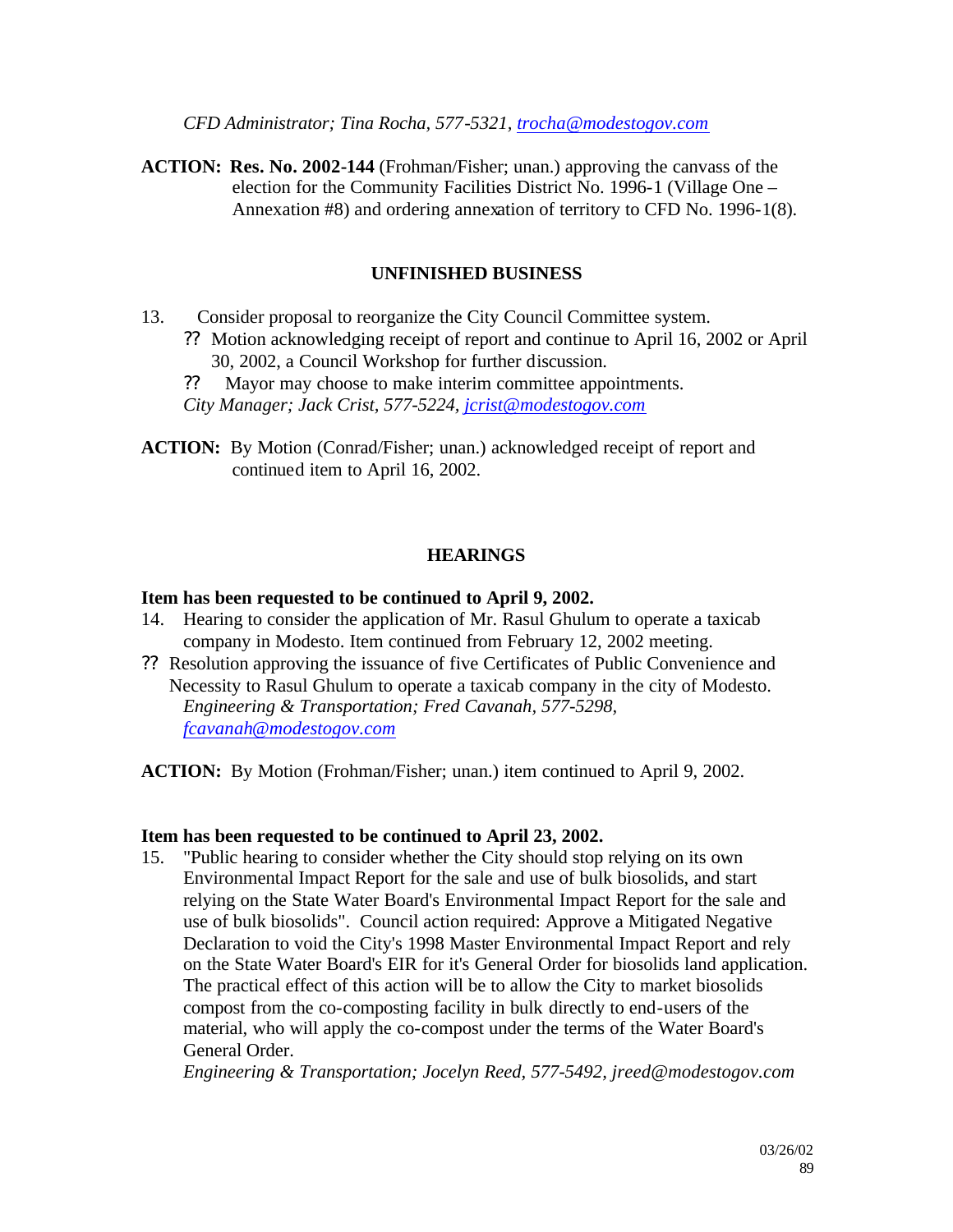**ACTION:** By Motion (Frohman/Conrad; unan.) item was continued to April 23, 2002.

## **NEW BUSINESS**

- 16. Consider adopting the recommendations of the Anti-Litter Project Team and directing staff to return with implementation plans. ??Resolution adopting recommendations and directing staff to return with implementation plans recommended. *Operations & Maintenance; Peter Cowles, 342-2279, pcowles@modestogov.com*
- **ACTION: Res. No. 2002-145** (Frohman/Sabatino; unan.) adopting recommendations and directing staff to return with implementation plans. Funding was provided by Larrell Fortner, Business Manager representing the Pipefitters and Plumbers Local Union No. 442.

## **COUNCIL COMMENTS & REPORTS**

?? Mayor Sabatino announced his upcoming trip to Modesto's Sister City in Japan on March 31, 2002.

## **MATTERS TOO LATE FOR THE AGENDA**

None.

## **ADJOURNMENT**

This meeting adjourned at 6:40 p.m.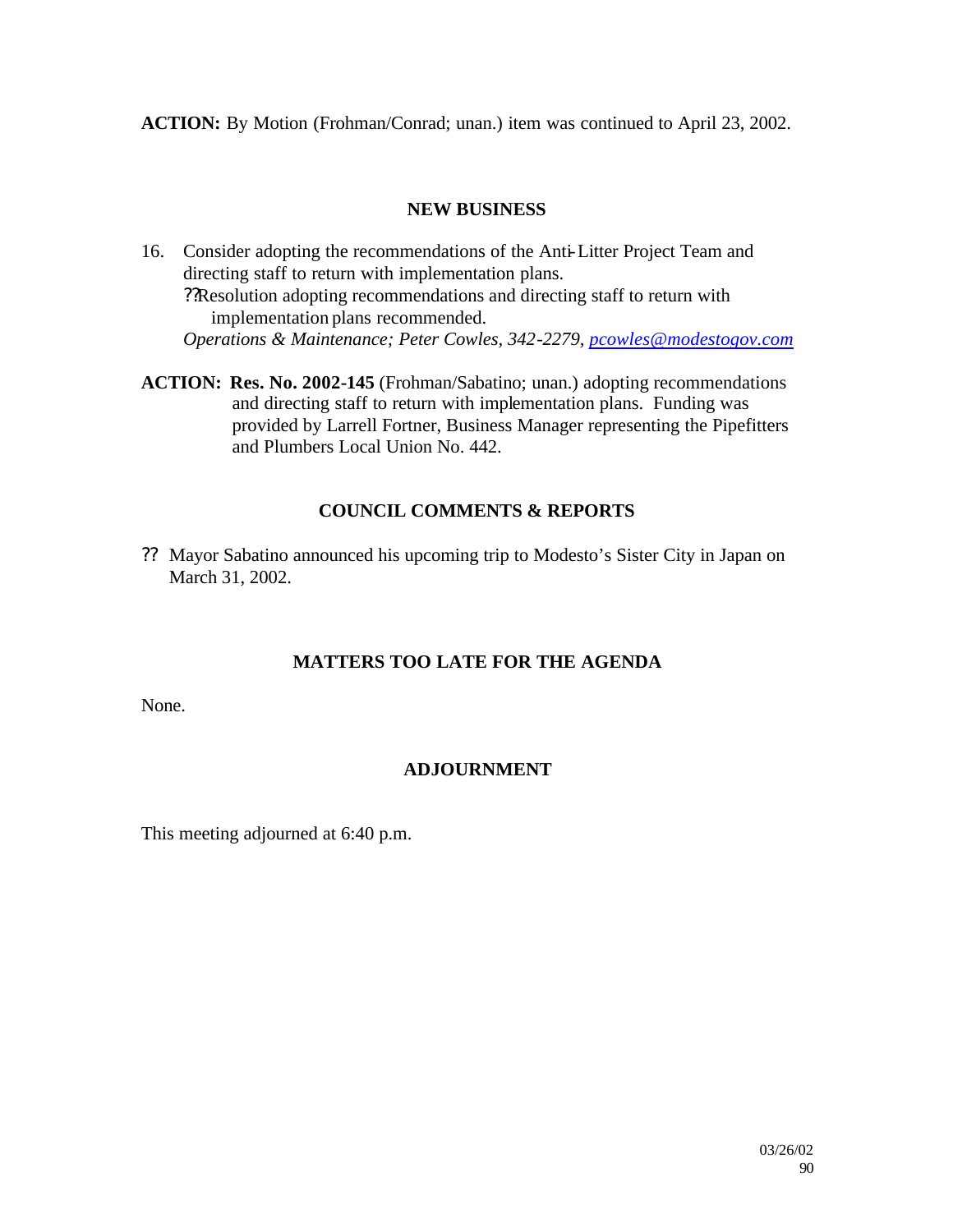# **Thursday, March 28, 2002 at 5:30 p.m.**

Roll Call – Present: Councilmembers Frohman, Jackman, Keating, Mayor Sabatino

Absent: Conrad, Fisher, O'Bryant

## **ORAL COMMUNICATIONS**

None.

1. Introduction to Governmental Accounting Standards Board Statement 34 – new governmental financial reporting model.

**ACTION:** Finance Director, Rob Stout, gave staff report. No action taken.

## **ADJOURNMENT**

This meeting adjourned at 6:25 p.m.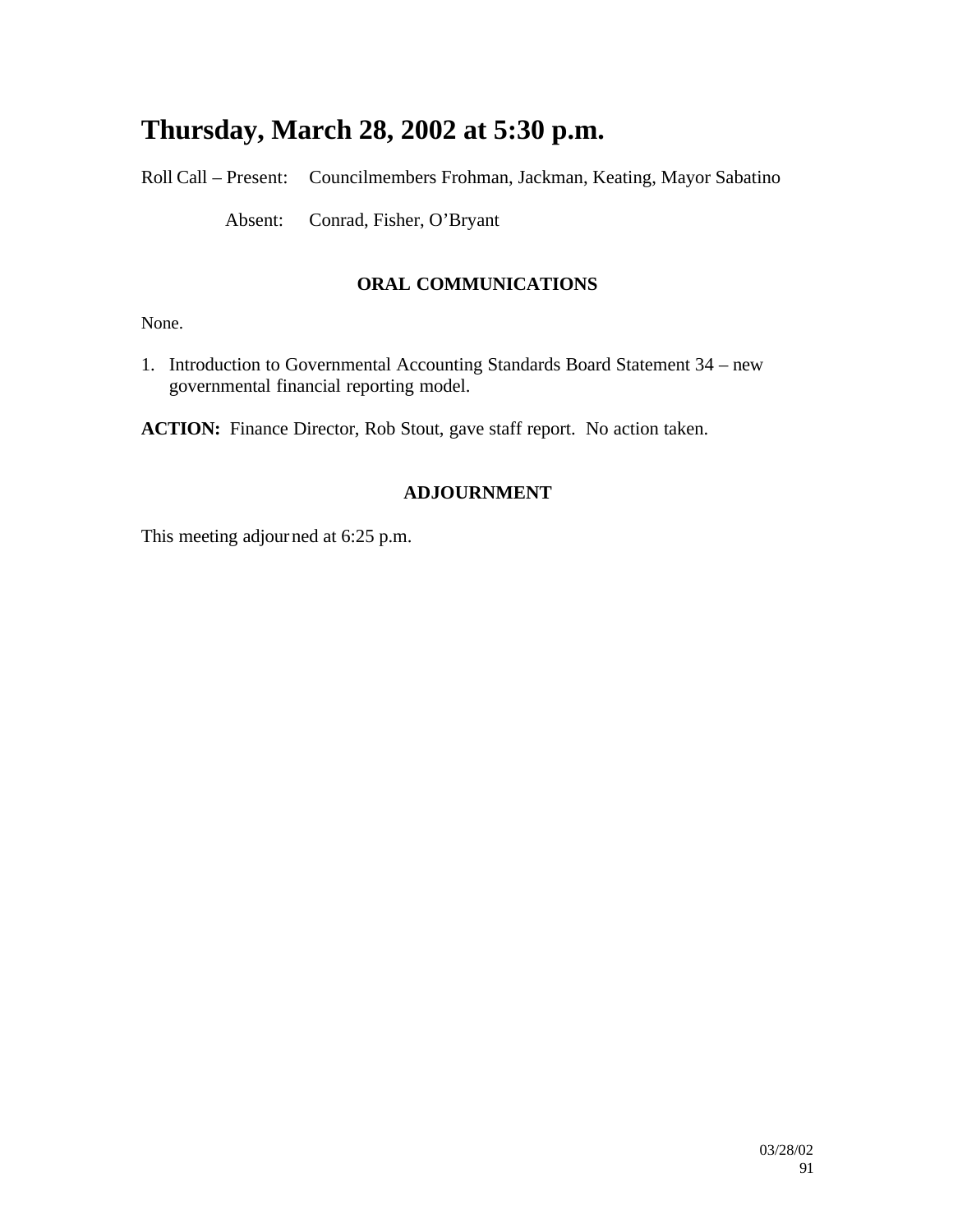# **Tuesday, April 2, 2002, at 5:15 p.m.**

Roll Call – Present: Councilmembers Conrad, Fisher, Frohman, Jackman, Keating, O'Bryant,

Absent: Mayor Sabatino

- Pledge of Allegiance to the Flag
- Invocation: Peter Gartner, Layman, Orangeburg Ave Baptist
- City Clerk's Announcements: Item 4 removed from Consent
- Declaration of Conflicts of Interest: none

### **ACKNOWLEDGEMENTS AND PRESENTATIONS**

- 1. Personnel Department introduction of new staff member, Rawlen Davis, Worker's Compensation Claims Examiner.
- **ACTION:** No Action Taken.
- 2. Parks, Recreation & Neighborhoods Department introduction of new staff member, Doug Critchfield, Parks Planning and Development Manager.

**ACTION:** No Action Taken.

## **ORAL COMMUNICATIONS**

?? Jon Rose requested the Council to consider appointing citizens to the Council committees.

## **CONSENT ITEMS – ROLL CALL VOTE REQUIRED**: Items 3, 5-7 *Items 4, 8 & 9 removed from*

*Consent*

### **ACTION Items 3, 5-7: Frohman/Fisher; unan., Sabatino, absent**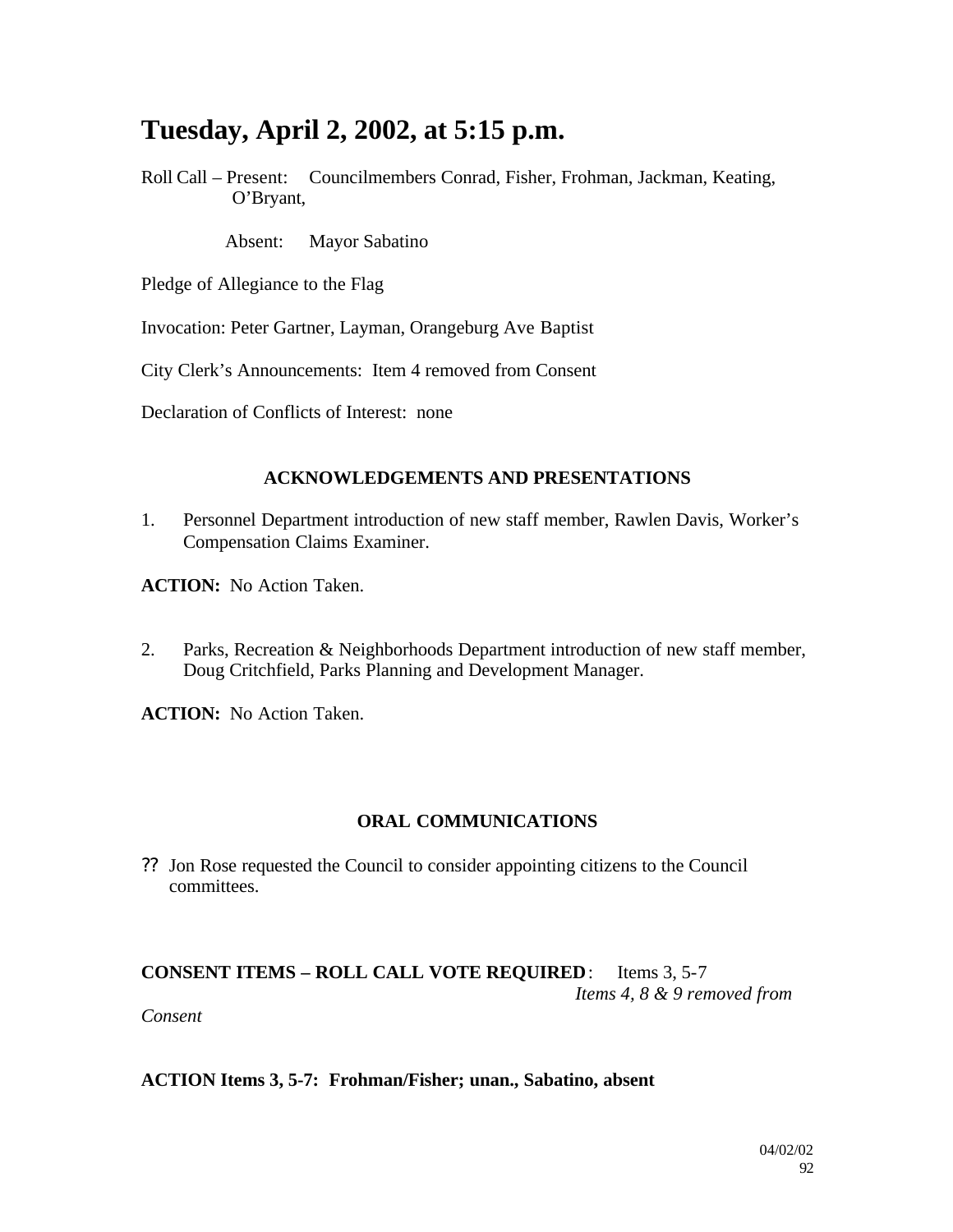**ACTION Item 4: Jackman/Frohman; unan., Sabatino, absent**

**ACTION Item 8: Frohman/Jackman; unan., Sabatino, absent**

**ACTION Item 9: Jackman/Fisher; majority; Frohman, no; Sabatino, absent**

### **CONSENT ITEMS**

## **An item may be removed from consent and discussed at the request of an audience member or Councilmember.**

### CONSENT

- 3. Approval of the minutes of the special City Council workshop of March 25, 2002 and the regular City Council meeting of March 26, 2002. (Motion approving recommended.) *Clerk; Rebecca Bartholomew, 577-5397, rbartholomew@modestogov.com*
- **ACTION:** By Motion (Frohman/Fisher; unan., Sabatino, absent) approved the minutes March 25 and March 26, 2002.

### REMOVED FROM CONSENT

- 4. Consider increasing the budget target for the Parks, Recreation and Neighborhoods department in the amount of \$30,000 for Youth Scholarships.
	- ?? Resolution amending the budget to appropriate \$30,000 from the General Fund reserve and increasing the PR&N department's budget target in the \$30,000 amount for Youth Schola rships recommended.

*Parks, Recreation & Neighborhoods; Debbie Conder, 577-5391, dconder@modestogov.com*

**ACTION: Res. No. 2002-146** (Jackman/Frohman; unan., Sabatino, absent) amending the budget to appropriate \$30,000 from the General Fund reserve and increasing the PR&N department's budget target in the \$30,000 amount for Youth Scholarships.

> **Res. No. 2002-147** (Jackman/Frohman; unan., Sabatino, absent) directing staff to increase Parks, Recreation & Neighborhoods Department target.

## **CONSENT**

5. Consider affirming the City's sponsorship of "Earth Day in the Park Festival 2002" at Graceada Park, and allowing sale of merchandise in the park during the event. ??Resolution affirming the City's sponsorship of "Earth Day in the Park Festival

2002" at Graceada Park, and allowing sale of merchandise in the park during the event recommended.

*Engineering & Transportation; Beverly McCullough, 577-5495, bmccullough@modestogov.com*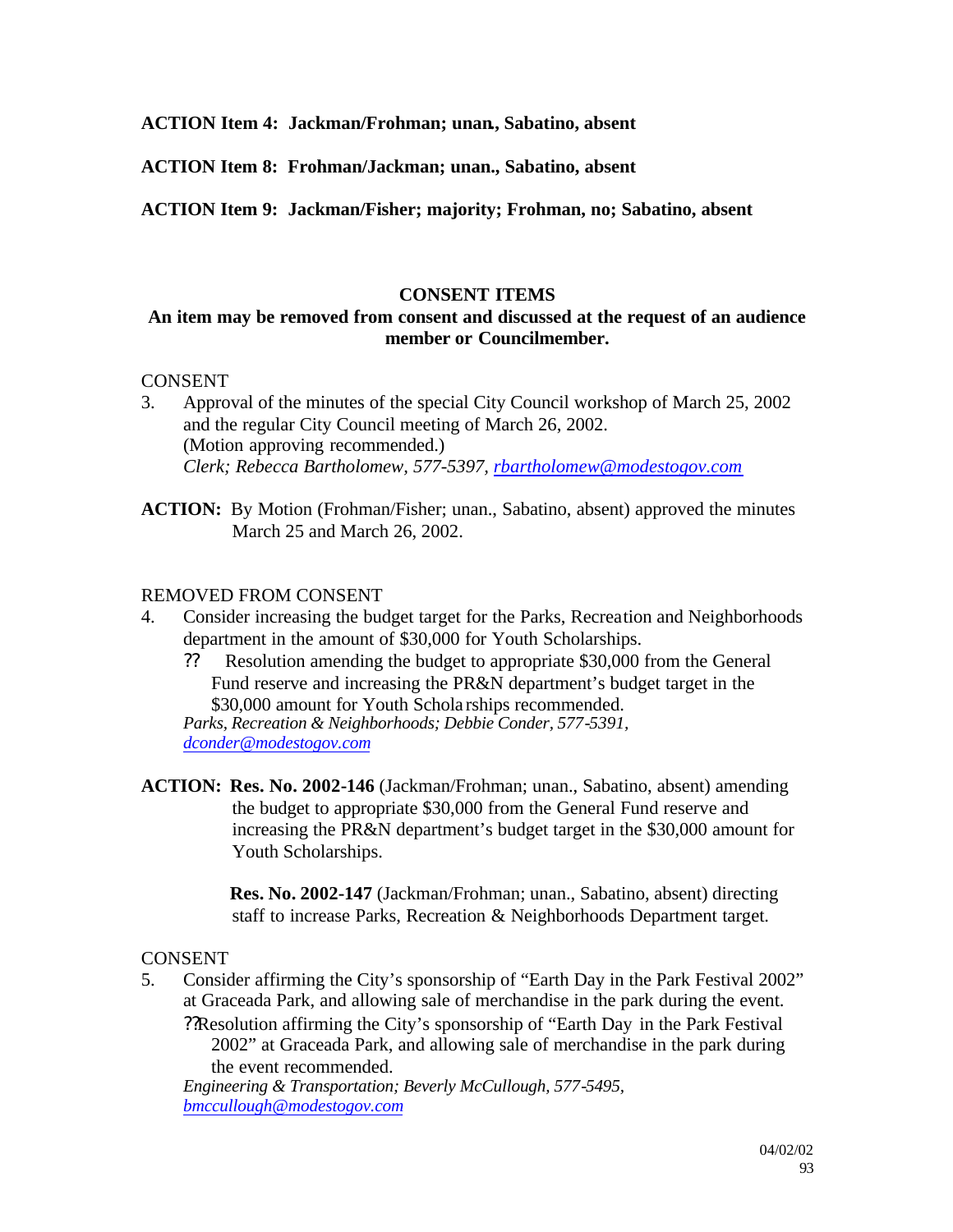**ACTION: Res. No. 2002-148** (Frohman/Fisher; unan., Sabatino, absent) affirming the City's sponsorship of "Earth Day in the Park Festival 2002" at Graceada Park, and allowing sale of merchandise in the park during the event.

## CONSENT

- 6. Consider rejecting all bids for the project titled "Install Emergency Generators at Well 57 and Tanks 6, 7, & 8, and authorizing re-bidding the project.
	- ?? Resolution rejecting all bids for the project titled "Install Emergency Generators at Well 57 and Tanks 6, 7, & 8, and authorizing re-bidding the project recommended.

*Engineering & Transportation; Dean Phillips, 577-5260, dphillips@modestogov.com*

**ACTION: Res. No. 2002-149** (Frohman/Fisher; unan., Sabatino, absent) rejecting all bids for the project titled "Install Emergency Generators at Well 57 and Tanks 6, 7, & 8, and authorizing re-bidding the project.

## **CONSENT**

- 7. Consider accepting the work of Steiny & Company Inc. for "Installation of Traffic Signal at SR 99 Southbound Ramps and Kansas Avenue" as complete and authorize the City Clerk to file a Notice of Completion.
	- ?? Resolution accepting the work of Steiny & Company Inc. for "Installation of Traffic Signal at SR 99 Southbound Ramps and Kansas Avenue" as complete and authorizing the City Clerk to file a Notice of Completion recommended. *Engineering & Transportation; Robert Snell, 577-5452, rsnell@modestogov.com*
- **ACTION: Res. No. 2002-150** (Frohman/Fisher; unan., Sabatino, absent) accepting the work of Steiny & Company Inc. for "Installation of Traffic Signal at SR 99 Southbound Ramps and Kansas Avenue" as complete and authorizing the City Clerk to file a Notice of Completion.

## REMOVED FROM CONSENT

8. Consider approving an agreement with Greg Baird financial management services for the Finance Department. ??Resolution approving an agreement with Greg Baird for financial management services in the Finance Department recommended.

*Finance; Rob Stout, 577-5370, rstout@modestogov.com*

**ACTION: Res. No. 2002-151**(Frohman/Jackman; unan., Sabatino, absent) approving an agreement with an amount not to exceed \$100,000 and terminating on July 5, 2002 with Greg Baird for financial management services in the Finance Department.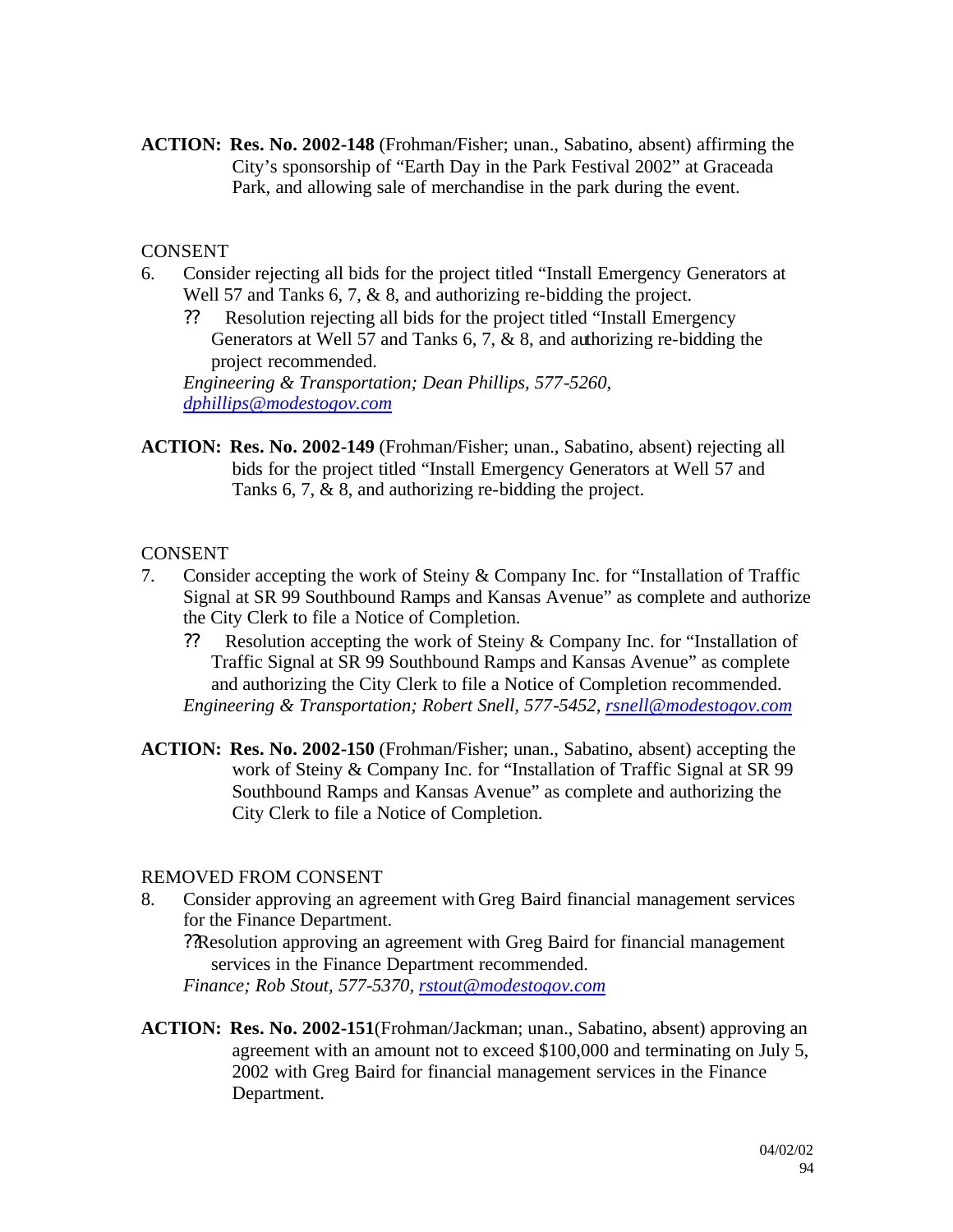### REMOVED FROM CONSENT

- 9. Consider approving a two-year Corporate Digital Advantage (CDA) agreement with AT&T Wireless to provide cellular equipment and wireless service to the City for an approximate annual cost of \$66,000, with an additional two-year extension option.
	- ?? Resolution approving a two-year Corporate Digital Advantage (CDA) agreement with an additional two-year extension option, with AT&T Wireless to provide cellular equipment and wireless service to the City for an approximate annual cost of \$66,000 recommended.

*Finance; Mark Averell, 577-5412, maverell@modestogov.com*

**ACTION: Res. No. 2002-152** (Jackman/Fisher; majority; Frohman, no; Sabatino, absent) approving a two-year Corporate Digital Advantage (CDA) agreement with an additional two-year extension option, with AT&T Wireless to provide cellular equipment and wireless service to the City for an approximate annual cost of \$66,000.

## **HEARINGS**

- 10. Hearing to consider the appeal of Erik and Catrina Lundeberg to a decision by the Board of Zoning Adjustment that denied their appeal of staff's decision that approved a second-story addition to the home at 1013 Encina Avenue. Item continued from February 12, 2002 meeting.
- ?? Resolution denying the appeal and uphold the decision of the board of Zoning Adjustment which denied the appeal of Erik and Catrina Lundeberg of staff's approval of a second story addition to the home at 1013 Encina Avenue recommended.

*Community Development; Josh Bridegroom, 571-5540, jbridegroom@modestogov.com*

**ACTION: Res. No. 2002-153** (Jackman/Fisher; unan., Sabatino, absent) granting the appeal and denying the second story addition to the home at 1013 Encina Avenue.

### *Councilmember Fisher presided over the meeting for Items 11 & 12.*

### *Conrad absent due to conflict of interest*

11. Hearing to consider the application of Mid-Valley Engineering Inc., to amend the General Plan Land Use Diagram by changing the designation of approximately one acre from Residential to Mixed Use, to allow a 20,000-square-foot Professional Office development, property located between Roseburg and Mensinger Avenues West of McHenry Avenue.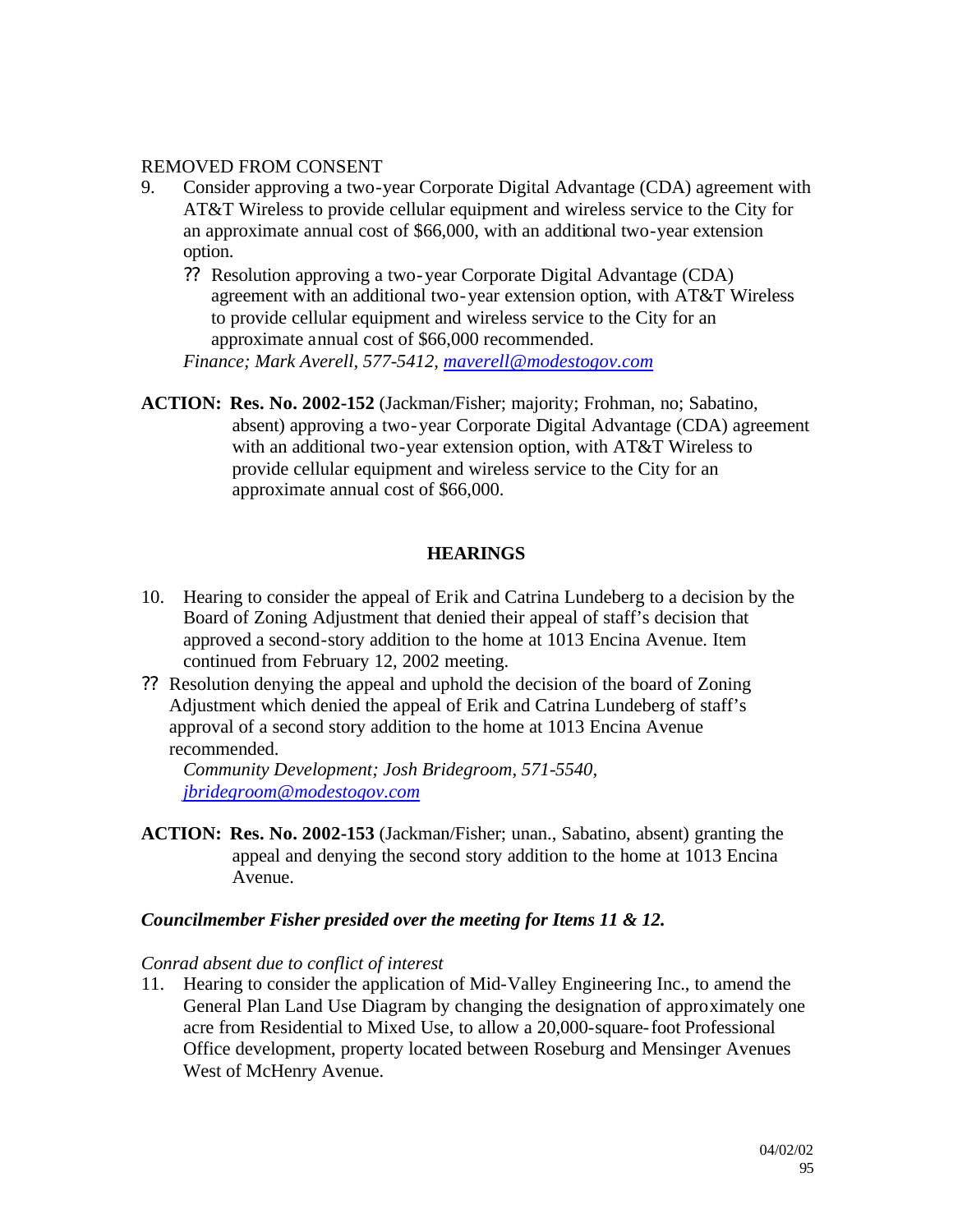- ??Resolution amending the General Plan Land Use Diagram to change the designation for the subject land area from Residential to Mixed Use recommended.
- ??Resolution findings the proposed General Plan Amendment within the scope of the previously certified General Plan Master EIR.

*Community Development; Brad Wall, 577-5282, bwall@modestogov.com*

**ACTION: Res. No. 2002-154** (Jackman/Keating; unan.; Conrad, Sabatino, absent) amending the General Plan Land Use Diagram to change the designation for the subject land area from Residential to Mixed Use.

> **Res. No. 2002-155** (Jackman/Keating; unan.; Conrad, Sabatino, absent) findings the proposed General Plan Amendment within the scope of the previously certified General Plan Master EIR.

#### *Councilmember Conrad absent due to conflict of interest.*

12. Hearing to consider the application of Mid-Valley Engineering Inc., to rezone from Low-Density Residential, R-1, and Medium-High Density Residential, R-3, to Planned Development Zone, P-D(553), to allow a 20,000-square-foot Professional Office development, property located between Roseburg and Mensinger Avenues West of McHenry Avenue.

??Introduce an ordinance rezoning from Low-Density Residential, R-1, and Medium-High-Density Residential, to Planned Development Zone, P-D(553) recommended.

??Resolution approving a development plan for P-D(553) recommended.

??Resolution finding the proposed rezoning within the scope of the previously certified General Plan Master EIR recommended.

*Community Development; Brad Wall, 577-5282, bwall@modestogov.com*

**ACTION:** By Motion (Jackman/Keating; unan.; Conrad, Sabatino, absent) **introduced Ordinance No. 3252-C.S.** rezoning from Low-Density Residential, R-1, and Medium-High-Density Residential, to Planned Development Zone, P-D(553).

> **Res. No. 2002-156** (Jackman/Keating; unan.; Conrad, Sabatino, absent) approving a development plan for P-D(553).

**Res. No. 2002-157** (Jackman/Keating; unan.; Conrad, Sabatino, absent) finding the proposed rezoning within the scope of the previously certified General Plan Master EIR.

13. Hearing to consider approving the usage policy and fee schedule for 10th Street between "J" and "K" Streets in downtown Modesto and approving booking and scheduling Tenth Street Plaza and 10th Street between "J" and "K" Streets as one venue.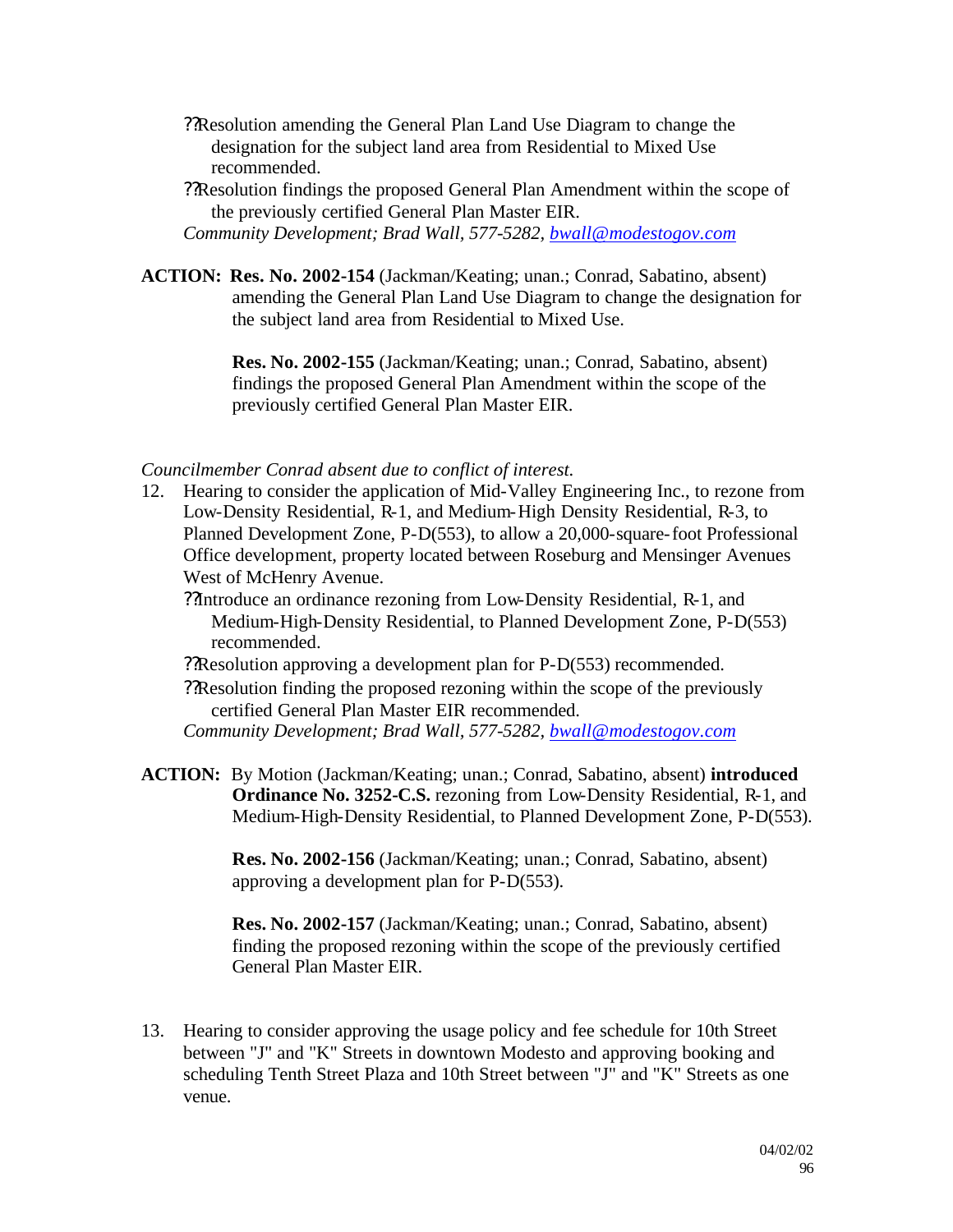??Resolution approving the usage policy and fee schedule for 10th Street between "J" and "K" Streets in downtown Modesto and approving booking and scheduling Tenth Street Plaza and 10th Street between "J" and "K" Streets as one venue recommended.

*Parks, Recreation & Neighborhoods; Bob Quintella, 577-6444, bquintella@modestogov.com*

**ACTION: Res. No. 2002-158** (Keating/Jackman; majority; Frohman, no; Sabatino, absent) approving the usage policy without the fee schedule for 10th Street between "J" and "K" Streets in downtown Modesto and approving booking and scheduling Tenth Street Plaza and 10th Street between "J" and "K" Streets as one venue.

The Fee Schedule was referred to the Human Services Committee for review.

## **COUNCIL COMMENTS & REPORTS**

- 14. At the request of Councilmember Frohman, discussion regarding moving Council Comments & Reports from its current location to immediately following Oral Communications.
- **ACTION:** By Motion (Frohman/Jackman; majority; Fisher, no; Sabatino, absent) directed the City Attorney to draft an Ordinance amending the Municipal Code relating to the Order of Business.
- 15. At the request of Vice Mayor Conrad, consider posting all future Agenda Review meetings as Workshops/Committee Meetings, to allow all Councilmembers to attend and participate in discussion.
- **ACTION:** By Motion (Fisher/Conrad; majority; Fisher, Keating, no; Sabatino, absent) directed staff to notice Agenda Review meetings as Council Workshops.
- 16. At the request of Mayor Sabatino, consider a motion directing staff to determine amount paid to Modesto Bee in fiscal year 2001/2002 for all publication and notice services, and research alternative advertising venues and associated costs.
- **ACTION:** By Motion (Fisher/Jackman; unan.; Sabatino, absent) directed staff to research advertising alternatives and costs.

## **MATTERS TOO LATE FOR THE AGENDA**

None.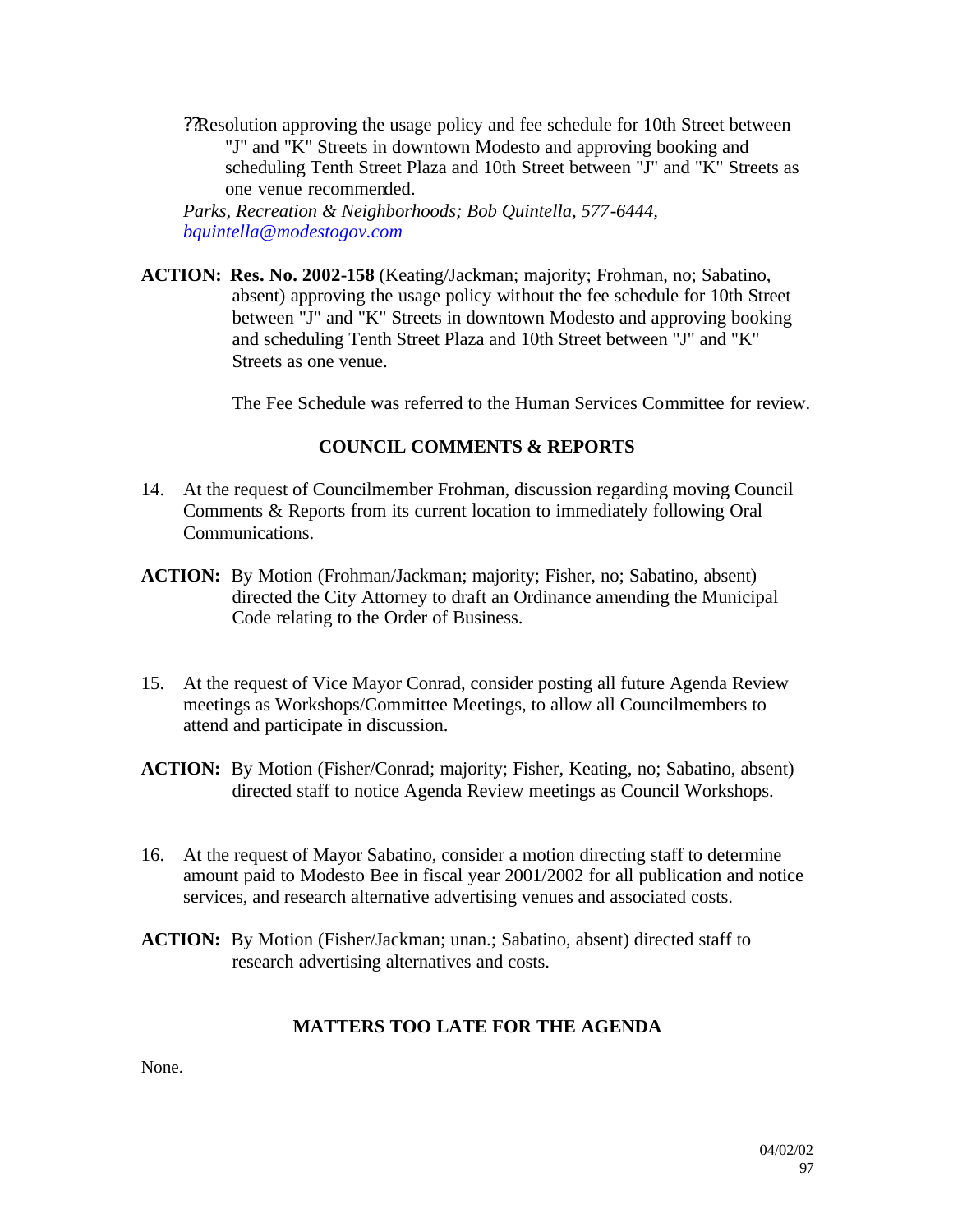## **ADJOURNMENT**

This meeting adjourned at 8:54 p.m.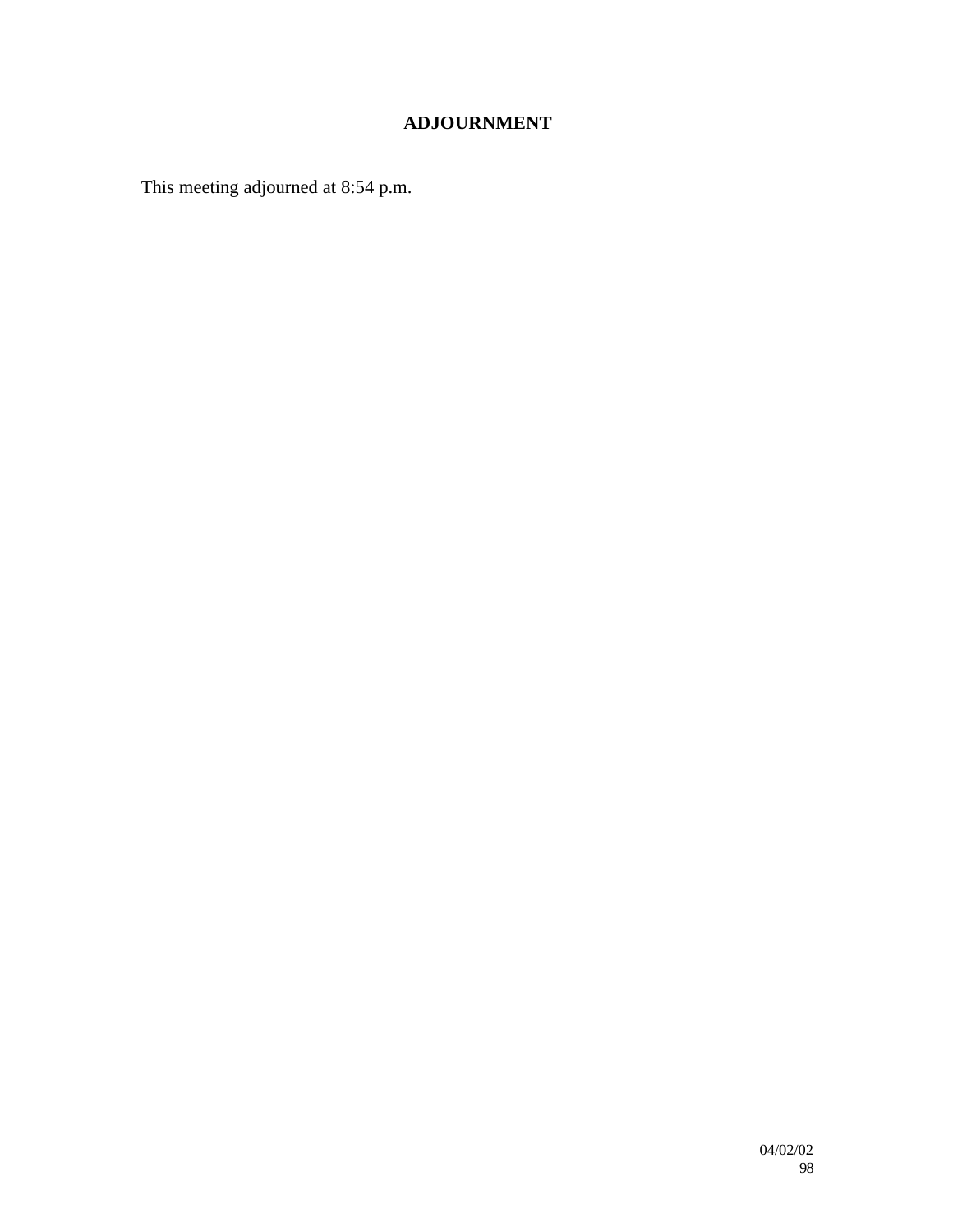# **Tuesday, April 9, 2002, at 5:15 p.m.**

Roll Call – Present: Councilmembers Conrad, Fisher, Frohman, Jackman, Keating, O'Bryant

Absent: Mayor Sabatino

Pledge of Allegiance to the Flag

Invocation: John Magollias, Greek Orthodox Church of the Annunciation

City Clerk's Announcements: *Items 6 & 10 removed from Consent Hearings 13 and 14 continued until April 16th*

Declaration of Conflicts of Interest: *Councilmember Fisher, Item 12*

### **ACKNOWLEDGEMENTS AND PRESENTATIONS**

1. Presentation of two awards: Second Place in national honors from the National Association of Town Watch for Modesto's participation in "National Night Out 2001" among cities with populations from 100,000 to 249,999, and First Place first in California.

**ACTION:** Presentation given by Police Department Staff. No action taken.

## **ORAL COMMUNICATIONS**

None.

### **CONSENT ITEMS – ROLL CALL VOTE REQUIRED**: Items 2-5, 7-9 *Items 6 & 10 removed from*

*Consent*

**ACTION Items 2-5, 7- 9: Frohman/Jackman; unan., Sabatino, absent**

**ACTION Item 6:Frohman/Fisher; unan.; Sabatino, absent**

**ACTION Item 10: Frohman/Jackman; majority; Fisher, no; Sabatino, absent**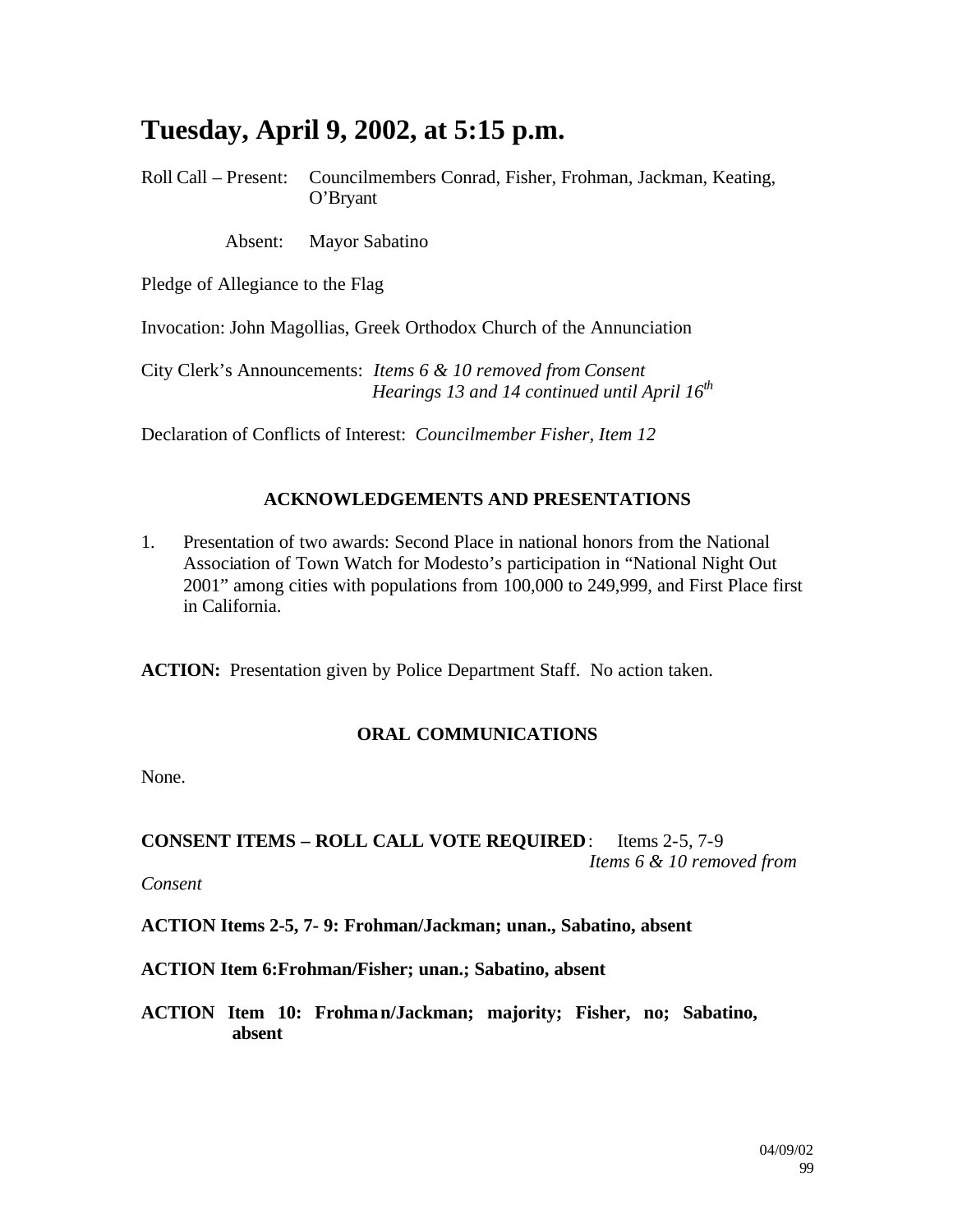### **CONSENT ITEMS**

## **An item may be removed from consent and discussed at the request of an audience member or Councilmember.**

### **CONSENT**

- 2. Approval of the minutes of the special workshop meeting of March 28, 2002 and the regular City Council meeting of April 2, 2002. (Motion approving recommended.) *Clerk; Rebecca Bartholomew, 577-5397, rbartholomew@modestogov.com*
- **ACTION:** By Motion (Frohman/Jackman; unan., Sabatino, absent) approved the minutes of March 28 and April 2, 2002.

## **CONSENT**

- 3. Consider amending the Classification Plan to create the classification of Chief Information Officer, and Consider amending the Class Range Table for Executive Management to establish the salary range for Chief Information Officer.
	- ?? Resolution amending the Classification Plan to create the classification of Chief Information Officer recommended.
	- ?? Resolution amending the Class Range Table for Executive Management to establish the salary range for Chief Information Officer recommended. *Personnel; Cherree Platt, 577-5439, cplatt@modestogov.com*
- **ACTION: Res. No. 2002-159** (Frohman/Jackman; unan., Sabatino, absent) amending the Classification Plan to create the classification of Chief Information Officer.

 **Res. No. 2002-160** (Frohman/Jackman; unan., Sabatino, absent) amending the Class Range Table for Executive Management to establish the salary range for Chief Information Officer.

## **CONSENT**

- 4. Consider authorizing the Purchasing Supervisor to formally solicit bids for the project titled "Internal Coating of Digester #2 at the Primary Water Quality Control Plant". The anticipated cost is approximately \$200,000.
	- ?? Resolution authorizing the Purchasing Supervisor to formally solicit bids for the project titled "Internal Coating of Digester #2 at the Primary Water Quality Control Plant" recommended.

*Finance; Tom Reddie, 577-5406, treddie@modestogov.com*

**ACTION: Res. No. 2002-160A** (Frohman/Jackman; unan., Sabatino, absent) authorizing the Purchasing Supervisor to formally solicit bids for the project titled "Internal Coating of Digester #2 at the Primary Water Quality Control Plant".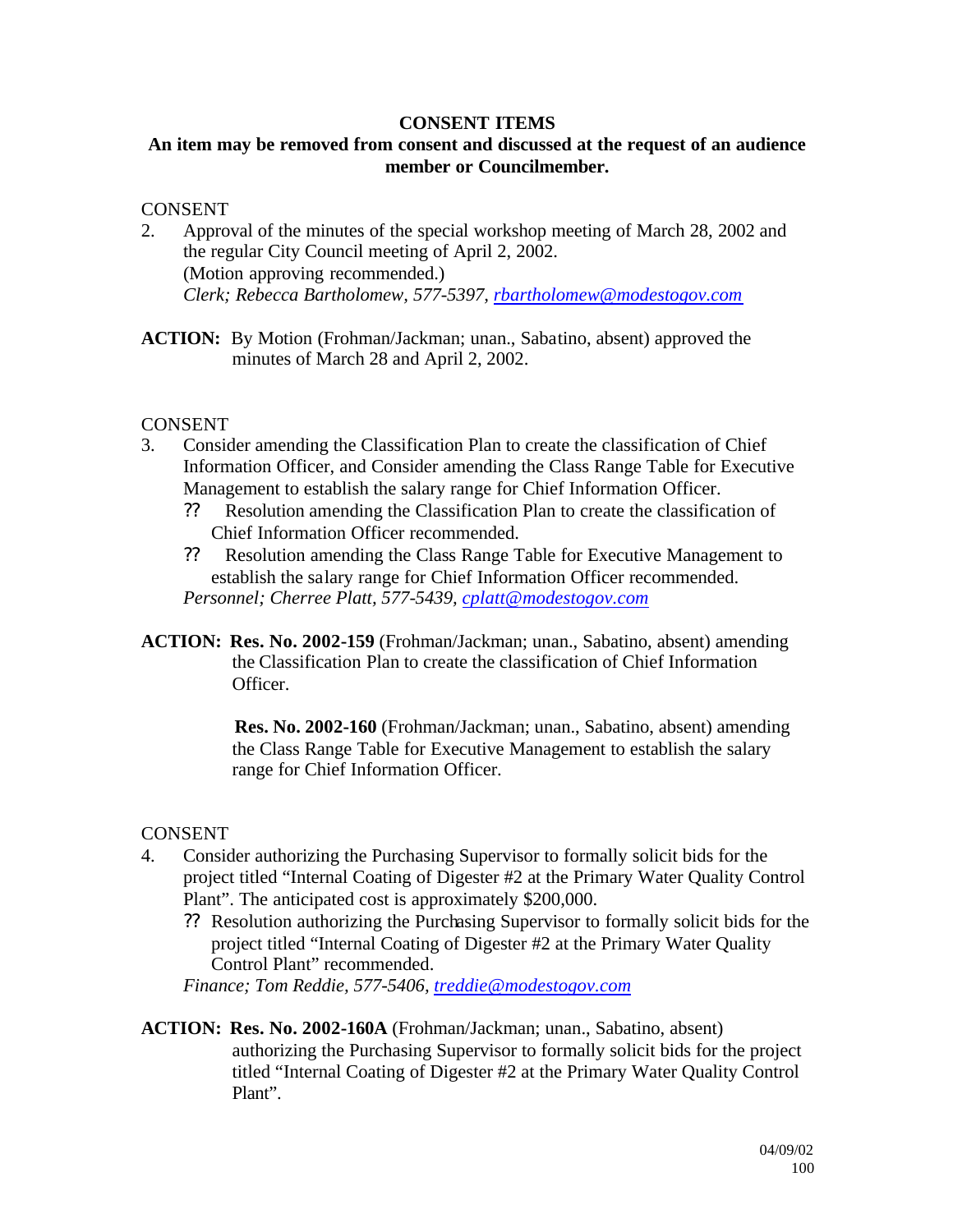- 5. Consider awarding a \$698,217 contract to Soares Pipeline Inc. for the project titled "2002 Sanitary Sewer Replacements"; Consider approving an appropriation transfer to consolidate funding for the project. This project will replace 7,038 feet of damaged sanitary sewer lines.
	- ?? Resolution awarding a \$698,217 contract to Soares Pipeline Inc. for the project titled "2002 Sanitary Sewer Replacements" recommended.
	- ?? Resolution approving an appropriation transfer to consolidate funding for the "2002 Sanitary Sewer Replacements" project recommended.

*Engineering & Transportation; Dean Phillips, 577-5260, dphillips@modestogov.com*

**ACTION: Res. No. 2002-161** (Frohman/Jackman; unan., Sabatino, absent) awarding a \$698,217 contract to Soares Pipeline Inc. for the project titled "2002 Sanitary Sewer Replacements."

> **Res. No. 2002-162** (Frohman/Jackman; unan., Sabatino, absent) approving an appropriation transfer to consolidate funding for the "2002 Sanitary Sewer Replacements" project.

## **CONSENT**

- 6. Consider accepting \$150,000 in Federal Economic Development Initiative grant funds for curb, gutter and sidewalk improvements in the Conant/Rumble area, and Consider amending the Fiscal Year 2001-2002 Capital Improvement Program budget to estimate revenue and appropriate expenditures for the project.
	- ??Resolution accepting \$150,000 in Federal Economic Development Initiative grant funds for curb, gutter and sidewalk improvements in the Conant/Rumble area recommended.
	- ??Resolution amending the Fiscal Year 2001-2002 Capital Improvement Program budget to estimate revenue and appropriate expenditures for the \$150,000 grant funds for curb, gutter and sidewalk improvements in the Conant/Rumble area recommended.

*Parks, Recreation & Neighborhoods; Sherry Velarde, 577-5368, svelarde@modestogov.com*

**ACTION: Res. No. 2002-163** (Frohman/Fisher; unan.; Sabatino, absent) accepting \$150,000 in Federal Economic Development Initiative grant funds for curb, gutter and sidewalk improvements in the Conant/Rumble area.

> **Res. No. 2002-164** (Frohman/Fisher; unan.; Sabatino, absent) amending the Fiscal Year 2001-2002 Capital Improvement Program budget to estimate revenue and appropriate expenditures for the \$150,000 grant funds for curb, gutter and sidewalk improvements in the Conant/Rumble area.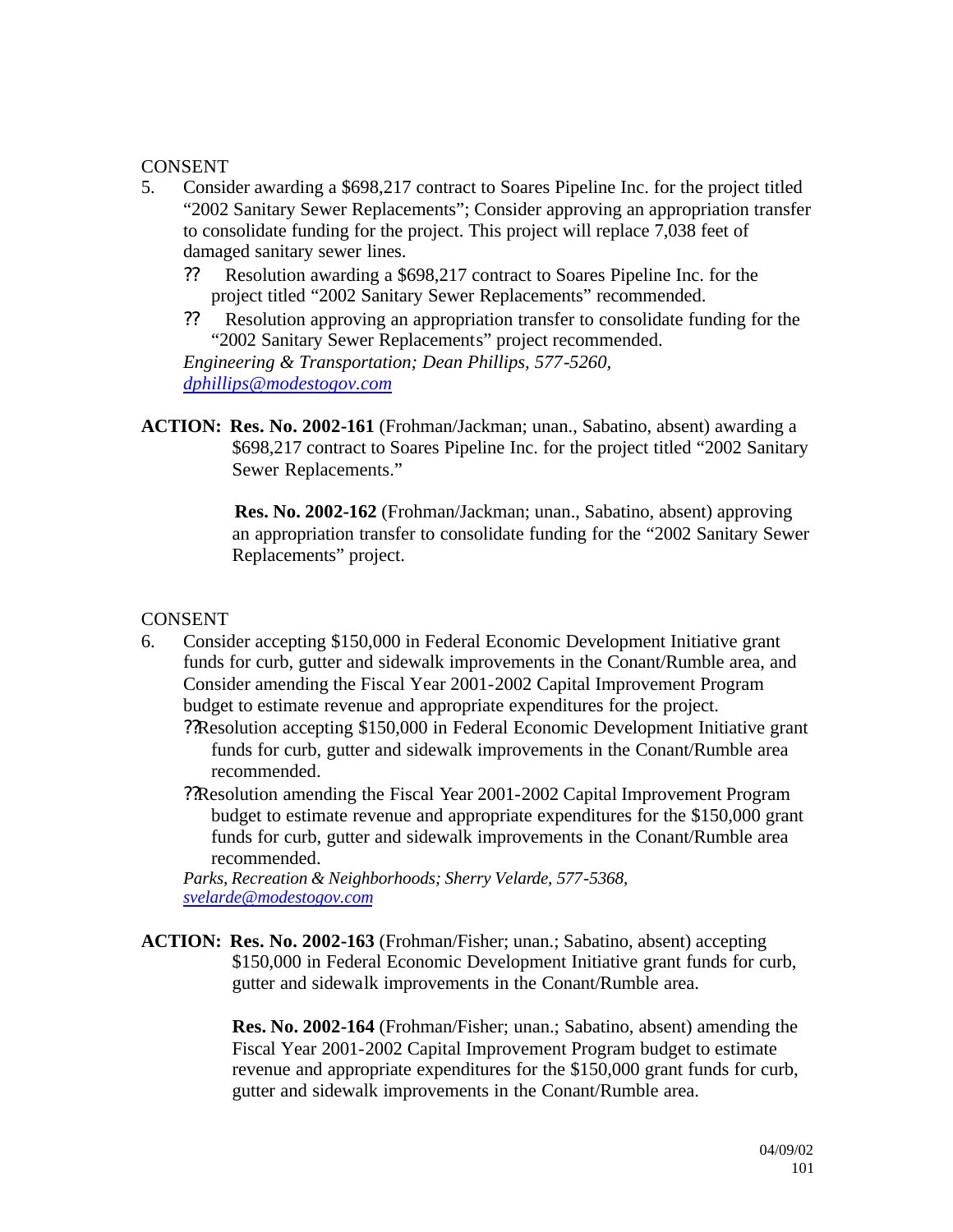- 7. Consider approving allocation of \$377,250 in Fiscal Year 2002-03 Community Development Block Grant and \$88,000 in Emergency Shelter Grant public service funds. This funding is available for eligible programs, services and activities or can be used to address eligible public service-related infrastructure needs within the City Limits.
	- ?? Resolution approving allocation of \$377,250 in Fiscal Year 2002-03 Community Development Block Grant and \$88,000 in Emergency Shelter Grant pubic service funds recommended.

*Parks, Recreation & Neighborhoods; Sherry Velarde, 577-5368, svelarde@modestogov.com*

**ACTION: Res. No. 2002-165** (Frohman/Jackman; unan., Sabatino, absent) approving allocation of \$377,250 in Fiscal Year 2002-03 Community Development Block Grant and \$88,000 in Emergency Shelter Grant pubic service funds.

# CONSENT<br>8. Consid

- 8. Consider introducing an ordinance amending Chapter 3 of Title 8 of the Modesto Municipal Code relating to public works contracts.
	- ?? Introduction of an ordinance amending Chapter 3 of Title 8 of the Modesto Municipal Code relating to public work contracts recommended. *Engineering & Transportation; Richard Ulm, 577-5215, rulm@modestogov.com*
- **ACTION:** By Motion (Frohman/Jackman; unan., Sabatino, absent) **introduced Ordinance No. 3253–C.S.** amending Chapter 3 of Title 8 of the Modesto Municipal Code relating to public work contracts.

## **CONSENT**

- 9. Consider request from Stanislaus County Public Health to become the administrator of the MMRS (Metropolitan Medical Response System) program.
	- ??Resolution approving an MOU (Memorandum of Understanding) with Stanislaus County and transferring administrator authority for the Metropolitan Medical Response System program to the Stanislaus County Health Services Agency, supporting the transfer of the MMRS to Stanislaus County Public Health recommended.

*Fire; Gary Hinshaw, 572-9596, ghinshaw@mdoestogov.com*

**ACTION: Res. No. 2002-166** (Frohman/Jackman; unan., Sabatino, absent) approving an MOU (Memorandum of Understanding) with Stanislaus County and transferring administrator authority for the Metropolitan Medical Response System program to the Stanislaus County Health Services Agency, supporting the transfer of the MMRS to Stanislaus County Public Health.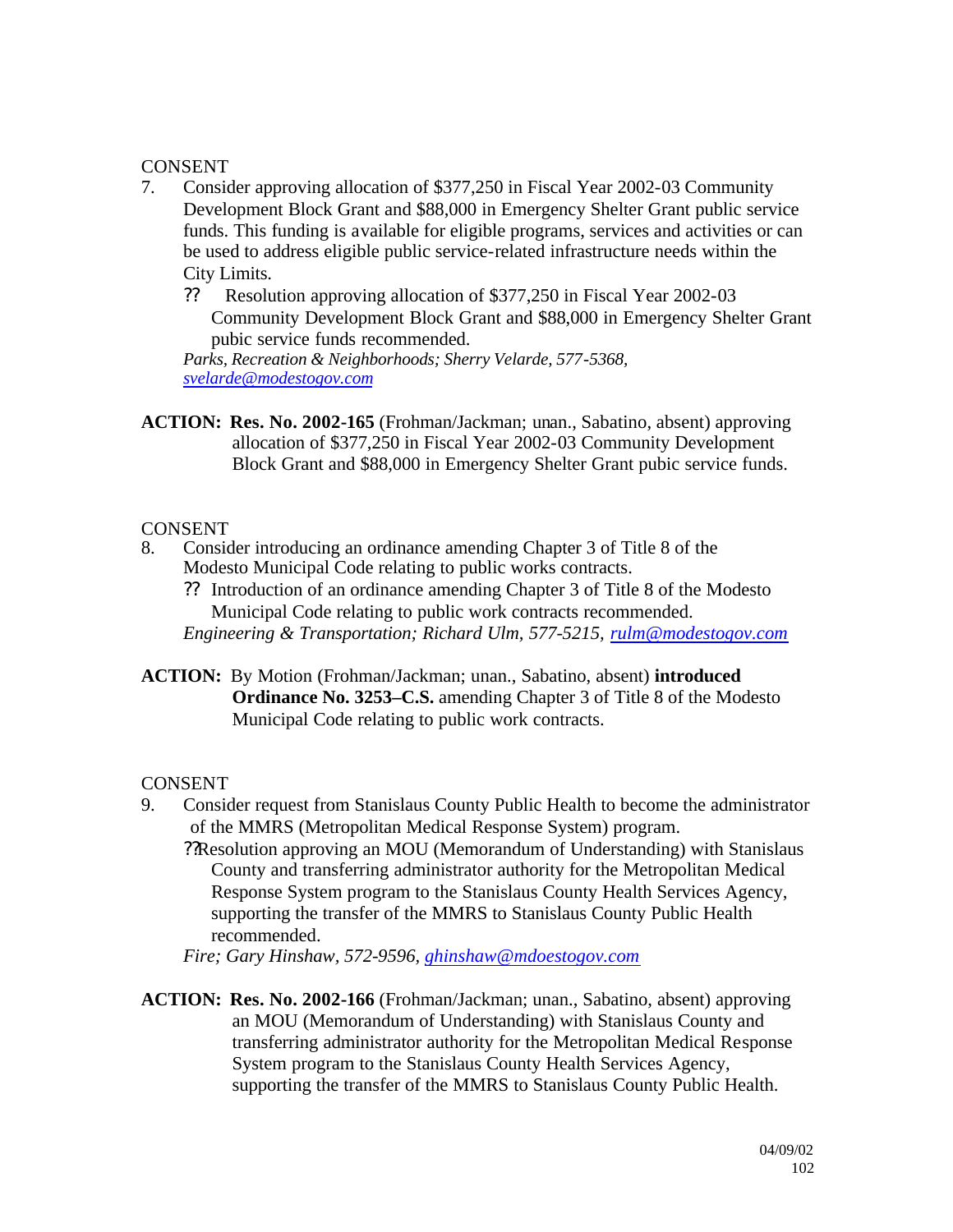### REMOVED FROM CONSENT

- 10. Consider introduction of an ordinance moving the Council Comments and Reports so that it immediately follows the Oral Communications portion of the agenda.
	- ?? Introduction of an ordinance amending Section 2-1.08 of Chapter 1 of Title 2 of the Modesto Municipal Code relating to City Council Organization and Procedure – Order of Business recommended.

*Attorney; Mike Milich, 577-5284, mmilich@modestogov.com*

**ACTION:** By Motion (Frohman/Jackman; majority; Fisher, no; Sabatino, absent) **introduced Ordinance No. 3254–C.S.** amending Section 2-1.08 of Chapter 1 of Title 2 of the Modesto Municipal Code relating to City Council Organization and Procedure – Order of Business

### *WRITTEN COMMUNICATIONS*

10A. At the request of Dave Thomas, consider allowing citizens to submit question by email to the Council during Counc il meetings.

**ACTION:** No action taken.

#### **HEARINGS**

11. Hearing to consider the application of Mr. Rasul Ghulam to operate a taxicab company in Modesto. Item continued from February 12 and March 26, 2002 meetings.

??Motion directing staff to revise the City Ordinance 4-6.1 (Taxi Cabs) eliminating the requirement for determining "Public Convenience and Necessity" recommended.

??Resolution approving the issuance of five Certificates of Public Convenience and Necessity to Rasul Ghulam to operate a taxicab company in the City of Modesto recommended.

*Engineering & Transportation; Fred Cavanah, 577-5298, fcavanah@modestogov.com*

**ACTION:** By Motion (Fisher/O'Bryant; unan.; Sabatino, absent) directed staff to revise the City Ordinance 4-6.1 (Taxi Cabs) eliminating the requirement for determining "Public Convenience and Necessity"

> **Res. No. 2002-167** (Fisher/O'Bryant; unan.; Sabatino, absent)approving the issuance of five Certificates of Public Convenience and Necessity to Rasul Ghulam to operate a taxicab company in the City of Modesto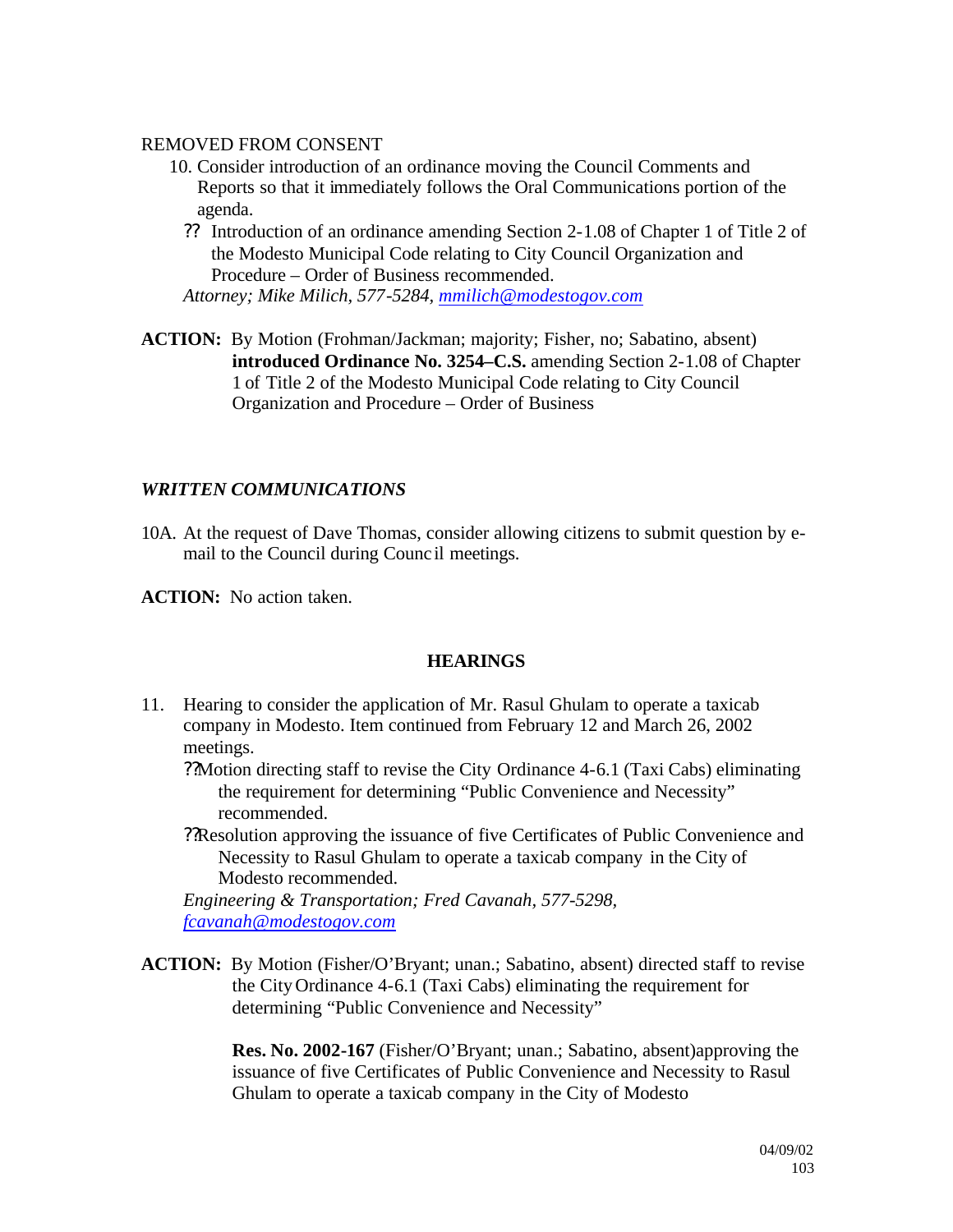### *Fisher absent due to conflict of interest*

- 12. Hearing to consider approving the Citizen's Housing and Community Development Committee recommendations to allocate \$250,000 in Fiscal Year 2001-02 HOME funds to the Miller Pointe project, located at 2500 Miller Avenue, submitted by the Housing Authority of the County of Stanislaus and \$832,000 in Fiscal Year 2001- 02 HOME funds to the 3333 Carver Road project submitted by STANCO. These two projects are both new construction and together will add 34 affordable multifamily units for very-low-, low- and moderate-income families. Consider amending the Fiscal Year 01-02 operating budget to appropriate necessary funds.
- ?? Resolution approving the Citizen's Housing and Community Development Committee recommendations to allocate \$250,000 in Fiscal Year 2001-02 HOME funds to the Miller Pointe project submitted by the Housing Authority of the County of Stanislaus and \$832,000 in Fiscal Year 2001-02 HOME funds to the 3333 Carver Road project submitted by STANCO and authorizing the City Manager to execute necessary documents recommended.
- ?? Resolution amending the Fiscal Year 01-02 operating budget to allocate \$250,000 in Fiscal Year 2001-02 HOME funds to the Miller Pointe project submitted by the Housing Authority of the County of Stanislaus and \$832,000 in Fiscal Year 2001-02 HOME funds to the 3333 Carver Road project submitted by STANCO recommended. *Parks, Recreation & Neighborhoods; Carol Harris, 577-5310, caharris@modestogov.com*
- **ACTION: Res. No. 2002-168** (Jackman/Keating; unan; Fisher & Sabatino, absent) approving the Citizen's Housing and Community Development Committee recommendations to allocate \$250,000 in Fiscal Year 2001-02 HOME funds to the Miller Pointe project submitted by the Housing Authority of the County of Stanislaus and \$832,000 in Fiscal Year 2001-02 HOME funds to the 3333 Carver Road project submitted by STANCO and authorizing the City Manager to execute necessary documents.

**Res. No. 2002-169** (Jackman/Keating; unan.; Fisher & Sabatino, absent) amending the Fiscal Year 01-02 operating budget to allocate \$250,000 in Fiscal Year 2001-02 HOME funds to the Miller Pointe project submitted by the Housing Authority of the County of Stanislaus and \$832,000 in Fiscal Year 2001-02 HOME funds to the 3333 Carver Road project submitted by STANCO.

13. Hearing to consider the application of K-D Land & Cattle Investments, Inc., to amend the Village One Specific Plan by moving 4.1-acres from Precise Plan Area No. 6 to Precise Plan Area No. 7, to allow a 19-lot subdivision, property located at the Northeast corner of Hillglen and Esta Avenues. ??Resolution approving Specific Plan Amendment No. 2001-003 recommended.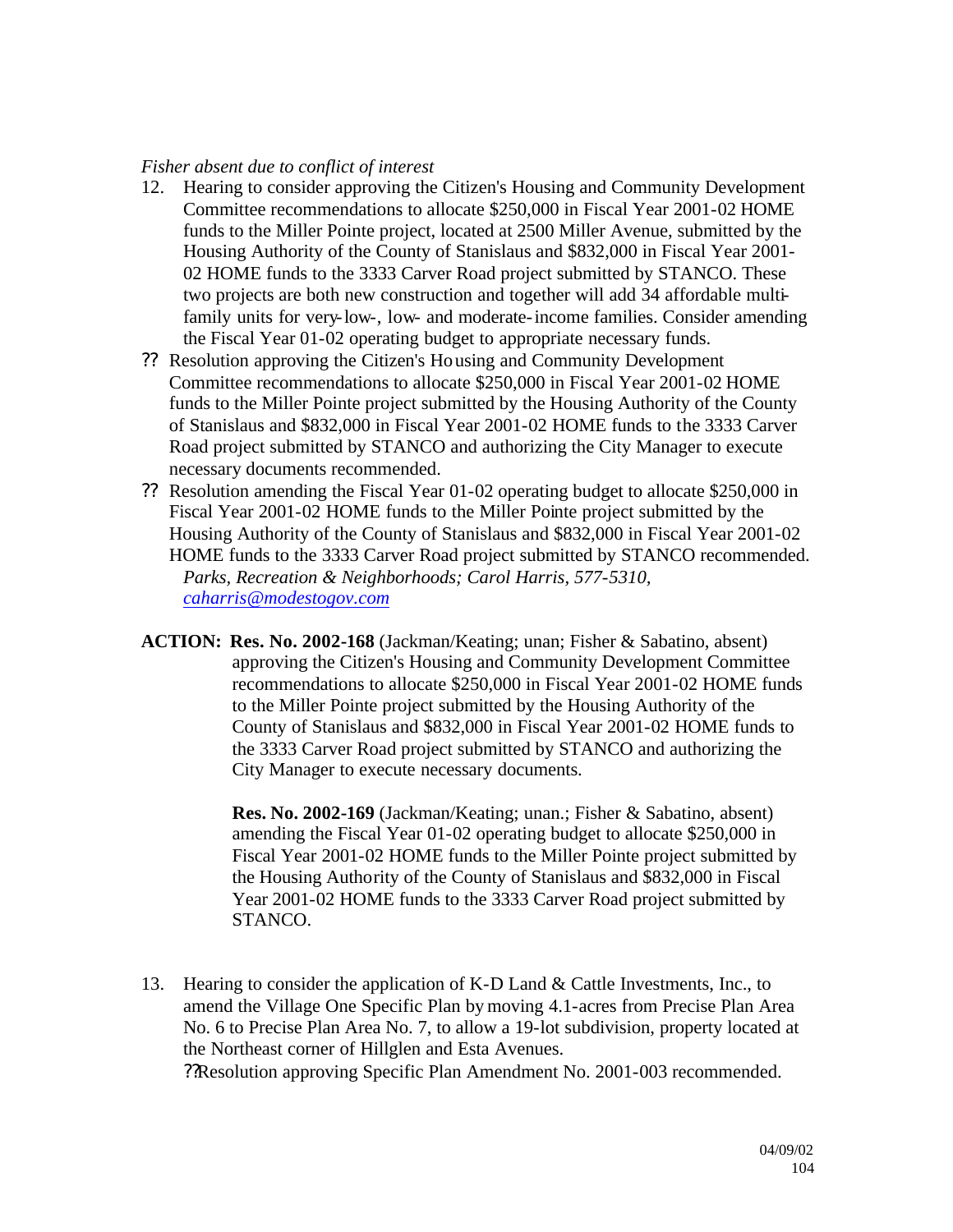??Resolution finding the Specific Plan Amendment within the scope of the Village One Specific Plan Program EIR recommended. *Community Development; Brad Wall, 577-5282, bwall@modestogov.com*

- **ACTION:** By Motion (Frohman/Jackman; unan.; Sabatino, absent) continued item to May 7, 2002.
- 14. Hearing to consider the application of K-D Land & Cattle Company to amend Precise Plan No. 7 by moving 4.1-acres from Precise Plan Area No. 6 to Precise Plan Area No. 7, to allow a 19-lot subdivision, property located at the Northeast corner of Hillglen and Esta Avenues. ??Introduction of an ordinance amending Precise Plan No. 7 recommended. ??Resolution finding the requested Precise Plan Amendment within the scope of the Village One Specific Plan Program EIR recommended.

*Community Development; Brad Wall, 577-5282, bwall@modestogov.com*

**ACTION:** By Motion (Frohman/Jackman; unan.; Sabatino, absent) continued item to May 7, 2002.

#### **NEW BUSINESS**

15. Consider approving the 2002-2003 Waste-to-Energy Project Budget. ?? Resolution approving the 2002-2003 Waste-to-Energy Project Budget recommended.

*Engineering & Transportation; Jocelyn Reed, 577-5492, jreed@modestogov.com*

- **ACTION:** By Motion (Frohman/Fisher; unan.; Sabatino, absent) continued item to June 18, 2002.
- 16. Consider authorizing staff to solicit Requests for Proposals (RFPs) for a Modesto Centre Plaza Five Year Strategic Plan and Rate Study for a cost not to exceed \$35,000, and Consider amending the Fiscal Year 2001-02 budget transfer funds to fully fund the RFPs. The current Five Year Strategic Plan is in its fifth year. ??Resolution authorizing staff to solicit Requests for Proposals for a Modesto
	- Centre Plaza Five Year Strategic Plan and Rate Study for a cost not to exceed \$35,000 recommended.
	- ??Resolution amending the Fiscal Year 2001-02 budget transfer funds to fully fund the Requests for Proposals for a Modesto Centre Plaza Five Year Strategic Plan and Rate Study for a cost not to exceed \$35,000 recommended. *Parks, Recreation & Neighborhoods; Bob Quintella, 577-6444, bquintella@modestogov.com*
- **ACTION: Res. No. 2002-170** (Fisher/Jackman; majority; Keating & O'Bryant, no; Sabatino, absent) authorizing staff to solicit Requests for Proposals for a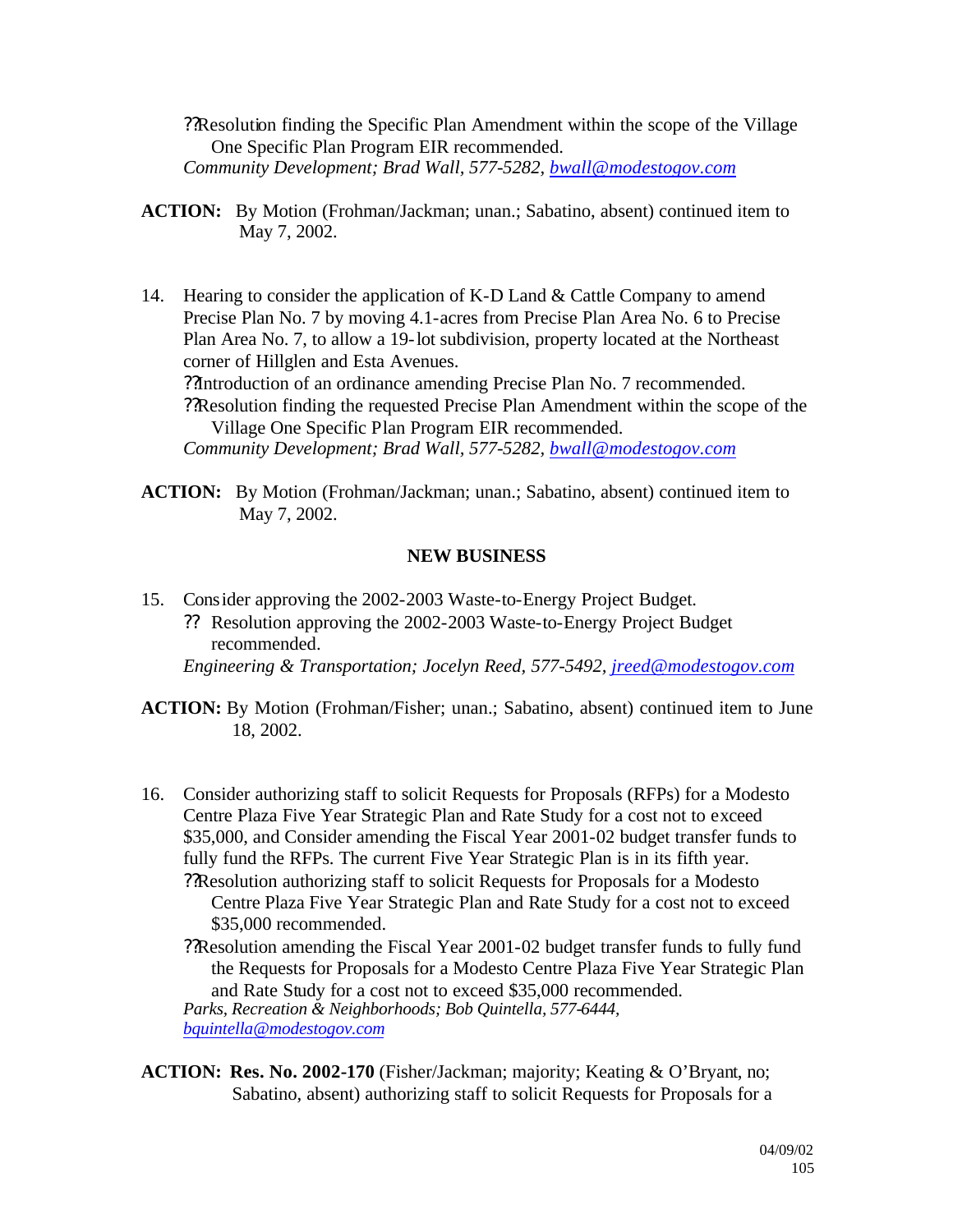Modesto Centre Plaza Five Year Strategic Plan and Rate Study for a cost not to exceed \$20,000 and returning to Human Services Committee and Council.

**Res. No. 2002-171** (Fisher/Jackman; majority; Keating & O'Bryant, no; Sabatino, absent) amending the Fiscal Year 2001-02 budget transfer funds to fully fund the Requests for Proposals for a Modesto Centre Plaza Five Year Strategic Plan and Rate Study for a cost not to exceed \$20,000.

- 17. Consider authorizing staff to solicit Request for Qualifications for the development of multi-family housing for working citizens in Village One. Funding is from the HOME entitlement in the amount of \$245,000; there is no direct fiscal impact on the General Fund.
	- ?? Resolution authorizing staff to solicit Request for Qualifications for the development of multi-family housing for working citizens in Village One recommended.

*Parks, Recreation & Neighborhoods; Carol Harris, 577-5310, caharris@modestogov.com*

- **ACTION: Res. No. 2002-172** (Fisher/Jackman; unan.; Sabatino, absent) authorizing staff to solicit Request for Qualifications for the development of multi-family housing for working citizens in Village One.
- 18. Consider authorizing the Purchasing Supervisor to formally solicit bids for the Americans with Disabilities Act (ADA) Curb Cuts Program in the amount of \$290,000, and Consider amending the Fiscal Year operating the Capital Improvement Projects budgets to transfer funds to fully fund the project.
	- ?? Resolution authorizing the Purchasing Supervisor to formally solicit bids for the Americans with Disabilities Act (ADA) Curb Cuts Program in the amount of \$290,000 recommended.
	- ?? Resolution amending the Fiscal Year operating the Capital Improvement Projects budgets to transfer funds to fully fund the solicitation of bids for the Americans with Disabilities Act (ADA) Curb Cuts Program in the amount of \$290,000 recommended

*Parks, Recreation & Neighborhoods; Carol Harris, 577-5310, caharris@modestogov.com*

**ACTION: Res. No. 2002-173** (Jackman/Fisher; unan.; Sabatino, absent) authorizing the Purchasing Supervisor to formally solicit bids for the Americans with Disabilities Act (ADA) Curb Cuts Program in the amount of \$290,000.

> **Res. No. 2002-174** (Jackman/Fisher; unan; Sabatino, absent) amending the Fiscal Year operating the Capital Improvement Projects budgets to transfer funds to fully fund the solicitation of bids for the Americans with Disabilities Act (ADA) Curb Cuts Program in the amount of \$290,000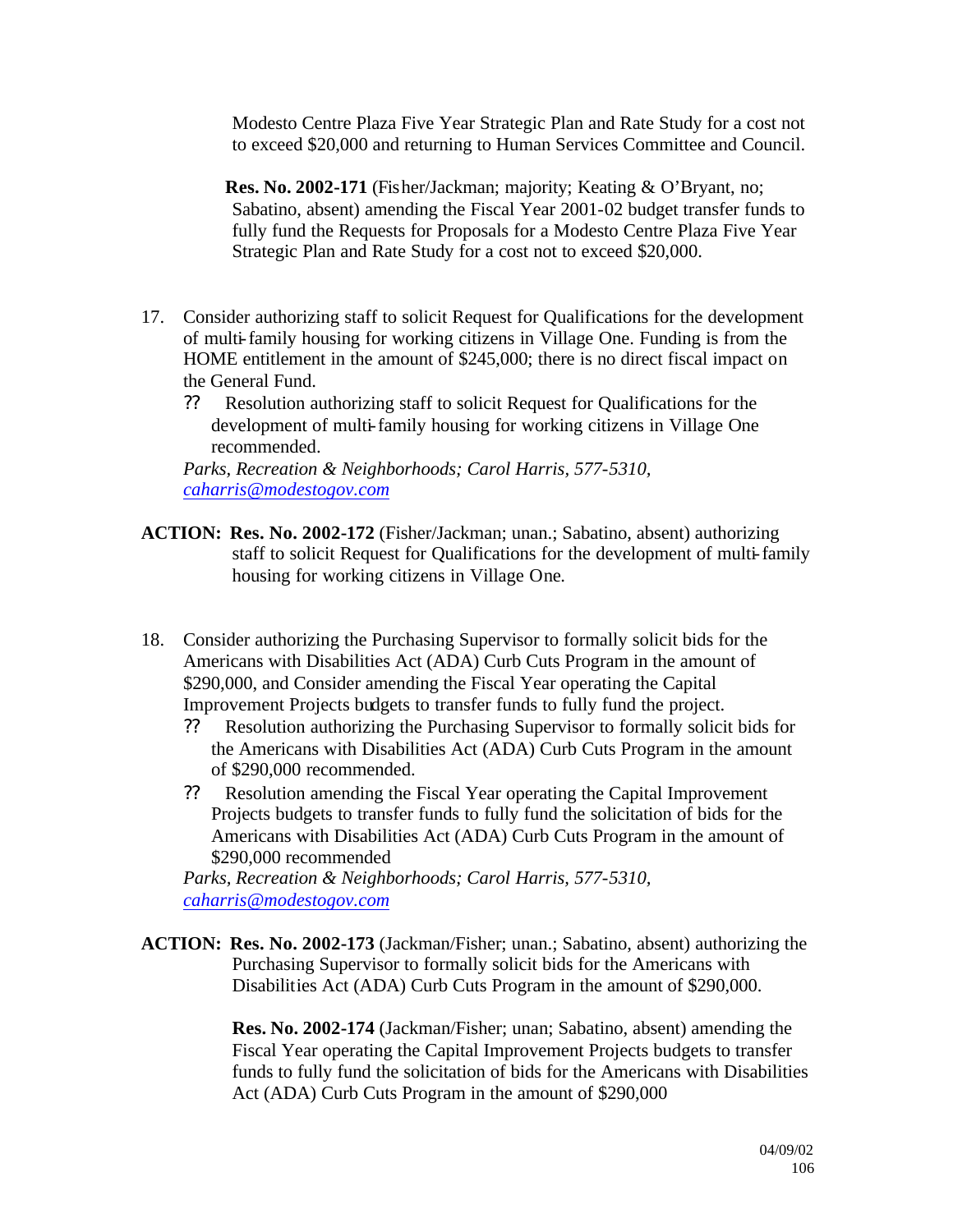- 18A Consider selling excess land located at the corner of Leon Avenue and Paradise Road to David Barnes for \$5,000, and authorizing the City manager to take all appropriate actions and execute all documents necessary to complete the transfer of the land.
	- ?? Resolution approving sale of excess land located at the corner of Leon Avenue and Paradise Road to David Barnes for \$5,000, and authorizing the City Manager to take all appropriate actions and execute all documents necessary to complete the transfer of the land recommended.

*Community Development; Linda Boston, 571-5179, lboston@modestogov.com*

**ACTION: Res. No. 2002-175** (Fisher/Jackman; unan.; Sabatino, absent) approving sale of excess land located at the corner of Leon Avenue and Paradise Road to David Barnes for \$5,000, and authorizing the City Manager to take all appropriate actions and execute all documents necessary to complete the transfer of the land.

### **COUNCIL COMMENTS & REPORTS**

- 19. At the request of Councilmember Jackman, consider review of practice and violation of existing laws pertaining to parking of vehicles on lawns and areas not identified for vehicle parking, and use of portable or temporary shelters such as metal/fabric parking areas.
- **ACTION:** By Motion (Keating/Frohman; unan.; Sabatino, absent) referred item to Community Qualities Forum.
- ?? Councilmember Fisher thanked Van Switzer for his years of service with the City of Modesto.

## **MATTERS TOO LATE FOR THE AGENDA**

None.

## **ADJOURNMENT**

This meeting adjourned at 10:11 p.m. to the following Closed Session: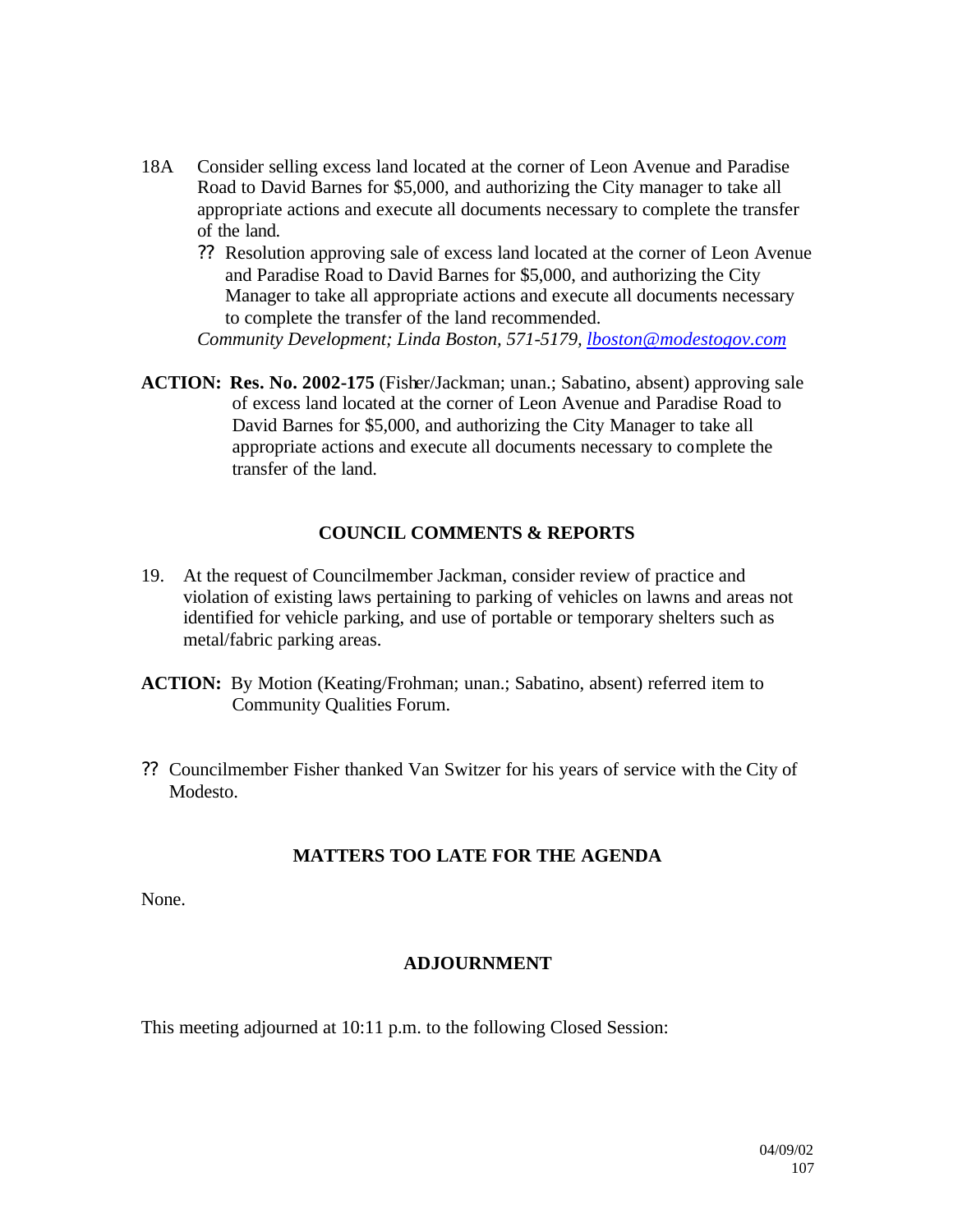## **CLOSED SESSION**

CONFERENCE WITH LEGAL COUNSEL—ANTICIPATED LITIGATION Significant exposure to litigation pursuant to subdivision (b) of Section 54956.9 of the Government Code: One case

The City Attorney returned at 11:30 p.m. to report that no action was taken.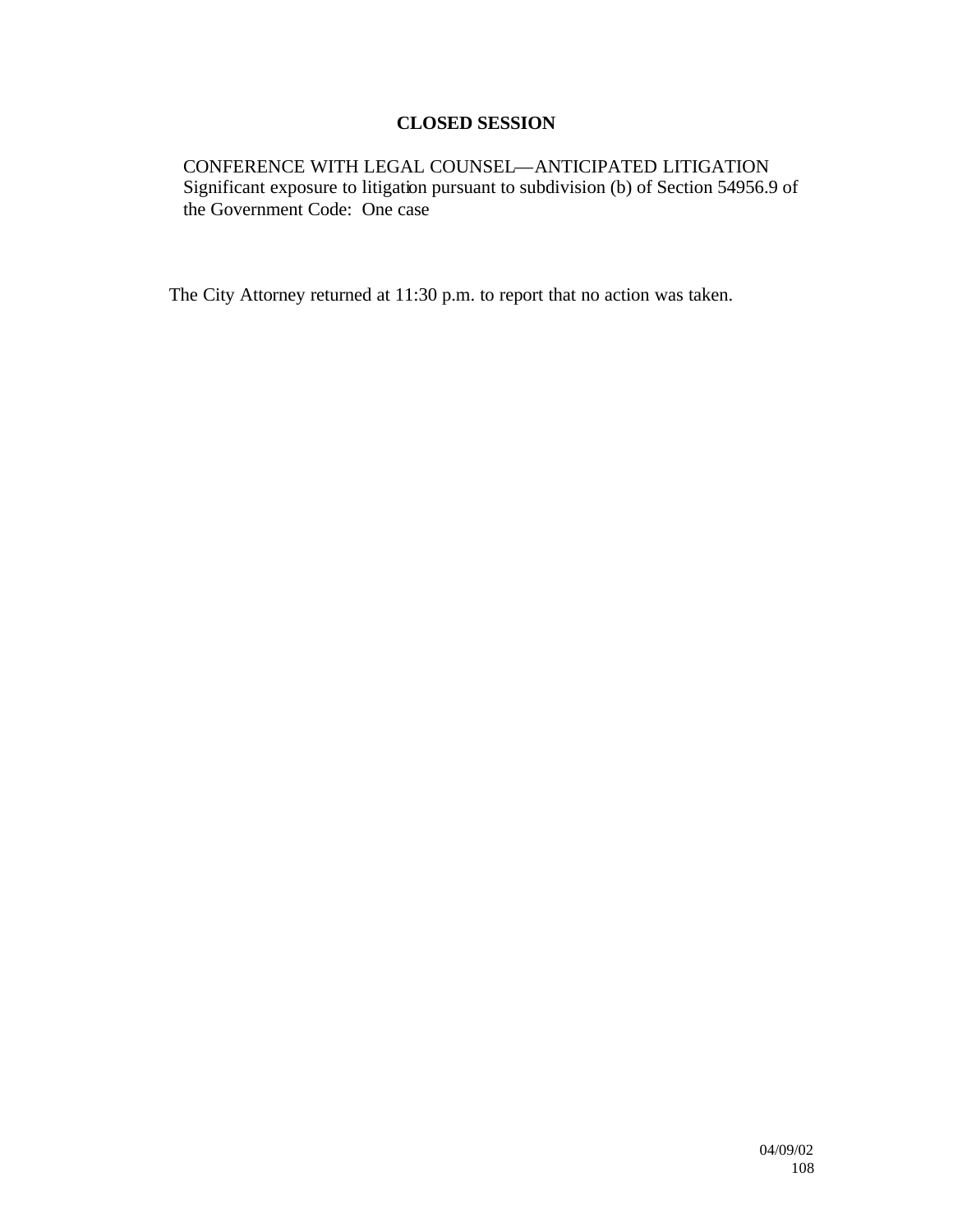## **Tuesday, April 16, 2002, at 5:15 p.m.**

Roll Call – Present: Councilmembers Conrad, Fisher, Frohman, Jackman, Keating, O'Bryant, Mayor Sabatino

Absent: None

Pledge of Allegiance to the Flag

Invocation: Mike Douglas, Morality in the Media

City Clerk's Announcements: *Item 11 removed from Consent Item 6 dollar amount corrected to read \$60,000*

Declaration of Conflicts of Interest: *None*

#### **ACKNOWLEDGEMENTS AND PRESENTATIONS**

- 1. Presentation by Cecil Russell and Tom Kees of Save Mart thanking the City for its sponsorship of the Modesto Relays.
- **ACTION:** Cecil Russell and Tom Kees requested a proclamation from the Council for this event.
- 2. Introduction of the recently promoted Police Lieutenants and Sergeants by the Police Department.

**ACTION:** Employees introduced by Chief Roy Wasden.

## **ORAL COMMUNICATIONS**

- ?? Peter Gartner thanked the Council for their attendance and support at the Cesar Chavez Park renaming
- ?? Eric Wardwell thanked the Council for approving the curb cut project and noted his concern that the Police Department needed more officers.

## **CONSENT ITEMS – ROLL CALL VOTE REQUIRED**: Items 3, 4, 7-10, 12 & 13 *Items 5, 6, & 11 removed from*

*Consent*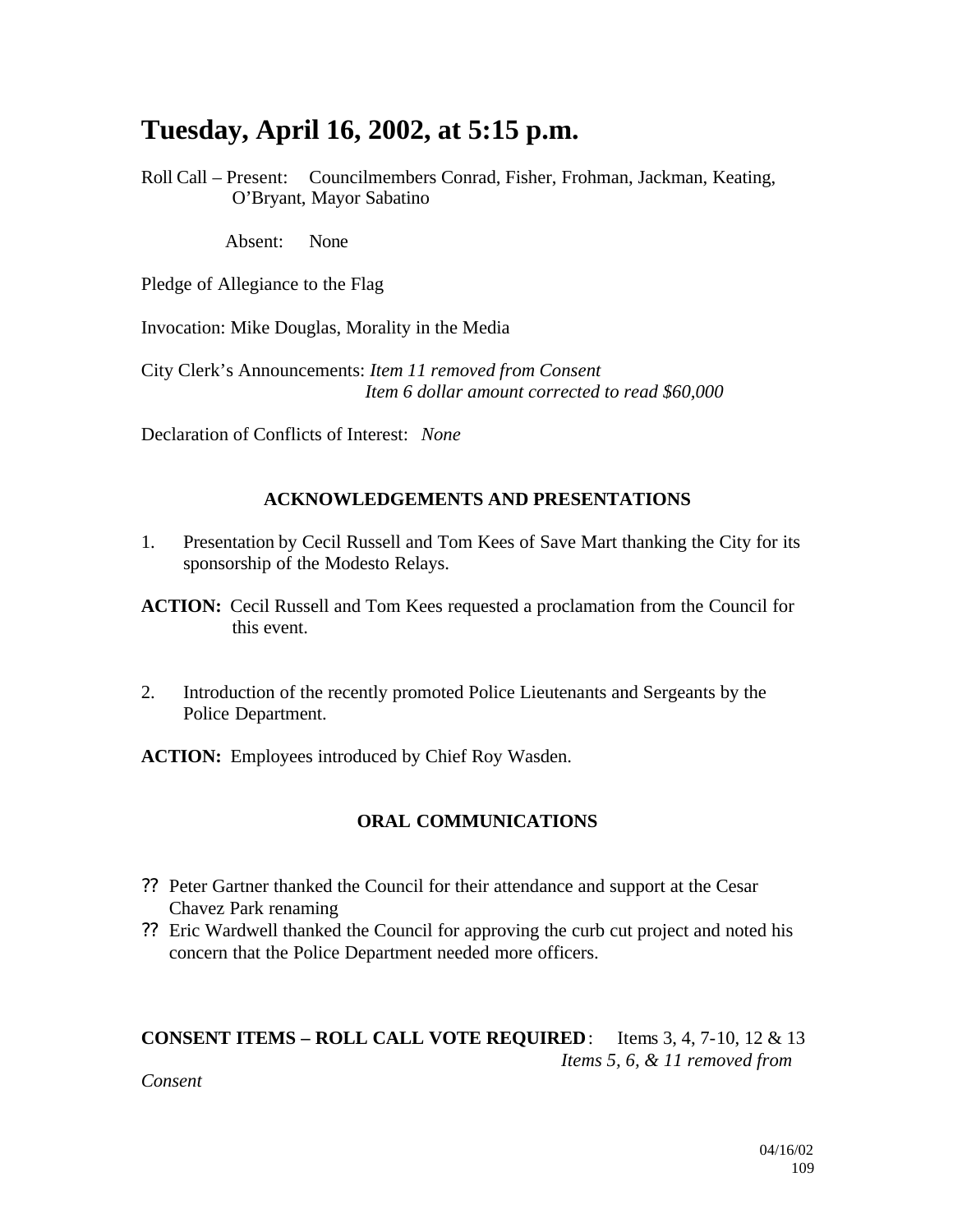**ACTION ITEMS 3, 4, 7-10, 12 & 13: Frohman/Fisher; unan.**

**ACTION ITEM 5: Frohman/Jackman; unan.**

**ACTION ITEM 6: Frohman/Jackman; unan.**

**ACTION ITEM 11: Fisher/Frohman; majority; Conrad, no**

#### **CONSENT ITEMS**

## **An item may be removed from consent and discussed at the request of an audience member or Councilmember.**

#### CONSENT

3. Approval of the minutes of the regular City Council meeting of April 9, 2002. (Motion approving needed.) *Clerk; Rebecca Bartholomew, 577-5397, rbartholomew@modestogov.com*

**ACTION:** By Motion (Frohman/Fisher; unan.) approved the minutes of April 9, 2002.

#### **CONSENT**

- 4. Consider increasing the Engineering & Transportation Director's authority to issue change orders from 10% to 33% of the original contract price on the "Expand ATMS Northeast" project with Golden State Utility Company.
	- ?? Resolution approving increasing the Engineering & Transportation Director's authority to issue change orders from 10% to 33% of the original contract price on the "Expand ATMS Northeast" project with Golden State Utility Company recommended.

*Engineering & Transportation; Robert Snell, 577-5452, rsnell@modestogov.com*

**ACTION: Res. No. 2002-176** (Frohman/Fisher; unan.) approving increasing the Engineering & Transportation Director's authority to issue change orders from 10% to 33% of the original contract price on the "Expand ATMS Northeast" project with Golden State Utility Company.

#### REMOVED FROM CONSENT

- 5. Consider authorizing the Purchasing Supervisor to formally solicit Request for Bids for liquid ferric chloride for use at the Water Quality Control facility. Approximate cost: \$127,000; funds are budgeted.
	- ?? Resolution authorizing the Purchasing Supervisor to formally solicit Request for Bids for liquid ferric chloride for an approximate cost of \$127,000 recommended.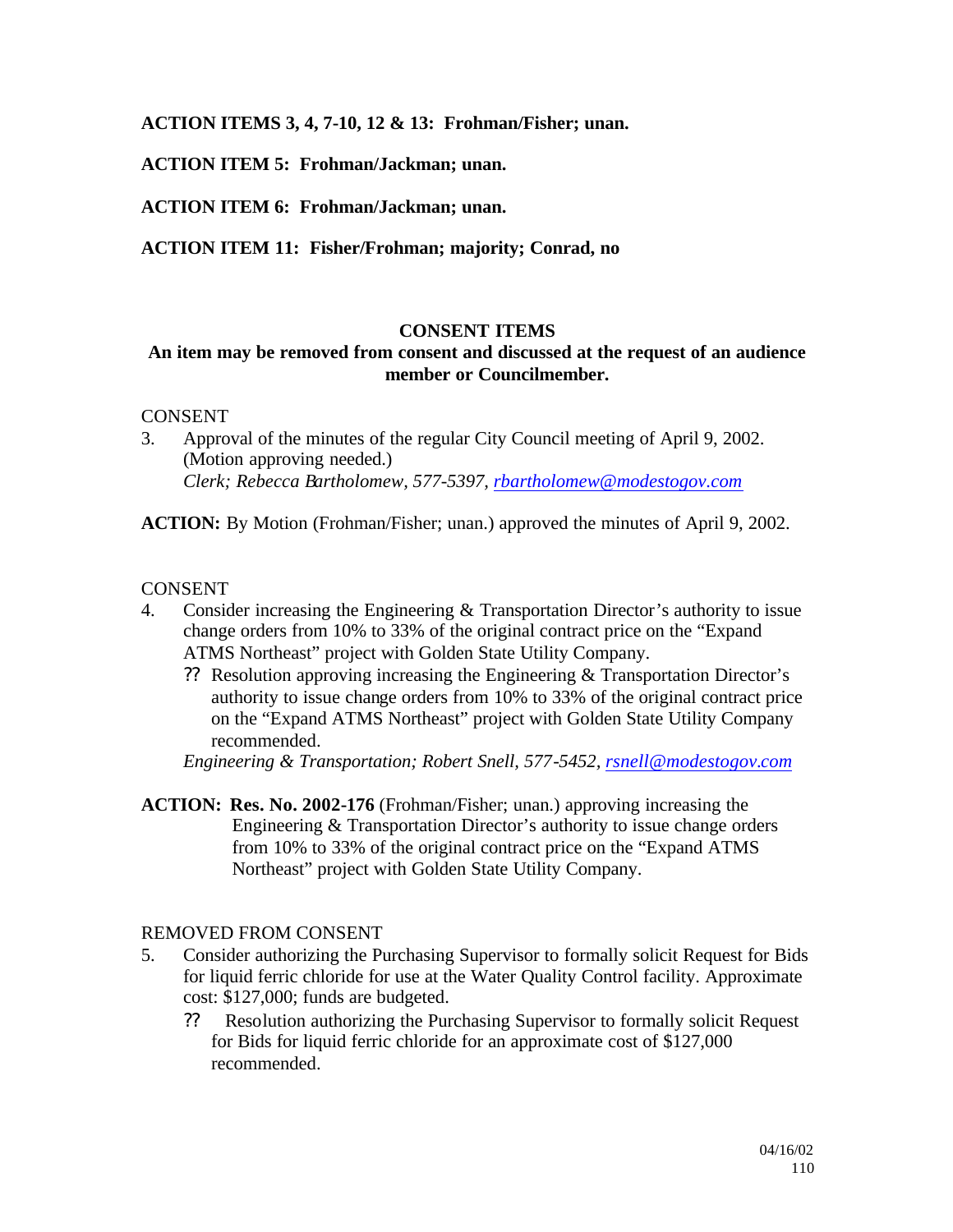**ACTION: Res. No. 2002-177** (Frohman/Jackman; unan.) authorizing the Purchasing Supervisor to formally solicit Request for Bids for liquid ferric chloride for an approximate cost of \$127,000.

## REMOVED FROM CONSENT

- 6. Consider authorizing the Purchasing Supervisor to formally solicit Request for Bids for liquid sulphur dioxide for use at the Water Quality Control facility. Approximate cost: \$60,000; funds are budgeted.
	- ??Resolution authorizing the Purchasing Supervisor to formally solicit Request for Bids for liquid sulphur dioxide for an approximate cost of \$127,000 recommended.
- **ACTION: Res. No. 2002-178** (Frohman/Jackman; unan.) authorizing the Purchasing Supervisor to formally solicit Request for Bids for liquid sulphur dioxide for an approximate cost of \$60,000.

#### CONSENT

- 7. Consider accepting the work by George Reed Inc. for "Hetch Hetchy Bicycle Path Phase 3 (Standiford to Semallon)" as complete, and authorize the City clerk to file a Notice of Completion.
	- ?? Resolution accepting the work by George Reed Inc. for "Hetch Hetchy Bicycle Path Phase 3 (Standiford to Semallon)" as complete, and authorize the City clerk to file a Notice of Completion recommended.

*Engineering & Transportation; Robert Snell, 577-5452, rsnell@modestogov.com*

**ACTION: Res. No. 2002-179** (Frohman/Fisher; unan.) accepting the work by George Reed Inc. for "Hetch Hetchy Bicycle Path Phase 3 (Standiford to Semallon)" as complete, and authorize the City clerk to file a Notice of Completion

CONSENT

8. Consider accepting the improvements for Village Highlands Phase 4 subdivision in the Village One Specific Plan Area and authorize the City Clerk to file Notice of Completion and release securities upon expiration of statutory periods. Owners: Inland Village, a General Partnership.

??Resolution accepting the improvements for Village Highlands Phase 4 subdivision in the Village One Specific Plan Area and authorize the City Clerk to file Notice of Completion and to release securities upon expiration of statutory periods recommended.

*Engineering & Transportation; Robert Granberg, 577-5259, rgranberg@modestogov.com*

**ACTION: Res. No. 2002-180** (Frohman/Fisher; unan.) accepting the improvements for Village Highlands Phase 4 subdivision in the Village One Specific Plan Area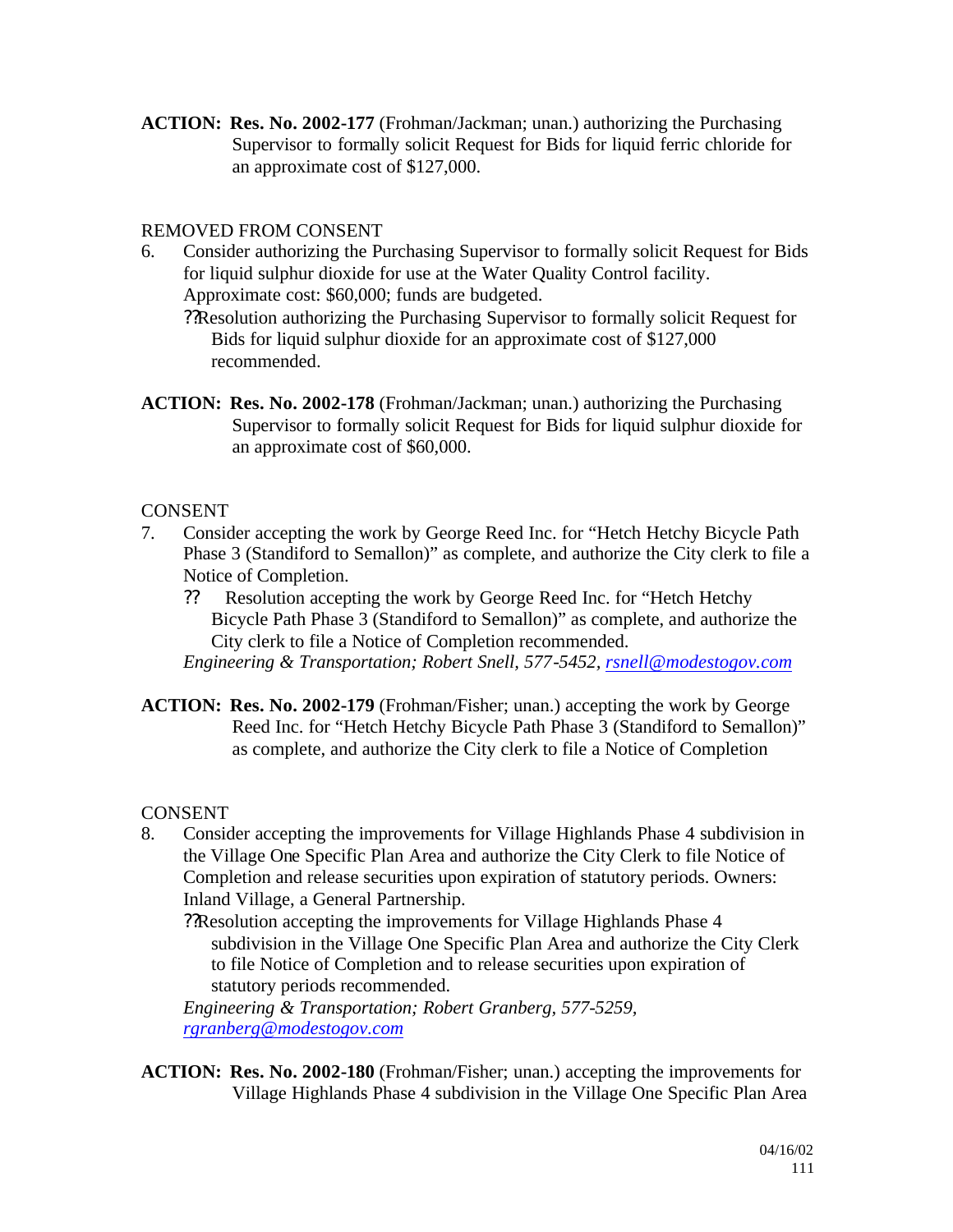and authorize the City Clerk to file Notice of Completion and to release securities upon expiration of statutory periods

#### **CONSENT**

9. Consider accepting the improvements for Village Highlands Phase 5 subdivision in the Village One Specific Plan Area and authorize the City Clerk to file Notice of Completion and release securities upon expiration of statutory periods. Owners: Inland Village, a General Partnership.

??Resolution accepting the improvements for Village Highlands Phase 5 subdivision in the Village One Specific Plan Area and authorize the City Clerk to file Notice of Completion and to release securities upon expiration of statutory periods recommended.

*Engineering & Transportation; Robert Granberg, 577-5259, rgranberg@modestogov.com*

**ACTION: Res. No. 2002-181** (Frohman/Fisher; unan.) accepting the improvements for Village Highlands Phase 5 subdivision in the Village One Specific Plan Area and authorize the City Clerk to file Notice of Completion and to release securities upon expiration of statutory periods.

#### **CONSENT**

10. Consider accepting the list of bottlenecks compiled by City staff as per the City Council's Strategic Plan, direct staff to prioritize the listed bottlenecks, and incorporate ensuing mitigation projects into the City Capital Improvement Program as funding allows and in concert with other CIP project priorities.

??By motion, accept the list of bottlenecks, direct staff to prioritize the list, and to incorporate ensuing mitigation projects into the CIP recommended. *Engineering & Transportation; Firoz Vohra, 577-5429, fvohra@modestogov.com*

**ACTION:** By Motion (Frohman/Fisher; unan.) accepted the list of bottlenecks, direct staff to prioritize the list, and to incorporate ensuing mitigation projects into the CIP.

#### REMOVED FROM CONSENT

- 11. Final adoption of Ordinance 3253 amending Chapter 32 of Title 8 of the Modesto municipal Code relating to public work contracts.
- **ACTION:** By Motion (Fisher/Frohman; majority; Conrad, no) approved the **final adoption of Ordinance 3253** amending Chapter 32 of Title 8 of the Modesto municipal Code relating to public work contracts.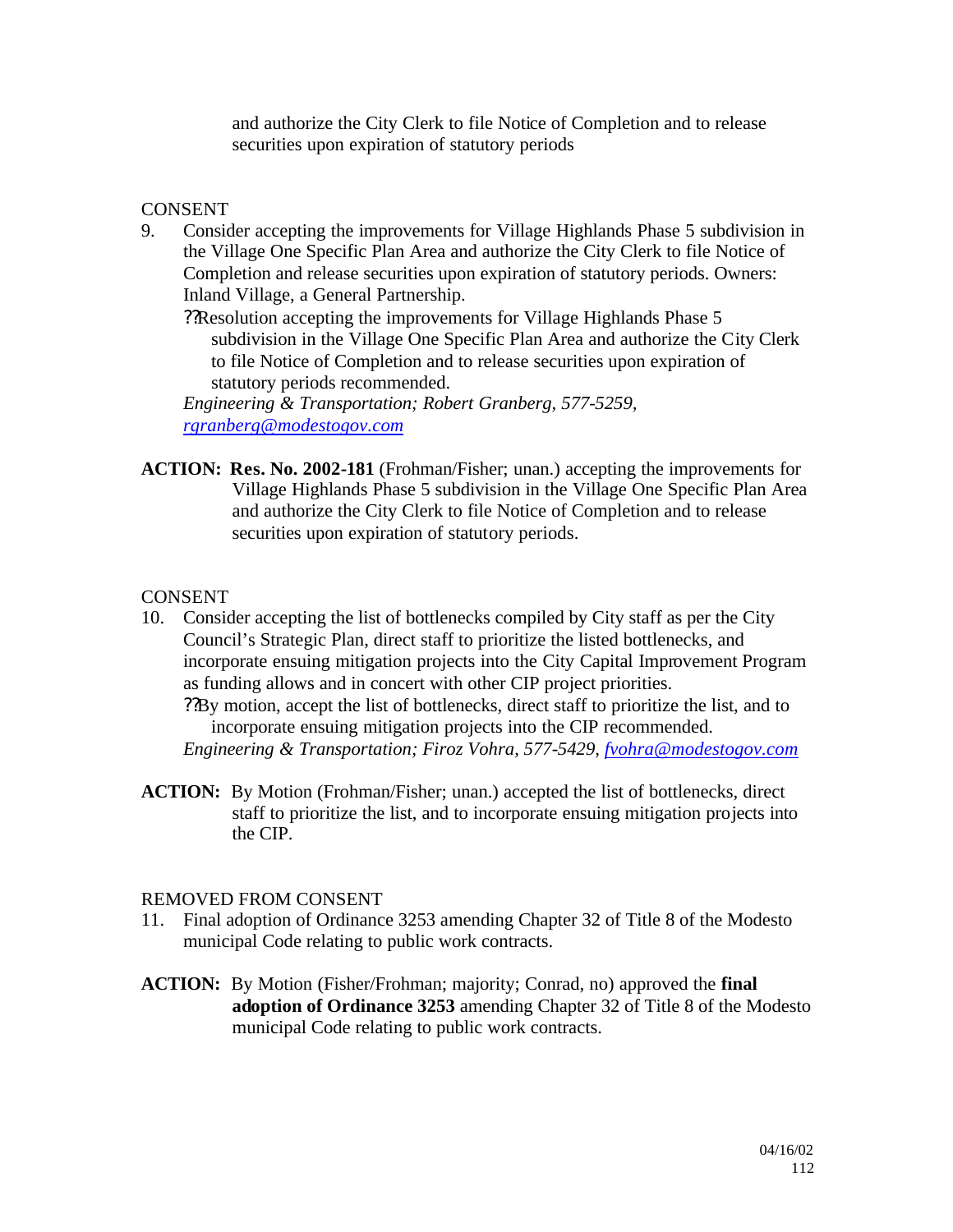#### CONSENT

- 12. Consider accepting the resignation of Janice Keating from the Community Qualities Forum.
	- ?? Resolution accepting the resignation of Janice Keating from the Community Qualities Forum.

*City Manager; Esther Puckett, 571-5101, epuckett@modestogov.com*

**ACTION: Res. No. 2002-182** (Frohman/Fisher; unan.) accepting the resignation of Janice Keating from the Community Qualities Forum.

#### CONSENT

- 13. Consider the appointment of Councilmembers Will O'Bryant with Councilmember Tim Fisher as an alternate, to the Joint Powers Authority (JPA) governing Board for the Emergency Dispatch Center.
	- ?? Resolution appointing Councilmembers Will O'Bryant and Tim Fisher to the Joint Powers Authority (JPA) governing Board for the Emergency Dispatch Center recommended.

*City Manager; Jack Crist, 577-5224, jcrist@modestogov.com*

**ACTION: Res. No. 2002-183** (Frohman/Fisher; unan.) appointing Councilmembers Will O'Bryant and Tim Fisher to the Joint Powers Authority (JPA) governing Board for the Emergency Dispatch Center.

## **WRITTEN COMMUNICATIONS**

14. Letter from Robert Martin regarding wireless cell phone towers that are being constructed in the City of Modesto and Stanislaus County.

**ACTION:** No action taken.

## **UNFINISHED BUSINESS**

*Councilmember Conrad absent due to Conflict of Interest*

- 15. Final adoption of Ordinance 3252-C.S. rezoning from Low-Density Residential, R-1 and Medium-High-Density Residential, to Planned Development Zone, P-D(553), property located between Roseburg and Mensinger Avenues West of McHenry Avenue.
- **ACTION:** By Motion (Fisher/Jackman; majority; Conrad, absent) approved the **final adoption of Ordinance 3252-C.S**. rezoning from Low-Density Residential, R-1 and Medium-High-Density Residential, to Planned Development Zone,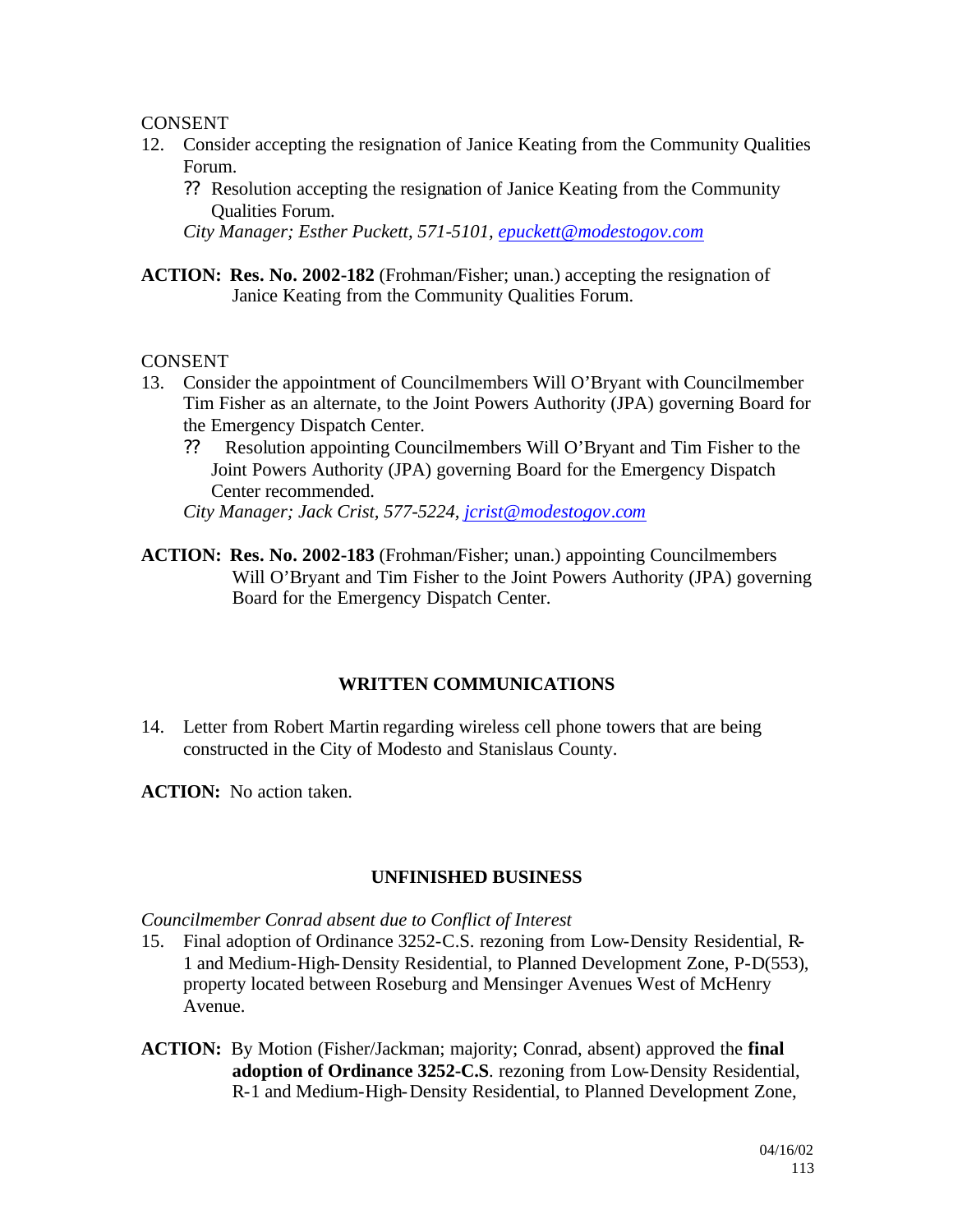P-D(553), property located between Roseburg and Mensinger Avenues West of McHenry Avenue.

- 16. Final adoption of Ordinance 3254 amending Section 2-1.08 of Chapter 1 of Title 2 of the Modesto Municipal Code relating to City Council Organization and Procedure – Order of Business.
- **ACTION:** By Motion (Frohman/Conrad; majority; Fisher, no) approved **final adoption of Ordinance 3254** amending Section 2-1.08 of Chapter 1 of Title 2 of the Modesto Municipal Code relating to City Council Organization and Procedure – Order of Business.
- 17. Consider proposal to reorganize the City Council Committee system. ??Motion acknowledging receipt of report recommended. ??Resolution reorganizing the Council Committee system. *City Manager; Jack Crist, 577-5224, jcrist@modestogov.com*

**ACTION:** Item was continued to the April 30, 2002 Council Workshop.

- 18. Consider the Articles of Incorporation and bylaws for the Modesto Convention and Visitors Bureau; Consider approving a month-to-month agreement with the Modesto Chamber of Commerce for funding to the Convention and Visitors Bureau.
	- ??Resolution approving the Articles of Incorporation and bylaws for the Modesto Convention and Visitors Bureau recommended.
	- ??Resolution approving a month-to-month agreement with the Modesto Chamber of Commerce recommended.

*Parks, Recreation & Neighborhoods; Bob Quintella, 577-6444, bquintella@modestogov.com*

**ACTION:** By Motion (Frohman/Fisher; unan.) item was continued to the April 23, 2002 Council Meeting.

#### **NEW BUSINESS**

19. Consider adopting a resolution ratifying the cancellation the April 29 Storm Drain ballot election and ordering the City Clerk to destroy all ballots received to date, and direct staff to confirm rate structure with billing practice.

??A resolution ratifying previous Council direction to staff and canceling the special all mail ballot election previously scheduled for April 29, 2002, for the purpose of submitting to the property owners of the City of Modesto a resolution increasing the storm drainage sewer surcharge rates by 8%, directing staff to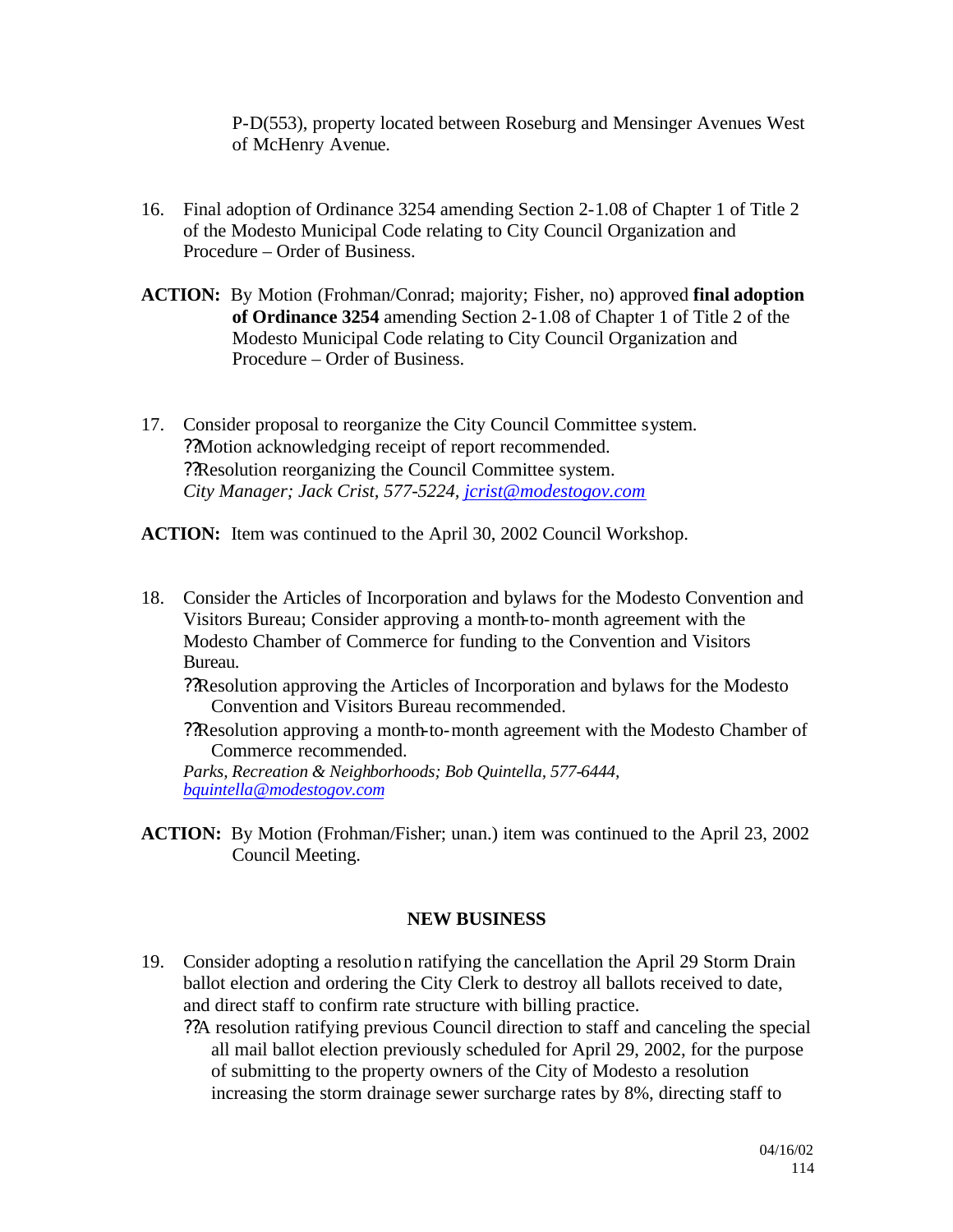conform the City?s current storm drainage sewer surcharge rate resolution to the current billing practices, directing the City Clerk to destroy any and all ballots submitted in said election pursuant to the provisions of the California Elections Code, and directing staff to conduct an independent conformance analysis of all utility billings to assure billing practices conform to adopted resolutions in all cases recommended.

*City Attorney; Mike Milich, 577-5284, mmilich@modestogov.com*

**ACTION: Res. No. 2002-184** (Fisher/Frohman; unan.) ratifying previous Council direction to staff and canceling the special all mail ballot election previously scheduled for April 29, 2002, for the purpose of submitting to the property owners of the City of Modesto a resolution increasing the storm drainage sewer surcharge rates by 8%, directing staff to conform the City?s current storm drainage sewer surcharge rate resolution to the current billing practices, directing the City Clerk to destroy any and all ballots submitted in said election pursuant to the provisions of the California Elections Code, and directing staff to conduct an independent conformance analysis of all utility billings to assure billing practices conform to adopted resolutions in all cases.

#### **COUNCIL COMMENTS & REPORTS**

- 20. At the request of Councilmember Frohman, consider proposal to revise General Plan boundaries.
- **ACTION:** Item was continued to the April 23, 2002 Council Meeting.
- 21. At the request of Councilmember Frohman, consider making the City Council the final authority to approve or deny the extension of vested tentative maps.

**ACTION:** Item was continued to the April 23, 2002 Council Meeting.

## **MATTERS TOO LATE FOR THE AGENDA**

None.

#### **ADJOURNMENT**

This meeting adjourned at 7:12 p.m. to the following closed session: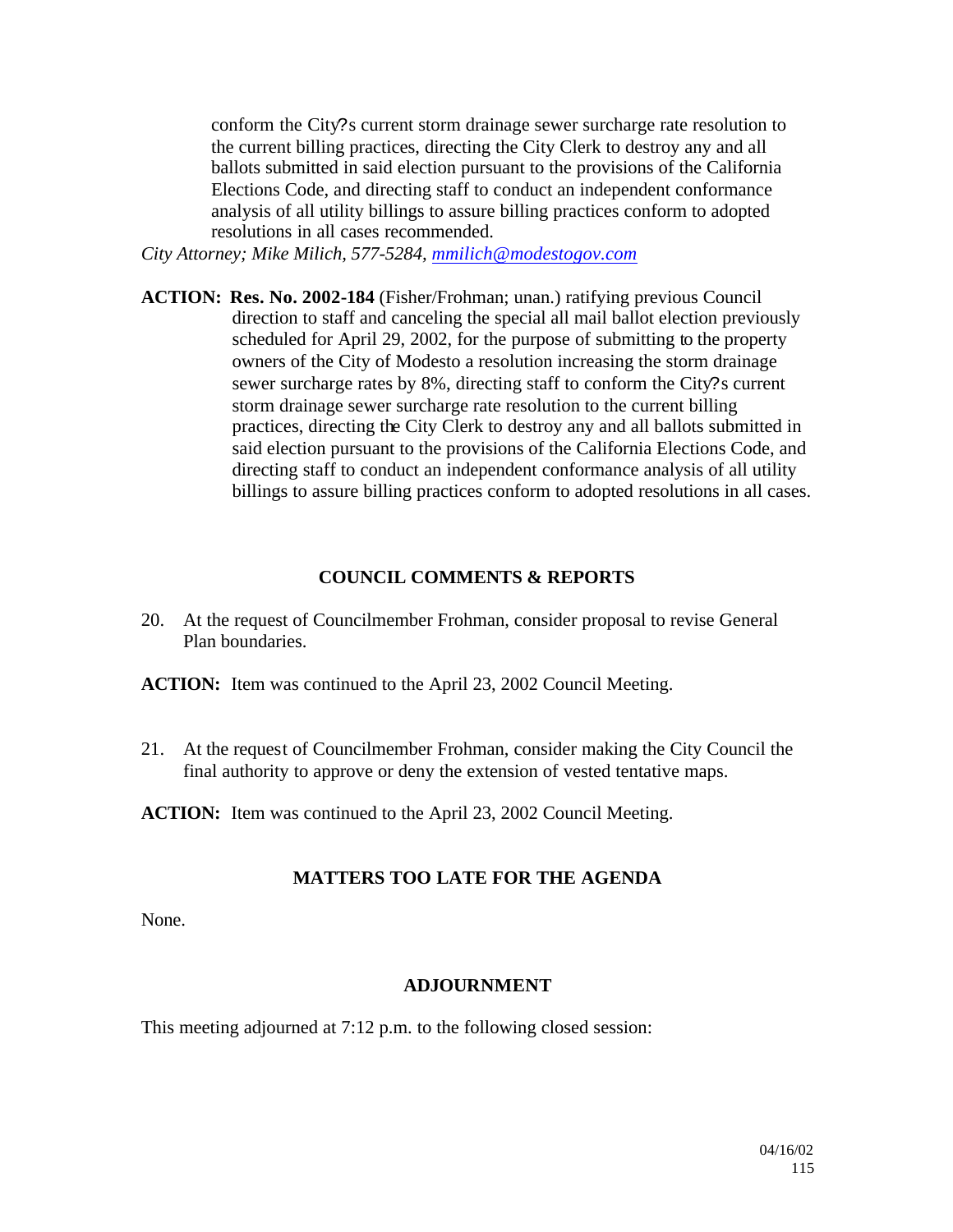#### **CLOSED SESSION**

CONFERENCE WITH LEGAL COUNSEL – EXISTING LITIGATION (Pursuant to Section 54956.9(a) of the Government Code)

Name of case: Moises Sepulveda, et al. v. David Hawn, Art Garza, Craig Grogan, City of Modesto, et al., - United States District Court Eastern District of California, Case No., CIV F-01-5054 AWI DLB

\*\*\*\*\*\*\*\*\*\*\*\*\*\*\*\*\*\*\*\*\*\*\*\*\*\*\*\*\*\*\*\*\*\*\*\*\*\*\*\*\*\*\*\*\*\*\*\*\*\*\*\*\*\*\*\*\*\*\*\*\*\*\*\*\*\*\*\*\*\*\*\*

CONFERENCE WITH LEGAL COUNSEL – EXISTING LITIGATION (Pursuant to Section 54956.9(a) of the Government Code)

Name of case: City of Modesto v. National Med. Incorporated Stanislaus County Superior Court Case No. 292944

\*\*\*\*\*\*\*\*\*\*\*\*\*\*\*\*\*\*\*\*\*\*\*\*\*\*\*\*\*\*\*\*\*\*\*\*\*\*\*\*\*\*\*\*\*\*\*\*\*\*\*\*\*\*\*\*\*\*\*\*\*\*\*\*\*\*\*\*\*\*\*\* CONFERENCE WITH REAL PROPERTY NEGOTIATOR (Pursuant to Section 54956.8 of the Government Code)

| Property:            | Purchase, sale or lease of property located on Scenic Drive,<br>at the end of Coffee          |
|----------------------|-----------------------------------------------------------------------------------------------|
|                      | APN: 34-18-6 (approximately 1.39 acres)                                                       |
|                      | Scenic Road Properties, Owner                                                                 |
| Negotiating parties: | Jack Crist, City Manager; and George Britton, Deputy City<br>Manager, for the City of Modesto |
|                      | Mike Zagaris – negotiating for Owner                                                          |
| Under negotiation:   | Price and terms of payment for property rights to be<br>acquired                              |

The City Attorney returned at 8:20 p.m. to report that no action had been taken.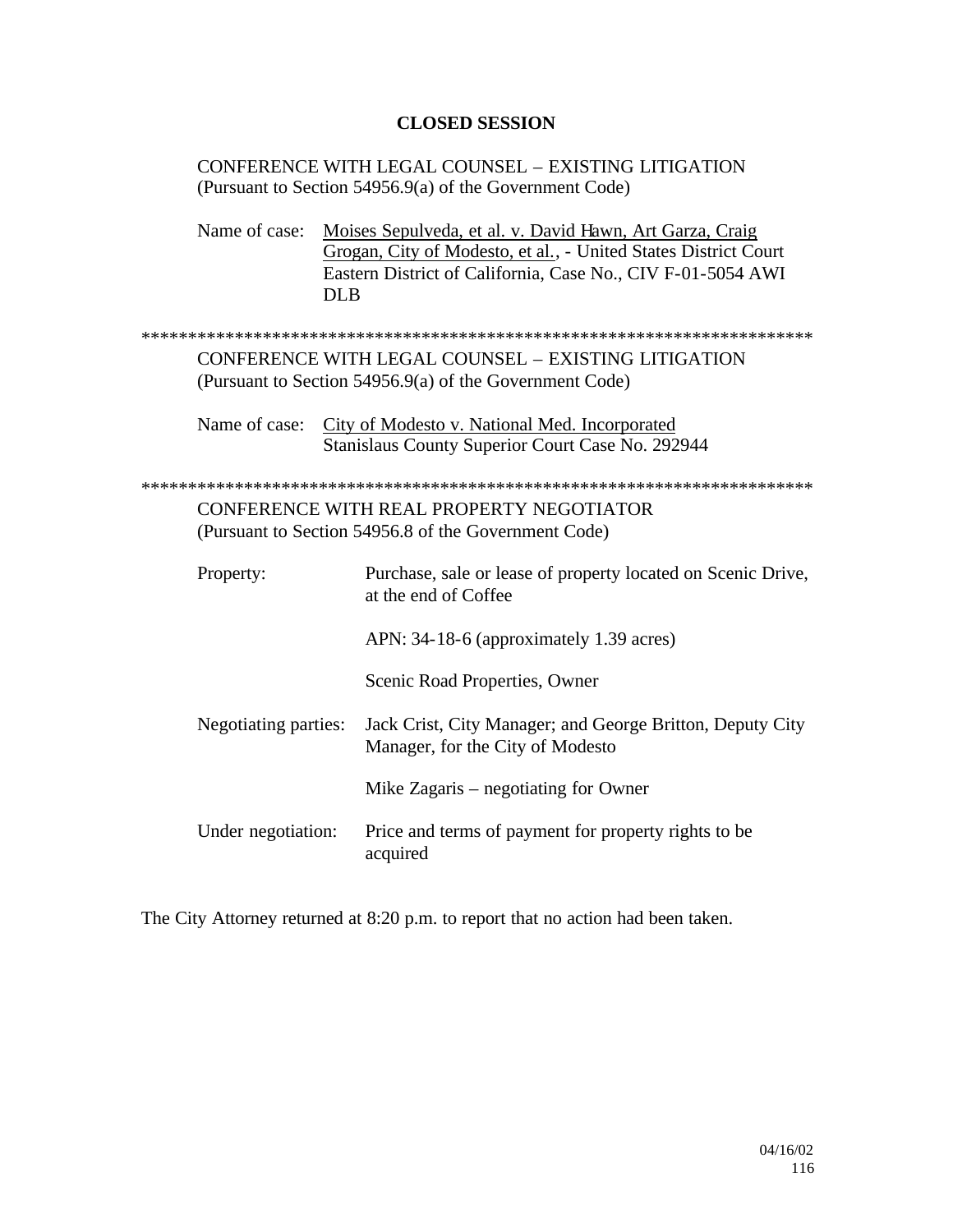# **MINUTES Tuesday, April 23, 2002, at 5:15 p.m.**

Roll Call – Present: Councilmembers Conrad, Fisher, Frohman, Jackman, Keating, O'Bryant, Mayor Sabatino

*Absent: None*

Pledge of Allegiance to the Flag

Invocation: Pastor Cliff Sexton, First Baptist Church

City Clerk's Announcements: *Items 8 and 18 removed from agenda Item 29 canceled and renoticed for a future date Item 36 moved to April 25, 2002.*

Declaration of Conflicts of Interest: *Fisher, Items 23 and 24.*

## **ACKNOWLEDGEMENTS AND PRESENTATIONS**

- 1. Acknowledgement of Mathew Watson and Mark Flowers for their heroic actions in saving the life of a stabbing victim.
- **ACTION:** Presentation of award to Matthew Watson and Mark Flowers made by Lt. Gary Watts.
- 2. Acknowledgement of Mario Martinez and Jason Hill for their heroic actions in saving the life of four-year-old Ga-Lhiel Dillard.

**ACTION:** Presentation made to Mario Martinez and Jason Hill by Lt. Gary Watts.

3. Presentation of proclamation designating April as Organ and Tissue Donor Awareness Month.

**ACTION:** Proclamation presented by Mayor Sabatino.

4. A moment of silence recognizing those missing persons from the Modesto area.

**ACTION:** A moment of silence was taken by the City Council and the audience.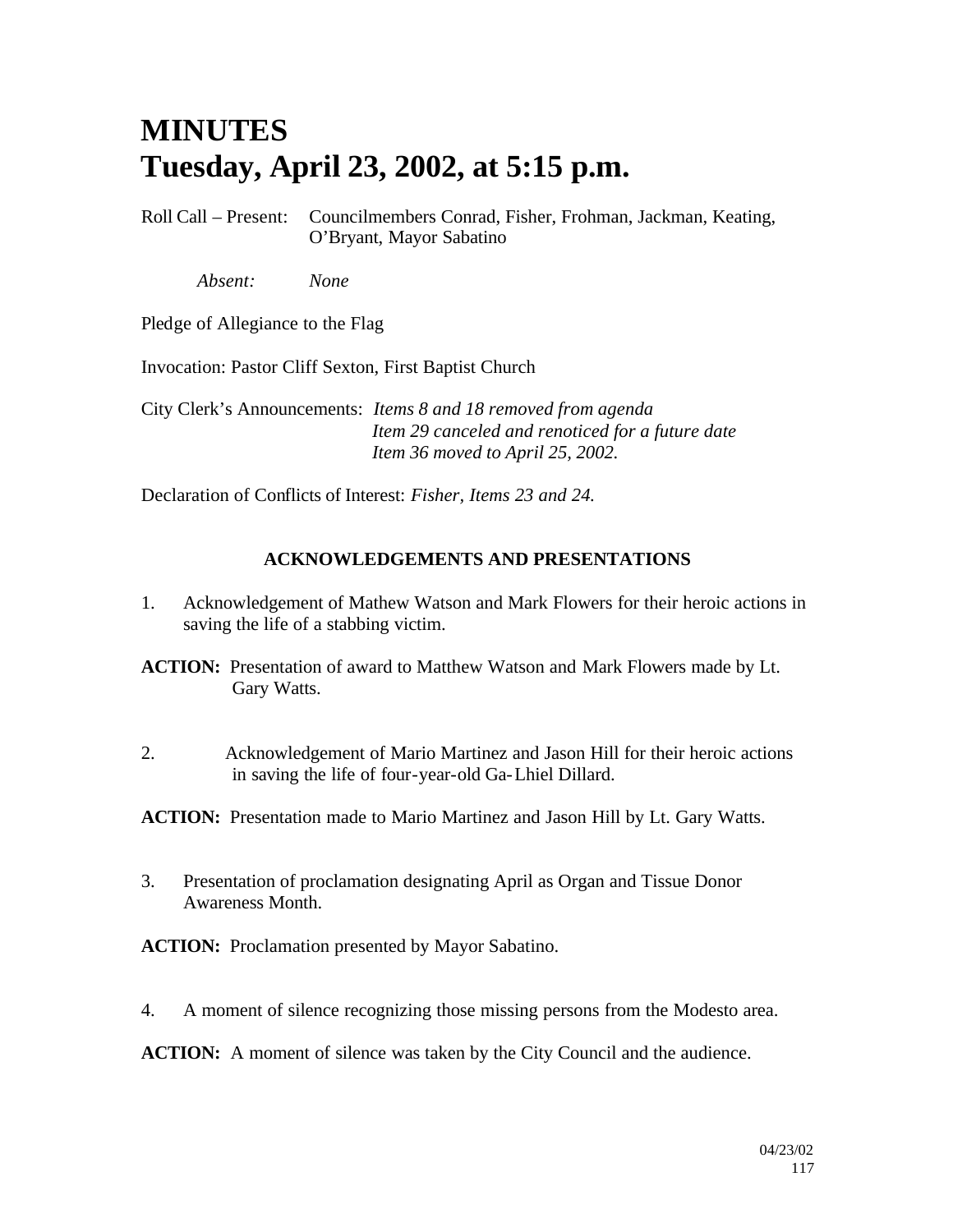#### **ORAL COMMUNICATIONS**

- ?? Dale Williams reported on the arbitration hearing held regarding the Prescott Estates property and thanked the Council for previous action taken to assist former residents.
- ?? Pete Kolf reque sted Council consider, on the May 7 agenda, submitting an annual debt report to the rate payers in the utility insert.
	- o City Council agreed to the request.

## **CONSENT ITEMS – ROLL CALL VOTE REQUIRED**: Items 5-7, 9-17, & 19-22 *Items 8 & 18 removed from*

*Agenda*

**ACTION Items 5-7, 9-17, & 19-22: Frohman/Fisher; unan.**

#### **CONSENT ITEMS**

## **An item may be removed from consent and discussed at the request of an audience member or Councilmember.**

#### CONSENT

- 5. Approval of the minutes of the regular City Council meeting of April 16, 2002.
	- ?? Motion approving recommended. *Clerk; Rebecca Bartholomew, 577-5397, rbartholomew@modestogov.com*

**ACTION:** By Motion (Frohman/Fisher; unan.) approved the minutes of April 16, 2002.

## **CONSENT**

- 6. Consider amending the Animal Control Shelter Services agreement to extend the contract through September 30, 2002 and authorize the City Manager to execute the necessary documents.
	- ?? Resolution amending the Animal Control Shelter Services agreement to extend the contract through September 30, 2002 and authorize the City Manager to execute the necessary documents recommended.

*Police; Ron Sale, 572-9674, saler@modestpd.com*

**ACTION: Res. No. 2002-185** (Frohman/Fisher; unan.) amending the Animal Control Shelter Services agreement to extend the contract through September 30, 2002 and authorize the City Manager to execute the necessary documents.

## **CONSENT**

7. Consider two Internal Audit reports: Police Department Investigative Services cash fund and Nirvana Drug and Alcohol Treatment Program.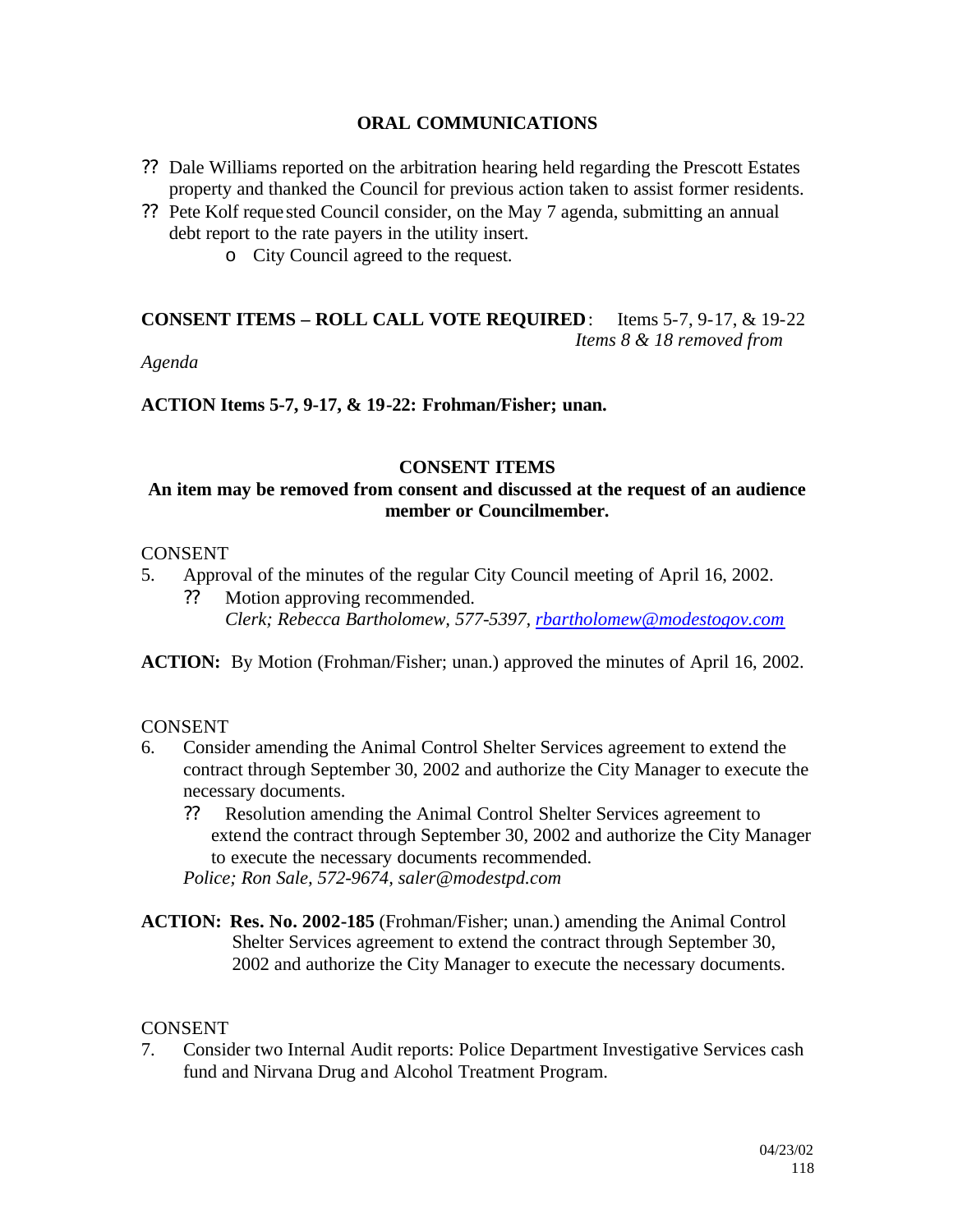?? Motion acknowledging receipt of Internal Audit reports of the Police Department Investigative Services cash fund and Nirvana Drug and Alcohol Treatment Program recommended.

*City Clerk/Auditor; Gary Nienhuis, 571-5544, gnienhuis@modestogov.com*

**ACTION:** By Motion (Frohman/Fisher; unan.) acknowledged receipt of Internal Audit reports of the Police Department Investigative Services cash fund and Nirvana Drug and Alcohol Treatment Program.

## REMOVED FROM AGENDA

8. Consider authorizing staff to issue a 30-day written Notice of Default and Opportunity to Cure to Desarrollo Latino Americano Inc. ??Resolution authorizing staff to issue a 30-day written Notice of Default and Opportunity to Cure to Desarrollo Latino Americano Inc. recommended. *Parks, Recreation & Neighborhoods; Carol Harris, 577-5310, caharris@modestogov.com*

## **ACTION: Removed from Agenda**

## **CONSENT**

9. Consider increasing loan limits for Emergency Home Repair Program and combined Emergency Home Repair Program/Disabled Access Assistance Program and approving housekeeping changes to Chapter 12 of the Parks Recreation & Neighborhoods Department, Recreation and Neighborhood Services Division Manual.

??Resolution increasing loan limits for Emergency Home Repair Program and combined Emergency Home Repair Program/Disabled Access Assistance Program and approving housekeeping changes to Chapter 12 of the Parks Recreation & Neighborhoods Department, Recreation and Neighborhood Services Division Manual recommended.

*Parks, Recreation & Neighborhoods; Ernie Richardson, 577-5392, erichardson@modestogov.com*

**ACTION: Res. No. 2002-186** (Frohman/Fisher; unan.) increasing loan limits for Emergency Home Repair Program and combined Emergency Home Repair Program/Disabled Access Assistance Program and approving housekeeping changes to Chapter 12 of the Parks Recreation & Neighborhoods Department, Recreation and Neighborhood Services Division Manual.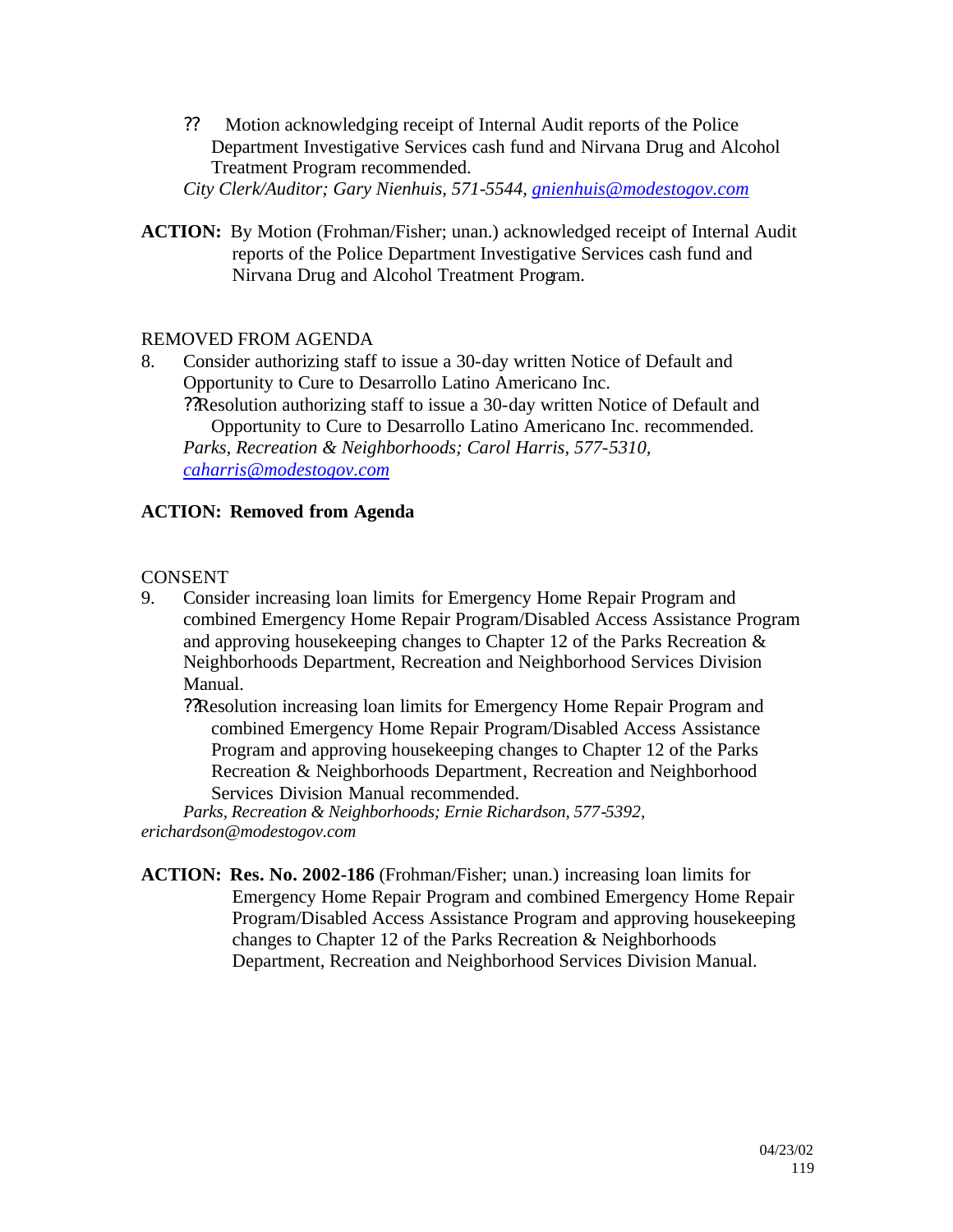## **CONSENT**

10. Consider recommending to the Housing and Urban Development Department (HUD) that Harvest of Hope be authorized as a Community Based Development Organization (CBDO).

??Resolution recommending to the Housing and Urban Development Department (HUD) that Harvest of Hope be authorized as a Community Based Development Organization (CBDO) recommended.

*Parks, Recreation & Neighborhoods; Julie Hannon, 577-5417, jhannon@modestogov.com*

**ACTION: Res. No. 2002-187** (Frohman/Fisher; unan.) recommending to the Housing and Urban Development Department (HUD) that Harvest of Hope be authorized as a Community Based Development Organization (CBDO).

## **CONSENT**

11. Consider accepting the Regional Sports Facility Study Final Draft Action Plan Report and directing staff to use the report as a planning tool for sports facilities in Modesto.

??Resolution accepting the Regional Sports Facility Study Final Draft Action Plan Report and directing staff to use the report as a planning tool for sports facilities in Modesto recommended.

*Parks, Recreation & Neighborhoods; Nathan Houx, 571-5526, nhoux@modestogov.com*

**ACTION: Res. No. 2002-188** (Frohman/Fisher; unan.) accepting the Regional Sports Facility Study Final Draft Action Plan Report and directing staff to use the report as a planning tool for sports facilities in Modesto.

## **CONSENT**

- 12. Consider approving application for \$35,750 in funding from the Federal Land and Water Conservation Fund for a picnic area/shade structure at Creekwood Neighborhood Park.
- ?? Resolution approving application for \$35,750 in funding from the Federal Land and Water Conservation Fund for a picnic area/shade structure at Creekwood Neighborhood Park recommended.

*Parks, Recreation & Neighborhoods; Debbie Carlson-Gould, 571-5582, dgould@modestogov.com*

**ACTION: Res. No. 2002-189** (Frohman/Fisher; unan.) approving application for \$35,750 in funding from the Federal Land and Water Conservation Fund for a picnic area/shade structure at Creekwood Neighborhood Park.

## **CONSENT**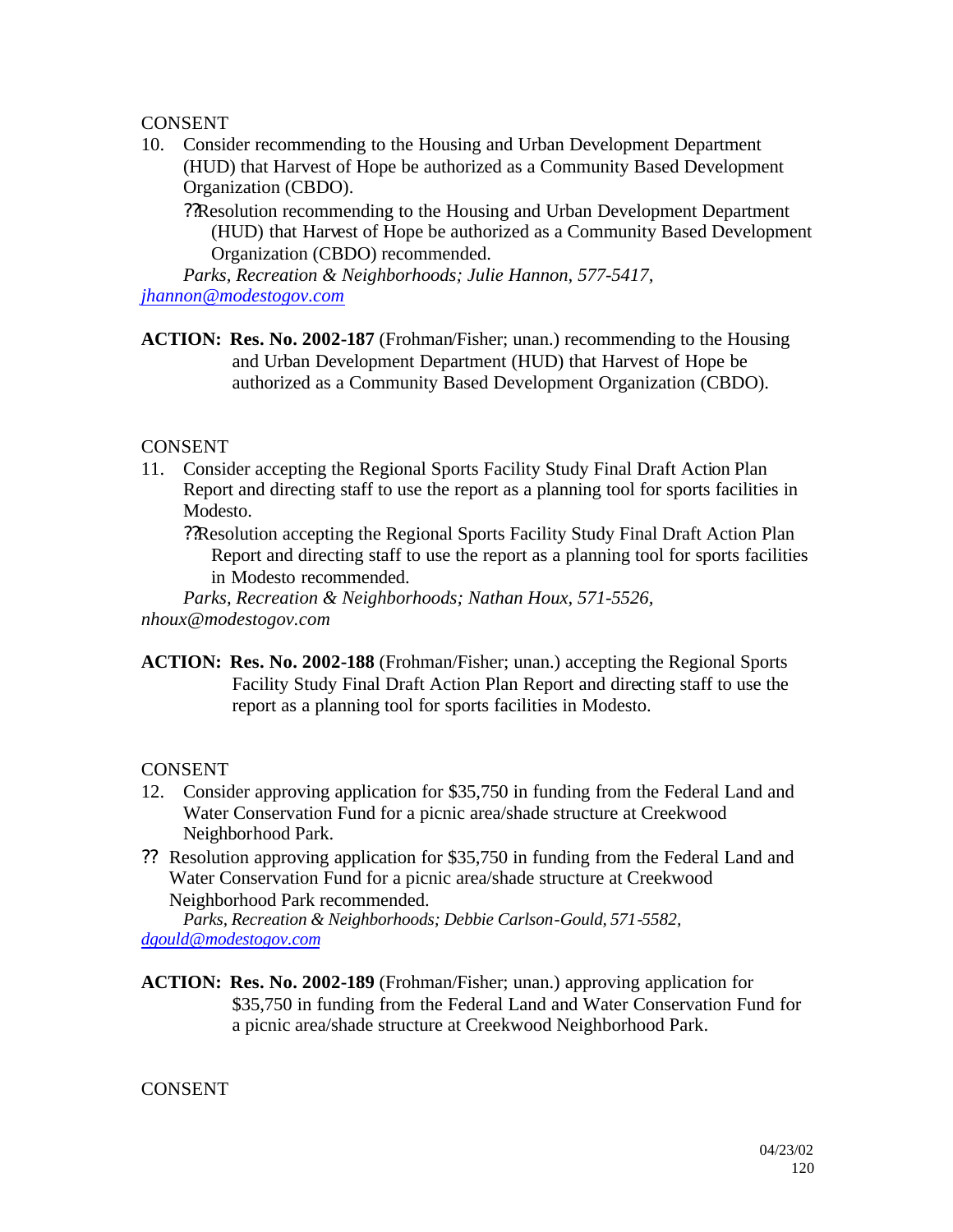- 13. Consider approving request from the Juneteenth Celebration Chairperson for \$4,750 in direct City assistance for the 2002 Juneteenth Celebration to be held at Mellis Park and King-Kennedy Memorial Center June 13, 14, and 15, 2002; and Consider amending the budget to appropriate the \$4,750.
	- ??Resolution approving request from the Juneteenth Celebration Chairperson for \$4,750 in direct City assistance for the 2002 Juneteenth Celebration to be held at Mellis Park and King-Kennedy Memorial Center June 13, 14, and 15, 2002 recommended.
	- ??Resolution amending the budget to appropriate the \$4,750 in direct City assistance for the 2002 Juneteenth Celebration to be held at Mellis Park and King-Kennedy Memorial Center June 13, 14, and 15, 2002 recommended.

*Parks, Recreation & Neighborhoods; Tommie Muhammad, 577-5442,* 

*tmuhammad@modestogov.com*

**ACTION: Res. No. 2002-190** (Frohman/Fisher; unan.) approving request from the Juneteenth Celebration Chairperson for \$4,750 in direct City assistance for the 2002 Juneteenth Celebration to be held at Mellis Park and King-Kennedy Memorial Center June 13, 14, and 15, 2002

> **Res. No. 2002-191** (Frohman/Fisher; unan.) amending the budget to appropriate the \$4,750 in direct City assistance for the 2002 Juneteenth Celebration to be held at Mellis Park and King-Kennedy Memorial Center June 13, 14, and 15, 2002.

#### **CONSENT**

- 14. Consider accepting Federal Hazard Elimination Safety (HES) grant funding for installation of streetlights in the McHenry Village area, and installation of streetlights at 29 intersections within the City of Modesto.
	- ??Resolution accepting the Federal Hazard Elimination Safety (HES) grants in the amount of \$282,000.
	- ??Resolution amending the Fiscal Year 01-02 Capital Improvement Program budget accepting the Federal HES grant funds and establishing new CIP project fund "Roadway Illumination at 29 Intersections" in the amount of \$187,000 recommended.
	- ??Resolution amending the Fiscal Year 01-02 Capital Improvement Program budget accepting the Federal HES grant funds and establishing new CIP project fund "Roadway Illumination McHenry Village Area (5 streets)" in the amount of \$95,000 recommended.

#### *Engineering & Transportation; Firoz Vohra, 577-5429, fvohra@modestogov.com*

**ACTION: Res. No. 2002-192A** (Frohman/Fisher; unan.) accepting the Federal Hazard Elimination Safety (HES) grants in the amount of \$282,000.

> **Res. No. 2002-192** (Frohman/Fisher; unan.) amending the Fiscal Year 01-02 Capital Improvement Program budget accepting the Federal HES grant funds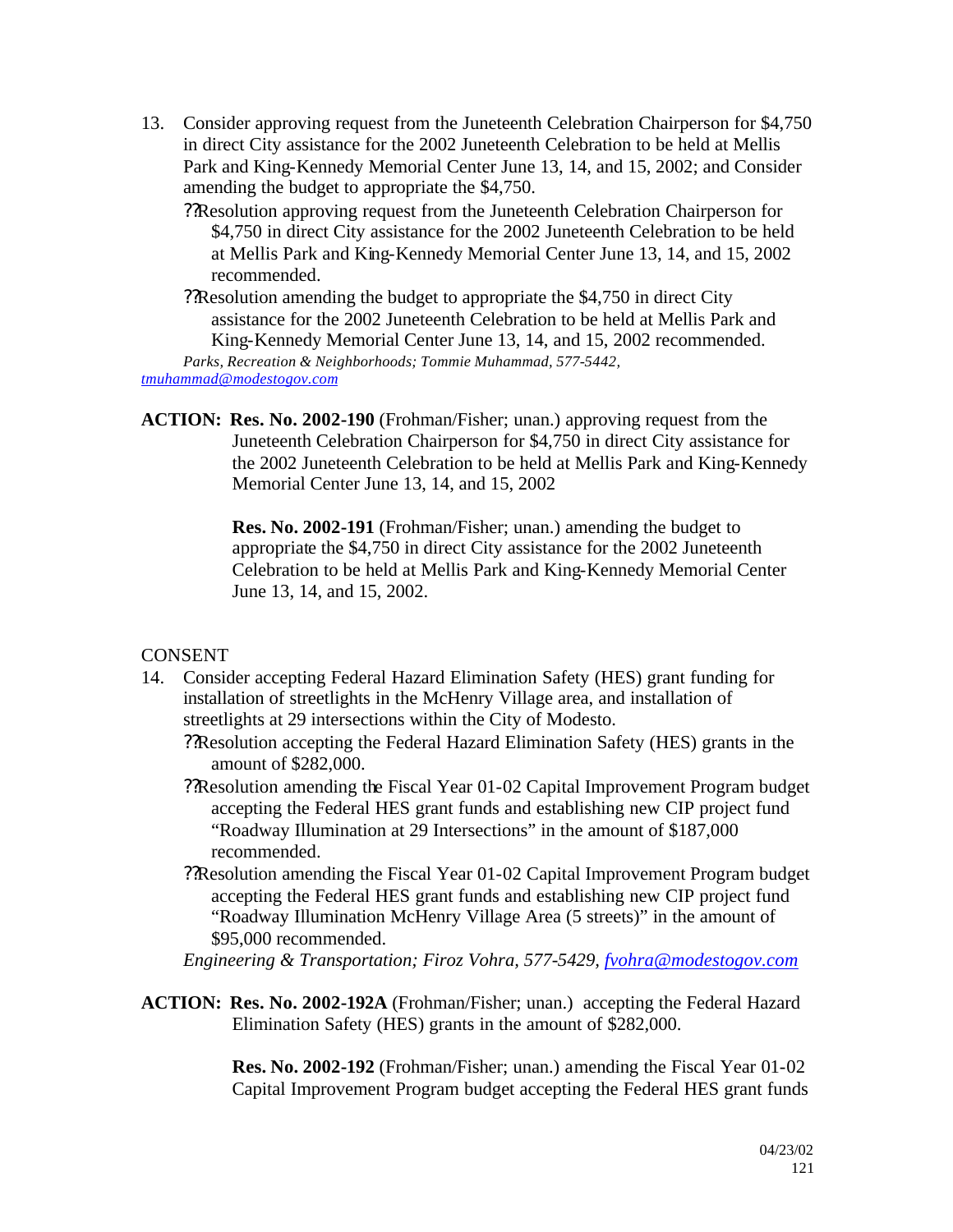and establishing new CIP project fund "Roadway Illumination at 29 Intersections" in the amount of \$187,000.

**Res. No. 2002-193** (Frohman/Fisher; unan.) amending the Fiscal Year 01-02 Capital Improvement Program budget accepting the Federal HES grant funds and establishing new CIP project fund "Roadway Illumination McHenry Village Area (5 streets)" in the amount of \$95,000.

#### CONSENT

15. Consider accepting the work of George Reed Inc. for Sisk Road Recycle – Briggsmore Avenue to Dale Road as complete and authorize the City Clerk to file a Notice of Completion. Total costs of project \$1,700,853.75; funds are budgeted. ??Resolution accepting the work of George Reed Inc. for Sisk Road Recycle – Briggsmore Avenue to Dale Road as complete and authorize the City Clerk to file a Notice of Completion recommended.

*Engineering & Transportation; Robert Snell, 577-5452, rsnell@modestogov.com*

**ACTION: Res. No. 2002-194** (Frohman/Fisher; unan.) accepting the work of George Reed Inc. for Sisk Road Recycle – Briggsmore Avenue to Dale Road as complete and authorize the City Clerk to file a Notice of Completion.

## **CONSENT**

16. Consider approving the City Engineer's Report for Landscape Maintenance District No. 1 for Dry Creek Meadows Subdivision Nos. 1 through 6; and Consider a Resolution of Intention setting a public hearing on the levy of the proposed assessment. Cost estimate for Fiscal Year 2002-03 is \$26 annual assessment per lot, which is the same amount as FY 2001-02.

??Motion approving the City Engineer's Report for Landscape Maintenance District No. 1 for Dry Creek Meadows Subdivision Nos. 1 through 6 recommended.

??Resolution of Int ention setting a public hearing to be held on June 18, 2002 at 5:15 p.m. on the levy of the proposed assessment Landscape Maintenance District No. 1 for Dry Creek Meadows Subdivision Nos. 1 through 6 recommended.

*Engineering & Transportation; Robert Granberg, 577-5259, rgranberg@modestogov.com*

**ACTION:** By Motion (Frohman/Fisher; unan.) approved the City Engineer's Report for Landscape Maintenance District No. 1 for Dry Creek Meadows Subdivision Nos. 1 through 6

> **Res. No. 2002-195** (Frohman/Fisher; unan.), a Resolution of Intention setting a public hearing to be held on June 18, 2002 at 5:15 p.m. on the levy of the proposed assessment Landscape Maintenance District No. 1 for Dry Creek Meadows Subdivision Nos. 1 through 6.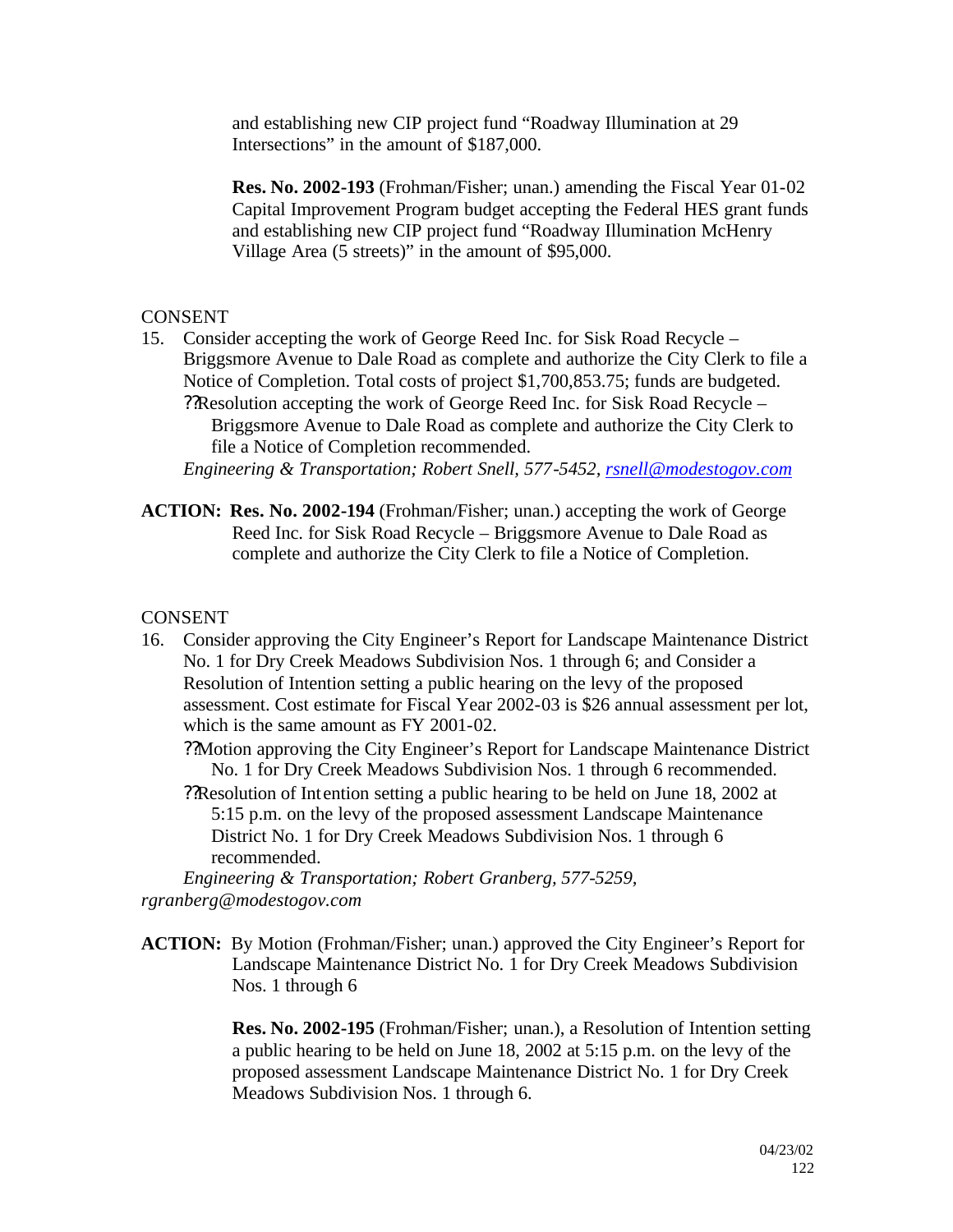## **CONSENT**

- 17. Consider approving the City Engineer's Report for Landscape Maintenance District No. 2 for Dry Creek Meadows Subdivision Nos. 7 through 10, Creekwood Meadows subdivison and Yosemite Meadows subdivision Units 1 & 2; and Consider a Resolution of Intention setting a public hearing on the levy of the proposed assessment. The proposed 2002-03 assessment shows a \$1.52 increase per acre for commercial or \$.50 per each residential property.
- ?? Motion approving the City Engineer's Report for Landscape Maintenance District No. 2 for Dry Creek Meadows Subdivision Nos. 7 through 10, Creekwood Meadows subdivison and Yosemite Meadows subdivision Units 1 & 2 recommended.
- ?? Resolution of Intention setting a public hearing to be held on June 18, 2002 at 5:15 p.m. on the levy of the proposed assessment Landscape Maintenance District No. 2 for Dry Creek Meadows Subdivision Nos. 7 through 10, Creekwood Meadows subdivison and Yosemite Meadows subdivision Units 1 & 2 recommended. *Engineering & Transportation; Robert Granberg, 577-5259,*

*rgranberg@modestogov.com*

**ACTION:** By Motion (Frohman/Fisher; unan.) approved the City Engineer's Report for Landscape Maintenance District No. 2 for Dry Creek Meadows Subdivision Nos. 7 through 10, Creekwood Meadows subdivison and Yosemite Meadows subdivision Units 1 & 2

> **Res. No. 2002-196** (Frohman/Fisher; unan.), a Resolution of Intention setting a public hearing to be held on June 18, 2002 at 5:15 p.m. on the levy of the proposed assessment Landscape Maintenance District No. 2 for Dry Creek Meadows Subdivision Nos. 7 through 10, Creekwood Meadows subdivison and Yosemite Meadows subdivision Units 1 & 2.

#### REMOVED FROM AGENDA

- 18. Consider an agreement with the State of California, Department of Transportation for the installation and maintenance of landscaping within State Highway (Route 108) right-of-way (McHenry Avenue) in the City of Modesto and authorizing the City Manager to execute the agreement. Total budget for project, \$120,000; funds are budgeted.
	- ?? Resolution approving an agreement with the State of California, Department of Transportation for the installation and maintenance of landscaping within State Highway (Route 108) right-of-way (McHenry Avenue) in the City of Modesto and authorizing the City Manager to execute the agreement recommended.

*Engineering & Transportation; Robert Granberg, 577-5259, rgranberg@modestogov.com*

#### **ACTION: Removed from Agenda**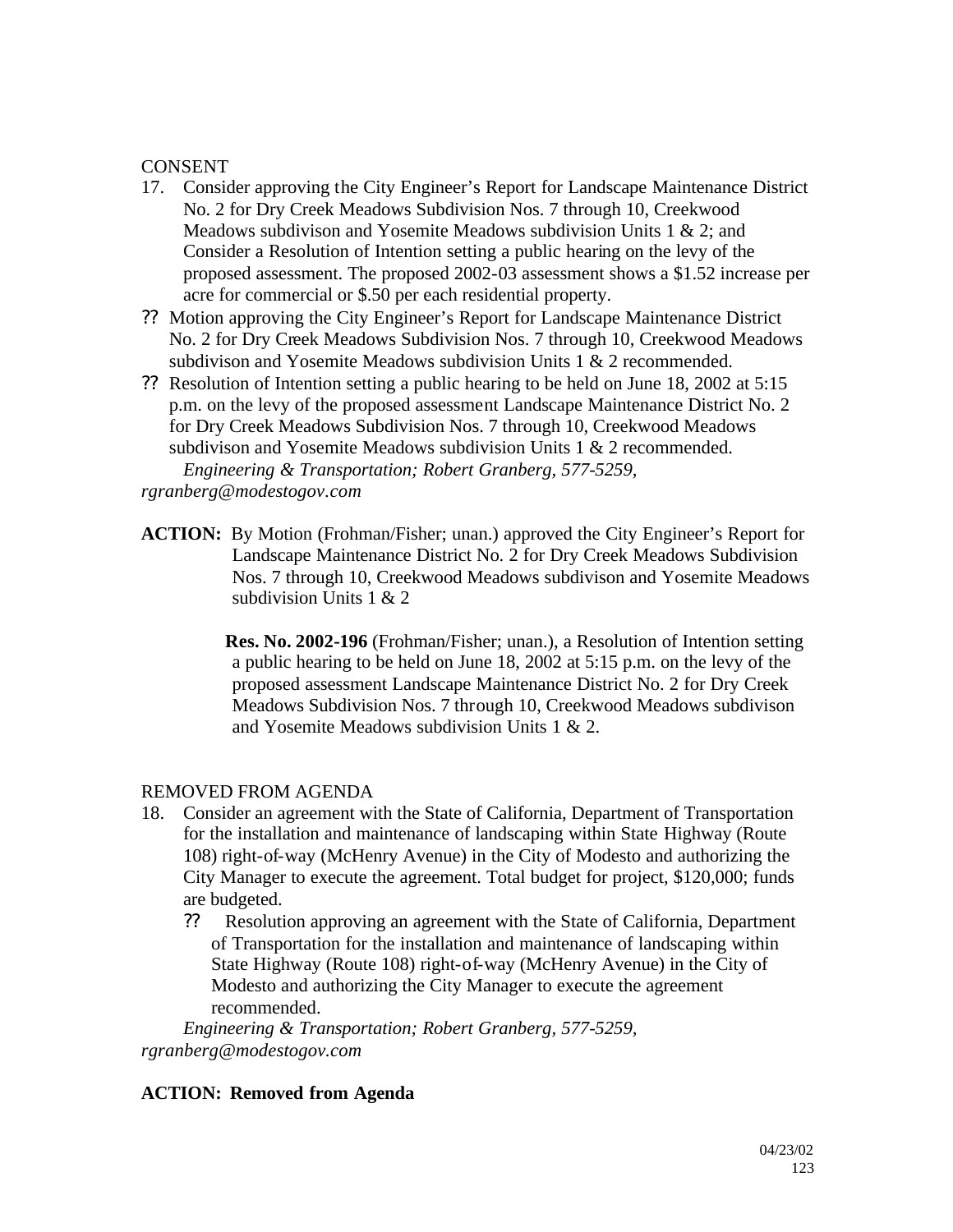#### CONSENT

- 19. Consider accepting the improvements for Millbrook Estates Unit No. 3 subdivision in the Village One Specific Plan Area and authorizing the City Clerk to file Notice of Completion and to release securities upon expiration of statutory periods (Owners: Bright Development, a California Corporation).
	- ??Resolution accepting the improvements for Millbrook Estates Unit No. 3 subdivision in the Village One Specific Plan Area and authorizing the City Clerk to file Notice of Completion and to release securities upon expiration of statutory periods recommended.

*Engineering & Transportation; Robert Granberg, 577-5259, rgranberg@modestogov.com*

**ACTION: Res. No. 2002-197** (Frohman/Fisher; unan.) accepting the improvements for Millbrook Estates Unit No. 3 subdivision in the Village One Specific Plan Area and authorizing the City Clerk to file Notice of Completion and to release securities upon expiration of statutory periods.

#### **CONSENT**

- 20. Consider authorizing the purchase of a Pierce Ladder Truck for \$631,177.09 and establishing minimum sale/trade-in price for a 1991 LTI Ladder Truck of \$84,000, and Consider amending the budget.
	- ??Resolution authorizing the purchase of a Pierce Ladder Truck for \$631,177.09 and establishing minimum sale/trade-in price for a 1991 LTI Ladder Truck of \$84,000 recommended.
	- ??Resolution amending the budget to fully fund the purchase of a Pierce Ladder Truck for \$631,177.09 recommended.

*Fire; Doug Hannink, 572-9590, dhannink@modestogov.com*

**ACTION: Res. No. 2002-198** (Frohman/Fisher; unan.) authorizing the purchase of a Pierce Ladder Truck for \$631,177.09 and establishing minimum sale/trade-in price for a 1991 LTI Ladder Truck of \$84,000.

> **Res. No. 2002-199** (Frohman/Fisher; unan.) amending the budget to fully fund the purchase of a Pierce Ladder Truck for \$631,177.09.

#### CONSENT

- 21. Consider amending the Residential Conditional Use Permit Fee Structure and rescinding Resolution No. 93-587.
- ?? Resolution amending the Residential Conditional Use Permit Fee Structure and rescinding Resolution No. 93-587 recommended. *City Manager; George Britton, 577-5404, gbritton@modestogov.com*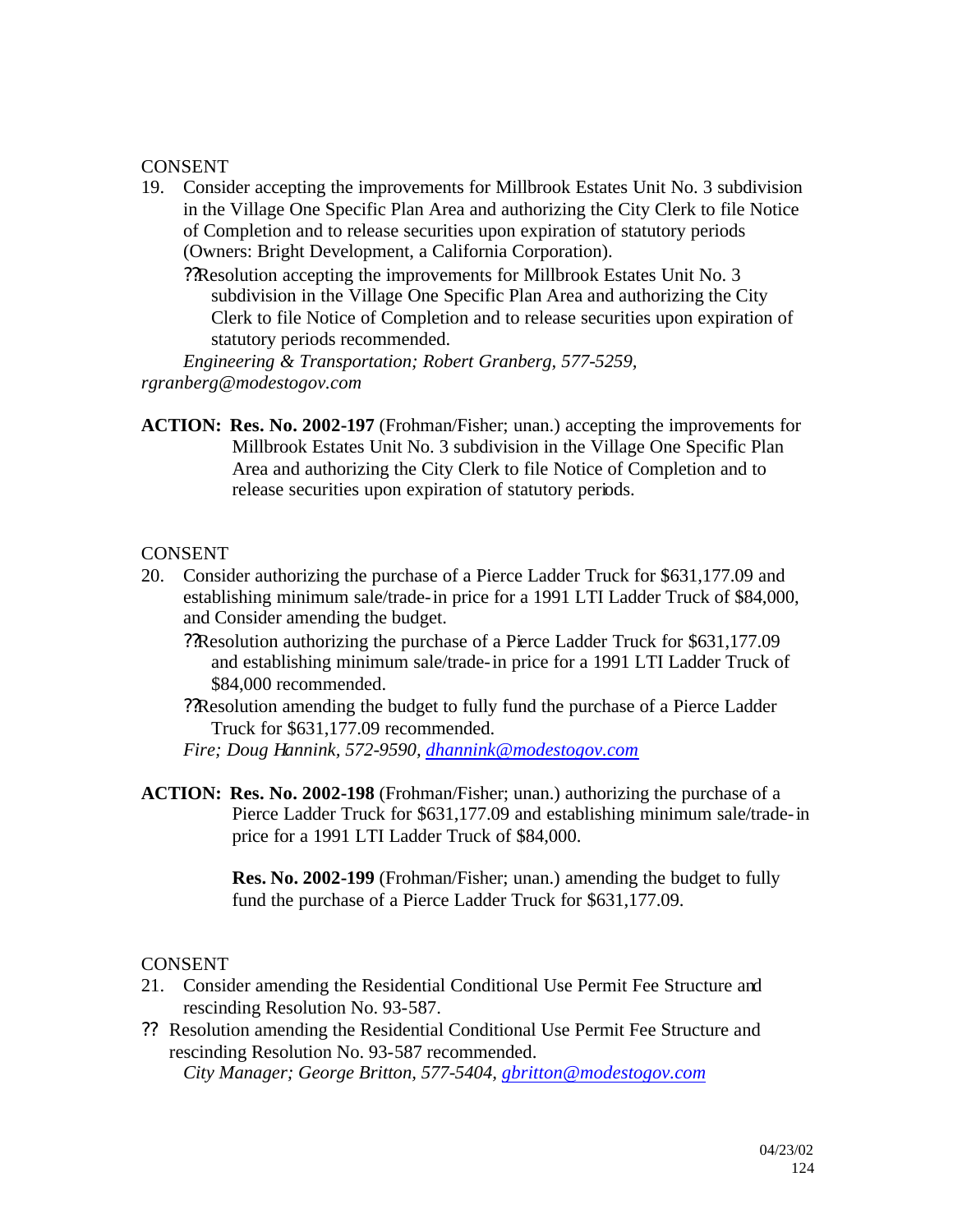**ACTION: Res. No. 2002-200** (Frohman/Fisher; unan.) amending the Residential Conditional Use Permit Fee Structure and rescinding Resolution No. 93-587.

## **CONSENT**

- 22. Consider declaring four parcels as excess land to City's needs and authorizing staff to take all appropriate actions to complete the sale of said parcels by following the procedure set forth in the Government Code for sale of excess land. The procedure requires that the land be offered for sale to other public agencies, and should the agencies choose not to purchase the land, then each parcel will be sold by public bid. Consider authorizing the City Manager to execute all required documents related to the property sale and approve a professional services contract with PMZ Real Estate to administer the sale of the excess land. The former well sites are located at the corner of Vernon Avenue and Beverly Drive, on Sunrise Avenue North of Tokay, on Empire Avenue North of Mono Drive, and at the Northeast corner of Del Rey Avenue and Del Vista Avenue.
	- ??Resolution declaring the parcels as excess land, authorizing the City Manager to take appropriate actions to complete the sales of the four excess parcels recommended.
	- ??Resolution approving a professional services contract with PMZ Real Estate to administer the sale of the excess land in an amount not to exceed 6% of the gross sales price of parcels recommended.

*Community Development; Linda Boston, 571-5179, lboston@modestogov.com*

**ACTION: Res. No. 2002-201** (Frohman/Fisher; unan.) declaring the parcels as excess land, authorizing the City Manager to take appropriate actions to complete the sales of the four excess parcels

> **Res. No. 2002-202** (Frohman/Fisher; unan.) approving a professional services contract with PMZ Real Estate to administer the sale of the excess land in an amount not to exceed 6% of the gross sales price of parcels.

## **UNFINISHED BUSINESS**

*Fisher absent due to conflict of interest.*

- 23. Consider developer's request to expand the scope of appeal of the District Administrator's decision approved in Council Resolution 2001-540 pertaining to Center Court/Charleston Place subdivision (J.C. Williams).
	- ?? Resolution denying request to expand the scope of appeal of the District Administrator's decision approved in Council Resolution 2001-540 pertaining to Center Court/Charleston Place subdivision recommended.

*City Manager; George Britton, 577-5404, gbritton@modestogov.com*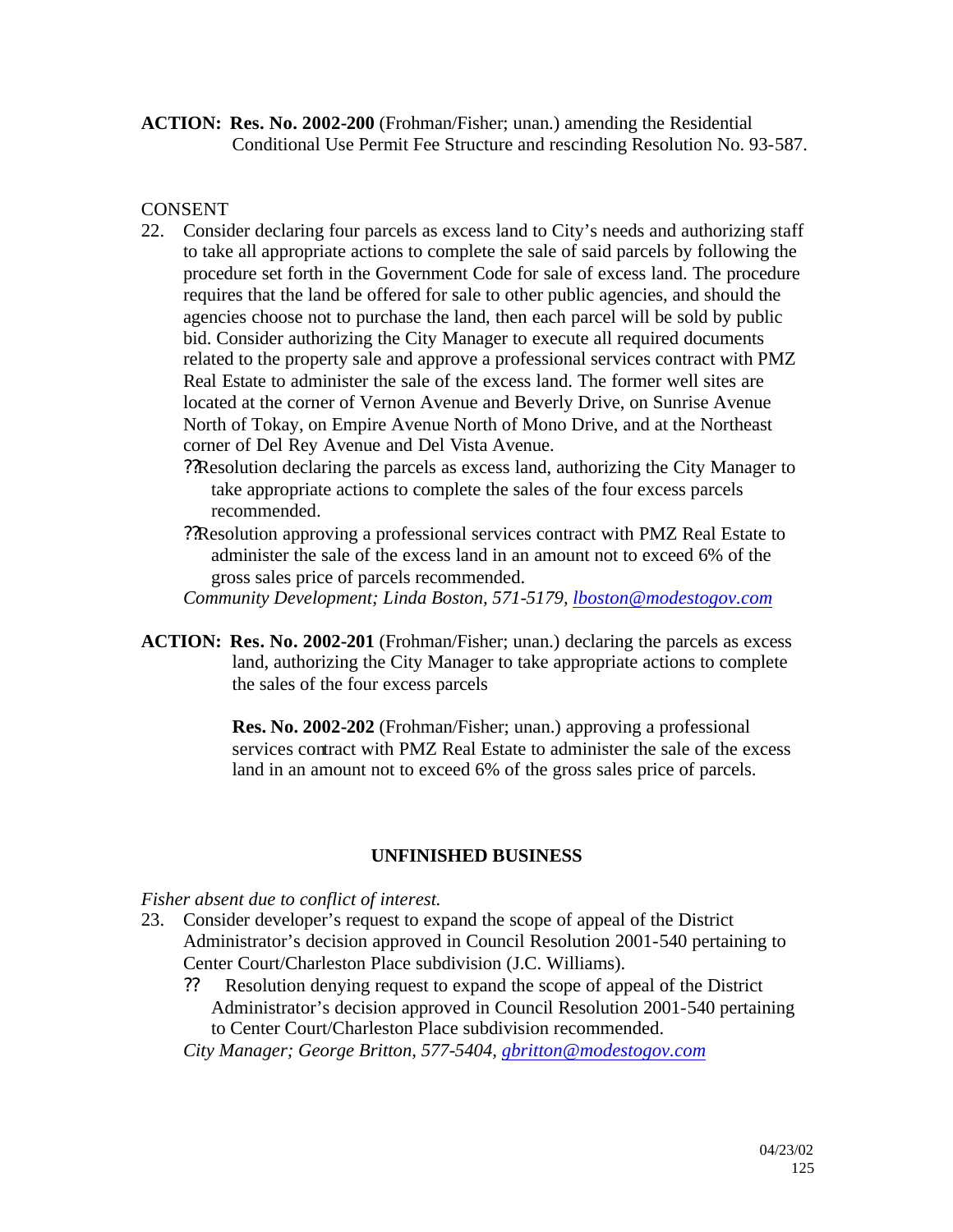**ACTION:** By Motion (Keating/Frohman; unan.; Fisher, absent) item was referred to a Closed Session to be held on May 7, 2002.

#### *Fisher absent due to conflict of interest.*

- 24. Consider request to appeal the Community Facilities District Administrator's decision regarding Chateau Maison by Western Pacific Housing.
	- ?? Resolution denying reimbursement from tax monies on the grounds that granting the appeal would not be in accordance with existing law recommended. *City Manager; Tina Rocha, 577-5321, trocha@modestogov.com*

**ACTION: Res. No. 2002-203** (Jackman/Conrad; unan.; Fisher, absent) granting reimbursement from tax monies.

- 25. Consider an agreement with Kramer.Firm Inc. in an amount not to exceed \$55,000 for professional cable consultation services; and Consider a status report of the cable transfer request and compliance issues.
	- ??Resolution approving an agreement with Kramer.Firm Inc. in an amount not to exceed \$55,000 for professional cable consultation services recommended.
	- ??By motion, acknowledge receipt of status report of the cable transfer request and compliance issues recommended.

*City Manager; Jana Coons, 571-5580, jcoons@modestogov.com*

**ACTION: Res. No. 2002-204** (Jackman/Fisher; unan.) approving an agreement with Kramer.Firm Inc. in an amount not to exceed \$55,000 for professional cable consultation services.

> By Motion (Jackman/Fisher; unan.) acknowledge receipt of status report of the cable transfer request and compliance issues.

26. Consider approving in concept a plan to relocate the Cable Television Master Control Room to a portion of the basement of the Stanislaus County Office of Education building located at 1100 H Street and authorize the City Manager to negotiate all necessary agreements for the continued operation of a Public-Education-Government program.

??Resolution approving in concept a plan to relocated the Cable Television Master Control Room to a portion of the basement of the Stanislaus County Office of Education building located at 1100 H Street and authorize the City Manage r to negotiate all necessary agreements for the continued operation of a Public-Education-Government program recommended.

*City Manager; Renee Ledbetter, 577-5222, rledbetter@modestogov.com*

**ACTION: Res. No. 2002-205** (Frohman/Fisher; majority; Jackman & O'Bryant, no) approving in concept a plan to relocated the Cable Television Master Control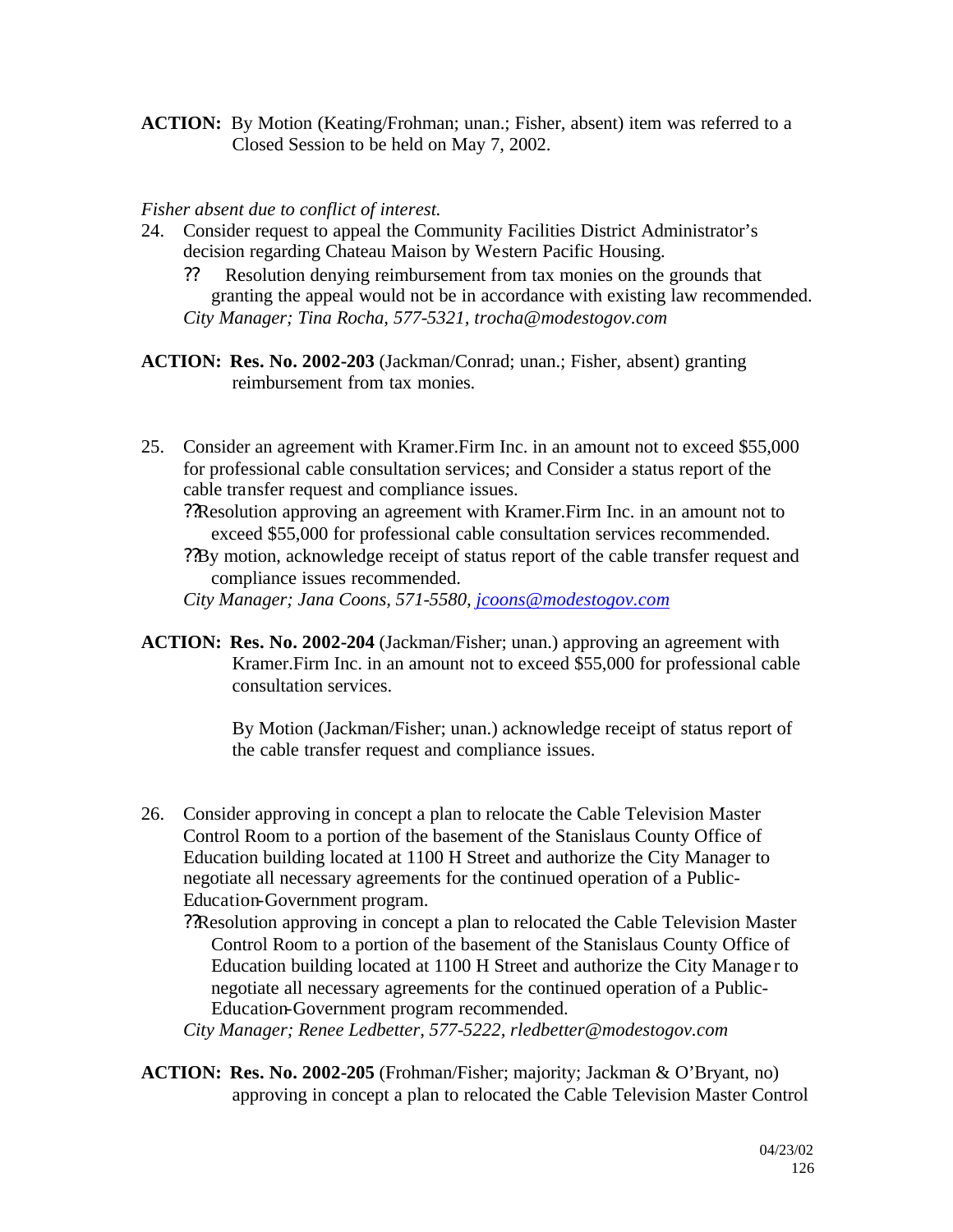Room to a portion of the basement of the Stanislaus County Office of Education building located at 1100 H Street and authorize the City Manager to negotiate all necessary agreements for the continued operation of a Public-Education-Government program.

**Res. No. 2002-206** (Frohman/Fisher; majority; Jackman & O'Bryant, no) approving an agreement with John Huffman for project site management services.

- 27. Consider staff report on Modesto Bee advertising.
	- ?? Motion acknowledging receipt of report and referring item to Audit Committee recommended. *Finance; Mark Averell, 577-5412, maverell@modestogov.com;*

*Renee Ledbetter, 577-5222, rledbetter@modestogov.com*

- **ACTION:** By Motion (Fisher/Keating; unan.) acknowledged receipt of report and referred item to the Financial Policy Committee.
- 28. Consider the Articles of Incorporation and bylaws for the Modesto Convention and Visitors Bureau; and Consider approving a month-to-month agreement with the Modesto Chamber of Commerce for funding to the Convention and Visitors Bureau. *Item continued from the April 16, 2002 meeting.*
	- ?? Resolution approving the Articles of Incorporation and bylaws for the Modesto Convention and Visitors Bureau recommended.
	- ?? Resolution approving a month-to-month agreement with the Modesto Chamber of Commerce recommended.

*Parks, Recreation & Neighborhoods; Bob Quintella, 577-6444, bquintella@modestogov.com*

**ACTION:** By Motion (Sabatino/Conrad; majority; Fisher & Keating, no) rejected the staff recommendation, including the renewal of the agreement with the Chamber of Commerce, be rejected.

> By Motion (Sabatino/Conrad; majority; Fisher & Keating, no) determined that, effective July 1, 2002, the City will absorb the Convention and Visitors Bureau functions and place organizationally in the Parks, Recreation and Neighborhoods Department under the direction of the Centre Plaza General Manager.

> By Motion (Sabatino/Conrad; majority; Fisher & Keating, no) determined that the issue of an advisory oversight committee be appointed by individual Councilmembers and approved by the full Council in the next 30 days.

> By Motion (Sabatino/Conrad; majority; Fisher & Keating, no) determined that the existing staff of the Convention and Visitors Bureau be offered City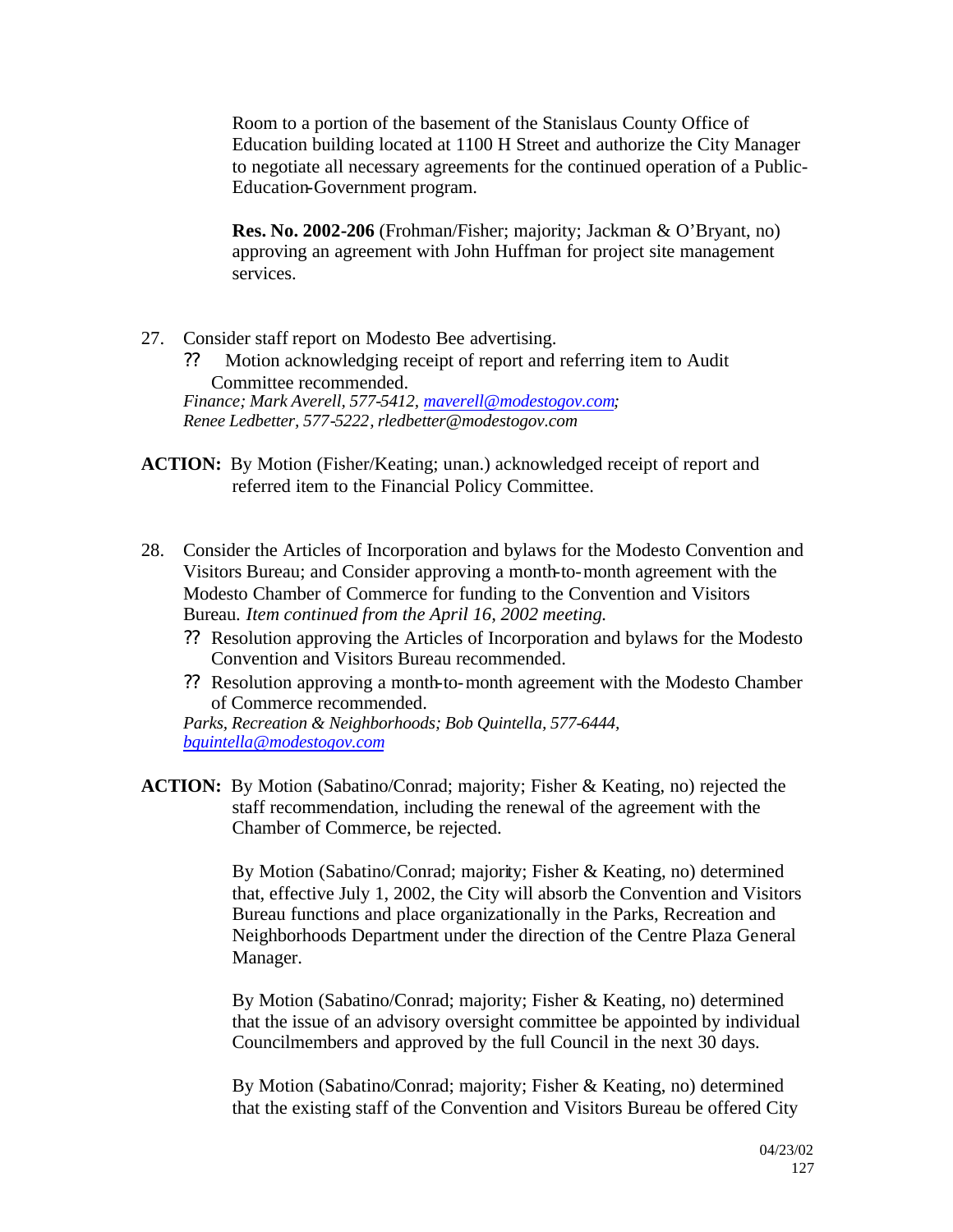employment with the City of Modesto under terms and conditions consistent with established personnel practices and policies.

By Motion (Sabatino/Conrad; majority; Fisher & Keating, no) directed the City Manger to find suitable office space, subject to Council approval of appropriate lease documents.

## **HEARINGS**

*Hearing was cancelled and will be rescheduled to a future date.*

- 29. Hearing to consider whether the City should stop relying on its own Environmental Impact Report for the sale and use of bulk biosolids, and start relying on the State Water Board's Environmental Impact Report for the sale and use of bulk biosolids. The practical effect of this action will be to allow the City to market biosolids compost from the co-composting facility in bulk directly to end-users of the material, who will apply the co-compost under the terms of the Water Board's General Order.
	- ?? Resolution approving a Mitigated Negative Declaration to void the City's 1998 Master Environmental Impact Report and rely on the State Water Board's EIR for it's General Order for biosolids land application.

*Engineering & Transportation; Jocelyn Reed, 577-5492, jreed@modestogov.com*

**ACTION:** Hearing was cancelled and will be rescheduled to a future date.

30. Hearing to consider the annual golf pass program and increases to green fee rates at Modesto Municipal Golf Course, Dryden Park Golf Course and Creekside Golf Course.

??Resolution continuing the annual pass program at the Municipal Nine-Hole Golf Course, Dryden Park Municipal Golf Course and Creekside Municipal Golf Course, restating rates at the Municipal Nine-Hole Golf Course, establishing new rates at the Municipal Nine-Hole Golf Course, Dryden Park Municipal Golf Course and Creekside Municipal Golf Course, not approving implementation of an annual pass co-pay for everyday pass members on weekends during current non-valid tee times, and rescinding Resolutions 2001- 143, 2001-159 and 2001-597 recommended.

*Parks, Recreation & Neighborhoods; Bob Quintella, 577-6444, bquintella@modestogov.com*

**ACTION: Res. No. 2002-206A** (Conrad/Keating; majority; Frohman, no) continuing the annual pass program at the Municipal Nine-Hole Golf Course, Dryden Park Municipal Golf Course and Creekside Municipal Golf Course, restating rates at the Municipal Nine-Hole Golf Course, establishing new rates at the Municipal Nine-Hole Golf Course, Dryden Park Municipal Golf Course and Creekside Municipal Golf Course, not approving implementation of an annual pass co-pay for everyday pass members on weekends during current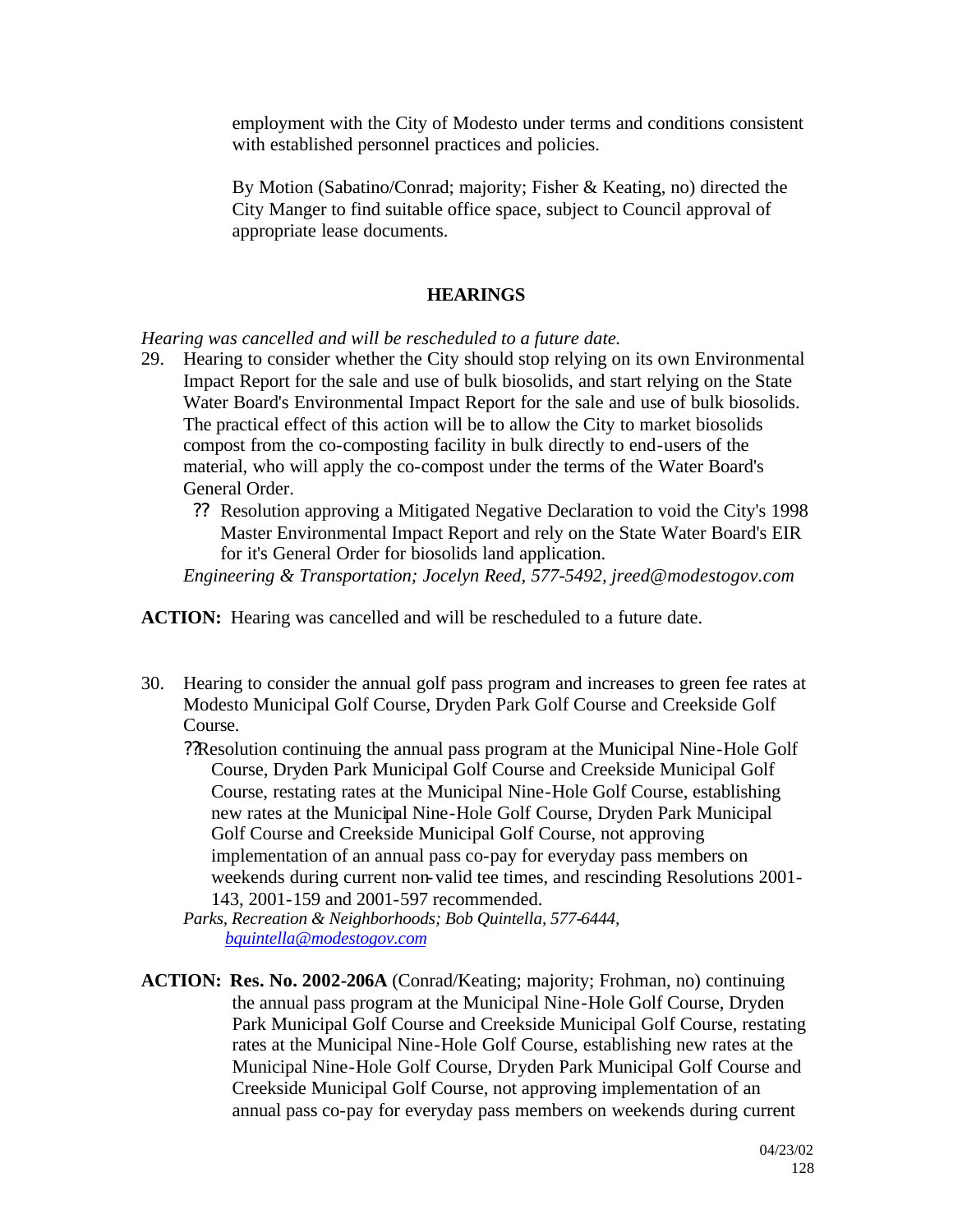non-valid tee times, and rescinding Resolutions 2001-143, 2001-159 and 2001-597.

## *It is requested that this item be continued to May 21, 2002*

31. Hearing to consider approving an airport rates and fees adjustment of 2.5% for general aviation area aircraft hangars, offices, and aircraft tie-downs, with an effective date of July 1, 2002.

**ACTION:** By Motion (Frohman/Jackman; unan.) continued item to May 21, 2002.

#### *It is requested that this item be continued to June 4, 2002*

32. Hearing to consider the mitigated negative declaration for the Orville Wright Neighborhood Park project.

**ACTION:** By Motion (Frohman/Jackman; unan.) continued item to June 4, 2002.

#### *It is requested that this item to be continued to May 14, 2002*

33. Hearing to consider designation of the property located at 201 Needham Street as a Modesto Landmark Preservation Site.

**ACTION:** By Motion (Frohman/Jackman; unan.) continued item to May 14, 2002.

34. Hearing to consider Dial-A-Ride rate increases to \$1.70 cash fare (a \$.05 increase) and \$12.65 for a book of ten tickets (a \$1.15 increase).

?? Resolution approving Dial-A-Ride rate increases to \$1.70 cash fare (a \$.05 increase) and \$12.65 for a book of ten tickets (a \$1.15 increase) recommended. *Engineering & Transportation; Fred Cavanah, 577-5295, fcavanah@modestogov.com*

**ACTION:** By unanimous motion to adjourn, this item was continued to April 25, 2002.

- 35. Hearing to consider a \$4,225,371 grant application to the Federal Transit Administration (FTA) to help offset the operation and capital costs of the City's public transit program.
	- ??Resolution approving submittal of a grant application to the Federal Transit Administration (FTA) to help offset the operation and capital costs of the City's public transit program recommended.

*Engineering & Transportation; Fred Cavanah, 577-5295, fcavanah@modestogov.com*

**ACTION:** By unanimous motion to adjourn, this item was continued to April 25, 2002.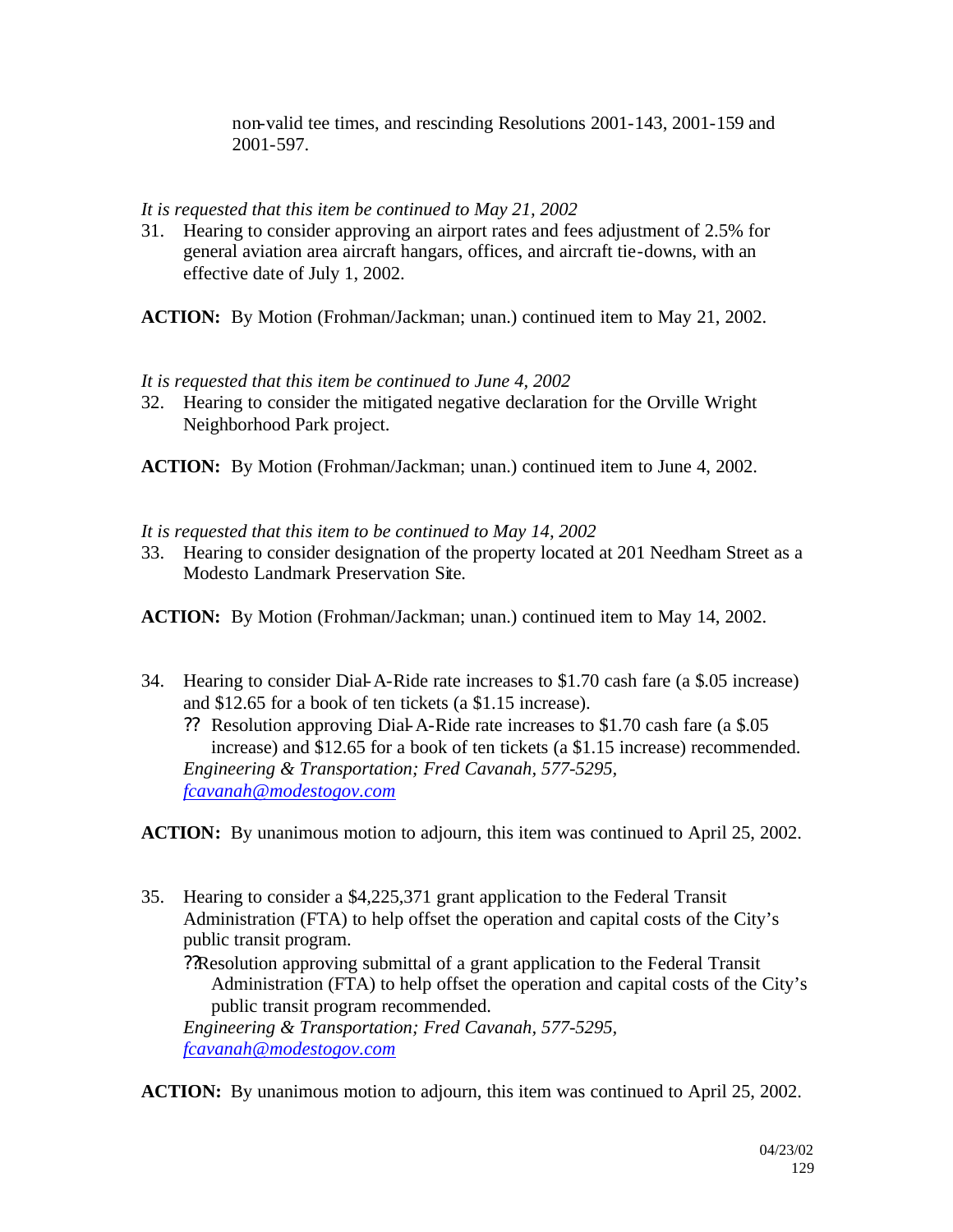#### **NEW BUSINESS**

36. Consider awarding a five-year contract to Laidlaw Transit Services Inc. for the operation of the Modesto Area Express (MAX) transit service. ??Resolution awarding a five-year contract to Laidlaw Transit Services Inc. for the operation of the Modesto Area Express (MAX) transit service and authorizing staff to prepare a final agreement with Laidlaw Transit Services for consideration by the City Council. *Engineering & Transportation; Fred Cavanah, 577-5295, fcavanah@modestogov.com*

**ACTION:** By Motion (Sabatino/Keating), item was continued to April 25, 2002.

- 37. Consider increasing the Engineering & Transportation Director's authority to issue change orders on the "Renovation of Existing Police Headquarters Building – Bid Package No. 3" project from 8 percent (8%) to 19 percent (19%) of the original contract price with Bollo Construction Inc. to cover items associated with changed project conditions that were unforeseen at the time of contract award; and Consider amending the 2001-02 Annual Budget to appropriate \$240,882 from the General Fund to fully fund the project.
	- ?? Resolution increasing the Engineering & Transportation Director's authority to issue change orders on the "Renovation of Existing Police Headquarters Building – Bid Package No. 3" project from 8 percent (8%) to 19 percent (19%) of the original contract price with Bollo Construction Inc. recommended.
	- ?? Resolution amending the 2001-02 Annual Budget to appropriate \$240,882 from the General Fund to fully fund the "Renovation of Existing Police Headquarters Building – Bid Package No. 3" project recommended. *Engineering & Transportation; Robert Snell, 577-5452, rsnell@modestogov.com*
- **ACTION: Res. No. 2002-207** (Fisher/Jackman; unan.) increasing the Engineering & Transportation Director's authority to issue change orders on the "Renovation of Existing Police Headquarters Building – Bid Package No. 3" project from 8 percent (8%) to 19 percent (19%) of the original contract price with Bollo Construction Inc.

**Res. No. 2002-208** (Fisher/Jackman; unan.) amending the 2001-02 Annual Budget to appropriate \$240,882 from the General Fund to fully fund the "Renovation of Existing Police Headquarters Building – Bid Package No. 3" project.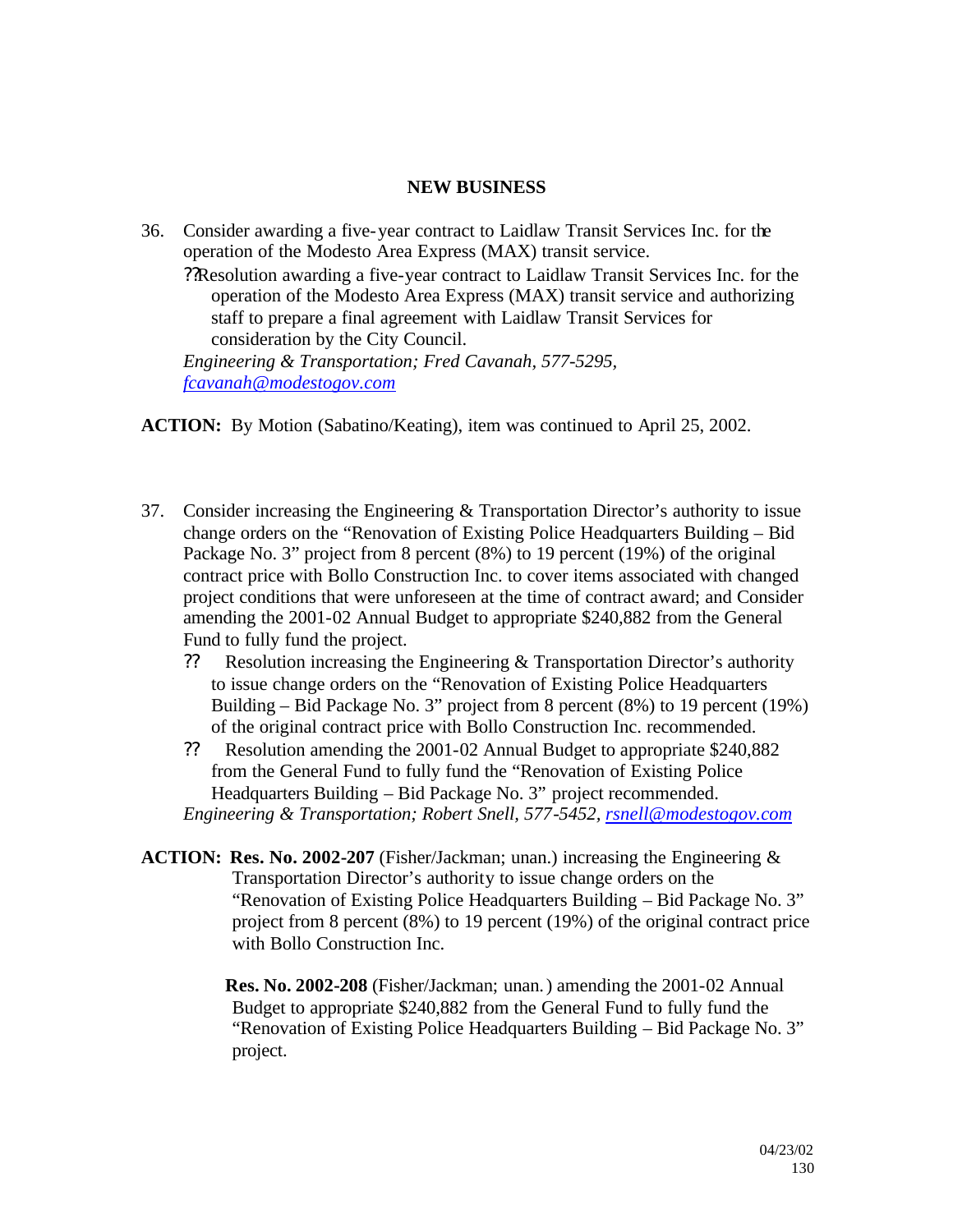- 38. Consider an update of the General Plan Master EIR.
- ?? Motion authorizing staff to proceed with a General Plan Amendment to make Salida Comprehensive Planning District consistent with Salida Community Plan adopted by Stanislaus County on August 29, 2000 recommended.
- ?? Resolution removing the Beckwith/Dakota CPD from the General Plan recommended.
- ?? Motion continuing with the effort to make changes to the transportation infrastructure in conformance with the adopted Capital Facilities Fee program recommended.
- ?? At the request of Councilmember Frohman, consider for the next comprehensive update to the General Plan remove areas outside of the Sphere of Influence from the General Plan boundaries, except the area within the Kiernan Business Park Specific Plan.

*Community Development; Patrick Kelly, 577-5268, pkelly@modestogov.com*

**ACTION:** By Motion (Sabatino/Keating), this item was continued to April 25, 2002.

- 39. Consider Northwest Business Park Specific Plan.
- ?? Motion acknowledging receipt of report recommended.
- ?? Resolution directing staff to postpone preparation of the Focused EIR for the Northwest Business Park Specific Plan until certification of the General Plan Master EIR recommended.
- ?? At the request of Councilmember Frohman, consider option to terminate further review and preparation of the Northwest Business Park and related Focused EIR due to access constraints.

*Community Development; Patrick Kelly, 577-5268, pkelly@modestogov.com*

**ACTION:** By Motion (Sabatino/Keating), this item was continued to April 25, 2002.

## **COUNCIL COMMENTS & REPORTS**

40. At the request of Mayor Sabatino, consider a motion directing the City Attorney to report back to the City Council at a later date as to whether it is legally possible to require applicants for land use entitlements to disclose names of all investors in the project so the City Council can utilize the information to determine conflicts of interest.

**ACTION:** By unanimous motion to adjourn, this item was continued to April 25, 2002.

## *Item continued from April 16 meeting*

41. At the request of Councilmember Frohman: Presently, the Planning Commission approves extension of vested tentative maps via the consent calendar and without City Council review. As a result, property owners who plan to develop pay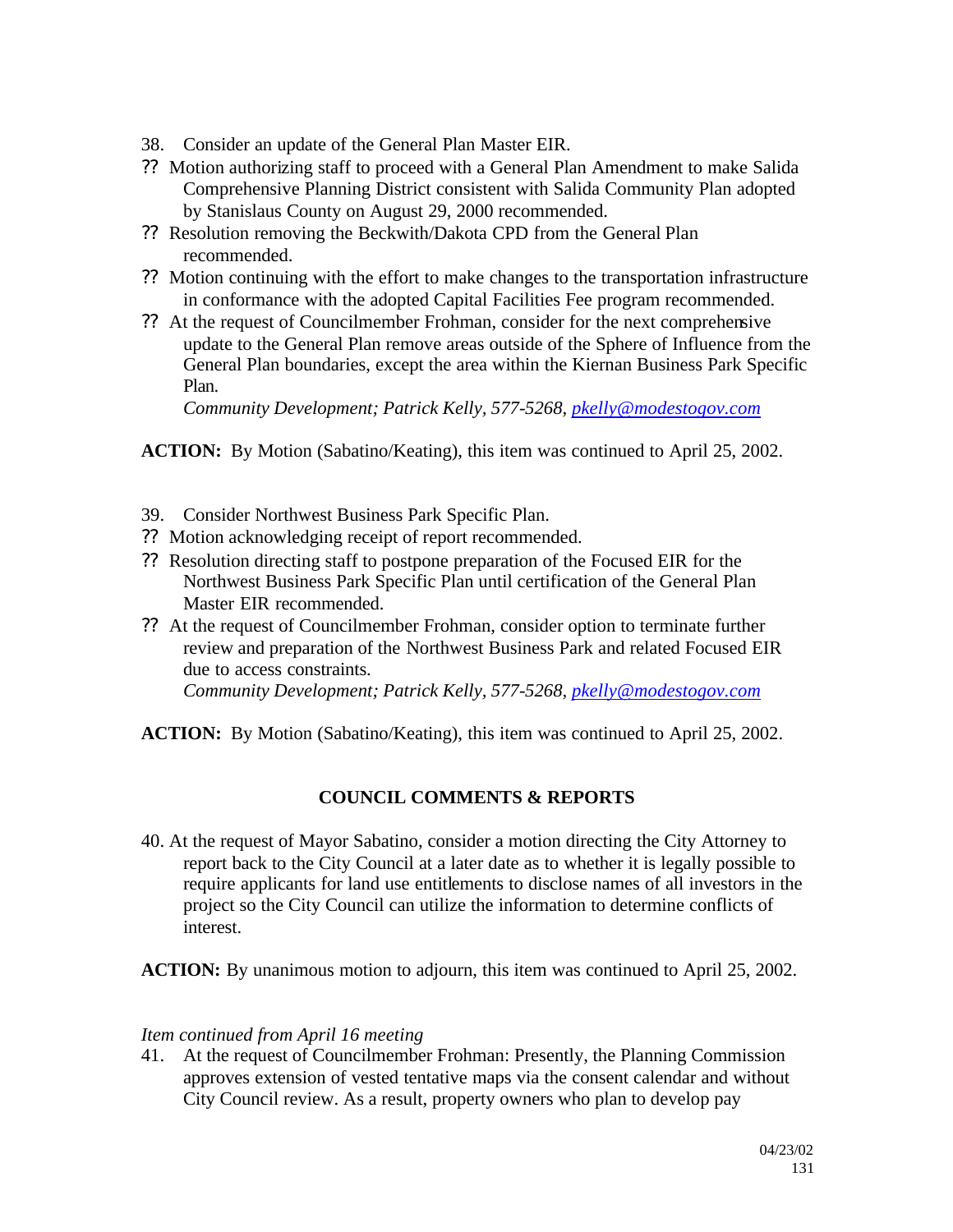grandfathered fees that are substantially lower than present fees. We presently have some 2000 lots in a similar mode, where developers hold the properties like a land bank. Given the present housing shortage, there is no reasons to delay development of any property for which there is a tentative map. Such activity reaps windfall profits for developers and leaves the City short of money needed to pay for infrastructure. Village One is an acute example of the problem, but we will soon learn that the problem is city-wide. I propose that the Planning Commission be allowed only to recommend or deny the extension, but that the City Council make the final decision to extend. I ask that the City Attorney be prepared to recommend the alternatives for the accomplishment of what I hereby propose.

**ACTION:** By Motion (Sabatino/Keating), this item was continued to April 25, 2002.

#### *Item continued from April 16 meeting*

42. At the request of Councilmember Frohman, consider proposal to revise General Plan boundaries. Stanislaus County has devised a comprehensive plan to develop the Salida Area. The plan includes the entire Salida area, including all of which appears as part of the Modesto General Plan. Given the firm decision of the County to develop the area regardless of the wishes of the City of Modesto, we should acknowledge their plan and discontinue all efforts to incorporate the area into the future Modesto City Limit. Therefore, we should revise the General Plan Boundary Line to exclude the entire Salida planning area and restore the boundary line to that in existence prior to the last General Plan update in 1995. In addition, we should actively encourage Salida to incorporate as a city within the County. Second, recognizing the County's desire to annex land for urban use to the east of Salida, we should move the present General Plan boundary line that is east of the Salida planning area south, to coincide with Kiernan/Claribel Roads. Third, recognizing the constraint to development of the 450 acres of prime agricultural land presently known as Northwest Business Park, I ask that the land in that area be dropped from Modesto's General Plan and that alternate business park sites be identified for development as part of the General Plan update.

**ACTION:** By Motion (Sabatino/Keating), this item was continued to April 25, 2002.

#### **MATTERS TOO LATE FOR THE AGENDA**

None.

#### **ADJOURNMENT**

This meeting adjourned at 11:45 p.m. to Thursday, April 25, 2002, at 5:15 PM.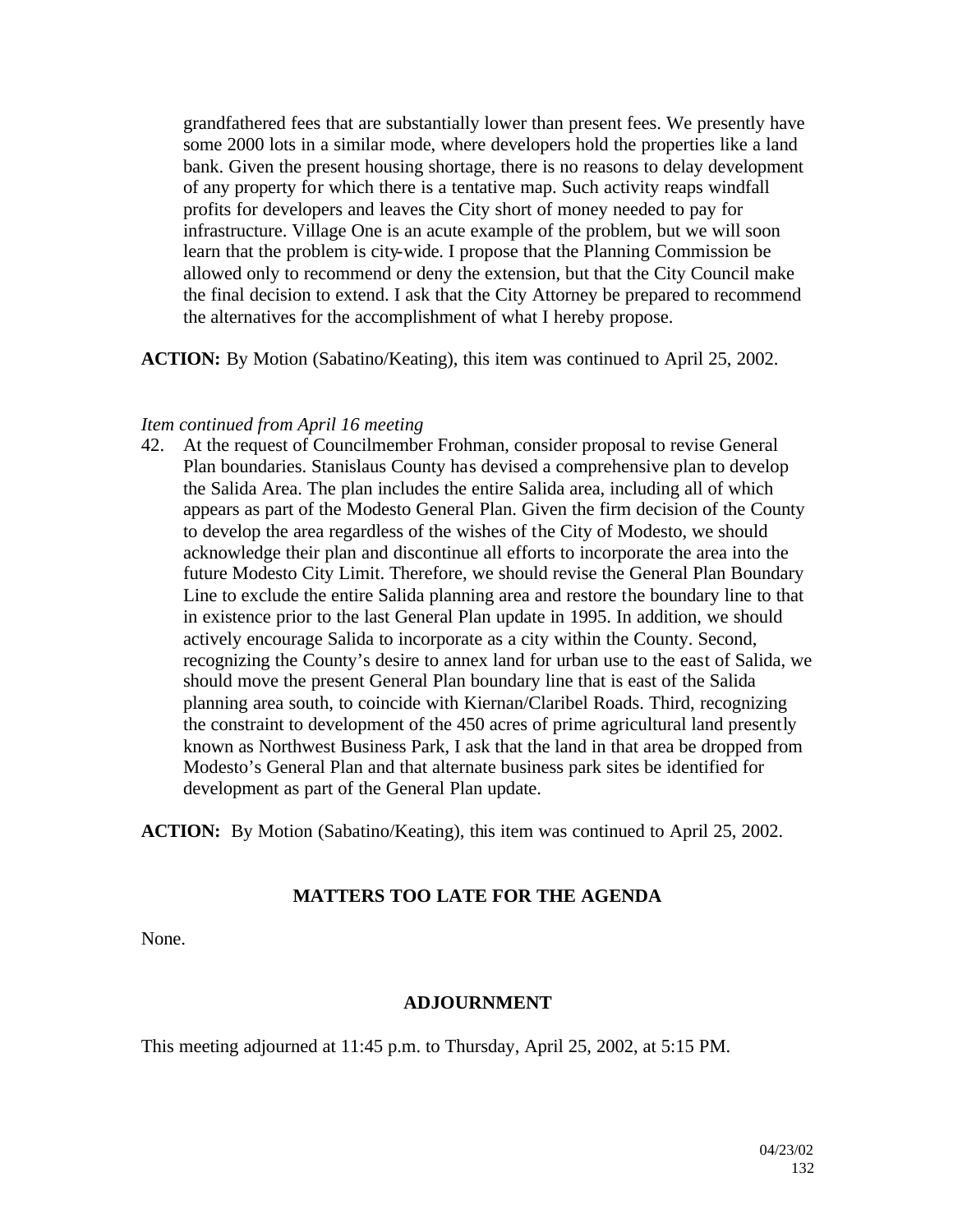The following Closed Session was held prior to the meeting and there was no action to report.

## **CLOSED SESSION**

## CONFERENCE WITH REAL PROPERTY NEGOTIATOR (Pursuant to Section 5496.8 of the Government Code)

| Property:            | Purchase, sale or lease of property located on Scenic Drive,<br>at the end of Coffee          |
|----------------------|-----------------------------------------------------------------------------------------------|
|                      | APN: 34-18-6 (approximately 1.39 acres)                                                       |
|                      | Scenic Road Properties, Owner                                                                 |
| Negotiating parties: | Jack Crist, City Manager; and George Britton, Deputy City<br>Manager, for the City of Modesto |
|                      | Mike Zagaris – negotiating for Owner                                                          |
| Under negotiation:   | Price and terms of payment for property rights to be<br>acquired                              |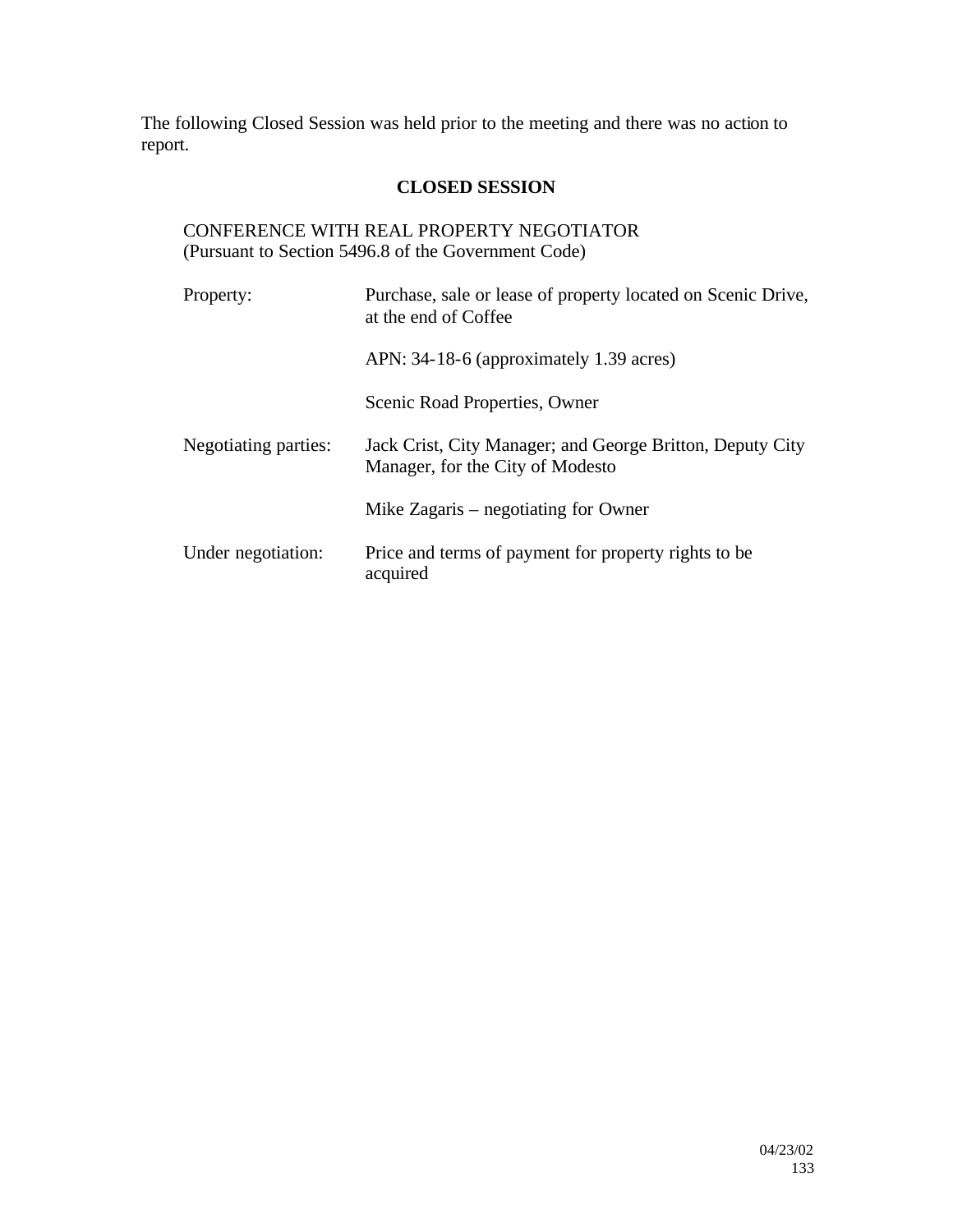# **MINUTES Thursday, April 25, 2002, at 5:15 p.m.**

*Items adjourned from the Regular City Council Meeting of April 23, 2002.*

Roll Call – Present: Councilmembers Fisher, Frohman, Jackman, Keating, O'Bryant, Mayor Sabatino

Absent: Councilmember Conrad

Pledge of Allegiance to the Flag

City Clerk's Announcements: None

Declaration of Conflicts of Interest: None

## **ORAL COMMUNICATIONS**

?? Dale Williams requested that Item 36 be returned to Transportation Policy Committee for review by a quorum of the committee.

## **HEARINGS**

- 34. Hearing to consider Dial-A-Ride rate increases to \$1.70 cash fare (a \$.05 increase) and \$12.65 for a book of ten tickets (a \$1.15 increase). ??Resolution approving Dial-A-Ride rate increases to \$1.70 cash fare (a \$.05 increase) and \$12.65 for a book of ten tickets (a \$1.15 increase) recommended. *Engineering & Transportation; Fred Cavanah, 577-5295, fcavanah@modestogov.com*
- **ACTION: Res. No. 2002-209** (Fisher/Keating; unan.; Conrad, absent) approving Dial-A-Ride rate increases to \$1.70 cash fare (a \$.05 increase) and \$12.65 for a book of ten tickets (a \$1.15 increase)
- 35. Hearing to consider a \$4,225,371 grant application to the Federal Transit Administration (FTA) to help offset the operation and capital costs of the City's public transit program.
	- ?? Resolution approving submittal of a grant application to the Federal Transit Administration (FTA) to help offset the operation and capital costs of the City's public transit program recommended.

*Engineering & Transportation; Fred Cavanah, 577-5295, fcavanah@modestogov.com*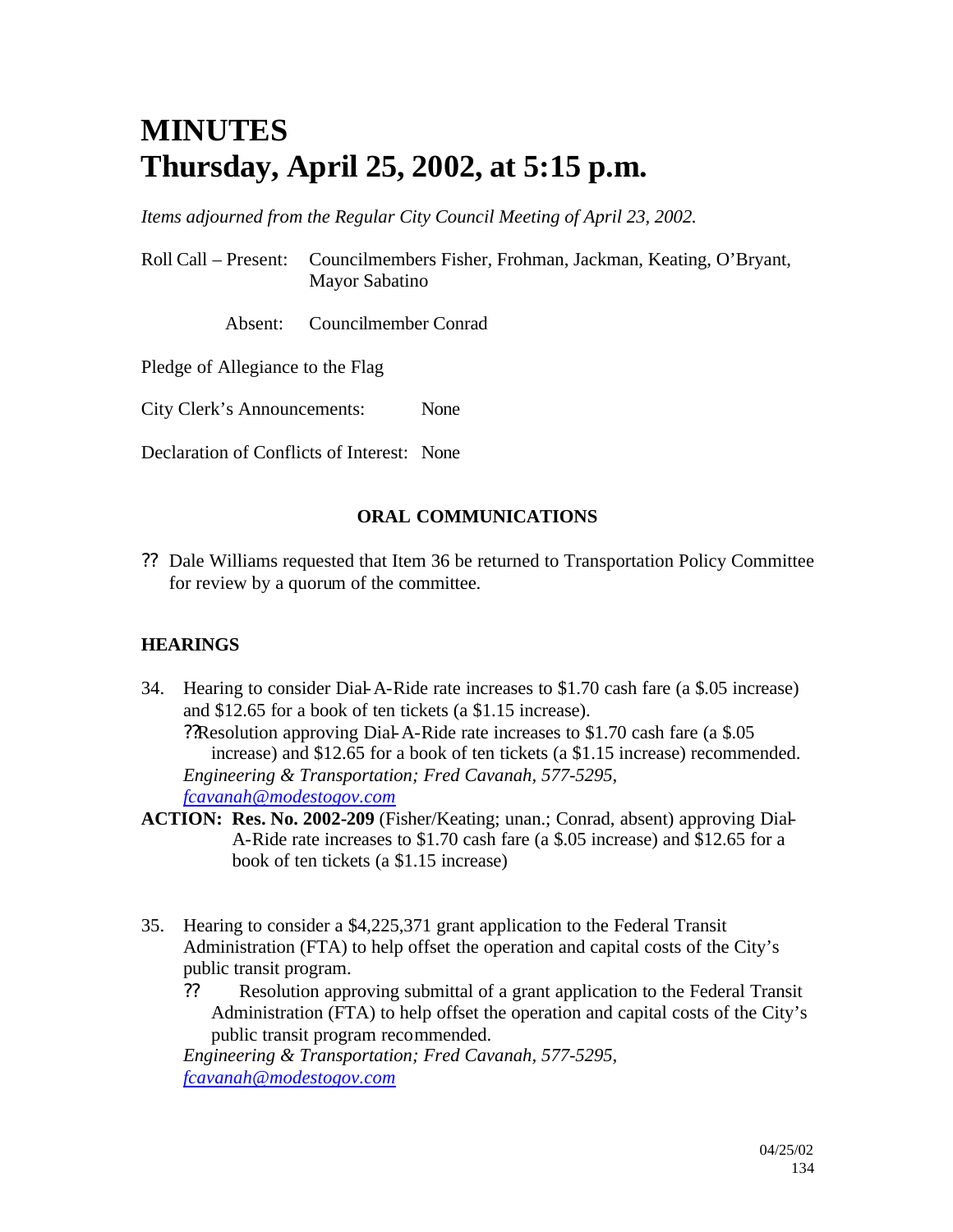**ACTION: Res. No. 2002-210** (Frohman/Jackman; unan.; Conrad, absent) approving submittal of a grant application to the Federal Transit Administration (FTA) to help offset the operation and capital costs of the City's public transit program

## **NEW BUSINESS**

36. Consider awarding a five-year contract to Laidlaw Transit Services Inc. for the operation of the Modesto Area Express (MAX) transit service. ??Resolution awarding a five-year contract to Laidlaw Transit Services Inc. for the operation of the Modesto Area Express (MAX) transit service and authorizing staff to prepare a final agreement with Laidlaw Transit Services for consideration by the City Council. *Engineering & Transportation; Fred Cavanah, 577-5295, fcavanah@modestogov.com*

- **ACTION:** By Motion (Fisher/Frohman; unan.; Conrad, absent) item was continued to the May 7, 2002 City Council meeting.
- 38. Consider an update of the General Plan Master EIR.

??Motion authorizing staff to proceed with a General Plan Amendment to make Salida Comprehensive Planning District consistent with Salida Community Plan adopted by Stanislaus County on August 29, 2000 recommended.

- ??Motion removing the Beckwith/Dakota CPD from the General Plan recommended.
- ??Motion continuing with the effort to make changes to the transportation infrastructure in conformance with the adopted Capital Facilities Fee program recommended.
- ??At the request of Councilmember Frohman, consider for the next comprehensive update to the General Plan remove areas outside of the Sphere of Influence from the General Plan boundaries, except the area within the Kiernan Business Park Specific Plan.

*Community Development; Patrick Kelly, 577-5268, pkelly@modestogov.com*

**ACTION:** Item was referred to Council Committee.

- 39. Consider Northwest Business Park Specific Plan.
- ?? Motion acknowledging receipt of report recommended.
- ?? Motion directing staff to postpone preparation of the Focused EIR for the Northwest Business Park Specific Plan until certification of the General Plan Master EIR recommended.
- ?? At the request of Councilmember Frohman, consider option to terminate further review and preparation of the Northwest Business Park and related Focused EIR due to access constraints.

*Community Development; Patrick Kelly, 577-5268, pkelly@modestogov.com*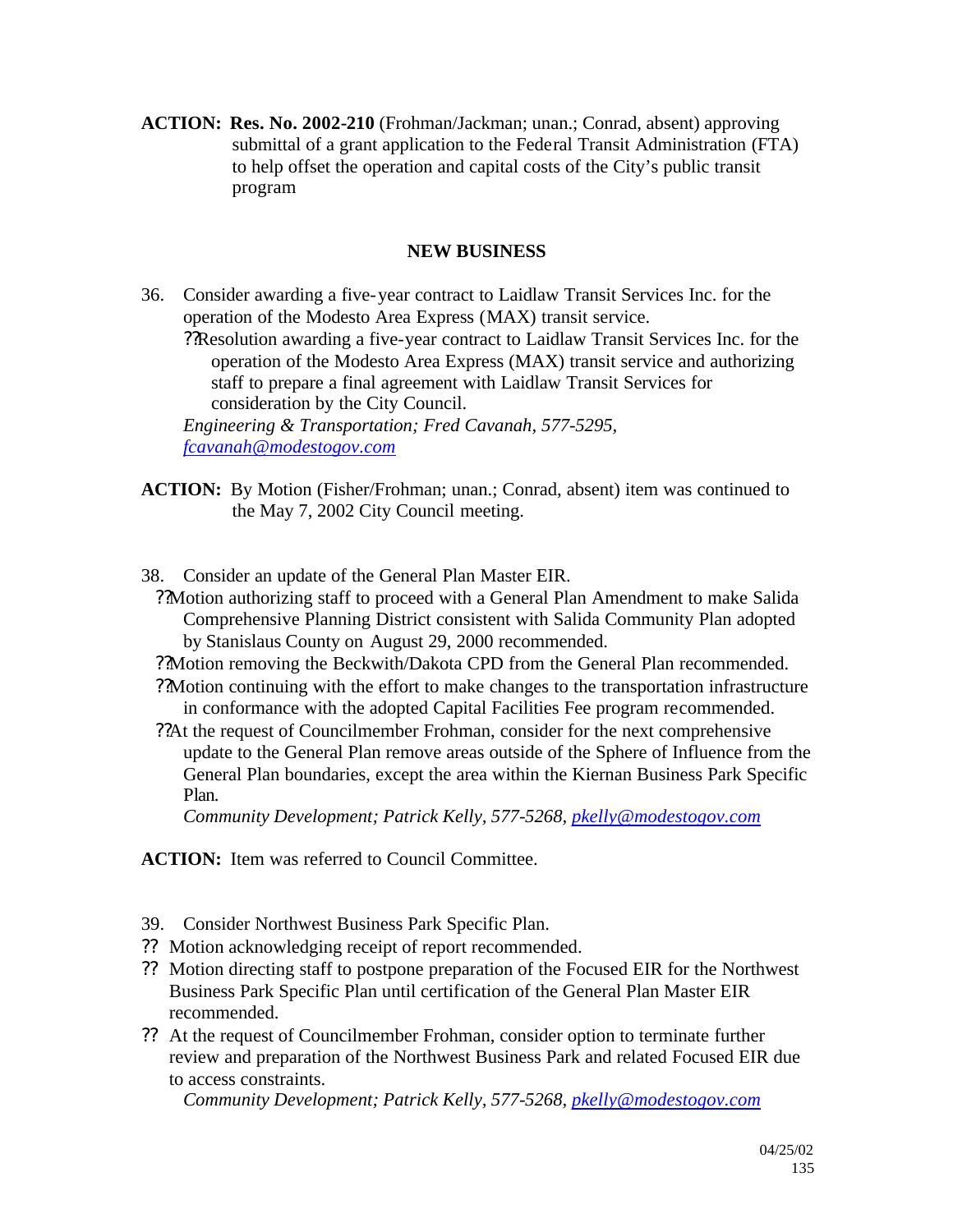#### **ACTION:** Item was referred to Council Committee.

#### **COUNCIL COMMENTS & REPORTS**

- 41. At the request of Mayor Sabatino, consider a motion directing the City Attorney to report back to the City Council at a later date as to whether it is legally possible to require applicants for land use entitlements to disclose names of all investors in the project so the City Council can utilize the information to determine conflicts of interest.
- **ACTION:** By Motion (Fisher/Jackman; unan.; Conrad, absent) City Attorney was directed to report back to the City Council at a later date as to whether it is legally possible to require applicants for land use entitlements to disclose names of all investors in the project so the City Council can utilize the information to determine conflicts of interest.

#### *Item continued from April 16 meeting*

41. At the request of Councilmember Frohman: Presently, the Planning Commission approves extension of vested tentative maps via the consent calendar and without City Council review. As a result, property owners who plan to develop pay grandfathered fees that are substantially lower than present fees. We presently have some 2000 lots in a similar mode, where developers hold the properties like a land bank. Given the present housing shortage, there is no reason to delay development of any property for which there is a tentative map. Such activity reaps windfall profits for developers and leaves the City short of money needed to pay for infrastructure. Village One is an acute example of the problem, but we will soon learn that the problem is city-wide. I propose that the Planning Commission be allowed only to recommend or deny the extension, but that the City Council make the final decision to extend. I ask that the City Attorney be prepared to recommend the alternatives for the accomplishment of what I hereby propose.

#### **ACTION:** Item was referred to Council Committee.

#### *Item continued from April 16 meeting*

42. At the request of Councilmember Frohman, consider proposal to revise General Plan boundaries. Stanislaus County has devised a comprehensive plan to develop the Salida Area. The plan includes the entire Salida area, including all of which appears as part of the Modesto General Plan. Given the firm decision of the County to develop the area regardless of the wishes of the City of Modesto, we should acknowledge their plan and discontinue all efforts to incorporate the area into the future Modesto City Limit. Therefore, we should revise the General Plan Boundary Line to exclude the entire Salida planning area and restore the boundary line to that in existence prior to the last General Plan update in 1995. In addition, we should actively encourage Salida to incorporate as a city within the County. Second,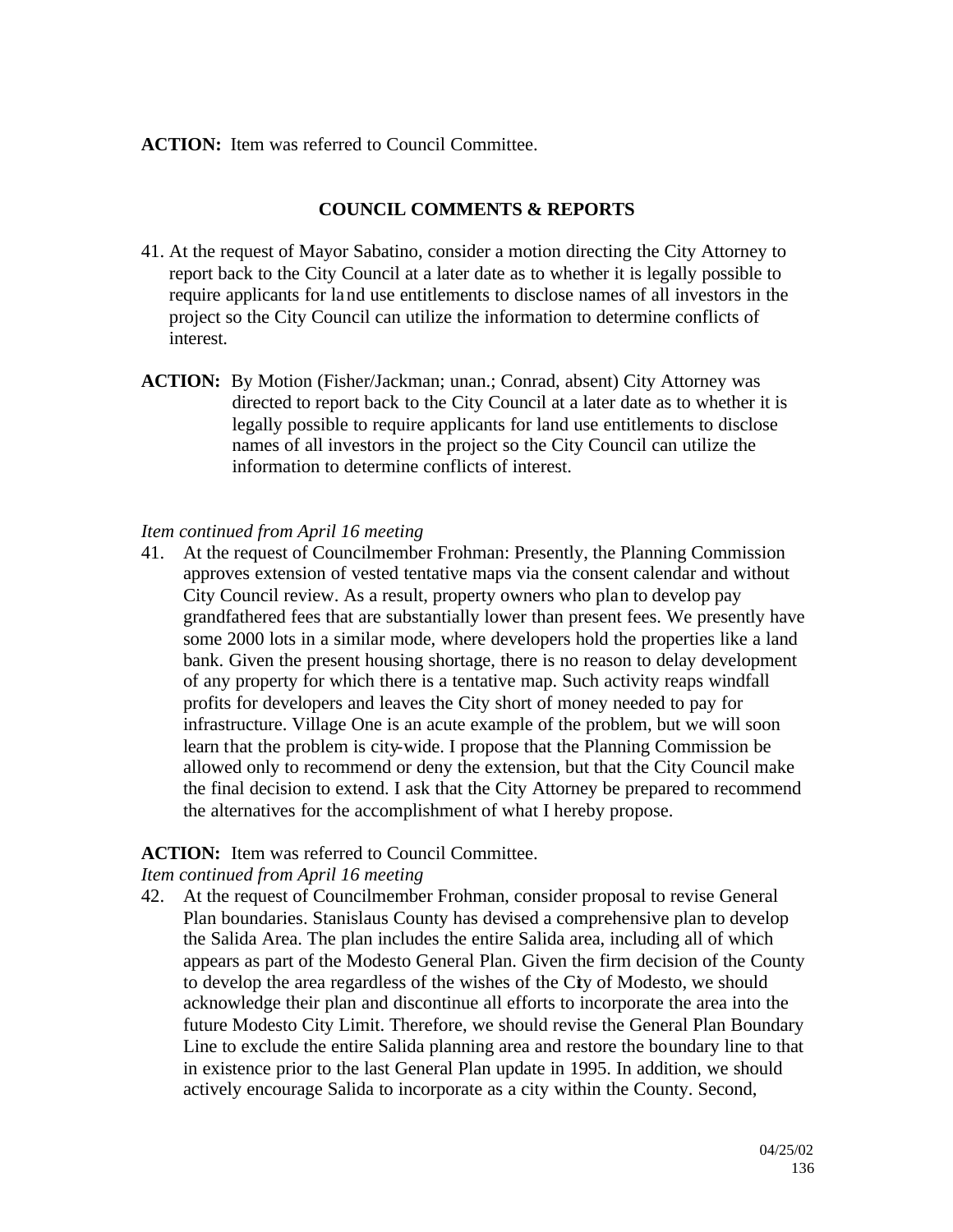recognizing the County's desire to annex land for urban use to the east of Salida, we should move the present General Plan boundary line that is east of the Salida planning area south, to coincide with Kiernan/Claribel Roads. Third, recognizing the constraint to development of the 450 acres of prime agricultural land presently known as Northwest Business Park, I ask that the land in that area be dropped from Modesto's General Plan and that alternate business park sites be identified for development as part of the General Plan update.

**ACTION:** Item was referred to Council Committee.

## **MATTERS TOO LATE FOR THE AGENDA**

None.

## **ADJOURNMENT**

This meeting adjourned at 10:37 p.m.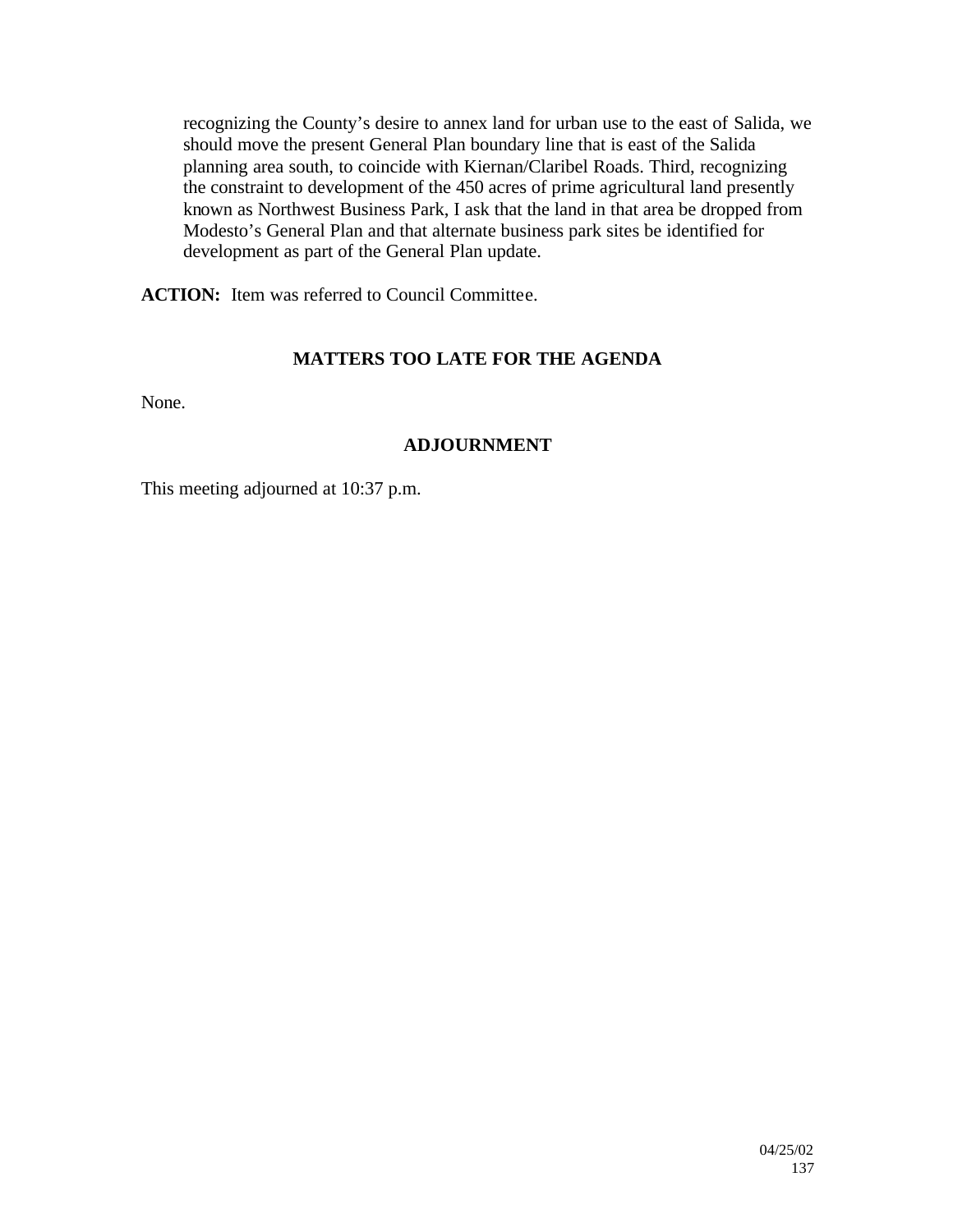# **MINUTES Tuesday, April 30, 2002, at 5:00 p.m.**

Roll Call – Present: Councilmembers Conrad, Fisher, Frohman, Jackman, Keating, O'Bryant, Mayor Sabatino

Absent: None

## **ORAL COMMUNICATIONS**

None.

## **ACTION ITEM –**

- 1. Consider proposal to reorganize the City Council Committee system. ??Motion acknowledging receipt of report recommended. ??Resolution reorganizing the Council Committee system. *City Manager; Jack Crist, 577-5224, jcrist@modestogov.com*
- **ACTION:** By Motion (Conrad/Fisher; unan.) changed the proposed Healthy and Safe Neighborhoods Committee name to Safety & Communities Committee.

By Motion (Fisher/Frohman; unan.) collapsed the current eight committees into four: Safety & Communities, Economic Development, Finance, and Audit.

By Motion (Fisher/Conrad; majority; Jackman & Sabatino, no) approved recommendation to change the frequency of City Council meetings to three per month to be held on the  $1<sup>st</sup>$ ,  $2<sup>nd</sup>$  and  $4<sup>th</sup>$  Tuesdays.

By Motion (Jackman/Conrad; unan.) approved Committee meeting schedule for  $1<sup>st</sup>$ ,  $2<sup>nd</sup>$ , and  $4<sup>th</sup>$  Mondays for Safety & Communities, Economic Development, and Finance committees. Audit Committee meetings will be held on an as needed basis.

By Motion (Frohman/Fisher; majority; Keating, no) directed Clerk to notice Council Committee meetings as Council Workshops so all Councilmembers can attend and participate.

By Motion (Fisher/Conrad; majority; Frohman & Sabatino, no) determined not to televise Council Committee meetings.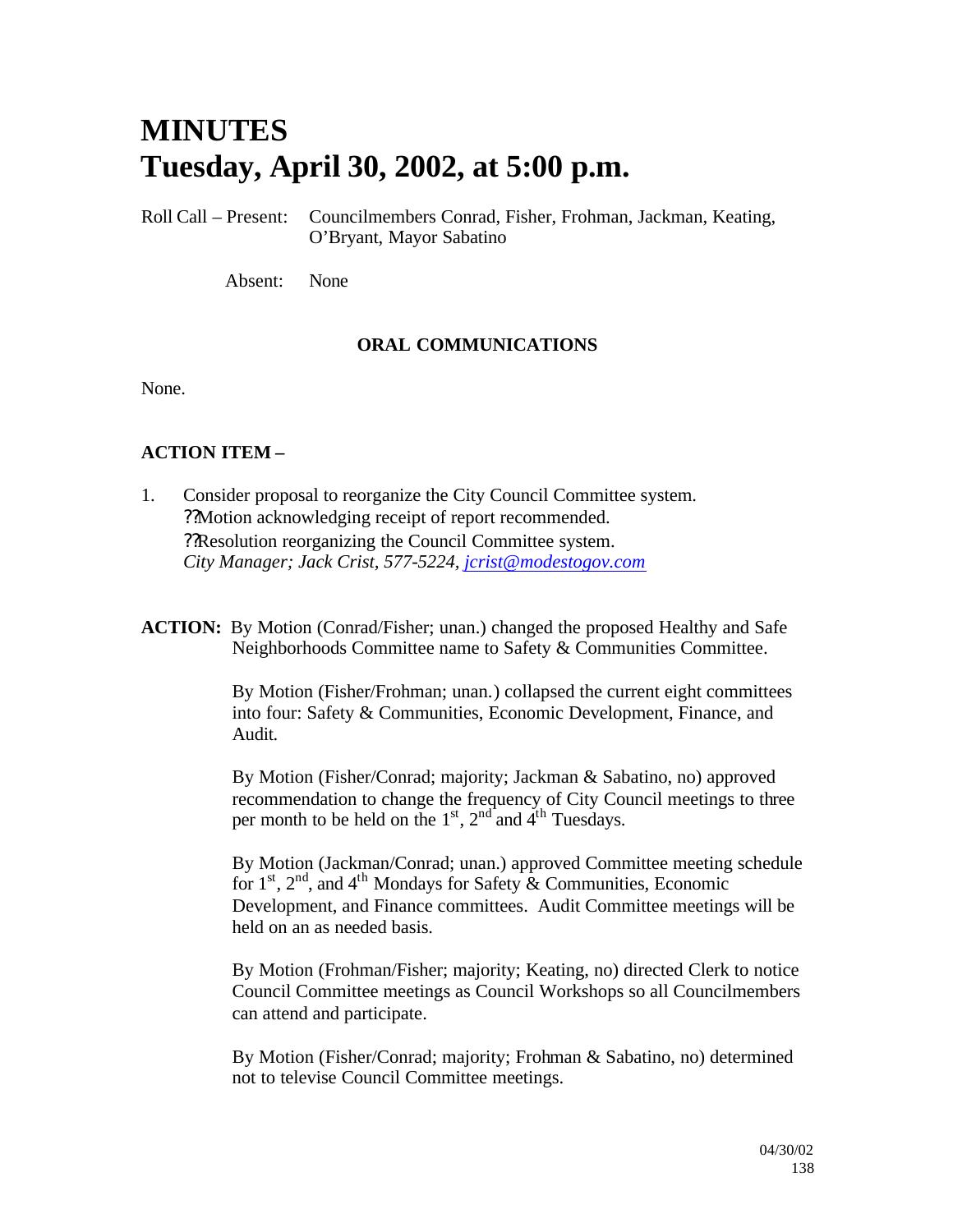#### **DISCUSSION ITEMS –**

2. City Council Vision and Goal Setting

**ACTION:** Reviewed by City manger and Management Analyst. No action taken.

3. Review City Council Meeting Calendar

**ACTION:** No action taken.

4. Review City Council Action Calendar for 2002

**ACTION:** Action Calendar reviewed by staff and Council. No action taken.

#### **ADJOURNMENT**

This meeting adjourned at 7:00 p.m. to the following closed session:

#### **CLOSED SESSION**

## **CONFERENCE WITH LABOR NEGOTIATOR:**

(Pursuant to Section 54957.6 of the Government Code) – MCFFA Arbitration

| <b>Agency Negotiators:</b> | Robin Renwick, Personnel Director |
|----------------------------|-----------------------------------|
|                            | Jack Crist, City Manager          |

Employee Organization: Modesto City Fire Fighters Association

The City Attorney returned at 8:30 p.m. to report that no reportable action was taken.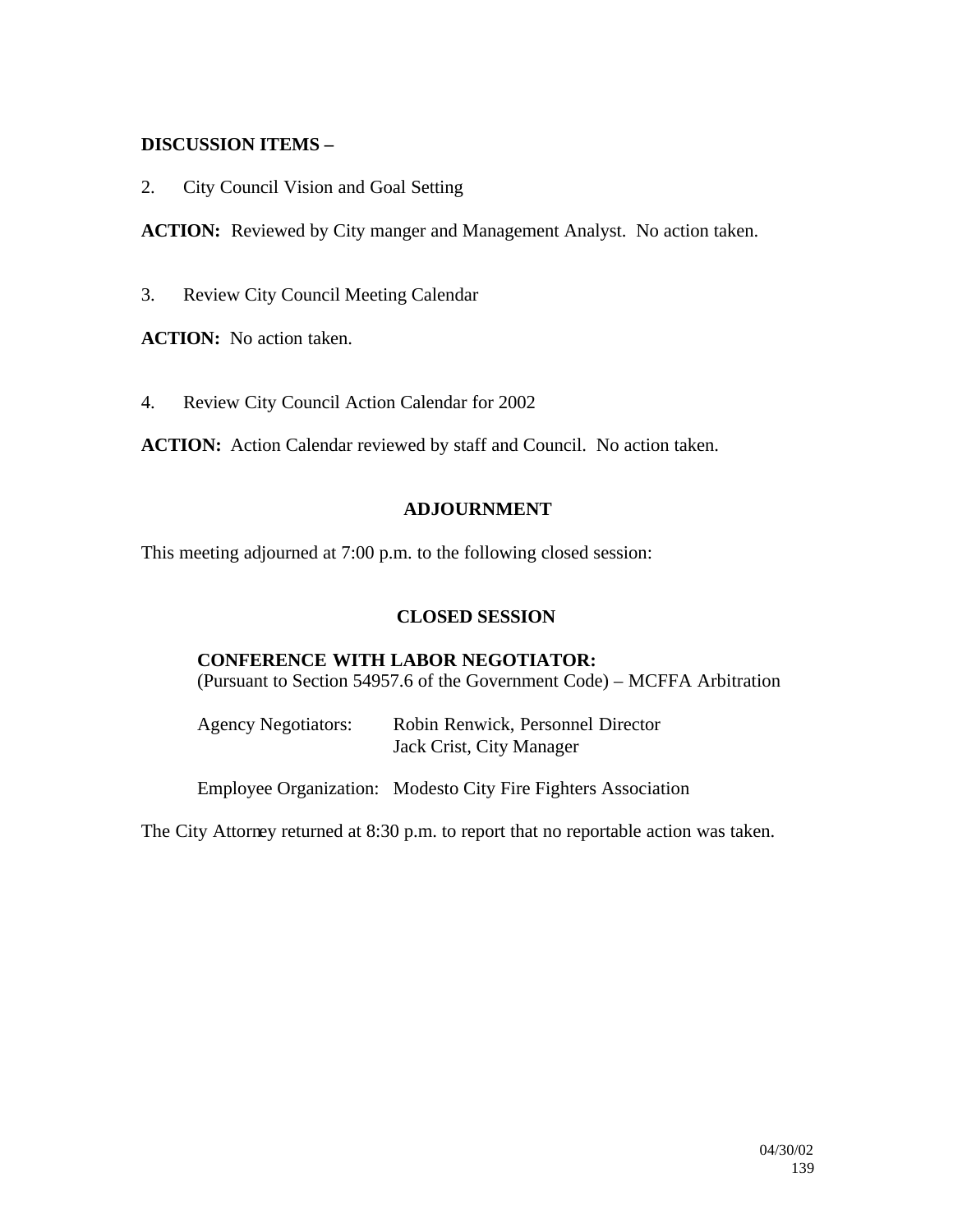## MINUTES Tuesday, May 7, 2002, at 5:15 p.m.

Roll Call – Present: Councilmembers Conrad, Fisher, Frohman, Jackman, Keating, O'Bryant, Mayor Sabatino

Absent: None

Pledge of Allegiance to the Flag

Invocation: Pastor Joel Richards, La Loma Grace Brethren

City Clerk's Announcements: Item 23 removed from Agenda Item 8 removed from Consent

Declaration of Conflicts of Interest: *Councilmember Conrad, Item 13*

## **ACKNOWLEDGEMENTS AND PRESENTATIONS**

1. Proclamation declaring May 2002 as Senior Awareness Month.

**ACTION:** Mayor Sabatino presented proclamation.

2. Proclamation declaring June 2002 as Graffiti Summer in the City of Modesto.

**ACTION:** Mayor Sabatino presented proclamation. Cindy T'Souvas thanked the Council for their support and introduced participants.

3. Presentation of the recently developed "Modesto's Most Wanted" Web page.

**ACTION:** Presentation given by Lt. Dave Funk of the Modesto Police Department and Phil Calbreath of the Information & Technology Department.

- 4. Proclamation declaring May 6 10, 2002 as Arson Awareness Week.
- **ACTION:** Mayor Sabatino presented proclamation. Chief Doug Hannink introduced Fire Investigators.

## **ORAL COMMUNICATIONS**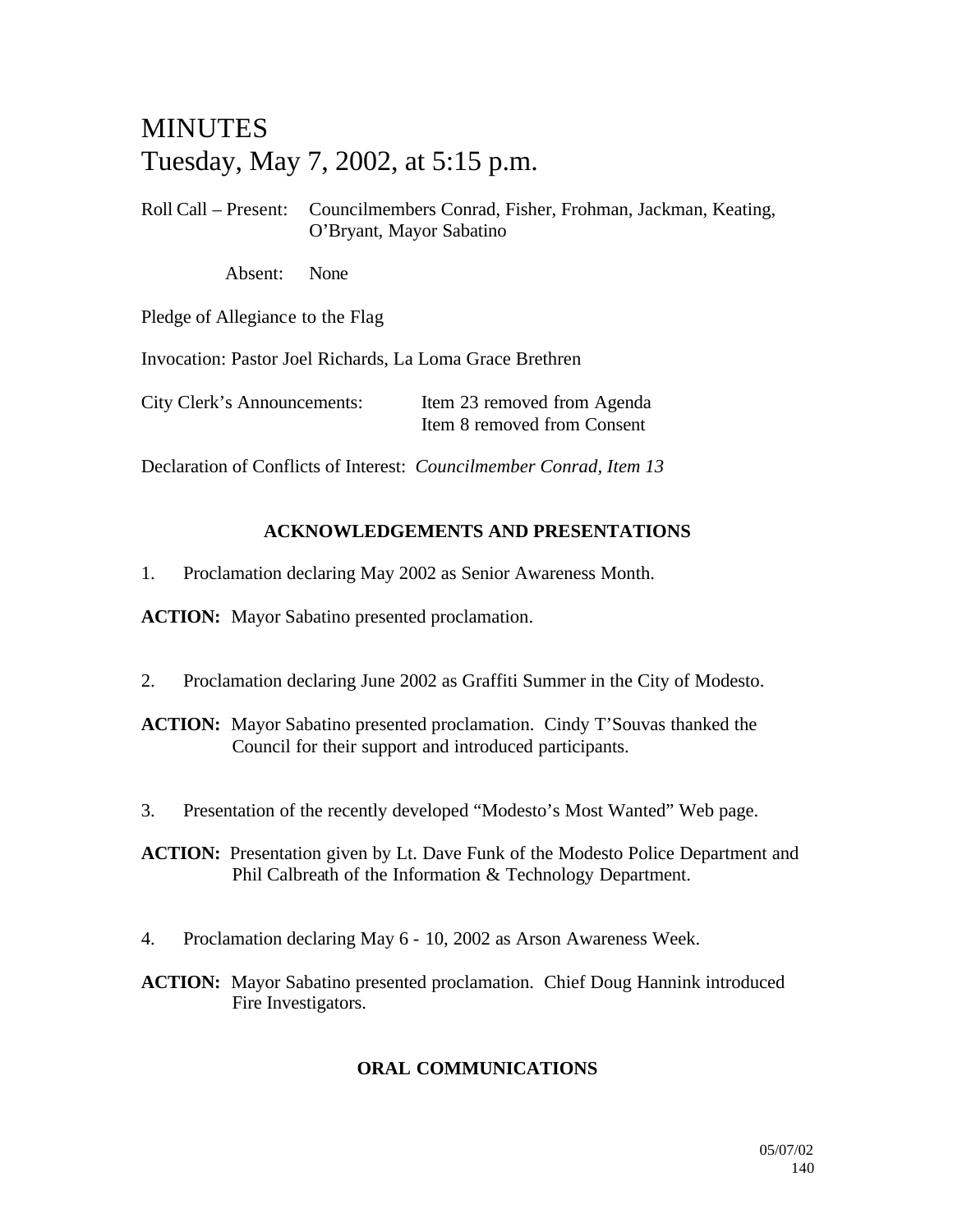- ?? Kathy Torrez commented regarding Senior Awareness Week and announced the date of acknowledgment was May 18<sup>th</sup>.
- ?? Miguel Donoso commented regarding gang activity and a concern with their presence in schools.
- ?? Councilmember Frohman commented regarding a Modesto Bee article concerning a Planning Commission decision and requested Planning Commission appointments by each Councilmember be placed on the May 14, 2002 agenda.
- ?? A citizen expressed his concern regarding motorized scooters.
- ?? Raul Ortega expressed his concern with the high speeds at which some motorized scooters travel.
- ?? Police Chief Wasden reported on requirements of riding motorized scooters.
- ?? James Maxey commented on curb cuts needed at Robee and Hadden near El Vista School, sidewalk repairs needed in the same area due to tree roots and the traffic light at Scenic and El Vista.
- ?? Chris Graston expressed concern regarding a parking violation citation he received from the Police Department and requested the "complaint basis" procedure be reviewed.

CONSENT ITEMS – ROLL CALL VOTE REQUIRED: Items 5-7, 10-22 *Items 9, 10 & 13 removed from Consent Item 23 removed from Agenda*

**ACTION Items 5-7, 10-22: Frohman/Fisher; unan.**

**ACTION Item 8: Continued to May 14, 2002.**

**ACTION Item 9: Frohman/Jackman; unan.**

**ACTION Item 13: Fisher/Frohman; unan.; Conrad, absent**

#### **CONSENT ITEMS**

#### **An item may be removed from consent and discussed at the request of an audience member or Councilmember.**

**CONSENT** 

5. Approval of the minutes of the regular City Council meeting of April 23, the special City Council meetings of April 25, and April 30, 2002. (Motion approving recommended.) *Clerk; Rebecca Bartholomew, 577-5397, rbartholomew@modestogov.com*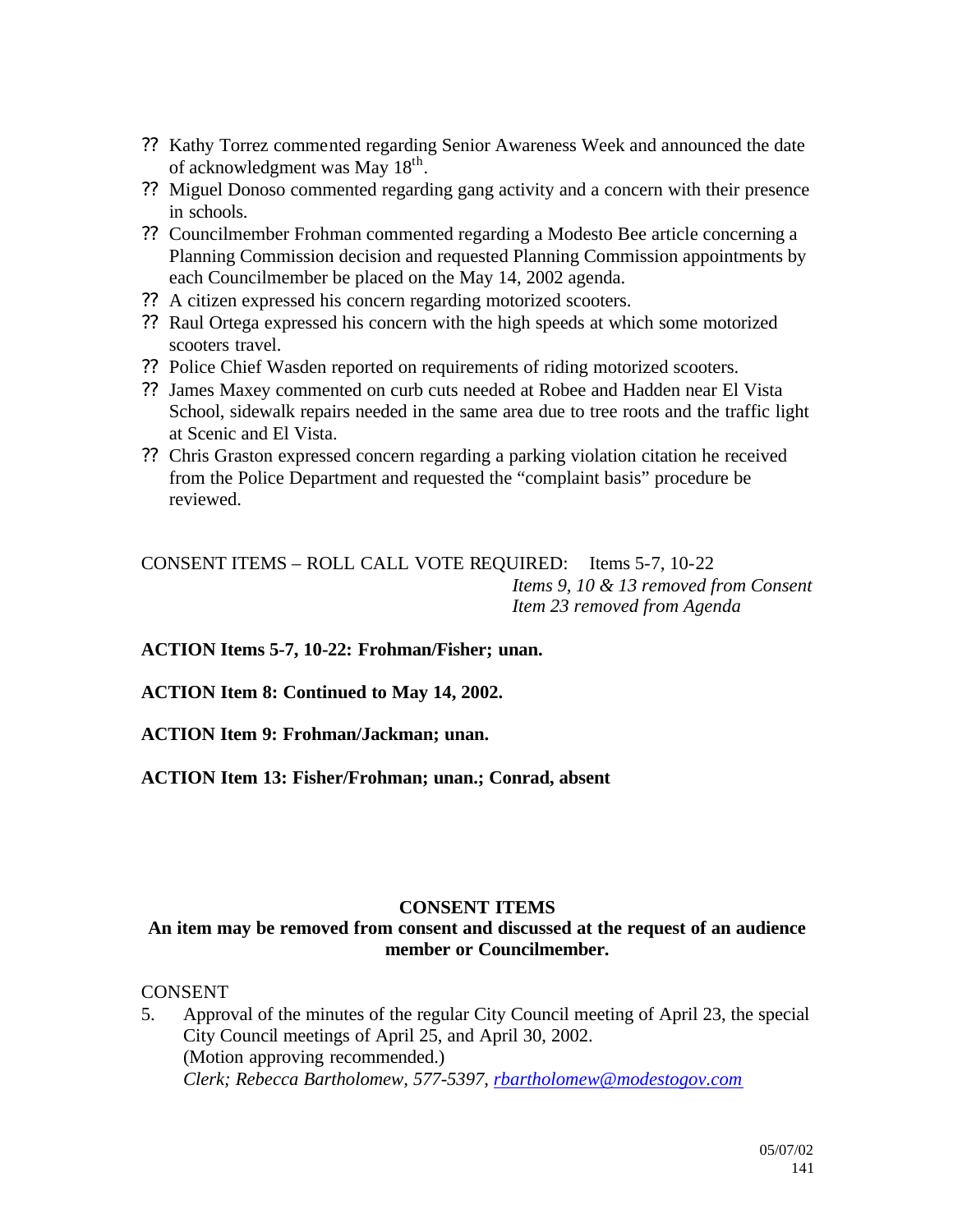**ACTION:** By Motion (Frohman/Fisher; unan.) approved the minutes of April 23, April 25, and April 30, 2002.

## **CONSENT**

- 6. Consider amending the California Public Employees' Retirement System (CalPERS) contract to provide for 3% at 50 retirement formula and Indexed Level of 1959 Survivors Benefits for fire safety members.
	- ?? Resolution approving an agreement with California Public Employees' Retirement System (CalPERS) recommended.
	- ?? Resolution of intention to amend the California Public Employees' Retirement System (CalPERS) contract to provide Section 21362.2 and Section 21575.4 for fire safety members recommended.
	- ?? By motion authorize the City Clerk to certify the Council's action, and to certify compliance with Government Code Section 7507 recommended.
	- ?? Introduction of an ordinance and set for final adoption on May 28, 2002, to amend the contract with CalPERS to provide for 3% @ 50 retirement formula and Indexed Level of 1959 Survivor's Benefits for fire safety members.

*Personnel; Don Norris, 577-5251, dnorris/modestogov.com*

**ACTION: Res. No. 2002-211** (Frohman/Fisher; unan.) approving an agreement with California Public Employees' Retirement System (CalPERS).

> **Res. No. 2002-212**(Frohman/Fisher; unan.), a Resolution of intention to amend the California Public Employees' Retirement System (CalPERS) contract to provide Section 21362.2 and Section 21575.4 for fire safety members.

By Motion (Frohman/Fisher; unan.) authorize the City Clerk to certify the Council's action, and to certify compliance with Government Code Section 7507.

By Motion (Frohman/Fisher; unan.) **introduced Ordinance No. 3255-C.S.** to amend the contract with CalPERS to provide for 3% @ 50 retirement formula and Indexed Level of 1959 Survivor's Benefits for fire safety members and set final adoption date for May 28, 2002.

## **CONSENT**

7. Consider creating the classification of Paralegal and revising the classification of Fire Marshal.

??Resolution amending the Position Classification Plan to create the classification of Paralegal and to review the classification of Fire Marshal recommended.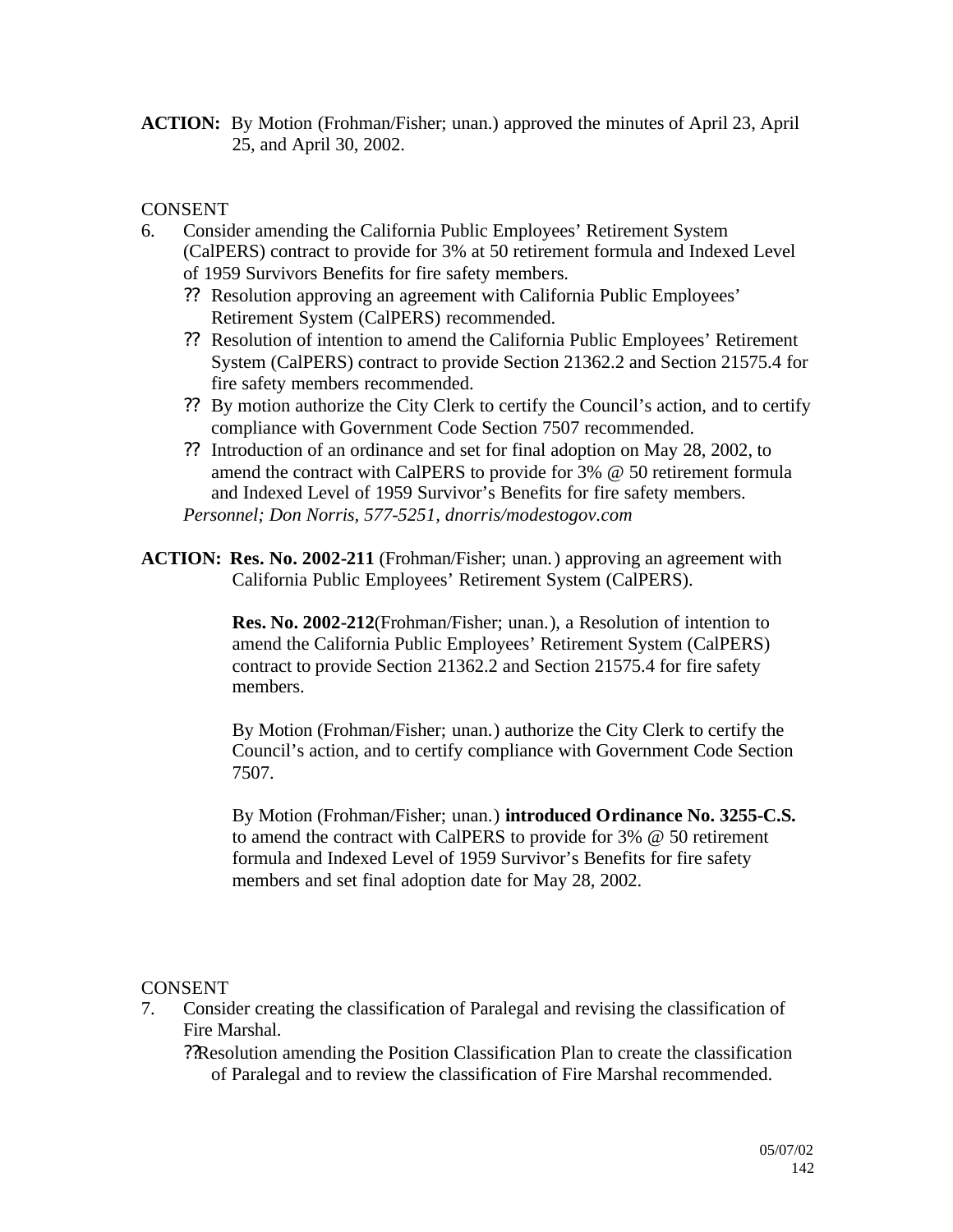??Resolution amending the Class Range Tables for Management/Confidential to add the salary for Paralegal recommended. *Personnel; Cherree Platt, 577-5439, cplatt@modestogov.com*

**ACTION: Res. No. 2002-213** (Frohman/Fisher; unan.) amending the Position Classification Plan to create the classification of Paralegal and to review the classification of Fire Marshal.

> **Res. No. 2002-214** (Frohman/Fisher; unan.) amending the Class Range Tables for Management/Confidential to add the salary for Paralegal.

## REMOVED FROM CONSENT

- 8. Consider an amendment to the agreement between the Modesto City Employees' Association and the City of Modesto for the Clerical Classification Study and amending the Classification Plan and the Class Range Tables.
	- ??Resolution adopting an amendment to the agreement between the Modesto City Employees' Association (MCEA) and the City of Modesto for implementation of the Clerical Classification Study recommended.
	- ??Resolution to adopt the salary provisions of the MCEA amended agreement for employees in the same classifications designated as Confidential and amending Exhibit "A" of Resolution 2001-270 to amend the Class Range Table for Management and Confidential Non-Sworn Classes recommended.
	- ??Resolution to amend the Position Classification Plan to add the classifications for Senior Administrative Office Assistant, Administrative Office Assistant III Administrative Office Assistant I/II, and Police Clerk I/II; and to delete the classifications of Secretary, Administrative Technician, Police Clerk, and Administrative Clerk I/II
	- ??Resolution to amend the Class Range Table for General Non-Sworn Classes to establish salary ranges for the classifications of Senior Administrative Office Assistant, Administrative Office Assistant III, Administrative Office Assistant I/II, and Police Clerk I/II.

*Personnel; Cherree Platt, 577-5439, cplatt@modestogov.com*

**ACTION:** By Motion (Fisher/Frohman; unan.) continued item to May 14, 2002.

## REMOVED FROM CONSENT

- 9. Consider amending an agreement with Goodwin Consulting Group for infrastructure financing study for the Village One Specific Plan. This \$20,000 amendment would bring the total contract to \$77,800.
	- ??Resolution approving an amendment to an agreement with Goodwin Consulting Group for infrastructure financing study for the Village One Specific Plan for \$20,000, bringing the total contract to \$77,800, and authorizing the City Manager to execute the necessary documents.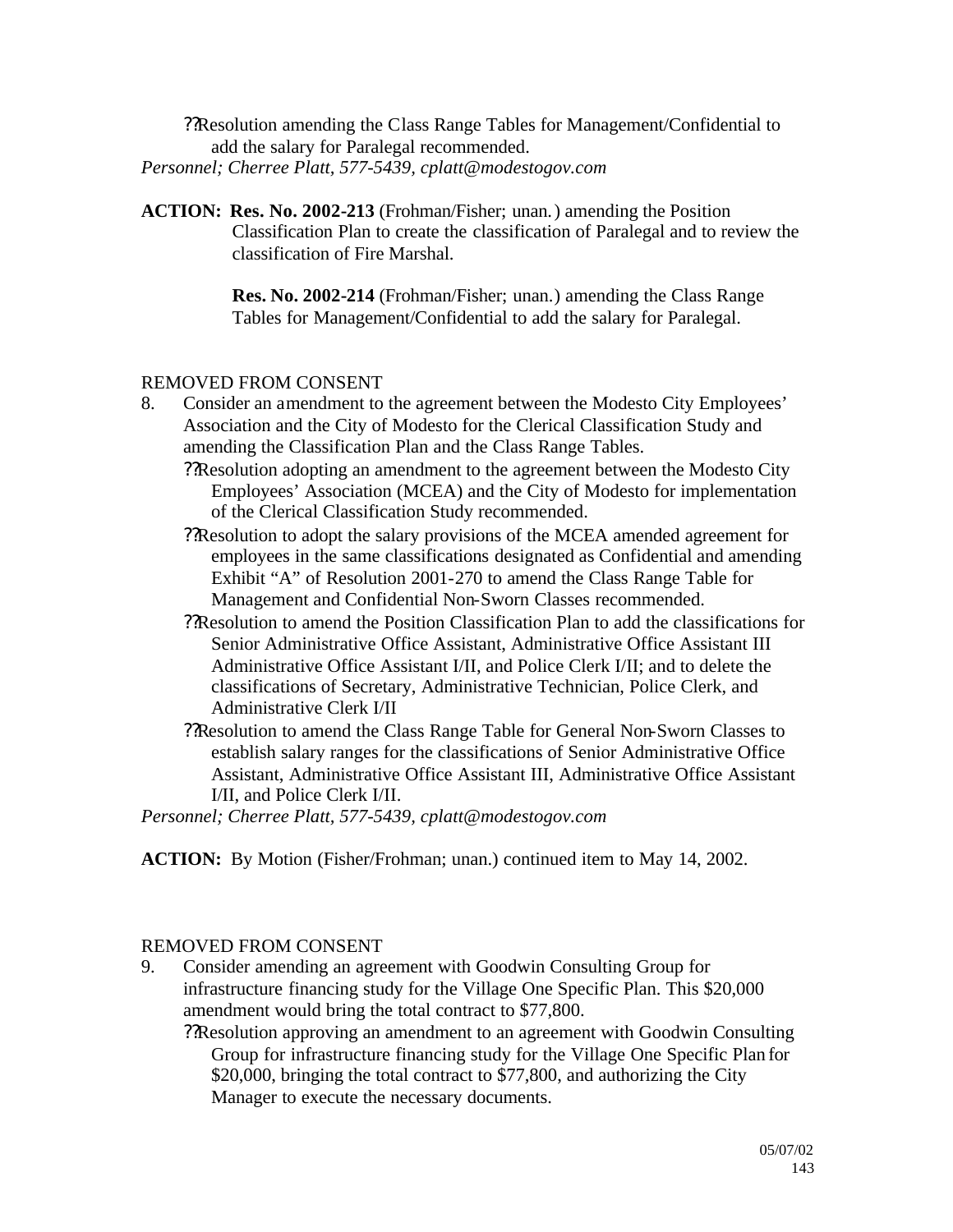*Finance; Rob Stout, 577-5369, rstout@modestogov.com*

**ACTION: Res. No. 2002-215** (Frohman/Jackman; unan.) approving an amendment to an agreement with Goodwin Consulting Group for infrastructure financing study for the Village One Specific Plan for \$20,000, bringing the total contract to \$77,800, and authorizing the City Manager to execute the necessary documents.

#### CONSENT

- 10. Consider awarding an \$8,992,823.30 contract to Agee Construction Corp. for Kansas-Needham Overhead project. This project will construct an overhead crossing of 9th Street and the Union Pacific Railroad from the intersection of College Avenue/10<sup>th</sup> Street/Needham Avenue to the intersection of Franklin Street/Beech Street, the future connection to Highway 132.
	- ??Resolution awarding an \$8,992,823.30 contract to Agee Construction Corp. for Kansas-Needham Overhead project recommended.

*Engineering & Transportation; Kevin Becker, 577-5253, kbecker@modestogov.com*

**ACTION: Res. No. 2002-216** (Frohman/Fisher; unan.) awarding an \$8,992,823.30 contract to Agee Construction Corp. for Kansas-Needham Overhead project.

## CONSENT

11. Consider proclaiming May 13-18, 2002 as "California Bike Commute Week 2002". ?? Resolution proclaiming May 13-18, 2002 as "California Bike Commute Week 2002" recommended.

*Engineering & Transportation; Fred Cavanah, 577-5295 fcavanah@modestogov.com*

**ACTION: Res. No. 2002-217** (Frohman/Fisher; unan.) proclaiming May 13-18, 2002 as "California Bike Commute Week 2002".

## CONSENT

- 12. Consider accepting the improvements for Village Highlands Phase 3 subdivision, in the Village One Specific Plan Area and authorize the City Cle rk to file Notice of Completion and to release securities upon expiration of statutory periods (Owners: Inland Village, a General Partnership).
	- ?? Resolution accepting the improvements for Village Highlands Phase 3 subdivision, in the Village One Specific Plan Area and authorize the City Clerk to file Notice of Completion and to release securities upon expiration of statutory periods (Owners: Inland Village, a General Partnership) recommended.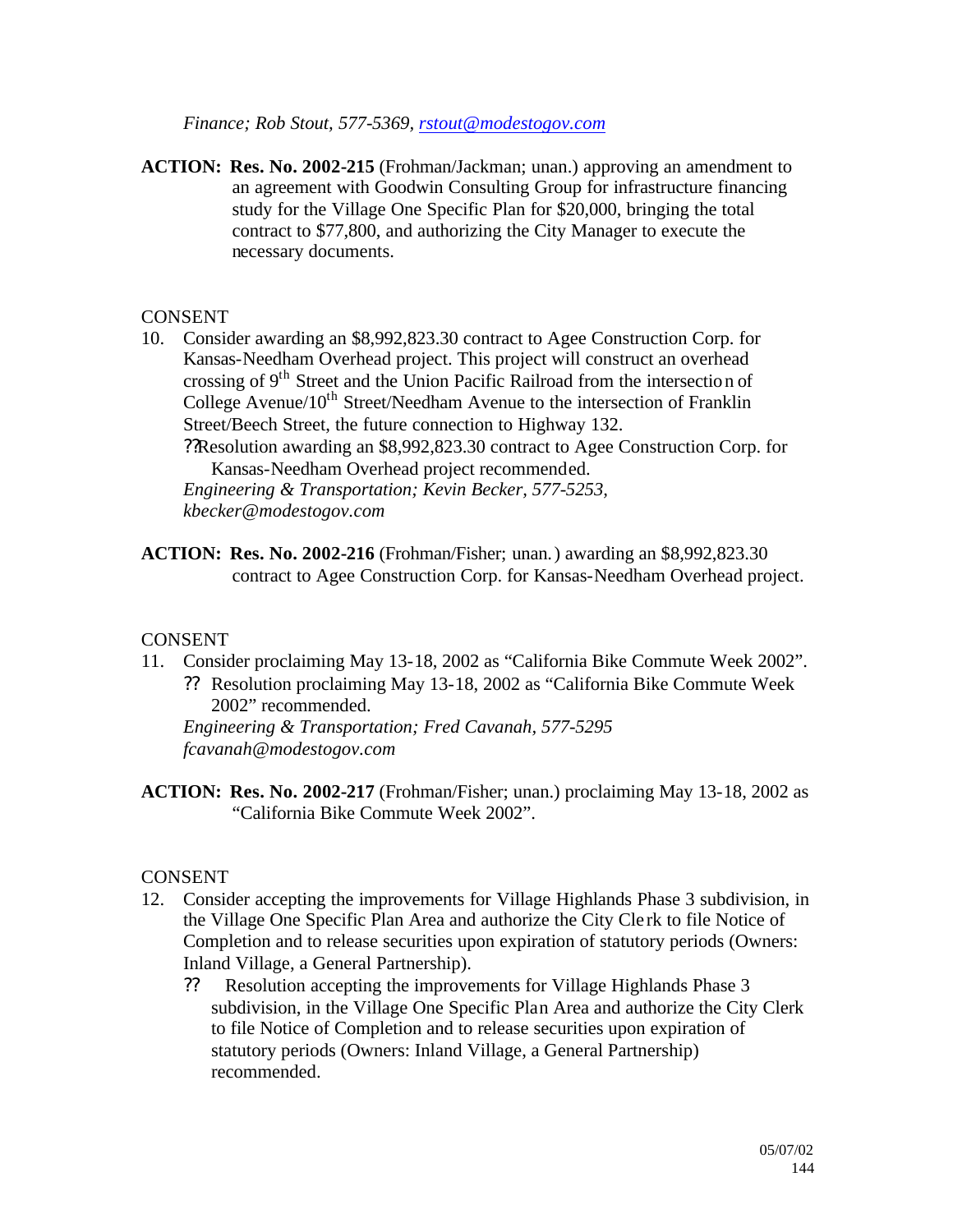*Engineering & Transportation; Robert Granberg, 577-5259, rgranberg@modestogov.com*

**ACTION: Res. No. 2002-218** (Frohman/Fisher; unan.) accepting the improvements for Village Highlands Phase 3 subdivision, in the Village One Specific Plan Area and authorize the City Clerk to file Notice of Completion and to release securities upon expiration of statutory periods (Owners: Inland Village, a General Partnership).

# *Councilmember Conrad absent due to conflict of interest.*

- 13. Consider approval of the final map of Claratina Estates subdivision in Coffee-Claratina Specific Plan Area and authorizing the City Manager to sign an agreement with the subdividers, Florsheim Bros. a California General Partnership, by Florsheim Properties, a California Corporation, Partner.
	- ?? Resolution approving the final map of Claratina Estates subdivision in Coffee-Claratina Specific Plan Area and authorizing the City Manager to sign an agreement with the subdividers as required by Section 4-4.604(c) of the Municipal Code recommended.

*Engineering & Transportation; Robert Granberg, 577-5259, rgranberg@modestogov.com*

**ACTION: Res. No. 2002-219** (Fisher/Frohman; unan.; Conrad, absent) approving the final map of Claratina Estates subdivision in Coffee-Claratina Specific Plan Area and authorizing the City Manager to sign an agreement with the subdividers as required by Section 4-4.604(c) of the Municipal Code.

#### **CONSENT**

- 14. Consider accepting the work of Fagundes & Sons Inc. on the "Pelandale/McHenry Intersection Improvements" project as complete and authorizing the City Clerk to file a Notice of Completion.
	- ?? Resolution accepting the work of Fagundes & Sons Inc. on the "Pelandale/McHenry Intersection Improvements" project as complete and authorizing the City Clerk to file a Notice of Completion recommended. *Engineering & Transportation; Robert Snell, 577-5452, rsnell@modestogov.com*
- **ACTION: Res. No. 2002-220** (Frohman/Fisher; unan.) accepting the work of Fagundes & Sons Inc. on the "Pelandale/McHenry Intersection Improvements" project as complete and authorizing the City Clerk to file a Notice of Completion.

# CONSENT

15. Consider awarding a \$113,748 contract for "Upgrade of Traffic Signals – State Route 108" to Richard A. Heaps Electrical Contractor. This project includes traffic signals on Needham at K and L Streets.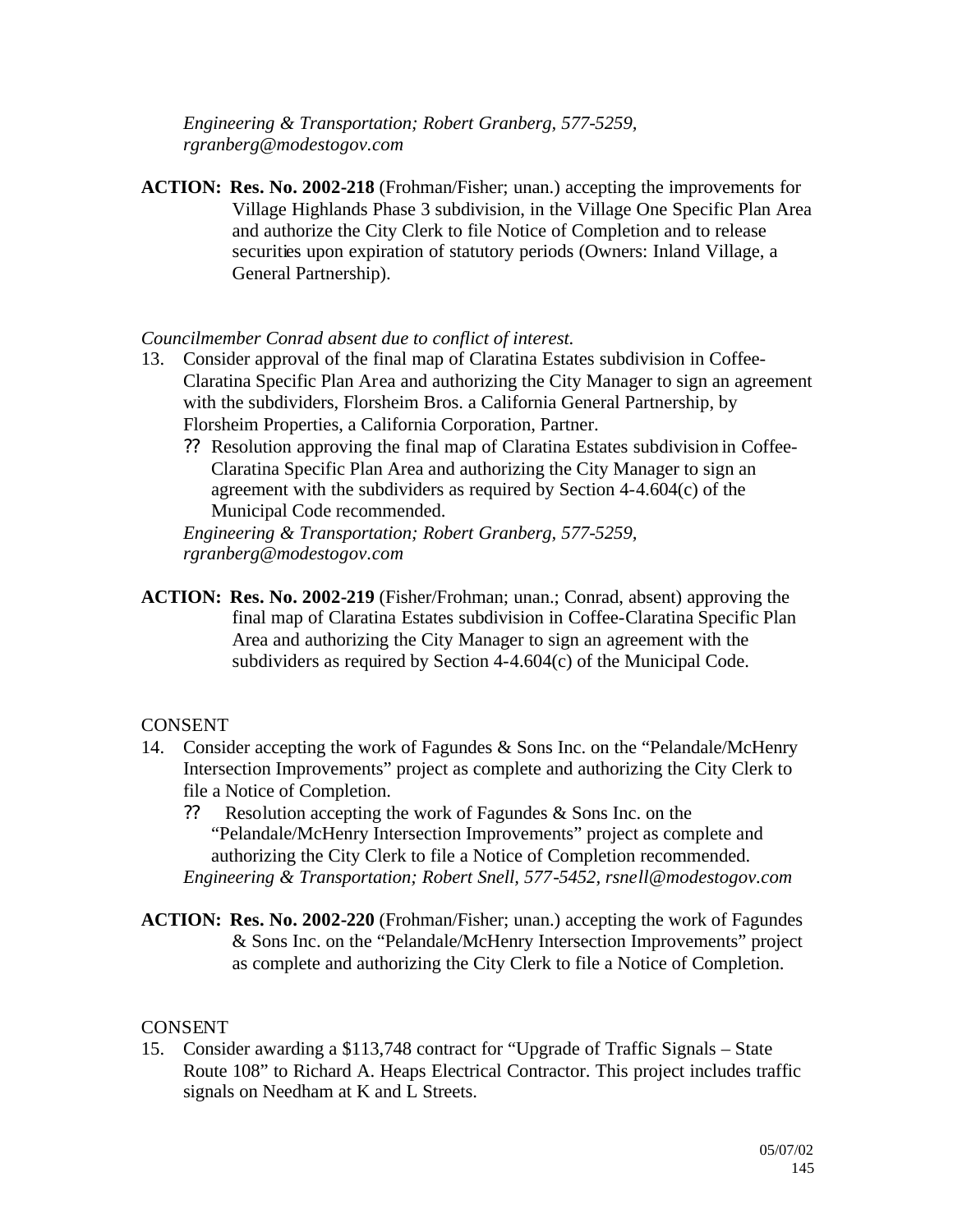- ?? Resolution awarding a \$113,748 contract for "Upgrade of Traffic Signals State Route 108" to Richard A. Heaps Electrical Contractor recommended. *Engineering & Transportation; Firoz Vohra, 577-5429, fvohra@modestogov.com*
- **ACTION: Res. No. 2002-221** (Frohman/Fisher; unan.) awarding a \$113,748 contract for "Upgrade of Traffic Signals – State Route 108" to Richard A. Heaps Electrical Contractor.

# CONSENT

- 16. Consider approving a request to solicit formal proposals to perform an update of the Housing Element.
	- ?? Resolution approving solicitation of Request of Proposals for updating the Housing Element recommended.

*Community Development; Patrick Kelly, 577-5267, pkelly@modestogov.com*

**ACTION: Res. No. 2002-222** (Frohman/Fisher; unan.) approving solicitation of Request of Proposals for updating the Housing Element.

# **CONSENT**

- 17. Consider an amendment to an agreement with American GI Forum to allow an extension of time to complete the workplan objectives for the Contractor Support Center. No additional funding is needed.
	- ?? Resolution approving Amendment to Agreement with American GI Forum to allow an extension of time to complete the workplan objectives for the Contractor Support Center recommended.

*Community Development; Laurie Smith, 577-5347, lsmith@modestogov.com*

**ACTION: Res. No. 2002-223** (Frohman/Fisher; unan.) approving Amendment to Agreement with American GI Forum to allow an extension of time to complete the workplan objectives for the Contractor Support Center.

# **CONSENT**

- 18. Consider approving conceptual plans for the installation of a mural on the City water tower at Tenth  $\&$  D Streets in celebration of the 100<sup>th</sup> anniversary of the Golden Poppy as the California State Flower.
	- ?? Resolution approving conceptual plans for the installation of a mural on the City water tower at Tenth & D Streets in celebration of the  $100<sup>th</sup>$  anniversary of the Golden Poppy as the California State Flower and authorizing the City Manager to negotiate a Right of Entry Agreement recommended. *Operations & Maintenance; Peter Cowles, 342-2279, pcowles@modestogov.com*
- **ACTION: Res. No. 2002-224** (Frohman/Fisher; unan.) approving conceptual plans for the installation of a mural on the City water tower at Tenth & D Streets in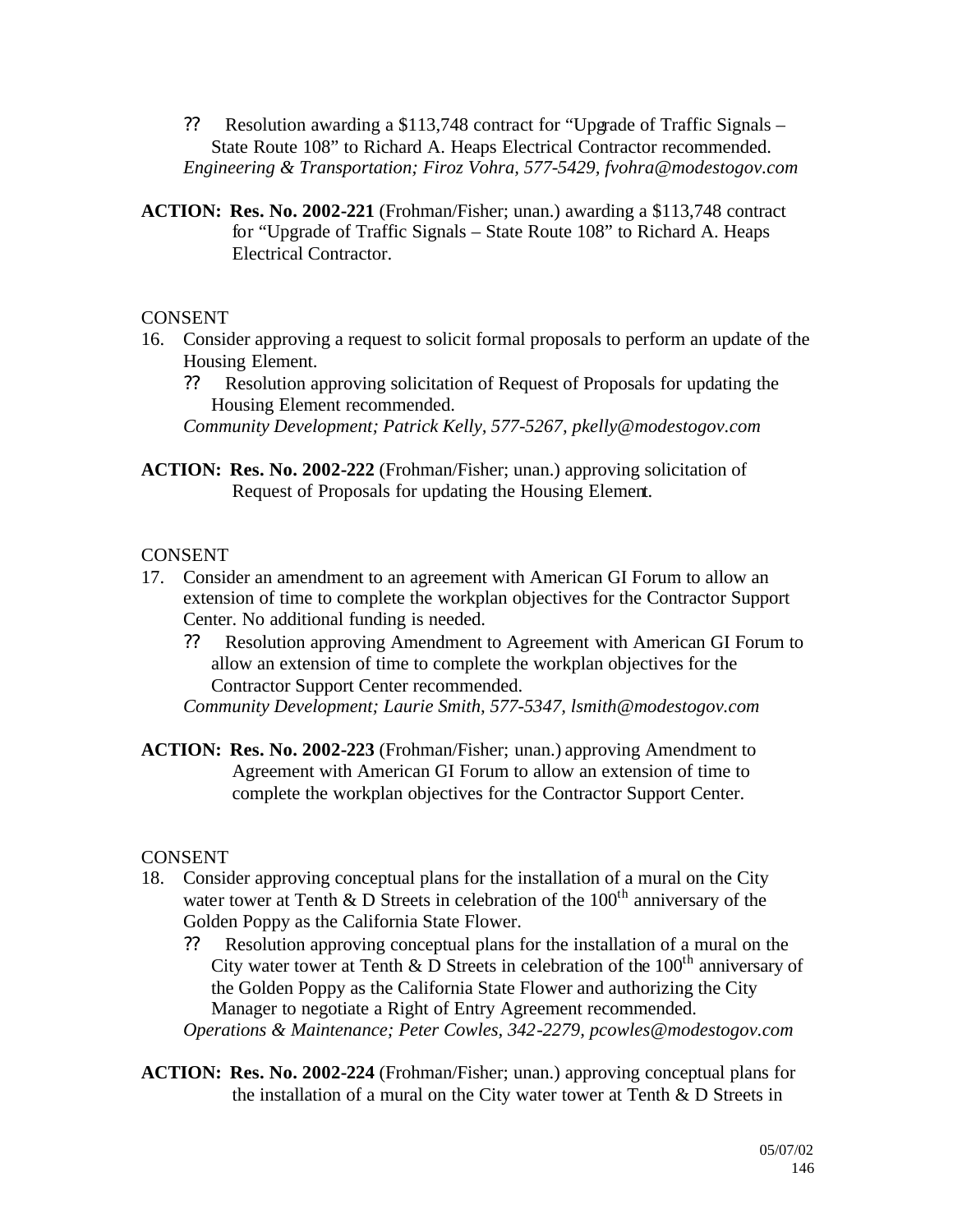celebration of the 100<sup>th</sup> anniversary of the Golden Poppy as the California State Flower and authorizing the City Manager to negotiate a Right of Entry Agreement.

# **CONSENT**

- 19. Consider authorizing the City Manager to negotiate a License Agreement with Fourels Investment Company for use of property at Sisk and W. Briggsmore for the installation of landscape improvements.
	- ?? Resolution authorizing the City Manager to negotiate a License Agreement with Fourels Investment Company for use of property at Sisk and W. Briggsmore for the installation of landscape improvements recommended.

*Operations & Maintenance; Peter Cowles, 342-2279, pcowles@modestogov.com*

**ACTION: Res. No. 2002-225** (Frohman/Fisher; unan.) authorizing the City Manager to negotiate a License Agreement with Fourels Investment Company for use of property at Sisk and W. Briggsmore for the installation of landscape improvements.

# **CONSENT**

- 20. Consider authorizing the City Manager to execute a License Agreement with the Modesto Irrigation District for use of property as Sisk and W. Briggsmore for the installation of landscape improvements and signage.
	- ?? Resolution authorizing the City Manager to execute a License Agreement with the Modesto Irrigation District for use of property as Sisk and W. Briggsmore for the installation of landscape improvements and signage recommended. *Operations & Maintenance; Peter Cowles, 342-2279, pcowles@modestogov.com*
- **ACTION: Res. No. 2002-226** (Frohman/Fisher; unan.) authorizing the City Manager to execute a License Agreement with the Modesto Irrigation District for use of property as Sisk and W. Briggsmore for the installation of landscape improvements and signage

# CONSENT

- 21. Consider authorizing the Purchasing Supervisor to formally solicit bids for software licensing/upgrades and a tape back-up system for an estimated cost of \$70,000 for the Police Department. Funds are available due to the 2001 Local Law Enforcement Block Grant.
	- ?? Resolution authorizing the Purchasing Supervisor to formally solicit bids for software licensing/upgrades and a tape back-up system for an estimated cost of \$70,000 for the Police Department recommended.

*Finance; Lori Martinez, 577-5420, lmartinez@modestogov.com*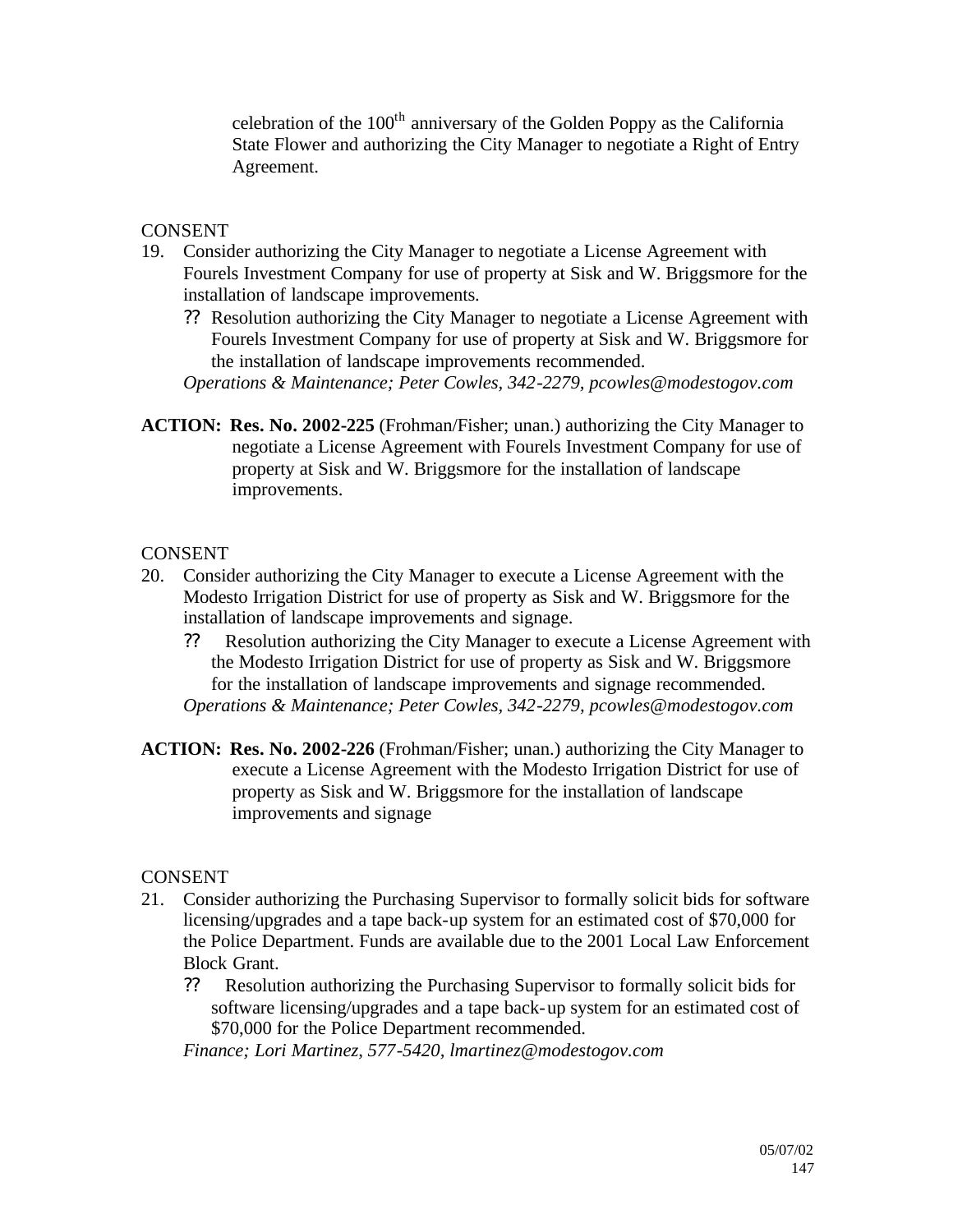**ACTION: Res. No. 2002-227** (Frohman/Fisher; unan.) authorizing the Purchasing Supervisor to formally solicit bids for software licensing/upgrades and a tape back-up system for an estimated cost of \$70,000 for the Police Department.

# **CONSENT**

- 22. Consider authorizing the Purchasing Supervisor to formally solicit bids for 188 concrete picnic tables for an estimated cost of \$90,000. Forty-eight tables will be used at the Graceada Park pavilion and 32 will be used at the Davis Park pavilion and surrounding areas, with the remaining 100 to be used to replace old deteriorated tables at various park sites throughout the City. Funds are budgeted.
	- ?? Resolution authorizing the Purchasing Supervisor to formally solicit bids for 188 concrete picnic tables for an estimated cost of \$90,000 recommended. *Finance; Lori Martinez, 577-5420, lmartinez@modestogov.com*
- **ACTION: Res. No. 2002-228** (Frohman/Fisher; unan.) authorizing the Purchasing Supervisor to formally solicit bids for 188 concrete picnic tables for an estimated cost of \$90,000.

# REMOVED FROM AGENDA

23. Consider budget adjustments to the Fiscal Year 2002 Operating and Capital Improvement Projects (CIP) budgets. *Finance; Rob Stout, 577-5370, rstout@modestogov.com*

**ACTION:** Removed from Agenda

# **UNFINISHED BUSINESS**

- 24. Consider awarding a five-year contract to Laidlaw Transit Services Inc. for the operation of the Modesto Area Express (MAX) transit service.
	- ?? Resolution awarding a five-year contract to Laidlaw Transit Services Inc. for the operation of the Modesto Area Express (MAX) transit service and authorizing staff to prepare a final agreement with Laidlaw Transit Services for consideration by the City Council.

*Engineering & Transportation; Fred Cavanah, 577-5295, fcavanah@modestogov.com*

**ACTION: Res. No. 2002-229** (Frohman/Jackman; majority; Fisher & Keating, no) awarding a five-year contract to MV Transit Services Inc. for the operation of the Modesto Area Express (MAX) transit service and authorizing staff to prepare a final agreement with MV Transit Services for consideration by the City Council.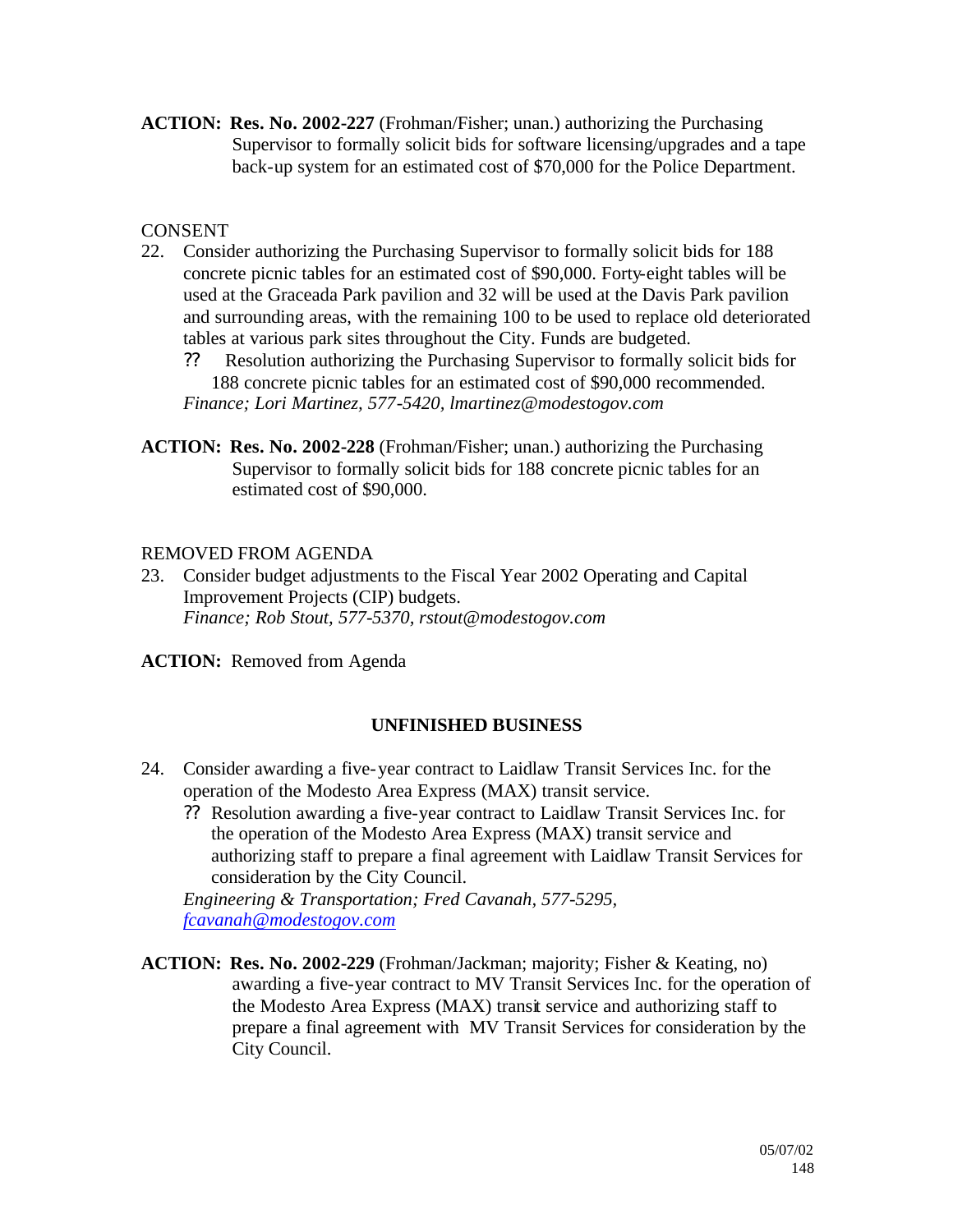#### **HEARINGS**

- 25. Hearing to consider the application of K-D Land & Cattle Investments, Inc., to amend the Village One Specific Plan by moving 4.1-acres from Precise Plan Area No. 6 to Precise Plan Area No. 7, to allow a 19-lot subdivision, property located at the Northeast corner of Hillglen and Esta Avenues. *Continued from April 9, 2002.*
- ?? Resolution approving Specific Plan Amendment No. 2001-003, mending the Village One Specific Plan to change the designation for the subject land area from Precise Plan Area No. 6 to Precise Plan Area No. 7 recommended.
- ?? Resolution finding the Specific Plan Amendment within the scope of the previously certified Village One Specific Plan Program EIR recommended. *Community Development; Brad Wall, 577-5282, bwall@modestogov.com*
- **ACTION: Res. No. 2002-230** (Keating/Jackman; majority; Frohman, no) approving Specific Plan Amendment No. 2001-003, mending the Village One Specific Plan to change the designation for the subject land area from Precise Plan Area No. 6 to Precise Plan Area No. 7.

**Res. No. 2002-231** (Keating/Jackman; majority; Frohman, no) finding the Specific Plan Amendment within the scope of the previously certified Village One Specific Plan Program EIR

- 26. Hearing to consider the application of K-D Land & Cattle Company to amend Precise Plan No. 7 by moving 4.1-acres from Precise Plan Area No. 6 to Precise Plan Area No. 7, to allow a 19-lot subdivision, property located at the Northeast corner of Hillglen and Esta Avenues. *Continued from April 9, 2002.*
- ?? Introduction of an ordinance amending Precise Plan No. 7 to change the designation for the subject land area from Precise Plan Area No. 6 to Precise Plan Area No. 7 recommended.
- ?? Introduction of an ordinance approving rezoning from Specific Plan-Holding zone to Specific Plan-Overlay zone recommended.
- ?? Resolution finding the requested Precise Plan Amendment within the scope of the Village One Specific Plan Program EIR recommended. *Community Development; Brad Wall, 577-5282, bwall@modestogov.com*
- **ACTION:** By Motion (Keating/Jackman; majority; Frohman, no) **introduced Ordinance No. 3256–C.S.** amending Precise Plan No. 7 to change the designation for the subject land area from Precise Plan Area No. 6 to Precise Plan Area No. 7

By Motion (Keating/Jackman; majority; Frohman, no) **introduced Ordinance No. 3257–C.S.** approving rezoning from Specific Plan-Holding zone to Specific Plan-Overlay zone.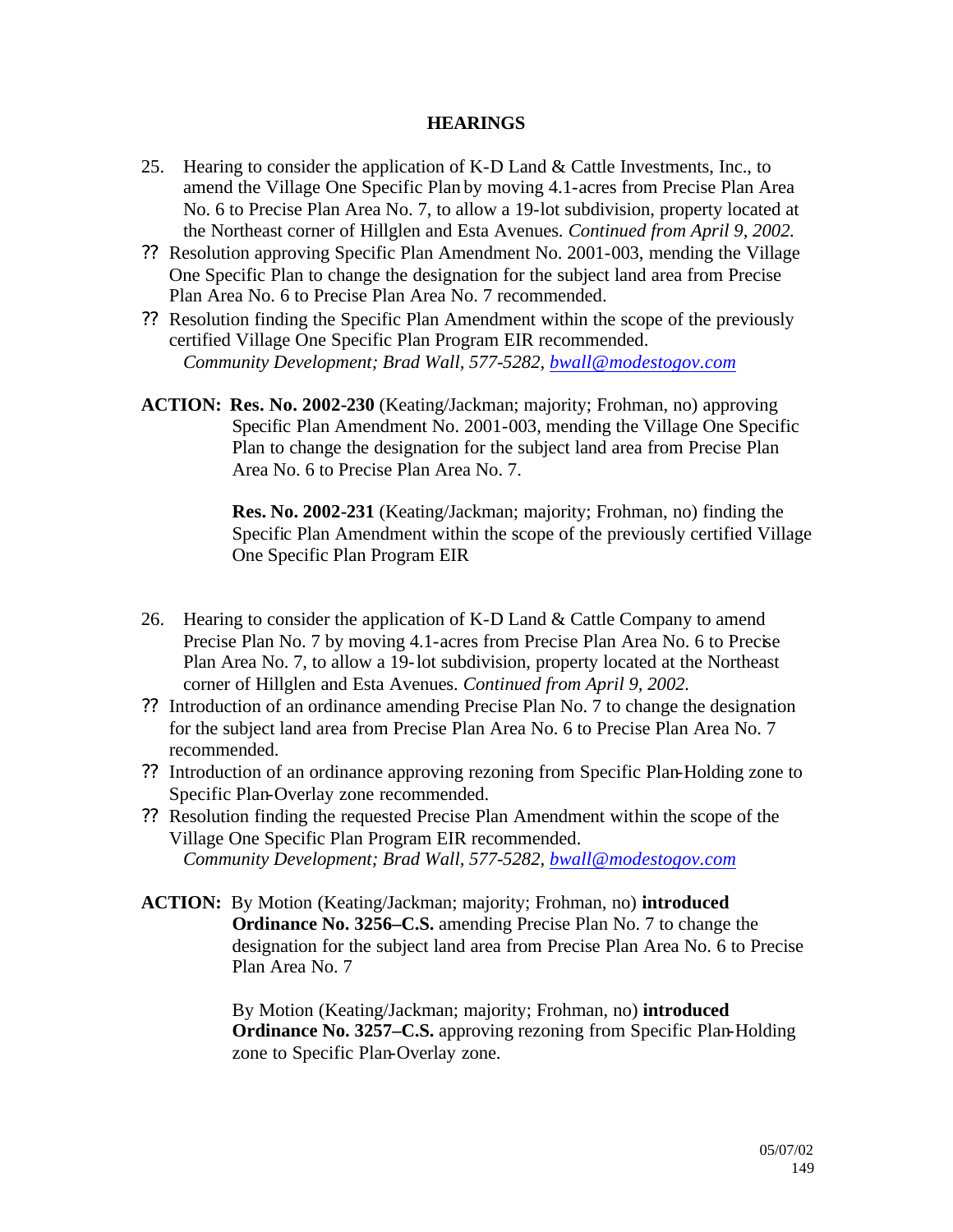**Res. No. 2002-232** (Keating/Jackman; majority; Frohman, no) finding the requested Precise Plan Amendment within the scope of the Village One Specific Plan Program EIR.

27. Hearing to consider changes to MAX bus routes 24, 25, 27, and 34. These changes include reconfiguring routes to make them more efficient and productive. ??Resolution approving changes to MAX bus routes 24, 25, 27, and 34 recommended.

*Engineering & Transportation; Fred Cavanah, 577-5295, fcavanah@modestogov.com*

**ACTION:** By Motion (Jackman/Sabatino; unan.) item was referred to Council Committee.

*It has been requested that this item be continued to May 14, 2002* 28. Hearing for the design and construction of Fire Station No. 11.

**ACTION:** Item continued to May 14, 2002.

# **MISCELLANEOUS**

Appointments

29. Appointments to Tenth Street Place Joint Powers Agency, Tuolumne River Regional Park Joint Powers Agency and Waste-to-Energy Joint Powers Agency. ??Resolution appointing members to the Tenth Street Place Joint Powers Agency. ??Resolution appointing members to the Tuolumne River Regional Park Joint Powers Agency.

??Resolution appointing members to the Waste-to-Energy Joint Powers Agency. *City Manager; Jack Crist, 577-5224, jcrist@modestogov.com*

**ACTION: Res. No. 2002-233** (Fisher/Frohman; unan.) appointing Councilmembers Will O'Bryant and Janice Keating to the Tenth Street Place Joint Powers Agency.

> **Res. No. 2002-234** (Fisher/Frohman; unan.) appointing Mayor Sabatino and Councilmember Denny Jackman to the Tuolumne River Regional Park Joint Powers Agency.

> **Res. No. 2002-235** (Fisher/Frohman; unan.) appointing Mayor Sabatino and Councilmember Tim Fisher to the Waste-to-Energy Joint Powers Agency with Councilmember Janice Keating to serve as an alternate.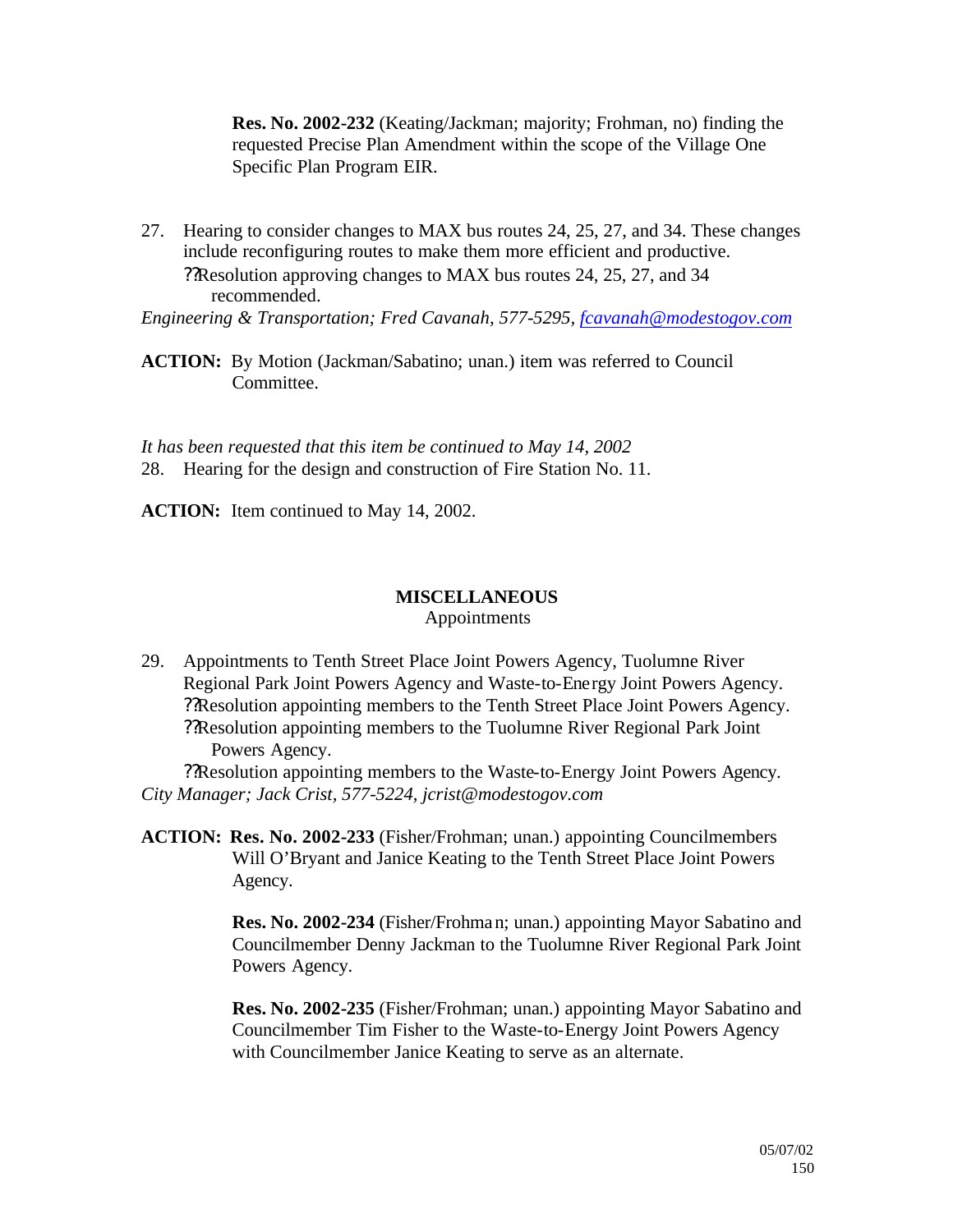- 30. Consider approving Economic Development Committee appointments for public input on the County-wide economic development study administered by SCEDCO and the Workforce Investment Board (WIB).
	- ??Resolution making staff appointments to the Economic Development (ED) Committee for the "Stanislaus County Economic Development Strategy and Marketing Plan" recommended.

*Community & Economic Development; Linda Boston, 571-5179, lboston@modestogov.com*

> **ACTION: Res. No. 2002-236** (Fisher/Keating; majority; Conrad, no) appointing Mayor Sabatino, George Britton, Brad Kilger, Linda Boston, Stan Little, Chris Mayer, Gary Dickson, George Boodrookas, Gary Plummer, David Boring, Carletta Steele, Jim Sweeney, Dave Olson, Randy Brekke, Brian Velthoen, Evans Hammond, Dennis Wilson, Lorne Truscott, Cliff Oilar and an appointment made by each Councilmember to the Economic Development (ED) Committee for the "Stanislaus County Economic Development Strategy and Marketing Plan"

# **COUNCIL COMMENTS & REPORTS**

- 31. At the request of Councilmember Jackman, consider submitting to voters of the City of Modesto for the November 4, 2003 ballot the Farmland Stabilization Initiative.
- **ACTION:** By Motion (Jackman/Frohman; unan.) directed staff to develop the implementing resolutions including CEQA review, refer to committee and return to Council in 60 days.
- 32. At the request of Councilmember Jackman, consider submitting to voters of the City of Modesto for the November 4, 2003 ballot a Direct Growth Initiative.
- **ACTION:** By Motion (Jackman/Frohman; unan.) directed staff to develop the implementing resolution including CEQA review, refer to committee and return to Council in 60 days.
- 33. At the request of Councilmember Frohman, consider a proposal to electrify Modesto's automotive fleet. For the past month and a half, I have been driving an electric hybrid vehicle. It is ideal for in-town short-haul driving. It is economical, yet comfortable. It is environmentally friendly. I propose that the next time the City purchases new vehicles, that at least 50 percent of the non-public-safety vehicles either be all electric or hybrid electric. Given the need to improve air quality in the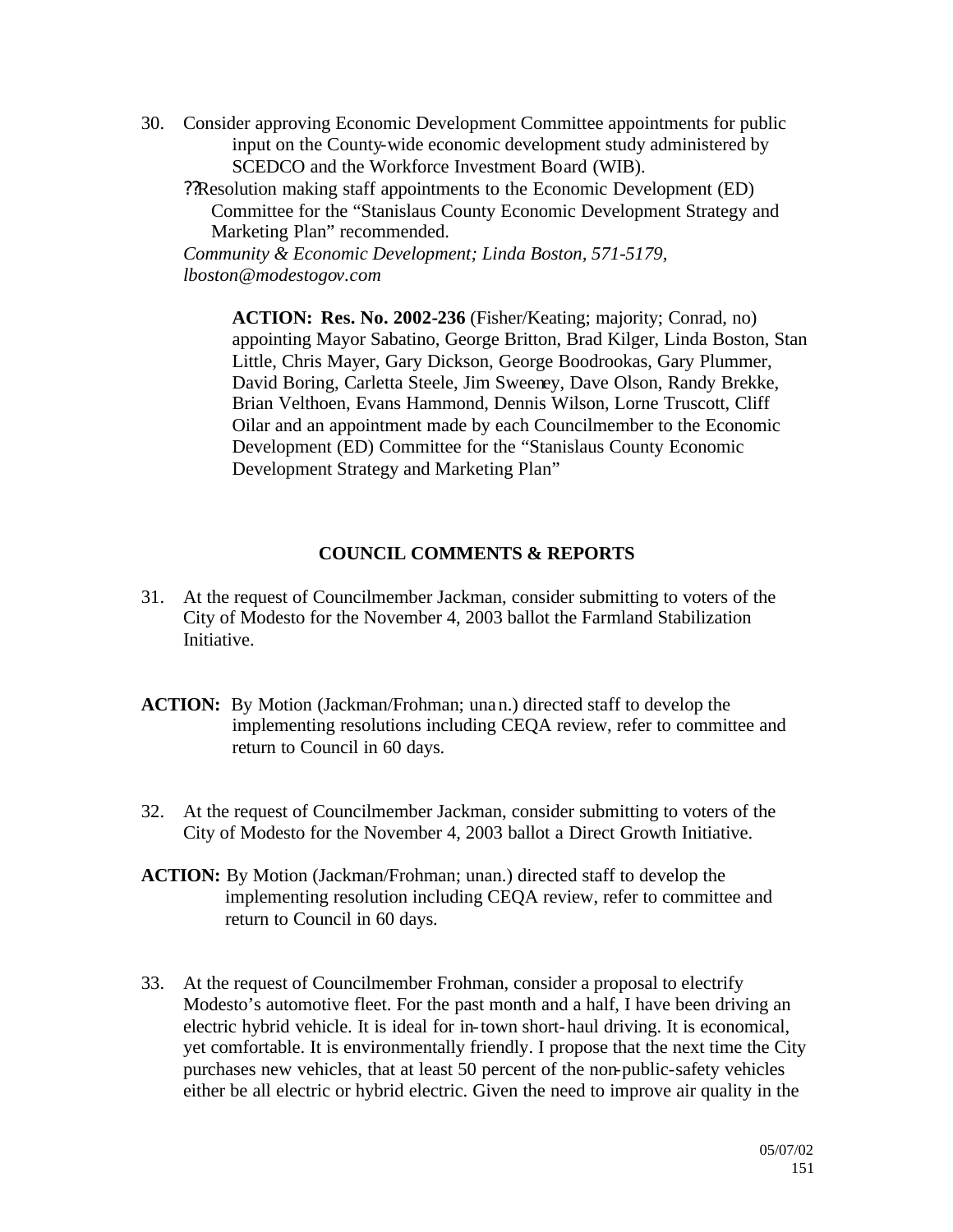San Joaquin Valley, we are in a position to show leadership by incorporating new automotive technology into our car buying program. I ask the Council to pass a resolution asking the City Manager to look into the feasibility and practicality of implementing this proposal.

- **ACTION:** By Motion (Fisher/Conrad; unan.) staff was directed to research this proposal and item was referred to the appropriate committee.
- 34. At the request of Mayor Sabatino, consider directing the City Manager to consolidate the procurement of advertising through the Purchasing Division to secure the best contractual pricing available.

**ACTION:** Item was referred to the Audit and Finance Committees.

?? Councilmember Conrad discussed the line item budget process and Planning Commission and Board of Zoning Adjustment appointments.

# **MATTERS TOO LATE FOR THE AGENDA**

None.

# **ADJOURNMENT**

This meeting adjourned at 11:34 p.m. to the following closed session:

# **CLOSED SESSION**

**CONFERENCE WITH LEGAL COUNSEL – EXISTING LITIGATION** (Pursuant to Section 54956.9(a) of the Government Code)

Name of case: City of Modesto, a municipal corporation v. Charleston Place, a limited California partnership. Superior Court Case No. 275278

\*\*\*\*\*\*\*\*\*\*\*\*\*\*\*\*\*\*\*\*\*\*\*\*\*\*\*\*\*\*\*\*\*\*\*\*\*\*\*\*\*\*\*\*\*\*\*\*\*\*\*\*\*\*\*\*\*\*\*\*\*\*\*\*\*\*\*\*\*\*\*\*

\*\*\*\*\*\*

*CONFERENCE WITH LEGAL COUNSEL – ANTICIPATED LITIGATION* Significant exposure to litigation pursuant to subdivision (c) of Section 54956.9 of the Government Code: One Case

Facts and Circumstances: The City and the Village One Community Facilities District are in a dispute with J.C. Williams over the amount of taxes and other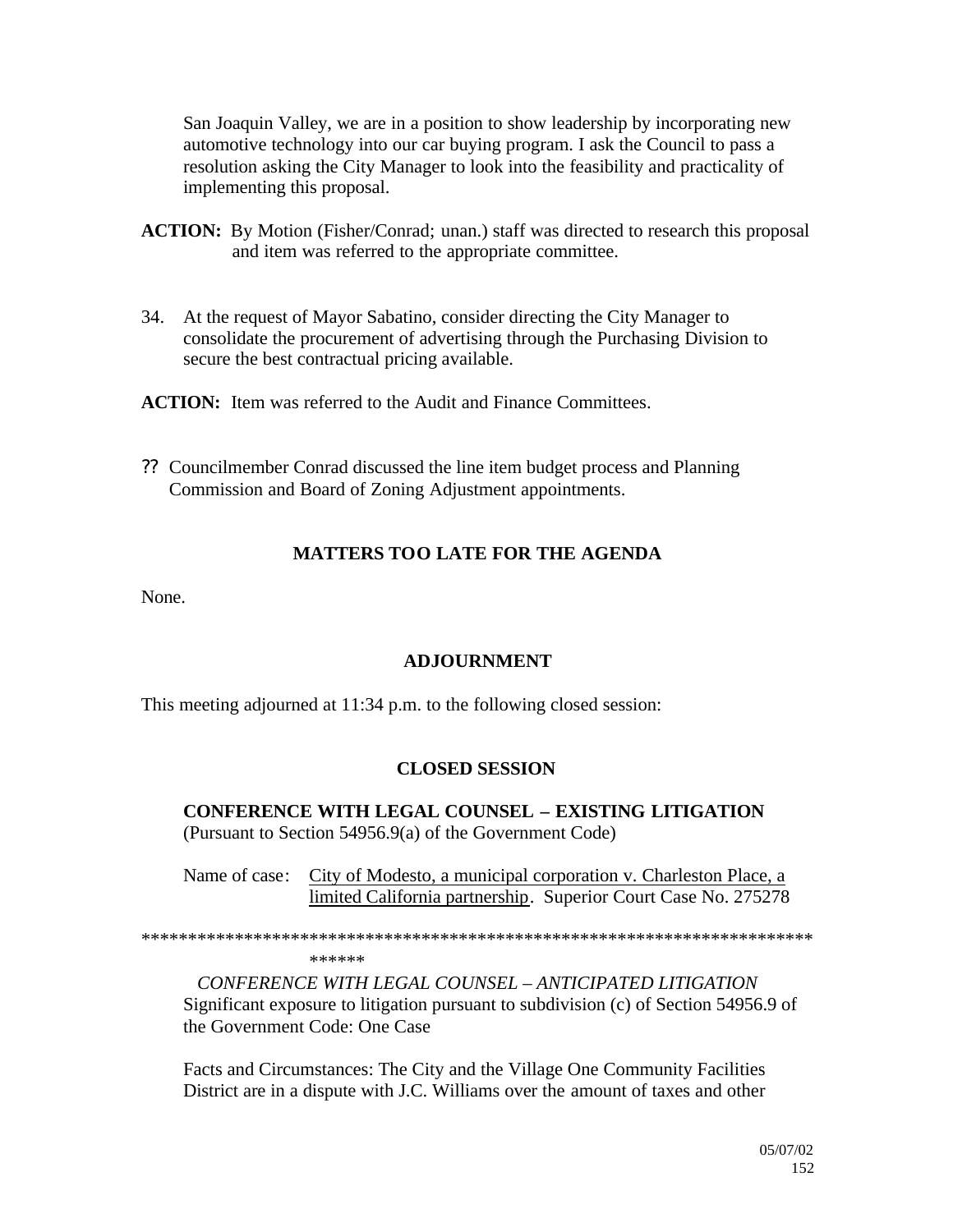development related costs associated with the development of the Center Court and Charleston Place subdivisions.

\*\*\*\*\*\*\*\*\*\*\*\*\*\*\*\*\*\*\*\*\*\*\*\*\*\*\*\*\*\*\*\*\*\*\*\*\*\*\*\*\*\*\*\*\*\*\*\*\*\*\*\*\*\*\*\*\*\*\*\*\*\*\*\*\*\*\*\*\*\*\*\*

#### \*\*\*\*\*\*

**CONFERENCE WITH LEGAL COUNSEL - EXISTING LITIGATION** (Pursuant to Section 54956.9(a) of the Government Code)

Name of case: Robert Finley v. City of Modesto, City of Modesto Police Department, et al. Stanislaus County Superior Court Case No. 251528 Fifth District Court of Appeal Case No. F038706

The City Attorney returned at 12:20 AM to announce that no reportable action was taken.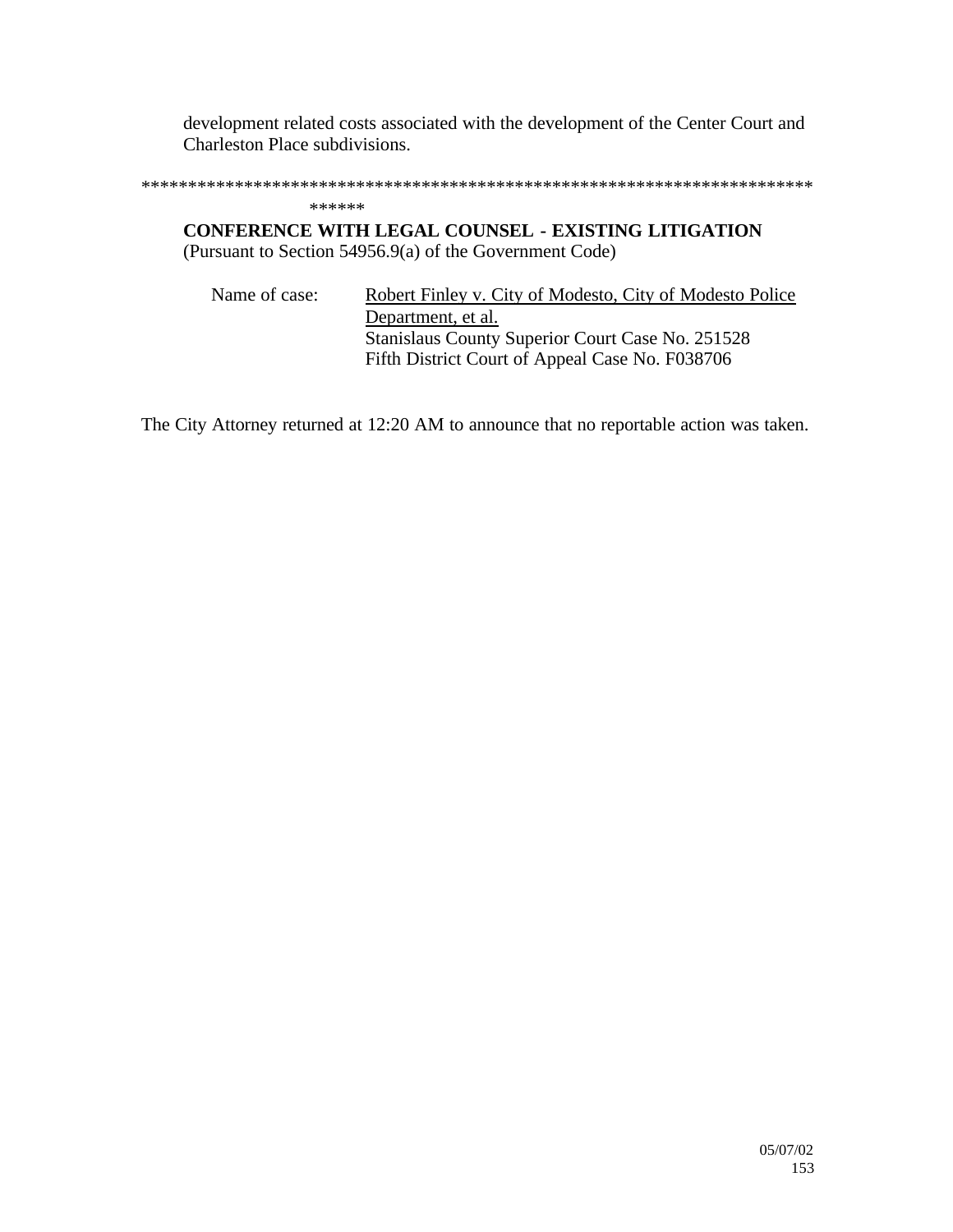# **Minutes Tuesday, May 14, 2002, at 5:15 p.m.**

Roll Call – Present: Councilmembers Conrad, Fisher, Frohman, Jackman, Keating, O'Bryant, Mayor Sabatino

Absent: None

Pledge of Allegiance to the Flag

Invocation: Layman Bill Witzke

City Clerk's Announcements: *Final adoption for Ord. 3255 (Item 10a) is rescheduled to May 28, 2002.*

*Item 14 is dropped from the agenda.*

Declaration of Conflicts of Interest

#### **ACKNOWLEDGEMENTS AND PRESENTATIONS**

1. Presentation of Certificate of Recognition to the Plumbers & Pipefitters Local 442 Stockton/Modesto for their donation of \$10,000 to the City of Modesto for the litter pick-up program on Highway 99.

**ACTION:** Certificate presented by Mayor Sabatino.

2. Proclamation declaring May 19 – 25, 2002 as National Public Works Week.

**ACTION:** Mayor Sabatino presented proclamation. PowerPoint presentation given by Glen Lewis, Engineering & Transportation Director, and Peter Cowles, Operations & Maintenance Director.

3. Proclamation declaring May 20 – 24, 2002 as Hire A Veteran Week.

**ACTION:** Mayor Sabatino presented proclamation.

4. Introduction of Passport Services now available through City Clerk's Office.

**ACTION:** Presentation given by Rebecca Bartholomew, Deputy City Clerk.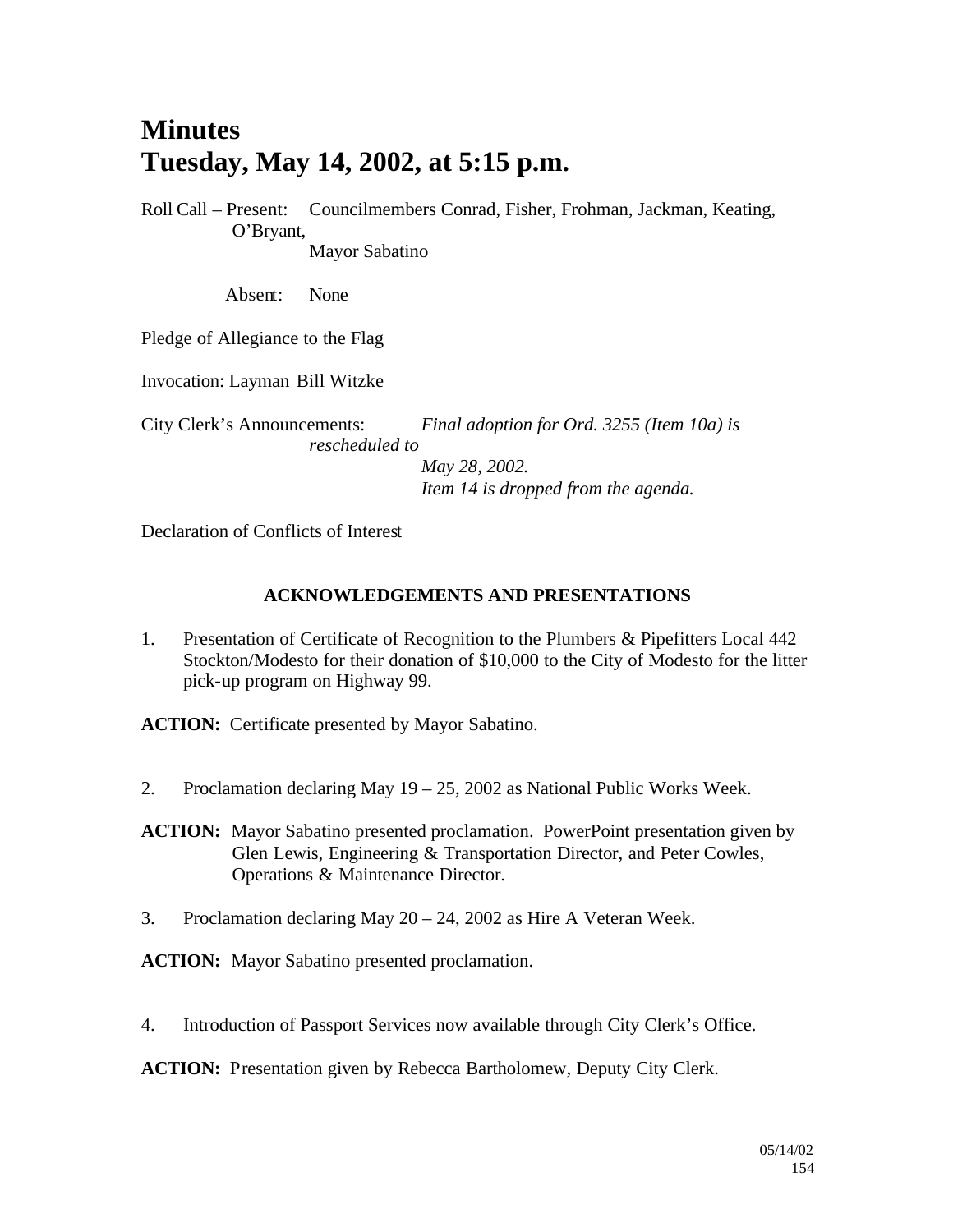# **ORAL COMMUNICATIONS**

?? Miguel Donoso announced games scheduled at Robertson Road Park, and spoke regarding the Gallo Performing Arts Center.

# **CONSENT ITEMS – ROLL CALL VOTE REQUIRED**: Items 5 through 11

*Consent*

*Item 6 removed from* 

*Item 10a removed from* 

*Agenda*

**ACTION ITEMS 5, 7-9, 10b-11: Fisher/Jackman; unan.**

**ACTION ITEM 6: Fisher/Jackman; unan.**

#### **CONSENT ITEMS**

# **An item may be removed from consent and discussed at the request of an audience member or Councilmember.**

#### **CONSENT**

5. Approval of the minutes of the regular City Council meeting of May 7, 2002. (Motion approving recommended.) *Clerk; Rebecca Bartholomew, 577-5397, rbartholomew@modestogov.com*

**ACTION:** By Motion (Fisher/Jackman; unan.) approved the minutes of May 7, 2002.

#### ITEM REMOVED FROM CONSENT

- 6. Consider authorizing staff to issue a 30-day written Notice of Default and Opportunity to Cure to Desarrollo Latino Americano Inc.
	- ?? Resolution authorizing staff to issue a 30-day written Notice of Default and Opportunity to Cure to Desarrollo Latino Americano Inc. recommended.

*Parks, Recreation & Neighborhoods; Carol Harris, 577-5310, caharris@modestogov.com*

**ACTION: Res. No. 2002-237** (Fisher/Jackman; unan.) authorizing staff to issue a 30 day written Notice of Default and Opportunity to Cure to Desarrollo Latino Americano Inc.

**CONSENT**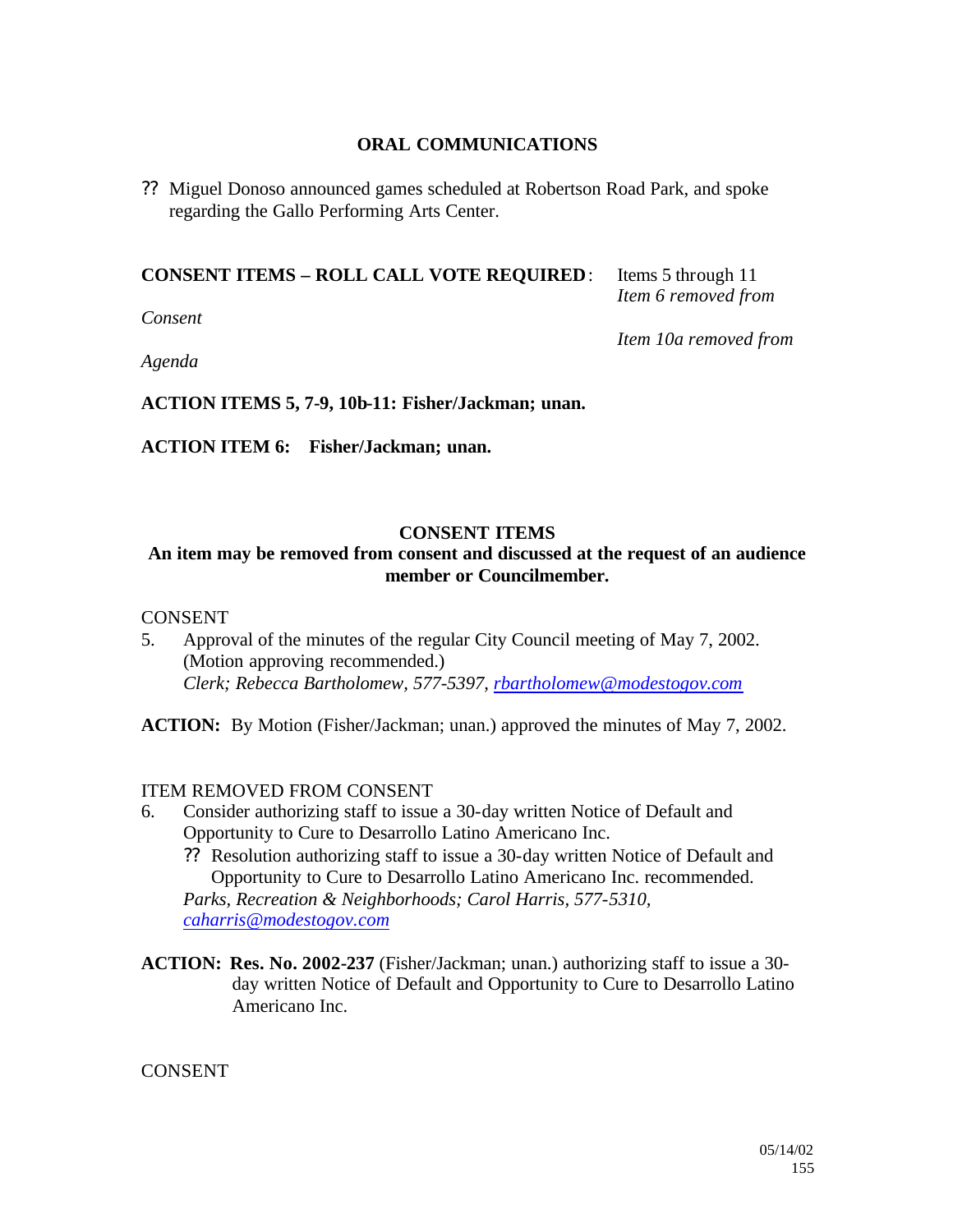- 7. Consider approving a two-year exclusive agreement with Dittos (Pinnacle Solutions Inc.) allowing Dittos to build and maintain an online City of Modesto store for the sale of logo clothing and promotional items to employees and citizens. Estimated first year startup and maintenance costs - \$3,600; subsequent ongoing maintenance costs estimated at \$1500 per year. Funds are budgeted
	- ?? Resolution approving a two-year exclusive agreement with Dittos (Pinnacle Solutions Inc.) allowing Dittos to build and maintain an online City of Modesto store for the sale of logo clothing and promotional items to employees and citizens recommended.

*Finance; Mark Averell; 577-5412, maverell@modestogov.com*

**ACTION: Res. No. 2002-238** (Fisher/Jackman; unan.) approving a two-year exclusive agreement with Dittos (Pinnacle Solutions Inc.) allowing Dittos to build and maintain an online City of Modesto store for the sale of logo clothing and promotional items to employees and citizens.

# **CONSENT**

- 8. Consider authorizing the Purchasing Supervisor to formally solicit bids for variable frequency drives for pumps for an estimated annual cost of \$75,000.
	- ?? Resolution authorizing the Purchasing Supervisor to formally solicit bids for variable frequency drives for an estimated annual cost of \$75,000 recommended.

*Finance; Lori Martinez, 577-5420, lmartinez@modestogov.com*

**ACTION: Res. No. 2002-239** (Fisher/Jackman; unan.) authorizing the Purchasing Supervisor to formally solicit bids for variable frequency drives for an estimated annual cost of \$75,000.

# **CONSENT**

- 9. Consider approving the Stanislaus County Sheriff Aero Squadron's request to use the Modesto City-County Airport on June 15, 2002 for the eighth annual Modesto Airport Day.
	- ??Resolution approving the Stanislaus County Sheriff Aero Squadron's request to use the Modesto City-County Airport on June 15, 2002 for the eighth annual Modesto Airport Day recommended.

*Engineering & Transportation; Howard Cook, 577-5319, hcook@modestogov.com*

# **ACTION: Res. No. 2002-240 was not used.**

**By Motion** (Fisher/Jackman; unan.) approving the Stanislaus County Sheriff Aero Squadron's request to use the Modesto City-County Airport on June 15, 2002 for the eighth annual Modesto Airport Day.

**CONSENT** 

10. Final adoption of: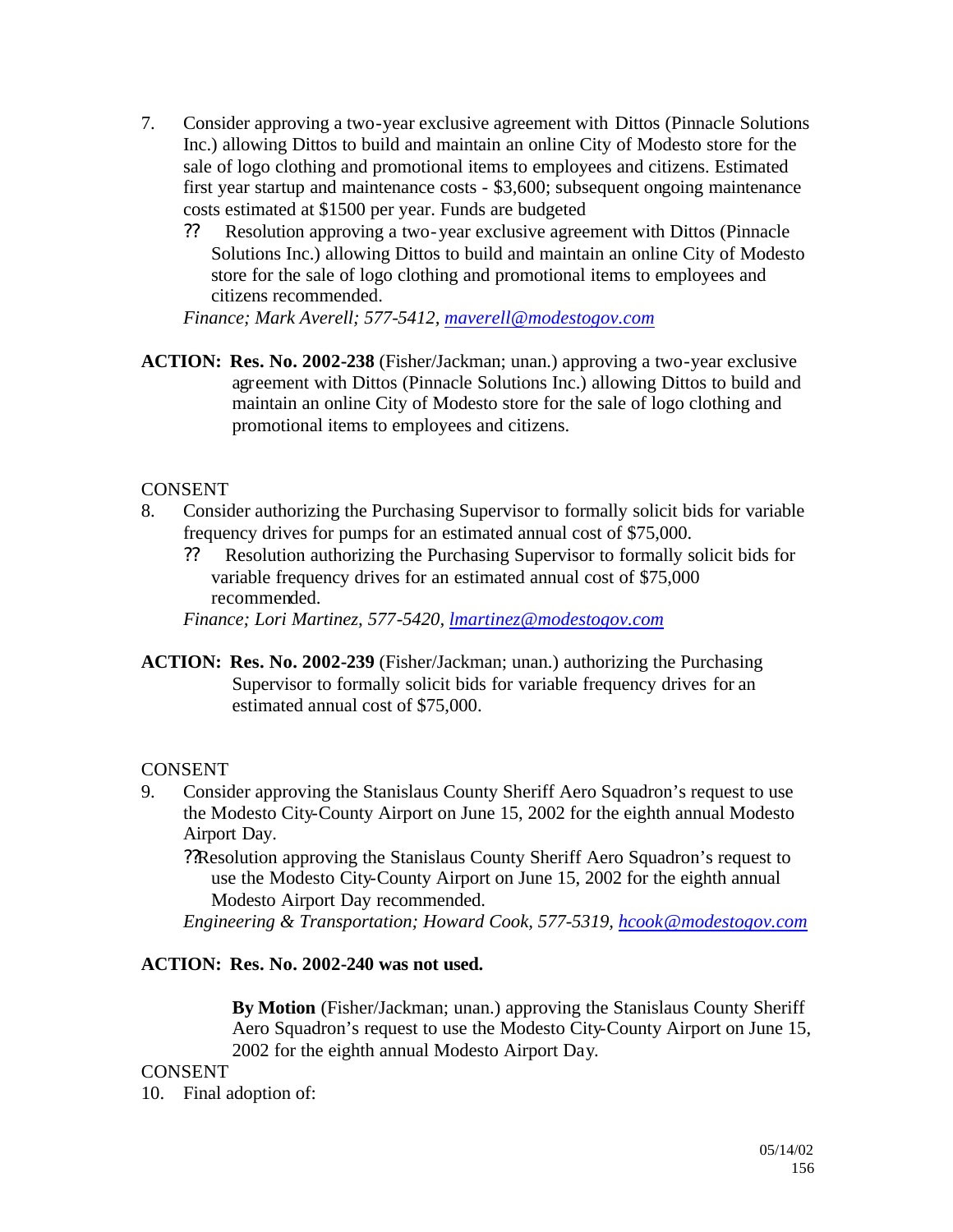*Item 10a rescheduled to May 28, 2002.*

- a. Ordinance 3255-C.S. authorizing an amendment to the contract between the City of Modesto and the Board of Administration of the California Public Employees' Retirement System.
- **ACTION:** Item 10a rescheduled to May 28, 2002.
	- b. Ordinance 3256-C.S. amending the Precise Plan for Area No. 7 of the Village One Specific Plan, to move 4.1 acres from Precise Plan Area No. 6 to Precise Plan Area No. 7, property located at the Northeast corner of Hillglen and Esta Avenues. (K-D Land & Cattle Investments, Inc.).
- **ACTION:** By Motion (Fisher/Jackman; unan.) approved **the final adoption of Ordinance 3256-C.S.** amending the Precise Plan for Area No. 7 of the Village One Specific Plan, to move 4.1 acres from Precise Plan Area No. 6 to Precise Plan Area No. 7, property located at the Northeast corner of Hillglen and Esta Avenues. (K-D Land & Cattle Investments, Inc.).
	- c. Ordinance 3257-C.S rezoning Village One property from Specific Plan-Holding zone, SP-H, to Specific Plan-Overlay zone, SP-O, for property located at the Northeast corner of Hillglen and Esta Avenues. (K-D Land and Cattle Investments, Inc.).
- **ACTION:** By Motion (Fisher/Jackman; unan.) approved **the final adoption of Ordinance 3257-C.S** rezoning Village One property from Specific Plan-Holding zone, SP-H, to Specific Plan-Overlay zone, SP-O, for property located at the Northeast corner of Hillglen and Esta Avenues. (K-D Land and Cattle Investments, Inc.).

**CONSENT** 

- 11. Consider awarding a \$110,000 contract to RRM Design Group for the project titled "Fire Station No. 11 – Design"; consider making a finding that the project is within the scope of the Pelandale/Snyder Specific Plan.
	- ??Resolution awarding a \$110,000 contract to RRM Design Group for the project titled "Fire Station No. 11 – Design" recommended.
	- ??Resolution finding that the project is within the scope of the Pelandale/Snyder Specific Plan recommended.

*Engineering & Transportation; Dean Phillips, 577-5260, dphillips@modestogov.com*

**ACTION: Res. No. 2002-241** (Fisher/Jackman; unan.) awarding a \$110,000 contract to RRM Design Group for the project titled "Fire Station No. 11 – Design".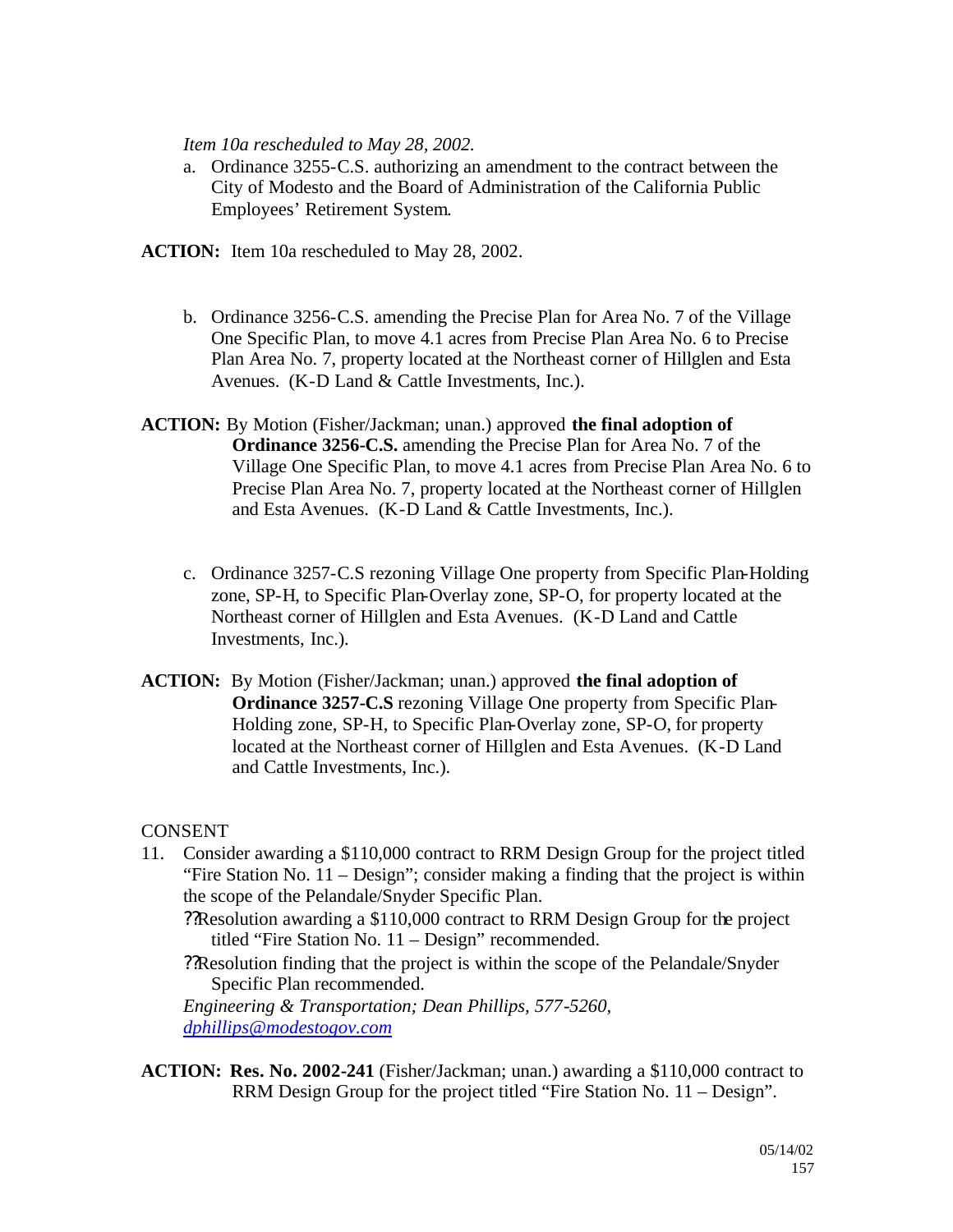**Res. No. 2002-242** (Fisher/Jackman; unan.) finding that the project is within the scope of the Pelandale/Snyder Specific Plan.

# CONSENT

- 12. Consider introducing an ordinance implementing the policy decisions made by the City Council concerning the reorganization of the Modesto City Council committee structure and regular meeting schedule.
	- ?? Introduction of Ordinance amending Sections 2-1.01 and 2-1.18 of Chapter 1 of Title 2 of the Modesto Municipal Code relating to City Council organization and procedure recommended.
- **ACTION:** By Motion (Fisher/Jackman; unan.) **introduced Ordinance 3258-C.S**. amending Sections 2-1.01 and 2-1.18 of Chapter 1 of Title 2 of the Modesto Municipal Code relating to City Council organization and procedure.

#### **UNFINISHED BUSINESS**

- 13. Consider an amendment to the agreement between the Modesto City Employees' Association and the City of Modesto for the Clerical Classification Study and amending the Classification Plan and the Class Range Tables. *Item continued from May 7, 2002.*
	- ??Resolution adopting an amendment to the agreement between the Modesto City Employees' Association (MCEA) and the City of Modesto for implementation of the Clerical Classification Study recommended.
	- ??Resolution to adopt the salary provisions of the MCEA amended agreement for employees in the same classifications designated as Confidential and amending Exhibit "A" of Resolution 2001-270 to amend the Class Range Table for Management and Confidential Non-Sworn Classes recommended.
	- ??Resolution to amend the Position Classification Plan to add the classifications for Senior Administrative Office Assistant, Administrative Office Assistant III Administrative Office Assistant I/II, Senior Administrative Office Assistant (Confidential), Administrative Office Assistant III (Confidential), Administrative Office Assistant II (Confidential), and Police Clerk II (Confidential); and to delete the classifications of Secretary, Administrative Technician, Police Clerk, Police Clerk (Confidential), and Administrative Clerk  $I/II$ .
	- ??Resolution to amend the Class Range Table for General Non-Sworn Classes to establish salary ranges for the classifications of Senior Administrative Office Assistant, Administrative Office Assistant III, Administrative Office Assistant I/II, and Police Clerk I/II.
	- ??Motion authorizing City Staff to request to re-open negotiations with the Modesto City Employees' Association for the sole purpose of renegotiating the impact on salaries for employees moving to a Classification with a lower Salary Range.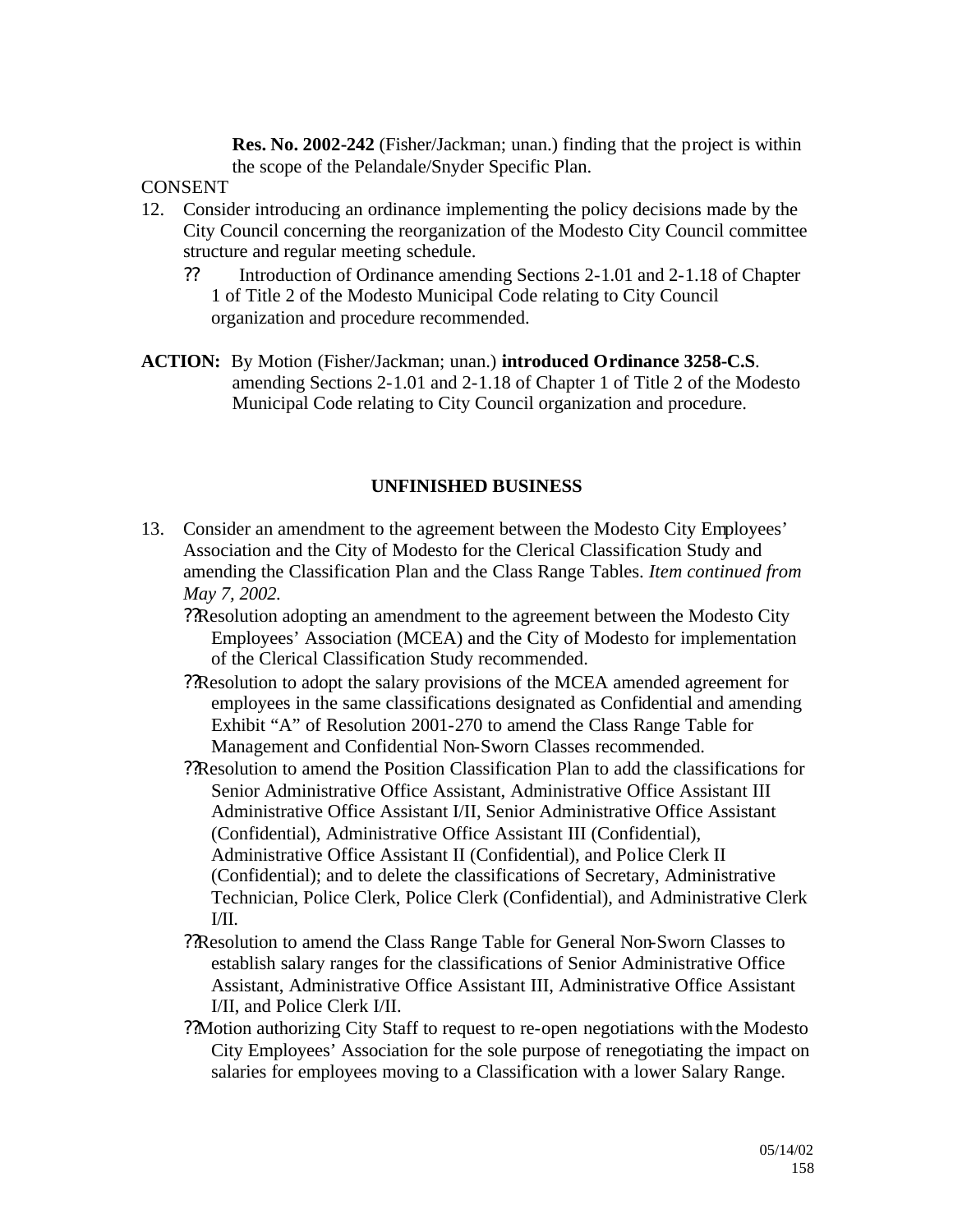*Personnel; Cherree Platt, 577-5439, cplatt@modestogov.com*

**ACTION: Res. No. 2002-243** (Fisher/Jackman; majority; Keating, no) adopting an amendment to the agreement between the Modesto City Employees' Association (MCEA) and the City of Modesto for implementation of the Clerical Classification Study.

> **Res. No. 2002-244** (Fisher/Jackman; majority; Keating, no) adopting the salary provisions of the MCEA amended agreement for employees in the same classifications designated as Confidential and amending Exhibit "A" of Resolution 2001-270 to amend the Class Range Table for Management and Confidential Non-Sworn Classes.

**Res. No. 2002-245** (Fisher/Jackman; majority; Keating, no) amending the Position Classification Plan to add the classifications for Senior Administrative Office Assistant, Administrative Office Assistant III Administrative Office Assistant I/II, Senior Administrative Office Assistant (Confidential), Administrative Office Assistant III (Confidential), Administrative Office Assistant II (Confidential), and Police Clerk II (Confidential); and to delete the classifications of Secretary, Administrative Technician, Police Clerk, Police Clerk (Confidential), and Administrative Clerk I/II.

**Res. No. 2002-246** (Fisher/Jackman; majority; Keating, no) amending the Class Range Table for General Non-Sworn Classes to establish salary ranges for the classifications of Senior Administrative Office Assistant, Administrative Office Assistant III, Administrative Office Assistant I/II, and Police Clerk I/II.

By Motion (Fisher/Jackman; majority; Keating, no) authorized City Staff to request to re-open negotiations with the Modesto City Employees' Association for the sole purpose of renegotiating the impact on salaries for employees moving to a Classification with a lower Salary Range

#### ITEM 14 REMOVED FROM AGENDA

14. Consider introducing an ordinance prohibiting targeted residential picketing within 300 feet of the targeted residence.

??Introduce an ordinance adding Section 4-2.34 to Chapter 2 of Title 4 of the Modesto Municipal Code relating to the prohibition of targeted residential picketing recommended.

*City Attorney; Mike Milich, 577-5284, mmilich@modestogov.com*

**ACTION:** Item 14 removed from Agenda.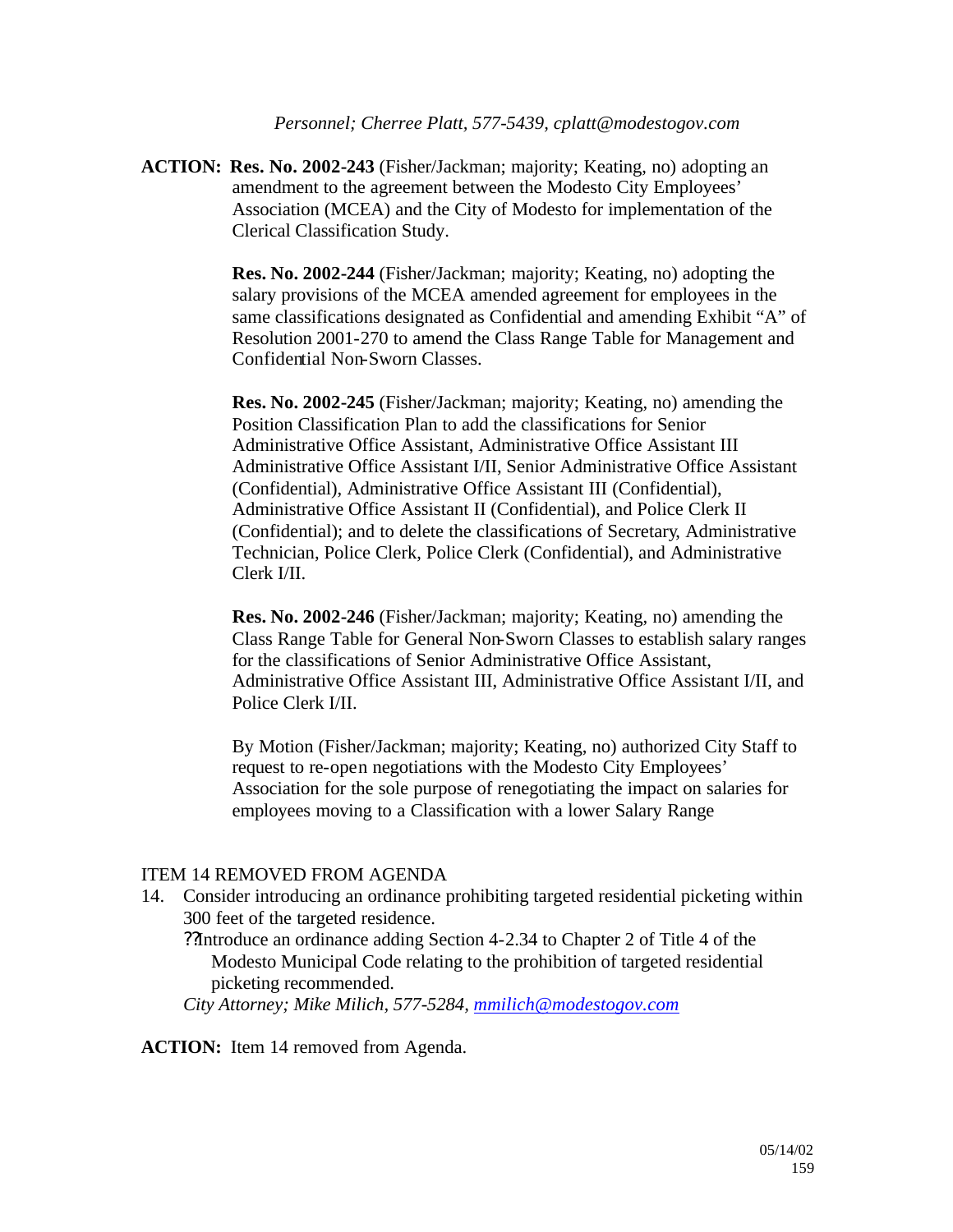- 15. Consider accepting the Strategic Plan Progress Report January 2002 through March 2002, and consider amending Strategic Plan Milestones for delayed projects.
	- ?? Motion accepting the Strategic Plan Progress Report for January 2002 thru March 2002 recommended.
	- ?? Resolution amending the Strategic Plan Milestones for delayed projects recommended.

*City Manager; Jack Crist, 577-5224, jcrist@modestogov.com*

**ACTION:** By Motion (Fisher/Frohman; unan.) accepted the Strategic Plan Progress Report for January 2002 thru March 2002.

> **Res. No. 2002-247** (Fisher/Frohman; unan.) amending the Strategic Plan Milestones for delayed projects.

- 16. Consider discussion of a report from the City Attorney regarding time extensions for tentative subdivision maps. *Attorney; Mike Milich, 577-5284, mmilich@modestogov.com*
- **ACTION:** By Motion (Frohman/Jackman; unan.) directed the City Attorney to draft an Ordinance granting authority to approve extensions for vesting tentative subdivision maps to the Council rather than the Planning Commission, with an optional sunset provision. The revisions to the tentative subdivision map process will be placed on the June 4, 2002 City Council agenda.

# **HEARINGS**

- 17. Hearing to consider designation of the property located at 201 Needham Street as a Modesto Landmark Preservation Site. *Item was continued from April 23, 2002.*
	- ?? Resolution designating the property located at 201 Needham Street as a Modesto Landmark Preservation Site recommended.

*Parks, Recreation & Neighborhoods; Wayne Mathes, 652-6060, wmathes@modestogov.com*

**ACTION: Res. No. 2002-248** (Jackman/Frohman; unan.) designating the property located at 201 Needham Street as a Modesto Landmark Preservation Site.

18. Hearing to consider approving the draft 2002-2003 Annual Action Plan for the use of Community Development Block Grant (CDBG), HOME Partnership Grant, and Emergency Shelter Grant funds.

??Resolution approving the draft 2002-2003 Annual Action Plan for the use of Community Development Block Grant (CDBG), HOME Partnership Grant, and Emergency Shelter Grant funds recommended.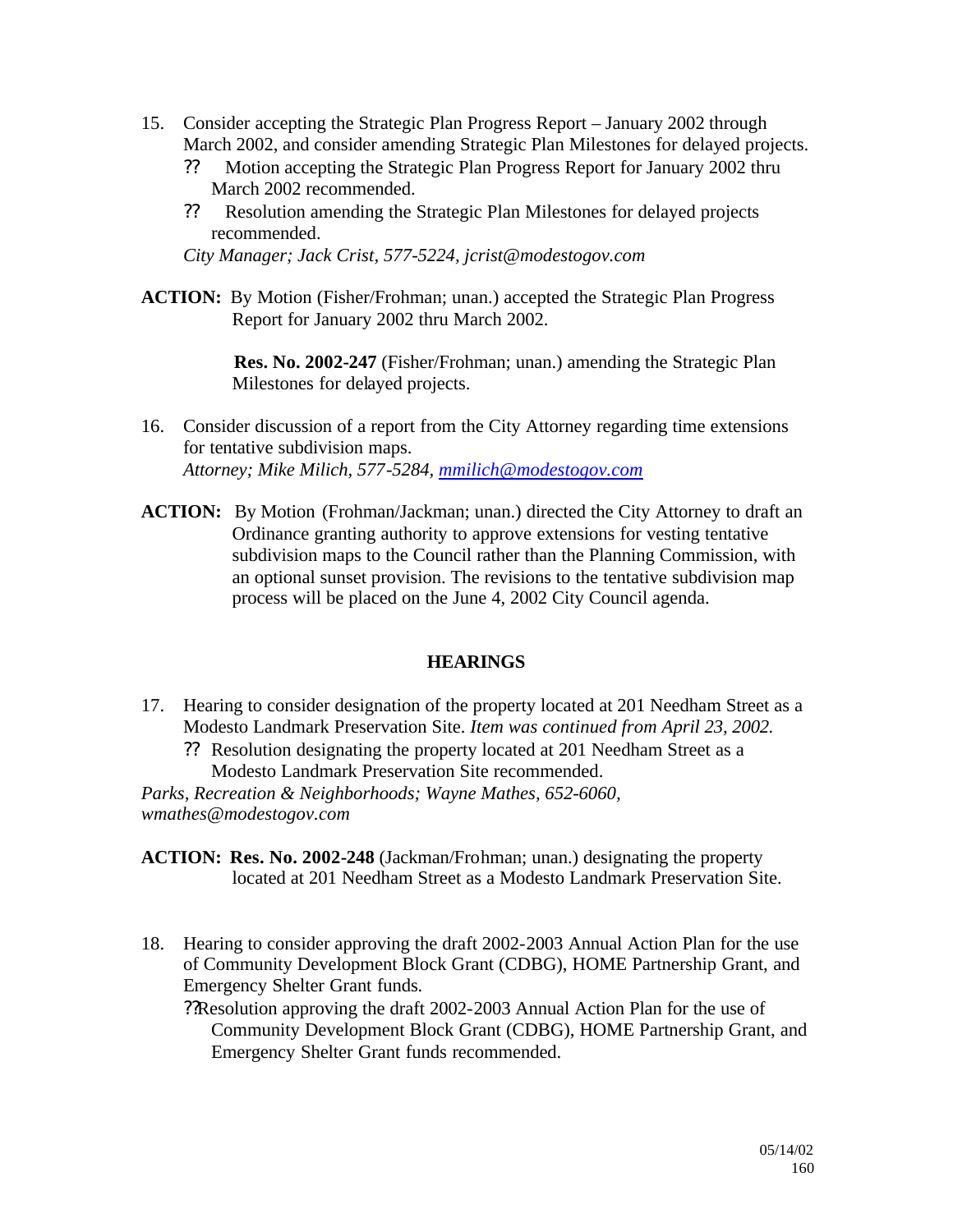*Parks, Recreation & Neighborhoods; Sherry Velarde, 577-5368, svelarde@modestogov.com*

- **ACTION: Res. No. 2002-249** (Conrad/Jackman; unan.) approving the draft 2002-2003 Annual Action Plan for the use of Community Development Block Grant (CDBG), HOME Partnership Grant, and Emergency Shelter Grant funds.
- 19. Hearing to consider proposed amendments, additions, and deletions of the sign regulations of the Modesto Municipal Code. ??Introduction of an ordinance amending Article 21 of Title 10 of the Modesto Municipal Code recommended. *Community Development; Bob Cannell, 577-5283, bcannell@modestogov.com*
- **ACTION:** By Motion (Jackman/Keating; majority; Fisher & Frohman, no) **introduced Ordinance No. 3259–C.S.** amending Article 21 of Title 10 of the Modesto Municipal Code.
- 20. Hearing to consider the application of Associated Engineering group Inc. to amend P-D(139) to allow a funeral parlor and related uses, property located at the South corner of  $18<sup>th</sup>$  and H Streets.

??Introduction of an ordinance amending Planned Development zone P-D(139) to allow a funeral parlor and related uses.

- ??Resolution approving the Planned-Development zone amendment.
- ??Resolution finding the request Planned-Development zone amendment within the scope of the General Plan Master EIR.

*Community Development; Brad Wall, 577-5282, bwall@modestogov.com*

**ACTION:** By Motion (Frohman/Fisher; unan.) **introduced Ordinance No. 3260–C.S.**  amending Planned Development zone P-D(139) to allow a funeral parlor and related uses.

> **Res. No. 2002-250** (Frohman/Fisher; unan.) approving the Planned-Development zone amendment.

**Res. No. 2002-251** (Frohman/Fisher; unan.) finding the request Planned-Development zone amendment within the scope of the General Plan Master EIR.

#### **NEW BUSINESS**

21. Consider presentation of Fiscal Year 2001 Comprehensive Annual Financial Report.

??By motion, acknowledge receipt of report recommended.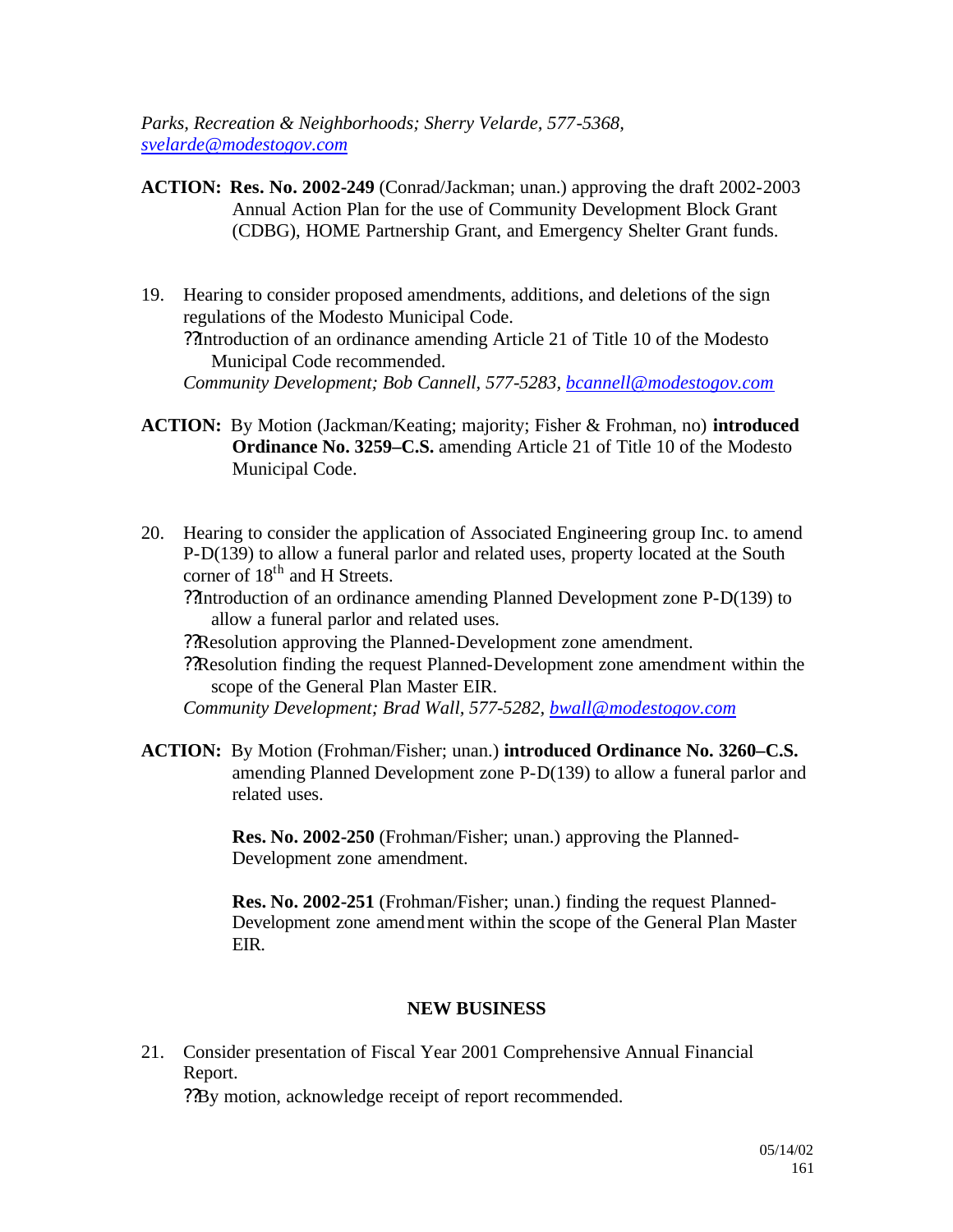*Finance; Rob Stout, 577-5370, rstout@modestogov.com*

**ACTION:** By Motion (Frohman/Conrad; unan.) acknowledged receipt of report.

- 22. Consider presentation of Fiscal Year 2002-2003 Proposed Operating Budget and Proposed 2002-2003 through 2011-2012 Capital Improvement Program Budget.
	- ?? Motion acknowledging receipt of report, and referring additional review to the Budget Workshops scheduled on May 15, May 23, and June 5, 2002 recommended.

?? Resolution setting the public hearing for May 28, 2002 recommended. *Finance; Rob Stout, 577-5370, rstout@modestogov.com*

**ACTION:** By Motion (Frohman/Conrad; unan.) acknowledged receipt of report, and referring additional review to the Budget Workshops scheduled on May 15, May 23, May 30 and June 5, 2002.

> **Res. No. 2002-252** (Frohman/Conrad; unan.) setting the public hearing for May 28, 2002

- 23. Budget Adjustments for Fiscal Year 2002.
	- ?? Resolution approving budget adjustments to the Fiscal Year 2002 Budget recommended.

*Finance; Rob Stout, 577-5370, rstout@modestogov.com*

- **ACTION: Res. No. 2002-253** (Sabatino/Jackman; unan.) approving budget adjustments to the Fiscal Year 2002 Budget.
- 24. Consider renewal of property, and boiler and machinery insurance for the City of Modesto owned and/or operated properties, and amending the budget appropriately. ??Resolution approving renewal of property, and boiler and machinery insurance for the City of Modesto owned and/or operated properties, and amending the budget appropriately recommended. *Personnel; Don Norris, 577-5251, dnorris@modestogov.com*

**ACTION: Res. No. 2002-254** (Conrad/Fisher; unan.) approving renewal of property,

- and boiler and machinery insurance for the City of Modesto owned and/or operated properties, increasing the deductible to \$25,000 for vehicles, and amending the budget appropriately.
- 25. Consider report regarding excavation of the Central and West Storm Drain Basins in Village One and adopt findings that (1) this activity is within the scope of the program approved earlier and (2) the program EIR adequately describes the activity for the purposes of CEQA.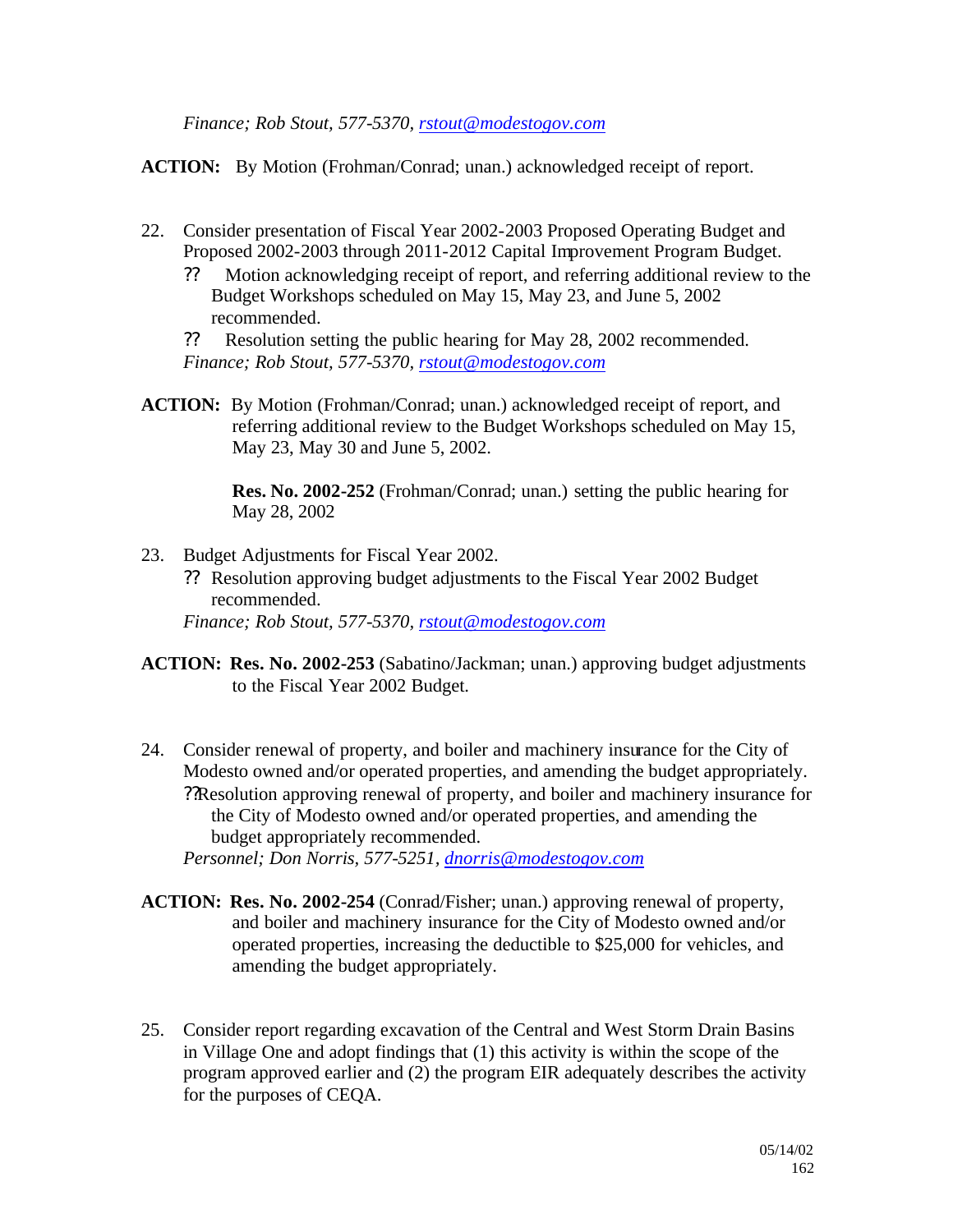??Motion acknowledging receipt of report recommended.

??Resolution finding that (1) this activity is within the scope of the program approved earlier and (2) the program EIR adequately describes the activity for the purposes of CEQA recommended.

*City Manager; George Britton, 577-5404, gbritton@modestogov.com*

**ACTION:** By Motion (Fisher/Frohman; unan.) acknowledged receipt of report.

**Res. No. 2002-255** (Fisher/Frohman; unan.) finding that (1) this activity is within the scope of the program approved earlier and (2) the program EIR adequately describes the activity for the purposes of CEQA.

# **COUNCIL COMMENTS & REPORTS**

- 26. At the request of Councilmember Frohman, consider Planning Commission appointments be made by each individual Councilmember subject to ratification by the full Council.
- **ACTION:** By Motion (Frohman/Jackman; unan.) approved a proposal that authorizes each individual Councilmember to make one appointment to the Planning Commission. All seven names will be brought before the full Council for approval under the consent calendar. Planning Commission seats will be numbered by lottery and make appointment of each corresponding seat by Council chair number. Item will be referred to the Economic Development Committee for implementation.

#### **MATTERS TOO LATE FOR THE AGENDA**

None.

# **ADJOURNMENT**

This meeting adjourned at 9:50 p.m. to the following closed session.

#### **CLOSED SESSION**

#### **CONFERENCE WITH LABOR NEGOTIATOR:**

(Pursuant to Section 54957.6 of the Government Code)

| <b>Agency Negotiators:</b> | Jack R. Crist, City Manager       |
|----------------------------|-----------------------------------|
|                            | Robin Renwick, Personnel Director |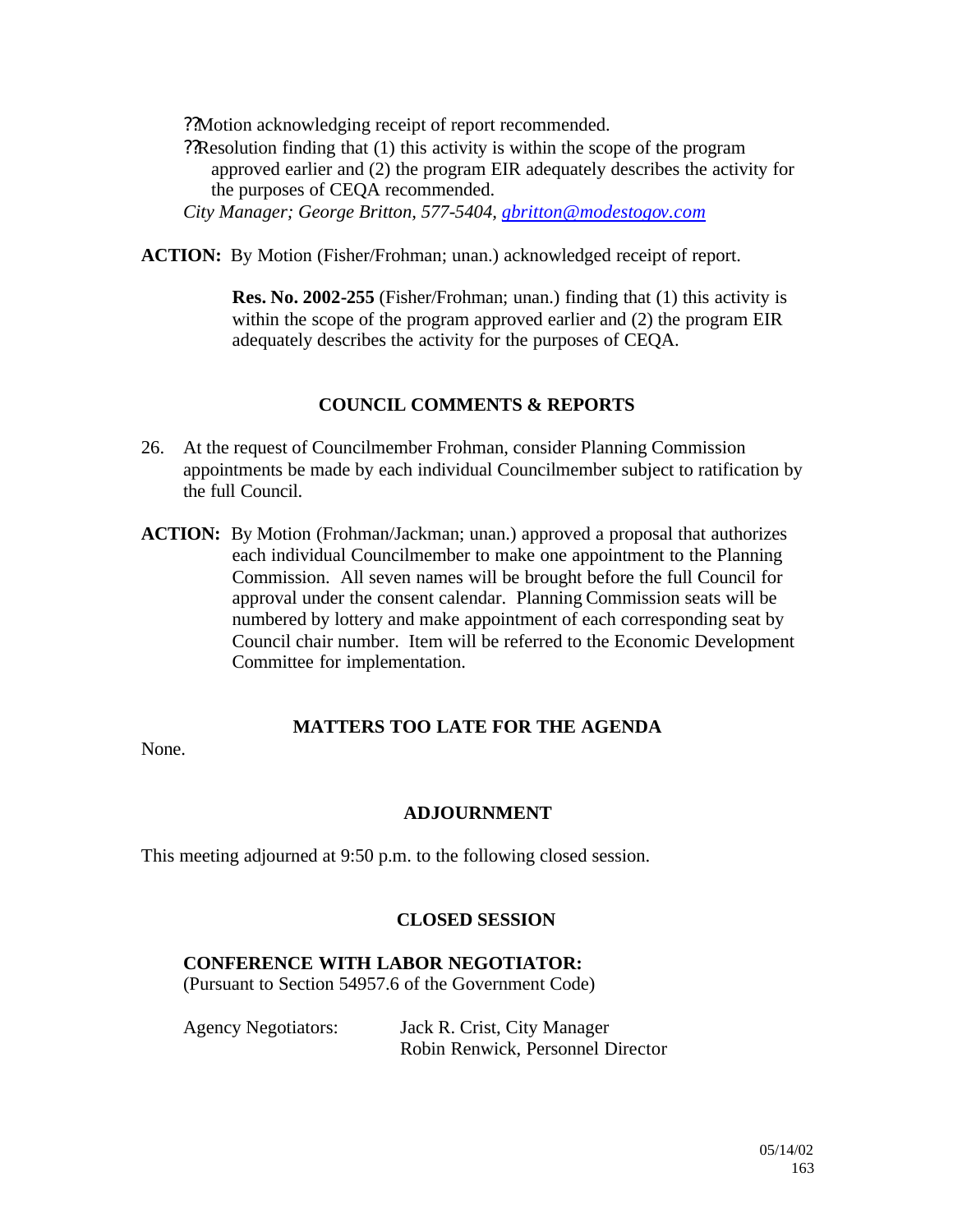| <b>Employee Organization:</b> | Modesto City Employees Association and    |
|-------------------------------|-------------------------------------------|
|                               | Unrepresented Management and Confidential |
|                               | <b>Employees</b>                          |

\*\*\*\*\*\*\*\*\*\*\*\*\*\*\*\*\*\*\*\*\*\*\*\*\*\*\*\*\*\*\*\*\*\*\*\*\*\*\*\*\*\*\*\*\*\*\*\*\*\*\*\*\*\*\*\*\*\*\*\*\*\*\*\*\*\*\*\*\*\*\*\*

#### \*\*\*\*\*\*

# **PUBLIC EMPLOYEE PERFORMANCE EVALUATION**

(Pursuant to Section 54957 of the Government Code) Title: City Clerk

\*\*\*\*\*\*\*\*\*\*\*\*\*\*\*\*\*\*\*\*\*\*\*\*\*\*\*\*\*\*\*\*\*\*\*\*\*\*\*\*\*\*\*\*\*\*\*\*\*\*\*\*\*\*\*\*\*\*\*\*\*\*\*\*\*\*\*\*\*\*\*\*

\*\*\*\*\*\*

# **CONFERENCE WITHLEGAL COUNSEL – EXISTING LITIGATION** (Pursuant to Section 54956.9(a) of the Government Code)

Name of case: Moises Sepulveda, et al. v. David Hawn, Art Garza, Craig Grogan, City of Modesto, et al. – United States District Court Eastern District of California, Case No. CIV F-01-5054 AWI DLB

#### \*\*\*\*\*\*\*\*\*\*\*\*\*\*\*\*\*\*\*\*\*\*\*\*\*\*\*\*\*\*\*\*\*\*\*\*\*\*\*\*\*\*\*\*\*\*\*\*\*\*\*\*\*\*\*\*\*\*\*\*\*\*\*\*\*\*\*\*\*\*\*\*

\*\*\*\*\*\*

# **CONFERENCE WITH LEGAL COUNSEL – ANTICIPATED LITIGATION**

Initiation of litigation pursuant to Section 54956.9(c) of the Government Code: (one case)

The City Attorney returned at 10:30 and announced that no reportable action was taken.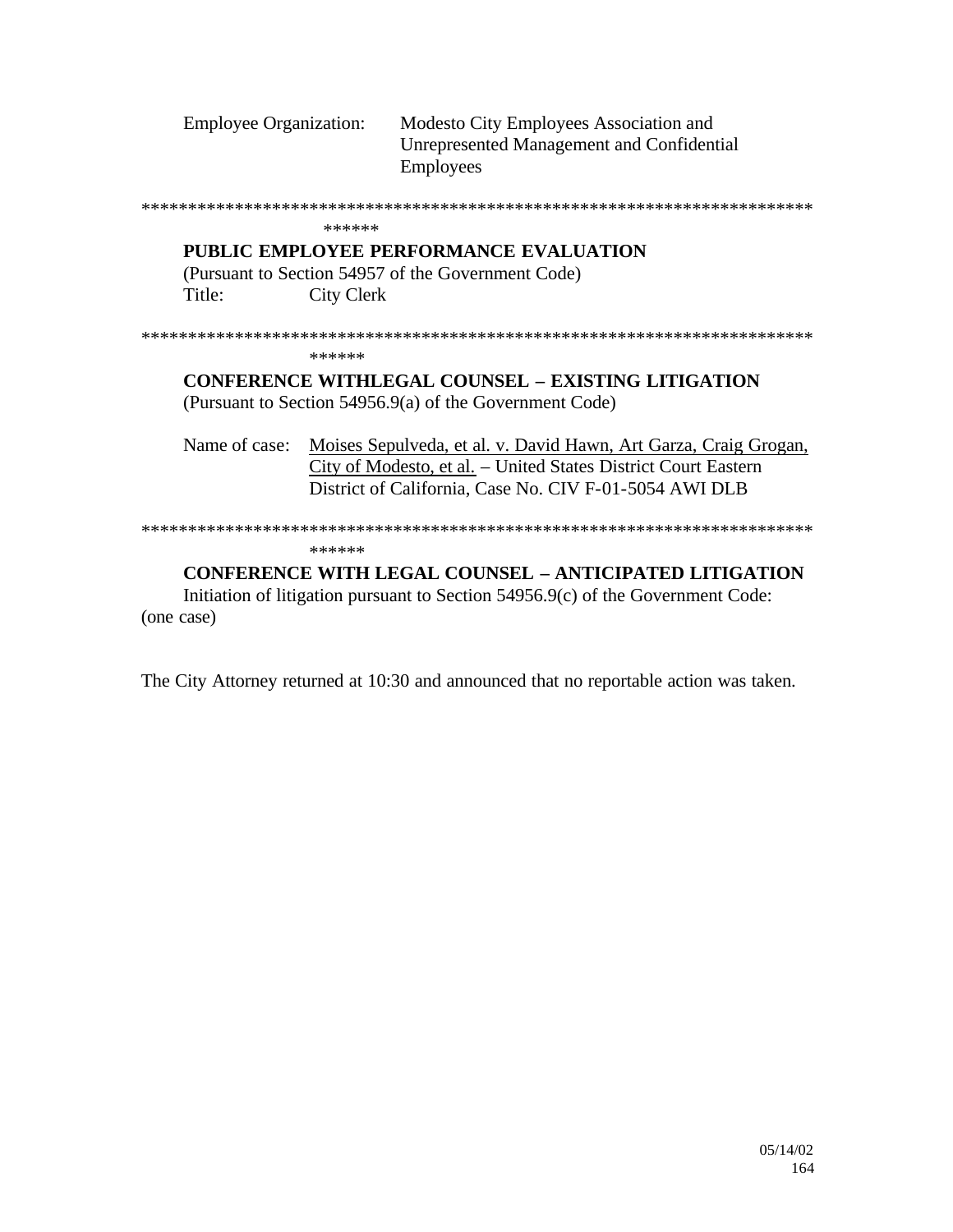# **MINUTES**

# City of Modesto

# **Finance Committee/City Council Budget Workshop**

Tenth Street Place  $1010~10$ <sup>th</sup> Street Modesto, California

Thursday, May 23, 2002 at 5:15 p.m.

The Finance Committee Meeting convened at 5:15 p.m.

**Roll Call: Present: Bruce Frohman, Chair** Janice Keating, Vice Chair Denny Jackman

Alternates: Bill Conrad, Tim Fisher, Carmen Sabatino, Will O'Bryant

#### **NEW BUSINESS**

#### **Information Items:** None

#### **Consent Items – Approval:**

- **1)** Proposal to fund one full-time employee at the Central Valley Veterans Resource Center (CVVRC), (formerly the Central Valley Homeless Veterans Center) to provide personal services coordination and reintegration services.
- **ACTION:** By Motion (Keating/Jackman; unan.) directed staff to incorporate this request into the list of contributions to be considered during the budget process.

#### **Items Where Staff Expects Discussion, Guidance and/or Recommendation:**

- 2)  $9<sup>th</sup>/10<sup>th</sup>$  Street Renovation & Downtown Visioning
- **ACTION:** By Motion (Jackman/Frohman; majority; Keating, no) recommended this item be referred for full Council review in July
- **3)** Proposed Downtown Housing Development Agreement
- **ACTION:** By Motion (Keating/Jackman; unan.) recommended approval of Exclusive Negotiating Agreement to the Redevelopment Agency.

#### **The Finance Committee meeting adjourned at 7:00 p.m.**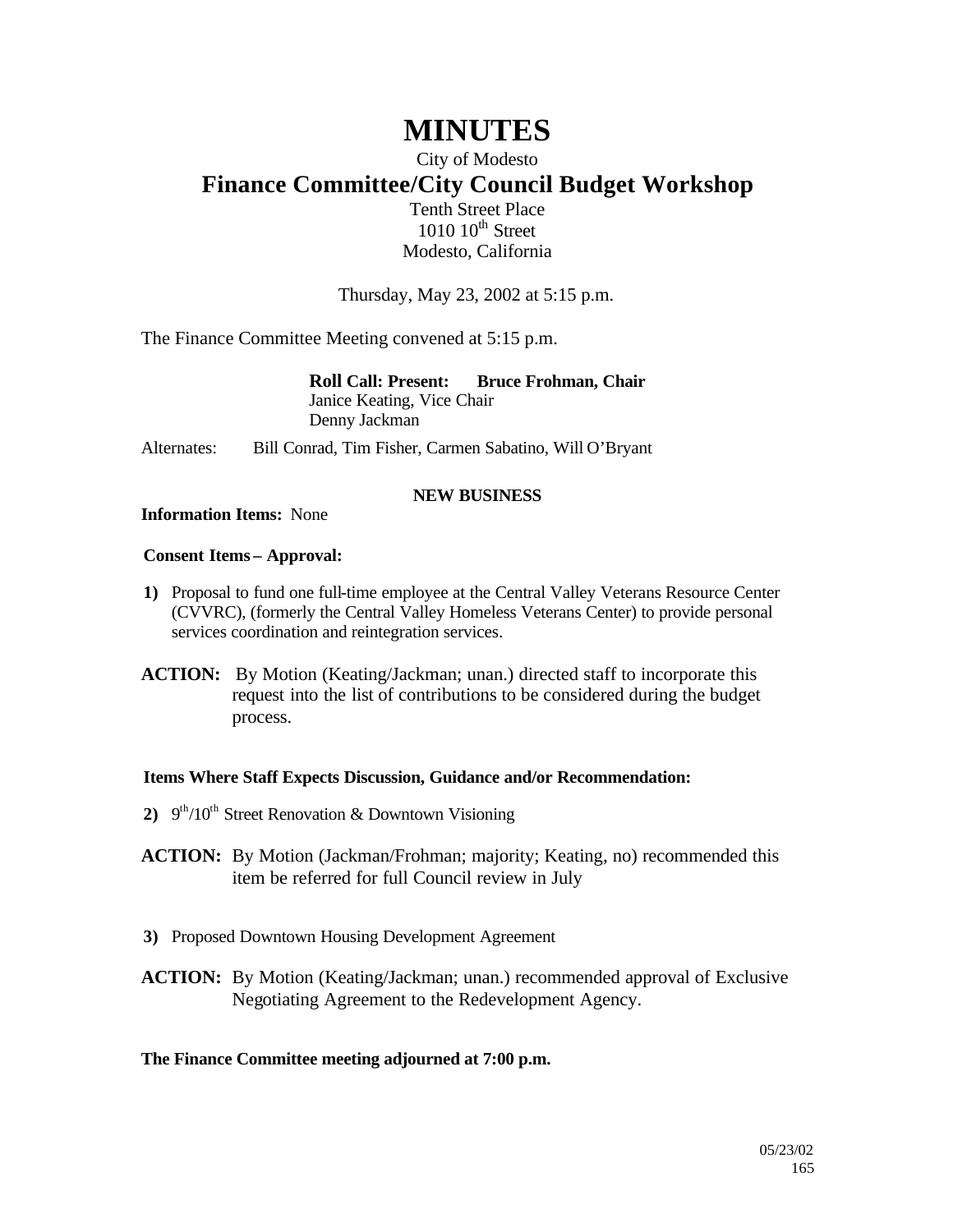#### **The City Council Budget Workshop convened at 7:00 p.m.**

Roll Call: Present: Councilmembers Frohman, Jackman, Keating, O'Bryant, & Mayor Sabatino

Absent: Councilmembers Conrad & Fisher

- **4)** Discuss 2002-03 Budget Process
	- ?? Workshop Goals

**ACTION:** No action taken.

?? Balanced Budget

**ACTION:** No action taken.

?? General Fund Introduction

# **ACTION:** No action taken.

?? Department Reviews: Fire, Police, and Parks, Recreation & Neighborhoods

**ACTION:** No action taken.

#### ORAL COMMUNICATIONS

None.

# **MATTERS TO LATE FOR THE AGENDA**

None.

#### **ADJOURNMENT**

The City Council Budget Workshop meeting adjourned at 8:30 p.m.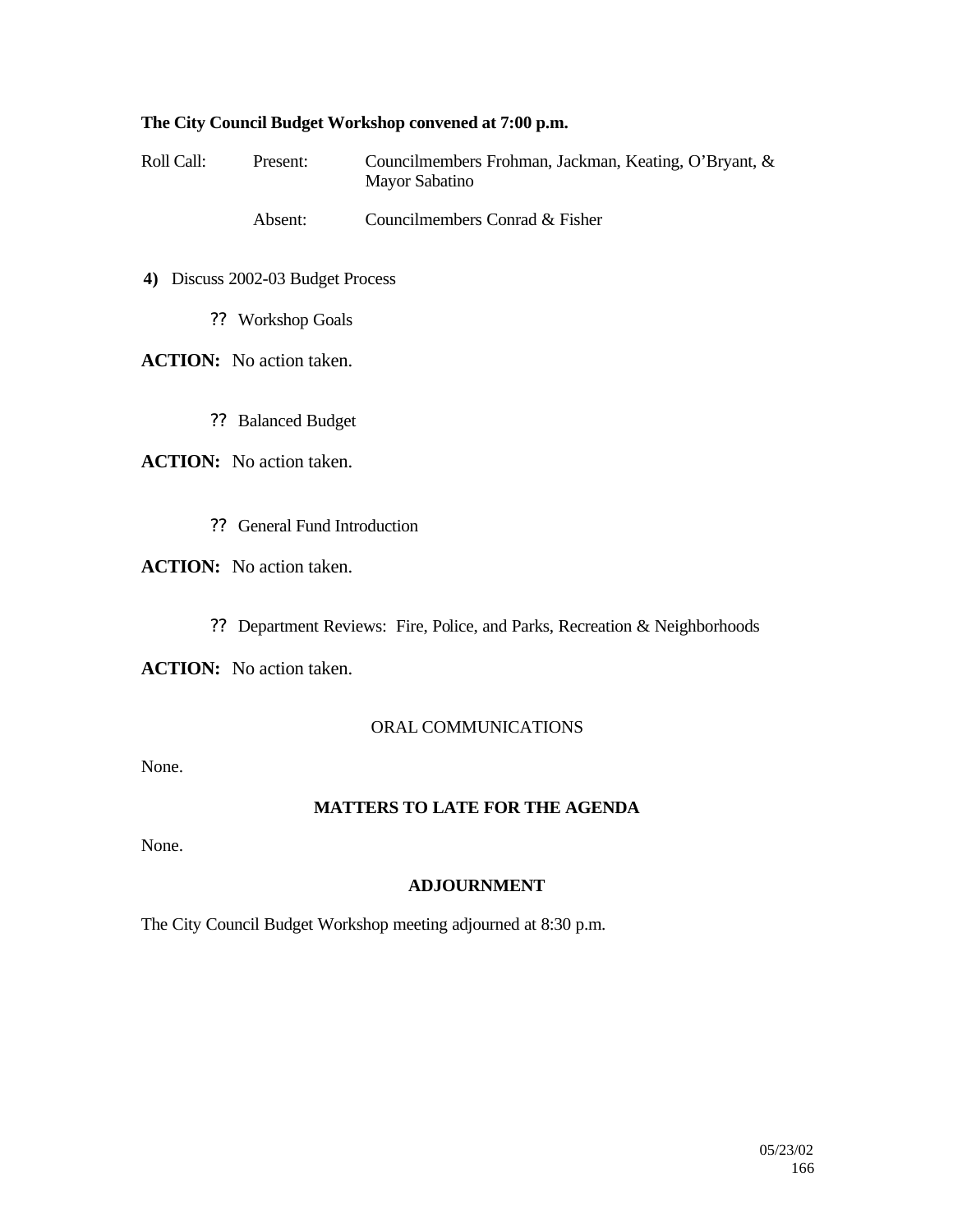# **MINUTES**

# City of Modesto **City Council Meeting** Tenth Street Place

 $1010$   $10^{th}$  Street Modesto, California

Tuesday, May 28, 2002, at 5:15 p.m.

Roll Call – Present: Councilmembers Conrad, Fisher, Frohman, Jackman, Keating, O'Bryant, Mayor Sabatino

Absent: None

Pledge of Allegiance to the Flag

Invocation: Father Peter, Our Lady of Fatima

City Clerk's Announcements: *Items 5 & 22 removed from Agenda Item 27 corrected for clerical error*

Declaration of Conflicts of Interest: None

#### **ACKNOWLEDGEMENTS AND PRESENTATIONS**

1. Proclamation designating June 2002 as "Drive Safe Modesto" and urge citizens to use their headlights when driving during the daylight on June 6 through June 14, 2002.

**ACTION:** Mayor Sabatino presented proclamation.

2. Presentation of Outstanding Youth for 2001 awards to Sue Lee and Vina Uriarte.

**ACTION:** Presentation made by Mayor Sabatino.

3. Acknowledgment of National Missing Children Day, May 25, 2002.

**ACTION:** Acknowledgement made my Mayor Sabatino.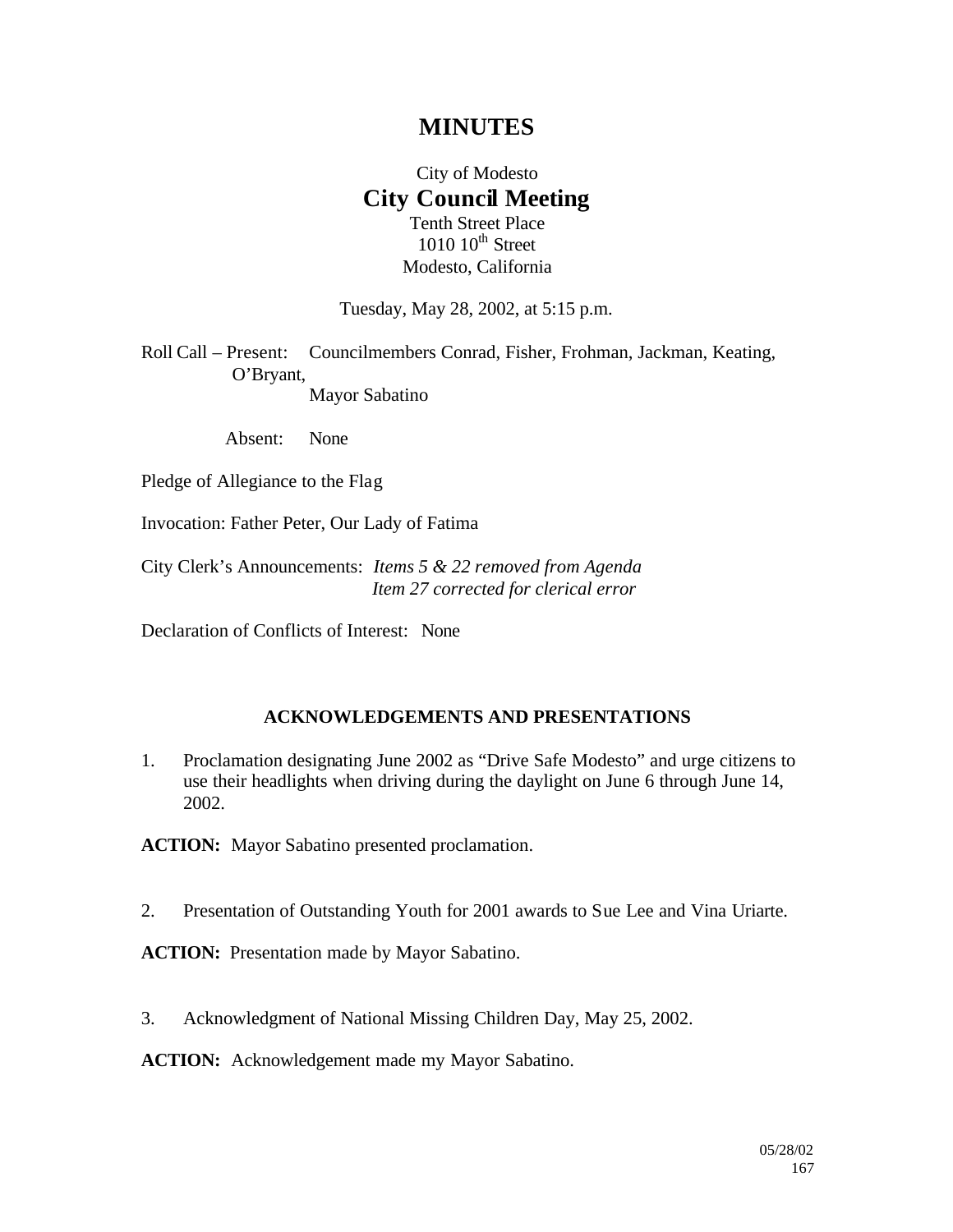### **ORAL COMMUNICATIONS**

- ?? Dave Geer commented on the press conference where the Mayor announced the seven missing individuals from Modesto.
- ?? Mayor Sabatino read press release regarding the flags being lowered to half staff in recognition of all missing persons in Modesto and the discovery of Chandra Levy. All missing persons names were read into the record.
- ?? Raul Ortega commended Mayor Sabatino for his decision to lower the flags to acknowledge missing persons.
- ?? Miguel Donoso thanked the Parks, Recreation, & Neighborhoods Director for improvements to soccer fields and Hispanic representation on the Workforce Investment Board.

# **COUNCIL COMMENTS & REPORTS**

- 4. At the request of Vice Mayor Conrad, consider changing Council meeting and Committee meeting start time to 5:30pm and Council Agenda Review start time to remain 4:30pm.
- **ACTION:** By Motion (Conrad/Jackman; majority; Keating, no) directed City Attorney to draft an ordinance to change Council meeting start time to 5:30 p.m.
- 5. At the request of Vice Mayor Conrad, consider update of costs for broadcasting City Council meetings.

**ACTION:** Item 5 was removed from the agenda.

# **CONSENT ITEMS – ROLL CALL VOTE REQUIRED**: Items 6-8, 10-18

*Item 9 removed from* 

#### *Consent*

**ACTION Consent Items 6-8, 10-18: Fisher/Frohman; unan.**

**ACTION Item 9: Fisher/Conrad; majority; Frohman, Jackman & Sabatino, no**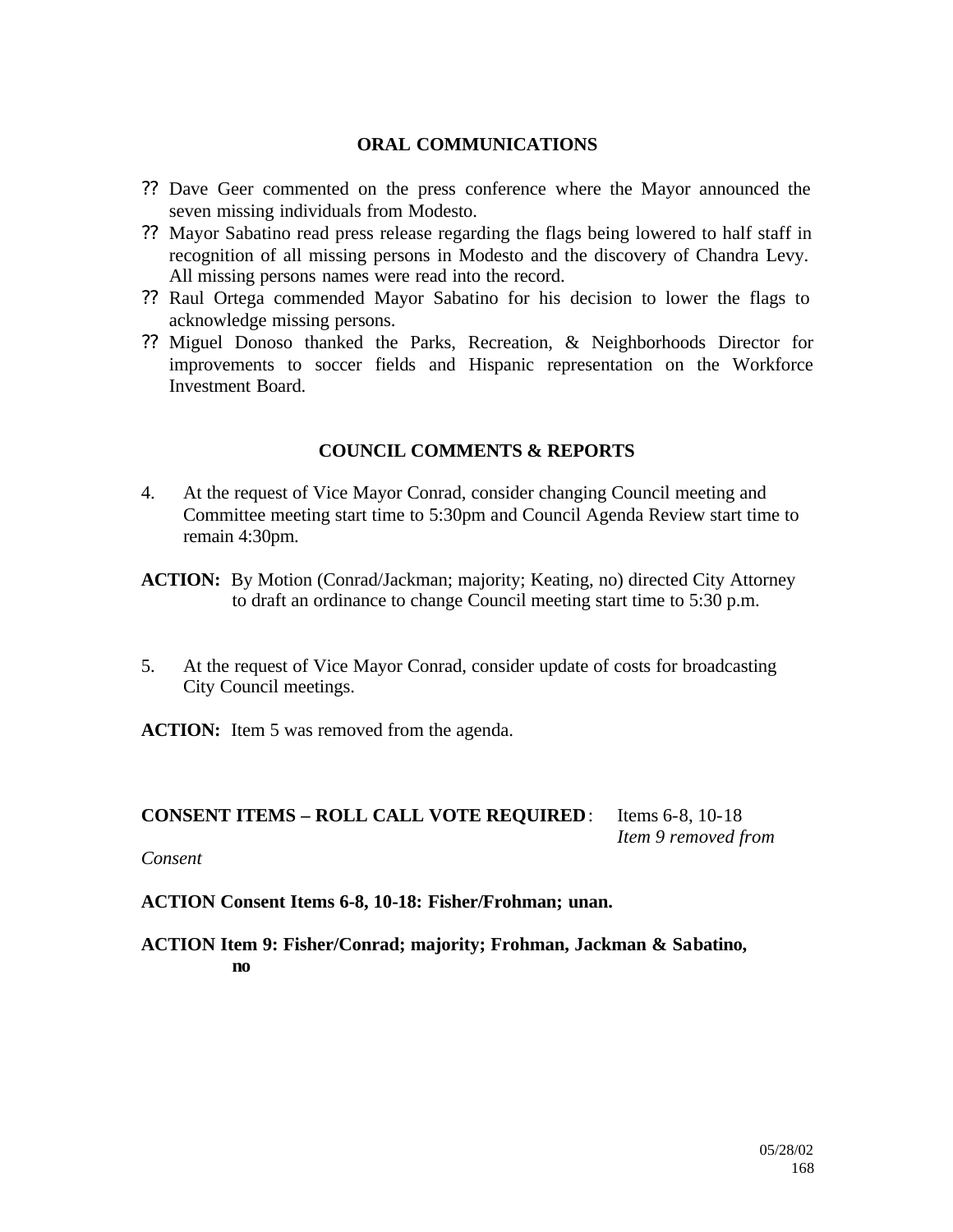#### **CONSENT ITEMS**

# **An item may be removed from consent and discussed at the request of an audience member or Councilmember.**

#### **CONSENT**

- 6. Approval of the minutes of the regular City Council meeting of May 14, 2002. (Motion approving recommended.) *Clerk; Rebecca Bartholomew, 577-5397, rbartholomew@modestogov.com*
- **ACTION:** By Motion (Fisher/Frohman; unan.) approved the minutes from May 14, 2002.

#### CONSENT

- 7. Final adoption of:
	- d. Ordinance 3255-C.S. authorizing an amendment to the contract between the City of Modesto and the Board of Administration of the California Public Employees' Retirement System.
- **ACTION:** By motion (Fisher/Frohman; unan.) approved **final adoption of Ordinance 3255-C.S**. authorizing an amendment to the contract between the City of Modesto and the Board of Administration of the California Public Employees' Retirement System.
	- b. Ordinance 3258-C.S. an ordinance amending Sections 2-1.01 and 2-1.18 of Chapter 1 of Title 2 of the Modesto Municipal Code relating to City Council organization and procedure - regular meetings and standing committees
- **ACTION:** By motion (Fisher/Frohman; unan.) approved **final adoption of Ordinance 3258-C.S**. - an ordinance amending Sections 2-1.01 and 2-1.18 of Chapter 1 of Title 2 of the Modesto Municipal Code relating to City Council organization and procedure - regular meetings and standing committees
	- c. Ordinance 3260-C.S. an ordinance amending Section 2 of Ordinance No. 1502-C.S. entitled "an ordinance amending Section Map 28-3-9 of the Zoning Map of the City of Modesto, reclassifying certain property located thereon. (P-D(139) - Modesto City Hospital Inc., Octomedent, Inc., and Antason's)", (Associated Engineering Group, Inc.)
- **ACTION:** By motion (Fisher/Frohman; unan.) approved **final adoption of Ordinance 3260-C.S.** - an ordinance amending Section 2 of Ordinance No. 1502-C.S. entitled "an ordinance amending Section Map 28-3-9 of the Zoning Map of the City of Modesto, reclassifying certain property located thereon. (P-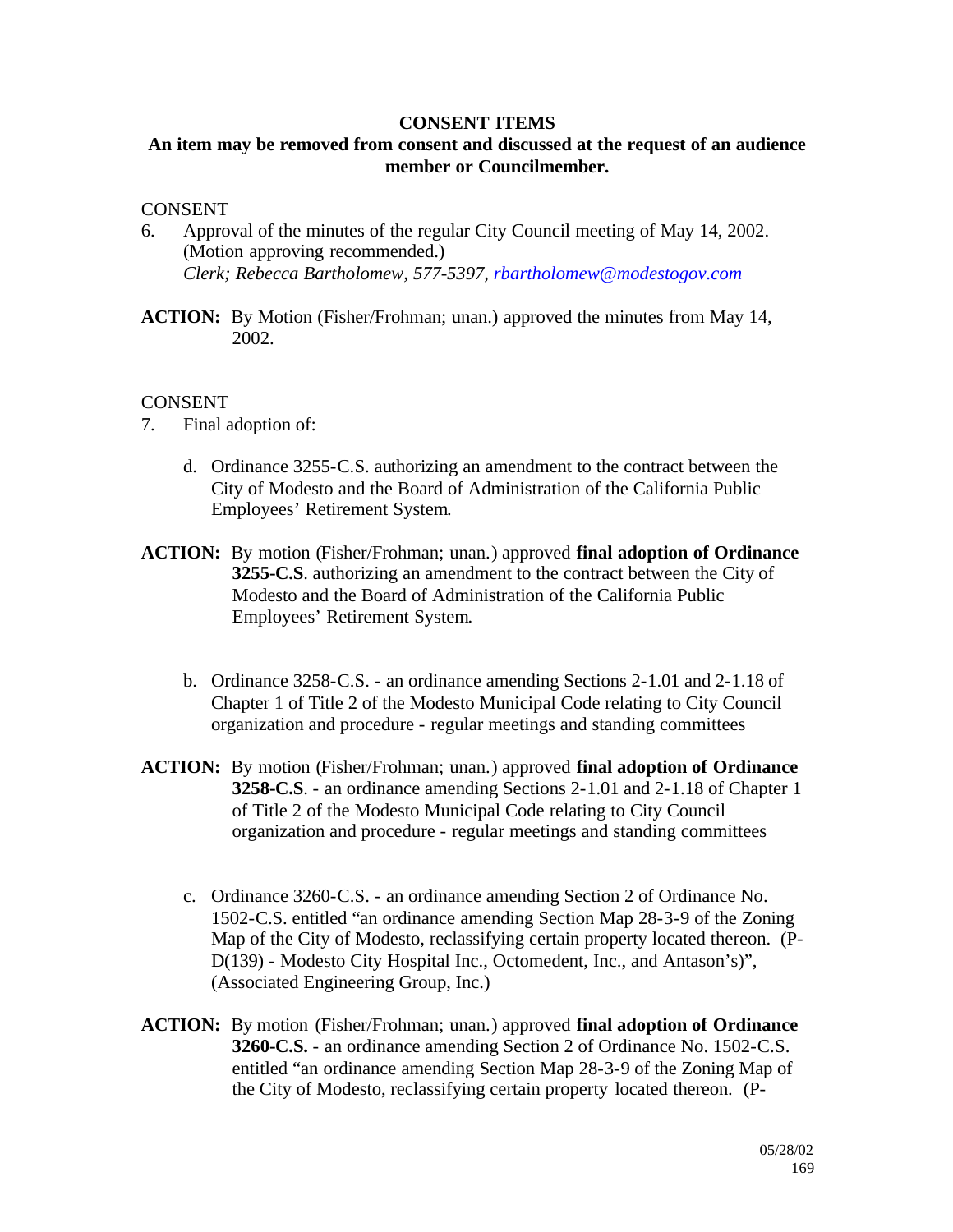D(139) - Modesto City Hospital Inc., Octomedent, Inc., and Antason's)", (Associated Engineering Group, Inc.)

# **CONSENT**

- 8. Consider amending the Capital Improvement Project budget to increase the Refurbish 1983/1990 Gillig Bus fund by \$1,032,000 to refurbish/rebuild an additional nine buses, and consider approving a \$1,032,000 change to an existing agreement with Complete Coach Works to allow for the rebuilding of nine additional 1990 Gillig buses.
	- ?? Resolution amending the CIP budget to increase the Refurbish 1983/1990 Gillig Bus fund by \$1,032,000 to refurbish/rebuild additional nine buses recommended.
	- ?? Resolution approving a \$1,032,000 change to an existing agreement with Complete Coach Works to allow for the rebuilding of nine additional 1990 Gillig buses recommended.

*Finance; Tom Reddie, 577-5406, treddie@modestogov.com*

**ACTION: Res. No. 2002-256** (Fisher/Frohman; unan.) amending the CIP budget to increase the Refurbish 1983/1990 Gillig Bus fund by \$1,032,000 to refurbish/rebuild additional nine buses

> **Res. No. 2002-256A** (Fisher/Frohman; unan.) approving a \$1,032,000 change to an existing agreement with Complete Coach Works to allow for the rebuilding of nine additional 1990 Gillig buses.

# REMOVED FROM CONSENT

- 9. Consider approving Final Map of Monterey Bay Unit No. 3 subdivision in the Carver-Bangs Specific Plan Area and authorizing the City Manager to sign the standard subdivision agreement. Owners: Bright Development, a California Corporation.
	- ?? Resolution approving Final Map of Monterey Bay Unit No. 3 subdivision in the Carver-Bangs Specific Plan Area and authorizing the City Manager to sign the an agreement with the subdivides as required by Section 4-4.604(c) of the Municipal Code recommended.

*Engineering & Transportation; Robert Granberg, 577-5259, rgranberg@modestogov.com*

**ACTION: Res. No. 2002-257** (Fisher/Conrad; Frohman, Jackman & Sabatino, no) approving Final Map of Monterey Bay Unit No. 3 subdivision in the Carver-Bangs Specific Plan Area and authorizing the City Manager to sign the an agreement with the subdivides as required by Section 4-4.604(c) of the Municipal Code.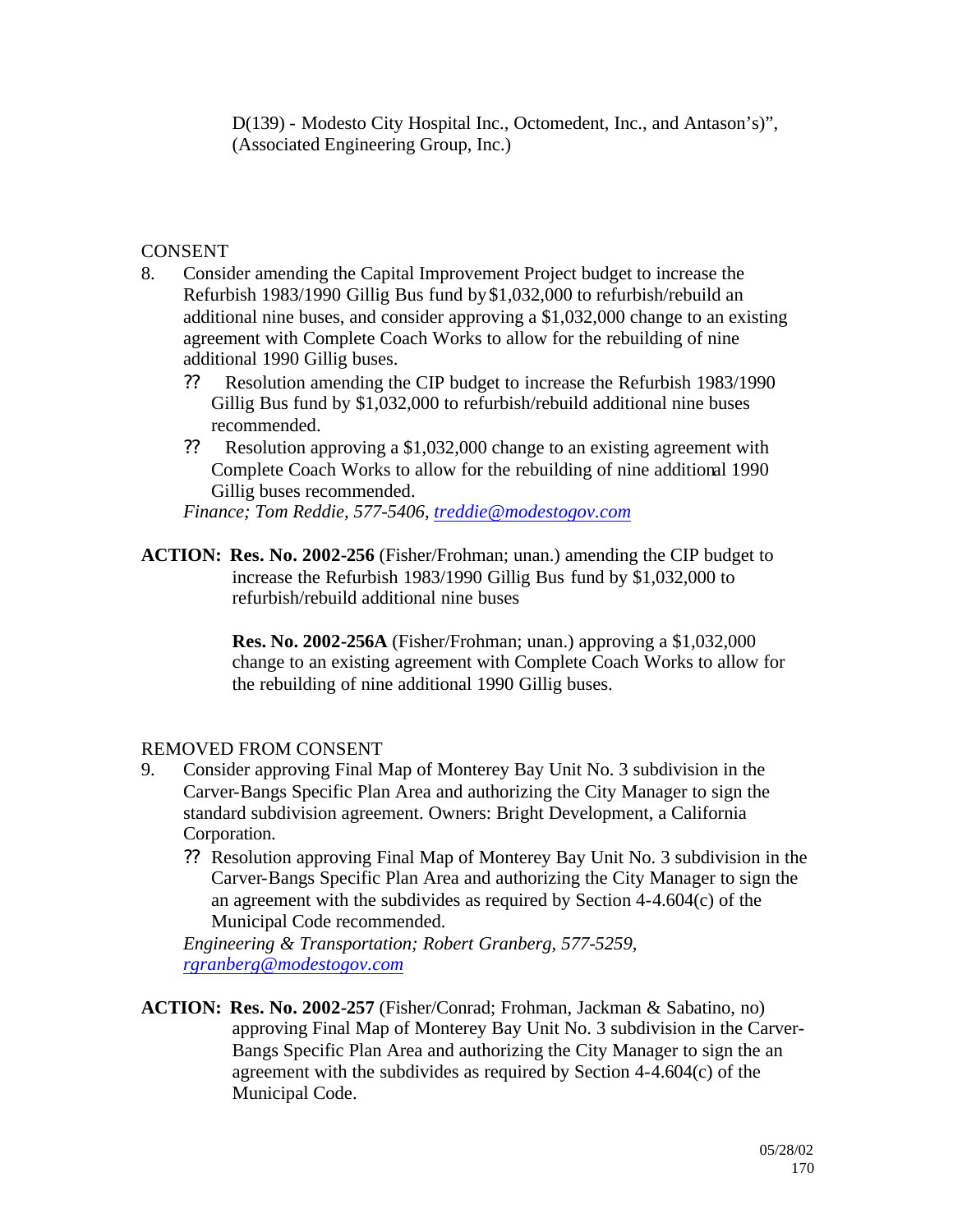# **CONSENT**

- 10. Consider a resolution approving a five-year contract with MV Transportation Inc., to operate the City of Modesto's Modesto Area Express (MAX) fixed-route bus system and authorizing the City Manager to execute the necessary documents.
	- ?? Resolution approving a five-year contract with MV Transportation Inc., to operate the City of Modesto's Modesto Area Express (MAX) fixed-route bus system and authorizing the City Manager to execute the necessary documents. *Engineering & Transportation; Fred Cavanah, 577-5295, fcavanah@modestogov.com*
- **ACTION: Res. No. 2002-258** (Fisher/Frohman; unan.) approving a five-year contract with MV Transportation Inc., to operate the City of Modesto's Modesto Area Express (MAX) fixed-route bus system and authorizing the City Manager to execute the necessary documents.

# CONSENT

- 11. Consider changing the public hearing date of June 18, 2002 set by Resolution 2002- 195 for Landscape Maintenance Assessment District No. 1 for Dry Creek Meadows subdivision No. 1-6 and setting a new public hearing date of June 25, 2002 on the question of the levy of the proposed annual assessment and rescinding Resolution 2002-195.
	- ?? Resolution changing the public hearing date of June 18, 2002 set by Resolution 2002-195 for Landscape Maintenance Assessment District No. 1 for Dry Creek Meadows subdivision No. 1-6 and setting a new public hearing date of June 25, 2002 on the question of the levy of the proposed annual assessment and rescinding Resolution 2002-195 recommended.

*Engineering & Transportation; Robert Granberg, 577-5259, rgranberg@modestgov.com*

**ACTION: Res. No. 2002-259** (Fisher/Frohman; unan.) changing the public hearing date of June 18, 2002 set by Resolution 2002-195 for Landscape Maintenance Assessment District No. 1 for Dry Creek Meadows subdivision No. 1-6 and setting a new public hearing date of June 25, 2002 on the question of the levy of the proposed annual assessment and rescinding Resolution 2002-195.

#### CONSENT

12. Consider changing the public hearing date of June 18, 2002 set by Resolution 2002- 196 for Landscape Maintenance Assessment District No. 2 for Dry Creek Meadows subdivision No. 7-10 and setting a new public hearing date of June 25, 2002 on the question of the levy of the proposed annual assessment and rescinding Resolution 2002-196.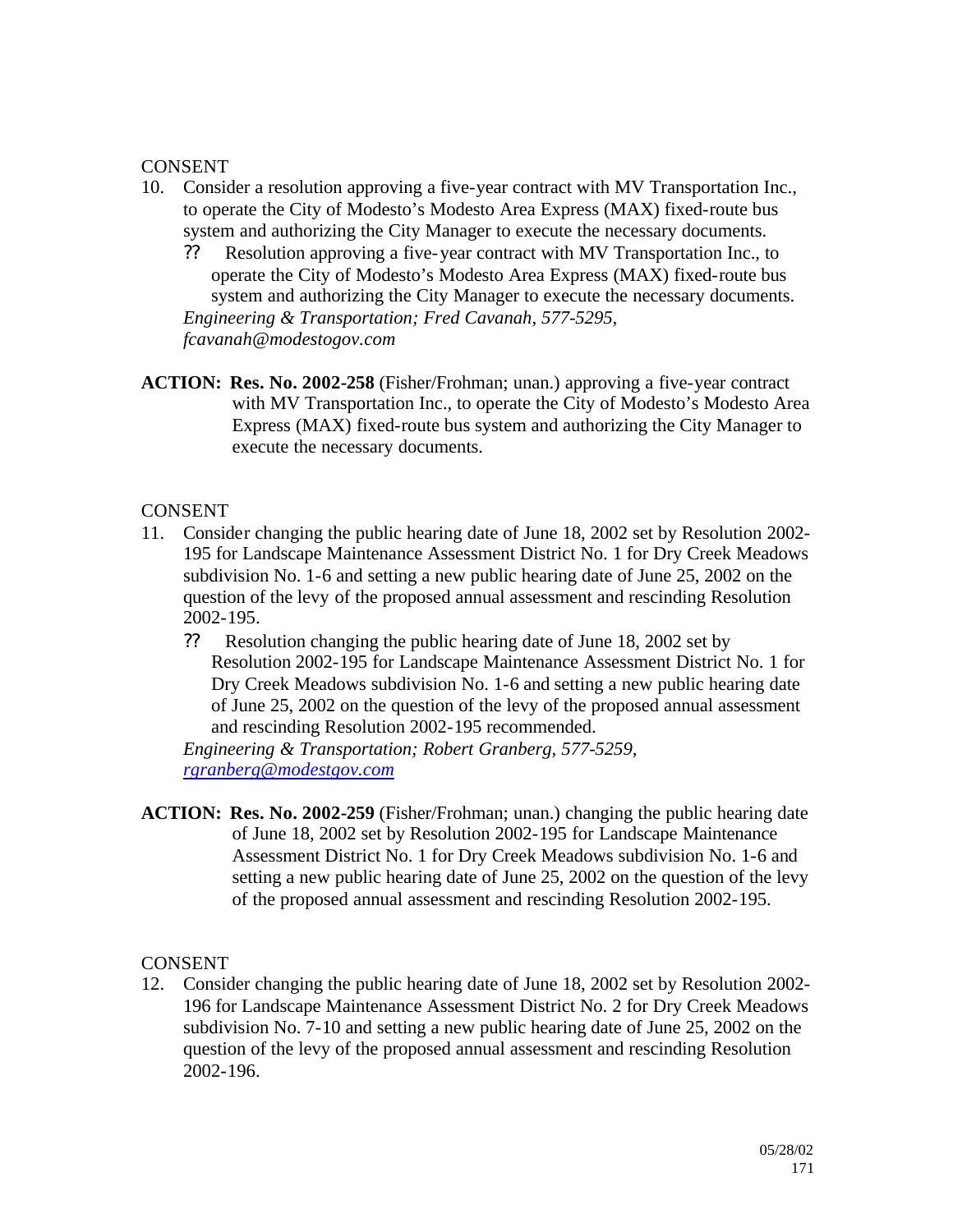?? Resolution changing the public hearing date of June 18, 2002 set by Resolution 2002-196 for Landscape Maintenance Assessment District No. 2 for Dry Creek Meadows subdivision No. 7-10 and setting a new public hearing date of June 25, 2002 on the question of the levy of the proposed annual assessment and rescinding Resolution 2002-196 recommended.

*Engineering & Transportation; Robert Granberg, 577-5259, rgranberg@modestgov.com*

**ACTION: Res. No. 2002-260** (Fisher/Frohman; unan.) changing the public hearing date of June 18, 2002 set by Resolution 2002-196 for Landscape Maintenance Assessment District No. 2 for Dry Creek Meadows subdivision No. 7-10 and setting a new public hearing date of June 25, 2002 on the question of the levy of the proposed annual assessment and rescinding Resolution 2002-196.

# **CONSENT**

- 13. Consider awarding a bid to Pharmaceutical Case Network (PCN) of Sacramento, to provide a pharmacy benefits management program for the City of Modesto's Workers' Compensation Program for an annual estimated amount of \$110,000, and authorizing the City Manager to execute the necessary documents. The initial term of the agreement shall be for three years with the option of three additional one-year extensions.
	- ?? Resolution awarding a bid to Pharmaceutical Case Network (PCN) of Sacramento, to provide a pharmacy benefits management program for the City of Modesto's Workers' Compensation Program for an annual estimated amount of \$110,000, authorizing the City Manager to execute necessary documents, and approve the initial term of the agreement to be three years with the option of three additional one-year extensions recommended.

*Finance; Mark Averell, 577-5412, maverell@modestogov.com*

**ACTION: Res. No. 2002-261** (Fisher/Frohman; unan.)awarding a bid to Pharmaceutical Case Network (PCN) of Sacramento, to provide a pharmacy benefits management program for the City of Modesto's Workers' Compensation Program for an annual estimated amount of \$110,000, authorizing the City Manager to execute necessary documents, and approve the initial term of the agreement to be three years with the option of three additional one-year extensions.

# **CONSENT**

- 14. Consider authorizing the City Manager to submit a "Proposition 12" tree planting grant application and negotiate agreement with the State of California Department of Forestry and Fire Protection.
	- ?? Resolution authorizing the City Manager to submit a "Proposition 12" tree planting grant application and negotiate agreement with the State of California Department of Forestry and Fire Protection recommended.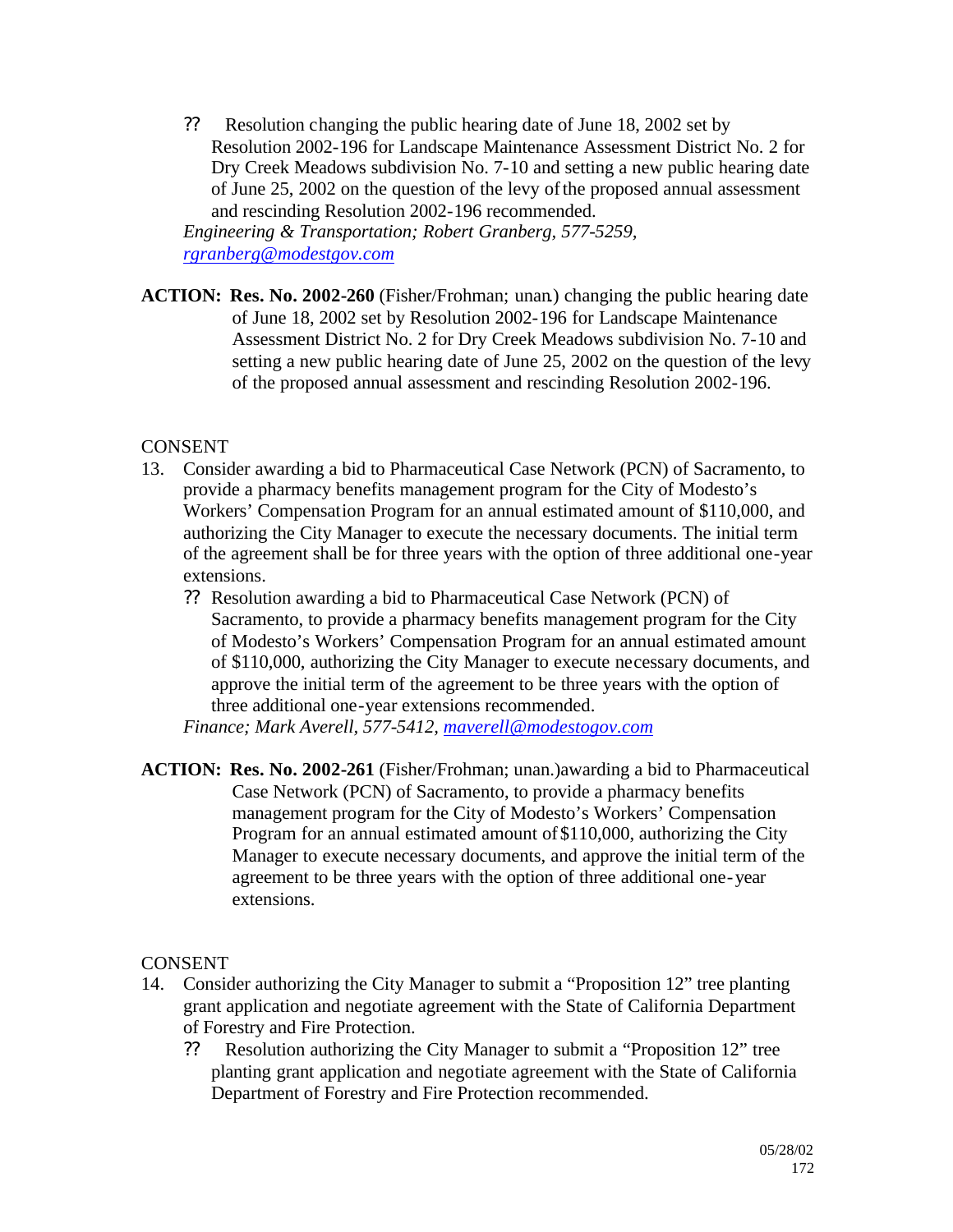*Operations & Maintenance; Peter Cowles, 342-2280, pcowles@modestogov.com*

**ACTION: Res. No. 2002-262** (Fisher/Frohman; unan.) authorizing the City Manager to submit a "Proposition 12" tree planting grant application and negotiate agreement with the State of California Department of Forestry and Fire Protection.

# CONSENT

- 15. Consider supporting a Stanislaus Council of Governments (StanCOG) application for Bicycle Transportation Account Program funding through the State of California Department of Transportation to help fund development of Phases I and III of the Virginia Corridor and certifying the availability of \$375,065 for the 10% local share. Funds are budgeted. The total project cost is \$3,750,649. Consider concurring with amendment of StanCOG's 2001 Regional Bike Plan to include the Virginia Corridor Bike Path and a portion of Pelandale Avenue as proposed bicycle routes within the City of Modesto.
	- ??Resolution supporting a Stanislaus Council of Governments (StanCOG) application for Bicycle Transportation Account Program funding through the State of California Department of Transportation to help fund development of Phases I and III of the Virginia Corridor and certifying the availability of \$375,065 for the 10% local share recommended.
	- ??Resolution concurring with amendment of StanCOG's 2001 Regional Bike Plan to include the Virginia Corridor Bike Path and a portion of Pelandale Avenue as proposed bicycle routes within the City of Modesto recommended. *Parks, Recreation & Neighborhoods; Debbie Carlson-Gould, 571-5582,*

*dgould@modestogov.com*

**ACTION: Res. No. 2002-263** (Fisher/Frohman; unan.) supporting a Stanislaus Council of Governments (StanCOG) application for Bicycle Transportation Account Program funding through the State of California Department of Transportation to help fund development of Phases I and III of the Virginia Corridor and certifying the availability of \$375,065 for the 10% local share.

> **Res. No. 2002-264** (Fisher/Frohman; unan.) concurring with amendment of StanCOG's 2001 Regional Bike Plan to include the Virginia Corridor Bike Path and a portion of Pelandale Avenue as proposed bicycle routes within the City of Modesto.

# **CONSENT**

16. Consider approving the sale of the Note and Deed of Trust executed by the Prescott Estates Homeowners Association to Chrysler Palisades Associates for \$120,000. ??Resolution approving the sale of the Note and Deed of Trust executed by the Prescott Estates Homeowners Association to Chrysler Palisades Associates for \$120,000 recommended.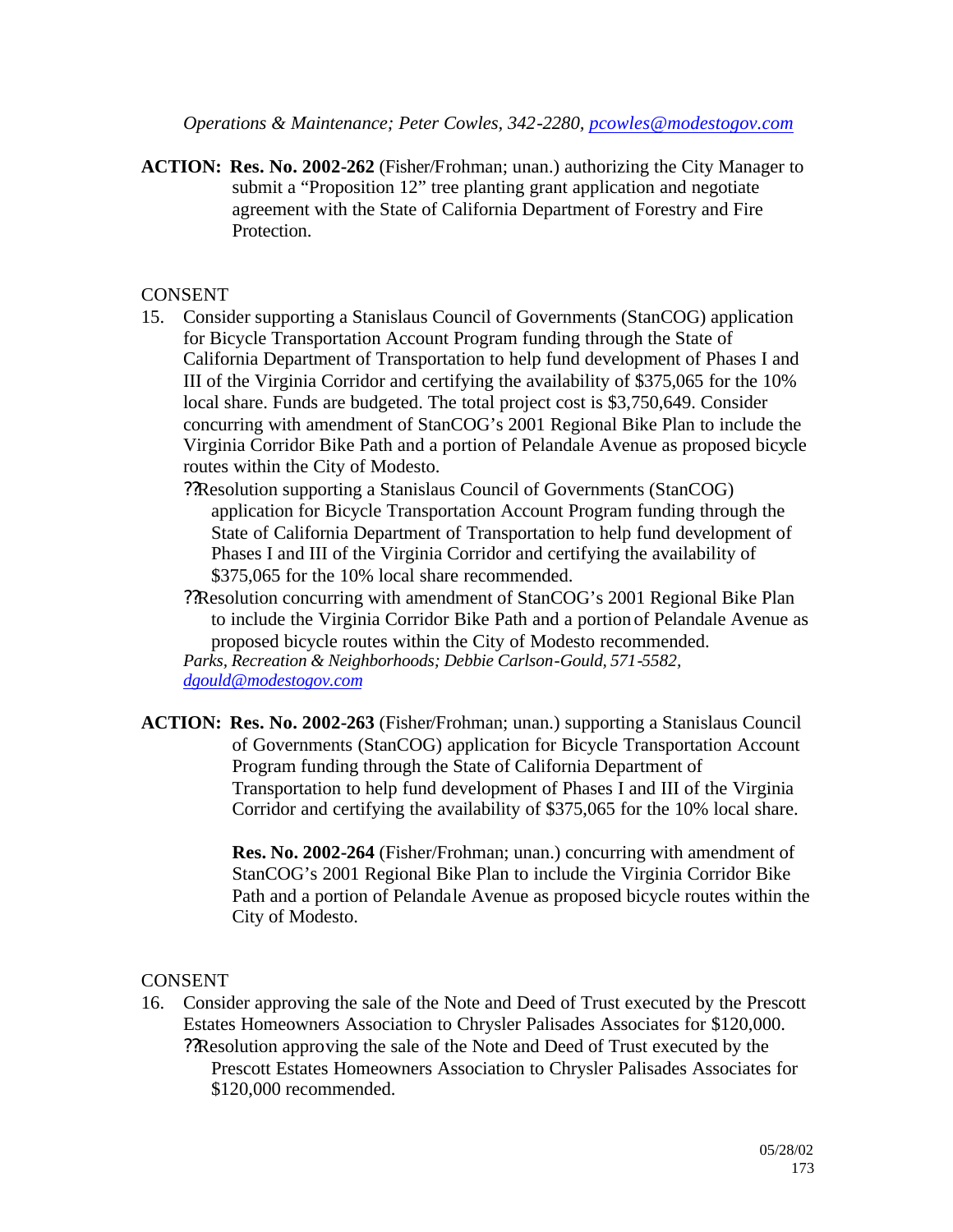*Parks, Recreation & Neighborhoods; Julie Hannon, 577-5417, jhannon@modestogov.com*

**ACTION: Res. No. 2002-265** (Fisher/Frohman; unan.) approving the sale of the Note and Deed of Trust executed by the Prescott Estates Homeowners Association to Chrysler Palisades Associates for \$120,000.

# **CONSENT**

- 17. Consider an agreement with Town Hall Services for a study to update the Capital Facility Fee program. Estimated cost, \$59,500. Funds are budgeted
	- ??Resolution approving an agreement with Town Hall Services for \$59,500 for a study on updating the Capital Facilities Fee program, authorizing the City Manager to execute necessary documents, and authorizing the City Manager to increase the scope of the agreement by \$6,500 should said increase be deemed desirable recommended.

*Finance; Patrick Samsell, 571-5556, psamsell@modestogov.com*

**ACTION: Res. No. 2002-266** (Fisher/Frohman; unan.) approving an agreement with Town Hall Services for \$59,500 for a study on updating the Capital Facilities Fee program, authorizing the City Manager to execute necessary documents, and authorizing the City Manager to increase the scope of the agreement by \$6,500 should said increase be deemed desirable.

**CONSENT** 

- 18. Consider Fiscal Year 2002/2003 claim in the amount of \$3,781,059 for Local Transportation Funds for transit purposes.
	- ?? Resolution approving the City of Modesto FY 2003 Transit Local Transportation Assistance Claim for \$3,781,059 and authorized the City Manager to submit the claim to the Stanislaus Council of Governments for payment.

*Finance; Tom Douglas, 571-5574, tdouglas@modestogov.com*

**ACTION: Res. No. 2002-267** (Fisher/Frohman; unan.) approving the City of Modesto FY 2003 Transit Local Transportation Assistance Claim for \$3,781,059 and authorized the City Manager to submit the claim to the Stanislaus Council of Governments for payment.

#### **WRITTEN COMMUNICATIONS**

19. A letter from Matt DeVader requesting discussion of the following items: excessively loud car stereos; excessively loud home stereos; motorized scooters.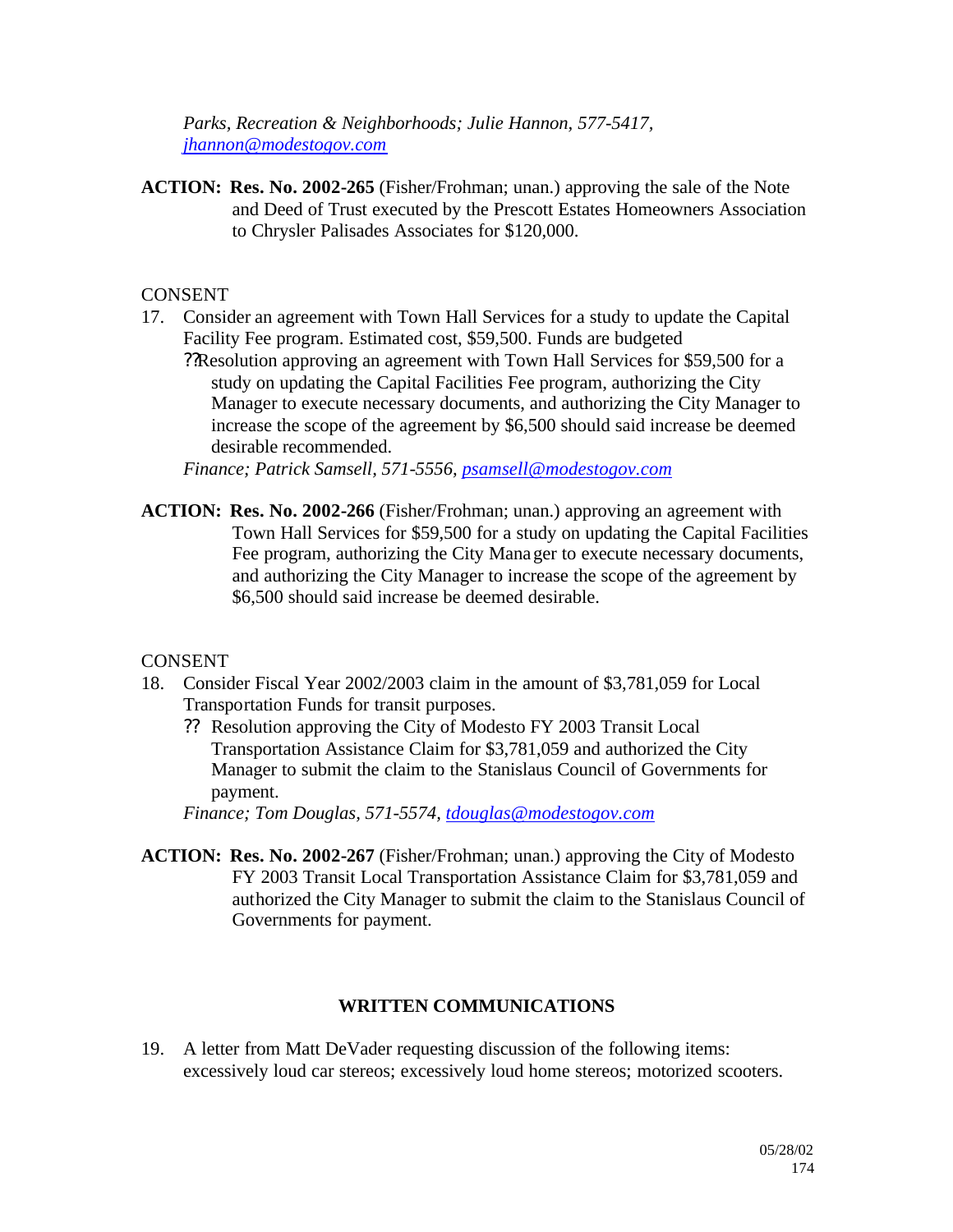# **ACTION:** No action taken.

- 20. Consider the appeal of Big Valley Grace Church regarding the District Administrator's determination that reimbursement for improvements made to American Avenue be denied (Carver-Bangs/Pelandale-Snyder CFD No. 1998-2). *Manager; Tina Rocha, 577-5321, trocha@modestogov.com*
- **ACTION: Res. No. 2002-268** (Fisher/Jackman; unan.) granting the appeal of Big Valley Grace Church.
- 21. Consider the appeal of Calvary Chapel regarding the District Administrator's determination that reimbursement for improvements made to American Avenue be denied (Carver-Bangs/Pelandale-Snyder CFD No. 1998-2). *Manager; Tina Rocha, 577-5321, trocha@modestogov.com*
- **ACTION: Res. No. 2002-269** (Fisher/Jackman; unan.) granting the appeal of Calvary Chapel.

#### *Item 22 removed from Agenda*

22. Consider reversing the penalty imposed on REDEV Inc. and Valley Public Housing for the improvements installed in connection with Woodstone Apartments and Chateau Maison in the Carver-Bangs/Pelandale-Snyder CFD No. 1998-2. *Manager; Tina Rocha, 577-5321, trocha@modestogov.com*

**ACTION:** Item 22 removed from agenda.

#### **UNFINISHED BUSINESS**

- 23. Final adoption of:
	- a. Ordinance 3150A-C.S. an ordinance of the City Council of the City of Modesto authorizing the levy of a special tax within Community Facilities District No. 2002-1 (Northpointe)
- **ACTION:** By Motion (Fisher/Conrad; unan.) approved **final adoption of Ordinance 3150A-C.S.** – an ordinance of the City Council of the City of Modesto authorizing the levy of a special tax within Community Facilities District No. 2002-1 (Northpointe)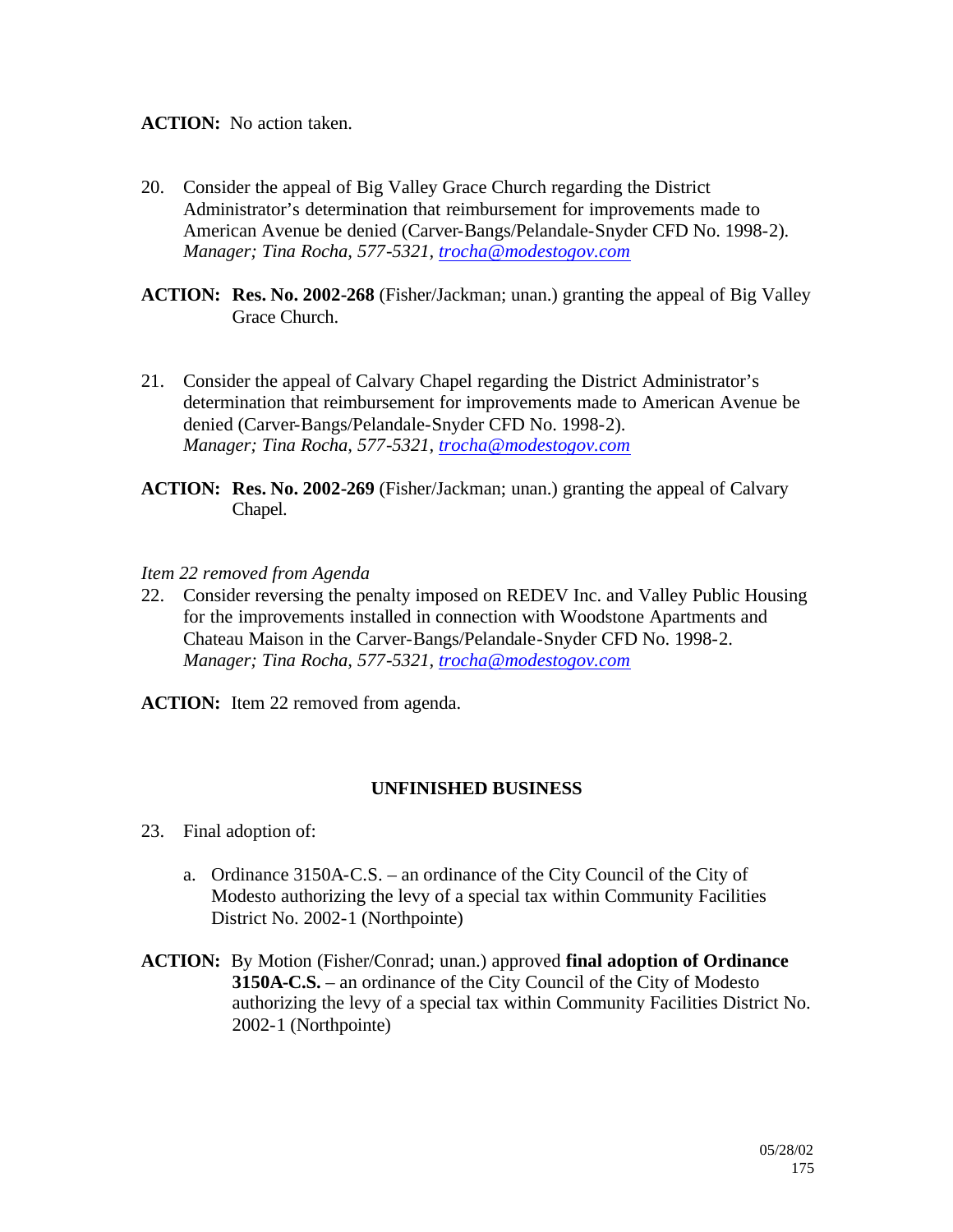- b. Ordinance 3151A-C.S. an ordinance adding Sections 11-4.38 and 11-4.39 to Chapter 4 of Title 11 of the Modesto Municipal Code relating to the Video Service Customer Act
- **ACTION:** By Motion (Frohman/Fisher; unan.) approved **final adoption of Ordinance 3151A-C.S.** – an ordinance adding Sections 11-4.38 and 11-4.39 to Chapter 4 of Title 11 of the Modesto Municipal Code relating to the Video Service Customer Act
	- c. Ordinance 3259-C.S. An ordinance amending Sections 10-2.2110 and 10-2.2112 of Chapter 2 of Title 10 of the Modesto Municipal Code rela ting to sign regulations
- **ACTION:** By Motion (Jackman/Conrad; majority; Fisher & Frohman, no) approved **final adoption of Ordinance 3259-C.S**. – An ordinance amending Sections 10-2.2110 and 10-2.2112 of Chapter 2 of Title 10 of the Modesto Municipal Code relating to sign regulations

# **HEARINGS**

24. Hearing to consider Fiscal Year 2002-2003 Proposed Operating Budget and Proposed 2002-2003 through 2011-2012 Capital Improvement Program Budget. *Finance; Rob Stout, 577-5370, rstout@modestogov.com*

**ACTION:** No action taken.

#### **NEW BUSINESS**

- 25. Consider the April 26, 2002 Storm Drainage Master Plan Update for Village One Community Facilities District No. 1996-1 and addendums thereto, prepared by Camp, Dresser, McKee. ??Motion acknowledging receipt of report recommended. *City Manager; Vickey Dion, 571-5542, vdion@modestogov.com*
- **ACTION:** By Motion (Jackman/Frohman) acknowledged receipt of report and returned item to Council at the workshop on June 17 with staff directed to include the information regarding canal discharge permit requirements.
- 26. Consider Infrastructure Financing Plan for Village One Community Facilities District No. 1996-1 prepared by Goodwin Consulting Group, Inc.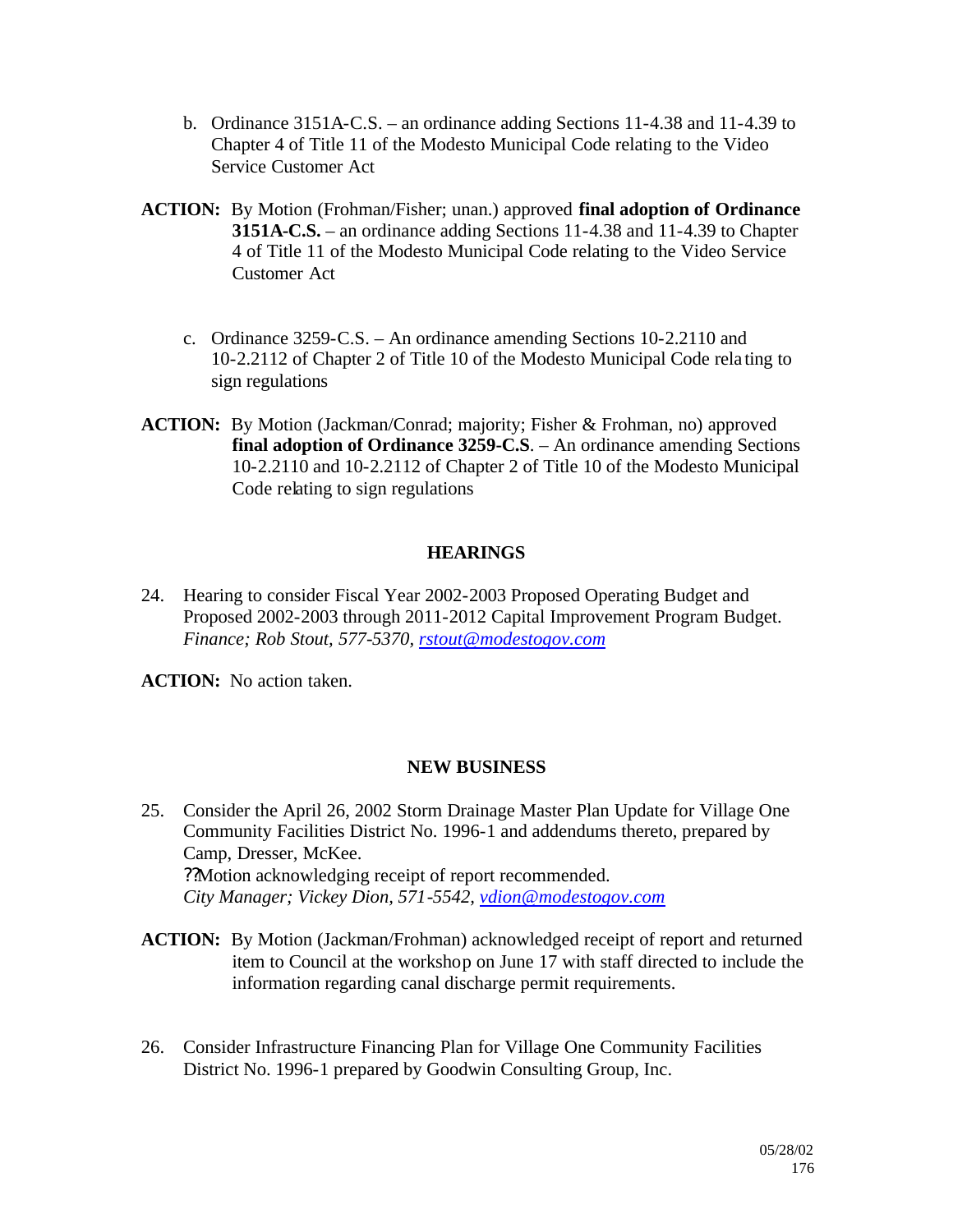??Motion acknowledging receipt of report and refer matter to the City Council Workshop on June 17, 2002 recommended. *Finance; Patrick Samsell, 571-5556, psamsell@modestogov.com*

At the request of Councilmember Frohman, consider directing staff to:

- $\mathscr{L}$  prepare a report that specifies the highest Community Facilities District Taxes and highest Capital Facilities Fees we can legally charge to rectify the Village One finance shortfall;
- $\ll$  prepare a notice that must be handed out upon sale of any home within the Village One planning area notifying homeowners of the CFF shortfall;
- $\mathcal{L}$  prepare a strategy to issue bonds specific to Village One that will enable the City to raise enough money to fully fund CFF at the earliest possible point in time.
- **ACTION:** By Motion (Conrad/Jackman; unan.) acknowledged receipt of report and referred item to the June 17 Council workshop. Staff was directed to schedule an Economic Development Workshop in the Village One neighborhood, and return to the June 4 Council Meeting with details regarding a moratorium on new construction in Village One.

# **MISCELLANEOUS**

Appointments

- 27. Consider the appointment of City Council Representatives to serve on various City, County and Community Boards, Commissions and Committees.
	- ??Resolution appointing Councilmember Denny Jackman as Council Representative to the Citizens Advisory Committee on Recycling recommended.
	- ??Resolution appointing Councilmember Tim Fisher as Council Representative to the Housing Rehabilitation Loan Committee recommended.
	- ??Resolution appointing Mayor Carmen Sabatino and Councilmember Will O'Bryant as Council Representatives to the Citizens Housing & Community Development Committee recommended.
	- ??Resolution appointing Vice Mayor Bill Conrad as Council Representative to the Cities-County Committee recommended.
	- ??Resolution appointing Vice Mayor Bill Conrad, Councilmembers Tim Fisher and Will O'Bryant, City Manager Jack Crist and City Attorney Mike Milich as Council Representatives to the City-County Liaison Committee recommended.
	- ??Resolution appointing Councilmembers Tim Fisher and Bruce Frohman as Council Representatives to the City/MID Economic Development Coordinating Committee recommended.
	- ??Resolution appointing Mayor Carmen Sabatino as Council Representative, with Vice Mayor Bill Conrad as alternate, to the Economic Development Loan Committee recommended.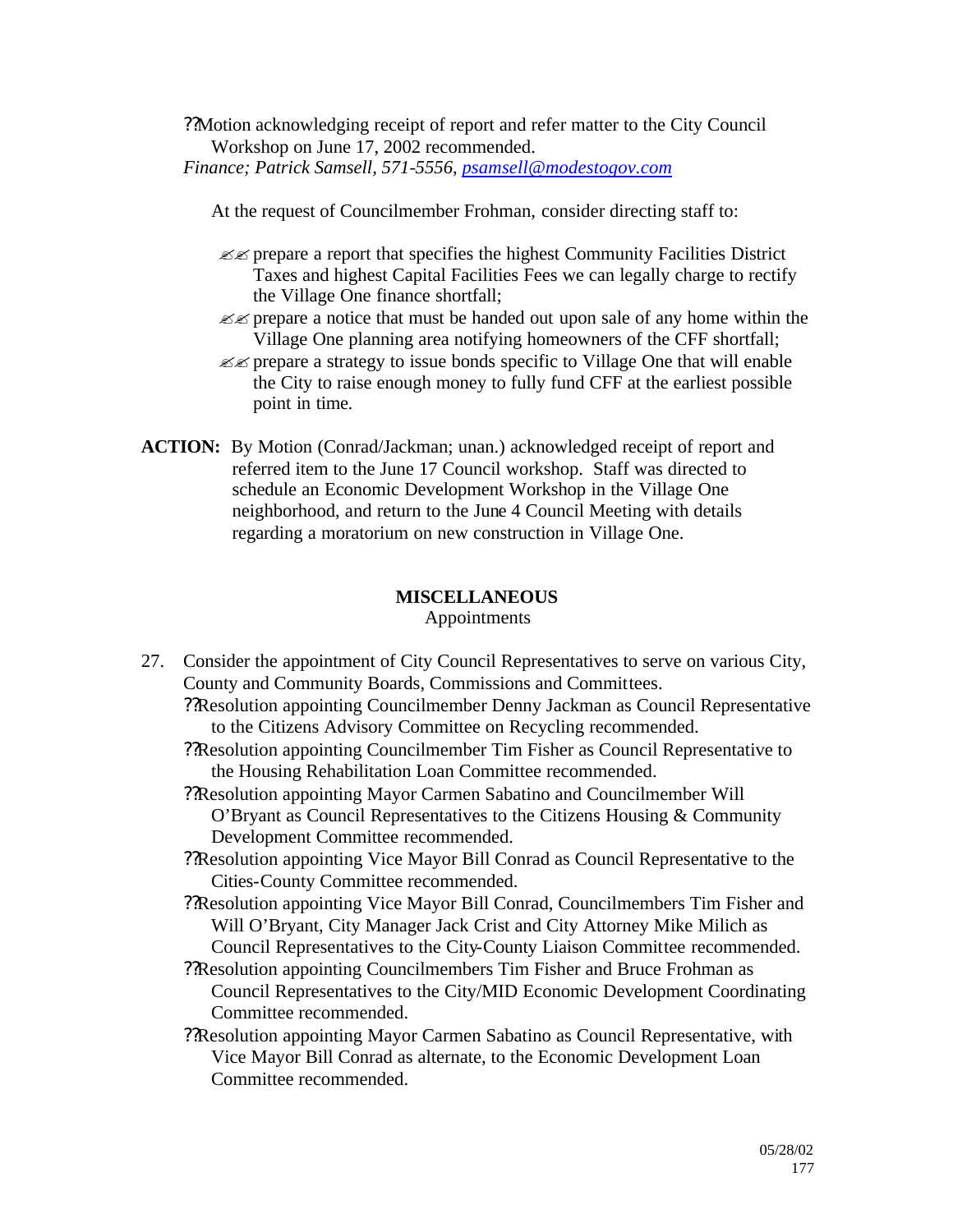- ??Resolution appointing Councilmember Will O'Bryant as Council Representative, with Councilmember Bruce Frohman as alternate, to the Economic Development Action Committee recommended.
- ??Resolution appointing Councilmember Denny Jackman as Council Representative, with Councilmember Will O'Bryant and Solid Waste Manager Jocelyn Reed as alternates, to the Integrated Waste Management Local Task Force recommended.
- ??Resolution appointing Councilmember Denny Jackman as Council Representative to the Inter-Regional Partnership Board recommended.
- ??Resolution appointing Vice Mayor Bill Conrad as Council Representative to the League of California Cities Central Valley Division Executive Committee recommended.
- ??Resolution appointing Mayor Carmen Sabatino, Councilmembers Tim Fisher, Denny Jackman, and Janice Keating as Council Representatives to the MID Domestic Water Policy Board recommended.
- ??Resolution appointing Councilmember Will O'Bryant as Council Representative to the SCEDCO Board recommended.
- ??Resolution appointing Councilmembers Tim Fisher, Bruce Frohman, and Mayor Carmen Sabatino as Council Representatives, with Denny Jackman as an alternate, to StanCOG recommended.
- ??Resolution appointing Councilmember Janice Keating as Council Representative to the Stanislaus County Water Coordinating Advisory Committee recommended.
- ??Resolution appointing Mayor Carmen Sabatino as Council Representative, with Councilmember Tim Fisher as an alternate, to the TID Joint Powers Authority recommended.
- **ACTION: Res. No. 2002-270** (Frohman/Jackman; unan.) appointing Councilmember Denny Jackman as Council Representative to the Citizens Advisory Committee on Recycling.

**Res. No. 2002-271** (Frohman/Jackman; unan.) appointing Councilmember Tim Fisher as Council Representative to the Housing Rehabilitation Loan Committee.

**Res. No. 2002-272** (Frohman/Jackman; unan.) appointing Mayor Carmen Sabatino and Councilmember Will O'Bryant as Council Representatives to the Citizens Housing & Community Development Committee.

**Res. No. 2002-273** (Frohman/Jackman; unan.) appointing Vice Mayor Bill Conrad as Council Representative to the Cities-County Committee.

**Res. No. 2002-274** (Frohman/Jackman; unan.) appointing Vice Mayor Bill Conrad, Councilmembers Tim Fisher and Will O'Bryant, City Manager Jack Crist and City Attorney Mike Milich as Council Representatives to the City-County Liaison Committee.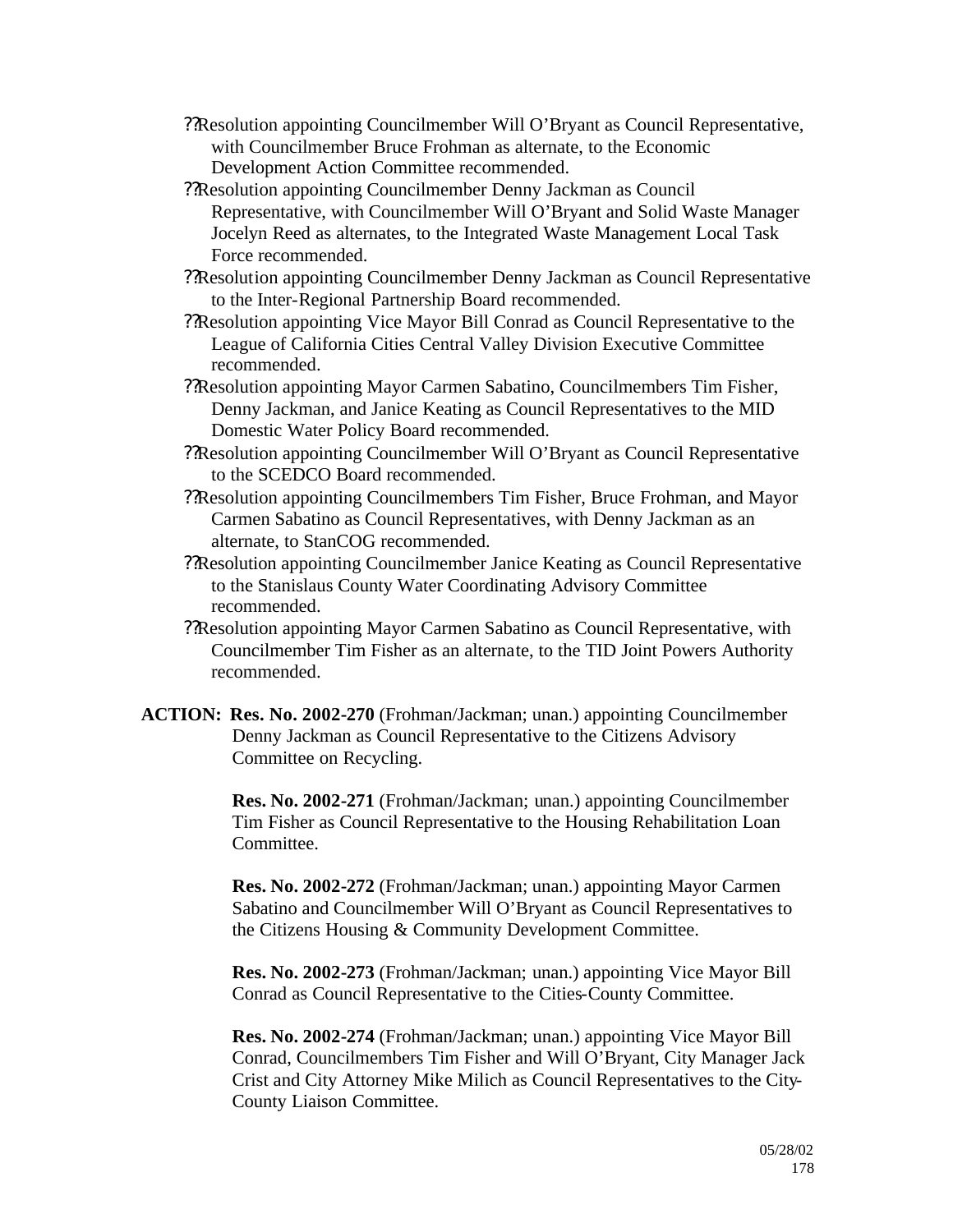**Res. No. 2002-275** (Frohman/Jackman; unan.) appointing Councilmembers Tim Fisher and Bruce Frohman as Council Representatives to the City/MID Economic Development Coordinating Committee.

**Res. No. 2002-276** (Frohman/Jackman; unan.) appointing Mayor Carmen Sabatino as Council Representative, with Vice Mayor Bill Conrad as alternate, to the Economic Development Loan Committee.

**Res. No. 2002-277** (Frohman/Jackman; unan.) appointing Councilmember Will O'Bryant as Council Representative, with Councilmember Bruce Frohman as alternate, to the Economic Development Action Committee.

**Res. No. 2002-278** (Frohman/Jackman; unan.) appointing Councilmember Denny Jackman as Council Representative, with Councilmember Will O'Bryant and Solid Waste Manager Jocelyn Reed as alternates, to the Integrated Waste Management Local Task Force.

**Res. No. 2002-279** (Frohman/Jackman; unan.) appointing Councilmember Denny Jackman as Council Representative to the Inter-Regional Partnership Board.

**Res. No. 2002-280** (Frohman/Jackman; unan.) appointing Vice Mayor Bill Conrad as Council Representative to the League of California Cities Central Valley Division Executive Committee.

**Res. No. 2002-281** (Frohman/Jackman; unan.) appointing Mayor Carmen Sabatino, Councilmembers Tim Fisher, Denny Jackman, and Janice Keating as Council Representatives to the MID Domestic Water Policy Board.

**Res. No. 2002-282** (Frohman/Jackman; unan.) appointing Councilmember Will O'Bryant as Council Representative to the SCEDCO Board.

**Res. No. 2002-283** (Frohman/Jackman; unan.) appointing Councilmembers Tim Fisher, Bruce Frohman, and Mayor Carmen Sabatino as Council Representatives, with Denny Jackman as an alternate, to StanCOG.

**Res. No. 2002-284** (Frohman/Jackman; unan.) appointing Councilmember Janice Keating as Council Representative to the Stanislaus County Water Coordinating Advisory Committee.

**Res. No. 2002-285** (Frohman/Jackman; unan.) appointing Mayor Carmen Sabatino as Council Representative, with Councilmember Tim Fisher as an alternate, to the TID Joint Powers Authority recommended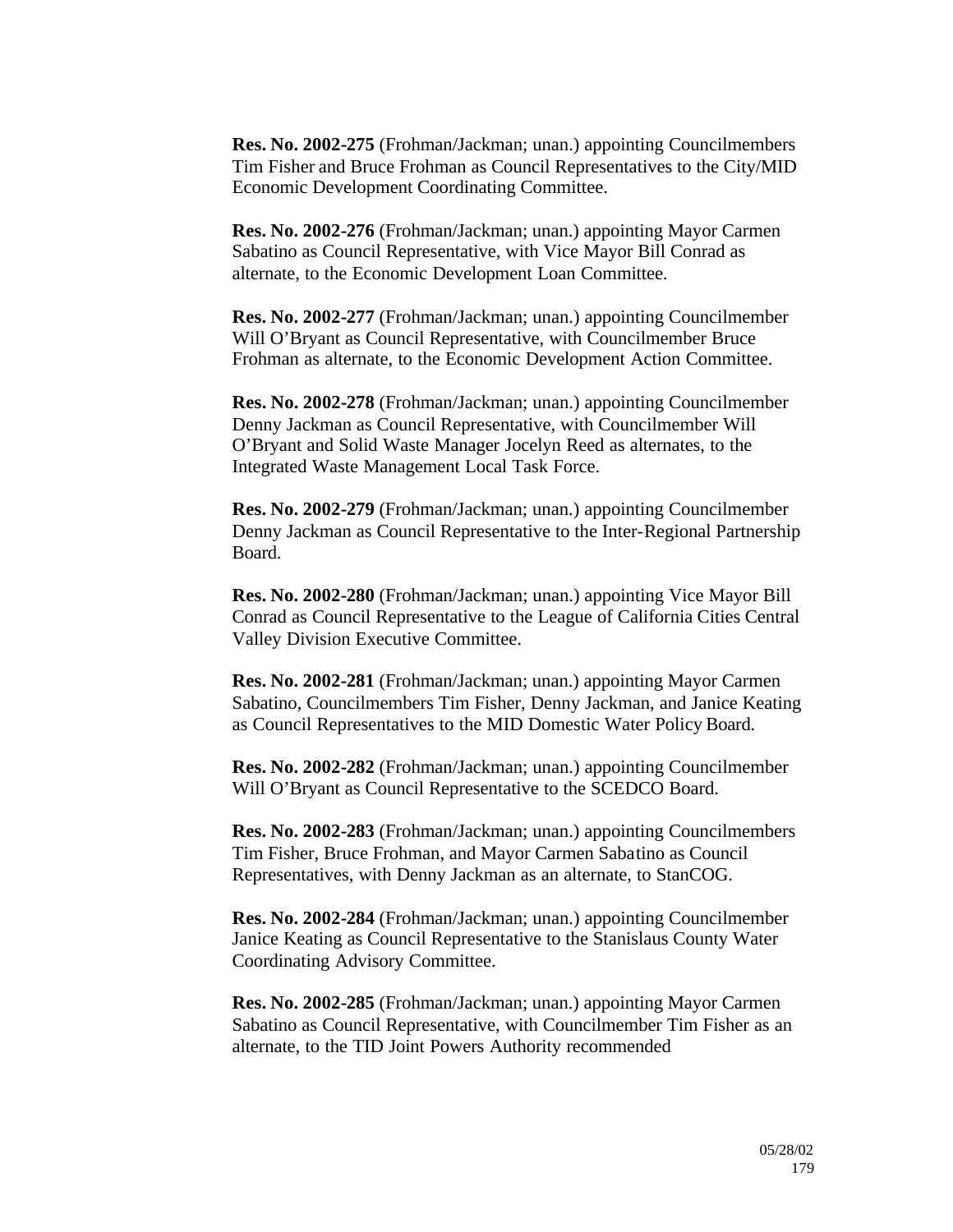# **MATTERS TOO LATE FOR THE AGENDA**

None.

# **ADJOURNMENT**

This meeting adjourned at 10:00 p.m. to the following closed session.

# **CLOSED SESSION**

# **CONFERENCE WITH LABOR NEGOTIATOR:**

(Pursuant to Section 54957.6 of the Government Code)

| <b>Agency Negotiators:</b>     | Jack R. Crist, City Manager<br>Robin Renwick, Personnel Director                                                                                                                                       |
|--------------------------------|--------------------------------------------------------------------------------------------------------------------------------------------------------------------------------------------------------|
| <b>Employee Organizations:</b> | <b>Modesto City Employees Association</b><br>Unrepresented Management & Confidential<br><b>Employees</b><br><b>Modesto Police Officers Association</b><br><b>Modesto Police Management Association</b> |

The City Attorney returned at 10:40 p.m. to announce that no reportable action was taken.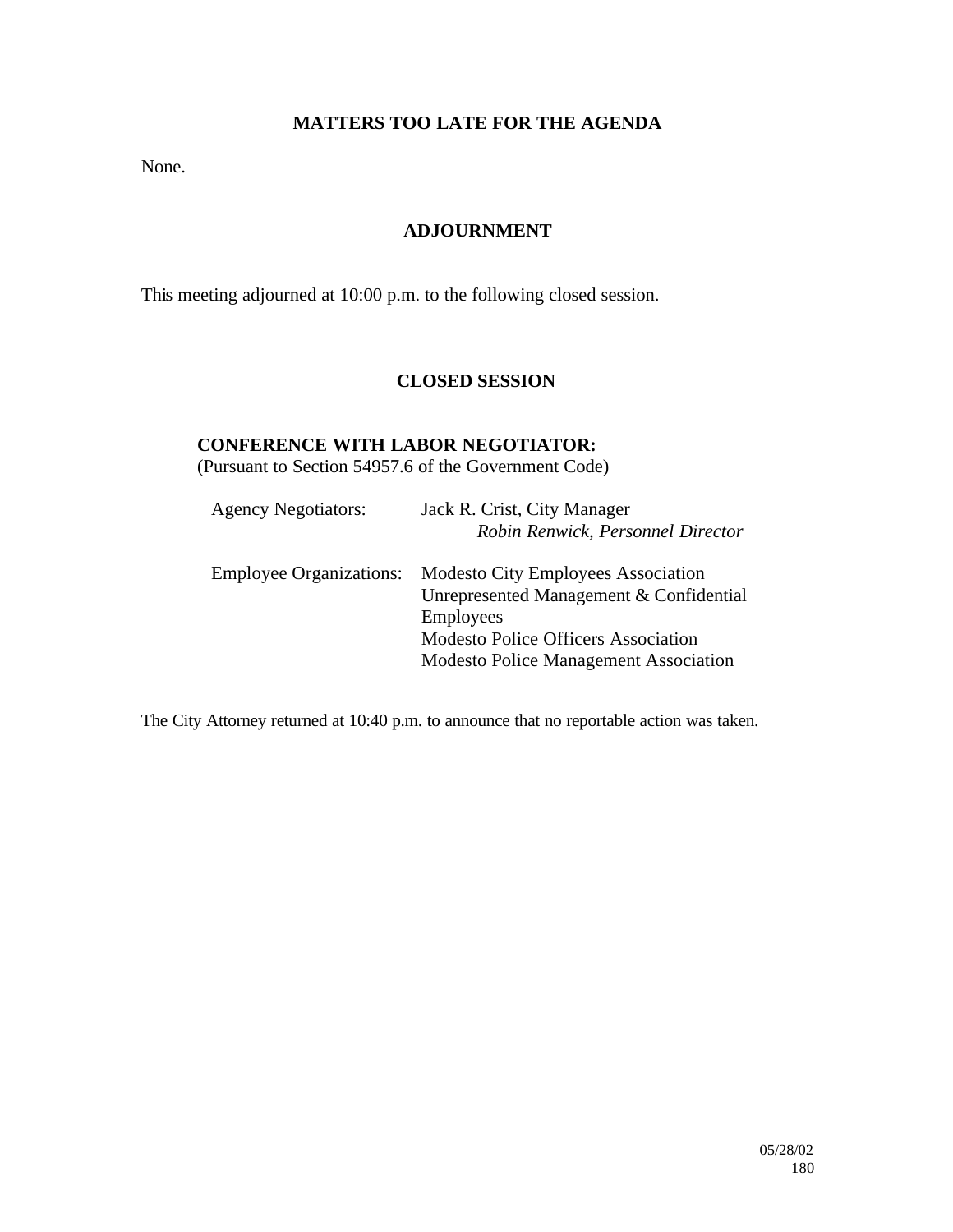# **MINUTES**

## City of Modesto **City Council Meeting** Tenth Street Place  $1010$   $10^{th}$  Street Modesto, California

Tuesday, June 4, 2002, at 5:15 p.m.

Roll Call – Present: Councilmembers Conrad, Fisher, Frohman, Jackman, Keating, O'Bryant, Mayor Sabatino

Absent: None

Pledge of Allegiance to the Flag

Invocation: The Lord's Prayer

*City Clerk's Announcements: None*

Declaration of Conflicts of Interest: None

#### **ORAL COMMUNICATIONS**

None

#### **COUNCIL COMMENTS & REPORTS**

- 1. At the request of Councilmember Keating, consider proposal to change scheduled meeting date in August from Thursday, August 8, 2002 to Wednesday, August 7, 2002 (Tuesday, August 6 is National Night Out); Consider proposal to change scheduled Council vacation weeks from August 19 through August 30, 2002 to August 12 through August 23, 2002 with the possibility of canceling August 27, 2002 dependent upon items proposed for the August 27 meeting.
- **ACTION:** By Motion (Keating/Fisher; unan.) amended Council Calendar for August 2002. Meetings will be held Thursday, August 8 and Tuesday, August 27.

**CONSENT ITEMS – ROLL CALL VOTE REQUIRED**: Items 4 through 7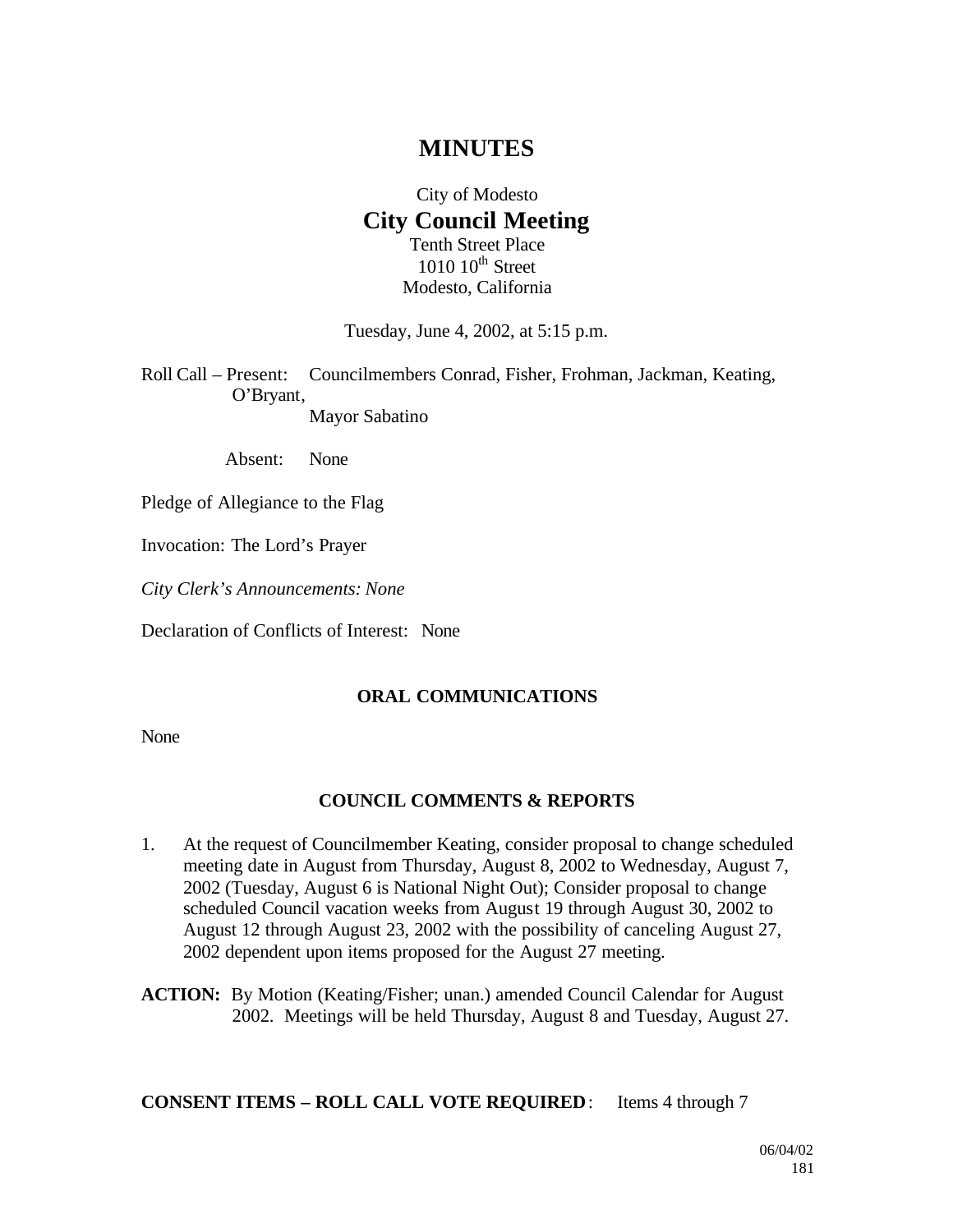*consent*

**ACTION Item 2: Conrad/Jackman; unan.**

**ACTION Item 3: Frohman/Fisher; unan.**

**ACTION Items 4-7: Fisher/Keating; unan.**

#### **CONSENT ITEMS**

#### **An item may be removed from consent and discussed at the request of an audience member or Councilmember.**

#### REMOVED FROM CONSENT

- 2. Approval of the minutes of the special budget workshop of May 23, 2002, and the regular City Council meeting of May 28, 2002. (Motion approving recommended.) *Clerk; Rebecca Bartholomew, 577-5397, rbartholomew@modestogov.com*
- **ACTION:** By Motion (Conrad/Jackman; unan.) approved the minutes of May 23 and May 28, 2002, adding transcript of Item 26 to the May  $28<sup>th</sup>$  minutes.

#### REMOVED FROM CONSENT

- 3. Consider awarding an \$85,886.74 contract to D.A. Wood Construction for the project titled "Oakbrook Apartment Lift Station"; Consider amending the budget by \$52,000 to fully fund the project.
- ?? Resolution awarding an \$85,886.74 contract to D.A. Wood Construction for the project titled "Oakbrook Apartment Lift Station" recommended.
- ?? Resolution amending the budget by \$52,000 to fully fund the project recommended. *Engineering & Transportation; Dean Phillips, 577-5260, dphillips@modestogov.com*
- **ACTION: Res. No. 2002-286** (Frohman/Fisher; unan.) awarding an \$85,886.74 contract to D.A. Wood Construction for the project titled "Oakbrook Apartment Lift Station"

**Res. No. 2002-287** (Frohman/Fisher; unan.) amending the budget by \$52,000 to fully fund the project.

#### **CONSENT**

4. Consider rejecting the sole bid for the project titled "Bowen Avenue Roundabouts."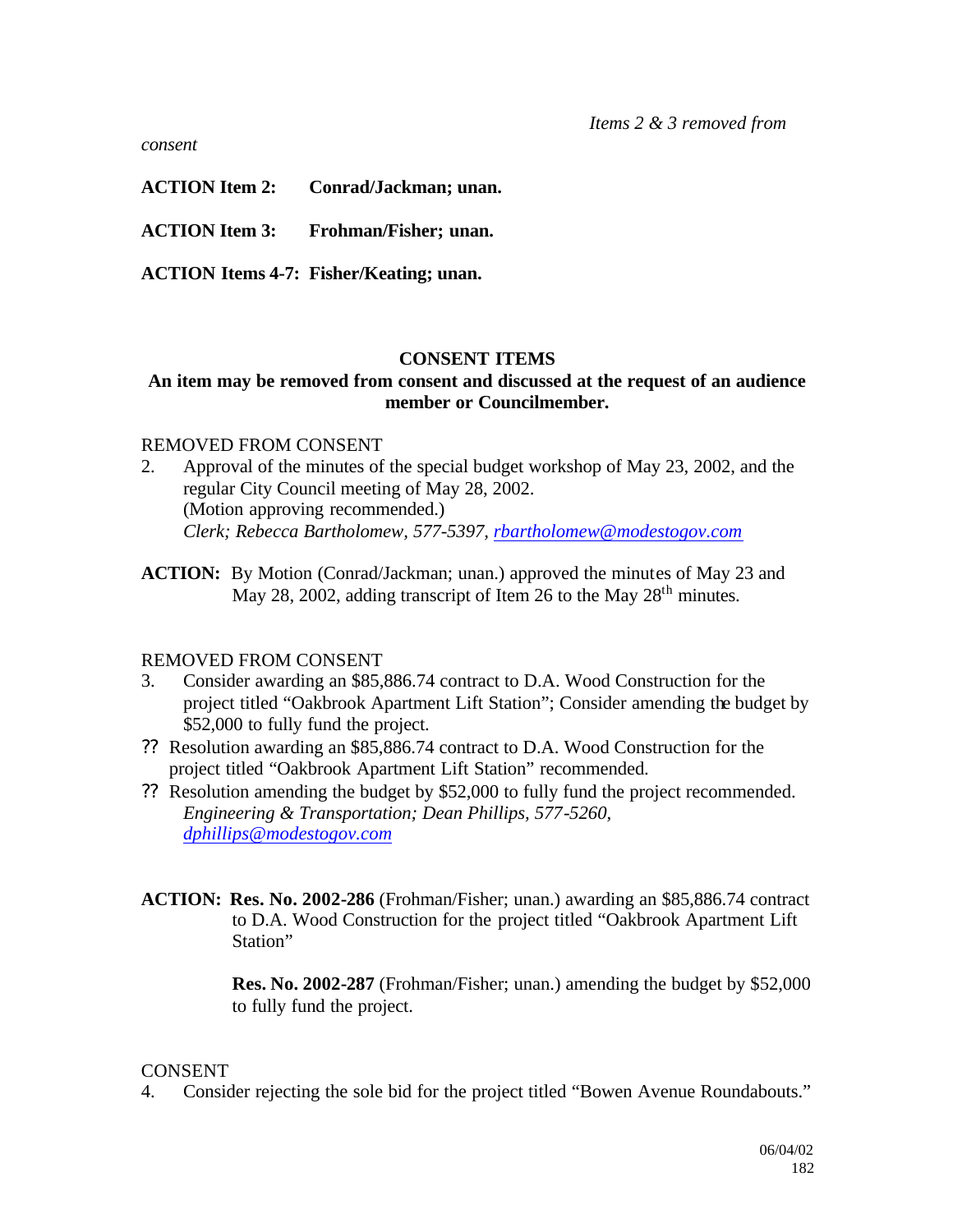??Resolution rejecting the sole bid for the project titled "Bowen Avenue Roundabouts" recommended. *Engineering & Transportation; Dean Phillips, 577-5260, dphillips@modestogov.com*

**ACTION: Res. No. 2002-288** (Fisher/Keating; unan.) rejecting the sole bid for the project titled "Bowen Avenue Roundabouts."

## CONSENT

- 5. Consider approving the International Festival Committee to conduct an International Festival in the City of Modesto. Funds are budgeted through the Cultural Promotions organization of the Parks, Recreation & Neighborhoods Department.
	- ?? Resolution granting approval for the International Festival Committee to conduct an International Festival in the City of Modesto subject to certain conditions and rescinding Resolution 99-424 recommended.

*Parks, Recreation & Neighborhoods; Chris Elms, 577-5336, celms@modestogov.com*

**ACTION: Res. No. 2002-289** (Fisher/Keating; unan.) granting approval for the International Festival Committee to conduct an International Festival in the City of Modesto subject to certain conditions and rescinding Resolution 99- 424.

## **CONSENT**

- 6. Consider approving a license agreement with Bradley L. & Nancy Hawn, and Jack P. & Carla Deliddo for the Tenth Street parking structure (33 spaces) and the Eleventh Street parking structure (22 spaces). Revenue generated will be \$2200 per month.
	- ?? Resolution approving a license agreement with Bradley L. & Nancy Hawn, and Jack P. & Carla Deliddo for the Tenth Street parking structure and the Eleventh Street parking structure recommended.

*Community & Economic Development; Linda Boston, 571-5179, lboston@modestogov.com*

**ACTION: Res. No. 2002-290** (Fisher/Keating; unan.) approving a license agreement with Bradley L. & Nancy Hawn, and Jack P. & Carla Deliddo for the Tenth Street parking structure and the Eleventh Street parking structure.

## CONSENT

7. Consider introduction of an ordinance to change Council meeting start time to 5:30pm.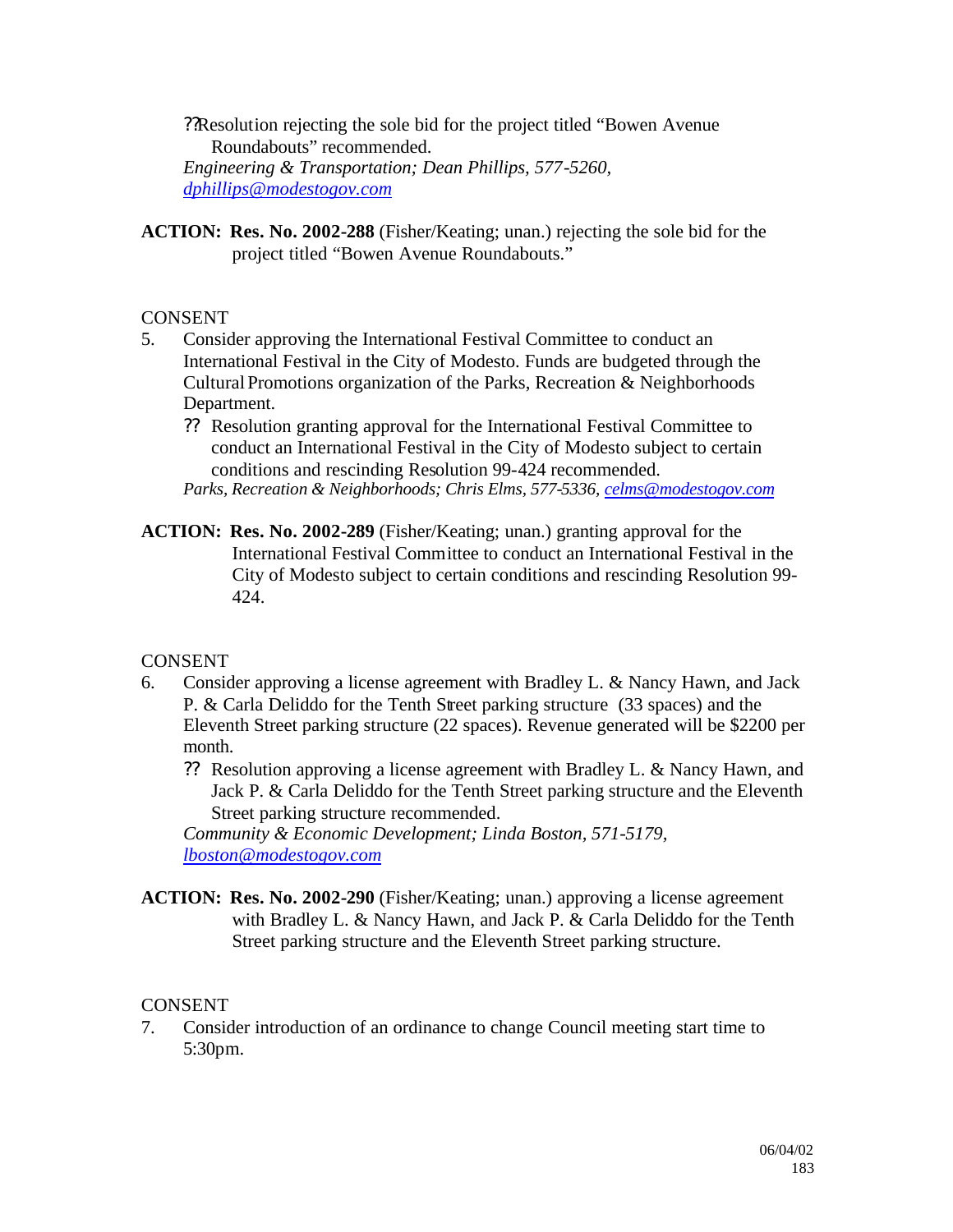??Introduce an ordinance amending Section 2-1.01 of the Modesto Municipal Code to change the time for regular meetings of the City Council from 5:15 p.m. to 5:30 p.m.

*Attorney; Mike Milich, 577-5284, mmilich@modestogov.com*

**ACTION:** By Motion (Fisher/Keating; unan.) **introduced Ordinance No. 3261–C.S.** amending Section 2-1.01 of the Modesto Municipal Code to change the time for regular meetings of the City Council from 5:15 p.m. to 5:30 p.m.

## **UNFINISHED BUSINESS**

8. Consider an ordinance granting authority to approve extensions for vesting tentative subdivision maps to the Council rather than the Planning Commission with optional sunset provisions.

??Introduce an ordinance amending Sections 4-4.405 and 4-4.601 of the Modesto Municipal Code relating to tentative maps for subdivisions other than parcel maps and final maps recommended.

*Attorney; Mike Milich, 577-5284, mmilich@modestogov.com*

- **ACTION:** By Motion (Frohman/Conrad; majority; Fisher, no) **introduced Ordinance No. 3262–C.S.** amending Sections 4-4.405 and 4-4.601 of the Modesto Municipal Code relating to tentative maps for subdivisions other than parcel maps and final maps, including the sunset provision and the review of a three year vesting period.
- 9. Consider an ordinance requiring disclosure of individual financial interests in development projects that come before the City. ??Introduce an ordinance adding Chapter 10 entitled "Conflict Disclosure to Title 2 of the Modesto Municipal Code recommended. *Attorney; Mike Milich, 577-5284, mmilich@modestogov.com*
- **ACTION:** By Order of the Chair, this item was referred to the Finance Committee for review.
- 10. Consider adoption of an emergency ordinance placing a moratorium on building permits and/or land use entitlement approvals in Village One for a 45-day period. *Attorney; Mike Milich, 577-5284, mmilich@modestogov.com*
- **ACTION:** By Motion (O'Bryant/Conrad; unan) **introduced Ordinance No. 3263–C.S.**  placing a moratorium on unvested areas for a period of forty-five (45) days, no precise plan, proposed tentative subdivision or parcel maps for which the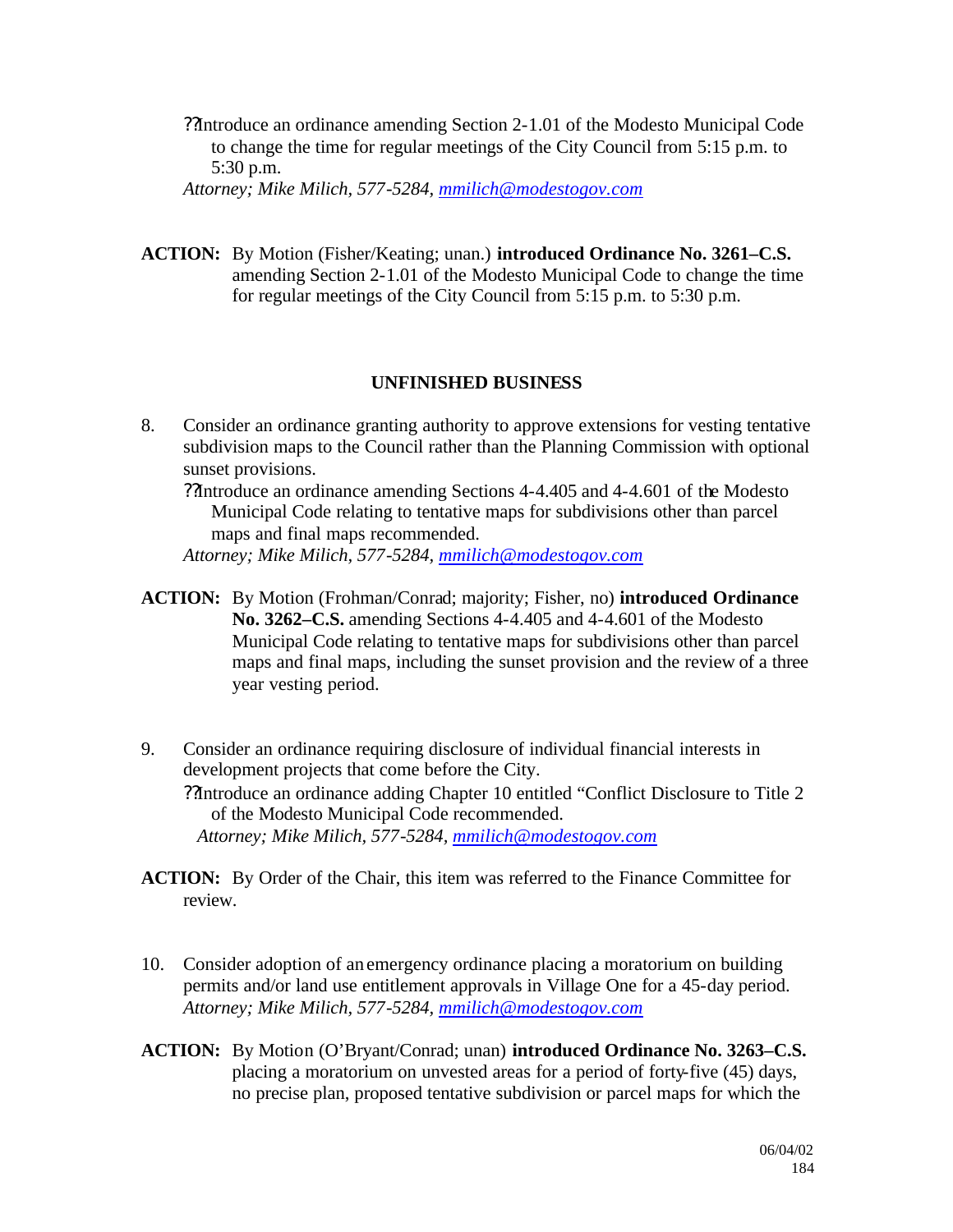application has not yet been deemed complete, use permit, rezoning, plot plan, final development plan, or other land use entitlement on unvested land shall be issued or approved.

## **HEARINGS**

- 11. Consider certifying the Mitigated Negative Declaration for Orville Wright Neighborhood Park and School; Consider approving an agreement with Modesto City Schools to develop Orville Wright Neighborhood Park; and Consider approving Master Plan and Design Development Report for Orville Wright Neighborhood Park and School. *Item was continued from April 23, 2002.*
	- ?? Resolution certifying the Mitigated Negative Declaration for Orville Wright Neighborhood Park and School recommended.
	- ?? Resolution approving an agreement with Modesto City Schools to develop Orville Wright Neighborhood Park and authorize the City Manager execute necessary documents recommended.
	- ?? Resolution approving Master Plan and Design Development Report for Orville Wright Neighborhood Park and School recommended.

*Parks, Recreation & Neighborhoods; Nathan Houx, 571-5526, nhoux@modestogov.com*

**ACTION:** By Motion (Jackman/Frohman; unan.) item was continued to June 11, 2002.

12. Hearing to consider approving an airport rates and fees adjustment of 2.5% for general aviation area aircraft hangars, offices, and aircraft tie-downs, with an effective date of July 1, 2002. *Item continued from April 23, 2002.*

**ACTION:** By Motion (Jackman/Frohman; unan.) item was continued to June 11, 2002.

## **NEW BUSINESS**

13. Consider various run-off election options and direction to staff. *City Clerk/Auditor; Jean Zahr, 577-5396, jzahr@modestogov.com*

**ACTION:** By Motion (Frohman/Jackman; unan.) item was continued to June 11, 2002.

14. Consider amending the FY01-02 Fire Department operating budget by \$999,109 to pay costs from the Binding Interest Arbitration process and award. ??Resolution amending the FY01-02 Fire Department operating budget by \$999,109 to pay costs from the Binding Interest Arbitration process and award recommended.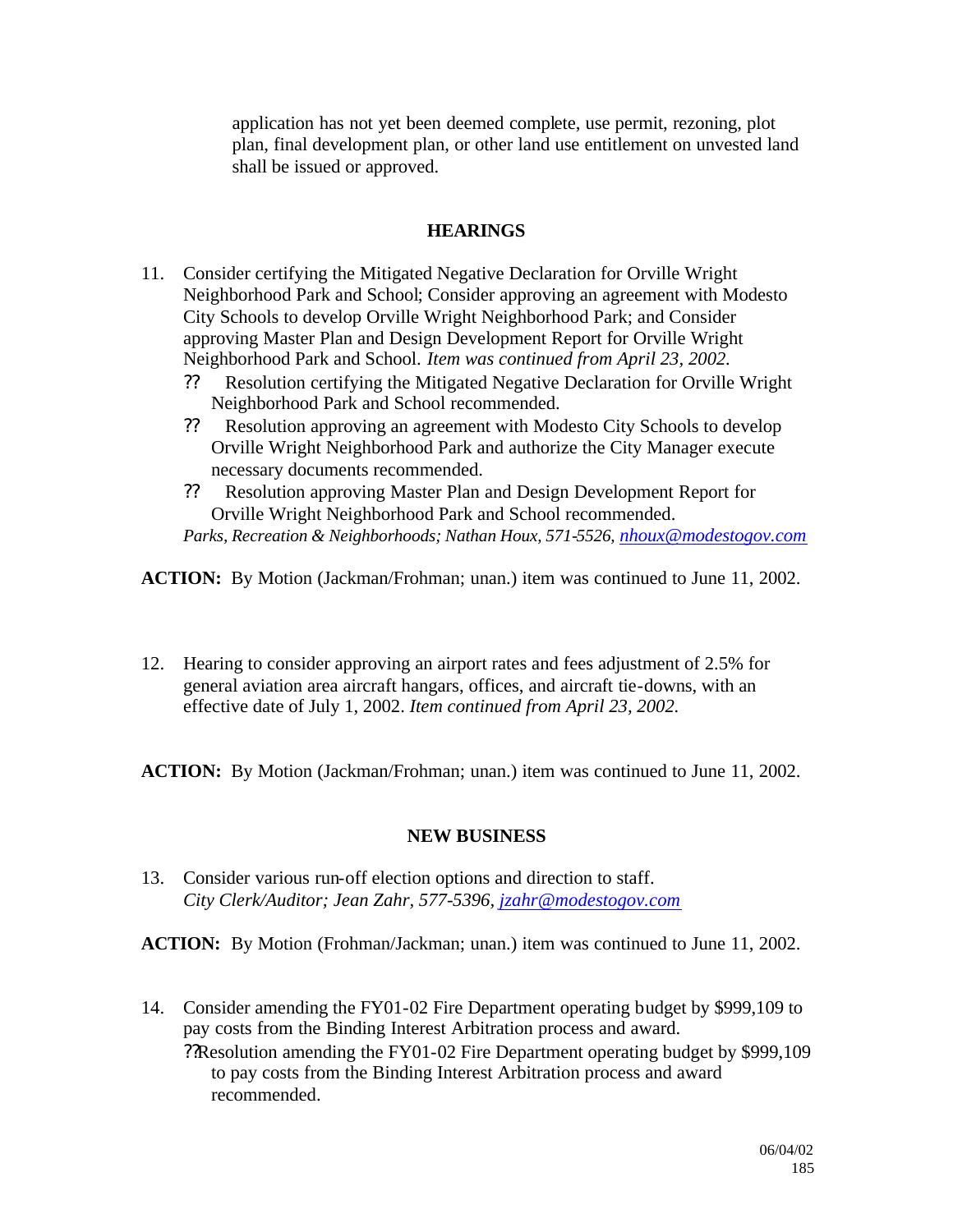*Fire; Doug Hannink, 572-9590, dhannink@modestogov.com OR Finance; Rob Stout, 577-5370, rstout@modestogov.com*

**ACTION:** By Motion (Frohman/Jackman; unan.) item was continued to June 11, 2002.

15. Consider supporting the concept of formation of a Veterans' Memorial District in Stanislaus County. ??Resolution approving support of a concept of formation of a Veterans' Memorial District in Stanislaus County recommended. *Parks, Recreation & Neighborhoods; Carolyn Eubank, 577-5349, dgould@modestogov.com*

**ACTION:** By Motion (Frohman/Jackman; unan.) item was continued to June 11, 2002.

# **MATTERS TOO LATE FOR THE AGENDA**

None.

## **ADJOURNMENT**

This meeting adjourned at 10:12 p.m.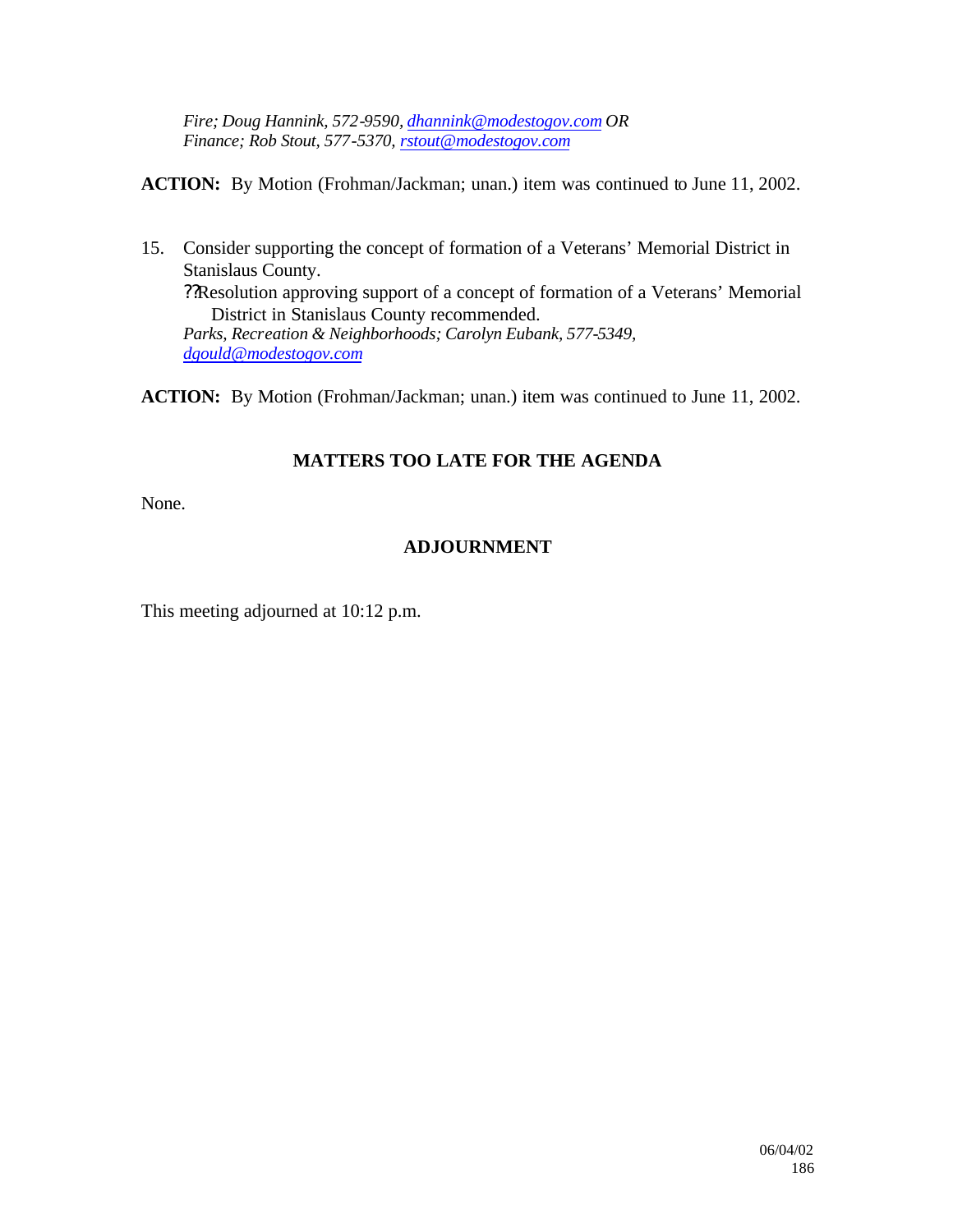# **MINUTES**

## City of Modesto **City Council Meeting** Tenth Street Place

 $1010$   $10^{th}$  Street Modesto, California

Tuesday, June 11, 2002, at 5:15 p.m.

Roll Call – Present: Councilmembers Conrad, Fisher, Frohman, Jackman, Keating, O'Bryant, Mayor Sabatino

Absent: None

Pledge of Allegiance to the Flag

Invocation: Pastor Mike Atinsky, Dry Creek Community Church

City Clerk's Announcements: None

Declaration of Conflicts of Interest: *O'Bryant, Item 12*

#### **ACKNOWLEDGMENTS & PRESENTATIONS**

?? Proclamation presented to U.S. Army representative acknowledging the  $227<sup>th</sup>$ birthday of the U.S. Army.

#### **ORAL COMMUNICATIONS**

- ?? Don Baumer commented regarding the flag being lowered to half-staff and noted his concern of the Council not having the authority.
- ?? Mayor Sabatino responded to Mr. Baumer. Vice Mayor Conrad suggested the flag policy be referred to the JPA for  $10^{th}$  Street.
- ?? Dale Williams noted his support of the Mayor's decision to lower the flag.
- ?? Ed Jones commented on the flag lowering.
- ?? Miguel Donoso raised questions regarding an INS representative working for the Police Department.
- ?? Chief Roy Wasden answered question from Mr. Donoso regarding the INS representative and the work being done in Robertson Road park to curtail gang activity.
- ?? Dave Geer commented regarding Graffiti Night and the flag being lowered.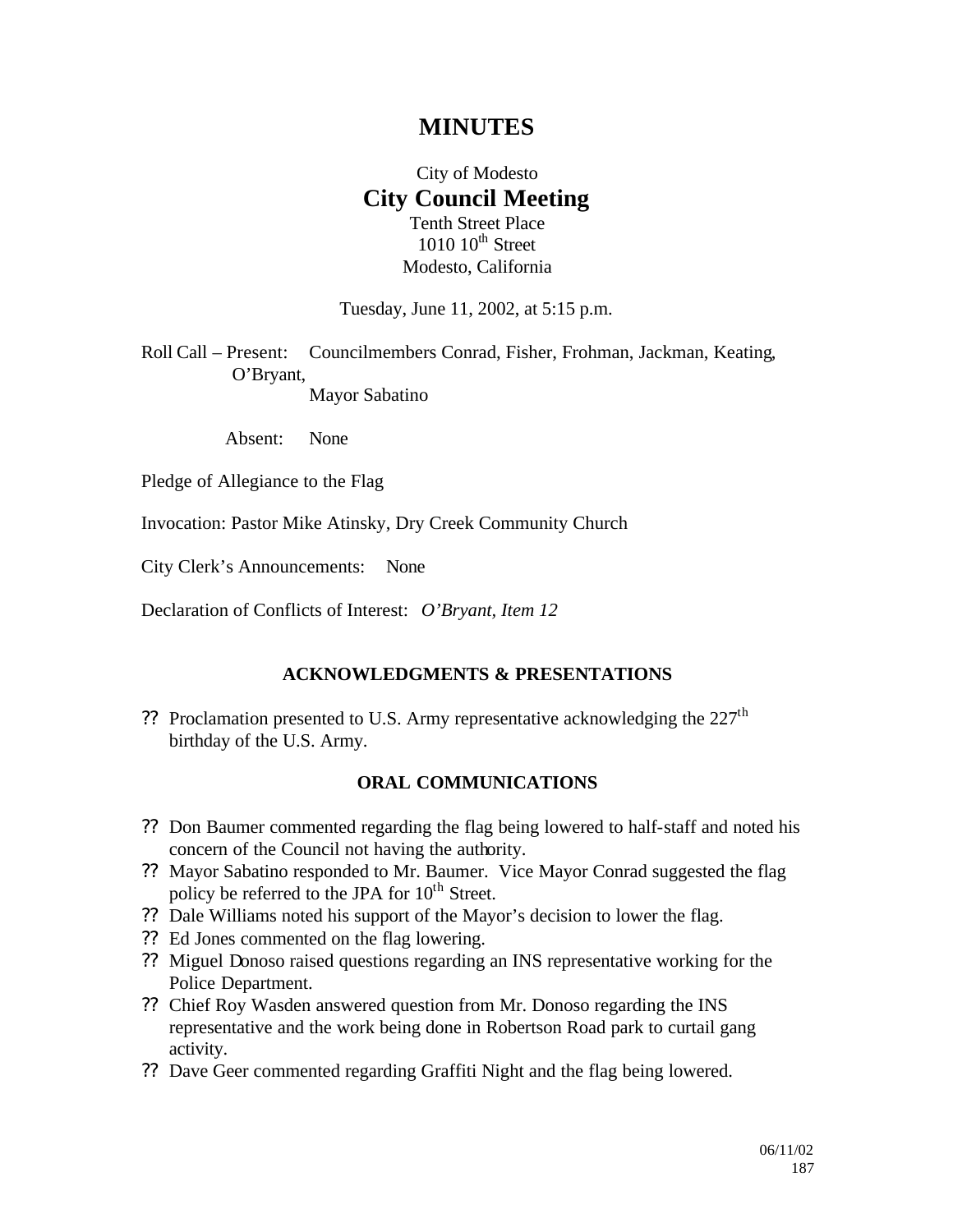- ?? Joan Ruttschow noted a concern with the fluoride in toothpaste and water causing health problems.
- ?? Frank Cousineau commented on a malfunction of a fluoride pump in the City of Dublin's water system.
- ?? Joan Ruttschow announced the North Kiwanis Car Show Sunday June 16, 2002.
- ?? Councilmember O'Bryant requested the flag policy be referred to Committee.
- ?? Councilmember Keathing echoed Councilmember O'Bryants comments.
- ?? City Manager Jack Crist noted his previous comments to Don Baumer.

**ACTION:** By Motion ( Keating/Jackman; unan.) flag policy was referred to the Tenth Street Joint Powers Agency and to the Safety & Communities Committee.

## **COUNCIL COMMENTS & REPORTS**

1. At the request of Vice Mayor Conrad, accept a status report of all Community Facility Districts in the City of Modesto.

**ACTION:** Report was accepted by Council.

- 2. At the request of Vice Mayor Conrad, consider a forensic audit of Village One CFD's. Auditor hired by and reporting directly to City Council and coordinated by Economic Development Committee.
- **ACTION:** By Motion (Keating/Jackman; unan.) directed the City Manager, assisted by the City Clerk/Auditor, to prepare a draft RFP, for Council review in two weeks, requesting an auditor to perform by letter of engagement the following:
	- 1) Begin the audit from 1990 at the Specific Plan and Finance Plan approval of Village One and come forward.
	- 2) What the Community Facility Districts taxes were set to be originally and for what.
	- 3) What was to be done with the CFD taxes versus what has actually been done with them.
	- 4) How the CFD fees were to be collected versus how they have been collected to date.

RFP and subsequent contract to be funded by utilizing funds budgeted within current Clerk/Auditor budget. The information contained in the audit currently under way can be considered in expediting the process. The Audit Committee was assigned to review the audit report upon completion.

3. At the request of Vice Mayor Conrad, review from City staff on CFD's in Pelandale Corridor.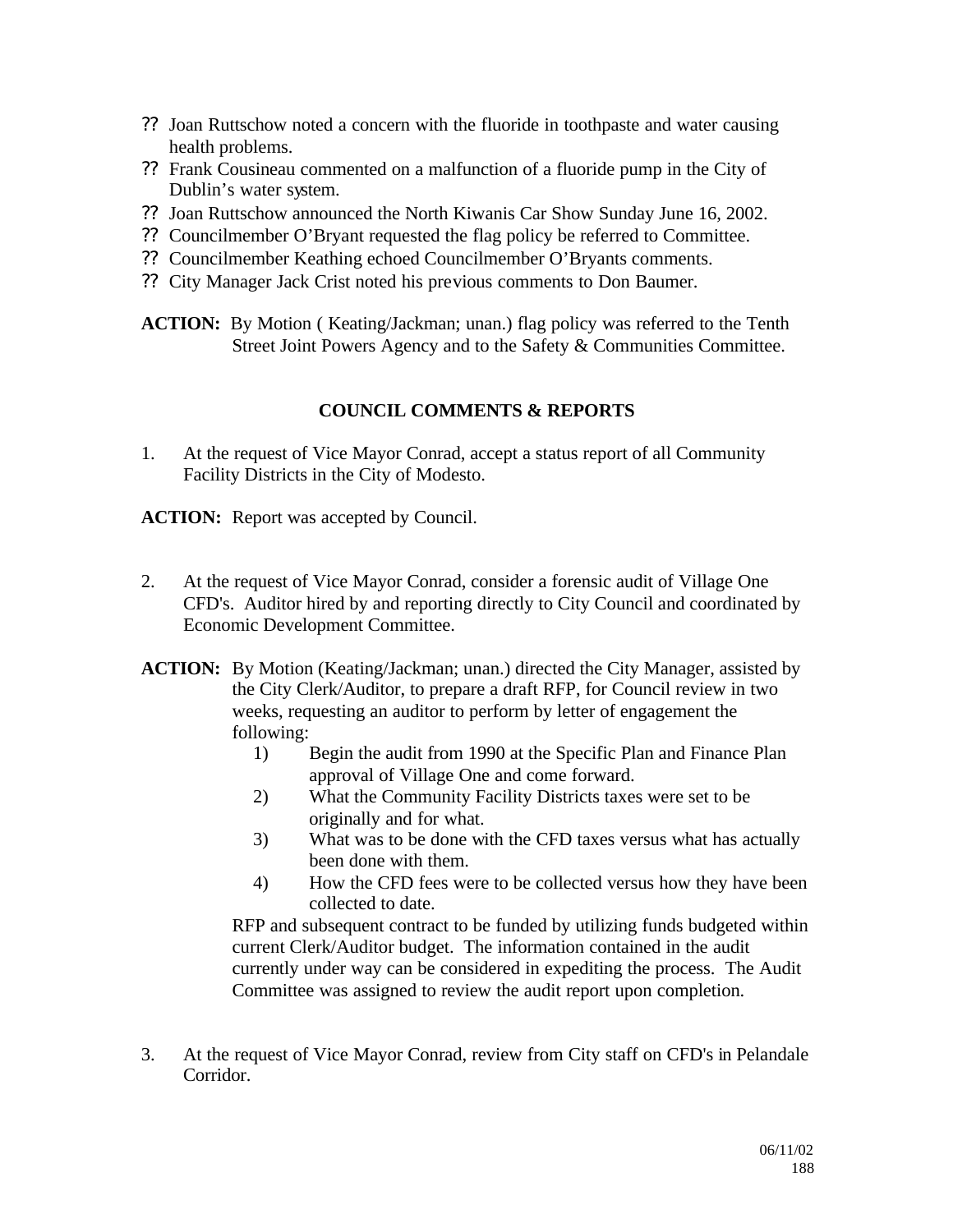**ACTION:** Acknowledged receipt of report..

4. At the request of Vice Mayor Conrad, a report from Glen Lewis, Director of Engineering & Transportation, and Firoz Vohra, Traffic Engineer, detailing findings in Village One health hazards in reference to transportation.

**ACTION:** No Action Taken.

## **CONSENT ITEMS – ROLL CALL VOTE REQUIRED**: Items 5, 6a, 7-9, 11,13-14 *Items 6b, 10 & 12 removed from Consent*

**ACTION: Fisher/Conrad; unan.**

## **CONSENT ITEMS**

## **An item may be removed from consent and discussed at the request of an audience member or Councilmember.**

#### **CONSENT**

- 5. Approval of the minutes of the regular City Council meeting of June 4, 2002. (Motion approving recommended.) *Clerk; Rebecca Bartholomew, 577-5397, rbartholomew@modestogov.com*
- **ACTION:** By Motion (Fisher/Conrad; unan.) approved the minutes of the regular City Council meeting of June 4, 2002.

#### CONSENT

- 6. Final adoption of:
	- a. Ordinance 3261-C.S. amending Section 2-1.01 of the Modesto Municipal Code to change the time for regular meetings of the City Council from 5:15 p.m. to 5:30 p.m.
- **ACTION:** By Motion (Fisher/Conrad; unan.) approved **final adoption of Ordinance 3261-C.S**. amending Section 2-1.01 of the Modesto Municipal Code to change the time for regular meetings of the City Council from 5:15 p.m. to 5:30 p.m.

#### REMOVED FROM CONSENT

b. Ordinance 3262-C.S. amending Sections 4-4.405 and 4-4.601 of the Modesto Municipal Code relating to tentative maps for subdivisions other than parcel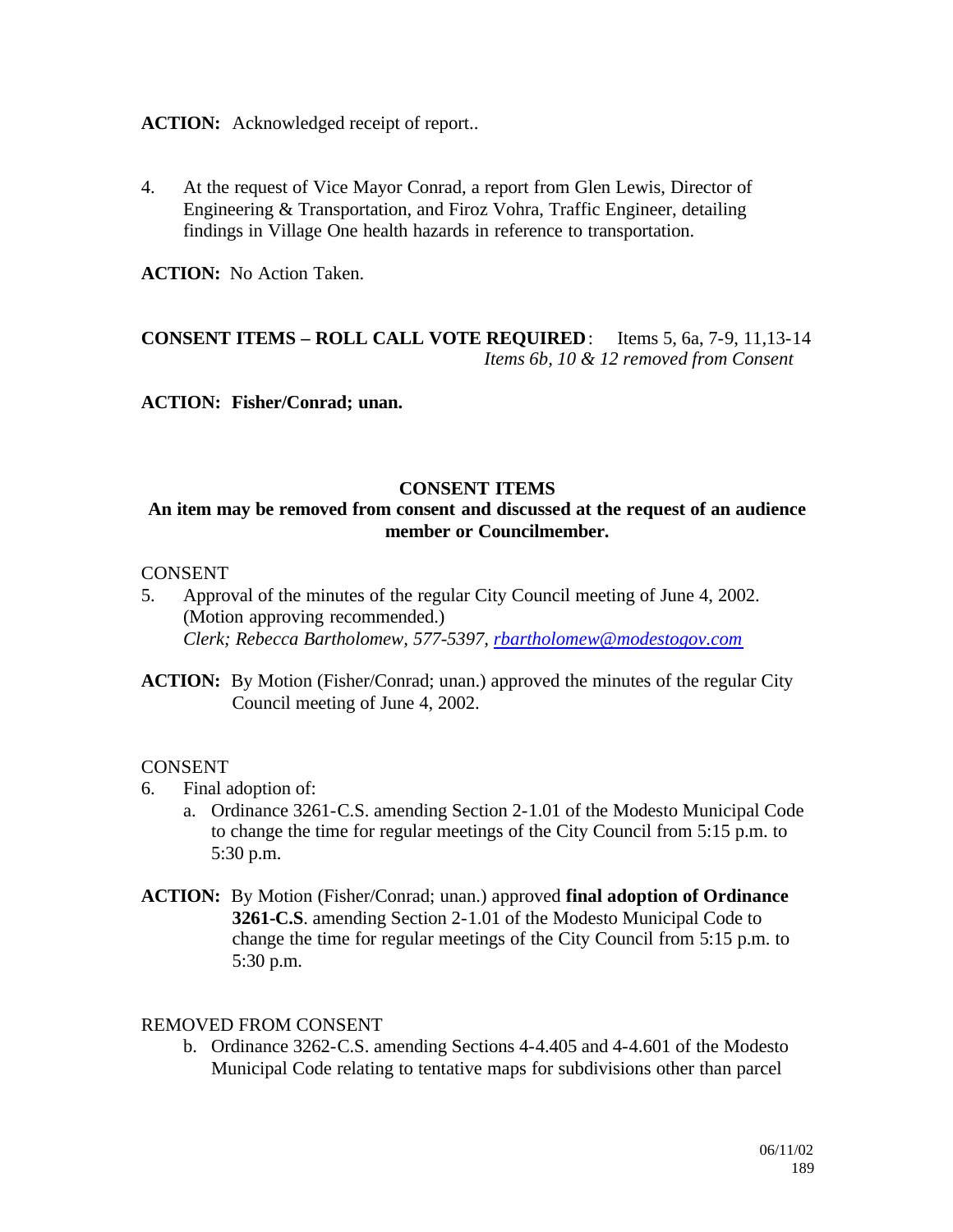maps and final maps, including the sunset provision and a review of a three year vesting period.

**ACTION:** By Motion (Jackman/Sabatino; majority; Fisher; no) approved **final adoption of Ordinance 3262-C.S.** amending Sections 4-4.405 and 4-4.601 of the Modesto Municipal Code relating to tentative maps for subdivisions other than parcel maps and final maps, including the sunset provision and a review of a three year vesting period.

## **CONSENT**

- 7. Consider a resolution authorizing the Purchasing Supervisor to formally solicit bids for Water Quality Testing Services, for an estimated annual cost of \$350,000.00.
	- ?? Resolution authorizing the Purchasing Supervisor to formally solicit bids for Water Quality Testing Services, for an estimated annual cost of \$350,000.00. *Finance; Mark Averell, 577-5412, maverell@modestogov.com*
- **ACTION: Res. No. 2002-291** (Fisher/Conrad; unan.) authorizing the Purchasing Supervisor to formally solicit bids for Water Quality Testing Services, for an estimated annual cost of \$350,000.00.

#### **CONSENT**

- 8*.* Consider awarding a bid to Roediger Pittsburg Inc. of Allison Park, Pennsylvania in the amount of \$132,984.55 for one gravity belt thickener and authorize the Purchasing Supervisor to issue a purchase order for the equipment.
	- ?? Resolution awarding bid to Roediger Pittsburg Inc. of Allison Park, Pennsylvania in the amount of \$132,984.55 for one gravity belt thickener and authorize the Purchasing Supervisor to issue a purchase order for the equipment recommended

*Finance-Purchasing; Tom Reddie; 577-5295; treddie@modestogov.com*

**ACTION: Res. No. 2002-292** (Fisher/Conrad; unan.) awarding bid to Roediger Pittsburg Inc. of Allison Park, Pennsylvania in the amount of \$132,984.55 for one gravity belt thickener and authorize the Purchasing Supervisor to issue a purchase order for the equipment.

**CONSENT** 

9. Consider accepting the improvements for Siena Phase 1 Subdivision, in the Village One Specific Plan Area and authorize the City Clerk to file a Notice of Completion and to release securities upon expiration of statutory periods (Owners: Sequoia Properties, A California Limited Partnership by Lily Development, Inc., A California Corporation It's General Partnership).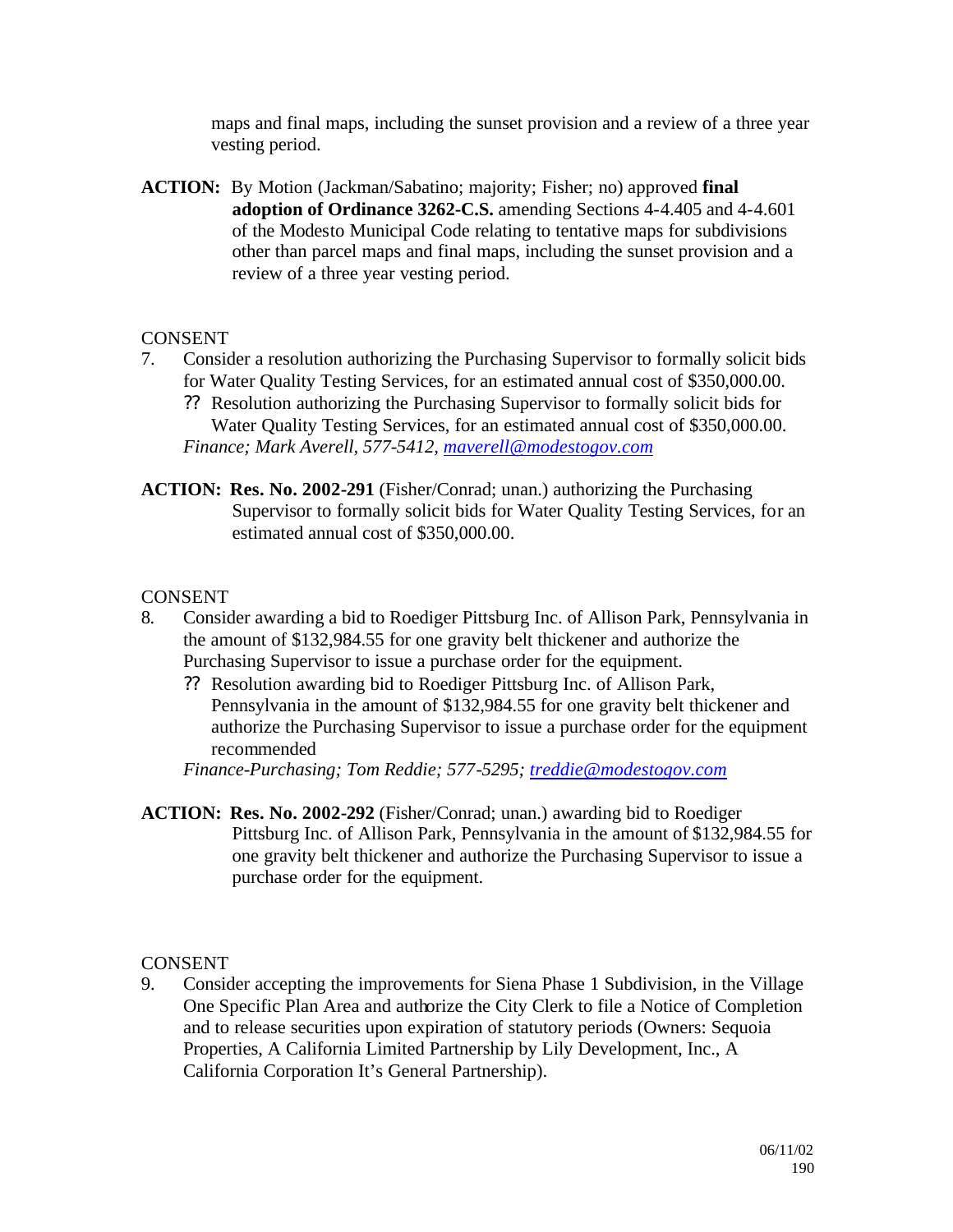?? Resolution accepting improvements for Siena Phase 1 Subdivision, in the Village One Specific Plan Area and authorize the City Clerk to file a Notice of Completion and to release securities upon expiration of statutory periods recommended.

*Engineering & Transportation; Robert Granberg, 577-5259; rgranberg@modestogov.com*

**ACTION: Res. No. 2002-293** (Fisher/Conrad; unan.) accepting improvements for Siena Phase 1 Subdivision, in the Village One Specific Plan Area and authorize the City Clerk to file a Notice of Completion and to release securities upon expiration of statutory periods.

## REMOVED FROM CONSENT

- 10. Consider approval of Final Map of Lawson's Twenty Subdivision in the Village One Specific Plan Area and authorizing the City Manager to sign an agreement with the sudividers as required by section 4-4.604(c) of the Municipal Code (Owners: Florsheim Bros., a California General Partnership, by Florsheim Properties, a California Corporation, Partner)
	- ?? Resolution approving the final map of Lawson's Twenty Subdivision and authorizing the City Manager to execute subdivision agreement recommended. *Engineering & Transportation; Robert Granberg; 577-5259; rgranberg@modestogov.com*
- **ACTION: Res. No. 2002-294** (Fisher/O'Bryant; majority; Frohman, no) approving the final map of Lawson's Twenty Subdivision and authorizing the City Manager to execute subdivision agreement.

## CONSENT

- 11. Consider authorizing the City Manager to execute a Cooperative Agreement with the City of Ceres to install an overlay of asphalt concrete on Whitmore Avenue and Morgan Road.
	- ?? Resolution approving a Cooperative Agreement with the City of Ceres and authorizing the City Manager to execute the agreement recommended. *Engineering & Transportation; Dean Phillips; 577-5260; dphillips@modestogov.com*
- **ACTION: Res. No. 2002-295** (Fisher/Conrad; unan.) approving a Cooperative Agreement with the City of Ceres and authorizing the City Manager to execute the agreement

#### REMOVED FROM CONSENT

*Councilmember O'Bryant absent due to conflict of interest*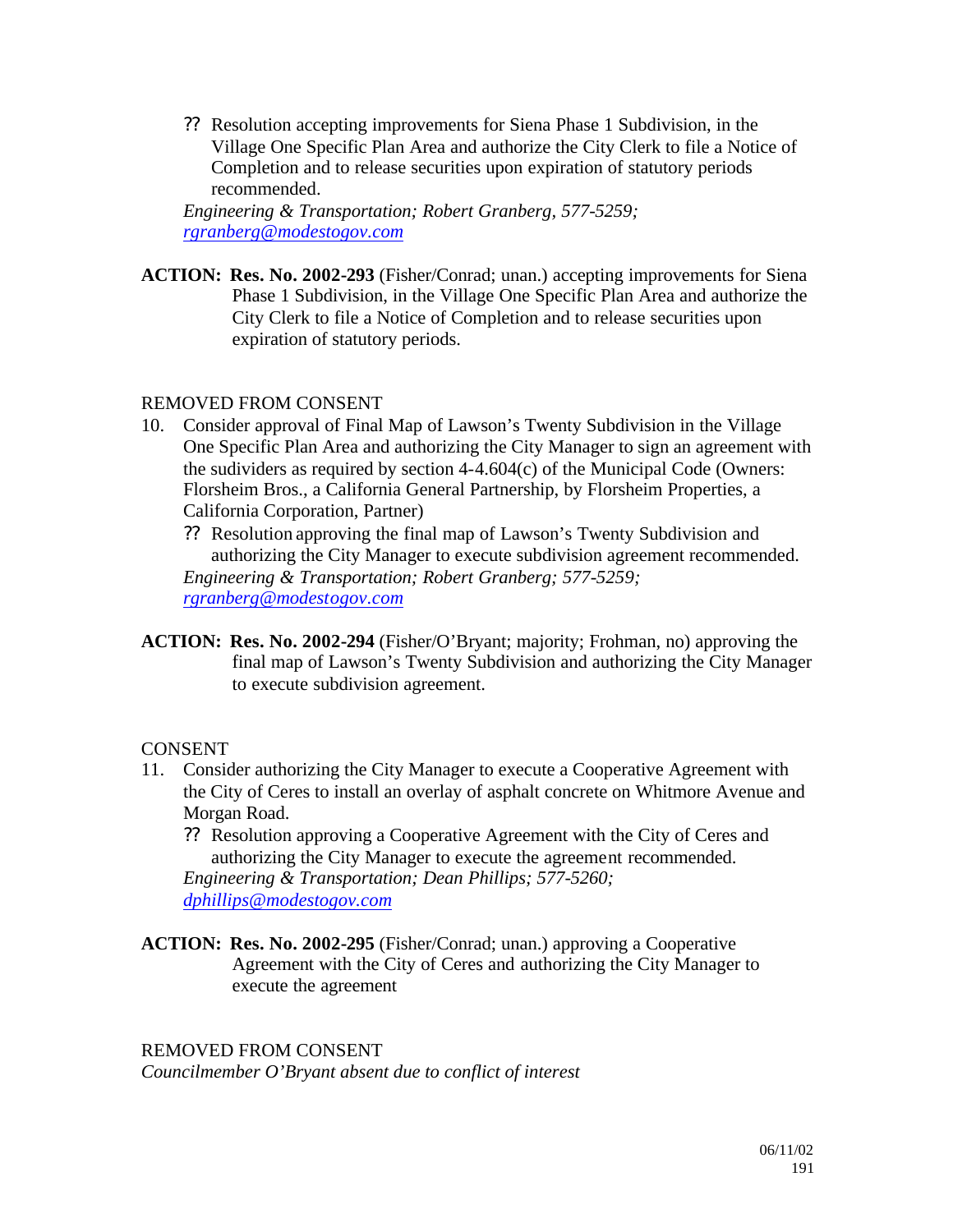- 12. Consider awarding a \$977,294.43 contract to Graham Contractors, Inc. for the project titled "2002 Slurry Seals" and authorize the Finance Director to make administrative amendments to the Fiscal Year 2002 Slurry Seal Project Budget.
	- ?? Resolution awarding a \$977,294.43 contract to Graham Contractors Inc. for the project titled "2002 Slurry Seals" recommended.
	- ?? Resolution authorizing the Finance Director to make administrative amendments to the Fiscal Year 2002 Slurry Seal Project Budget (0510-410- 4137) by (1) appropriating Fiscal Year 2002 UTT funds from the Gas Tax Fund (\$760,000) to the project, (2) appropriating Gas tax funds (\$117,705) to 0700- 430-M141 for general pavement maintenance administration (3) carrying over the remainder of the Fiscal Year 2002 project budget to Fiscal Year 2003, and (4) appropriate new revenue (AB2928) to 0510-410-4137 (\$283,000). *Engineering & Transportation; Dean Phillips; 577-5260;*

*dphillips@modestogov.com*

**ACTION: Res. No. 2002-296** (Keating/Jackman; majority; O'Bryant, absent) awarding a \$977,294.43 contract to Graham Contractors Inc. for the project titled "2002 Slurry Seals"

> **Res. No. 2002-297** (Keating/Fisher; majority; O'Bryant, absent) authorizing the Finance Director to make administrative amendments to the Fiscal Year 2002 Slurry Seal Project Budget (0510-410-4137) by (1) appropriating Fiscal Year 2002 UTT funds from the Gas Tax Fund (\$760,000) to the project, (2) appropriating Gas tax funds (\$117,705) to 0700-430-M141 for general pavement maintenance administration (3) carrying over the remainder of the Fiscal Year 2002 project budget to Fiscal Year 2003, and (4) appropriate new revenue (AB2928) to 0510-410-4137 (\$283,000).

## **CONSENT**

- 13. Consider accepting a staff report regarding emergency purchase of rotary distributor for fixed film reactor at the City's Secondary Treatment Site for a total of \$94,818.
	- ?? Motion accepting staff report recommended.

*O&M; Robert Howard; 577-6224; rhoward@modestogov.com*

**ACTION:** By Motion (Fisher/Conrad; unan.) accepted staff report regarding emergency purchase of rotary distributor for fixed film reactor at the City's Secondary Treatment Site for a total of \$94,818.

## CONSENT

- 14. Consider authorizing the City Attorney to support Assembly Bill No. 2071
	- ?? Resolution authoring the City Attorney to support Assembly Bill No. 2071 and take appropriate action incidental to such support.

*Attorney; Mike Milich; 577-5471; mmilich@modestogov.com*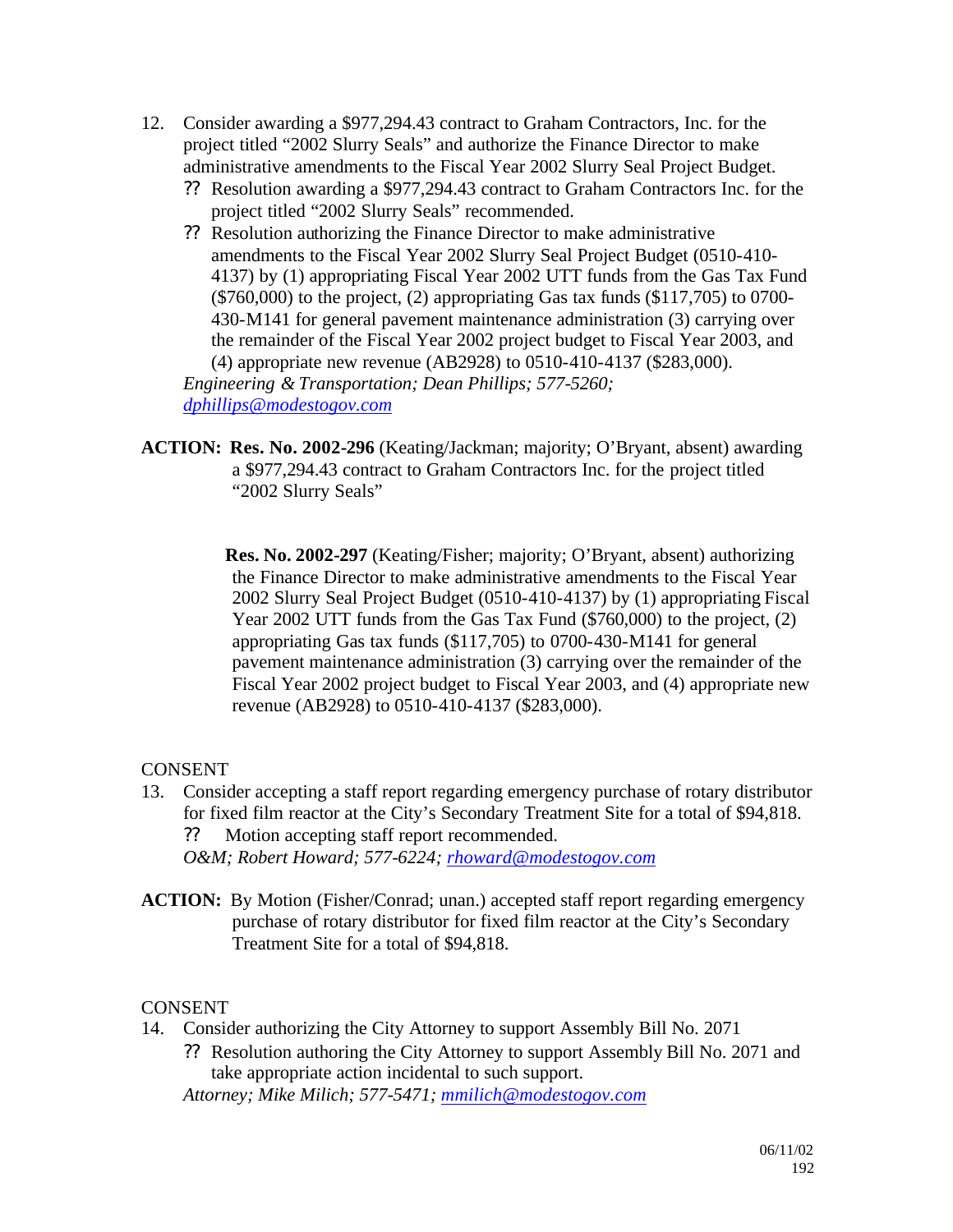**ACTION: Res. No. 2002-298** (Fisher/Conrad; unan.) authoring the City Attorney to support Assembly Bill No. 2071 and take appropriate action incidental to such support.

#### **UNFINISHED BUSINESS**

- 15. Consider transfer of control of Cable Television Franchise.
	- ?? Resolution approving transfer of control of the Cable Television Franchise pursuant to the merger of AT&T Broadband and Comcast. *City Manager; Jana Coons; 571-5580; jcoons@modestogov.com*
- **ACTION: Res. No. 2002-299** (Fisher/Conrad; unan.) approving transfer of control of the Cable Television Franchise pursuant to the merger of AT&T Broadband and Comcast with Exhibit B and Exhibit 1 dated June 11, 2002.
- 16. Consider continued operation of Public-Education-Government (PEG) channels, and direct staff to return on June 25, 2002 with the necessary resolutions and agreements to implements Council's directive.
	- ?? Resolution authorizing the purchase of equipment necessary to upgrade the Cable Television Master Control Room for the sum of \$100,000.00 recommended.
	- ?? Motion directing to implement a plan and authorizing the City Manager to negotiate all necessary agreements for the continued operation of Public-Education-Government (PEG) Programming.
	- *City Manager; Renee Ledbetter; 577-5222; rledbetter@modestogov.com*
- **ACTION: Res. No. 2002-300** (Sabatino/Fisher; unan.) authorizing the purchase of equipment necessary to upgrade the Cable Television Master Control Room for the sum of \$100,000.00.

By Motion (Sabatino/Fisher; unan.) directed staff to implement a plan and authorizing the City Manager to negotiate all necessary agreements for the continued operation of Public-Education-Government (PEG) Programming.

#### **HEARINGS**

*Continued from the June 4, 2002 meeting*

17. Consider certifying the Mitigated Negative Declaration for Orville Wright Neighborhood Park and School; Consider approving an agreement with Modesto City Schools to develop Orville Wright Neighborhood Park; and Consider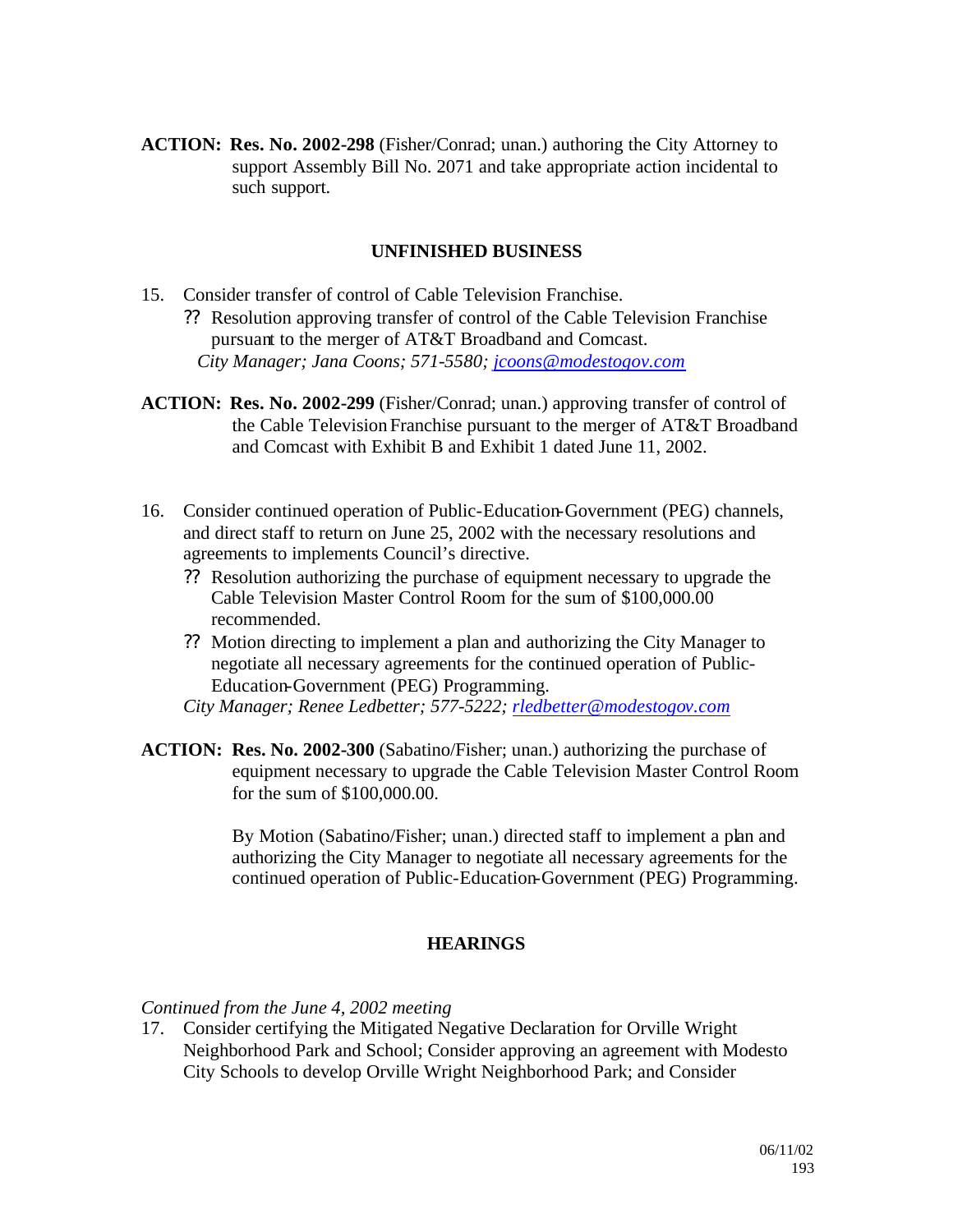approving Master Plan and Design Development Report for Orville Wright Neighborhood Park and School. *Item was continued from April 23, 2002.*

- ?? Resolution certifying the Mitigated Negative Declaration for Orville Wright Neighborhood Park and School recommended.
- ?? Resolution approving an agreement with Modesto City Schools to develop Orville Wright Neighborhood Park and authorize the City Manager execute necessary documents recommended.
- ?? Resolution approving Master Plan and Design Development Report for Orville Wright Neighborhood Park and School recommended.

*Parks, Recreation & Neighborhoods; Nathan Houx, 571-5526, nhoux@modestogov.com*

**ACTION: Res. No. 2002-301** (Fisher/Jackman; unan.) certifying the Mitigated Negative Declaration for Orville Wright Neighborhood Park and School

> **Res. No. 2002-302** (Fisher/Jackman; unan.) approving an agreement with Modesto City Schools to develop Orville Wright Neighborhood Park and authorize the City Manager execute necessary documents.

**Res. No. 2002-303** (Fisher/Jackman; unan.) approving Master Plan and Design Development Report for Orville Wright Neighborhood Park and School.

#### *Continued from the June 4, 2002 meeting*

- 18. Hearing to consider approving an airport rates and fees adjustment of 2.5% for general aviation area aircraft hangars, offices, and aircraft tie-downs, with an effective date of July 1, 2002. *Item continued from April 23, 2002.*
- **ACTION: Res. No. 2002-304** (Jackman/Frohman; unan.) approving airport rates and fees.
- 19. Hearing to consider Fiscal Year 2002-2003 Proposed Operating Budget and Proposed 2002-2003 through 2011-2012 Capital Improvement Program Budget. ?? Open for public discussion. No action required. *Finance; Rob Stout; 577-5370; rstout@modestogov.com*

**ACTION:** No action required.

## **NEW BUSINESS**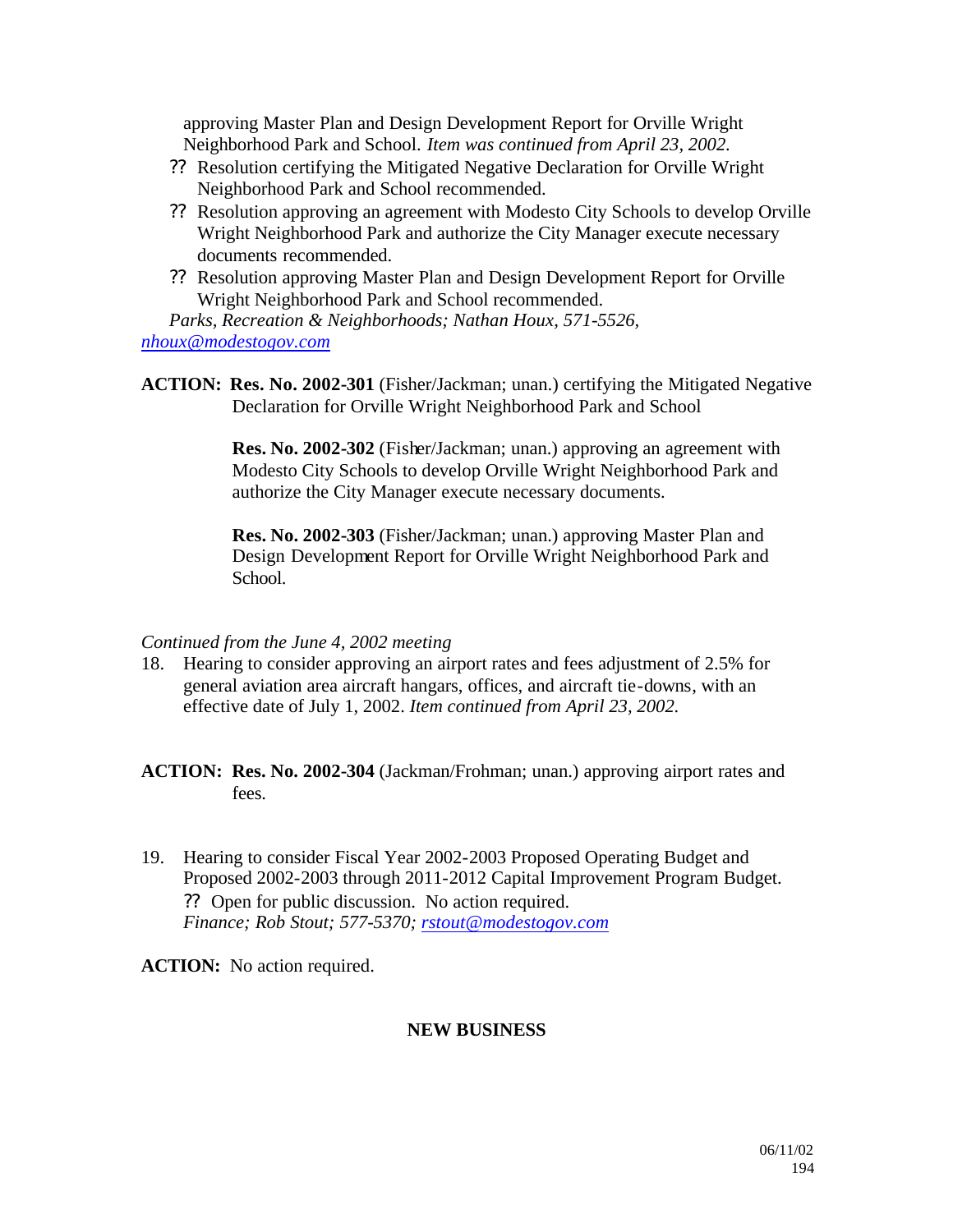*Continued from the June 4, 2002 meeting*

20. Consider supporting the concept of formation of a Veterans' Memorial District in Stanislaus County.

??Resolution approving support of a concept of formation of a Veterans' Memorial District in Stanislaus County recommended.

*Parks, Recreation & Neighborhoods; Carolyn Eubank, 577-5349, dgould@modestogov.com*

**ACTION: Res. No. 2002-305** (Jackman/Fisher; unan.) approving support of a concept of formation of a Veterans' Memorial District in Stanislaus County.

*Continued from the June 4, 2002 meeting.*

- 21. Consider various run-off election options and direction to staff. *City Clerk/Auditor; Jean Zahr, 577-5396, jzahr@modestogov.com*
- **ACTION:** By Motion (Frohman/Fisher; unan.) directed staff to draft resolutions and charter amendments necessary to move the Municipal Election to coincide with the Statewide Primary Election, and the Run-Off Election to coincide with the November Statewide General Election with all elected officials taking office in January. Documents will return to Council for review at the June 25, 2002 meeting.

#### *Continued from the June 4, 2002 meeting*

22. Consider amending the FY01-02 Fire Department operating budget by \$999,109 to pay costs from the Binding Interest Arbitration process and award. ??Resolution amending the FY01-02 Fire Department operating budget by \$999,109 to pay costs from the Binding Interest Arbitration process and award recommended. *Fire; Doug Hannink, 572-9590, dhannink@modestogov.com OR* 

*Finance; Rob Stout, 577-5370, rstout@modestogov.com*

- **ACTION: Res. No. 2002-306** (Frohman/Fisher; unan.) amending the FY01-02 Fire Department operating budget by \$999,109 to pay costs from the Binding Interest Arbitration process and award.
- 23. Consider salary and benefit changes for unrepresented Management and Confidential employees.
	- ?? Resolution amending the Salary schedules for Management and Confidential employees and authorizing across-the-board increases and related benefit changes for FY 02-03, and amending the Class Range Table for Police Management Classes (Unrepresented), (Exhibit "G") to provide 2.5% equity adjustment (to salary range 1622) for Police Captain effective June 18, 2002 and rescinding Resolution No. 2002-270.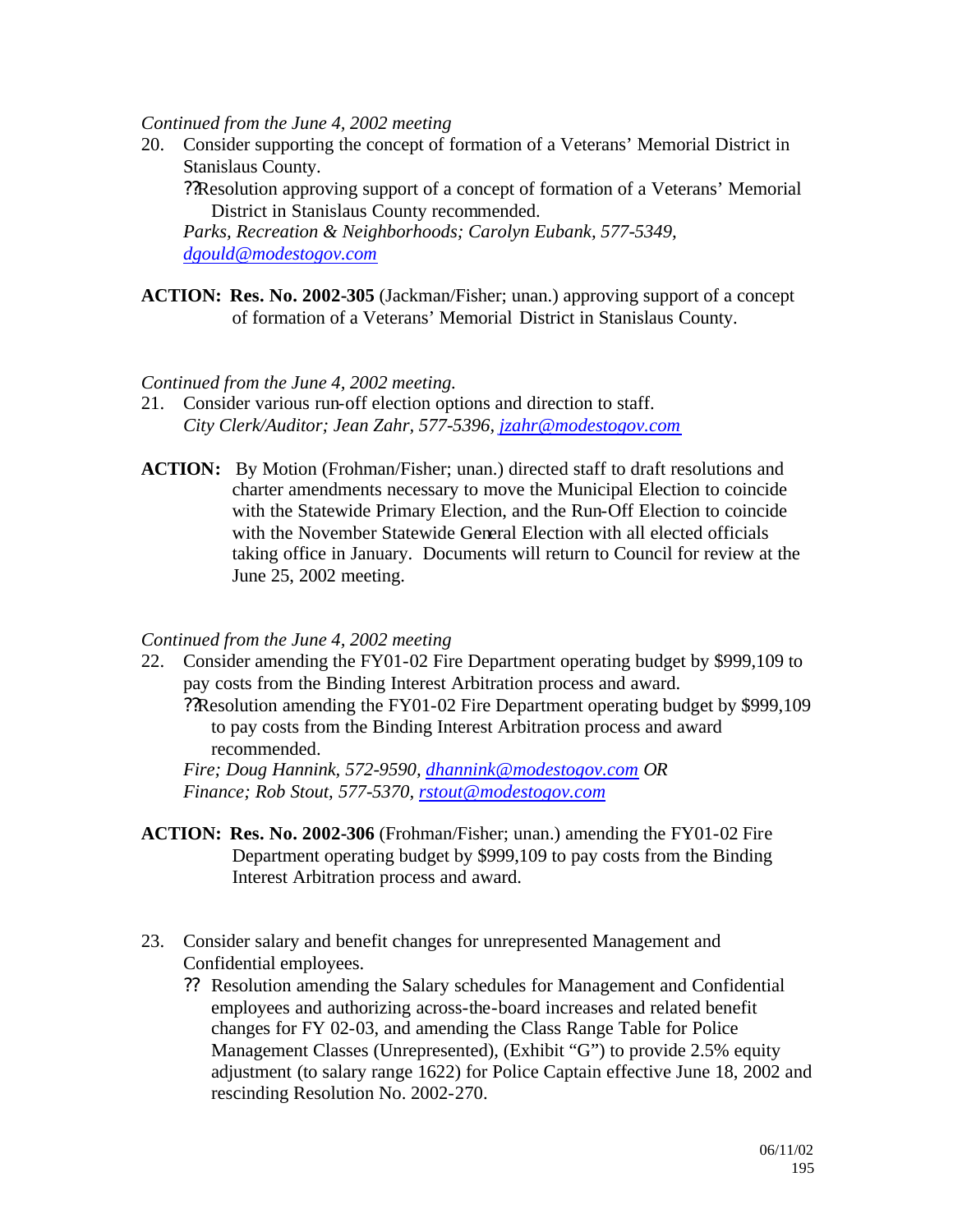*Personnel; Robin Renwick; 577-5400; rrenwick@modestogov.com*

**ACTION: Res. No. 2002-307** (Frohman/Sabatino; majority; Conrad & Keating, no) amending the Salary schedules for Management and Confidential employees and authorizing across-the-board increases and related benefit changes for FY 02-03, and amending the Class Range Table for Police Management Classes (Unrepresented), (Exhibit "G") to provide 2.5% equity adjustment (to salary range 1622) for Police Captain effective June 18, 2002 and rescinding Resolution No. 2002-270.

## **MATTERS TOO LATE FOR THE AGENDA**

None.

## **ADJOURNMENT**

This meeting adjourned at 12:00 a.m. to the following closed session:

## **CLOSED SESSION**

## CONFERENCE WITH LEGAL COUNSEL – EXISTING LITIGATION One Case (Pursuant to Section 54956.9(a) of the Government Code)

Name of case: City of Modesto v. Stephen J. Smith, Director, Department of Industrial Relations, State of California Stanislaus County Superior Court Case No. 254114 Fifth District Court of Appeal Case No. F036603

This City Attorney returned at 1:00 a.m. to report that no action was taken.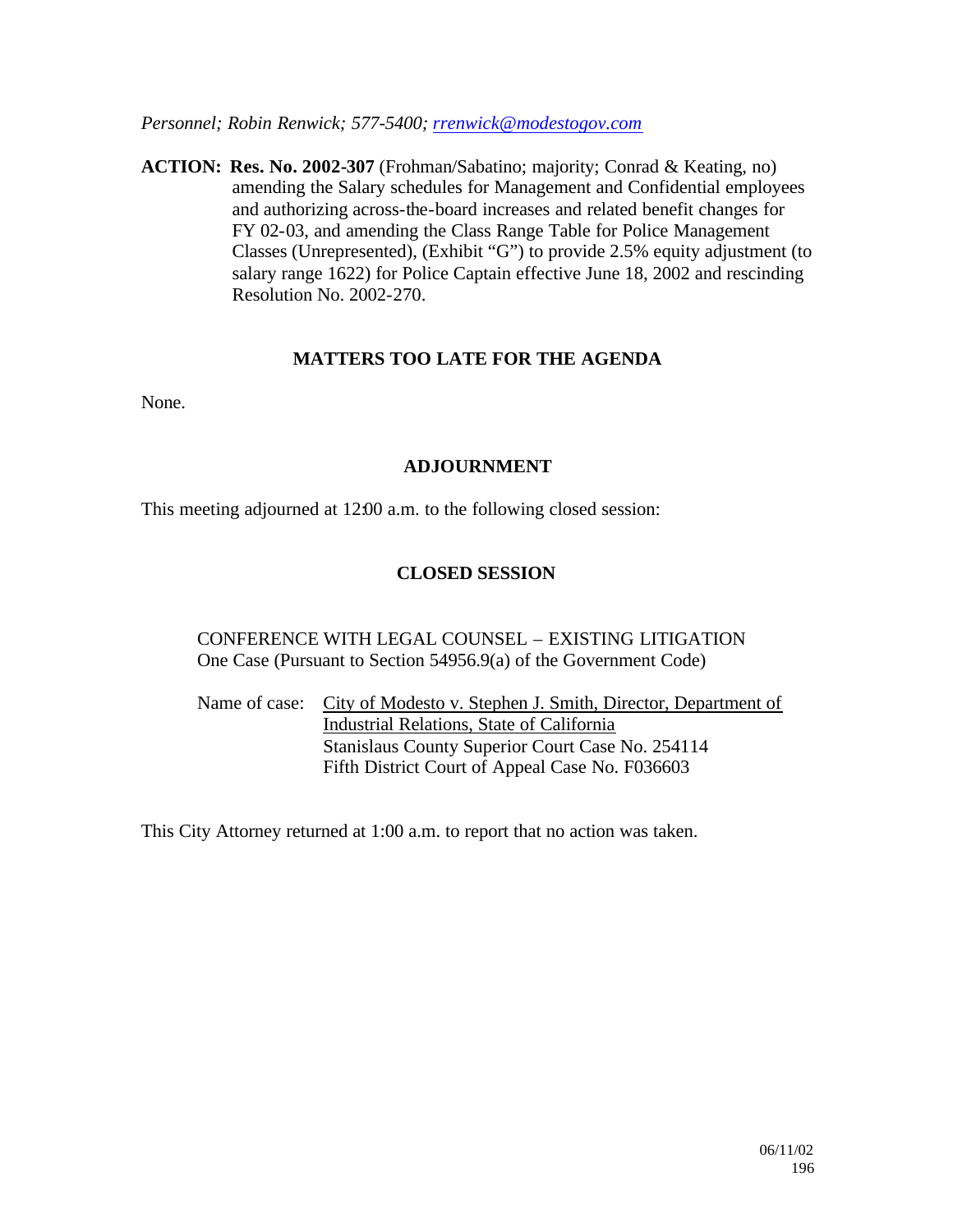# MINUTES

Tuesday, June 25, 2002, at 5:15 p.m.

Roll Call – Present: Councilmembers Fisher, Frohman, Jackman, Keating, O'Bryant, Mayor Sabatino

Absent: Councilmember Conrad

Pledge of Allegiance to the Flag

Invocation: Pastor Allen Peters, Destiny Christian Center

City Clerk's Announcements: *Item 10 removed from Agenda*

Declaration of Conflicts of Interest: *Sabatino; Item 21*

## **ACKNOWLEDGEMENTS AND PRESENTATIONS**

1. Introduction of Judith Ray, Deputy Director of Operations and Maintenance.

**ACTION:** Peter Cowles made the introduction of Judith Ray.

2. Presentation announcing the official opening of the City of Modesto online store.

**ACTION:** Mark Averell, Purchasing Supervisor, gave the presentation.

## **ORAL COMMUNICATIONS**

- ?? Dale Williams commented on an assault against his daughter and commended the actions of Lt. Funk.
- ?? John Rose encouraged City vehicles to display a Watch for Pedestrians bumper sticker.
- ?? Gloria Haggard expressed concerns regarding activities in a bar at Emerald and Kansas.
	- o Mayor Sabatino and Chief Roy Wasden responded to Ms. Haggard and staff was directed to place a status report on the Safety & Communities Committee agenda.

## **COUNCIL COMMENTS & REPORTS**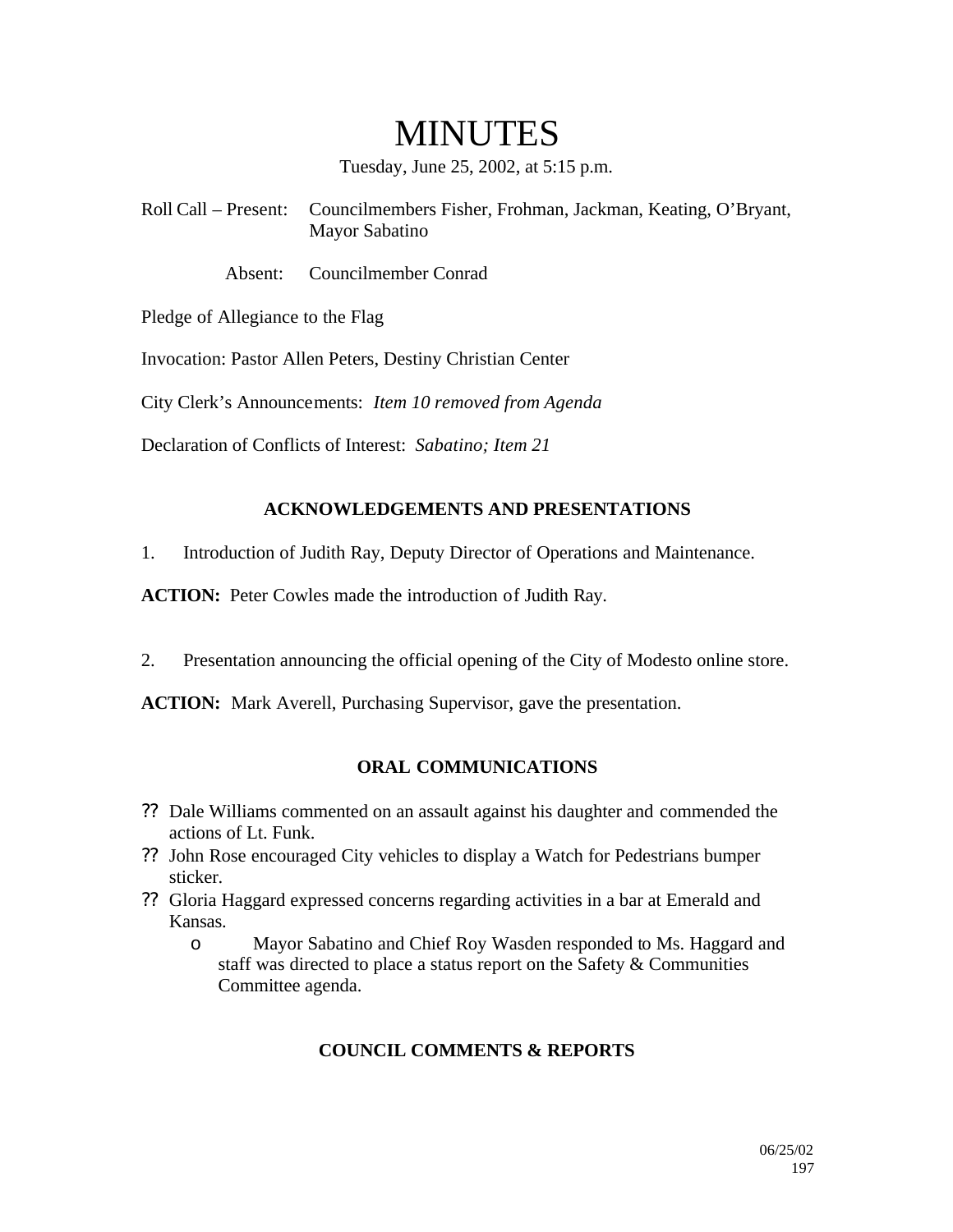- 3. At the request of Councilmember O'Bryant, consider setting a date for a Council meeting on policy. Consider past, present, and amending new policy. This will allow three new Councilmembers input on current City Council policy.
- **ACTION:** By Motion (Sabatino/Fisher; unan.; Conrad, absent) directed City Manager to schedule a workshop.
- 4. At the request of Councilmember O'Bryant, consider review of procedures, protocol, and policy at City Council meetings.

**ACTION:** No action taken.

- 5. At the request of Mayor Sabatino, consider directing the City Attorney to include in the land use entitlement application disclosure ordinance a provision mandating the same disclosure requirements for any person or entity proposing to enter into a contract with the City in the amount of \$50,000 or more.
- **ACTION:** By Motion (Jackman/Frohman; unan.; Conrad, absent) directed the City Attorney to include in the land use entitlement application disclosure ordinance a provision mandating the same disclosure requirements for any person or entity proposing to enter into a contract with the City in the amount of \$50,000 or more.
- **ACTION:** By Order of the Chair, the discussion of the same disclosure requirements applying to Councilmembers was referred to Committee.

## **CONSENT ITEMS – ROLL CALL VOTE REQUIRED**: Items 6, 8, 9, 12, & 14 *Item 10 removed from Agenda Items 7, 11 & 13 removed from Consent*

**ACTION Items 6, 8, 9, 12, & 14: Jackman/Fisher; unan.; Conrad, absent**

**ACTION Item 7: Frohman/Jackman; unan.; Conrad, absent**

**ACTION Item 11: Frohman/Fisher; unan.; Conrad, absent**

**ACTION Item 13: Frohman/Jackman; unan.; Conrad, absent**

#### **CONSENT ITEMS**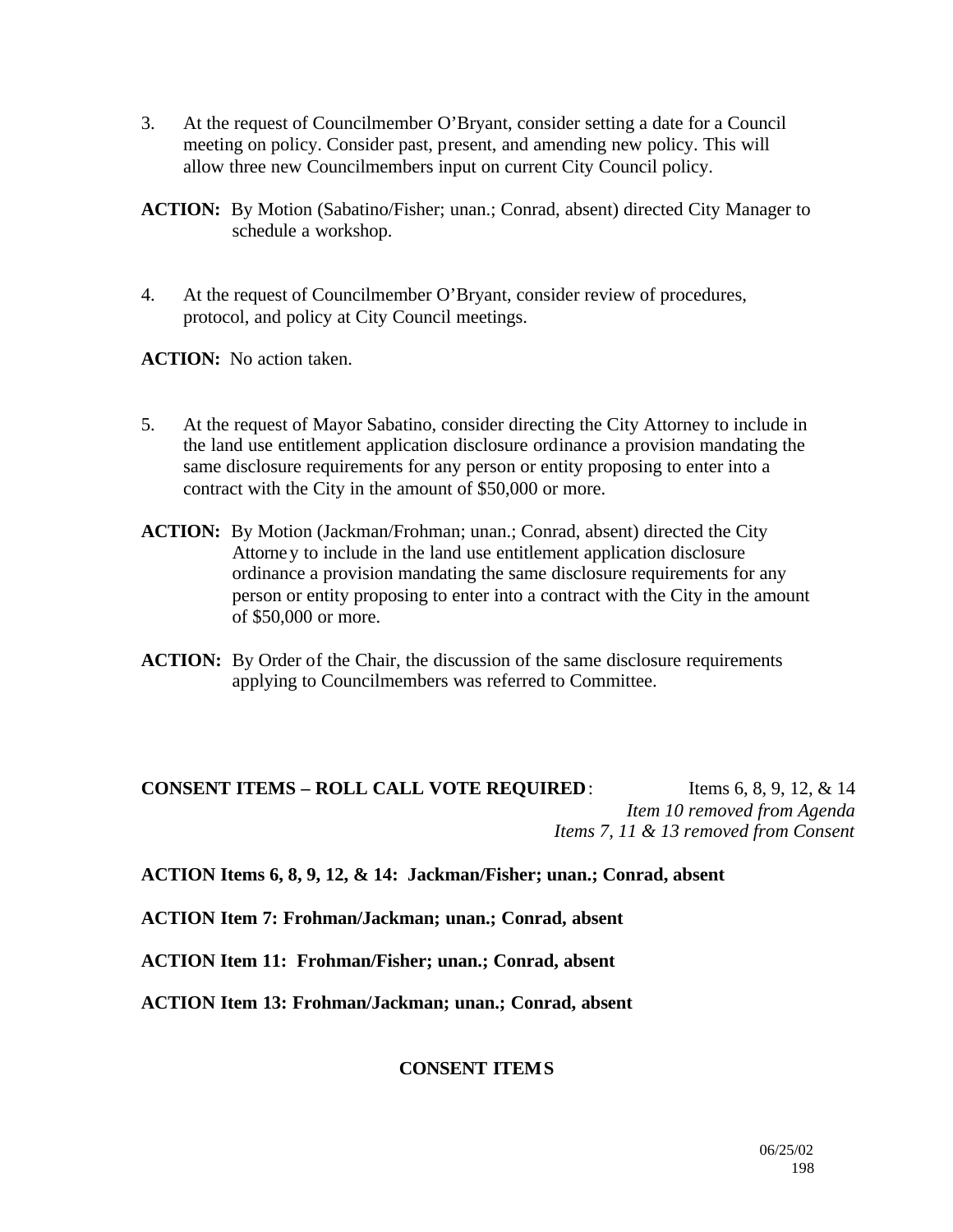#### **An item may be removed from consent and discussed at the request of an audience member or Councilmember.**

## CONSENT

- 6. Approval of the minutes of the regular City Council meeting of June 11, 2002. (Motion approving recommended.) *Clerk; Rebecca Bartholomew, 577-5397, rbartholomew@modestogov.com*
- **ACTION:** By motion (Jackman/Fisher; unan.; Conrad, absent), approved the minutes of the regular City Council meeting of June 11, 2002.

## REMOVED FROM CONSENT

7. Consider accepting the work for the Peggy Mensinger Bicycle Path along Dry Creek as complete and authorize the City Clerk to file a Notice of Completion. ??Resolution accepting the work for the Peggy Mensinger Bicycle Path along Dry Creek as complete and authorize the City Clerk to file a Notice of Completion recommended.

*Engineering & Transportation; Robert Snell, 577-5452, rsnell@modestogov.com*

**ACTION: Resolution 2002-308** (Frohman/Jackman; unan.; Conrad, absent) accepting the work for the Peggy Mensinger Bicycle Path along Dry Creek as complete and authorize the City Clerk to file a Notice of Completion.

#### **CONSENT**

- 8. Consider accepting the work for the 2001 Slurry Seals Phase II project as complete and authorize the City Clerk to file a Notice of Completion.
	- ?? Resolution accepting the work for the 2001 Slurry Seals Phase II project as complete and authorize the City Clerk to file a Notice of Completion recommended.

*Engineering & Transportation; Robert Snell, 577-5452, rsnell@modestogov.com*

**ACTION: Resolution 2002-309** (Jackman/Frohman; unan.; Conrad, absent) accepting the work for the 2001 Slurry Seals Phase II project as complete and authorize the City Clerk to file a Notice of Completion.

#### CONSENT

- 9. Consider awarding a \$122,700.00 contract to Granite Construction Company for the project titled "Co-Compost Road Improvements".
	- ?? Resolution awarding a \$122,700.00 contract to Granite Construction Company for the project titled "Co-Compost Road Improvements" recommended.

*Engineering & Transportation; Dean Phillips, 577-5260, dphillips@modestogov.com*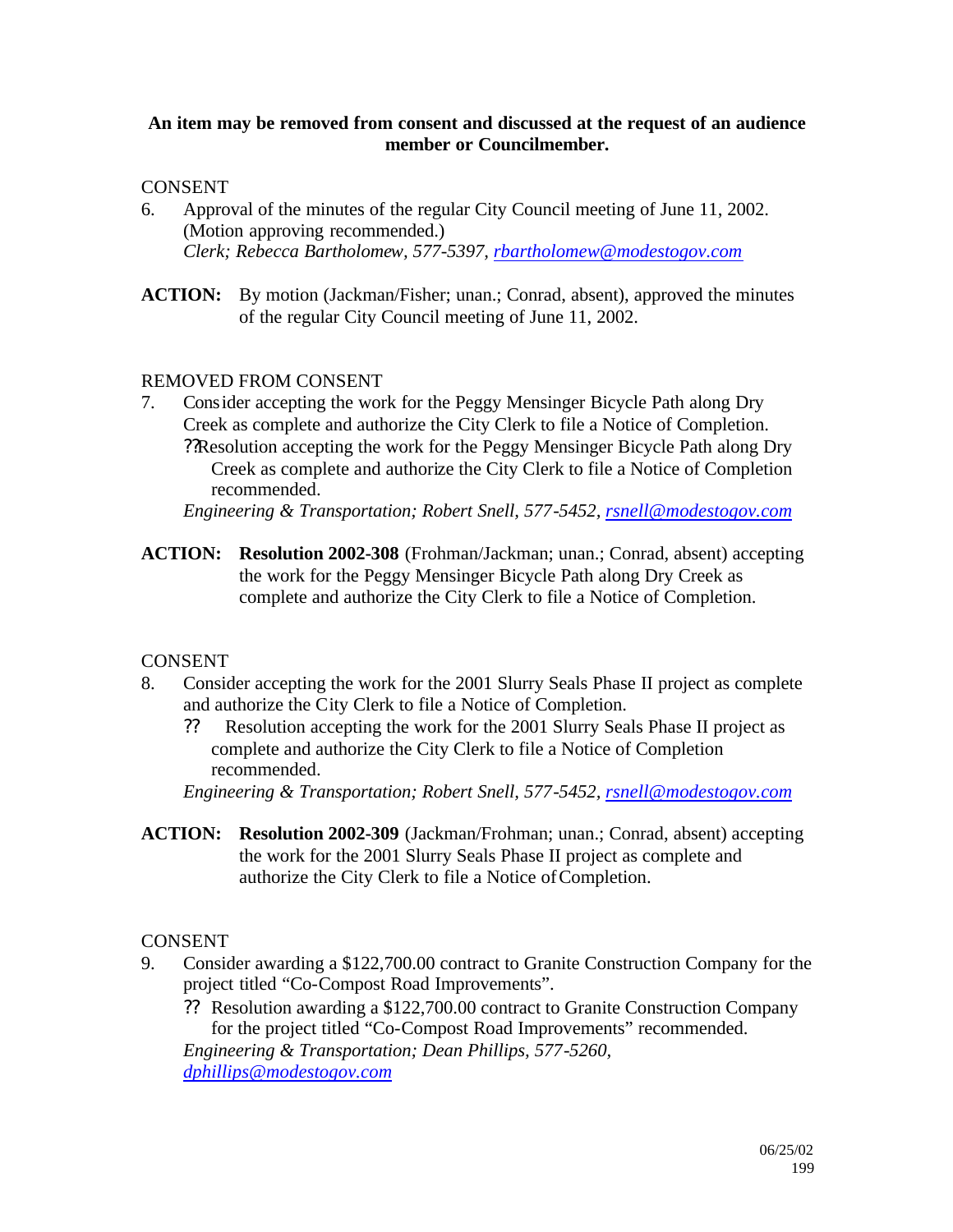**ACTION: Resolution 2002-310** (Jackman/Fisher; unan.; Conrad, absent) awarding a \$122,700.00 contract to Granite Construction Company for the project titled "Co-Compost Road Improvements".

## REMOVED FROM AGENDA

- 10. Consider introduction of an ordinance amending Municipal Code Section 3- 2.1401.1 (Radar) and to determine and designate speed limit changes, which will become effective upon placement of appropriate signs.
	- ?? Introduction of an ordinance amending Municipal Code Sections 3-2.1401.1 (Radar) and to determine and designate speed limit changes recommended.

*Engineering & Transportation; Firoz Vohra, 577-5429, fvohra@modestgov.com*

## **ACTION:** Removed from Agenda.

#### REMOVED FROM CONSENT

11. Consider approving the removal of the mid-block crosswalk on  $11<sup>th</sup>$  Street by the Stanislaus County Courthouse.

?Resolution approving removal of the mid-block crosswalk on  $11<sup>th</sup>$  Street by the Stanislaus County Courthouse recommended.

*Engineering & Transportation; Firoz Vohra, 577-5429, fvohra@modestogov.com*

**ACTION: Resolution 2002-311** (Frohman/Fisher; unan.; Conrad, absent) approving the removal of the mid-block crosswalk on  $11<sup>th</sup>$  Street by the Stanislaus County Courthouse.

## **CONSENT**

- 12. Consider approving: agreements with PacifiCare, Kaiser Permanente, American Specialty Health Plan (chiropractic coverage), and PacifiCare Behavioral Health; continuing dental and vision coverage through the City's self-insured program with enhancement of the City's vision coverage; and authorizing the Risk Manager to serve as the coordinator for the various plans and authorizing the City Manager to execute all necessary documents.
	- ?? Resolution approving: agreements with PacifiCare, Kaiser Permanente, American Specialty Health Plan (chiropractic coverage), and PacifiCare Behavioral Health; continuing dental and vision coverage through the City's self-insured program with enhancement of the City's vision coverage; and authorizing the Risk Manager to serve as the coordinator for the various plans and authorizing the City Manager to execute all necessary documents recommended.

*Personnel; Donald Norris, 577-5251, dnorris@modestogov.com*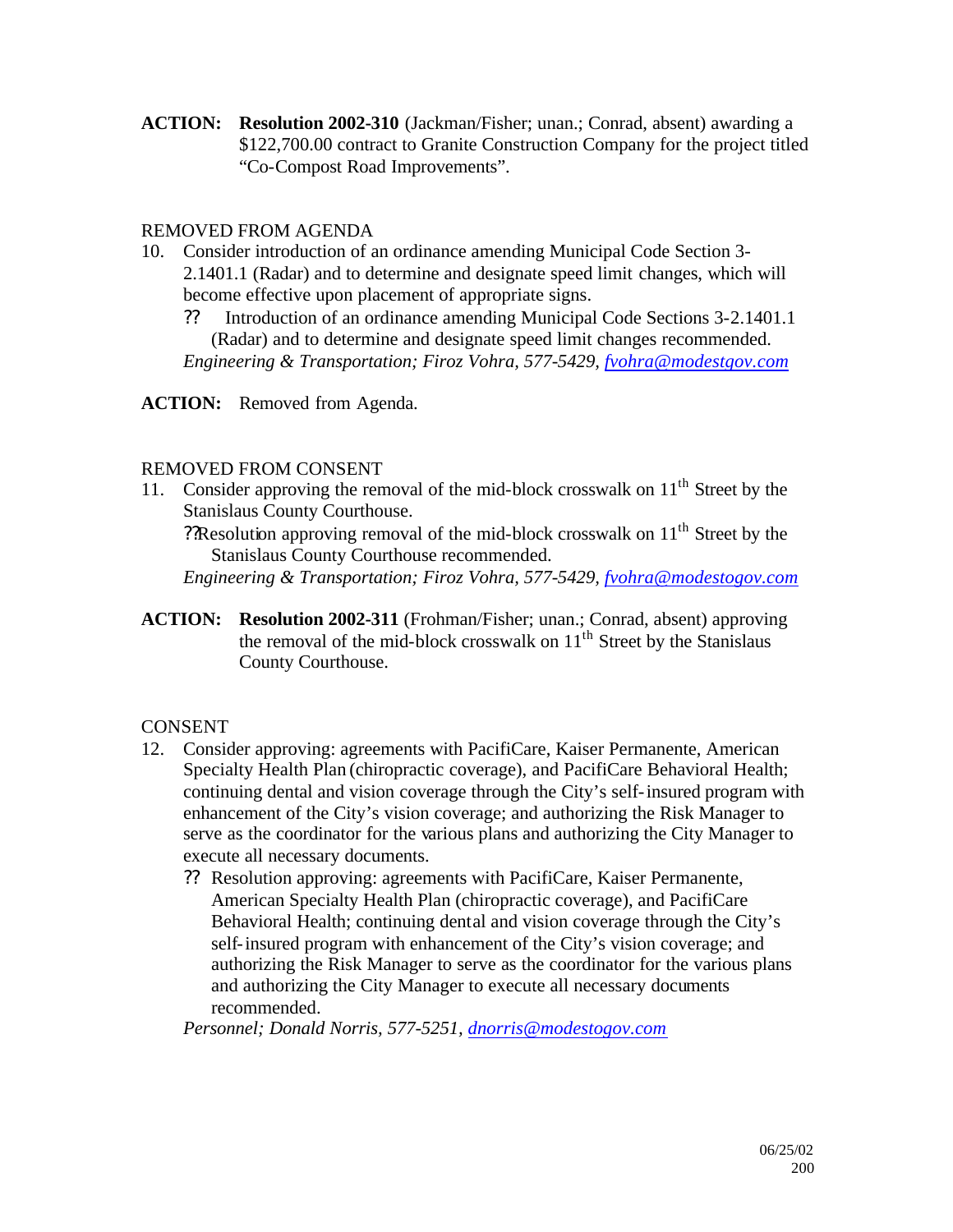**ACTION: Resolution 2002-312** (Jackman/Fisher; unan.; Conrad, absent) approving: agreements with PacifiCare, Kaiser Permanente, American Specialty Health Plan (chiropractic coverage), and PacifiCare Behavioral Health; continuing dental and vision coverage through the City's self-insured program with enhancement of the City's vision coverage; and authorizing the Risk Manager to serve as the coordinator for the various plans and authorizing the City Manager to execute all necessary documents.

## REMOVED FROM CONSENT

13. Consider the annual report of retired Police canine purchases, by their handlers, during Calendar Year 2001.

?? Motion acknowledging report recommended. *Police; David Young, 572-9690, youngd@modestopd.com*

**ACTION:** By motion (Frohman/Jackman; unan.; Conrad, absent), acknowledged receipt of report.

## **CONSENT**

- 14. Consider an amendment to an agreement with Greg Baird for financial management services to increase the "amount-not-to-exceed" from \$100,000 to \$120,000 with an expiration date of August 15, 2002.
	- ?? Resolution approving an amendment to an agreement with Greg Baird for financial management services to increase the "amount-not-to-exceed" from \$100,000 to \$120,000 with an expiration date of August 15, 2002 recommended.

*Finance; Robert Stout, 577-5370, rstout@modestogov.com*

**ACTION: Resolution 2002-313** (Jackman/Fisher; unan.; Conrad, absent) approving an amendment to an agreement with Greg Baird for financial management services to increase the "amount-not-to-exceed" from \$100,000 to \$120,000 with an expiration date of August 15, 2002

## **UNFINISHED BUSINESS**

15. Consider the following motions for Public Education Government (PEG) programming

??Motion authorizing the City Manager to finalize all necessary agreements with the Stanislaus County Office of Education (SCOE) to effect the lease of a portion of the basement of the SCOE building located at 1100 H Street, Modesto,

California for the purpose of housing a Cable Television Master Control Room.

??Motion authorizing the City Manager to finalize all necessary agreements with Final Cut Media for the management of daily operations of a Cable Television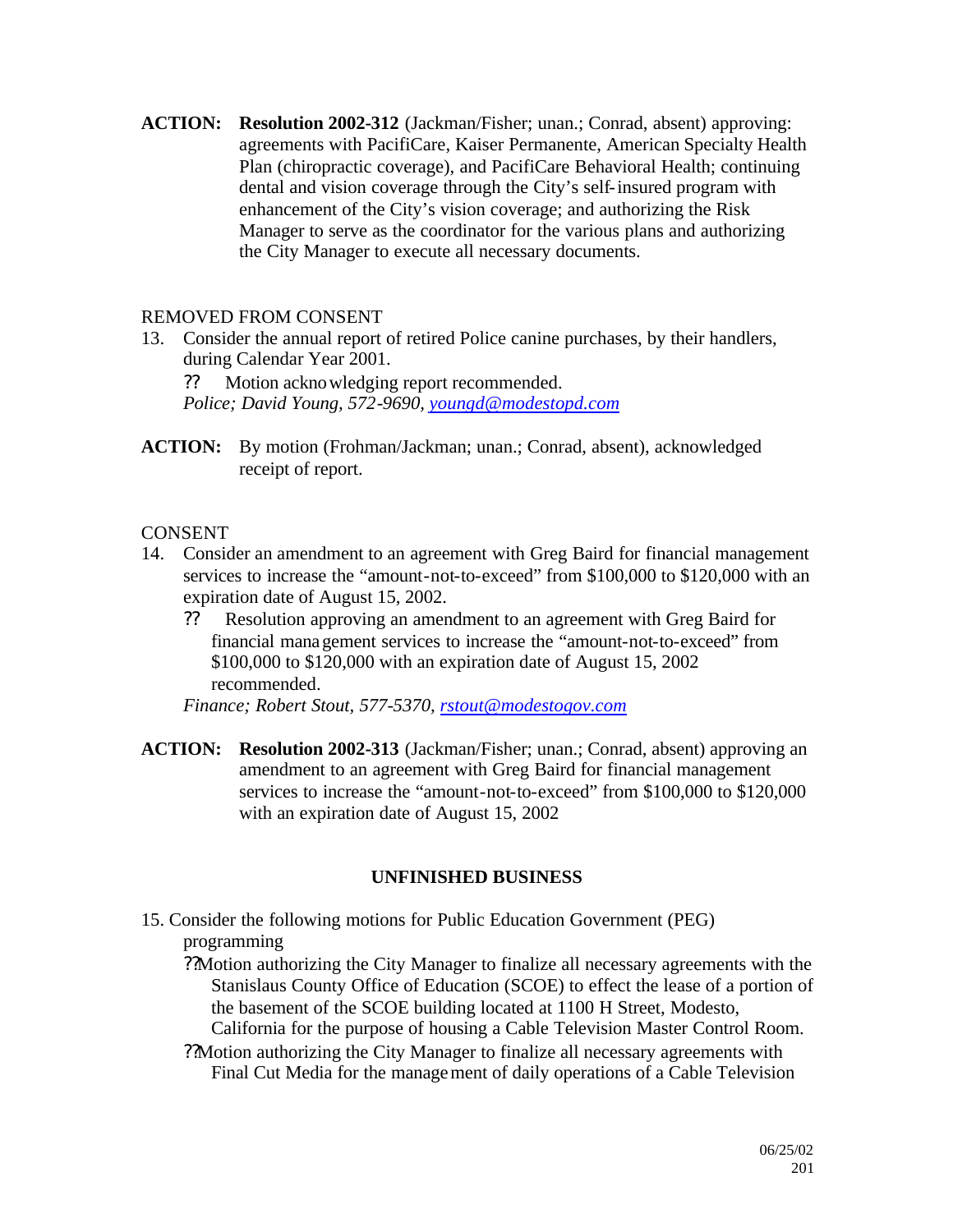Master Control Room for the continued operation of Public-Education-Government (PEG) Programming.

- ??Motion authorizing the City Manager to finalize all necessary agreements with Stanislaus County, Modesto Junior College and the Stanislaus County Office of Education (Partners) to share in the annual operating expenses of PEG.
- ??Motion extending the negotiating period between the City and KBSV Channel 23, or any other local television station as directed by Council, for the purchase of airtime to broadcast selective municipal programming.

*City Manager; Renee Ledbetter, 577-5222, rledbetter@modestogov.com*

**ACTION:** By motion (Keating/Fisher; unan.; Conrad, absent), authorized the City Manager to finalize all necessary agreements with the Stanislaus County Office of Education (SCOE) to effect the lease of a portion of the basement of the SCOE building located at 1100 H Street, Modesto, California for the purpose of housing a Cable Television Master Control Room.

> By motion (Keating/Fisher; unan.; Conrad, absent), authorized the City Manager to finalize all necessary agreements with Final Cut Media for the management of daily operations of a Cable Television Master Control Room for the continued operation of Public-Education-Government (PEG) Programming.

By motion (Keating/Fisher; unan.; Conrad, absent), authorized the City Manager to finalize all necessary agreements with Stanislaus County, Modesto Junior College and the Stanislaus County Office of Education (Partners) to share in the annual operating expenses of PEG.

By motion (Keating/Fisher; unan.; Conrad, absent), extended the negotiating period between the City and any other local television station as directed by Council, for the purchase of airtime to broadcast selective municipal programming.

By motion (Jackman/Fisher; unan.; Conrad, absent) Staff directed to contact Stanislaus County Staff to discuss a possible JPA for public access studio in any available and/or reasonable space in  $10<sup>th</sup>$  Street Place and report back in four weeks with a progress report.

By Motion (Jackman/Fisher; unan.; Conrad & Fisher, absent) approved an appropriation of \$108,000 for equipment.

By Motion (Jackman/Fisher; unan.; Conrad & Fisher, absent) approved an appropriation of \$168,000 for labor contract with Final Cut Media.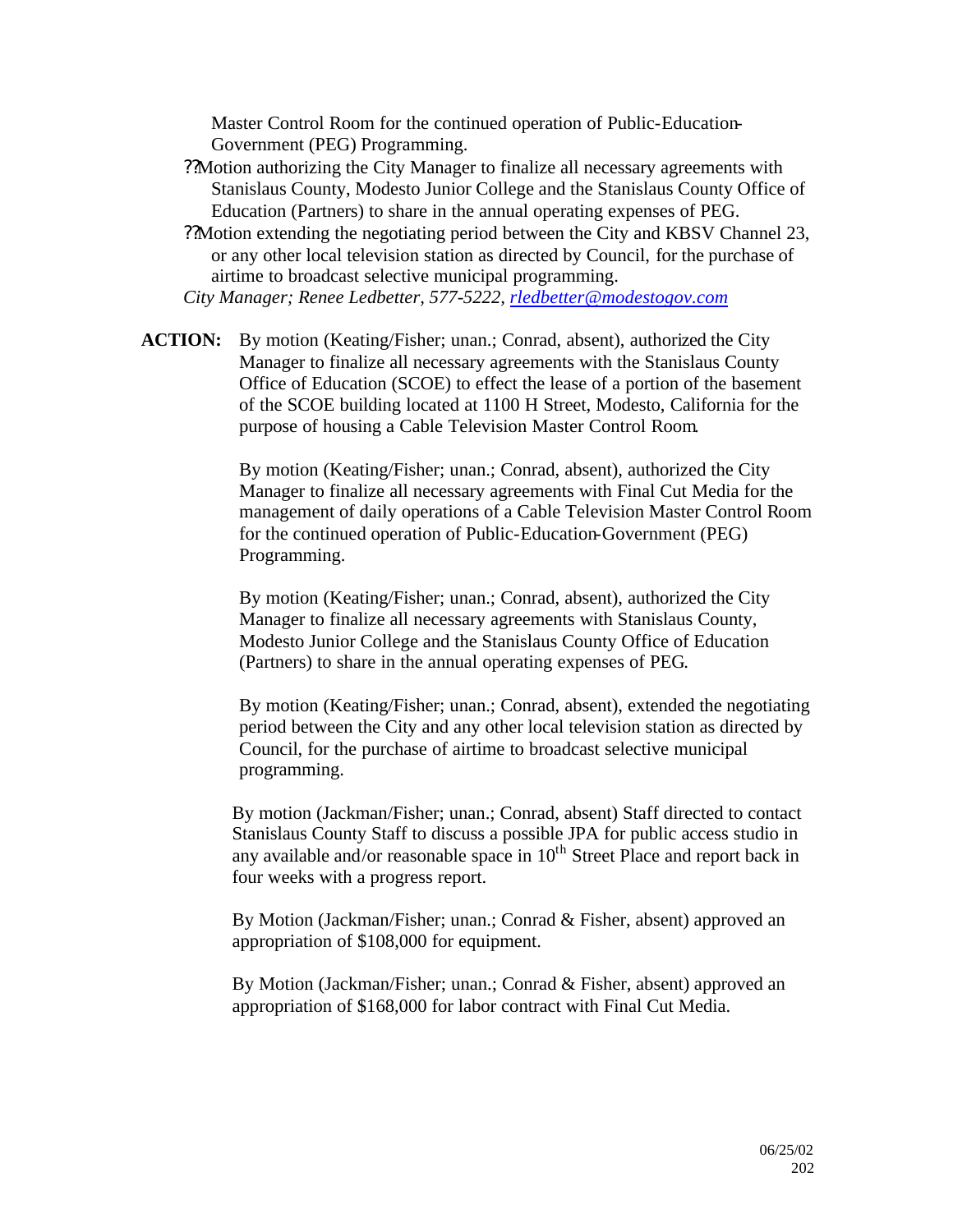16. Consider staff report regarding transition of Convention & Visitors Bureau (CVB), consider lease agreement for office space for CVB, and consider appointments to Public Events Commission.

??Motion acknowledging receipt of report recommended.

??Resolution approving lease agreement and authorizing City Manager to execute necessary documents recommended.

- ??Resolution appointing Public Events Commission members recommended. *Parks, Recreation & Neighborhoods; Bob Quintella, 577-6444, bquintella@modestogov.com*
- **ACTION:** By motion (Keating/Frohman; unan.; Conrad, absent), acknowledged receipt of report accepting transition of the Convention & Visitor's Bureau to the Parks, Recreation & Neighborhoods Department making the existing Convention & Visitors Bureau employees provisional City employees for one year.
- **ACTION: Resolution 2002-314** (Keating/Frohman; unan., Conrad, absent) appointing Public Events Commission members as advisors to the Convention & Visitors Bureau only.
- **ACTION:** By motion (Keating/Frohman; unan.; Conrad, absent) the Commission was directed to develop bylaws, complete articles of incorporation and apply for non-profit status.
- 17. Consider Charter amendment providing for a change in the regular Municipal Election date and consider submission of Charter amendments to voters in November 2002. The proposal includes: changing the City's Regular Municipal Election date from November of odd-numbered years to March of even-numbered years on the date specified in the California Elections Code Section 1201, as it now exists or hereafter is amended; and change the Runoff Election from the second Tuesday in December to the first Tuesday after the first Monday in November of even-numbered years commencing with year 2004, with the newly-elected Councilmembers taking office the following January.
	- ?? Resolution submitting the recommended Charter amendments to the qualified electors of the City of Modesto at a special municipal election to be held on Tuesday, November 5, 2002.
	- ?? Resolution authorizing the City Attorney to prepare an impartial analysis of the proposed Charter amendments.
	- ?? Resolution authorizing the City Council to file written arguments in favor of or in opposition to the proposed Charter amendments.

*City Attorney; Mike Milich, 577-5284, mmilich@modestogov.com City Clerk; Jean Zahr, 577-5396, jzahr@modestogov.com*

**ACTION:** By motion (Keating/Sabatino; unan.; Conrad, absent) did not recommend charter amendments. Item was referred to the Safety Committee for review.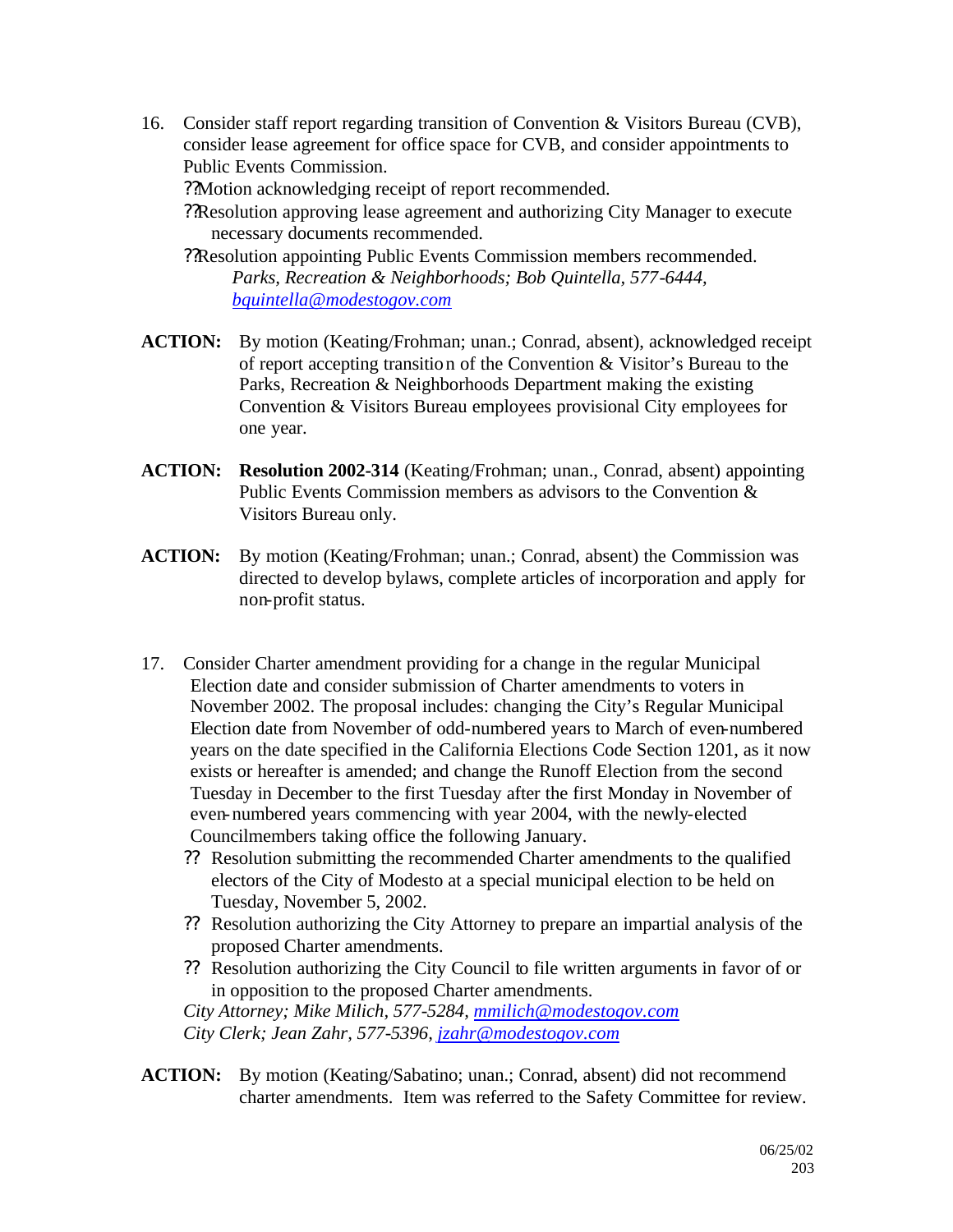- 18. Consider approving Request for Proposal to conduct a finance and administrative audit of the Modesto's Community Facilities Districts, including Village One.
	- ?? Resolution approving Request for Proposal to conduct a finance and administrative audit of the Modesto's Community Facilities Districts, including Village One recommended.

*City Manager; Jack Crist, 577-5224, jcrist@modestogov.com*

**ACTION:** By motion (Frohman/Keating; unan.; Conrad, absent) item was continued to the July 9, 2002 Council meeting with the condition that the item be heard by the Audit Committee prior to that date.

#### **HEARINGS**

19. Hearing to consider Landscape Maintenance Assessment District No. 1 for Dry Creek Meadows subdivisions No. 1-6, and consider confirming the diagram and assessment, and levying the proposed assessment for Landscape Maintenance District No. 1 for fiscal year 2002-2003.

??Resolution confirming the diagram and assessment, and levying the proposed assessment for Landscape Maintenance District No. 1 for fiscal year 2002-2003 recommended.

*Engineering & Transportation; Robert Granberg, 577-5259, rgranberg@modestogov.com*

- **ACTION: Resolution 2002-315** (Fisher/Keating; unan.; Conrad, absent) confirming the diagram and assessment, and levying the proposed assessment for Landscape Maintenance District No. 1 for fiscal year 2002-2003
- 20. Hearing to consider Landscape Maintenance Assessment District No. 2 for Dry Creek Meadows subdivisions No. 7-10, Creekwood Meadows subdivision and Yosemite Meadows subdivision Units  $1 \& 2$ , and consider confirming the diagram and assessment, and levying the proposed assessment for Landscape Maintenance District No. 2 for fiscal year 2002-2003.

??Resolution confirming the diagram and assessment, and levying the proposed assessment for Landscape Maintenance District No. 2 for fiscal year 2002-2003 recommended.

*Engineering & Transportation; Robert Granberg, 577-5259, rgranberg@modestogov.com*

**ACTION: Resolution 2002-316** (Fisher/Keating; unan.; Conrad, absent) confirming the diagram and assessment, and levying the proposed assessment for Landscape Maintenance District No. 2 for fiscal year 2002-2003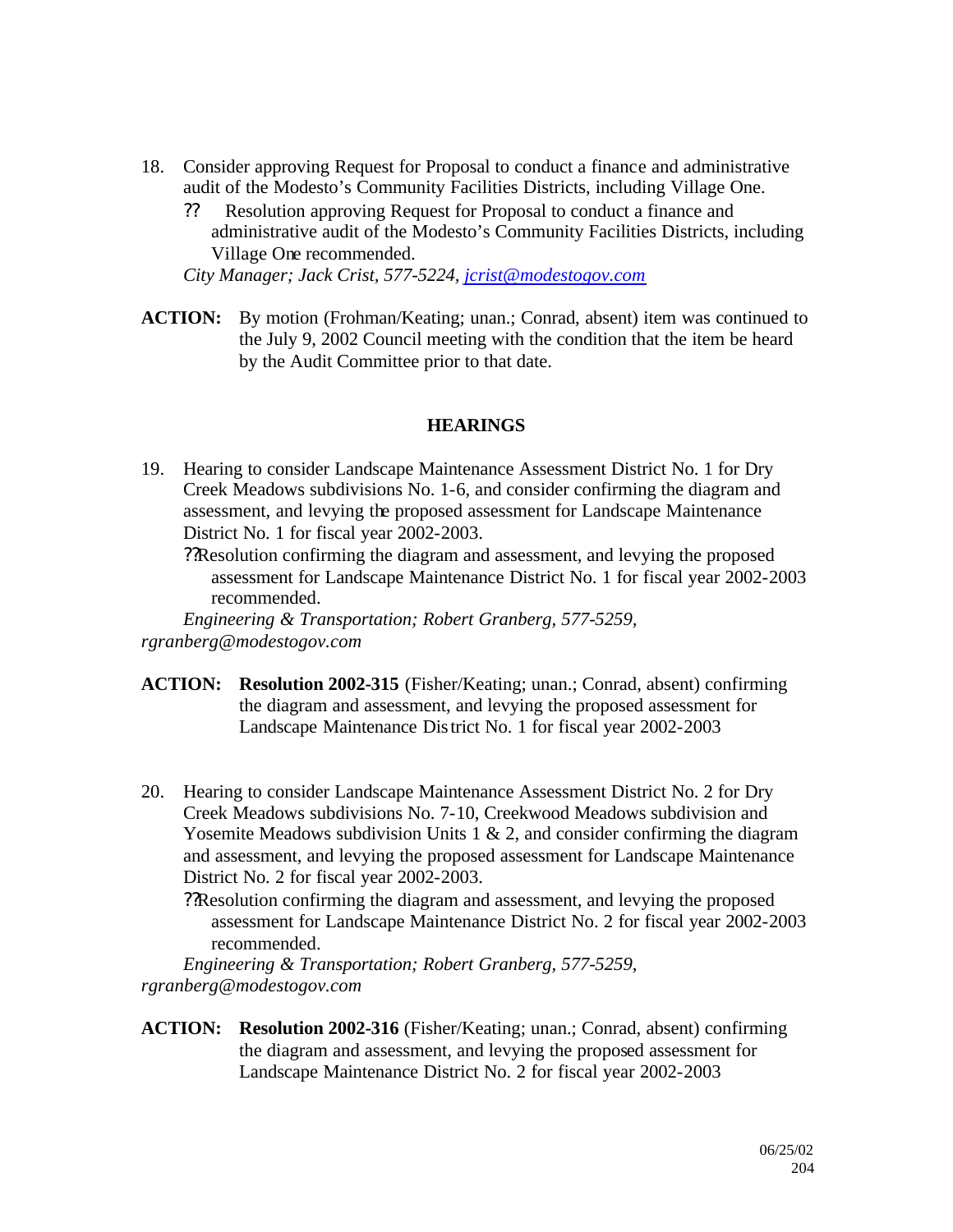*Mayor Sabatino absent due to conflict of interest.*

- 21. Hearing to consider inclusion of fee structure in the adopted usage policy for  $10^{th}$ Street between J and K Streets in downtown Modesto.
	- ? Resolution establishing a fee structure in the adopted usage policy for  $10<sup>th</sup>$  Street between J and K Streets in downtown Modesto and rescinding Resolution No. 2002-158 recommended.

*Parks, Recreation & Neighborhoods; Bob Quintella, 577-6444, bquintella@modestogov.com*

**ACTION: Resolution 2002-317** (Jackman/Keating; unan.; Conrad & Sabatino, absent) Resolution establishing a fee structure in the adopted usage policy for  $10<sup>th</sup>$ Street between J and K Streets in downtown Modesto and rescinding Resolution No. 2002-158.

## **NEW BUSINESS**

- 22. Consider authorizing the Risk Manager to bind excess workers' compensation coverage as presented by the City's Broker of Record based upon policy decisions of the Council.
	- ?? Resolution authorizing the Risk Manager to bind excess workers' compensation coverage as presented by the City's Broker of Record based upon policy decisions of the Council recommended.

*Personnel; Don Norris, 577-5251, dnorris@modestogov.com*

- **ACTION: Resolution 2002-318** (Keating/Frohman; unan.; Conrad, absent) authorizing the Risk Manager and City Manager to bind excess workers' compensation coverage as presented by the City's Broker of Record with \$1,000,000 Self Insured Retention.
- 23. Consider adopting the 2002-2003 Operating Budget and Capital Improvement Program.

??Motion acknowledging receipt of report recommended

- ??Resolution approving revisions in the FY2001-2002 budget recommended.
- ??Ordinance approving the FY2002-2003 Operating Budget and the first year of the FY 2002-2003 through FY2011-2012 Capital Improvement Program recommended.
- ??Resolution establishing the FY 2002-2003 Fiscal Year Appropriation Limit, including the price and population factors to be used in the calculation recommended.

*Finance; Rob Stout, 577-5370, rstout@modestogov.com*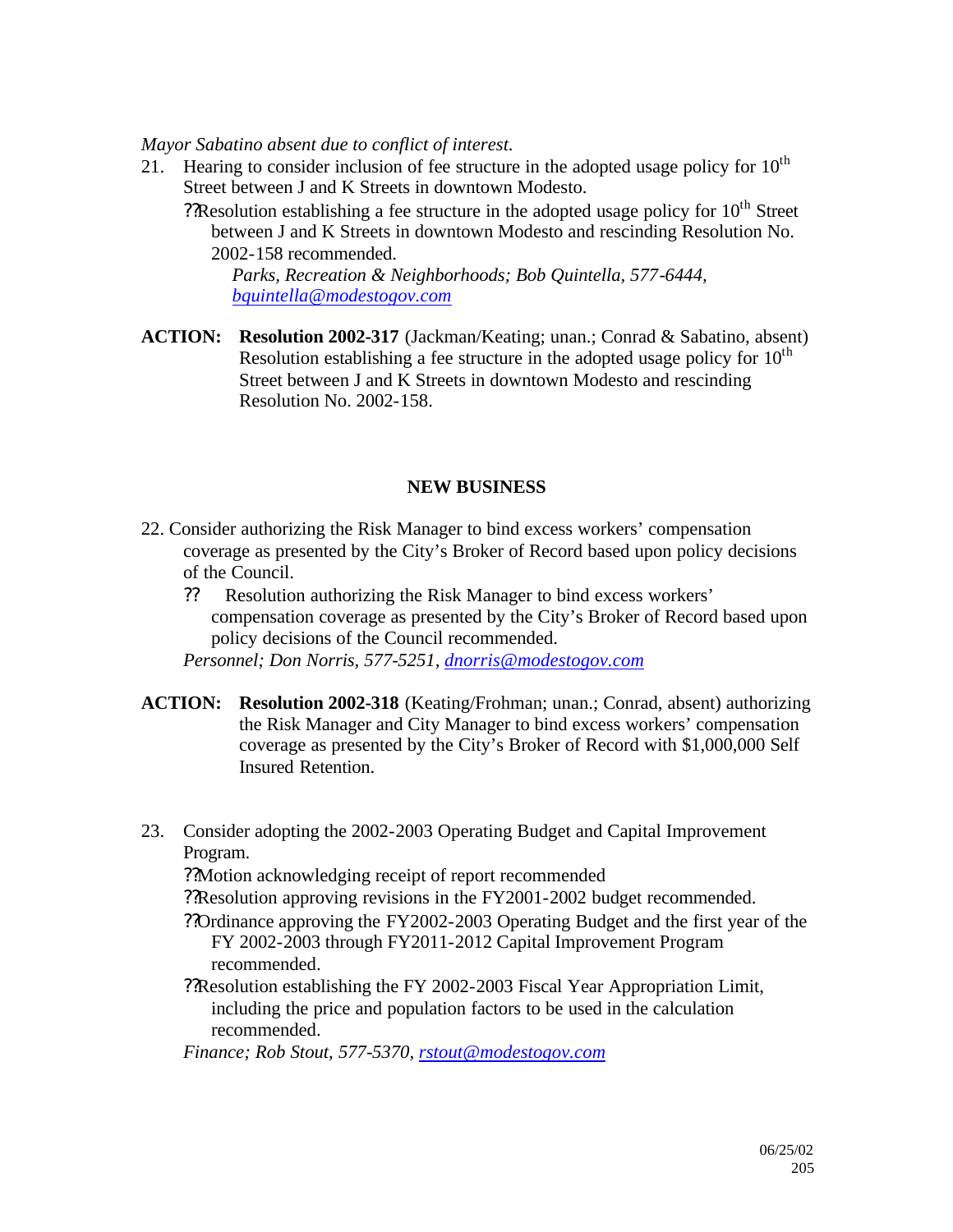**ACTION:** By motion (Jackman/Frohman; unan.; Conrad, absent), acknowledged receipt of report.

> **Resolution 2002-319** (Jackman/Frohman; unan.; Conrad, absent) approving revisions in the FY2001-2002 budget.

**Resolution 2002-319A** (Jackman/Frohman; unan.; Conrad, absent) approving the FY2002-03 Operating Budget and the first year of the FY 2002-2003 through FY2011-2012 Capital Improvement Program.

By motion (Jackman/Frohman; unan.; Conrad, absent), **introduced Ordinance 3264-C.S.** approving the FY2002-2003 Operating Budget and the first year of the FY 2002-2003 through FY2011-2012 Capital Improvement Program.

**Resolution 2002-320** (Jackman/Frohman; unan.; Conrad, absent) establishing the FY 2002-2003 Fiscal Year Appropriation Limit, including the price and population factors to be used in the calculation.

Staff was directed to research lighted vote board cost and use a portion of the remaining \$38,000 to cover the cost.

## **MATTERS TOO LATE FOR THE AGENDA**

None.

## **ADJOURNMENT**

This meeting adjourned at 11:00 p.m. to the following closed sessions:

#### **CLOSED SESSION**

CONFERENCE WITH LEGAL COUNSEL – EXISTING LITIGATION One Case (Pursuant to Section 54956.9(a) of the Government Code)

Name of case: Opinski v. City of Modesto – (Arbitration pursuant to construction contract)

*This case heard prior to the meeting. No reportable action was taken.*

\*\*\*\*\*\*\*\*\*\*\*\*\*\*\*\*\*\*\*\*\*\*\*\*\*\*\*\*\*\*\*\*\*\*\*\*\*\*\*\*\*\*\*\*\*\*\*\*\*\*\*\*\*\*\*\*\*\*\*\*\*\*\*\*\*\*\*\*\*\*\*\*

\*\*\*\*\*\*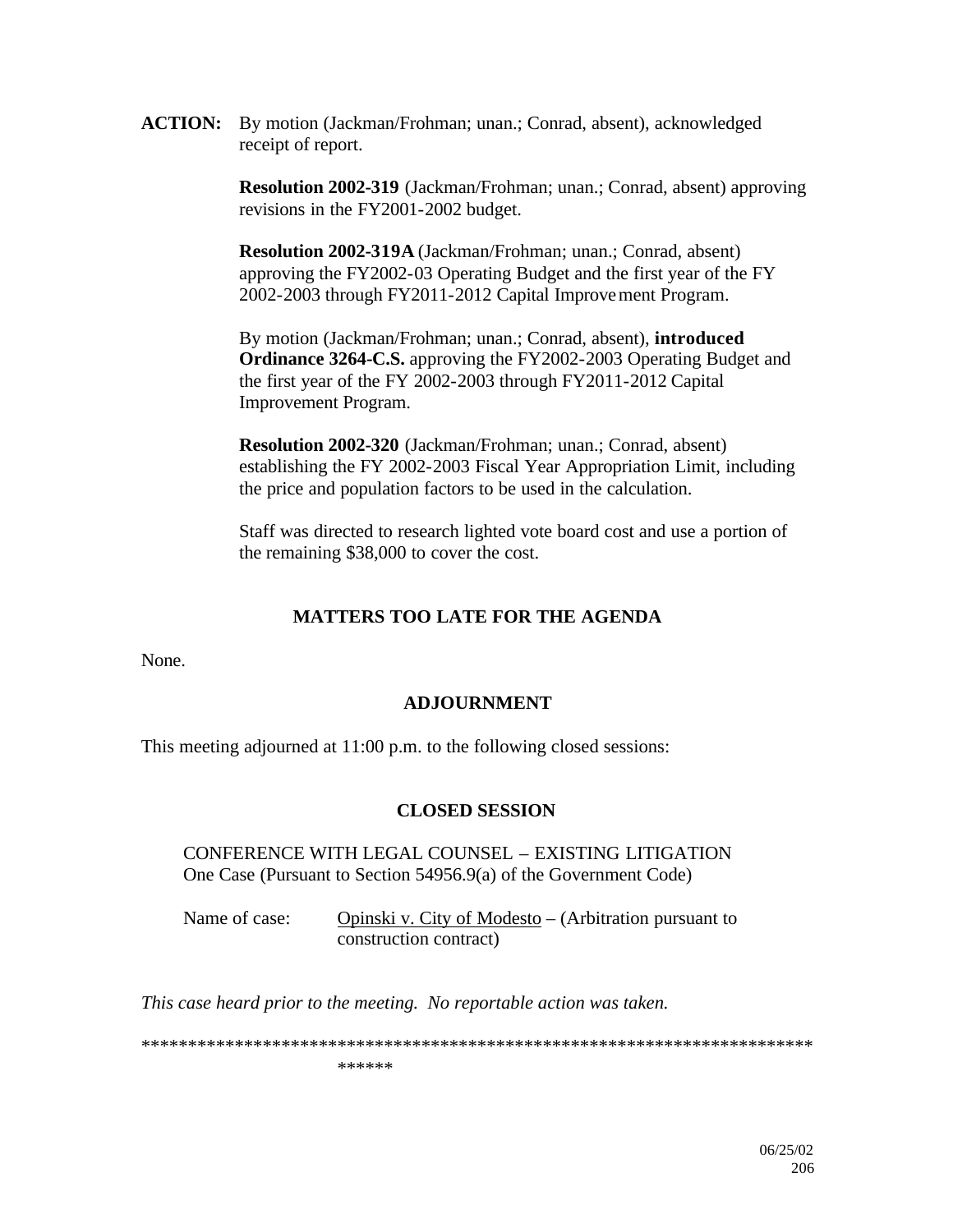## CONFERENCE WITH LABOR NEGOTIATOR: (Pursuant to Section 54957.6 of the Government Code)

| <b>Agency Negotiators:</b> | Jack Crist, City Manager<br>Robin Renwick, Personnel Director                                                                                                                                                         |
|----------------------------|-----------------------------------------------------------------------------------------------------------------------------------------------------------------------------------------------------------------------|
|                            | Employee Organizations: Modesto City Employees Association, Modesto Police<br><b>Officers Association, Modesto Police Management</b><br>Association and Unrepresented Management and<br><b>Confidential Employees</b> |

*No reportable action was taken.*

\*\*\*\*\*\*\*\*\*\*\*\*\*\*\*\*\*\*\*\*\*\*\*\*\*\*\*\*\*\*\*\*\*\*\*\*\*\*\*\*\*\*\*\*\*\*\*\*\*\*\*\*\*\*\*\*\*\*\*\*\*\*\*\*\*\*\*\*\*\*\*\* \*\*\*\*\*\*

## CONFERENCE WITH REAL PROPERTY NEGOTIATOR (Pursuant to Section 54956.8 of the Government Code)

| Property:            | Purchase, sale or lease of property located on Scenic<br>Drive, at the end of Coffee         |
|----------------------|----------------------------------------------------------------------------------------------|
|                      | APN: 34-18-6 (approximately 1.39 acres)                                                      |
|                      | Scenic Road Properties, Owner                                                                |
| Negotiating parties: | Jack Crist, City Manager; and George Britton, Deputy<br>City Manager for the City of Modesto |
| Under negotiation:   | Price and terms of payment for property rights to be<br>acquired                             |

*This case was heard prior to the meeting. No reportable action was taken.*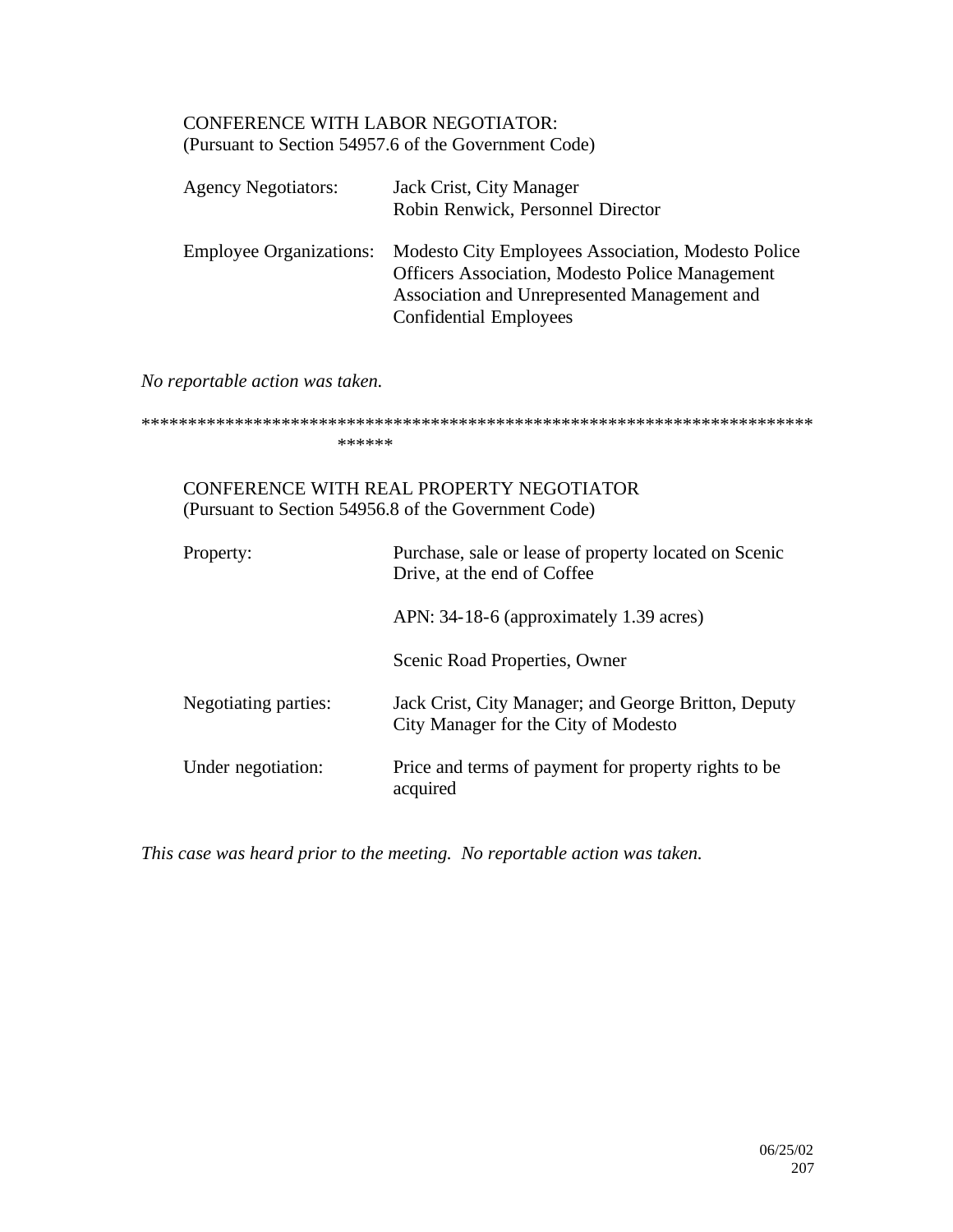# **MINUTES Tuesday, July 2, 2002, at 5:15 p.m.**

Roll Call – Present: Councilmembers Fisher, Frohman, Jackman, Keating, O'Bryant, Mayor Sabatino

Absent: Councilmember Conrad

Pledge of Allegiance to the Flag

Invocation: Rick Thompson, Big Valley Church

City Clerk's Announcements: *Item 11 removed from Agenda*

*Declaration of Conflicts of Interest: None*

## **ACKNOWLEDGEMENTS AND PRESENTATIONS**

1. Presentation of a proclamation to Chief Hannink in honor of his retirement.

**ACTION:** Proclamation presented by Mayor Sabatino.

## **ORAL COMMUNICATIONS**

- ?? Kris Newman, a sidewalk vendor, commented on her concern of awnings on sidewalk carts being required to be removed.
	- oThis item was referred to the City Manager.
- ?? Judge Shaver introduced members of Boy Scout Troup #2.
- ?? Jim DeMartini commented on reducing campaign contributions, the Mid-Valley Engineering money laundering issue, and requested the Council disclose all contributors for campaigns. oCouncilmembers discussed the issue of campaign contributions.

## **COUNCIL COMMENTS & REPORTS**

None.

**CONSENT ITEMS – ROLL CALL VOTE REQUIRED**: Items 2, 4 through 8

*Item 3 removed from Consent*

**ACTION Items 2, 4- 8: Jackman/Frohman; unan.; Conrad, absent**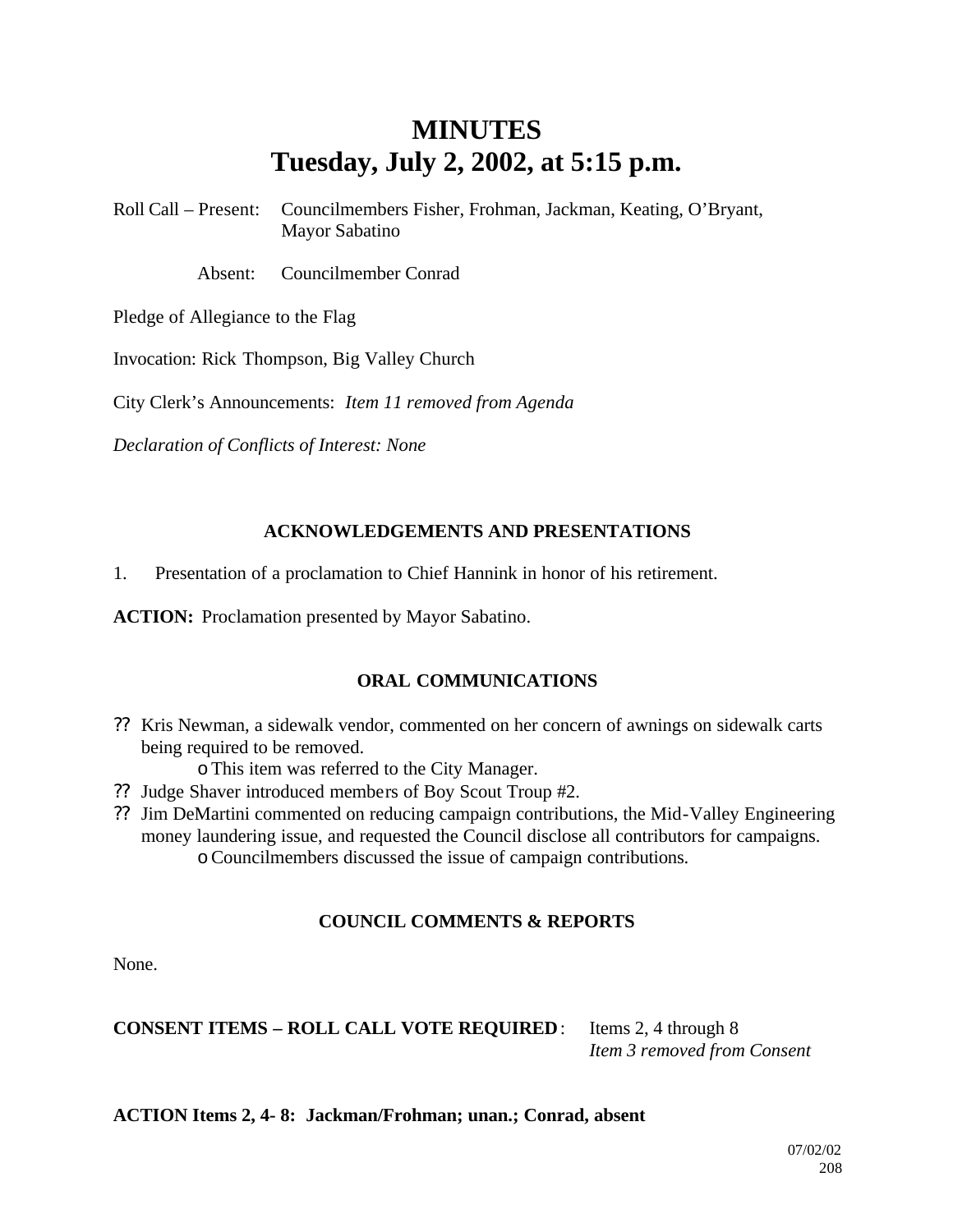## **ACTION Item 3: Frohman/Jackman; unan.; Conrad, abs ent**

## **CONSENT ITEMS**

## **An item may be removed from consent and discussed at the request of an audience member or Councilmember.**

#### CONSENT

- 2. Approval of the minutes of the regular City Council meeting of June 25, 2002. (Motion approving recommended.) *Clerk; Rebecca Bartholomew, 577-5397, rbartholomew@modestogov.com*
- **ACTION:** By motion (Jackman/Frohman; unan.; Conrad, absent) approved the minutes of July 25, 2002.

## REMOVED FROM CONSENT

- 3. Consider authorizing the City Manager to execute an agreement with Parsons Brinckerhoff Quade and Douglas, Inc. for the design services for the Modesto Transit Bus Maintenance Facility project in the amount of 610,280. Funds are budgeted.
- ?? Resolution authorizing the City Manager to execute an agreement with Parsons Brinckerhoff Quade and Douglas, Inc. for the design services for the Modesto Transit Bus Maintenance Facility project recommended.

*Engineering & Transportation; Dean Phillips, 577-5260, dphillips@modestogov.com*

**ACTION: Res. No. 2002-321** (Frohman/Jackman; unan.; Conrad, absent) authorizing the City Manager to execute an agreement with Parsons Brinckerhoff Quade and Douglas, Inc. for the design services for the Modesto Transit Bus Maintenance Facility project.

#### CONSENT

- 4. Consider authorizing the City Manager to sign a Special Discharge agreement for MID Lateral 6 at the Elm Street Water Well #313; Consider authorizing the City Manager to sign an agreement consenting to Common Use for MID Lateral 6 at the Elm Street Water Well #313.
	- ?? Resolution authorizing the City Manager to sign a Special Discharge agreement for MID Lateral 6 at the Elm Street Water Well #313 recommended.
	- ?? Resolution authorizing the City Manager to sign an agreement consenting to Common Use for MID Lateral 6 at the Elm Street Water Well #313 recommended. *Engineering & Transportation; Dean Phillips, 577-5260, dphillips@modestogov.com*
- **ACTION: Res. No. 2002-322** (Jackman/Frohman; unan.; Conrad, absent) authorizing the City Manager to sign a Special Discharge agreement for MID Lateral 6 at the Elm Street Water Well #313.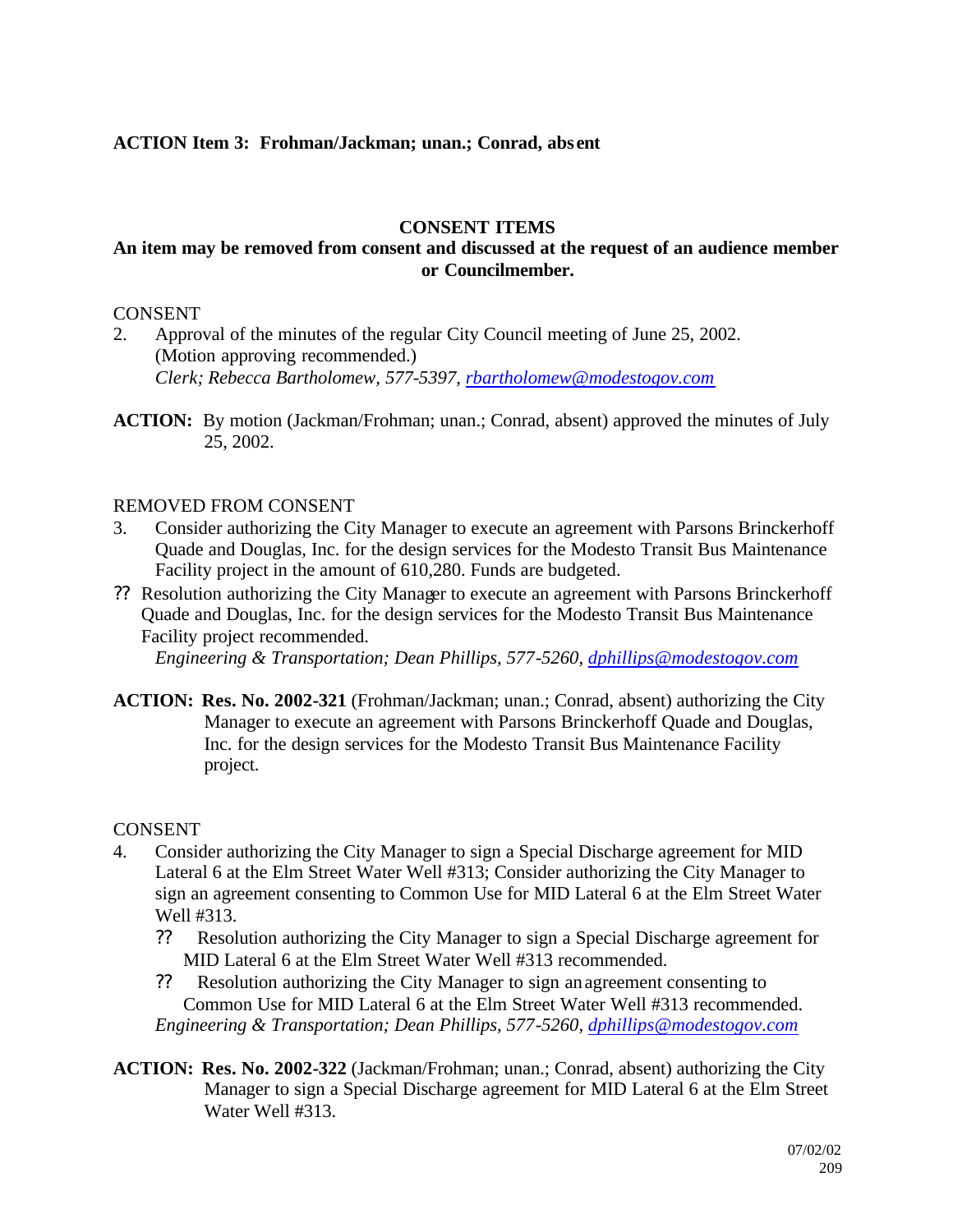**Res. No. 2002-323** (Jackman/Frohman; unan.; Conrad, absent) authorizing the City Manager to sign an agreement consenting to Common Use for MID Lateral 6 at the Elm Street Water Well #313

## CONSENT

- 5. Consider an amendment to the Modesto Executive Air Charter, dba Sky Trek Aviation, lease for the old Foster Farms hangar and extend the lease an additional eighteen years to coincide with Sky Trek Aviation's master lease that expires on November 23, 2033, and authorize the City Manager to execute the amendment to the lease on behalf of the City.
	- ?? Resolution approving an amendment to the Modesto Executive Air Charter, dba Sky Trek Aviation, lease for the old Foster Farms hangar and extend the lease an additional eighteen years to coincide with Sky Trek Aviation's master lease that expires on November 23, 2033, and authorize the City Manager to execute the amendment to the lease on behalf of the City recommended.

*Engineering & Transportation; Howard Cook, 577-5319, hcook@modestogov.com*

**ACTION: Res. No. 2002-324** (Jackman/Frohman; unan.; Conrad, absent) approving an amendment to the Modesto Executive Air Charter, dba Sky Trek Aviation, lease for the old Foster Farms hangar and extend the lease an additional eighteen years to coincide with Sky Trek Aviation's master lease that expires on November 23, 2033, and authorize the City Manager to execute the amendment to the lease on behalf of the City.

## CONSENT

6. Consider placement of airport directional signs in various locations throughout the City of Modesto showing the way to the Airport. These signs would be placed on Maze Boulevard, Yosemite Boulevard, Oakdale Road, El Vista Avenue, and Tenaya Drive.

?? Resolution approving placement of airport directional signs in various locations throughout the City of Modesto indicating the route to the Airport recommended. *Engineering & Transportation; Howard Cook, 577-5319, hcook@modestogov.com*

**ACTION: Res. No. 2002-325** (Jackman/Frohman; unan.; Conrad, absent) approving placement of airport directional signs in various locations throughout the City of Modesto indicating the route to the Airport

## CONSENT

- 7. Consider amending three agreements between the City of Modesto and Modesto City Schools District to increase the costs for electricity from \$1.00 per hour to \$2.00 per hour during the hours that the City uses Multi-purpose facilities located at La Loma, Roosevelt and Mark Twain Junior High Schools.
	- ?? Resolution approving amending the agreements with La Loma Junior High, Roosevelt Junior High, and Mark Twain Junior High to reflect their increase in cost of electricity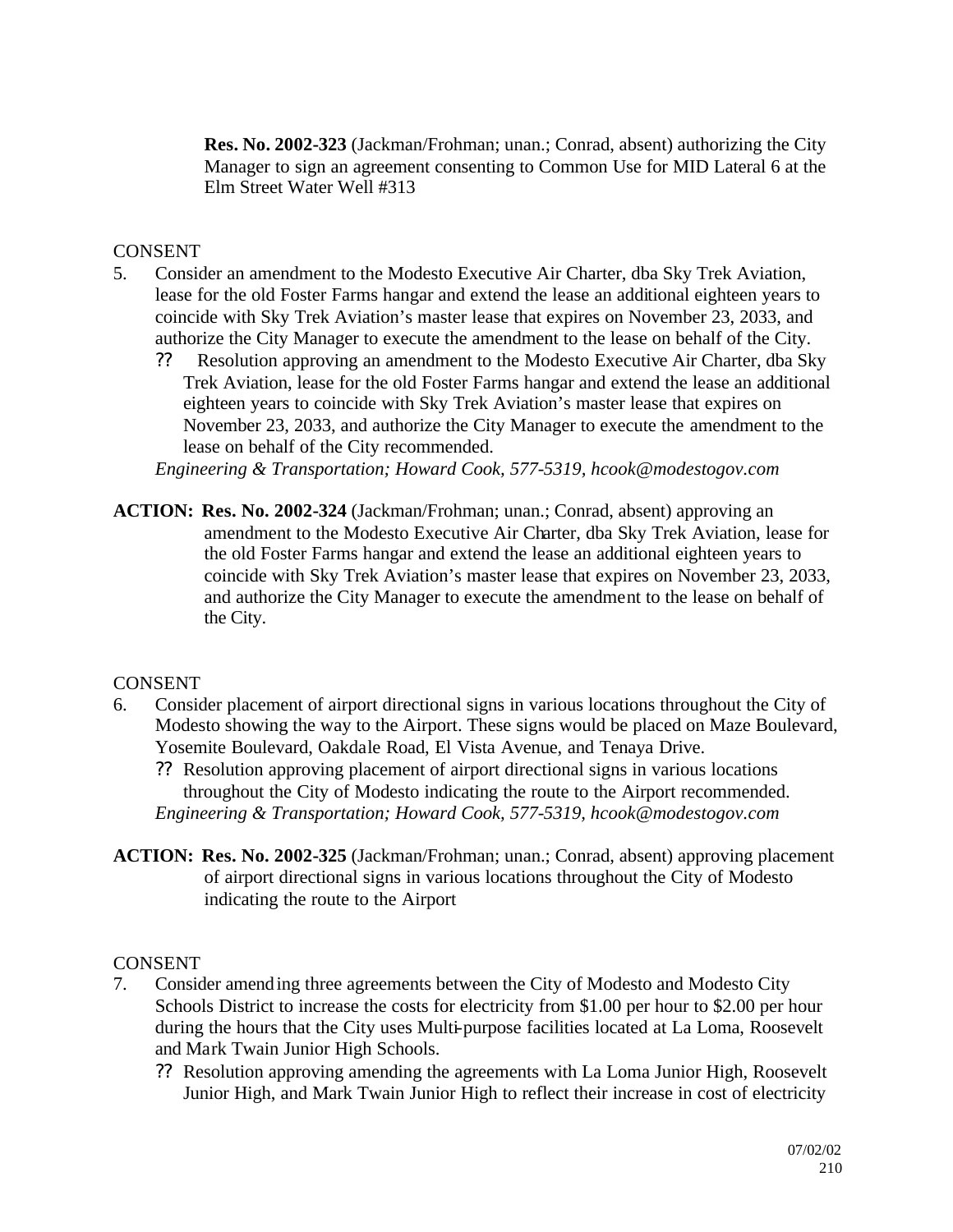from \$1.00 per hour to \$2.00 per hour for City use of their multi-purpose facilities recommended.

- *Parks, Recreation & Neighborhoods; Linda McDermott, 571-5863, lmcdermott@modestogov.com*
- **ACTION: Res. No. 2002-326** (Jackman/Frohman; unan.; Conrad, absent) approving amending the agreements with La Loma Junior High, Roosevelt Junior High, and Mark Twain Junior High to reflect their increase in cost of electricity from \$1.00 per hour to \$2.00 per hour for City use of their multi-purpose facilities.

## **CONSENT**

- 8. Consider refund an over-payment of Mil Taxes to Sacramento Coca-Cola Bottling in the amount of \$18,191.25.
	- ?? Resolution approving a refund an over-payment of Mil Taxes to Sacramento Coca-Cola Bottling in the amount of \$18,191.25 recommended. *Finance; Cheryl Detmar, 571-5174, cdetmar@modestogov.com*
- **ACTION: Res. No. 2002-327** (Jackman/Frohman; unan.; Conrad, absent) approving a refund an over-payment of Mil Taxes to Sacramento Coca-Cola Bottling in the amount of \$18,191.25.

## **WRITTEN COMMUNICATIONS**

- 9. Letter from Arlindo Navarro requesting they be allowed to rezone the property at 811 Third Street, Lots 9 and 10 and the Northwest one-half of Lot 11 from Residential Commercial to Residential for installation of a manufactured home.
- **ACTION:** By Motion (O'Bryant/Fisher; unan.; Conrad, absent) directed staff to work out a solution that would allow Mr. Navarro to place a manufactured home on property mentioned as expeditiously as possible.

## **UNFINISHED BUSINESS**

- 10. Consider discussion of options for conducting City's elections. *City Attorney; Mike Milich, 577-5284, mmilich@modestogov.com City Clerk; Jean Zahr, 577-5396, jzahr@modestogov.com*
- **ACTION:** By Motion (Fisher/Jackman; unan.; Conrad, absent) directed staff to draft charter amendments, resolutions, and ordinances changing the municipal election date to September of odd years and the run off election to November of odd years with all Councilmembers to take office in January. Documents to be returned to Council at the July 23rd meeting.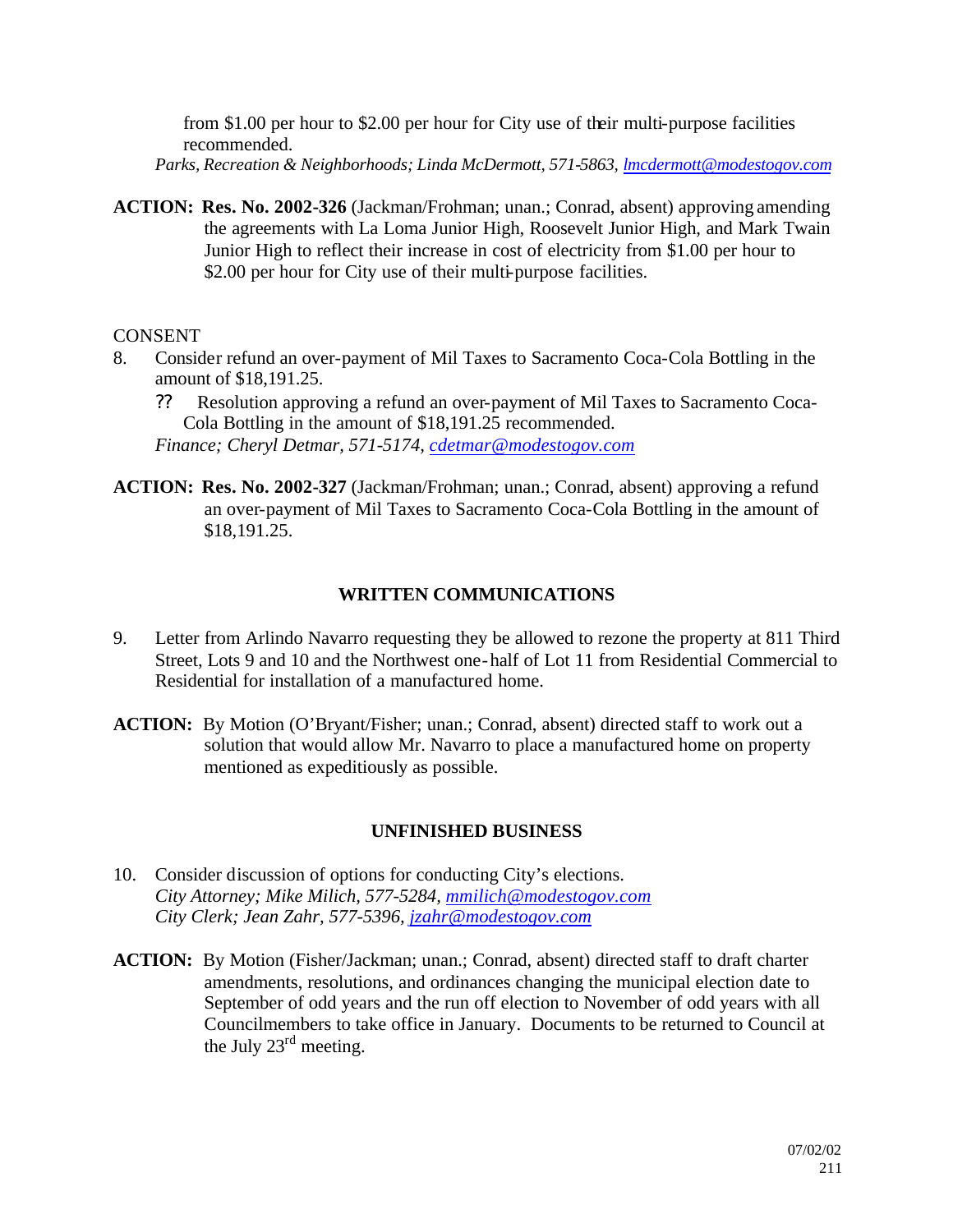#### **NEW BUSINESS**

*Item 11 Removed From Agenda*

11. Consider Strategic Plan-Based Performance Measures and Quarterly Reporting Methodology for all City departments. ??Resolution adopting Strategic Plan-Based Performance Measures and Quarterly Reporting Methodology for all City departments recommended. *City Manager; Jana Coons, 571-5580, jcoons@modestogov.com or Fire; Doug Hannink, 572-9590, dhannink@modestogov.com*

**ACTION:** Removed from Agenda.

## **MATTERS TOO LATE FOR THE AGENDA**

None.

## **ADJOURNMENT**

This meeting adjourned at 7:10 p.m.

#### **CLOSED SESSION**

*Both closed session items were heard prior to the meeting.*

## **CONFERENCE WITH REAL PROPERTY NEGOTIATOR**

(Pursuant to section 54956.8 of the Government Code)

**Property:** Purchase, sale or lease of property located on Scenic Drive, at the end of Coffee APN: 34-18-6 (approximately 1.39 acres) Scenic Road Properties, Owner **Negotiating parties**: Jack Crist, City Manager and George Britton, Deputy City Manager, for the City of Modesto Mike Zagaris – negotiating for Owner **Under negotiation**: Price and terms of payment for property rights to be acquired

No reportable action was taken.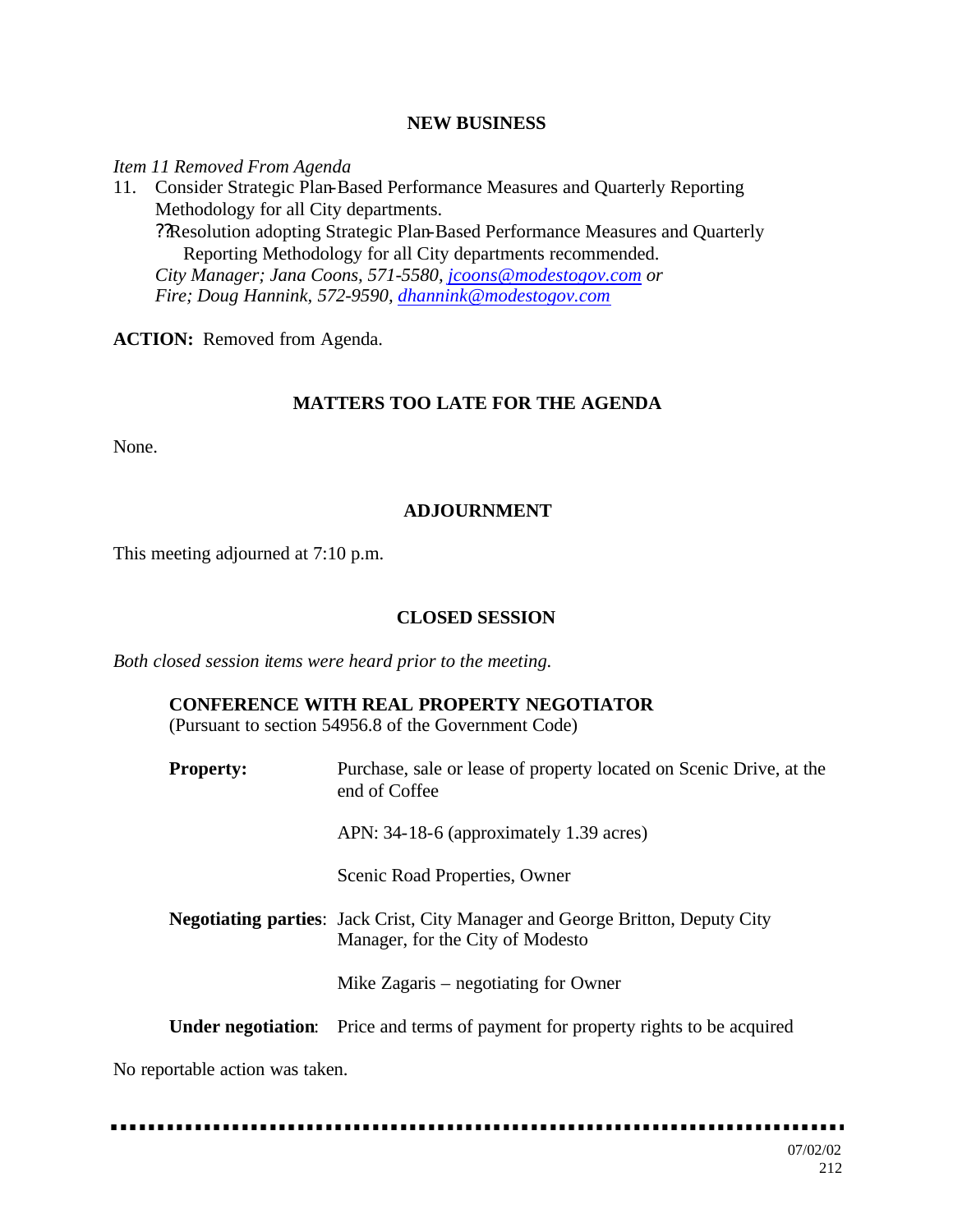## CONFERENCE WITH REAL PROPERTY NEGOTIATOR (Pursuant to section 54956.8 of the Government Code)

| Property:            | Purchase, sale or lease of property located Southeast of the<br>intersection of Coffee Road and Scenic Drive abutting Dry Creek |
|----------------------|---------------------------------------------------------------------------------------------------------------------------------|
|                      | APN Nos: 034-15-01 and 034-18-03                                                                                                |
| Negotiating parties: | Jim Niskanen, Parks, Recreation & Neighborhoods Director for<br>City of Modesto                                                 |
|                      | Dano Construction Inc. – Owner                                                                                                  |
| Under negotiation:   | Price and terms of payment for property to be acquired                                                                          |

No reportable action was taken.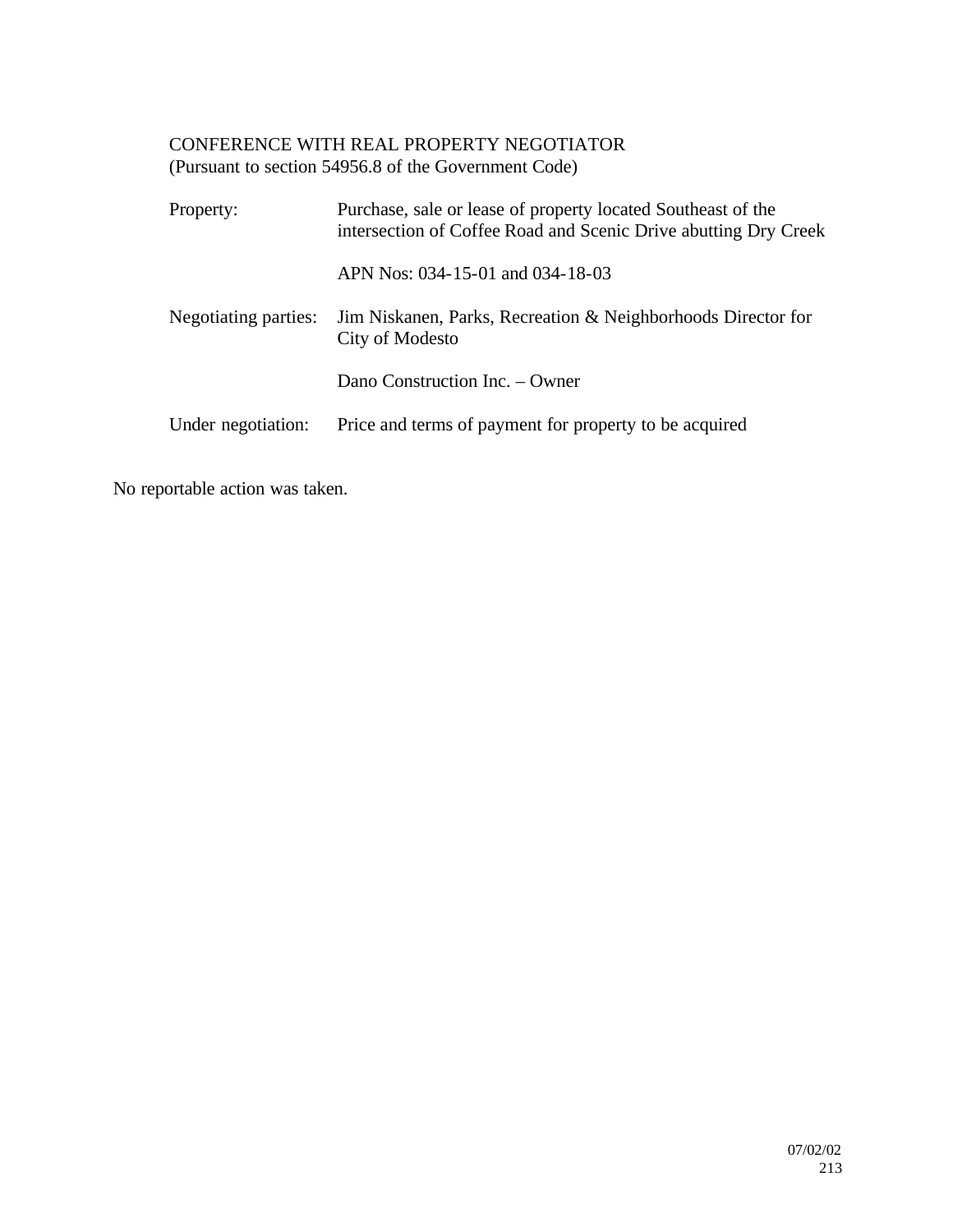# **MINUTES Tuesday, July 9, 2002, at 5:15 p.m.**

Roll Call – Present: Councilmembers Conrad, Fisher, Frohman, Jackman, Keating, O'Bryant, Mayor Sabatino

Absent: None

Pledge of Allegiance to the Flag

Invocation: Pastor Jeff Norman, Covenant Modesto

City Clerk's Announcements

Declaration of Conflicts of Interest

#### **ACKNOWLEDGEMENTS AND PRESENTATIONS**

1. Presentation of Certificates of Recognition to Mistlin Honda, Fireside Dodge, Holiday Inn Express and Burger King for their support of the Adopt-a-Highway program which removes litter from the Highway 99 corridor through Modesto.

**ACTION:** Mayor presented certificates.

2. Presentation of landscape design commendation to the Mayor for Flower Clock in Downtown Modesto.

**ACTION:** D. Heinsinger from the Modesto Garden Club made the presentation.

3. Introduction of most recently promoted Police Sergeant.

**ACTION:** Police Chief Roy Wasden introduced Sergeant David Chamberlin.

4. Presentation of Hispanic Leadership Council's award to the City of Modesto for the Police Department's Hispanic Citizens' Academy.

**ACTION:** Police Chief Roy Waden and Art Garza accepted the award.

#### **ORAL COMMUNICATIONS**

- ?? Miguel Donoso raised concerns regarding Hispanic job skills.
- ?? James Feeney spoke to Montorosso property on Scenic Drive.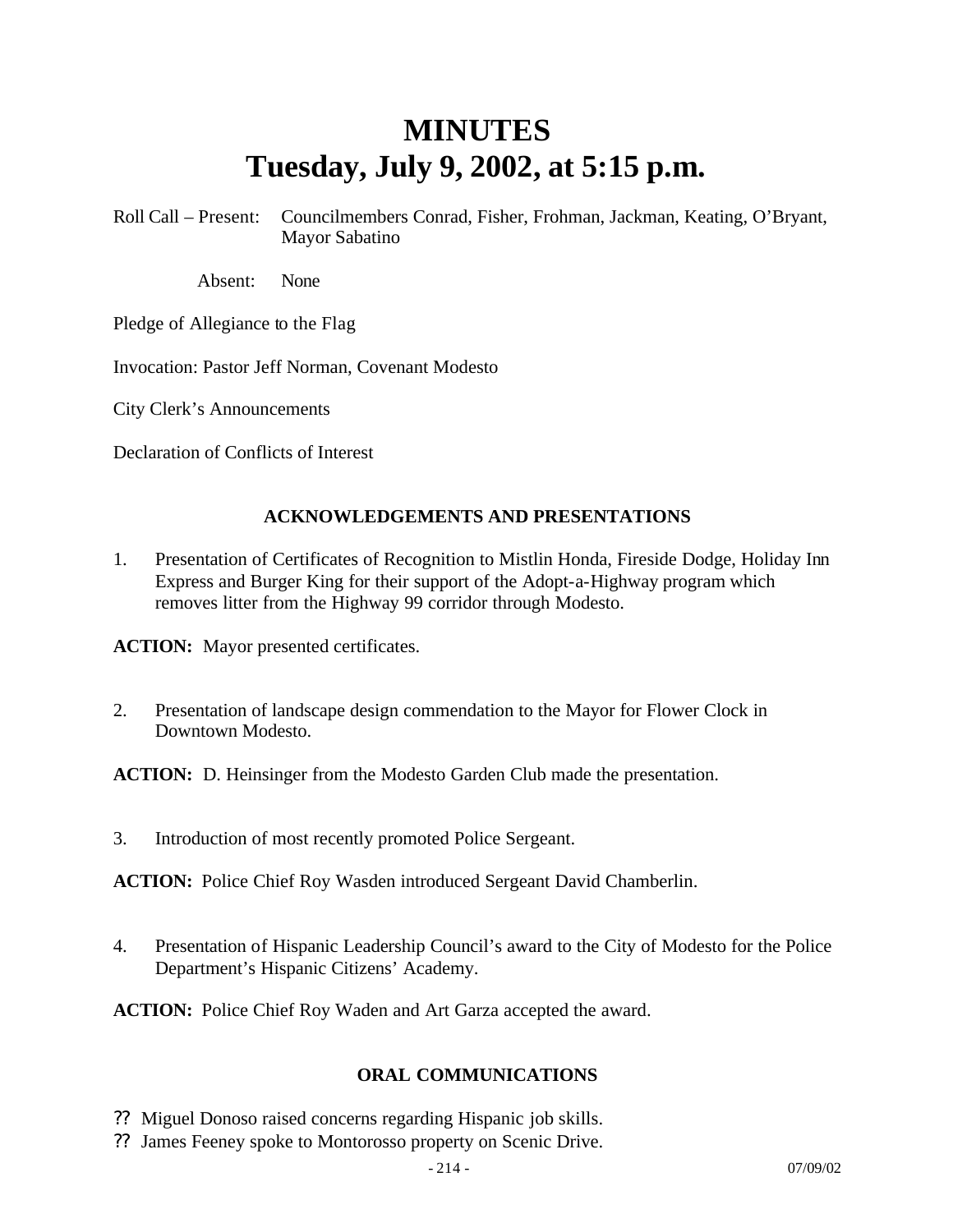- ?? Russ Harrson spoke regarding Village One costs and revenue.
- ?? Eric Wardwell voiced concern regarding grocery carts on sidewalks and in alleys.

## **COUNCIL COMMENTS & REPORTS**

- 5. At the request of Mayor Sabatino, consider directing City staff to prepare the necessary ordinance and supporting documents to impose a moratorium on vested land in Village One to be considered at the July 23, 2002 Council meeting.
- **ACTION:** Motion by Fisher/Sabatino failed to carry with Conrad, Fisher, Jackman, Keating & O'Bryant voting no to direct staff to prepare the necessary ordinance and supporting documents to impose a moratorium on vested land in Village one to be considered at the July 23, 2002 Council meeting.

#### **CONSENT ITEMS – ROLL CALL VOTE REQUIRED**: Items 6, 8, 9, 11-13 & 16

ACTION Items 6, 8-9, 11- 13 & 16: Fisher/Jackman; unan.

ACTION Item 7: Fisher/Jackman; unan.

ACTION Item 10: Fisher/Frohman; unan.

ACTION Item 14: Conrad/Jackman; unan.

ACTION Item 15: Fisher/Conrad; unan.

#### **CONSENT ITEMS**

## **An item may be removed from consent and discussed at the request of an audience member or Councilmember.**

#### **CONSENT**

6. Approval of the minutes of the regular City Council meeting of July 2, 2002. (Motion approving recommended.) *Clerk; Rebecca Bartholomew, 577-5397, rbartholomew@modestogov.com*

**ACTION:** By Motion (Fisher/Jackman; unan.) approved the minutes of July 2, 2002.

#### REMOVED FROM CONSENT

- 7. Consider accepting the work of Mozingo Construction for Orangeburg Avenue Waterline as complete, and authorize the City Clerk to file a Notice of Completion.
	- ?? Resolution accepting the work of Mozingo Construction for Orangeburg Avenue Waterline as complete, and authorizing the City Clerk to file a Notice of Completion recommended.

*Engineering & Transportation; Robert Snell, 577-5452, rsnell@modestogov.com*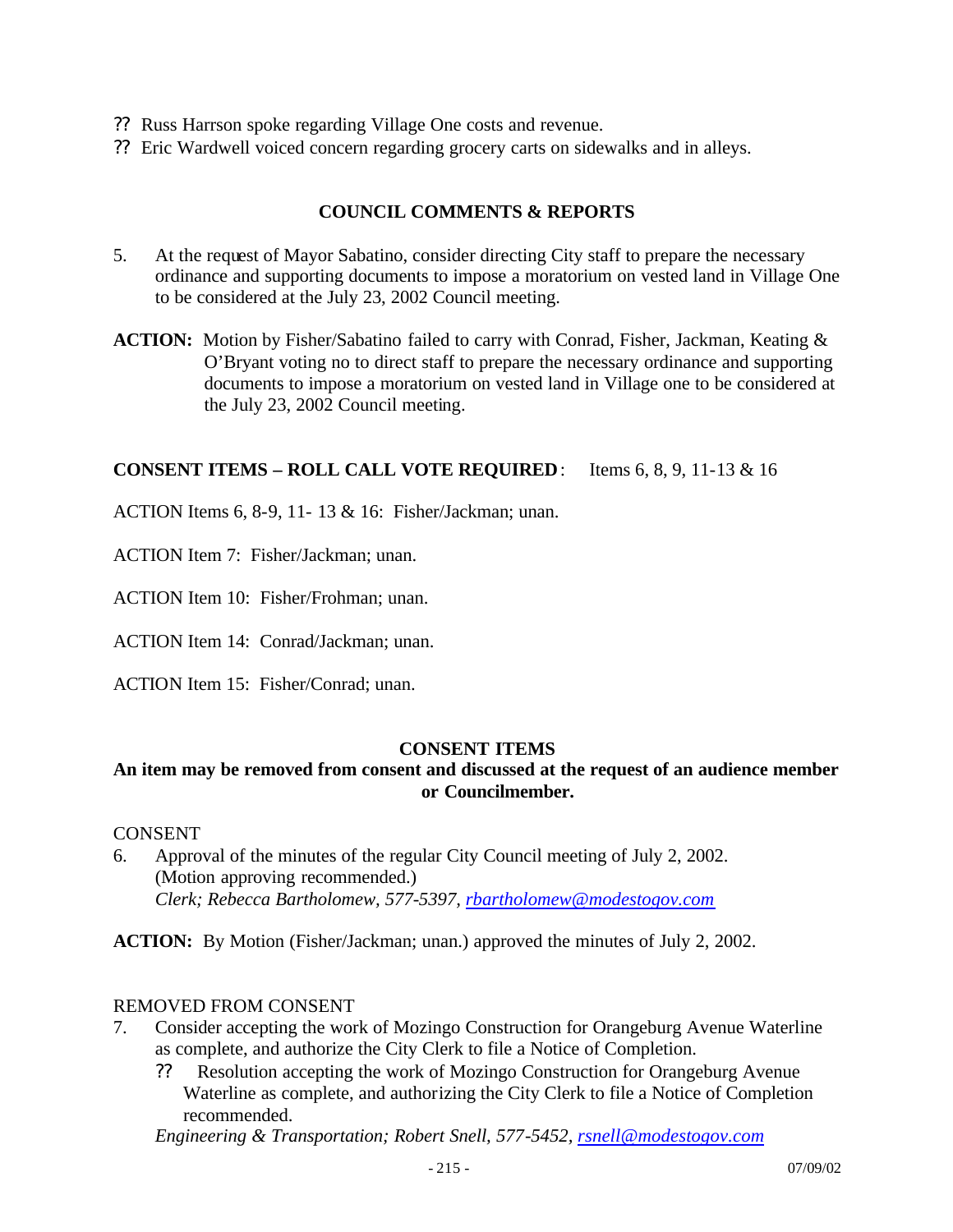**ACTION: Res. No. 2002-328** (Fisher/Jackman; unan.) accepting the work of Mozingo Construction for Orangeburg Avenue Waterline as complete, and authorizing the City Clerk to file a Notice of Completion.

## CONSENT

- 8. Consider accepting the improvements for Sundance Lake Unit No. 1 subdivision in the Village One Specific Plan Area and authorizing the City Clerk to file Notice of Completion and to release securities upon expiration of statutory periods (Owners: Sundance Lake Modesto, LLC, a Delaware Limited Liability Company, and Joseph Darwin Colby, Trustee of the Joseph Darwin Colby Trust dated April 1, 1994).
	- ?? Resolution accepting the improvements for Sundance Lake Unit No. 1 subdivision in the Village One Specific Plan Area and authorizing the City Clerk to file Notice of Completion and to release securities upon expiration of statutory periods recommended. *Engineering & Transportation; Robert Granberg, 577-5259, rgranberg@modestogov.com*
- **ACTION: Res. No. 2002-329** (Fisher/Jackman; unan.) accepting the improvements for Sundance Lake Unit No. 1 subdivision in the Village One Specific Plan Area and authorizing the City Clerk to file Notice of Completion and to release securities upon expiration of statutory periods.

#### CONSENT

- 9. Consider awarding a \$199,765 contract to BDS Construction Inc. for the 2002 Handicap Ramp Construction project.
	- ?? Resolution awarding a \$199,765 contract to BDS Construction Inc. for the 2002 Handicap Ramp Construction project recommended.
	- *Engineering & Transportation; Dean Phillips, 577-5260, dphillips@modestogov.com*
- **ACTION: Res. No. 2002-330** (Fisher/Jackman; unan.) awarding a \$199,765 contract to BDS Construction Inc. for the 2002 Handicap Ramp Construction project.

#### REMOVED FROM CONSENT

- 10. Consider awarding a \$99,280 contract to George Reed Inc for Modesto Police Department Training Facility – 3000 West Main Street Improvements project.
	- ?? Resolution awarding a \$99,280 contract to George Reed Inc for Modesto Police Department Training Facility – 3000 West Main Street Improvements project recommended.

*Engineering & Transportation; Dean Phillips, 577-5260, dphillips@modestogov.com*

**ACTION: Res. No. 2002-331** (Fisher/Frohman; unan.) awarding a \$99,280 contract to George Reed Inc for Modesto Police Department Training Facility – 3000 West Main Street Improvements project.

**CONSENT**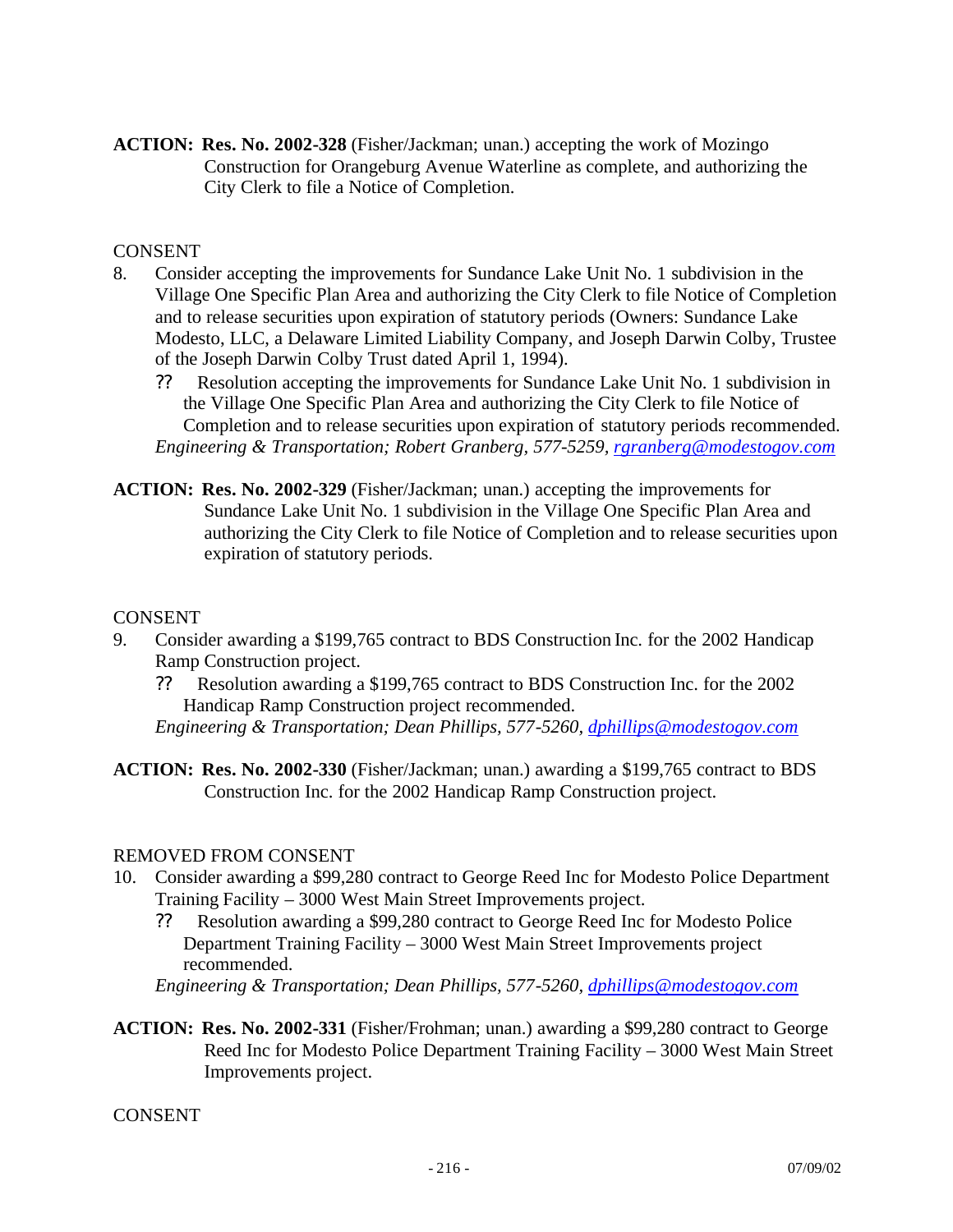- 11. Consider authorizing the Purchasing Supervisor to issue a purchase order to Sierra Chemical Company for liquid sulfur dioxide for Operations & Maintenance department-Water Quality Control Plant. Total one-year cost for FY 2002/2003 is \$72,907.63. Funds are budgeted.
	- ?? Resolution authorizing the Purchasing Supervisor to issue a purchase order to Sierra Chemical Company for liquid sulfur dioxide for Operations & Maintenance department-Water Quality Control Plant for a one-year cost of \$72,907.63 recommended.

*Finance; Tom Reddie, 577-5406, treddie@modestogov.com*

**ACTION: Res. No. 2002-332** (Fisher/Jackman; unan.) authorizing the Purchasing Supervisor to issue a purchase order to Sierra Chemical Company for liquid sulfur dioxide for Operations & Maintenance department-Water Quality Control Plant for a one-year cost of \$72,907.63

#### CONSENT

- 12. Consider authorizing the Purchasing Supervisor to issue a purchase order to Kemiron Pacific for liquid ferric chloride for FY 2002-2003 with the option of two one-year contract extensions. The one-year cost for FY 2002-2003 is \$128,156.70. Funds are budgeted.
	- ?? Resolution authorizing the Purchasing Supervisor to issue a purchase order to Kemiron Pacific for liquid ferric chloride for FY 2002-2003 with the option of two oneyear contract extensions. The one-year cost for FY 2002-2003 is \$128,156.70. *Finance; Tom Reddie, 577-5406, treddie@modestogov.com*
- **ACTION: Res. No. 2002-333** (Fisher/Jackman; unan.) authorizing the Purchasing Supervisor to issue a purchase order to Kemiron Pacific for liquid ferric chloride for FY 2002- 2003 with the option of two one-year contract extensions. The one-year cost for FY 2002-2003 is \$128,156.70.

#### **CONSENT**

- 13. Consider authorizing the purchase of exhaust systems from Neu-Tech to be installed at nine fire stations (Stations 1, 3, 4, two at Station 5, Stations 6, 7, 8, and 9) for a total cost of \$125,777.50. Funds are budgeted.
	- ?? Resolution authorizing the purchase of exhaust systems from Neu-Tech to be installed at nine fire stations for a total cost of \$125,777.50 recommended. *Finance; Tom Reddie, 577-5406, treddie@modestogov.com*
- **ACTION: Res. No. 2002-334** (Fisher/Jackman; unan.) authorizing the purchase of exhaust systems from Neu-Tech to be installed at nine fire stations for a total cost of \$125,777.50.

#### REMOVED FROM CONSENT

14. Consider authorizing the Purchasing Supervisor to formally solicit bids for presort mailing services for an estimated annual cost of \$266,000.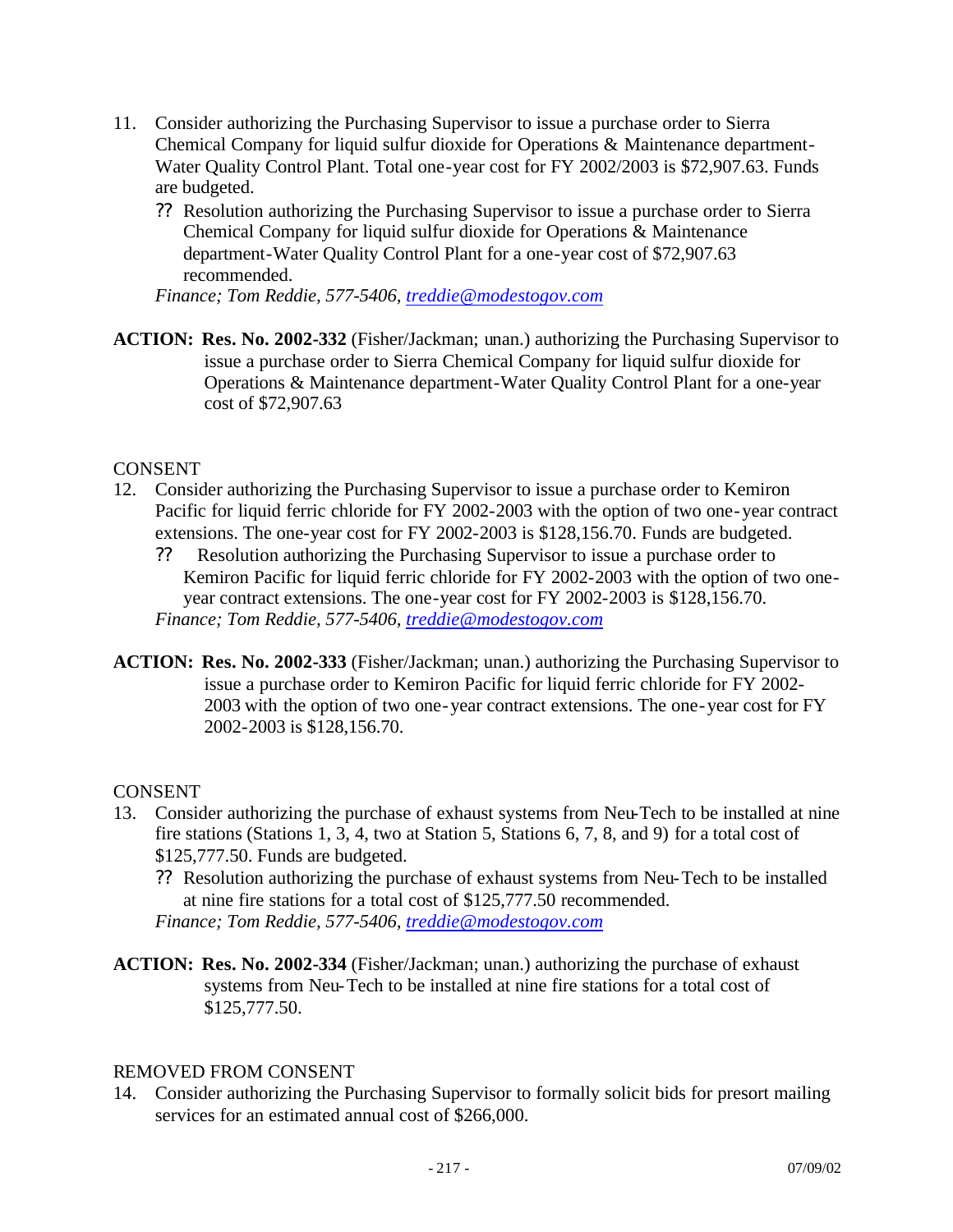- ?? Resolution authorizing the Purchasing Supervisor to formally solicit bids for presort mailing services for an estimated annual cost of \$266,000 recommended *Finance; Lori Martinez, 577-5420, lmartinez@modestogov.com*
- **ACTION: Res. No. 2002-335** (Conrad/Jackman; unan.) authorizing the Purchasing Supervisor to formally solicit bids for presort mailing services for an estimated annual cost of \$266,000.

#### REMOVED FROM CONSENT

- 15. Consider authorizing the City Manager execute the application for 2002 Federal Local Law Enforcement Block Grant monies for equipment and technology to enhance law enforcement. Total grant project is \$240,634, with a local match of 10% or \$24,063. Funds are budgeted.
	- ?? Resolution authorizing the City Manager execute the application for 2002 Federal Local Law Enforcement Block Grant monies for equipment and technology to enhance law enforcement recommended.

*Police; Roy Wasden, 572-9503, wasdenr@modestopd.com*

**ACTION: Res. No. 2002-336** (Fisher/Conrad; unan.) authorizing the City Manager execute the application for 2002 Federal Local Law Enforcement Block Grant monies for equipment and technology to enhance law enforcement.

#### **CONSENT**

- 16. Consider the Quarterly Cash and Investment Report March 31, 2002.
	- ?? Motion acknowledging receipt of report recommended.
	- ?? Resolution approving a revised policy for Investment of Public Funds, Policy No. 1.019 recommended.
- **ACTION:** By motion (Fisher/Jackman; unan.) acknowledged receipt of report.

**Res. No. 2002-337** (Fisher/Jackman; unan.) approving a revised policy for Investment of Public Funds, Policy No. 1.019.

#### **UNFINISHED BUSINESS**

17. Consider final report of Traffic Signal Retiming Project Outside the Central Business District by Minagar & Associates. The project is complete and new signal timing has been deployed.

?? Motion acknowledging receipt of report recommended. *Engineering & Transportation; Firoz Vohra, 577-5429, fvohra@modestogov.com*

**ACTION:** By motion (Fisher/Conrad; unan.) acknowledged receipt of report.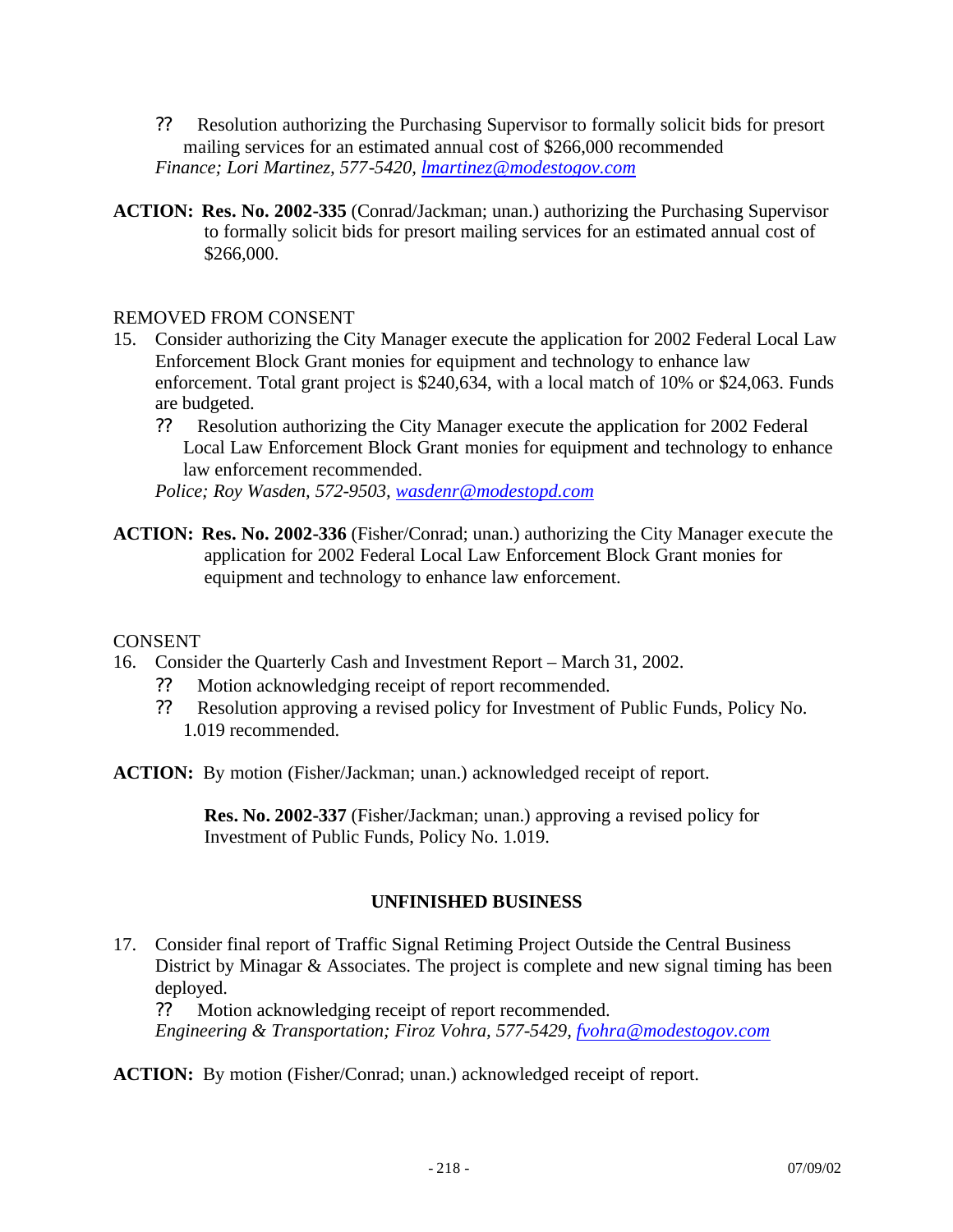- 18. Consider approving Request for Proposal to conduct a finance and administrative audit of the Modesto's Community Facilities Districts, including Village One.
	- ?? Resolution approving Request for Proposal to conduct a finance and administrative audit of the Modesto's Community Facilities Districts, including Village One recommended.

*City Manager; Jack Crist, 577-5224, jcrist@modestogov.com*

**ACTION: Res. No. 2002-338** (Conrad/Jackman; unan.) approving Request for Proposal to conduct a finance and administrative audit of the Modesto's Community Facilities Districts, including Village One.

#### **HEARINGS**

- 19. Consider approving an Ordinance extending the moratorium on new development in Village One for an additional ten months and fifteen days.
	- ??Resolution issuing the "Report on the 45-Day Moratorium Imposed by the Modesto City Council on June 4, 2002, Prohibiting the Approval of New Development in the Village One Specific Plan Area", as required by State law recommended.
	- ?? Interim ordinance extending the prohibition of the approval in the Village One Specific Plan area of additional precise plans, tentative subdivision maps, tentative parcel maps, plot plans, use permits, rezonings, final development plans, and any other land use entitlement on unvested land, excluding projects with a significant component of multifamily housing as defined in Government Code Section 65858(h), for a period of ten months and fifteen days. It is recommended that the Council make the legislative findings set forth in the interim ordinance recommended.

*Community & Economic Development; Brad Kilger, 577-5218, bkilger@modestogov.com*

**ACTION: Res. No. 2002-339** (Jackman/Keating; majority; Sabatino, no) issuing the "Report on the 45-Day Moratorium Imposed by the Modesto City Council on June 4, 2002, Prohibiting the Approval of New Development in the Village One Specific Plan Area", as required by State law.

> By motion (Jackman/Keating; majority; Sabatino, no) **introduced Ordinance No. 3265–C.S.** extending the prohibition of the approval in the Village One Specific Plan area of additional precise plans, tentative subdivision maps, tentative parcel maps, plot plans, use permits, rezonings, final development plans, and any other land use entitlement on unvested land, excluding projects with a significant component of multi-family housing as defined in Government Code Section 65858(h), for a period of ten months and fifteen days.

#### **NEW BUSINESS**

20. Consider submitting Direct Growth Initiative to the voters of Modesto. ??Resolution submitting the Direct Growth Initiative to the qualified electors of the City of Modesto (at the next regular municipal election) recommended.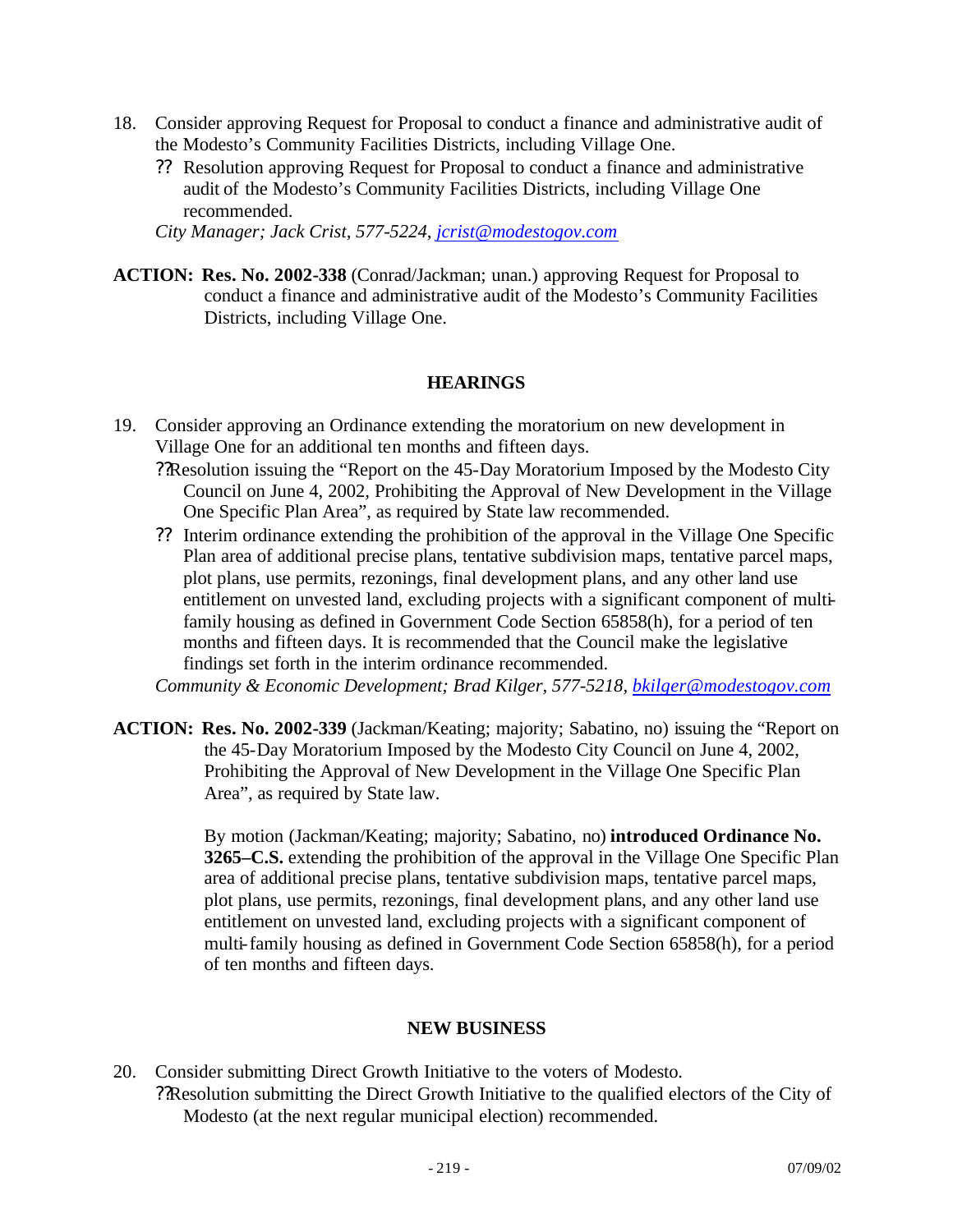- ??Resolution directing the City Clerk to transmit a copy of the advisory measure proposing to advise the Stanislaus County Board of Supervisors to direct urban development into the incorporated cities of Stanislaus County to the City Attorney for the purpose of preparing an impartial analysis of said measure recommended.
- ??Resolution authorizing the members of the City Council, or any of them, to file written arguments in favor of or in opposition to the advisory measure proposing to advise the Stanislaus County Board of Supervisors to direct urban development into the incorporated cities of Stanislaus County to the City Attorney for the purpose of preparing an impartial analysis of said measure recommended. *City Attorney; Mike Milich, 577-5284, mmilich@modestogov.com*
- **ACTION:** By motion (Jackman/Keating; majority; Conrad, no) directing staff to prepare a letter requesting the Board of Supervisors place the Direct Growth Initiative issue on the November 2002 County-wide Ballot as an advisory measure.

## **MATTERS TOO LATE FOR THE AGENDA**

None.

#### **ADJOURNMENT**

This meeting adjourned at 10:10 p.m.

#### **CLOSED SESSION**

CONFERENCE WITH LEGAL COUNSEL – ANTICIPATED LITIGATION Significant exposure to litigation pursuant to subdivision (b) of Section 54956.9 of the Government Code: Two cases

*This Closed Session was heard prior to the meeting.*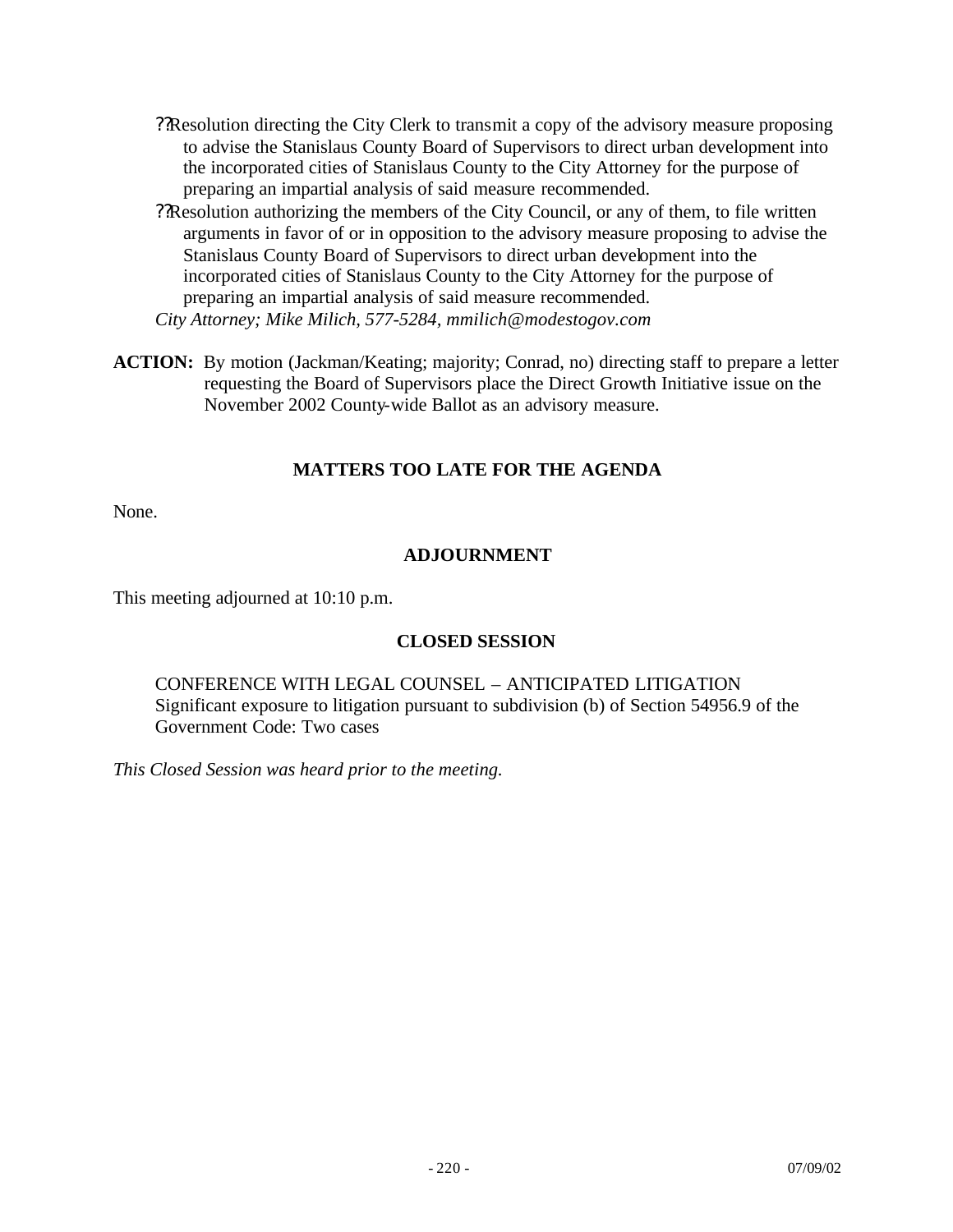# **MINUTES Tuesday, July 23, 2002, at 5:30 p.m.**

Roll Call – Present: Councilmembers Conrad, Fisher, Frohman, Jackman, Keating, O'Bryant, Mayor Sabatino

Absent: None

Pledge of Allegiance to the Flag

Invocation Bill Witzke

City Clerk's Announcements: None

Declaration of Conflicts of Interest: *Conrad, Item 7 Fisher, Item 11*

#### **ACKNOWLEDGEMENTS AND PRESENTATIONS**

1. Proclamation proclaiming Tuesday, August 6, 2002 as National Night Out.

**ACTION:** Proclamation presented by Mayor Sabatino.

2. Introduction of Joyce Engberg, Chief Information Officer.

**ACTION:** Introduction made by City Manager.

## **ORAL COMMUNICATIONS**

- ?? Peter Gartner, chairman of National Night Out Committee thanked Council for their support.
- ?? Joan Ruttschow requested an explanation of chemicals used in wastewater and mentioned a chlorine alternative to drinking water.
	- o Deputy City Manager Britton responded to Ms. Ruttschow.
- ?? Bill Cameron expressed his concern of excessive cruising and poor air quality.
- ?? Pete Kolf reque sted Item 15 be removed from consent.
- ?? Mayor Sabatino requested Item 17 be removed from consent.
- ?? Councilmember Keating requested Item 19 be removed from consent.
- ?? Dan Hopkins expressed his concerns with X-Fest.
- ?? John Kanno corrected a speaker comment regarding Channel 23.
- ?? Russell Harrison commented on the shortfall in Village One.
- ?? Councilmember Keating noted Oakdale City Council disapproval of the 9<sup>th</sup> Circuit Court of Appeals decision to remove the words "Under God" from the Pledge of Allegiance. Councilmember Keating will return to the August  $8<sup>th</sup>$  Meeting with a resolution.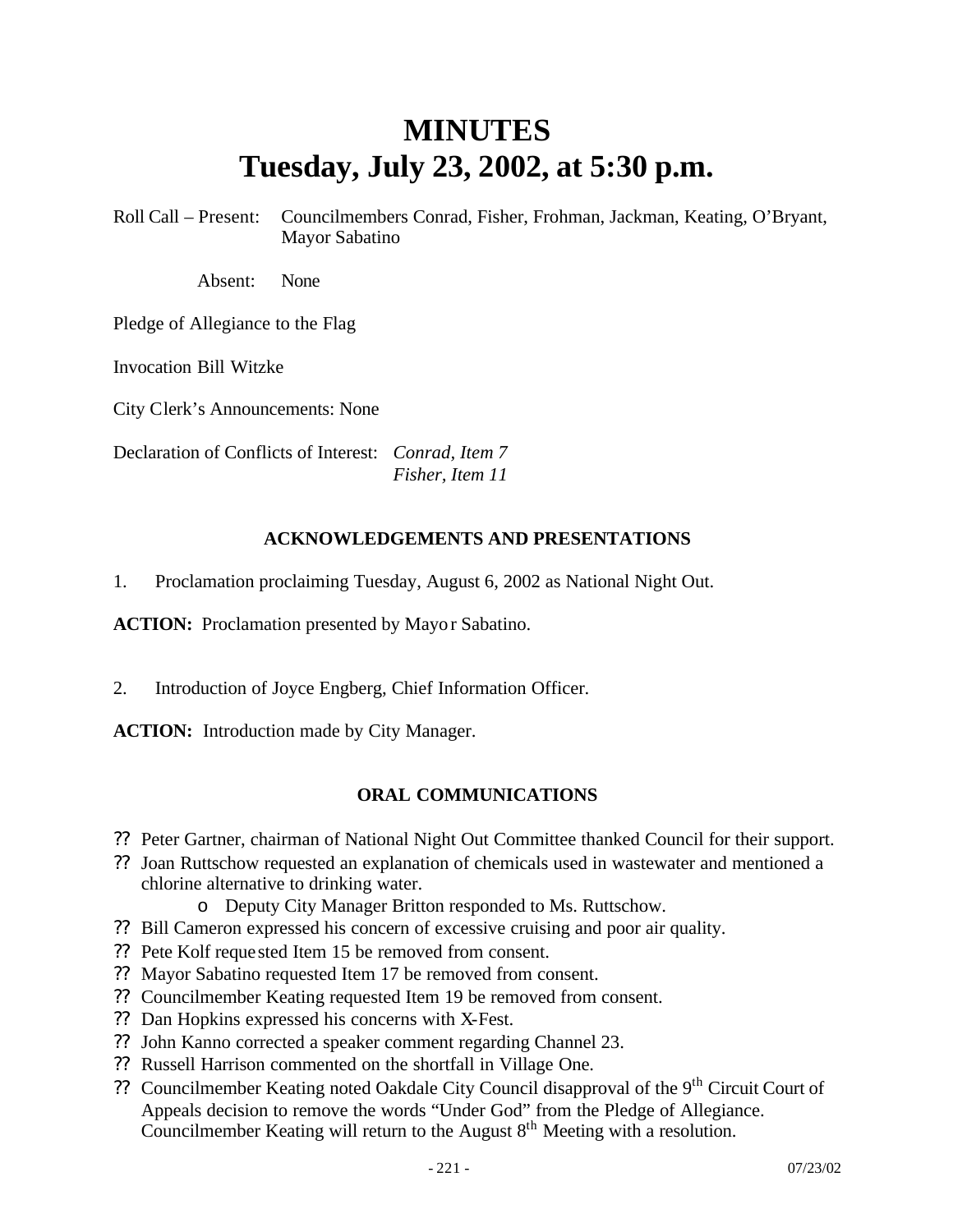#### **COUNCIL COMMENTS & REPORTS**

- 3. At the request of Mayor Sabatino, consider the policy issue of requiring Phase II investigations on all real property purchases.
- **ACTION:** By Motion (Conrad/Sabatino; unan.) this item was referred to the Economic Development Committee.
- 4. At the request of Councilmember Keating, consider adopting a resolution recognizing Vice Mayor Conrad for service to his Country.
- **ACTION: Res. No. 2002-340** (Keating/Sabatino; unan.; Conrad, absent) recognizing Vice Mayor Conrad for service to his Country.

**CONSENT ITEMS – ROLL CALL VOTE REQUIRED**: Items 5-14,16,18, & 21 *Items 15, 17, 19, & 20 removed from Consent.*

**ACTION Items 5, 6, 8-10, 12-14, 16, 18, & 21: Fisher/Jackman; unan.**

**ACTION Item 7: Fisher/Sabatino; unan.; Conrad, absent**

**ACTION Item 11: Conrad/Sabatino; unan.; Fisher, absent**

**ACTION Item 15: Conrad/Jackman; unan.**

- **ACTION Item 17: Sabatino/Fisher; unan.**
- **ACTION Item 19: Keating/Sabatino; unan.; Conrad, absent**
- **ACTION Item 20: Jackman/Keating; majority; Conrad, no**

#### **CONSENT ITEMS**

#### **An item may be removed from consent and discussed at the request of an audience member or Councilmember.**

#### CONSENT

5. Approval of the minutes of the regular City Council meeting of July 9, 2002. (Motion approving recommended.) *Clerk; Rebecca Bartholomew, 577-5397, rbartholomew@modestogov.com*

**ACTION:** By Motion (Fisher/Jackman; unan.) approved the minutes of July 9, 2002.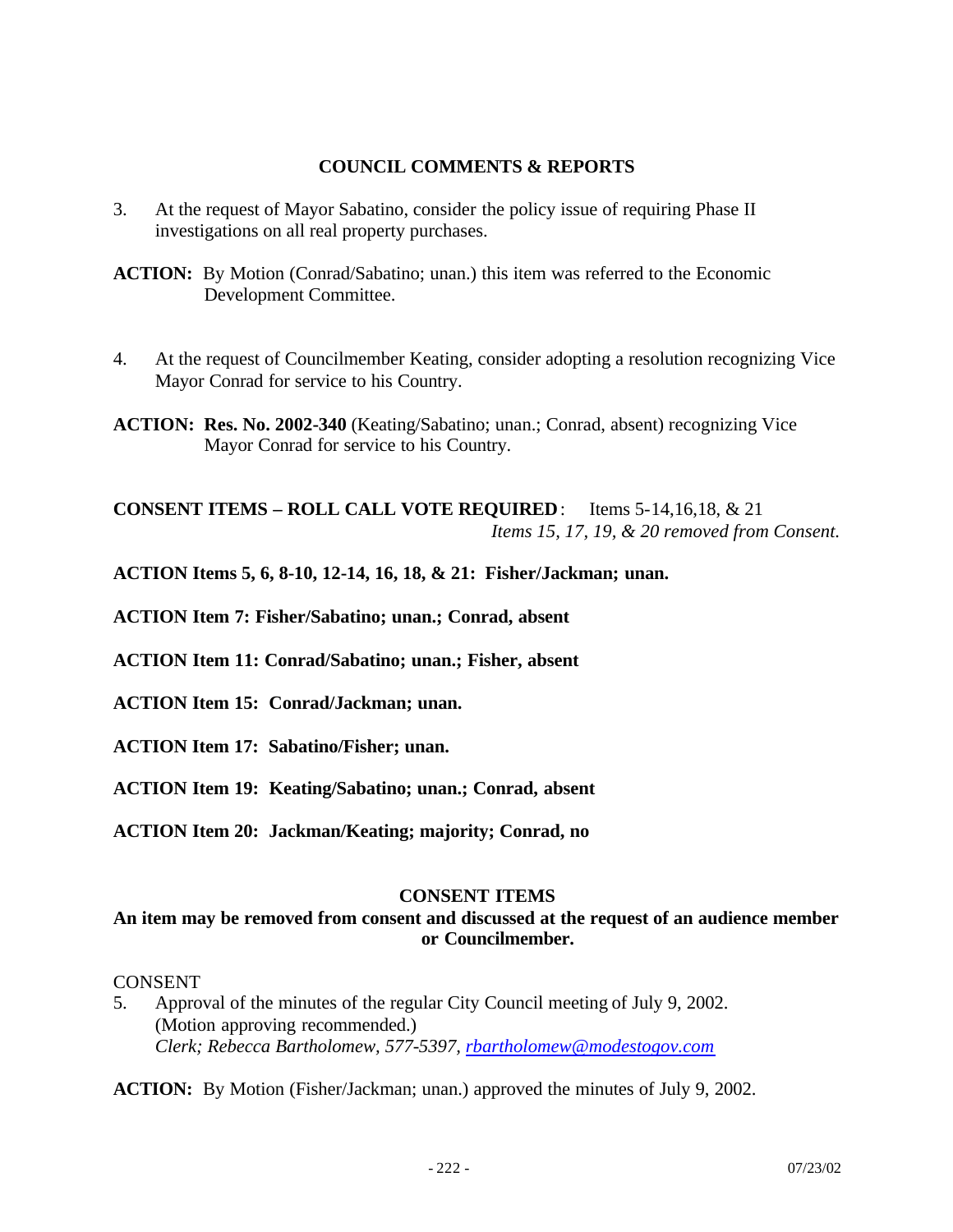#### CONSENT

- 6. Consider approval of final map of Siena Phase 2 subdivision in the Village One Specific Plan Area, accepting the public improvements, and authorizing the City Manager to sign the standard subdivision agreement (Owners: Sequoia Properties, a California Limited Partnership, by Lily Development Inc., a California Corporation its General Partner).
- ?? Resolution approving the final map of Siena Phase 2 subdivision in the Village One Specific Plan Area, accepting the public improvements, and authorizing the City Manager to sign an agreement with the subdividers as required by Section 4-4.604(c) of the Municipal Code recommended.

*Engineering & Transportation; Robert Granberg, 577-5259; rgranberg@modestogov.com*

**ACTION: Res. No. 2002-341** (Fisher/Jackman; unan.) approving the final map of Siena Phase 2 subdivision in the Village One Specific Plan Area, accepting the public improvements, and authorizing the City Manager to sign an agreement with the subdividers as required by Section 4-4.604(c) of the Municipal Code.

#### *Conrad absent due to Conflict of Interest*

- 7. Consider amending Condition of Approval #1 as set forth in Planning Commission Resolution 2000-23, accepting the improvements for Legends Village Unit No. 5 subdivision in the Village One Specific Plan Area, authorizing the City Manager to enter into an agreement with the Sylvan School District, and authorizing the City Clerk to file Notice of Completion and to release securities upon expiration of statutory periods (Owners: Billie C. Holloman and JKB Homes Corporation, a California Corporation).
	- ?? Resolution amending Condition of Approval #1 as set forth in Planning Commission Resolution 2000-23, accepting the improvements for Legends Village Unit No. 5 subdivision in the Village One Specific Plan Area, authorizing the City Manager to enter into an agreement with the Sylvan School District, and authorizing the City Clerk to file Notice of Completion and to release securities upon expiration of statutory periods recommended.
	- ?? Resolution authorizing the City Manager to sign a street improvement agreement with the Sylvan School District for the construction of a part-width street on Sharon Avenue adjacent to Assessor's Parcel No. 85-02-46 recommended. *Engineering & Transportation; Robert Granberg, 577-5259; rgranberg@modestogov.com*
- **ACTION: Res. No. 2002-342** (Fisher/Sabatino; unan.; Conrad, absent) amending Condition of Approval #1 as set forth in Planning Commission Resolution 2000-23, accepting the improvements for Legends Village Unit No. 5 subdivision in the Village One Specific Plan Area, authorizing the City Manager to enter into an agreement with the Sylvan School District, and authorizing the City Clerk to file Notice of Completion and to release securities upon expiration of statutory periods

**Res. No. 2002-343** (Fisher/Sabatino; unan.; Conrad, absent) authorizing the City Manager to sign a street improvement agreement with the Sylvan School District for the construction of a part-width street on Sharon Avenue adjacent to Assessor's Parcel No. 85-02-46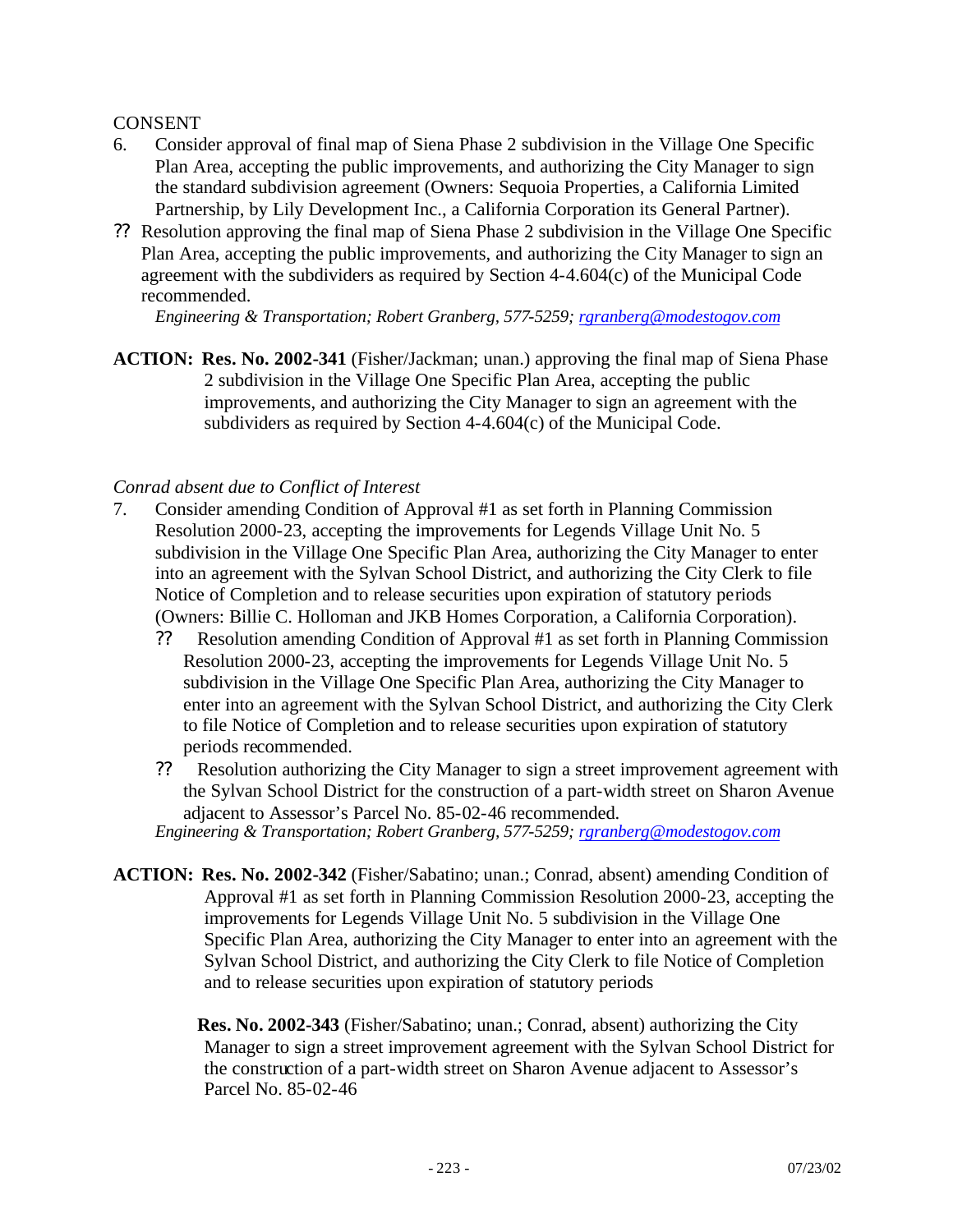#### CONSENT

- 8. Consider authorizing the City Manager to execute an agreement with West-Yost Associates for "Water System Hydraulic Model Update and Associated System Ana lysis (Study)" for a not to exceed amount of \$296,400. Funds are budgeted.
	- ?? Resolution authorizing the City Manager to execute an agreement with West-Yost Associates for "Water System Hydraulic Model Update and Associated System Analysis (Study)" for a not to exceed amount of \$296,400 recommended. *Engineering & Transportation; Jack Bond, 577-5424, jbond@modestogov.com*
- **ACTION: Res. No. 2002-344** (Fisher/Jackman; unan.) authorizing the City Manager to execute an agreement with West-Yost Associates for "Water System Hydraulic Model Update and Associated System Analysis (Study)" for a not to exceed amount of \$296,400.

#### CONSENT

- 9. Consider accepting as complete the work by Fagundes & Son Inc. for "Oakdale Road and Scenic Drive Improvements and authorizing the City Clerk to file a Notice of Completion; Consider increasing the Engineering & Transportation Director's authority to issue change orders on the "Oakdale Road and Scenic Drive Improvements" project from 18% to 18.3% of the original contract price.
	- ?? Resolution accepting as complete the work by Fagundes & Son Inc. for "Oakdale Road and Scenic Drive Improvements and authorizing the City Clerk to file a Notice of Completion recommended.
	- ?? Resolution increasing the Engineering & Transportation Director's authority to issue change orders on the "Oakdale Road and Scenic Drive Improvements" project from 18% to 18.3% of the original contract price recommended.

*Engineering & Transportation; Robert Snell, 577-5452, rsnell@modestogov.com*

**ACTION: Res. No. 2002-345** (Fisher/Jackman; unan.) accepting as complete the work by Fagundes & Son Inc. for "Oakdale Road and Scenic Drive Improvements and authorizing the City Clerk to file a Notice of Completion.

> **Res. No. 2002-346** (Fisher/Jackman; unan.) increasing the Engineering & Transportation Director's authority to issue change orders on the "Oakdale Road and Scenic Drive Improvements" project from 18% to 18.3% of the original contract price.

#### CONSENT

- 10. Consider accepting as complete the work of Southwest Recreational Industries Inc. on Davis Park Tennis Courts Renovation and authorizing the City Clerk to file a Notice of Completion. Total cost of contract: \$52,309.56.
	- ?? Resolution accepting as complete the work of Southwest Recreational Industries Inc. on Davis Park Tennis Courts Renovation and authorizing the City Clerk to file a Notice of Completion recommended.

*Engineering & Transportation; Robert Snell, 577-5452, rsnell@modestogov.com*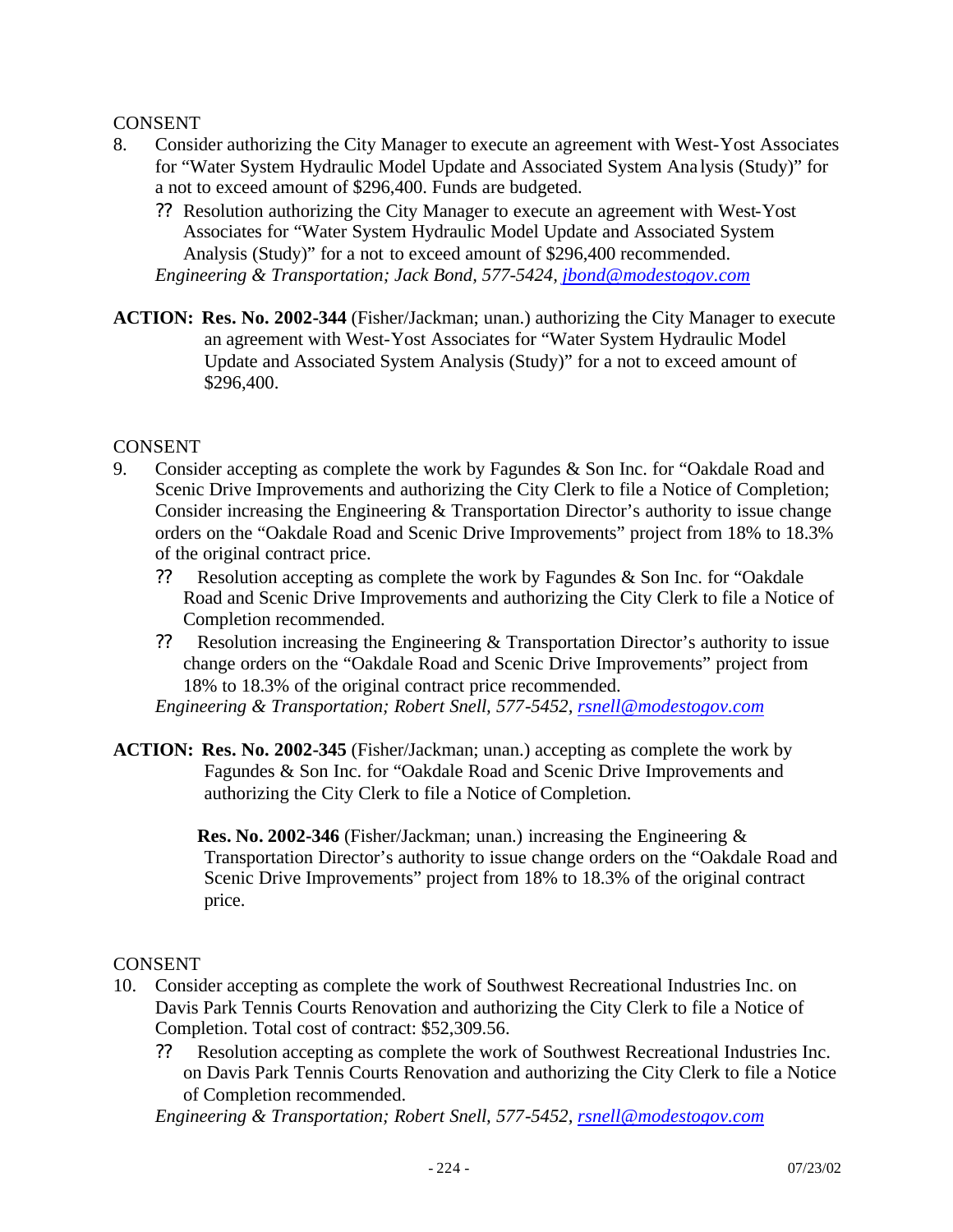**ACTION: Res. No. 2002-347** (Fisher/Jackman; unan.) accepting as complete the work of Southwest Recreational Industries Inc. on Davis Park Tennis Courts Renovation and authorizing the City Clerk to file a Notice of Completion.

#### *Fisher absent due to conflict of interest.*

- 11. Consider approving a one-year lease with Stanislaus County Affordable Housing Corporation (STANCO) for the use of a city-owned house at 308 Locust Street by STANCO's transitional housing program, at the cost of \$1, and authorizing the City Manager to execute the lease.
	- ?? Resolution approving a one-year lease with Stanislaus County Affordable Housing Corporation (STANCO) for the use of a city-owned house at 308 Locust Street by STANCO's transitional housing program, at the cost of \$1, and authorizing the City Manager to execute the lease recommended.

*Parks, Recreation & Neighborhoods; Julie Hannon, 577-5417, jhannon@modestogov.com*

**ACTION: Res. No. 2002-348** (Conrad/Sabatino; unan.; Fisher, absent) approving a one-year lease with Stanislaus County Affordable Housing Corporation (STANCO) for the use of a city-owned house at 308 Locust Street by STANCO's transitional housing program, at the cost of \$1, and authorizing the City Manager to execute the lease.

#### CONSENT

- 12. Consider amending Chapter 12 of the Parks, Recreation & Neighborhoods Department, Recreation & Neighborhood Services Division Manual to change the term of Deferred Payment Loans under the Emergency Home Repair Program/Disabled Access Assistance Program to 20 years, with review and possible extension to the loan after the 20 years, if the household income continues to be under 50% of the Median Area Income.
	- ?? Resolution amending Chapter 12 of the Parks, Recreation & Neighborhoods Department, Recreation & Neighborhood Services Division Manual to change the term of Deferred Payment Loans under the Emergency Home Repair Program/Disabled Access Assistance Program to 20 years, with review and possible extension to the loan after the 20 years, if the household income continues to be under 50% of the Median Area Income recommended.

*Parks, Recreation & Neighborhoods; Julie Hannon, 577-5417, jhannon@modestogov.com*

**ACTION: Res. No. 2002-349** (Fisher/Jackman; unan.) amending Chapter 12 of the Parks, Recreation & Neighborhoods Department, Recreation & Neighborhood Services Division Manual to change the term of Deferred Payment Loans under the Emergency Home Repair Program/Disabled Access Assistance Program to 20 years, with review and possible extension to the loan after the 20 years, if the household income continues to be under 50% of the Median Area Income.

#### CONSENT

13. Consider approving a two-year renewal agreement with Community Reinvestment Fund Inc. for loan servicing of existing and future loans, and authorizing the City Manager to execute the renewal agreement.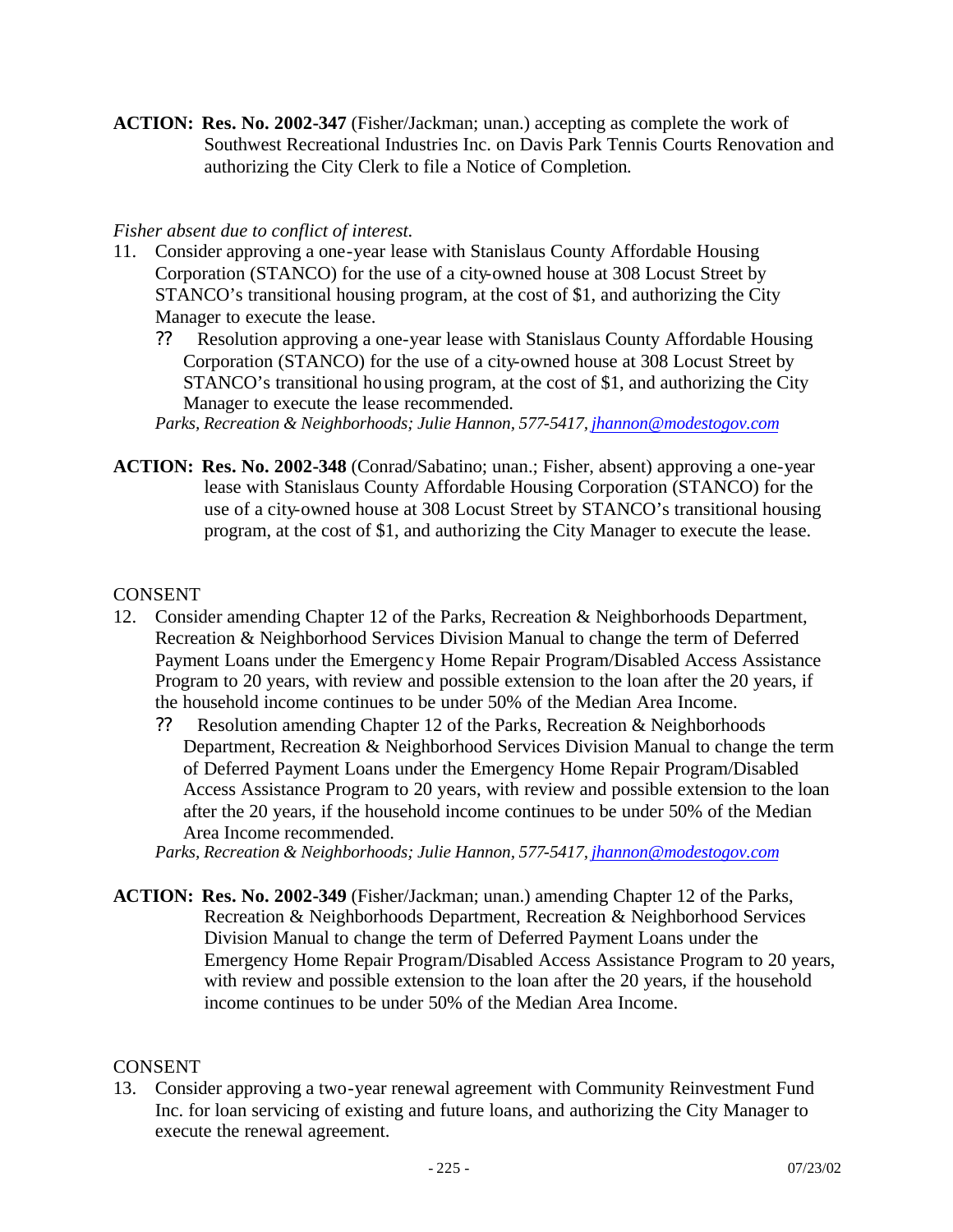?? Resolution approving a two-year renewal agreement with Community Reinvestment Fund Inc. for loan servicing of existing and future loans, and authorizing the City Manager to execute the renewal agreement recommended. *Parks, Recreation & Neighborhoods; Julie Hannon, 577-5417, jhannon@modestogov.com*

**ACTION: Res. No. 2002-350** (Fisher/Jackman; unan.) approving a two-year renewal agreement with Community Reinvestment Fund Inc. for loan servicing of existing and future loans, and authorizing the City Manager to execute the renewal agreement.

#### CONSENT

- 14. Consider approving an amendment to an agreement with Callander Associates Landscape Architecture Inc. to provide additional services related to the preparation of the construction documents for Orville Wright Neighborhood Park at a cost not to exceed \$27,881. Funds are budgeted
	- ?? Resolution approving an amendment to an agreement with Callander Associates Landscape Architecture Inc. to provide additional services related to the preparation of the construction documents for Orville Wright Neighborhood Park recommended. *Parks, Recreation & Neighborhoods; Doug Critchfield, 577-5417, jhannon@modestogov.com*
- **ACTION: Res. No. 2002-351** (Fisher/Jackman; unan.) approving an amendment to an agreement with Callander Associates Landscape Architecture Inc. to provide additional services related to the preparation of the construction documents for Orville Wright Neighborhood Park.

#### *Removed from Consent*

- 15. Consider approving a 23-month agreement with Mr. Balal Yassin, owner of Smoky's Pub & Grill, to provide food and beverage services at Creekside Golf Course, and authorizing the City Manager to execute the agreement. The 23-month period covers August 15, 2002 through July 1, 2004 with no extensions and a rental fee of \$850 per month.
	- ?? Resolution approving a 23-month agreement with Mr. Balal Yassin, owner of Smoky's Pub & Grill, to provide food and beverage, and authorizing the City Manager to execute the agreement recommended.
	- *Parks, Recreation & Neighborhoods; Bob Quintella, 577-6444, bquintella@modestogov.com*
- **ACTION: Res. No. 2002-352** (Conrad/Jackman; unan.) approving a 23-month agreement with Mr. Balal Yassin, owner of Smoky's Pub & Grill, to provide food and beverage, and authorizing the City Manager to execute the agreement.

#### CONSENT

- 16. Consider approving a grant contract and authorizing the City Manager to execute necessary documents for the "Program on Domestic Preparedness"; and Consider amending the Fiscal Year 2002/03 annual budget estimating revenues and appropriating funds. Amount of grant is \$310,000; no local match required.
	- ?? Resolution approving a grant contract and authorizing the City Manager to execute necessary documents for the Program on Domestic Preparedness" recommended.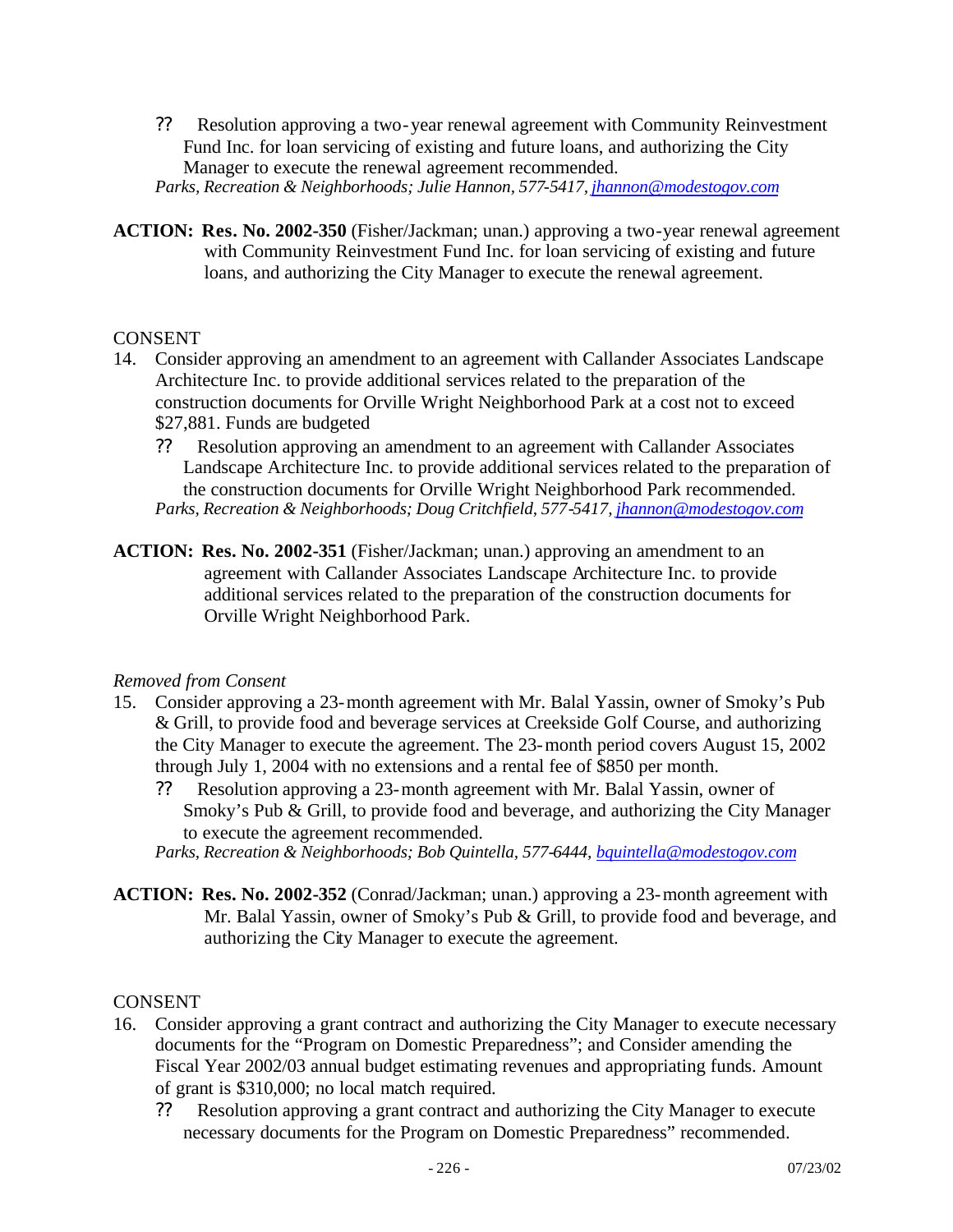- ?? Resolution amending the Fiscal Year 2002/03 annual budget estimating revenues and appropriating funds in the amount of \$310,000 recommended. *Fire; Jim Miguel, 572-9590, jmiguel@modestogov.com*
- **ACTION: Res. No. 2002-353** (Fisher/Jackman; unan.) approving a grant contract and authorizing the City Manager to execute necessary documents for the Program on Domestic Preparedness"

**Res. No. 2002-354** (Fisher/Jackman; unan.) amending the Fiscal Year 2002/03 annual budget estimating revenues and appropriating funds in the amount of \$310,000.

## *Removed from Consent*

- 17. Consider waiving formal bid procedures by five affirmative votes and authorizing the award of equipment rental services to Hertz Equipment, Holt of California, Nations Rental, Rental Services Corporation, and United Rentals & Sales for an estimated annual cost of \$350,000.
	- ?? Resolution waiving formal bid procedures by five affirmative votes and authorizing the award of equipment rental services to Hertz Equipment, Holt of California, Nations Rental, Rental Services Corporation, and United Rentals & Sales for an estimated annual cost of \$350,000 recommended.

*Finance; Tom Reddie, 577-5295, treddie@modestogov.com*

**ACTION: Res. No. 2002-355** (Sabatino/Fisher; unan.) waiving formal bid procedures by five affirmative votes and authorizing the award of equipment rental services to Hertz Equipment, Holt of California, Nations Rental, Rental Services Corporation, and United Rentals & Sales for an estimated annual cost of \$350,000.

#### CONSENT

- 18. Consider the sale of one parcel of excess land at 308 Ruberto Street and authorize staff to take all appropriate actions to complete the sale of said parcel by following the procedure as set forth in the Government Code.
	- ?? Resolution authorizing the sale of one parcel of excess land at 308 Ruberto Street and authorize staff to take all appropriate actions to complete the sale of said parcel by following the procedure as set forth in the Government Code recommended.

*Community & Economic Development; Linda Boston, 571-5179, lboston@modestogov.com*

**ACTION: Res. No. 2002-356** (Fisher/Jackman; unan.) authorizing the sale of one parcel of excess land at 308 Ruberto Street and authorize staff to take all appropriate actions to complete the sale of said parcel by following the procedure as set forth in the Government Code.

#### *Removed from Consent*

19. Consider excusing Vice Mayor Conrad's absence from the June 25 and July 2, 2002 Council meetings due to military duty.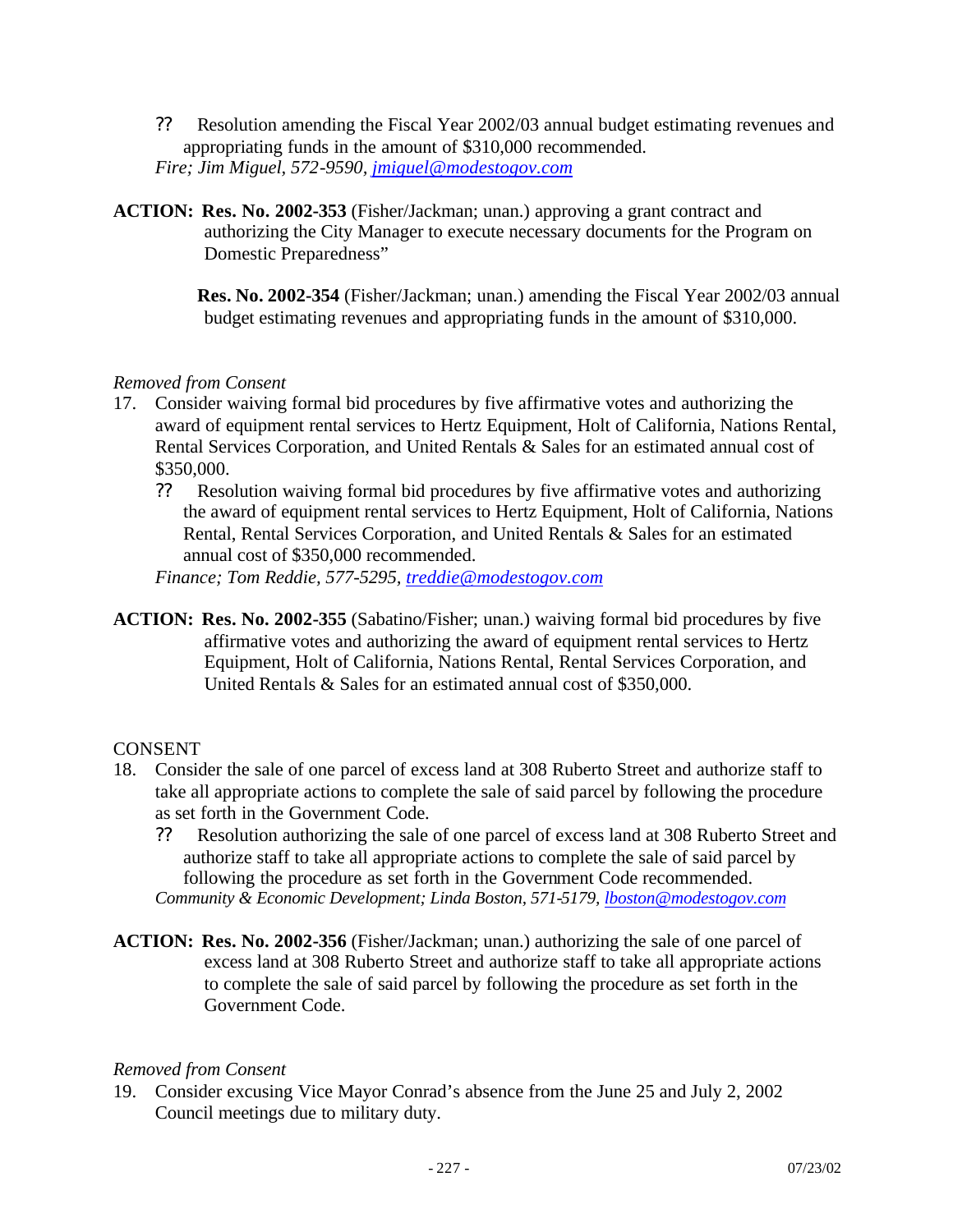- ?? Motion excusing Vice Mayor Conrad's absence from the June 25 and July 2, 2002 Council meetings due to military duty recommended.
- **ACTION:** By Motion (Keating/Sabatino; unan.; Conrad, absent) excused Vice Mayor Conrad's absence from the June 25 Council meeting due to military duty.

#### *Removed from Consent*

- 20. Consider adopting a resolution urging the Board of Supervisors to place the Direct Growth Initiative on the November 2002 Countywide ballot.
	- ?? Resolution urging the Board of Supervisors to place the Direct Growth Initiative on the November 2002 Countywide ballot. recommended.

*City Attorney; Mike Milich, 577-5284, mmilich@modestogov.com*

**ACTION: Res. No. 2002-357** (Jackman/Fisher; majority; Conrad, no) adopting a resolution urging the Board of Supervisors to place the Direct Growth Initiative on the November 2002 Countywide ballot.

#### CONSENT

- 21. Consider approving Strategic Plan-Based Performance Measures for the Fire Department and Quarterly Reporting Methodology for all City departments.
- ?? Resolution approving Strategic Plan-Based Performance Measures for the Fire Department and Quarterly Reporting Methodology for all City departments recommended. *City Manager; Jana Coons, 571-5580, jcoons@modestogov.com OR Fire; Jim Miguel, 572-9590, jmiguel@modestogov.com*
- **ACTION: Res. No. 2002-358** (Fisher/Jackman; unan.) approving Strategic Plan-Based Performance Measures for the Fire Department and Quarterly Reporting Methodology for all City departments.

#### **WRITTEN COMMUNICATIONS**

- 22. Letter from Steve Trapp regarding September 11 Memorial tributes.
- **ACTION:** A meeting was scheduled Sunday, July 28, 2002 at noon at Mediterranean Market with Mr. Trapp, Mayor Sabatino, and a Police Department representative.

#### **UNFINISHED BUSINESS**

23. Consider authorizing the City Manager to execute an agreement with Stanislaus County Office of Education (SCOE) to effect the lease of a portion of the basement of the SCOE building located at 1100 H Street, for the purpose of housing a Cable Television Master Control Room; Consider authorizing the City Manager to execute a two-year agreement with Final Cut Media for the management of daily operations of a Cable Television Master Control Room for the continued operation of Public-Education-Government (PEG)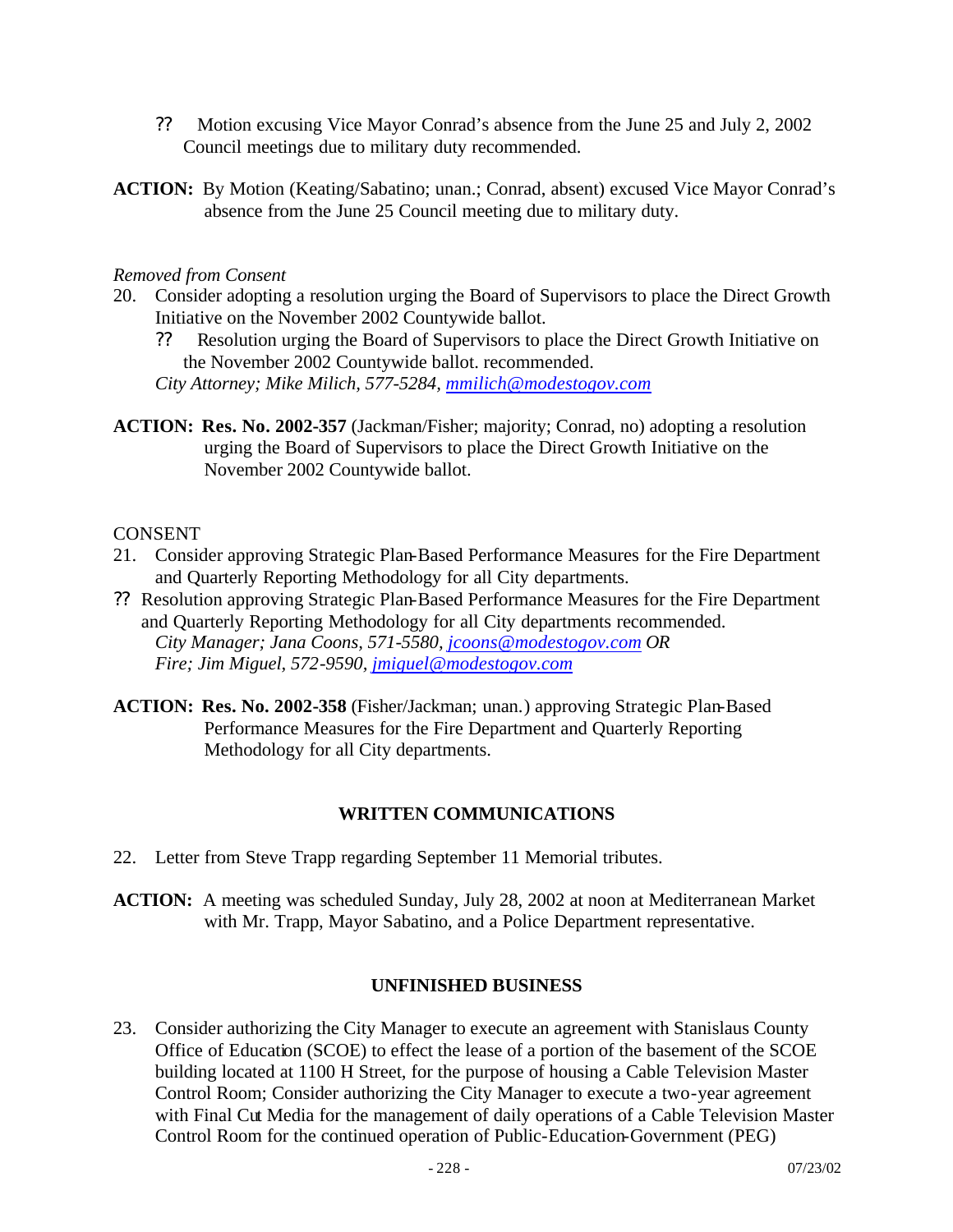programming, Consider amending the 2001-2002 Annual Budget appropriating a one-time appropriation of \$108,000 from the Cable Franchise settlement to the Communications & Marketing Division for the purchase of new equipment for the PEG Master Control Room; Consider amending the 2002-2003 Annual Budget appropriating \$160,000 from the Cable Franchise settlement to the Communications & Marketing Division for a two-year contract with Final Cut Media for the PEG Master Control Room; Consider continuing staff's report of a possible Joint Powers Authority for a public access studio in any available and/or reasonable space in Tenth Street Place to September 10, 2002; Consider extending the negotiating period between the City and Stanislaus County, Modesto Junior College and the Stanislaus County Office of Education (Partners) to share in the annual operating expenses of PEG and directing staff to return on September 10, 2002; and Consider extending the negotiating period between the City and any local television station as directed by Council, for the purchase of airtime to broadcast selective municipal programming and directing staff to return on September 10, 2002.

- ??Resolution authorizing the City Manager to execute an agreement with Stanislaus County Office of Education (SCOE) to effect the lease of a portion of the basement of the SCOE building located at 1100 H Street, for the purpose of housing a Cable Television Master Control Room recommended.
- ??Resolution authorizing the City Manager to execute a two-year agreement with Final Cut Media for the management of daily operations of a Cable Television Master Control Room for the continued operation of Public-Education-Government (PEG) programming recommended.
- ??Resolution amending the 2001-2002 Annual Budget appropriating a one-time appropriation of \$108,000 from the Cable Franchise settlement to the Communications & Marketing Division for the purchase of new equipment for the PEG Master Control Room recommended.
- ??Resolution amending the 2002-2003 Annual Budget appropriating \$160,000 from the Cable Franchise settlement to the Communications & Marketing Division for a two-

year contract with Final Cut Media for the PEG Master Control Room recommended. *Staff requests continuing the following three items to the September 10, 2002 Council meeting.*

- ??Motion continuing staff's report of a possible Joint Powers Authority for a public access studio in any available and/or reasonable space in Tenth Street Place to September 10, 2002 recommended.
- ??Motion extending the negotiating period between the City and Stanislaus County, Modesto Junior College and the Stanislaus County Office of Education (Partners) to share in the annual operating expenses of PEG and directing staff to return on September 10, 2002 recommended.
- ??Motion extending the negotiating period between the City and any local television station as directed by Council, for the purchase of airtime to broadcast selective municipal programming and directing staff to return on September 10, 2002 recommended. *City Manager; Renee Ledbetter, 577-5222, rledbetter@modestogov.com*
- **ACTION: Res. No. 2002-359** (Jackman/Frohman; unan.; Fisher, absent) authorizing the City Manager to execute an agreement with Stanislaus County Office of Education (SCOE) to effect the lease of a portion of the basement of the SCOE building located at 1100 H Street, for the purpose of housing a Cable Television Master Control Room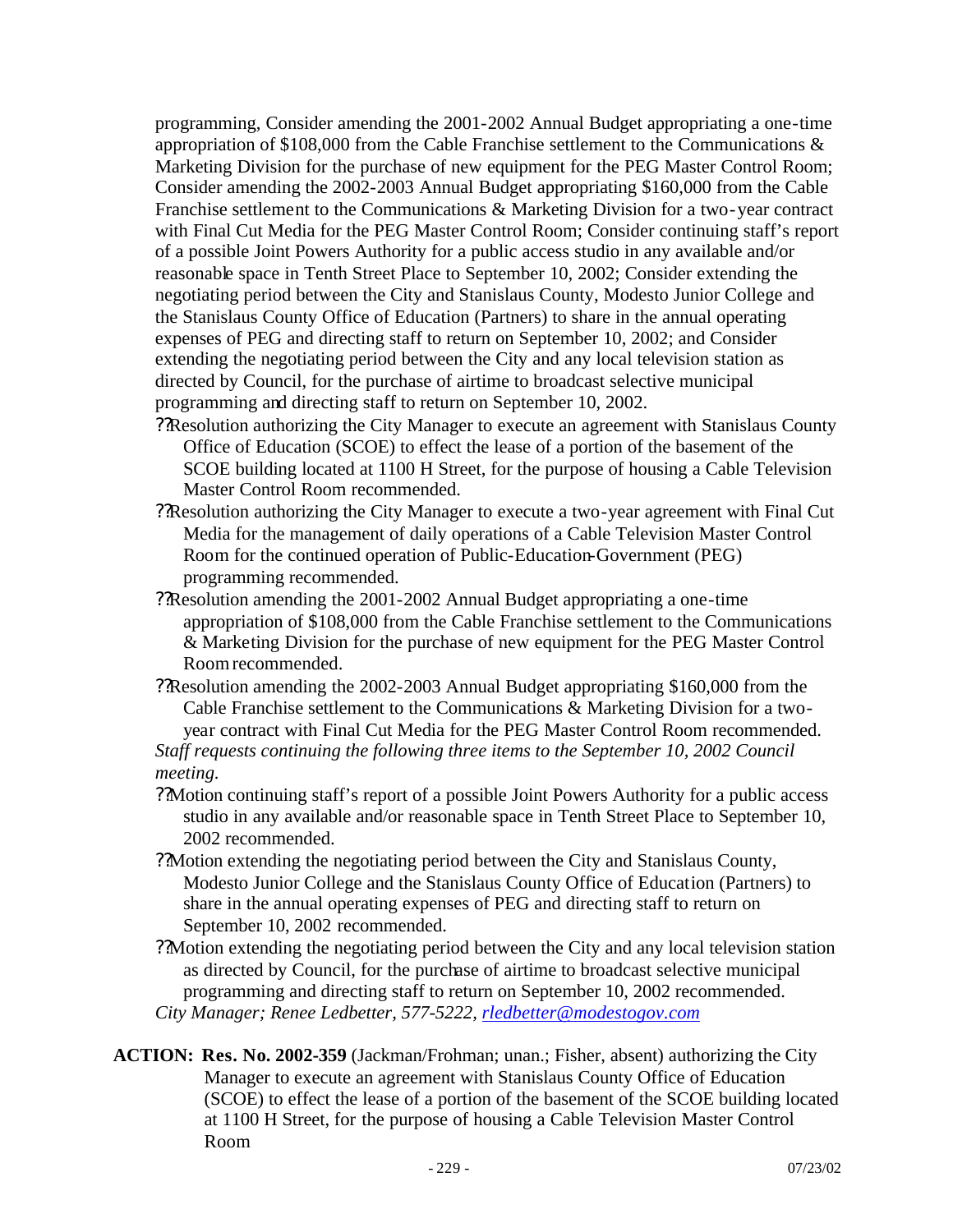**Res. No. 2002-360** (Jackman/Frohman; unan.; Fisher, absent) authorizing the City Manager to execute a two-year agreement with Final Cut Media for the management of daily operations of a Cable Te levision Master Control Room for the continued operation of Public-Education-Government (PEG) programming

**Res. No. 2002-361** (Jackman/Frohman; unan.; Fisher, absent) amending the 2001- 2002 Annual Budget appropriating a one-time appropriation of \$108,000 from the Cable Franchise settlement to the Communications & Marketing Division for the purchase of new equipment for the PEG Master Control Room

**Res. No. 2002-362** (Jackman/Frohman; unan.; Fisher, absent) amending the 2002- 2003 Annual Budget appropriating \$160,000 from the Cable Franchise settlement to the Communications & Marketing Division for a two-year contract with Final Cut Media for the PEG Master Control Room

By Motion (Jackman/Frohman; unan.; Fisher, absent) continued staff's report of a possible Joint Powers Authority for a public access studio in any available and/or reasonable space in Tenth Street Place to September 10, 2002

By Motion (Jackman/Frohman; unan.; Fisher, absent) extended the negotiating period between the City and Stanislaus County, Modesto Junior College and the Stanislaus County Office of Education (Partners) to share in the annual operating expenses of PEG and directing staff to return on September 10, 2002

By Motion (Jackman/Frohman; unan.; Fisher, absent) extended the negotiating period between the City and any local television station as directed by Council, for the purchase of airtime to broadcast selective municipal programming and directing staff to return on September 10, 2002

#### *Mayor Sabatino absent due to Conflict of Interest*

- 24. Consider awarding contract for professional services to Wallace, Roberts and Todd (WRT) for the 9<sup>th</sup>/10<sup>th</sup> Street Renovation and Modesto Downtown Visioning Concept Master Plan pursuant to the Project Scope and budget of \$314,995, and authorizing the City Manager to execute necessary documents; and Consider amending the budget to appropriate the funds for this project.
	- ?? Resolution awarding contract for professional services to Wallace, Roberts and Todd (WRT) for the  $9<sup>th</sup>/10<sup>th</sup>$  Street Renovation and Modesto Downtown Visioning Concept Master Plan pursuant to the Project Scope and budget of \$314,995, and authorizing the City Manager to execute necessary documents recommended.
	- ?? Resolution amending the budget to appropriate the funds for this project. *Community & Economic Development; Linda Boston, 571-5179; lboston@modestogov.com*

**ACTION:** By Motion (Fisher/Conrad; majority; Sabatino, absent) continued item to September.

*Councilmember Keating left the meeting at 11:30 p.m.*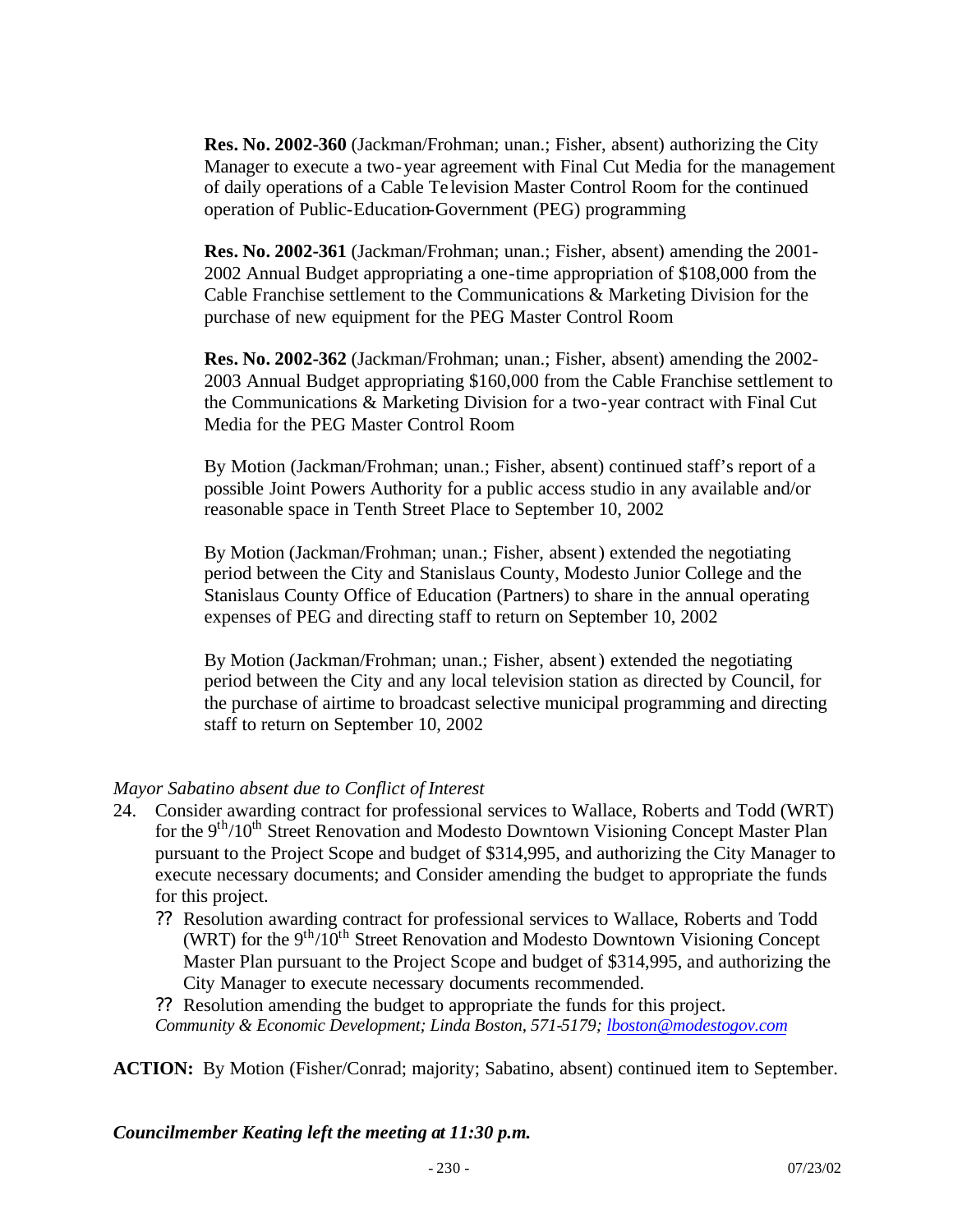- 25. Consider Charter amendment changing regular Municipal Election date.
	- ??Resolution calling for a special election to be held on November 5, 2002 for the purposes of submitting to the voters an amendment to the Modesto City Charter changing the regular municipal election date from November of odd-numbered years to (a date to be determined) of odd-numbered years and the runoff election date from December of odd-numbered years to November of odd-numbered years.
	- ??Resolution directing the City Clerk to transmit a copy of the proposed Charter amendment to the City Attorney for the purpose of preparing an impartial analysis. ??Resolution authorizing members of the City Council to file written arguments in favor of or in opposition to the proposed Charter amendment. *Attorney; Mike Milich, 577-5284, mmilich@modestogov.com OR City Clerk; Jean Zahr, 577-5396, jzahr@modestogov.com*
- **ACTION:** By Motion (Fisher/Conrad; unan.; Keating, absent) directed City Clerk to explore an outside contract to conduct the City's Run Off election in the event the County declines the City's request to conduct the Run Off.
- 26. Consider approving contracts with Goodwin Consulting Group Inc. to update and provide further iterations of the Village One Infrastructure Funding Plan, serve as special tax consultant in the formation of a new Community Facilities District (CFD) and provide assistance in the establishment of a tracking mechanism for the new CFD; and to amend the Village One Financing Plan and the Village One Facilities Master Plan.
	- ?? Resolution approving a contract with Goodwin Consulting Group Inc. to update and provide further iterations of the Village One Infrastructure Funding Plan, serve as special tax consultant in the formation of a new Community Facilities District (CFD) and provide assistance in the establishment of a tracking mechanism for the new CFD recommended.

?? Resolution approving a contract with Goodwin Consulting Group Inc. to amend the Village One Financing Plan and the Village One Facilities Master Plan recommended. *City Manager; George Britton, 577-5404, gbritton@modestogov.com*

**ACTION: Res. No. 2002-363** (Conrad/Fisher; unan.) approving a contract with Goodwin Consulting Group Inc. to update and provide further iterations of the Village One Infrastructure Funding Plan, serve as special tax consultant in the formation of a new Community Facilities District (CFD) and provide assistance in the establishment of a tracking mechanism for the new CFD

> **Res. No. 2002-364** (Conrad/Fisher; unan.) approving a contract with Goodwin Consulting Group Inc. to amend the Village One Financing Plan and the Village One Facilities Master Plan

#### **HEARINGS**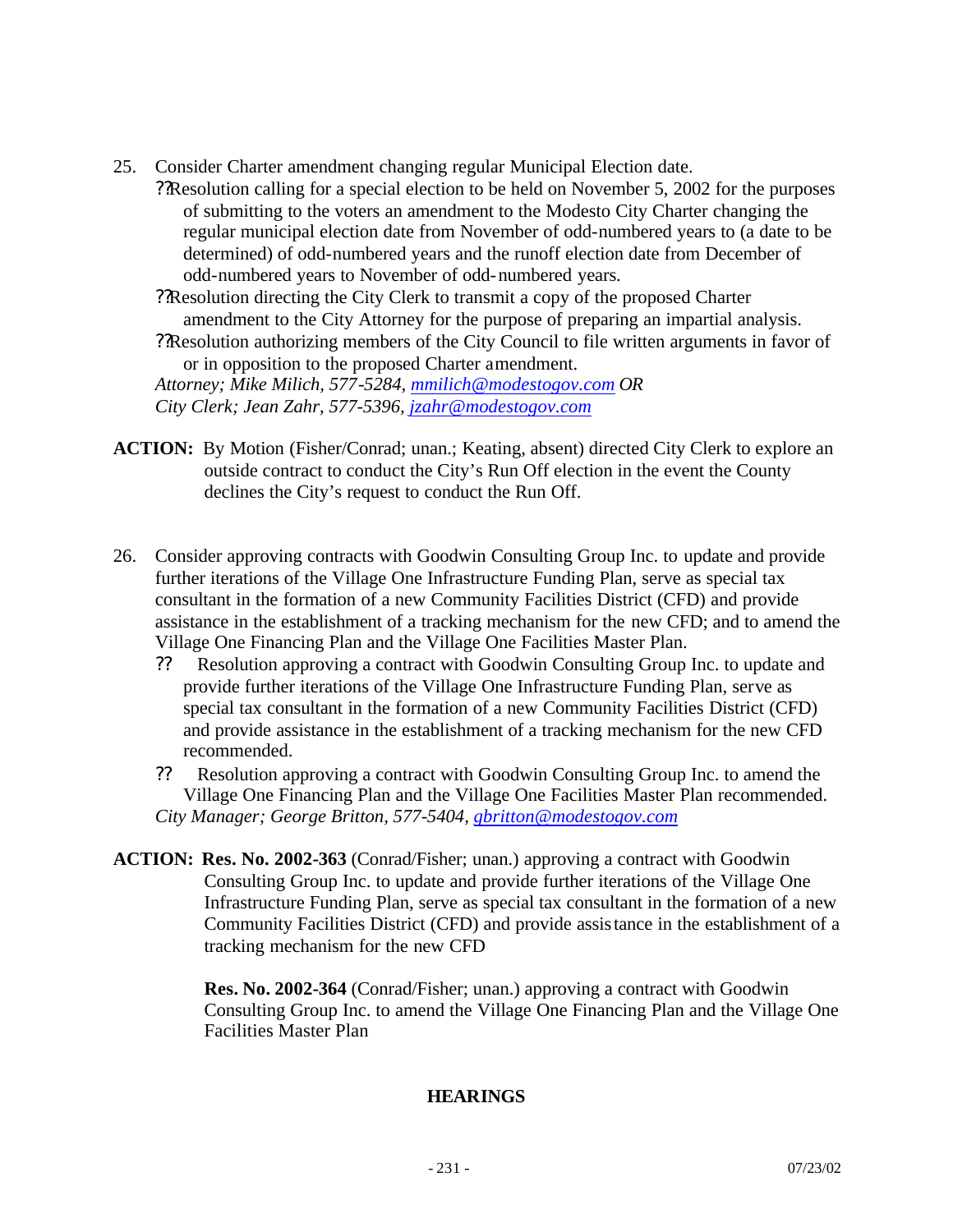- 27. Hearing to consider approving the original proposed TRRP use and fee policy, with the revision relating to the percentages of event gross revenue for fundraisers and rescinding Resolution No. 99-236; and Consider directing staff to notify all Tuolumne River regional Park facility users who were charged incorrect rental fees since July 1, 1999 and provide them with information on how they can file a claim with the City for reimbursement of these rental fee overcharges or have their overcharges contributed to development of the Regional Park.
	- ?? Resolution approving the original proposed TRRP use and fee policy, with the revision relating to the percentages of event gross revenue for fundraisers and rescinding Resolution No. 99-236 recommended.
	- ?? Resolution directing staff to notify all Tuolumne River Regional Park facility users who were charged incorrect rental fees since July 1, 1999 and provide them with information on how they can file a claim with the City for reimbursement of these rental fee overcharges or have their overcharges contributed to development of the Regional Park recommended.

*Parks, Recreation & Neighborhoods; Linda McDermott, 571-5863, lmcdermott@modestogov.com*

**ACTION:** By Motion (Jackman/Conrad; unan.; Keating, absent) item was continued to the August 8, 2002 meeting.

#### **NEW BUSINESS**

- 28. Consider opposing the proposed Fink Road Landfill Expansion. ??Resolution stating the City's opposition to the proposed Fink Road Landfill Expansion recommended. *Engineering & Transportation; Jocelyn Reed, 577-5492, jreed@modestogov.com*
- **ACTION: Res. No. 2002-365** (Frohman/Fisher; unan) stating the City's opposition to the proposed Fink Road Landfill Expansion.
- 28A. Consider adopting a resolution to direct staff to arrange the most reasonable airfare and accommodations using funds already approved in the budget for representatives of the City to travel to Stuttgart, Germany from October  $2<sup>nd</sup>$  to October  $7<sup>th</sup>$ , 2002, to attend the Annual Nations in Bloom Conference and make the required presentations before the judging panels.
	- ?? Resolution directing staff to arrange the most reasonable airfare and accommodations using funds already approved in the budget for representatives of the City to travel to Stuttgart, Germany from October  $2<sup>nd</sup>$  to October  $7<sup>th</sup>$ , 2002 recommended.

*Operations & Maintenance; Peter Cowles; 342-2280; pcowles@modestogov.com*

**ACTION:** Item was continued to the August 8, 2002 meeting.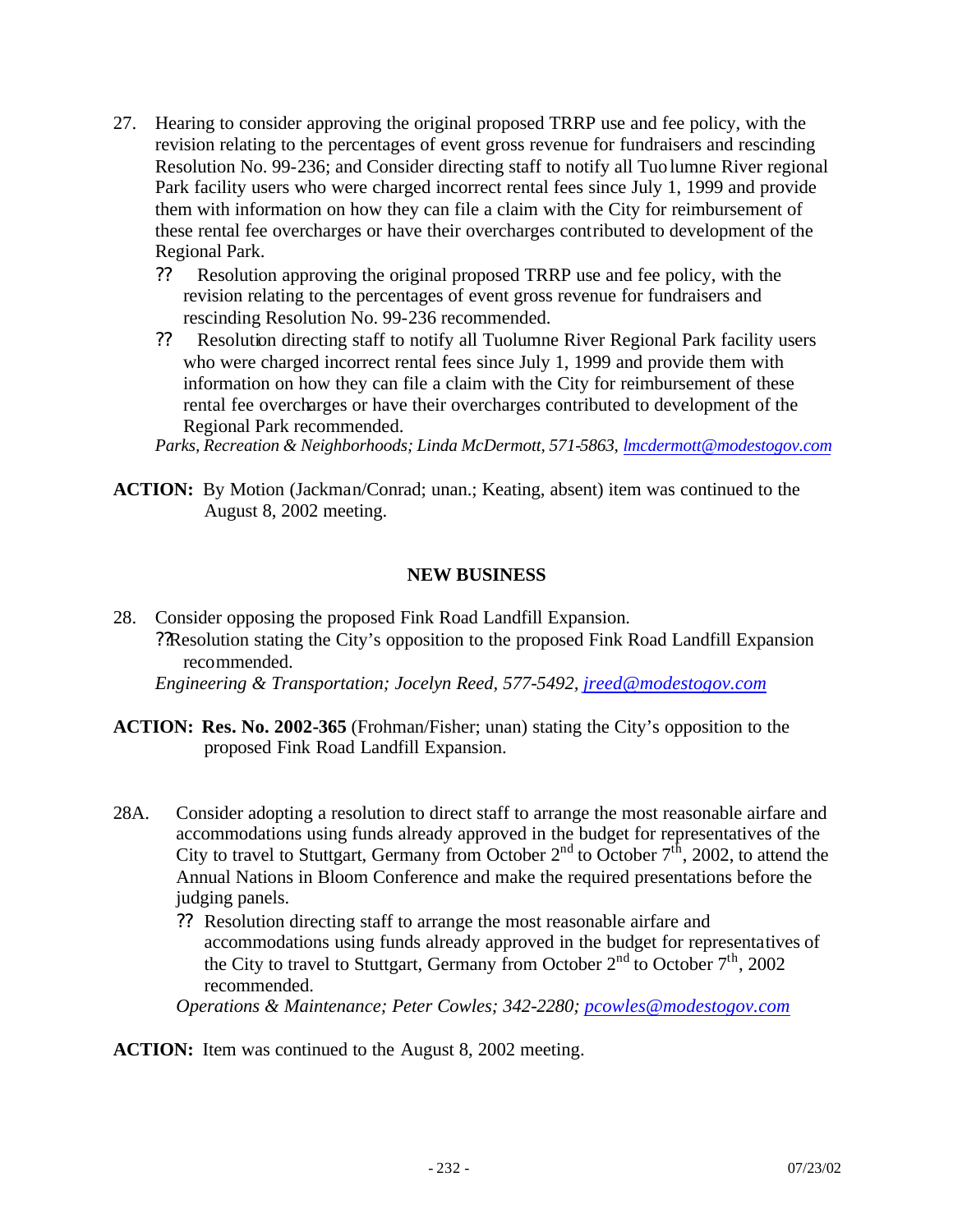#### **MISCELLANEOUS** Appointments

- 29. Consider appointing Joe Gardella and Garrad Marsh to fill the two Planning Commission vacancies, with Louis Levin as an alternate for the next vacancy.
	- ??Resolution appointing Joe Gardella and Garrad Marsh to fill the two Planning Commission vacancies, with Louis Levin as an alternate for the next vacancy recommended.

*City Manager; George Britton, 577-5404, gbritton@modestogov.com*

- **ACTION: Res. No. 2002-366** (Conrad/Fisher; majority; Frohman, no; Keating, absent) appointing Joe Gardella and Garrad Marsh to fill the two Planning Commission vacancies, with Louis Levin as an alternate for the next vacancy.
- 30. Consider appointing John De Angelis, Brad Hawn, and Patricia Casey Gillum to fill the three Board of Zoning Adjustment vacancies, with Carol Quinlin as an alternate for the next vacancy.
	- ??Resolution appointing John De Angelis, Brad Hawn, and Patricia Casey Gillum to fill the three Board of Zoning Adjustment vacancies, with Carol Quinlin as an alternate for the next vacancy recommended.

*City Manager; George Britton, 577-5404, gbritton@modestogov.com*

**ACTION: Res. No. 2002-367** (Conrad/Fisher; majority; Frohman, no; Keating, absent) appointing John De Angelis, Brad Hawn, and Patricia Casey Gillum to fill the three Board of Zoning Adjustment vacancies, with Carol Quinlin as an alternate for the next vacancy.

## **MATTERS TOO LATE FOR THE AGENDA**

None.

## **ADJOURNMENT**

This meeting adjourned at 11:55 p.m.

## **CLOSED SESSION**

*The following Closed Session Items were heard prior to the City Council meeting.*

#### **CONFERENCE WITH REAL PROPERTY NEGOTIATOR:**

(Pursuant to Section 54956.8 of the Government Code)

Property: Purchase, sale or lease of property located Southeast of the intersection of Coffee Road and Scenic Drive abutting Dry Creek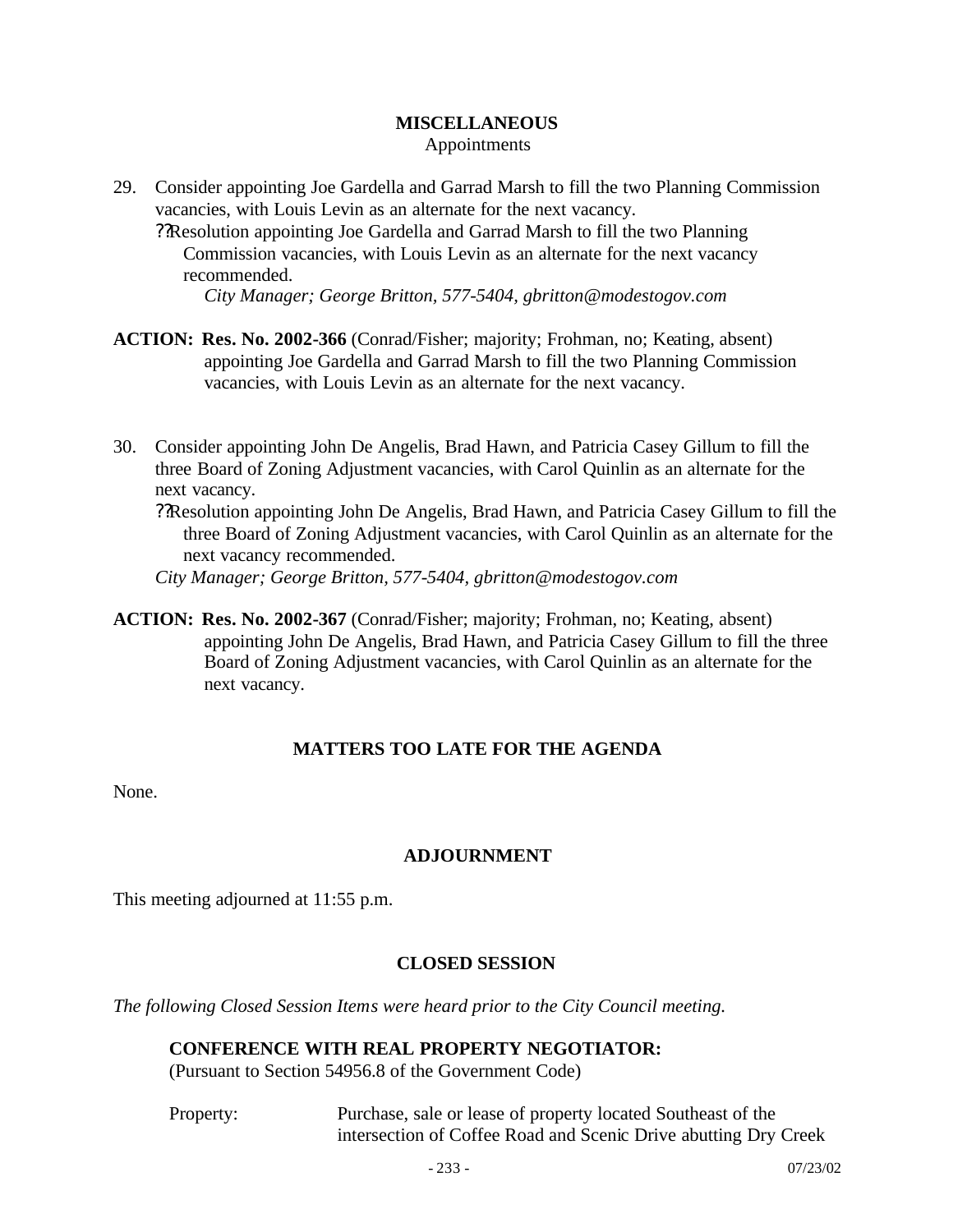APN Nos: 034-15-01 and 034-18-03

| Negotiating parties: | Jim Niskanen – Parks, Recreation & Neighborhoods Director for<br>the City of Modesto |
|----------------------|--------------------------------------------------------------------------------------|
|                      | Dano Construction Inc. - Owner                                                       |
| Under negotiation:   | Price and terms of payment for property to be acquired                               |
|                      |                                                                                      |

## **CONFERENCE WITH LEGAL COUNSEL – ANTICIPATED LITIGATION**

Significant exposure to litigation pursuant to subdivision (b) of Section 54956.9 of the Government Code: One case

Facts and Circumstances: The Council will consider potential terms of an agreement with the Hilton Corporation to operate the Ninth Street Garage. There is currently a dispute with Hilton for an alleged breach of contract stemming from the use of the Ninth Street Garage by City and County employees.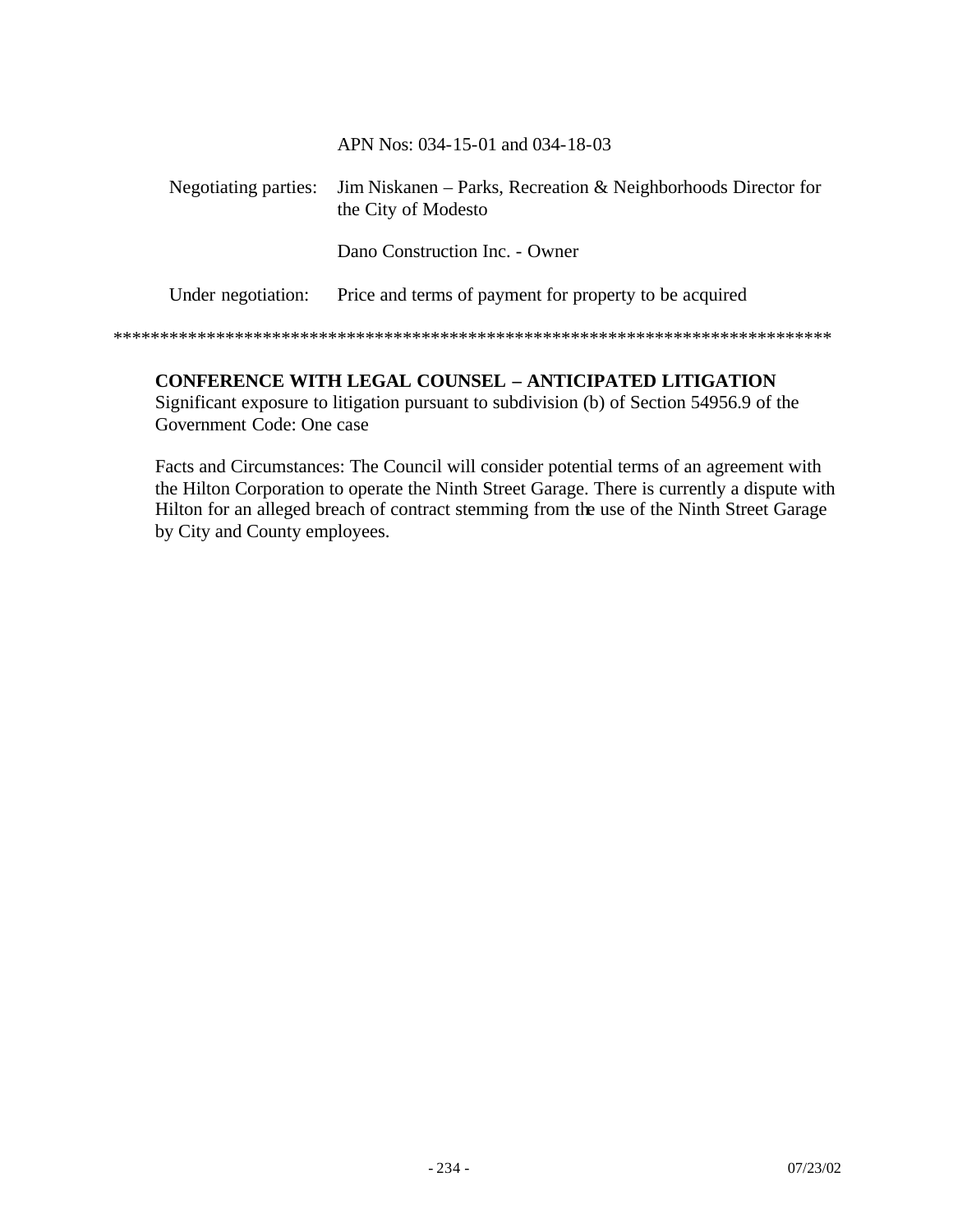## **MINUTES Thursday, August 8, 2002, at 5:30 p.m.**

Roll Call – Present: Councilmembers Conrad, Fisher, Frohman, Jackman, Keating, O'Bryant, Mayor Sabatino

*Absent: None*

Pledge of Allegiance to the Flag

Invocation: Peter Gartner

City Clerk's Announcements: Item 23—removed at the request of the City Attorney

Declaration of Conflicts of Interest: None

#### **ACKNOWLEDGEMENTS AND PRESENTATIONS**

1. Presentation of Certificate of Recognition to David Paladini, the volunteer Student Reporter for the City Pride-City Wide Utility Insert.

**ACTION:** Renee Ledbetter introduced David Paladini, student writer for the City of Modesto. Mayor Sabatino presented certificate of recognition to David.

?? Rob Stout introduced Greg Baird as the new Deputy Director of Finance.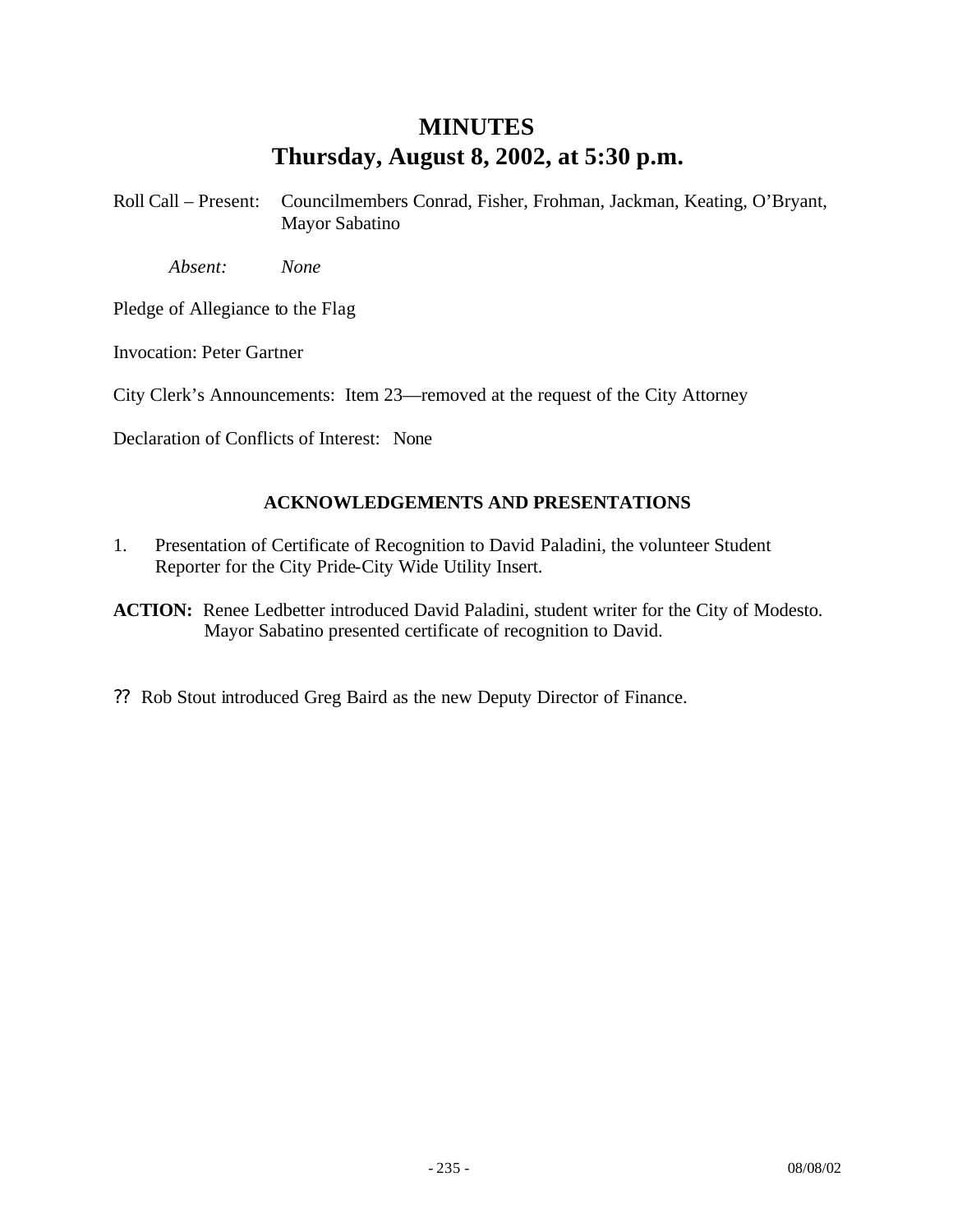#### **ORAL COMMUNICATIONS**

- ?? Dale Williams commented on the disabled discount card for Modesto Area Express. oThis item was referred to staff.
- ?? Alison Boucher commented on the 100' buffer zone for habitat near the Tuolumne River and requested the City Attorney to review this issue.
- ?? Captain Dave Young gave a report on Sgt. Steve May's condition from a vehicle accident.
- ?? City Clerk Zahr read a letter from County Clerk Recorder regarding the County declining to conduct the City's run-off election. This item will return to the Council at a September Council meeting.

#### **COUNCIL COMMENTS & REPORTS**

- 2. At the request of Councilmember Keating, consider a resolution supporting "under God" in the Pledge of Allegiance.
- **ACTION: Res. No. 2002-368** (Sabatino/Fisher; unan.) supporting no change in wording to the Pledge of Allegiance with copies sent to Senators Boxer and Feinstein and the Judges of the  $9<sup>th</sup>$  Circuit Court of Appeals.

#### **CONSENT ITEMS – ROLL CALL VOTE REQUIRED**:Items 3, 4, 6-10, 12-14 *Items 5 & 11 removed from Consent*

**ACTION ITEMS 3-4, 6-10, 12-14: Sabatino/Fisher; unan.**

**ACTION Item 5: Conrad/Fisher; majority; Frohman, no**

**ACTION Item 11: Fisher/Frohman; unan.; Conrad, absent**

#### **CONSENT ITEMS**

#### **An item may be removed from consent and discussed at the request of an audience member or Councilmember.**

#### CONSENT

3. Approval of the minutes of the regular City Council meeting of July 23, 2002. (Motion approving recommended.) *Clerk; Rebecca Bartholomew, 577-5397, rbartholomew@modestogov.com*

**ACTION:** By Motion (Sabatino/Fisher; unan.) approved the minutes of July 23, 2002.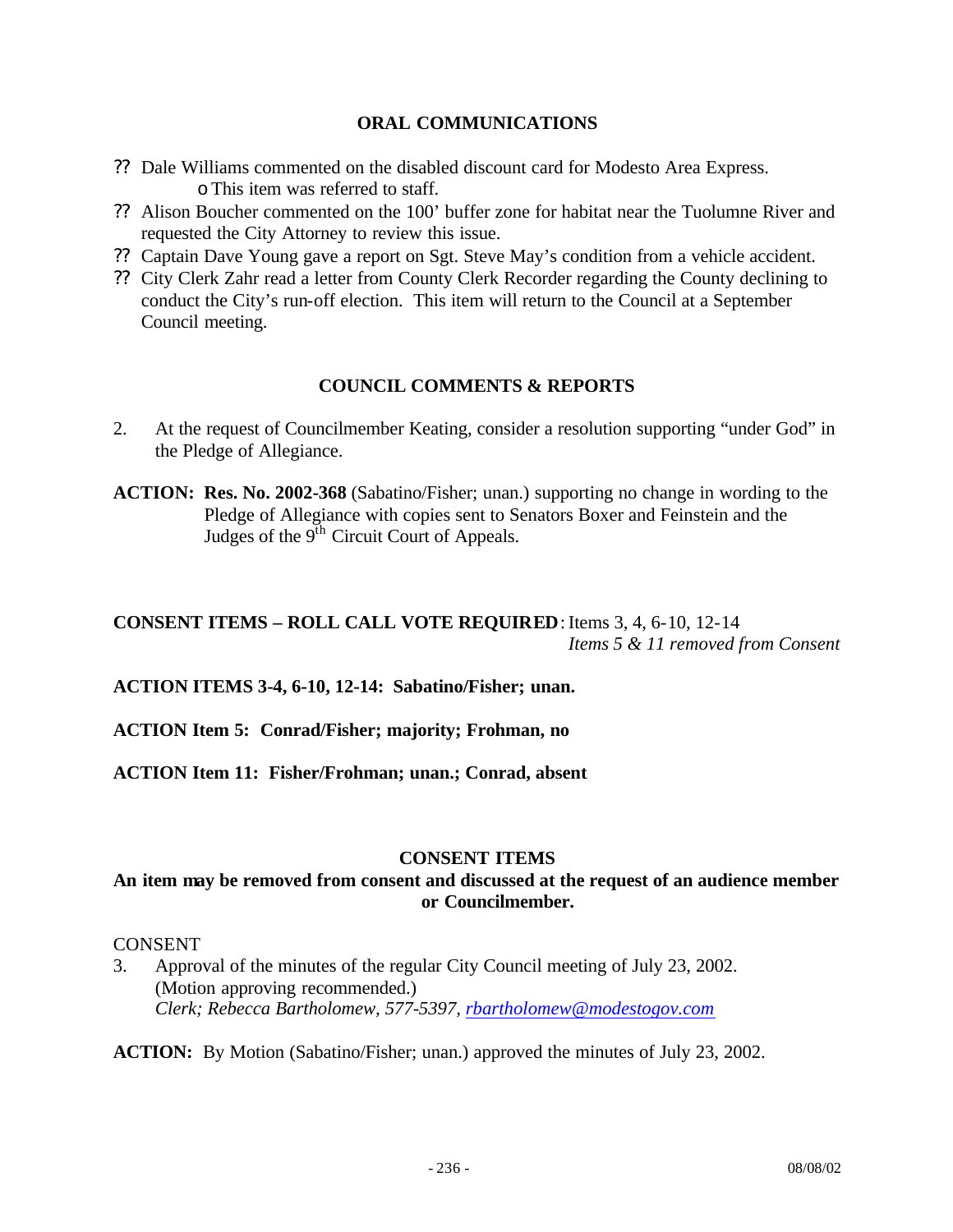#### CONSENT

- 4. Consider an agreement with Yosemite Community College District and an agreement with Modesto Junior College to participate in the subsidized Federal Work-Study Program and in the CalWORKS Work Study Program.
	- ?? Resolution approving an agreement with Yosemite Community College District and an agreement with Modesto Junior College to participate in the subsidized Federal Work-Study Program for the 2002-2003 program year recommended.
	- ?? Resolution approving an agreement with Yosemite Community College District and an agreement with Modesto Junior College to participate in the subsidized CalWORKS Work Study Program for the 2002-2003 program year recommended. *Personnel; Cherree Platt, 577-5439, cplatt@modestogov.com*
- **ACTION: Res. No. 2002-369** (Sabatino/Fisher; unan.) approving an agreement with Yosemite Community College District and an agreement with Modesto Junior College to participate in the subsidized Federal Work-Study Program for the 2002-2003 program year.

**Res. No. 2002-370** (Sabatino/Fisher; unan.) approving an agreement with Yosemite Community College District and an agreement with Modesto Junior College to participate in the subsidized CalWORKS Work Study Program for the 2002-2003 program year.

#### REMOVED FROM CONSENT

- 5. Consider annexation of additional territory to the Village One Mello-Roos Community Facilities District No. 1996-1 (Annexation #9) and adopt findings that (1) this activity is within the scopes of the program approved earlier and (2) that the program EIR adequately describes the activity for the purposes of CEQA.
	- ?? Resolution of Intention to annex territory to the Village One Community Facilities District No. 1996-1 (Annexation #9) recommended.
	- ??Resolution adopting findings that (1) this activity is within the scopes of the program approved earlier and (2) that the program EIR adequately describes the activity for the purposes of CEQA recommended.
	- *City Manager; George Britton, 577-5440, gbritton@modestogov.com*
- **ACTION: Res. No. 2002-371** (Conrad/Fisher; majority; Frohman, no), a Resolution of Intention to annex territory to the Village One Community Facilities District No. 1996-1 (Annexation #9).

**Res. No. 2002-372** (Conrad/Fisher; majority; Frohman, no) adopting findings that (1) this activity is within the scopes of the program approved earlier and (2) that the program EIR adequately describes the activity for the purposes of CEQA

#### CONSENT

6. Consider authorizing the City Manager to enter into an agreement with Pathways Research to take possession of 21 Neighborhood Electric Vehicles for evaluation over a one-year period.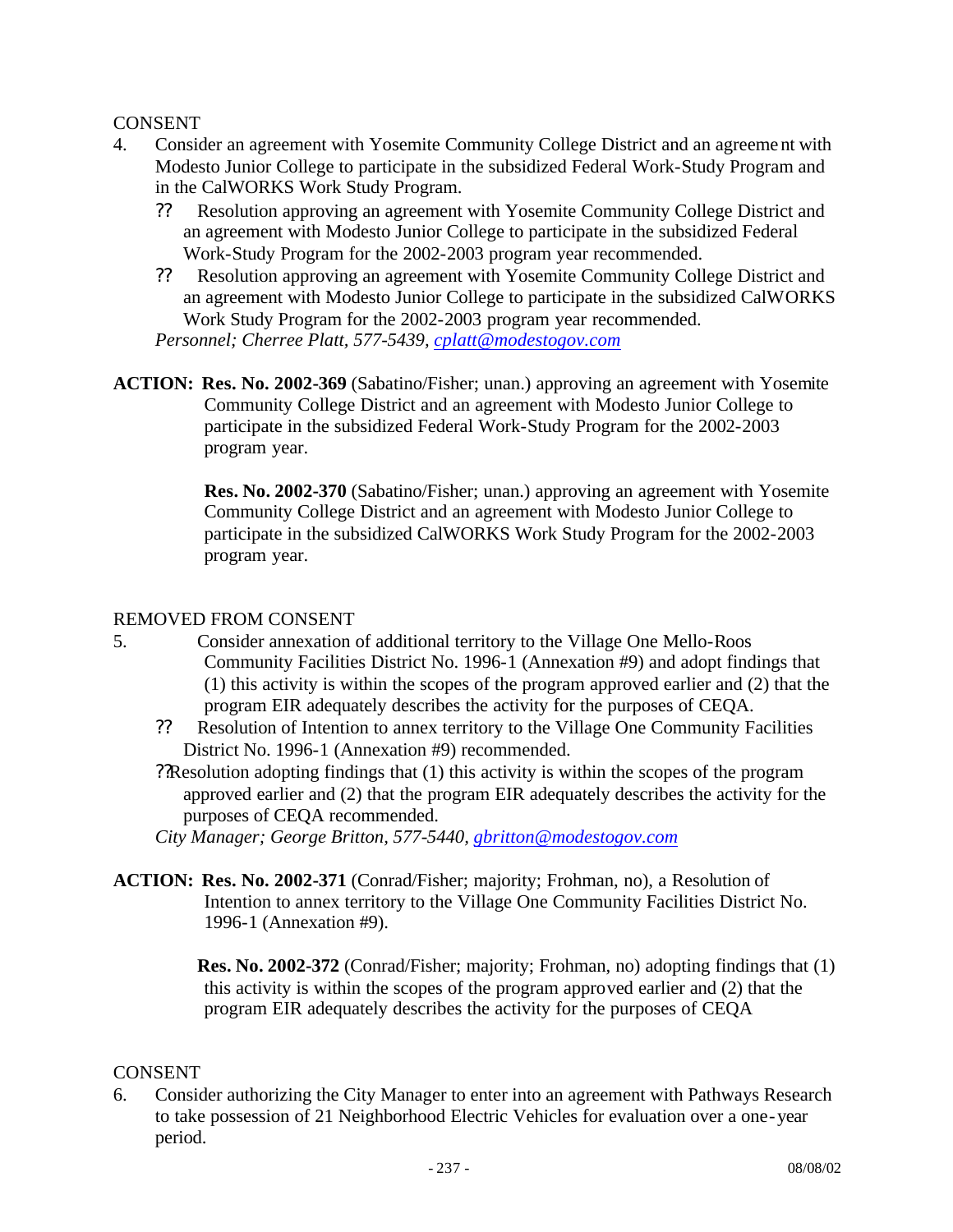?? Resolution authorizing the City Manager to enter into an agreement with Pathways Research to take possession of 21 Neighborhood Electric Vehicles for evaluation over a one-year period recommended.

*Operations & Maintenance; Peter Cowles, 342-2280, pcowles@modestogov.com*

**ACTION: Res. No. 2002-373** (Sabatino/Fisher; unan.) authorizing the City Manager to enter into an agreement with Pathways Research to take possession of 21 Neighborhood Electric Vehicles for evaluation over a one-year period.

#### CONSENT

- 7. Consider award of professional services contract for documentation of street projects to Omni Means Ltd. for the amount of \$251,115, and Consider authorizing an appropriation in the amount of \$251,115.
	- ?? Resolution awarding a professional services contract for documentation of street projects to Omni Means Ltd. for the amount of \$251,115 recommended.

?? Resolution authorizing an appropriation in the amount of \$251,115 recommended. *Finance Dept/Engineering & Transportation; Rob Stout, 577-5370, rstout@modestogov.com Or Glen Lewis, 577-5215, glewis@modestogov.com*

**ACTION: Res. No. 2002-374**(Sabatino/Fisher; unan.) awarding a professional services contract for documentation of street projects to Omni Means Ltd. for the amount of \$251,115.

> **Res. No. 2002-375** (Sabatino/Fisher; unan.) authorizing an appropriation in the amount of \$251,115.

#### CONSENT

- 8. Consider approving withdrawal of funds from Authority for California Cities Excess (ACCEL) to pay 2002-2003 premiums in the amount of \$355,867 and leave on deposit retrospective refund of \$713,840.
	- ?? Resolution approving withdrawal of funds from ACCEL to pay 2002-2003 premiums in the amount of \$355,867 and leave on deposit retrospective refund of \$713,840 recommended.

*Personnel; Ben Bankard, 577-5446, bbankard@modestogov.com*

**ACTION: Res. No. 2002-376** (Sabatino/Fisher; unan.) approving withdrawal of funds from ACCEL to pay 2002-2003 premiums in the amount of \$355,867 and leave on deposit retrospective refund of \$713,840.

#### CONSENT

- 9. Consider authorizing the City Manager to execute an amendment to the Crime Prevention Act 2000 (renamed the Juvenile Justice Crime Prevention Act) agreement to participate in the Stanislaus Probation Departments' High-Risk Offender Supervision and Juvenile Court Warrant Enforcement Program for fiscal year 2002/2003.
	- ?? Resolution authorizing the City Manager to execute an amendment to the Crime Prevention Act 2000 (renamed the Juvenile Justice Crime Prevention Act) agreement to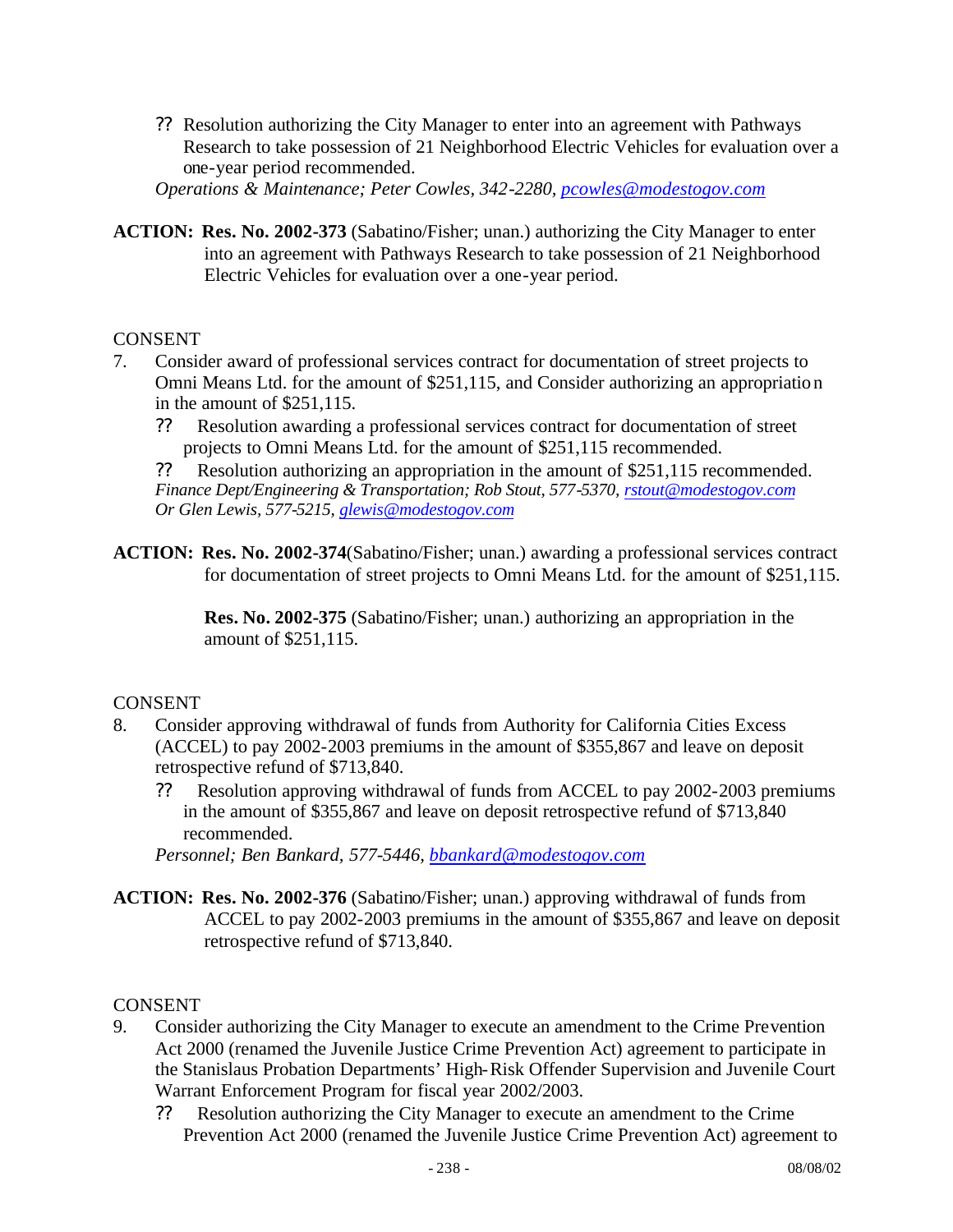participate in the Stanislaus Probation Departments' High-Risk Offender Supervision and Juvenile Court Warrant Enforcement Program for fiscal year 2002/2003 recommended.

*Police; David Young, 572-9690, youngd@modestopd.com*

**ACTION: Res. No. 2002-377** (Sabatino/Fisher; unan.) authorizing the City Manager to execute an amendment to the Crime Prevention Act 2000 (renamed the Juvenile Justice Crime Prevention Act) agreement to participate in the Stanislaus Probation Departments' High-Risk Offender Supervision and Juvenile Court Warrant Enforcement Program for fiscal year 2002/2003.

#### CONSENT

- 10. Consider authorizing staff to negotiate a lease agreement and authorizing the City Manager to sign the agreement on behalf of the City for the Convention and Visitors Bureau.
	- ?? Resolution authorizing staff to negotiate a lease agreement and authorizing the City Manager to sign the agreement on behalf of the City for the Convention and Visitors Bureau recommended.

*Parks, Recreation & Neighborhoods; Bob Quintella, 577-6444, bquintella@modestogov.com*

**ACTION: Res. No. 2002-378** (Sabatino/Fisher; unan.) authorizing staff to negotiate a lease agreement and authorizing the City Manager to sign the agreement on behalf of the City for the Convention and Visitors Bureau.

#### REMOVED FROM CONSENT

- 11. Consider awarding a contract for the project titled "2001-2002 Pavement Maintenance West Orangeburg from Martin Avenue to McHenry Avenue" in accordance with Section 1307 of the Charter of the City of Modesto.
	- ?? Resolution awarding a contract for the project titled "2001-2002 Pavement Maintenance – West Orangeburg from Martin Avenue to McHenry Avenue" in accordance with Section 1307 of the Charter of the City of Modesto recommended. *Engineering & Transportation; Dean Phillips, 577-5260, dphillips@modestogov.com*
- **ACTION: Res. No. 2002-379** (Fisher/Frohman; unan.; Conrad, absent) awarding a contract for the project titled "2001-2002 Pavement Maintenance – West Orangeburg from Martin Avenue to McHenry Avenue" in accordance with Section 1307 of the Charter of the City of Modesto.

#### CONSENT

- 12. Consider accepting the improvements for The Renaissance subdivision in the Village One Specific Plan Area, and authorizing the City Clerk to file Notice of Completion and to release securities upon expiration of statutory periods (Owners: S&S Ventures, a California Limited Partnership).
	- ?? Resolution accepting the improvements for The Renaissance subdivision in the Village One Specific Plan Area, and authorizing the City Clerk to file Notice of Completion and to release securities upon expiration of statutory periods recommended.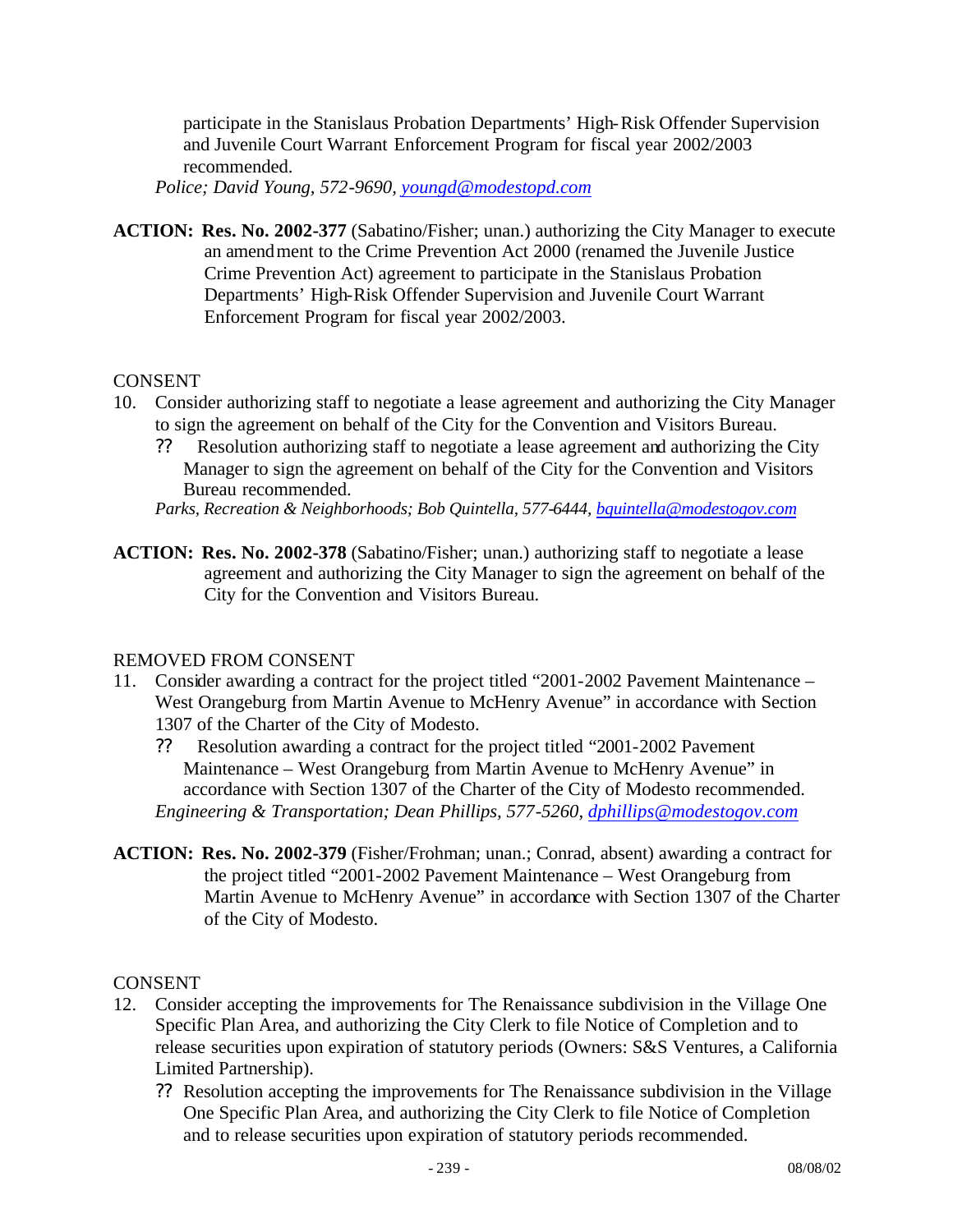*Engineering & Transportation; Robert Granberg, 577-5259, rgranberg@modestogov.com*

**ACTION: Res. No. 2002-380** (Sabatino/Fisher; unan.) accepting the improvements for The Renaissance subdivision in the Village One Specific Plan Area, and authorizing the City Clerk to file Notice of Completion and to release securities upon expiration of statutory periods.

#### **CONSENT**

- 13. Consider approving the final map of Orleans Estates Unit No. 1 subdivision in the Village One Specific Plan Area and authorizing the City Manager to sign the standard subdivision agreement with the subdividers (Owners: Florsheim Bros., a California General Partnership by Florsheim Properties, a California Corporation, Partner).
	- ?? Resolution approving the final map of Orleans Estates Unit No. 1 subdivision in the Village One Specific Plan Area and authorizing the City Manager to sign an agreement with the subdividers as required by Section 4-4.604(c) of the Municipal Code recommended.

*Engineering & Transportation; Robert Granberg, 577-5259, rgranberg@modestogov.com*

**ACTION: Res. No. 2002-381** (Sabatino/Fisher; unan.) approving the final map of Orleans Estates Unit No. 1 subdivision in the Village One Specific Plan Area and authorizing the City Manager to sign an agreement with the subdividers as required by Section 4-4.604(c) of the Municipal Code.

#### **CONSENT**

- 14. Consider approving the final map of Orleans Estates Unit No. 2 subdivision in the Village One Specific Plan Area and authorizing the City Manager to sign the standard subdivision agreement with the subdividers (Owners: Florsheim Bros., a California General Partnership by Florsheim Properties, a California Corporation, Partner).
	- ?? Resolution approving the final map of Orleans Estates Unit No. 2 subdivision in the Village One Specific Plan Area and authorizing the City Manager to sign an agreement with the subdividers as required by Section 4-4.604(c) of the Municipal Code recommended.
- **ACTION: Res. No. 2002-382** (Sabatino/Fisher; unan.) approving the final map of Orleans Estates Unit No. 2 subdivision in the Village One Specific Plan Area and authorizing the City Manager to sign an agreement with the subdividers as required by Section 4-4.604(c) of the Municipal Code.

#### **WRITTEN COMMUNICATIONS**

15. Letter from Carl Jevert regarding mil tax charges against rental properties.

**ACTION:** Refer to Finance Committee on August 26, 2002.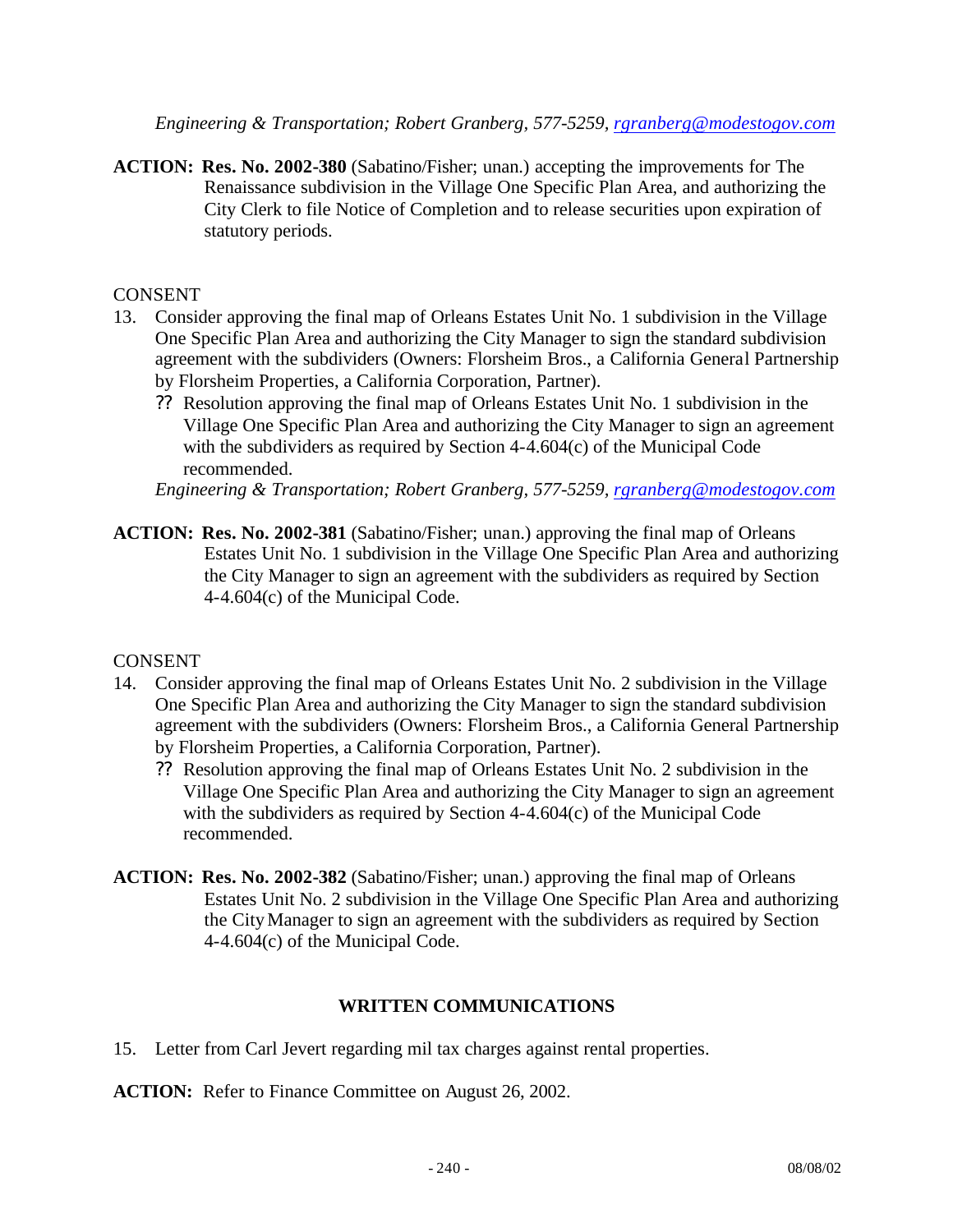#### **HEARINGS**

#### *Continued from 7/23/02*

- 16. Hearing to consider approving the original proposed TRRP use and fee policy, with the revision relating to the percentages of event gross revenue for fundraisers and rescinding Resolution No. 99-236; and Consider directing staff to notify all Tuolumne River regional Park facility users who were charged incorrect rental fees since July 1, 1999 and provide them with information on how they can file a claim with the City for reimbursement of these rental fee overcharges or have their overcharges contributed to development of the Regional Park.
	- ?? Resolution approving the original proposed TRRP use and fee policy, with the revision relating to the percentages of event gross revenue for fundraisers and rescinding Resolution No. 99-236 recommended.
	- ?? Resolution directing staff to notify all Tuolumne River Regional Park facility users who were charged incorrect rental fees since July 1, 1999 and provide them with information on how they can file a claim with the City for reimbursement of these rental fee overcharges or have their overcharges contributed to development of the Regional Park recommended.

*Parks, Recreation & Neighborhoods; Linda McDermott, 571-5863, lmcdermott@modestogov.com*

**ACTION: Res. No. 2002-383** (Jackman/O'Bryant; unan.) approving the original proposed TRRP use and fee policy, with the revision relating to the percentages of event gross revenue for fundraisers and rescinding Resolution No. 99-236.

> **Res. No. 2002-384** (Jackman/O'Bryant; unan.) directing staff to notify all Tuolumne River Regional Park facility users who were charged incorrect rental fees since July 1, 1999 and provide them with information on how they can file a claim with the City for reimbursement of these rental fee overcharges or have their overcharges contributed to development of the Regional Park with a 60 day time limit to file the claim for reimbursement.

- 17. Hearing to consider approving the Design Development Report, and Master Plan included therein, for Ustach Neighborhood Park, and Consider finding that the Ustach Park Project is consistent with the Village One Specific Plan Program EIR as modified by the Supplemental EIR (SCH No. 90020181).
	- ?? Resolution approving the Design Development Report, and Master Plan included therein, for Ustach Neighborhood Park recommended.
	- ?? Resolution finding that the Ustach Park Project is within the scope of the previously certified Village One Specific Plan Program EIR as modified by the Supplemental EIR (SCH No. 90020181) and the Village I Specific Plan Program EIR as amended by the Supplemental EIR adequately describes the activity for the purposes of CEQA recommended.

*Parks, Recreation & Neighborhoods; Nathan Houx, 571-5526, nhoux@modestogov.com*

**ACTION: Res. No. 2002-385** (Jackman/Fisher; unan.) approving the Design Development Report, and Master Plan included therein, for Ustach Neighborhood Park.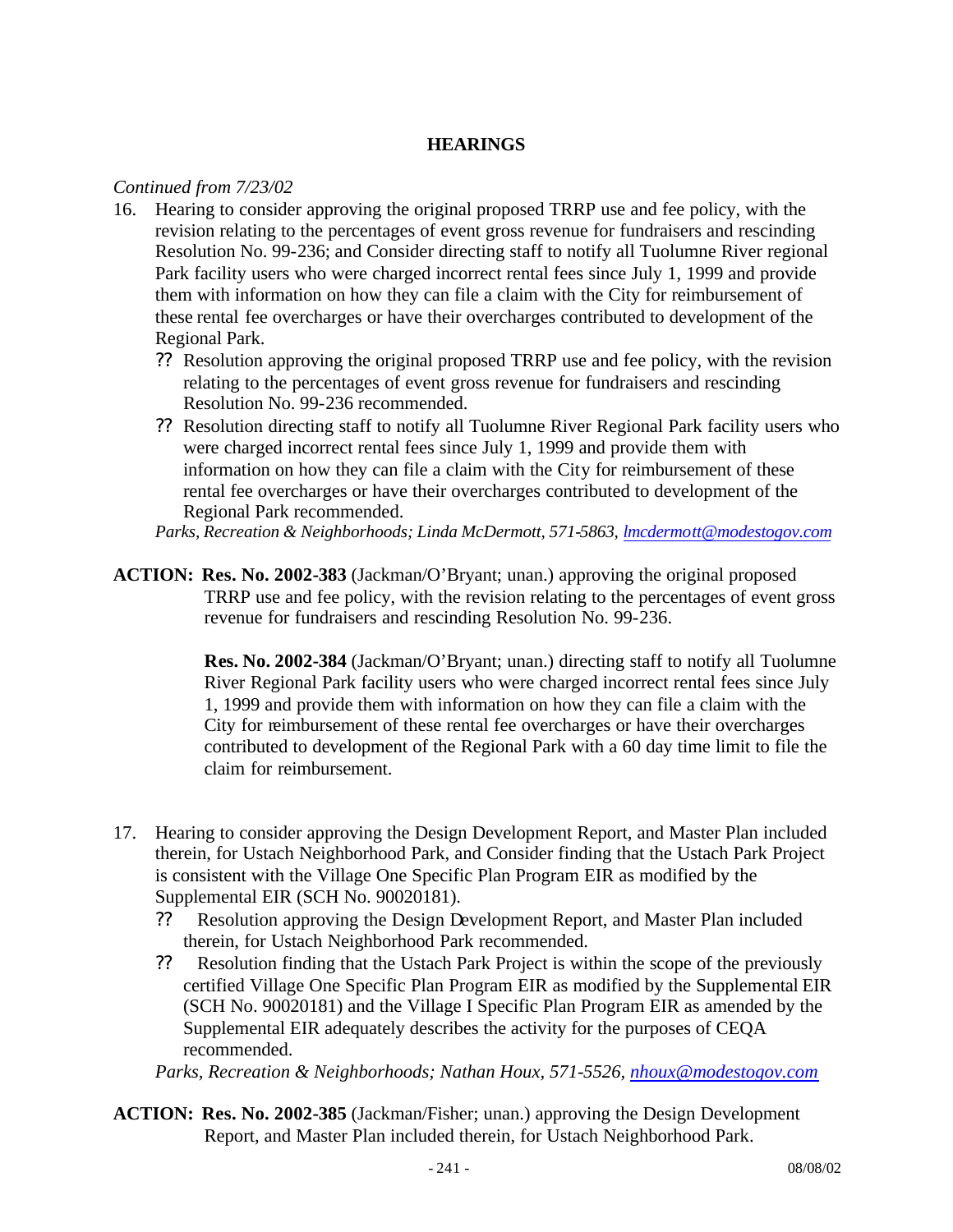**Res. No. 2002-386** (Jackman/Fisher; unan.) finding that the Ustach Park Project is within the scope of the previously certified Village One Specific Plan Program EIR as modified by the Supplemental EIR (SCH No. 90020181) and the Village I Specific Plan Program EIR as amended by the Supplemental EIR adequately describes the activity for the purposes of CEQA.

#### **NEW BUSINESS**

#### *Continued from 7/23/02*

- 18. Consider adopting a resolution to direct staff to arrange the most reasonable airfare and accommodations using funds already approved in the budget for representatives of the City to travel to Stuttgart, Germany from October  $2<sup>nd</sup>$  to October  $7<sup>th</sup>$ , 2002, to attend the Annual Nations in Bloom Conference and make the required presentations before the judging panels.
	- ??Resolution directing staff to arrange the most reasonable airfare and accommodations using funds already approved in the budget for representatives of the City to travel to Stuttgart, Germany from October  $2<sup>nd</sup>$  to October  $7<sup>th</sup>$ , 2002 recommended. *Operations & Maintenance; Peter Cowles; 342-2280; pcowles@modestogov.com*
- **ACTION: Res. No. 2002-387** (Fisher/Frohman; majority; Conrad, Jackman, O'Bryant, no) directing staff to arrange the most reasonable airfare and accommodations using funds already approved in the budget for representatives of the City to travel to Stuttgart, Germany from October  $2<sup>nd</sup>$  to October  $7<sup>th</sup>$ , 2002, sending the Mayor as the City's representative with Councilmember Jackman as the alternate. The City will find airfare and hotel accommodations and any donations received will be used for the preparation of the presentation.
- 19. Consider staff report on the disposal capacity of the City's Water Quality Control Secondary Treatment Facility located on Jennings Road.
	- ?? Resolution accepting staff report and directing staff to continue evaluation of impacts during dry year recommended.
	- *Operations & Maintenance; Robert Howard, 577-6224, rhoward@modestogov.com*
- **ACTION: Res. No. 2002-388** (Frohman/Fisher; unan.) accepting staff report and directing staff to continue evaluation of impacts during dry year, with Staff also directed to conduct research for the short and long term solutions including advanced treatment., regionalization and examination of water rights.
- 20. Consider the Waste-to-Energy project and potential future options for increased diversion and energy production and response to allegations made by the County at their July 30 Board of Supervisors meeting.
	- ??Resolution acknowledging receipt of report and directing staff to proceed with development of a proposal for a commercial food waste-composting program recommended.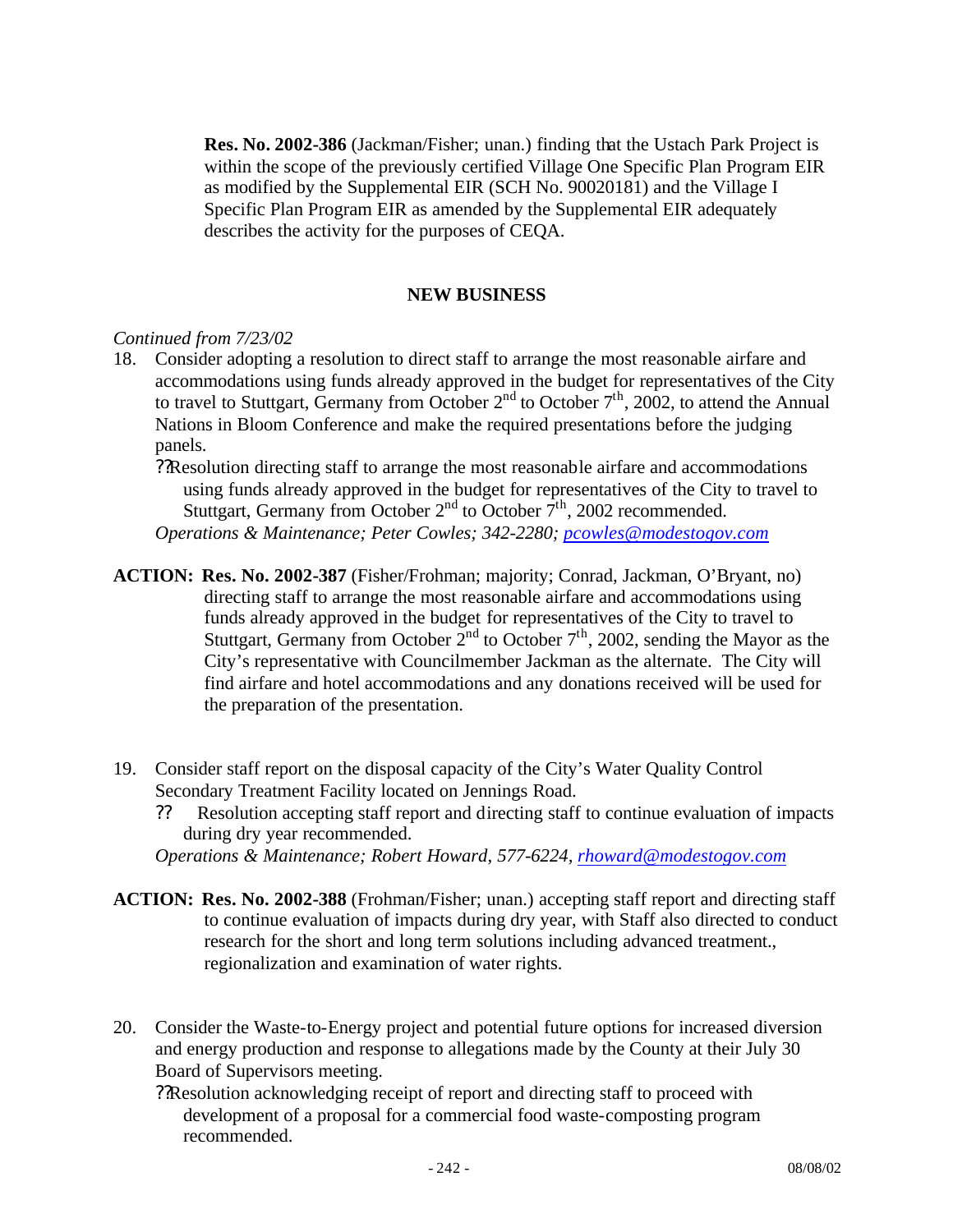??Resolution approving a feasibility study for a regional wastewater treatment facility to include an assessment of the potential of using methane from anaerobic digestion of manure/biosolids to provide electricity for tertiary treatment of wastewater recommended.

*Engineering & Transportation; Jocelyn Reed, 577-5494, jreed@modestogov.com*

**ACTION: Res. No. 2002-389** (Frohman/Fisher; unan.) acknowledging receipt of report and directing staff to proceed with development of a proposal for a commercial food waste-composting program.

> **Res. No. 2002-390** (Frohman/Fisher; unan.) approving a feasibility study for a regional wastewater treatment facility to include an assessment of the potential of using methane from anaerobic digestion of manure/biosolids to provide electricity for tertiary treatment of wastewater.

- 21. Consider amending the City's Cellular Phone Policy and, Consider authorizing reimbursement to former City Councilmember Mike Serpa for City business-related cellular phone calls on his personal cellular phone for the period June 2000 to February 2002 in the amount of \$1,370.66.
	- ??Resolution amending existing Council policy for use of cellular phones, to allow City Councilmembers to use their personal cell phones on City business and receive reimbursement; or receive a Technology Allowance recommended.
	- ??Resolution authorizing reimbursement to former City Councilmember Mike Serpa for City business-related cellular phone calls on his personal cell phone for the period June 2000 to February 2002 in the amount of \$1,370.66 recommended. *City Manager; Jack Crist, 577-5224, jcrist@modestogov.com*
- **ACTION: Res. No. 2002-391** (Fisher/Conrad; majority; Keating, no) amending existing Council policy for use of cellular phones, to allow City Councilmembers to use their personal cell phones on City business and receive reimbursement; or receive a

**Res. No. 2002-392** (Fisher/Conrad; majority; Keating, no) authorizing reimbursement to former City Councilmember Mike Serpa for City business-related cellular phone calls on his personal cell phone for the period June 2000 to February 2002 in the amount of \$1,370.66.

22. Consider introduction of an ordinance amending the Business License sections of the Modesto Municipal Code (Sections 6-1.101 through 6-1.135) and adding Administrative Provisions Section 6.1-401 through 6.1-440.

??Introduction of an ordinance amending the Business License sections of the Modesto Municipal Code (Sections 6-1.101 through 6-1.135) and adding Administrative Provisions Section 6.1-401 through 6.1-440 recommended.

*Finance; Cheryl Detmar, 571-5174, cdetmar@modestogov.com*

Technology Allowance.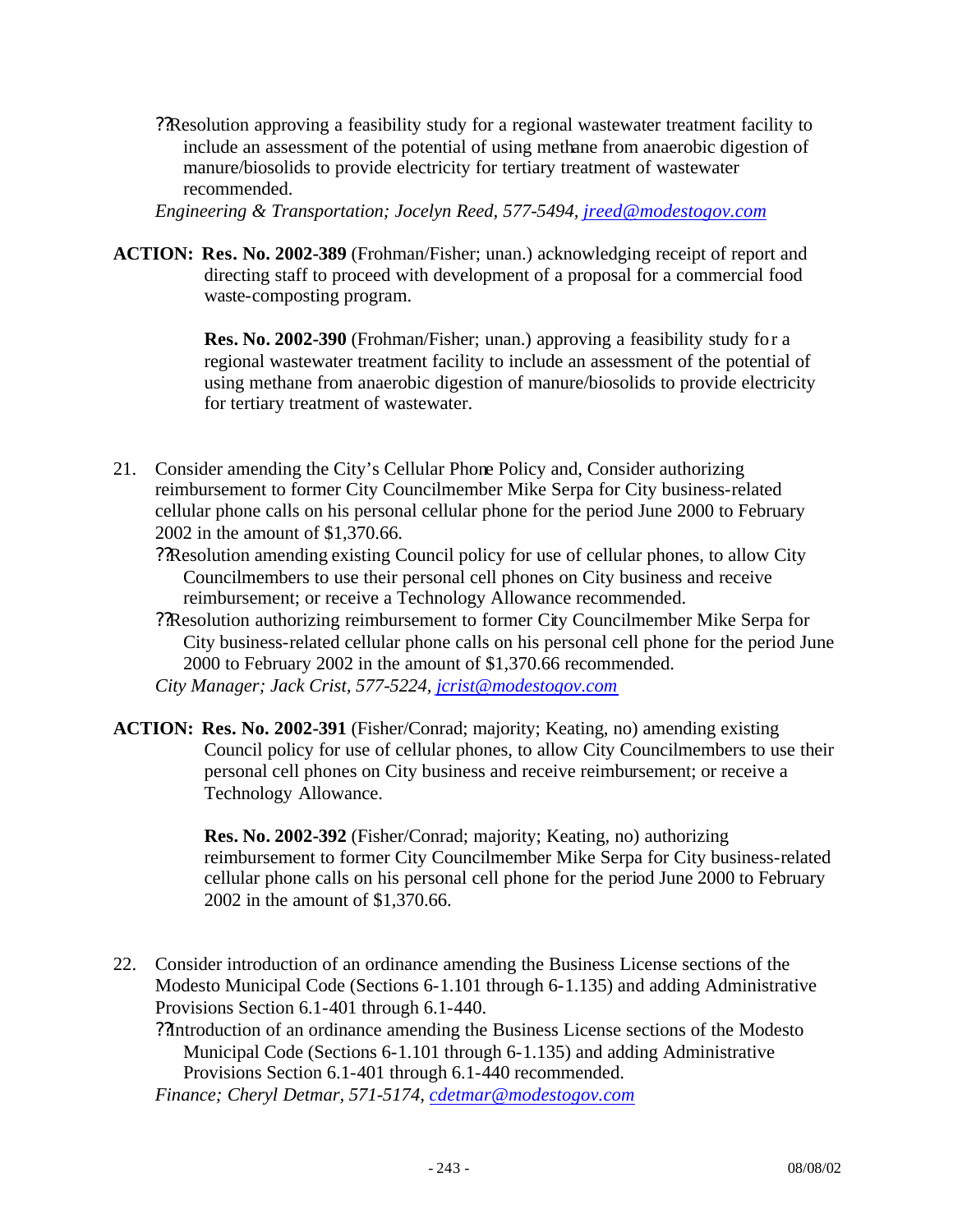**ACTION:** By Motion (Frohman/Fisher; unan.) **introduced Ordinance No. 3266–C.S.**  amending the Business License sections of the Modesto Municipal Code (Sections 6- 1.101 through 6-1.135) and adding Administrative Provisions Section 6.1-401 through 6.1-440

#### REMOVED FROM THE AGENDA

23. Consider an ordinance adding Chapter 10 entitled "Conflict Disclosure" to Title 2 of the Modesto Municipal Code. *City Attorney; Mike Milich, 577-5284, mmilich@modestogov.com*

ACTION: Removed from the Agenda.

#### *Mayor Sabatino absent due to conflict of interest.*

24. Consider the sale of a 44-space parking lot at the corner of  $12<sup>th</sup>$  and I Streets to Stanislaus County for future construction of the "Renaissance Project" for a sales price of \$245,000. ??Resolution approving an agreement with Stanislaus County for the sale of a 44-space parking lot at the southeast corner of  $12<sup>th</sup>$  & I Streets for the appraised price of \$245,000, and authorizing the City Manager to execute the sales agreement and all related escrow documents recommended.

*Economic & Community Development; Linda Boston, 571-5179, lboston@modestogov.com*

**ACTION: Res. No. 2002-393** (Fisher/Frohman; unan.; Sabatino, absent) approving an agreement with Stanislaus County for the sale of a 44-space parking lot at the southeast corner of  $12^{th}$  & I Streets for the appraised price of \$245,000, and authorizing the City Manager to execute the sales agreement and all related escrow documents.

#### **MATTERS TOO LATE FOR THE AGENDA**

None.

#### **ADJOURNMENT**

This meeting adjourned at 11:10 p.m.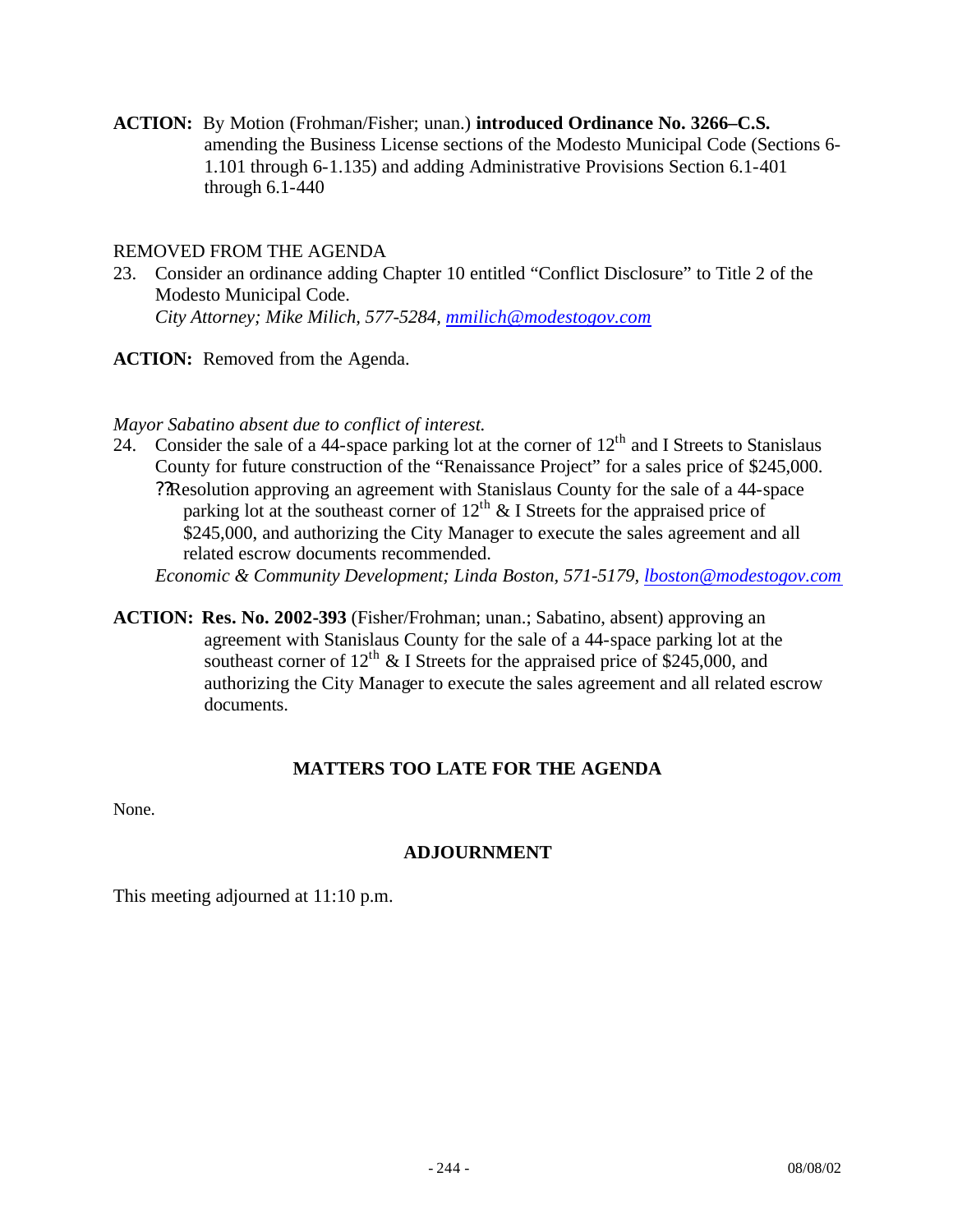## **MINUTES Tuesday, August 27, 2002, at 5:30 p.m.**

Roll Call – Present: Councilmembers Conrad, Fisher, Frohman, Jackman, Keating, O'Bryant, Mayor Sabatino

Absent: None

Pledge of Allegiance to the Flag

Invocation: Evangelist Jerry Smith, Women of Faith Ministry

City Clerk's Announcements: *Clerical error on project name for Item 11 amended. Clerical error on application amount for Item 27 amended.*

Declaration of Conflicts of Interest: *None*

#### **ACKNOWLEDGEMENTS AND PRESENTATIONS**

1. Proclamation designating September 2002 as Suicide Prevention Awareness Month.

**ACTION:** Mayor Sabatino presented proclamation.

2. Presentation by the Operations & Maintenance Director about the second phase of the Airport Way Beautification Project being held on October 19 and October 26, 2002.

**ACTION:** Presentation made by Peter Cowles, Director of Operations & Maintenance.

#### **ORAL COMMUNICATIONS**

- ?? Joan Ruttschow requested clarification on items 9 & 17 and commented on the improvement in traffic signal timing.
- ?? Richard Jacobs requested Item 10 be removed from Consent.
- ?? Vice Mayor Conrad requested a closed session regarding a storm drain easement for Village One at the September  $3<sup>rd</sup>$  Council meeting, an item for written communications regarding timeline for the storm drain build out in Village One for the September 3<sup>rd</sup> Council meeting and an item regarding the Westland project on the September  $10<sup>th</sup>$  meeting.

#### **COUNCIL COMMENTS & REPORTS**

?? Mayor Sabatino commented on the Modesto Bee article regarding petty politics.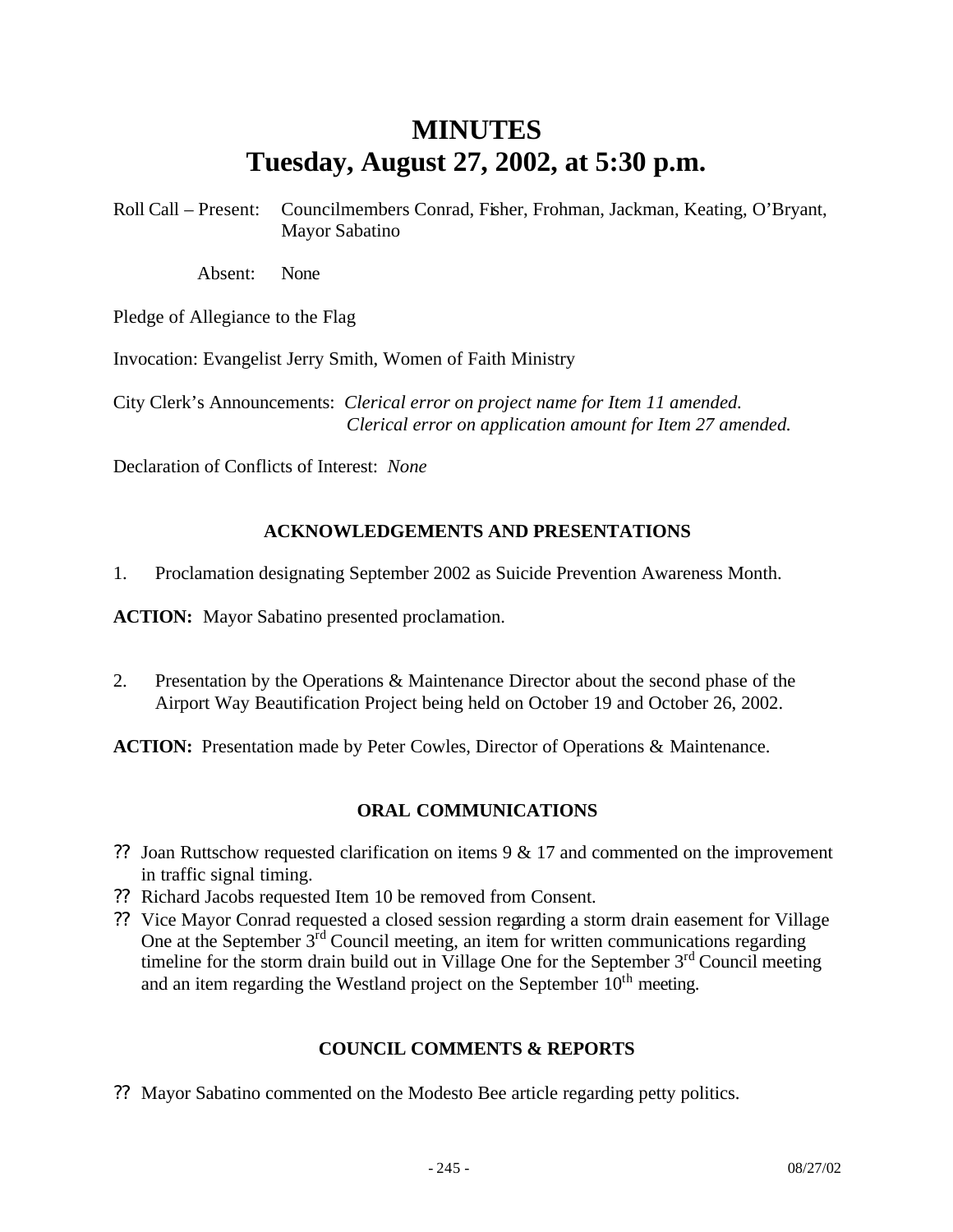- 3. At the request of Councilmember Jackman consider submitting the Direct Growth Initiative to the voters at the next regular municipal election. Adopt three resolutions: (1) A resolution submitting the Direct Growth Initiative to the qualified electors of the City of Modesto (at the next regular municipal election). (2) A resolution directing the City Clerk to transmit a copy of the advisory measure proposing to advise the Stanislaus County Board of Supervisors to direct urban development into the incorporated cities of Stanislaus County to the City Attorney for the purpose of preparing an impartial analysis of said measure. (3) A resolution authorizing the members of the City Council, or any of them, to file written arguments in favor of or in opposition to the advisory measure proposing to advise the Stanislaus County Board of Supervisors to direct urban development into the incorporated cities of Stanislaus County.
- **ACTION: Res. No. 2002-394** (Jackman/Frohman; Conrad, Keating & O'Bryant, no) submitting the Direct Growth Initiative to the qualified electors of the City of Modesto (at the next regular municipal election).

**Res. No. 2002-395** (Jackman/Frohman; Conrad, Keating & O'Bryant, no) directing the City Clerk to transmit a copy of the advisory measure proposing to advise the Stanislaus County Board of Supervisors to direct urban development into the incorporated cities of Stanislaus County to the City Attorney for the purpose of preparing an impartial analysis of said measure.

**Res. No. 2002-396** (Jackman/Frohman; Conrad, Keating & O'Bryant, no) authorizing the members of the City Council, or any of them, to file written arguments in favor of or in opposition to the advisory measure proposing to advise the Stanislaus County Board of Supervisors to direct urban development into the incorporated cities of Stanislaus County.

4. At the request of Vice Mayor Conrad, discussion of road improvement initiative and measure.

**ACTION:** Presentation made by Vice Mayor Conrad. No action taken.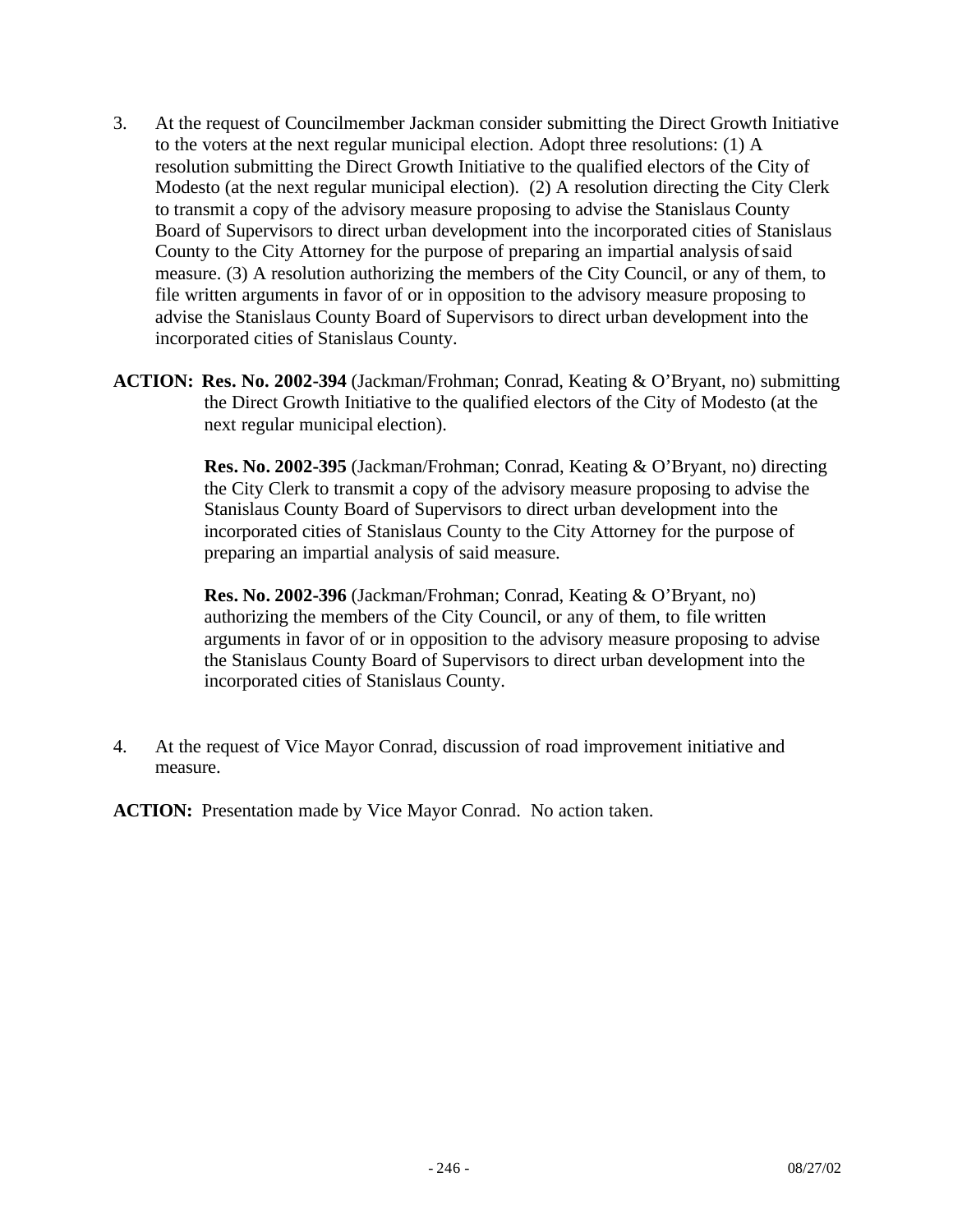#### **CONSENT ITEMS – ROLL CALL VOTE REQUIRED**: Items 5-8, 11-13, & 18-24 *Items 9, 10, & 14-17 removed from Consent*

*ACTION Items 5-8, 11-13, & 18-24: Frohman/Conrad; unan.*

**ACTION Item 9: Frohman/Jackman; unan.**

**ACTION Item 10: Fisher/Conrad; unan; continued item to September 10, 2002.**

**ACTION Item 14: Fisher/Frohman; majority; Jackman, no**

**ACTION Item 15: Fisher/Frohman; majority; Jackman, no**

**ACTION Item 16: Jackman/Fisher; unan.; Conrad, absent**

**ACTION Item 17: Fisher/Frohman; unan.**

#### **CONSENT ITEMS**

#### **An item may be removed from consent and discussed at the request of an audience member or Councilmember.**

#### CONSENT

6. Approval of the minutes of the special City Council meeting of August 8, 2002. (Motion approving recommended.) *Clerk; Rebecca Bartholomew, 577-5397, rbartholomew@modestogov.com*

**ACTION:** By Motion (Frohman/Conrad; unan.) approved the minutes of August 8, 2002.

# CONSENT<sub>7</sub>

- Final adoption of Ordinance 3266-C.S. an ordinance amending Article 1 of Chapter 1 of Title 6 of the Modesto Municipal Code and adding Article 4 thereto relating to administrative and procedural provisions.
- ?? Motion approving final adoption Ordinance 3266-C.S. an ordinance amending Article 1 of Chapter 1 of Title 6 of the Modesto Municipal Code and adding Article 4 thereto relating to administrative and procedural provisions recommended.
- **ACTION:** By Motion (Frohman/Conrad; unan.) approved the **final adoption of Ordinance 3266-C.S.** amending Article 1 of Chapter 1 of Title 6 of the Modesto Municipal Code and adding Article 4 thereto relating to administrative and procedural provisions.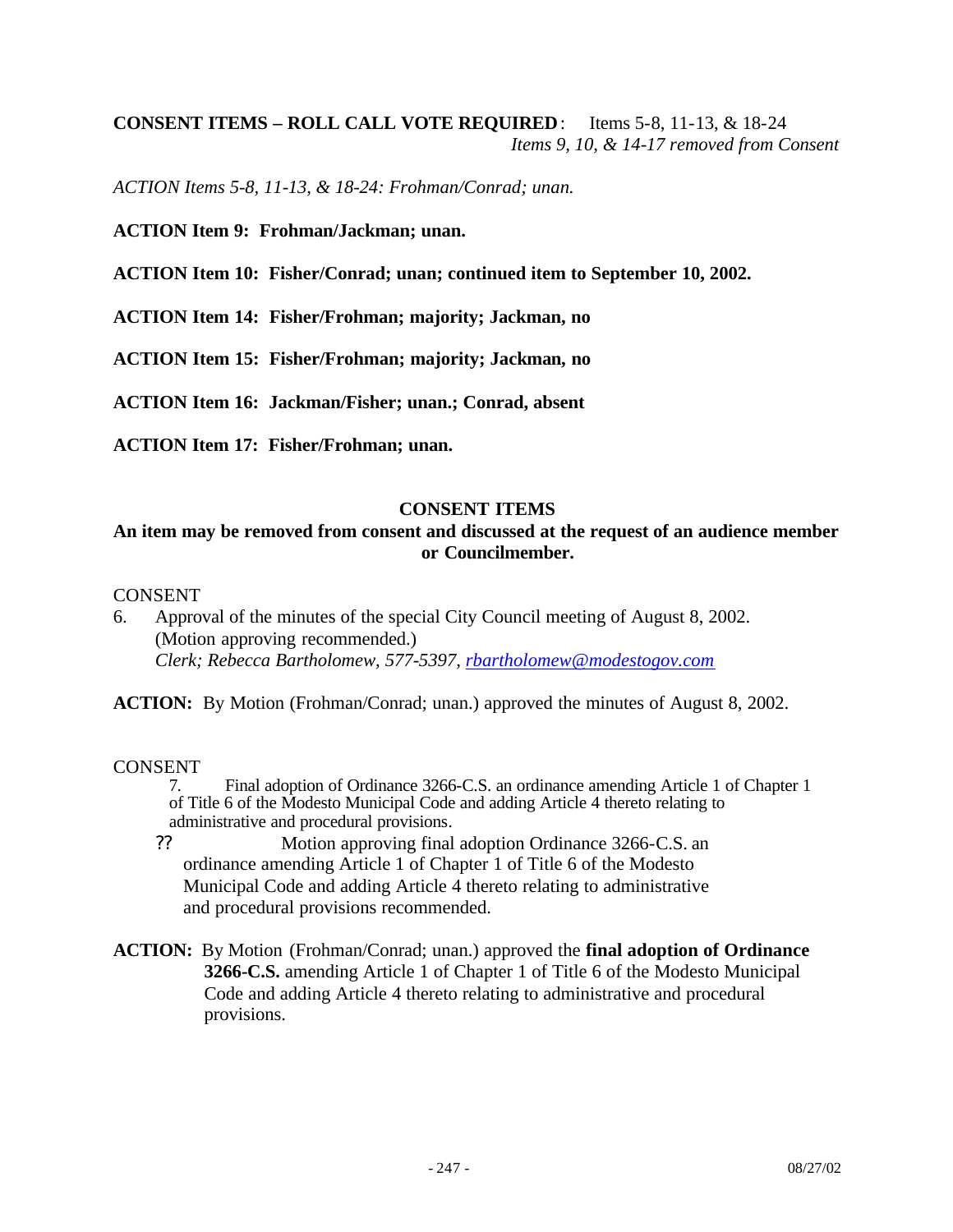CONSENT

- 8. Consider Annual Levy and Collection of Assessments.
- ?? Resolution authorizing Stanislaus County to levy and collect assessments for Improvement District #28 – Sewer Improvements recommended.
- ?? Resolution authorizing Stanislaus County to levy and collect assessments for Improvement District #29 – Street and Water System Improvements recommended.
- ?? Resolution authorizing Stanislaus County to levy and collect assessments for Improvement District #6 – Street and Water System Improvements recommended.
- ?? Resolution authorizing Stanislaus County to levy and collect assessments for Alley and Sidewalk construction recommended.

*Finance; Belinda Duerksen, 577-5376, bduerksen@modestogov.com*

**ACTION: Res. No. 2002-397** (Frohman/Conrad; unan.) authorizing Stanislaus County to levy and collect assessments for Improvement District #28 – Sewer Improvements.

> **Res. No. 2002-398** (Frohman/Conrad; unan.) authorizing Stanislaus County to levy and collect assessments for Improvement District #29 – Street and Water System Improvements.

> **Res. No. 2002-399** (Frohman/Conrad; unan.) authorizing Stanislaus County to levy and collect assessments for Improvement District #6 – Street and Water System Improvements.

> **Res. No. 2002-400** (Frohman/Conrad; unan.) authorizing Stanislaus County to levy and collect assessments for Alley and Sidewalk construction.

#### *Removed from Consent*

- 9. Consider authorizing the Purchasing Officer to formally solicit bids for a three-year agreement to purchase soft start starters for City of Modesto drinking water wells. Estimated annual cost is \$50,000. Funds are budgeted.
	- ?? Resolution authorizing the Purchasing Officer to formally solicit bids for a threecontract to provide soft start starters for an estimated annual cost of \$50,000 recommended.

*Finance; Ken Masasso, 577-5420, kmasasso@modestogov.com*

**ACTION: Res. No. 2002-401** (Frohman/Jackman; unan.) authorizing the Purchasing Officer to formally solicit bids for a three-contract to provide soft start starters for an estimated annual cost of \$50,000.

#### *Removed from Consent*

10. Consider authorizing the award of water quality testing services to various vendors for a combined estimated annual amount of \$350,000 for a period of three years. Funds are budgeted.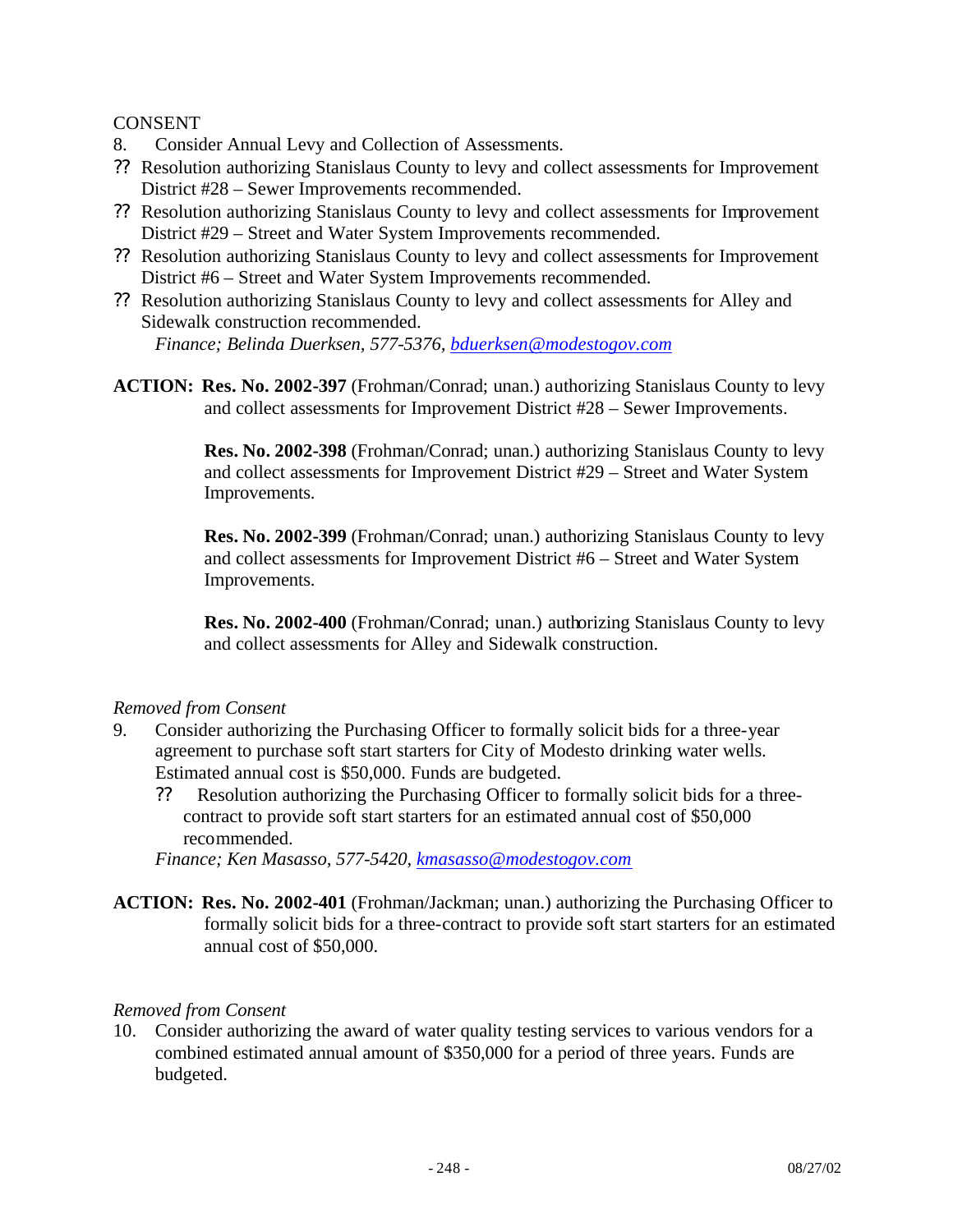?? Resolution authorizing the award of water quality testing services to: BSK Labs; Sequoia Analytical; FGL Environmental; GeoAnalytical Laboratories Inc; and JL Analytical Services for a combined estimated annual amount of \$350,000 for a period of three years recommended.

*Finance; Mark Averell, 577-5412, maverell@modestogov.com*

**ACTION:** By Motion (Fisher/Conrad; unan.) continued item to September 10, 2002.

#### CONSENT

- 11. Consider awarding a \$59,822.76 contract to Barham Inc. for 2 parks, "Eisenhut and Aqueduct 2002 Park Restroom Construction" project. Funds are budgeted.
	- ?? Resolution awarding a \$59,822.76 contract to Barham Inc. for 2 parks, "Eisenhut and Aqueduct 2002 Park Restroom Construction" project recommended. *Engineering & Transportation; Dean Phillips, 577-5260, dphillips@modestogov.com*
- **ACTION: Res. No. 2002-403** (Frohman/Conrad; unan.) awarding a \$59,822.76 contract to Barham Inc. for 2 parks, "Eisenhut and Aqueduct 2002 Park Restroom Construction" project.

#### CONSENT

- 12. Consider awarding a \$102,669 contract to Teichert Construction for the project titled "Coffee Claratina Park Road Improvements". Funds are budgeted.
	- ?? Resolution awarding a \$102,669 contract to Teichert Construction for the project titled "Coffee Claratina Park Road Improvements" recommended. *Engineering & Transportation; Dean Phillips, 577-5260, dphillips@modestogov.com*
- **ACTION: Res. No. 2002-404** (Frohman/Conrad; unan.) awarding a \$102,669 contract to Teichert Construction for the project titled "Coffee Claratina Park Road Improvements".

#### CONSENT

- 13. Consider accepting the improvements for Sundance Lake Unit No. 2 subdivision, in the Village One Specific Plan Area, and authorizing the City Clerk to final Notice of Completion and to release securities upon expiration of statutory periods.
	- ?? Resolution accepting the improvements for Sundance Lake Unit No. 2 subdivision, in the Village One Specific Plan Area and authorizing the City Clerk to final Notice of Completion and to release securities upon expiration of statutory periods. Owners: Sundance Lake Modesto, LLC, a Delaware Limited Liability Company, and Joseph Darwin Colby, trustee of the Joseph Darwin Colby Trust dated April 1, 1994 recommended.

*Engineering & Transportation; Robert Granberg, 577-5259, rgranberg@modestogov.com*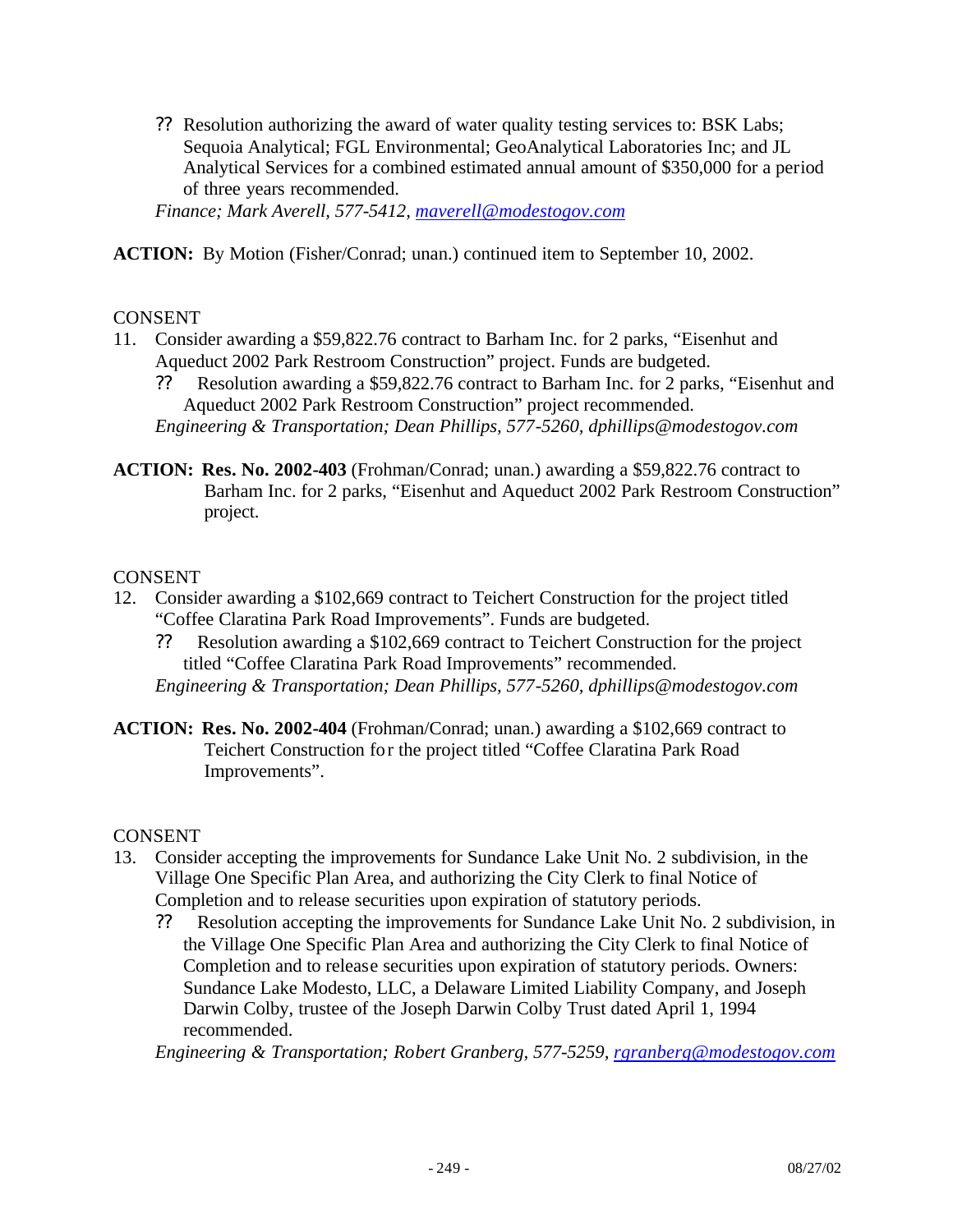**ACTION: Res. No. 2002-405** (Frohman/Conrad; unan.) accepting the improvements for Sundance Lake Unit No. 2 subdivision, in the Village One Specific Plan Area and authorizing the City Clerk to final Notice of Completion and to release securities upon expiration of statutory periods. Owners: Sundance Lake Modesto, LLC, a Delaware Limited Liability Company, and Joseph Darwin Colby, trustee of the Joseph Darwin Colby Trust dated April 1, 1994

#### *Removed from Consent*

- 14. Consider accepting the improvements for Claratina Estates subdivision in the Coffee Claratina Specific Plan Area and authorizing the City Clerk to file Notice of Completion and to release securities upon expiration of statutory periods.
	- ?? Resolution accepting the improvements for Claratina Estates subdivision in the Coffee Claratina Specific Plan Area and authorizing the City Clerk to file Notice of Completion and to release securities upon expiration of statutory periods recommended. Owners: Florsheim Bros., a California General Partnership, by its general partner, Florsheim Properties, a California Corporation.

*Engineering & Transportation; Robert Granberg, 577-5259, rgranberg@modestogov.com*

**ACTION: Res. No. 2002-406** (Fisher/Frohman; majority; Jackman, no) accepting the improvements for Claratina Estates subdivision in the Coffee Claratina Specific Plan Area and authorizing the City Clerk to file Notice of Completion and to release securities upon expiration of statutory periods recommended. Owners: Florsheim Bros., a California General Partnership, by its general partner, Florsheim Properties, a California Corporation.

#### *Removed from Consent*

- 15. Consider accepting the improvements for Monterey Bay Unit No. 1 subdivision in the Carver-Bangs Specific Plan Area and authorize the City Clerk to file Notice of Completion and to release securities upon expiration of statutory periods. Owners: Bright Development, a California Corporation.
	- ?? Resolution accepting the improvements for Monterey Bay Unit No. 1 subdivision in the Carver-Bangs Specific Plan Area and authorize the City Clerk to file Notice of Completion and to release securities upon expiration of statutory periods recommended. *Engineering & Transportation; Robert Granberg, 577-5259, rgranberg@modestogov.com*
- **ACTION: Res. No. 2002-407** (Fisher/Frohman; majority; Jackman, no) accepting the improvements for Monterey Bay Unit No. 1 subdivision in the Carver-Bangs Specific Plan Area and authorize the City Clerk to file Notice of Completion and to release securities upon expiration of statutory periods.

#### *Removed from Consent. Conrad absent due to conflict of interest.*

16. Consider awarding a professional services agreement to Stantec Consulting Inc. for development of a Citywide Comprehensive Storm Drainage Master Plan for a not to exceed amount of \$422,170. Funds are budgeted.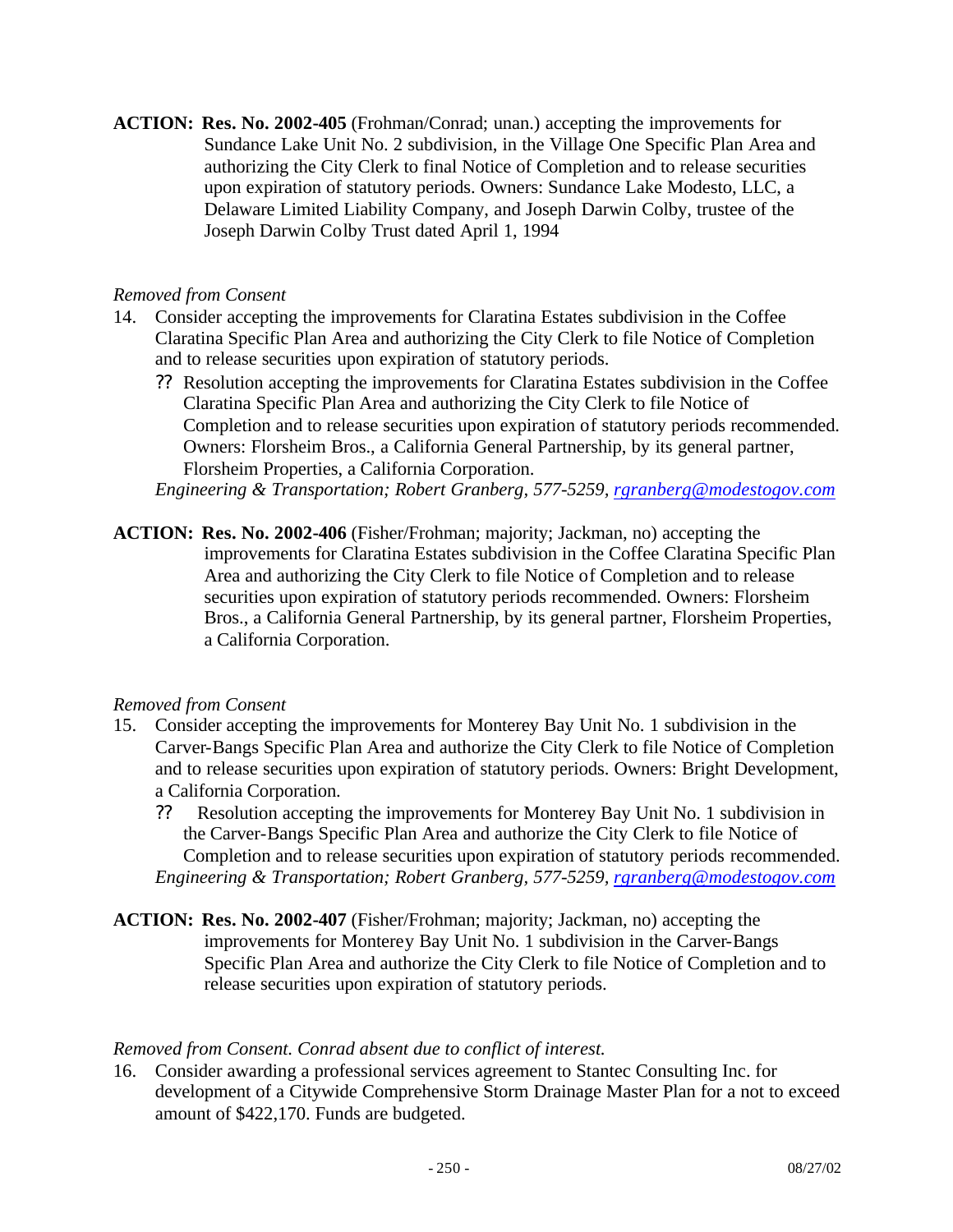?? Resolution awarding a professional services agreement to Stantec Consulting Inc. for development of a Citywide Comprehensive Storm Drainage Master Plan for a not to exceed amount of \$422,170, and authorizing the City Manager to execute the agreement recommended.

*Engineering & Transportation; Jack Bond, 577-5424, jbond@modestogov.com*

**ACTION: Res. No. 2002-408** (Jackman/Fisher; unan.; Conrad, absent) awarding a professional services agreement to Stantec Consulting Inc. for development of a Citywide Comprehensive Storm Drainage Master Plan for a not to exceed amount of \$422,170, and authorizing the City Manager to execute the agreement.

#### *Removed from Consent*

- 17. Consider awarding a professional services agreement to CH2M Hill to conduct a vulnerability assessment of the City's water system facilities for a not to exceed amount of \$115,000. Funds are budgeted through a United States Environmental Protection Agency grant.
	- ?? Resolution accepting the United States Environmental Protection Agency (U.S. EPA) grant for preparation of a Vulnerability Assessment.
	- ?? Resolution awarding an agreement to CH2M Hill for professional services to prepare a Vulnerability Assessment of the City's water system facilities for a not to exceed amount of \$115,000, and authorize the City Manager to execute the agreement recommended.
	- ?? Resolution amending the operational budget for revenue from the U.S. EPA, and to increase the appropriated consulting expense to implement a vulnerability assessment of the City's water system recommended.

*Engineering & Transportation; Jack Bond, 577-5424, jbond@modestogov.com*

**ACTION: Res. No. 2002-409** (Fisher/Frohman; unan.) accepting the United States Environmental Protection Agency (U.S. EPA) grant for preparation of a Vulnerability Assessment.

> **Res. No. 2002-410** (Fisher/Frohman; unan.) awarding an agreement to CH2M Hill for professional services to prepare a Vulnerability Assessment of the City's water system facilities for a not to exceed amount of \$115,000, and authorize the City Manager to execute the agreement.

> **Res. No. 2002-411** (Fisher/Frohman; unan.) amending the operational budget for revenue from the U.S. EPA, and to increase the appropriated consulting expense to implement a vulnerability assessment of the City's water system.

#### **CONSENT**

18. Consider approving a change order in the amount of \$24,901.80 with On Grade Contracting for the excavation of the Village One Central Basin on Merle Avenue and authorizing the District Administrator to execute said change order.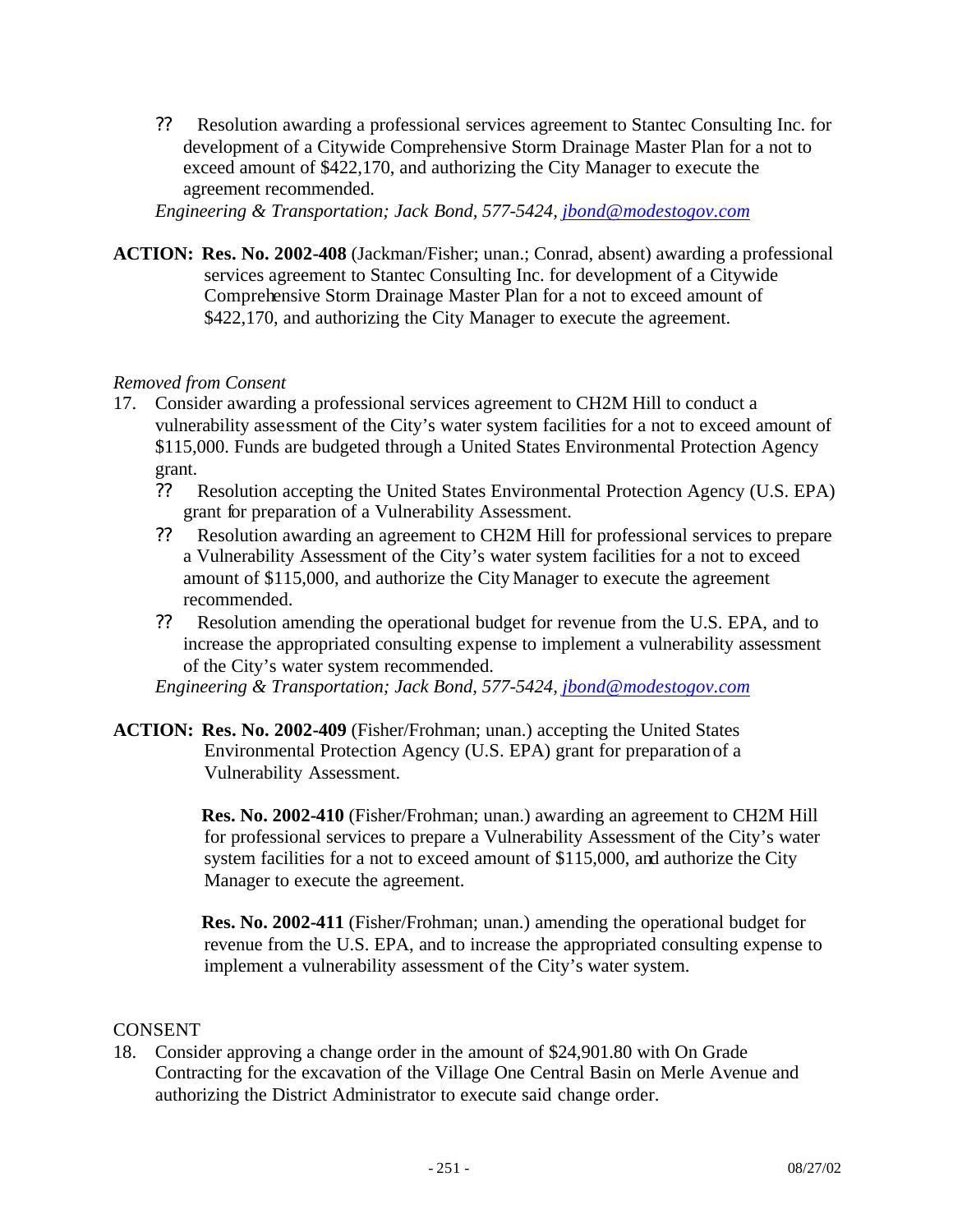- ?? Resolution approving a change order in the amount of \$24,901.80 with On Grade Contracting for the excavation of the Village One Central Basin on Merle Avenue and authorizing the District Administrator to execute necessary documents recommended. *City Manager; George Britton, 577-5404, gbritton@modestogov.com*
- **ACTION: Res. No. 2002-412** (Frohman/Conrad; unan.) approving a change order in the amount of \$24,901.80 with On Grade Contracting for the excavation of the Village One Central Basin on Merle Avenue and authorizing the District Administrator to execute necessary documents.

#### **CONSENT**

- 19. Consider authorizing the CFD District Administrator to negotiate and execute contracts with Pacific Union Homes for the excavation of the West Basin and for installation of certain storm drainage infrastructure in Village One in the estimated amount of \$700,000 to \$775,000; and Consider adopting findings that this activity is within the scope of the program approved earlier and that the program EIR adequately describes the activity for the purposes of CEQA.
	- ?? Resolution authorizing the CFD District Administrator to execute contracts with Pacific Union Homes for the excavation of the West Basin and for installation of certain storm drainage infrastructure in Village One for an estimated \$700,000 to \$775,000 recommended.
	- ?? Resolution adopting findings that this activity is within the scope of the program approved earlier and that the program EIR adequately describes the activity for the purposes of CEQA recommended.

*City Manager; George Britton, 577-5404, gbritton@modestogov.com*

**ACTION: Res. No. 2002-413** (Frohman/Conrad; unan.) authorizing the CFD District Administrator to execute contracts with Pacific Union Homes for the excavation of the West Basin and for installation of certain storm drainage infrastructure in Village One for an estimated \$700,000 to \$775,000.

> **Res. No. 2002-414** (Frohman/Conrad; unan.) adopting findings that this activity is within the scope of the program approved earlier and that the program EIR adequately describes the activity for the purposes of CEQA

#### **CONSENT**

- 20. Consider authorizing the purchase of one Pierce Quantum Fire Engine from Golden State Fire Apparatus for a total cost not to exceed \$348,706.76; and Consider declaring surplus property and authorizing the sale of a 1977 Van Pelt fire engine. Funds are budgeted.
	- ?? Resolution authorizing the purchase of one Pierce Quantum Fire Engine from Golden State Fire Apparatus for a total cost not to exceed \$348,706.76 recommended.
	- ?? Resolution declaring surplus property and authorizing the sale of a 1977 Van Pelt fire engine recommended.

*Fire; Lori Martinez, 577-5420, lmartinez@modestogov.com*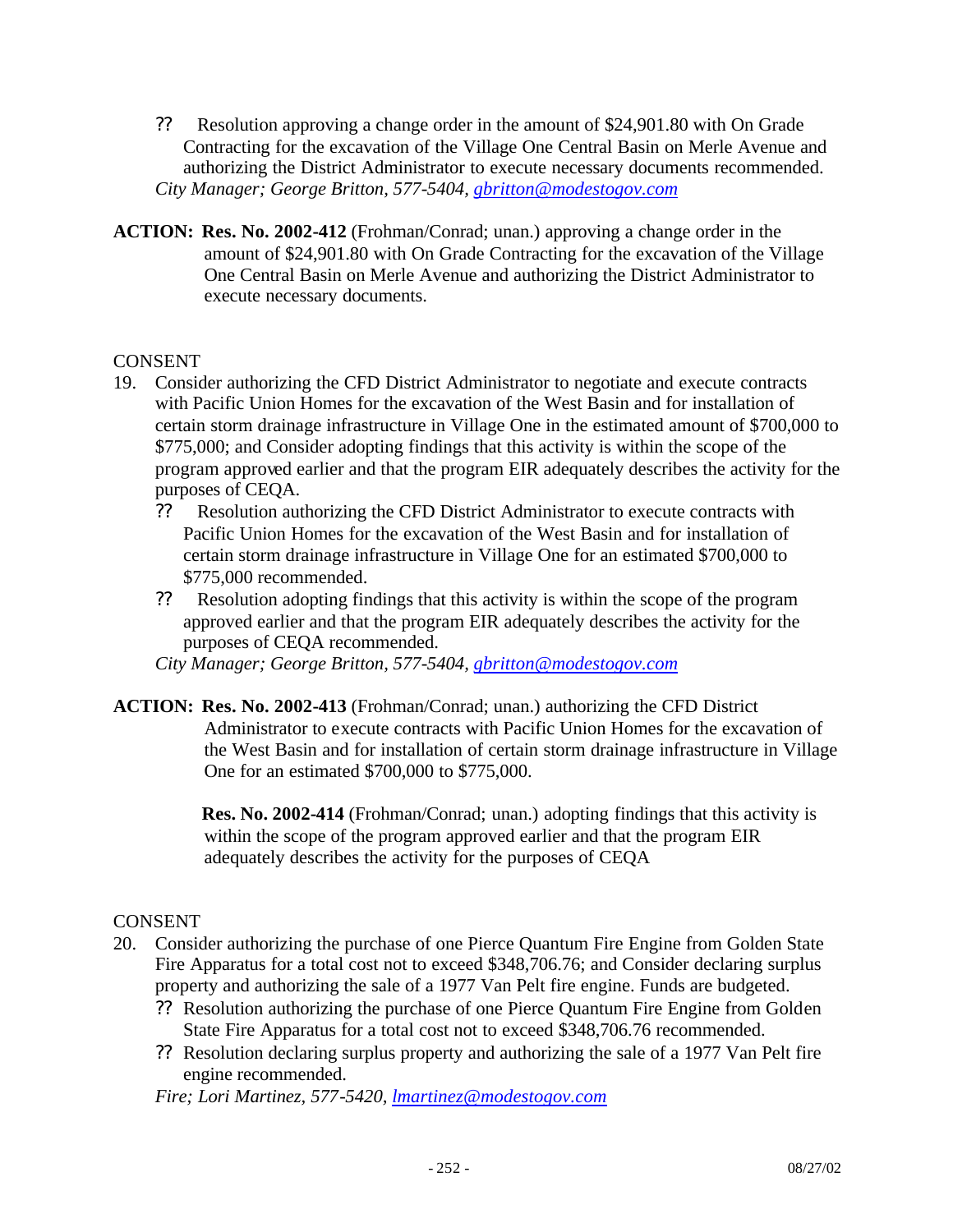**ACTION: Res. No. 2002-415** (Frohman/Conrad; unan.) authorizing the purchase of one Pierce Quantum Fire Engine from Golden State Fire Apparatus for a total cost not to exceed \$348,706.76

> **Res. No. 2002-416** (Frohman/Conrad; unan.) declaring surplus property and authorizing the sale of a 1977 Van Pelt fire engine.

### **CONSENT**

- 21. Consider recognizing the Tuolumne River as a regional asset and pledging support to the Tuolumne River Coalition for the enhancement and stewardship of the Tuolumne River corridor.
	- ?? Resolution recognizing the Tuolumne River as a regional asset and pledging support to the Tuolumne River Coalition for the enhancement and stewardship of the Tuolumne River corridor recommended.
	- *Parks, Recreation & Neighborhoods; Jim Niskanen, 577-5351, jniskanen@modestogov.com*
- **ACTION: Res. No. 2002-417** (Frohman/Conrad; unan.) recognizing the Tuolumne River as a regional asset and pledging support to the Tuolumne River Coalition for the enhancement and stewardship of the Tuolumne River corridor.

#### **CONSIDER**

- 22. Consider amending an agreement with Modesto Sister Cities International to reflect a 5% decrease in MSCI's budget, and authorizing the City Manager to execute the amendment.
	- ?? Resolution amending an agreement with Modesto Sister Cities International to reflect a 5% decrease in MSCI's budget, and authorizing the City Manager to execute the amendment recommended.

*Parks, Recreation & Neighborhoods; Debbie Conder, 577-5391, dconder@modestogov.com*

**ACTION: Res. No. 2002-418** (Frohman/Conrad; unan.) amending an agreement with Modesto Sister Cities International to reflect a 5% decrease in MSCI's budget, and authorizing the City Manager to execute the amendment.

#### CONSIDER

- 23. Consider approving changes to the Down Payment Assistance Program to require that the loan applicants reside and/or work in the City of Modesto for at least six consecutive months and to tie the sales price limit of homes eligible for the Down Payment Assistance to the FHA mortgage limit.
	- ?? Resolution approving changes to the Down Payment Assistance Program to require that the loan applicants reside and/or work in the City of Modesto for at least six consecutive months and to tie the sales price limit of homes eligible for the Down Payment Assistance to the FHA mortgage limit recommended.

*Parks, Recreation & Neighborhoods; Carol Harris, 577-5310, caharris@modestogov.com*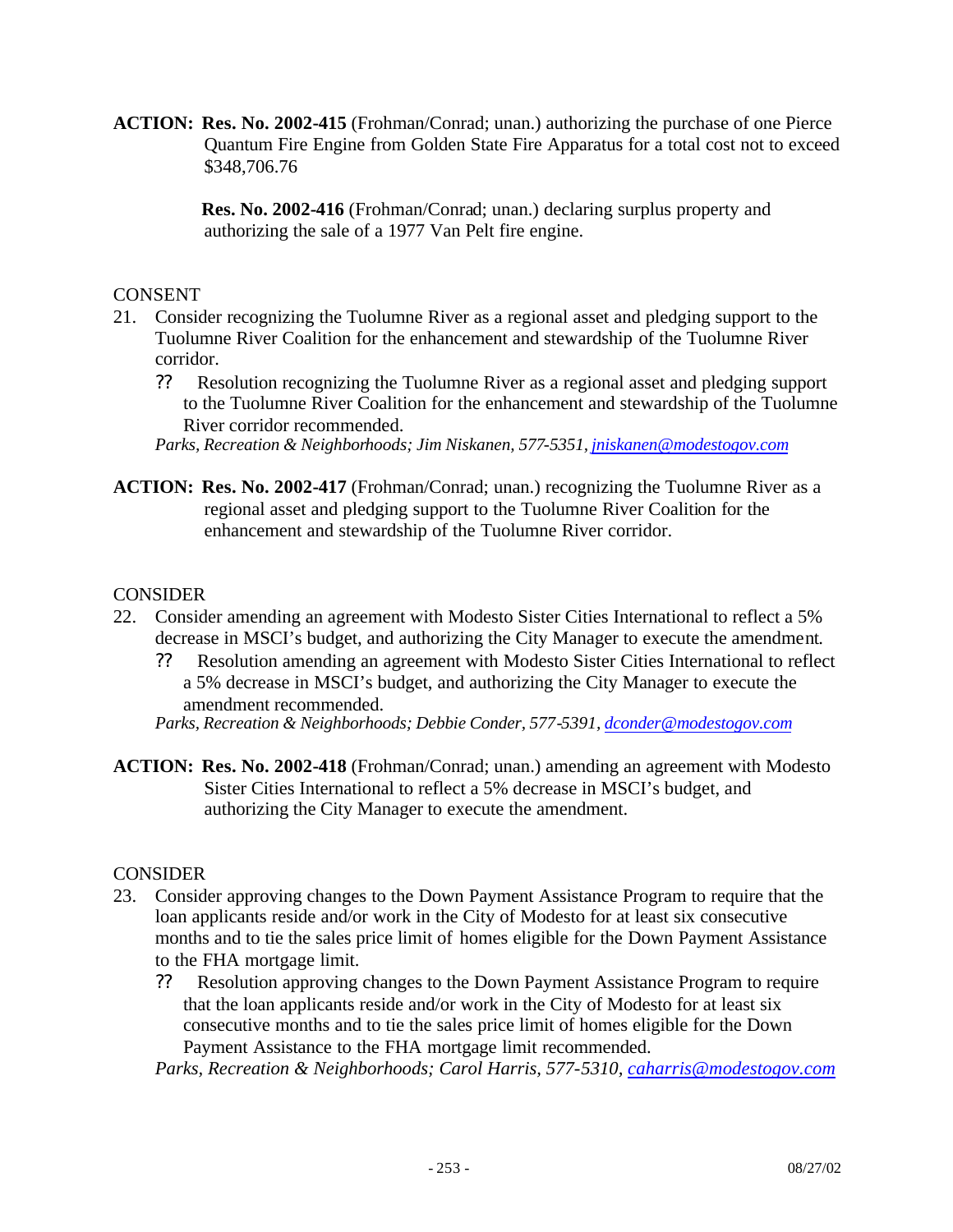**ACTION: Res. No. 2002-419** (Frohman/Conrad; unan.) approving changes to the Down Payment Assistance Program to require that the loan applicants reside and/or work in the City of Modesto for at least six consecutive months and to tie the sales price limit of homes eligible for the Down Payment Assistance to the FHA mortgage limit.

# **CONSIDER**

- 24. Consider a grant application for \$200,000 in funding from the Federal Recreational Trails Program (RTP) for the construction of a non-motorized trail system in the Tuolumne River Regional Park Gateway Parcel and authorizing the City Manager to execute the application documents.
	- ?? Resolution approving a grant application for \$200,000 in funding from the Federal Recreational Trails Program (RTP) under the Transportation Equity Act for the 21<sup>st</sup> Century, for the construction of a non-motorized trail system in the Tuolumne River Regional Park Gateway Parcel and authorizing the City Manager to execute the application documents recommended.

*Parks, Recreation & Neighborhoods; Debbie Carlson-Gould, 571-5582, dgould@modestogov.com*

**ACTION: Res. No. 2002-420** (Frohman/Conrad; unan.) approving a grant application for \$200,000 in funding from the Federal Recreational Trails Program (RTP) under the Transportation Equity Act for the  $21<sup>st</sup>$  Century, for the construction of a nonmotorized trail system in the Tuolumne River Regional Park Gateway Parcel and authorizing the City Manager to execute the application documents.

# **WRITTEN COMMUNICATIONS**

- 25. Letter from Dale Gene Williams requesting recognition of Lora Lawrence of the Fire Prevention Unit of the Modesto Fire Department.
- **ACTION:** Item was continued to September 3, 2002 under Acknowledgments & Presentations.

#### **HEARINGS**

- 26. Hearing to consider the application of Owens Design Consultants to rezone property located on the Southeast corner of Crows Landing Road and Winmoore Way from C-1 to P-D to allow for the development of a "Los Amigos Tire & Wheel" sales and service shop. ??Introduction of an ordinance approving the rezoning from C-1 to P-D(554) recommended. ??Resolution approving a development plan for P-D(554) recommended. ??Resolution finding the requested rezoning within the scope of the General Plan Master EIR recommended. *Community & Economic Development; Josh Bridegroom, 571-5808, jbridegroom@modestogov.com*
- **ACTION:** By Motion (Fisher/Conrad; unan.) **introduced Ordinance No. 3267–C.S.** approving the rezoning from C-1 to P-D(554)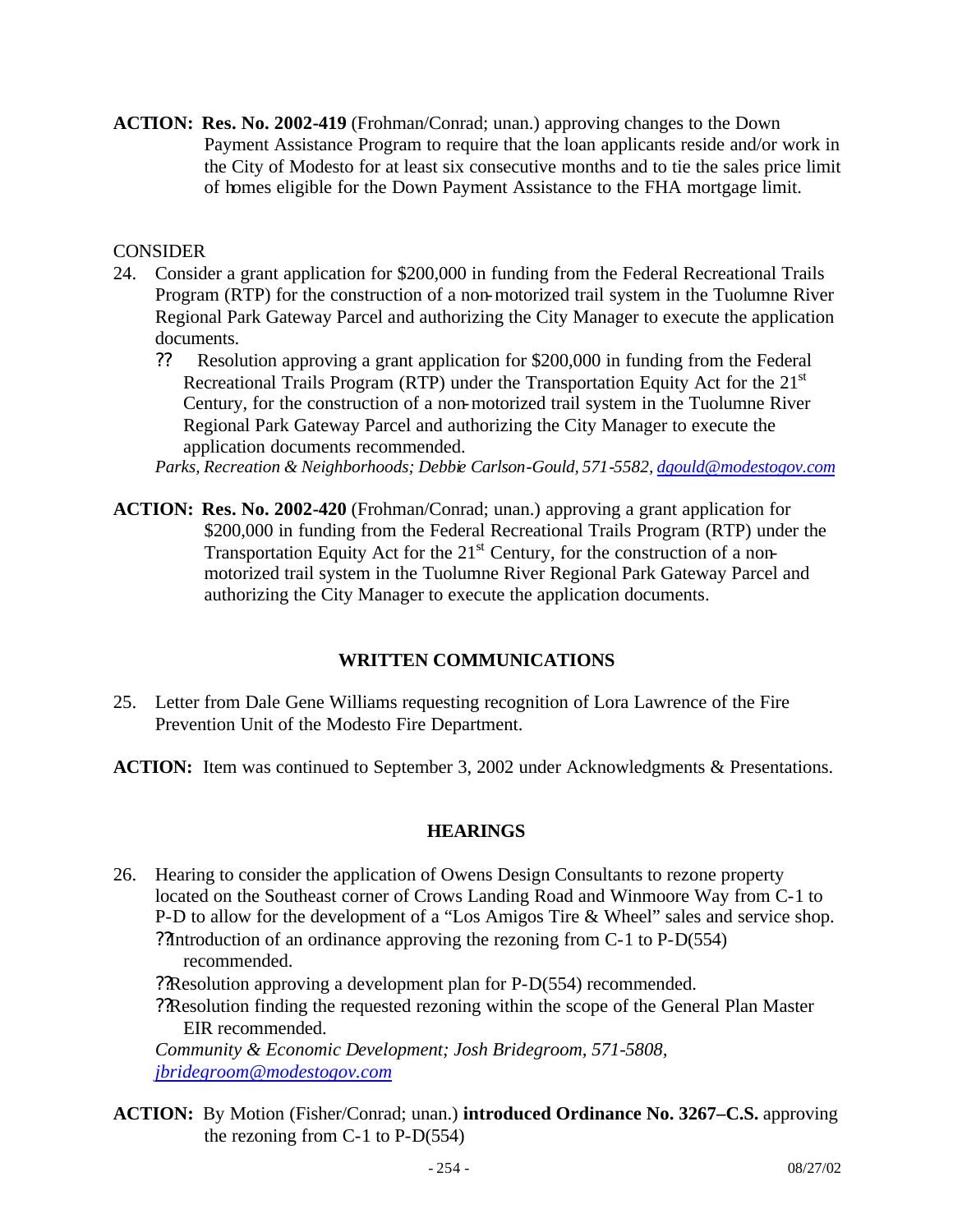**Res. No. 2002-421** (Fisher/Conrad; unan.) approving a development plan for P-D(554).

**Res. No. 2002-422** (Fisher/Conrad; unan.) finding the requested rezoning within the scope of the General Plan Master EIR.

- 27. Hearing to consider application for \$4,132,416 of Federal Transit Administration (FTA) funds to partially offset the capital and operating costs of the City's public transit program.
	- ?? Resolution approving the grant application in the amount of \$4,132,416 of Federal Transit Administration (FTA) funds to partially offset the capital and operating costs of the City's public transit program recommended. *Engineering & Transportation; Fred Cavanah, 577-5295, fcavanah@modestogov.com*
- **ACTION: Res. No. 2002-423** (Frohman/Fisher; unan.) approving the grant application in the amount of \$4,132,416 of Federal Transit Administration (FTA) funds to partially offset the capital and operating costs of the City's public transit program.

### **NEW BUSINESS**

- 28. Consider designation of voting delegate (or alternate) for League of California Cities Annual Conference to be held in October.
	- ??Motion designating voting delegate (or alternate) for League of California Cities Annual Conference to be held in October recommended.
- **ACTION:** By Motion (Sabatino/O'Bryant; unan.) designated Councilmember Fisher as a voting delegate for the League of California Cities Annual Conference to be held in October.
- 29. Consider accepting the Quarterly Strategic Plan Progress Report, and Consider amending the Strategic Plan. ??Motion acknowledging receipt of report recommended. ??Resolution amending the Strategic Plan recommended. *City Manager; Jana Coons, 571-5580, jcoons@modestogov.com*

**ACTION:** Continued to the Council Workshop on September 28, 2002..

- 30. Consider granting general public and service truck and vehicle access to the O'Briens Center and approving a hold-harmless and closure provision agreement (Pelandale Access Agreement) between the City of Modesto and O'Brien's Development.
	- ??Resolution granting general public and service truck and vehicle access to the O'Briens Center and approving a hold-harmless and closure provision agreement (Pelandale Access Agreement) between the City of Modesto and O'Brien's Development recommended.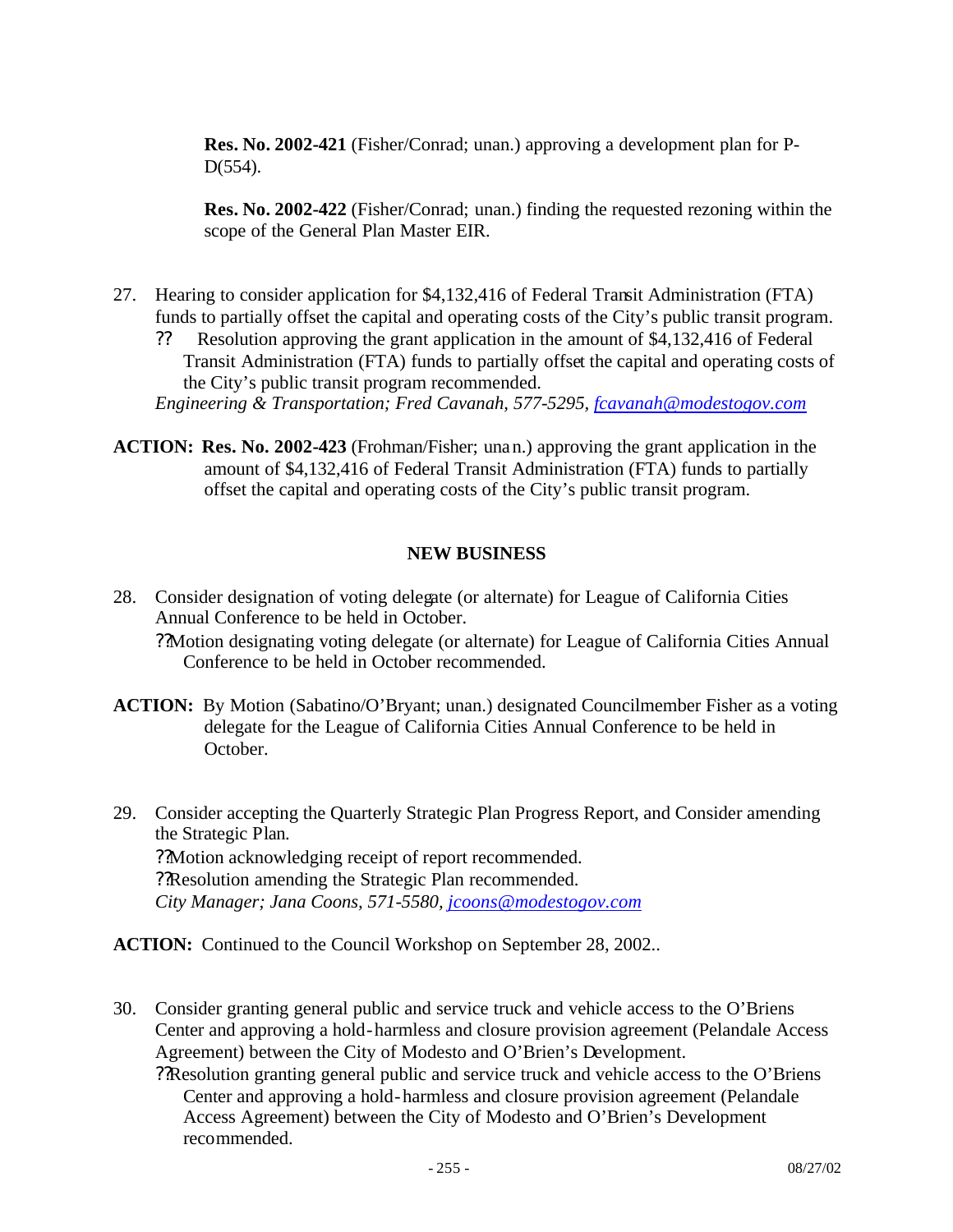*Engineering & Transportation; Robert Granberg, 577-5215, rgranberg@modestogov.com*

**ACTION: Res. No. 2002-424** (Fisher/O'Bryant; unan.) granting general public and service truck and vehicle access to the O'Briens Center and approving a hold-harmless and closure provision agreement (Pelandale Access Agreement) between the City of Modesto and O'Brien's Development.

# **MATTERS TOO LATE FOR THE AGENDA**

None.

# **ADJOURNMENT**

This meeting adjourned at 8:05 p.m.

# **CLOSED SESSION**

*Closed session heard prior to the Council meeting.*

CONFERENCE WITH LEGAL COUNSEL – EXISTING LITIGATION (Pursuant to Section 54956.9(a) of the Government Code)

Name of case: Janra Enterprises, Inc. v. City of Modesto – United States District Court Eastern District of California, Case No. CV-F-97-5384 LJO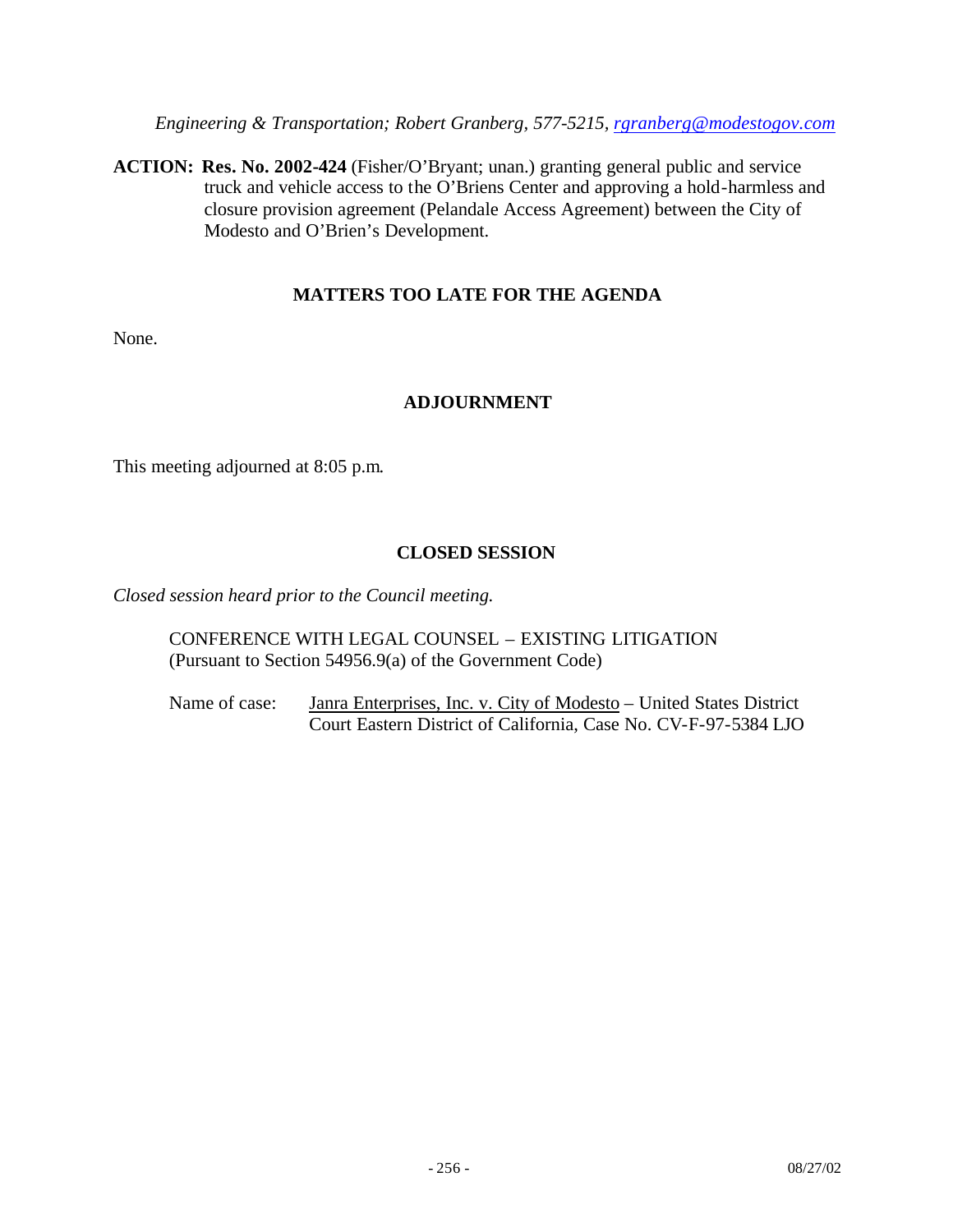# **MINUTES Tuesday, September 3, 2002, at 5:30 p.m.**

Roll Call – Present: Councilmembers Conrad, Fisher, Frohman, Jackman, Keating, O'Bryant, Mayor Sabatino

Absent: None

Pledge of Allegiance to the Flag

Invocation: Peter Gartner, Layman

City Clerk's Announcements: *None*

Declaration of Conflicts of Interest: *Fisher, Item 10*

# **ACKNOWLEDGEMENTS AND PRESENTATIONS**

*Item continued from August 27, 2002 meeting*

1. Letter from Dale Gene Williams requesting recognition of Lora Lawrence of the Fire Prevention Unit of the Modesto Fire Department.

**ACTION:** Dale Williams acknowledged Lora Lawrence.

2. Introduction of Modesto's most recently promoted Police Sergeant, Scott Heller.

**ACTION:** Police Chief Wasden introduced Scott Heller.

3. Presentation Modesto Irrigation District rebate check for the City's installation of Light Emitting Diodes (LEDs).

**ACTION:** Jack Krieg from MID presented the City Council with the rebate check.

# **ORAL COMMUNICATIONS**

None.

# **COUNCIL COMMENTS & REPORTS**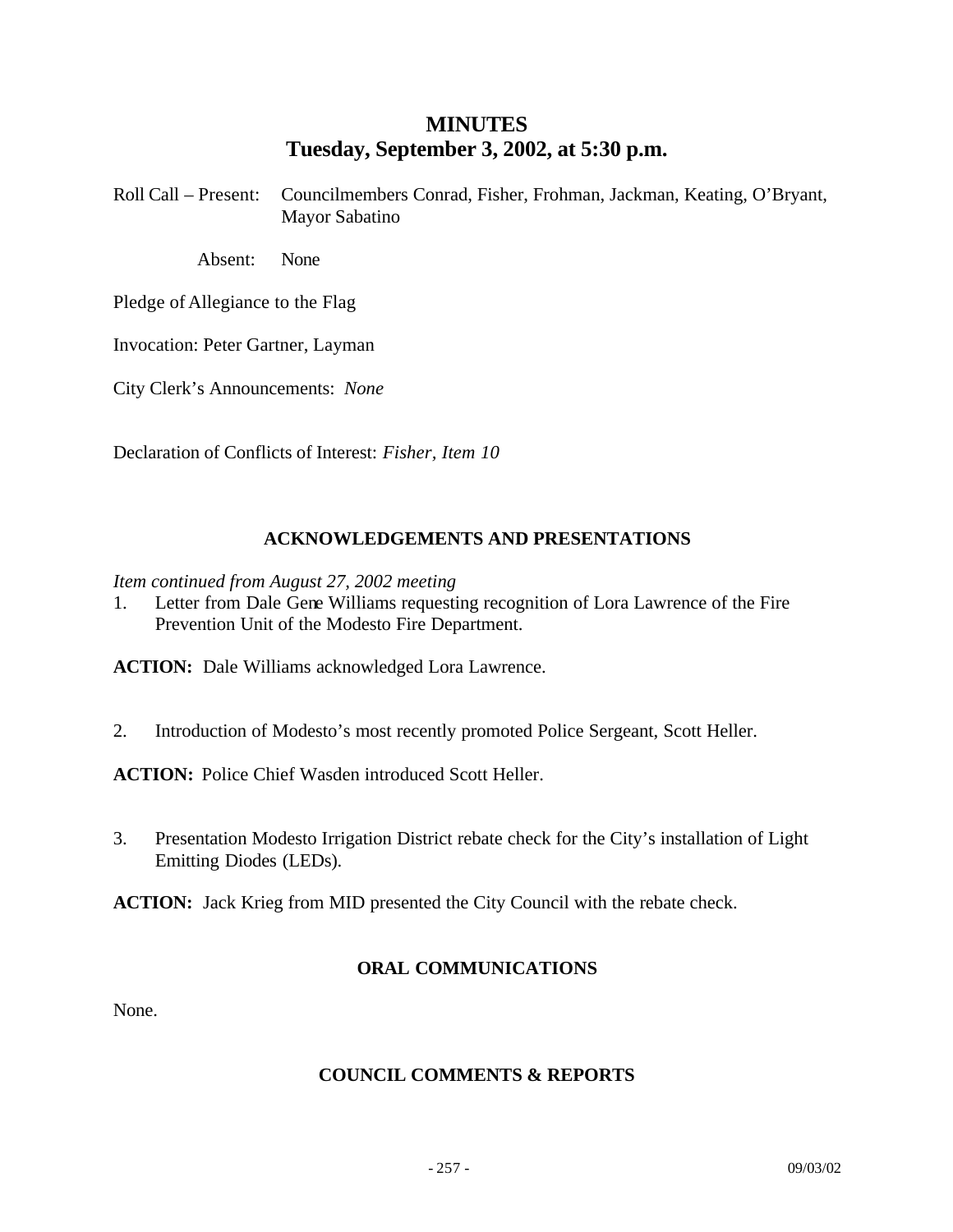4. At the request of Mayor Sabatino, update from staff regarding the demolition of vacant buildings on the south side of Scenic Avenue between Coffee Road and the County Hospital.

**ACTION:** No action taken. Informational item only.

- 5. At the request of Vice Mayor Conrad, consider directing the City Attorney to draft an ordinance to more fully disclose campaign contributions similar to the Stanislaus County disclosure ordinance.
- **ACTION:** By Order of the Chair, this item, along with term limits for City Council, was referred to Safety and Communities Committee.
- 6. At the request of Vice Mayor Conrad, consider establishing a time line for the storm drain build-out in Village One.
- **ACTION:** No action taken. Informational item only. Councilmember Conrad requested the mil tax for the Independent Physicians Association be placed on the September 23, 2002 Finance Committee meeting.
- ?? Mayor Sabatino announced that the State Theater Fund would be used toward new seats.
- ?? Mayor Sabatino commented on the Mayor's program on channel 23 every Thursday.

**CONSENT ITEMS – ROLL CALL VOTE REQUIRED**: Items 7 through 15 *Item 10 removed from Consent*

**ACTION Items 7-9, 11-15: Frohman/Keating; unan.**

**ACTION Item 10: Jackman/Frohman; unan.; Fisher, absent**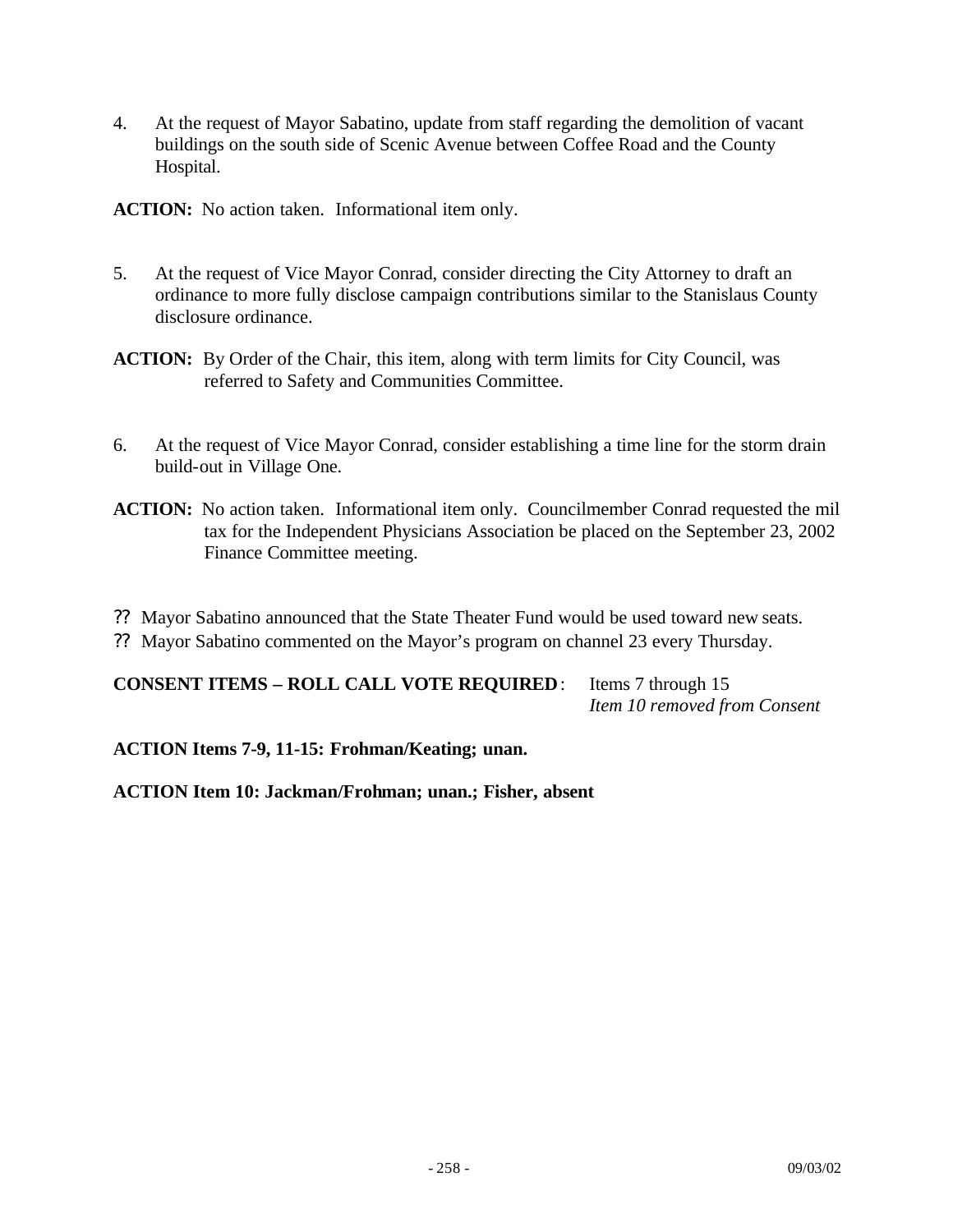#### **CONSENT ITEMS**

# **An item may be removed from consent and discussed at the request of an audience member or Councilmember.**

#### CONSENT

7. Approval of the minutes of the regular City Council meeting of August 27, 2002. (Motion approving recommended.) *Clerk; Rebecca Bartholomew, 577-5397, rbartholomew@modestogov.com*

**ACTION:** By Motion (Frohman/Keating; unan.) approved the minutes of August 27, 2002.

#### CONSENT

8. Final adoption of Ordinance 3267-C.S., an ordinance amending Section 9-4-9 of the Zoning Map to rezone from Neighborhood Commercial Zone, C-1, to Planned Development Zone, P-D(554), property located on the East side of Crows Landing Road, South of Winmoore Way (Gary Mack/Owens Design Consultants).

- ??Motion approving final adoption of Ordinance 3267-C.S., an ordinance amending Section 9-4-9 of the Zoning Map to rezone from Neighborhood Commercial Zone, C-1, to Planned Development Zone, P-D(554), property located on the East side of Crows Landing Road, South of Winmoore Way (Gary Mack/Owens Design Consultants). *Attorney; Mike Milich, 577-5284, mmilich@modestogov.com*
- **ACTION:** By Motion (Frohman/Keating; unan.) approved the **final adoption of Ordinance 3267-C.S**.; an ordinance amending Section 9-4-9 of the Zoning Map to rezone from Neighborhood Commercial Zone, C-1, to Planned Development Zone, P-D(554), property located on the East side of Crows Landing Road, South of Winmoore Way (Gary Mack/Owens Design Consultants).

#### CONSENT

- 9. Consider approving a Housing Maintenance Program loan for Manuel H. Cortez and Maria Hernandez P., secured by the home at 423 Pine Street, in the amount of \$49,143.58. This would be a 3%, 15-year amortized loan, with minimum monthly payments of \$339.37.
- ?? Resolution approving a Housing Maintenance Program loan for Manuel H. Cortez and Maria Hernandez P., secured by the home at 423 Pine Street, in the amount of \$49,143.58 at a rate of 3%, 15-year amortized loan with minimum monthly payment of \$339.37 recommended. *Parks, Recreation & Neighborhoods; Julie Hannon, 577-5417, jhannon@modestogov.com*
- **ACTION: Res. No. 2002-425** (Frohman/Keating; unan.) approving a Housing Maintenance Program loan for Manuel H. Cortez and Maria Hernandez P., secured by the home at 423 Pine Street, in the amount of \$49,143.58 at a rate of 3%, 15-year amortized loan with minimum monthly payment of \$339.3

#### *Fisher absent due to Conflict of Interest*

10. Consider an agreement with STANCO to provide \$657,000 in HOME funds and \$175,000 in HOME Community Development Housing Organization-designated funds for the development of 3333 Carver Road and authorizing the City Manager to execute the HOME agreement.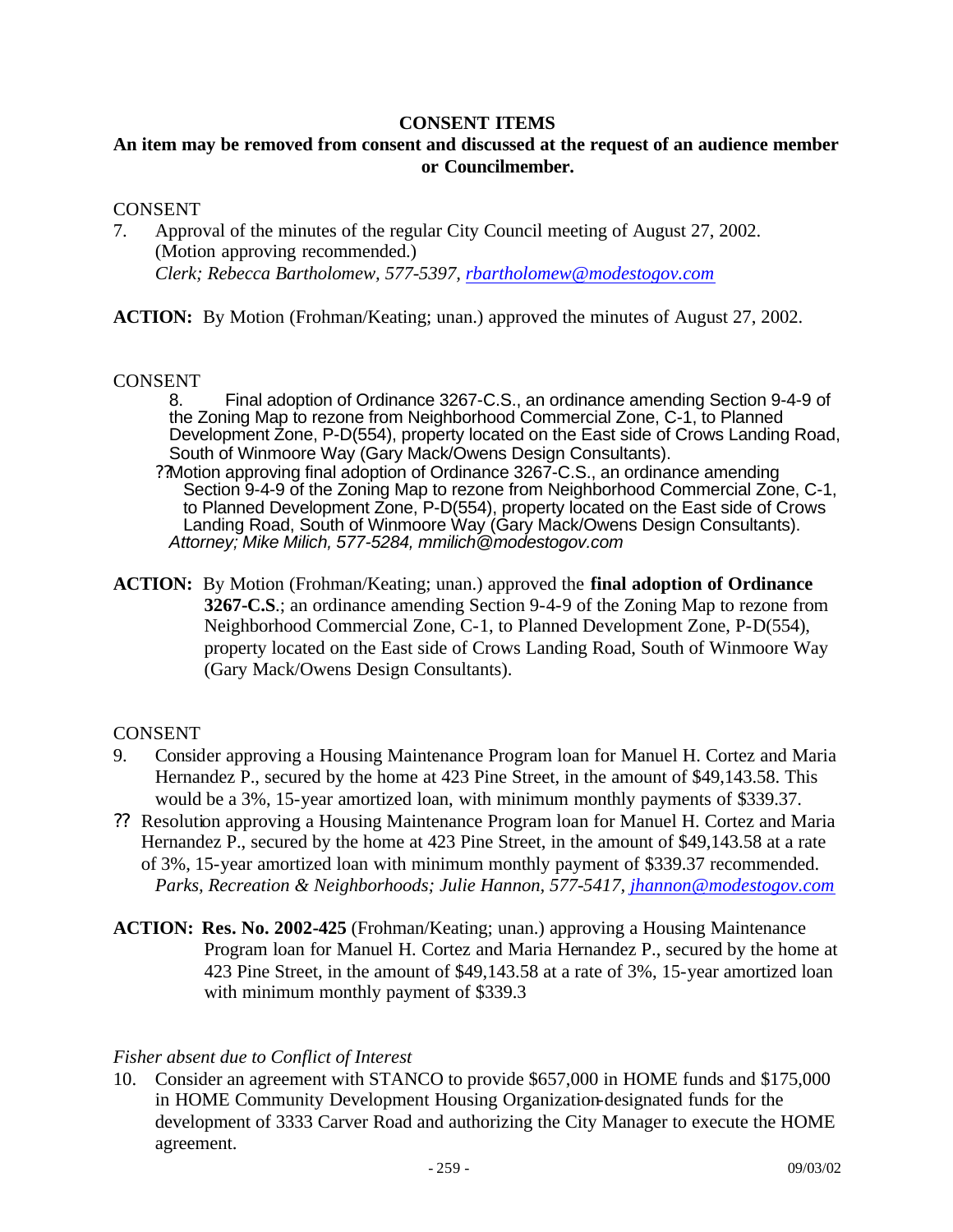?? Resolution approving an agreement with STANCO to provide \$657,000 in HOME funds and \$175,000 in HOME CHDO-designated funds for the development of 3333 Carver Road and authorizing the City Manager to execute the HOME agreement recommended.

*Parks, Recreation & Neighborhoods; Carol Harris, 577-5310, caharris@modestogov.com*

**ACTION: Res. No. 2002-426** (Jackman/Frohman; unan.; Fisher, absent) approving an agreement with STANCO to provide \$657,000 in HOME funds and \$175,000 in HOME CHDO-designated funds for the development of 3333 Carver Road and authorizing the City Manager to execute the HOME agreement.

# CONSENT

- 11. Consider an agreement with the State Office of Traffic Safety for the grant project "MSTOP" – Modesto's Safe Traffic Operations Program - for an amount of \$276,678, and authorizing the City Manager or his designee to execute the agreement; and Consider amending the 2002/2003 annual budget to estimate revenue and appropriate funds for the traffic safety program. The City's match is \$79,340.
	- ?? Resolution approving a comprehensive traffic safety program "MSTOP" Modesto's Safe Traffic Operations Program, an authorizing the City Manager or his designee to execute an agreement with the State Office of Traffic Safety for the grant project recommended.
	- ?? Resolution amending the 2002/2003 annual budget to estimate revenue and appropriate funds for the traffic safety program recommended.

*Police; Joel Broumas, 572-9821, broumasj@modestopd.com*

**ACTION: Res. No. 2002-427** (Frohman/Keating; unan.) approving a comprehensive traffic safety program – "MSTOP" – Modesto's Safe Traffic Operations Program, an authorizing the City Manager or his designee to execute an agreement with the State Office of Traffic Safety for the grant project.

> **Res. No. 2002-428** (Frohman/Keating; unan.) amending the 2002/2003 annual budget to estimate revenue and appropriate funds for the traffic safety program

# CONSENT

- 12. Consider amending the 2002/2003 Budget in the amount of \$250,000 to fund equipment and services necessary for staff occupancy of the remodeled Field Operations Building for the Modesto Police Department.
	- ?? Resolution amending the 2002/2003 Budget in the amount of \$250,000 to fund equipment and services necessary for staff occupancy of the remodeled Field Operations Building for the Modesto Police Department recommended. *Police; Ron Sale, 572-9674, saler@modestopd.com*
- **ACTION: Res. No. 2002-429** (Frohman/Keating; unan.) amending the 2002/2003 Budge t in the amount of \$250,000 to fund equipment and services necessary for staff occupancy of the remodeled Field Operations Building for the Modesto Police Department.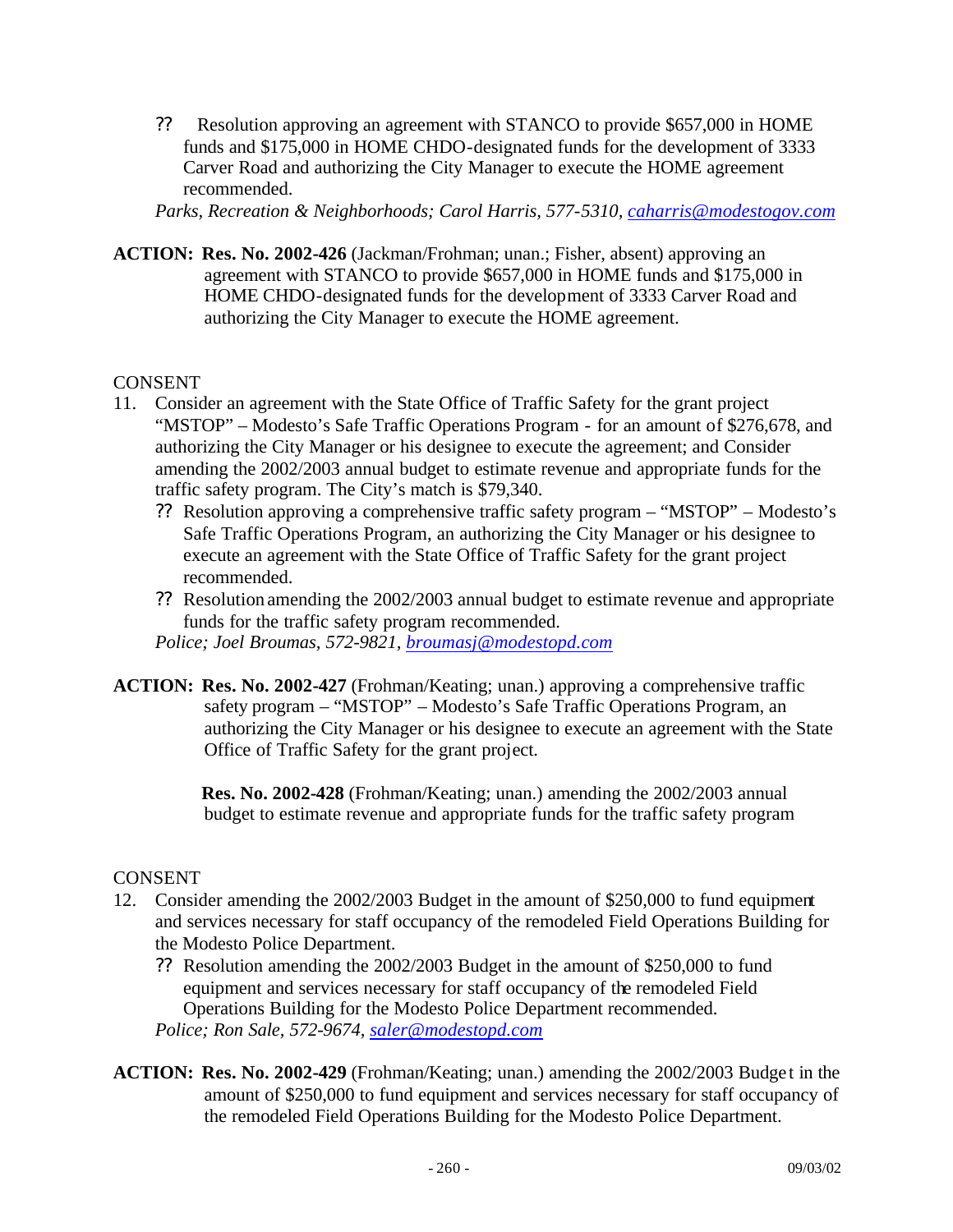# CONSENT

- 13. Consider directing staff to proceed with an update to the City's Capital Facilities Fees that uses the proposed General Plan Master EIR Update Street Network as the basis for the streets fee, with adoption of the Capital Facilities Fees to occur immediately following adoption of the Master EIR Update.
	- ?? Motion directing staff to proceed with an update to the City's Capital Facilities Fees that uses the proposed General Plan Master EIR Update Street Network as the basis for the streets fee, with adoption of the Capital Facilities Fees to occur immediately following adoption of the Master EIR Update recommended.

*Community & Economic Development; Patrick Kelly, 577-5283, pkelly@modestogov.com*

**ACTION:** By Motion (Frohman/Keating; unan.) directed staff to proceed with an update to the City's Capital Facilities Fees that uses the proposed General Plan Master EIR Update Street Network as the basis for the streets fee, with adoption of the Capital Facilities Fees to occur immediately following adoption of the Master EIR Update.

*This item has been moved to September 10, 2002 Council meeting*

- 14. Consider an amendment to an agreement with Jones & Stokes Associates Inc. for an amount of \$39,576, for the provision of services related to the Modesto Master Environmental Impact Report.
	- ?? Resolution authorizing the City Manager to approve an amendment to the agreement with Jones & Stokes Associates dated April 11, 2000 for the provision of services related to the Modesto Master Environmental Impact Report in an amount of \$39,576 recommended.

*Community & Economic Development; Patrick Kelly, 577-5283, pkelly@modestogov.com*

**ACTION:** This item was continued to the September 10, 2002 meeting.

CONSENT

- 15. Consider an agreement with Cotton/Bridges/Associates to assist in the update of the Modesto Housing Element of the Urban Area General Plan, and authorize the City Manager to approve amendments to the agreement, if needed in the future; and Consider establishment of an Ad Hoc Housing Element Advisory Committee.
	- ?? Resolution approving an agreement with Cotton/Bridges/Associates to assist in the update of the Modesto Housing Element of the Urban Area General Plan, and authorize the City Manager to approve amendments to the agreement, if needed in the future recommended.
	- ?? Resolution approving establishment of an Ad Hoc Housing Element Advisory Committee recommended.

*Community & Economic Development; Patrick Kelly, 577-5283, pkelly@modestogov.com*

**ACTION: Res. No. 2002-430** (Frohman/Keating; unan.) approving an agreement with Cotton/Bridges/Associates to assist in the update of the Modesto Housing Element of the Urban Area General Plan, and authorize the City Manager to approve amendments to the agreement, if needed in the future.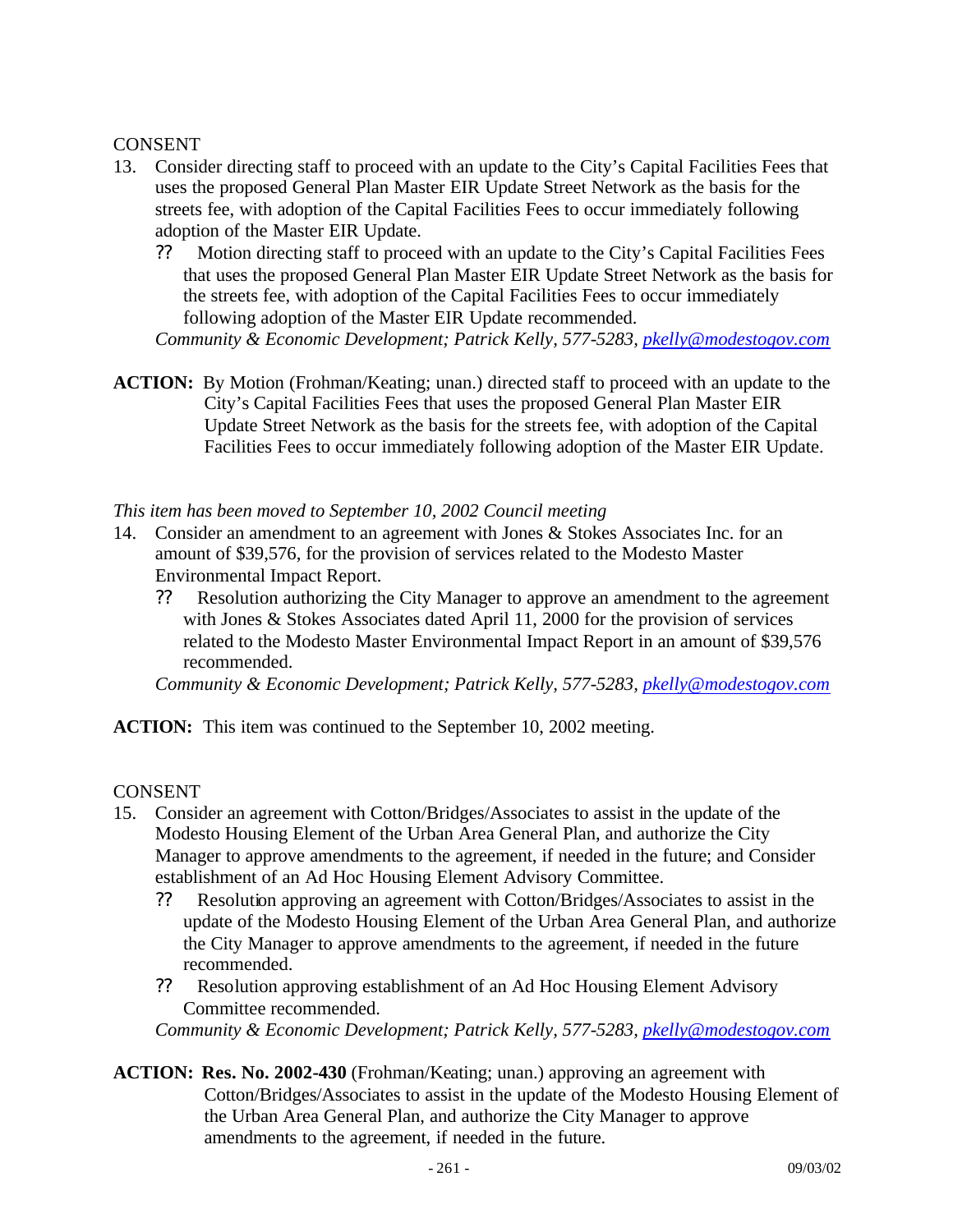**Res. No. 2002-430A** (Frohman/Keating; unan.) approving establishment of an Ad Hoc Housing Element Advisory Committee.

# **HEARINGS**

16. Hearing to consider an appeal of a Public Convenience and Necessity Findings (ABC license denial for Angelita's Carniceria at 1601 Yosemite Boulevard). ??Resolution denying the appeal of Angelita's Carniceria, 1601 Yosemite Boulevard, Suite G, for a finding of "Public Convenience and Necessity" in the matter of a Type 20 (Off-Sale – Beer & Wine) Alcoholic Beverage Control License recommended. *City Manager; Jana Coons, 571-5580, jcoons@modestogov.com*

**ACTION:** By Motion (Conrad/Fisher; unan.) item was continued to September 24, 2002.

- 17. Hearing to consider establishing a policy for roundabout use and installation so consistent guidelines are in place.
	- ?? Resolution finding that the proposed Roundabout Policy is within the scope of, and in conformance with, the City's Master Environmental Impact Report (MEIR) recommended.
	- ?? Resolution establishing a Roundabout Policy to ensure consistent guidelines for roundabout use and installation recommended.

*Engineering & Transportation; Firoz Vohra, 577-5429, fvohra@modestogov.com*

**ACTION: Res. No. 2002-431** (Frohman/Fisher; majority; Conrad & Keating, no) finding that the proposed Roundabout Policy is within the scope of, and in conformance with, the City's Master Environmental Impact Report (MEIR).

> **Res. No. 2002-432** (Frohman/Fisher; majority; Conrad & Keating, no) establishing a Roundabout Policy to ensure consistent guidelines for roundabout use and installation subject to additional language to return to Council regarding an appeal process and the subject of retrofitting.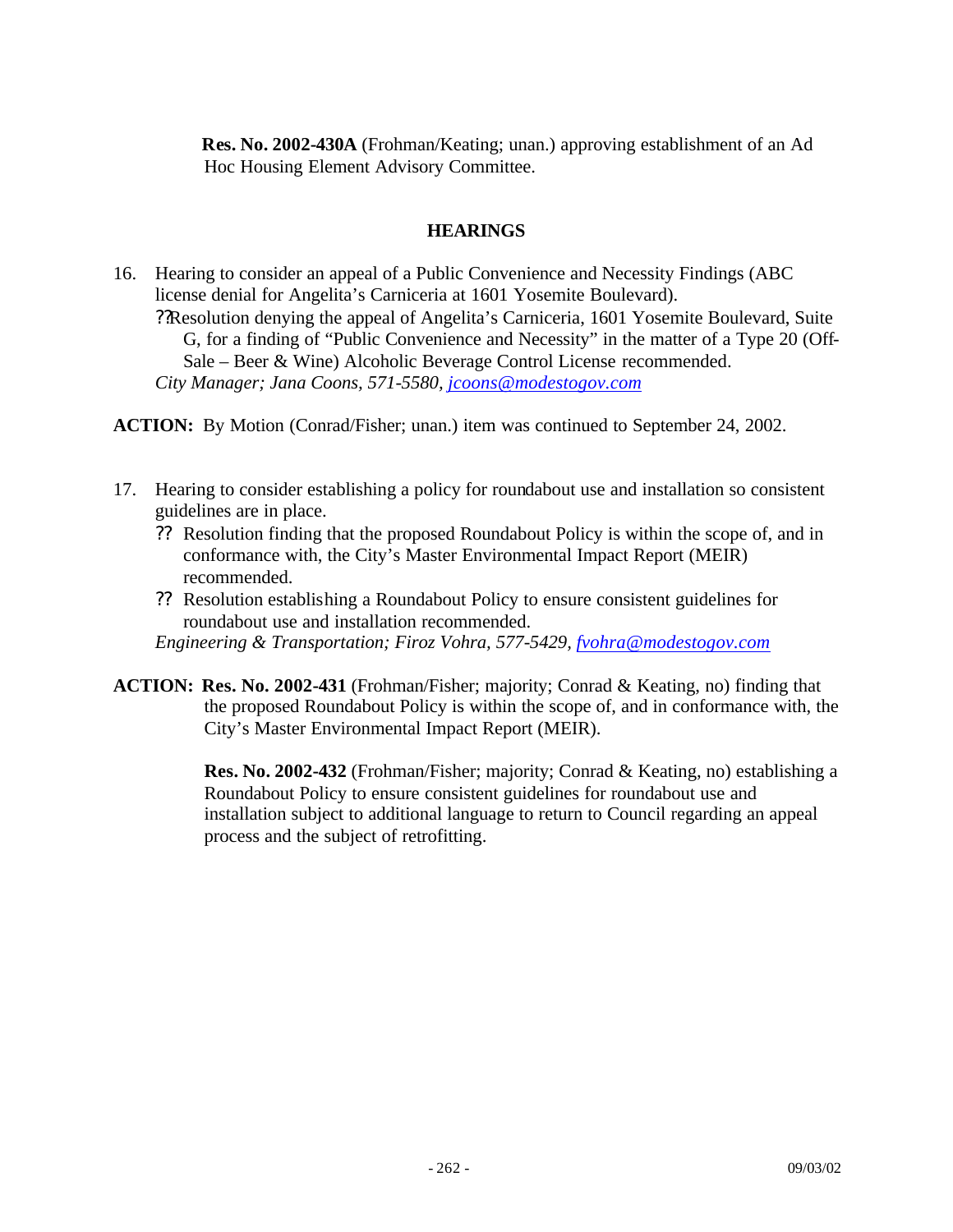#### **NEW BUSINESS**

- 18. Consider designation of voting delegate (or alternate) for National League of California Cities Annual Business Meeting to be held in December 2002. ??Motion designating voting delegate (or alternate) for National League of California Cities Annual Business Meeting to be held in December recommended.
- **ACTION:** By Motion (Fisher/Jackman; unan.) designated Councilmember Frohman as a voting delegate for National League of California Cities Annual Business Meeting.

# **MISCELLANEOUS Legislation**

19. Consider the proposed 2002-2003 Legislative Platform. ?? Resolution approving the 2002-2003 Legislative Platform recommended. *City Manager; Beverly Hatcher, 577-5220, bhatcher@modestogov.com*

**ACTION: Res. No. 2002-433** (Fisher/Jackman; majority; Conrad & O'Bryant, no) approving the 2002-2003 Legislative Platform.

# **MATTERS TOO LATE FOR THE AGENDA**

None.

# **ADJOURNMENT**

This meeting adjourned at 9:40 p.m.

# **CLOSED SESSION**

*Both Closed Session items were heard before the meeting and there was no reportable action.*

**CONFERENCE WITH LEGAL COUNSEL – EXISTING LITIGATION** (Pursuant to Section 54956.9(a) of the Government Code)

Name of case: City of Modesto v. Charleston Place Stanislaus County Superior Court Case No. 275278

# **CONFERENCE WITH LEGAL COUNSEL – ANTICIPATED LITIGATION**

Initiation of litigation pursuant to subdivision (c) of Section 54956.9 of the Government Code: Seven cases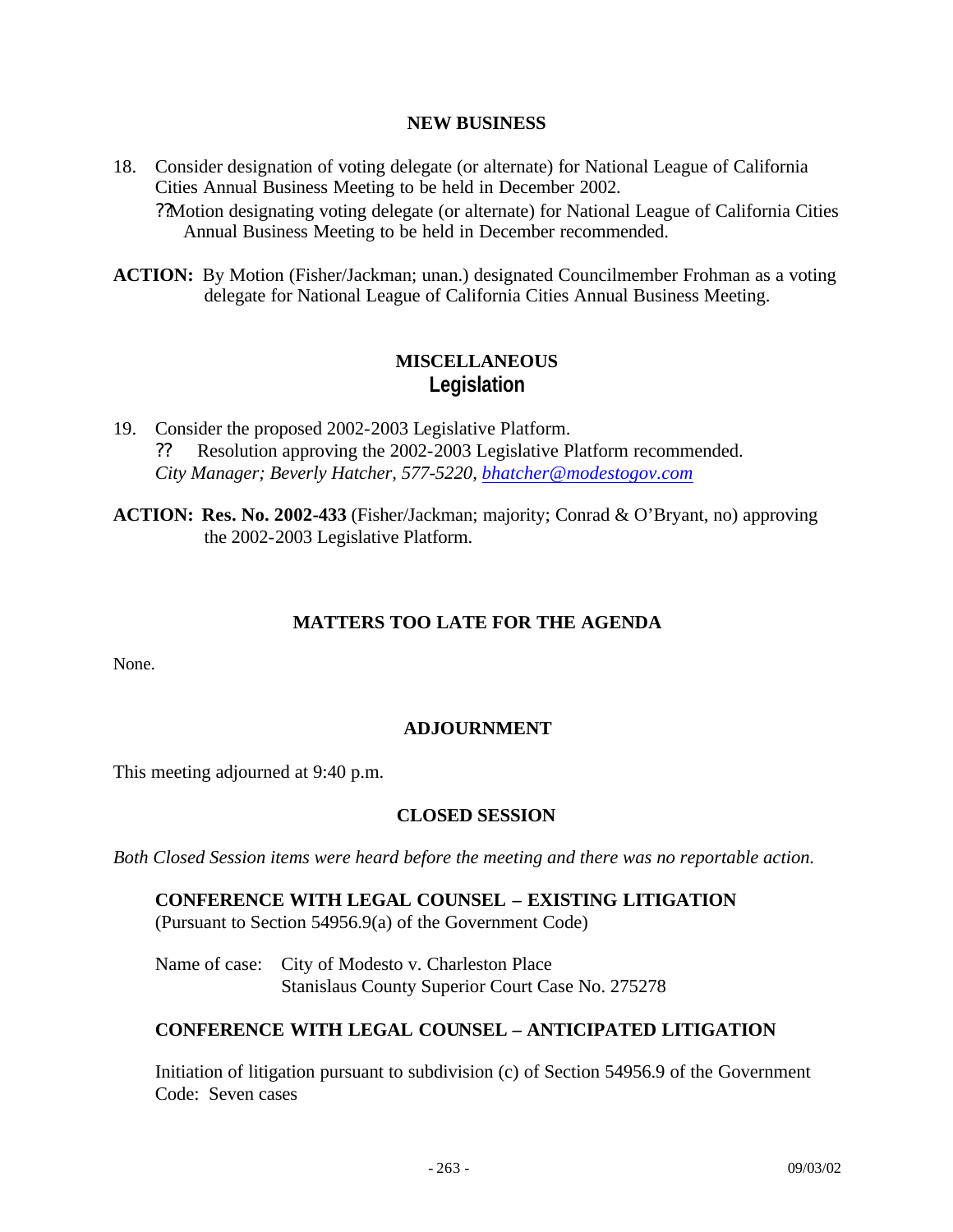# **MINUTES Tuesday, September 10, 2002, at 5:30 p.m.**

Roll Call – Present: Councilmembers Conrad, Fisher, Frohman, Jackman, Keating, O'Bryant, Mayor Sabatino

Absent: None

Pledge of Allegiance to the Flag

Invocation: Layman Bill Witzke

City Clerk's Announcements: None

Declaration of Conflicts of Interest: None

### **ACKNOWLEDGEMENTS AND PRESENTATIONS**

1. Presentation of proclamation honoring the police officers and firefighters who gave their lives assisting victims at the World Trade Center on September 11, 2001.

**ACTION:** Mayor Sabatino read proclamation into the record.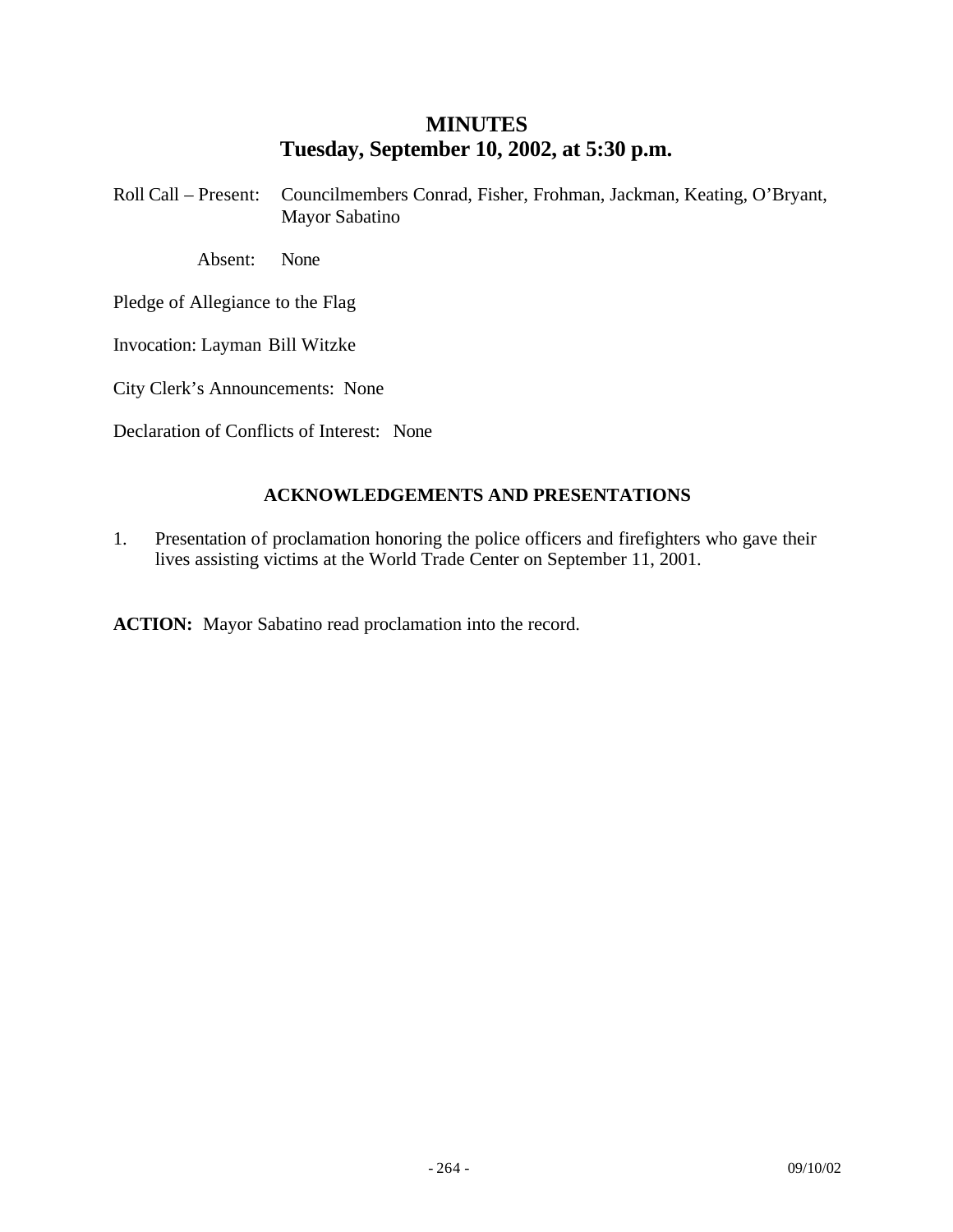#### **ORAL COMMUNICATIONS**

- ?? Eric Wardwell acknowledged the work completed on the handicapped ramps in the City.
- ?? Ron Jourdanais commented on Doctors Hospital
- ?? Raul Ortega acknowledged the veterans.

### **COUNCIL COMMENTS & REPORTS**

- ?? Mayor Sabatino invited everyone to a ceremony on 9/11 at 8:30 AM in the Plaza to honor civilians and veterans that were lost on September 11, 2001.
- ?? Mayor Sabatino announced a meeting scheduled with the Mayors in Stanislaus County on 9/12 to discuss transportation tax for Stanislaus County.
- ?? Councilmember Jackman gave an update on Sgt. Steve May's condition.

# **CONSENT ITEMS – ROLL CALL VOTE REQUIRED**: Items 2-5 & 8-11 *Items 6 & 7 removed from Consent*

**ACTION Items 2-5 & 8-11: Fisher/Jackman; unan.**

**ACTION Item 6: Fisher/Frohman; majority; Jackman, no**

**ACTION Item 7: Fisher/Frohman; majority; Jackman, no**

#### **CONSENT ITEMS**

### **An item may be removed from consent and discussed at the request of an audience member or Councilmember.**

#### **CONSENT**

2. Approval of the minutes of the regular City Council meeting of September 3, 2002. (Motion approving recommended.) *Clerk; Rebecca Bartholomew, 577-5397, rbartholomew@modestogov.com*

**ACTION:** By Motion (Fisher/Jackman; unan.) approved the minutes of September 3, 2002.

#### **CONSENT**

3. Consider approving a two-year renewal agreement with California Federal Bank, expiring June 29, 2004, for deposit and check disbursement services used by the housing rehabilitation Revolving Loan Fund and authorizing the City Manager to execute the agreement.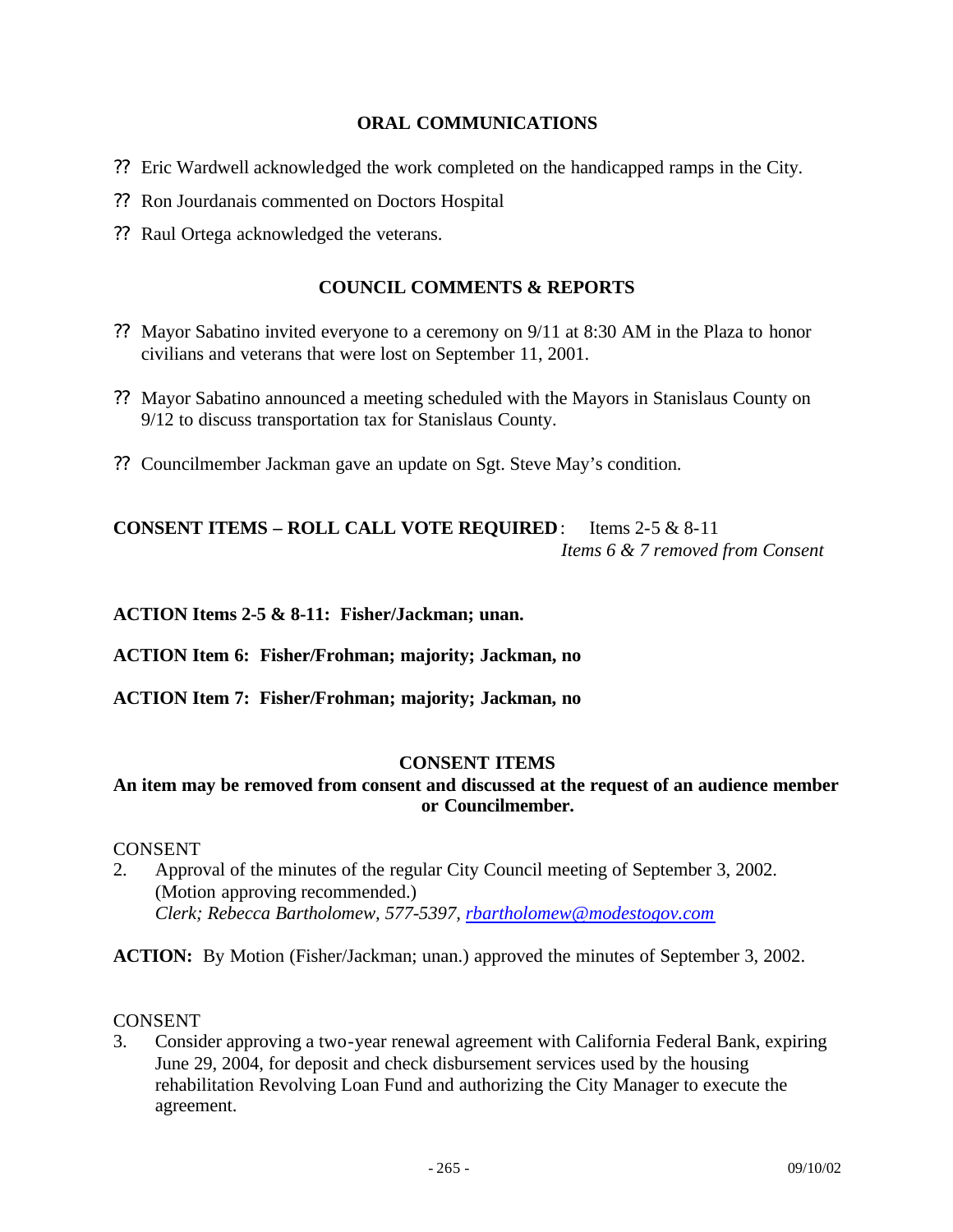?? Resolution approving a two-year renewal agreement with California Federal Bank, expiring June 29, 2004, for deposit and check disbursement services used by the housing rehabilitation Revolving Loan Fund and authorizing the City Manager to execute the agreement recommended.

*Parks, Recreation & Neighborhoods; Julie Hannon, 577-5417, jhannon@modestogov.com*

**ACTION: Res. No. 2002-434** (Fisher/Jackman; unan.) approving a two-year renewal agreement with California Federal Bank, expiring June 29, 2004, for deposit and check disbursement services used by the housing rehabilitation Revolving Loan Fund and authorizing the City Manager to execute the agreement.

### CONSENT

- 4. Consider authorizing the City Manager to execute an agreement with DMJM+HARRIS for construction management of the Kansas-Needham Overhead project for a not-to-exceed cost of \$998,046.
	- ?? Resolution authorizing the City Manager to execute an agreement with DMJM+HARRIS from construction management of the Kansas-Needham Overhead project for a not-to-exceed cost of \$998,046 recommended. *Engineering & Transportation; Dean Phillips, 577-5260, dphillips@modestogov.com*
- **ACTION: Res. No. 2002-435** (Fisher/Jackman; unan.) authorizing the City Manager to execute an agreement with DMJM+HARRIS from construction management of the Kansas-Needham Overhead project for a not-to-exceed cost of \$998,046.

# **CONSENT**

- 5. Consider accepting the Roselle Avenue median closure for the Charleston Place subdivision in the Village One Specific Plan Area and authorizing the City Clerk to file Notice of Completion and to release securities upon expiration of statutory periods. Owner: Charleston Place, a California Limited Partnership.
	- ?? Resolution accepting the Roselle Avenue median closure for the Charleston Place subdivision in the Village One Specific Plan Area and authorizing the City Clerk to file Notice of Completion and to release securities upon expiration of statutory periods recommended.

*Engineering & Transportation; Robert Granberg, 577-5259, rgranberg@modestogov.com*

**ACTION: Res. No. 2002-436** (Fisher/Jackman; unan.) accepting the Roselle Avenue median closure for the Charleston Place subdivision in the Village One Specific Plan Area and authorizing the City Clerk to file Notice of Completion and to release securities upon expiration of statutory periods.

#### REMOVED FROM CONSENT

6. Consider accepting the improvements for Monterey Bay Unit No. 2 subdivision in the Carver-Bangs Specific Plan Area and authorizing the City Clerk to file Notice of Completion and to release securities upon expiration of statutory periods. Owners: Bright Development, a California Corporation.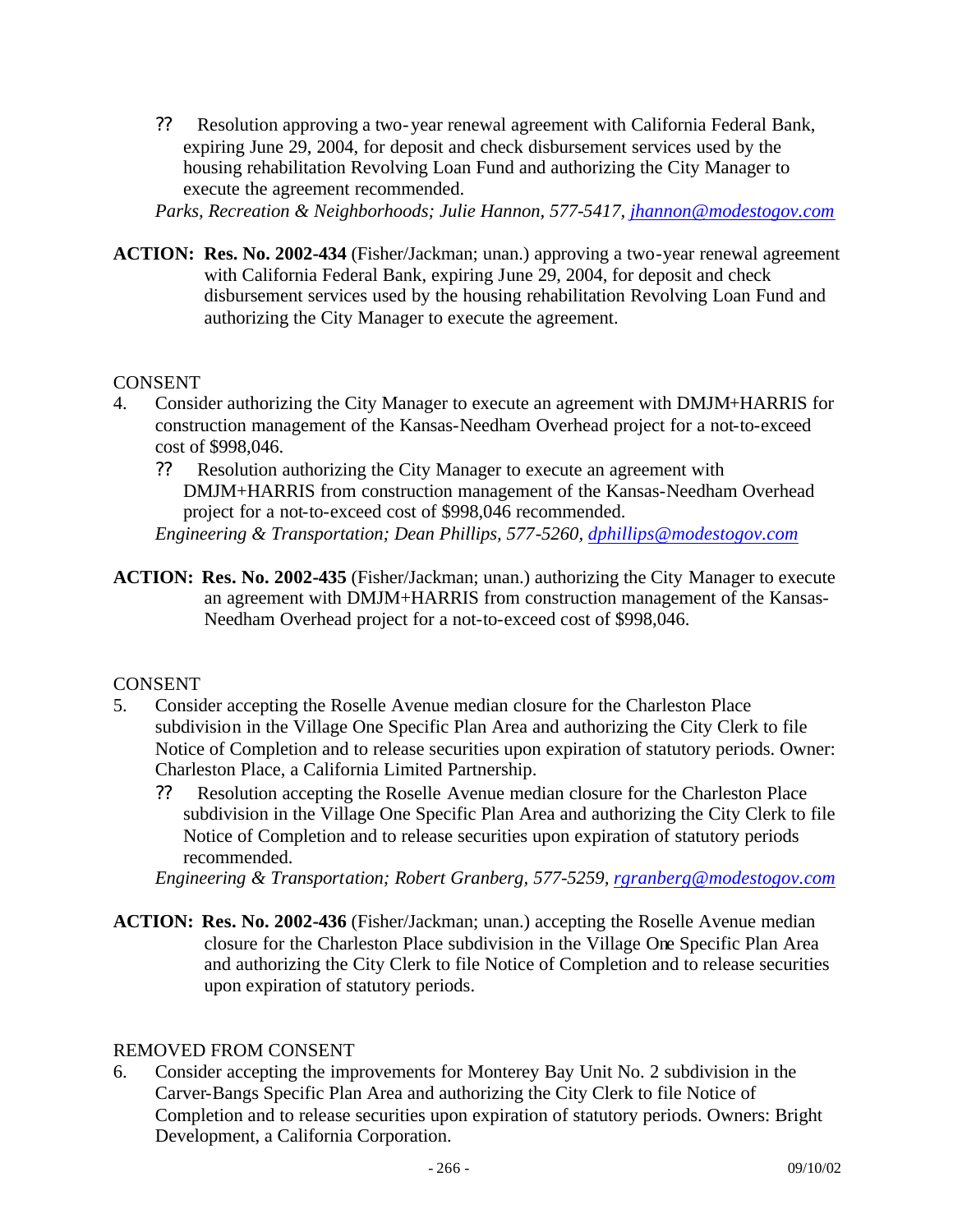- ?? Resolution accepting the improvements for Monterey Bay Unit No. 2 subdivision in the Carver-Bangs Specific Plan Area and authorizing the City Clerk to file Notice of Completion and to release securities upon expiration of statutory periods recommended. *Engineering & Transportation; Robert Granberg, 577-5259, rgranberg@modestogov.com*
- **ACTION: Res. No. 2002-437** (Fisher/Frohman; majority; Jackman, no) accepting the improvements for Monterey Bay Unit No. 2 subdivision in the Carver-Bangs Specific Plan Area and authorizing the City Clerk to file Notice of Completion and to release securities upon expiration of statutory periods.

### REMOVED FROM CONSENT

- 7. Consider accepting the improvements for Villa Francais Units No. 1 & 2 subdivisions in the Carver-Bangs Specific Plan Area and authorizing the City Clerk to file Notice of Completion and to release securities upon expiration of statutory periods. Owners: Taro Properties Arizona 1, LLC, an Arizona Limited Liability Company.
	- ?? Resolution accepting the improvements for Villa Francais Units No. 1 & 2 subdivisions in the Carver-Bangs Specific Plan Area and authorizing the City Clerk to file Notice of Completion and to release securities upon expiration of statutory periods recommended.

*Engineering & Transportation; Robert Granberg, 577-5259, rgranberg@modestogov.com*

**ACTION: Res. No. 2002-438** (Fisher/Frohman; majority; Jackman, no) accepting the improvements for Villa Francais Units No. 1 & 2 subdivisions in the Carver-Bangs Specific Plan Area and authorizing the City Clerk to file Notice of Completion and to release securities upon expiration of statutory periods.

#### CONSENT

- 8. Consider the renewal of the Federal Aviation Administration (FAA) lease for airport property used for the FAA's Medium-Intensity Approach Light System (MALSR), part of the airport's Instrument Landing System, as well as necessary utilities rights-of-way to the site, and authorizing the City Manager or his designated representative to execute the lease on behalf of the City.
	- ?? Resolution approving the renewal of the Federal Aviation Administration (FAA) lease for airport property used for the FAA's Medium-Intensity Approach Light System (MALSR), part of the airport's Instrument Landing System, as well as necessary utilities rights-of-way to the site, and authorizing the City Manager or his designated representative to execute the lease on behalf of the City recommended. *Engineering & Transportation; Howard Cook, 577-5318, hcook@modestogov.com*
- **ACTION: Res. No. 2002-439** (Fisher/Jackman; unan.) approving the renewal of the Federal Aviation Administration (FAA) lease for airport property used for the FAA's Medium-Intensity Approach Light System (MALSR), part of the airport's Instrument Landing System, as well as necessary utilities rights-of-way to the site, and authorizing the City Manager or his designated representative to execute the lease on behalf of the City.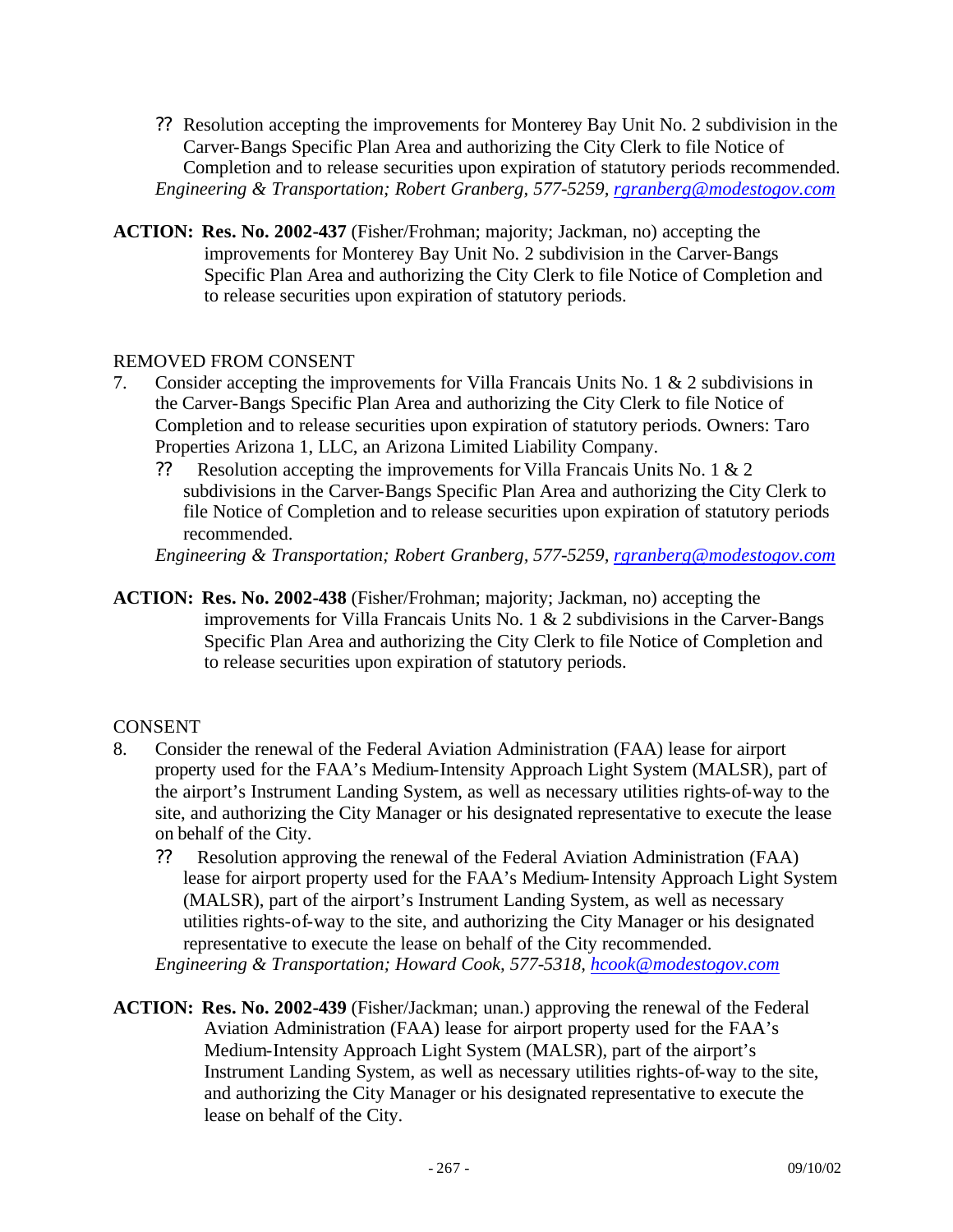### CONSENT

- 9. Consider accepting the work for the "Upgrade Traffic Signals City  $10^{th}$  & J Streets,  $11^{th}$ & J Streets, College & Stoddard Avenue, and El Vista & Miller Avenues" project as complete and authorizing the City Clerk to file a Notice of Completion. Cost of completed work is \$262,530; funds are budge ted.
	- ?? Resolution accepting the work for the "Upgrade Traffic Signals City  $10^{th} \& J$ Streets,  $11<sup>th</sup>$  & J Streets, College & Stoddard Avenue, and El Vista & Miller Avenues" as complete and authorizing the City Clerk to file a Notice of Completion recommended.

*Engineering & Transportation; Robert Snell, 577-5452, rsnell@modestogov.com*

**ACTION: Res. No. 2002-440** (Fisher/Jackman; unan.) accepting the work for the "Upgrade Traffic Signals – City –  $10^{th}$  & J Streets,  $11^{th}$  & J Streets, College & Stoddard Avenue, and El Vista & Miller Avenues" as complete and authorizing the City Clerk to file a Notice of Completion.

### CONSENT

- 10. Consider an amendment to an agreement with Jones & Stokes Associates Inc. for an amount of \$39,576, for the provision of services related to the Modesto Master Environmental Impact Report.
	- ?? Resolution authorizing the City Manager to approve an amendment to the agreement with Jones & Stokes Associates dated April 11, 2000 for the provision of services related to the Modesto Master Environmental Impact Report in an amount of \$39,576 recommended.

*Community & Economic Development; Patrick Kelly, 577-5283, pkelly@modestogov.com*

**ACTION: Res. No. 2002-441** (Fisher/Jackman; unan.) authorizing the City Manager to approve an amendment to the agreement with Jones & Stokes Associates dated April 11, 2000 for the provision of services related to the Modesto Master Environmental Impact Report in an amount of \$39,576.

#### CONSENT

11. Consider an agreement between the City of Modesto and O'Brien's Development relating to the reimbursement for the O'Brien's Center Pelandale Avenue Expressway frontage improvements for an amount not to exceed \$150,600.

??Resolution approving an agreement between the City of Modesto and O'Brien's Development relating to the reimbursement for the O'Brien's Center Pelandale Avenue Expressway frontage improvements recommended.

*Engineering & Transportation; Robert Granberg, 577-5215, rgranberg@modestogov.com*

**ACTION: Res. No. 2002-442** (Fisher/Jackman; unan.) approving an agreement between the City of Modesto and O'Brien's Development relating to the reimbursement for the O'Brien's Center Pelandale Avenue Expressway frontage improvements.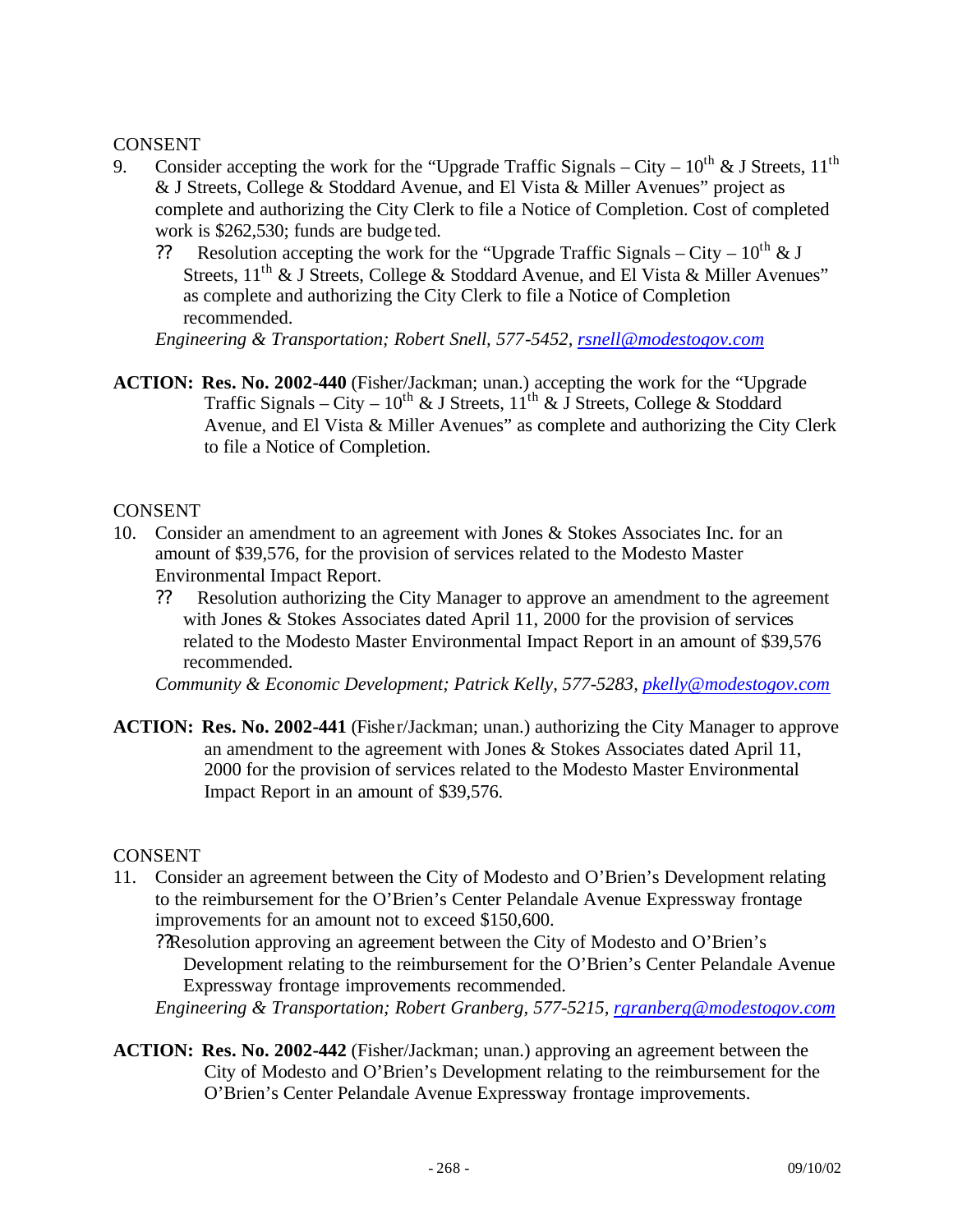#### **HEARINGS**

12. Hearing to consider annexation of additional territory to the Village One Mello-Roos Community Facilities District No. 1996-1; and calling an election (Annexation #9). ??Resolution calling an election (Annexation #9 to the Village One CFD No. 1996-1) recommended.

*City Manager; Tina Rocha, 577-5211, trocha@modestogov.com*

**ACTION: Res. No. 2002-443** (Fisher/Jackman; unan.) calling an election (Annexation #9 to the Village One CFD No. 1996-1).

### **NEW BUSINESS**

- 13. Consider approving an agreement with Aaron Read & Associates for lobbying efforts at the State level for an amount not to exceed \$69,300 annually and authorizing the City Manager to execute the agreement.
	- ?? Resolution approving an agreement with Aaron Read & Associates for lobbying efforts at the State level for an amount not to exceed \$69,300 annually and authorizing the City Manager to execute the agreement recommended.
	- *City Manager; Jana Coons, 571-5580, jcoons@modestogov.com*
- **ACTION: Res. No. 2002-444** (Fisher/Frohman; unan.) approving an agreement with Aaron Read & Associates for lobbying efforts at the State level for an amount not to exceed \$69,300 annually and authorizing the City Manager to execute the agreement.
- 14. Consider establishing the Roselawn Project, an area bounded by Dryden Municipal Golf Course to the East, Colorado Avenue on the West, Rouse on the North and Robertson Road on the South, as a neighborhood improvement project; and Consider amending the Fiscal Year 02-03 Operating Budget to appropriate \$15,000 from the General Fund Reserve to be re-allocated to fund the project.
	- ?? Resolution establishing the Roselawn Project recommended.
	- ?? Resolution amending the Fiscal Year 02-03 Operating Budget to appropriate \$15,000 from the General Fund Reserve be re-allocated to fund the project recommended.

*Parks, Recreation & Neighborhoods; Julie Hannon, 577-5417, jhannon@modestogov.com*

**ACTION: Res. No. 2002-445** (Fisher/O'Bryant; unan.; Fisher, absent) establishing the Roselawn Project.

> **Res. No. 2002-446** (Fisher/O'Bryant; unan; Fisher, absent) amending the Fiscal Year 02-03 Operating Budget to appropriate \$15,000 from the General Fund Reserve be re-allocated to fund the project

Councilmember Fisher had to leave the meeting prior to the roll call, but expressed his support of the project.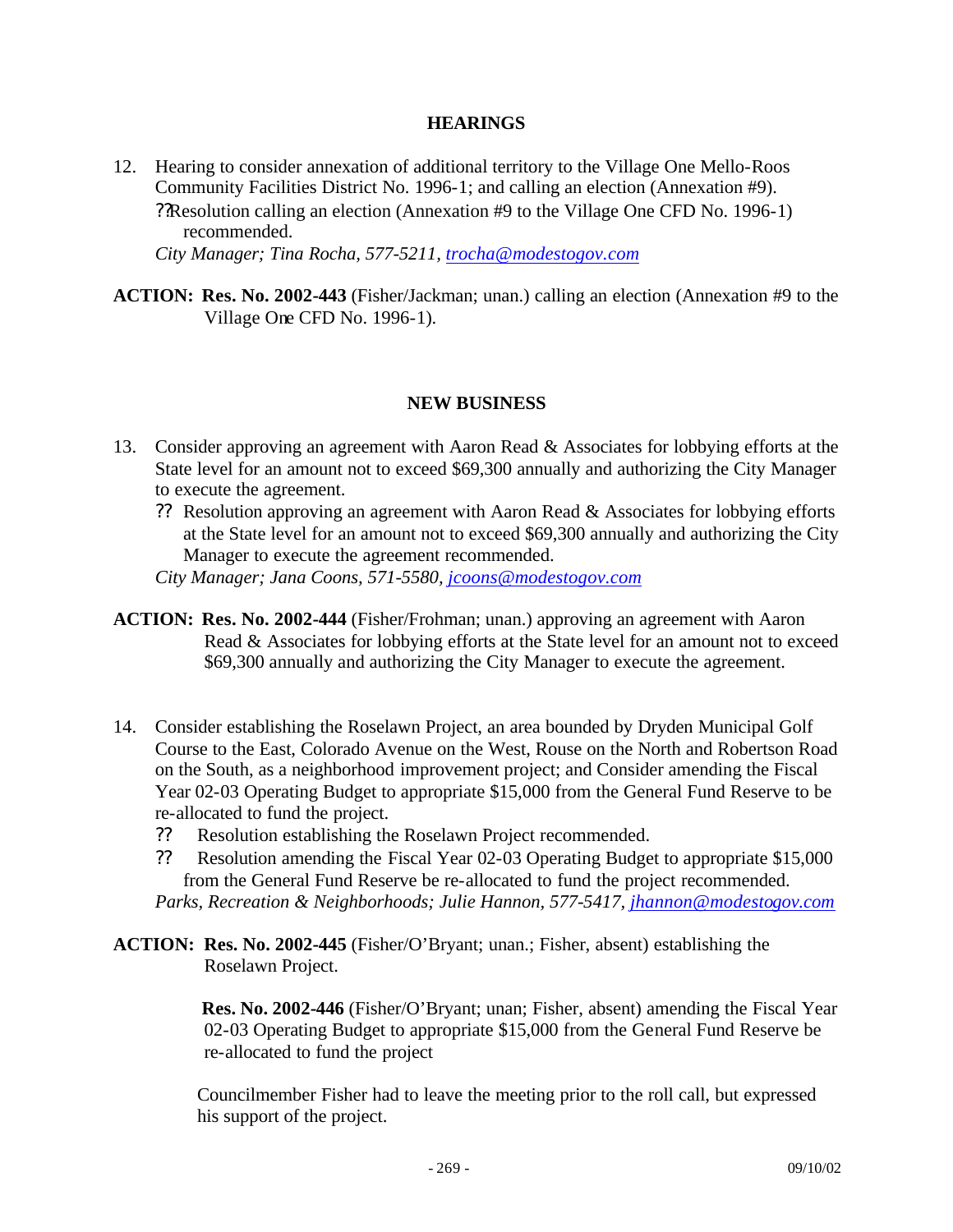# **MATTERS TOO LATE FOR THE AGENDA**

None.

#### **ADJOURNMENT**

This meeting adjourned at 7:30 p.m.

#### **CLOSED SESSION**

*All Closed Sessions were heard prior to the meeting.*

#### **CONFERENCE WITH LABOR NEGOTIATOR:**

(Pursuant to Section 54957.6 of the Government Code)

| <b>Agency Negotiators:</b>    | Jack R. Crist, City Manager<br>Robin Renwick, Personnel Director |
|-------------------------------|------------------------------------------------------------------|
| <b>Employee Organization:</b> | <b>Modesto Police Officers Association</b>                       |

#### **CONFERENCE WITH REAL PROPERTY NEGOTIATOR:**

(Pursuant to Section 54956.8 of the Government Code)

Property: Purchase, sale or lease of property and/or public facilities located at 1603 8th Street for the New Bus Maintenance Facility Project

APN: 101-02-15 (portion) & 16, 2.1 acres

Negotiating parties: Steve Long, Cutler & Associates, as Property Agent on behalf of the City of Modesto

*John Varni, negotiating for Varni Brothers, et al., Owners*

David Ramos, negotiating for Don Clark dba, Don's RV, Tenant

Under negotiation: Price and terms of payment for property to be acquired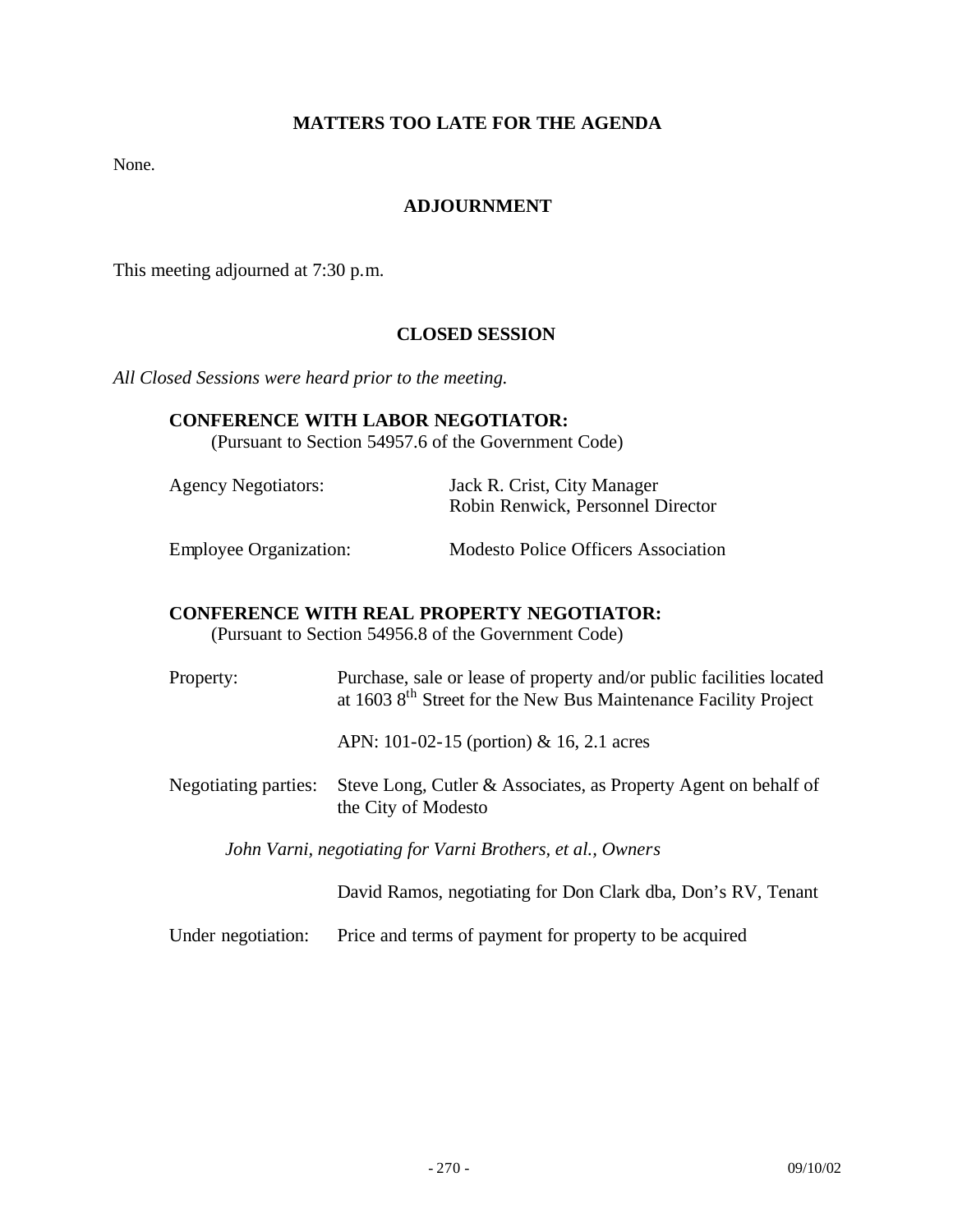# **MINUTES Tuesday, September 24, 2002, at 5:30 p.m.**

- Roll Call –Present: Councilmembers Conrad, Fisher, Frohman, Jackman, Keating, O'Bryant, Mayor Sabatino
	- Absent: None

Pledge of Allegiance to the Flag

Invocation: Pastor Bruce Lane, Village One Fellowship

City Clerk's Announcements: Item 22 continued to the October 22, 2002 Council Meeting

Declaration of Conflicts of Interest: None

# **ACKNOWLEDGEMENTS AND PRESENTATIONS**

1. Presentation from the Anti-litter Committee on the November 2nd, Great American Cleanup Day.

**ACTION:** Presentation made by Chris Murphy.

2. Presentation of Certificate of Recognition to AT&T

**ACTION:** Presentation made by Renee Ledbetter and Mayor Sabatino.

# **ORAL COMMUNICATIONS**

None.

# **COUNCIL COMMENTS & REPORTS**

- 3. At the request of Councilmember O'Bryant, consider forming an Ad Hoc committee for the purposes of an immediate study on Safety Services, Fire and Police. The study will include items of personnel, equipment, training, salaries, and benefits as they relate to cities comparable to the City of Modesto. The study is for the purposes of demonstrating to the citizens of Modesto we are prepared for everyday business, emergency calls, potential disasters, safety of Citizens and our emergency employees.
- **ACTION: Res. No. 2002-447** (O'Bryant/Keating; unan) appointing Councilmember Conrad, Keating and O'Bryant, and citizens John Rose, Gary Plummer, Susan Azevedo and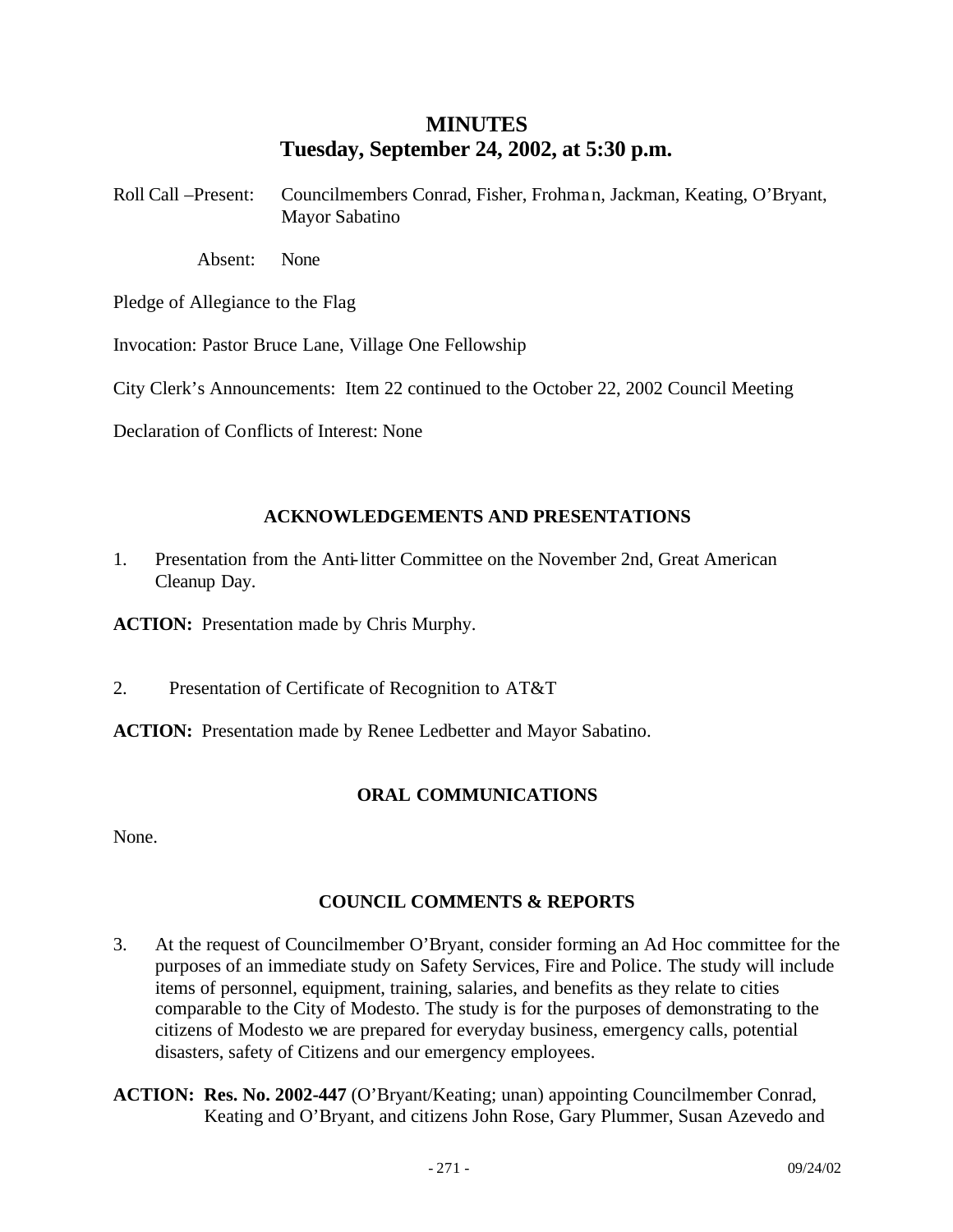Ted Cook to an ad hoc committee. One additional citizen will be added to the committee and announced that the October 1, 2002 meeting.

?? Mayor Sabatino commented on parking garage complaints and requested the garage be striped

**CONSENT ITEMS – ROLL CALL VOTE REQUIRED**: Items 4 through 19

### **ACTION Items 4-19: Frohman/Fisher; unan.**

#### **CONSENT ITEMS**

# **An item may be removed from consent and discussed at the request of an audience member or Councilmember.**

#### CONSENT

4. Approval of the minutes of the regular City Council meeting of September 10, 2002. (Motion approving recommended.) *Clerk; Rebecca Bartholomew, 577-5397, rbartholomew@modestogov.com*

**ACTION:** By Motion (Frohman/Fisher; unan.) approved the minutes of September 10, 2002.

#### CONSENT

- 5. Biennial Update of Departmental Conflict of Interest Codes for City Attorney, City Clerk, City Manager, Finance, Community & Economic Development, Parks, Recreation & Neighborhoods, Operations & Maintenance, and Information & Technology.
	- ?? Resolution amending the Conflict of Interest Code for the City Attorney's Office recommended.
	- ?? Resolution amending the Conflict of Interest Code for the City Clerk's Office recommended.
	- ?? Resolution amending the Conflict of Interest Code for the City Manager's Office recommended.
	- ?? Resolution amending the Conflict of Interest Code for the Finance Department recommended.
	- ?? Resolution amending the Conflict of Interest Code for the Community & Economic Development Department (Community Development Department) recommended.
	- ?? Resolution amending the Conflict of Interest Code for the Parks, Recreation & Neighborhoods Department recommended.
	- ?? Resolution amending the Conflict of Interest Code for the Operations & Maintenance Department recommended.
	- ?? Resolution adopting the Conflict of Interest Code for the Information & Technology Department recommended.

*City Clerk; Rebecca Bartholomew, 577-5397, rbartholomew@modestogov.com*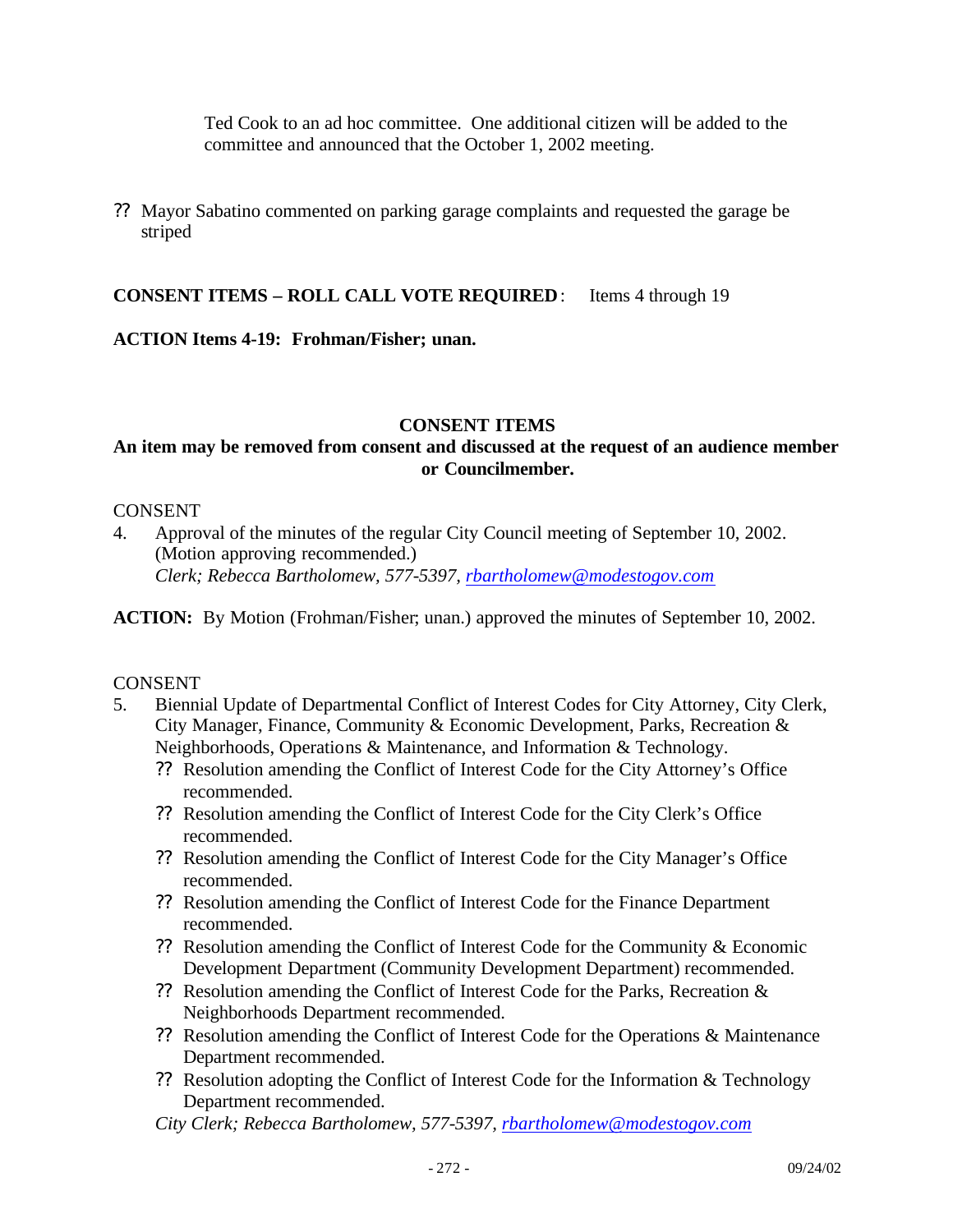**ACTION: Res. No. 2002-448** (Frohman/Fisher; unan.) amending the Conflict of Interest Code for the City Attorney's Office.

> **Res. No. 2002-449** (Frohman/Fisher; unan.) amending the Conflict of Interest Code for the City Clerk's Office.

> **Res. No. 2002-450** (Frohman/Fisher; unan.) amending the Conflict of Interest Code for the City Manager's Office.

> **Res. No. 2002-451** (Frohman/Fisher; unan.) amending the Conflict of Interest Code for the Finance Department.

> **Res. No. 2002-452** (Frohman/Fisher; unan.) amending the Conflict of Interest Code for the Community & Economic Development Department (Community Development Department).

> **Res. No. 2002-453** (Frohman/Fisher; unan.) amending the Conflict of Interest Code for the Parks, Recreation & Neighborhoods Department

> **Res. No. 2002-454** (Frohman/Fisher; unan.) amending the Conflict of Interest Code for the Operations & Maintenance Department

**Res. No. 2002-455** (Frohman/Fisher; unan.) adopting the Conflict of Interest Code for the Information & Technology Department.

# CONSENT

- 6. Consider 1) entering into an agreement, in an amount not to exceed \$82,000, with Royston, Hanamoto, Alley & Abey for professional landscape architectural services to prepare construction documents for Ustach Neighborhood Park 2) Consider amending the Fiscal Year 2002-03 Capital Improvement budget to transfer \$35,000 in funds to fully fund the project, and amend the description of the project to include preparation of construction documents; and 3) Consider finding that the preparation of construction documents for Ustach Neighborhood Park is consistent with the scope of the final Program Environmental Impact Report for the Village One Specific Plan as modified by the Village One Supplemental EIR (SCH No. 90020181 and the Initial Study for Ustach Neighborhood Park entitled "Ustach Neighborhood Park (Village One – Precise Plan Areas #15" (EA No. PR&N 2002-04)
	- ?? Resolution approving an agreement, in an amount not to exceed \$82,000, with Royston, Hanamoto, Alley & Abey for professional landscape architectural services to prepare construction documents for Ustach Neighborhood Park recommended.
	- ?? Resolution amending the Fiscal Year 2002-03 Capital Improvement budget to transfer \$35,000 in funds to fully fund the project, and amend the description of the project to include preparation of construction documents recommended.
	- ?? Resolution finding that the preparation of construction documents for Ustach Neighborhood Park is consistent with the scope of the final Program Environmental Impact Report for the Village One Specific Plan as modified by the Village One Supplemental EIR (SCH No. 90020181 and the Initial Study for Ustach Neighborhood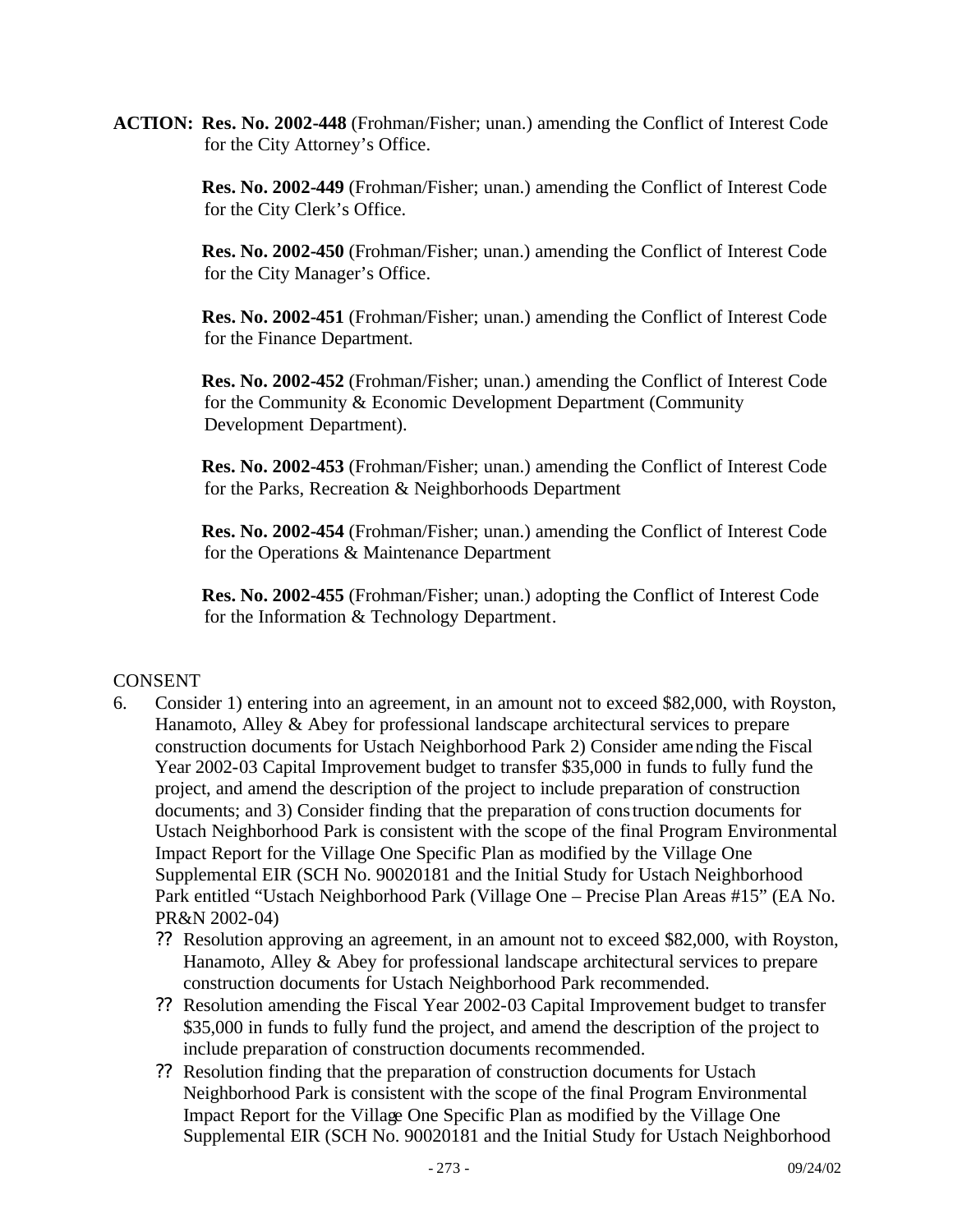Park entitled "Ustach Neighborhood Park (Village One – Precise Plan Areas #15" (EA No. PR&N 2002-04) recommended. *Parks, Recreation & Neighborhoods; Doug Critchfield, 577-5353, dcritchfield@modestogov.com*

**ACTION: Res. No. 2002-456** (Frohman/Fisher; unan.) approving an agreement, in an amount not to exceed \$82,000, with Royston, Hanamoto, Alley & Abey for professional landscape architectural services to prepare construction documents for Ustach Neighborhood Park.

> **Res. No. 2002-457** (Frohman/Fisher; unan.) amending the Fiscal Year 2002-03 Capital Improvement budget to transfer \$35,000 in funds to fully fund the project, and amend the description of the project to include preparation of construction documents.

**Res. No. 2002-458** (Frohman/Fisher; unan.) finding that the preparation of construction documents for Ustach Neighborhood Park is consistent with the scope of the final Program Environmental Impact Report for the Village One Specific Plan as modified by the Village One Supplemental EIR (SCH No. 90020181 and the Initial Study for Ustach Neighborhood Park entitled "Ustach Neighborhood Park (Village One – Precise Plan Areas #15" (EA No. PR&N 2002-04).

# **CONSENT**

- 7. Consider 1) approving the recommendation of the Citizen's Housing & Community Development Committee to allocate \$10,000 in Community Development Block Grant (CDBG) funds for a Little League Diamond at Orville Wright School; 2) Consider finding that this project is consistent with the Modesto Urban Area General Plan Master EIR (SCH #92052017); and 3) Consider approving an agreement with Orville Wright Baseball for Youth Program for expenditure of the CDBG funds to partially construct the Little League Diamond and authorizing the City Manager to execute the agreement.
	- ?? Resolution approving the recommendation of the Citizen's Housing & Community Development Committee to allocate \$10,000 in Community Development Block Grant (CDBG) funds for a Little League Diamond at Orville Wright School recommended.
	- ?? Resolution finding that this project is consistent with the Modesto Urban Area General Plan Master EIR (SCH #92052017) recommended.
	- ?? Resolution approving an agreement with Orville Wright Baseball for Youth Program for expenditure of the CDBG funds to partially construct the Little League Diamond and authorizing the City Manager to execute the agreement recommended. *Parks, Recreation & Neighborhoods; Sherry Velarde, 577-5368, svelarde@modestogov.com*
- **ACTION: Res. No. 2002-459** (Frohman/Fisher; unan.) approving the recommendation of the Citizen's Housing & Community Development Committee to allocate \$10,000 in Community Development Block Grant (CDBG) funds for a Little League Diamond at Orville Wright School.

 **Res. No. 2002-460** (Frohman/Fisher; unan.) finding that this project is consistent with the Modesto Urban Area General Plan Master EIR (SCH #92052017).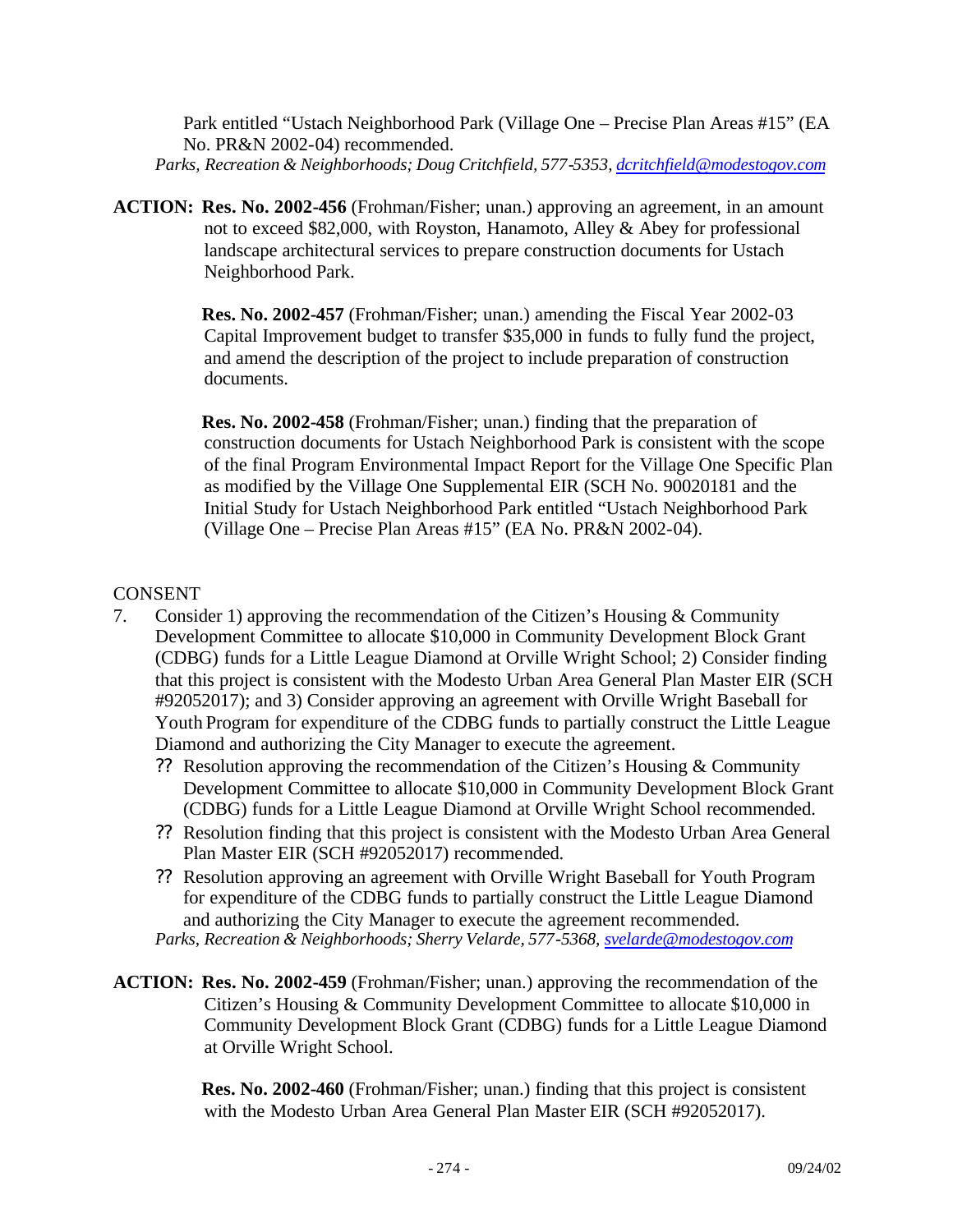**Res. No. 2002-461** (Frohman/Fisher; unan.) approving an agreement with Orville Wright Baseball for Youth Program for expenditure of the CDBG funds to partially construct the Little League Diamond and authorizing the City Manager to execute the agreement.

# CONSENT

- 8. Consider approving submission of an application for \$200,000 in funding from the Habitat Conservation Fund Program for the removal of the remnants of Dennett Dam.
	- ?? Resolution approving submission of an application for \$200,000 in funding from the Habitat Conservation Fund Program for the removal of the remnants of Dennett Dam recommended.
	- *Parks, Recreation & Neighborhoods; Debbie Carlson-Gould, 571-5582, dgould@modestogov.com*
- **ACTION: Res. No. 2002-462** (Frohman/Fisher; unan.) approving submission of an application for \$200,000 in funding from the Habitat Conservation Fund Program for the removal of the remnants of Dennett Dam.

# CONSENT

- 9. Consider amending the Fiscal Year 2002-03 operating budget to re-appropriate funds for activities not yet completed but approved in Fiscal Year 2001-02 for Parks, Recreation & Neighborhoods Department.
	- ?? Resolution amending the Fiscal Year 2002-03 operating budget to re-appropriate funds for activities approved in Fiscal Year 2001-02 but not completed recommended. *Parks, Recreation & Neighborhoods; Carolyn Eubank, 577-5349, ceubank@modestogov.com*
- **ACTION: Res. No. 2002-463** (Frohman/Fisher; unan.) amending the Fiscal Year 2002-03 operating budget to re-appropriate funds for activities approved in Fiscal Year 2001- 02 but not completed.

# CONSENT

- 10. Consider approving the Animal Shelter Service agreement with Stanislaus County and authorizing the City Manager or his designee to execute the agreement.
	- ?? Resolution approving the Animal Shelter Service agreement and authorizing the City Manager or his designee to execute the agreement recommended. *Police; Ron Sale, 572-9674, saler@modestomp.com*
- **ACTION: Res. No. 2002-464** (Frohman/Fisher; unan.) approving the Animal Shelter Service agreement and authorizing the City Manager or his designee to execute the agreement.

# CONSENT

11. Consider authorizing the Purchasing Supervisor to purchase a 2002 Jacobsen High Production Rotary Mower, from HV Carter Company for a total cost of \$72,147.41. Funds are budgeted.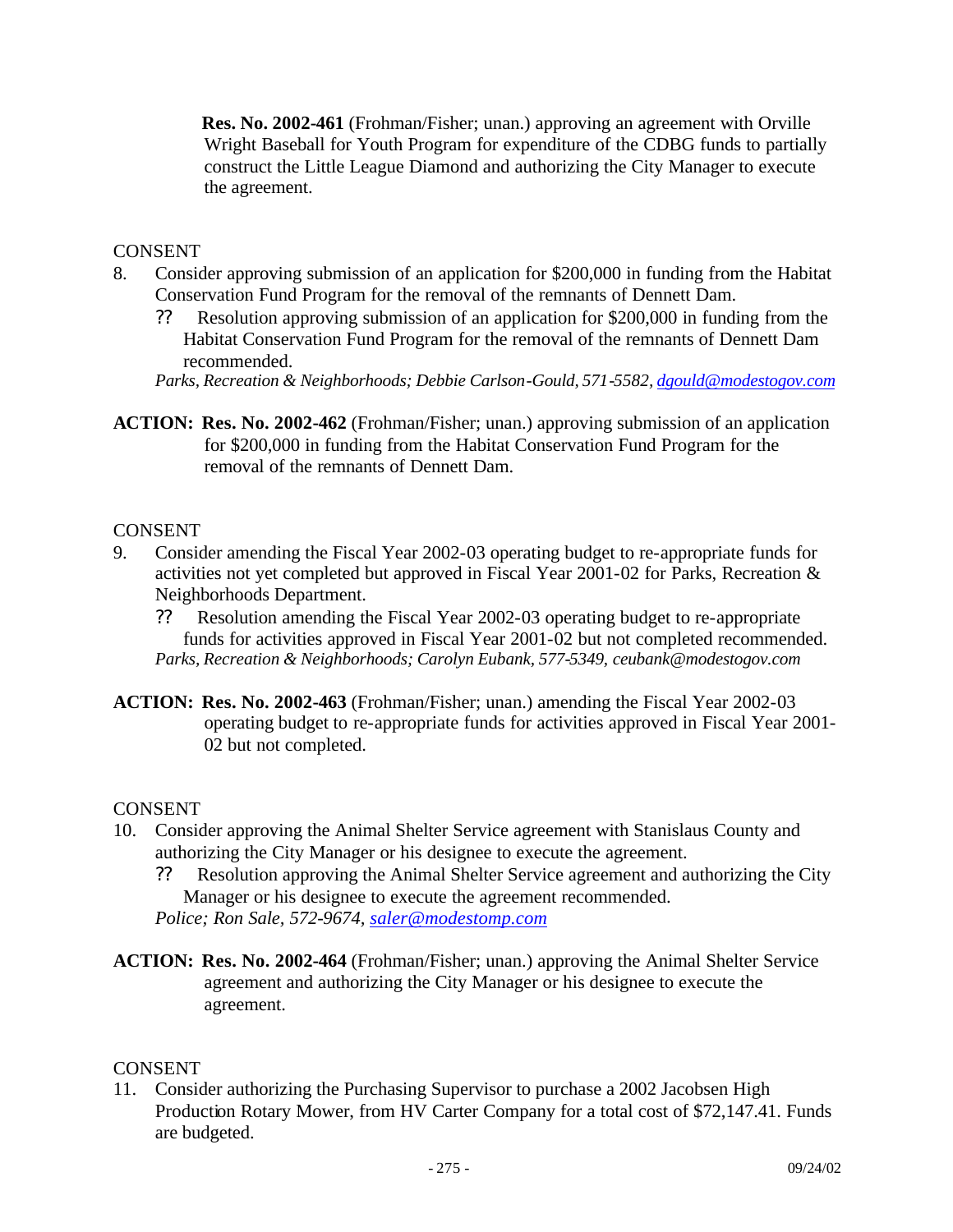?? Resolution authorizing the Purchasing Supervisor to purchase a 2002 Jacobsen High Production Rotary Mower, from HV Carter Company for a total cost of \$72,147.41 recommended.

*Finance; Tom Reddie, 577-5406, treddie@modestogov.com*

**ACTION: Res. No. 2002-465** (Frohman/Fisher; unan.) authorizing the Purchasing Supervisor to purchase a 2002 Jacobsen High Production Rotary Mower, from HV Carter Company for a total cost of \$72,147.41.

### CONSENT

- 12. Consider authorizing the award of concrete picnic tables to Universal Precast Inc., for a total cost of \$85,487.81. Funds are budgeted.
	- ?? Resolution authorizing the award of concrete picnic tables to Universal Precast Inc., for a total cost of \$85,487.81 recommended.

*Finance; Lori Martinez, 572-9660, lmartinez@modestogov.com*

**ACTION: Res. No. 2002-466** (Frohman/Fisher; unan.) authorizing the award of concrete picnic tables to Universal Precast Inc., for a total cost of \$85,487.81.

### CONSENT

- 13. Consider canvassing the results of the September 17 2002 election held within the territory proposed to be annexed (Village Highlands 7 subdivision, Village Highlands 8 subdivision, Banyon Estates subdivision) to Community Facilities District No. 1996-1 (Village One) and order annexation of said territory to the District (Annexation #9).
	- ?? Resolution canvassing the results of the September 17 2002 election held within the territory proposed to be annexed (Village Highlands 7 subdivision, Village Highlands 8 subdivision, Banyon Estates subdivision) to Community Facilities District No. 1996-1 (Village One) and order annexation of said territory to the District (Annexation #9) recommended.

*City Manager; Tina Rocha, 577-5211, trocha@modestogov.com*

**ACTION: Res. No. 2002-467** (Frohman/Fisher; unan.) canvassing the results of the September 17 2002 election held within the territory proposed to be annexed (Village Highlands 7 subdivision, Village Highlands 8 subdivision, Banyon Estates subdivision) to Community Facilities District No. 1996-1 (Village One) and order annexation of said territory to the District (Annexation #9)

#### **CONSENT**

- 14. Consider introducing an ordinance amending Municipal Code Section 3-2.1401.1 (Radar) to determine and designate speed limit changes which designation shall become effective when appropriate signs are placed.
	- ?? Introduction of an ordinance amending Municipal Code Section 3-2.1401.1 (Radar) to determine and designate speed limit changes which designation shall become effective when appropriate signs are placed recommended.

*Engineering & Transportation; Firoz Vohra, 577-5429, fvohra@modestogov.com*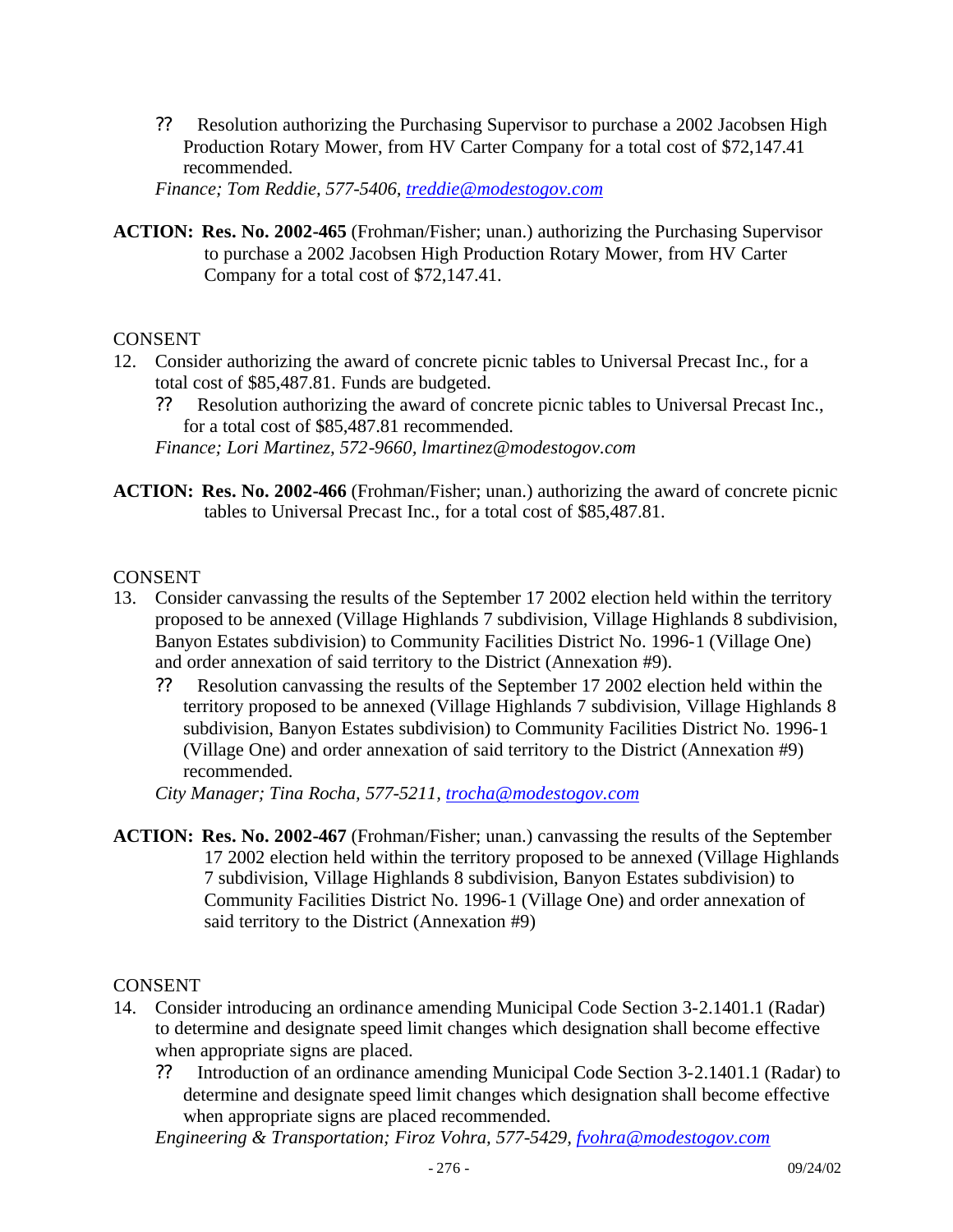**ACTION:** By Motion (Frohman/Fisher; unan.) **introduced Ordinance No. 3268–C.S.** amending Municipal Code Section 3-2.1401.1 (Radar) to determine and designate speed limit changes which designation shall become effective when appropriate signs are placed

### **CONSENT**

- 15. Consider award of a \$92,427 contract for "Street Lighting Circuit Replacement Roseburg Avenue" to Clayborn Contracting Group. Funds are budgeted.
	- ?? Resolution awarding a \$92,427 contract for "Street Lighting Circuit Replacement Roseburg Avenue" to Clayborn Contracting Group recommended. *Engineering & Transportation; Firoz Vohra, 577-5429, fvohra@modestogov.com*
- **ACTION: Res. No. 2002-468** (Frohman/Fisher; unan.) awarding a \$92,427 contract for "Street Lighting Circuit Replacement – Roseburg Avenue" to Clayborn Contracting Group.

#### CONSENT

- 16. Consider accepting the work of "Traffic Signal at Dale Road and Pelandale Avenue" by Tennyson Electric Inc. as complete and authorize the City Clerk to file a Notice of Completion. Cost of the project was \$96,942; funds are budgeted.
	- ?? Resolution accepting the work of "Traffic Signal at Dale Road and Pelandale Avenue" by Tennyson Electric Inc. as complete and authorize the City Clerk to file a Notice of Completion recommended.

*Engineering & Transportation; Robert Snell, 577-5452, rsnell@modestogov.com*

**ACTION: Res. No. 2002-469** (Frohman/Fisher; unan.) accepting the work of "Traffic Signal at Dale Road and Pelandale Avenue" by Tennyson Electric Inc. as complete and authorize the City Clerk to file a Notice of Completion.

#### CONSENT

- 17. Consider approving a second amendment to an agreement with Dokken Engineering for professional design services for Replacement of the 9<sup>th</sup> Street Bridge Over Tuolumne River to process CEQA (California Environmental Quality Act) clearance as a mitigated negative declaration (MND) and authorizing the City Manager to execute said amendment to agreement. Cost of amendment, \$11,414.41; funds are budgeted through Agency Seismic Retrofit Program.
	- ?? Resolution approving a second amendment to an agreement with Dokken Engineering for professional design services for Replacement of the 9<sup>th</sup> Street Bridge Over Tuolumne River to process CEQA (California Environmental Quality Act) clearance as a mitigated negative declaration (MND) and authorizing the City Manager to execute said amendment to agreement recommended.

*Engineering & Transportation; Dean Phillips, 577-5260, dphillips@modestogov.com*

**ACTION: Res. No. 2002-470** (Frohman/Fisher; unan.) approving a second amendment to an agreement with Dokken Engineering for professional design services for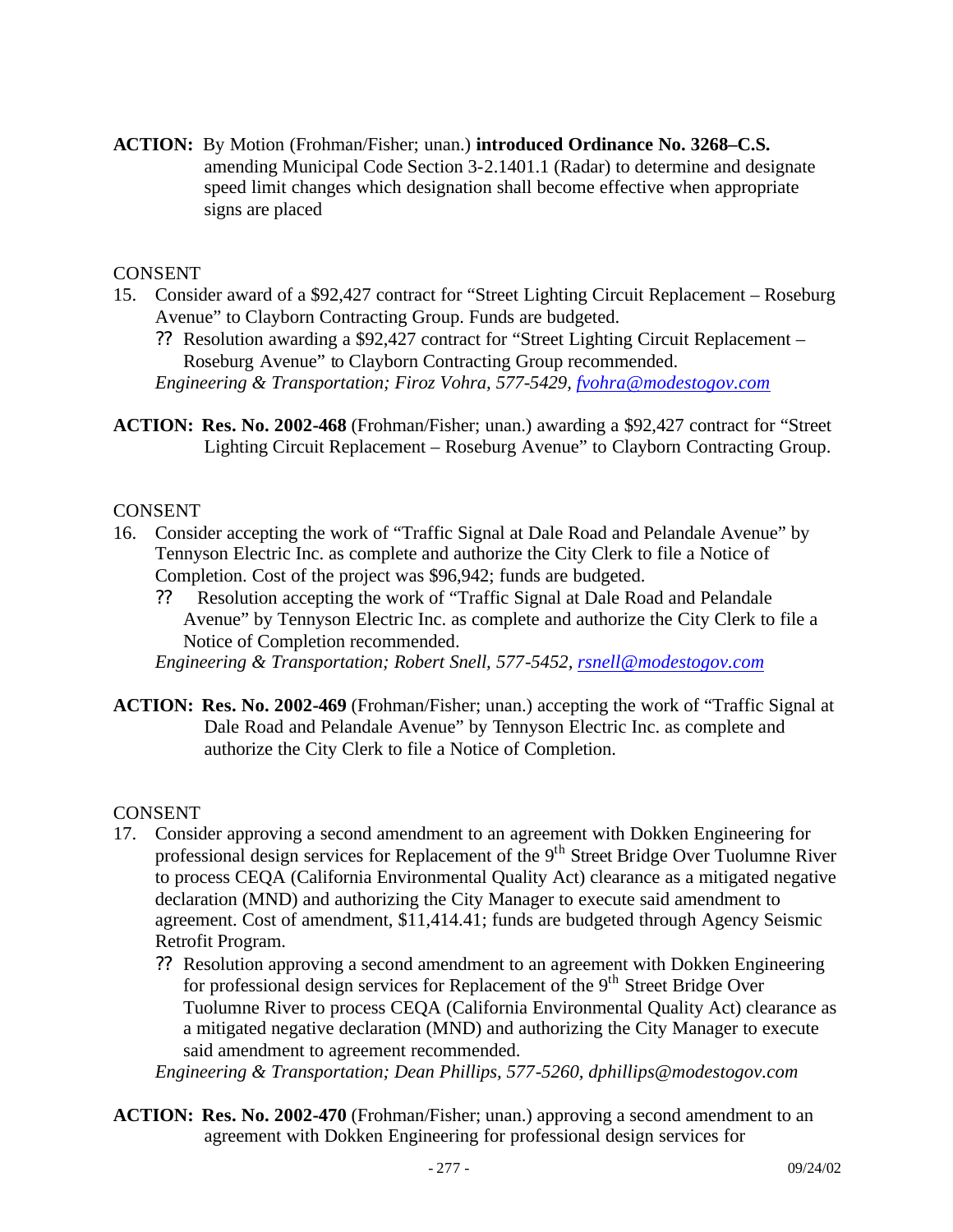Replacement of the 9<sup>th</sup> Street Bridge Over Tuolumne River to process CEQA (California Environmental Quality Act) clearance as a mitigated negative declaration (MND) and authorizing the City Manager to execute said amendment to agreement.

### **CONSENT**

- 18. Consider approving the issuance of a request for bids for a Type III (Wildland) Engine. The estimated cost is \$60,000.00.
	- ?? Resolution approving the issuance of a request for bids for a Type III (Wildland) Engine recommended.

Fire; Lori Martinez, 572-9660; *lmartinez@modestogov.com*

**ACTION: Res. No. 2002-471** (Frohman/Fisher; unan.) approving the issuance of a request for bids for a Type III (Wildland) Engine.

### CONSENT

- 19. Consider amending the budget to change the name of an airport project from "Runway Pavement Evaluation" to "Airport Pavement Evaluation and Reconstruction", and to appropriate an additional \$783,833 for the project, \$750,000 of which is provided by the airport federal FY02 grant and the remaining local match amount of \$33,833 from Airport Reserves. Approve a professional service agreement with Shutt Moen Associates in the amount of \$72,000 for the engineering design of the airport pavement reconstruction and authorize the City Manager, or his designated representative, to execute the agreement on behalf of the City.
	- ?? Resolution amending the budget to change the airport project name of the Project "Runway Pavement Evaluation" to "Airport Pavement Evaluation and Reconstruction" and to appropriate an additional \$783,833, \$750,000 of which is being provided by the Federal FY02 Grant recommended.
	- ?? Resolution approving a professional service agreement with Shutt Moen Associates in the amount of \$72,000 for the engineering design of the airport pavement reconstruction and authorize the City Manager, or his designee, to execute the agreement on behalf of the City recommended.

*Engineering & Transportation; Howard Cook; 577-5213; hcook@modestogov.com*

**ACTION: Res. No. 2002-472** (Frohman/Fisher; unan.) amending the budget to change the airport project name of the Project "Runway Pavement Evaluation" to "Airport Pavement Evaluation and Reconstruction" and to appropriate an additional \$783,833, \$750,000 of which is being provided by the Federal FY02 Grant.

> **Res. No. 2002-473** (Frohman/Fisher; unan.) approving a professional service agreement with Shutt Moen Associates in the amount of \$72,000 for the engineering design of the airport pavement reconstruction and authorize the City Manager, or his designee, to execute the agreement on behalf of the City.

# **WRITTEN COMMUNICATIONS**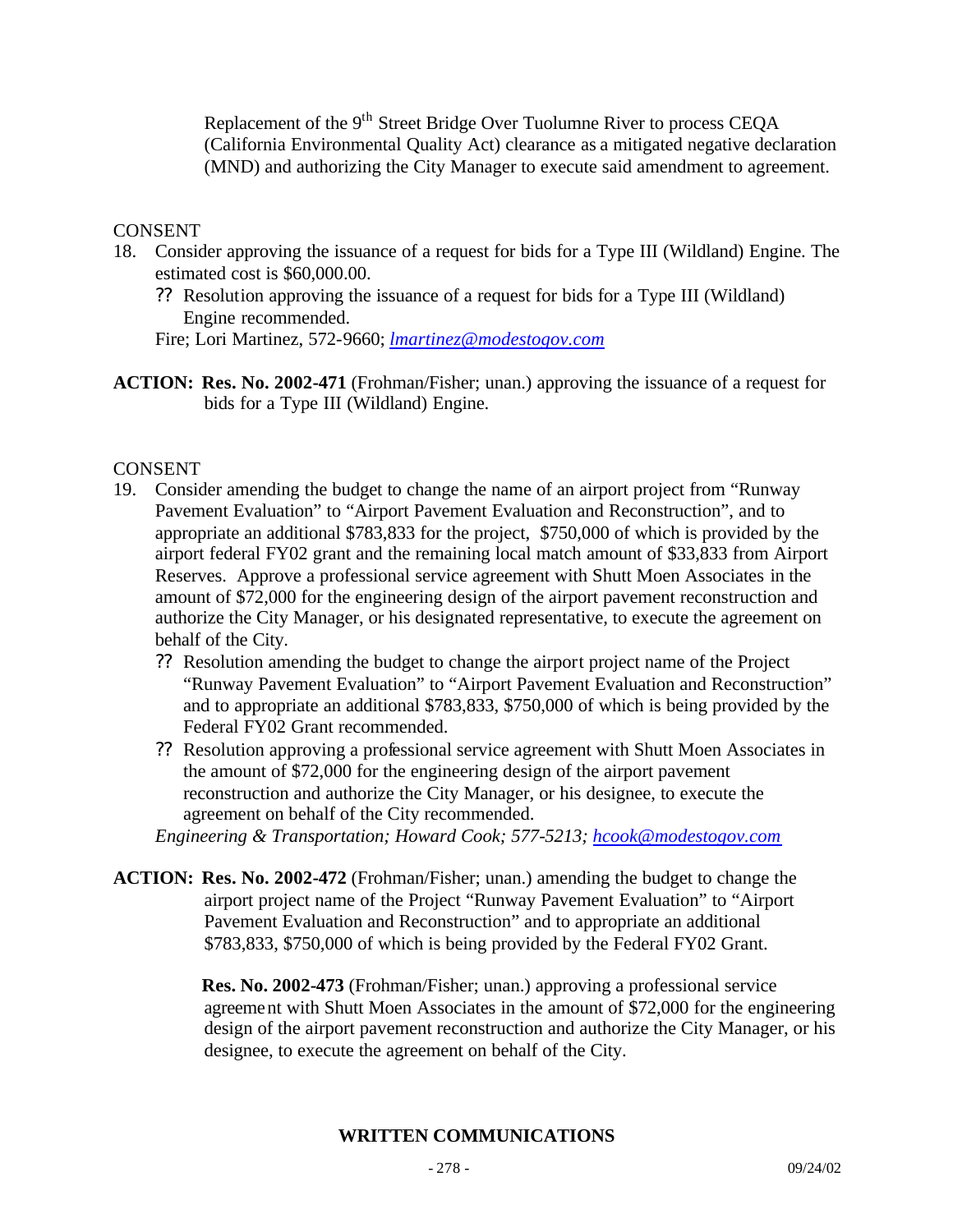- 20. Letter a letter from Del Valle Homes regarding the potential construction of Galas Brothers Subdivision.
- **ACTION:** By Motion (Fisher/Sabatino; majority) staff was directed to develop in 30 days with the Developer a master plan for infrastructure including a dual use basin for the entire project and gearing the project for the local working market. This item will be reviewed by the Economic Development Committee on October 14, 2002.

### **UNFINISHED BUSINESS**

#### *Item continued from August 27, 2002 meeting*

- 21. Consider authorizing the award of water quality testing services to various vendors for a combined estimated annual amount of \$350,000 for a period of three years. Funds are budgeted.
	- ?? Resolution authorizing the award of water quality testing services to: BSK Labs; Sequoia Analytical; FGL Environmental; GeoAnalytical Laboratories Inc; and JL Analytical Services for a combined estimated annual amount of \$350,000 for a period of three years recommended.

*Finance; Mark Averell, 577-5412, maverell@modestogov.com*

**ACTION: Res. No. 2002-474** (Jackman/Fisher; unan.) authorizing the award of water quality testing services to: BSK Labs; Sequoia Analytical; FGL Environmental; GeoAnalytical Laboratories Inc; and JL Analytical Services for a combined estimated annual amount of \$350,000 for a period of three years.

#### **HEARINGS**

*Item continued from September 3, 2002*

- 22. Hearing to consider an appeal of a Public Convenience and Necessity Findings (ABC license denial for Angelita's Carniceria at 1601 Yosemite Boulevard).
- ?? Resolution denying the appeal of Angelita's Carniceria, 1601 Yosemite Boulevard, Suite G, for a finding of "Public Convenience and Necessity" in the matter of a Type 20 (Off-Sale – Beer & Wine) Alcoholic Beverage Control License recommended. *City Manager; Jana Coons, 571-5580, jcoons@modestogov.com*

**ACTION:** By Motion (Fisher/Conrad; unan.) item was continued to the October 22, 2002.

23. Hearing to consider approval of the Consolidated Annual Performance and Evaluation Report to the Housing and Urban Development Department of the Federal Government. ??Resolution approving the Consolidated Annual Performance and Evaluation Report and authorizing staff to submit the report to Housing and Urban Development (HUD) recommended.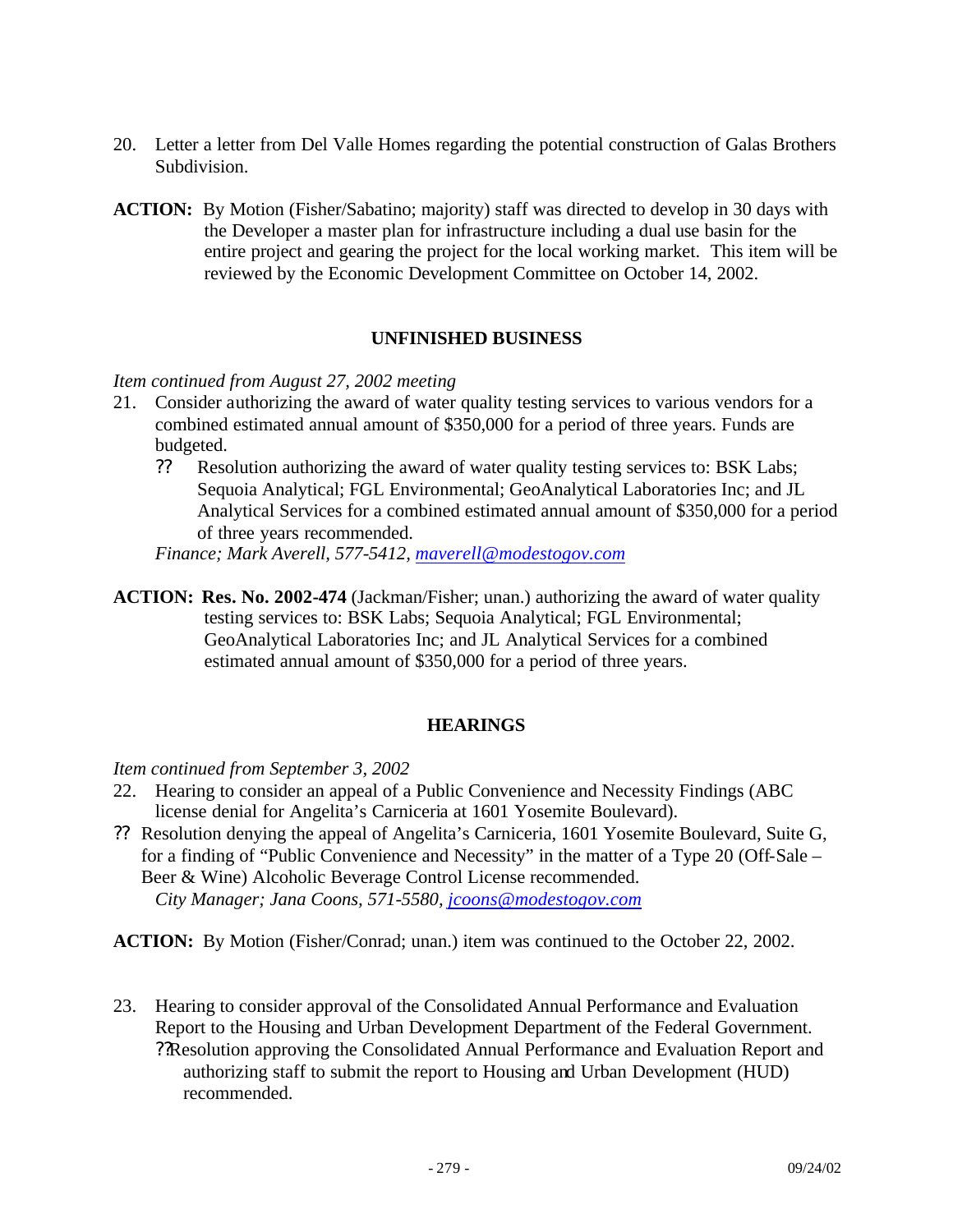*Parks, Recreation & Neighborhoods; Sherry Velarde; 577-5368; svelarde@modestogov.com*

**ACTION: Res. No. 2002-475** (Jackman/Fisher; unan.) approving the Consolidated Annual Performance and Evaluation Report and authorizing staff to submit the report to Housing and Urban Development (HUD).

### **NEW BUSINESS**

- 24. Recommendation from the Audit Committee for the selection of Vavrinek, Trine, Day  $\&$ Co., LLP as the audit firm to perform the audits of the Community Facilities Districts and authorize negotiation of a contract with the selected firm.
	- ?? Resolution approving the selection of Vavrinek, Trine, Day & Co., LLP as the audit firm to perform the audits of the Community Facilities Districts and authorize negotiation of a contract with the selected firm recommended.
	- *City Clerk/Auditor; Gary Nienhuis; 571-5544, gnienhuis@modestogov.com*
- **ACTION: Res. No. 2002-476** (Conrad/Fisher; majority; Frohman & Jackman, no) approving the selection of Vavrinek, Trine, Day & Co., LLP as the audit firm to perform the audits of the Community Facilities Districts and authorize negotiation of a contract with the selected firm.

Negotiation team will inc lude Frank Zumwalt and Tom Bettencourt.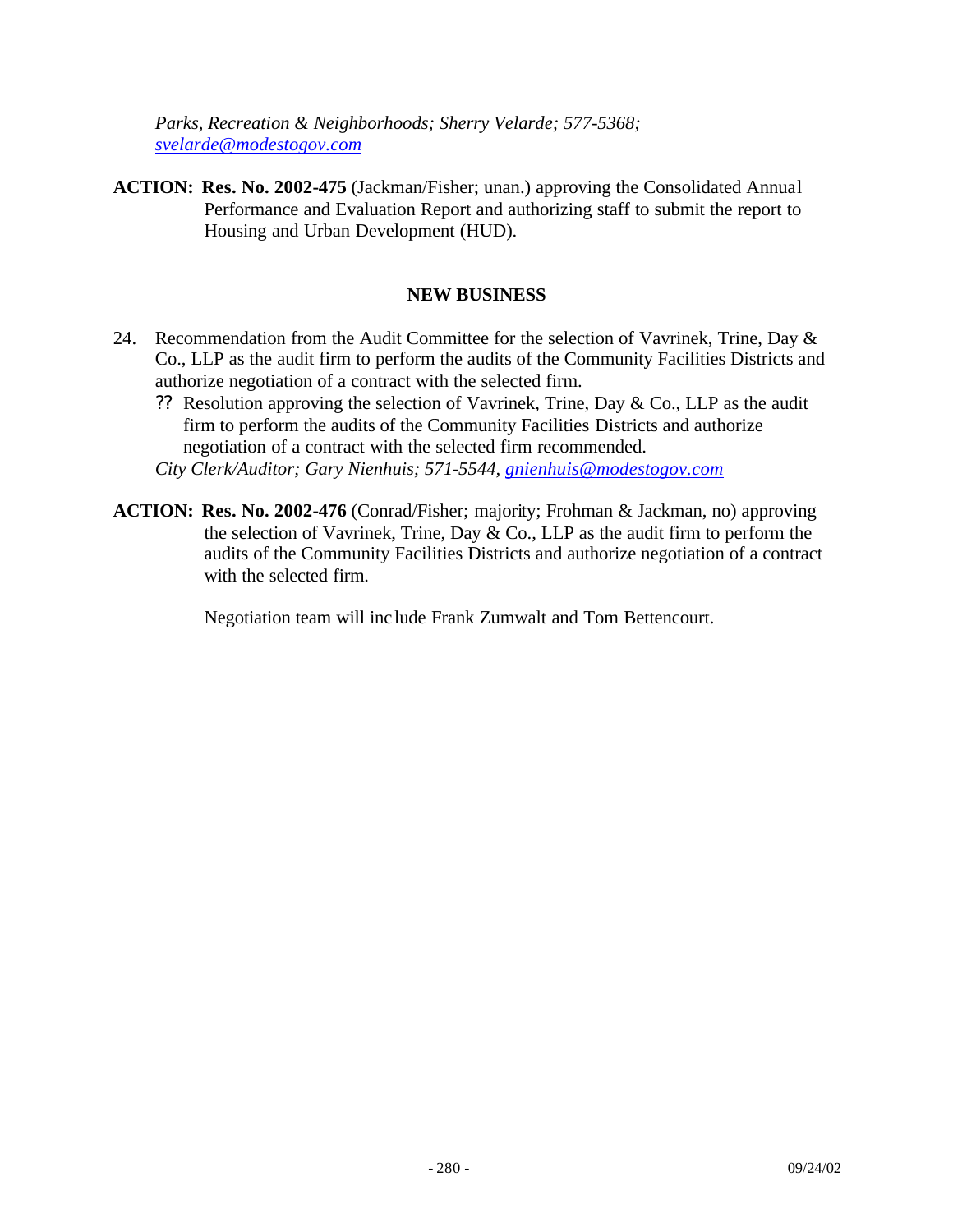- 25. Consider adopting a resolution approving a purchase agreement with Dano Construction for approximately 5.5 acres for use as a trailhead and scenic overlook, contingent on City acceptance of the required environmental reports, and authorizing the City Manager to execute the purchase agreement and any related documents necessary to close escrow; and consider adopting a resolution amending the Fiscal Year 02-03 Capital Improvement Program budget to: a) establish a new CIP project titled "Scenic Avenue Trailhead"; b) amend the project to eliminate the development of the Peggy Mensinger Trail trailhead in the description; c) re-program \$182,000 to the new CIP project; and, d) transfer \$895,600 from the General Fund Reserve to the new CIP project, in the form of a loan to be re-paid from future Air Quality Capital Facilities Fees funds and Local Transportation, Non-Motorized, funds.
	- ?? Resolution approving a purchase agreement with Dano Construction for approximately 5.5 acres on Scenic for use as a trailhead and scenic overlook, contingent on City acceptance of the required environmental reports, and authorizing the City Manager to execute the purchase agreement and any related documents necessary to close escrow recommended.
	- ?? Resolution amending the Fiscal Year 02-03 Capital Improvement Program budget to: a) establish a new CIP project in Fund 1400 titled "Scenic Avenue Trailhead"; b) amend project 1430-310-3122 to eliminate the development of the Peggy Mensinger Trail trailhead in the description; c) re-program \$182,000 from project 1430-310-3122 to the new CIP project; and, d) transfer \$895,600 from the General Fund Reserve to the new CIP project, in the form of a loan to be re-paid from future Air Quality Capital Facilities Fees funds (Fund 1430) and Local Transportation, Non-Motorized, funds (Fund 0520) recommended.

*Parks, Recreation & Neighborhoods; Carolyn Eubank; 577-5349; ceubank@modestogov.com*

**ACTION: Res. No. 2002-477** (Fisher/Frohman; majority; Conrad, Keating & O'Bryant, no)approving a purchase agreement with Dano Construction for approximately 5.5 acres on Scenic for use as a trailhead and scenic overlook, contingent on City acceptance of the required environmental reports, and authorizing the City Manager to execute the purchase agreement and any related documents necessary to close escrow.

> **Res. No. 2002-478** (Fisher/Frohman; majority; Conrad, Keating & O'Bryant, no) amending the Fiscal Year 02-03 Capital Improvement Program budget to: a) establish a new CIP project in Fund 1400 titled "Scenic Avenue Trailhead"; b) amend project 1430-310-3122 to eliminate the development of the Peggy Mensinger Trail trailhead in the description; c) re-program \$182,000 from project 1430-310- 3122 to the new CIP project; and, d) transfer \$895,600 from the General Fund Reserve to the new CIP project, in the form of a loan to be re-paid from future Air Quality Capital Facilities Fees funds (Fund 1430) and Local Transportation, Non-Motorized, funds (Fund 0520).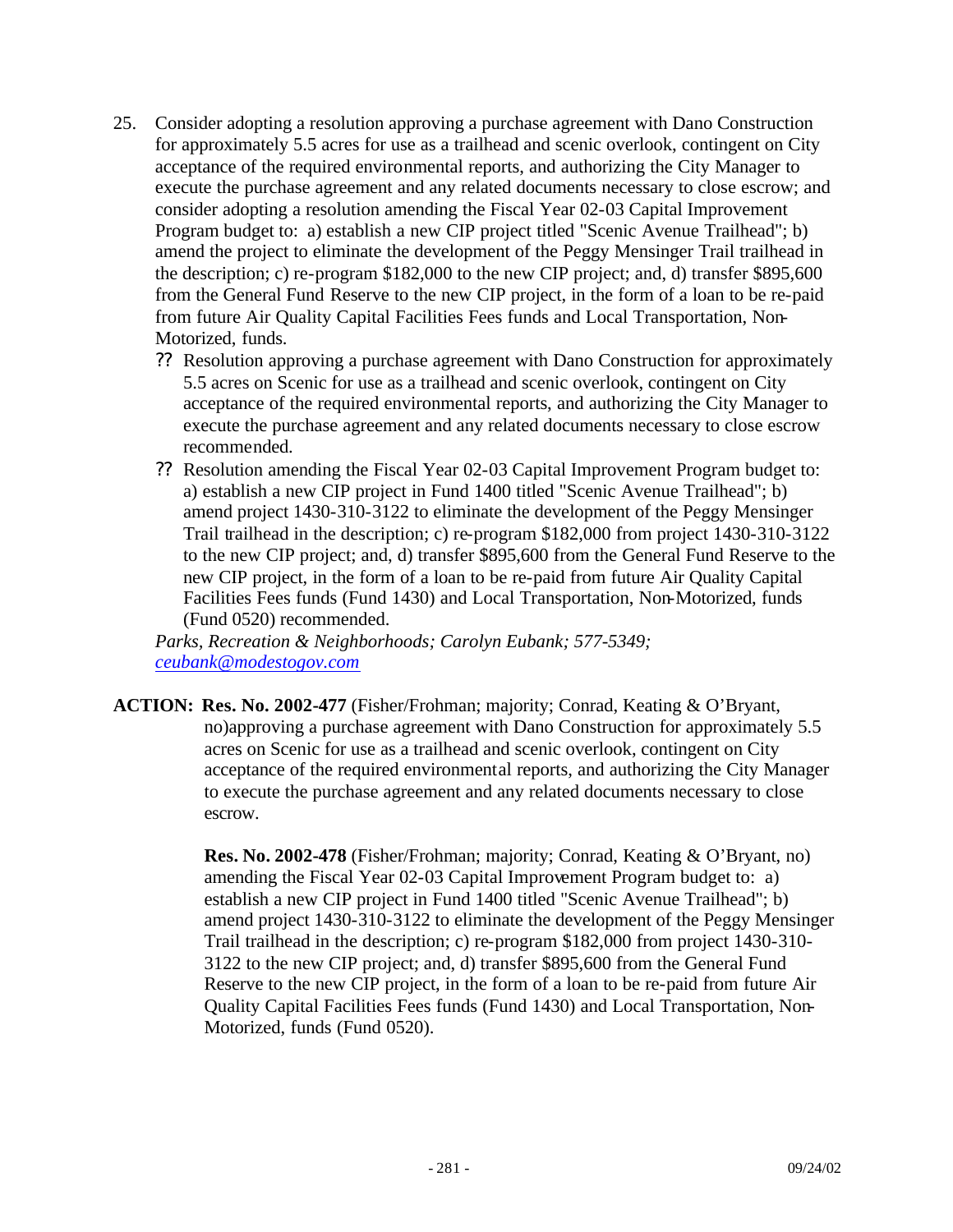### **MISCELLANEOUS**

#### Appointments

- 26. Consider appointment of Youth Commissioners.
	- ?? Resolution approving appointment of the following Youth Commissioners recommended:

Beyer High—Daniel Thompson, Junior Central Catholic—Joseph Speaker, Junior Davis High—Jennica Dinnell, Junior Downey High—Jerad Prasad, Junior Johansen High—Jesse Dashe, Junior Modesto High—Okon Harris, Junior Modesto Christian—Connor Pearce, Junior *Parks, Recreation & Neighborhoods; Jennifer Brinar, 571-5897, jbrinar@modestogov.com*

**ACTION: Res. No. 2002-479** (Fisher/Frohman; unan.) approving appointment of Youth Commissioners.

27. Consider appointing two Councilmembers to the Ad Hoc Housing Element Advisory Committee. ??Resolution approving Councilmembers appointments to the Ad Hoc Housing Element Advisory Committee recommended. *Community & Economic Development; Patrick Kelly, 577-5283, pkelly@modestogov.com*

**ACTION: Res. No. 2002-480** (Sabatino/O'Bryant; unan.) approving the appointments of Councilmembers Fisher and Jackman to the Ad Hoc Housing Element Advisory Committee.

# **MATTERS TOO LATE FOR THE AGENDA**

None.

# **ADJOURNMENT**

This meeting adjourned at 9:51 p.m.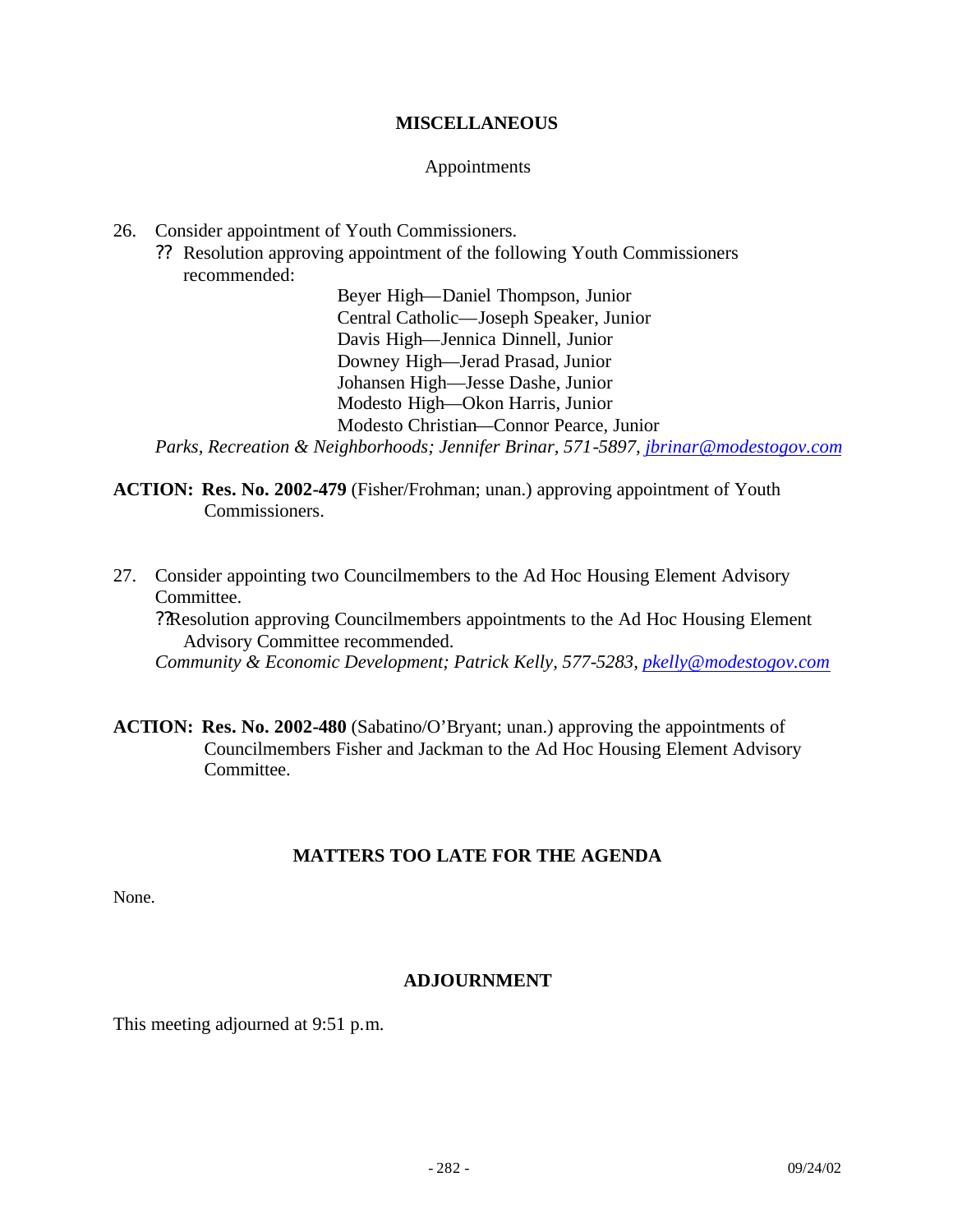# **CLOSED SESSION**

*All Closed Session Items were heard prior to the Council Meeting.*

#### **CONFERENCE WITH LABOR NEGOTIATOR:**

(Pursuant to Section 54957.6 of the Government Code)

| <b>Agency Negotiators:</b>     | Jack R. Crist, City Manager<br>Robin Renwick, Personnel Director                                                                        |
|--------------------------------|-----------------------------------------------------------------------------------------------------------------------------------------|
| <b>Employee Organizations:</b> | <b>Modesto Police Officers Association</b><br><b>Modesto Police Management Association</b><br><b>Unrepresented Management Employees</b> |

# *CONFERENCE WITH REAL PROPERTY NEGOTIATOR* (Pursuant to Section 54956.8 of the Government Code)

| <b>Property:</b>            | Purchase, sale or lease of real property located on the east side<br>of Graphics Drive between Kansas Avenue and Woodland<br>Avenue, in the City of Modesto, County of Stanislaus,<br>California. |
|-----------------------------|---------------------------------------------------------------------------------------------------------------------------------------------------------------------------------------------------|
|                             | APN: 029-1313                                                                                                                                                                                     |
|                             | FMC Corporation, Owner                                                                                                                                                                            |
| <b>Negotiating Parties:</b> | For Redevelopment Agency of the City of Modesto:                                                                                                                                                  |
|                             | Linda Boston, Business Development Manager<br>Jack R. Crist, Executive Director                                                                                                                   |
|                             | Cedrick Jones of FMC Corporation, for Owner                                                                                                                                                       |
| <b>Under Negotiation:</b>   | Price and terms of payment for property to be acquired                                                                                                                                            |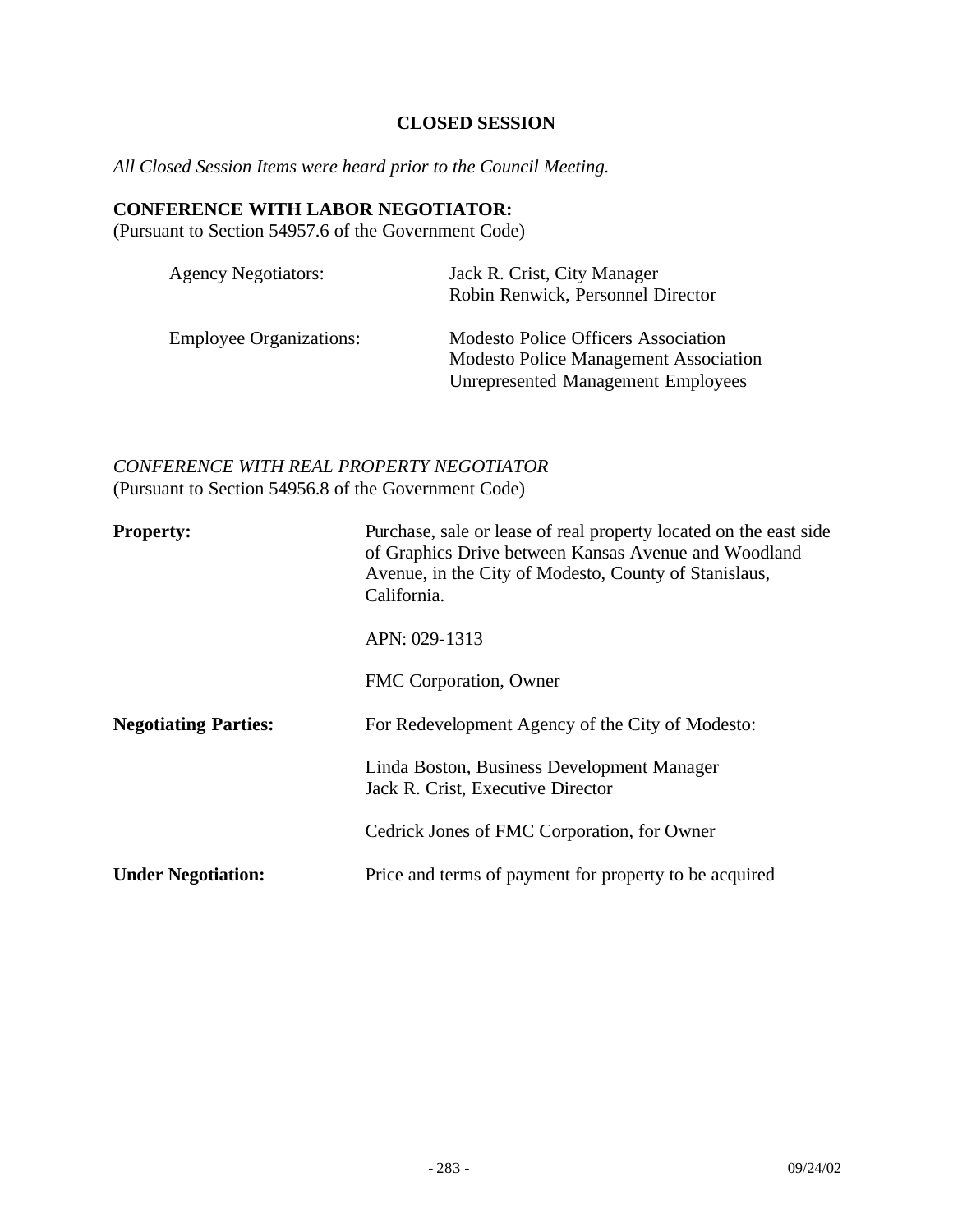# MINUTES Tuesday, October 1, 2002, at 5:30 p.m.

Roll Call – Present: Councilmembers Conrad, Fisher, Frohman, O'Bryant, Mayor Sabatino Absent: Jackman, Keating Pledge of Allegiance to the Flag Invocation: Layman Bill Witzke

City Clerk's Announcements: Item 9 removed from Consent Item 17 dropped and will be scheduled on the 11/15/02 agenda

Declaration of Conflicts of Interest: Fisher, Item 15

# **ACKNOWLEDGEMENTS AND PRESENTATIONS**

- ?? Boy Scout Troop 49 was introduced.
- 1. Presentation of proclamation for the Lights on After-School Program.

**ACTION:** Presentation made by Mayor Sabatino and Julie Hannon.

2. Presentation of proclamation naming October as "The Grapes of Wrath Month".

**ACTION:** Presentation was made by Mayor Sabatino.

3. Presentation of the new Fire Marshal, Mike Payton, by Interim Fire Chief Jim Miguel.

**ACTION:** Introduction of Mike Payton as the new Fire Marshal by Chief Miguel.

4. Trees for Tots III - Discussion of October  $12<sup>th</sup>$  event by city staff and the Greater Modesto Tree Foundation.

**ACTION:** Presentation made by Bill DuFrense and Wendy Ferache

5. Presentation of Certificate of Recognition to Travis Laughlin.

**ACTION:** Certificate presented by Mayor Sabatino.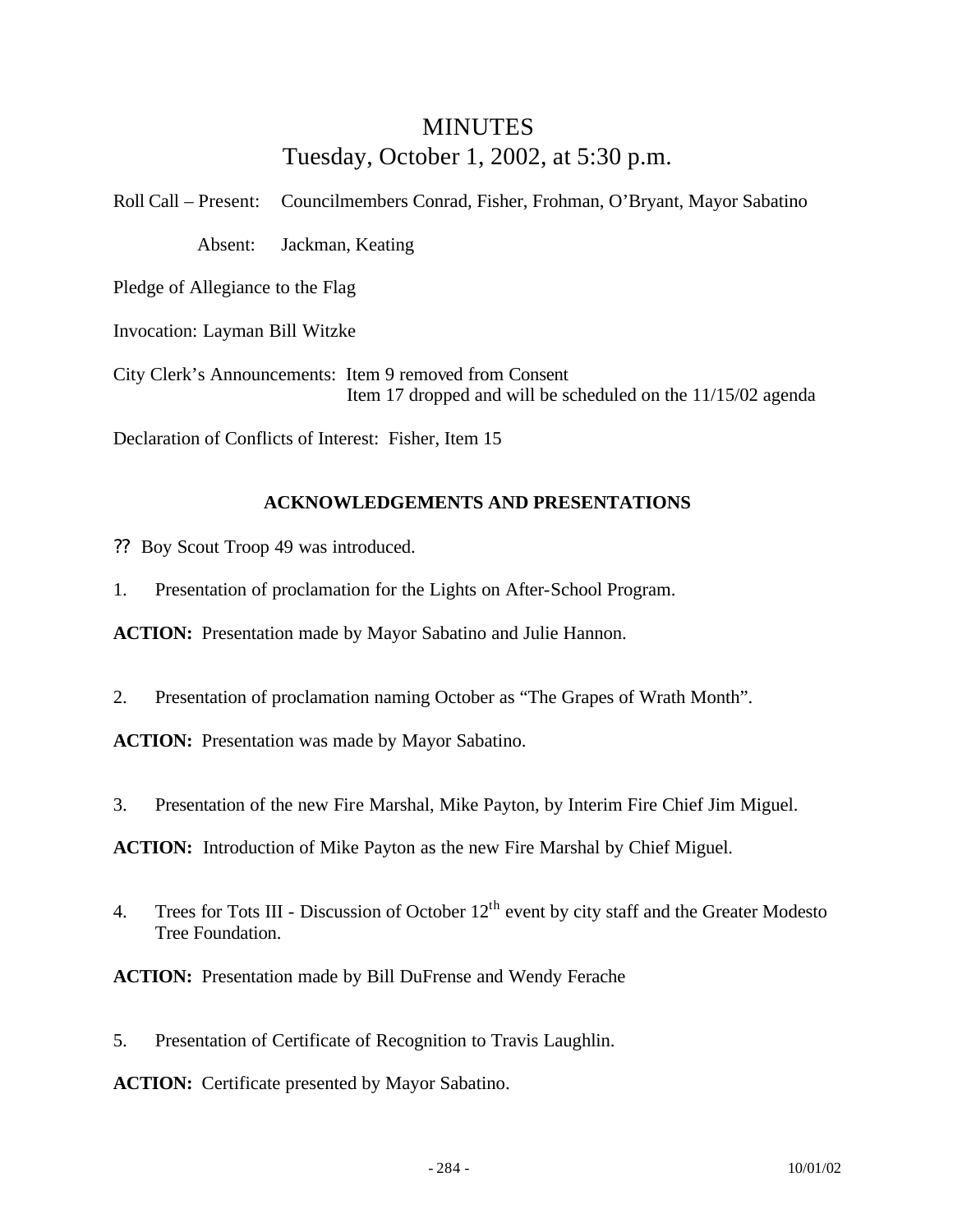# **ORAL COMMUNICATIONS**

- ?? Dale Williams requested to be contacted of the new staff member assigned to Angelita's Carniceria.
- ?? Emilio Vacca thanked the Council for supporting the Lights on After School Program.
- ?? Dick Dunlevy expressed his choice of Tim Fisher for Mayor.
- ?? Stan Cunningham thanked Council for supporting the Lights on After School Program.

# **COUNCIL COMMENTS & REPORTS**

6. At the request of Vice Mayor Conrad, discussion of the City's mil tax and specifically how it applies to the Independent Physicians Association.

**ACTION:** Item referred to the Finance Committee meeting of November 25, 2002.

**CONSENT ITEMS – ROLL CALL VOTE REQUIRED**: Items 7, 8,10 – 14 Items 9 & 15 removed from Consent

**ACTION Items 7, 8,10 - 14: Frohman/Fisher; unan.; Jackman & Keating, absent**

**ACTION Item 9: Fisher/Sabatino; majority, Frohman, no; Jackman & Keating, absent**

**ACTION Item 15: Frohman/Conrad; unan.; Jackman, Keating & Fisher, absent**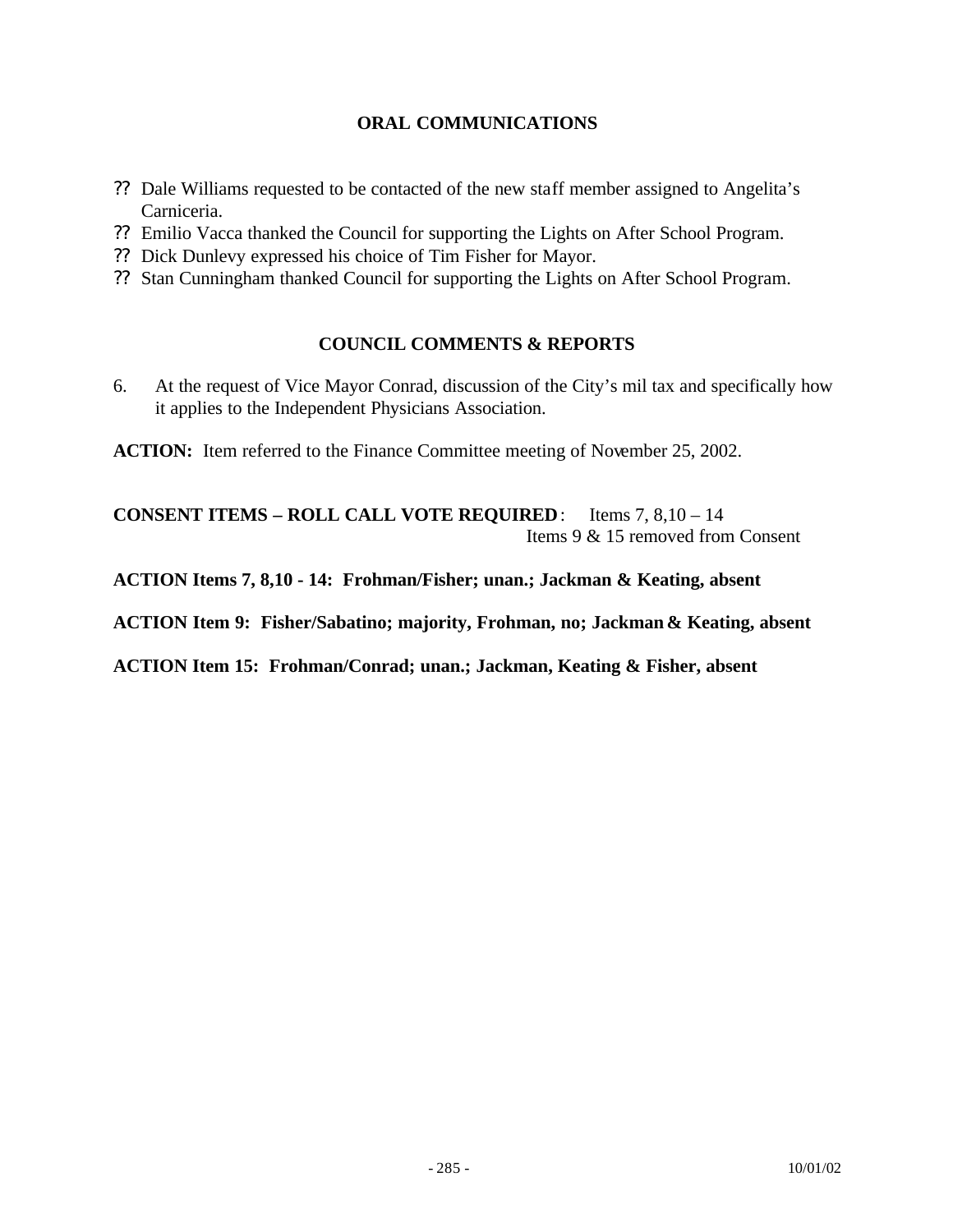#### **CONSENT ITEMS**

# **An item may be removed from consent and discussed at the request of an audience member or Councilmember.**

#### CONSENT

- 7. Approval of the minutes of the regular City Council meeting of September 24, 2002. (Motion approving recommended.) *Clerk; Rebecca Bartholomew, 577-5397, rbartholomew@modestogov.com*
- **ACTION:** By Motion (Frohman/Fisher; unan.; Jackman & Keating, absent) approved the minutes of September 24, 2002.

#### **CONSENT**

- 8. Consider authorizing the bid award for variable frequency drives (VFD's) to Wesco Distribution for an annual cost of \$69,130.00 and authorizing a three-year price agreement for \$207,390.00. VFD's are used to stabilize water pressure within the City's water system. Funds are budgeted.
	- ?? Resolution authorizing the bid award for variable frequency drives (VFD's) to Wesco Distribution for an annual cost of \$69,130.00 and authorizing a three-year price agreement for \$207,390.00 recommended.

*Finance; Lori Martinez, 572-9660, lmartinez@modestogov.com*

**ACTION: Res. No. 2002-481** (Frohman/Fisher; unan.; Jackman & Keating, absent authorizing the bid award for variable frequency drives (VFD's) to Wesco Distribution for an annual cost of \$69,130.00 and authorizing a three-year price agreement for \$207,390.00

#### REMOVED FROM CONSENT

- 9. Consider authorizing the Purchasing Supervisor to purchase seventeen used sedan vehicles at wholesale auction for an estimated cost of \$272,000.00. Funds are budgeted.
	- ?? Resolution authorizing the Purchasing Supervisor to purchase seventeen used sedan vehicles at wholesale auction for an estimated cost of \$272,000.00 recommended. *Finance; Tom Reddie, 577-5406, treddie@modestogov.com*
- **ACTION: Res. No. 2002-482** (Fisher/Sabatino; majority; Frohman, no; Jackman & Keating, absent) authorizing the Purchasing Supervisor to purchase seventeen used sedan vehicles at wholesale auction for an estimated cost of \$272,000.00.

#### CONSENT

- 10. Consider authorizing the Purchasing Supervisor to purchase two Combination Sewer and Storm Drain Cleaners from Municipal Maintenance Equipment for a cost of \$464,832.82 and three Broom Sweepers from Ricker Machinery for a cost of \$504,222.26. The total cost is \$969,055.08; Funds are budgeted.
	- ?? Resolution authorizing the Purchasing Supervisor to purchase two VAC-CON Combination Sewer and Storm Drain Cleaners from Municipal Maintenance Equipment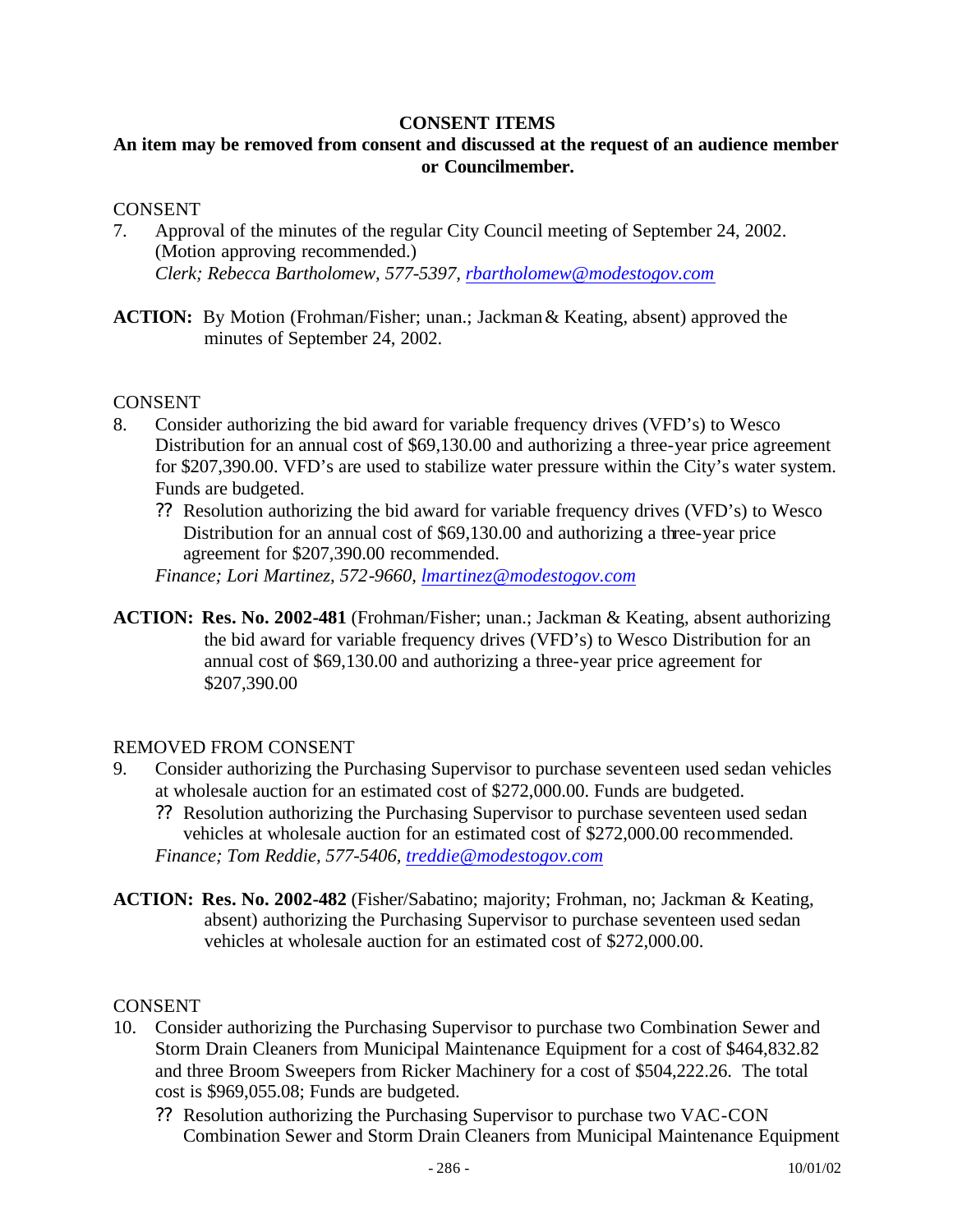for a cost of \$464,832.82 and three Eligin Eagle F. Series Broom Sweepers from Ricker Machinery for a cost of \$504,222.26 recommended. The total cost is \$969,055.08. *Finance; Tom Reddie, 577-5406, treddie@modestogov.com*

**ACTION: Res. No. 2002-483** (Frohman/Fisher; unan.; Jackman & Keating, absent) authorizing the Purchasing Supervisor to purchase two VAC-CON Combination Sewer and Storm Drain Cleaners from Municipal Maintenance Equipment for a cost of \$464,832.82 and three Eligin Eagle F. Series Broom Sweepers from Ricker Machinery for a cost of \$504,222.26.

# **CONSENT**

- 11. Consider funding a portion of a contract with Modesto Peace Life Center and Dr. Mae Jemison, in the amount of \$5,000, for the keynote speaker for the celebration of the 2003 Martin Luther King, Jr. holiday. Funds are budgeted.
	- ?? Resolution affirming commitment to fund a portion of a contract, in the amount of \$5,000, for the keynote speaker for the celebration of 2003 Martin Luther King, Jr. holiday.

*Parks, Recreation & Neighborhoods; Julie Hannon; 577-5417, jhannon@modestogov.com*

**ACTION: Res. No. 2002-484** (Frohman/Fisher; unan.; Jackman & Keating, absent) affirming commitment to fund a portion of a contract, in the amount of \$5,000, for the keynote speaker for the celebration of 2003 Martin Luther King, Jr. holiday.

# **CONSENT**

- 12. Consider granting permission for Betty Forbes, daughter of Laverne Shipman, and her extended family to remain in the home at 1920 Somerset Drive without legal action and authorizing staff to notify Ms. Forbes in writing that the Emergency Home Repair Loan made to Mrs. Shipman will be reviewed upon the loan's maturity, December 20, 2004.
	- ?? Resolution granting permission for Betty Forbes, daughter of Laverne Shipman, and her extended family to remain in the home at 1920 Somerset Drive without legal action and authorizing staff to notify Ms. Forbes in writing that the Emergency Home Repair Loan made to Mrs. Shipman will be reviewed upon the loan's maturity, December 20, 2004 recommended.

*Parks, Recreation & Neighborhoods; Julie Hannon; 577-5417, jhannon@modestogov.com*

**ACTION: Res. No. 2002-485** (Frohman/Fisher; unan.; Jackman & Keating, absent) granting permission for Betty Forbes, daughter of Laverne Shipman, and her extended family to remain in the home at 1920 Somerset Drive without legal action and authorizing staff to notify Ms. Forbes in writing that the Emergency Home Repair Loan made to Mrs. Shipman will be reviewed upon the loan's maturity, December 20, 2004.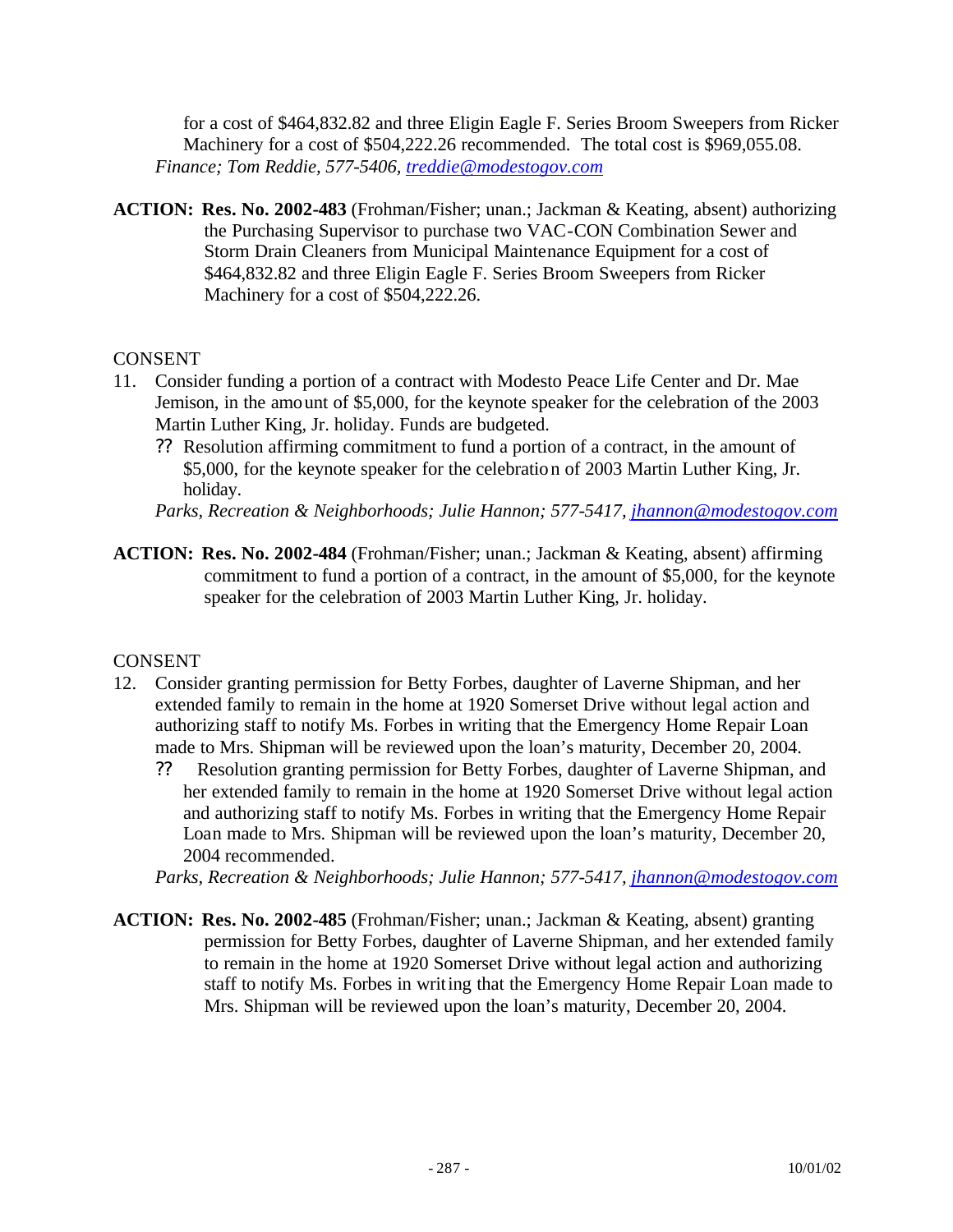#### CONSENT

- 13. Consider granting permission for Charles Tittle, son of Geneva Tittle to remain in the home at 417 Yosemite Avenue without legal action and authorizing staff to notify Mr. Tittle in writing, that the Housing Maintenance Program Loan made to Mrs. Tittle will be reviewed upon the loan's maturity, March 10, 2006.
	- ?? Resolution granting permission for Charles Tittle, son of Geneva Tittle to remain in the home at 417 Yosemite Avenue without legal action and authorizing staff to notify Mr. Tittle in writing, that the Housing Maintenance Program Loan made to Mrs. Tittle will be reviewed upon the loan's maturity, March 10, 2006 recommended.
	- *Parks, Recreation & Neighborhoods; Julie Hannon; 577-5417, jhannon@modestogov.com*
- **ACTION: Res. No. 2002-486** (Frohman/Fisher; unan.; Jackman & Keating, absent) granting permission for Charles Tittle, son of Geneva Tittle to remain in the home at 417 Yosemite Avenue without legal action and authorizing staff to notify Mr. Tittle in writing, that the Housing Maintenance Program Loan made to Mrs. Tittle will be reviewed upon the loan's maturity, March 10, 2006.

### CONSENT

- 14. Consider authorizing staff to solicit RFQ's for the acquisition and implementation of the Day Facility for homeless individuals in Modesto, and consider amending the operating budget to establish a new project titled Homeless Day Facility, and to appropriate funding to the project.
	- ?? Resolution authorizing staff to solicit RFQ's for the acquisition and implementation of the Day Facility for homeless individuals in Modesto recommended.
	- ?? Resolution amending the operating budget to establish a new project in Fund 1130 titled Homeless Day Facility, and to appropriate funding to the project recommended. *Parks, Recreation & Neighborhoods; Carol Harris, 577-5310, caharris@modestogov.com*
- **ACTION: Res. No. 2002-487** (Frohman/Fisher; unan.; Jackman & Keating, absent) authorizing staff to solicit RFQ's for the acquisition and implementation of the Day Facility for homeless individuals in Modesto

**Res. No. 2002-488** (Frohman/Fisher; unan.; Jackman & Keating, absent) amending the operating budget to establish a new project in Fund 1130 titled Homeless Day Facility, and to appropriate funding to the project

#### *Fisher absent due to conflict of interest*

- 15. Consider approving the Housing Authority of the County of Stanislaus as the firm to develop an affordable housing development in Village 1. There is \$245,000 available HOME funds earmarked for this project.
	- ?? Resolution approving the Housing Authority of the County of Stanislaus as the firm to develop an affordable housing development in Village 1 recommended.

*Parks, Recreation & Neighborhoods; Carol Harris, 577-5310, caharris@modestogov.com*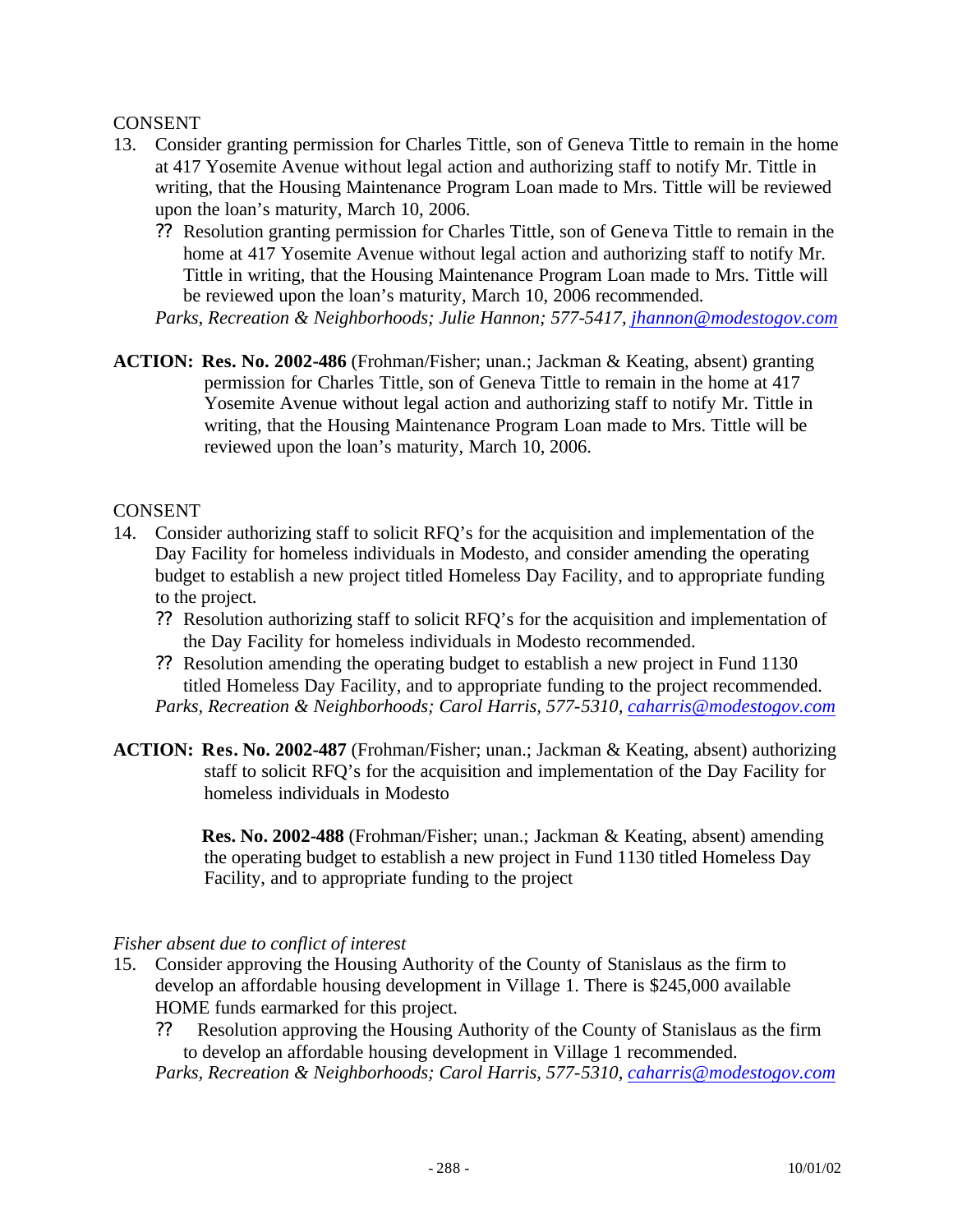**ACTION: Res. No. 2002-489** (Frohman/Conrad; unan.; Fisher, Jackman & Keating, absent) approving the Housing Authority of the County of Stanislaus as the firm to develop an affordable housing development in Village 1.

#### **WRITTEN COMMUNICATIONS**

- 16. Letter from Robin Baptiste regarding a group home at 1405 Suzanne Ave.
- **ACTION:** Item was referred to the City Manager and the Safety & Communities Committee if necessary.

#### **UNFINISHED BUSINESS**

*Item was continued to November 5, 1001.*

- 17. Consider submitting Farmland Stabilization Initiative to the voters.
	- ?? Resolution submitting the Farmland Stabilization Initiative to the qualified electors of the City of Modesto at the next regular municipal election recommended.
	- ?? Resolution transmitting a copy of the proposed Farmland Initiative to the City Attorney for an impartial analysis recommended.
	- ?? Resolution authorizing the members of the City Council, or any of them, to file written arguments in favor of or in opposition to the farmland Stabilization Initiative recommended.
	- ?? Resolution determining that the action of placing the Farmland Stabilization Initiative before the voters is within the scope of the Master Environmental Impact Report (SCH No. 92052017) recommended.

*City Attorney; Mike Milich, 577-5284, mmlich@modestogov.com*

**ACTION:** Item was continued to November 5, 2002.

#### **MATTERS TOO LATE FOR THE AGENDA**

None.

#### **ADJOURNMENT**

This meeting adjourned at 7:00 p.m.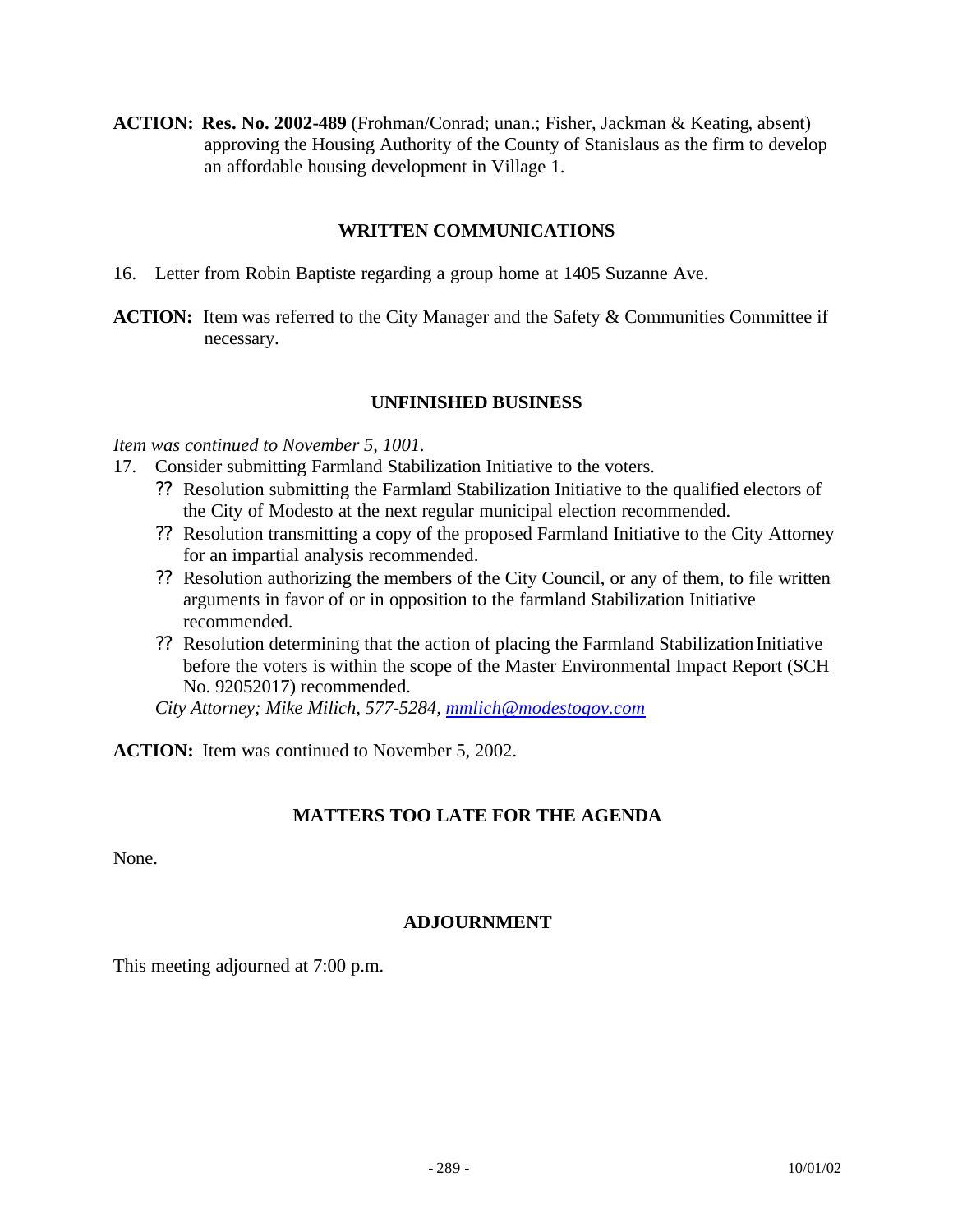## **CLOSED SESSION**

*The Closed Session Item was heard prior to the Council meeting:*

## **CONFERENCE WITH LABOR NEGOTIATOR:**

(Pursuant to Section 54957.6 of the Government Code)

| <b>Agency Negotiators:</b> | Jack R. Crist, City Manager<br>Robin Renwick, Personnel Director |
|----------------------------|------------------------------------------------------------------|
|                            |                                                                  |

Employee Organizations: Modesto City Employees Association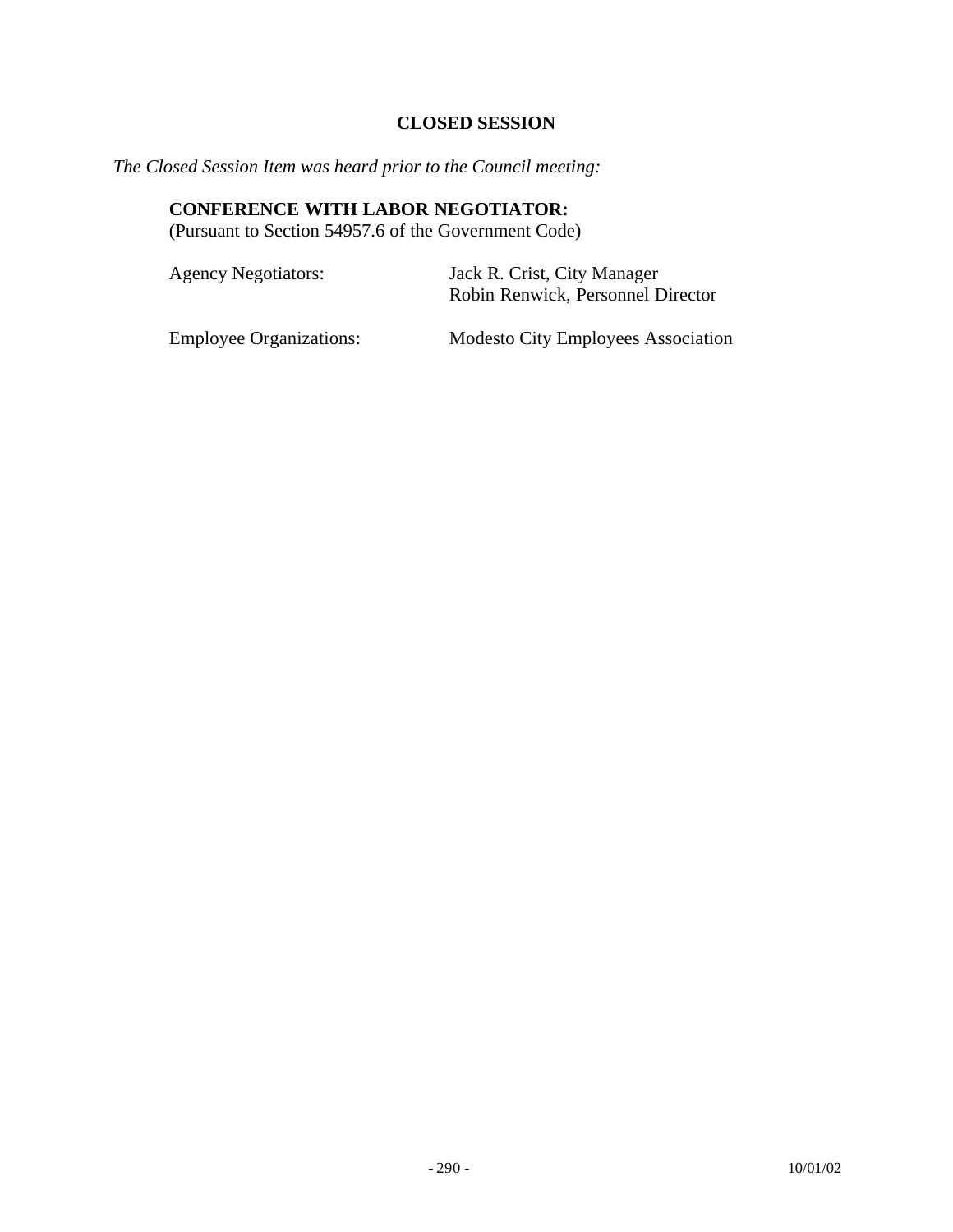# **MINUTES Tuesday, October 8, 2002, at 5:30 p.m.**

Roll Call – Present: Councilmembers Conrad, Fisher, Frohman, Keating, O'Bryant, Mayor Sabatino

Absent: Jackman

Pledge of Allegiance to the Flag

Invocation: Pastor Wayne Bridegroom, Central Baptist Church

City Clerk's Announcements: None

Declaration of Conflicts of Interest: None

#### **ACKNOWLEDGEMENTS AND PRESENTATIONS**

1. Presentation of a Certificate by Acting Fire Chief Jim Miguel to Shannon Slamon for her participation in the saving of a child from drowning on July 13, 2002.

**ACTION:** Presentation made by Acting Fire Chief Jim Miguel.

#### **ORAL COMMUNICATIONS**

- ?? Dale Williams commented on a dumpsite on East Coolidge behind Modesto Imaging Center.
- ?? Kathy Halsey from Pacific Bell shared information regarding Pacific Bell service to the Council.
- ?? Tim Spence, Village One resident, expressed concern with an affordable housing development in Village One and the amount of traffic on Roselle.
	- o Brad Kilger, Director of CED, offered to respond to Mr. Spence's concerns.

#### **COUNCIL COMMENTS & REPORTS**

- 2. At the request of Vice Mayor Conrad, consider canceling the November 5, 2002 City Council meeting and scheduling a special City Council meeting on November 6, 2002.
- **ACTION: Res. No. 2002-490** (Conrad/Fisher; unan.; Jackman, absent) canceling the November 5, 2002 Council meeting and scheduling a special meeting on Wednesday, November 6, 2002.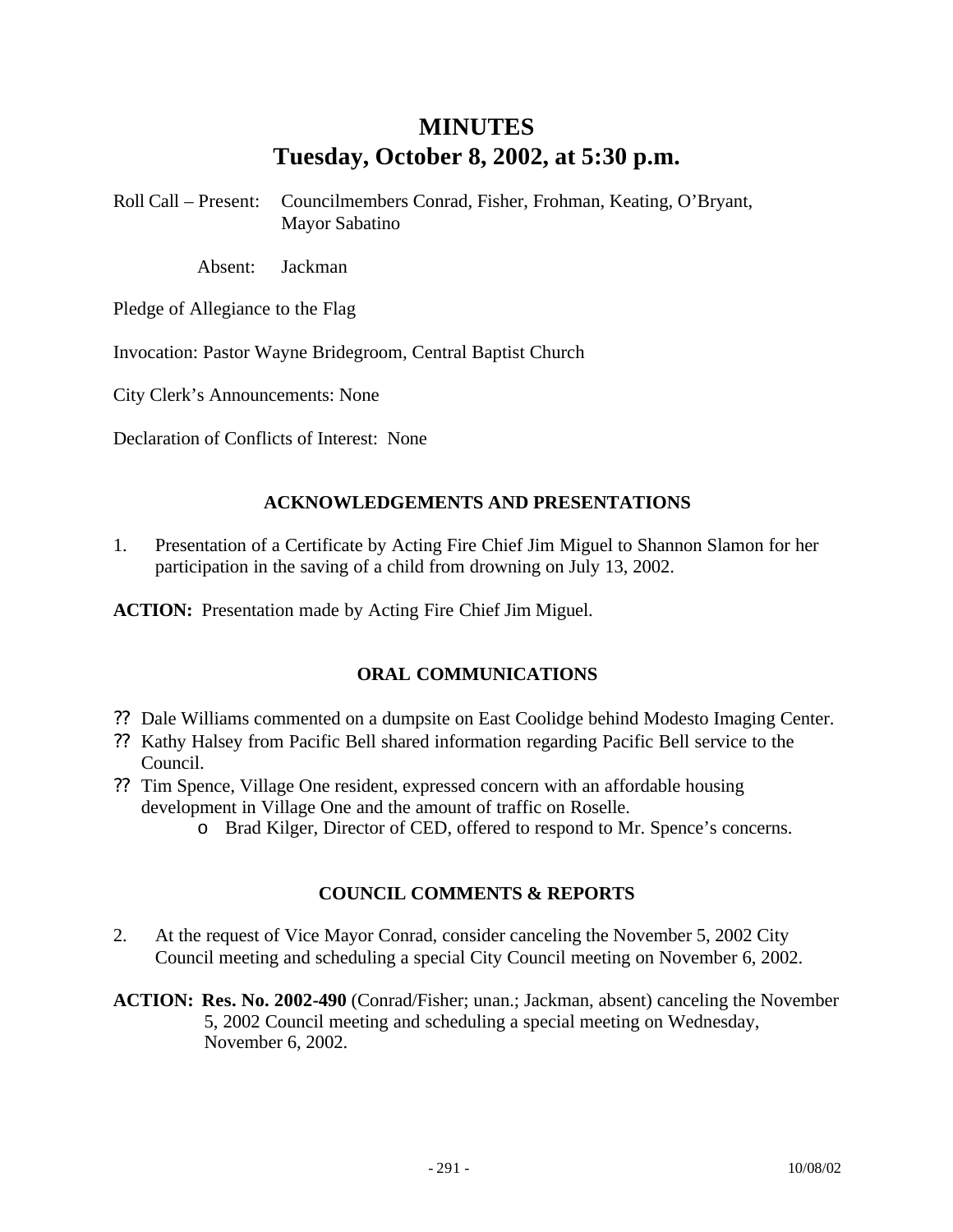- 2A. At the request of Mayor Sabatino, consider adopting an ordinance requiring the disclosure of all financial interests in land use projects that come before the City Council for approval.
- **ACTION:** At the request of Mayor Sabatino, this item was continued to a future meeting.
- ?? Mayor Sabatino commented on the letter received from Attorney Roger Brown regarding financial disclosure issues.

#### **CONSENT ITEMS – ROLL CALL VOTE REQUIRED**: Items 3 through 10

#### **ACTION Items 3-10: Fisher/Conrad; unan.; Jackman, absent**

#### **CONSENT ITEMS**

### **An item may be removed from consent and discussed at the request of an audience member or Councilmember.**

#### CONSENT

- 3. Approval of the minutes of the regular City Council meeting of October 1, 2002. (Motion approving recommended.) *Clerk; Rebecca Bartholomew, 577-5397, rbartholomew@modestogov.com*
- **ACTION:** By Motion (Fisher/Conrad; unan.; Jackman, absent) approved the minutes of October 1, 2002.

#### **CONSENT**

- 4. Consider authorizing staff to solicit a Request for Proposals (RFPs) for car rental services at Modesto City-County Airport.
- ?? Resolution authorizing staff to solicit a Request for Proposals (RFPs) for car rental services at Modesto City-County Airport recommended. *Engineering & Transportation; Howard Cook, 577-5318, hcook@modestogov.com*
- **ACTION: Res. No. 2002-491** (Fisher/Conrad; unan.; Jackman, absent) authorizing staff to solicit a Request for Proposals (RFPs) for car rental services at Modesto City-County Airport.

#### **CONSENT**

- 5. Consider the addition of one bus to Modesto Area Express (MAX) Route 25, effective January 2003 at an operating cost of approximately \$191,000 annually.
	- ?? Resolution approving the addition of one bus to Modesto Area Express (MAX) Route 25, effective January 2003 at an operating cost of approximately \$191,000 annually recommended.

*Engineering & Transportation; Fred Cavanah, 577-5295, fcavanah@modestogov.com*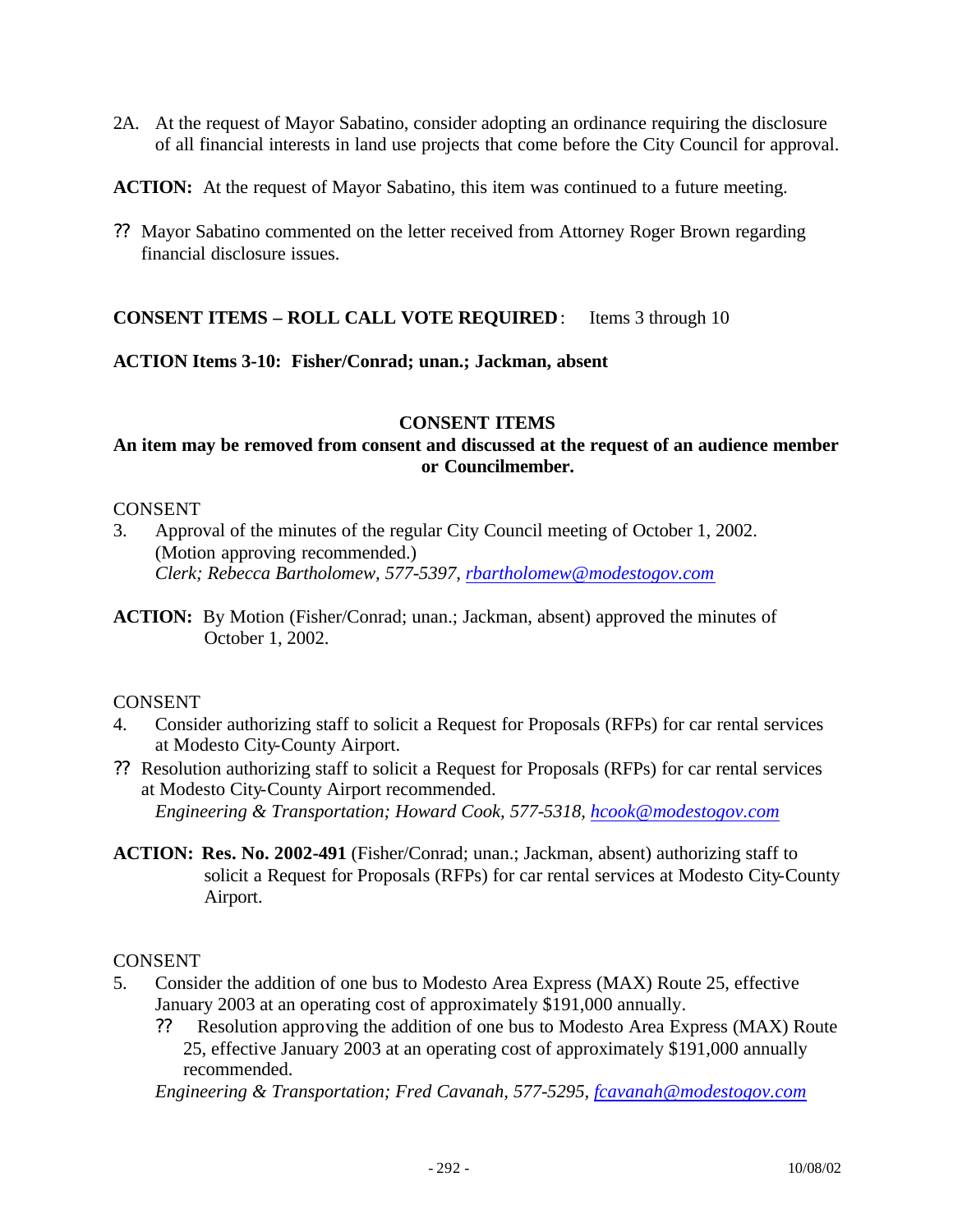**ACTION: Res. No. 2002-492** (Fisher/Conrad; unan.; Jackman, absent) approving the addition of one bus to Modesto Area Express (MAX) Route 25, effective January 2003 at an operating cost of approximately \$191,000 annually.

## CONSENT

- 6. Consider increasing the Engineering & Transportation Director's authority to issue change orders on the "Renovation of Existing Police Headquarters Building – Bid Package No. 3" project by \$85,000 for telephone and data cable installation.
	- ?? Resolution authorizing increasing the Engineering & Transportation Director's authority to issue change orders on the "Renovation of Existing Police Headquarters Building – Bid Package No. 3" project by \$85,000 for telephone and data cable installation recommended.

*Engineering & Transportation; Robert Snell, 577-5452, rsnell@modestogov.com*

**ACTION: Res. No. 2002-493** (Fisher/Conrad; unan.; Jackman, absent) authorizing increasing the Engineering & Transportation Director's authority to issue change orders on the "Renovation of Existing Police Headquarters Building – Bid Package No. 3" project by \$85,000 for telephone and data cable installation.

## CONSENT

- 7. Consider accepting the work for the "New Police Headquarters Building Bid Package No. 2" as substantially complete, and authorize the City Clerk to file a Notice of Completion.
	- ?? Resolution accepting the work for the "New Police Headquarters Building Bid Package No. 2" as substantially complete, and authorize the City Clerk to file a Notice of Completion recommended.

*Engineering & Transportation; Robert Snell, 577-5452, rsnell@modestogov.com*

**ACTION: Res. No. 2002-494** (Fisher/Conrad; unan.; Jackman, absent) accepting the work for the "New Police Headquarters Building – Bid Package No. 2" as substantially complete, and authorize the City Clerk to file a Notice of Completion.

## CONSENT

- 8. Consider awarding a professional services contract to MBIA MuniServices Company to provide a utility users tax/franchise fee audit, compliance and revenue protection program on a fixed-fee basis changing current contact from a contingency fee basis. No immediate fiscal impact due to a credit of approximately \$175,000 for fees paid in previous years.
	- ?? Resolution awarding a professional services contract to MBIA MuniServices Company to provide a utility users tax/franchise fee audit, compliance and revenue protection program on a fixed-fee basis changing current contact from a contingency fee basis recommended.

*Finance; Patrick Samsell, 577-5369, psmasell@modestogov.com*

**ACTION: Res. No. 2002-495** (Fisher/Conrad; unan.; Jackman, absent) awarding a professional services contract to MBIA MuniServices Company to provide a utility users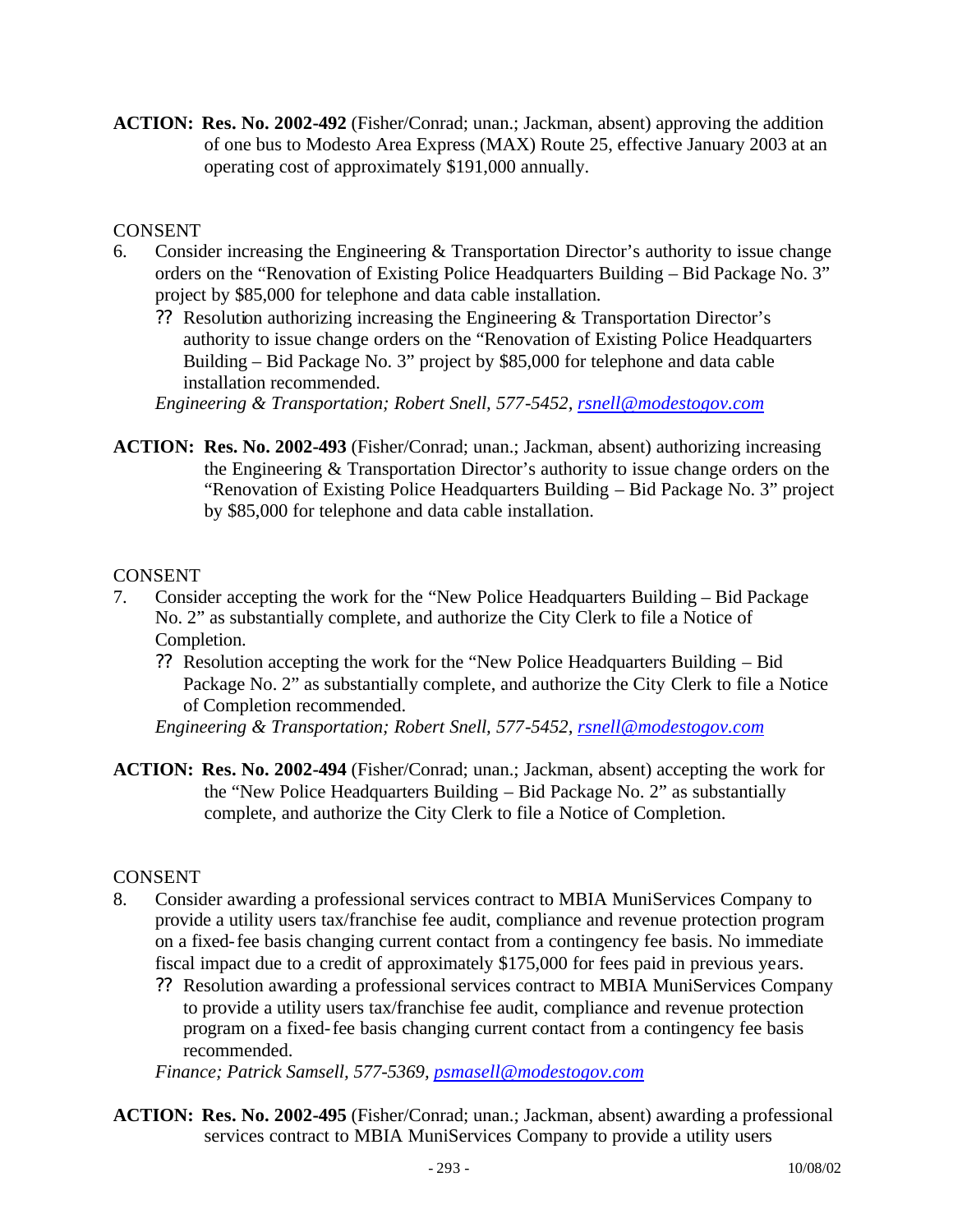tax/franchise fee audit, compliance and revenue protection program on a fixed-fee basis changing current contact from a contingency fee basis.

#### **CONSENT**

9. Consider the Strategic Plan-Based Performance Measures for Parks, Recreation & Neighborhoods, and for the Police Department.

??Resolution approving the new Strategic Plan-Based Performance Measures for Parks, Recreation & Neighborhoods, and for the Police Department recommended. *City Manager; Jana Coons, 571-5580, jcoons@modestogov.com*

**ACTION: Res. No. 2002-496** (Fisher/Conrad; unan.; Jackman, absent)approving the new Strategic Plan-Based Performance Measures for Parks, Recreation & Neighborhoods, and for the Police Department

#### CONSENT

- 10. Consider transfer of funds for the purchase of five Police Canines. ??Resolution amending the 2002/2003 budget, estimating revenue of \$26,075 from Asset Forfeitures to fund the purchase of five police canines and associated costs. *Police; Gene Balentine, 572-9505, balentineg@modestopd.com*
- **ACTION: Res. No. 2002-497** (Fisher/Conrad; unan.; Jackman, absent) amending the 2002/2003 budget, estimating revenue of \$26,075 from Asset Forfeitures to fund the purchase of five police canines and associated costs.

## **UNFINISHED BUSINESS**

*Mayor Sabatino absent due to Conflict of Interest.*

- 11. Consider Parking Covenant Agreement guaranteeing public access to and use of a minimum of 44 parking spaces within the proposed Stanislaus County parking garage on  $12<sup>th</sup>$  Street, between H and I Streets.
	- ?? Resolution approving a Parking Covenant Agreement guaranteeing public access to and use of a minimum of 44 parking spaces within the proposed Stanislaus County parking garage on 12<sup>th</sup> Street, between H and I Streets recommended.

*Community & Economic Development; Linda Boston, 571-5179, lboston@modestogov.com*

**ACTION: Res. No. 2002-498** (Fisher/Frohman; unan.; Jackman & Sabatino, absent) approving a Parking Covenant Agreement guaranteeing public access to and use of a minimum of 44 parking spaces within the proposed Stanislaus County parking garage on  $12<sup>th</sup>$ Street, between H and I Streets.

#### **NEW BUSINESS**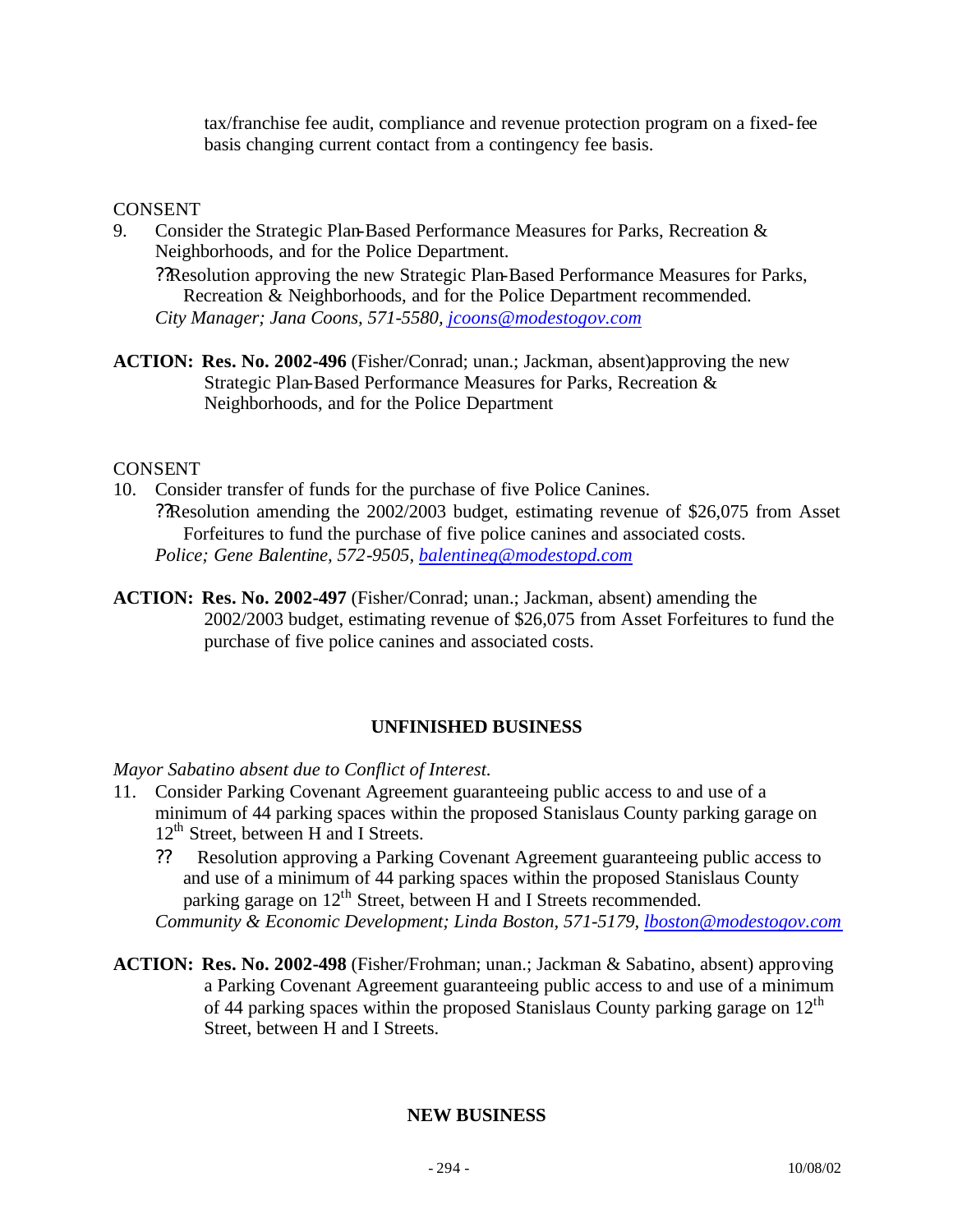- 12. Consider authorizing staff to solicit proposals for a five-year contract to operate the Modesto Area Dial-A-Ride (MADAR) system and authorizing staff to combine the MADAR procurement with the City of Ceres and County of Stanislaus transit operations contract procurements; Consider amending the existing Dial-A-Ride agreement with Storer Transit Systems to extend agreement by two weeks; and Consider appointing a member of the City Council to observe the proposer interview and evaluation panel meeting(s).
	- ?? Resolution authorizing staff to solicit proposals for a five-year contract to operate the Modesto Area Dial-A-Ride (MADAR) system and authorizing staff to combine the MADAR procurement with the City of Ceres and County of Stanislaus transit operations contract procurements recommended.
	- ?? Resolution amending the existing Dial-A-Ride agreement with Storer Transit Systems to extend agreement by two weeks recommended.
	- ?? Resolution appointing a member of the City Council to observe the proposer interview and evaluation panel meeting(s) recommended.

*Engineering & Transportation; Fred Cavanah, 577-5295, fcavanah@modestogov.com*

**ACTION: Res. No. 2002-499** (Frohman/Fisher; unan.; Jackman, absent) authorizing staff to solicit proposals for a five-year contract to operate the Modesto Area Dial-A-Ride (MADAR) system and authorizing staff to combine the MADAR procurement with the City of Ceres and County of Stanislaus transit operations contract procurements.

> **Res. No. 2002-500** (Frohman/Fisher; unan.; Jackman, absent) amending the existing Dial-A-Ride agreement with Storer Transit Systems to extend agreement by two weeks

> **Res. No. 2002-501** (Frohman/Fisher; unan.; Jackman, absent) appointing a member of the City Council and a citizen to observe the proposer interview and evaluation panel meeting(s).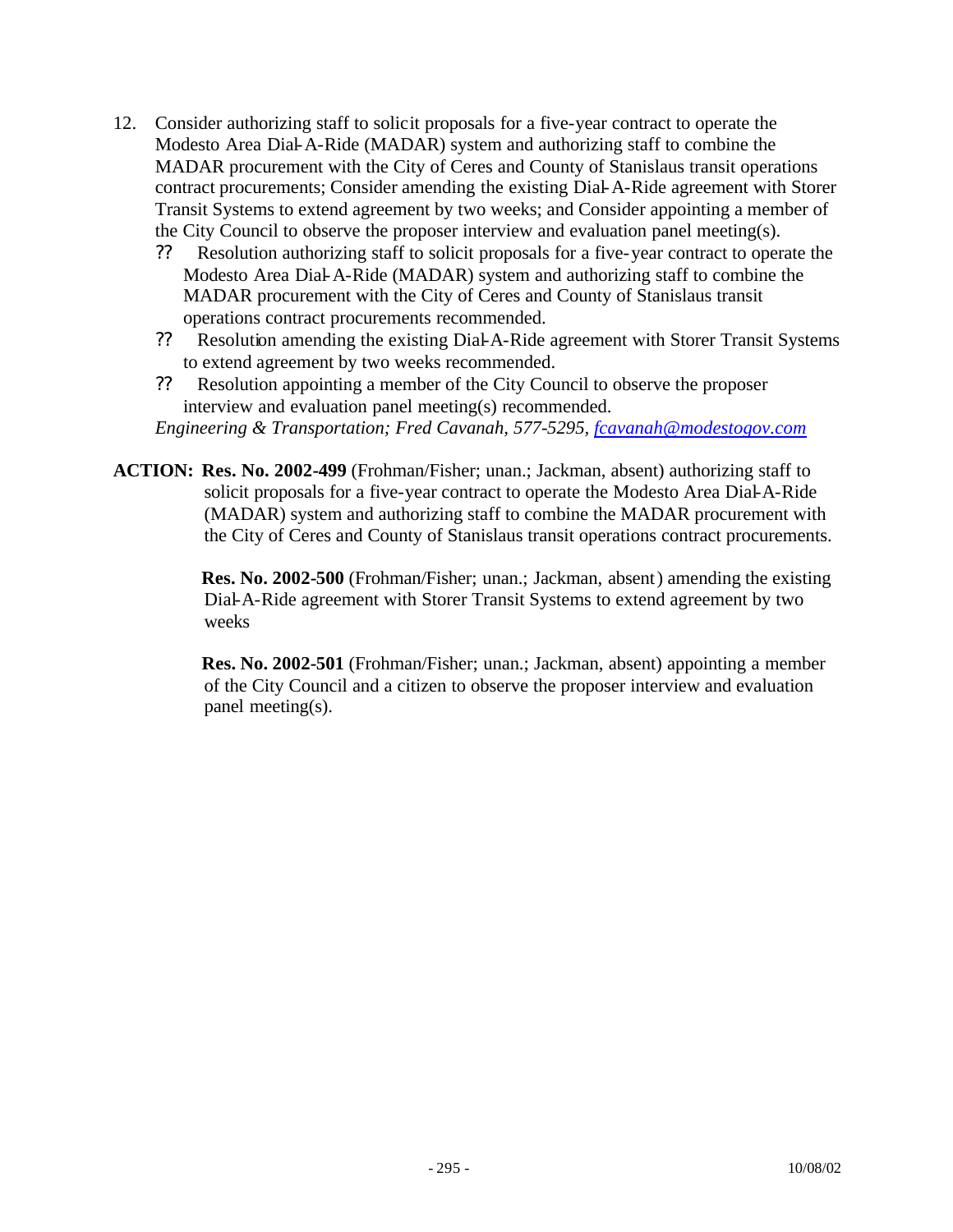- 13. Consider authorizing staff to proceed with a Request for Proposals for red light cameras for use at major intersections in the City of Modesto at no cost to City.
	- ?? Resolution authorizing staff to proceed with a Reque st for Proposals for red light cameras for use at major intersections in the City of Modesto recommended. *Police Department; Joel Broumas, 572-9821, broumasj@modestopd.com*
- **ACTION: Res. No. 2002-502** (O'Bryant/Keating; unan.; Jackman, absent) authorizing staff to proceed with a Request for Proposals for red light cameras for use at major intersections in the City of Modesto with Councilmember Keating being appointed to work with staff to develop the Request for Proposals.

## **MATTERS TOO LATE FOR THE AGENDA**

None.

#### **ADJOURNMENT**

This meeting adjourned at 7:25 p.m.

#### **CLOSED SESSION**

#### **CONFERENCE WITH LABOR NEGOTIATOR:**

(Pursuant to Section 54957.6 of the Government Code)

| <b>Agency Negotiators:</b> | Jack R. Crist, City Manager       |
|----------------------------|-----------------------------------|
|                            | Robin Renwick, Personnel Director |

Employee Organization: Modesto Confidential and Management Association (MCMA)

*The City Attorney returned at 8:25 p.m to report that no action was taken on the above item.*

*The following closed session items were heard prior to the meeting:*

#### **CONFERENCE WITH LEGAL COUNSEL – EXISTING LITIGATION:** (Pursuant to Section 54956.9(a) of the Government Code)

Name of case: Terri Johnson-Davis v. City of Modesto, Liberty Property Management, Lauren Baltz, and Does 1 to 100 – Stanislaus County Superior Court Case No. 293348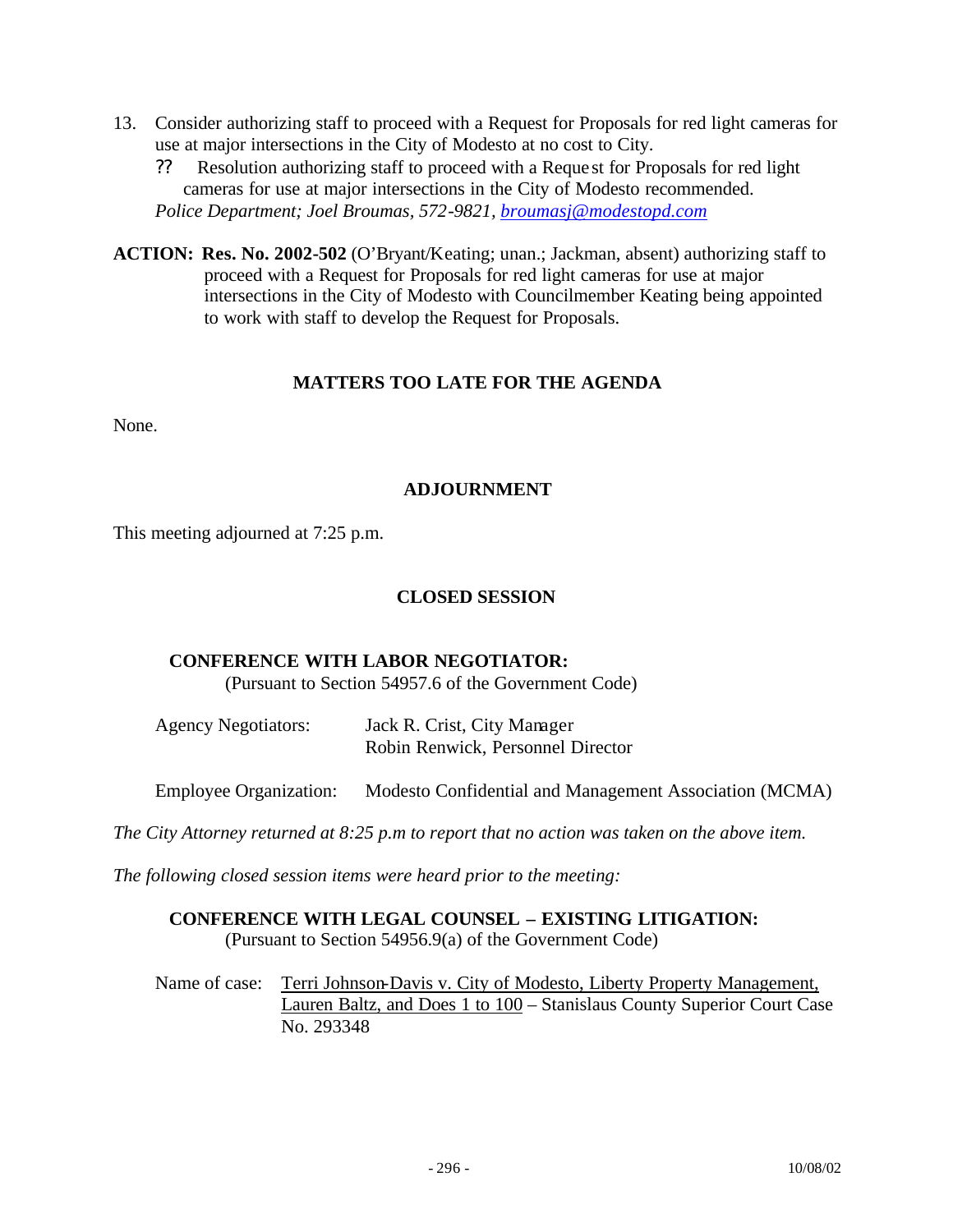#### **CONFERENCE WITH LEGAL COUNSEL – EXISTING LITIGATION:**

(Pursuant to Section 54956.9(a) of the Government Code)

- Name of case: City of Modesto v. National Medical Inc., et al. Stanislaus County Superior Court Case No. 292944
- Name of case: City of Modesto v. John B. LaRocco; Carol Mosconi, Real Party in Interest. Stanislaus County Superior Court Case No. 312381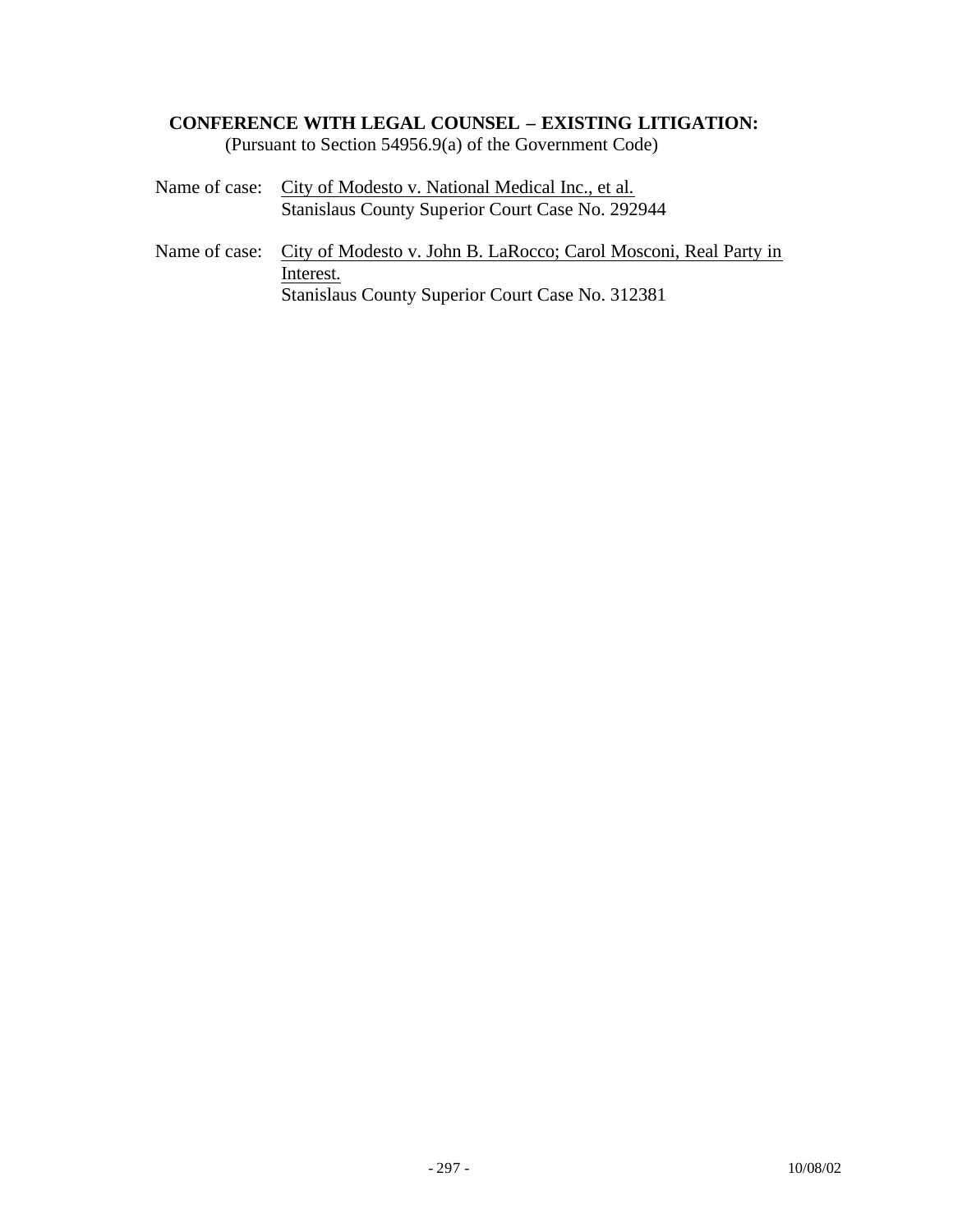## **Tuesday, October 22, 2002, at 5:30 p.m.**

Roll Call – Present: Councilmembers Conrad, Fisher, Frohman, Jackman, Keating, O'Bryant, Mayor Sabatino

Absent: None

Pledge of Allegiance to the Flag

Invocation: Pastor Joel Richards, La Loma Grace Church

City Clerk's Announcements: *Item 20 removed from the Agenda; Item 27 cancelled per a letter from ABC and applicants withdrawal of appeal.*

Declaration of Conflicts of Interest: *None*.

#### **ACKNOWLEDGEMENTS AND PRESENTATIONS**

1. Presentation of a Proclamation to the Kiwanis for Contributions to the Nations in Bloom Video.

**ACTION:** Presentation made by Peter Cowles, Jim Niskanen, Councilmember Jackman, and Mayor Sabatino

2. Presentation of Proclamation proclaiming October 20-26, 2002 Second Chance Week.

**ACTION:** Presentation made by Mayor Sabatino.

3. Presentation of Certificate of Recognition to the Stanislaus Youth Soccer League.

**ACTION:** Presentation made by Mayor Sabatino.

## **ORAL COMMUNICATIONS**

- ?? Dale Williams commented on Item 27 and thanked the staff for the clean up of the area on East Coolidge.
- ?? Joan Ruttschow commented on an increase in test scores and the programs at Chatom Elementary.
- ?? Bob Shook expressed his concern of trees dying in Village One.
- ?? Eric Wardwell commented on the number of people present at the Council Meeting.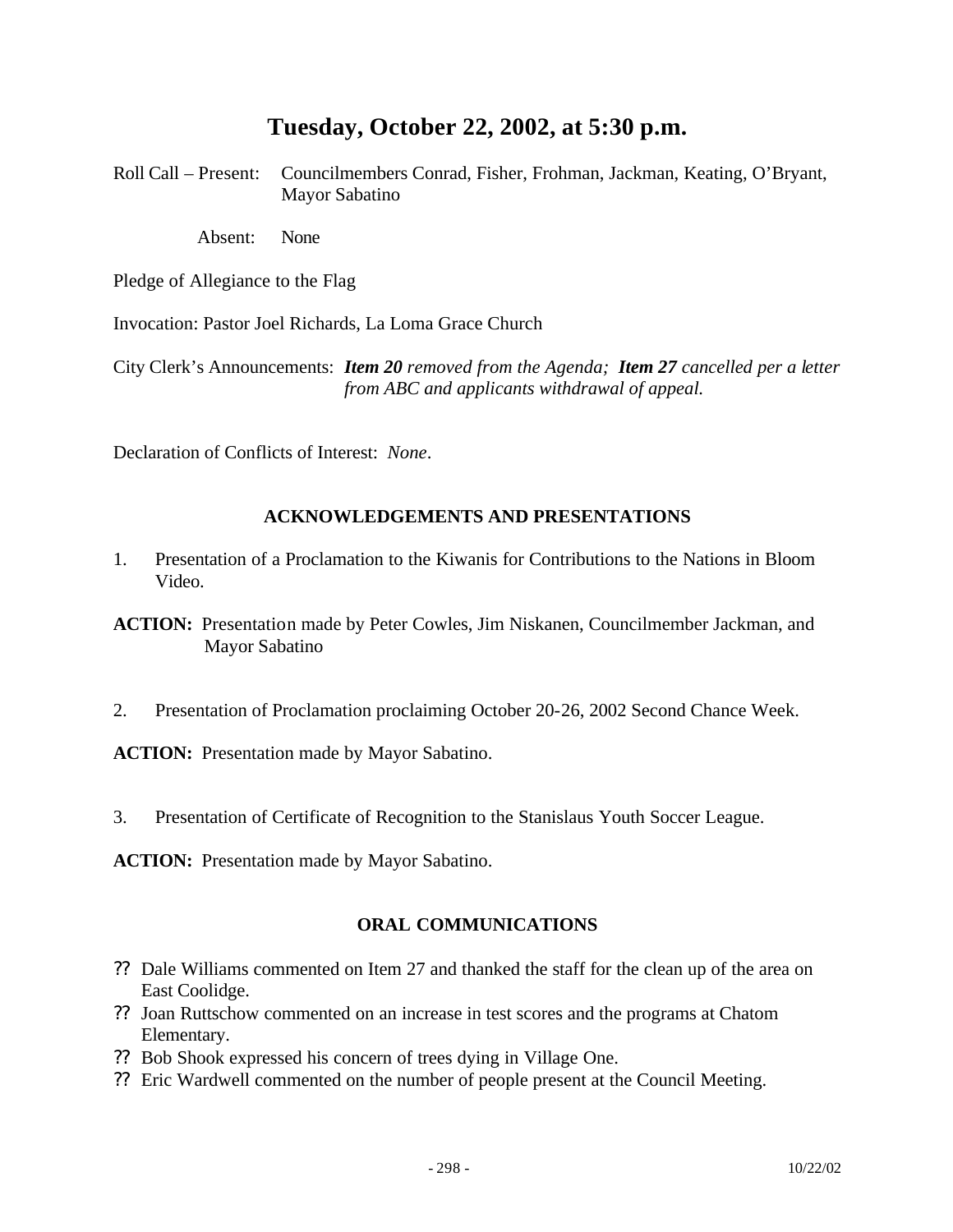### **COUNCIL COMMENTS & REPORTS**

- 4. At the request of Vice Mayor Conrad consider purchase of software and related equipment for a Council vote system.
- **ACTION: Res. No. 2002-503** (Conrad/Sabatino; majority; Fisher, no) approving the purchase of software and related equipment for a Council vote system not to exceed \$8,000.
- 5. At the request of Mayor Sabatino consider directing the City Attorney to prepare an ordinance requiring disclosure of all financial interests in land use entitlement applications.
- **ACTION:** By Motion (Conrad/Jackman; majority; Fisher & O'Bryant, no) introduced Ordinance 3269-C.S. requiring financial disclosure on applications for land use entitlements and all agreements that come before the Council with the City Attorney to draft a universal form for all applicants.
- 6. At the request of Mayor Sabatino, consider directing City Attorney to research the legality of and draft a Charter amendment requiring any Councilmember to resign his/her office if they choose to seek election for the Office of "mid-term" Mayor. Said amendment to require such Councilmembers to resign prior to the  $120<sup>th</sup>$  day before Election Day in order to meet the requirement of having their vacated seat published in the Notice of Election. Council resignations would become effective on the certification of election of his/her successor.
- **ACTION:** By Motion (Fisher/Frohman; majority; Fisher, Keating & O'Bryant, no) referred this item to the Audit Committee.

#### **CONSENT ITEMS – ROLL CALL VOTE REQUIRED**: Items 7 through 19, & 23 *Items 20 removed from Agenda Items 21 & 22 removed from Consent*

**ACTION Items 7-19, & 23: Frohman/Fisher; unan.**

- **ACTION 20: Removed from Agenda**
- **ACTION 21: Conrad/Frohman; unan.; Fisher, absent**
- **ACTION 22: Fisher/Conrad; unan.; Frohman & Jackman, no**

#### **CONSENT ITEMS**

**An item may be removed from consent and discussed at the request of an audience member or Councilmember.**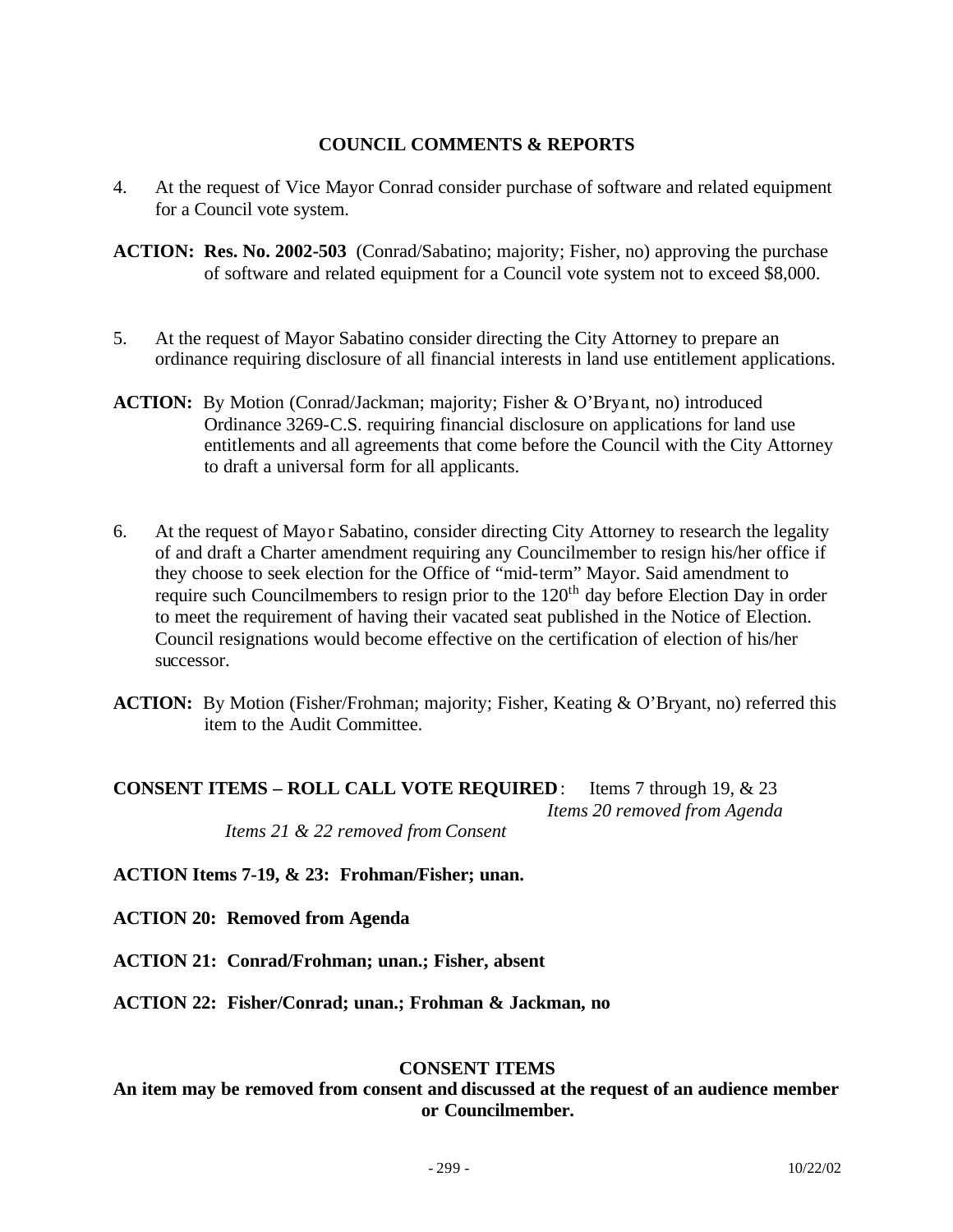## CONSENT

7. Approval of the minutes of the regular City Council meeting of October 8, 2002. (Motion approving recommended.) *Clerk; Rebecca Bartholomew, 577-5397, rbartholomew@modestogov.com*

**ACTION:** By Motion (Frohman/Fisher; unan.) approved the minutes of October 8.

## CONSENT

- 8. Consider excusing Councilmember Jackman's absence from the October 1 & 8, 2002 Council meetings due to representing Modesto in Germany.
	- ?? Motion excusing Councilmember Jackman's absence from the October 1 & 8, 2002 Council meetings recommended.
- **ACTION:** By Motion (Frohman/Fisher; unan.) excusing Councilmember Jackman's absence from the October 1  $\&$  8, 2002 Council meetings.

## **CONSENT**

9. Consider final adoption of Ordinance No. 3268-C.S. - an ordinance amending Section 3-2.1401.1 of Article 14 of Chapter 2 of Title 3 of the Modesto Municipal Code relating to speed limits.

*City Attorney; Mike Milich, 577-5284, mmilich@modestogov.com*

**ACTION:** By Motion (Frohman/Fisher; unan.) approved the **final adoption of Ordinance No. 3268-C.S.-** an ordinance amending Section 3-2.1401.1 of Article 14 of Chapter 2 of Title 3 of the Modesto Municipal Code relating to speed limits.

- 10. Consider amending the Classification Plan to create the classifications of Operations & Maintenance Crewleader, Budget Analyst I/II, to amend Planning Assistant, Senior Planner and to delete Equipment Crewleader, Maintenance Mechanic Crewleader-Pumps, Wastewater Collection System Crewleader, Budget Analyst and Senior Budget Analyst, and Consider amending Class Range Tables to add the salary for Budget Analyst I/II and Operations & Maintenance Crewleader.
	- ?? Resolution amending the Classification Plan to create the classifications of Operations & Maintenance Crewleader, Budget Analyst I/II, to amend Planning Assistant, Senior Planner and to delete Equipment Crewleader, Maintenance Mechanic Crewleader-Pumps, Wastewater Collection System Crewleader, Budget Analyst and Senior Budget Analyst recommended.
	- ?? Resolution amending Class Range Tables to add the salary for Budget Analyst I/II and Operations & Maintenance Crewleader recommended. *Personnel; Cherree Platt, 577-5439, cplatt@modestogov.com*
- **ACTION: Res. No. 2002-505** (Frohman/Fisher; unan.) amending the Classification Plan to create the classifications of Operations & Maintenance Crewleader, Budget Analyst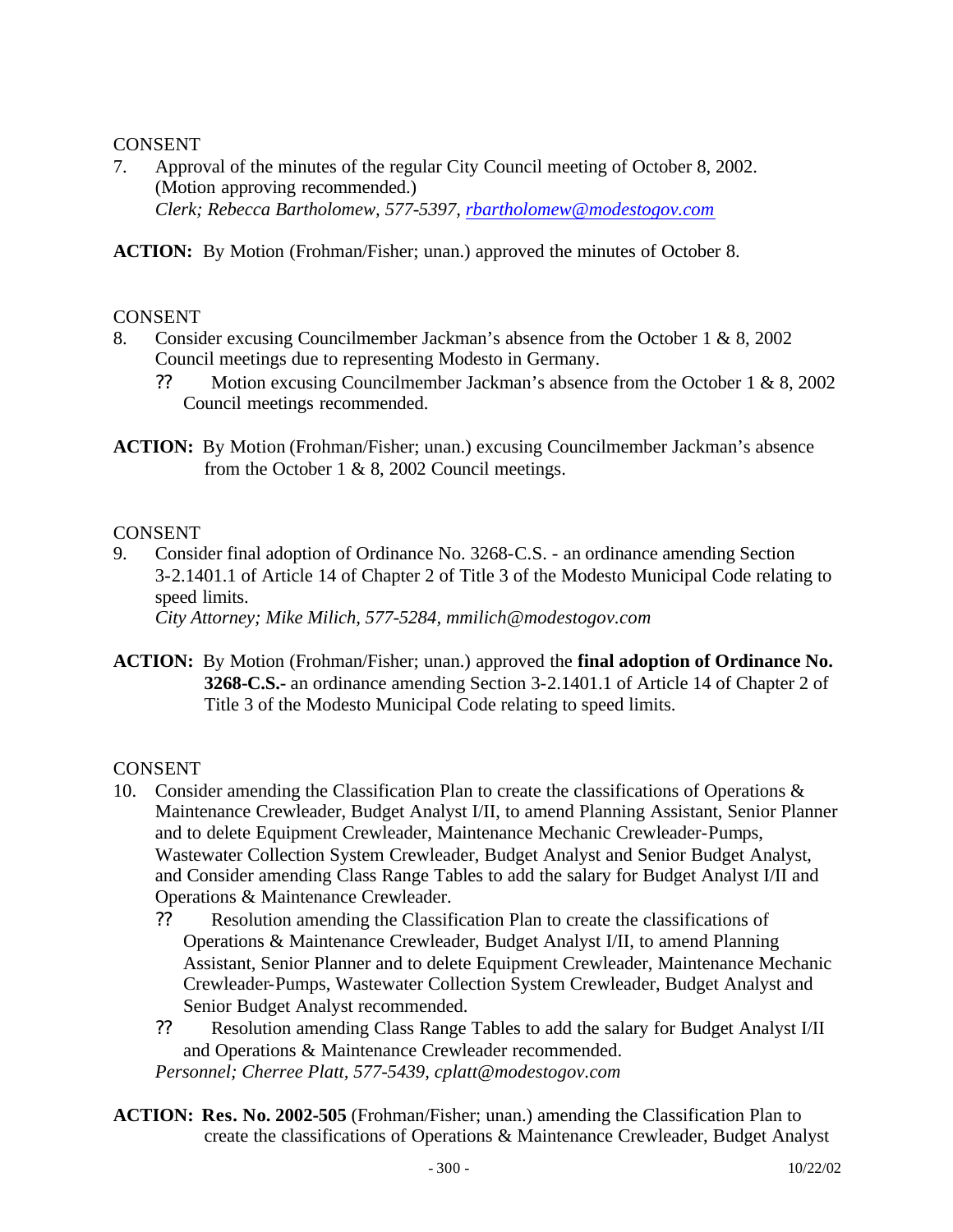I/II, to amend Planning Assistant, Senior Planner and to delete Equipment Crewleader, Maintenance Mechanic Crewleader-Pumps, Wastewater Collection System Crewleader, Budget Analyst and Senior Budget Analyst.

**Res. No. 2002-506** (Frohman/Fisher; unan.) Class Range Tables to add the salary for Budget Analyst I/II and Operations & Maintenance Crewleader.

#### **CONSENT**

- 11. Consider amending the Classification Plan to create the classification of Security Officer and to revise the classification of Law Enforcement Academy Recruit, Police Officer Trainee and Police Officer, and Consider amending the Class Range Tables to establish a salary for Security Officer.
	- ?? Resolution amending the Classification Plan to create the classification of Security Officer and to revise the classification of Law Enforcement Academy Recruit, Police Officer Trainee and Police Officer recommended.
	- ?? Resolution amending the Class Range Tables to establish a salary for Security Officer recommended.

*Personnel; Cherree Platt, 577-5439, cplatt@modestogov.com*

**ACTION: Res. No. 2002-507** (Frohman/Fisher; unan.) amending the Classification Plan to create the classification of Security Officer and to revise the classification of Law Enforcement Academy Recruit, Police Officer Trainee and Police Officer.

> **Res. No. 2002-508** (Frohman/Fisher; unan.) amending the Class Range Tables to establish a salary for Security Officer.

## **CONSENT**

- 12. Consider awarding the bid of Continental Landscape Inc for landscape maintenance services and authorizing the Purchasing Supervisor to issue an annual agreement to Continental for FY 2002-2003 in the amount of \$34,908.00, with an option of two additional one-year contract extension options. Funds are budgeted.
	- ?? Resolution awarding the bid of Continental Landscape Inc for landscape maintenance services and authorizing the Purchasing Supervisor to issue an annual agreement to Continental for FY 2002-2003 in the amount of \$34,908.00, with an option of two additional one-year contract extension options recommended. *Finance; Tom Reddie, 577-5406, treddie@modestogov.com*
- **ACTION: Res. No. 2002-509** (Frohman/Fisher; unan.) awarding the bid of Continental Landscape Inc for landscape maintenance services and authorizing the Purchasing Supervisor to issue an annual agreement to Continental for FY 2002-2003 in the amount of \$34,908.00, with an option of two additional one-year contract extension options.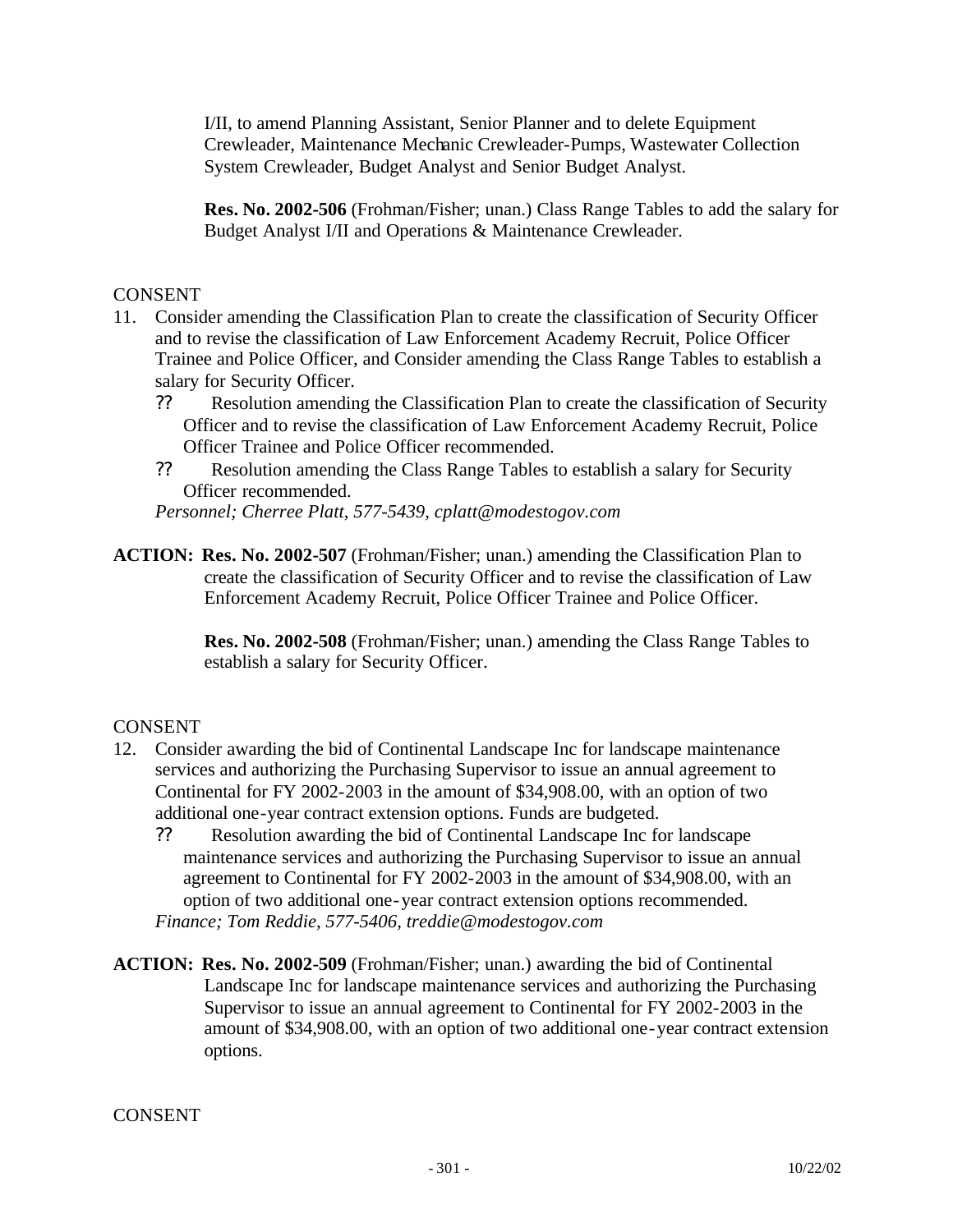- 13. Consider accepting the work of Granite Construction Company for the project titled "Co-Compost Road Improvements" as complete and authorizing the City Clerk to file a Notice of Completion. Total project cost \$119,703.70.
	- ?? Resolution accepting the work for the project titled "Co-Compost Road Improvements" as complete and authorizing the City Clerk to file a Notice of Completion recommended.

*Engineering & Transportation; Robert Snell, rsnell@modestogov.com*

**ACTION: Res. No. 2002-510** (Frohman/Fisher; unan.) accepting the work for the project titled "Co-Compost Road Improvements" as complete and authorizing the City Clerk to file a Notice of Completion.

## CONSENT

- 14. Consider accepting the work of Diede Construction Inc. for the project titled Wastewater Collection Maintenance Building" as complete and authorizing the City Clerk to file a Notice of Completion. Total project cost \$1,475,743.00.
	- ?? Resolution accepting the work of Diede Construction Inc. for the project titled Wastewater Collection Maintenance Building" as complete and authorizing the City Clerk to file a Notice of Completion recommended. *Engineering & Transportation; Robert Snell, rsnell@modestogov.com*
- **ACTION: Res. No. 2002-511** (Frohman/Fisher; unan.) accepting the work of Diede Construction Inc. for the project titled Wastewater Collection Maintenance Building" as complete and authorizing the City Clerk to file a Notice of Completion.

## CONSENT

- 15. Consider awarding a \$297,261.99 contract to Cen-Cal Construction Inc. for the project titled "Replace Shade Structures at Beyer Park and Graceada Park. Funds are budgeted.
	- ?? Resolution awarding a \$297,261.99 contract to Cen-Cal Construction Inc. for the project titled "Replace Shade Structures at Beyer Park and Graceada Park recommended.

*Engineering & Transportation; Dean Phillips, dphillips@modestogov.com*

**ACTION: Res. No. 2002-512** (Frohman/Fisher; unan.) awarding a \$297,261.99 contract to Cen-Cal Construction Inc. for the project titled "Replace Shade Structures at Beyer Park and Graceada Park.

- 16. Consider adopting an update to the Disadvantaged Business Enterprise (DBE) program for federally funded street and transit projects; and Consider authorizing the City Manager to pay up to \$2,000 for participation in the Unified Certification Program (UCP).
	- ?? Resolution adopting an update to the Disadvantaged Business Enterprise (DBE) program for federally funded street and transit projects recommended.
	- ?? Resolution authorizing the City Manager to pay up to \$2,000 for participation in the Unified Certification Program (UCP) recommended.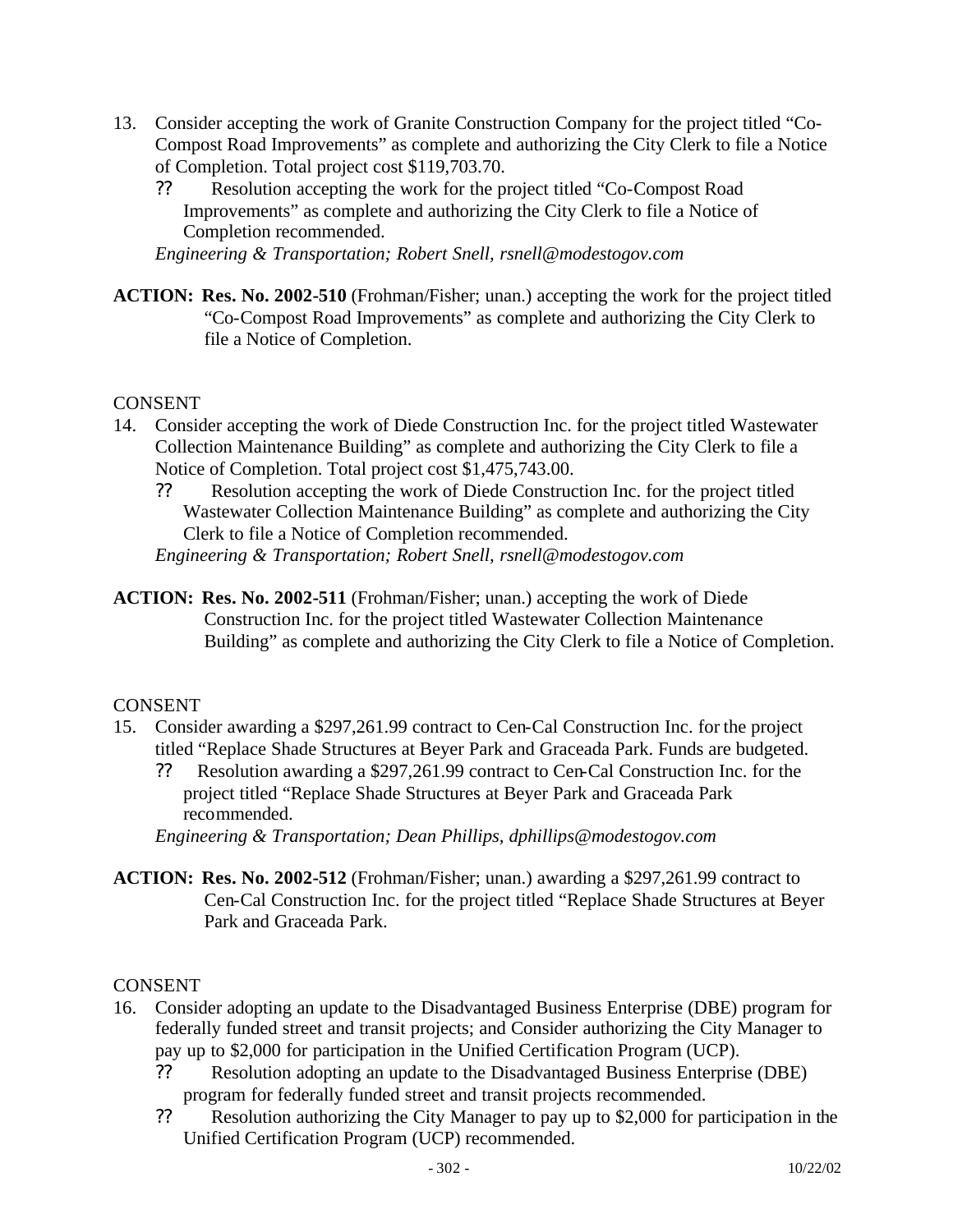*Engineering & Transportation; Dean Phillips, dphillips@modestogov.com*

**ACTION: Res. No. 2002-513** (Frohman/Fisher; unan.) adopting an update to the Disadvantaged Business Enterprise (DBE) program for federally funded street and transit projects.

> **Res. No. 2002-514** (Frohman/Fisher; unan.) authorizing the City Manager to pay up to \$2,000 for participation in the Unified Certification Program (UCP)

#### CONSENT

- 17. Consider awarding a \$330,200 contract to Industrial Electrical Company for the Project titled "Installation of Emergency Generators at Well 57 and Tanks 6, 7, & 8"; and Consider amending the Fiscal Year 2002-2003 Capital Improvement Program Budget to establish two new CIP project funds.
	- ?? Resolution awarding a \$330,200 contract to Industrial Electrical Company for the Project titled "Installation of Emergency Generators at Well 57 and Tanks 6, 7, & 8" recommended.
	- ?? Resolution amending the Fiscal Year 2002-2003 Capital Improvement Program Budget to establish two new CIP project funds recommended. *Engineering & Transportation; Dean Phillips, dphillips@modestogov.com*
- **ACTION: Res. No. 2002-515** (Frohman/Fisher; unan.) awarding a \$330,200 contract to Industrial Electrical Company for the Project titled "Installation of Emergency Generators at Well 57 and Tanks 6, 7, & 8"

**Res. No. 2002-516** (Frohman/Fisher; unan.) amending the Fiscal Year 2002-2003 Capital Improvement Program Budget to establish two new CIP project funds.

#### **CONSENT**

- 18. Consider accepting the improvements for the Chateau Provence Phase I subdivision in the Pelandale-Snyder Specific Plan Area and authorizing the City Clerk to file Notice of Completion and to release securities upon expiration of statutory periods (Owner: Anderson Homes, a California Corporation).
	- ?? Resolution accepting the improvements for the Chateau Provence Phase I subdivision in the Pelandale-Snyder Specific Plan Area and authorizing the City Clerk to file Notice of Completion and to release securities upon expiration of statutory periods recommended.

*Engineering & Transportation; Robert Granberg, 577-5259, rgranberg@modestogov.com*

**ACTION: Res. No. 2002-517** (Frohman/Fisher; unan.) accepting the improvements for the Chateau Provence Phase I subdivision in the Pelandale-Snyder Specific Plan Area and authorizing the City Clerk to file Notice of Completion and to release securities upon expiration of statutory periods.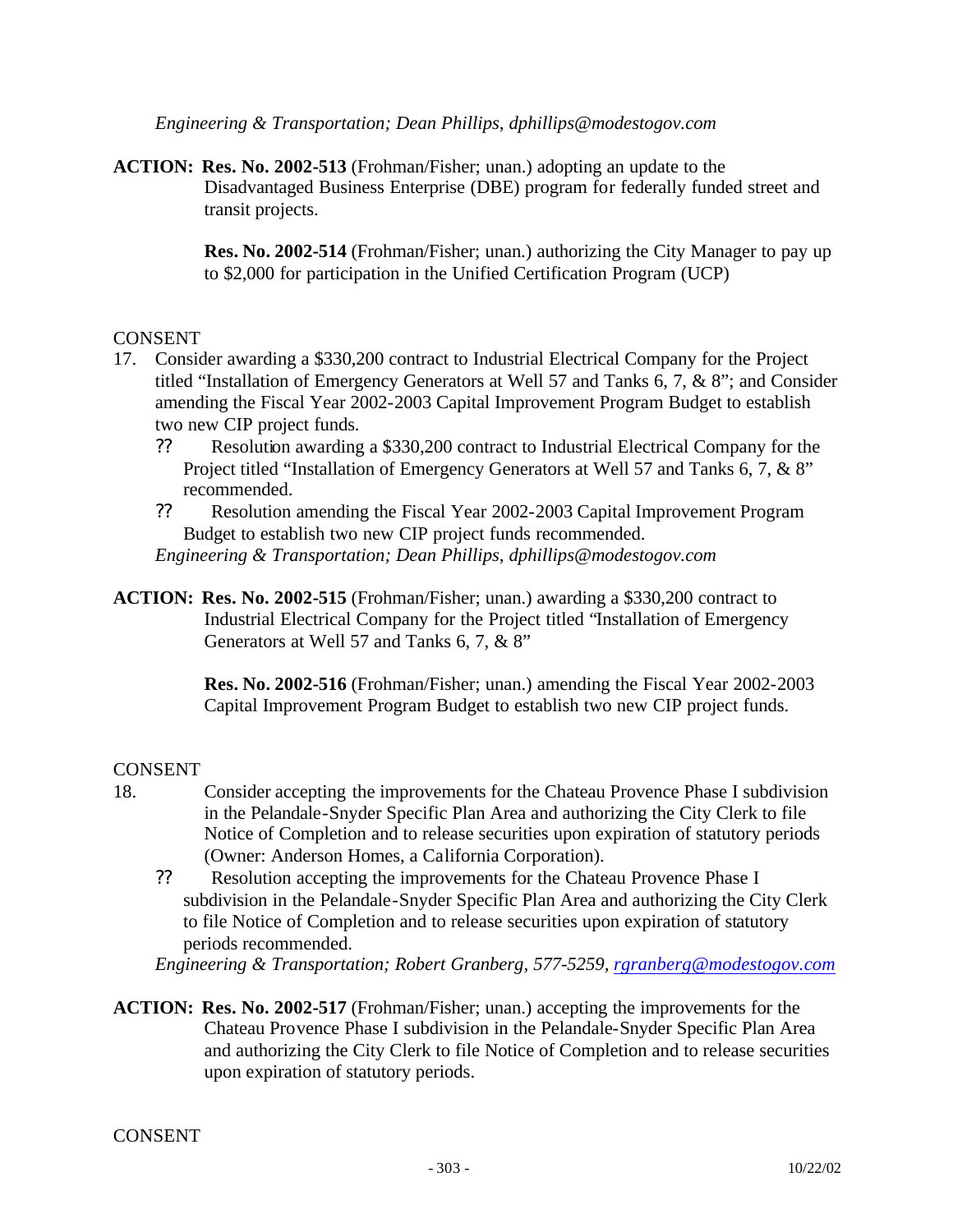- 19. Consider accepting the improvements for the Orleans Estates Unit No. 1 subdivision in the Village One Specific Plan Area and authorizing the City Clerk to file a Notice of Completion and to release securities upon expiration of statutory periods (Owner: Florsheim Bros., a California General Partnership by its general partner, Florsheim Properties, a California Corporation)
	- ??Resolution accepting the improvements for the Orleans Estates Unit No. 1 subdivision in the Village One Specific Plan Area and authorizing the City Clerk to file a Notice of Completion and to release securities upon expiration of statutory periods recommended. *Engineering & Transportation; Robert Granberg, 577-5259, rgranberg@modestogov.com*
- **ACTION: Res. No. 2002-518** (Frohman/Fisher; unan.) accepting the improvements for the Orleans Estates Unit No. 1 subdivision in the Village One Specific Plan Area and authorizing the City Clerk to file a Notice of Completion and to release securities upon expiration of statutory periods.

Removed from Agenda.

- 20. Consider a written policy regarding the use of Environmental Assessments in the acquisition of real property by the City of Modesto.
	- ?? Resolution adopting a written policy regarding the use of Environmental Assessments in the acquisition of real property by the City of Modesto recommended. *Community & Economic Development; Laurie Smith, 577-5347, lsmith@modestogov.com*

## **ACTION:** Removed from Agenda

## *Fisher absent due to conflict of interest.*

- 21. Consider an agreement with the Housing Authority of Stanislaus County to provide \$250,000 in HOME funds for the development of Miller Pointe subdivision and authorizing the City Manager to execute the necessary documents; and Consider approving the Initial Study, Environmental Assessment No. EA/CDD 2002-02, which concludes that the project is within the scope of the General Plan Master EIR (SCH No. 92042017) and that pursuant to Section 21157.1 of Public Resources Code, no new environmental review is required.
	- ?? Resolution approving an agreement with the Housing Authority of Stanislaus County to provide \$250,000 in HOME funds for the development of Miller Pointe subdivision and authorizing the City Manager to execute the necessary documents recommended.
	- ?? Resolution approving the Initial Study, Environmental Assessment No. EA/CDD 2002-02, which concludes that the project is within the scope of the General Plan Master EIR (SCH No. 92042017) and that pursuant to Section 21157.1 of Public Resources Code, no new environmental review is required recommended.

*Parks, Recreation & Neighborhoods; Carol Harris, 577-5310, caharris@modestogov.com*

**ACTION: Res. No. 2002-519** (Conrad/Frohman; unan.; Fisher, absent) approving an agreement with the Housing Authority of Stanislaus County to provide \$250,000 in HOME funds for the development of Miller Pointe subdivision and authorizing the City Manager to execute the necessary documents.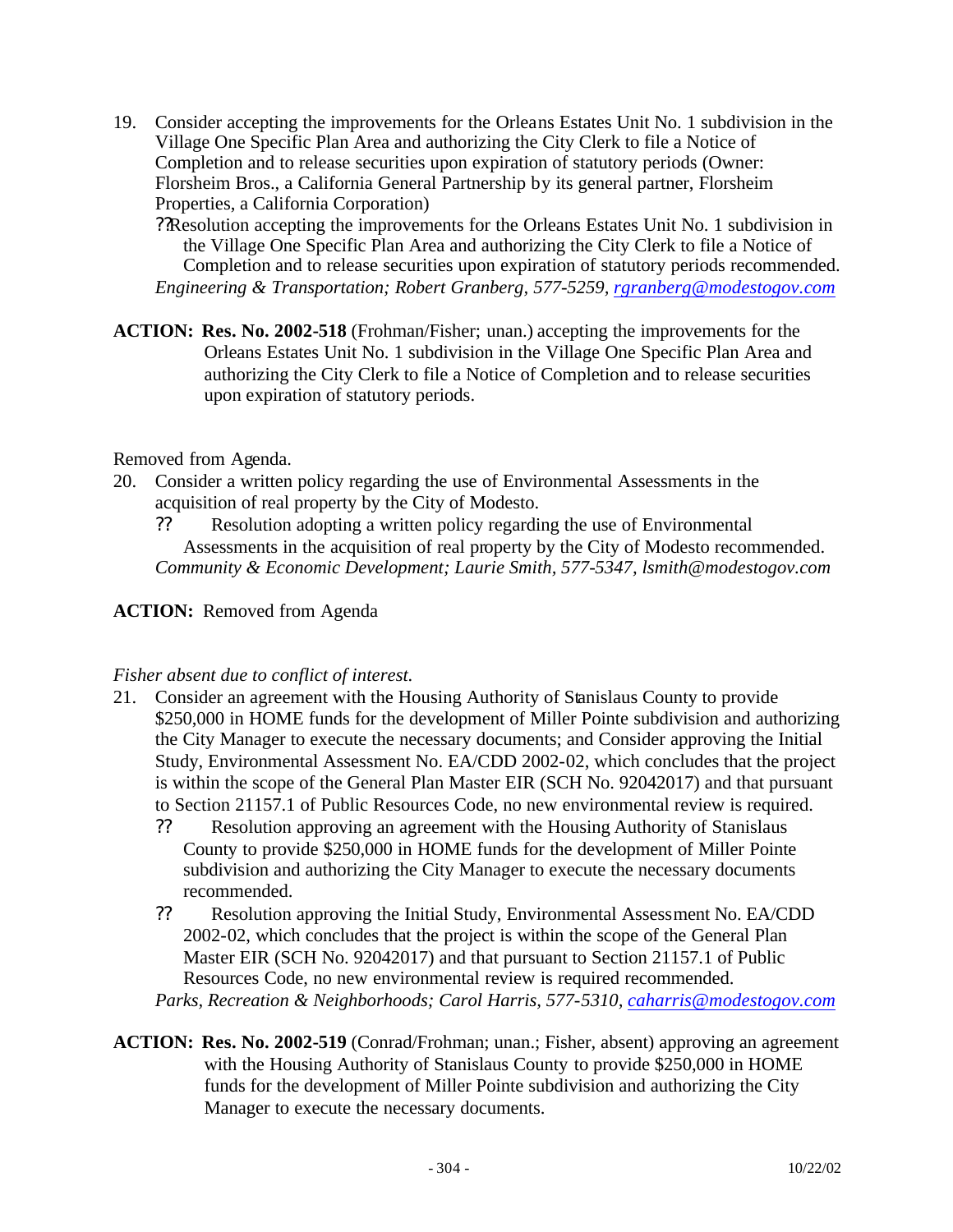**Res. No. 2002-520** (Conrad/Frohman; unan.; Fisher, absent) approving the Initial Study, Environmental Assessment No. EA/CDD 2002-02, which concludes that the project is within the scope of the General Plan Master EIR (SCH No. 92042017) and that pursuant to Section 21157.1 of Public Resources Code, no new environmental review is required

### **CONSENT**

- 22. Consider an agreement with Vavrinek, Trine, Day & Company LLP to perform the Community Facilities District financial statement and performance audits for a cost of \$221,500, and authorizing the City Manager to execute the agreement.
	- ??Resolution approving an agreement with Vavrinek, Trine, Day & Company LLP to perform the Community Facilities District financial statement and performance audits for a cost of \$221,500, and authorizing the City Manager to execute the agreement recommended.

*City Clerk & Auditor; Gary Nienhuis, 571-5544, gnienhuis@modestogov.com*

**ACTION: Res. No. 2002-521** (Fisher/Conrad; majority; Frohman & Jackman, no) approving an agreement with Vavrinek, Trine, Day & Company LLP to perform the Community Facilities District financial statement and performance audits for a cost of \$221,500, and authorizing the City Manager to execute the agreement.

#### CONSENT

- 23. Consider a lease agreement with Scott Gifford and Meg Scherfee to lease city-owned property located at 4205 Gomes Road for \$1,400 per month, and authorize the City Manager to execute the appropriate documents.
	- ?? Resolution approving a lease agreement with Scott Gifford and Meg Scherfee to lease city-owned property located at 4205 Gomes Road and authorize the City Manager to execute the appropriate documents recommended.

*Operations & Maintenance; Peter Cowles, 342-2284, pcowles@modesto.gov*

**ACTION: Res. No. 2002-522** (Frohman/Fisher; unan.) approving a lease agreement with Scott Gifford and Meg Scherfee to lease city-owned property located at 4205 Gomes Road and authorize the City Manager to execute the appropriate documents.

## **WRITTEN COMMUNICATIONS**

- 24. Letter from Bishop Bergstrom regarding his concern of traffic safety at Franklin Elementary School on Emerald Avenue.
- **ACTION:** No action taken. Mayor Sabatino confirmed the City would discuss Mr. Bergstrom's concerns with the school district.

## **UNFINISHED BUSINESS**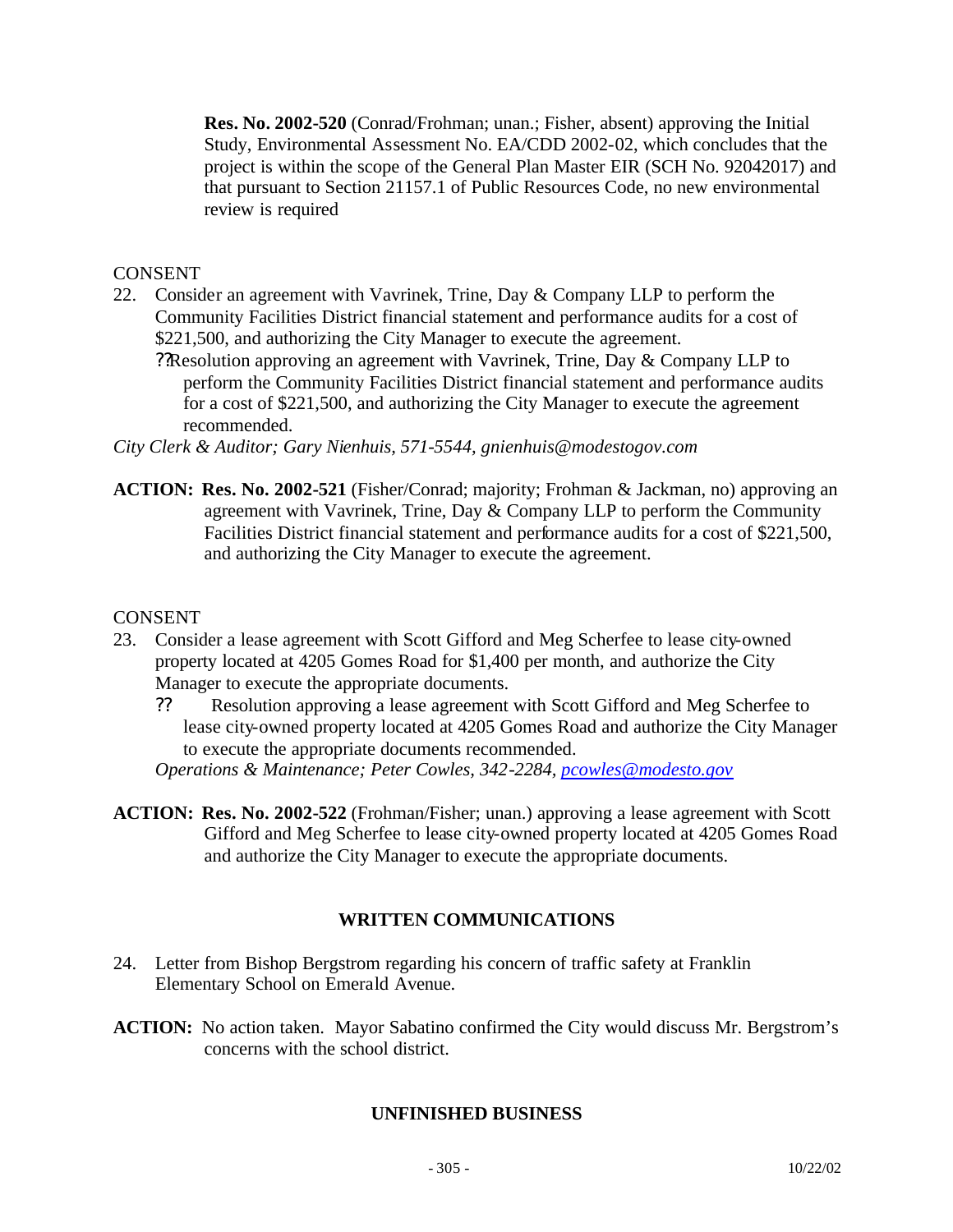- 25. Consider adopting land absorption analysis and land use assumptions and directing Goodwin Consulting Group to utility this information when preparing its proposed Village One Financing Strategy; **C**onsider adopting land use TEST alternative and directing Goodwin Consulting Group to utilize these alternatives for purposes of TESTING its proposed Village One Financing Strategy; **C**onsider adopting the proposed Village One Facilities Prioritization List and provide administrative direction associated therewith; **C**onsider providing staff direction with respect to the future funding of Grogan Park; and **C**onsider adopting the proposed list of additional maintenance items and directing Goodwin Consulting Group to include said additional maintenance items in its Village One Financing Strategy.
	- ?? Motion adopting land absorption analysis and land use assumptions and directing Goodwin Consulting Group to utility this information when preparing its proposed Village One Financing Strategy recommended.
	- ?? Motion adopting land use TEST alternative and directing Goodwin Consulting Group to utilize these alternatives for purposes of TESTING its proposed Village One Financing Strategy recommended.
	- ?? Motion adopting the proposed Village One Facilities Prioritization List and provide administrative direction associated therewith recommended.
	- ?? Motion providing staff direction with respect to the future funding of Grogan Park recommended.
	- ?? Motion adopting the proposed list of additional maintenance items and directing Goodwin Consulting Group to include said additional maintenance items in its Village One Financing Strategy recommended.

*City Manager; George Britton, 571-5101, gbritton@modestogov.com*

**ACTION:** By Motion (Frohman/Sabatino; unan.) Council approved the Economic Development Committee's recommendations of October 16, 2002 as per the attached exhibit.

## *Removed from Agenda*

- 26. At the request of Mayor Sabatino, consider approving in connection with the purchase of the property owned by Dan Monteroso at the corner of Coffee and Scenic as required by the purchase agreement, the exceptions on the title report and the results of the haza rdous materials investigation so that escrow can close.
	- ?? Resolution approving the exceptions on the title report and the results of the hazardous materials investigation so that escrow can close recommended.

**ACTION:** Removed from Agenda.

## **HEARINGS**

*This item has been cancelled due to the receipt of a letter from the Department of Alcoholic Beverage Control regarding the over-concentration of licenses in census tract 0019.*

27. Hearing to consider an appeal of a Public Convenience and Necessity Findings (ABC license denial for Angelita's Carniceria at 1601 Yosemite Boulevard). Item continued from September 24, 2002.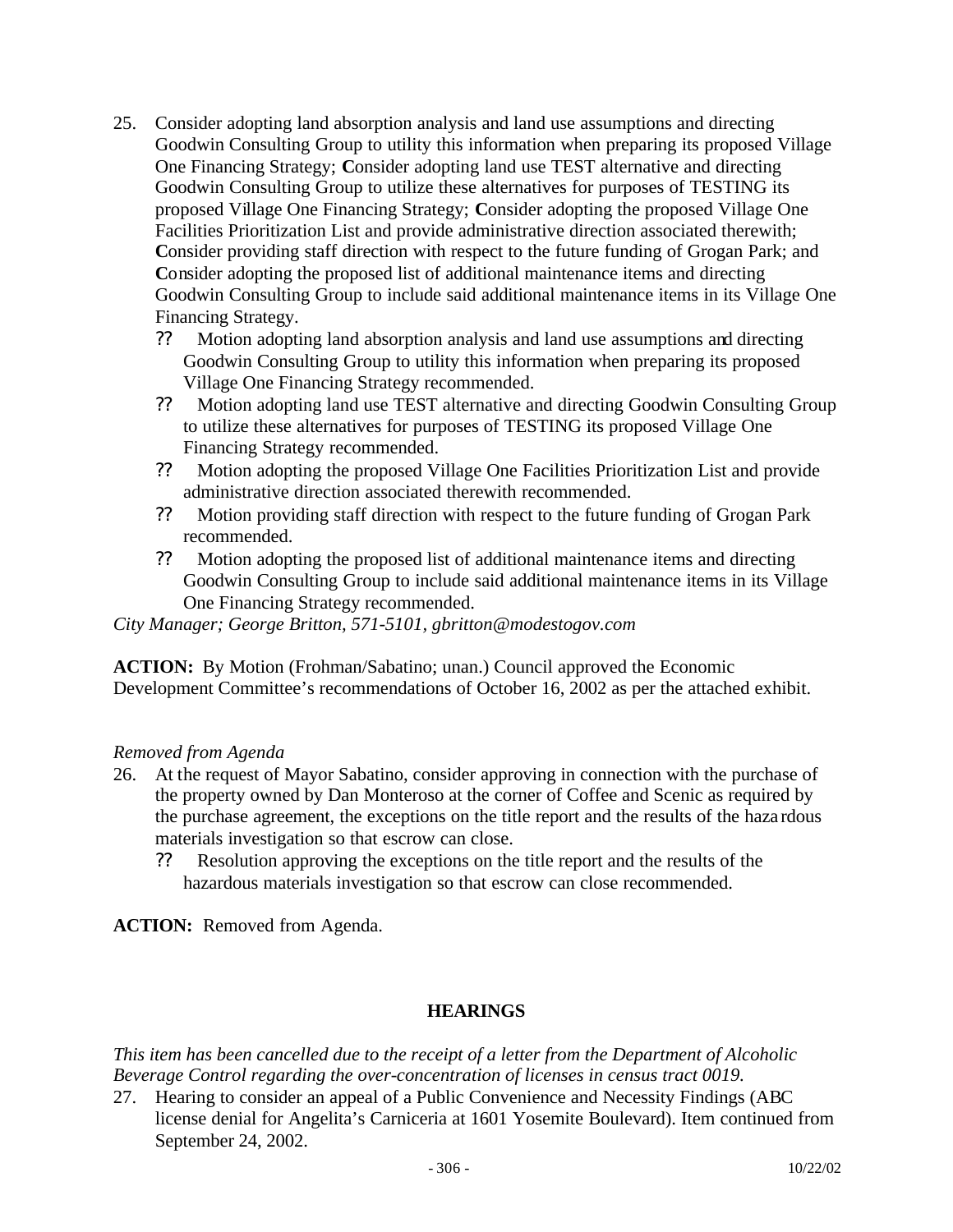??Resolution denying the appeal of Angelita's Carniceria, 1601 Yosemite Boulevard, Suite G, for a finding of "Public Convenience and Necessity" in the matter of a Type 20 (Off-Sale – Beer & Wine) Alcoholic Beverage Control License recommended. *City Manager; Jana Coons, 571-5580, jcoons@modestogov.com*

**ACTION:** Hearing was canceled.

- 28. Hearing to consider the 2002 Local Law Enforcement Block Grant and authorizing the City Manager to execute said grant for police equipment and technology; and Consider amending the 2002/2003 Annual Budget estimating revenue and appropriating funds.
	- ?? Resolution approving the 2002 Local Law Enforcement Block Grant and authorizing the City Manager to execute said grant for police equipment and technology recommended.
	- ?? Resolution amending the 2002/2003 Annual Budget estimating revenue and appropriating funds recommended. *Police Department; Roy Wasden, 572-9503, wasdenr@modestopd.com*
- **ACTION: Res. No. 2002-523** (Jackman/Frohman; unan) approving the 2002 Local Law Enforcement Block Grant and authorizing the City Manager to execute said grant for police equipment and technology.

**Res. No. 2002-524** (Jackman/Frohman; unan.) amending the 2002/2003 Annual Budget estimating revenue and appropriating funds.

29. Hearing to consider the expenditure of the City of Modesto's 2002/03 allocation of \$394,481.00 from the State of California Supplemental Law Enforcement Services Fund for the salaries and benefits of seven Police Clerks, one Property and Evidence Technician and one Systems Analyst.

??Resolution accepting the expenditure of the City of Modesto's 2002/03 allocation of \$394,481.00 from the State of California Supplemental Law Enforcement Services Fund, as recommended by the Police Chief, for the salaries and benefits of seven Police Clerks, one Property and Evidence Technician and one Systems Ana lyst recommended. *Police; Judy Togonolini, 572-9523, tognolinij@modestopd.com*

- **ACTION: Res. No. 2002-525** (Jackman/Frohman; unan.) accepting the expenditure of the City of Modesto's 2002/03 allocation of \$394,481.00 from the State of California Supplemental Law Enforcement Services Fund, as recommended by the Police Chief, for the salaries and benefits of seven Police Clerks, one Property and Evidence Technician and one Systems Analyst.
- 30. Hearing to consider amendment to the Zoning Regulations to provide for residential developments in the C-1 and C-2 zones subject to Conditional Use Permits by the Board of Zoning Adjustment.
- ?? Introduction of an ordinance amending Section 10-2.1004(a) of the Modesto Municipal Code (Zoning Regulations) recommended.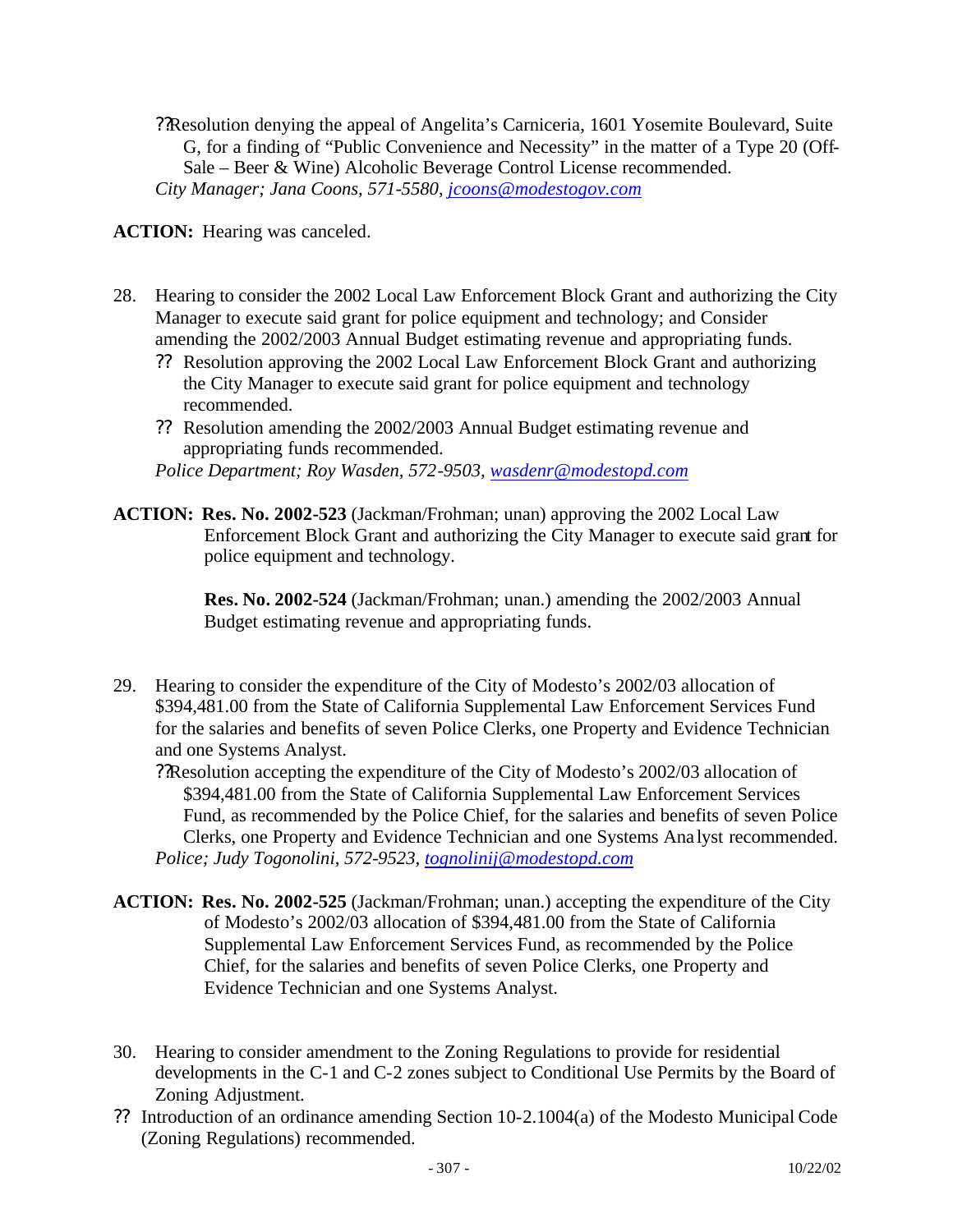*Community & Economic Development Department; Bob Cannell, 571-5539, bcannell@modestogov.com*

**ACTION:** By Motion (Jackman/Fisher; unan.) introduced Ordinance 3270-C.S. amending Section 10-2.1004(a) of the Modesto Municipal Code.

### *Fisher absent due to Conflict of Interest*

31. Hearing to consider the application of Horizon Consulting Services to amend the General Plan Land Use Diagram by changing the designation of an approximate one-acre parcel from Residential to Mixed Use, to allow a 10,000 square-foot medical office development, property located at 810 Standiford Avenue, owner Lena Van Horn.

??Resolution approving the General Plan amendment recommended.

??Resolution finding the requested rezoning within the scope of the General Plan Master EIR recommended.

*Community & Economic Development; Brad Wall, 571-5808, bwall@modestogov.com*

**ACTION: Res. No. 2002-526** (Conrad/Keating; unan.; Fisher, absent) approving the General Plan amendment.

> **Res. No. 2002-527** (Conrad/Keating; unan.; Fisher, absent) finding the requested rezoning within the scope of the General Plan Master EIR.

#### *Fisher absent due to Conflict of Interest*

32. Hearing to consider the application of Horizon Consulting Services to rezone from Low Density Residential, R-1, to Planned Development Zone, P-D(555), to allow a 19,000 square-foot medical office development, property located at 810 Standiford Avenue, owner Lena Van Horn.

??Introduction of an ordinance approving rezoning from R-1 to P-D(555) recommended. ??Resolution approving a Development Plan for P-D(555) recommended.

??Resolution finding the requested rezoning within the scope of the General Plan Master EIR recommended.

*Community & Economic Development; Brad Wall, 571-5808, bwall@modestogov.com*

**ACTION:** By Motion (Conrad/Keating; unan.; Fisher, absent) introduced Ordinance 3271-C.S. approving rezoning from R-1 to P-D(555).

> **Res. No. 2002-528** (Conrad/Keating; unan., Fisher, absent) approving a Development Plan for P-D(555).

**Res. No. 2002-529** (Conrad/Keating; unan.; Fisher, absent) finding the requested rezoning within the scope of the General Plan Master EIR.

## **NEW BUSINESS**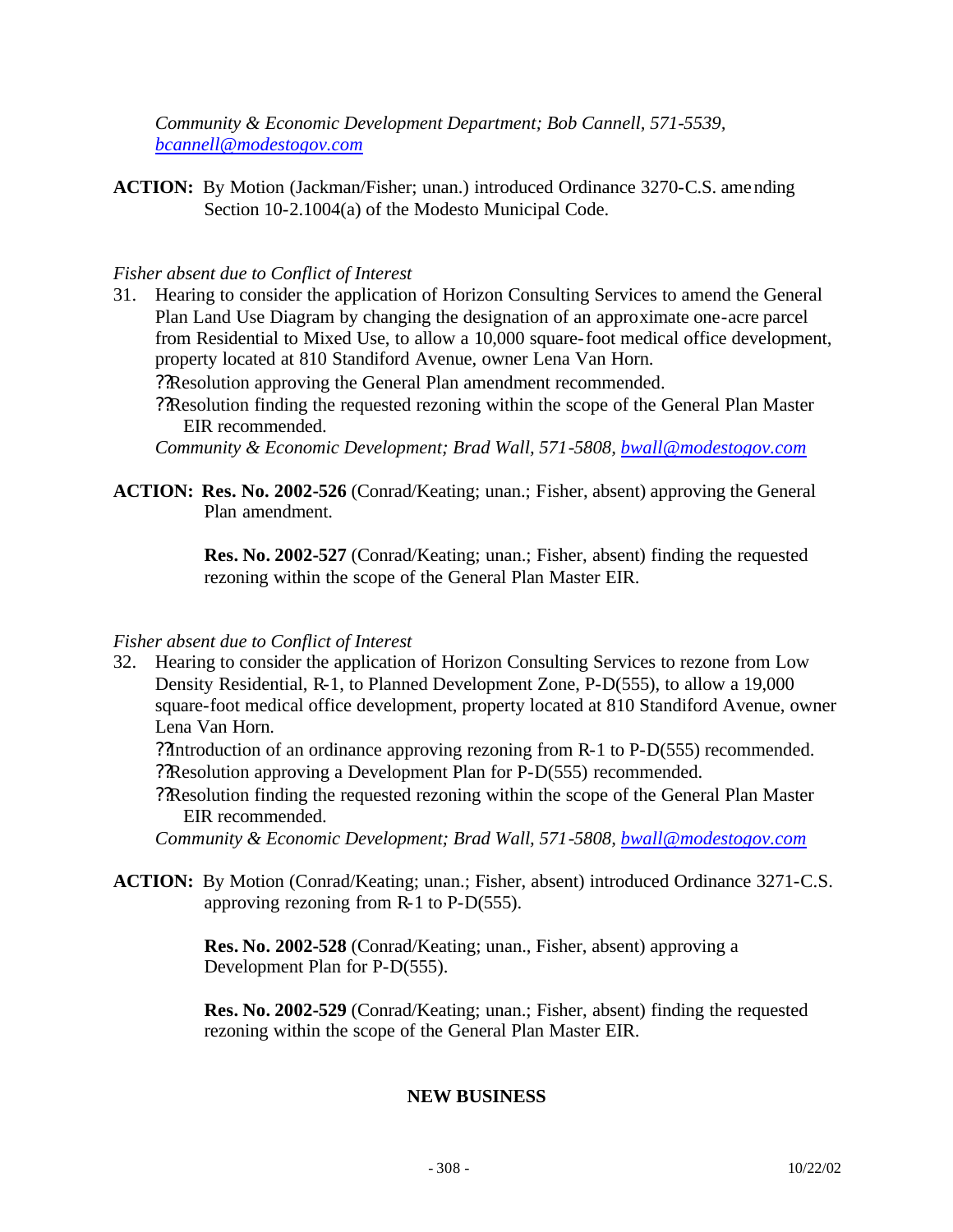33. Consider issuing Multifamily Housing Refunding Revenue Bonds for the refinancing of the Westdale Commons Apartments project and approving other related documents and actions.

??Resolution authorizing the issuance of Variable Rate Demand Multifamily Housing Refunding Revenue Bonds and the loan of the proceeds thereof for the refinancing of the Westdale Commons Apartments and approving other related documents and actions recommended.

*Finance; Rob Stout, 577-5369, rstout@modestogov.com*

- **ACTION: Res. No. 2002-530** (Frohman/Conrad; unan) authorizing the issuance of Variable Rate Demand Multifamily Housing Refunding Revenue Bonds and the loan of the proceeds thereof for the refinancing of the Westdale Commons Apartments and approving other related documents and actions.
- 34. Consider a professional services agreement with MBIA MuniServices Company to provide a property tax audit and review service on a contingency fee basis and authorizing the City Manager to execute necessary documents.
	- ??Resolution approving an agreement with MBIA MuniServices Company to provide a property tax audit and review service on a contingency fee basis and authorizing the City Manager to execute necessary documents recommended.

*Finance; Rob Stout, 577-5369, rstout@modestogov.com*

- **ACTION: Res. No. 2002-531** (Frohman/Conrad; unan.) approving an agreement with MBIA MuniServices Company to provide a property tax audit and review service on a contingency fee basis and authorizing the City Manager to execute necessary documents
- 34A. Consider granting an exception to the Downtown Exposed Aggregate Sidewalk & Streetscape Standard to the Downtown Arts Project for restoration of the sidewalk in front of the State theatre at 1307 J Street.
	- ?? Resolution granting an exception to the Downtown Exposed Aggregate Sidewalk & Streetscape Standard to the Downtown Arts Project for restoration of the sidewalk in front of the State theatre at 1307 J Street recommended.

**ACTION: Res. No. 2002-532** (Jackman/Keating; unan.) granting an exception to the Downtown Exposed Aggregate Sidewalk & Streetscape Standard to the Downtown Arts Project for restoration of the sidewalk in front of the State theatre at 1307 J Street.

#### **MATTERS TOO LATE FOR THE AGENDA**

None.

*Engineering & Transportation; Glen Lewis, 577-5213, glewis@modestogov.com*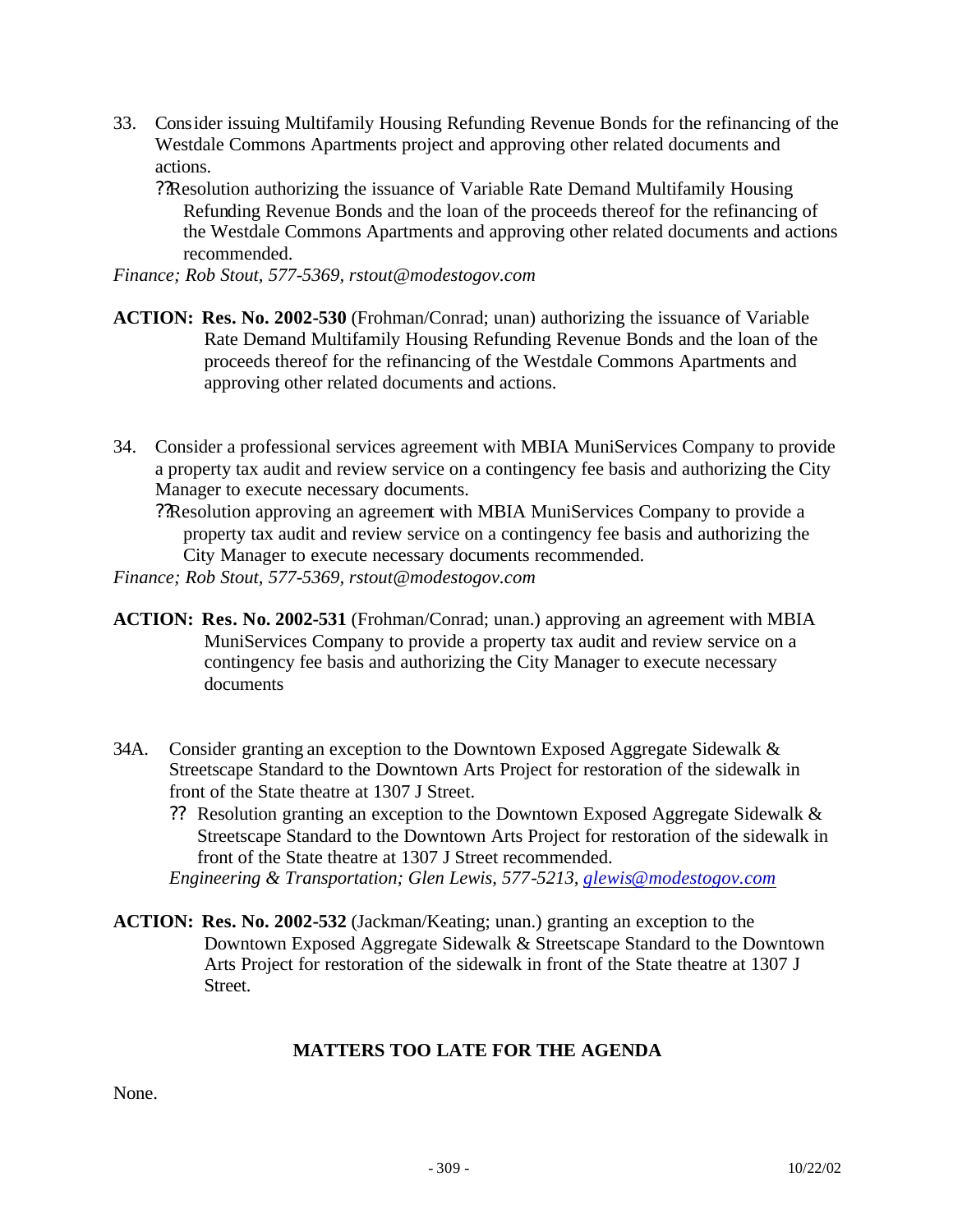#### **ADJOURNMENT**

This meeting adjourned at 11:25 p.m.

### **CLOSED SESSION**

*Closed Session Items were heard prior to the Council meeting.*

#### **CONFERENCE WITH LABOR NEGOTIATOR:**

(Pursuant to Section 54957.6 of the Government Code)

| <b>Agency Negotiators:</b> | Jack R. Crist, City Manager       |
|----------------------------|-----------------------------------|
|                            | Robin Renwick, Personnel Director |

Employee Organizations: Modesto Confidential & Management Association (MCMA)

## **CONFERENCE WITH LEGAL COUNSEL – ANTICIPATED LITIGATION:**

Significant exposure to litigation pursuant to subdivision (b) of Section 54956.9 of the Government Code: One case

Facts and Circumstances: W. H. Breshears Inc., contests the bid process used by the City to award a fuel contract for the City's petroleum product needs.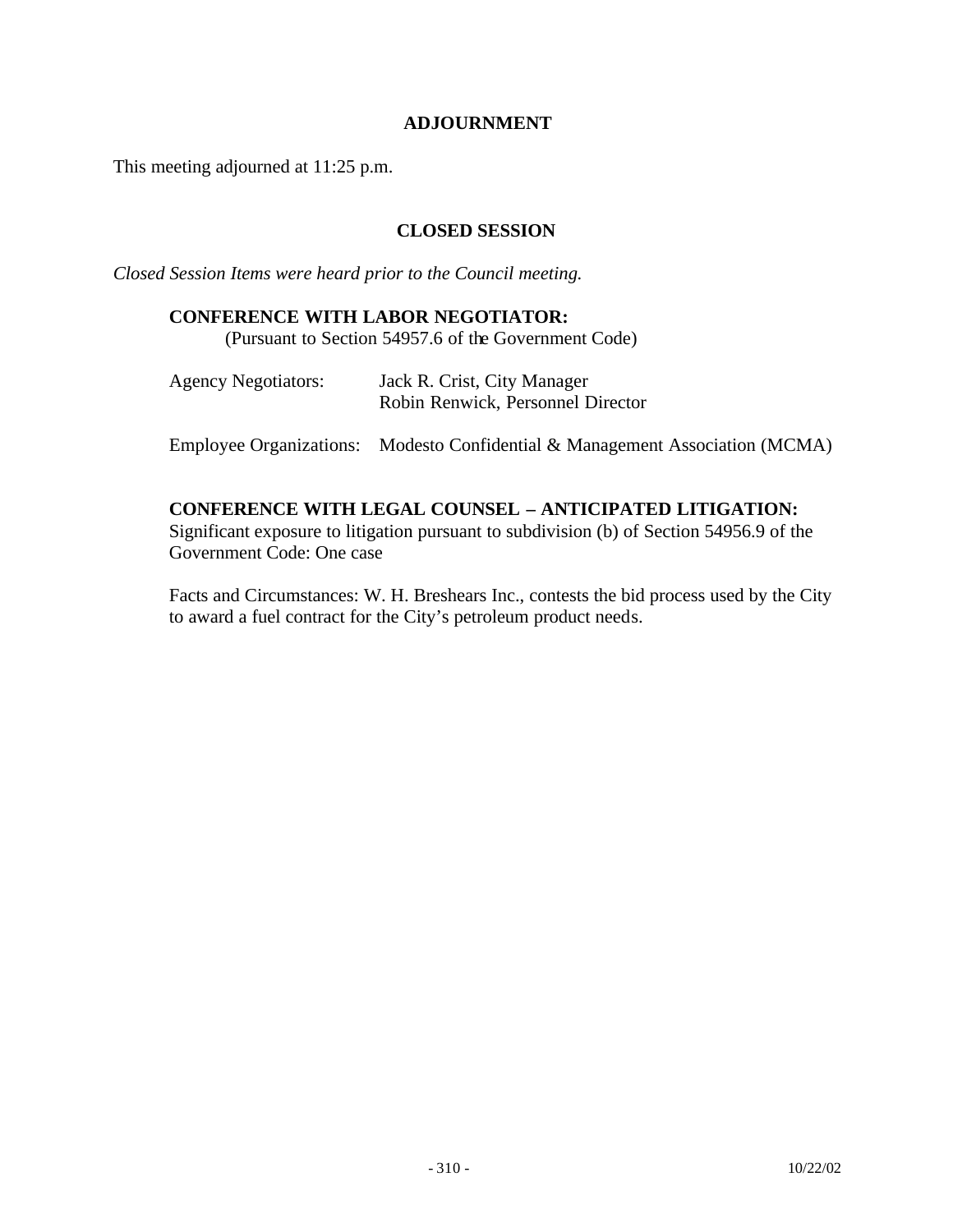# **MEMORANDUM**

# **City of Modesto Office of the City Manager**

On Wednesday, October 16, 2002, the Economic & Development Committee ("Committee") held a special meeting to discuss the policy guidance questions/issues regarding the Village One Specific Plan Area that will be before you on October 22, 2002. Following are the Committee's recommendations.

#### **LAND ABSORPTION ANALYSIS**

The Committee concurred with staff's recommendations.

#### **LAND USE TEST ALTERNATIVES**

The Committee recommended the following changes to staff's recommended TEST alternatives:

#### **TEST Alternative #1**:

#### *Net Change From Base Case*

| Land Use Category          | STAFF'S<br><b>RECOMMENDATION</b> | <b>COMMITTEE'S</b><br><b>RECOMMENDATION</b> |
|----------------------------|----------------------------------|---------------------------------------------|
| <b>Village Residential</b> | $+15$ ac.                        |                                             |
| Multi-Family               | $+9.5$ ac.                       |                                             |
| Commercial                 | $+23$ ac                         | 19                                          |
| <b>Business Park</b>       | - 47.5 ac                        | -19                                         |

## **TEST Alternative #2**:

#### *Net Change From Base Case*

| <b>Land Use Category</b>   | STAFF'S<br><b>RECOMMENDATION</b> | <b>COMMITTEE'S</b><br><b>RECOMMENDATION</b> |
|----------------------------|----------------------------------|---------------------------------------------|
| <b>Village Residential</b> | $-46$ ac.                        | -48                                         |
| Commercial                 | $+46$ ac.                        | O                                           |
| Multi-Family               |                                  | $+48$                                       |
|                            |                                  | (consisting of                              |
|                            |                                  | $4 - 12$ acres                              |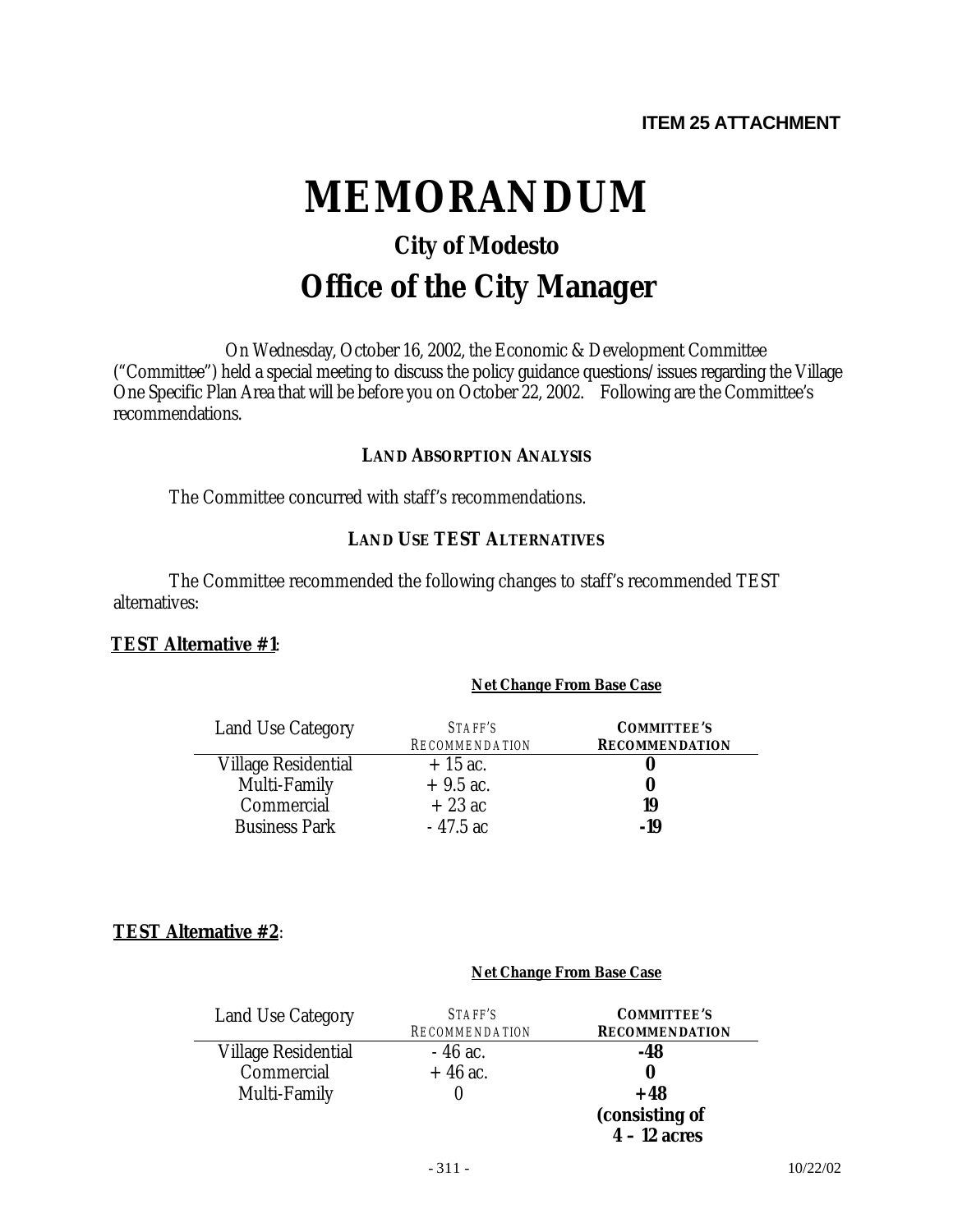**sites)**

*Net Change From Base Case*

#### **TEST Alternative #3**:

| <b>Land Use Category</b> | STAFF'S<br><b>RECOMMENDATION</b> | <b>COMMITTEE'S</b><br><b>RECOMMENDATION</b> |
|--------------------------|----------------------------------|---------------------------------------------|
| <b>Very-Low Density</b>  | $-8.3$ ac.                       | 0                                           |
| Residential              |                                  |                                             |
| Village Residential      | $+15 + 5 - 46 = -26$ ac          | $-48 + 5 = -43$                             |
| Multi-Family             | $+9.5 - 4.1 = +5.4$ ac.          | $+48 + -4.1 = +43.9$                        |
| Commercial (/Office)     | $46 + 23 - 5 + 4.1 + 8.3$        | $+19 + -5 + 4.1 = 18.1$                     |
|                          | $= +76.4$ ac.                    |                                             |
| <b>Business Park</b>     | $-47.5$ ac.                      | -19                                         |

#### **PRIORITIZATION OF FACILITIES**

The Committee concurred with staff's facilities prioritization list with the exception of the prioritization of two of the Floyd Avenue segments. The Committee requested that the segment of Floyd between Oakdale and Roselle be moved from Priority 2 to Priority 1 and that the segment of Floyd between Roselle and Fine Avenue be moved from Priority 1 to Priority 2. Also, the issue of whether or not the soon-to-be-established facilities prioritization list should be adhered to strictly was raised. While the Committee expressed concern with linking the timing of reimbursements to an adopted prioritization list, it recognized that the checkerboard development and reimbursement that has occurred contributed to the current patchwork of infrastructure and agreed that a prioritization of facilities, and reimbursements, will allow the City to provide facilities in the order needed to serve the community.

#### **GROGAN COMMUNITY PARK FUNDING**

The Committee's recommendation was to fund Phases I & II of Grogan Park using the current CFD/CFF allocation, with the understanding that the Recreation and Neighborhood Department would actively pursue grant funding to offset a portion or all of the CFD's contribution, and explore alternative funding options (e.g. additional CFF contribution, Village Three contribution, etc.) for Phases III & IV.

#### **ADDITIONAL MAINTENANCE ITEMS**

The Committee directed Staff to prepare cost estimates for the maintenance of the basins, pump stations and collector street landscaping within the Village One Specific Plan Area.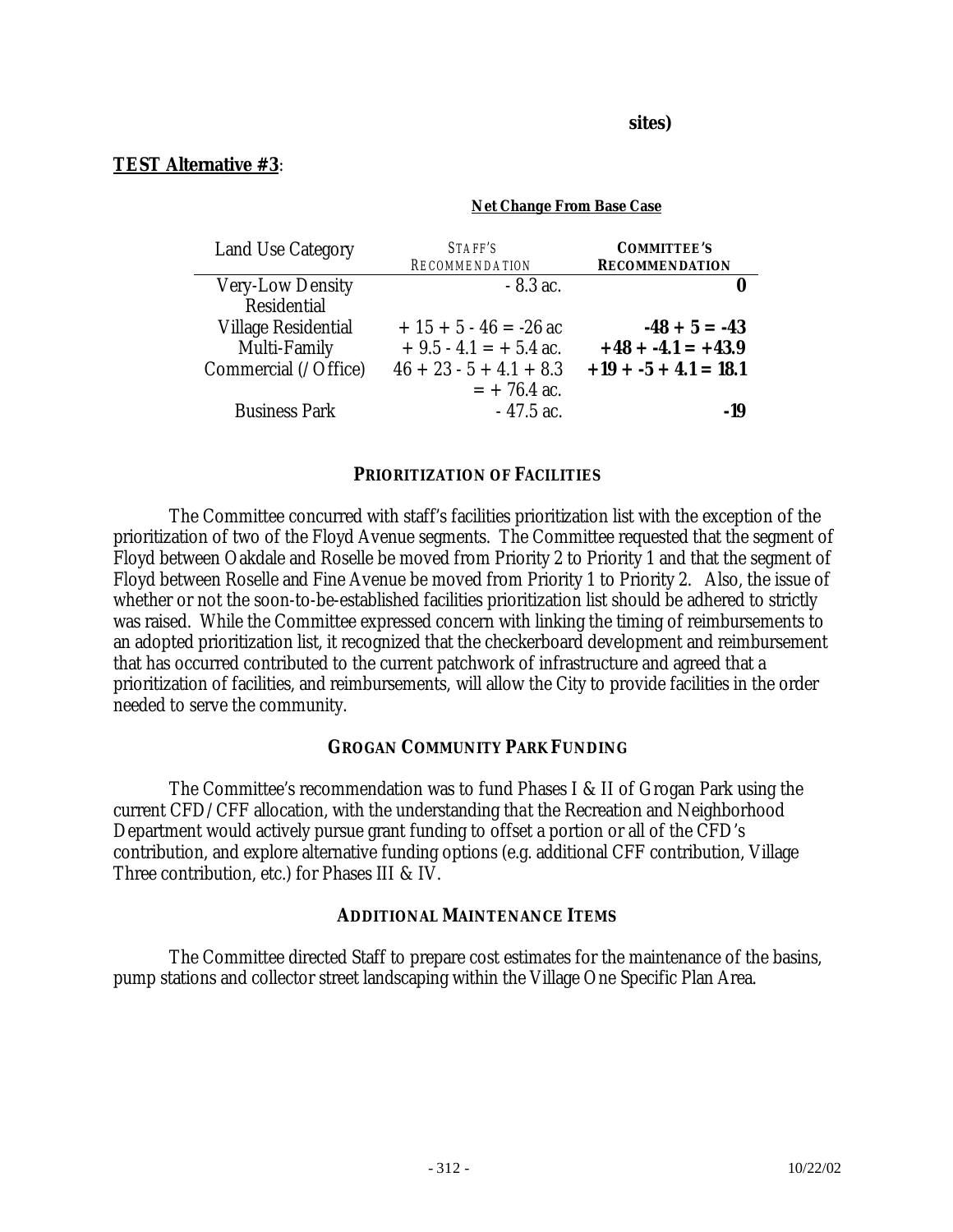## **Wednesday, November 6, 2002, at 5:30 p.m.**

Roll Call – Present: Councilmembers Conrad, Fisher, Frohman, Jackman, Keating, O'Bryant, Mayor Sabatino

Absent: None

Pledge of Allegiance to the Flag

Invocation: Evangelist Linda Wade, Mighty Women of Modesto

City Clerk's Announcements: *Item 10 removed from agenda*

Declaration of Conflicts of Interest: *O'Bryant, Item 8 Fisher, Items 23 & 26*

#### **ACKNOWLEDGEMENTS AND PRESENTATIONS**

1. Introduction of the newly appointed Fire Chief, James Miguel.

**ACTION:** City Manager Jack Crist introduced Fire Chief James Miguel.

#### **ORAL COMMUNICATIONS**

None.

## **COUNCIL COMMENTS & REPORTS**

None.

## **CONSENT ITEMS – ROLL CALL VOTE REQUIRED:** Items 2-9, 11-20

Item 10 removed from Agenda

**ACTION Items 1-7, 9, 11-20: Frohman/Conrad; unan.**

#### **ACTION Item 8: Frohman/Jackman; unan.; O'Bryant, absent**

*ACTION Item 10: Removed from Agenda*

## **CONSENT ITEMS**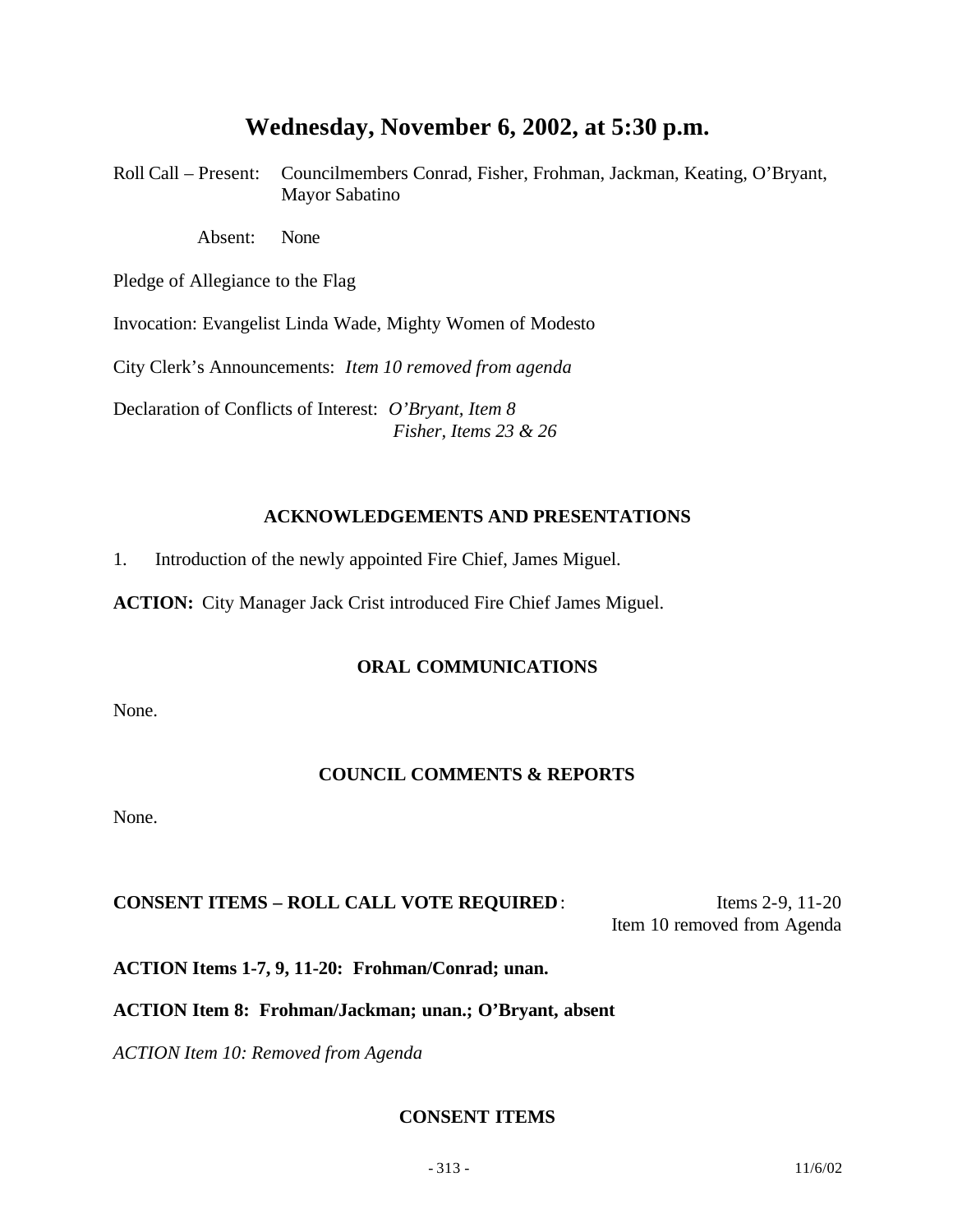#### **An item may be removed from consent and discussed at the request of an audience member or Councilmember.**

#### CONSENT

2. Approval of the minutes of the regular City Council meeting of October 22, 2002. (Motion approving recommended.) *Clerk; Rebecca Bartholomew, 577-5397, rbartholomew@modestogov.com*

**ACTION:** By Motion (Frohman/Conrad; unan.) approved the minutes of October 22, 2002.

#### **CONSENT**

- 3. Final adoption of Ordinance 3270-C.S. an ordinance amending Section 10-2.1004 of Article 10 of Chapter 2 of Title 10 of the Modesto Municipal Code relating to Conditional Uses (C-1 Zone).
	- ?? Motion approving final adoption of Ordinance 3270-C.S. an ordinance amending Section 10-2.1004 of Article 10 of Chapter 2 of Title 10 of the Modesto Municipal Code relating to Conditional Uses (C-1 Zone) recommended.

*City Attorney; Mike Milich, 577-5284, mmilich@modestogov.com*

**ACTION:** By Motion (Frohman/Conrad; unan.) approved the **final adoption of Ordinance 3270-C.S.** – an ordinance amending Section 10-2.1004 of Article 10 of Chapter 2 of Title 10 of the Modesto Municipal Code relating to Conditional Uses (C-1 Zone).

## CONSENT

- 4. Consider a written policy regarding the use of Environmental Assessments in the acquisition of real property by the City of Modesto.
	- ?? Resolution adopting a written policy regarding the use of Environmental Assessments in the acquisition of real property by the City of Modesto recommended. *Community & Economic Development; Laurie Smith, 577-5347, lsmith@modestogov.com*
- **ACTION: Res. No. 2002-533** (Frohman/Conrad; unan.) adopting a written policy regarding the use of Environmental Assessments in the acquisition of real property by the City of Modesto.

- 5. Consider accepting as complete the work of Teichert Construction for the project titled "Rehabilitate Taxiways A & B, Construct Electrical Vault Building, Relocate/Upgrade Electrical Vault Equipment, Modesto City-County Airport, AIP Project No. 3-06-0153-22 and –23" and authorizing the City Clerk to file a Notice of Completion. Total cost of completed work, \$450,248.79. Funds are budgeted.
	- ?? Resolution accepting as complete the work of Teichert Construction for the project titled "Rehabilitate Taxiways A & B, Construct Electrical Vault Building, Relocate/Upgrade Electrical Vault Equipment, Modesto City-County Airport, AIP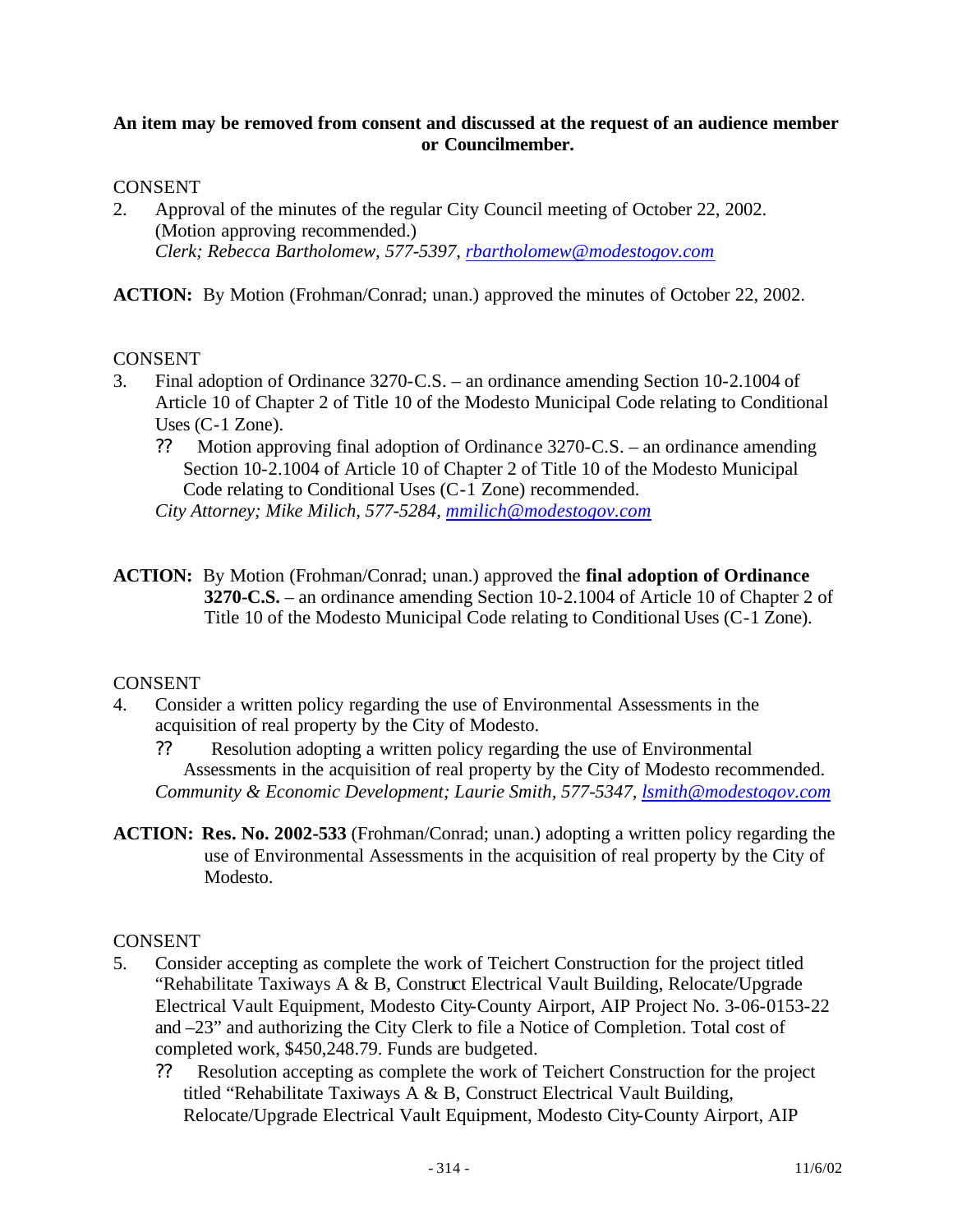Project No. 3-06-0153-22 and –23" and authorizing the City Clerk to file a Notice of Completion recommended.

*Engineering & Transportation; Robert Snell, 577-5452, rsnell@modestogov.com*

**ACTION: Res. No. 2002-544** (Frohman/Conrad; unan.) accepting as complete the work of Teichert Construction for the project titled "Rehabilitate Taxiways A & B, Construct Electrical Vault Building, Relocate/Upgrade Electrical Vault Equipment, Modesto City-County Airport, AIP Project No. 3-06-0153-22 and –23" and authorizing the City Clerk to file a Notice of Completion.

## **CONSENT**

- 6. Consider accepting as complete the work of Soares Pipeline Inc. for the project titled "2002 Sanitary Sewer Replacement" and authorizing the City Clerk to file a Notice of Completion. Total cost of completed work - \$749,362. Funds are budgeted.
	- ?? Resolution accepting as complete the work of Soares Pipeline Inc. for the project titled "2002 Sanitary Sewer Replacement" and authorizing the City Clerk to file a Notice of Completion recommended.

*Engineering & Transportation; Robert Snell, 577-5452, rsnell@modestogov.com*

**ACTION: Res. No. 2002-535** (Frohman/Conrad; unan.) accepting as complete the work of Soares Pipeline Inc. for the project titled "2002 Sanitary Sewer Replacement" and authorizing the City Clerk to file a Notice of Completion.

## **CONSENT**

- 7. Consider accepting as complete the work of Cunningham & Sons Inc. for the project titled "2001-2002 Rockwell Catch Basin Replacement/Addition" and authorizing the City Clerk to file a Notice of Completion. Total cost of completed work, \$519,266.12. Funds are budgeted.
	- ?? Resolution accepting as complete the work of Cunningham & Sons Inc. for the project titled "2001-2002 Rockwell Catch Basin Replacement/Addition" and authorizing the City Clerk to file a Notice of Completion recommended. *Engineering & Transportation; Robert Snell, 577-5452, rsnell@modestogov.com*
- **ACTION: Res. No. 2002-536** (Frohman/Conrad; unan.) accepting as complete the work of Cunningham & Sons Inc. for the project titled "2001-2002 Rockwell Catch Basin Replacement/Addition" and authorizing the City Clerk to file a Notice of Completion.

## *O'Bryant absent due to conflict of interest.*

8. Consider accepting as complete the work of Bond Blacktop Inc. for the project titled "2001 Slurry Seals" and authorizing the City Clerk to file Notice of Completion. Total cost of completed work, \$671,173.94. Funds are budgeted.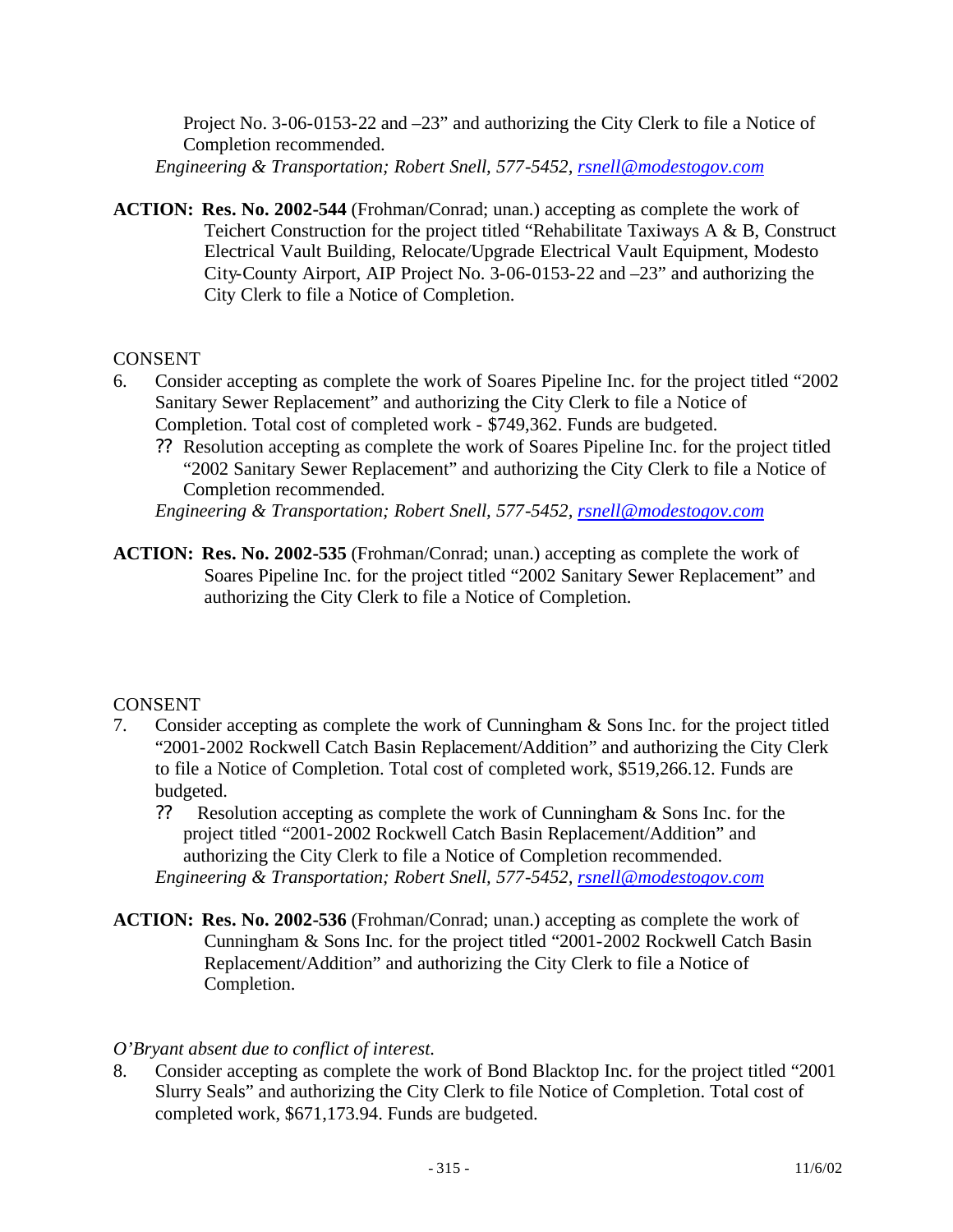?? Resolution accepting as complete the work of Bond Blacktop Inc. for the project titled "2001 Slurry Seals" and authorizing the City Clerk to file Notice of Completion recommended.

*Engineering & Transportation; Robert Snell, 577-5452, rsnell@modestogov.com*

**ACTION: Res. No. 2002-537** (Frohman/Jackman; unan.; O'Bryant, absent) accepting as complete the work of Bond Blacktop Inc. for the project titled "2001 Slurry Seals" and authorizing the City Clerk to file Notice of Completion.

#### CONSENT

- 9. Consider approving an amendment to an agreement with Dokken Engineering for professional design services for project titled "Replacement of the Carpenter Road Bridge Over Tuolumne River" for an amount of \$11,414.40 to process CEQA (California Environmental Quality Act) clearance as a mitigated negative declaration (MND) and authorizing the City Manager to execute said amendment to agreement. Funds are budgeted.
	- ?? Resolution approving an amendment to an agreement with Dokken Engineering for professional design services for project titled "Replacement of the Carpenter Road Bridge Over Tuolumne River" for an amount of \$11,414.40 to process CEQA (California Environmental Quality Act) clearance as a mitigated negative declaration (MND) and authorizing the City Manager to execute said amendment to agreement recommended.

*Engineering & Transportation; Dean Phillips, 577-5260, dphillips@modestogov.com*

**ACTION: Res. No. 2002-538** (Frohman/Conrad; unan.) approving an amendment to an agreement with Dokken Engineering for professional design services for project titled "Replacement of the Carpenter Road Bridge Over Tuolumne River" for an amount of \$11,414.40 to process CEQA (California Environmental Quality Act) clearance as a mitigated negative declaration (MND) and authorizing the City Manager to execute said amendment to agreement.

## *Item10 removed from agenda*

- 10. Consider awarding a \$899,333.00 contract to George Reed Inc. for the project titled "Village One West Basin Road Improvements". Funds are budgeted.
	- ?? Resolution awarding a \$899,333.00 contract to George Reed Inc. for the project titled "Village One West Basin Road Improvements" recommended.
	- ?? Resolution certifying the findings of an Initial Study to the Final Program EIR for the Village One Specific Plan recommended.

*Engineering & Transportation; Dean Phillips, 577-5260, dphillips@modestogov.com*

## **ACTION: Removed from agenda**

#### **CONSENT**

11. Consider the purchase of 14 buses from the Gillig Corporation at a cost of \$4,323,360. Nine of the 14 buses will replace nine existing buses that do not meet the California Air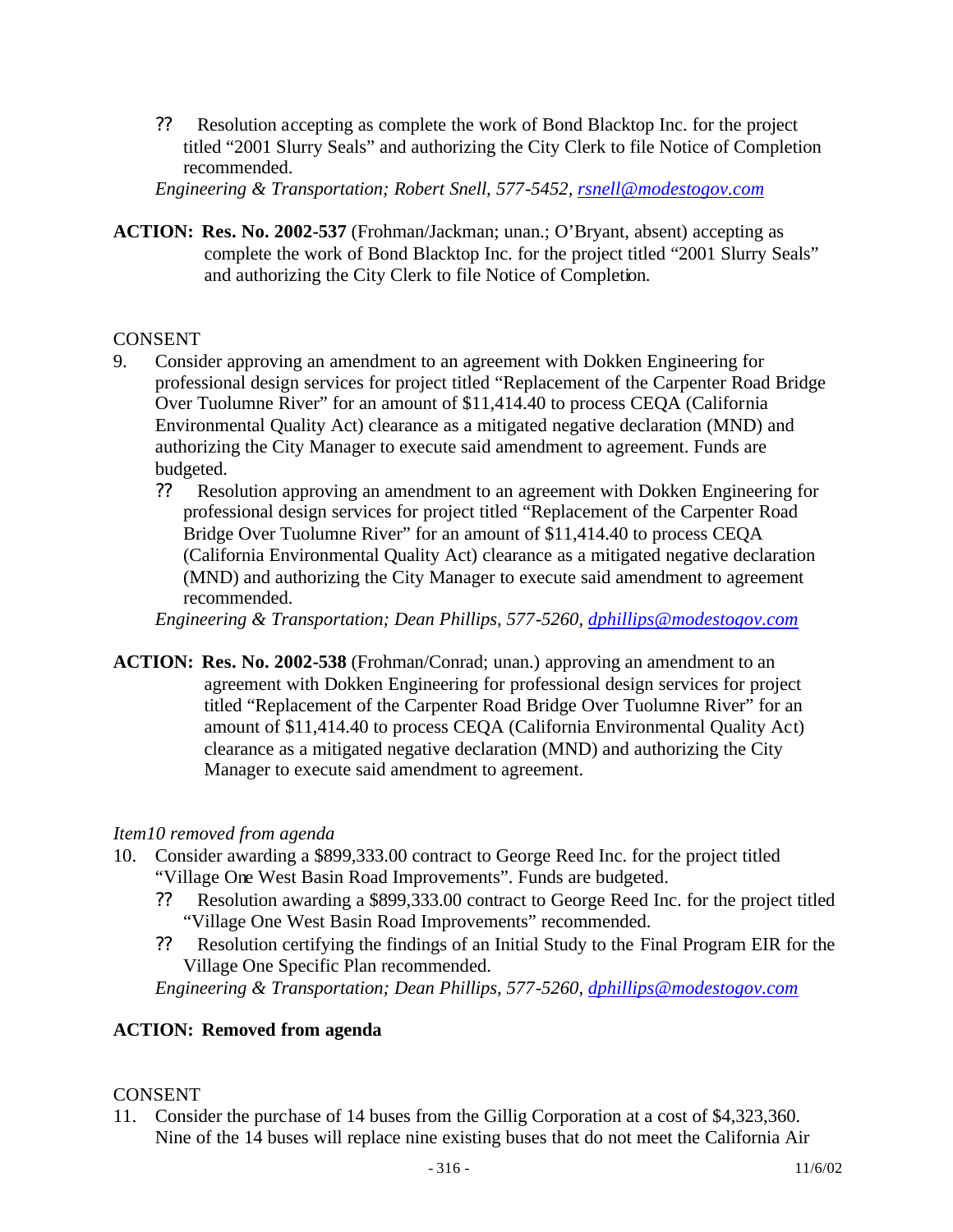Resources Board requirements, and two buses that have exceeded their useful life. The three remaining new buses will allow for service expansion. Federal Transit Administration (FTA) grants cover 83% (\$3,588,388.80) of the cost, with the local share of \$734,971.20 (17%) being covered by Local Transportation Funds (LTF) monies.

?? Resolution approving an agreement with the Gillig Corporation for the purchase of fourteen buses at a cost of \$4,323,360 and authorizing the City Manager to execute necessary documents recommended.

*Engineering & Transportation; Fred Cavanah, 577-5295, fcavanah@modesgov.com*

**ACTION: Res. No. 2002-539** (Frohman/Conrad; unan.) approving an agreement with the Gillig Corporation for the purchase of fourteen buses at a cost of \$4,323,360 and authorizing the City Manager to execute necessary documents.

#### **CONSENT**

- 12. Consider authorizing the purchase of a John Deere 410G Loader/Backhoe from Nortrax West for a total cost of \$76,977.23. Funds are budgeted.
	- ?? Resolution authorizing the purchase of a John Deere 410G Loader/Backhoe from Nortrax West for a total cost of \$76,977.23 recommended. *Finance; Tom Reddie, 577-5406, treddie@modestogov.com*
- **ACTION: Res. No. 2002-540** (Frohman/Conrad; unan.) authorizing the purchase of a John Deere 410G Loader/Backhoe from Nortrax West for a total cost of \$76,977.23.

## CONSENT

- 13. Consider introduction of an ordinance amending Section 4-7.1103 of the Modesto Municipal Code relating to the Collection of Pruned Refuse.
	- ?? Introduced an ordinance amending Section 4-7.1103 of the Modesto Municipal Code relating to the Collection of Pruned Refuse recommended.

*Operations & Maintenance; Bill Dufresne, 342-2231, mdufresne@modestogov.com*

**ACTION:** By Motion (Frohman/Conrad; unan.) **introduced Ordinance 3272-C.S.**amending Section 4-7.1103 of the Modesto Municipal Code relating to the Collection of Pruned Refuse.

## CONSENT

- 14. Consider changing the name of the Public Events Commission to the Public Events Advisory Committee, and Consider approving the bylaws of the Public Events Advisory Committee.
	- ?? Resolution approving changing the name of the Public Events Commission to the Public Events Advisory Committee recommended.
	- ?? Resolution approving the bylaws of the Public Events Advisory Committee recommended.

*Parks, Recreation & Neighborhoods; Bob Quintella, 577-6444, bquintella@modestogov.com*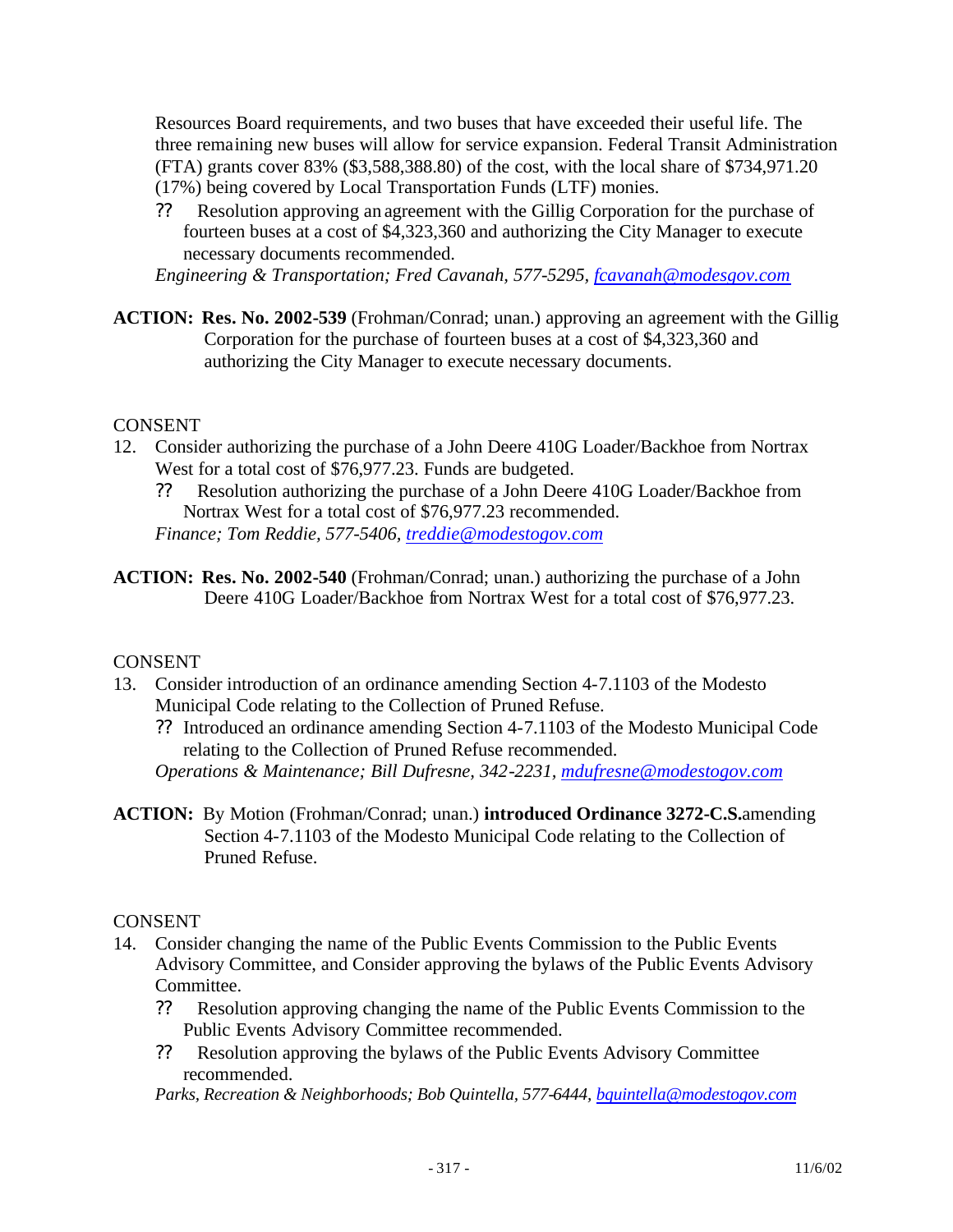**ACTION: Res. No. 2002-541**(Frohman/Conrad; unan.) approving changing the name of the Public Events Commission to the Public Events Advisory Committee.

> **Res. No. 2002-542** (Frohman/Conrad; unan.) approving the bylaws of the Public Events Advisory Committee.

### **CONSENT**

- 15. Consider establishing a deposit of \$20,000 to pay all City expenses connected with City's review of PG&E's application for a gas franchise.
	- ?? Resolution establishing a deposit of \$20,000 to pay all City expenses connected with City's review of PG&E's application for a gas franchise in the City of Modesto and referring the application to the City Manager for his recommendation and report. *City Manager; Jack Crist, 577-5224, jcrist@modestogov.com*
- **ACTION: Res. No. 2002-543** (Frohman/Conrad; unan.) establishing a deposit of \$20,000 to pay all City expenses connected with City's review of PG&E's application for a gas franchise in the City of Modesto and referring the application to the City Manager for his recommendation and report.

#### CONSENT

- 16. Consider a Virginia Corridor Railbanking agreement with Union Pacific Railroad. ??Resolution approving an agreement with Union Pacific Railroad to railbank the Virginia Corridor property and authorize the City Manager to execute the necessary documents recommended.
	- ??Resolution making a Finding of Conformance with the Non-Motorized Transportation Master Plan, Negative Declaration (EA 96-118), and Modesto Urban Area General Plan, Master Environmental Impact Report (SCH NO. 92042017) recommended. *City Manager; Jana Coons, 571-5580, jcoons@modestogov.com*
- **ACTION: Res. No. 2002-544** (Frohman/Conrad; unan.) approving an agreement with Union Pacific Railroad to railbank the Virginia Corridor property and authorize the City Manager to execute the necessary documents.

**Res. No. 2002-545** (Frohman/Conrad; unan.) making a Finding of Conformance with the Non-Motorized Transportation Master Plan, Negative Declaration (EA 96- 118), and Modesto Urban Area General Plan, Master Environmental Impact Report (SCH NO. 92042017).

#### CONSENT

17. Consider accepting the improvements for the Fairmont Pointe #1 subdivision in the Village One Specific Plan Area, and authorizing the City Clerk to file Notice of Completion and to release securities upon expiration of statutory periods. Owner: Dominion Developers LP, a California Limited Partnership.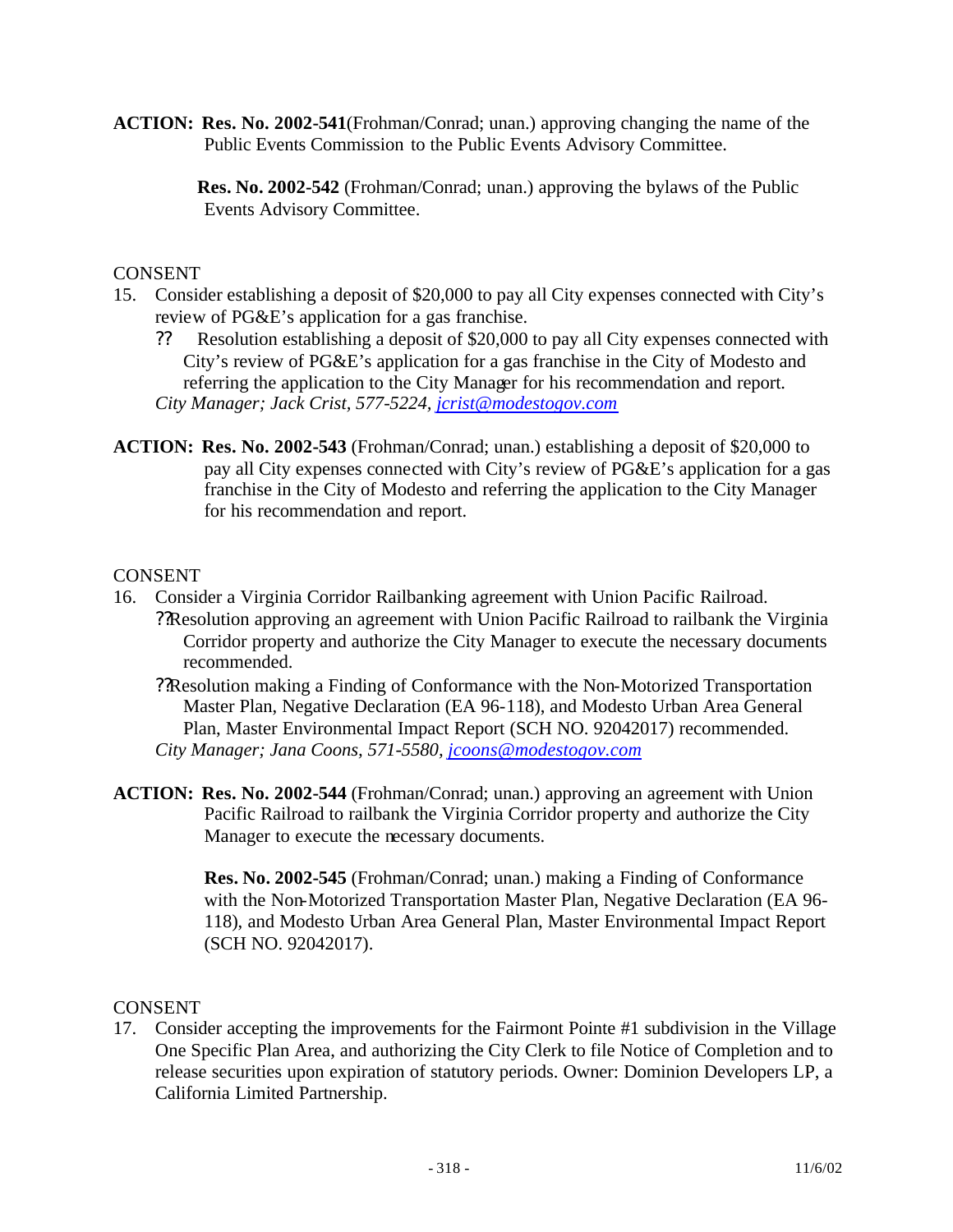- ?? Resolution accepting the improvements for the Fairmont Pointe #1 subdivision in the Village One Specific Plan Area, and authorizing the City Clerk to file Notice of Completion and to release securities upon expiration of statutory periods recommended. *Engineering & Transportation; Robert Granberg, 577-5259, rgranberg@modestogov.com*
- **ACTION: Res. No. 2002-546** (Frohman/Conrad; unan.) accepting the improvements for the Fairmont Pointe #1 subdivision in the Village One Specific Plan Area, and authorizing the City Clerk to file Notice of Completion and to release securities upon expiration of statutory periods.

#### **CONSENT**

- 18. Consider accepting the improvements for the Fairmont Pointe #2 subdivision in the Village One Specific Plan Area, and authorizing the City Clerk to file Notice of Completion and to release securities upon expiration of statutory periods. Owner: Dominion Developers LP, a California Limited Partnership.
	- ?? Resolution accepting the improvements for the Fairmont Pointe #2 subdivision in the Village One Specific Plan Area, and authorizing the City Clerk to file Notice of Completion and to release securities upon expiration of statutory periods recommended. *Engineering & Transportation; Robert Granberg, 577-5259, rgranberg@modestogov.com*
- **ACTION: Res. No. 2002-547** (Frohman/Conrad; unan.) accepting the improvements for the Fairmont Pointe #2 subdivision in the Village One Specific Plan Area, and authorizing the City Clerk to file Notice of Completion and to release securities upon expiration of statutory periods.

- 19. Consider approving the final map of the Village Highlands No. 7 Subdivision in the Village One Specific Plan Area, authorizing the City Manager to sign an agreement with the subdividers as required by Section 4-4.604(c) of the Municipal Code, and an agreement for the development and maintenance of a temporary storm drain basin (Owners: Inland Village, a California General Partnership).
- ?? Resolution approving the final map of the Village Highlands No. 7 Subdivision in the Village One Specific Plan Area, authorizing the City Manager to sign an agreement with the subdividers as required by Section 4-4.604(c) of the Municipal Code, and an agreement for the development and maintenance of a temporary storm drain basin recommended. *Engineering & Transportation; Robert Granberg, 577-5259, rgranberg@modestogov.com*
- **ACTION: Res. No. 2002-548** (Frohman/Conrad; unan.) approving the final map of the Village Highlands No. 7 Subdivision in the Village One Specific Plan Area, authorizing the City Manager to sign an agreement with the subdividers as required by Section 4-4.604(c) of the Municipal Code, and an agreement for the development and maintenance of a temporary storm drain basin.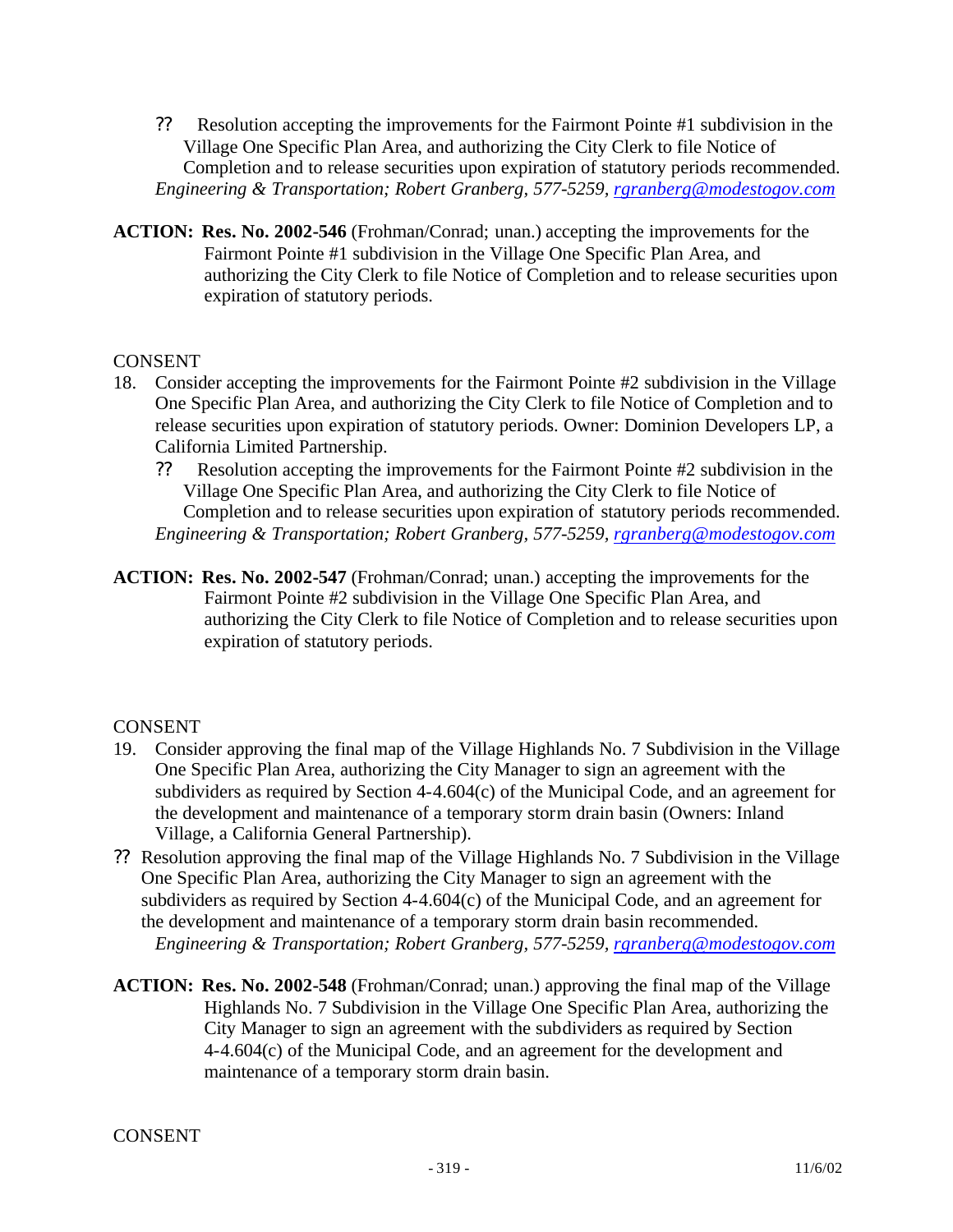- 20. Consider accepting a grant in the amount of \$53,233 and approving State-funded grant program titled "Modesto Juvenile Impact Program", and authorizing the City Manager to execute the necessary grant documents; and Consider amending the 2002/2003 budget to re-appropriate funds. City match for this project is \$5,915, for a total Program cost of \$59,148.
	- ?? Resolution accepting a grant in the amount of \$53,233 and approving State-funded grant program titled "Modesto Juvenile Impact Program, and authorizing the City Manager to execute the necessary grant documents recommended.
	- ?? Resolution amending the 2002/2003 budget to re-appropriate funds recommended. *Police Department; Ron Sale, 572-9674, saler@modestopd.com*
- **ACTION: Res. No. 2002-549** (Frohman/Conrad; unan.) accepting a grant in the amount of \$53,233 and approving State-funded grant program titled "Modesto Juvenile Impact Program, and authorizing the City Manager to execute the necessary grant documents.

 **Res. No. 2002-550** (Frohman/Conrad; unan.) amending the 2002/2003 budget to reappropriate funds.

## **WRITTEN COMMUNICATIONS**

- 21. Letter from Bishop Bergstrom requesting income from one or two parking meters be set aside for aid to the homeless.
- **ACTION:** No action taken.

## **UNFINISHED BUSINESS**

- 22. Final adoption of Ordinance 3269-C.S. an ordinance adding Chapter 10 entitled "Conflict Disclosure" to Title 2 of the Modesto Municipal Code.
	- ?? Motion approving final adoption of Ordinance 3269-C.S. an ordinance adding Chapter 10 entitled "Conflict Disclosure" to Title 2 of the Modesto Municipal Code recommended.

*City Attorney; Mike Milich, 577-5284, mmilich@modestogov.com*

**ACTION:** By Motion (Conrad/Frohman; unan.) approved the **final adoption of Ordinance 3269-C.S.** – an ordinance adding Chapter 10 entitled "Conflict Disclosure" to Title 2 of the Modesto Municipal Code, with the condition that staff not enforce the ordinance until the disclosure form is approved by the Council.

## *Fisher absent due to conflict of interest.*

23. Final adoption of Ordinance 3271-C.S. – an ordinance amending Section 8-3-9 of the Zoning Map to rezone from Low Density Residential zone, R-1, to Planned Development zone, P-D(555), property located at 810 Standiford Avenue (Horizon Consulting Services). ??Motion approving final adoption of Ordinance 3271-C.S. – an ordinance amending Section 8-3-9 of the Zoning Map to rezone from Low Density Residential zone, R-1, to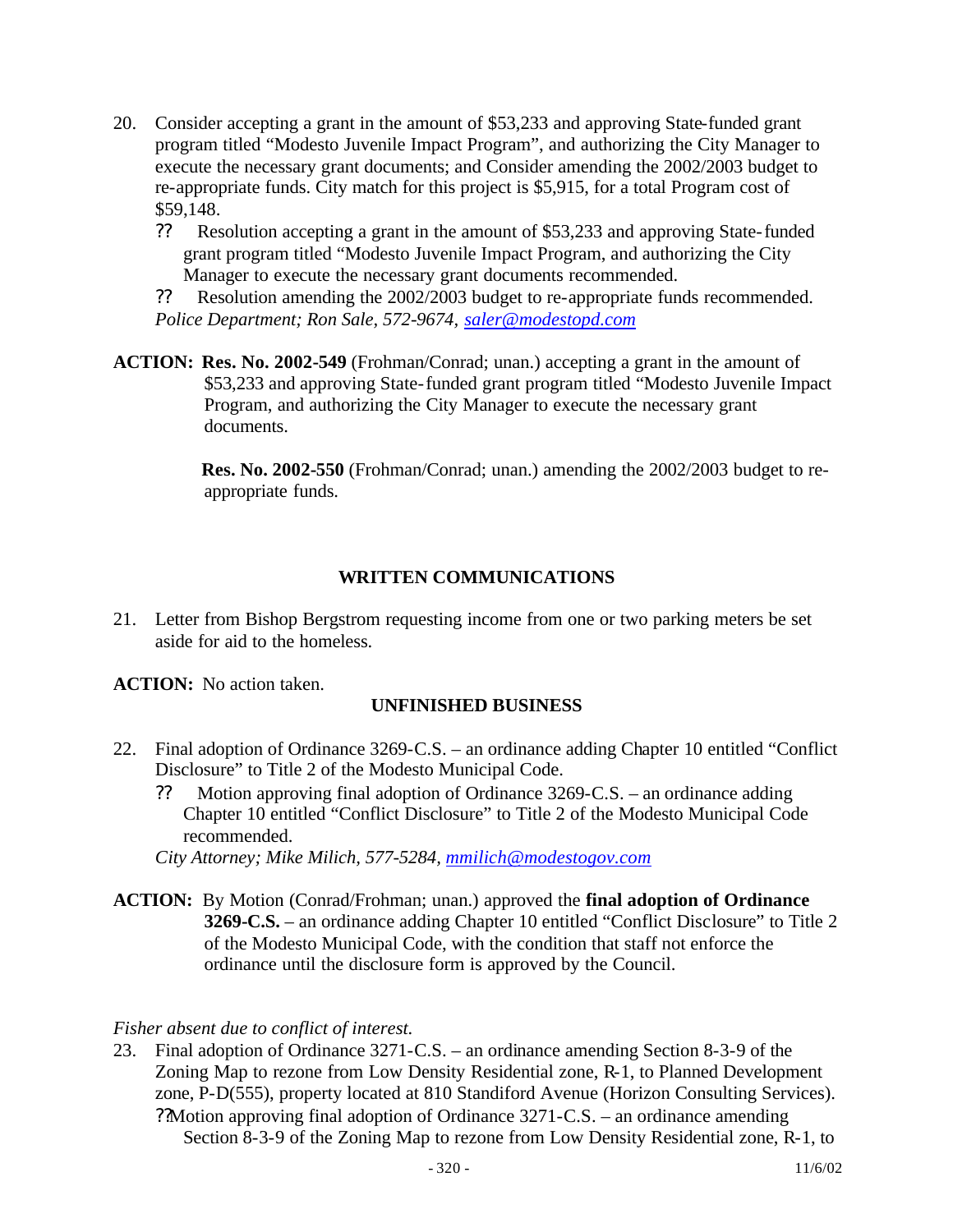Planned Development zone, P-D(555), property located at 810 Standiford Avenue (Horizon Consulting Services) recommended. *City Attorney; Mike Milich, 577-5284, mmilich@modestogov.com*

**ACTION:** By Motion (Frohman/Jackman; unan.; Fisher, absent) approved **the final adoption of Ordinance 3271-C.S.** – an ordinance amending Section 8-3-9 of the Zoning Map to rezone from Low Density Residential zone, R-1, to Planned Development zone, P-D(555), property located at 810 Standiford Avenue (Horizon Consulting Services).

#### *This item was continued from the October 1, 2002 meeting*

- 24. Consider submitting Farmland Stabilization Initiative to the voters.
	- ?? Resolution submitting the Farmland Stabilization Initiative to the qualified electors of the City of Modesto at the next regular municipal election recommended.
	- ?? Resolution transmitting a copy of the proposed Farmland Initiative to the City Attorney for an impartial analysis recommended.
	- ?? Resolution authorizing the members of the City Council, or any of them, to file written arguments in favor of or in opposition to the farmland Stabilization Initiative recommended.
	- ?? Resolution determining that the action of placing the Farmland Stabilization Initiative before the voters is within the scope of the Master Environmental Impact Report (SCH No. 92052017) recommended.

*City Attorney; Mike Milich, 577-5284, mmlich@modestogov.com*

**ACTION:** Motion (Jackman/Frohman) failed to carry.

- 25. Consider approving exceptions #9, 10, 11 and 12 to the title set forth in the preliminary title report and accepting an environmental investigation prepared by North American Technical Services for approximately 5.5 acres the City is purchasing from Dano Construction for use as a trailhead and scenic overlook. Purchase price, \$1,050,000 plus environmental and closing costs for a total of \$1,077,600.
	- ?? Resolution approving exceptions #9, 10, 11 and 12, to the title as set forth in the preliminary title report and accepting an environmental investigation prepared by North American Technical Services for approximately 5.5 acres the City is purchasing from Dano Construction for use as a trailhead and scenic overlook recommended.

*Parks, Recreation & Neighborhoods; Jim Niskanen, 577-5349, jniskanen@modestogov.com*

**ACTION: Res. No. 2002-551** (Frohman/Sabatino; majority; Conrad, no) approving exceptions #9, 10, 11 and 12, to the title as set forth in the preliminary title report and accepting an environmental investigation prepared by North American Technical Services for approximately 5.5 acres the City is purchasing from Dano Construction for use as a trailhead and scenic overlook.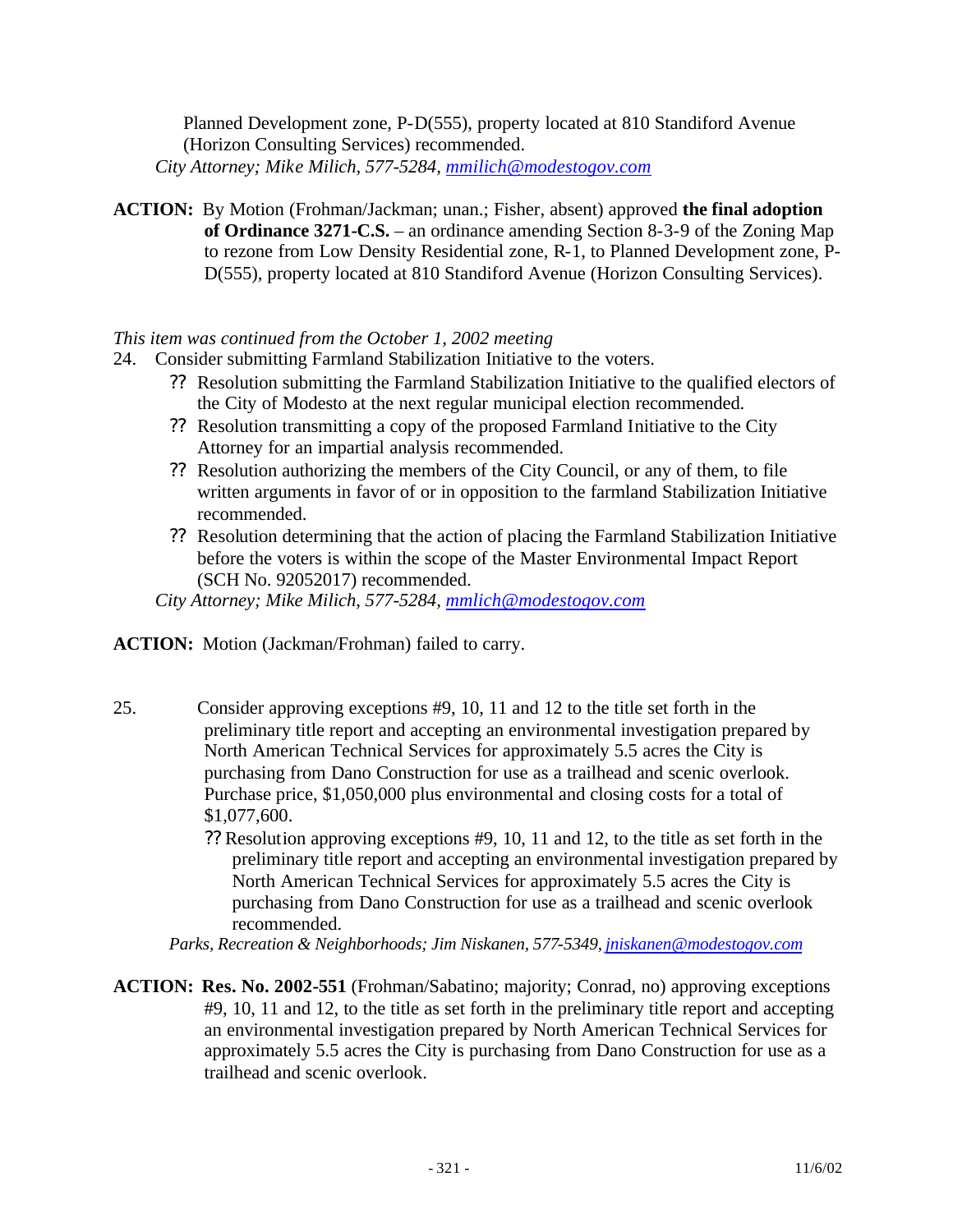### **HEARINGS**

*Fisher absent due to conflict of interest*

- 26. Hearing to consider the appeal of Claudia Newcorn to a decision by the Board of Zoning Adjustment denying the appeal of Claudia Newcorn to a staff decision to allow a second story addition to a home located at 1224 Brady Avenue. ??Resolution denying the appeal recommended. *Community & Economic Development; Brad Wall, bwall@modestogov.com*
- **ACTION: Res. No. 2002-551** (Jackman/Sabatino; unan.; Fisher, absent) denying the appeal of Claudia Newcorn to a staff decision to allow a second story addition to a home located at 1224 Brady Avenue.

#### **NEW BUSINESS**

27. Consider Stanislaus County Community Development "Bank" Loan funding for the Kansas Avenue Business Park project.

??Resolution approving an agreement between the City of Modesto, the Modesto Redevelopment Agency, and Stanislaus County, for a \$405,000 loan from the Stanislaus County Community Development "Bank" for funding of the Kansas Avenue Business Park Concept Master Planning and authorizing the City Manager to execute necessary documents.

*Community & Economic Development; Linda Boston, 571-5179, lboston@modestogov.com*

**ACTION: Res. No. 2002-553** (Fisher/Jackman; majority; Sabatino, no) approving an agreement between the City of Modesto, the Modesto Redevelopment Agency, and Stanislaus County, for a \$405,000 loan from the Stanislaus County Community Development "Bank" for funding of the Kansas Avenue Business Park Concept Master Planning and authorizing the City Manager to execute necessary documents.

#### **MISCELLANEOUS**

Appointments

- 28. Consider appointment to Downtown Improvement District per the recommendation of the Economic Development Committee. ??Resolution appointing Dennis Wilson to the Downtown Improvement District. *City Manager; George Britton, 577-5404, gbritton@modestogov.com*
- **ACTION: Res. No. 2002-554** (Fisher/Frohman; unan.) appointing Dennis Wilson to the Downtown Improvement District.
- 29. Consider appointment to Economic Development Loan Committee per the recommendation of the Economic Development Committee. ??Resolution appointing Philip Tomlin to the Economic Development Loan Committee.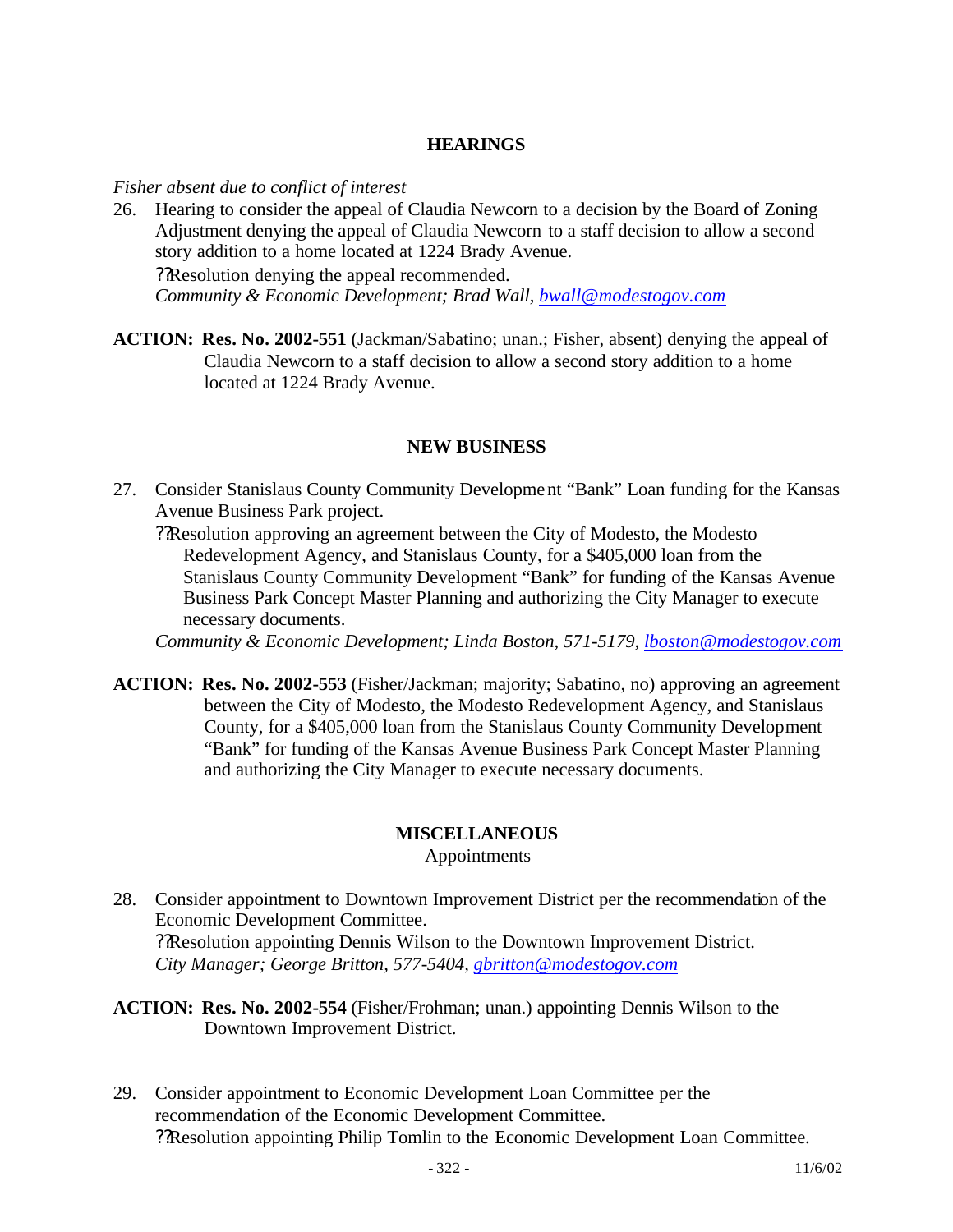*City Manager; George Britton, 577-5404, gbritton@modestogov.com*

- **ACTION: Res. No. 2002-555** (Fisher/Frohman; unan.) appointing Philip Tomlin to the Economic Development Loan Committee.
- 30. Consider appointment to Golf Courses Advisory Committee per the recommendation of the Economic Development Committee. ??Resolution appointing Patrick McHugh to the Golf Courses Advisory Committee. *City Manager; George Britton, 577-5404, gbritton@modestogov.com*
- **ACTION: Res. No. 2002-556** (Fisher/Frohman; unan.) appointing Patrick McHugh to the Golf Courses Advisory Committee.
- 31. Consider appointment of Dwight Bateman to observe the proceedings of the panel that will evaluate proposals for operation of the Modesto Area Dial-A-Ride (MADAR) system. ??Resolution appointing Dwight Bateman to observe the proceedings of the panel that will evaluate proposals for operation of the Modesto Area Dial-A-Ride (MADAR) system recommended. *Engineering & Transportation; Fred Cavanah, 577-5295, fcavanah@modestogov.com*
- **ACTION: Res. No. 2002-557** (Fisher/Frohman; unan.) appointing Dwight Bateman to observe the proceedings of the panel that will evaluate proposals for operation of the Modesto Area Dial-A-Ride (MADAR) system.

## **MATTERS TOO LATE FOR THE AGENDA**

None.

## **ADJOURNMENT**

This meeting adjourned at 9:40 p.m.

## **CLOSED SESSION**

*This closed session item was heard prior to the meeting.* **CONFERENCE WITH LEGAL COUNSEL – EXISTING LITIGATION:** (Pursuant to Section 54956.9(a) of the Government Code)

Name of case: City of Modesto v. Varni Bros., Don Clark, dba Don's RV of Modesto, Stanislaus County Superior Court Case No. 307039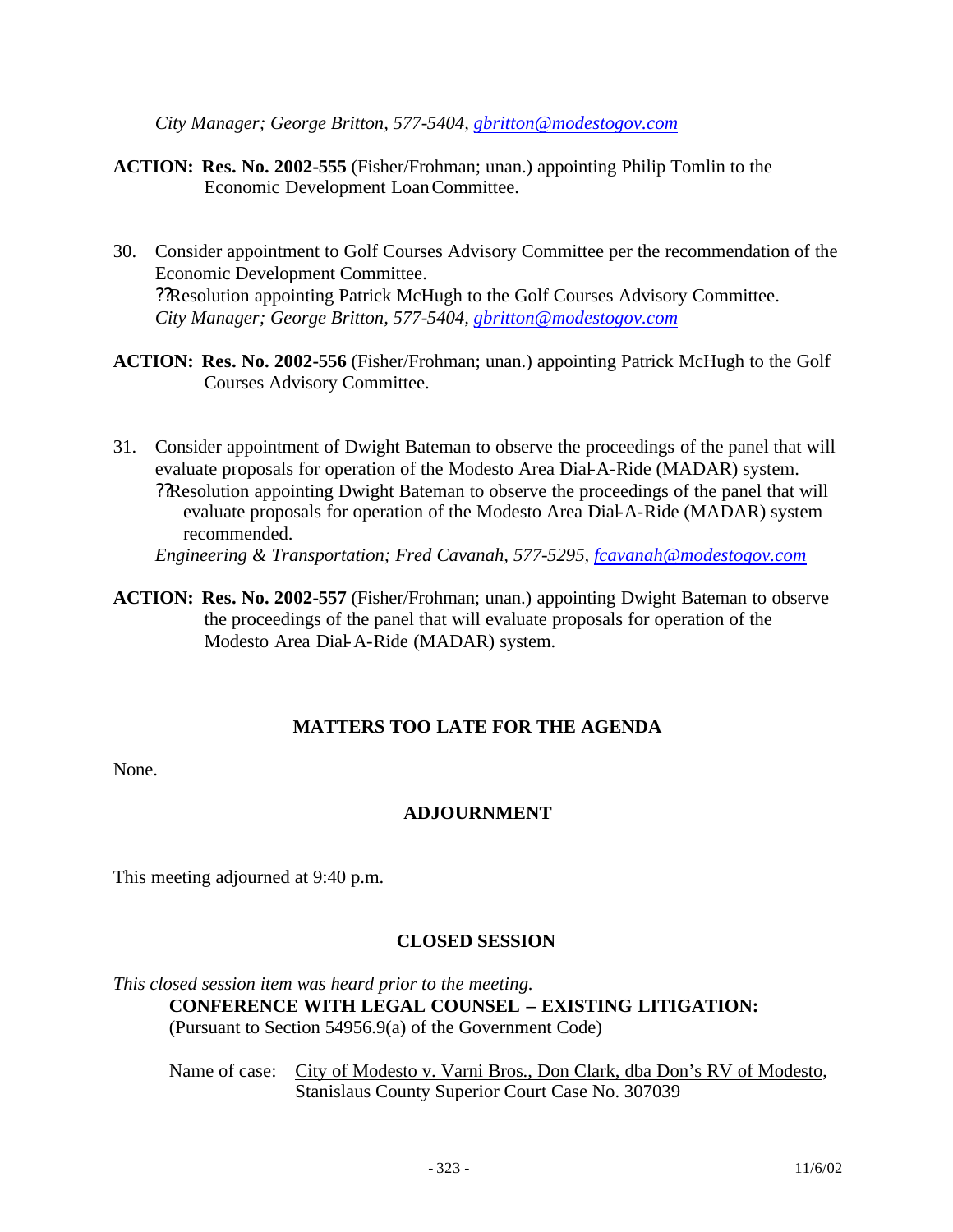Name of case: City of Modesto v. Varni Bros., Don Clark dba Don's RV of Modesto, Stanislaus County Superior Court Case No. 311367

#### *This closed session item was not heard:*

#### **CONFERENCE WITH LABOR NEGOTIATOR:**

(Pursuant to Section 54957.6 of the Gove rnment Code)

| <b>Agency Negotiators:</b> | Jack R. Crist, City Manager       |
|----------------------------|-----------------------------------|
|                            | Robin Renwick, Personnel Director |

Employee Organizations: Modesto Police Officers Association Modesto Police Management Association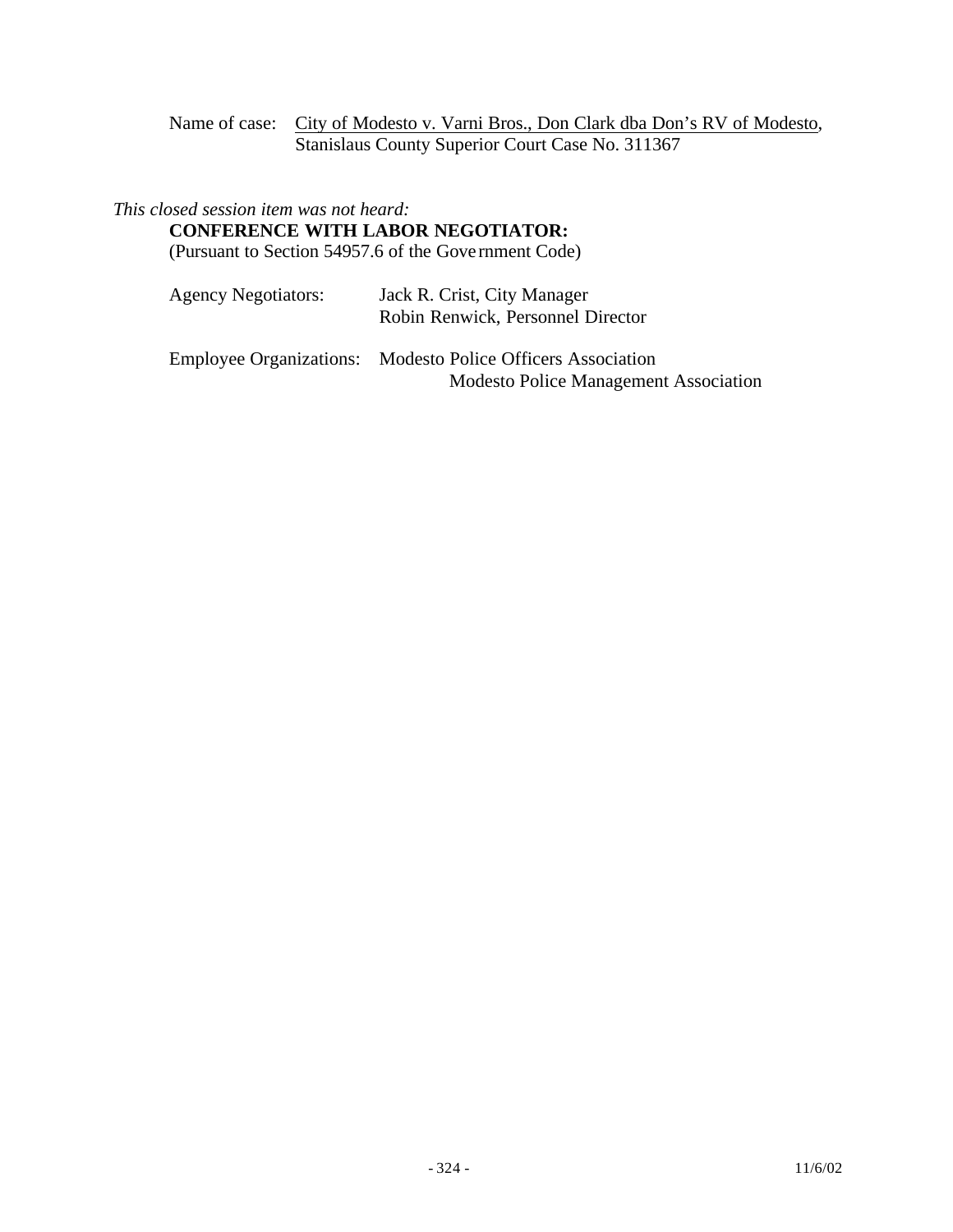# **MINUTES**

Tuesday, November 12, 2002, at 5:30 p.m.

Roll Call – Present: Councilmembers Conrad, Fisher, Frohman, Jackman, Keating, O'Bryant, Mayor Sabatino

Absent: None

Pledge of Allegiance to the Flag

Invocation: Evangelist Linda Wade, Mighty Women of Modesto

City Clerk's Announcements: None

Declaration of Conflicts of Interest: None

#### **ACKNOWLEDGEMENTS AND PRESENTATIONS**

1. Proclamation declaring November 15, 2002 to be American Recycles Day in the City of Modesto.

**ACTION:** This item was deferred to a future meeting.

1A. Police and Fire Department presentation and status reports from the November 7, 2002 Public Safety Ad Hoc Committee.

**ACTION:** Removed from Agenda.

#### **ORAL COMMUNICATIONS**

None.

#### **COUNCIL COMMENTS & REPORTS**

- 2. At the request of Councilmember Keating, consider approving a change in the order of the current agenda format, and any required steps for the City Attorney, to move Council Comments and Reports to the position after the Consent portion of the agenda.
- **ACTION:** By Motion (Fisher/Jackman; majority; Frohman, no) directed the City Attorney to draft the change in the Ordinance.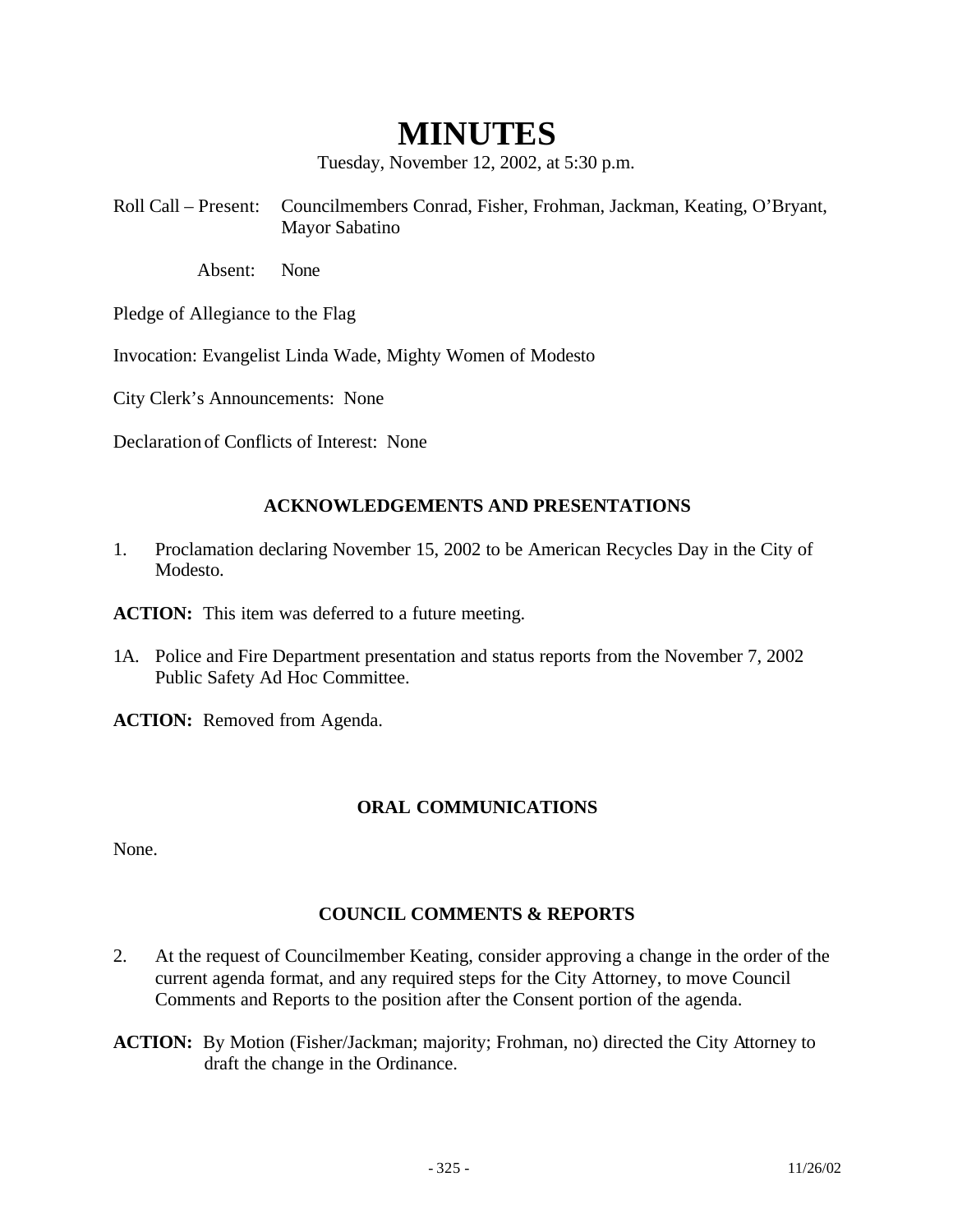- 3. At the request of Councilmember Keating, consider directing the City Attorney to draft an ordinance that requires that the economic interests of City officials be disclosed to the same extent as required by the recently adopted ordinance requiring full disclosure of economic interests by parties doing business with the City of Modesto.
- **ACTION:** By Motion (Conrad/Fisher; majority; Frohman, no) directed this requested Ordinance along with the Tin Cup Ordinance to the Finance Committee.

## **CONSENT ITEMS – ROLL CALL VOTE REQUIRED**: Items 4-7, & 9 *Item 8 removed from Consent*

**ACTION Items 4 - 7, & 9: Jackman/Fisher; unan.**

**ACTION Item 8: Fisher/Keating; unan.; Conrad, absent**

#### **CONSENT ITEMS**

## **An item may be removed from consent and discussed at the request of an audience member or Councilmember.**

#### CONSENT

4. Approval of the minutes of the regular City Council meeting of November 6, 2002. (Motion approving recommended.) *Clerk; Rebecca Bartholomew, 577-5397, rbartholomew@modestogov.com*

**ACTION:** By motion (Jackman/Fisher; unan.) approved the minutes of November 6, 2002.

#### CONSENT

- 5. Consider revisions to the Storm Drainage section of the Modesto City Standard Specifications, 2001 Edition.
- ?? Resolution approving revisions to the Storm Drainage section of the Modesto City Standard Specifications, 2001 Edition recommended. *Engineering & Transportation; Robert Granberg, 577-5259, rgranberg@modestogov.com*
- **ACTION: Res. No. 2002-558** (Jackman/Fisher; unan.) approving revisions to the Storm Drainage section of the Modesto City Standard Specifications, 2001 Edition.

#### CONSENT

- 6. Consider accepting as complete the work of Southwest Recreational Industries Inc for the project titled "Roosevelt Park Tennis Courts Renovation", and authorizing the City Clerk to file a Notice of Completion. Total construction cost \$50,142.50.
	- ?? Resolution accepting as complete the work of Southwest Recreational Industries Inc for the project titled "Roosevelt Park Tennis Courts Renovation", and authorizing the City Clerk to file a Notice of Completion recommended.

*Engineering & Transportation; Robert Snell, 577-5452, rsnell@modestogov.com*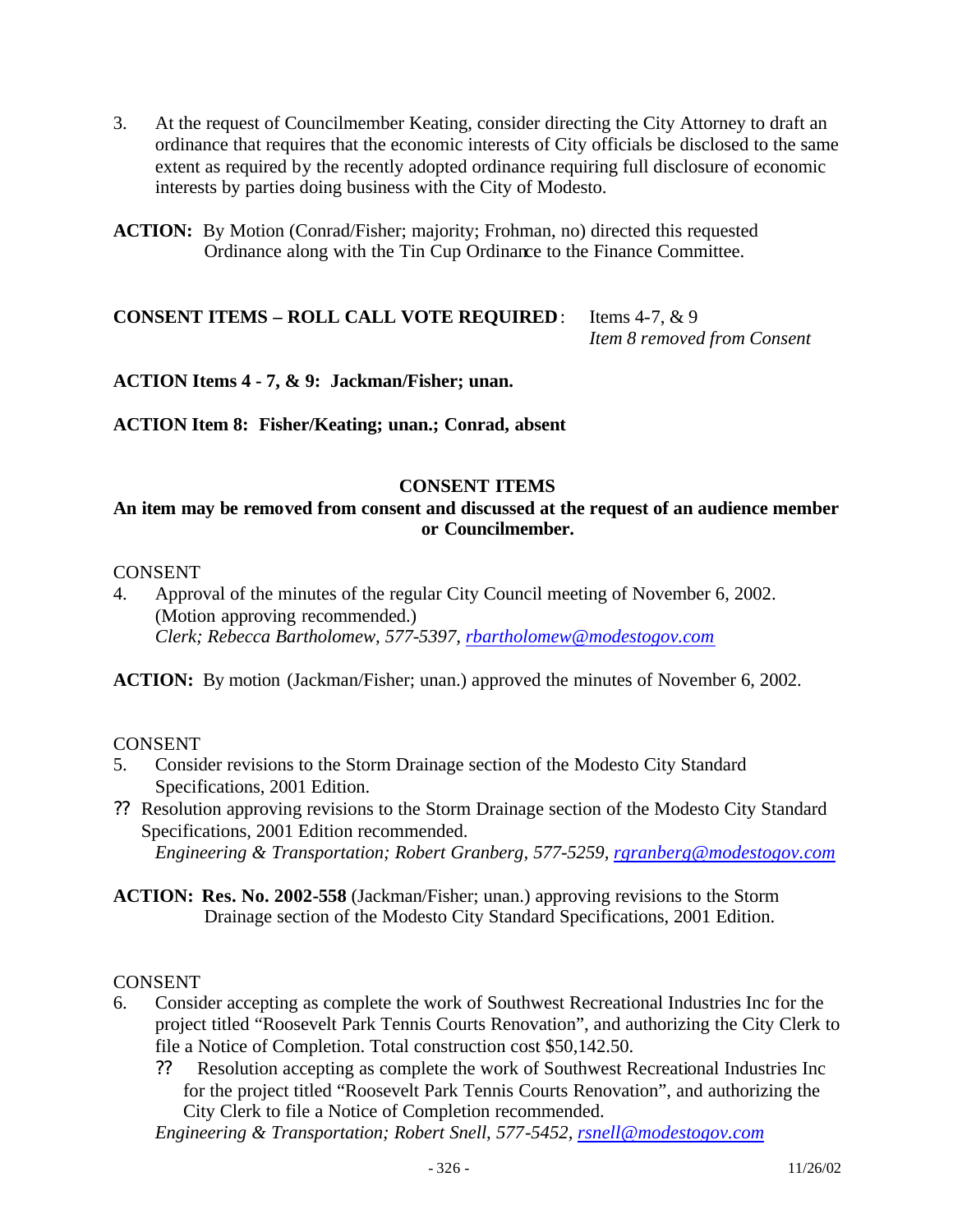**ACTION: Res. No. 2002-559** (Jackman/Fisher; unan.) accepting as complete the work of Southwest Recreational Industries Inc for the project titled "Roosevelt Park Tennis Courts Renovation", and authorizing the City Clerk to file a Notice of Completion.

## CONSENT

- 7. Consider awarding a \$899,333.00 contract to George Reed Inc. for the project titled "Village One West Basin Road Improvements"; Consider certifying Environmental Assessment No. EA/ET 2002-33 and adopting findings that (a) the contract is within the scope of the previously approved Final Program Environmental Impact Report for the Village One Specific Plan, as amended by the Supplemental EIR dated April 1994, ("Village One Program EIR"), and (b) the Village One Program EIR adequately describes the contract activity for purposes of CEQA.
	- ?? Resolution awarding a \$899,333.00 contract to George Reed Inc. for the project titled "Village One West Basin Road Improvements" recommended.
	- ?? Resolution certifying the findings of an Initial Study to the Final Program EIR for the Village One Specific Plan, as amended by the Supplemental EIR dated April 1994 recommended.

*Engineering & Transportation; Dean Phillips, 577-5215, dphillips@modestogov.com*

**ACTION: Res. No. 2002-560** (Jackman/Fisher; unan.) awarding a \$899,333.00 contract to George Reed Inc. for the project titled "Village One West Basin Road Improvements"

> **Res. No. 2002-561** (Jackman/Fisher; unan.) certifying the findings of an Initial Study to the Final Program EIR for the Village One Specific Plan, as amended by the Supplemental EIR dated April 1994.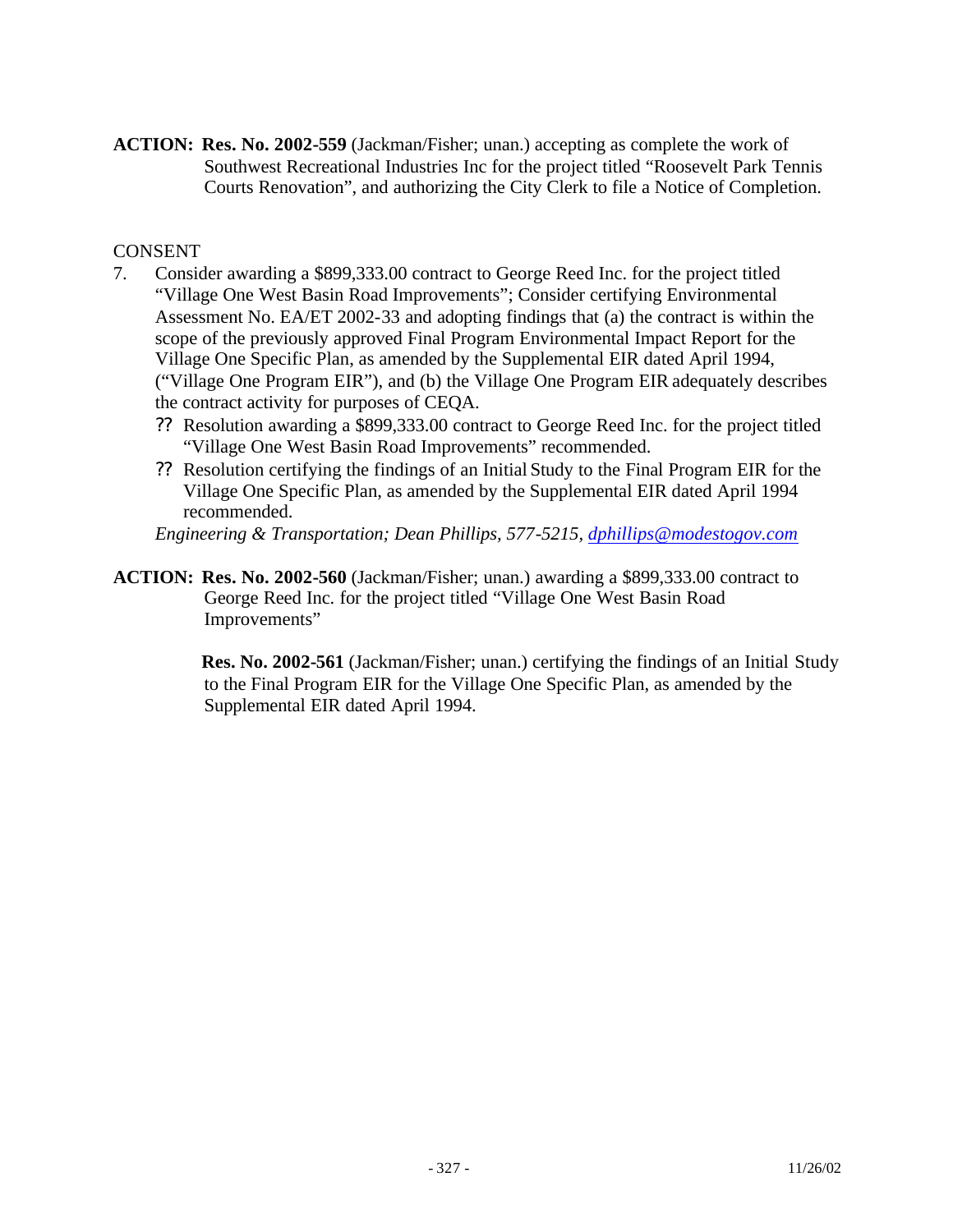#### *Removed from Consent*

#### *Conrad absent due to conflict of interest*

- 8. Consider an agreement with Scenic Road Properties related to the Community Facilities Fee (CFF) reimbursement for the Scenic Road Properties frontage improvements and authorizing the City Manager to execute the necessary documents; Consider finding that this project is consistent with the Mitigated Negative Declaration prepared for this property.
	- ?? Resolution approving an agreement with Scenic Road Properties related to the Community Facilities Fee (CFF) reimbursement for the Scenic Road Properties frontage improvements and authorizing the City Manager to execute the necessary documents recommended.
	- ?? Resolution finding that this project is consistent with the Mitigated Negative Declaration prepared for this property recommended.

*Engineering & Transportation; Robert Granberg, 577-5259, rgranberg@modestogov.com*

**ACTION: Res. No. 2002-562** (Fisher/Keating; unan.; Conrad, absent) approving an agreement with Scenic Road Properties related to the Community Facilities Fee (CFF) reimbursement for the Scenic Road Properties frontage improvements and authorizing the City Manager to execute the necessary documents.

> **Res. No. 2002-563** (Fisher/Keating; unan.; Conrad, absent) finding that this project is consistent with the Mitigated Negative Declaration prepared for this property

## CONSENT

- 9. Consider approving a contract with the Modesto Bee (McClatchy Newspaper Group) at a 500-column-inch "no-commitment" rate in conjunction with a business-package advertising plan and authorizing the City Manager to execute the contract.
	- ?? Resolution approving a contract with the Modesto Bee (McClatchy Newspaper Group) at a 500-column-inch "no-commitment" rate in conjunction with a businesspackage advertising plan and authorizing the City Manager to execute the contract recommended.

*Finance; Mark L. Averell, 577-5412, maverell@modestogov.com 577-5412*

**ACTION: Res. No. 2002-564** (Jackman/Fisher; unan.) approving a contract with the Modesto Bee (McClatchy Newspaper Group) at a 500-column-inch "no-commitment" rate in conjunction with a business-package advertising plan and authorizing the City Manager to execute the contract.

## **NEW BUSINESS**

10. Consider accepting three new Community Oriented Policing Services (COPS) grants: 1) COPS Universal Hiring Grant for six new Modesto Police Officers; 2) COPS in Schools for two new school community Police Officers; 3) COPS MORE 2002 for mobile data terminals and a LiveScan fingerprinting system, and authorize the City Manager to execute the necessary grant documents.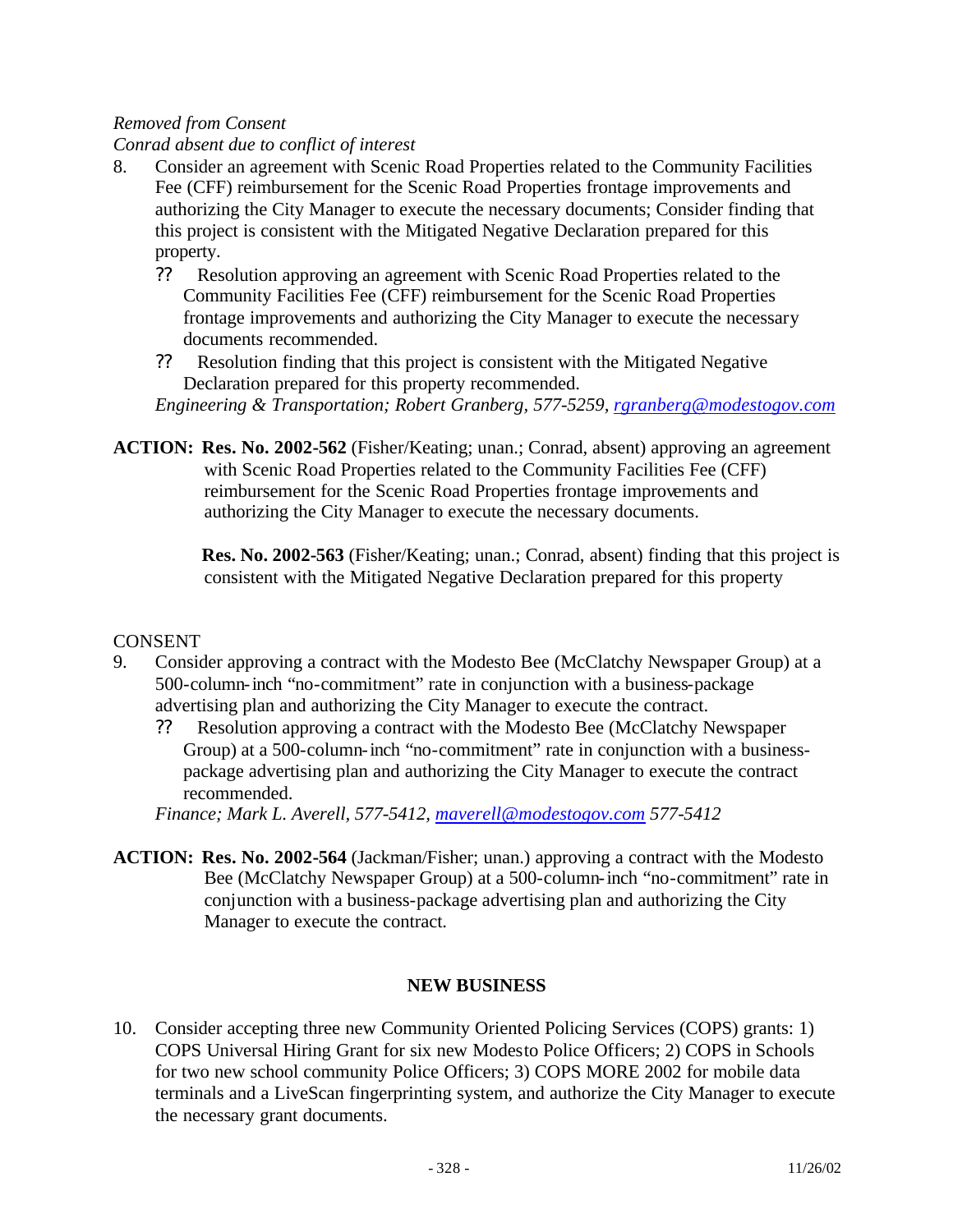- ??Resolution approving a COPS Universal Hiring Grant for six new Modesto Police Officers and authorize the City Manager to execute the necessary grant documents recommended.
- ??Resolution approving a COPS in Schools for two new school community Police Officers and authorize the City Manager to execute the necessary grant documents recommended.
- ??Resolution approving a COPS MORE 2002 for mobile data terminals and a LiveScan fingerprinting system and authorize the City Manager to execute the necessary grant documents recommended.

*Police; Roy Wasden, 572-9501, wasden@modestopd.com*

**ACTION: Res. No. 2002-565** (Fisher/Jackman; unan.) approving a COPS Universal Hiring Grant for six new Modesto Police Officers and authorize the City Manager to execute the necessary grant documents.

> **Res. No. 2002-566** (Fisher/Jackman; unan.) approving a COPS in Schools for two new school community Police Officers and authorize the City Manager to execute the necessary grant documents.

> **Res. No. 2002-567** (Fisher/Jackman; unan.) approving a COPS MORE 2002 for mobile data terminals and a LiveScan fingerprinting system and authorize the City Manager to execute the necessary grant documents.

- 11. Consider rejecting all bids for Fuel Cardlock Services and authorize re-bidding the services.
	- ?? Resolution rejecting all bids for Fuel Cardlock Services and authorize re-bidding the services recommended.

*Finance; Mark Averell, 571-5164, maverell@modestogov.com*

**ACTION:** By Motion (Fisher/Sabatino; unan.) continued to November 26 and Staff was directed to review a universal card system.

## **MATTERS TOO LATE FOR THE AGENDA**

None.

## **ADJOURNMENT**

This meeting adjourned at 7:45 p.m.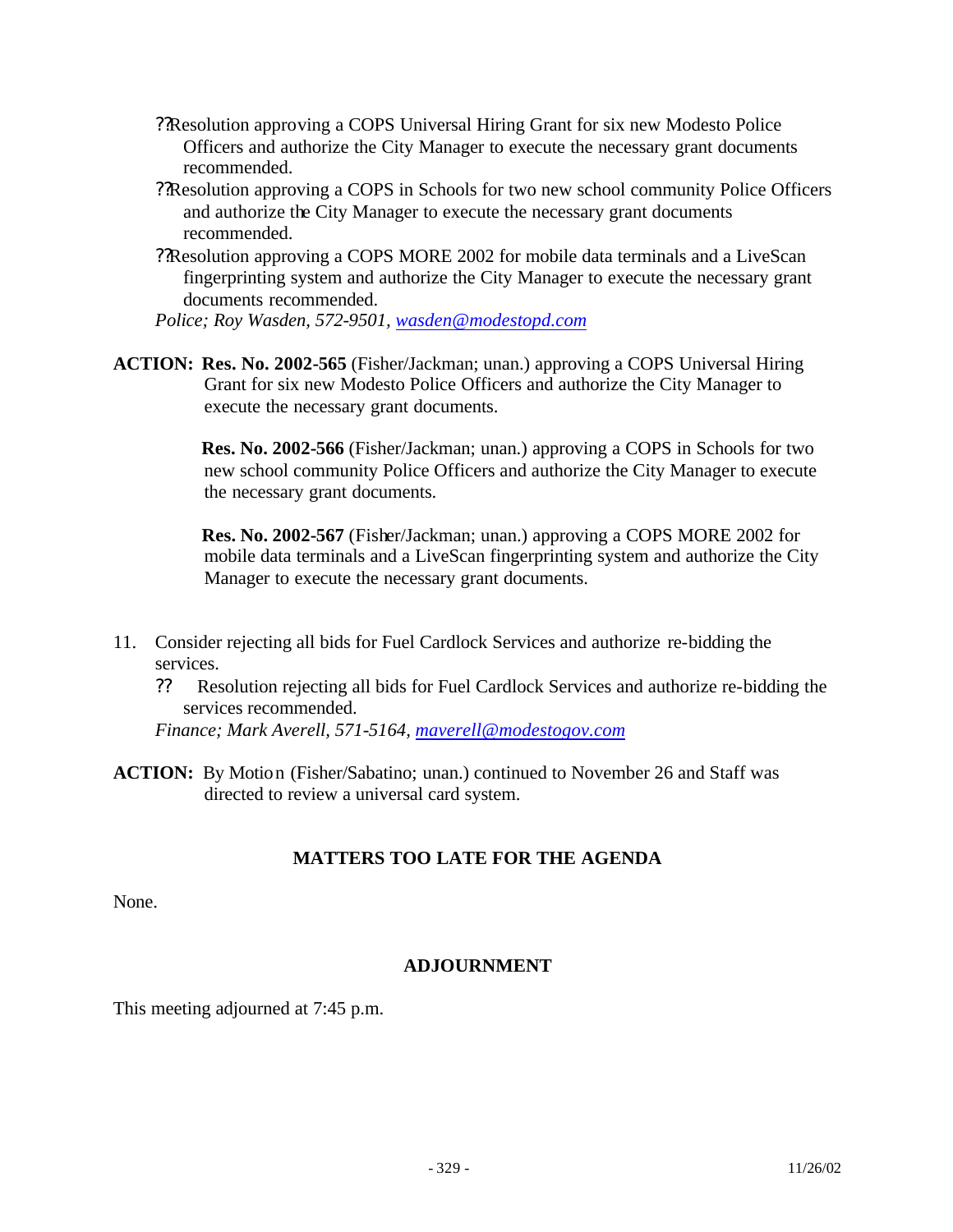## **CLOSED SESSION**

*This Closed Session item was heard prior to the meeting:*

## **CONFERENCE WITH LABOR NEGOTIATOR:**

(Pursuant to Section 54957.6 of the Government Code)

| <b>Agency Negotiators:</b>     | Jack R. Crist, City Manager<br>Robin Renwick, Personnel Director                           |
|--------------------------------|--------------------------------------------------------------------------------------------|
| <b>Employee Organizations:</b> | <b>Modesto Police Officers Association</b><br><b>Modesto Police Management Association</b> |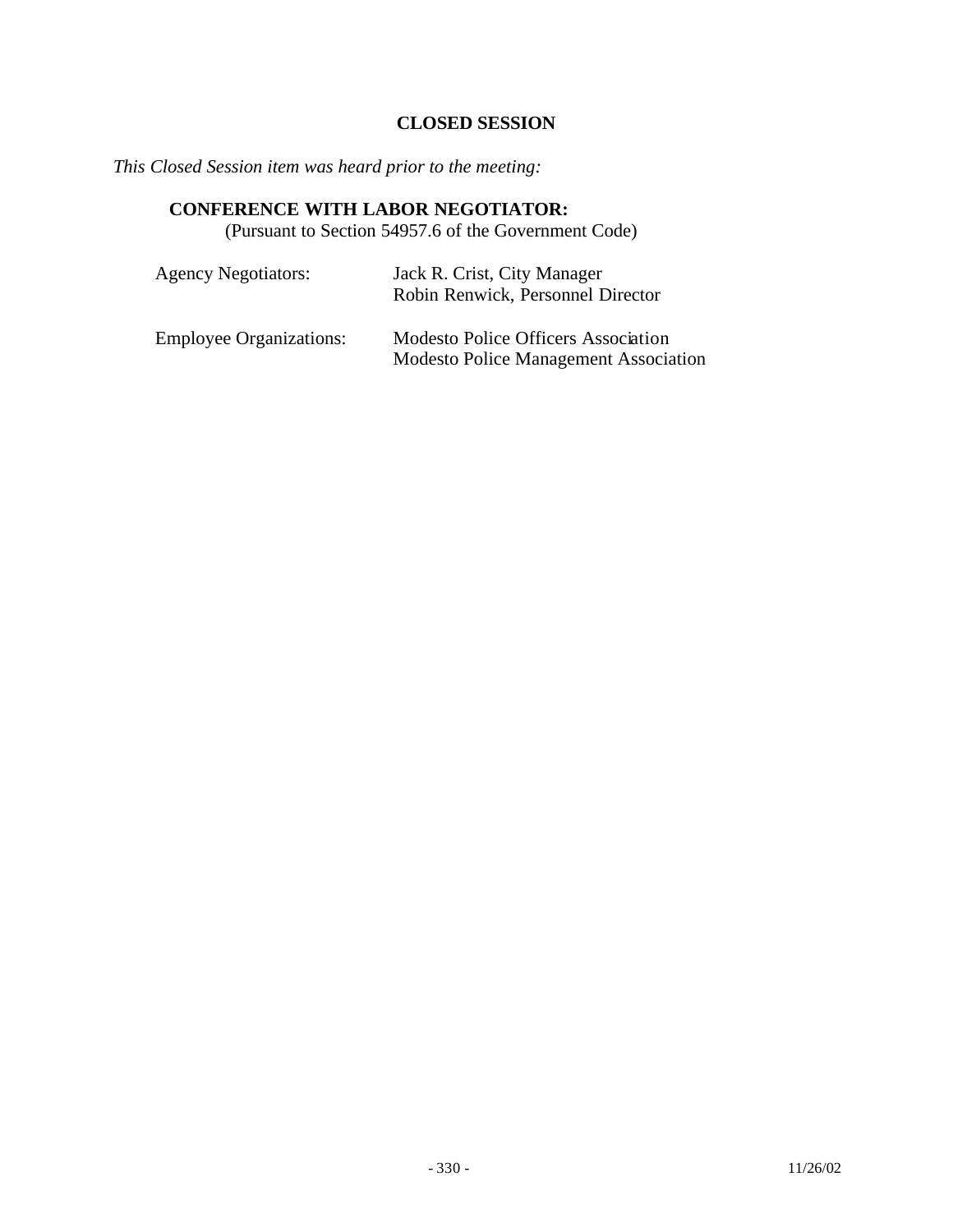## **MINUTES**

Tuesday, November 26, 2002, at 5:30 p.m.

Roll Call – Present: Councilmembers Conrad, Fisher, Frohman, Jackman, Keating, O'Bryant, Mayor Sabatino

Absent: None

Pledge of Allegiance to the Flag

Invocation: Peter Gartner

City Clerk's Announcements: None

Declaration of Conflicts of Interest: *Conrad, Items 15 &16 Fisher, Items 8 & 24*

#### **ACKNOWLEDGEMENTS AND PRESENTATIONS**

1. Presentation of the Solid Waste High School Recycling Scholarships awards to Downey High School and Elliot Continuation Education Center. Each school will receive \$300 to promote recycling on their campuses. Councilmember Denny Jackman to present award.

**ACTION:** Bev McCollough and Councilmember Denny Jackman made the presentations.

## **ORAL COMMUNICATIONS**

?? Joan Ruttschow commented on the Symphony strike.

#### **COUNCIL COMMENTS & REPORTS**

2. At the request of Councilmember Frohman, consider rescinding the appointment of Dennis Wilson to Board of Directors of the Downtown Improvement District.

**ACTION:** .No action necessary due to the resignation of Dennis Wilson.

- 3. At the request of Mayor Sabatino, consider the following:
	- 1) Call a special election to submit a Charter amendment to the voters for the purpose of changing the run-off date from December to March. To implement this recommendation the following three resolution must be adopted:
		- ?? Resolution calling for a special election to be held on March 4, 2003 for the purpose of submitting to the voters an amendment to the Modesto City Charter changing the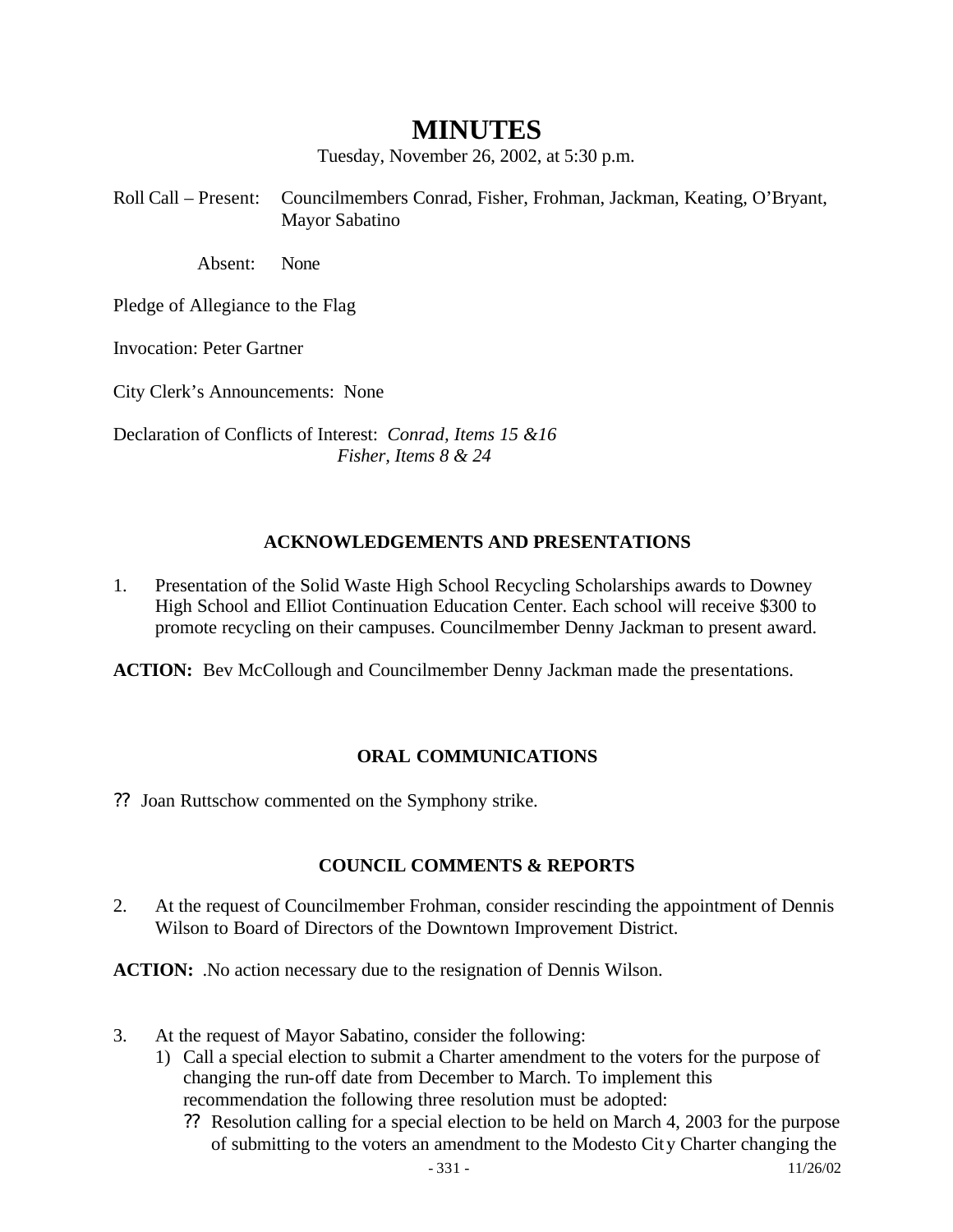runoff election date from December of odd-numbered years to March of evennumbered years.

- ?? Resolution directing the City Clerk to transmit a copy of the proposed Charter amendment to the City Attorney for the purpose of preparing an impartial analysis
- ?? Resolution authorizing members of the City Council to file written arguments in favor of, or in opposition to, the proposed Charter amendment.
- 2) In the event the Charter amendment is not approved by the voters, consider directing the City Clerk to issue an RFP for election services to conduct both the regular municipal and the run-off elections in 2003 by mail.
- 3) Alternatively, in the event that the Charter amendment is not approved by the voters, consider hiring former County Clerk Recorder, Karen Mathews, for election services to conduct both the regular municipal and the run-off elections in 2003 by mail.
- **ACTION: Res. No. 2002-568** (Frohman/Conrad; unan.) requesting a measure be placed on the November 2003 election for the purpose of submitting to the voters an amendment to the Modesto City Charter changing the runoff election date from December of oddnumbered years to March of even-numbered years.

**Res. No. 2002-569** (Frohman/Conrad; unan.) directing the City Clerk to transmit a copy of the proposed Charter amendment to the City Attorney for the purpose of preparing an impartial analysis.

**Res. No. 2002-570** (Frohman/Conrad; unan.) authorizing members of the City Council to file written arguments in favor of, or in opposition to, the proposed Charter amendment.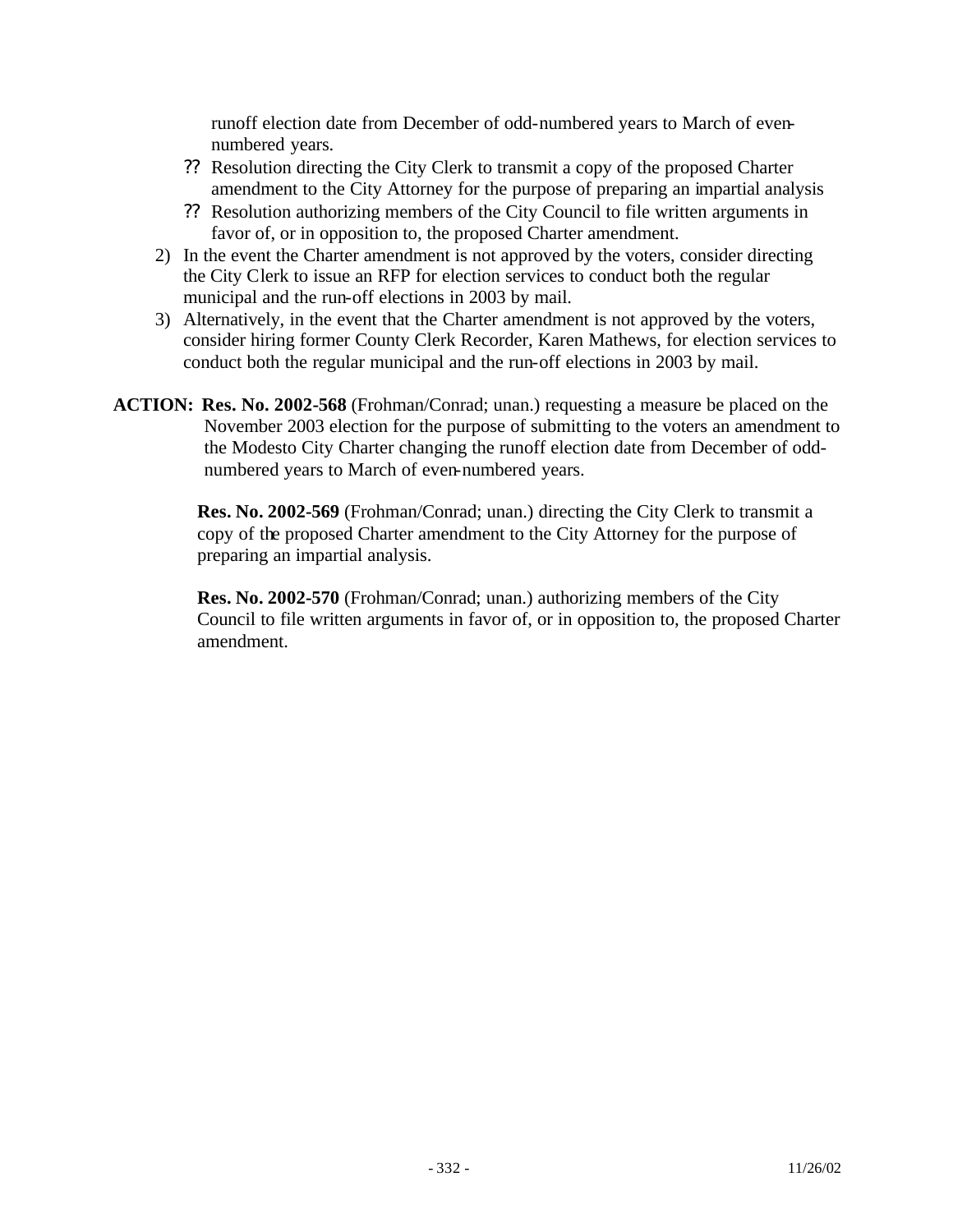**ACTION Items 4 - 8, 10 - 12, & 16 -21: Frohman/Conrad; unan.**

**ACTION Item 9: Jackman/Fisher; unan.**

**ACTION Item 13: Fisher/O'Bryant; majority; Frohman, no**

**ACTION Item 14 & 15: Fisher/O'Bryant; majority; Frohman, no; Conrad, absent**

#### **CONSENT ITEMS**

## **An item may be removed from consent and discussed at the request of an audience member or Councilmember.**

#### CONSENT

4. Approval of the minutes of the regular City Council meeting of November 12, 2002. (Motion approving recommended.) *Clerk; Rebecca Bartholomew, 577-5397, rbartholomew@modestogov.com*

**ACTION:** By Motion (Frohman/Conrad; unan.) approved the minutes of November 12, 2002.

#### **CONSENT**

5. Consider final adoption of Ord. 3272-C.S., an Ordinance amending Section 4-7.1103 of Article 11 of Chapter 7 of Title 4 of the Modesto Municipal Code relating to collection of pruned refuse.

??Motion to approve final adoption of Ord. 3272-C.S., an Ordinance amending Section 4- 7.1103 of Article 11 of Chapter 7 of Title 4 of the Modesto Municipal Code relating to collection of pruned refuse recommended.

*Attorney; Mike Milich, 577-5284, mmilich@modestogov.com*

**ACTION:** By Motion (Frohman/Conrad; unan.) approved the **final adoption of Ord. 3272- C.S**., an Ordinance amending Section 4-7.1103 of Article 11 of Chapter 7 of Title 4 of the Modesto Municipal Code relating to collection of pruned refuse

#### CONSENT

- 6. Consider introduction of an ordinance amending Section 2-1.08 of the Modesto Municipal Code to move Council Comments & Reports so that it immediately follows the Consent Items portion of the agenda.
	- ?? Introduction of an ordinance amending Section 2-1.08 of the Modesto Municipal Code to move Council Comments & Reports so that it immediately follows the Consent Items portion of the agenda recommended.

*Attorney; Mike Milich, 577-5284, mmilich@modestogov.com*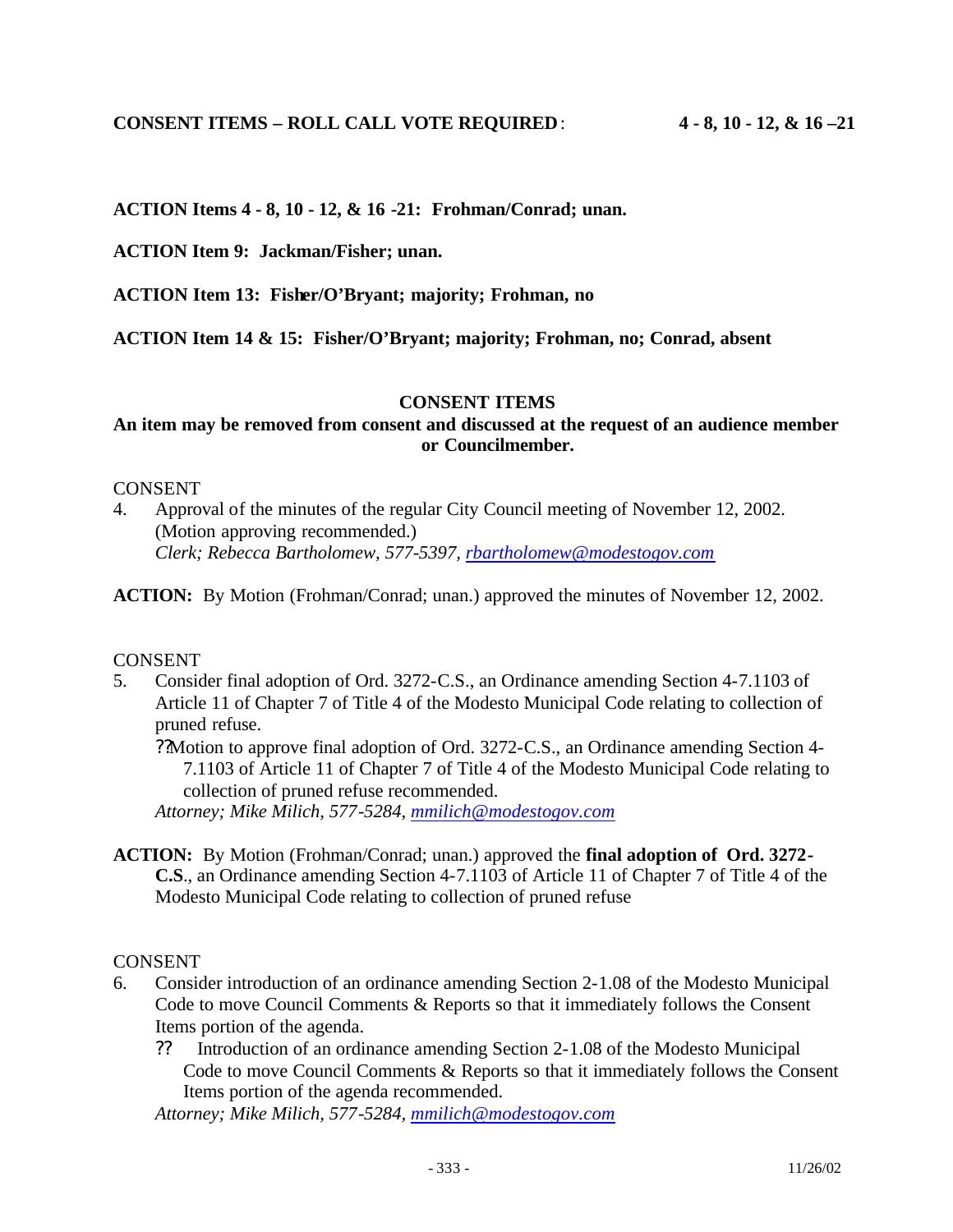**ACTION:** By Motion (Frohman/Conrad; unan.) **introduced Ordinance No. 3273–C.S.** –an ordinance amending Section 2-1.08 of the Modesto Municipal Code to move Council Comments & Reports so that it immediately follows the Consent Items portion of the agenda.

## CONSENT

- 7. Consider a Memorandum of Understanding with Modesto City Schools for the City of Modesto's contribution of \$60,500 in funding to hire recreational leaders to help staff the after school learning and safe neighborhoods partnership programs, and to donate recreation supervision services valued at \$4,000.
	- ?? Resolution approving a Memorandum of Understanding with Modesto City Schools for the City of Modesto's contribution of \$60,500 in funding to hire recreational leaders to help staff the after school learning and safe neighborhoods partnership programs, and to donate recreation supervision services valued at \$4,000 recommended. *Parks, Recreation & Neighborhoods; Jennifer O'Bryan, 571-5897, jobryan@modestogov.com*
- **ACTION: Res. No. 2002-571** (Frohman/Conrad; unan.) approving a Memorandum of Understanding with Modesto City Schools for the City of Modesto's contribution of \$60,500 in funding to hire recreational leaders to help staff the after school learning and safe neighborhoods partnership programs, and to donate recreation supervision services valued at \$4,000.

#### *Fisher absent due to conflict of interest*

- 8. Consider an agreement with STANCO to provide \$73,080 in HOME funds for the acquisition and rehabilitation of a single family dwelling at 512 Vine Street, and authorizing the City Manager to execute the amendment to the HOME agreement.
	- ?? Resolution approving an agreement with STANCO to provide \$73,080 in HOME funds for the acquisition and rehabilitation of a single family dwelling at 512 Vine Street, and authorizing the City Manager to execute the amendment to the HOME agreement recommended.

*Parks, Recreation & Neighborhoods; Carol Harris, 577-5310, caharris@modestogov.com*

**ACTION: Res. No. 2002-572** (Frohman/Conrad; unan.; Fisher, absent) approving an agreement with STANCO to provide \$73,080 in HOME funds for the acquisition and rehabilitation of a single family dwelling at 512 Vine Street, and authorizing the City Manager to execute the amendment to the HOME agreement.

#### *REMOVED FROM CONSENT*

9. Consider amending the existing City of Modesto Executive Management Money Purchase Plan and Trust created for the benefit of the City Manager administered by the ICMA Retirement Corporation to include all Charter Officers; **C**onsider establishing a separate Money Purchase Plan for Executives and authorizing the Risk Manager to serve as the coordinator of the Plan with authority to execute all necessary agreements; **C**onsider establishing a separate Money Purchase Plan for all unrepresented Management and Confidential employees and authorizing the Risk Manager to serve as the coordinator of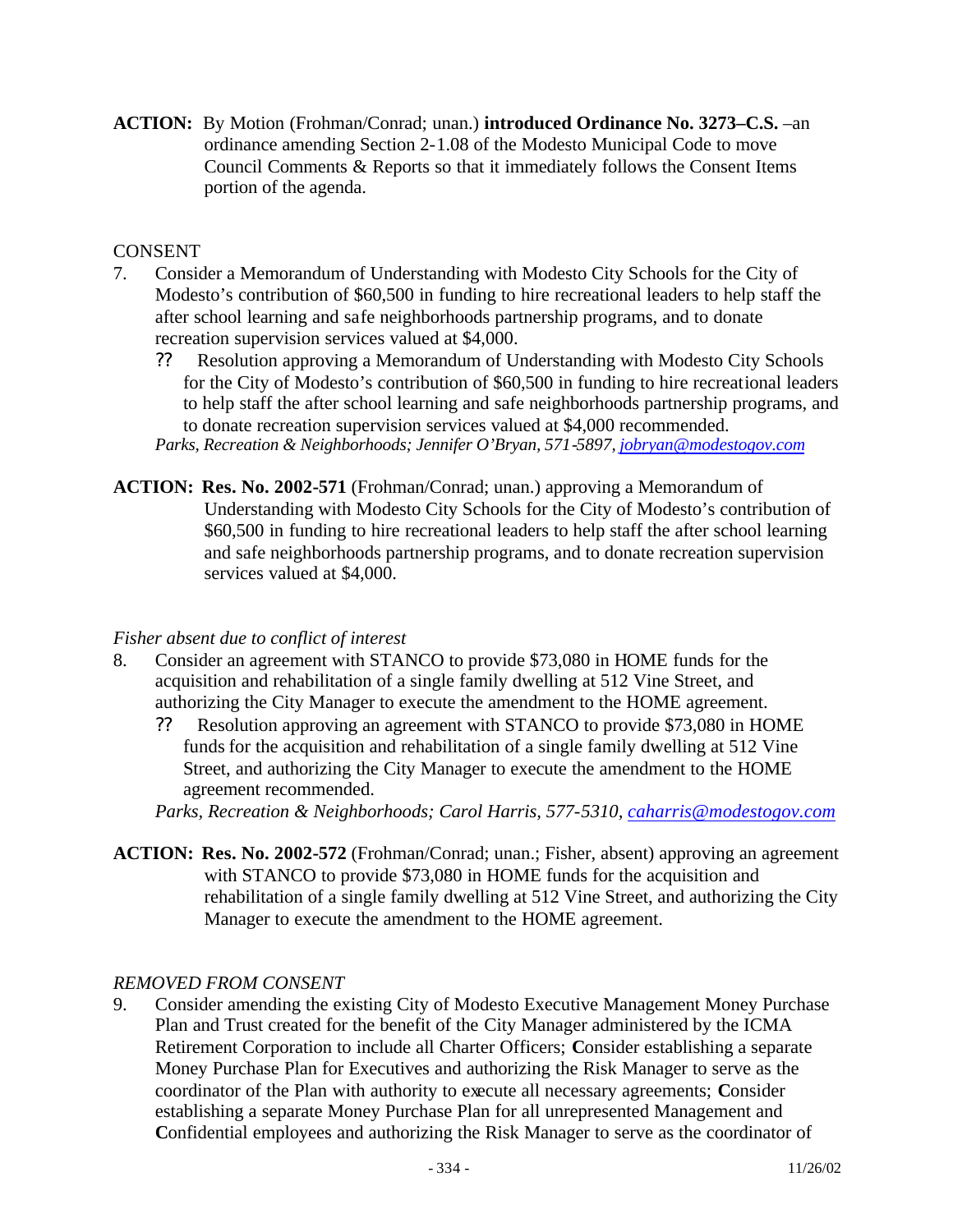the Plan with authority to execute all necessary agreements; and Consider establishing the mandatory employee contribution for all plans and for the inclusion of non-sworn, unrepresented Management and Confidential employees in the plan, with a 1% City contribution.

- ?? Resolution amending the existing City of Modesto Executive Management Money Purchase Plan and Trust created for the benefit of the City Manager administered by the ICMA Retirement Corporation to include all Charter Officers recommended.
- ?? Resolution establishing a separate Money Purchase Plan for Executives and authorizing the Risk Manager to serve as the coordinator of the Plan with authority to execute all necessary agreements recommended.
- ?? Resolution establishing a separate Money Purchase Plan for all unrepresented Management and Confidential employees and authorizing the Risk Manager to serve as the coordinator of the Plan with authority to execute all necessary agreements recommended.
- ?? Resolution employees and authorizing the Risk Manager to serve as the coordinator of the Plan with authority to execute all necessary agreements; and Consider establishing the mandatory employee contribution for all plans and for the inclusion of non-sworn, unrepresented Management and Confidential employees in the plan, with a 1% City contribution recommended.

*Personnel; Don Norris, 577-5251, dnorris@modestogov.com*

**ACTION: Res. No. 2002-573** (Frohman/Conrad; unan.) amending the existing City of Modesto Executive Management Money Purchase Plan and Trust created for the benefit of the City Manager administered by the ICMA Retirement Corporation to include all Charter Officers

> **Res. No. 2002-574** (Frohman/Conrad; unan.) establishing a separate Money Purchase Plan for Executives and authorizing the Risk Manager to serve as the coordinator of the Plan with authority to execute all necessary agreements

**Res. No. 2002-575** (Frohman/Conrad; unan.) establishing a separate Money Purchase Plan for all unrepresented Management and Confidential employees and authorizing the Risk Manager to serve as the coordinator of the Plan with authority to execute all necessary agreements

**Res. No. 2002-576** (Frohman/Conrad; unan.) employees and authorizing the Risk Manager to serve as the coordinator of the Plan with authority to execute all necessary agreements; and Consider establishing the mandatory employee contribution for all plans and for the inclusion of non-sworn, unrepresented Management and Confidential employees in the plan, with a 1% City contribution

#### CONSENT

10. Consider accepting a deed of avigation and hazard easement prepared by Tuolumne Properties L.L.C. that allows aircraft flight over residential property within the River Ranch Planned Community adjacent to Modesto City-County Airport, and authorizing the City Manager to sign the acceptance of this easement or other subsequent similar easements for other development on behalf of the City.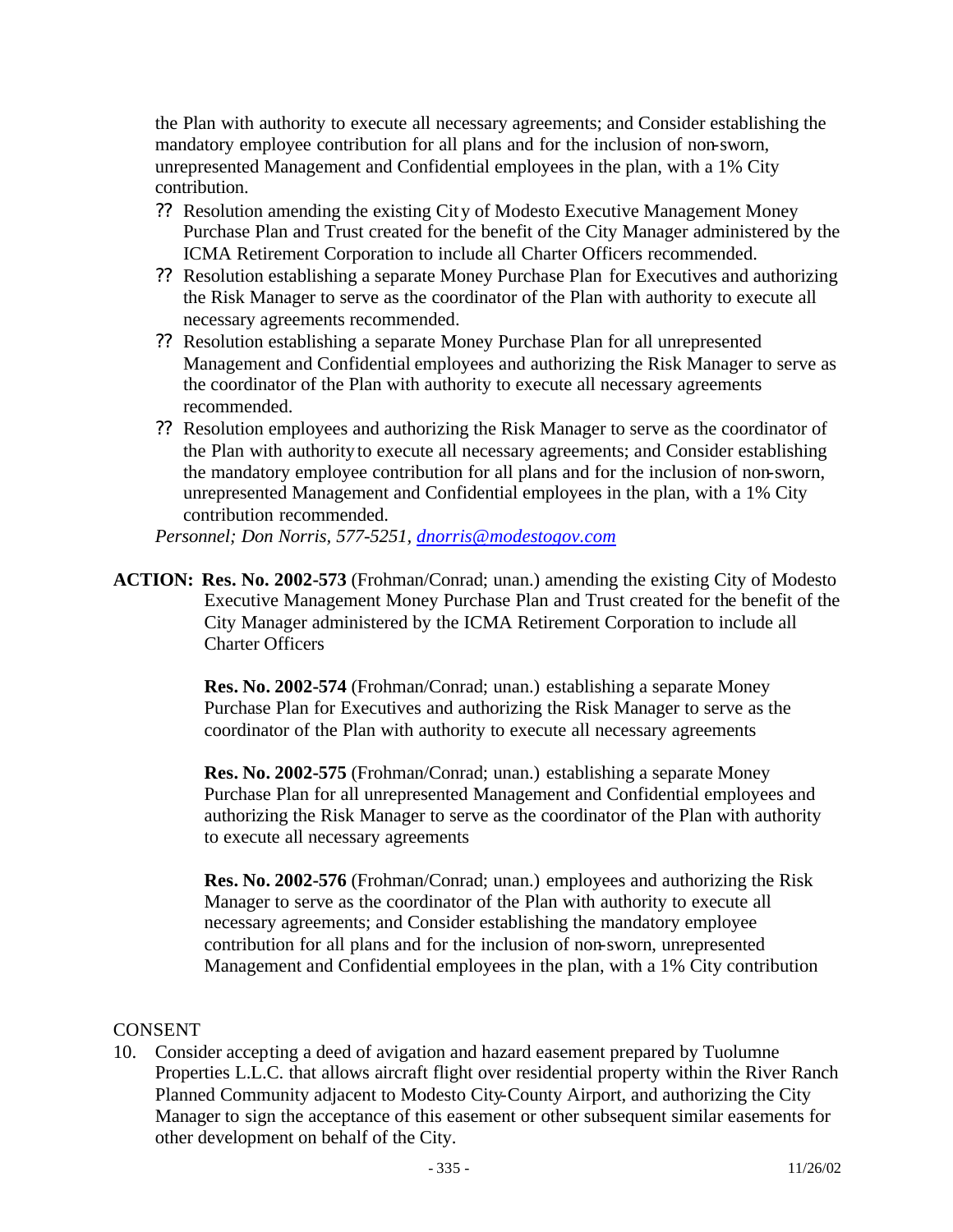?? Resolution accepting a deed of avigation and hazard easement prepared by Tuolumne Properties L.L.C. that allows aircraft flight over residential property within the River Ranch Planned Community adjacent to Modesto City-County Airport, and authorizing the City Manager to sign the acceptance of this easement or other subsequent similar easements for other development on behalf of the City recommended.

*Engineering & Transportation; Howard Cook, 577-5318, hcook@modestogov.com*

**ACTION: Res. No. 2002-577** (Frohman/Conrad; unan.) accepting a deed of avigation and hazard easement prepared by Tuolumne Properties L.L.C. that allows aircraft flight over residential property within the River Ranch Planned Community adjacent to Modesto City-County Airport, and authorizing the City Manager to sign the acceptance of this easement or other subsequent similar easements for other development on behalf of the City.

## CONSENT

- 11. Consider accepting the improvements for the Lawsons Twenty subdivision in the Village One Specific Plan Area, and authorizing the City Clerk to file a Notice of Completion and to release the securities upon expiration of statutory periods. Owners: Florsheim Bros., a California General Partnership, by Florsheim Properties, a California Corporation, Partner.
	- ?? Resolution accepting the improvements for the Lawsons Twenty subdivision in the Village One Specific Plan Area, and authorizing the City Clerk to file a Notice of Completion and to release the securities upon expiration of statutory periods recommended.

*Engineering & Transportation; Robert Granberg, 577-5259, rgranberg@modestogov.com*

**ACTION: Res. No. 2002-578** (Frohman/Conrad; unan.) accepting the improvements for the Lawsons Twenty subdivision in the Village One Specific Plan Area, and authorizing the City Clerk to file a Notice of Completion and to release the securities upon expiration of statutory periods.

## CONSENT

- 12. Consider accepting the improvements for the Millbrook Estates Unit No. 4 subdivision in the Village one Specific Plan Area and authorizing the City Clerk to file a Notice of Completion and to release securities upon expiration of statutory periods. Owners: Bright Development, a California Corporation.
	- ?? Resolution accepting the improvements for the Millbrook Estates Unit No. 4 subdivision in the Village one Specific Plan Area and authorizing the City Clerk to file a Notice of Completion and to release securities upon expiration of statutory periods recommended.

*Engineering & Transportation; Robert Granberg, 577-5259, rgranberg@modestogov.com*

**ACTION: Res. No. 2002-579** (Frohman/Conrad; unan.) accepting the improvements for the Millbrook Estates Unit No. 4 subdivision in the Village one Specific Plan Area and authorizing the City Clerk to file a Notice of Completion and to release securities upon expiration of statutory periods.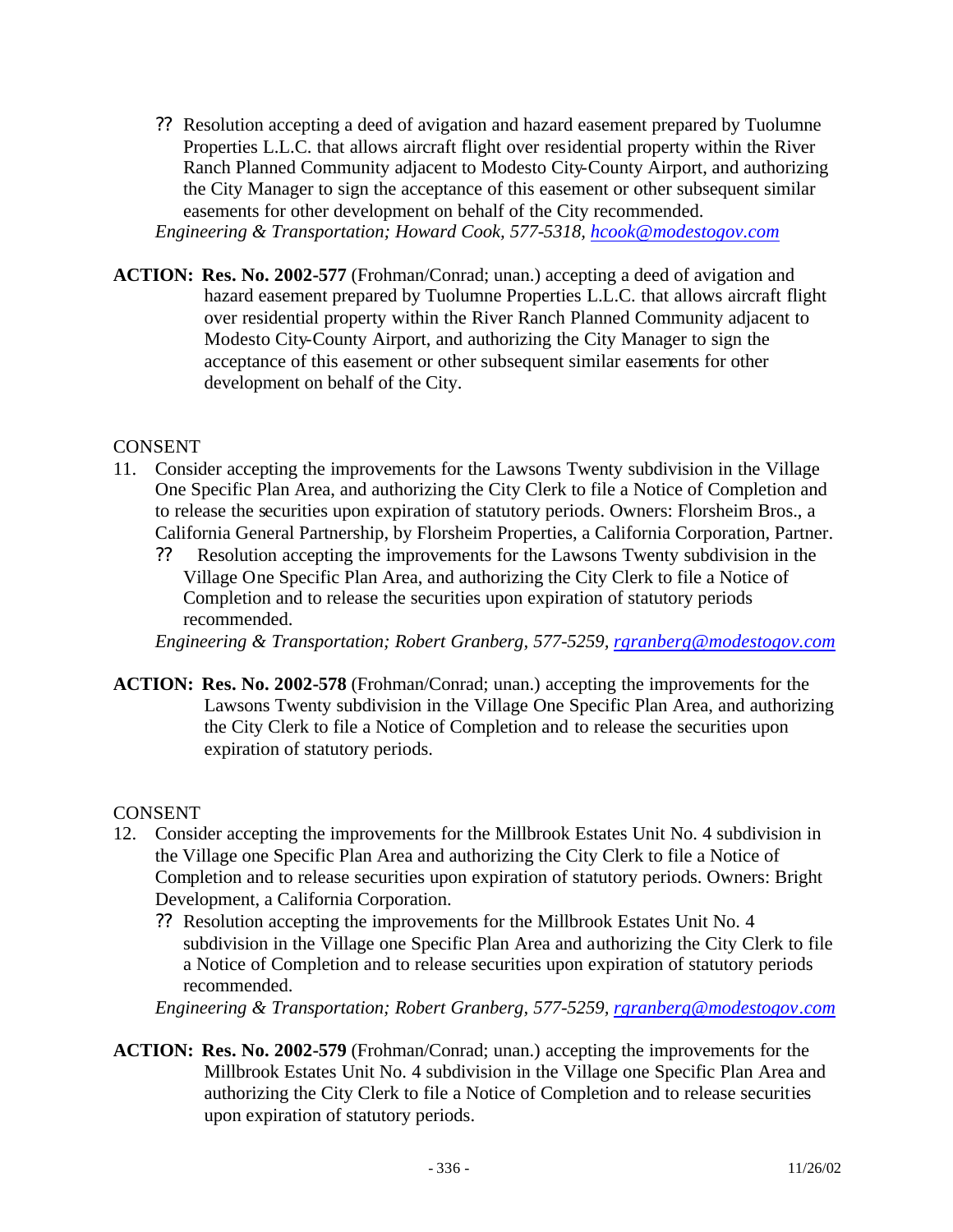## *REMOVED FROM CONSENT*

- 13. Consider approving Final Map of Banyon Estates subdivision in the Village One Specific Plan Area and authorizing the City Manager to sign an agreement with the subdivides as required by Section 4-4.604(c) of the Municipal Code. Owners: Greg Avery Inc., a California Corporation.
	- ?? Resolution approving Final Map of Banyon Estates subdivision in the Village One Specific Plan Area and authorizing the City Manager to sign an agreement with the subdivides as required by Section 4-4.604(c) of the Municipal Code recommended. *Engineering & Transportation; Robert Granberg, 577-5259, rgranberg@modestogov.com*
- **ACTION: Res. No. 2002-580** (Fisher/O'Bryant; majority; Frohman, no) approving Final Map of Banyon Estates subdivision in the Village One Specific Plan Area and authorizing the City Manager to sign an agreement with the subdivides as required by Section 4- 4.604(c) of the Municipal Code.

## *REMOVED FROM CONSENT*

*Conrad absent due to conflict of interest*

- 14. Consider approving Final Map of the Papatone West subdivision in the Village One Specific Plan Area and authorizing the City Manager to sign the standard subdivision agreements. Owners are Modesto Annex Developers L.P., a California Limited Partnership, by Modesto Annex Investors, LLC, a California Limited Liability Company.
	- ?? Resolution approving Final Map of the Papatone West subdivision in the Village One Specific Plan Area and authorizing the City Manager to sign an agreement with the subdividers as required by Section 4-4.604(c) of the Municipal Code recommended. *Engineering & Transportation; Robert Granberg, 577-5259, rgranberg@modestogov.com*
- **ACTION: Res. No. 2002-581** (Fisher/O'Bryant; majority; Frohman, no; Conrad, absent) approving Final Map of the Papatone West subdivision in the Village One Specific Plan Area and authorizing the City Manager to sign an agreement with the subdividers as required by Section 4-4.604(c) of the Municipal Code.

## *REMOVED FROM CONSENT*

## *Conrad absent due to conflict of interest.*

- 15. Consider approving Final Map of the Papatone East subdivision in the Village One Specific Plan Area and authorizing the City Manager to sign the standard subdivision agreements. Owners are Meritage Homes of Northern California Inc., a California Corporation.
	- ?? Resolution approving Final Map of the Papatone East subdivision in the Village One Specific Plan Area and authorizing the City Manager to sign an agreement with the subdividers as required by Section 4-4.604(c) of the Municipal Code recommended. *Engineering & Transportation; Robert Granberg, 577-5259, rgranberg@modestogov.com*
- **ACTION: Res. No. 2002-582** (Fisher/O'Bryant; majority; Frohman, no; Conrad, absent) approving Final Map of the Papatone East subdivision in the Village One Specific Plan Area and authorizing the City Manager to sign an agreement with the subdividers as required by Section 4-4.604(c) of the Municipal Code.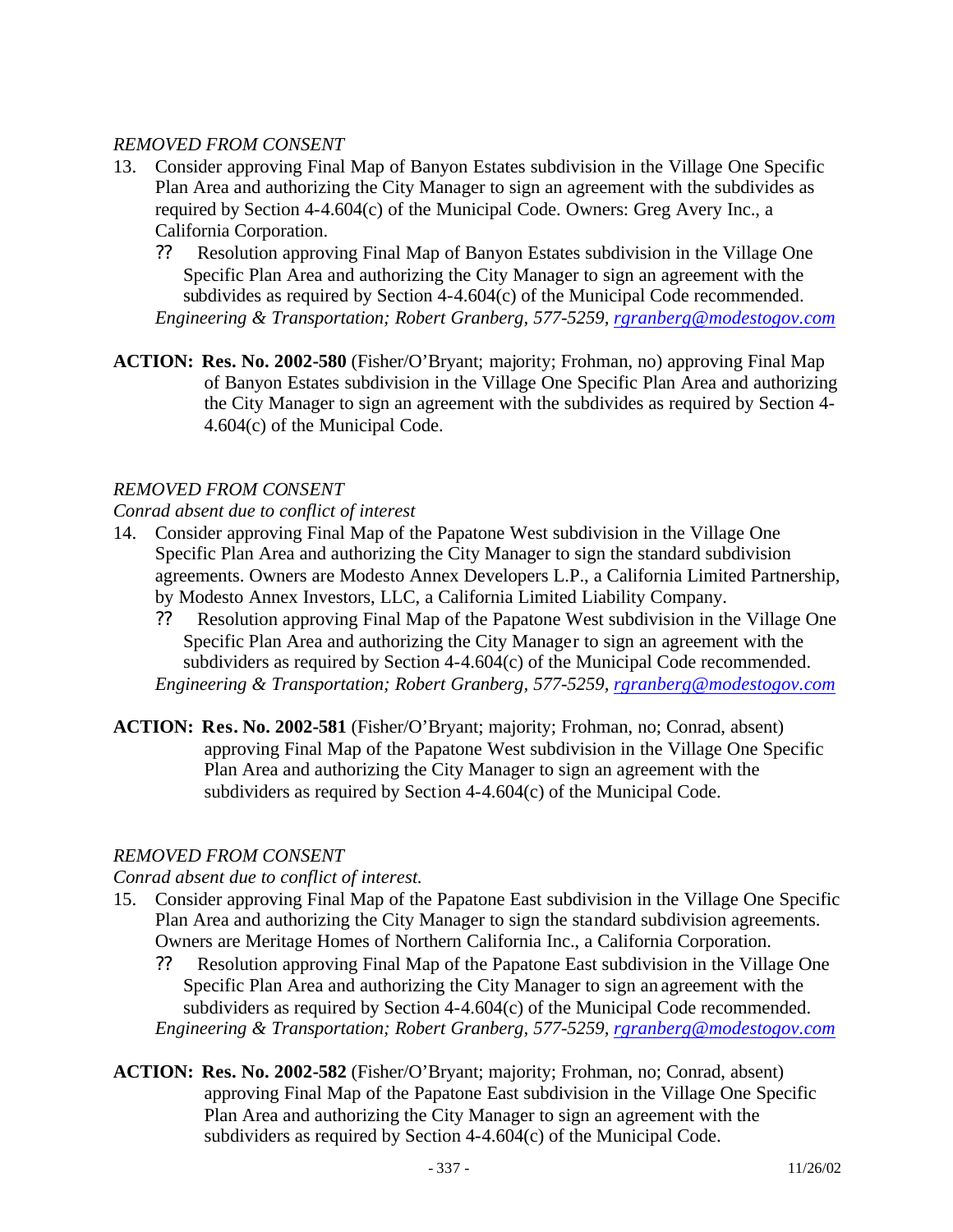#### CONSENT

- 16. Consider awarding a \$183,153 contract to Boyle Engineering Corporation for engineering design services for the project titled "Nitrate Treatment System for the Grayson Community Water Wells". Funds are budgeted.
	- ?? Resolution awarding a \$183,153 contract to Boyle Engineering Corporation for engineering design services for the project titled "Nitrate Treatment System for the Grayson Community Water Wells" recommended.

```
Engineering & Transportation; Dean Phillips, 577-5260, dphillips@modestogov.com
```
**ACTION: Res. No. 2002-583** (Frohman/Conrad; unan.) awarding a \$183,153 contract to Boyle Engineering Corporation for engineering design services for the project titled "Nitrate Treatment System for the Grayson Community Water Wells."

#### CONSENT

- 17. Consider approving the 2002/2003 Waste-to-Energy Project Budget. ?? Resolution approving the 2002/2003 Waste-to-Energy Project Budget recommended. *Engineering & Transportation; Jocelyn Reed, 577-5492, jreed@modestogov.com*
- **ACTION: Res. No. 2002-584** (Frohman/Conrad; unan.) approving the 2002/2003 Waste-to-Energy Project Budget.

## CONSENT

- 18. Consider Amendment No. 1 to the agreement with County of Stanislaus for the administration of the Waste-to-Energy project.
	- ?? Resolution approving Amendment No. 1 to the agreement with County of Stanislaus for the administration of the Waste-to-Energy project recommended. *Engineering & Transportation; Jocelyn Reed, 577-5492, jreed@modestogov.com*
- **ACTION: Res. No. 2002-585** (Frohman/Conrad; unan.) approving Amendment No. 1 to the agreement with County of Stanislaus for the administration of the Waste-to-Energy project.

## CONSENT

- 19. Consider implementing the best available control measures for particulate matter in order to attain the national PM-10 air quality standards.
	- ?? Resolution implementing the best available control measures for particulate matter in order to attain the national PM-10 air quality standards recommended. *Engineering & Transportation; Rich Ulm, 577-5215, rulm@modestogov.com*
- **ACTION: Res. No. 2002-586** (Frohman/Conrad; unan.) implementing the best available control measures for particulate matter in order to attain the national PM-10 air quality standards.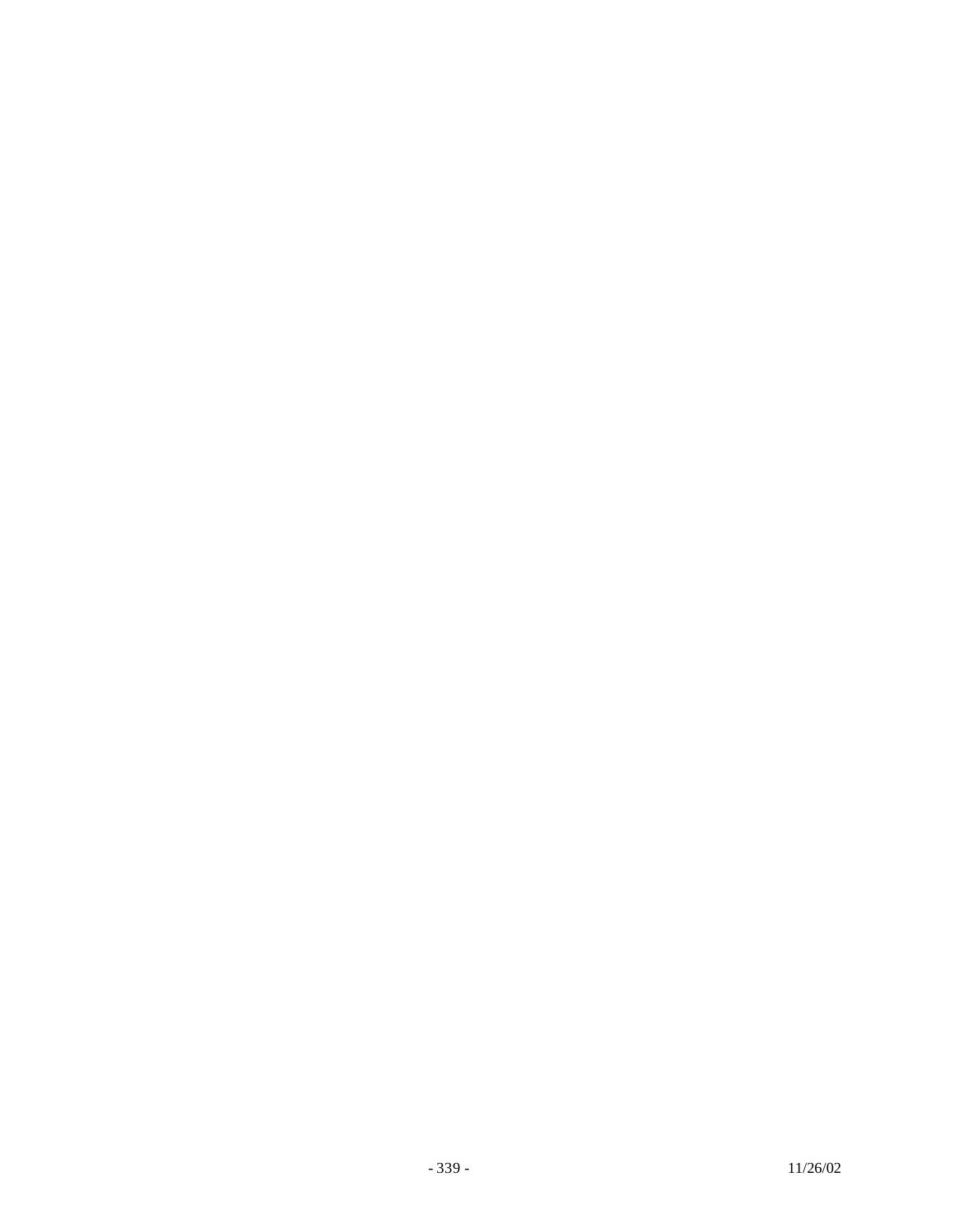#### CONSENT

- 20. Consider authorizing the Purchasing Supervisor to formally solicit bids for the tire recapping and related services for FY 2002/2003 for a three-year period, with two one-year extension options, for an estimated annual cost of \$27,000. Funds are budgeted.
	- ?? Resolution authorizing the Purchasing Supervisor to formally solicit bids for the tire recapping and related services for FY 2002/2003 for a three-year period, with two oneyear extension options, for an estimated annual cost of \$27,000 recommended. *Finance; Ken Masasso, 577-5420, kmasasso@modestogov.com*
- **ACTION: Res. No. 2002-587** (Frohman/Conrad; unan.) authorizing the Purchasing Supervisor to formally solicit bids for the tire recapping and related services for FY 2002/2003 for a three-year period, with two one-year extension options, for an estimated annual cost of \$27,000.

#### CONSENT

21. Consider accepting the City's National Pollution Discharge Elimination System (NPDES) stormwater permit.

??Resolution accepting the City's National Pollution Discharge Elimination System (NPDES) stormwater permit recommended. *Operations & Maintenance; Robert Howard, 577-6224, rhoward@modestogov.com*

**ACTION: Res. No. 2002-588** (Frohman/Conrad; unan.) accepting the City's National Pollution Discharge Elimination System (NPDES) stormwater permit.

## **WRITTEN COMMUNICATIONS**

22. Letter from Mack Wilson on behalf of the Parents Coalition of Stanislaus, regarding issues of hate, racism and terrorism confronting students at area schools.

**ACTION:** No action taken.

## **UNFINISHED BUSINESS**

23. Consider rejecting all bids for Fuel Cardlock Services and authorize re-bidding the services.

??Resolution rejecting all bids for Fuel Cardlock Services and authorize re-bidding the services recommended.

*Finance; Mark Averell, 571-5164, maverell@modestogov.com*

**ACTION: Res. No. 2002-589** (Fisher/Sabatino; unan.) rejecting all bids for Fuel Cardlock Services and authorize re-bidding the services.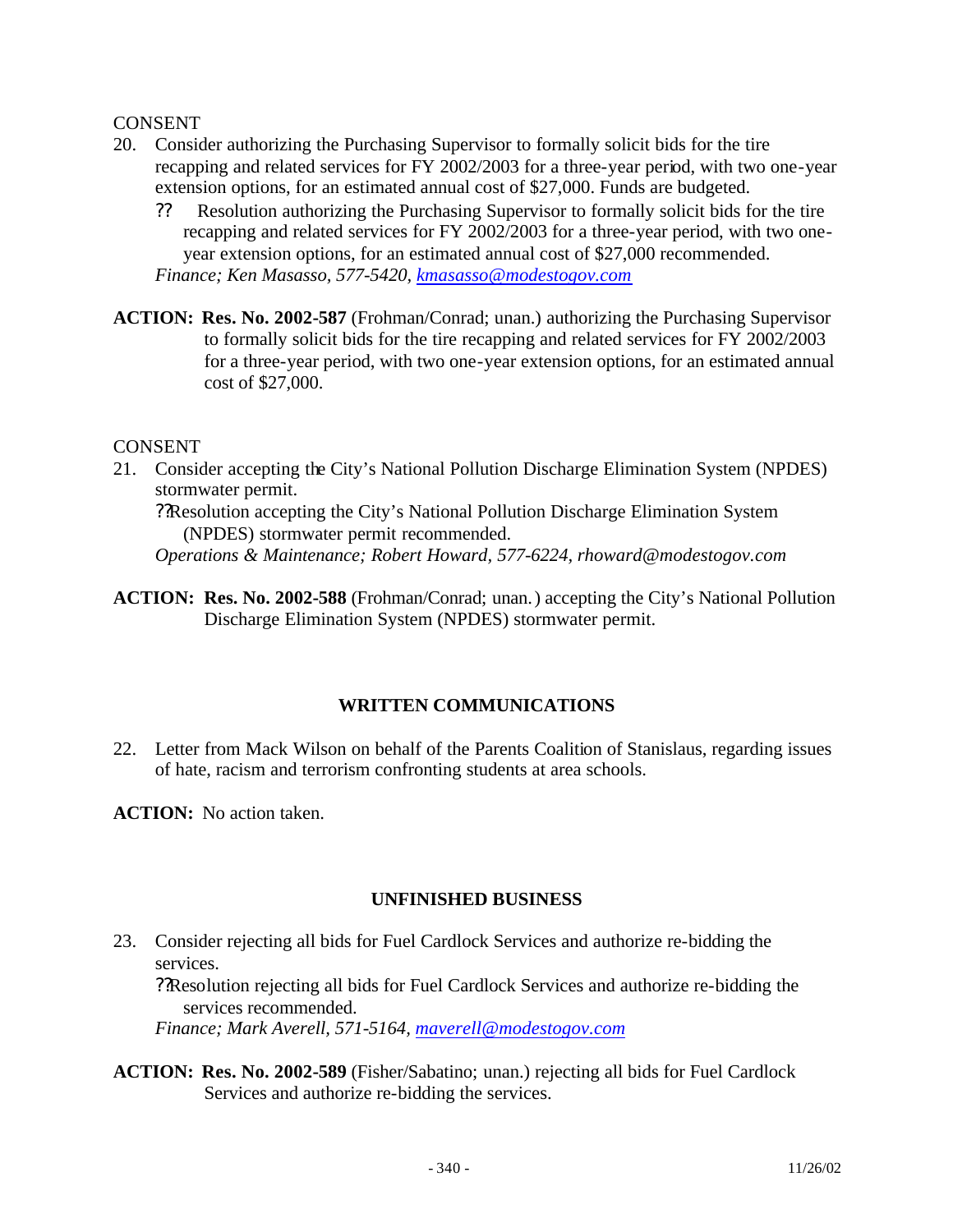#### *Fisher absent due to conflict of interest.*

- 24. Consider continued operation of AccessModesto.
	- ??**R**esolution approving the Policies and Procedures for the operation of the AccessModesto recommended.
	- ??**R**esolution amending the 2002-03 Annual Budget appropriating \$90,000 from the General Fund Reserves to the City Manager's Office for the establishment of an operating budget for AccessModesto recommended.
	- ??**R**esolution authorizing the City Manager to execute a one-year agreement with Quality Video for the continued cablecast of its daily program entitled "Central Valley Reports" recommended.
- ?? **M**otion approving the terms of a five-year lease agreement with Civic Partners for space in Tenth Street Place for the establishment of a studio facility
- ?? **R**esolution authorizing the City Manager to execute the lease agreement recommended. ??**R**esolution authorizing staff to conduct an official Request for Proposal to identify actual construction costs of a public studio in Tenth Street Place recommended.
	- ??**R**esolution directing staff to begin the process of establishing a 501c(3) for AccessModesto recommended.

*City Manager; Renee Ledbetter, 577-5222, rledbetter@modestogov.com*

**ACTION: Res. No. 2002-590** (Frohman/Jackman; unan.; Fisher, absent) approving the Policies and Procedures for the operation of the AccessModesto.

> **Res. No. 2002-591** (Frohman/Jackman; unan.; Fisher, absent) amending the 2002-03 Annual Budget appropriating \$90,000 from the General Fund Reserves to the City Manager's Office for the establishment of an operating budget for AccessModesto

**Res. No. 2002-592** (Keating/Frohman; unan.; Fisher, absent) authorizing the City Manager to execute a one-year agreement with Quality Video for the continued cablecast of its daily program entitled "Central Valley Reports"

**Res. No. 2002-593** (Jackman/Frohman; unan.; Fisher, absent) directing staff to begin the process of establishing a 501c(3) for AccessModesto.

#### **HEARINGS**

25. Hearing to consider the application of Granite Bay Holdings to rezone property located on the Southeast corner of Carson Oak Drive and Bridgewood Way from R-2 to P-D to allow for the development of a 24-unit townhouse project.

??Introduction of an ordinance rezoning from R-2 to P-D(556) recommended.

??Resolution approving a development plant for P-D(556) recommended.

??Resolution finding the requested rezoning within the scope of the General Plan Master EIR recommended.

*Community & Economic Development; Josh Bridegroom, 571-5808, jbridegroom@modestogov.com*

**ACTION:** By Motion (O'Bryant/Jackman; majority; Frohman, no) **introduced Ordinance No. 3274-C.S**. rezoning from R-2 to P-D(556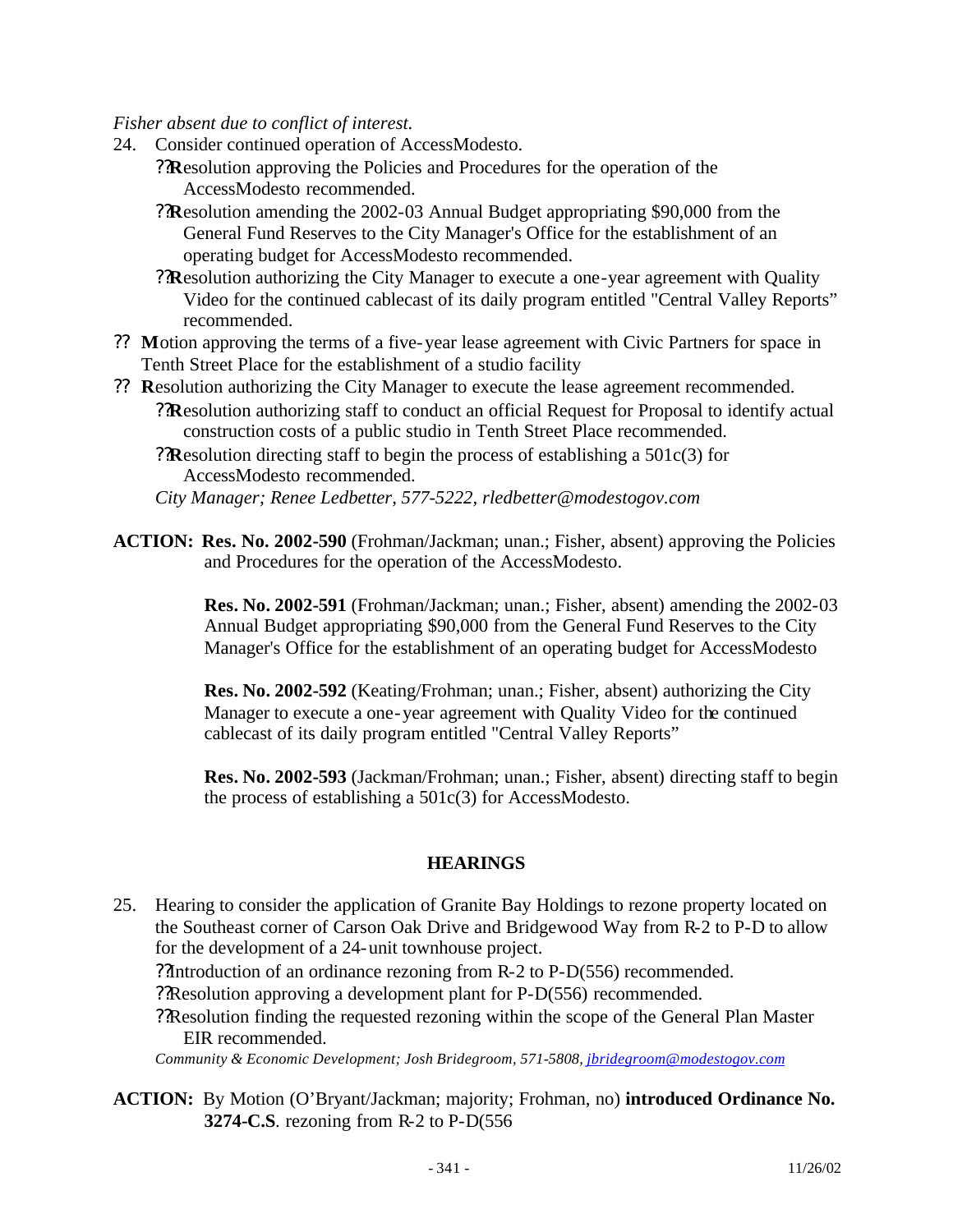**Res. No. 2002-594** (O'Bryant/Jackman; majority; Frohman, no) approving a development plant for P-D(556)

**Res. No. 2002-595** (O'Bryant/Jackman; majority; Frohman, no) finding the requested rezoning within the scope of the General Plan Master EIR.

26. Hearing to consider the application of Del Valle Capital Corporation for a First Amendment to the Development Agreement for the Galas Brothers Vesting Tentative Subdivision Map, and Consider finding the proposed First Amendment to Development Agreement to extend the life of the Galas Brothers Vesting Tentative Subdivision Map to June 30, 2003, and containing provisions related to the provision of affordable and accessible housing and infrastructure master planning.

??Resolution approving the application of Del Valle Capital Corporation for a First Amendment to the Development Agreement for the Galas Brothers Vesting Tentative Subdivision Map recommended.

??Resolution finding the proposed First Amendment to Development Agreement to extend the life of the Galas Brothers Vesting Tentative Subdivision Map to June 30, 2003, and containing provisions related to the provision of affordable and accessible housing and infrastructure master planning recommended.

*Community & Economic Development; Josh Bridegroom, 571-5808, jbridegroom@modestogov.com*

**ACTION:** By Motion (Fisher/O'Bryant; majority; Frohman, no) **introduced Ordinance No. 3275-C.S.** approving the application of Del Valle Capital Corporation for a First Amendment to the Development Agreement for the Galas Brothers Vesting Tentative Subdivision Map.

> **Res. No. 2002-596** (Fisher/O'Bryant; majority; Frohman, no) finding the proposed First Amendment to Development Agreement to extend the life of the Galas Brothers Vesting Tentative Subdivision Map to June 30, 2003, and containing provisions related to the provision of affordable and accessible housing and infrastructure master planning.

## **NEW BUSINESS**

- 27. Consider returning \$500,000 in bond proceeds to the Redevelopment Agency from the Parking Fund as part of the 10<sup>th</sup> Street Place Capital Project Closure Process. ??Resolution approving returning \$500,000, plus an estimated \$99,000 of interest from the Parking Fund, to the Tenth Street Place Redevelopment Agency account recommended. *Finance; Greg Baird, 577-5458, gbaird@modestogov.com*
- **ACTION: Res. No. 2002-597** (Jackman/Fisher; majority; Keating, no) approving returning \$500,000, plus an estimated \$99,000 of interest from the Parking Fund, to the Tenth Street Place Redevelopment Agency account.